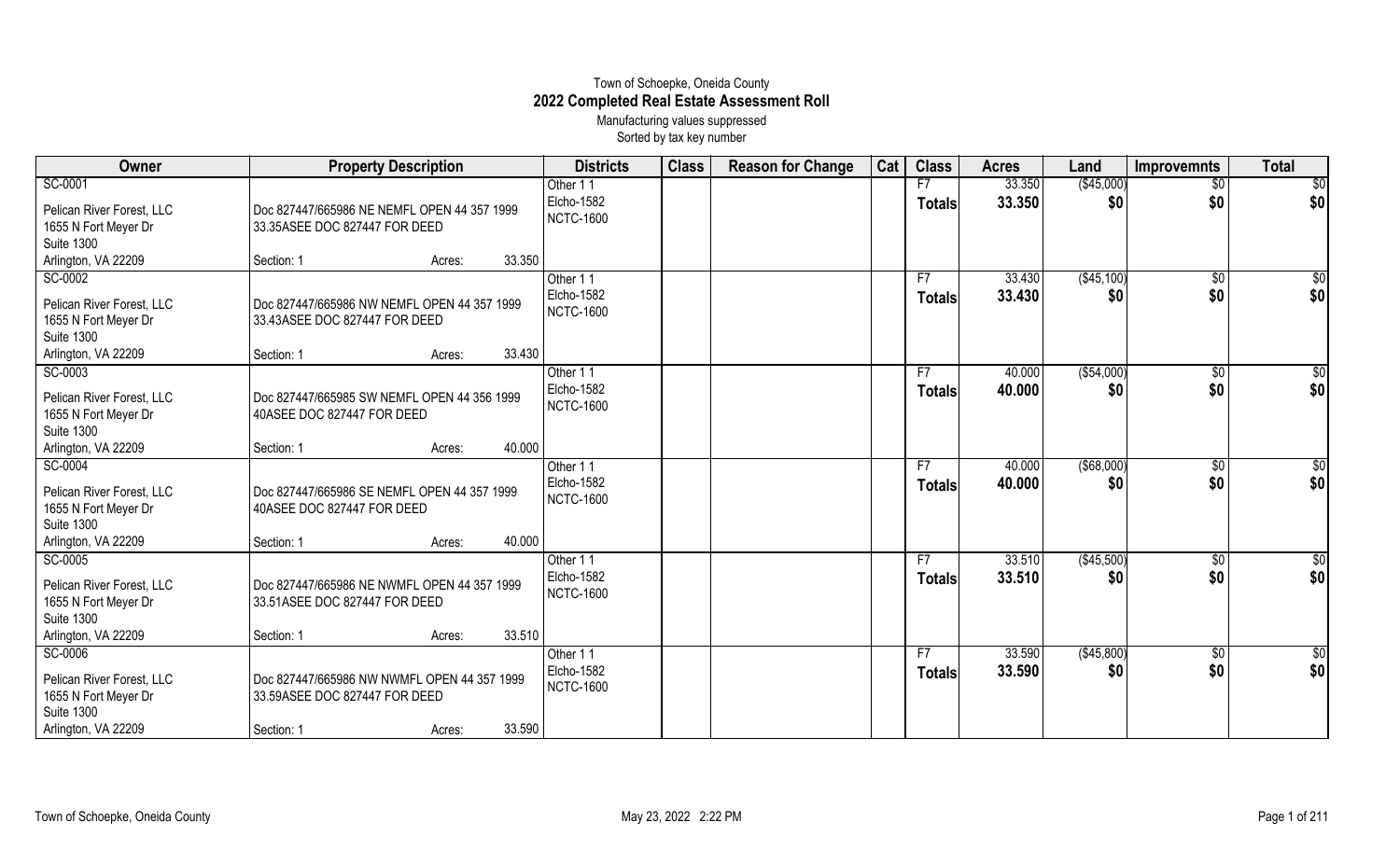| Owner                                     | <b>Property Description</b>                 |        |        | <b>Districts</b>               | <b>Class</b> | <b>Reason for Change</b> | Cat | <b>Class</b>  | <b>Acres</b> | Land        | <b>Improvemnts</b> | <b>Total</b>    |
|-------------------------------------------|---------------------------------------------|--------|--------|--------------------------------|--------------|--------------------------|-----|---------------|--------------|-------------|--------------------|-----------------|
| SC-0007                                   |                                             |        |        | Other 11                       |              |                          |     | F7            | 40.000       | ( \$54,000) | $\overline{50}$    | \$0             |
| Pelican River Forest, LLC                 | Doc 827447/665986 SW NWMFL OPEN 44 357 1999 |        |        | Elcho-1582<br><b>NCTC-1600</b> |              |                          |     | <b>Totals</b> | 40.000       | \$0         | \$0                | \$0             |
| 1655 N Fort Meyer Dr<br><b>Suite 1300</b> | 40ASEE DOC 827447 FOR DEED                  |        |        |                                |              |                          |     |               |              |             |                    |                 |
| Arlington, VA 22209                       | Section: 1                                  | Acres: | 40.000 |                                |              |                          |     |               |              |             |                    |                 |
| SC-0008                                   |                                             |        |        | Other 11                       |              |                          |     | F7            | 40.000       | ( \$55,300) | \$0                | \$0             |
|                                           |                                             |        |        | Elcho-1582                     |              |                          |     |               | 40.000       | \$0         | \$0                | \$0             |
| Pelican River Forest, LLC                 | Doc 827447/665986 SE NWMFL OPEN 44 357 1999 |        |        | <b>NCTC-1600</b>               |              |                          |     | <b>Totals</b> |              |             |                    |                 |
| 1655 N Fort Meyer Dr                      | 40ASEE DOC 827447 FOR DEED                  |        |        |                                |              |                          |     |               |              |             |                    |                 |
| <b>Suite 1300</b>                         |                                             |        |        |                                |              |                          |     |               |              |             |                    |                 |
| Arlington, VA 22209                       | Section: 1                                  | Acres: | 40.000 |                                |              |                          |     |               |              |             |                    |                 |
| SC-0009                                   |                                             |        |        | Other 11                       |              |                          |     | F7            | 40.000       | ( \$54,000) | $\sqrt{6}$         | \$0             |
| Pelican River Forest, LLC                 | Doc 827447/665986 NE SWMFL OPEN 44 357 1999 |        |        | Elcho-1582                     |              |                          |     | <b>Totals</b> | 40.000       | \$0         | \$0                | \$0             |
| 1655 N Fort Meyer Dr                      | 40ASEE DOC 827447 FOR DEED                  |        |        | <b>NCTC-1600</b>               |              |                          |     |               |              |             |                    |                 |
| <b>Suite 1300</b>                         |                                             |        |        |                                |              |                          |     |               |              |             |                    |                 |
| Arlington, VA 22209                       | Section: 1                                  | Acres: | 40.000 |                                |              |                          |     |               |              |             |                    |                 |
| SC-0010                                   |                                             |        |        | Other 11                       |              |                          |     | F7            | 40.000       | ( \$54,000) | \$0                | \$              |
| Pelican River Forest, LLC                 | Doc 827447/665986 NW SWMFL OPEN 44 357 1999 |        |        | Elcho-1582                     |              |                          |     | <b>Totals</b> | 40.000       | \$0         | \$0                | \$0             |
| 1655 N Fort Meyer Dr                      | 40ASEE DOC 827447 FOR DEED                  |        |        | <b>NCTC-1600</b>               |              |                          |     |               |              |             |                    |                 |
| <b>Suite 1300</b>                         |                                             |        |        |                                |              |                          |     |               |              |             |                    |                 |
| Arlington, VA 22209                       | Section: 1                                  | Acres: | 40.000 |                                |              |                          |     |               |              |             |                    |                 |
| SC-0011                                   |                                             |        |        | Other 11                       |              |                          |     | F7            | 40.000       | ( \$54,000) | \$0                | \$0             |
|                                           |                                             |        |        | Elcho-1582                     |              |                          |     | <b>Totals</b> | 40.000       | \$0         | \$0                | \$0             |
| Pelican River Forest, LLC                 | Doc 827447/665986 SW SWMFL OPEN 44 357 1999 |        |        | <b>NCTC-1600</b>               |              |                          |     |               |              |             |                    |                 |
| 1655 N Fort Meyer Dr                      | 40ASEE DOC 827447 FOR DEED                  |        |        |                                |              |                          |     |               |              |             |                    |                 |
| <b>Suite 1300</b>                         |                                             |        |        |                                |              |                          |     |               |              |             |                    |                 |
| Arlington, VA 22209                       | Section: 1                                  | Acres: | 40.000 |                                |              |                          |     |               |              |             |                    |                 |
| SC-0012                                   |                                             |        |        | Other 11                       |              |                          |     | F7            | 40.000       | ( \$54,000) | \$0                | \$0             |
| Pelican River Forest, LLC                 | Doc 827447/665986 SE SWMFL OPEN 44 357 1999 |        |        | Elcho-1582                     |              |                          |     | <b>Totals</b> | 40.000       | \$0         | \$0                | \$0             |
| 1655 N Fort Meyer Dr                      | 40ASEE DOC 827447 FOR DEED                  |        |        | <b>NCTC-1600</b>               |              |                          |     |               |              |             |                    |                 |
| <b>Suite 1300</b>                         |                                             |        |        |                                |              |                          |     |               |              |             |                    |                 |
| Arlington, VA 22209                       | Section: 1                                  | Acres: | 40.000 |                                |              |                          |     |               |              |             |                    |                 |
| SC-0013                                   |                                             |        |        | Other 11                       |              |                          |     | F7            | 40.000       | ( \$68,000) | $\sqrt{$0}$        | $\overline{50}$ |
| Pelican River Forest, LLC                 | Doc 827447/665986 NE SEMFL OPEN 44 357 1999 |        |        | Elcho-1582                     |              |                          |     | <b>Totals</b> | 40.000       | \$0         | \$0                | \$0             |
| 1655 N Fort Meyer Dr                      | 40ASEE DOC 827447 FOR DEED                  |        |        | <b>NCTC-1600</b>               |              |                          |     |               |              |             |                    |                 |
| <b>Suite 1300</b>                         |                                             |        |        |                                |              |                          |     |               |              |             |                    |                 |
| Arlington, VA 22209                       | Section: 1                                  | Acres: | 40.000 |                                |              |                          |     |               |              |             |                    |                 |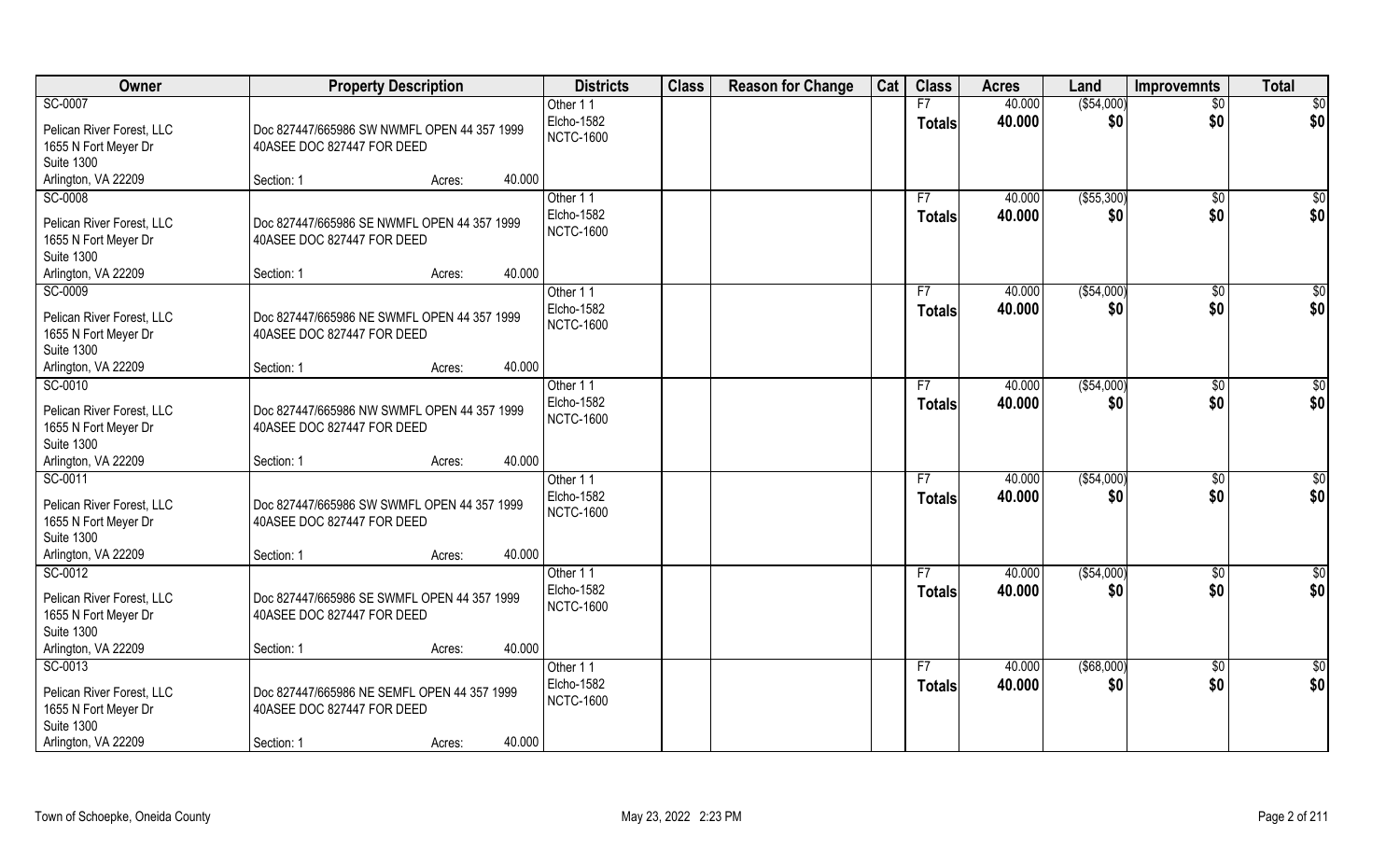| Owner                                                                                                    | <b>Property Description</b>                                                                                             | <b>Districts</b>                           | <b>Class</b> | <b>Reason for Change</b> | Cat | <b>Class</b>        | <b>Acres</b>     | Land                 | <b>Improvemnts</b>     | <b>Total</b> |
|----------------------------------------------------------------------------------------------------------|-------------------------------------------------------------------------------------------------------------------------|--------------------------------------------|--------------|--------------------------|-----|---------------------|------------------|----------------------|------------------------|--------------|
| SC-0014                                                                                                  |                                                                                                                         | Other 11                                   |              |                          |     | F7                  | 40.000           | ( \$54,000)          | $\overline{50}$        | \$0          |
| Pelican River Forest, LLC<br>1655 N Fort Meyer Dr<br><b>Suite 1300</b>                                   | Doc 827447/665986 NW SEMFL OPEN 44 357 1999<br>40ASEE DOC 827447 FOR DEED                                               | Elcho-1582<br><b>NCTC-1600</b>             |              |                          |     | <b>Totals</b>       | 40.000           | \$0                  | \$0                    | \$0          |
| Arlington, VA 22209                                                                                      | 40.000<br>Section: 1<br>Acres:                                                                                          |                                            |              |                          |     |                     |                  |                      |                        |              |
| SC-0015                                                                                                  |                                                                                                                         | Other 11                                   |              |                          |     | F7                  | 40.000           | ( \$54,000)          | \$0                    | $\sqrt{50}$  |
| Pelican River Forest, LLC<br>1655 N Fort Meyer Dr<br><b>Suite 1300</b>                                   | Doc 827447/665986 SW SEMFL OPEN 44 357 1999<br>40ASEE DOC 827447 FOR DEED                                               | Elcho-1582<br><b>NCTC-1600</b>             |              |                          |     | Totals              | 40.000           | \$0                  | \$0                    | \$0          |
| Arlington, VA 22209                                                                                      | 40.000<br>Section: 1<br>Acres:                                                                                          |                                            |              |                          |     |                     |                  |                      |                        |              |
| SC-0016<br>Pelican River Forest, LLC<br>1655 N Fort Meyer Dr<br><b>Suite 1300</b>                        | Doc 827447/665986 SE SEMFL OPEN 44 357 1999<br>40ASEE DOC 827447 FOR DEED                                               | Other 11<br>Elcho-1582<br><b>NCTC-1600</b> |              |                          |     | F7<br><b>Totals</b> | 40.000<br>40.000 | (\$54,000)<br>\$0    | $\sqrt[6]{3}$<br>\$0   | \$0<br>\$0   |
| Arlington, VA 22209                                                                                      | 40.000<br>Section: 1<br>Acres:                                                                                          |                                            |              |                          |     |                     |                  |                      |                        |              |
| SC-0017<br>Pelican River Forest, LLC<br>1655 N Fort Meyer Dr<br><b>Suite 1300</b>                        | Doc 827447/665986 NE NEMFL OPEN 44 357 1999<br>33.27ASEE DOC 827447 FOR DEED                                            | Other 11<br>Elcho-1582<br><b>NCTC-1600</b> |              |                          |     | F7<br><b>Totals</b> | 33.270<br>33.270 | ( \$45,400)<br>\$0   | $\sqrt[6]{3}$<br>\$0   | \$0<br>\$0   |
| Arlington, VA 22209                                                                                      | 33.270<br>Section: 2<br>Acres:                                                                                          |                                            |              |                          |     |                     |                  |                      |                        |              |
| SC-0018<br>Pelican River Forest, LLC<br>1655 N Fort Meyer Dr<br><b>Suite 1300</b>                        | Doc 827447/665986 NW NEMFL OPEN 44 357 1999<br>32.62ASEE DOC 827447 FOR DEED                                            | Other 11<br>Elcho-1582<br><b>NCTC-1600</b> |              |                          |     | F7<br><b>Totals</b> | 32.620<br>32.620 | (\$55,500)<br>\$0    | $\overline{60}$<br>\$0 | \$0<br>\$0   |
| Arlington, VA 22209                                                                                      | 32.620<br>Section: 2<br>Acres:                                                                                          |                                            |              |                          |     |                     |                  |                      |                        |              |
| SC-0019<br>Pelican River Forest, LLC<br>1655 N Fort Meyer Dr<br><b>Suite 1300</b><br>Arlington, VA 22209 | Leith Rd<br>Doc 827447/665986 SW NEMFL OPEN 44 357 1999<br>40ASEE DOC 827447 FOR DEED<br>40.000<br>Section: 2<br>Acres: | Other 11<br>Elcho-1582<br><b>NCTC-1600</b> |              |                          |     | F7<br><b>Totals</b> | 40.000<br>40.000 | $($ \$68,000)<br>\$0 | $\overline{50}$<br>\$0 | \$0<br>\$0   |
| SC-0020                                                                                                  |                                                                                                                         |                                            |              |                          |     |                     | 40.000           |                      |                        |              |
| Pelican River Forest, LLC<br>1655 N Fort Meyer Dr<br><b>Suite 1300</b><br>Arlington, VA 22209            | Doc 827447/665986 SE NEMFL OPEN 44 357 1999<br>40ASEE DOC 827447 FOR DEED<br>40.000<br>Section: 2<br>Acres:             | Other 11<br>Elcho-1582<br><b>NCTC-1600</b> |              |                          |     | F7<br><b>Totals</b> | 40.000           | ( \$54,000)<br>\$0   | $\overline{50}$<br>\$0 | \$0<br>\$0   |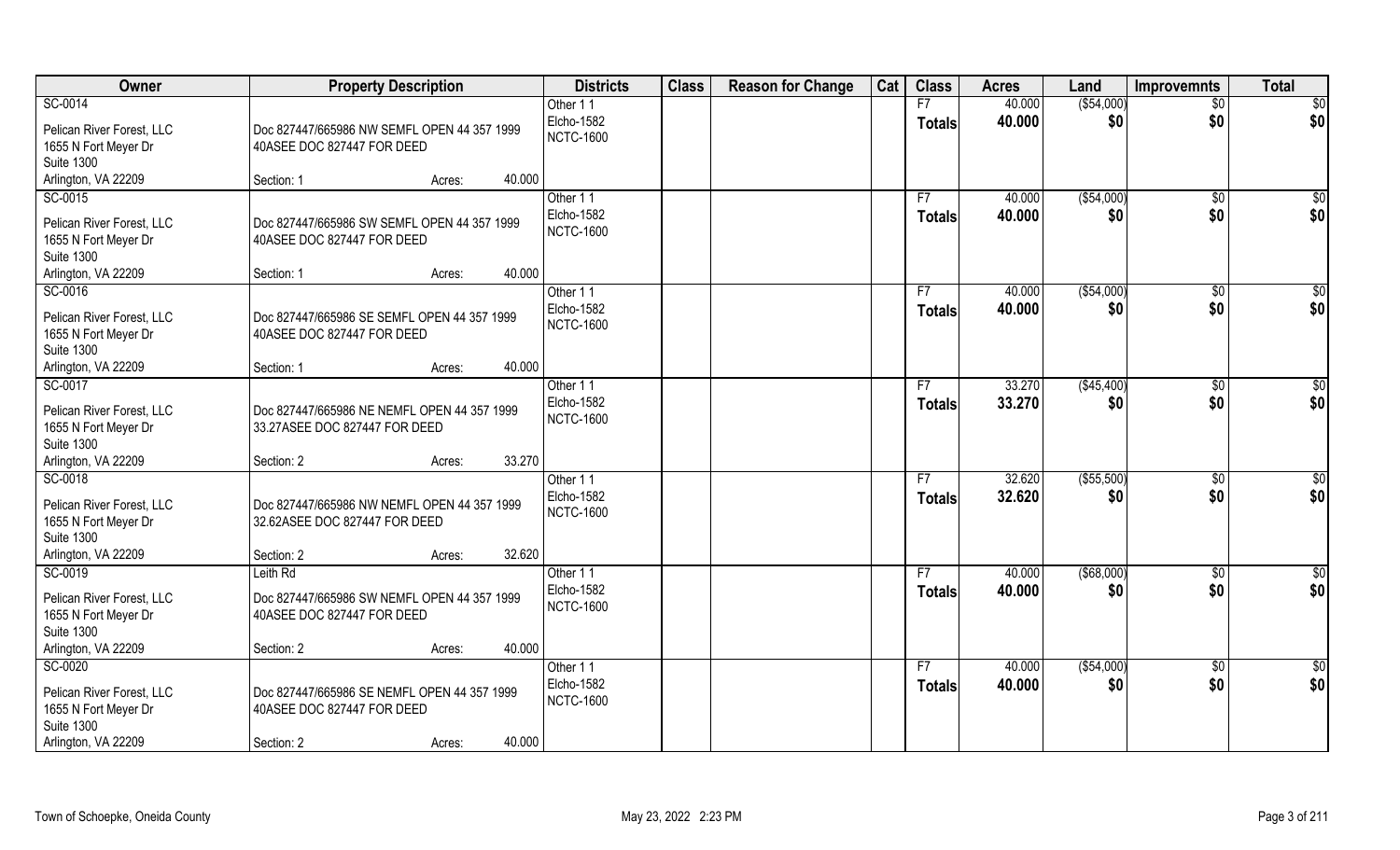| Owner                                                                                                    | <b>Property Description</b>                                                                       | <b>Districts</b>                           | <b>Class</b> | <b>Reason for Change</b> | Cat | <b>Class</b>        | <b>Acres</b>     | Land               | <b>Improvemnts</b>    | <b>Total</b>  |
|----------------------------------------------------------------------------------------------------------|---------------------------------------------------------------------------------------------------|--------------------------------------------|--------------|--------------------------|-----|---------------------|------------------|--------------------|-----------------------|---------------|
| SC-0021                                                                                                  |                                                                                                   | Other 11                                   |              |                          |     | F7                  | 31.970           | ( \$43,200)        | $\overline{50}$       | \$0           |
| Pelican River Forest, LLC<br>1655 N Fort Meyer Dr                                                        | Doc 827447/665986 NE NWMFL OPEN 44 357 1999<br>31.97ASEE DOC 827447 FOR DEED                      | Elcho-1582<br><b>NCTC-1600</b>             |              |                          |     | <b>Totals</b>       | 31.970           | \$0                | \$0                   | \$0           |
| <b>Suite 1300</b>                                                                                        |                                                                                                   |                                            |              |                          |     |                     |                  |                    |                       |               |
| Arlington, VA 22209                                                                                      | 31.970<br>Section: 2<br>Acres:                                                                    |                                            |              |                          |     |                     |                  |                    |                       |               |
| SC-0022                                                                                                  |                                                                                                   | Other 11                                   |              |                          |     | F7                  | 31.320           | (\$42,300)         | \$0                   | \$0           |
| Pelican River Forest, LLC<br>1655 N Fort Meyer Dr                                                        | Doc 827447/665986 NW NWMFL OPEN 44 357 1999<br>31.32ASEE DOC 827447 FOR DEED                      | Elcho-1582<br><b>NCTC-1600</b>             |              |                          |     | <b>Totals</b>       | 31.320           | \$0                | \$0                   | \$0           |
| <b>Suite 1300</b>                                                                                        |                                                                                                   |                                            |              |                          |     |                     |                  |                    |                       |               |
| Arlington, VA 22209                                                                                      | 31.320<br>Section: 2<br>Acres:                                                                    |                                            |              |                          |     |                     |                  |                    |                       |               |
| SC-0023                                                                                                  |                                                                                                   | Other 11                                   |              |                          |     | F7                  | 40.000           | ( \$54,000)        | \$0                   | \$0           |
| Pelican River Forest, LLC<br>1655 N Fort Meyer Dr<br><b>Suite 1300</b>                                   | Doc 827447/665986 SW NWMFL OPEN 44 357 1999<br>40ASEE DOC 827447 FOR DEED                         | Elcho-1582<br><b>NCTC-1600</b>             |              |                          |     | <b>Totals</b>       | 40.000           | \$0                | \$0                   | \$0           |
| Arlington, VA 22209                                                                                      | 40.000<br>Section: 2<br>Acres:                                                                    |                                            |              |                          |     |                     |                  |                    |                       |               |
| SC-0024                                                                                                  | Leith Rd                                                                                          | Other 11                                   |              |                          |     | F7                  | 40.000           | $($ \$68,000)      | $\sqrt[6]{3}$         | \$0           |
| Pelican River Forest, LLC<br>1655 N Fort Meyer Dr<br><b>Suite 1300</b>                                   | Doc 827447/665986 SE NWMFL OPEN 44 357 1999<br>40ASEE DOC 827447 FOR DEED                         | Elcho-1582<br><b>NCTC-1600</b>             |              |                          |     | <b>Totals</b>       | 40.000           | \$0                | \$0                   | \$0           |
| Arlington, VA 22209                                                                                      | 40.000<br>Section: 2<br>Acres:                                                                    |                                            |              |                          |     |                     |                  |                    |                       |               |
| SC-0025<br>Pelican River Forest, LLC<br>1655 N Fort Meyer Dr<br><b>Suite 1300</b>                        | Doc 827447/665986 NE SWMFL OPEN 44 357 1999<br>40ASEE DOC 827447 FOR DEED                         | Other 11<br>Elcho-1582<br><b>NCTC-1600</b> |              |                          |     | F7<br><b>Totals</b> | 40.000<br>40.000 | ( \$55,000)<br>\$0 | $\sqrt[6]{30}$<br>\$0 | \$0<br>\$0    |
| Arlington, VA 22209                                                                                      | 40.000<br>Section: 2<br>Acres:                                                                    |                                            |              |                          |     |                     |                  |                    |                       |               |
| SC-0026                                                                                                  |                                                                                                   | Other 11                                   |              |                          |     | F7                  | 40.000           | ( \$55,500)        | \$0                   | $\frac{6}{3}$ |
| Pelican River Forest, LLC<br>1655 N Fort Meyer Dr<br><b>Suite 1300</b>                                   | Doc 827447/665986 NW SWMFL OPEN 44 357 1999<br>40ASEE DOC 827447 FOR DEED                         | Elcho-1582<br><b>NCTC-1600</b>             |              |                          |     | <b>Totals</b>       | 40.000           | \$0                | \$0                   | \$0           |
| Arlington, VA 22209                                                                                      | 40.000<br>Section: 2<br>Acres:                                                                    |                                            |              |                          |     |                     |                  |                    |                       |               |
| SC-0027<br>Pelican River Forest, LLC<br>1655 N Fort Meyer Dr<br><b>Suite 1300</b><br>Arlington, VA 22209 | Doc 827447/665986 SW SWMFL OPEN 44 357 1999<br>40ASEE DOC 827447 FOR DEED<br>40.000<br>Section: 2 | Other 11<br>Elcho-1582<br><b>NCTC-1600</b> |              |                          |     | F7<br><b>Totals</b> | 40.000<br>40.000 | ( \$54,500)<br>\$0 | $\sqrt{6}$<br>\$0     | \$0<br>\$0    |
|                                                                                                          | Acres:                                                                                            |                                            |              |                          |     |                     |                  |                    |                       |               |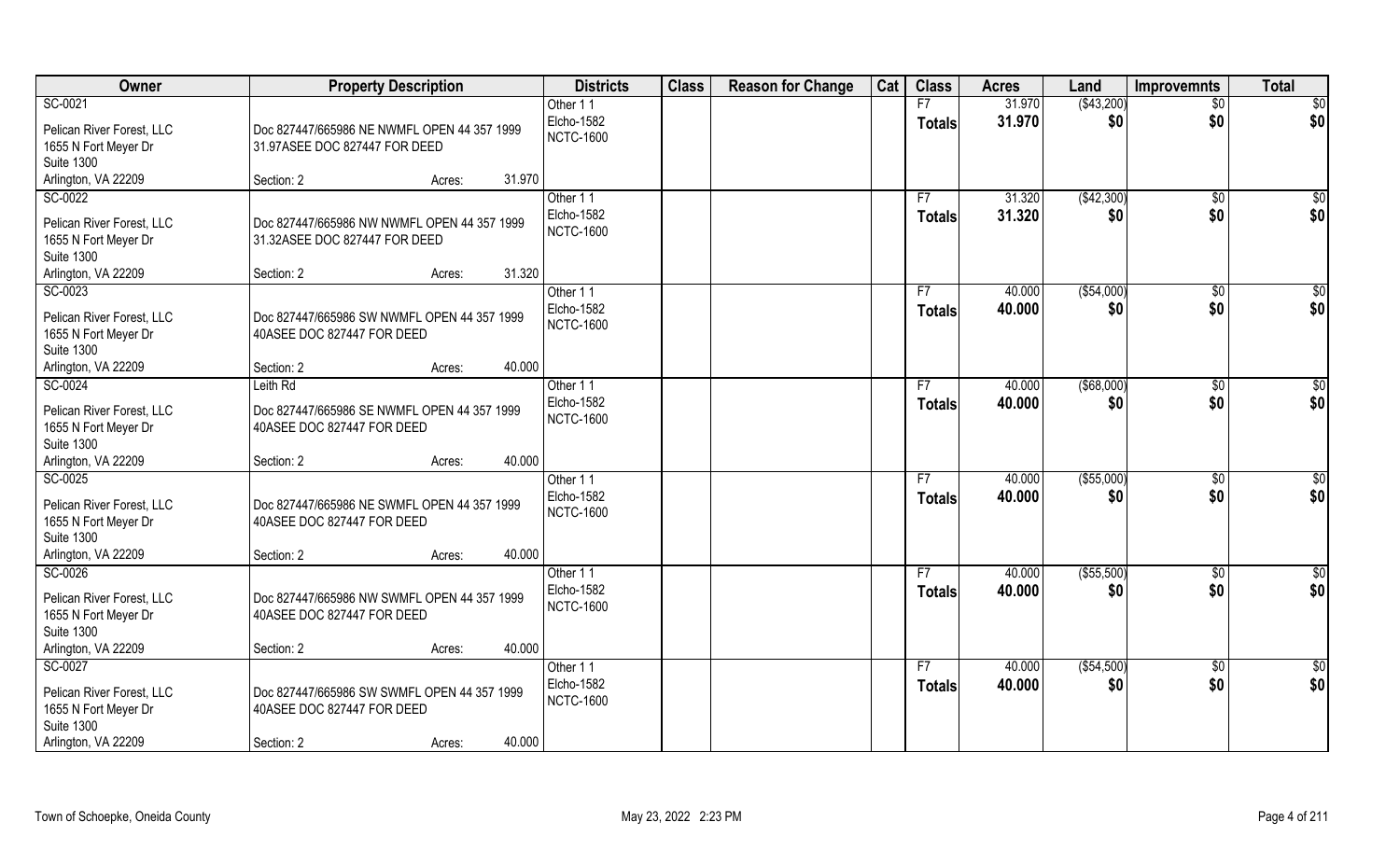| Owner                                                                                                    | <b>Property Description</b>                                                                                    | <b>Districts</b>                           | <b>Class</b> | <b>Reason for Change</b> | Cat | <b>Class</b>        | <b>Acres</b>     | Land               | <b>Improvemnts</b>     | <b>Total</b>           |
|----------------------------------------------------------------------------------------------------------|----------------------------------------------------------------------------------------------------------------|--------------------------------------------|--------------|--------------------------|-----|---------------------|------------------|--------------------|------------------------|------------------------|
| SC-0028                                                                                                  |                                                                                                                | Other 11                                   |              |                          |     | F7                  | 40.000           | ( \$58,000)        | $\overline{50}$        | $\overline{50}$        |
| Pelican River Forest, LLC<br>1655 N Fort Meyer Dr<br><b>Suite 1300</b>                                   | Doc 827447/665986 SE SWMFL OPEN 44 357 1999<br>40ASEE DOC 827447 FOR DEED                                      | Elcho-1582<br><b>NCTC-1600</b>             |              |                          |     | <b>Totals</b>       | 40.000           | \$0                | \$0                    | \$0                    |
| Arlington, VA 22209                                                                                      | 40.000<br>Section: 2<br>Acres:                                                                                 |                                            |              |                          |     |                     |                  |                    |                        |                        |
| SC-0029                                                                                                  | Leith Rd                                                                                                       | Other 11                                   |              |                          |     | F7                  | 40.000           | (\$60,000)         | $\overline{50}$        | $\sqrt{50}$            |
| Pelican River Forest, LLC<br>1655 N Fort Meyer Dr<br><b>Suite 1300</b>                                   | Doc 827447/665986 NE SEMFL OPEN 44 357 1999<br>40ASEE DOC 827447 FOR DEED                                      | Elcho-1582<br><b>NCTC-1600</b>             |              |                          |     | <b>Totals</b>       | 40.000           | \$0                | \$0                    | \$0                    |
| Arlington, VA 22209                                                                                      | 40.000<br>Section: 2<br>Acres:                                                                                 |                                            |              |                          |     |                     |                  |                    |                        |                        |
| SC-0030<br>Pelican River Forest, LLC<br>1655 N Fort Meyer Dr<br><b>Suite 1300</b>                        | Doc 827447/665986 NW SEMFL OPEN 44 357 1999<br>40ASEE DOC 827447 FOR DEED                                      | Other 11<br>Elcho-1582<br><b>NCTC-1600</b> |              |                          |     | F7<br><b>Totals</b> | 40.000<br>40.000 | ( \$54,500)<br>\$0 | $\sqrt[6]{30}$<br>\$0  | \$0<br>\$0             |
| Arlington, VA 22209                                                                                      | 40.000<br>Section: 2<br>Acres:                                                                                 |                                            |              |                          |     |                     |                  |                    |                        |                        |
| SC-0031<br>Pelican River Forest, LLC<br>1655 N Fort Meyer Dr<br><b>Suite 1300</b>                        | Doc 827447/665986 SW SEMFL OPEN 44 357 1999<br>40ASEE DOC 827447 FOR DEED                                      | Other 11<br>Elcho-1582<br><b>NCTC-1600</b> |              |                          |     | F7<br><b>Totals</b> | 40.000<br>40.000 | ( \$55,000)<br>\$0 | $\sqrt[6]{3}$<br>\$0   | \$0<br>\$0             |
| Arlington, VA 22209<br>SC-0032                                                                           | 40.000<br>Section: 2<br>Acres:                                                                                 |                                            |              |                          |     | F7                  |                  |                    |                        |                        |
| Pelican River Forest, LLC<br>1655 N Fort Meyer Dr<br><b>Suite 1300</b>                                   | Doc 827447/665986 SE SEMFL OPEN 44 357 1999<br>40ASEE DOC 827447 FOR DEED                                      | Other 11<br>Elcho-1582<br><b>NCTC-1600</b> |              |                          |     | <b>Totals</b>       | 40.000<br>40.000 | (\$55,000)<br>\$0  | $\overline{50}$<br>\$0 | \$0<br>\$0             |
| Arlington, VA 22209                                                                                      | 40.000<br>Section: 2<br>Acres:                                                                                 |                                            |              |                          |     |                     |                  |                    |                        |                        |
| SC-0033<br>Pelican River Forest, LLC<br>1655 N Fort Meyer Dr<br><b>Suite 1300</b>                        | Doc 827447/665986 NE NEMFL OPEN 44 357 1999<br>31.52ASEE DOC 827447 FOR DEED                                   | Other 11<br>Elcho-1582<br><b>NCTC-1600</b> |              |                          |     | F7<br><b>Totals</b> | 31.520<br>31.520 | (\$43,100)<br>\$0  | \$0<br>\$0             | $\frac{6}{3}$<br>\$0   |
| Arlington, VA 22209                                                                                      | 31.520<br>Section: 3<br>Acres:                                                                                 |                                            |              |                          |     |                     |                  |                    |                        |                        |
| SC-0034<br>Pelican River Forest, LLC<br>1655 N Fort Meyer Dr<br><b>Suite 1300</b><br>Arlington, VA 22209 | Doc 827447/665986 NW NEMFL OPEN 44 357 1999<br>32.52ASEE DOC 827447 FOR DEED<br>32.520<br>Section: 3<br>Acres: | Other 11<br>Elcho-1582<br><b>NCTC-1600</b> |              |                          |     | F7<br><b>Totals</b> | 32.520<br>32.520 | (\$45,500)<br>\$0  | $\sqrt{$0}$<br>\$0     | $\overline{50}$<br>\$0 |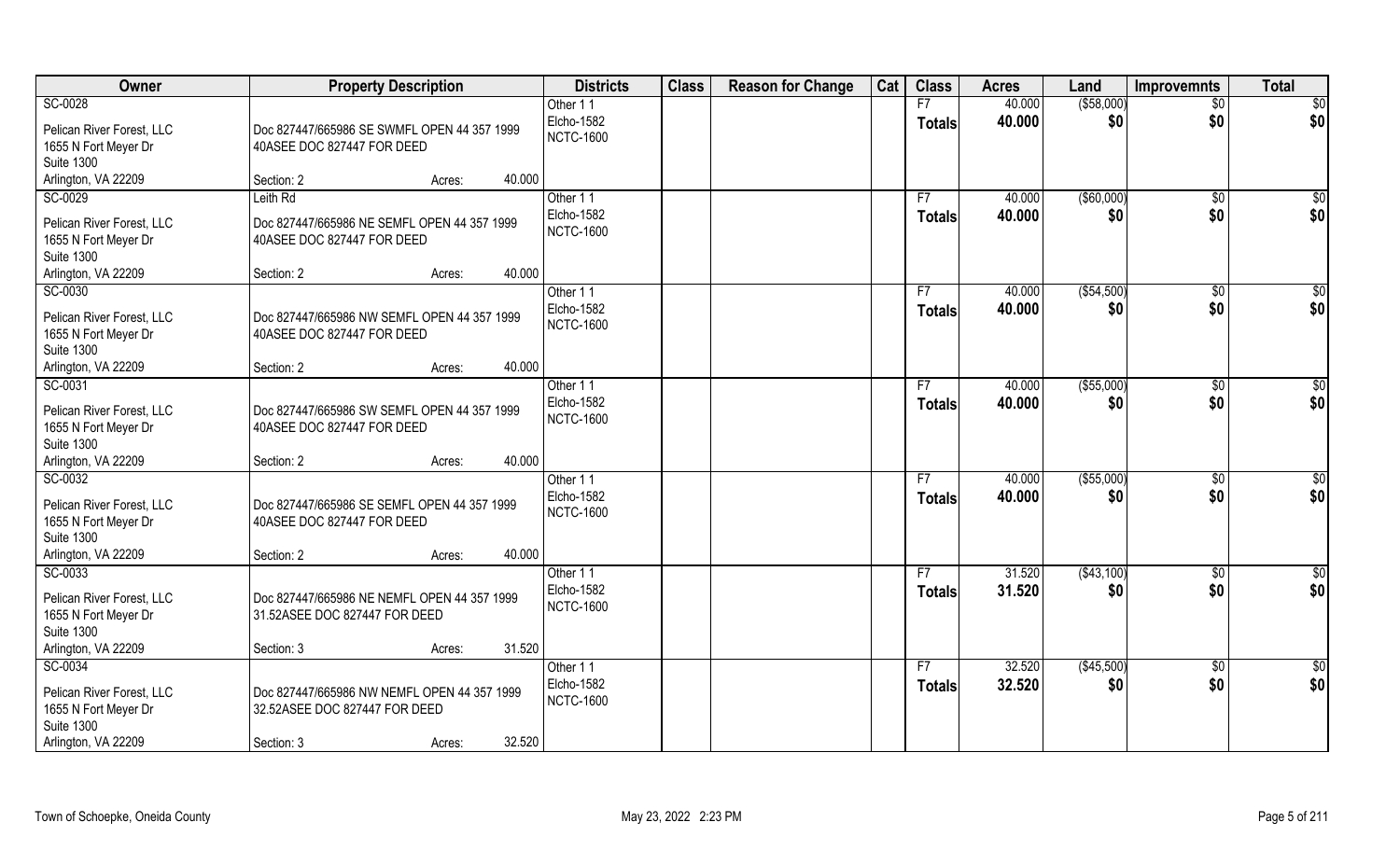| Owner                                                                                                    | <b>Property Description</b>                                                             |                  | <b>Districts</b>                           | <b>Class</b> | <b>Reason for Change</b> | Cat | <b>Class</b>        | <b>Acres</b>     | Land               | <b>Improvemnts</b>    | <b>Total</b>    |
|----------------------------------------------------------------------------------------------------------|-----------------------------------------------------------------------------------------|------------------|--------------------------------------------|--------------|--------------------------|-----|---------------------|------------------|--------------------|-----------------------|-----------------|
| SC-0035                                                                                                  |                                                                                         |                  | Other 11                                   |              |                          |     | F7                  | 40.000           | ( \$54,500)        | $\overline{50}$       | \$0             |
| Pelican River Forest, LLC<br>1655 N Fort Meyer Dr                                                        | Doc 827447/665986 SW NEMFL OPEN 44 357 1999<br>40ASEE DOC 827447 FOR DEED               |                  | Elcho-1582<br><b>NCTC-1600</b>             |              |                          |     | <b>Totals</b>       | 40.000           | \$0                | \$0                   | \$0             |
| <b>Suite 1300</b>                                                                                        |                                                                                         |                  |                                            |              |                          |     |                     |                  |                    |                       |                 |
| Arlington, VA 22209                                                                                      | Section: 3                                                                              | 40.000<br>Acres: |                                            |              |                          |     |                     |                  |                    |                       |                 |
| SC-0036                                                                                                  |                                                                                         |                  | Other 11                                   |              |                          |     | F7                  | 40.000           | ( \$54,000)        | \$0                   | \$0             |
| Pelican River Forest, LLC<br>1655 N Fort Meyer Dr<br><b>Suite 1300</b>                                   | Doc 827447/665986 SE NEMFL OPEN 44 357 1999<br>40ASEE DOC 827447 FOR DEED               |                  | Elcho-1582<br><b>NCTC-1600</b>             |              |                          |     | <b>Totals</b>       | 40.000           | \$0                | \$0                   | \$0             |
| Arlington, VA 22209                                                                                      | Section: 3                                                                              | 40.000<br>Acres: |                                            |              |                          |     |                     |                  |                    |                       |                 |
| SC-0037                                                                                                  |                                                                                         |                  | Other 11                                   |              |                          |     | F7                  | 33.520           | ( \$37,600)        | \$0                   | $\overline{50}$ |
| Pelican River Forest, LLC<br>1655 N Fort Meyer Dr<br><b>Suite 1300</b>                                   | Doc 827447/665986 NE NWMFL OPEN 44 357 1999<br>33.52ASEE DOC 827447 FOR DEED            |                  | Elcho-1582<br><b>NCTC-1600</b>             |              |                          |     | <b>Totals</b>       | 33.520           | \$0                | \$0                   | \$0             |
| Arlington, VA 22209                                                                                      | Section: 3                                                                              | 33.520<br>Acres: |                                            |              |                          |     |                     |                  |                    |                       |                 |
| SC-0038                                                                                                  |                                                                                         |                  | Other 11                                   |              |                          |     | F7                  | 34.520           | (\$47,500)         | $\sqrt[6]{3}$         | \$0             |
| Pelican River Forest, LLC<br>1655 N Fort Meyer Dr<br><b>Suite 1300</b>                                   | Doc 827447/665986 NW NWMFL OPEN 44 357 1999<br>34.52ASEE DOC 827447 FOR DEED            |                  | Elcho-1582<br><b>NCTC-1600</b>             |              |                          |     | <b>Totals</b>       | 34.520           | \$0                | \$0                   | \$0             |
| Arlington, VA 22209                                                                                      | Section: 3                                                                              | 34.520<br>Acres: |                                            |              |                          |     |                     |                  |                    |                       |                 |
| SC-0039<br>Pelican River Forest, LLC<br>1655 N Fort Meyer Dr<br><b>Suite 1300</b>                        | Doc 827447/665986 SW NWMFL OPEN 44 357 1999<br>40ASEE DOC 827447 FOR DEED               |                  | Other 11<br>Elcho-1582<br><b>NCTC-1600</b> |              |                          |     | F7<br><b>Totals</b> | 40.000<br>40.000 | ( \$55,500)<br>\$0 | $\sqrt[6]{30}$<br>\$0 | \$0<br>\$0      |
| Arlington, VA 22209                                                                                      | Section: 3                                                                              | 40.000<br>Acres: |                                            |              |                          |     |                     |                  |                    |                       |                 |
| SC-0040                                                                                                  |                                                                                         |                  | Other 11                                   |              |                          |     | F7                  | 40.000           | ( \$54,000)        | \$0                   | $\frac{6}{3}$   |
| Pelican River Forest, LLC<br>1655 N Fort Meyer Dr<br><b>Suite 1300</b>                                   | Doc 827447/665986 SE NWMFL OPEN 44 357 1999<br>40ASEE DOC 827447 FOR DEED               |                  | Elcho-1582<br><b>NCTC-1600</b>             |              |                          |     | <b>Totals</b>       | 40.000           | \$0                | \$0                   | \$0             |
| Arlington, VA 22209                                                                                      | Section: 3                                                                              | 40.000<br>Acres: |                                            |              |                          |     |                     |                  |                    |                       |                 |
| SC-0041<br>Pelican River Forest, LLC<br>1655 N Fort Meyer Dr<br><b>Suite 1300</b><br>Arlington, VA 22209 | Doc 827447/665986 NE SWMFL OPEN 44 357 1999<br>40ASEE DOC 827447 FOR DEED<br>Section: 3 | 40.000<br>Acres: | Other 11<br>Elcho-1582<br><b>NCTC-1600</b> |              |                          |     | F7<br><b>Totals</b> | 40.000<br>40.000 | ( \$54,000)<br>\$0 | $\sqrt{$0}$<br>\$0    | \$0<br>\$0      |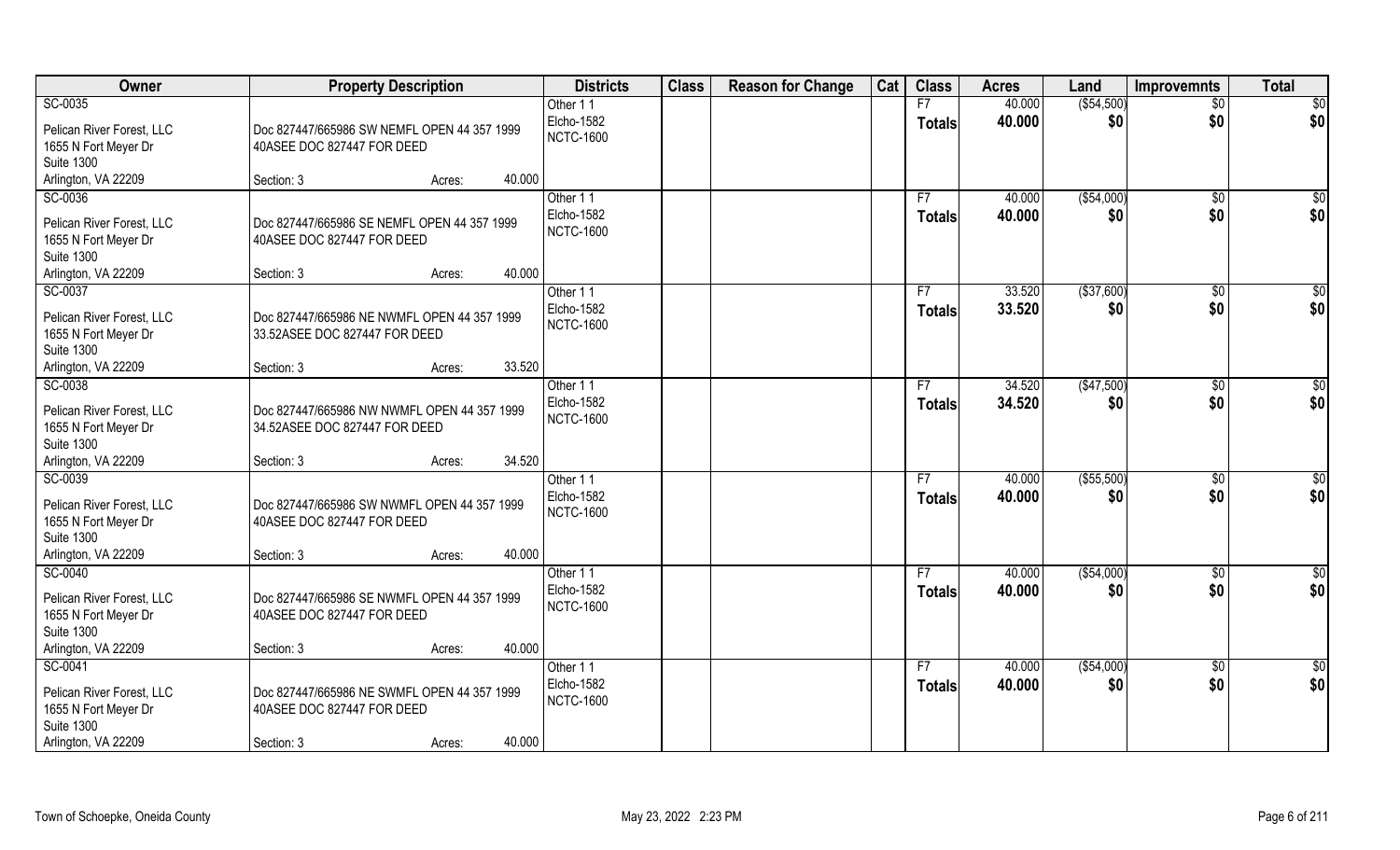| Owner                                                                                                    | <b>Property Description</b>                                                                                 | <b>Districts</b>                           | <b>Class</b> | <b>Reason for Change</b> | Cat | <b>Class</b>        | <b>Acres</b>     | Land               | <b>Improvemnts</b>    | <b>Total</b>           |
|----------------------------------------------------------------------------------------------------------|-------------------------------------------------------------------------------------------------------------|--------------------------------------------|--------------|--------------------------|-----|---------------------|------------------|--------------------|-----------------------|------------------------|
| SC-0042                                                                                                  |                                                                                                             | Other 11                                   |              |                          |     | F7                  | 40.000           | ( \$54, 800)       | $\overline{50}$       | \$0                    |
| Pelican River Forest, LLC<br>1655 N Fort Meyer Dr<br><b>Suite 1300</b>                                   | Doc 827447/665986 NW SWMFL OPEN 44 357 1999<br>40ASEE DOC 827447 FOR DEED                                   | Elcho-1582<br><b>NCTC-1600</b>             |              |                          |     | <b>Totals</b>       | 40.000           | \$0                | \$0                   | \$0                    |
| Arlington, VA 22209                                                                                      | 40.000<br>Section: 3<br>Acres:                                                                              |                                            |              |                          |     |                     |                  |                    |                       |                        |
| SC-0043                                                                                                  |                                                                                                             | Other 11                                   |              |                          |     | F7                  | 40.000           | ( \$54, 800)       | $\overline{50}$       | $\sqrt{50}$            |
| Pelican River Forest, LLC<br>1655 N Fort Meyer Dr<br><b>Suite 1300</b>                                   | Doc 827447/665986 SW SWMFL OPEN 44 357 1999<br>40ASEE DOC 827447 FOR DEED                                   | Elcho-1582<br><b>NCTC-1600</b>             |              |                          |     | <b>Totals</b>       | 40.000           | \$0                | \$0                   | \$0                    |
| Arlington, VA 22209                                                                                      | 40.000<br>Section: 3<br>Acres:                                                                              |                                            |              |                          |     |                     |                  |                    |                       |                        |
| SC-0044<br>Pelican River Forest, LLC<br>1655 N Fort Meyer Dr<br><b>Suite 1300</b>                        | Doc 827447/665986 SE SWMFL OPEN 44 357 1999<br>40ASEE DOC 827447 FOR DEED                                   | Other 11<br>Elcho-1582<br><b>NCTC-1600</b> |              |                          |     | F7<br><b>Totals</b> | 40.000<br>40.000 | ( \$54,000)<br>\$0 | $\sqrt[6]{30}$<br>\$0 | \$0<br>\$0             |
| Arlington, VA 22209                                                                                      | 40.000<br>Section: 3<br>Acres:                                                                              |                                            |              |                          |     |                     |                  |                    |                       |                        |
| SC-0045<br>Pelican River Forest, LLC<br>1655 N Fort Meyer Dr<br><b>Suite 1300</b>                        | Doc 827447/665986 NE SEMFL OPEN 44 357 1999<br>40ASEE DOC 827447 FOR DEED                                   | Other 11<br>Elcho-1582<br><b>NCTC-1600</b> |              |                          |     | F7<br><b>Totals</b> | 40.000<br>40.000 | ( \$54,000)<br>\$0 | \$0<br>\$0            | $\overline{50}$<br>\$0 |
| Arlington, VA 22209                                                                                      | 40.000<br>Section: 3<br>Acres:                                                                              |                                            |              |                          |     |                     |                  |                    |                       |                        |
| SC-0046<br>Pelican River Forest, LLC<br>1655 N Fort Meyer Dr<br><b>Suite 1300</b>                        | Doc 827447/665986 NW SEMFL OPEN 44 357 1999<br>40ASEE DOC 827447 FOR DEED                                   | Other 11<br>Elcho-1582<br><b>NCTC-1600</b> |              |                          |     | F7<br><b>Totals</b> | 40.000<br>40.000 | ( \$54,000)<br>\$0 | \$0<br>\$0            | \$0<br>\$0             |
| Arlington, VA 22209                                                                                      | 40.000<br>Section: 3<br>Acres:                                                                              |                                            |              |                          |     |                     |                  |                    |                       |                        |
| SC-0047<br>Pelican River Forest, LLC<br>1655 N Fort Meyer Dr<br><b>Suite 1300</b>                        | Doc 827447/665986 SW SEMFL OPEN 44 357 1999<br>40ASEE DOC 827447 FOR DEED                                   | Other 11<br>Elcho-1582<br><b>NCTC-1600</b> |              |                          |     | F7<br><b>Totals</b> | 40.000<br>40.000 | ( \$54,000)<br>\$0 | \$0<br>\$0            | $\frac{6}{3}$<br>\$0   |
| Arlington, VA 22209                                                                                      | 40.000<br>Section: 3<br>Acres:                                                                              |                                            |              |                          |     |                     |                  |                    |                       |                        |
| SC-0048<br>Pelican River Forest, LLC<br>1655 N Fort Meyer Dr<br><b>Suite 1300</b><br>Arlington, VA 22209 | Doc 827447/665986 SE SEMFL OPEN 44 357 1999<br>40ASEE DOC 827447 FOR DEED<br>40.000<br>Section: 3<br>Acres: | Other 11<br>Elcho-1582<br><b>NCTC-1600</b> |              |                          |     | F7<br><b>Totals</b> | 40.000<br>40.000 | ( \$54,000)<br>\$0 | $\sqrt{$0}$<br>\$0    | \$0<br>\$0             |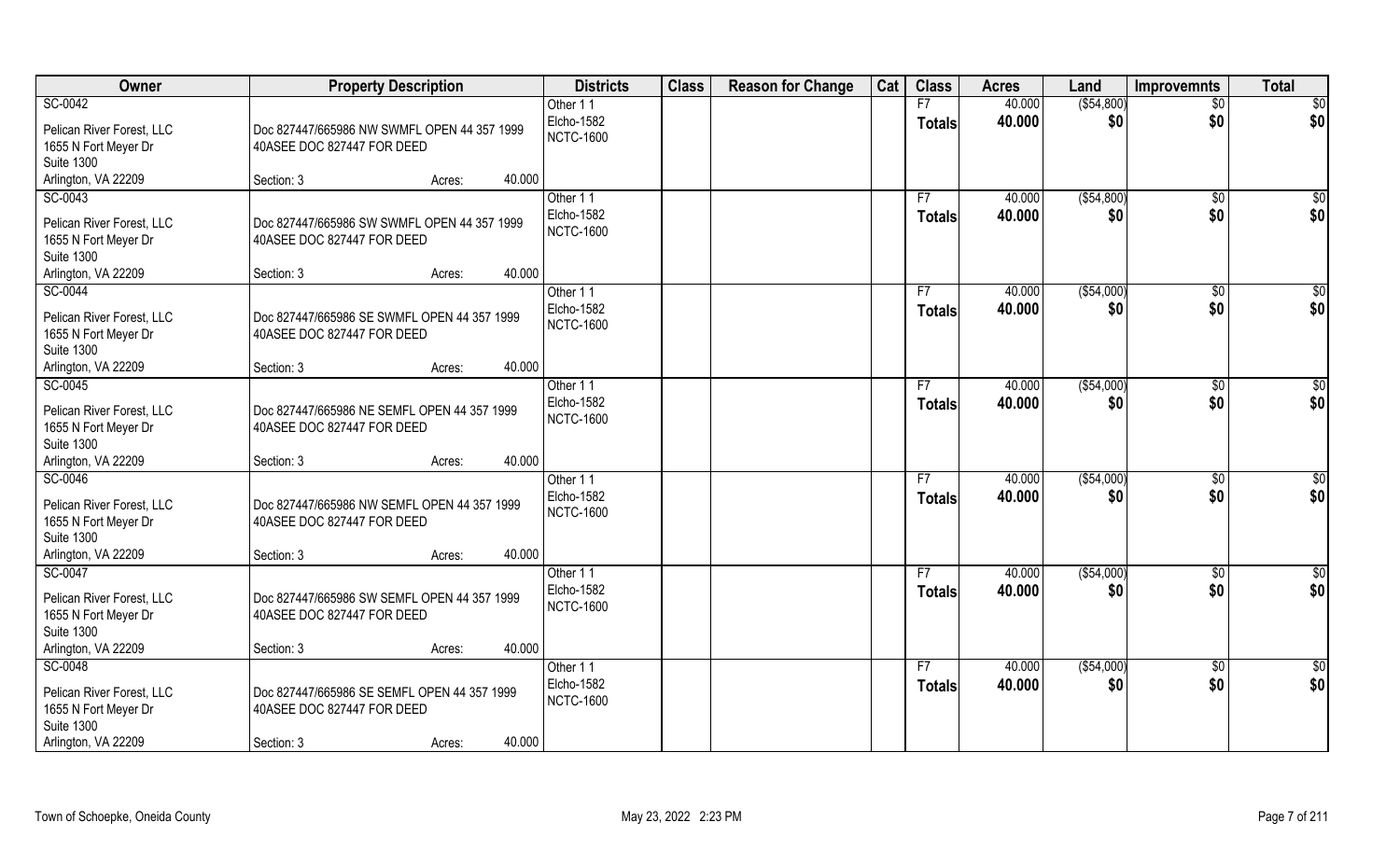| Owner                                     | <b>Property Description</b>                  | <b>Districts</b> | <b>Class</b> | <b>Reason for Change</b> | Cat | <b>Class</b>  | <b>Acres</b> | Land        | <b>Improvemnts</b> | <b>Total</b> |
|-------------------------------------------|----------------------------------------------|------------------|--------------|--------------------------|-----|---------------|--------------|-------------|--------------------|--------------|
| SC-0049                                   |                                              | Other 11         |              |                          |     | F7            | 35.250       | (\$48,200)  | $\overline{50}$    | \$0          |
| Pelican River Forest, LLC                 | Doc 827447/665986 NE NEMFL OPEN 44 357 1999  | Elcho-1582       |              |                          |     | <b>Totals</b> | 35.250       | \$0         | \$0                | \$0          |
| 1655 N Fort Meyer Dr                      | 35.25ASEE DOC 827447 FOR DEED                | <b>NCTC-1600</b> |              |                          |     |               |              |             |                    |              |
| <b>Suite 1300</b>                         |                                              |                  |              |                          |     |               |              |             |                    |              |
| Arlington, VA 22209                       | 35.250<br>Section: 4<br>Acres:               |                  |              |                          |     |               |              |             |                    |              |
| SC-0050                                   |                                              | Other 11         |              |                          |     | F7            | 35.750       | (\$52,000)  | \$0                | $\sqrt{50}$  |
| Pelican River Forest, LLC                 | Doc 827447/665986 NW NEMFL OPEN 44 357 1999  | Elcho-1582       |              |                          |     | Totals        | 35.750       | \$0         | \$0                | \$0          |
| 1655 N Fort Meyer Dr                      | 35.75ASEE DOC 827447 FOR DEED (37.43CA PER   | <b>NCTC-1600</b> |              |                          |     |               |              |             |                    |              |
| <b>Suite 1300</b>                         | LIO)                                         |                  |              |                          |     |               |              |             |                    |              |
| Arlington, VA 22209                       | 35.750<br>Section: 4<br>Acres:               |                  |              |                          |     |               |              |             |                    |              |
| SC-0051                                   |                                              | Other 11         |              |                          |     | F7            | 40.000       | ( \$55,500) | \$0                | \$0          |
| Pelican River Forest, LLC                 | Doc 827447/665986 SW NEMFL OPEN 44 357 1999  | Elcho-1582       |              |                          |     | <b>Totals</b> | 40.000       | \$0         | \$0                | \$0          |
| 1655 N Fort Meyer Dr                      | 40ASEE DOC 827447 FOR DEED (38.54CA PER LIO) | <b>NCTC-1600</b> |              |                          |     |               |              |             |                    |              |
| <b>Suite 1300</b>                         |                                              |                  |              |                          |     |               |              |             |                    |              |
| Arlington, VA 22209                       | 40.000<br>Section: 4<br>Acres:               |                  |              |                          |     |               |              |             |                    |              |
| SC-0052                                   |                                              | Other 11         |              |                          |     | F7            | 40.000       | ( \$55,000) | \$0                | \$0          |
| Pelican River Forest, LLC                 | Doc 827447/665986 SE NEMFL OPEN 44 357 1999  | Elcho-1582       |              |                          |     | <b>Totals</b> | 40.000       | \$0         | \$0                | \$0          |
| 1655 N Fort Meyer Dr                      | 40ASEE DOC 827447 FOR DEED                   | <b>NCTC-1600</b> |              |                          |     |               |              |             |                    |              |
| <b>Suite 1300</b>                         |                                              |                  |              |                          |     |               |              |             |                    |              |
| Arlington, VA 22209                       | 40.000<br>Section: 4<br>Acres:               |                  |              |                          |     |               |              |             |                    |              |
| SC-0053                                   |                                              | Other 11         |              |                          |     | F7            | 36.250       | (\$50,200)  | $\overline{60}$    | \$0          |
|                                           |                                              | Elcho-1582       |              |                          |     | <b>Totals</b> | 36.250       | \$0         | \$0                | \$0          |
| Pelican River Forest, LLC                 | Doc 827447/665986 NE NWMFL OPEN 44 357 1999  | <b>NCTC-1600</b> |              |                          |     |               |              |             |                    |              |
| 1655 N Fort Meyer Dr<br><b>Suite 1300</b> | 36.25ASEE DOC 827447 FOR DEED (38.53CA PER   |                  |              |                          |     |               |              |             |                    |              |
| Arlington, VA 22209                       | LIO)<br>36.250<br>Section: 4<br>Acres:       |                  |              |                          |     |               |              |             |                    |              |
| SC-0054                                   |                                              | Other 11         |              |                          |     | F7            | 36.750       | (\$49,600)  | $\overline{50}$    | \$0          |
|                                           |                                              | Elcho-1582       |              |                          |     | <b>Totals</b> | 36.750       | \$0         | \$0                | \$0          |
| Pelican River Forest, LLC                 | Doc 827447/665986 NW NWMFL OPEN 44 357 1999  | <b>NCTC-1600</b> |              |                          |     |               |              |             |                    |              |
| 1655 N Fort Meyer Dr                      | 36.75ASEE DOC 827447 FOR DEED (39.05CA PER   |                  |              |                          |     |               |              |             |                    |              |
| <b>Suite 1300</b>                         | $LIO$ )                                      |                  |              |                          |     |               |              |             |                    |              |
| Arlington, VA 22209                       | 36.750<br>Section: 4<br>Acres:               |                  |              |                          |     |               |              |             |                    |              |
| SC-0055                                   | Barns Firelane Rd                            | Other 11         |              |                          |     | F7            | 40.000       | ( \$68,000) | $\overline{50}$    | \$0          |
| Pelican River Forest, LLC                 | Doc 827447/665986 SW NWMFL OPEN 44 357 1999  | Elcho-1582       |              |                          |     | <b>Totals</b> | 40.000       | \$0         | \$0                | \$0          |
| 1655 N Fort Meyer Dr                      | 40ASEE DOC 827447 FOR DEED (38.82CA PER LIO) | <b>NCTC-1600</b> |              |                          |     |               |              |             |                    |              |
| <b>Suite 1300</b>                         |                                              |                  |              |                          |     |               |              |             |                    |              |
| Arlington, VA 22209                       | 40.000<br>Section: 4<br>Acres:               |                  |              |                          |     |               |              |             |                    |              |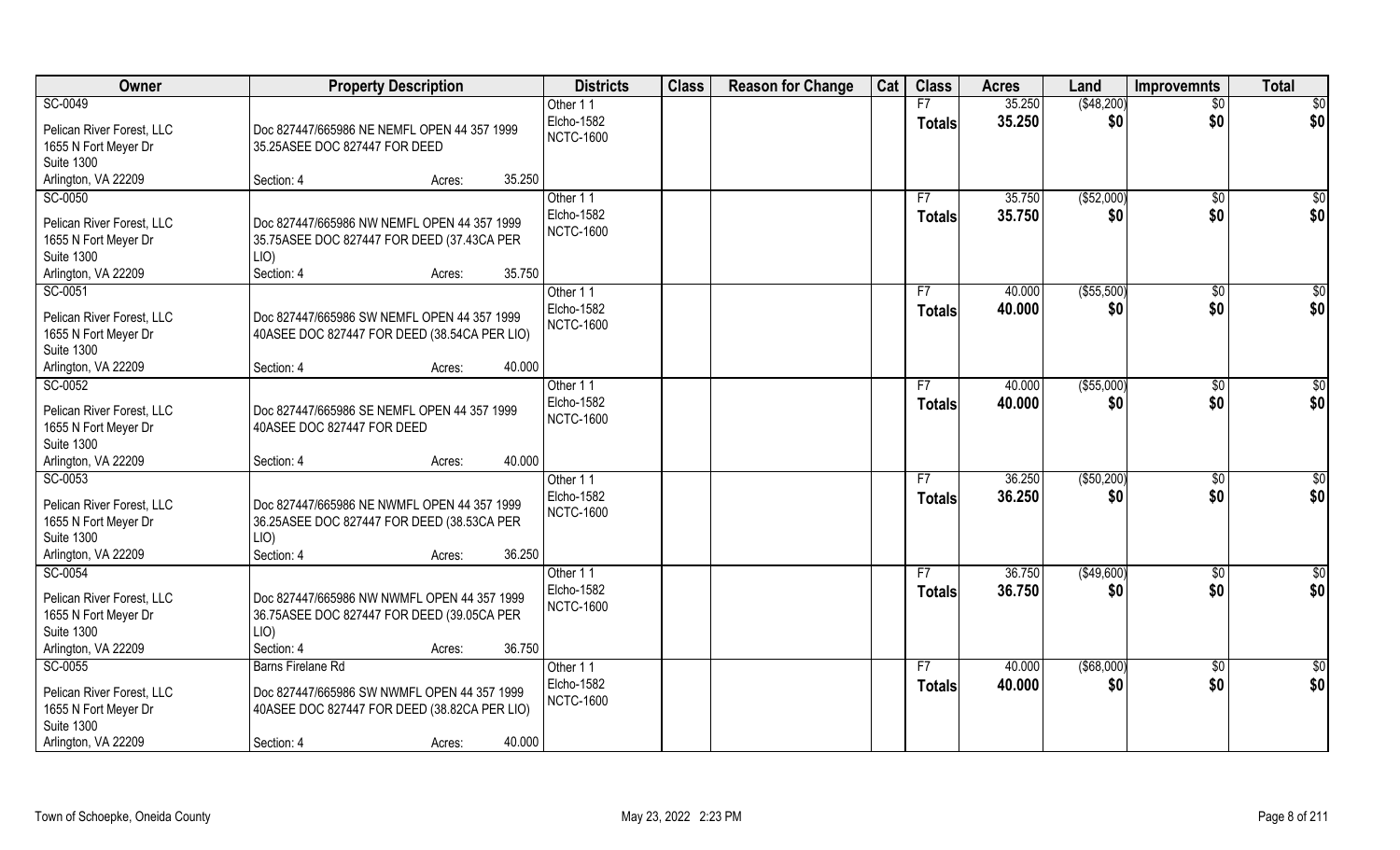| Owner                                                                                                    | <b>Property Description</b>                                                                                                   | <b>Districts</b>                                  | <b>Class</b> | <b>Reason for Change</b> | Cat | <b>Class</b>        | <b>Acres</b>     | Land               | <b>Improvemnts</b>     | <b>Total</b> |
|----------------------------------------------------------------------------------------------------------|-------------------------------------------------------------------------------------------------------------------------------|---------------------------------------------------|--------------|--------------------------|-----|---------------------|------------------|--------------------|------------------------|--------------|
| SC-0056                                                                                                  | Barns Firelane Rd                                                                                                             | Other 11                                          |              |                          |     | F7                  | 40.000           | (\$72,000)         | $\overline{50}$        | \$0          |
| Pelican River Forest, LLC<br>1655 N Fort Meyer Dr                                                        | Doc 827447/665986 SE NWMFL OPEN 44 357 1999<br>40ASEE DOC 827447 FOR DEED (38.28CA PER LIO)                                   | Elcho-1582<br><b>NCTC-1600</b>                    |              |                          |     | <b>Totals</b>       | 40.000           | \$0                | \$0                    | \$0          |
| <b>Suite 1300</b><br>Arlington, VA 22209                                                                 | Section: 4<br>40.000<br>Acres:                                                                                                |                                                   |              |                          |     |                     |                  |                    |                        |              |
| SC-0057                                                                                                  |                                                                                                                               | Other 11                                          |              |                          |     | F7                  | 40.000           | ( \$54,500)        | \$0                    | \$0          |
| Pelican River Forest, LLC<br>1655 N Fort Meyer Dr<br><b>Suite 1300</b>                                   | Doc 827447/665986 NE SWMFL OPEN 44 357 1999<br>40ASEE DOC 827447 FOR DEED (39.03 CA PER LIO)                                  | Elcho-1582<br><b>NCTC-1600</b>                    |              |                          |     | Totals              | 40.000           | \$0                | \$0                    | \$0          |
| Arlington, VA 22209                                                                                      | 40.000<br>Section: 4<br>Acres:                                                                                                |                                                   |              |                          |     |                     |                  |                    |                        |              |
| SC-0058                                                                                                  | Barns Firelane Rd                                                                                                             | Other 11                                          |              |                          |     | F7                  | 40.000           | ( \$70,000)        | $\sqrt{6}$             | \$0          |
| Pelican River Forest, LLC<br>1655 N Fort Meyer Dr<br><b>Suite 1300</b>                                   | Doc 827447/665986 NW SWMFL OPEN 44 357 1999<br>40ASEE DOC 827447 FOR DEED (38.91CA PER LIO)                                   | Elcho-1582<br><b>NCTC-1600</b>                    |              |                          |     | <b>Totals</b>       | 40.000           | \$0                | \$0                    | \$0          |
| Arlington, VA 22209                                                                                      | 40.000<br>Section: 4<br>Acres:                                                                                                |                                                   |              |                          |     |                     |                  |                    |                        |              |
| SC-0059<br>Pelican River Forest, LLC<br>1655 N Fort Meyer Dr<br><b>Suite 1300</b>                        | Doc 827447/665986 SW SWMFL OPEN 44 357 1999<br>40ASEE DOC 827447 FOR DEED (38.66CA PER LIO)                                   | Other 11<br>Elcho-1582<br><b>NCTC-1600</b>        |              |                          |     | F7<br><b>Totals</b> | 40.000<br>40.000 | ( \$54,000)<br>\$0 | \$0<br>\$0             | \$0<br>\$0   |
| Arlington, VA 22209                                                                                      | 40.000<br>Section: 4<br>Acres:                                                                                                |                                                   |              |                          |     |                     |                  |                    |                        |              |
| SC-0060<br>Pelican River Forest, LLC<br>1655 N Fort Meyer Dr<br><b>Suite 1300</b><br>Arlington, VA 22209 | Doc 827447/665986 SE SWMFL OPEN 44 357 1999<br>40ASEE DOC 827447 FOR DEED (38.66CA PER LIO)<br>40.000<br>Section: 4<br>Acres: | Other 11<br><b>Elcho-1582</b><br><b>NCTC-1600</b> |              |                          |     | F7<br><b>Totals</b> | 40.000<br>40.000 | (\$55,000)<br>\$0  | \$0<br>\$0             | \$0<br>\$0   |
| SC-0061                                                                                                  |                                                                                                                               | Other 11                                          |              |                          |     | F7                  | 40.000           | ( \$54,000)        | \$0                    | \$0          |
| Pelican River Forest, LLC<br>1655 N Fort Meyer Dr<br><b>Suite 1300</b>                                   | Doc 827447/665986 NE SEMFL OPEN 44 357 1999<br>40ASEE DOC 827447 FOR DEED                                                     | Elcho-1582<br><b>NCTC-1600</b>                    |              |                          |     | <b>Totals</b>       | 40.000           | \$0                | \$0                    | \$0          |
| Arlington, VA 22209                                                                                      | 40.000<br>Section: 4<br>Acres:                                                                                                |                                                   |              |                          |     |                     |                  |                    |                        |              |
| SC-0062<br>Pelican River Forest, LLC<br>1655 N Fort Meyer Dr<br><b>Suite 1300</b><br>Arlington, VA 22209 | Doc 827447/665986 NW SEMFL OPEN 44 357 1999<br>40ASEE DOC 827447 FOR DEED (39.36CA PER LIO)<br>40.000<br>Section: 4<br>Acres: | Other 11<br>Elcho-1582<br><b>NCTC-1600</b>        |              |                          |     | F7<br><b>Totals</b> | 40.000<br>40.000 | ( \$54,500)<br>\$0 | $\overline{50}$<br>\$0 | \$0<br>\$0   |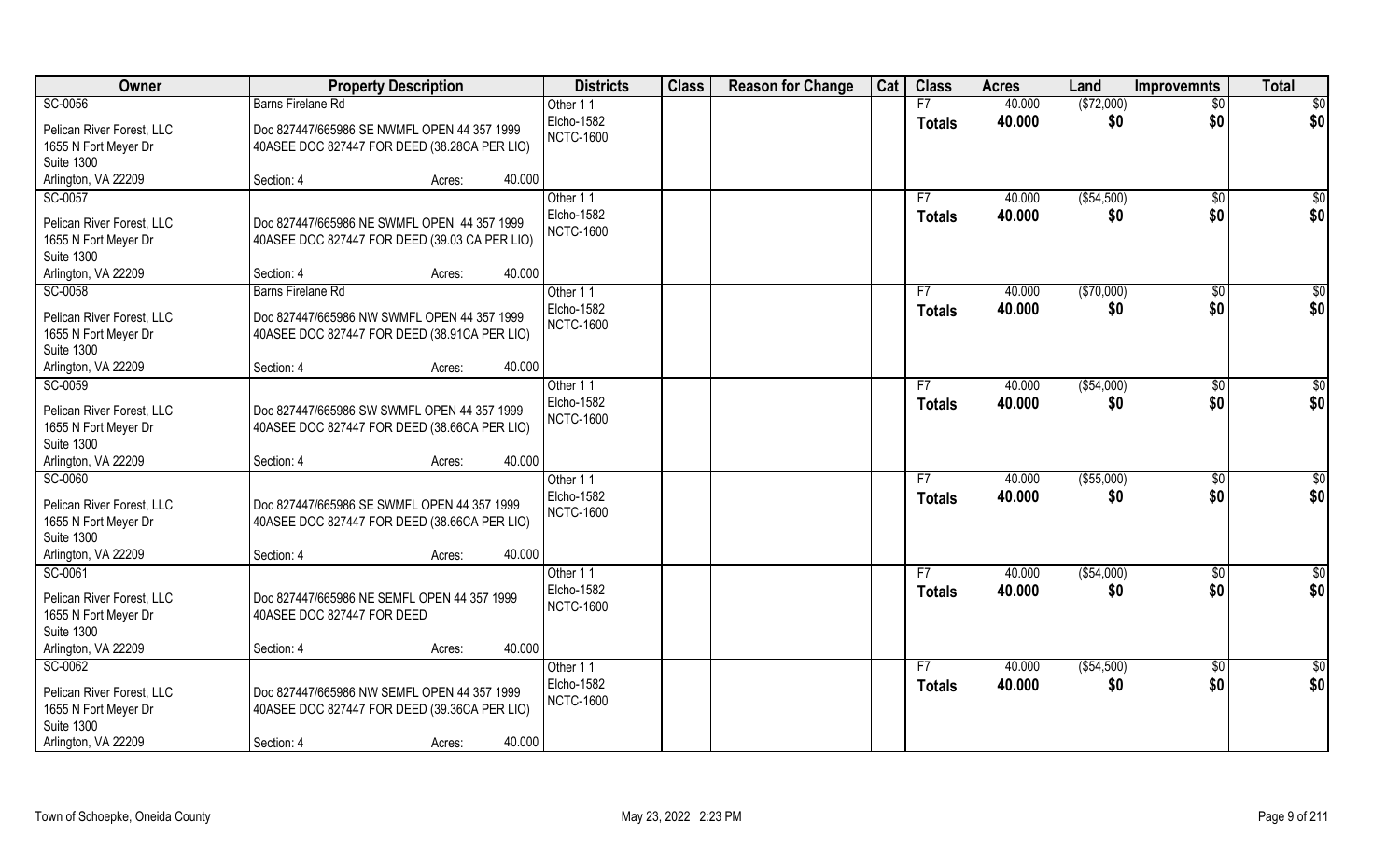| Owner                                                                             | <b>Property Description</b>                                                                 | <b>Districts</b>                           | <b>Class</b> | <b>Reason for Change</b> | Cat | <b>Class</b>        | <b>Acres</b>     | Land                | <b>Improvemnts</b>  | <b>Total</b> |
|-----------------------------------------------------------------------------------|---------------------------------------------------------------------------------------------|--------------------------------------------|--------------|--------------------------|-----|---------------------|------------------|---------------------|---------------------|--------------|
| SC-0063                                                                           |                                                                                             | Other 11                                   |              |                          |     | F7                  | 40.000           | ( \$54,500)         | $\overline{50}$     | \$0          |
| Pelican River Forest, LLC<br>1655 N Fort Meyer Dr<br><b>Suite 1300</b>            | Doc 827447/665986 SW SEMFL OPEN 44 357 1999<br>40ASEE DOC 827447 FOR DEED (38.97CA PER LIO) | Elcho-1582<br><b>NCTC-1600</b>             |              |                          |     | <b>Totals</b>       | 40.000           | \$0                 | \$0                 | \$0          |
| Arlington, VA 22209                                                               | Section: 4<br>40.000<br>Acres:                                                              |                                            |              |                          |     |                     |                  |                     |                     |              |
| SC-0064<br>Pelican River Forest, LLC                                              | Doc 827447/665986 SE SEMFL OPEN 44 357 1999                                                 | Other 11<br>Elcho-1582                     |              |                          |     | F7<br><b>Totals</b> | 40.000<br>40.000 | ( \$54,000)<br>\$0  | $\sqrt{6}$<br>\$0   | \$0<br>\$0   |
| 1655 N Fort Meyer Dr<br><b>Suite 1300</b>                                         | 40ASEE DOC 827447 FOR DEED                                                                  | <b>NCTC-1600</b>                           |              |                          |     |                     |                  |                     |                     |              |
| Arlington, VA 22209                                                               | 40.000<br>Section: 4<br>Acres:                                                              |                                            |              |                          |     |                     |                  |                     |                     |              |
| SC-0065                                                                           |                                                                                             | Other 11                                   |              |                          |     | F7                  | 40.000           | ( \$54,000)         | $\sqrt[6]{}$        | \$0          |
| Pelican River Forest, LLC<br>1655 N Fort Meyer Dr<br><b>Suite 1300</b>            | Doc 827447/665986 NE NEMFL OPEN 44 357 1999<br>40ASEE DOC 827447 FOR DEED                   | Elcho-1582<br><b>NCTC-1600</b>             |              |                          |     | <b>Totals</b>       | 40.000           | \$0                 | \$0                 | \$0          |
| Arlington, VA 22209                                                               | 40.000<br>Section: 9<br>Acres:                                                              |                                            |              |                          |     |                     |                  |                     |                     |              |
| SC-0066                                                                           |                                                                                             | Other 11<br>Elcho-1582                     |              |                          |     | F7<br><b>Totals</b> | 40.000<br>40.000 | ( \$55, 800)<br>\$0 | \$0<br>\$0          | \$0<br>\$0   |
| Pelican River Forest, LLC<br>1655 N Fort Meyer Dr<br><b>Suite 1300</b>            | Doc 827447/665986 NW NEMFL OPEN 44 357 1999<br>40ASEE DOC 827447 FOR DEED (40.84CA PER LIO) | <b>NCTC-1600</b>                           |              |                          |     |                     |                  |                     |                     |              |
| Arlington, VA 22209                                                               | 40.000<br>Section: 9<br>Acres:                                                              |                                            |              |                          |     |                     |                  |                     |                     |              |
| SC-0067<br>Pelican River Forest, LLC<br>1655 N Fort Meyer Dr<br><b>Suite 1300</b> | Doc 827447/665986 SW NEMFL OPEN 44 357 1999<br>40ASEE DOC 827447 FOR DEED                   | Other 11<br>Elcho-1582<br><b>NCTC-1600</b> |              |                          |     | F7<br><b>Totals</b> | 40.000<br>40.000 | ( \$55,000)<br>\$0  | \$0<br>\$0          | \$0<br>\$0   |
| Arlington, VA 22209                                                               | 40.000<br>Section: 9<br>Acres:                                                              |                                            |              |                          |     |                     |                  |                     |                     |              |
| SC-0068                                                                           |                                                                                             | Other 11                                   |              |                          |     | F7                  | 40.000           | (\$54,300)          | \$0                 | \$0          |
| Pelican River Forest, LLC<br>1655 N Fort Meyer Dr<br><b>Suite 1300</b>            | Doc 827447/665986 SE NEMFL OPEN 44 357 1999<br>40ASEE DOC 827447 FOR DEED                   | Elcho-1582<br><b>NCTC-1600</b>             |              |                          |     | <b>Totals</b>       | 40.000           | \$0                 | \$0                 | \$0          |
| Arlington, VA 22209                                                               | 40.000<br>Section: 9<br>Acres:                                                              |                                            |              |                          |     |                     |                  |                     |                     |              |
| SC-0069                                                                           |                                                                                             | Other 11<br>Elcho-1582                     |              |                          |     | F7<br><b>Totals</b> | 40.000<br>40.000 | ( \$57, 800)<br>\$0 | $\sqrt[6]{}$<br>\$0 | \$0<br>\$0   |
| Pelican River Forest, LLC<br>1655 N Fort Meyer Dr<br><b>Suite 1300</b>            | Doc 827447/665986 NE NWMFL OPEN 44 357 1999<br>40ASEE DOC 827447 FOR DEED (40.93CA PER LIO) | <b>NCTC-1600</b>                           |              |                          |     |                     |                  |                     |                     |              |
| Arlington, VA 22209                                                               | 40.000<br>Section: 9<br>Acres:                                                              |                                            |              |                          |     |                     |                  |                     |                     |              |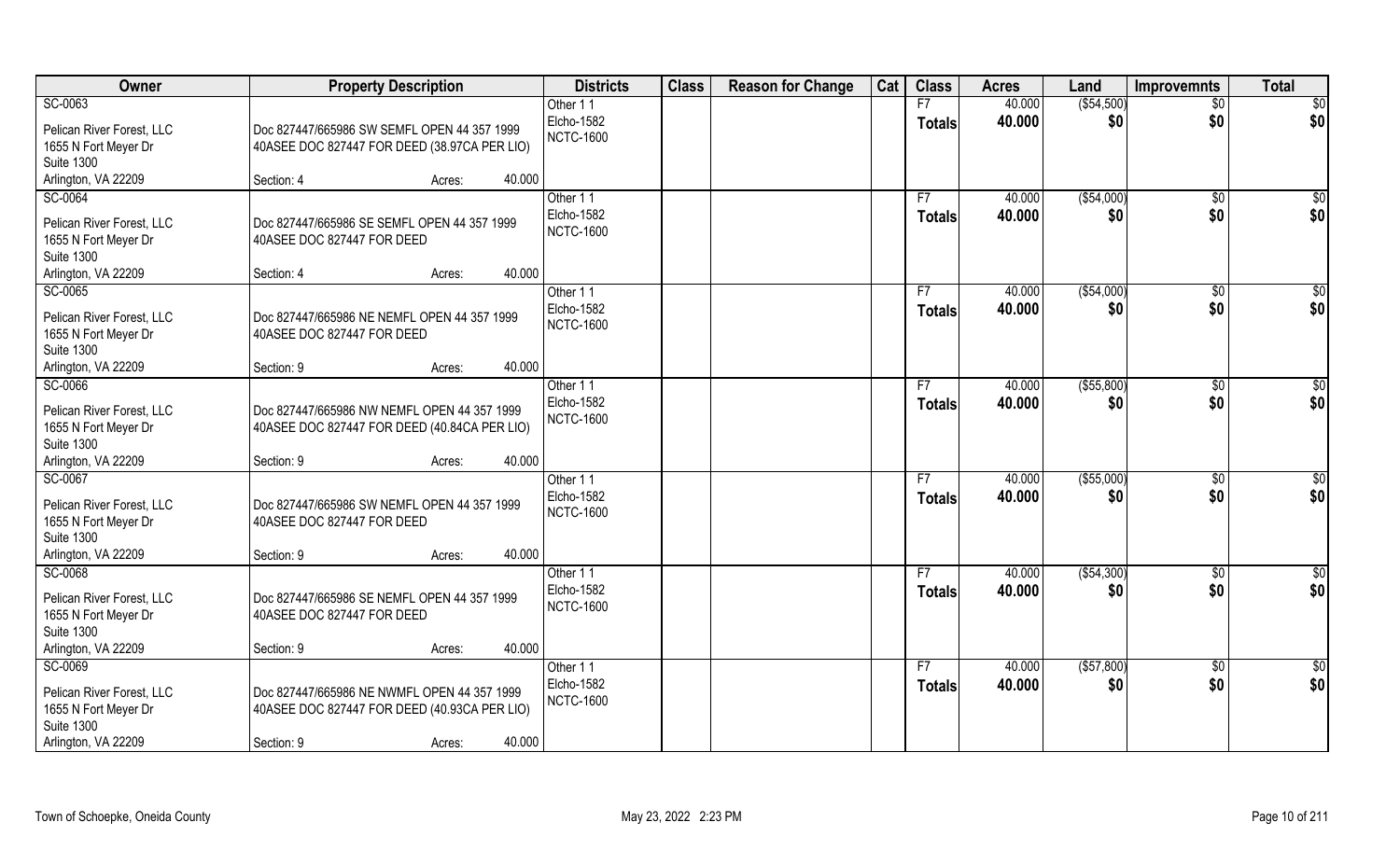| Owner                                                                             | <b>Property Description</b>                                                                 |             |        | <b>Districts</b>                           | <b>Class</b> | <b>Reason for Change</b> | Cat | <b>Class</b>                          | <b>Acres</b>              | Land                             | <b>Improvemnts</b>            | <b>Total</b>                      |
|-----------------------------------------------------------------------------------|---------------------------------------------------------------------------------------------|-------------|--------|--------------------------------------------|--------------|--------------------------|-----|---------------------------------------|---------------------------|----------------------------------|-------------------------------|-----------------------------------|
| SC-0070                                                                           |                                                                                             |             |        | Other 11                                   |              |                          |     | F7                                    | 40.000                    | ( \$55,500)                      | $\overline{50}$               | \$0                               |
| Pelican River Forest, LLC<br>1655 N Fort Meyer Dr<br><b>Suite 1300</b>            | Doc 827447/665986 NW NWMFL OPEN 44 357 1999<br>40ASEE DOC 827447 FOR DEED (40.12CA PER LIO) |             |        | Elcho-1582<br><b>NCTC-1600</b>             |              |                          |     | <b>Totals</b>                         | 40.000                    | \$0                              | \$0                           | \$0                               |
| Arlington, VA 22209                                                               | Section: 9                                                                                  | Acres:      | 40.000 |                                            |              |                          |     |                                       |                           |                                  |                               |                                   |
| SC-0071<br>Pelican River Forest, LLC                                              | Doc 827447/665986 SW NWMFL OPEN 44 357 1999                                                 |             |        | Other 11<br>Elcho-1582                     |              |                          |     | F7<br>Totals                          | 40.000<br>40.000          | ( \$58,000)<br>\$0               | \$0<br>\$0                    | $\sqrt{50}$<br>\$0                |
| 1655 N Fort Meyer Dr<br><b>Suite 1300</b>                                         | 40ASEE DOC 827447 FOR DEED                                                                  |             |        | <b>NCTC-1600</b>                           |              |                          |     |                                       |                           |                                  |                               |                                   |
| Arlington, VA 22209                                                               | Section: 9                                                                                  | Acres:      | 40.000 |                                            |              |                          |     |                                       |                           |                                  |                               |                                   |
| SC-0072<br>Pelican River Forest, LLC<br>1655 N Fort Meyer Dr<br><b>Suite 1300</b> | Doc 827447/665986 SE NWMFL OPEN 44 357 1999<br>40ASEE DOC 827447 FOR DEED                   |             |        | Other 11<br>Elcho-1582<br><b>NCTC-1600</b> |              |                          |     | F7<br><b>Totals</b>                   | 40.000<br>40.000          | ( \$54,300)<br>\$0               | $\sqrt[6]{3}$<br>\$0          | \$0<br>\$0                        |
| Arlington, VA 22209                                                               | Section: 9                                                                                  | Acres:      | 40.000 |                                            |              |                          |     |                                       |                           |                                  |                               |                                   |
| SC-0073<br>Pelican River Forest, LLC<br>1655 N Fort Meyer Dr<br><b>Suite 1300</b> | Doc 827447/665986 NE SWMFL OPEN 44 357 1999<br>40ASEE DOC 827447 FOR DEED                   |             |        | Other 11<br>Elcho-1582<br><b>NCTC-1600</b> |              |                          |     | F7<br><b>Totals</b>                   | 40.000<br>40.000          | ( \$57, 800)<br>\$0              | \$0<br>\$0                    | \$0<br>\$0                        |
| Arlington, VA 22209                                                               | Section: 9                                                                                  | Acres:      | 40.000 |                                            |              |                          |     |                                       |                           |                                  |                               |                                   |
| SC-0074<br>James C. Ehmann<br>Christopher J. Ehmann                               | 3090 Hartford Rd<br>Doc 743260/676842 NW SW                                                 | 38.43CA/-SA |        | Other 11<br>Elcho-1582<br><b>NCTC-1600</b> |              |                          |     | G1<br>G <sub>6</sub><br><b>Totals</b> | 1.000<br>37.430<br>38.430 | \$10,000<br>\$63,600<br>\$73,600 | \$27,200<br>\$0<br>\$27,200   | \$37,200<br>\$63,600<br>\$100,800 |
| 3462 Nicolet Dr<br>Green Bay, WI 54311                                            | Section: 9                                                                                  | Acres:      | 38.430 |                                            |              |                          |     |                                       |                           |                                  |                               |                                   |
| SC-0075                                                                           | <b>Hartford Rd</b>                                                                          |             |        | Other 11<br>Elcho-1582                     |              |                          |     | G5<br>G <sub>6</sub>                  | 10.000<br>28.240          | \$3,300<br>\$53,700              | \$0<br>\$0                    | \$3,300<br>\$53,700               |
| James C. Ehmann<br>Christopher J. Ehmann<br>3462 Nicolet Dr                       | Doc 743260/676842 SW SW<br>MINERAL RESV V684-18                                             | 38.24CA/-SA |        | <b>NCTC-1600</b>                           |              |                          |     | <b>Totals</b>                         | 38.240                    | \$57,000                         | \$0                           | \$57,000                          |
| Green Bay, WI 54311                                                               | Section: 9                                                                                  | Acres:      | 38.240 |                                            |              |                          |     |                                       |                           |                                  |                               |                                   |
| SC-0076<br>James C. Ehmann<br>Christopher J. Ehmann<br>3462 Nicolet Dr            | Doc 743260/676842 SE SW                                                                     | 38.71CA/-SA |        | Other 11<br>Elcho-1582<br><b>NCTC-1600</b> |              |                          |     | G5<br>G <sub>6</sub><br><b>Totals</b> | 9.000<br>29.710<br>38.710 | \$4,300<br>\$40,100<br>\$44,400  | $\overline{50}$<br>\$0<br>\$0 | \$4,300<br>\$40,100<br>\$44,400   |
| Green Bay, WI 54311                                                               | Section: 9                                                                                  | Acres:      | 38.710 |                                            |              |                          |     |                                       |                           |                                  |                               |                                   |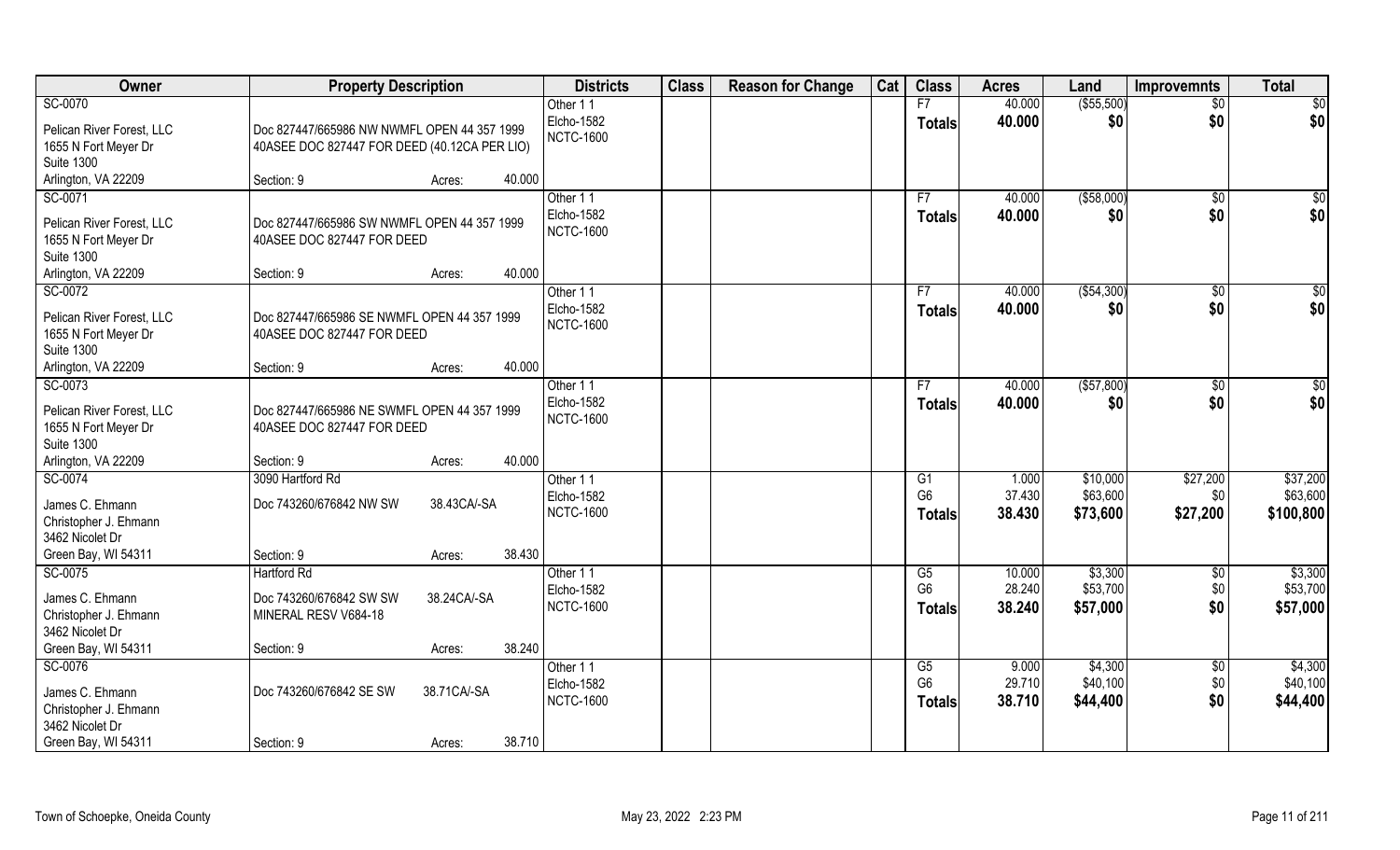| Owner                                                                             | <b>Property Description</b>                                                                                                                                      | <b>Districts</b>                           | <b>Class</b> | <b>Reason for Change</b> | Cat | <b>Class</b>                          | <b>Acres</b>               | Land                            | <b>Improvemnts</b>         | <b>Total</b>                    |
|-----------------------------------------------------------------------------------|------------------------------------------------------------------------------------------------------------------------------------------------------------------|--------------------------------------------|--------------|--------------------------|-----|---------------------------------------|----------------------------|---------------------------------|----------------------------|---------------------------------|
| SC-0077                                                                           |                                                                                                                                                                  | Other 11                                   |              |                          |     | F7                                    | 40.000                     | ( \$55,000)                     | $\overline{50}$            | \$0                             |
| Pelican River Forest, LLC<br>1655 N Fort Meyer Dr                                 | Doc 827447/665986 NE SEMFL OPEN 44 357 1999<br>40ASEE DOC 827447 FOR DEED                                                                                        | Elcho-1582<br><b>NCTC-1600</b>             |              |                          |     | <b>Totals</b>                         | 40.000                     | \$0                             | \$0                        | \$0                             |
| <b>Suite 1300</b>                                                                 |                                                                                                                                                                  |                                            |              |                          |     |                                       |                            |                                 |                            |                                 |
| Arlington, VA 22209                                                               | 40.000<br>Section: 9<br>Acres:                                                                                                                                   |                                            |              |                          |     |                                       |                            |                                 |                            |                                 |
| SC-0078                                                                           |                                                                                                                                                                  | Other 11                                   |              |                          |     | F7                                    | 40.000                     | ( \$55,000)                     | $\frac{1}{6}$              | \$0                             |
| Pelican River Forest, LLC<br>1655 N Fort Meyer Dr                                 | Doc 827447/665986 NW SEMFL OPEN 44 357 1999<br>40ASEE DOC 827447 FOR DEED                                                                                        | <b>Elcho-1582</b><br><b>NCTC-1600</b>      |              |                          |     | <b>Totals</b>                         | 40.000                     | \$0                             | \$0                        | \$0                             |
| <b>Suite 1300</b>                                                                 |                                                                                                                                                                  |                                            |              |                          |     |                                       |                            |                                 |                            |                                 |
| Arlington, VA 22209                                                               | 40.000<br>Section: 9<br>Acres:                                                                                                                                   |                                            |              |                          |     |                                       |                            |                                 |                            |                                 |
| SC-0079<br>James C. Ehmann<br>Christopher J. Ehmann<br>3462 Nicolet Dr            | Doc 743260/676842 SW SE<br>38.9CA/-SA                                                                                                                            | Other 11<br>Elcho-1582<br><b>NCTC-1600</b> |              |                          |     | G5<br>G <sub>6</sub><br><b>Totals</b> | 7.900<br>31.000<br>38.900  | \$1,400<br>\$43,400<br>\$44,800 | \$0<br>\$0<br>\$0          | \$1,400<br>\$43,400<br>\$44,800 |
| Green Bay, WI 54311                                                               | 38.900<br>Section: 9<br>Acres:                                                                                                                                   |                                            |              |                          |     |                                       |                            |                                 |                            |                                 |
| SC-0080                                                                           |                                                                                                                                                                  | Other 11                                   |              |                          |     | G5                                    | 35.000                     | \$6,200                         | \$0                        | \$6,200                         |
| Scott A. Jansen<br>Dawn M. Jansen<br>N9395 State Park Rd<br>Appleton, WI 54915    | Doc 526936/526929 SE SE 40A 1986 TIMBER<br>CUTTING SEE V988-508 FOR DEED & MIN RESV<br>PATENT IN V989-17 SEE V1006-832 FOR MFL<br>40.520<br>Section: 9<br>Acres: | Elcho-1582<br><b>NCTC-1600</b>             |              |                          |     | G <sub>6</sub><br><b>Totals</b>       | 5.520<br>40.520            | \$7,700<br>\$13,900             | \$0<br>\$0                 | \$7,700<br>\$13,900             |
| SC-0081                                                                           |                                                                                                                                                                  | Other 11                                   |              |                          |     | F7                                    | 40.000                     | ( \$55,000)                     | $\overline{50}$            | $\overline{50}$                 |
| Pelican River Forest, LLC<br>1655 N Fort Meyer Dr<br><b>Suite 1300</b>            | Doc 827447/665986 NE NEMFL OPEN 44 357 1999<br>40ASEE DOC 827447 FOR DEED                                                                                        | Elcho-1582<br><b>NCTC-1600</b>             |              |                          |     | <b>Totals</b>                         | 40.000                     | \$0                             | \$0                        | \$0                             |
| Arlington, VA 22209                                                               | 40.000<br>Section: 10<br>Acres:                                                                                                                                  |                                            |              |                          |     |                                       |                            |                                 |                            |                                 |
| SC-0082                                                                           |                                                                                                                                                                  | Other 11                                   |              |                          |     | F7                                    | 40.000                     | ( \$54,500)                     | \$0                        | \$0                             |
| Pelican River Forest, LLC<br>1655 N Fort Meyer Dr<br><b>Suite 1300</b>            | Doc 827447/665986 NW NEMFL OPEN 44 357 1999<br>40ASEE DOC 827447 FOR DEED                                                                                        | Elcho-1582<br><b>NCTC-1600</b>             |              |                          |     | <b>Totals</b>                         | 40.000                     | \$0                             | \$0                        | \$0                             |
| Arlington, VA 22209                                                               | 40.000<br>Section: 10<br>Acres:                                                                                                                                  |                                            |              |                          |     |                                       |                            |                                 |                            |                                 |
| SC-0083<br>Pelican River Forest, LLC<br>1655 N Fort Meyer Dr<br><b>Suite 1300</b> | Doc 827447/717440 SW NE<br>40.43CA/-SA SEE SM<br>B4031                                                                                                           | Other 11<br>Elcho-1582<br><b>NCTC-1600</b> |              |                          |     | G5<br>G <sub>6</sub><br><b>Totals</b> | 17.000<br>23.433<br>40.433 | \$8,100<br>\$32,800<br>\$40,900 | $\sqrt[6]{}$<br>\$0<br>\$0 | \$8,100<br>\$32,800<br>\$40,900 |
| Arlington, VA 22209                                                               | 40.433<br>Section: 10<br>Acres:                                                                                                                                  |                                            |              |                          |     |                                       |                            |                                 |                            |                                 |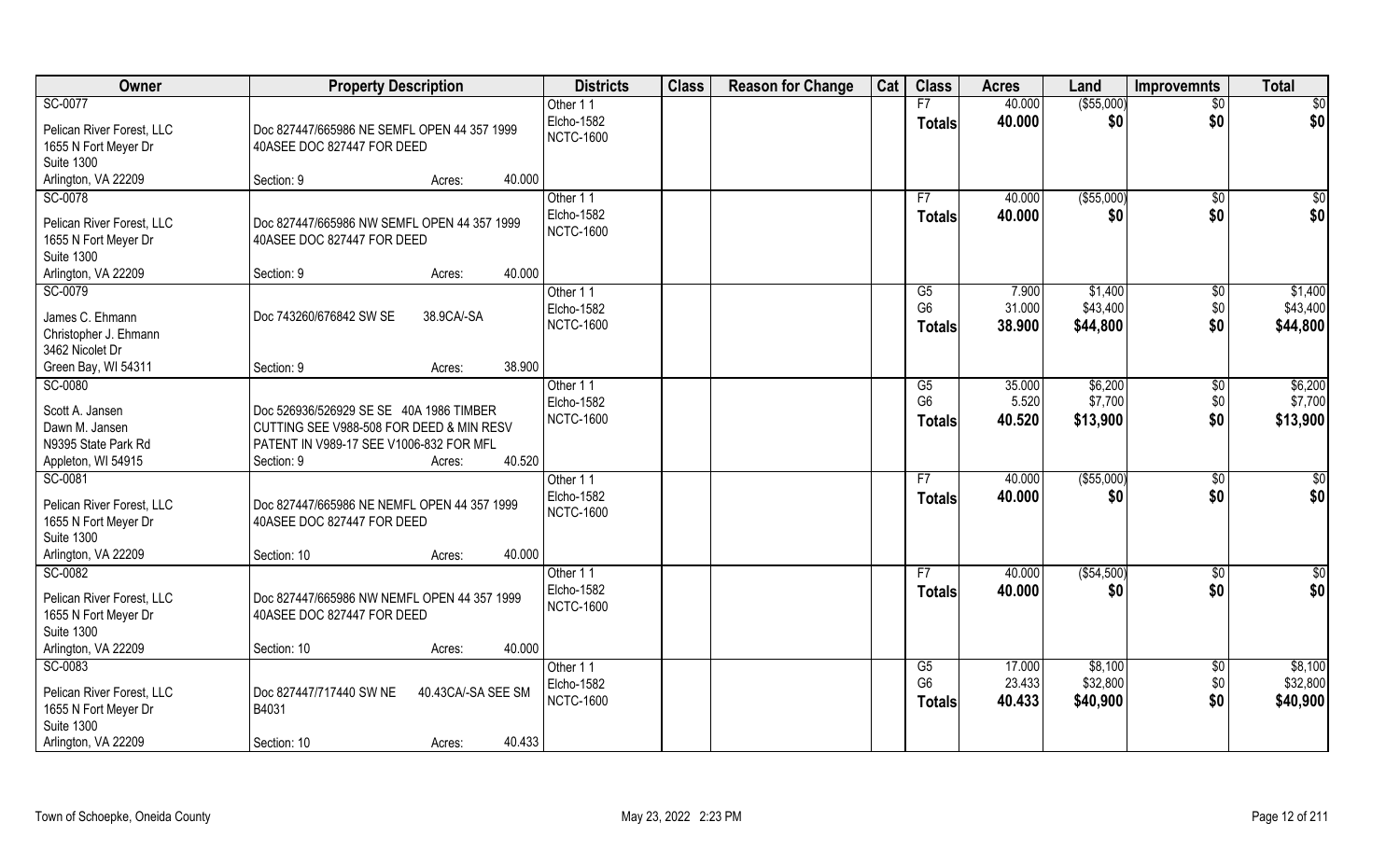| Owner                                                                                                    | <b>Property Description</b>                                                              |                  | <b>Districts</b>                           | <b>Class</b> | <b>Reason for Change</b> | Cat | <b>Class</b>        | <b>Acres</b>     | Land               | Improvemnts           | <b>Total</b>         |
|----------------------------------------------------------------------------------------------------------|------------------------------------------------------------------------------------------|------------------|--------------------------------------------|--------------|--------------------------|-----|---------------------|------------------|--------------------|-----------------------|----------------------|
| SC-0084                                                                                                  |                                                                                          |                  | Other 11                                   |              |                          |     | F7                  | 40.000           | ( \$54,000)        | $\overline{50}$       | \$0                  |
| Pelican River Forest, LLC<br>1655 N Fort Meyer Dr                                                        | Doc 827447/665986 SE NEMFL OPEN 44 357 1999<br>40ASEE DOC 827447 FOR DEED                |                  | Elcho-1582<br><b>NCTC-1600</b>             |              |                          |     | <b>Totals</b>       | 40.000           | \$0                | \$0                   | \$0                  |
| <b>Suite 1300</b>                                                                                        |                                                                                          |                  |                                            |              |                          |     |                     |                  |                    |                       |                      |
| Arlington, VA 22209                                                                                      | Section: 10                                                                              | 40.000<br>Acres: |                                            |              |                          |     |                     |                  |                    |                       |                      |
| SC-0085                                                                                                  |                                                                                          |                  | Other 11                                   |              |                          |     | F7                  | 40.000           | ( \$54,000)        | \$0                   | \$0                  |
| Pelican River Forest, LLC<br>1655 N Fort Meyer Dr<br><b>Suite 1300</b>                                   | Doc 827447/665986 NE NWMFL OPEN 44 357 1999<br>40ASEE DOC 827447 FOR DEED                |                  | Elcho-1582<br><b>NCTC-1600</b>             |              |                          |     | <b>Totals</b>       | 40.000           | \$0                | \$0                   | \$0                  |
| Arlington, VA 22209                                                                                      | Section: 10                                                                              | 40.000<br>Acres: |                                            |              |                          |     |                     |                  |                    |                       |                      |
| SC-0086                                                                                                  |                                                                                          |                  | Other 11                                   |              |                          |     | F7                  | 40.000           | ( \$54,400)        | \$0                   | \$0                  |
| Pelican River Forest, LLC<br>1655 N Fort Meyer Dr<br><b>Suite 1300</b>                                   | Doc 827447/665986 NW NW MFL OPEN 44 357 1999<br>40A SEE DOC 827447 FOR DEED              |                  | Elcho-1582<br><b>NCTC-1600</b>             |              |                          |     | <b>Totals</b>       | 40.000           | \$0                | \$0                   | \$0                  |
| Arlington, VA 22209                                                                                      | Section: 10                                                                              | 40.000<br>Acres: |                                            |              |                          |     |                     |                  |                    |                       |                      |
| SC-0087                                                                                                  |                                                                                          |                  | Other 11                                   |              |                          |     | F7                  | 40.000           | ( \$54,000)        | $\sqrt[6]{3}$         | \$0                  |
| Pelican River Forest, LLC<br>1655 N Fort Meyer Dr<br><b>Suite 1300</b>                                   | Doc 827447/665986 SW NWMFL OPEN 44 357 1999<br>40ASEE DOC 827447 FOR DEED                |                  | Elcho-1582<br><b>NCTC-1600</b>             |              |                          |     | <b>Totals</b>       | 40.000           | \$0                | \$0                   | \$0                  |
| Arlington, VA 22209                                                                                      | Section: 10                                                                              | 40.000<br>Acres: |                                            |              |                          |     |                     |                  |                    |                       |                      |
| SC-0088<br>Pelican River Forest, LLC<br>1655 N Fort Meyer Dr<br><b>Suite 1300</b>                        | Doc 827447/665986 SE NWMFL OPEN 44 357 1999<br>40ASEE DOC 827447 FOR DEED                |                  | Other 11<br>Elcho-1582<br><b>NCTC-1600</b> |              |                          |     | F7<br><b>Totals</b> | 40.000<br>40.000 | ( \$54,000)<br>\$0 | $\sqrt[6]{30}$<br>\$0 | \$0<br>\$0           |
| Arlington, VA 22209                                                                                      | Section: 10                                                                              | 40.000<br>Acres: |                                            |              |                          |     |                     |                  |                    |                       |                      |
| SC-0089<br>Pelican River Forest, LLC<br>1655 N Fort Meyer Dr<br><b>Suite 1300</b>                        | Doc 827447/665986 NE SWMFL OPEN 44 357 1999<br>40ASEE DOC 827447 FOR DEED                |                  | Other 11<br>Elcho-1582<br><b>NCTC-1600</b> |              |                          |     | F7<br><b>Totals</b> | 40.000<br>40.000 | ( \$54,000)<br>\$0 | \$0<br>\$0            | $\frac{6}{3}$<br>\$0 |
| Arlington, VA 22209                                                                                      | Section: 10                                                                              | 40.000<br>Acres: |                                            |              |                          |     |                     |                  |                    |                       |                      |
| SC-0090<br>Pelican River Forest, LLC<br>1655 N Fort Meyer Dr<br><b>Suite 1300</b><br>Arlington, VA 22209 | Doc 827447/665986 NW SWMFL OPEN 44 357 1999<br>40ASEE DOC 827447 FOR DEED<br>Section: 10 | 40.000<br>Acres: | Other 11<br>Elcho-1582<br><b>NCTC-1600</b> |              |                          |     | F7<br><b>Totals</b> | 40.000<br>40.000 | ( \$54,000)<br>\$0 | $\sqrt{6}$<br>\$0     | \$0<br>\$0           |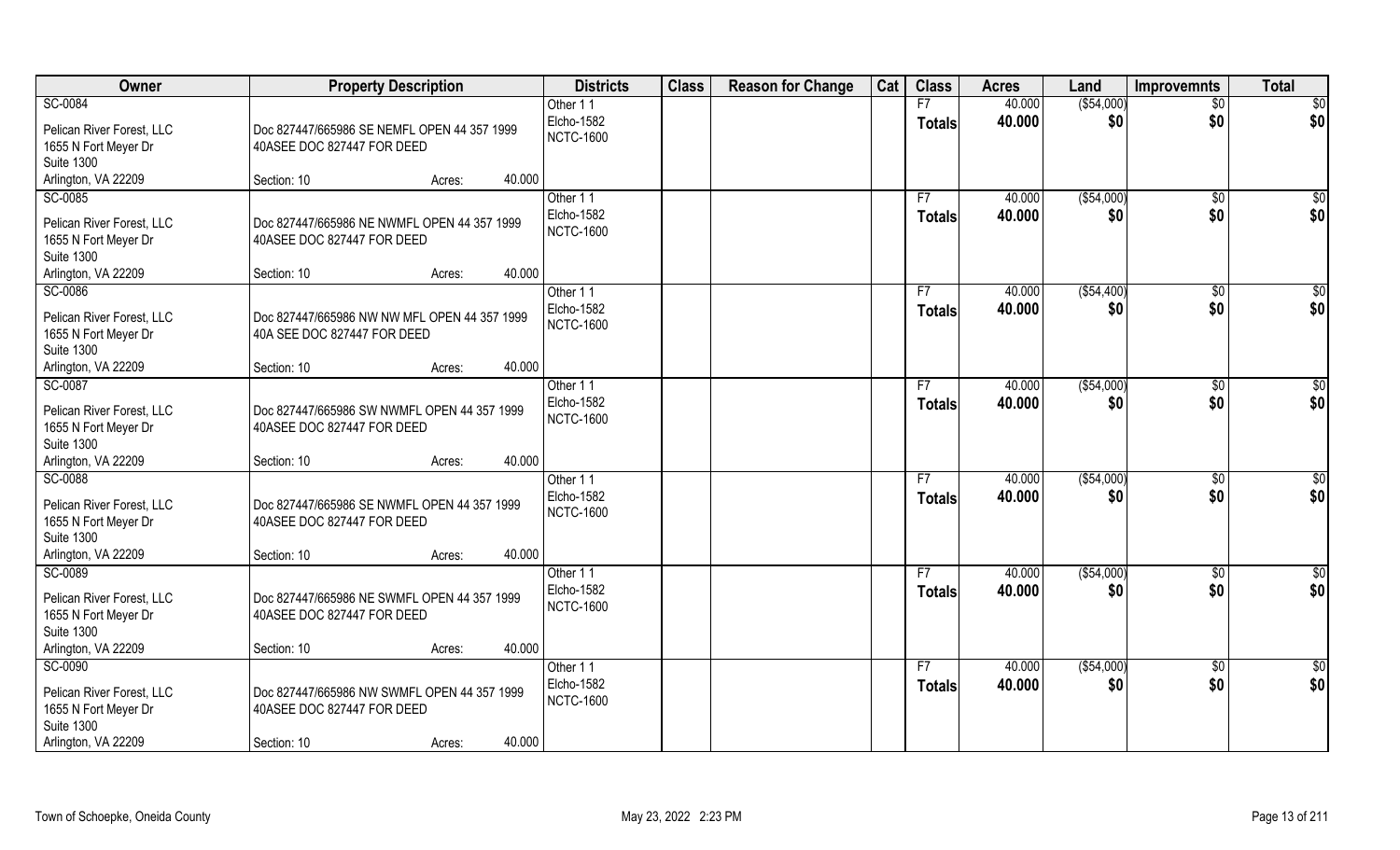| Owner                                                                  | <b>Property Description</b>                                                                    | <b>Districts</b>                      | <b>Class</b> | <b>Reason for Change</b> | Cat | <b>Class</b>        | <b>Acres</b>     | Land                | Improvemnts            | <b>Total</b>    |
|------------------------------------------------------------------------|------------------------------------------------------------------------------------------------|---------------------------------------|--------------|--------------------------|-----|---------------------|------------------|---------------------|------------------------|-----------------|
| SC-0091<br>Mihalko Land & Logging, Inc                                 | Doc 801143/438115 SW SW 39.91CA MFL OPEN #44                                                   | Other 11<br>Elcho-1582                |              |                          |     | F5<br><b>Totals</b> | 39.910<br>39.910 | ( \$56, 900)<br>\$0 | $\overline{50}$<br>\$0 | \$0<br>\$0      |
| 3915 Highway 55 S<br>Crandon, WI 54520                                 | 005 2020 SEE V499-405 FOR DEED                                                                 | <b>NCTC-1600</b>                      |              |                          |     |                     |                  |                     |                        |                 |
|                                                                        | 39.910<br>Section: 10<br>Acres:                                                                |                                       |              |                          |     |                     |                  |                     |                        |                 |
| SC-0092                                                                |                                                                                                | Other 11                              |              |                          |     | F7                  | 40.000           | ( \$54,000)         | \$0                    | \$0             |
| Pelican River Forest, LLC<br>1655 N Fort Meyer Dr<br><b>Suite 1300</b> | Doc 827447/665986 SE SWMFL OPEN 44 357 1999<br>40ASEE DOC 827447 FOR DEED                      | Elcho-1582<br><b>NCTC-1600</b>        |              |                          |     | <b>Totals</b>       | 40.000           | \$0                 | \$0                    | \$0             |
| Arlington, VA 22209                                                    | 40.000<br>Section: 10<br>Acres:                                                                |                                       |              |                          |     |                     |                  |                     |                        |                 |
| SC-0093                                                                | County Q                                                                                       | Other 11                              |              |                          |     | G6                  | 5.750            | \$7,800             | \$0                    | \$7,800         |
| Mary Jean Calmes Rev Tr<br>13648 N 12th Ave<br>Merrill, WI 54452       | Doc 667810/657770 NE SE EXC MFL RMNDR BNG<br>5.75CA SM C462                                    | Elcho-1582<br><b>NCTC-1600</b>        |              |                          |     | <b>Totals</b>       | 5.750            | \$7,800             | \$0                    | \$7,800         |
|                                                                        | 5.750<br>Section: 10<br>Acres:                                                                 |                                       |              |                          |     |                     |                  |                     |                        |                 |
| SC-0093-1                                                              |                                                                                                | Other 11                              |              |                          |     | F6                  | 35.000           | (\$47,300)          | $\sqrt[6]{3}$          | \$0             |
| Mary Jean Calmes Rev Tr<br>13648 N 12th Ave<br>Merrill, WI 54452       | Doc 721913/667810 PT NE SE 35A SEE DOC 667810<br>FOR DEED MFL CLOSED #44 007 2013              | <b>Elcho-1582</b><br><b>NCTC-1600</b> |              |                          |     | <b>Totals</b>       | 35.000           | \$0                 | \$0                    | \$0             |
|                                                                        | 35.000<br>Section: 10<br>Acres:                                                                |                                       |              |                          |     |                     |                  |                     |                        |                 |
| SC-0094                                                                |                                                                                                | Other 11<br><b>Elcho-1582</b>         |              |                          |     | F7<br><b>Totals</b> | 40.000<br>40.000 | ( \$54,000)<br>\$0  | \$0<br>\$0             | \$0<br>\$0      |
| Pelican River Forest, LLC<br>1655 N Fort Meyer Dr<br><b>Suite 1300</b> | Doc 827447/665986 NW SEMFL OPEN 44 357 1999<br>40ASEE DOC 827447 FOR DEED                      | <b>NCTC-1600</b>                      |              |                          |     |                     |                  |                     |                        |                 |
| Arlington, VA 22209                                                    | 40.000<br>Section: 10<br>Acres:                                                                |                                       |              |                          |     |                     |                  |                     |                        |                 |
| SC-0095                                                                |                                                                                                | Other 11                              |              |                          |     | F6                  | 41.060           | ( \$55,400)         | \$0                    | $\overline{30}$ |
| Mary Jean Calmes Rev Tr<br>13648 N 12th Ave<br>Merrill, WI 54452       | Doc 721913/667810 SW SE<br>41.06CA SM C462 SEE<br>DOC #667810 FOR DEED MFL CLOSED #44 007 2013 | <b>Elcho-1582</b><br><b>NCTC-1600</b> |              |                          |     | <b>Totals</b>       | 41.060           | \$0                 | \$0                    | \$0             |
|                                                                        | 41.060<br>Section: 10<br>Acres:                                                                |                                       |              |                          |     |                     |                  |                     |                        |                 |
| SC-0096                                                                | 2504 County Q                                                                                  | Other 11                              |              |                          |     | G <sub>1</sub>      | 1.080            | \$10,500            | \$91,700               | \$102,200       |
| Mary Jean Calmes Rev Tr<br>13648 N 12th Ave<br>Merrill, WI 54452       | Doc 667810/657770 SE SE EXC MFL RMNDR BNG<br>1.08CA SM C462                                    | Elcho-1582<br><b>NCTC-1600</b>        |              |                          |     | <b>Totals</b>       | 1.080            | \$10,500            | \$91,700               | \$102,200       |
|                                                                        | 1.080<br>Section: 10<br>Acres:                                                                 |                                       |              |                          |     |                     |                  |                     |                        |                 |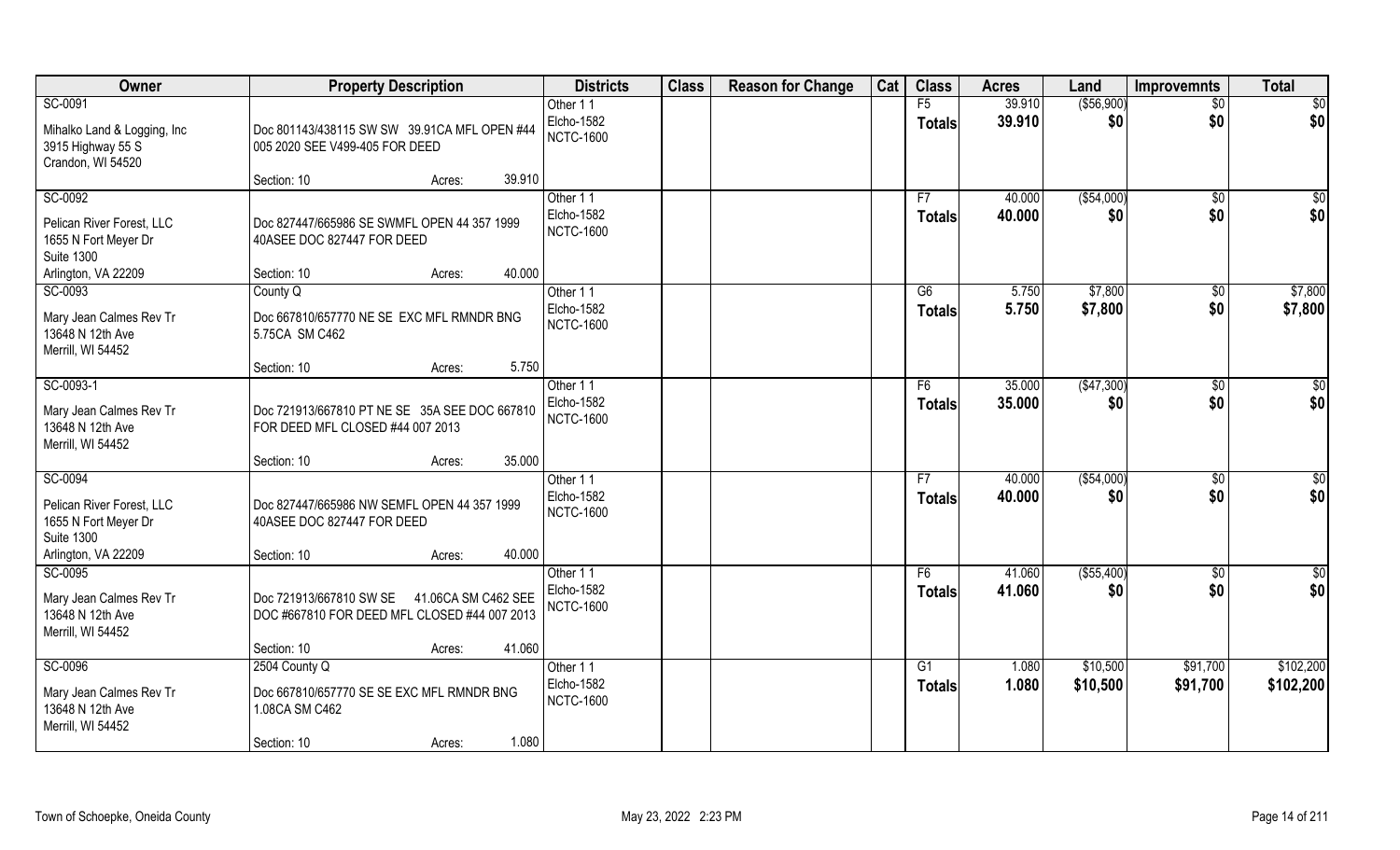| Owner                                                                                                    | <b>Property Description</b>                                                              |                  | <b>Districts</b>                           | <b>Class</b> | <b>Reason for Change</b> | Cat | <b>Class</b>        | <b>Acres</b>     | Land               | Improvemnts        | <b>Total</b>           |
|----------------------------------------------------------------------------------------------------------|------------------------------------------------------------------------------------------|------------------|--------------------------------------------|--------------|--------------------------|-----|---------------------|------------------|--------------------|--------------------|------------------------|
| SC-0096-1                                                                                                |                                                                                          |                  | Other 11                                   |              |                          |     | F6                  | 40.000           | ( \$54,000)        | $\overline{50}$    | \$0                    |
| Mary Jean Calmes Rev Tr<br>13648 N 12th Ave<br>Merrill, WI 54452                                         | Doc 721913/667810 PT SE SE 40A SEE DOC 667810<br>FOR DEED MFL CLOSED #44 007 2013        |                  | Elcho-1582<br><b>NCTC-1600</b>             |              |                          |     | <b>Totals</b>       | 40.000           | \$0                | \$0                | \$0                    |
|                                                                                                          | Section: 10                                                                              | 40.000<br>Acres: |                                            |              |                          |     |                     |                  |                    |                    |                        |
| SC-0097<br>Pelican River Forest, LLC                                                                     | Doc 827447/665986 NE NEMFL OPEN 44 357 1999                                              |                  | Other 11<br>Elcho-1582<br><b>NCTC-1600</b> |              |                          |     | F7<br><b>Totals</b> | 40.000<br>40.000 | ( \$54,000)<br>\$0 | \$0<br>\$0         | \$0<br>\$0             |
| 1655 N Fort Meyer Dr<br><b>Suite 1300</b><br>Arlington, VA 22209                                         | 40ASEE DOC 827447 FOR DEED<br>Section: 11                                                | 40.000<br>Acres: |                                            |              |                          |     |                     |                  |                    |                    |                        |
| SC-0098                                                                                                  |                                                                                          |                  | Other 11                                   |              |                          |     | F7                  | 40.000           | ( \$54,000)        | $\sqrt{6}$         | \$0                    |
| Pelican River Forest, LLC<br>1655 N Fort Meyer Dr<br><b>Suite 1300</b>                                   | Doc 827447/665986 NW NEMFL OPEN 44 357 1999<br>40ASEE DOC 827447 FOR DEED                |                  | Elcho-1582<br><b>NCTC-1600</b>             |              |                          |     | <b>Totals</b>       | 40.000           | \$0                | \$0                | \$0                    |
| Arlington, VA 22209                                                                                      | Section: 11                                                                              | 40.000<br>Acres: |                                            |              |                          |     |                     |                  |                    |                    |                        |
| SC-0099<br>Pelican River Forest, LLC<br>1655 N Fort Meyer Dr<br><b>Suite 1300</b>                        | Doc 827447/665986 SW NEMFL OPEN 44 357 1999<br>40ASEE DOC 827447 FOR DEED                |                  | Other 11<br>Elcho-1582<br><b>NCTC-1600</b> |              |                          |     | F7<br><b>Totals</b> | 40.000<br>40.000 | ( \$54,000)<br>\$0 | \$0<br>\$0         | \$<br>\$0              |
| Arlington, VA 22209                                                                                      | Section: 11                                                                              | 40.000<br>Acres: |                                            |              |                          |     |                     |                  |                    |                    |                        |
| SC-0100<br>Pelican River Forest, LLC<br>1655 N Fort Meyer Dr<br><b>Suite 1300</b>                        | Doc 827447/665986 SE NEMFL OPEN 44 357 1999<br>40ASEE DOC 827447 FOR DEED                |                  | Other 11<br>Elcho-1582<br><b>NCTC-1600</b> |              |                          |     | F7<br><b>Totals</b> | 40.000<br>40.000 | ( \$54,000)<br>\$0 | \$0<br>\$0         | \$0<br>\$0             |
| Arlington, VA 22209                                                                                      | Section: 11                                                                              | 40.000<br>Acres: |                                            |              |                          |     |                     |                  |                    |                    |                        |
| SC-0101<br>Pelican River Forest, LLC<br>1655 N Fort Meyer Dr<br><b>Suite 1300</b>                        | Doc 827447/665986 NE NWMFL OPEN 44 357 1999<br>40ASEE DOC 827447 FOR DEED                |                  | Other 11<br>Elcho-1582<br><b>NCTC-1600</b> |              |                          |     | F7<br><b>Totals</b> | 40.000<br>40.000 | ( \$54,000)<br>\$0 | \$0<br>\$0         | \$0<br>\$0             |
| Arlington, VA 22209                                                                                      | Section: 11                                                                              | 40.000<br>Acres: |                                            |              |                          |     |                     |                  |                    |                    |                        |
| SC-0102<br>Pelican River Forest, LLC<br>1655 N Fort Meyer Dr<br><b>Suite 1300</b><br>Arlington, VA 22209 | Doc 827447/665986 NW NWMFL OPEN 44 357 1999<br>40ASEE DOC 827447 FOR DEED<br>Section: 11 | 40.000<br>Acres: | Other 11<br>Elcho-1582<br><b>NCTC-1600</b> |              |                          |     | F7<br><b>Totals</b> | 40.000<br>40.000 | (\$54,500)<br>\$0  | $\sqrt{$0}$<br>\$0 | $\overline{50}$<br>\$0 |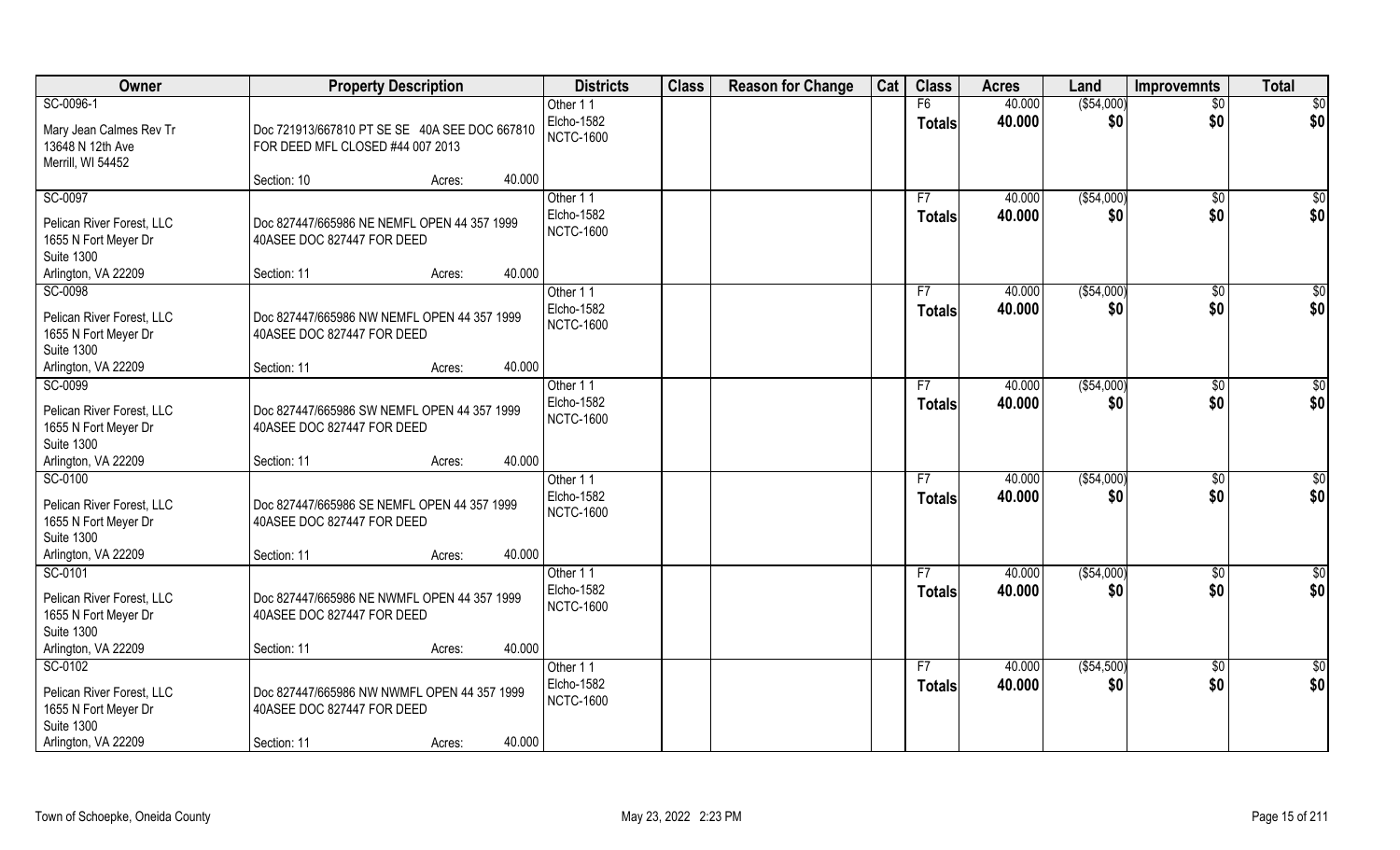| Owner                                             | <b>Property Description</b>                                                                   |        | <b>Districts</b>       | <b>Class</b> | <b>Reason for Change</b> | Cat | <b>Class</b>   | <b>Acres</b> | Land         | <b>Improvemnts</b> | <b>Total</b>    |
|---------------------------------------------------|-----------------------------------------------------------------------------------------------|--------|------------------------|--------------|--------------------------|-----|----------------|--------------|--------------|--------------------|-----------------|
| SC-0103                                           |                                                                                               |        | Other 11               |              |                          |     | F7             | 40.000       | ( \$54, 300) | $\overline{50}$    | \$0             |
| Pelican River Forest, LLC                         | Doc 827447/665986 SW NWMFL OPEN 44 357 1999                                                   |        | Elcho-1582             |              |                          |     | <b>Totals</b>  | 40.000       | \$0          | \$0                | \$0             |
| 1655 N Fort Meyer Dr                              | 40ASEE DOC 827447 FOR DEED                                                                    |        | <b>NCTC-1600</b>       |              |                          |     |                |              |              |                    |                 |
| <b>Suite 1300</b>                                 |                                                                                               |        |                        |              |                          |     |                |              |              |                    |                 |
| Arlington, VA 22209                               | Section: 11<br>Acres:                                                                         | 40.000 |                        |              |                          |     |                |              |              |                    |                 |
| SC-0104                                           |                                                                                               |        | Other 11               |              |                          |     | F7             | 40.000       | ( \$54,000)  | \$0                | \$0             |
|                                                   |                                                                                               |        | Elcho-1582             |              |                          |     | <b>Totals</b>  | 40.000       | \$0          | \$0                | \$0             |
| Pelican River Forest, LLC<br>1655 N Fort Meyer Dr | Doc 827447/665986 SE NWMFL OPEN 44 357 1999<br>40ASEE DOC 827447 FOR DEED                     |        | <b>NCTC-1600</b>       |              |                          |     |                |              |              |                    |                 |
| <b>Suite 1300</b>                                 |                                                                                               |        |                        |              |                          |     |                |              |              |                    |                 |
| Arlington, VA 22209                               | Section: 11<br>Acres:                                                                         | 40.000 |                        |              |                          |     |                |              |              |                    |                 |
| SC-0105                                           |                                                                                               |        | Other 11               |              |                          |     | F7             | 40.000       | ( \$55,000)  | $\sqrt{6}$         | \$0             |
|                                                   |                                                                                               |        | Elcho-1582             |              |                          |     | <b>Totals</b>  | 40.000       | \$0          | \$0                | \$0             |
| Pelican River Forest, LLC                         | Doc 827447/665986 NE SWMFL OPEN 44 357 1999                                                   |        | <b>NCTC-1600</b>       |              |                          |     |                |              |              |                    |                 |
| 1655 N Fort Meyer Dr                              | 40ASEE DOC 827447 FOR DEED                                                                    |        |                        |              |                          |     |                |              |              |                    |                 |
| <b>Suite 1300</b>                                 |                                                                                               | 40.000 |                        |              |                          |     |                |              |              |                    |                 |
| Arlington, VA 22209                               | Section: 11<br>Acres:                                                                         |        |                        |              |                          |     |                |              |              |                    |                 |
| SC-0106                                           |                                                                                               |        | Other 11<br>Elcho-1582 |              |                          |     | F7             | 40.000       | ( \$56,000)  | $\sqrt[6]{3}$      | \$              |
| Pelican River Forest, LLC                         | Doc 827447/665986 NW SWMFL OPEN 44 357 1999                                                   |        | <b>NCTC-1600</b>       |              |                          |     | <b>Totals</b>  | 40.000       | \$0          | \$0                | \$0             |
| 1655 N Fort Meyer Dr                              | 40ASEE DOC 827447 FOR DEED                                                                    |        |                        |              |                          |     |                |              |              |                    |                 |
| <b>Suite 1300</b>                                 |                                                                                               |        |                        |              |                          |     |                |              |              |                    |                 |
| Arlington, VA 22209                               | Section: 11<br>Acres:                                                                         | 40.000 |                        |              |                          |     |                |              |              |                    |                 |
| SC-0107                                           | County Q                                                                                      |        | Other 11               |              |                          |     | F7             | 40.000       | (\$72,000)   | $\sqrt[6]{30}$     | $\overline{50}$ |
| Pelican River Forest, LLC                         | Doc 827447/665986 SW SWMFL OPEN 44 357 1999                                                   |        | Elcho-1582             |              |                          |     | <b>Totals</b>  | 40.000       | \$0          | \$0                | \$0             |
| 1655 N Fort Meyer Dr                              | 40ASEE DOC 827447 FOR DEED                                                                    |        | <b>NCTC-1600</b>       |              |                          |     |                |              |              |                    |                 |
| <b>Suite 1300</b>                                 |                                                                                               |        |                        |              |                          |     |                |              |              |                    |                 |
| Arlington, VA 22209                               | Section: 11<br>Acres:                                                                         | 40.000 |                        |              |                          |     |                |              |              |                    |                 |
| SC-0108                                           | 2429 County Q                                                                                 |        | Other 11               |              |                          |     | G1             | 2.000        | \$20,500     | \$202,100          | \$222,600       |
| Zygmunt Kania Trust                               | Doc 597324/345536 PT G.L 3 S OF CTY HWY Q & W O                                               |        | Elcho-1582             |              |                          |     | G <sub>5</sub> | 14.700       | \$6,600      | \$0                | \$6,600         |
| Diane C Kania Trust                               | E'SMT RD, EXC WVIC LANDS 20.7A PCL C SM C2118                                                 |        | <b>NCTC-1600</b>       |              |                          |     | G <sub>6</sub> | 3.171        | \$5,400      | \$0                | \$5,400         |
| 1452 Westchester Blvd                             |                                                                                               |        |                        |              |                          |     | <b>Totals</b>  | 19.871       | \$32,500     | \$202,100          | \$234,600       |
| Westchester, IL 60154                             | Section: 11<br>Acres:                                                                         | 19.871 |                        |              |                          |     |                |              |              |                    |                 |
| SC-0108-1                                         | 2421 County Q                                                                                 |        | Other 11               |              |                          |     | G1             | 3.938        | \$163,300    | \$31,800           | \$195,100       |
|                                                   |                                                                                               |        | Elcho-1582             |              |                          |     | <b>Totals</b>  | 3.938        | \$163,300    | \$31,800           | \$195,100       |
| Paul A Tomczak Tr                                 | Doc 722040/524659 PT G.L. 2 & 3, E OF PELICAN                                                 |        | <b>NCTC-1600</b>       |              |                          |     |                |              |              |                    |                 |
| Jessica F Tomczak Tr<br>4510 S Griffin Ave        | RIVER EXC 25' X 40' (WVIC PCL G.L. 3) & V358-568 4<br>DESC V664-333 SEE SM A2564, B98 & C2118 |        |                        |              |                          |     |                |              |              |                    |                 |
| Milwaukee, WI 53207                               | Section: 11<br>Acres:                                                                         | 3.938  |                        |              |                          |     |                |              |              |                    |                 |
|                                                   |                                                                                               |        |                        |              |                          |     |                |              |              |                    |                 |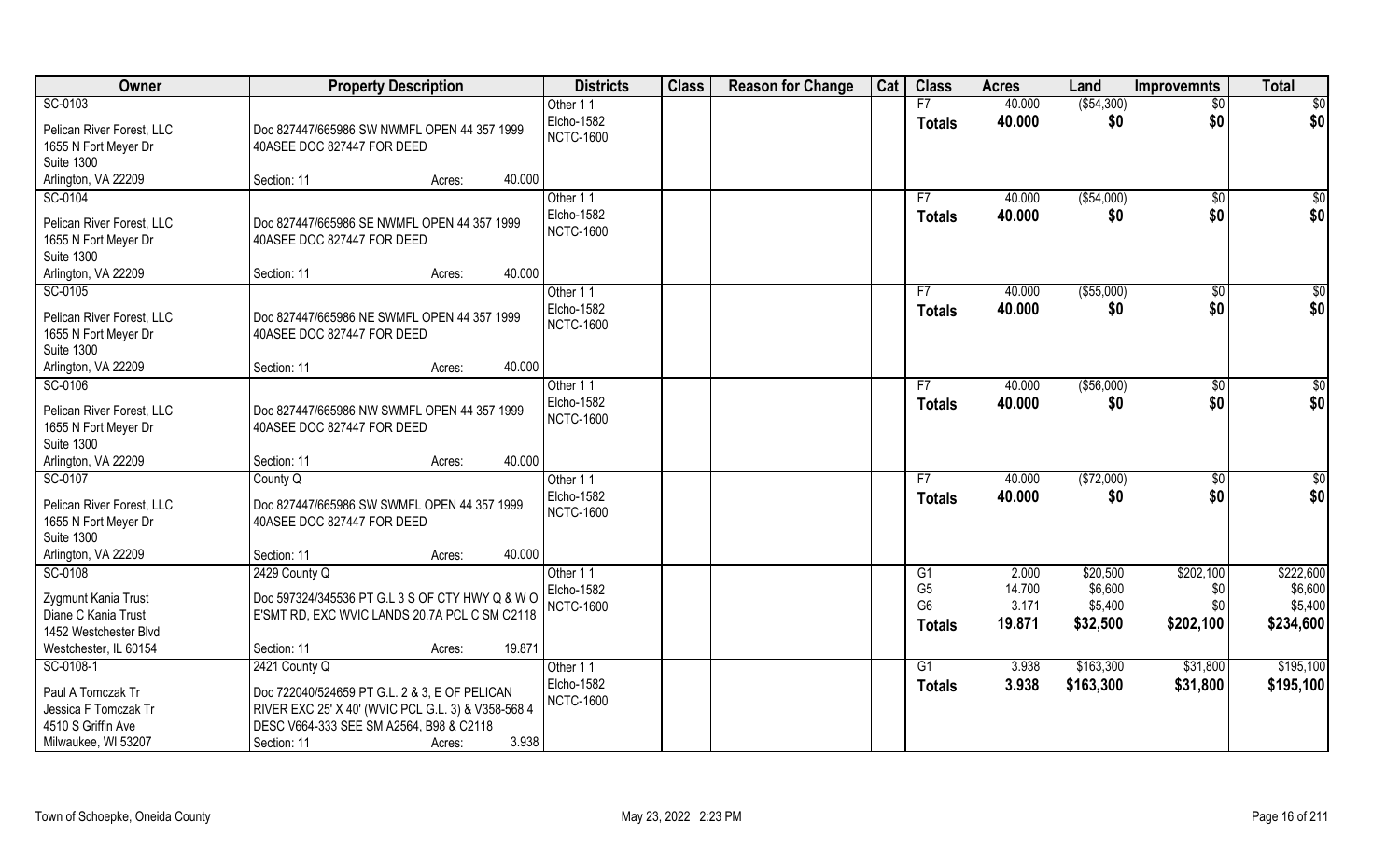| Owner                                                                               | <b>Property Description</b>                                                                                                                                                | <b>Districts</b>                           | <b>Class</b> | <b>Reason for Change</b> | Cat | <b>Class</b>                          | <b>Acres</b>               | Land                             | <b>Improvemnts</b>           | <b>Total</b>                     |
|-------------------------------------------------------------------------------------|----------------------------------------------------------------------------------------------------------------------------------------------------------------------------|--------------------------------------------|--------------|--------------------------|-----|---------------------------------------|----------------------------|----------------------------------|------------------------------|----------------------------------|
| SC-0108-2                                                                           | 2425 County Q                                                                                                                                                              | Other 11                                   |              |                          |     | G1                                    | 2.477                      | \$30,000                         | \$41,900                     | \$71,900                         |
| Edmund Kania<br>10123 Pelham St<br>Westchester, IL 60154                            | Doc 600382/345536 PT G.L. 3 & PT G.L. 2 E OF<br>E'SMNT RD & W OF RIVER (G.L. 3) & S OF CTY HWY<br>Q (G.L. 2) PCL B SM C2118 2.18CA/2.1SA<br>2.477<br>Section: 11<br>Acres: | Elcho-1582<br><b>NCTC-1600</b>             |              |                          |     | <b>Totals</b>                         | 2.477                      | \$30,000                         | \$41,900                     | \$71,900                         |
| SC-0108-3                                                                           | County Q                                                                                                                                                                   | Other 11                                   |              |                          |     | G6                                    | 8.815                      | \$15,000                         | \$0                          | \$15,000                         |
| Edmund Kania<br>10123 Pelham St<br>Westchester, IL 60154                            | Doc 600381/345536 PT G.L. 3 N OF COUNTY HWY Q<br>PCL A SM C2118 8.8A                                                                                                       | Elcho-1582<br><b>NCTC-1600</b>             |              |                          |     | <b>Totals</b>                         | 8.815                      | \$15,000                         | \$0                          | \$15,000                         |
|                                                                                     | 8.815<br>Section: 11<br>Acres:                                                                                                                                             |                                            |              |                          |     |                                       |                            |                                  |                              |                                  |
| SC-0108-4                                                                           | 2357 Norway Point Rd                                                                                                                                                       | Other 11                                   |              |                          |     | X4                                    | 1.125                      | $\sqrt{6}$                       | $\sqrt{6}$                   | \$0                              |
| Wisconsin Valley Imp Co<br>2301 N 3rd St<br>Wausau, WI 54403                        | Doc 32166/000000 PT G.L. 3 SM C2118 1.10CA                                                                                                                                 | Elcho-1582<br><b>NCTC-1600</b>             |              |                          |     | <b>Totals</b>                         | 1.125                      | \$0                              | \$0                          | \$0                              |
|                                                                                     | 1.125<br>Section: 11<br>Acres:                                                                                                                                             |                                            |              |                          |     |                                       |                            |                                  |                              |                                  |
| SC-0109                                                                             |                                                                                                                                                                            | Other 11                                   |              |                          |     | F7                                    | 40.000                     | ( \$54,000)                      | $\sqrt[6]{3}$                | \$0                              |
| Pelican River Forest, LLC<br>1655 N Fort Meyer Dr<br><b>Suite 1300</b>              | Doc 827447/665986 NE SEMFL OPEN 44 357 1999<br>40ASEE DOC 827447 FOR DEED                                                                                                  | Elcho-1582<br><b>NCTC-1600</b>             |              |                          |     | <b>Totals</b>                         | 40.000                     | \$0                              | \$0                          | \$0                              |
| Arlington, VA 22209                                                                 | 40.000<br>Section: 11<br>Acres:                                                                                                                                            |                                            |              |                          |     |                                       |                            |                                  |                              |                                  |
| SC-0110<br>Jeffrey A Hetzel Rev Tr<br>Lorraine R Hetzel Rev Tr<br>227 W Prospect St | Doc 685281/360692 NW SE                                                                                                                                                    | Other 11<br>Elcho-1582<br><b>NCTC-1600</b> |              |                          |     | G5<br>G <sub>6</sub><br><b>Totals</b> | 27.748<br>10.000<br>37.748 | \$13,200<br>\$14,000<br>\$27,200 | $\sqrt[6]{30}$<br>\$0<br>\$0 | \$13,200<br>\$14,000<br>\$27,200 |
| Hartford, WI 53027                                                                  | 37.748<br>Section: 11<br>Acres:                                                                                                                                            |                                            |              |                          |     |                                       |                            |                                  |                              |                                  |
| SC-0111                                                                             | 2413 County Q                                                                                                                                                              | Other 11                                   |              |                          |     | G1                                    | 0.768                      | \$118,100                        | \$69,300                     | \$187,400                        |
| Jody M. Fries<br>520 Apple Jack Ct<br>Kimberly, WI 54136                            | Doc 487987/462195 PT G.L. 2 90' WF LOT 10 SM<br>B4423                                                                                                                      | Elcho-1582<br><b>NCTC-1600</b>             |              |                          |     | <b>Totals</b>                         | 0.768                      | \$118,100                        | \$69,300                     | \$187,400                        |
|                                                                                     | 0.768<br>Section: 11<br>Acres:                                                                                                                                             |                                            |              |                          |     |                                       |                            |                                  |                              |                                  |
| SC-0111-1                                                                           | 2355 County Q                                                                                                                                                              | Other 11                                   |              |                          |     | G1                                    | 0.690                      | \$161,000                        | \$95,200                     | \$256,200                        |
| Patrick J Buckley Trust<br>Jean H Buckley Trust<br>416 E Timberline Dr              | Doc 691046/541614 PT G.L. 2<br>.69CA APPX E132'<br>OF S313' SEE SM B4423 & C2449                                                                                           | <b>Elcho-1582</b><br><b>NCTC-1600</b>      |              |                          |     | <b>Totals</b>                         | 0.690                      | \$161,000                        | \$95,200                     | \$256,200                        |
| Appleton, WI 54913                                                                  | 0.690<br>Section: 11<br>Acres:                                                                                                                                             |                                            |              |                          |     |                                       |                            |                                  |                              |                                  |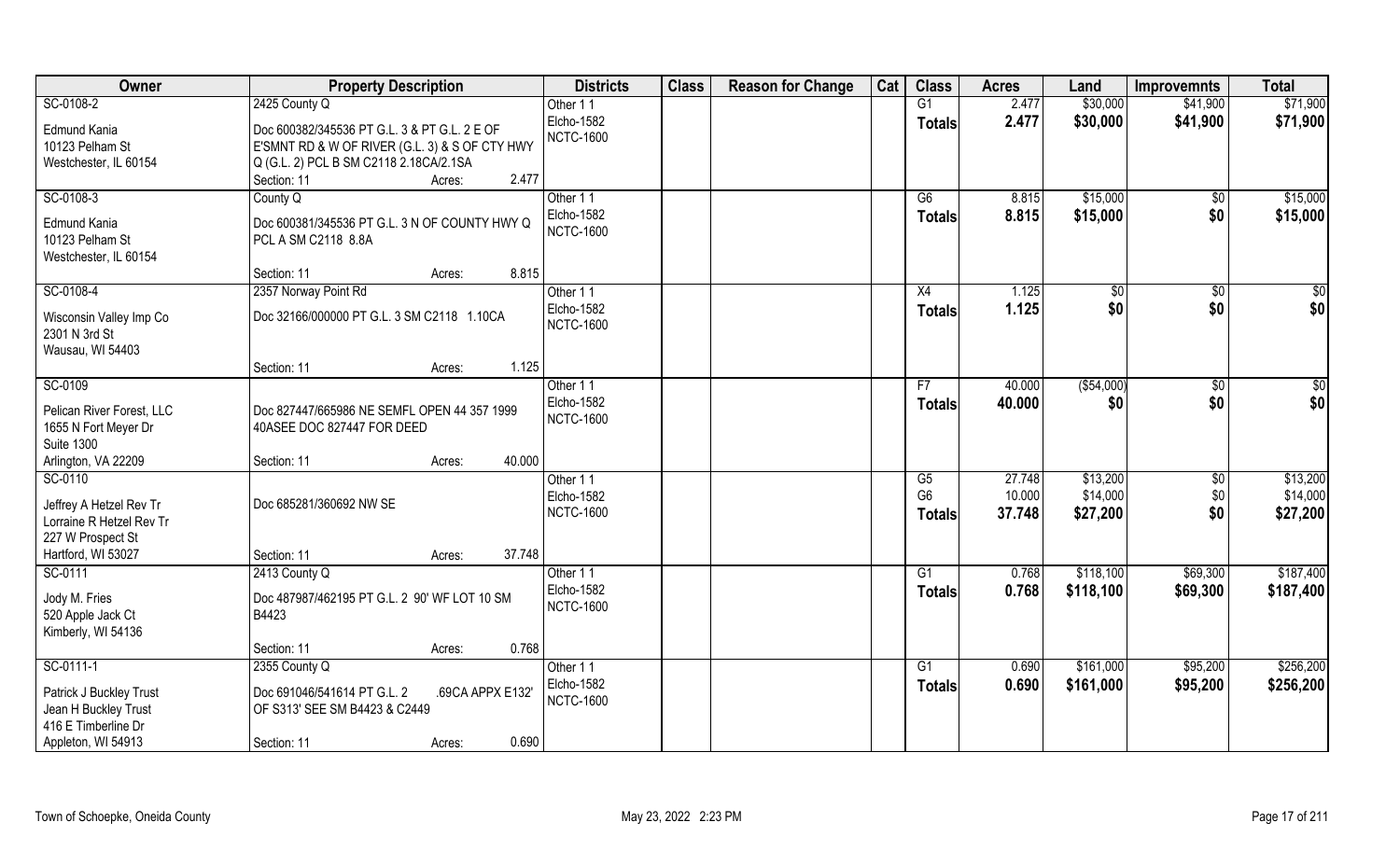| Owner                               | <b>Property Description</b>                                    | <b>Districts</b>               | <b>Class</b> | <b>Reason for Change</b> | Cat | <b>Class</b>    | <b>Acres</b> | Land      | <b>Improvemnts</b> | <b>Total</b> |
|-------------------------------------|----------------------------------------------------------------|--------------------------------|--------------|--------------------------|-----|-----------------|--------------|-----------|--------------------|--------------|
| SC-0111-10                          | 2415 County Q                                                  | Other 11                       |              |                          |     | G1              | 0.831        | \$141,000 | \$118,600          | \$259,600    |
| Mary Kucksdorf<br>W4415 Park Square | Doc 608814/608813 PT G.L. 2 90' WF LOT 11 SM<br>B4423 EXC FLWG | Elcho-1582<br><b>NCTC-1600</b> |              |                          |     | <b>Totals</b>   | 0.831        | \$141,000 | \$118,600          | \$259,600    |
| S Random Lake, WI 53075             |                                                                |                                |              |                          |     |                 |              |           |                    |              |
|                                     | 0.831<br>Section: 11<br>Acres:                                 |                                |              |                          |     |                 |              |           |                    |              |
| SC-0111-11                          | 2377 County Q                                                  | Other 11                       |              |                          |     | $\overline{G1}$ | 0.768        | \$167,400 | \$108,400          | \$275,800    |
| Jeff Perlberg                       | Doc 600873/455641 PT G.L. 2 180' WF LOTS 4 & 5                 | Elcho-1582                     |              |                          |     | Totals          | 0.768        | \$167,400 | \$108,400          | \$275,800    |
| Carol Perlberg                      | UNRCD SILVER SAND SHORES SM B4423                              | <b>NCTC-1600</b>               |              |                          |     |                 |              |           |                    |              |
| 1582 Skyline Dr                     |                                                                |                                |              |                          |     |                 |              |           |                    |              |
| Cedarburg, WI 53012                 | 0.768<br>Section: 11<br>Acres:                                 |                                |              |                          |     |                 |              |           |                    |              |
| SC-0111-12                          | 2419 County Q                                                  | Other 11                       |              |                          |     | G1              | 0.605        | \$104,800 | \$40,100           | \$144,900    |
| Eric D. Sackett et al               | Doc 810013/592458 PT G.L. 2 4 OWNERS DESC IN 1                 | Elcho-1582                     |              |                          |     | <b>Totals</b>   | 0.605        | \$104,800 | \$40,100           | \$144,900    |
| W8840 Burr Oak Dr                   | SEE LIO RESEARCHSEE SM B881 & B4423                            | <b>NCTC-1600</b>               |              |                          |     |                 |              |           |                    |              |
| Beaver Dam, WI 53916                |                                                                |                                |              |                          |     |                 |              |           |                    |              |
|                                     | 0.605<br>Section: 11<br>Acres:                                 |                                |              |                          |     |                 |              |           |                    |              |
| SC-0111-13                          | 2400 County Q                                                  | Other 11                       |              |                          |     | G1              | 1.000        | \$31,900  | \$163,100          | \$195,000    |
| Jeffrey A Hetzel Rev Tr             | Doc 685281/360692 PT G.L. 2 20A N OF HWY Q INCL                | <b>Elcho-1582</b>              |              |                          |     | G <sub>5</sub>  | 13.147       | \$5,700   | \$0                | \$5,700      |
| Lorraine R Hetzel Rev Tr            | 25' STRIP TO LAKE S OF HWY Q EXC V50-468                       | <b>NCTC-1600</b>               |              |                          |     | G <sub>6</sub>  | 5.000        | \$11,000  | \$0                | \$11,000     |
| 227 W Prospect St                   |                                                                |                                |              |                          |     | <b>Totals</b>   | 19.147       | \$48,600  | \$163,100          | \$211,700    |
| Hartford, WI 53027                  | 19.147<br>Section: 11<br>Acres:                                |                                |              |                          |     |                 |              |           |                    |              |
| SC-0111-14                          | 2411 County Q                                                  | Other 11                       | G1           | Garage                   | 2   | $\overline{G1}$ | 0.695        | \$139,700 | \$237,600          | \$377,300    |
| Todd Van Langen                     | Doc 801045/801044 PT G L 2<br>.70CA/-SA LOT 9 SM               | <b>Elcho-1582</b>              |              |                          |     | <b>Totals</b>   | 0.695        | \$139,700 | \$237,600          | \$377,300    |
| Lorie Van Langen                    | B4423                                                          | <b>NCTC-1600</b>               |              |                          |     |                 |              |           |                    |              |
| 1434 Wolf Dr                        |                                                                |                                |              |                          |     |                 |              |           |                    |              |
| West Bend, WI 53090                 | 0.695<br>Section: 11<br>Acres:                                 |                                |              |                          |     |                 |              |           |                    |              |
| SC-0111-2                           | 2361 County Q                                                  | Other 11                       |              |                          |     | G1              | 0.296        | \$120,800 | \$108,900          | \$229,700    |
| Joseph H. Albrecht                  | Doc 753901/672371 PT G L 2<br>.29CA/-SA LOT 1 SM               | Elcho-1582                     |              |                          |     | <b>Totals</b>   | 0.296        | \$120,800 | \$108,900          | \$229,700    |
| Kristy L. Albrecht                  | B4423                                                          | <b>NCTC-1600</b>               |              |                          |     |                 |              |           |                    |              |
| W5641 Rustic Ln                     |                                                                |                                |              |                          |     |                 |              |           |                    |              |
| Appleton, WI 54915                  | 0.296<br>Section: 11<br>Acres:                                 |                                |              |                          |     |                 |              |           |                    |              |
| SC-0111-3                           | 2363 County Q                                                  | Other 11                       |              |                          |     | G1              | 0.297        | \$104,600 | \$64,800           | \$169,400    |
| Robert Paul Tomchek                 | Doc 795376/438893 PT G.L. 2 SEE LOT 2 SM B4423                 | Elcho-1582                     |              |                          |     | <b>Totals</b>   | 0.297        | \$104,600 | \$64,800           | \$169,400    |
| Janice E. Tomchek                   |                                                                | <b>NCTC-1600</b>               |              |                          |     |                 |              |           |                    |              |
| 1603 Shoto Rd                       |                                                                |                                |              |                          |     |                 |              |           |                    |              |
| Two Rivers, WI 54241                | 0.297<br>Section: 11<br>Acres:                                 |                                |              |                          |     |                 |              |           |                    |              |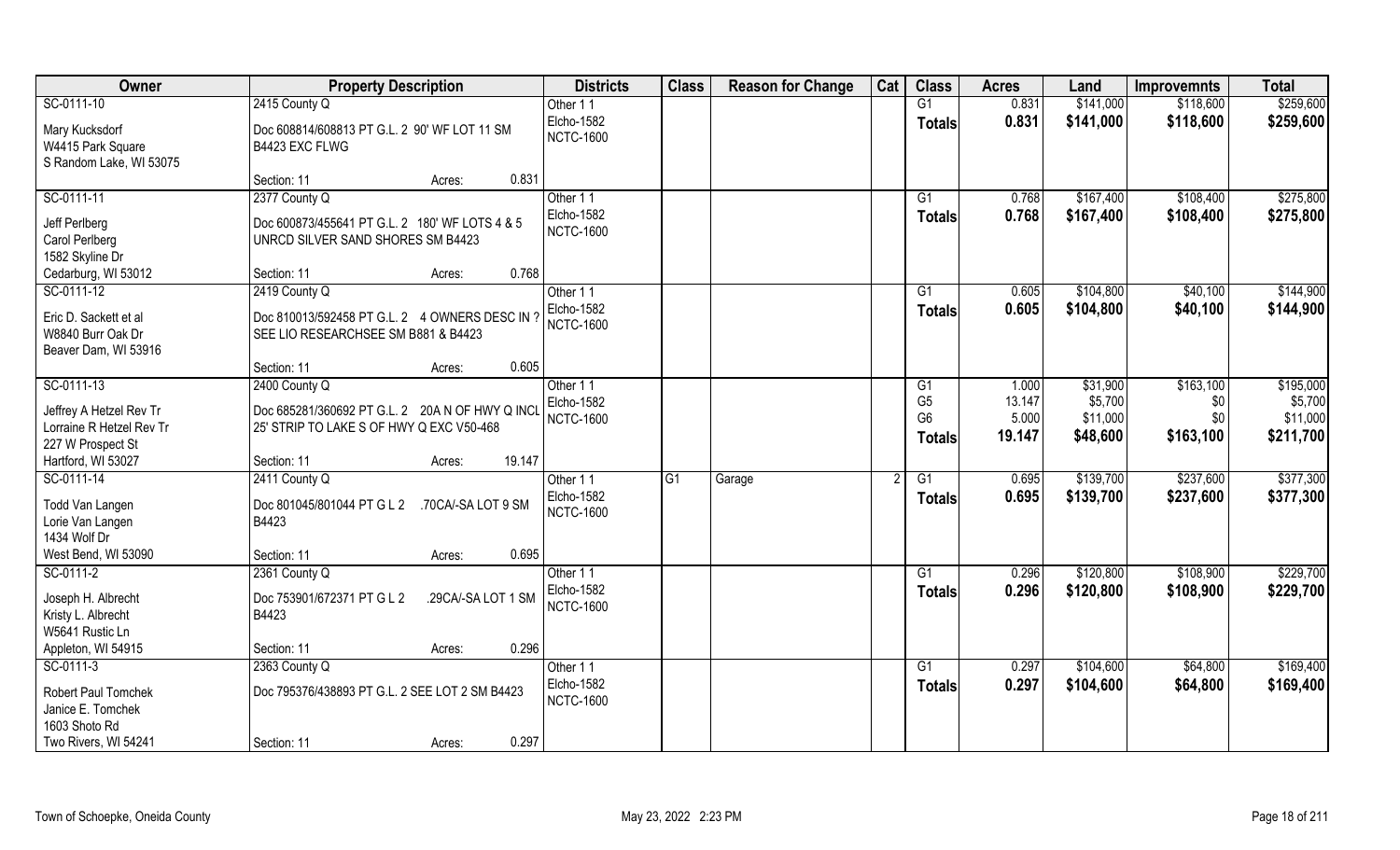| Owner                       | <b>Property Description</b>                        | <b>Districts</b>  | <b>Class</b> | <b>Reason for Change</b> | Cat | <b>Class</b>   | <b>Acres</b> | Land      | <b>Improvemnts</b> | <b>Total</b> |
|-----------------------------|----------------------------------------------------|-------------------|--------------|--------------------------|-----|----------------|--------------|-----------|--------------------|--------------|
| SC-0111-4                   | 2367 County Q                                      | Other 11          |              |                          |     | G1             | 0.318        | \$126,400 | \$143,800          | \$270,200    |
| Mark W. Tomchek             | Doc 659586/543636 PT G.L. 2 90' WF LOT 3 UNRCD     | <b>Elcho-1582</b> |              |                          |     | <b>Totals</b>  | 0.318        | \$126,400 | \$143,800          | \$270,200    |
| 2367 County Q               | SILVER SAND SHORES SM B4423 SEE AFF DOC            | <b>NCTC-1600</b>  |              |                          |     |                |              |           |                    |              |
| Pelican Lake, WI 54463      | #664096                                            |                   |              |                          |     |                |              |           |                    |              |
|                             | 0.318<br>Section: 11<br>Acres:                     |                   |              |                          |     |                |              |           |                    |              |
| SC-0111-6                   | 2381 County Q                                      | Other 11          |              |                          |     | G <sub>1</sub> | 0.456        | \$133,000 | \$442,400          | \$575,400    |
| Sankey's Pelican Dream, LLC | Doc 736441/622801 PT G L 2<br>.46CA/-SA LOT 6      | <b>Elcho-1582</b> |              |                          |     | <b>Totals</b>  | 0.456        | \$133,000 | \$442,400          | \$575,400    |
| W7926 Mariah Rae Dr         | UNRCD SILVER SAND SHORES<br>SEE SM B4423           | <b>NCTC-1600</b>  |              |                          |     |                |              |           |                    |              |
| Pardeeville, WI 53954       |                                                    |                   |              |                          |     |                |              |           |                    |              |
|                             | Section: 11<br>0.456<br>Acres:                     |                   |              |                          |     |                |              |           |                    |              |
| SC-0111-7                   | 2389 County Q                                      | Other 11          |              |                          |     | G1             | 0.676        | \$128,600 | \$157,800          | \$286,400    |
| Wagner Family Legacy Tr     | Doc 802343/802342 PT G L 2<br>.68CA/-SA LOT 8      | Elcho-1582        |              |                          |     | <b>Totals</b>  | 0.676        | \$128,600 | \$157,800          | \$286,400    |
| 2389 County Q               | UNRCD SILVER SAND SHORES SEE SM B4423              | <b>NCTC-1600</b>  |              |                          |     |                |              |           |                    |              |
| Pelican Lake, WI 54463      |                                                    |                   |              |                          |     |                |              |           |                    |              |
|                             | 0.676<br>Section: 11<br>Acres:                     |                   |              |                          |     |                |              |           |                    |              |
| SC-0111-8                   | 2385 County Q                                      | Other 11          |              |                          |     | G1             | 0.401        | \$109,000 | \$113,600          | \$222,600    |
| Robert W. Demesy            | Doc 569048/506184 PT G.L. 2 65' WF LOT 7 UNRCD     | <b>Elcho-1582</b> |              |                          |     | <b>Totals</b>  | 0.401        | \$109,000 | \$113,600          | \$222,600    |
| Judith L. Demesy            | SILVER SAND SHORES SM B4423                        | <b>NCTC-1600</b>  |              |                          |     |                |              |           |                    |              |
| N3162 Polak Rd              |                                                    |                   |              |                          |     |                |              |           |                    |              |
| Merrill, WI 54452           | 0.401<br>Section: 11<br>Acres:                     |                   |              |                          |     |                |              |           |                    |              |
| SC-0112                     |                                                    | Other 11          |              |                          |     | G5             | 32.706       | \$15,600  | \$0                | \$15,600     |
| Patrick J Buckley Liv Tr    | Doc 647582/500394 PT G.L. 1 N OF HWY               | Elcho-1582        |              |                          |     | G <sub>6</sub> | 4.610        | \$8,800   | \$0                | \$8,800      |
| Jean H Buckley Liv Tr       |                                                    | <b>NCTC-1600</b>  |              |                          |     | <b>Totals</b>  | 37.316       | \$24,400  | \$0                | \$24,400     |
| 416 E Timberline Dr         |                                                    |                   |              |                          |     |                |              |           |                    |              |
| Appleton, WI 54913          | 37.316<br>Section: 11<br>Acres:                    |                   |              |                          |     |                |              |           |                    |              |
| SC-0112-1                   | 2345 County Q                                      | Other 11          |              |                          |     | G1             | 0.958        | \$202,400 | \$303,700          | \$506,100    |
| Francis S. Tuminello        | Doc 806854/779699 PT G.L. 1 & G.L. 4 S14 LOT 2 CSM | <b>Elcho-1582</b> |              |                          |     | <b>Totals</b>  | 0.958        | \$202,400 | \$303,700          | \$506,100    |
| Margaret M. Tuminello       | V6 P1669 .96CA/.93SA                               | <b>NCTC-1600</b>  |              |                          |     |                |              |           |                    |              |
| 2345 County Q               |                                                    |                   |              |                          |     |                |              |           |                    |              |
| Pelican Lake, WI 54463      | 0.958<br>Section: 11<br>Acres:                     |                   |              |                          |     |                |              |           |                    |              |
| SC-0112-3                   | 2351 County Q                                      | Other 11          |              |                          |     | G1             | 0.692        | \$164,800 | \$273,800          | \$438,600    |
| Patrick J Buckley Liv Tr    | Doc 647582/500394 PT G.L. 1 LOT 1 CSM V6 P1669     | <b>Elcho-1582</b> |              |                          |     | <b>Totals</b>  | 0.692        | \$164,800 | \$273,800          | \$438,600    |
| Jean H Buckley Liv Tr       | <b>EXC ROW</b>                                     | <b>NCTC-1600</b>  |              |                          |     |                |              |           |                    |              |
| 416 E Timberline Dr         |                                                    |                   |              |                          |     |                |              |           |                    |              |
| Appleton, WI 54913          | 0.692<br>Section: 11<br>Acres:                     |                   |              |                          |     |                |              |           |                    |              |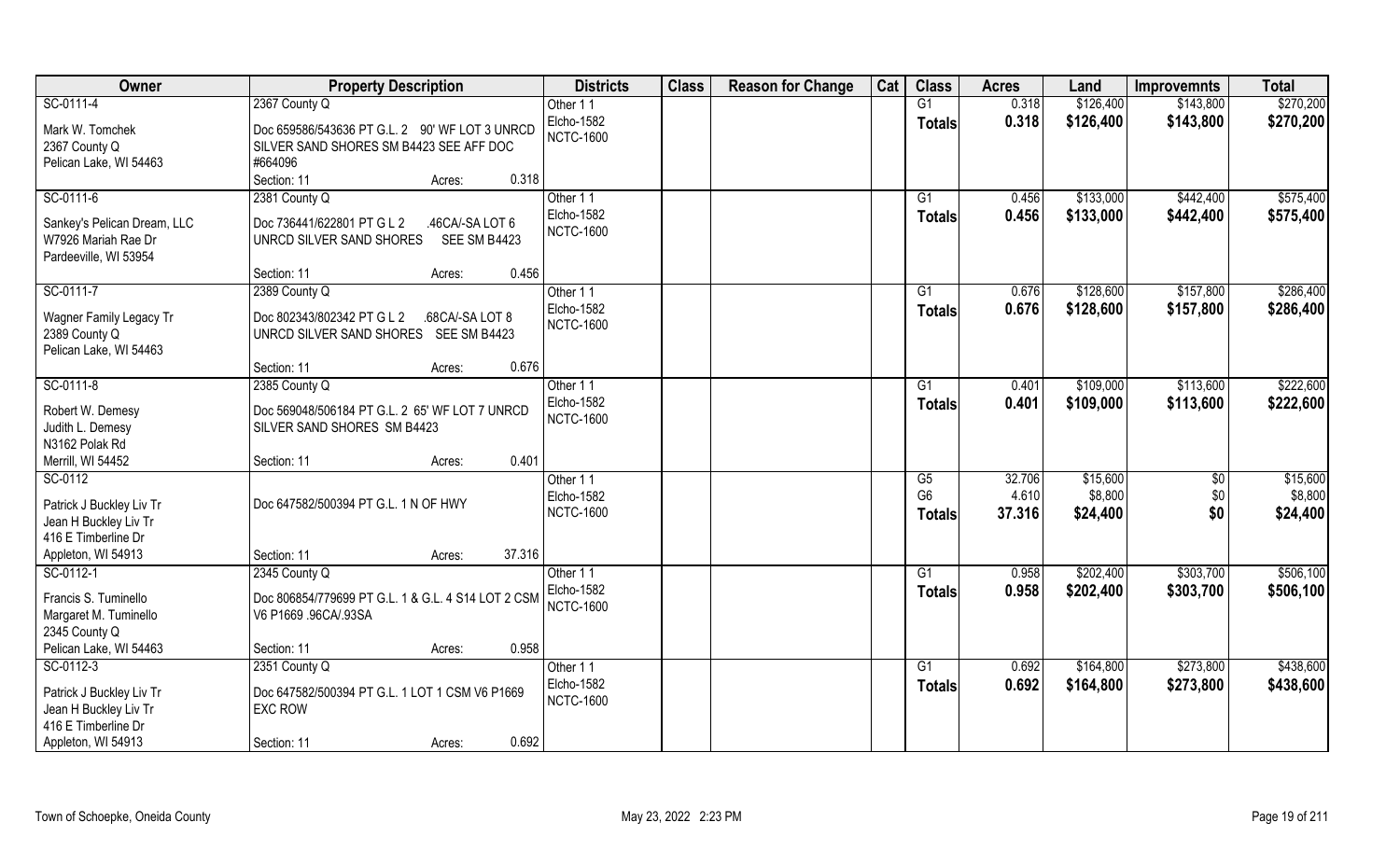| Owner                                                                                                    | <b>Property Description</b>                                                                        |        | <b>Districts</b>                           | <b>Class</b> | <b>Reason for Change</b> | Cat | <b>Class</b>        | <b>Acres</b>     | Land               | <b>Improvemnts</b>   | <b>Total</b>    |
|----------------------------------------------------------------------------------------------------------|----------------------------------------------------------------------------------------------------|--------|--------------------------------------------|--------------|--------------------------|-----|---------------------|------------------|--------------------|----------------------|-----------------|
| SC-0113                                                                                                  |                                                                                                    |        | Other 11                                   |              |                          |     | F7                  | 40.000           | ( \$60,000)        | $\overline{50}$      | \$0             |
| Pelican River Forest, LLC<br>1655 N Fort Meyer Dr                                                        | Doc 827447/665986 NE NEMFL OPEN 44 357 1999<br>40ASEE DOC 827447 FOR DEED                          |        | Elcho-1582<br><b>NCTC-1600</b>             |              |                          |     | <b>Totals</b>       | 40.000           | \$0                | \$0                  | \$0             |
| <b>Suite 1300</b>                                                                                        |                                                                                                    | 40.000 |                                            |              |                          |     |                     |                  |                    |                      |                 |
| Arlington, VA 22209<br>SC-0114                                                                           | Section: 12<br>Acres:                                                                              |        | Other 11                                   |              |                          |     |                     | 40.000           | ( \$60,000)        |                      | $\sqrt{50}$     |
| Pelican River Forest, LLC<br>1655 N Fort Meyer Dr<br><b>Suite 1300</b>                                   | Doc 827447/665986 NW NEMFL OPEN 44 357 1999<br>40ASEE DOC 827447 FOR DEED                          |        | Elcho-1582<br><b>NCTC-1600</b>             |              |                          |     | F7<br>Totals        | 40.000           | \$0                | \$0<br>\$0           | \$0             |
| Arlington, VA 22209                                                                                      | Section: 12<br>Acres:                                                                              | 40.000 |                                            |              |                          |     |                     |                  |                    |                      |                 |
| SC-0115<br>Pelican River Forest, LLC<br>1655 N Fort Meyer Dr<br><b>Suite 1300</b>                        | Doc 827447/665986 SW NEMFL OPEN 44 357 1999<br>40ASEE DOC 827447 FOR DEED                          |        | Other 11<br>Elcho-1582<br><b>NCTC-1600</b> |              |                          |     | F7<br><b>Totals</b> | 40.000<br>40.000 | ( \$60,000)<br>\$0 | $\sqrt[6]{3}$<br>\$0 | \$0<br>\$0      |
| Arlington, VA 22209                                                                                      | Section: 12<br>Acres:                                                                              | 40.000 |                                            |              |                          |     |                     |                  |                    |                      |                 |
| SC-0116<br>Pelican River Forest, LLC<br>1655 N Fort Meyer Dr<br><b>Suite 1300</b><br>Arlington, VA 22209 | Doc 827447/665986 SE NEMFL OPEN 44 357 1999<br>40ASEE DOC 827447 FOR DEED<br>Section: 12           | 40.000 | Other 11<br>Elcho-1582<br><b>NCTC-1600</b> |              |                          |     | F7<br><b>Totals</b> | 40.000<br>40.000 | ( \$60,000)<br>\$0 | $\sqrt[6]{3}$<br>\$0 | \$0<br>\$0      |
| SC-0117                                                                                                  | Acres:                                                                                             |        | Other 11                                   |              |                          |     | F7                  | 40.000           | (\$60,000)         | $\overline{60}$      | $\overline{50}$ |
| Pelican River Forest, LLC<br>1655 N Fort Meyer Dr<br><b>Suite 1300</b><br>Arlington, VA 22209            | Doc 827447/665986 NE NWMFL OPEN 44 357 1999<br>40ASEE DOC 827447 FOR DEED<br>Section: 12<br>Acres: | 40.000 | Elcho-1582<br><b>NCTC-1600</b>             |              |                          |     | <b>Totals</b>       | 40.000           | \$0                | \$0                  | \$0             |
| SC-0118                                                                                                  |                                                                                                    |        | Other 11                                   |              |                          |     | $\overline{X2}$     | 40.000           | $\sqrt{6}$         | $\overline{50}$      | \$0             |
| State Bcpl<br>PO Box 8943<br>Madison, WI 53708                                                           | Doc 000000/000000 NW NW 40A                                                                        |        | Elcho-1582<br><b>NCTC-1600</b>             |              |                          |     | <b>Totals</b>       | 40.000           | \$0                | \$0                  | \$0             |
|                                                                                                          | Section: 12<br>Acres:                                                                              | 40.000 |                                            |              |                          |     |                     |                  |                    |                      |                 |
| SC-0119<br>Pelican River Forest, LLC<br>1655 N Fort Meyer Dr<br><b>Suite 1300</b><br>Arlington, VA 22209 | Doc 827447/665986 SW NWMFL OPEN 44 357 1999<br>40ASEE DOC 827447 FOR DEED<br>Section: 12<br>Acres: | 40.000 | Other 11<br>Elcho-1582<br><b>NCTC-1600</b> |              |                          |     | F7<br><b>Totals</b> | 40.000<br>40.000 | ( \$60,000)<br>\$0 | \$0<br>\$0           | \$0<br>\$0      |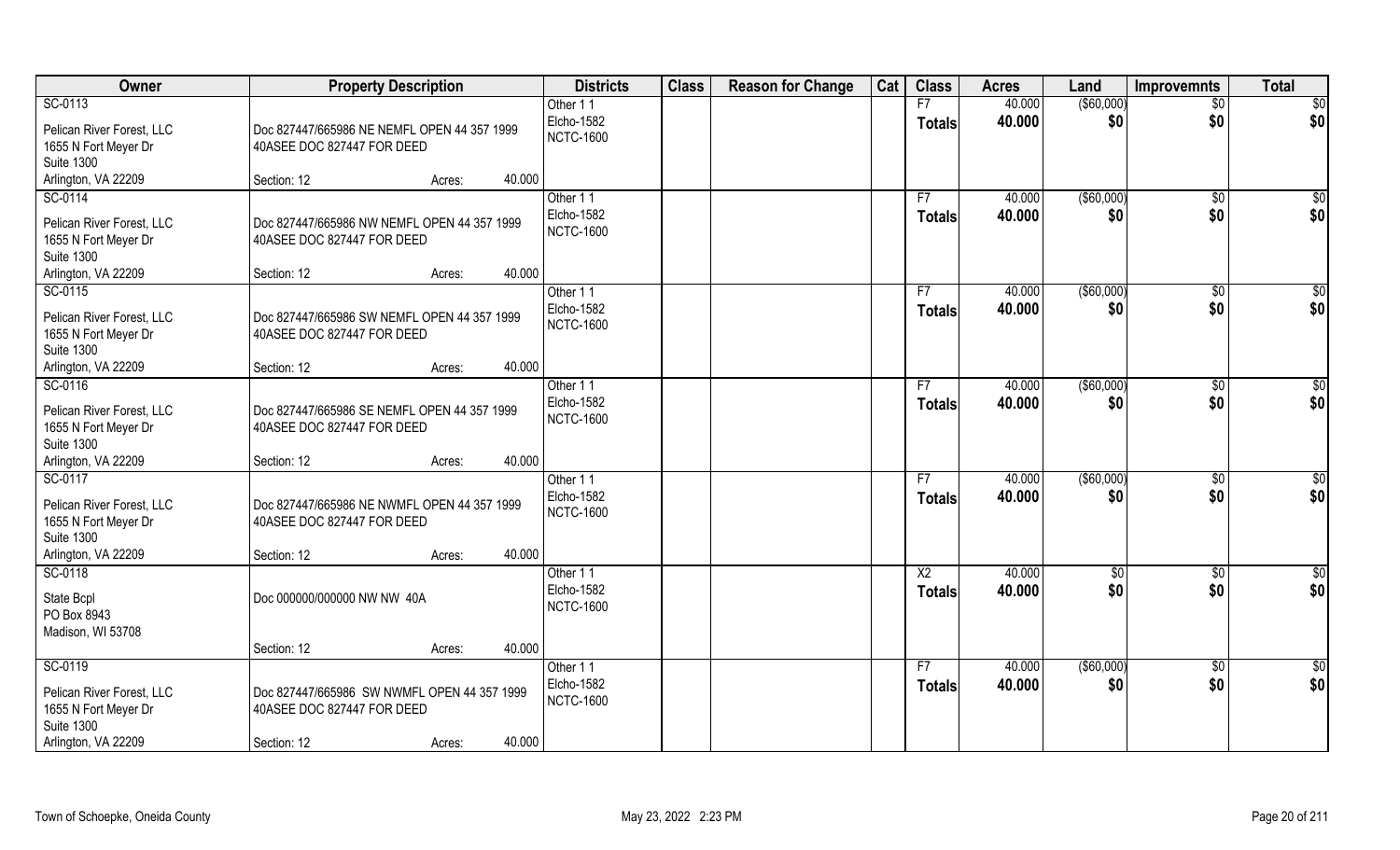| Owner                                                                                                    | <b>Property Description</b>                                                                        |        | <b>Districts</b>                                  | <b>Class</b> | <b>Reason for Change</b> | Cat | <b>Class</b>                    | <b>Acres</b>     | Land               | <b>Improvemnts</b>     | <b>Total</b>         |
|----------------------------------------------------------------------------------------------------------|----------------------------------------------------------------------------------------------------|--------|---------------------------------------------------|--------------|--------------------------|-----|---------------------------------|------------------|--------------------|------------------------|----------------------|
| SC-0120<br>Pelican River Forest, LLC<br>1655 N Fort Meyer Dr<br><b>Suite 1300</b>                        | Doc 827447/665986 SE NWMFL OPEN 44 357 1999<br>40ASEE DOC 827447 FOR DEED                          |        | Other 11<br>Elcho-1582<br><b>NCTC-1600</b>        |              |                          |     | F7<br><b>Totals</b>             | 40.000<br>40.000 | ( \$60,000)<br>\$0 | $\overline{50}$<br>\$0 | \$0<br>\$0           |
| Arlington, VA 22209                                                                                      | Section: 12<br>Acres:                                                                              | 40.000 |                                                   |              |                          |     |                                 |                  |                    |                        |                      |
| SC-0121<br>Pelican River Forest, LLC<br>1655 N Fort Meyer Dr<br><b>Suite 1300</b><br>Arlington, VA 22209 | Doc 827447/665986 NE SWMFL OPEN 44 357 1999<br>40ASEE DOC 827447 FOR DEED<br>Section: 12<br>Acres: | 40.000 | Other 11<br><b>Elcho-1582</b><br><b>NCTC-1600</b> |              |                          |     | F7<br><b>Totals</b>             | 40.000<br>40.000 | ( \$60,000)<br>\$0 | \$0<br>\$0             | \$0<br>\$0           |
| SC-0122                                                                                                  |                                                                                                    |        | Other 11                                          |              |                          |     | F7                              | 40.000           | ( \$60,000)        | \$0                    | $\overline{50}$      |
| Pelican River Forest, LLC<br>1655 N Fort Meyer Dr<br><b>Suite 1300</b>                                   | Doc 827447/665991 NW SWMFL OPEN 44 071 1993<br>40ASEE DOC 827447 FOR DEED                          |        | Elcho-1582<br><b>NCTC-1600</b>                    |              |                          |     | <b>Totals</b>                   | 40.000           | \$0                | \$0                    | \$0                  |
| Arlington, VA 22209                                                                                      | Section: 12<br>Acres:                                                                              | 40.000 |                                                   |              |                          |     |                                 |                  |                    |                        |                      |
| SC-0123<br>Pelican River Forest, LLC<br>1655 N Fort Meyer Dr<br><b>Suite 1300</b>                        | Doc 827447/665986 SW SWMFL OPEN 44 357 1999<br>40ASEE DOC 827447 FOR DEED                          |        | Other 11<br>Elcho-1582<br><b>NCTC-1600</b>        |              |                          |     | F7<br><b>Totals</b>             | 40.000<br>40.000 | ( \$60,000)<br>\$0 | $\sqrt[6]{3}$<br>\$0   | \$0<br>\$0           |
| Arlington, VA 22209                                                                                      | Section: 12<br>Acres:                                                                              | 40.000 |                                                   |              |                          |     |                                 |                  |                    |                        |                      |
| SC-0124<br>Pelican River Forest, LLC<br>1655 N Fort Meyer Dr<br><b>Suite 1300</b>                        | Doc 827447/665986 SE SWMFL OPEN 44 357 1999<br>40ASEE DOC 827447 FOR DEED                          |        | Other 11<br>Elcho-1582<br><b>NCTC-1600</b>        |              |                          |     | F <sub>7</sub><br><b>Totals</b> | 40.000<br>40.000 | ( \$60,000)<br>\$0 | \$0<br>\$0             | \$0<br>\$0           |
| Arlington, VA 22209                                                                                      | Section: 12<br>Acres:                                                                              | 40.000 |                                                   |              |                          |     |                                 |                  |                    |                        |                      |
| SC-0125<br>Pelican River Forest, LLC<br>1655 N Fort Meyer Dr<br><b>Suite 1300</b>                        | Doc 827447/665986 NE SEMFL OPEN 44 357 1999<br>40ASEE DOC 827447 FOR DEED                          |        | Other 11<br>Elcho-1582<br><b>NCTC-1600</b>        |              |                          |     | F7<br><b>Totals</b>             | 40.000<br>40.000 | ( \$84,000)<br>\$0 | \$0<br>\$0             | \$0<br>\$0           |
| Arlington, VA 22209                                                                                      | Section: 12<br>Acres:                                                                              | 40.000 |                                                   |              |                          |     |                                 |                  |                    |                        |                      |
| SC-0126<br>Pelican River Forest, LLC<br>1655 N Fort Meyer Dr<br><b>Suite 1300</b><br>Arlington, VA 22209 | Doc 827447/665986 NW SEMFL OPEN 44 357 1999<br>40ASEE DOC 827447 FOR DEED<br>Section: 12<br>Acres: | 40.000 | Other 11<br>Elcho-1582<br><b>NCTC-1600</b>        |              |                          |     | F7<br><b>Totals</b>             | 40.000<br>40.000 | ( \$60,000)<br>\$0 | $\sqrt{6}$<br>\$0      | $\frac{6}{3}$<br>\$0 |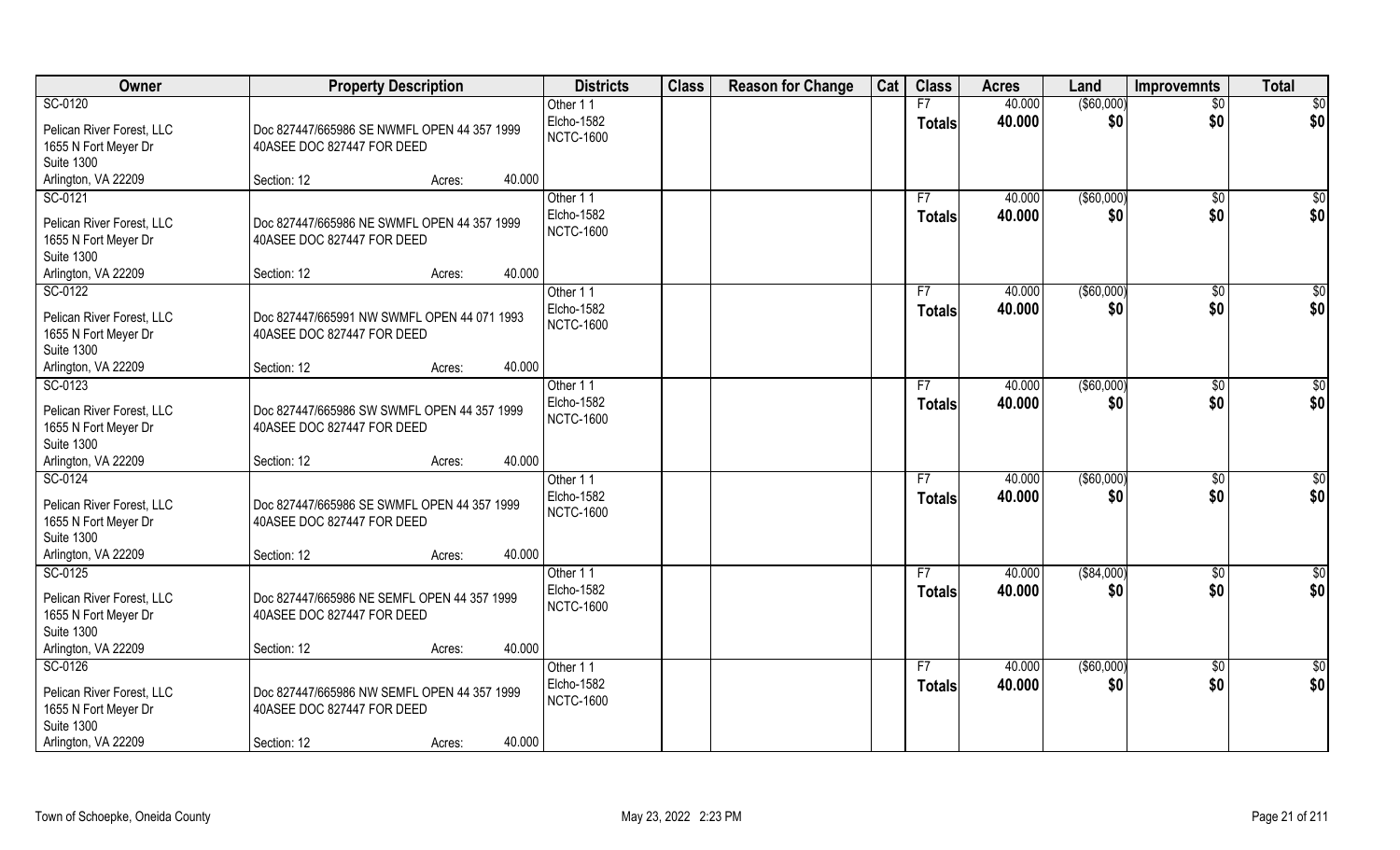| Owner                     | <b>Property Description</b>                        |        |        | <b>Districts</b>  | <b>Class</b> | <b>Reason for Change</b> | Cat | <b>Class</b>   | <b>Acres</b> | Land        | <b>Improvemnts</b> | <b>Total</b>    |
|---------------------------|----------------------------------------------------|--------|--------|-------------------|--------------|--------------------------|-----|----------------|--------------|-------------|--------------------|-----------------|
| SC-0127                   |                                                    |        |        | Other 11          |              |                          |     | F7             | 40.000       | ( \$60,000) | $\overline{50}$    | \$0             |
| Pelican River Forest, LLC | Doc 827447/665986 SW SEMFL OPEN 44 357 1999        |        |        | Elcho-1582        |              |                          |     | <b>Totals</b>  | 40.000       | \$0         | \$0                | \$0             |
| 1655 N Fort Meyer Dr      | 40ASEE DOC 827447 FOR DEED                         |        |        | <b>NCTC-1600</b>  |              |                          |     |                |              |             |                    |                 |
| <b>Suite 1300</b>         |                                                    |        |        |                   |              |                          |     |                |              |             |                    |                 |
| Arlington, VA 22209       | Section: 12                                        | Acres: | 40.000 |                   |              |                          |     |                |              |             |                    |                 |
| SC-0128                   |                                                    |        |        | Other 11          |              |                          |     | F7             | 40.000       | ( \$84,000) | $\sqrt{$0}$        | \$0             |
| Pelican River Forest, LLC | Doc 827447/665986 SE SEMFL OPEN 44 357 1999        |        |        | <b>Elcho-1582</b> |              |                          |     | <b>Totals</b>  | 40.000       | \$0         | \$0                | \$0             |
| 1655 N Fort Meyer Dr      | 40ASEE DOC 827447 FOR DEED                         |        |        | <b>NCTC-1600</b>  |              |                          |     |                |              |             |                    |                 |
| <b>Suite 1300</b>         |                                                    |        |        |                   |              |                          |     |                |              |             |                    |                 |
| Arlington, VA 22209       | Section: 12                                        | Acres: | 40.000 |                   |              |                          |     |                |              |             |                    |                 |
| SC-0129                   | Dump Rd                                            |        |        | Other 11          |              |                          |     | X4             | 41.780       | \$0         | \$0                | $\overline{50}$ |
| Schoepke Town             | Doc 106673/000000 NE NE                            |        |        | Elcho-1582        |              |                          |     | <b>Totals</b>  | 41.780       | \$0         | \$0                | \$0             |
| 769 Highway 45            |                                                    |        |        | <b>NCTC-1600</b>  |              |                          |     |                |              |             |                    |                 |
| Pelican Lake, WI 54463    |                                                    |        |        |                   |              |                          |     |                |              |             |                    |                 |
|                           | Section: 13                                        | Acres: | 41.780 |                   |              |                          |     |                |              |             |                    |                 |
| SC-0130                   |                                                    |        |        | Other 11          |              |                          |     | F7             | 40.000       | ( \$60,000) | $\sqrt[6]{3}$      | \$0             |
| Pelican River Forest, LLC | Doc 827447/665986 NW NEMFL OPEN 44 357 1999        |        |        | Elcho-1582        |              |                          |     | <b>Totals</b>  | 40.000       | \$0         | \$0                | \$0             |
| 1655 N Fort Meyer Dr      | 40ASEE DOC 827447 FOR DEED                         |        |        | <b>NCTC-1600</b>  |              |                          |     |                |              |             |                    |                 |
| <b>Suite 1300</b>         |                                                    |        |        |                   |              |                          |     |                |              |             |                    |                 |
| Arlington, VA 22209       | Section: 13                                        | Acres: | 40.000 |                   |              |                          |     |                |              |             |                    |                 |
| SC-0131                   | 2060 County Q                                      |        |        | Other 11          |              |                          |     | G2             | 18.000       | \$146,300   | \$284,100          | \$430,400       |
| Dj Hill, LLC              | Doc 821072/638690 SW NE & PT G.L. 4 EXC PCL C SM   |        |        | Elcho-1582        |              |                          |     | G <sub>5</sub> | 14.739       | \$7,000     | \$0                | \$7,000         |
| 2735 Northwood Rd         | B5319 SEE SM C1989 MH PP #3,7,16,24,42,67,70, 71 8 |        |        | <b>NCTC-1600</b>  |              |                          |     | G <sub>6</sub> | 9.000        | \$21,600    | \$0                | \$21,600        |
| Suamico, WI 54313         | 73                                                 |        |        |                   |              |                          |     | <b>Totals</b>  | 41.739       | \$174,900   | \$284,100          | \$459,000       |
|                           | Section: 13                                        | Acres: | 41.739 |                   |              |                          |     |                |              |             |                    |                 |
| SC-0132                   | 1930 County Q                                      |        |        | Other 11          |              |                          |     | G1             | 1.750        | \$14,500    | \$103,800          | \$118,300       |
| Guy R. Davis              | Doc 766314/732010 PT SE NE 10.0CA/10.0SA LOT 2     |        |        | <b>Elcho-1582</b> |              |                          |     | G <sub>6</sub> | 8.253        | \$15,700    | \$0                | \$15,700        |
| Theresa Davis             | CSM V17 P3903 SEE V2 MIN P677                      |        |        | <b>NCTC-1600</b>  |              |                          |     | <b>Totals</b>  | 10.003       | \$30,200    | \$103,800          | \$134,000       |
| 1930 County Q             |                                                    |        |        |                   |              |                          |     |                |              |             |                    |                 |
| Pelican Lake, WI 54463    | Section: 13                                        | Acres: | 10.003 |                   |              |                          |     |                |              |             |                    |                 |
| SC-0132-1                 | Dump <sub>Rd</sub>                                 |        |        | Other 11          |              |                          |     | G5             | 22.060       | \$10,500    | \$0                | \$10,500        |
| Shane R. Vondracek        | Doc 824241/798562 PT SE NE 30.05CA/30.13SA LOT     |        |        | <b>Elcho-1582</b> |              |                          |     | G <sub>6</sub> | 8.060        | \$15,300    | \$0                | \$15,300        |
| Kari L. Vondracek         | 1 CSM V23 P4924 SCRIV ERROR ON CSM                 |        |        | <b>NCTC-1600</b>  |              |                          |     | <b>Totals</b>  | 30.120       | \$25,800    | \$0                | \$25,800        |
| 1317 Shooting Star Dr     |                                                    |        |        |                   |              |                          |     |                |              |             |                    |                 |
| Neenah, WI 54956          | Section: 13                                        | Acres: | 30.120 |                   |              |                          |     |                |              |             |                    |                 |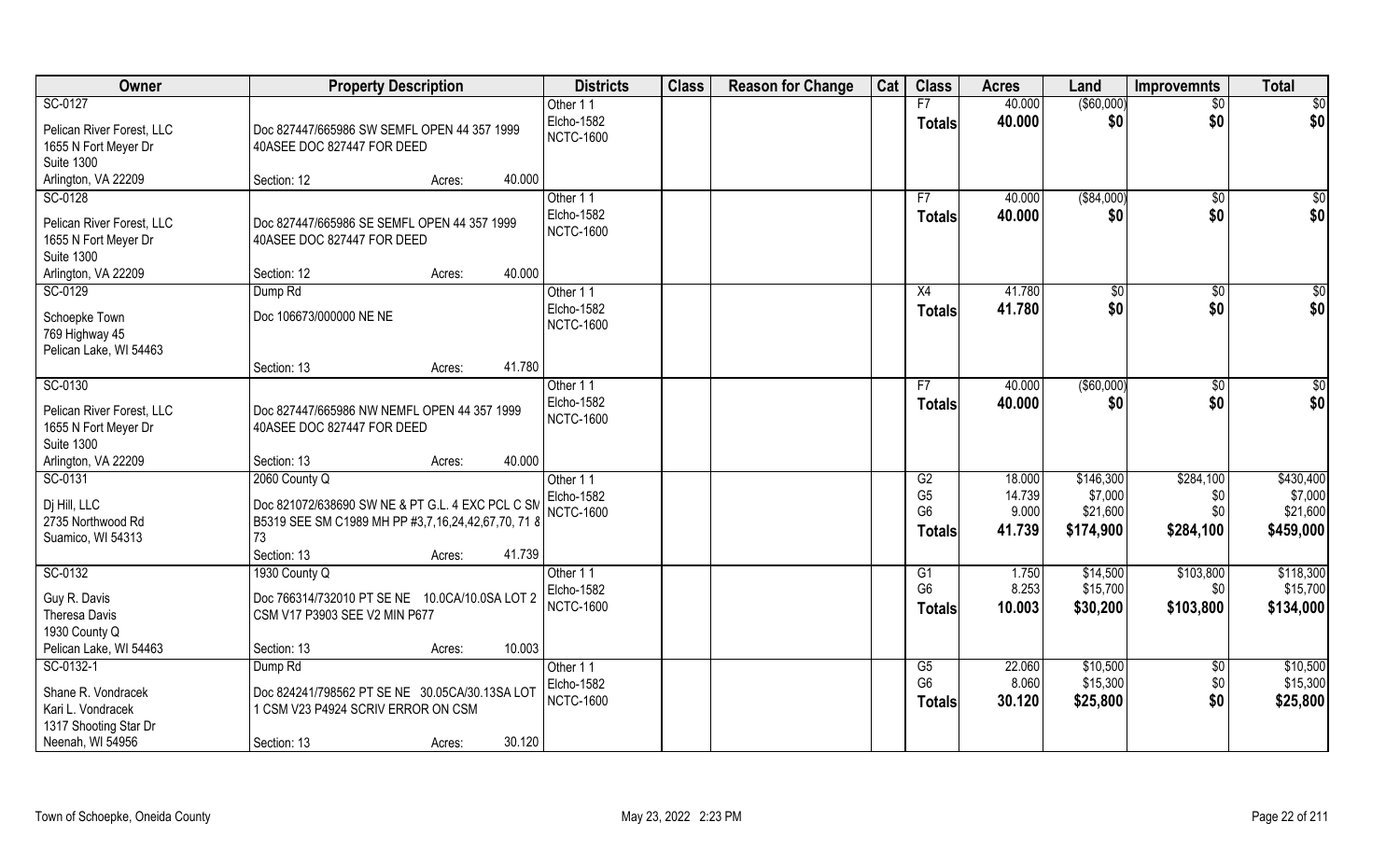| Owner                                                                                     | <b>Property Description</b>                                                                                                                                                                 | <b>Districts</b>                           | <b>Class</b> | <b>Reason for Change</b> | Cat | <b>Class</b>                                            | <b>Acres</b>                       | Land                                        | <b>Improvemnts</b>                   | <b>Total</b>                                  |
|-------------------------------------------------------------------------------------------|---------------------------------------------------------------------------------------------------------------------------------------------------------------------------------------------|--------------------------------------------|--------------|--------------------------|-----|---------------------------------------------------------|------------------------------------|---------------------------------------------|--------------------------------------|-----------------------------------------------|
| SC-0132-2                                                                                 | Dump Rd                                                                                                                                                                                     | Other 11                                   |              |                          |     | $\overline{\text{X3}}$                                  | 1.760                              | $\sqrt{$0}$                                 | \$0                                  | $\sqrt{50}$                                   |
| Schoepke Town<br>769 Highway 45<br>Pelican Lake, WI 54463                                 | Doc 799295/99487 PT SE NE, EXC DOC #698554 PT<br><b>DUMP RD</b>                                                                                                                             | Elcho-1582<br><b>NCTC-1600</b>             |              |                          |     | <b>Totals</b>                                           | 1.760                              | \$0                                         | \$0                                  | \$0                                           |
|                                                                                           | 1.760<br>Section: 13<br>Acres:                                                                                                                                                              |                                            |              |                          |     |                                                         |                                    |                                             |                                      |                                               |
| SC-0133<br>State Bcpl<br>PO Box 8943<br>Madison, WI 53708                                 | Doc 000000/000000 NE NW 40A                                                                                                                                                                 | Other 11<br>Elcho-1582<br><b>NCTC-1600</b> |              |                          |     | X2<br><b>Totals</b>                                     | 42.050<br>42.050                   | $\sqrt[6]{}$<br>\$0                         | $\overline{50}$<br>\$0               | \$0<br>\$0                                    |
|                                                                                           | 42.050<br>Section: 13<br>Acres:                                                                                                                                                             |                                            |              |                          |     |                                                         |                                    |                                             |                                      |                                               |
| SC-0134<br>Christian J. Cleven<br>PO Box 198<br>Onedia, WI 54155                          | Doc 770419/569937 NW NW & PT G.L. 4 S14 BOTH<br>DESC DOC 770419 SM A1080 42.46CA/-SA (3<br>OWNERS)<br>42.461<br>Section: 13<br>Acres:                                                       | Other 11<br>Elcho-1582<br><b>NCTC-1600</b> |              |                          |     | G5<br>G <sub>6</sub><br><b>Totals</b>                   | 40.460<br>2.001<br>42.461          | \$17,200<br>\$3,000<br>\$20,200             | \$0<br>\$0<br>\$0                    | \$17,200<br>\$3,000<br>\$20,200               |
| SC-0135                                                                                   | 2190 County Q                                                                                                                                                                               | Other 11                                   |              |                          |     | G <sub>1</sub>                                          | 1.000                              | \$10,000                                    | \$12,300                             | \$22,300                                      |
| Mark W. Tomchek<br>2367 County Q<br>Pelican Lake, WI 54463                                | Doc 783461/610060 PT SW NW W 10A                                                                                                                                                            | Elcho-1582<br><b>NCTC-1600</b>             |              |                          |     | G <sub>5</sub><br>G <sub>6</sub><br><b>Totals</b>       | 2.800<br>6.148<br>9.948            | \$1,400<br>\$11,800<br>\$23,200             | \$0<br>\$0<br>\$12,300               | \$1,400<br>\$11,800<br>\$35,500               |
|                                                                                           | 9.948<br>Section: 13<br>Acres:                                                                                                                                                              |                                            |              |                          |     |                                                         |                                    |                                             |                                      |                                               |
| SC-0135-1<br>Jeffrey C. Stampfl<br>Shirley A. Stampfl<br>2172 County Q                    | 2172 County Q<br>Doc 372555/358-374 PT SW NW E 29A N OF HWY                                                                                                                                 | Other 11<br>Elcho-1582<br><b>NCTC-1600</b> |              |                          |     | G1<br>G <sub>5</sub><br>G <sub>6</sub><br><b>Totals</b> | 8.580<br>6.600<br>13.008<br>28.188 | \$28,500<br>\$2,600<br>\$23,200<br>\$54,300 | \$100,200<br>\$0<br>\$0<br>\$100,200 | \$128,700<br>\$2,600<br>\$23,200<br>\$154,500 |
| Pelican Lake, WI 54463                                                                    | 28.188<br>Section: 13<br>Acres:                                                                                                                                                             |                                            |              |                          |     |                                                         |                                    |                                             |                                      |                                               |
| SC-0135-2<br>Wolter North Bay, LLP<br>c/o Matt Wild<br>3534 Dekalb Ln<br>Neenah, WI 54956 | 2157 County Q<br>Doc 497671/496151 PT SW NW BEING IN SE COR.<br>THE E 515' S OF HWY (2ND PCL V918-452) & PT G.L.<br>4&5 INCL 3 DESC V918-452 SEE SM B4266<br>4.384<br>Section: 13<br>Acres: | Other 11<br>Elcho-1582<br><b>NCTC-1600</b> |              |                          |     | G1<br><b>Totals</b>                                     | 4.384<br>4.384                     | \$396,400<br>\$396,400                      | \$329,700<br>\$329,700               | \$726,100<br>\$726,100                        |
| SC-0136<br>David P. Manifold<br>2067 Kabel Rd<br>Pelican Lake, WI 54463                   | 2067 Kabel Rd<br>Doc 741670/619617 PT G L 2 SEE SM B4809<br>0.455<br>Section: 13<br>Acres:                                                                                                  | Other 11<br>Elcho-1582<br><b>NCTC-1600</b> |              |                          |     | G1<br><b>Totals</b>                                     | 0.455<br>0.455                     | \$103,000<br>\$103,000                      | \$169,700<br>\$169,700               | \$272,700<br>\$272,700                        |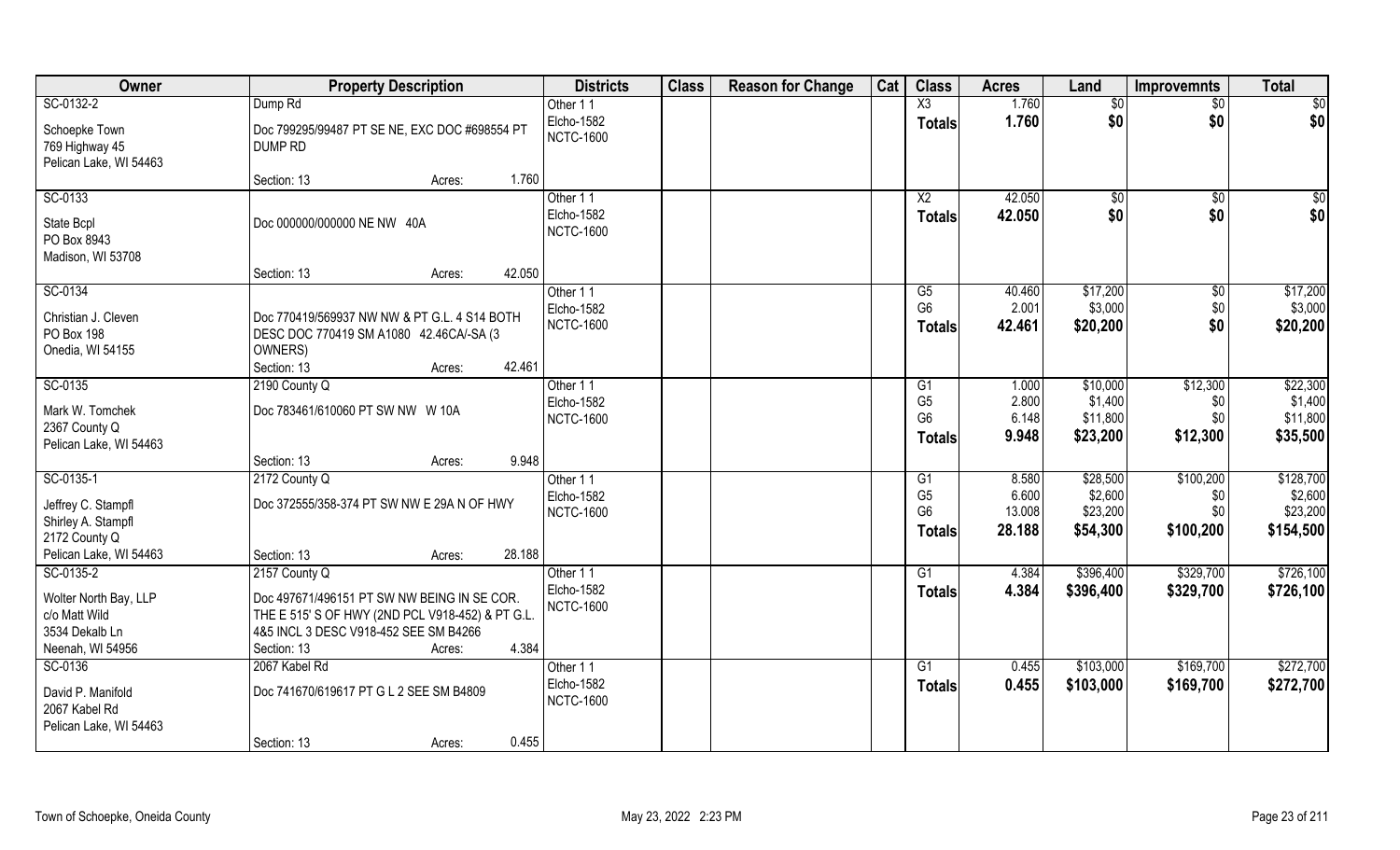| Owner                                            | <b>Property Description</b>                        |        |       | <b>Districts</b> | <b>Class</b> | <b>Reason for Change</b>    | Cat | <b>Class</b>    | <b>Acres</b> | Land      | <b>Improvemnts</b> | <b>Total</b> |
|--------------------------------------------------|----------------------------------------------------|--------|-------|------------------|--------------|-----------------------------|-----|-----------------|--------------|-----------|--------------------|--------------|
| SC-0136-1                                        | 2073 Kabel Rd                                      |        |       | Other 11         | G1           | Garage                      |     | $\overline{G1}$ | 0.732        | \$182,500 | \$117,100          | \$299,600    |
| Terrence M. Hammen                               | Doc 786806/758989 PT G L 2 SEE SM B3871            |        |       | Elcho-1582       |              |                             |     | Totals          | 0.732        | \$182,500 | \$117,100          | \$299,600    |
| c/o Terrence M. Hammen                           |                                                    |        |       | <b>NCTC-1600</b> |              |                             |     |                 |              |           |                    |              |
| 1518 Yorkshire Ave                               |                                                    |        |       |                  |              |                             |     |                 |              |           |                    |              |
| Kaukauna, WI 54130                               | Section: 13                                        | Acres: | 0.732 |                  |              |                             |     |                 |              |           |                    |              |
| SC-0136-2                                        | 2079 Kabel Rd                                      |        |       | Other 11         |              |                             |     | G1              | 0.303        | \$95,800  | \$119,900          | \$215,700    |
|                                                  |                                                    |        |       | Elcho-1582       |              |                             |     | <b>Totals</b>   | 0.303        | \$95,800  | \$119,900          | \$215,700    |
| James W Peerenboom Tr                            | Doc 750514/750513 PT G L 2 & POSS INT IN PT G L 00 |        |       | <b>NCTC-1600</b> |              |                             |     |                 |              |           |                    |              |
| 112 Lamine Ln                                    | S24 SEE SM B3871 .30CA/-SA                         |        |       |                  |              |                             |     |                 |              |           |                    |              |
| Combined Locks, WI 54113                         | Section: 13                                        | Acres: | 0.303 |                  |              |                             |     |                 |              |           |                    |              |
| SC-0136-3                                        | 2085 Kabel Rd                                      |        |       | Other 11         |              |                             |     | G1              | 1.184        | \$227,500 | \$160,900          | \$388,400    |
|                                                  |                                                    |        |       | Elcho-1582       |              |                             |     |                 |              |           |                    |              |
| Moore Family Irr Trust                           | Doc 825413/656041 PT G.L. 2 SEE SM B4809           |        |       | <b>NCTC-1600</b> |              |                             |     | <b>Totals</b>   | 1.184        | \$227,500 | \$160,900          | \$388,400    |
| 2085 Kabel Rd                                    |                                                    |        |       |                  |              |                             |     |                 |              |           |                    |              |
| Pelican Lake, WI 54463                           |                                                    |        |       |                  |              |                             |     |                 |              |           |                    |              |
|                                                  | Section: 13                                        | Acres: | 1.184 |                  |              |                             |     |                 |              |           |                    |              |
| SC-0136-4                                        | 2091 Kabel Rd                                      |        |       | Other 11         |              |                             |     | G1              | 0.468        | \$162,500 | \$76,200           | \$238,700    |
| Ann L Sager Liv Tr                               | Doc 745020/745019 PT G L 2 PCL 32 SM B5334 SEE     |        |       | Elcho-1582       |              |                             |     | <b>Totals</b>   | 0.468        | \$162,500 | \$76,200           | \$238,700    |
| Kristene R Sager Liv Tr                          | DOC 745019 & 745020 FOR OWNERSHIP                  |        |       | <b>NCTC-1600</b> |              |                             |     |                 |              |           |                    |              |
| 315 W Prospect Ave                               |                                                    |        |       |                  |              |                             |     |                 |              |           |                    |              |
| Appleton, WI 54911                               | Section: 13                                        | Acres: | 0.468 |                  |              |                             |     |                 |              |           |                    |              |
| SC-0136-5                                        | 2097 Kabel Rd                                      |        |       | Other 11         |              |                             |     | G1              | 0.435        | \$145,000 | \$59,500           | \$204,500    |
|                                                  |                                                    |        |       | Elcho-1582       |              |                             |     | <b>Totals</b>   | 0.435        | \$145,000 | \$59,500           | \$204,500    |
| <b>Buchman Family Trust</b><br>N9956 Lakeside Rd | Doc 485770/520-368 PT G.L. 2 SM B5334              |        |       | <b>NCTC-1600</b> |              |                             |     |                 |              |           |                    |              |
| Trego, WI 54888                                  |                                                    |        |       |                  |              |                             |     |                 |              |           |                    |              |
|                                                  | Section: 13                                        | Acres: | 0.435 |                  |              |                             |     |                 |              |           |                    |              |
| SC-0136-6                                        | 2103 Kabel Rd                                      |        |       | Other 11         | G1           | House and garage addition @ |     | G1              | 0.429        | \$122,500 | \$130,200          | \$252,700    |
|                                                  |                                                    |        |       | Elcho-1582       |              |                             |     |                 | 0.429        | \$122,500 | \$130,200          | \$252,700    |
| John R. Berg                                     | Doc 795391/795390 PT GL 2 SEE SM B5334 SEE DOC     |        |       | <b>NCTC-1600</b> |              |                             |     | <b>Totals</b>   |              |           |                    |              |
| Ann M. Berg                                      | 795390 & 795391 FOR OWNERSHIP SEE TOD/DOC          |        |       |                  |              |                             |     |                 |              |           |                    |              |
| 2103 Kabel Rd                                    | 802337                                             |        |       |                  |              |                             |     |                 |              |           |                    |              |
| Pelican Lake, WI 54463                           | Section: 13                                        | Acres: | 0.429 |                  |              |                             |     |                 |              |           |                    |              |
| SC-0136-7                                        | 2107 Kabel Rd                                      |        |       | Other 11         |              |                             |     | $\overline{G1}$ | 0.476        | \$122,500 | \$317,800          | \$440,300    |
| David H. Hardt                                   | Doc 364371/317-99 PT G.L. 2                        |        |       | Elcho-1582       |              |                             |     | Totals          | 0.476        | \$122,500 | \$317,800          | \$440,300    |
| Jerelyn K. Hardt                                 |                                                    |        |       | <b>NCTC-1600</b> |              |                             |     |                 |              |           |                    |              |
| 5095 Steeple Dr                                  |                                                    |        |       |                  |              |                             |     |                 |              |           |                    |              |
| Greendale, WI 53129                              | Section: 13                                        | Acres: | 0.476 |                  |              |                             |     |                 |              |           |                    |              |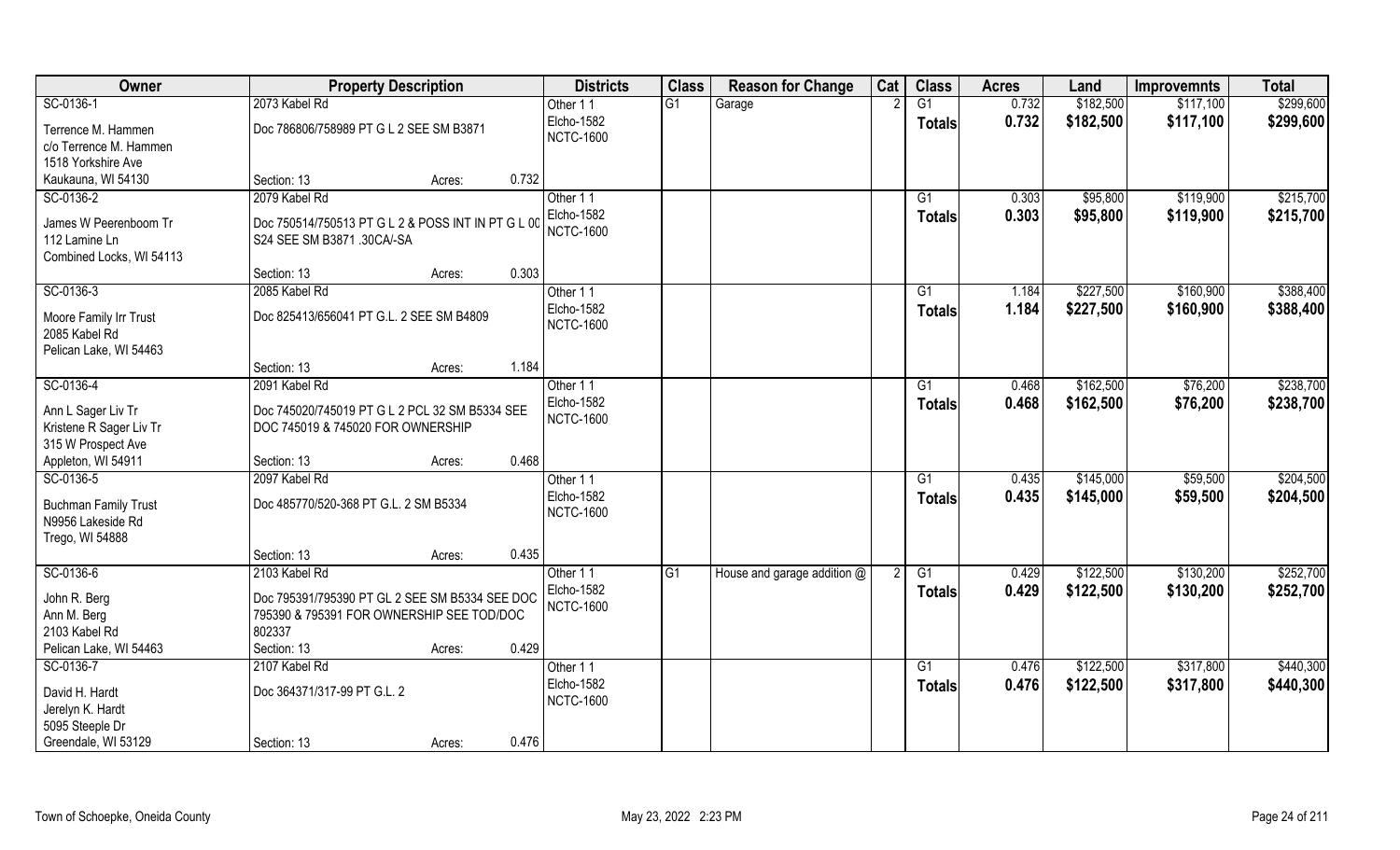| Owner                    | <b>Property Description</b>                        | <b>Districts</b> | <b>Class</b> | <b>Reason for Change</b> | Cat | <b>Class</b>    | <b>Acres</b> | Land       | <b>Improvemnts</b> | <b>Total</b> |
|--------------------------|----------------------------------------------------|------------------|--------------|--------------------------|-----|-----------------|--------------|------------|--------------------|--------------|
| SC-0136-8                | 2109 Kabel Rd                                      | Other 11         |              |                          |     | G1              | 0.454        | \$122,500  | \$39,600           | \$162,100    |
| John Chaney              | Doc 803852/761005 PT G L 2<br>.45CA/-SA PCL 36 SM  | Elcho-1582       |              |                          |     | Totals          | 0.454        | \$122,500  | \$39,600           | \$162,100    |
| Lisa Chaney              | B5334                                              | <b>NCTC-1600</b> |              |                          |     |                 |              |            |                    |              |
| 218717 County D          |                                                    |                  |              |                          |     |                 |              |            |                    |              |
| Eland, WI 54427          | 0.454<br>Section: 13<br>Acres:                     |                  |              |                          |     |                 |              |            |                    |              |
| SC-0136-9                | 2118 Kabel Rd                                      | Other 11         |              |                          |     | G1              | 4.846        | \$198,500  | $\sqrt{$0}$        | \$198,500    |
|                          |                                                    | Elcho-1582       |              |                          |     |                 | 4.846        | \$198,500  | \$0                | \$198,500    |
| Gordon G. Bell           | Doc 799654/690056 PT GL 2 4.85CA/-SA SEE SM        | <b>NCTC-1600</b> |              |                          |     | <b>Totals</b>   |              |            |                    |              |
| Rhonda F. Bell           | B4899 FOR VAC RD                                   |                  |              |                          |     |                 |              |            |                    |              |
| 4884 Sunset View Dr      |                                                    |                  |              |                          |     |                 |              |            |                    |              |
| West Bend, WI 53095      | 4.846<br>Section: 13<br>Acres:                     |                  |              |                          |     |                 |              |            |                    |              |
| SC-0137                  | 2086 County Q                                      | Other 11         |              |                          |     | G1              | 1.350        | \$62,000   | \$82,000           | \$144,000    |
|                          |                                                    | Elcho-1582       |              |                          |     | G <sub>5</sub>  | 24.600       | \$10,300   | \$0                | \$10,300     |
| Zachary T. Juhay         | Doc 788399/770999 PT G.L. 4 & SW NE SM B5558       | <b>NCTC-1600</b> |              |                          |     | G <sub>6</sub>  | 3.560        | \$8,500    | \$0                | \$8,500      |
| 2086 County Q            | 29.51CA/-SA                                        |                  |              |                          |     | <b>Totals</b>   | 29.510       | \$80,800   | \$82,000           | \$162,800    |
| Pelican Lake, WI 54463   | 29.510                                             |                  |              |                          |     |                 |              |            |                    |              |
|                          | Section: 13<br>Acres:                              |                  |              |                          |     |                 |              |            |                    |              |
| SC-0138                  | 1090 North Bay Rd                                  | Other 11         |              |                          |     | G1              | 1.520        | \$236,500  | \$317,700          | \$554,200    |
| Cusick 2007 Trust        | Doc 660309/655119 PT GL 5 APPX 6.75A PCLS A & B    | Elcho-1582       |              |                          |     | G <sub>5</sub>  | 2.230        | \$1,100    | \$0                | \$1,100      |
| S26 W31393 Cregennan Bae | SM B4266 & A3641                                   | <b>NCTC-1600</b> |              |                          |     | G <sub>6</sub>  | 3.051        | \$7,000    | \$0                | \$7,000      |
| Wales, WI 53183          |                                                    |                  |              |                          |     | Totals          | 6.801        | \$244,600  | \$317,700          | \$562,300    |
|                          | 6.801<br>Section: 13<br>Acres:                     |                  |              |                          |     |                 |              |            |                    |              |
| SC-0138-1                | 1066 North Bay Rd                                  | Other 11         |              |                          |     | $\overline{G1}$ | 2.040        | \$160, 100 | \$31,400           | \$191,500    |
|                          |                                                    | Elcho-1582       |              |                          |     | Totals          | 2.040        | \$160,100  | \$31,400           | \$191,500    |
| Ryan Hajewski            | Doc 711168/703347 PT G.L. 5<br>2.04CA/2.13SA LOT 3 | <b>NCTC-1600</b> |              |                          |     |                 |              |            |                    |              |
| S69 W39784 County Rd N   | <b>CSM V17 P3923</b>                               |                  |              |                          |     |                 |              |            |                    |              |
| Eagle, WI 53119          |                                                    |                  |              |                          |     |                 |              |            |                    |              |
|                          | 2.040<br>Section: 13<br>Acres:                     |                  |              |                          |     |                 |              |            |                    |              |
| SC-0138-10               | 1074 North Bay Rd                                  | Other 11         |              |                          |     | G1              | 0.507        | \$143,800  | \$108,800          | \$252,600    |
| John H. Kraimer          | Doc 806460/733309 PT G L 5<br>.51CA/.49SA PT LOT   | Elcho-1582       |              |                          |     | <b>Totals</b>   | 0.507        | \$143,800  | \$108,800          | \$252,600    |
| W7092 Buttercup Ct       | CSM V4 P1159 LYING E OF RD, SEE PCL B SM L1483     | <b>NCTC-1600</b> |              |                          |     |                 |              |            |                    |              |
| Greenville, WI 54942     |                                                    |                  |              |                          |     |                 |              |            |                    |              |
|                          | 0.507<br>Section: 13<br>Acres:                     |                  |              |                          |     |                 |              |            |                    |              |
| SC-0138-12               | 1068 North Bay Rd                                  | Other 11         |              |                          |     | G1              | 2.026        | \$160, 100 | \$4,800            | \$164,900    |
|                          |                                                    | Elcho-1582       |              |                          |     | <b>Totals</b>   | 2.026        | \$160,100  | \$4,800            | \$164,900    |
| Raymond M. Hajewski      | Doc 711167/703347 PT G.L. 5 2.02CA/ 2.21SA LOT 2   | <b>NCTC-1600</b> |              |                          |     |                 |              |            |                    |              |
| Laura R. Hajewski        | <b>CSM V17 P3923</b>                               |                  |              |                          |     |                 |              |            |                    |              |
| W409 Hooper Rd           |                                                    |                  |              |                          |     |                 |              |            |                    |              |
| Palmyra, WI 53156        | 2.026<br>Section: 13<br>Acres:                     |                  |              |                          |     |                 |              |            |                    |              |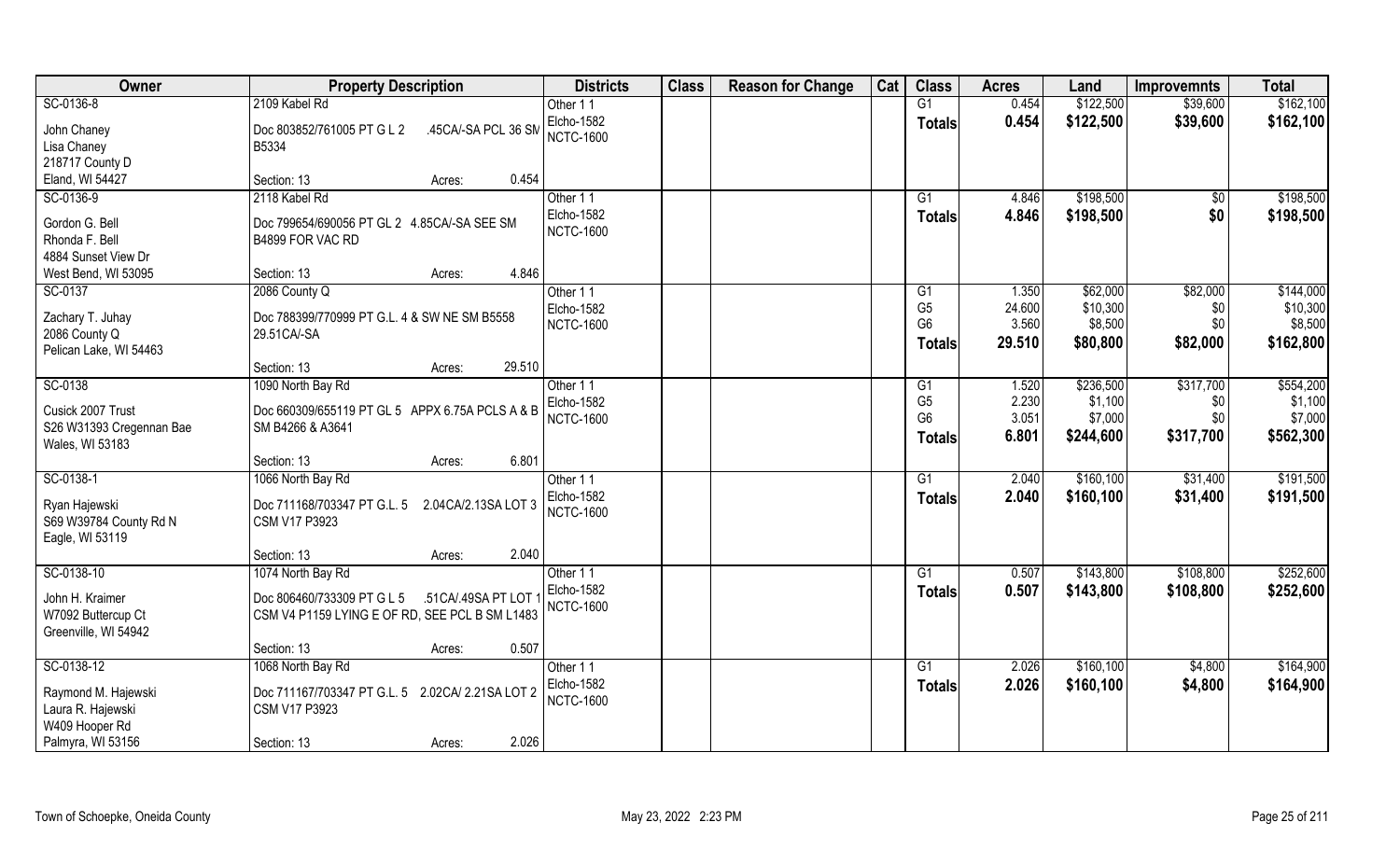| Owner                                      | <b>Property Description</b>                        | <b>Districts</b> | <b>Class</b> | <b>Reason for Change</b> | Cat | <b>Class</b>    | <b>Acres</b> | Land      | <b>Improvemnts</b> | <b>Total</b> |
|--------------------------------------------|----------------------------------------------------|------------------|--------------|--------------------------|-----|-----------------|--------------|-----------|--------------------|--------------|
| SC-0138-2                                  | 1062 North Bay Rd                                  | Other 11         |              |                          |     | G1              | 2.336        | \$159,500 | \$297,500          | \$457,000    |
| William F. Ziehm                           | Doc 635182/429578 PT G.L. 5 SM B5969 & B6399 2     | Elcho-1582       |              |                          |     | <b>Totals</b>   | 2.336        | \$159,500 | \$297,500          | \$457,000    |
| Alice M. Ziehm                             | DES V730-587 & DOC#635182 ZONING RESTR DOC         | <b>NCTC-1600</b> |              |                          |     |                 |              |           |                    |              |
| 1062 N Bay Rd                              | #637469 SCRIVENERS ERROR DOC#637469 SEE LIO        |                  |              |                          |     |                 |              |           |                    |              |
| Pelican Lake, WI 54463                     | 2.336<br>Section: 13<br>Acres:                     |                  |              |                          |     |                 |              |           |                    |              |
| SC-0138-3                                  | 1056 North Bay Rd                                  | Other 11         |              |                          |     | $\overline{G1}$ | 0.659        | \$151,000 | \$139,100          | \$290,100    |
|                                            |                                                    | Elcho-1582       |              |                          |     | <b>Totals</b>   | 0.659        | \$151,000 | \$139,100          | \$290,100    |
| Lik on North Bay, LLC                      | Doc 808348/808346 PT G.L. 5, EXC DOC #635182       | <b>NCTC-1600</b> |              |                          |     |                 |              |           |                    |              |
| 1440 Katers Dr                             | R'MNDR BNG .65A PCL ON SM B6399                    |                  |              |                          |     |                 |              |           |                    |              |
| Green Bay, WI 54304                        |                                                    |                  |              |                          |     |                 |              |           |                    |              |
|                                            | 0.659<br>Section: 13<br>Acres:                     |                  |              |                          |     |                 |              |           |                    |              |
| SC-0138-4                                  | 1050 North Bay Rd                                  | Other 11         |              |                          |     | G1              | 1.350        | \$159,500 | \$41,100           | \$200,600    |
| North Bay Lakefront, LLC                   | Doc 753617/745588 PT G L 5<br>1.35CA/-SA SEE       | Elcho-1582       |              |                          |     | <b>Totals</b>   | 1.350        | \$159,500 | \$41,100           | \$200,600    |
| c/o Fran Yogerst                           | GOEGELINE PCL SM L1001                             | <b>NCTC-1600</b> |              |                          |     |                 |              |           |                    |              |
| 1131 Evergreen St                          |                                                    |                  |              |                          |     |                 |              |           |                    |              |
| West Bend, WI 53095                        | 1.350<br>Section: 13<br>Acres:                     |                  |              |                          |     |                 |              |           |                    |              |
| SC-0138-5                                  | 1090 Chicago Point Rd                              | Other 11         |              |                          |     | G1              | 1.227        | \$159,500 | \$303,300          | \$462,800    |
|                                            | Doc 655117/393351 PT G.L. 5 SM B7033               | Elcho-1582       |              |                          |     | <b>Totals</b>   | 1.227        | \$159,500 | \$303,300          | \$462,800    |
| Fran Yogerst Rev Tr<br>Meri Yogerst Rev Tr |                                                    | <b>NCTC-1600</b> |              |                          |     |                 |              |           |                    |              |
| 1131 Evergreen St                          |                                                    |                  |              |                          |     |                 |              |           |                    |              |
| West Bend, WI 53095                        | 1.227<br>Section: 13<br>Acres:                     |                  |              |                          |     |                 |              |           |                    |              |
| SC-0138-6                                  | 1132 Chicago Point Rd                              | Other 11         |              |                          |     | G1              | 1.634        | \$13,800  | \$20,300           | \$34,100     |
|                                            |                                                    | Elcho-1582       |              |                          |     | <b>Totals</b>   | 1.634        | \$13,800  | \$20,300           | \$34,100     |
| Cusick 2007 Trust                          | Doc 660309/655119 PT GL 5 1.91A EXC V825 P207      | <b>NCTC-1600</b> |              |                          |     |                 |              |           |                    |              |
| S26 W31393 Cregennan Bae                   | PT LOT 1 CSM V4 P1159 LYING W OF ROADSM A364       |                  |              |                          |     |                 |              |           |                    |              |
| Wales, WI 53183                            |                                                    |                  |              |                          |     |                 |              |           |                    |              |
|                                            | 1.634<br>Section: 13<br>Acres:                     |                  |              |                          |     |                 |              |           |                    |              |
| SC-0138-7                                  | 1098 North Bay Rd                                  | Other 11         |              |                          |     | G1              | 2.620        | \$157,700 | \$32,200           | \$189,900    |
| Matthew L. Wild                            | Doc 780122/603220 PT G.L. 5 & PT SW NW             | Elcho-1582       |              |                          |     | G <sub>5</sub>  | 5.000        | \$2,400   | \$0                | \$2,400      |
| Jennifer L. Wild                           | 11.67CA/11.70SA PCLS C & D SM B4266 INCL 1150      | <b>NCTC-1600</b> |              |                          |     | G <sub>6</sub>  | 4.048        | \$9,300   | \$0                | \$9,300      |
| 3534 Dekalb Ln                             | CHICAGO POINT RD                                   |                  |              |                          |     | Totals          | 11.668       | \$169,400 | \$32,200           | \$201,600    |
| Neenah, WI 54956                           | 11.668<br>Section: 13<br>Acres:                    |                  |              |                          |     |                 |              |           |                    |              |
| SC-0138-9                                  | 1070 North Bay Rd                                  | Other 11         |              |                          |     | G1              | 5.050        | \$216,200 | \$30,300           | \$246,500    |
| James R Raymond Irrev Tr                   | Doc 711169/703347 PT G.L. 5<br>5.05CA/5.29SA LOT 1 | Elcho-1582       |              |                          |     | <b>Totals</b>   | 5.050        | \$216,200 | \$30,300           | \$246,500    |
| N8756 Briggs St                            | <b>CSM V17 P3923</b>                               | <b>NCTC-1600</b> |              |                          |     |                 |              |           |                    |              |
| East Troy, WI 53120                        |                                                    |                  |              |                          |     |                 |              |           |                    |              |
|                                            | 5.050<br>Section: 13<br>Acres:                     |                  |              |                          |     |                 |              |           |                    |              |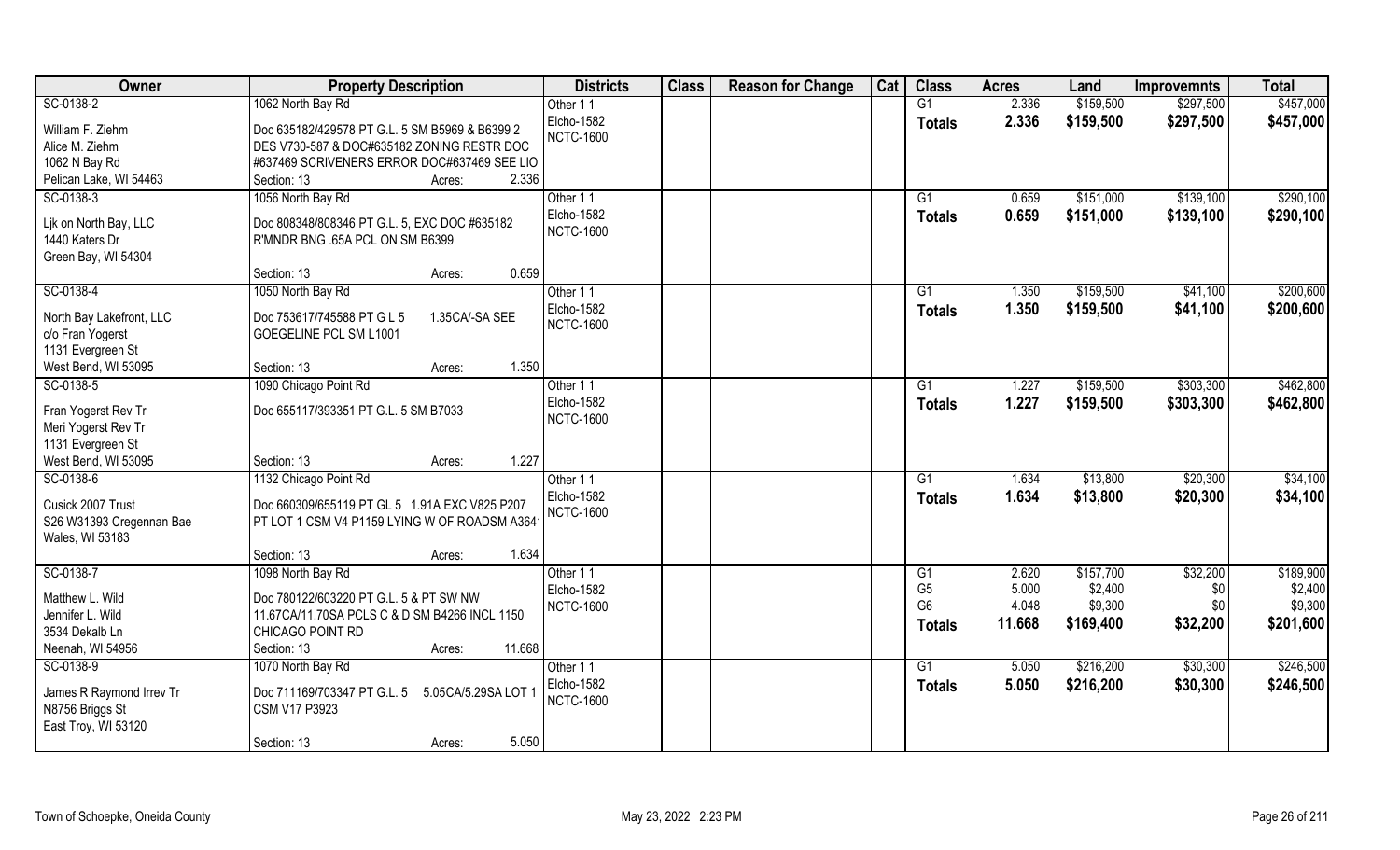| Owner                                                                | <b>Property Description</b>                                                        | <b>Districts</b>               | <b>Class</b> | <b>Reason for Change</b> | Cat | <b>Class</b>           | <b>Acres</b> | Land      | <b>Improvemnts</b> | <b>Total</b> |
|----------------------------------------------------------------------|------------------------------------------------------------------------------------|--------------------------------|--------------|--------------------------|-----|------------------------|--------------|-----------|--------------------|--------------|
| SC-0139-1                                                            | Sabinois Point Dr                                                                  | Other 11                       |              |                          |     | G1                     | 1.877        | \$171,800 | $\sqrt{$0}$        | \$171,800    |
| Stephen D Artus Rev Tr<br>1883 Artus Rd<br>Pelican Lake, WI 54463    | Doc 686394/567226 PT G.L. 1 APPX 1.77A LOT 1<br>CSM V10 P2544                      | Elcho-1582<br><b>NCTC-1600</b> |              |                          |     | <b>Totals</b>          | 1.877        | \$171,800 | \$0                | \$171,800    |
|                                                                      | 1.877<br>Section: 13<br>Acres:                                                     |                                |              |                          |     |                        |              |           |                    |              |
| SC-0139-2                                                            | Sabinois Point Dr                                                                  | Other 11                       |              |                          |     | $\overline{G1}$        | 0.681        | \$129,100 | \$0                | \$129,100    |
| Strock Revocable Trust<br>265 Charlotte St<br>St Augustine, FL 32084 | Doc 624195/624194 PT G.L. 1<br>.8A SM B140                                         | Elcho-1582<br><b>NCTC-1600</b> |              |                          |     | Totals                 | 0.681        | \$129,100 | \$0                | \$129,100    |
|                                                                      | 0.681<br>Section: 13<br>Acres:                                                     |                                |              |                          |     |                        |              |           |                    |              |
| SC-0139-A                                                            | 1883 Artus Rd                                                                      | Other 11                       |              |                          |     | G1                     | 0.854        | \$132,200 | \$143,700          | \$275,900    |
| Stephen D Artus Rev Tr<br>1883 Artus Rd<br>Pelican Lake, WI 54463    | Doc 686394/567226 PT G.L. 1 APPX .77A LOT 2 CSM<br>V10 P2544                       | Elcho-1582<br><b>NCTC-1600</b> |              |                          |     | Totals                 | 0.854        | \$132,200 | \$143,700          | \$275,900    |
|                                                                      | 0.854<br>Section: 13<br>Acres:                                                     |                                |              |                          |     |                        |              |           |                    |              |
| SC-0140                                                              | County Q                                                                           | Other 11                       |              |                          |     | X <sub>2</sub>         | 3.307        | $ $ \$0   | $\sqrt[6]{3}$      | $\sqrt{50}$  |
| State Dnr<br>101 S Webster Ave<br>PO Box 7921                        | Doc 706704/689443 PT G.L. 4 3.3CA/-SA LOTS 8 & 9<br><b>SM C1396</b>                | Elcho-1582<br><b>NCTC-1600</b> |              |                          |     | <b>Totals</b>          | 3.307        | \$0       | \$0                | \$0          |
| Madison, WI 53707                                                    | 3.307<br>Section: 14<br>Acres:                                                     |                                |              |                          |     |                        |              |           |                    |              |
| SC-0140-1                                                            | County Q                                                                           | Other 11                       |              |                          |     | $\overline{\text{G5}}$ | 1.591        | \$800     | \$0                | \$800        |
| Craig Mundt<br>5331 W Wells St<br>Milwaukee, WI 53208                | Doc 571005/500656 PT G. L. 4<br>SM A1158 APPX<br>1.6CA                             | Elcho-1582<br><b>NCTC-1600</b> |              |                          |     | <b>Totals</b>          | 1.591        | \$800     | \$0                | \$800        |
|                                                                      | 1.591<br>Section: 14<br>Acres:                                                     |                                |              |                          |     |                        |              |           |                    |              |
| SC-0140-10                                                           | County Q                                                                           | Other 11                       |              |                          |     | G1                     | 1.743        | \$32,100  | $\overline{60}$    | \$32,100     |
| K-5 Partners, LLC<br>c/o K-5 Partners, LLC<br>12050 Roberta Ln       | Doc 785074/545222 PT G.L. 4 1.74CA/-SA LOT 6 SM<br>C1396 SEE ALSO SM B5312 & B6433 | Elcho-1582<br><b>NCTC-1600</b> |              |                          |     | <b>Totals</b>          | 1.743        | \$32,100  | \$0                | \$32,100     |
| Marshfield, WI 54449                                                 | 1.743<br>Section: 14<br>Acres:                                                     |                                |              |                          |     |                        |              |           |                    |              |
| SC-0140-1A                                                           | 2251 County Q                                                                      | Other 11                       |              |                          |     | G1                     | 1.589        | \$137,400 | \$44,200           | \$181,600    |
| Rickey John Mundt<br>Craig Alan Mundt<br>5415 W Wells St             | Doc 254258/000000 PT G.L. 4 1.6CA W OF COUNTY<br>Q, N OF PELICAN SHORES CONDO      | Elcho-1582<br><b>NCTC-1600</b> |              |                          |     | <b>Totals</b>          | 1.589        | \$137,400 | \$44,200           | \$181,600    |
| Milwaukee, WI 53208                                                  | 1.589<br>Section: 14<br>Acres:                                                     |                                |              |                          |     |                        |              |           |                    |              |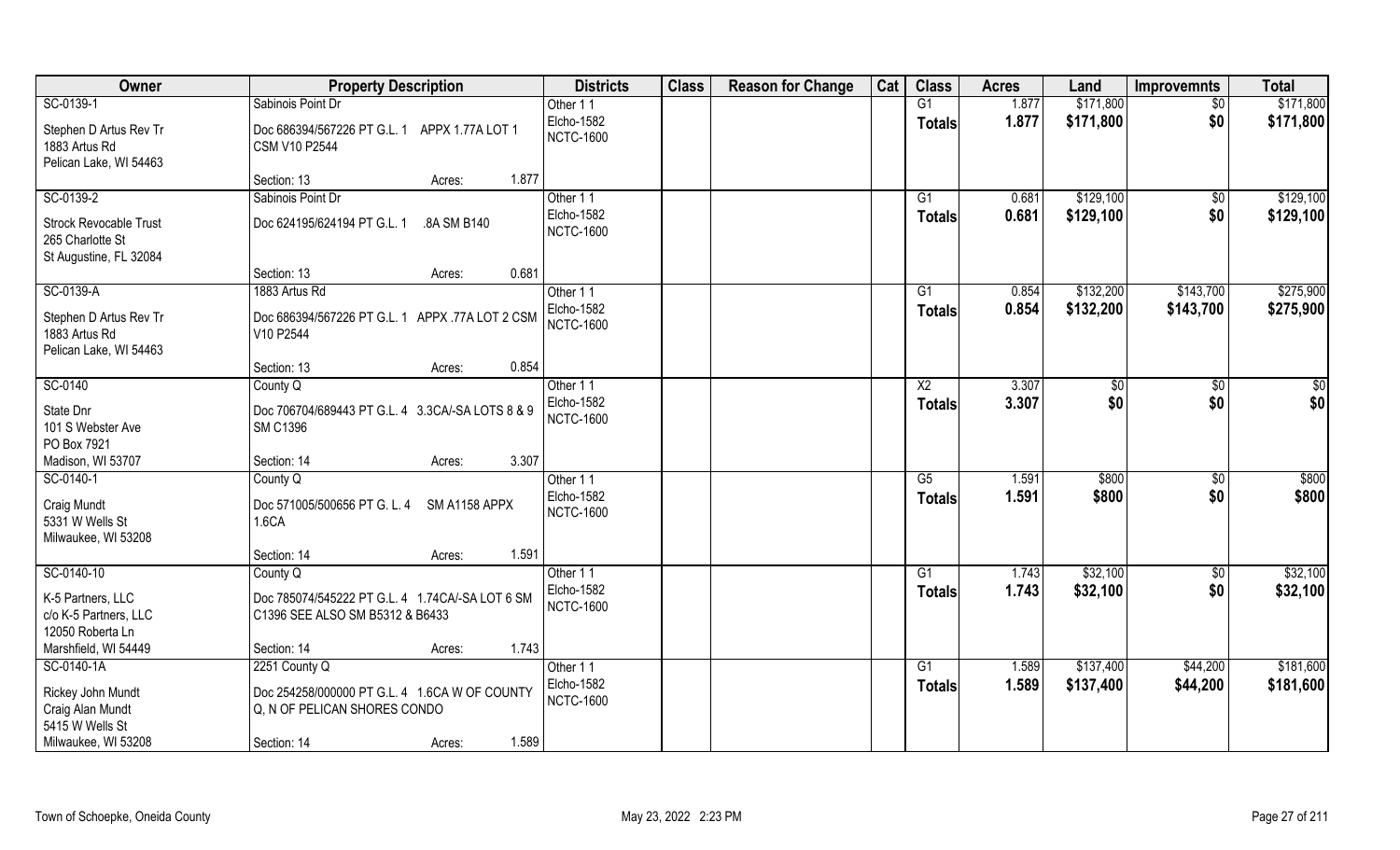| Owner                    | <b>Property Description</b>                        | <b>Districts</b>  | <b>Class</b> | <b>Reason for Change</b> | Cat | <b>Class</b>    | <b>Acres</b> | Land      | <b>Improvemnts</b> | <b>Total</b> |
|--------------------------|----------------------------------------------------|-------------------|--------------|--------------------------|-----|-----------------|--------------|-----------|--------------------|--------------|
| SC-0140-2                | 2321 County Q                                      | Other 11          |              |                          |     | G1              | 0.811        | \$174,300 | \$92,300           | \$266,600    |
| Jennifer A. Klitgard     | Doc 733468/432710 PT G L 4<br>.81CA/-SA PCL 3 SM   | Elcho-1582        |              |                          |     | <b>Totals</b>   | 0.811        | \$174,300 | \$92,300           | \$266,600    |
| c/o James H. Kaemmerling | C1396 (3 OWNERS)                                   | <b>NCTC-1600</b>  |              |                          |     |                 |              |           |                    |              |
| 2321 County Q            |                                                    |                   |              |                          |     |                 |              |           |                    |              |
| Pelican Lake, WI 54463   | 0.811<br>Section: 14<br>Acres:                     |                   |              |                          |     |                 |              |           |                    |              |
| SC-0140-3                | 2257 County Q                                      | Other 11          |              |                          |     | $\overline{G1}$ | 1.005        | \$132,300 | \$54,300           | \$186,600    |
|                          |                                                    | <b>Elcho-1582</b> |              |                          |     | <b>Totals</b>   | 1.005        | \$132,300 | \$54,300           | \$186,600    |
| Kristin Jensen           | Doc 723117/259868 PT G L 4<br>1.01 CA/-SA EXC DOC  | <b>NCTC-1600</b>  |              |                          |     |                 |              |           |                    |              |
| <b>Richard Jensen</b>    | #550749 ? DESC DOC 723117 SEE LIO LTR              |                   |              |                          |     |                 |              |           |                    |              |
| 1917 Thornblade Ridge Dr |                                                    |                   |              |                          |     |                 |              |           |                    |              |
| Matthews, NC 28105       | 1.005<br>Section: 14<br>Acres:                     |                   |              |                          |     |                 |              |           |                    |              |
| SC-0140-4                | 2327 County Q                                      | Other 11          |              |                          |     | G1              | 0.431        | \$145,000 | \$109,000          | \$254,000    |
| Mark W. Habeck           | Doc 490973/289-369 PT G.L. 4, EXC ROW LOT 2 SM     | <b>Elcho-1582</b> |              |                          |     | <b>Totals</b>   | 0.431        | \$145,000 | \$109,000          | \$254,000    |
| Debra L. Habeck          | C1396                                              | <b>NCTC-1600</b>  |              |                          |     |                 |              |           |                    |              |
| 2327 County Q            |                                                    |                   |              |                          |     |                 |              |           |                    |              |
| Pelican Lake, WI 54463   | 0.431<br>Section: 14<br>Acres:                     |                   |              |                          |     |                 |              |           |                    |              |
| SC-0140-5                | 2339 County Q                                      | Other 11          |              |                          |     | G1              | 0.464        | \$142,100 | \$57,200           | \$199,300    |
| Leon J. Calewarts        | Doc 403413/384465 PT G.L. 4 & PT G.L. 1 S11 PT LOT | Elcho-1582        |              |                          |     | <b>Totals</b>   | 0.464        | \$142,100 | \$57,200           | \$199,300    |
| 3735 Hallers Creek Rd    | 1 SM C1396 EXC CSM V6 P1669                        | <b>NCTC-1600</b>  |              |                          |     |                 |              |           |                    |              |
| Green Bay, WI 54313      |                                                    |                   |              |                          |     |                 |              |           |                    |              |
|                          | 0.464<br>Section: 14<br>Acres:                     |                   |              |                          |     |                 |              |           |                    |              |
| SC-0140-6                | County Q                                           | Other 11          |              |                          |     | G1              | 1.246        | \$16,400  | \$0                | \$16,400     |
|                          |                                                    | <b>Elcho-1582</b> |              |                          |     | <b>Totals</b>   | 1.246        | \$16,400  | \$0                | \$16,400     |
| <b>Bryant Gerbers</b>    | Doc 785758/732337 PT G.L. 4 1.25CA/-SA PT LOT 4    | <b>NCTC-1600</b>  |              |                          |     |                 |              |           |                    |              |
| <b>Cortney Gerbers</b>   | SM C1396 LYING N & E OF ROAD SEE LIO FOR           |                   |              |                          |     |                 |              |           |                    |              |
| 6984 County Rd Nn        | NOTES ON DESC                                      |                   |              |                          |     |                 |              |           |                    |              |
| Denmark, WI 54208        | 1.246<br>Section: 14<br>Acres:                     |                   |              |                          |     |                 |              |           |                    |              |
| SC-0140-7                | 2283 County Q                                      | Other 11          |              |                          |     | G1              | 2.312        | \$182,600 | \$174,700          | \$357,300    |
| Belinda Schrubbe         | Doc 655743/627020 PT G.L. 4 LOT 5 SM C1396 SEE     | <b>Elcho-1582</b> |              |                          |     | <b>Totals</b>   | 2.312        | \$182,600 | \$174,700          | \$357,300    |
| Paul Schrubbe            | SM B5312                                           | <b>NCTC-1600</b>  |              |                          |     |                 |              |           |                    |              |
| N6415 St Helena Rd       |                                                    |                   |              |                          |     |                 |              |           |                    |              |
| Horicon, WI 53032        | 2.312<br>Section: 14<br>Acres:                     |                   |              |                          |     |                 |              |           |                    |              |
| SC-0140-8                | 2277 County Q                                      | Other 11          |              |                          |     | G1              | 1.782        | \$143,800 | \$199,300          | \$343,100    |
| K-5 Partners, LLC        | Doc 770542/739773 PT G.L. 4 1.78CA/2.03SA SEE      | Elcho-1582        |              |                          |     | <b>Totals</b>   | 1.782        | \$143,800 | \$199,300          | \$343,100    |
| c/o K-5 Partners, LLC    | LOT 7 SM B2173 & B5312 DOC 770542 SHLD EXC         | <b>NCTC-1600</b>  |              |                          |     |                 |              |           |                    |              |
| 12050 Roberta Ln         | <b>HWY</b>                                         |                   |              |                          |     |                 |              |           |                    |              |
| Marshfield, WI 54449     | 1.782<br>Section: 14<br>Acres:                     |                   |              |                          |     |                 |              |           |                    |              |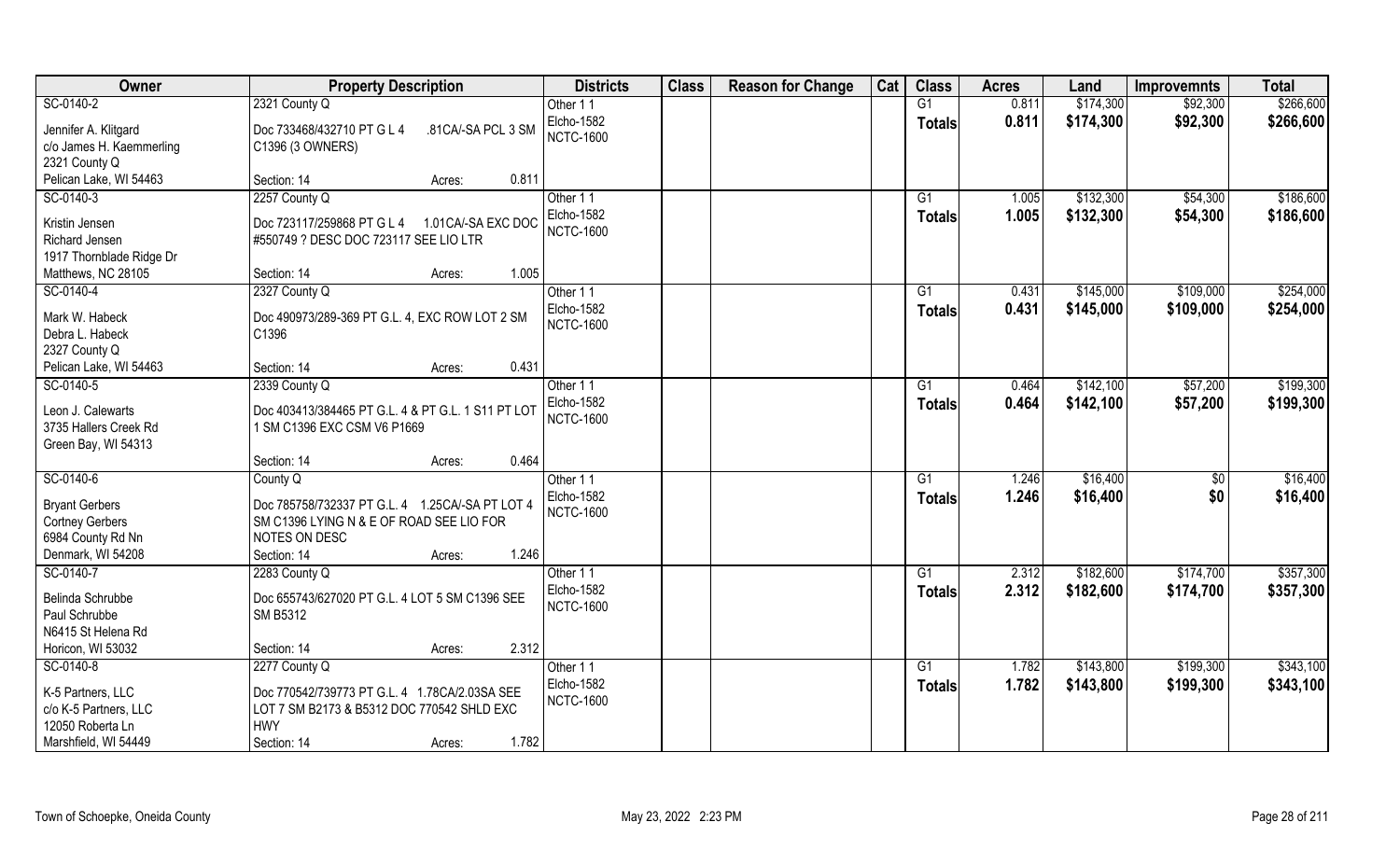| Owner                                                                     | <b>Property Description</b>                                                                                         |                   | <b>Districts</b>                                  | <b>Class</b> | <b>Reason for Change</b> | Cat | <b>Class</b>        | <b>Acres</b>   | Land                   | <b>Improvemnts</b>   | <b>Total</b>           |
|---------------------------------------------------------------------------|---------------------------------------------------------------------------------------------------------------------|-------------------|---------------------------------------------------|--------------|--------------------------|-----|---------------------|----------------|------------------------|----------------------|------------------------|
| SC-0140-9                                                                 | 2289 County Q                                                                                                       |                   | Other 11                                          |              |                          |     | G1                  | 0.499          | \$150,500              | \$61,200             | \$211,700              |
| <b>Bryant Gerbers</b><br><b>Cortney Gerbers</b><br>6984 County Rd Nn      | Doc 785758/732337 PT G.L. 4 .5CA/-SA LOT 4A CSM<br>V8 P2100                                                         |                   | Elcho-1582<br><b>NCTC-1600</b>                    |              |                          |     | <b>Totals</b>       | 0.499          | \$150,500              | \$61,200             | \$211,700              |
| Denmark, WI 54208                                                         | Section: 14                                                                                                         | 0.499<br>Acres:   |                                                   |              |                          |     |                     |                |                        |                      |                        |
| SC-0141                                                                   | 1191 Chicago Point Dr                                                                                               |                   | Other 11                                          |              |                          |     | $\overline{G1}$     | 0.464          | \$112,500              | \$5,100              | \$117,600              |
| Lamar W. Calewarts<br>PO Box 39<br>Little Suamico, WI 54141               | Doc 827037/745141 PT G L 3<br>C1191                                                                                 | .46CA/-SA SEE SM  | Elcho-1582<br><b>NCTC-1600</b>                    |              |                          |     | Totals              | 0.464          | \$112,500              | \$5,100              | \$117,600              |
|                                                                           | Section: 14                                                                                                         | 0.464<br>Acres:   |                                                   |              |                          |     |                     |                |                        |                      |                        |
| SC-0141-1                                                                 | 1193 Chicago Point Dr                                                                                               |                   | Other 11                                          |              |                          |     | G1                  | 0.563          | \$145,000              | \$44,600             | \$189,600              |
| Kaylene Tischauser<br>2009 Glendale Ave<br>Appleton, WI 54914             | Doc 773028/745828 PT G L 3<br>C1191                                                                                 | .56CA/-SA SEE SM  | Elcho-1582<br><b>NCTC-1600</b>                    |              |                          |     | <b>Totals</b>       | 0.563          | \$145,000              | \$44,600             | \$189,600              |
|                                                                           | Section: 14                                                                                                         | 0.563<br>Acres:   |                                                   |              |                          |     |                     |                |                        |                      |                        |
| SC-0141-10                                                                | 2227 County Q                                                                                                       |                   | Other 11                                          |              |                          |     | G1                  | 0.947          | \$152,300              | \$11,200             | \$163,500              |
| Bonnie Worlund et al<br>c/o Christian J. Cleven<br>6613 Maplewood Ln      | Doc 734570/731409 PT G L 3<br>11 SM B7468                                                                           | .95CA/-SA SEE PCL | Elcho-1582<br><b>NCTC-1600</b>                    |              |                          |     | <b>Totals</b>       | 0.947          | \$152,300              | \$11,200             | \$163,500              |
| Sobieski, WI 54171                                                        | Section: 14                                                                                                         | 0.947<br>Acres:   |                                                   |              |                          |     |                     |                |                        |                      |                        |
| SC-0141-11<br>Leroy A Dey Irrev Tr<br>Sharon R Dey Irrev Tr               | 1201 Chicago Point Dr<br>Doc 655552/655551 PT G.L. 3 LOT 5 UNRCD PLAT<br>LIFE EST LEROY A & SHARON R DEY SEE OWNERS |                   | Other 11<br><b>Elcho-1582</b><br><b>NCTC-1600</b> |              |                          |     | G1<br><b>Totals</b> | 0.691<br>0.691 | \$152,300<br>\$152,300 | \$30,100<br>\$30,100 | \$182,400<br>\$182,400 |
| N11580 Quarterline Rd                                                     | DOC#655551 & 655552                                                                                                 |                   |                                                   |              |                          |     |                     |                |                        |                      |                        |
| Marion, WI 54950                                                          | Section: 14                                                                                                         | 0.691<br>Acres:   |                                                   |              |                          |     |                     |                |                        |                      |                        |
| SC-0141-12                                                                | 2221 County Q                                                                                                       |                   | Other 11                                          |              |                          |     | G1                  | 0.880          | \$31,500               | \$14,600             | \$46,100               |
| Randall S. Mixis<br>Judy A. Mixis<br>W14855 Callsen Rd                    | Doc 768167/550911 PT G.L. 3 .88CA/.86SA NKA LOT<br>1 CSM V21 P4558 SCRIV ERROR ON CSM                               |                   | Elcho-1582<br><b>NCTC-1600</b>                    |              |                          |     | <b>Totals</b>       | 0.880          | \$31,500               | \$14,600             | \$46,100               |
| Gleason, WI 54435                                                         | Section: 14                                                                                                         | 0.880<br>Acres:   |                                                   |              |                          |     |                     |                |                        |                      |                        |
| SC-0141-13                                                                | 2216 County Q                                                                                                       |                   | Other 11                                          |              |                          |     | G1                  | 0.635          | \$9,500                | \$14,900             | \$24,400               |
| Randall A. Hill et al<br>c/o Antoinette M. Hill<br>5741 N River Forest Dr | Doc 777566/765251 PT G L 3                                                                                          | .63CA/-SA         | <b>Elcho-1582</b><br><b>NCTC-1600</b>             |              |                          |     | <b>Totals</b>       | 0.635          | \$9,500                | \$14,900             | \$24,400               |
| Glendale, WI 53209                                                        | Section: 14                                                                                                         | 0.635<br>Acres:   |                                                   |              |                          |     |                     |                |                        |                      |                        |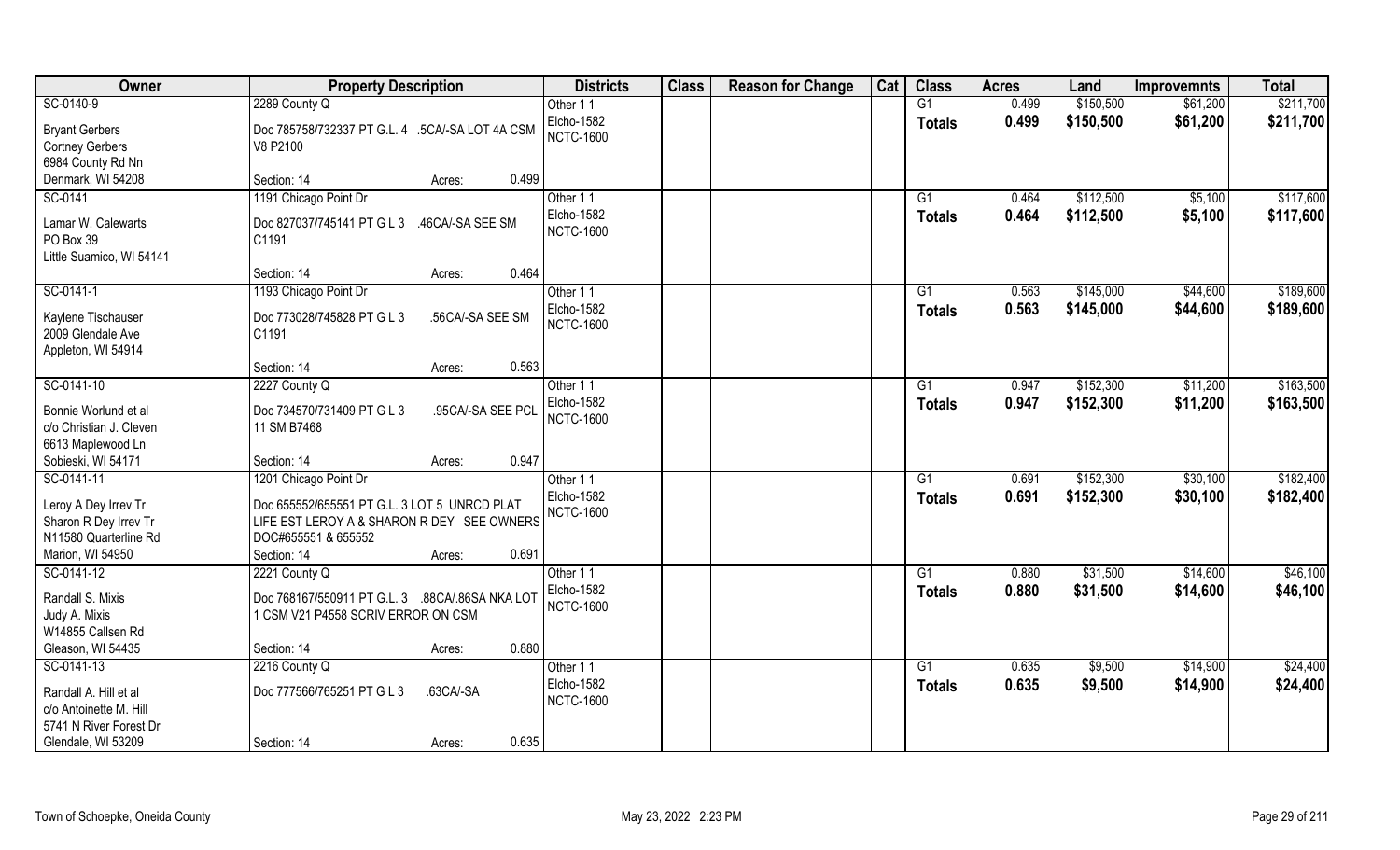| Owner                                                                                | <b>Property Description</b>                                                                                                                     | <b>Districts</b>                           | <b>Class</b>    | <b>Reason for Change</b> | Cat | <b>Class</b>    | <b>Acres</b> | Land      | <b>Improvemnts</b> | <b>Total</b> |
|--------------------------------------------------------------------------------------|-------------------------------------------------------------------------------------------------------------------------------------------------|--------------------------------------------|-----------------|--------------------------|-----|-----------------|--------------|-----------|--------------------|--------------|
| SC-0141-2                                                                            | 1197 Chicago Point Dr                                                                                                                           | Other 11                                   |                 |                          |     | G1              | 0.582        | \$139,000 | \$71,600           | \$210,600    |
| Anthony L. Schmidt<br>Sara R. Schmidt<br>W3823 Lone Oak Dr                           | Doc 793515/752534 PT G L 3 SEE SM C1191                                                                                                         | Elcho-1582<br><b>NCTC-1600</b>             |                 |                          |     | <b>Totals</b>   | 0.582        | \$139,000 | \$71,600           | \$210,600    |
| Appleton, WI 54913                                                                   | 0.582<br>Section: 14<br>Acres:                                                                                                                  |                                            |                 |                          |     |                 |              |           |                    |              |
| SC-0141-3                                                                            | 1199 Chicago Point Dr                                                                                                                           | Other 11                                   | $\overline{G1}$ | NSF                      |     | $\overline{G1}$ | 0.636        | \$145,000 | \$177,900          | \$322,900    |
| John A. Hefty<br>70 Garden Court Ln<br>Santa Rosa Beach, FL 32459                    | Doc 819713/629677 PT GL 3 4TH 100' .63 A PCL SM<br>C1191 SEE TOD/DOC 812512                                                                     | Elcho-1582<br><b>NCTC-1600</b>             |                 |                          |     | <b>Totals</b>   | 0.636        | \$145,000 | \$177,900          | \$322,900    |
|                                                                                      | 0.636<br>Section: 14<br>Acres:                                                                                                                  |                                            |                 |                          |     |                 |              |           |                    |              |
| SC-0141-4                                                                            | 1203 Chicago Point Dr                                                                                                                           | Other 11                                   |                 |                          |     | G1              | 0.706        | \$152,300 | \$150,900          | \$303,200    |
| Aaron P. Jagdfeld<br>Christy M. Jagdfeld                                             | Doc 584981/547132 PT G.L. 3 .7A                                                                                                                 | Elcho-1582<br><b>NCTC-1600</b>             |                 |                          |     | <b>Totals</b>   | 0.706        | \$152,300 | \$150,900          | \$303,200    |
| W326 N3948 Nagawicka Ave                                                             |                                                                                                                                                 |                                            |                 |                          |     |                 |              |           |                    |              |
| Nashotah, WI 53058<br>SC-0141-5                                                      | 0.706<br>Section: 14<br>Acres:                                                                                                                  |                                            |                 |                          |     |                 | 0.729        | \$153,800 | \$53,800           | \$207,600    |
| Sandra K. Radtke<br>William M. Radtke<br>W6186 Quarry Rd                             | 1209 Chicago Point Dr<br>Doc 530838/530837 PT G.L. 3 .73CA SM B5292                                                                             | Other 11<br>Elcho-1582<br><b>NCTC-1600</b> |                 |                          |     | G1<br>Totals    | 0.729        | \$153,800 | \$53,800           | \$207,600    |
| Appleton, WI 54915                                                                   | 0.729<br>Section: 14<br>Acres:                                                                                                                  |                                            |                 |                          |     |                 |              |           |                    |              |
| SC-0141-6                                                                            | 2221 County Q                                                                                                                                   | Other 11                                   |                 |                          |     | $\overline{G1}$ | 0.770        | \$123,400 | \$195,500          | \$318,900    |
| Randall S. Mixis<br>Judy A. Mixis<br>W14855 Callsen Rd                               | Doc 768167/550911 PT G.L. 3 .77CA/.76SA NKA LOT<br>2 CSM V21 P4558 SCRIV ERROR ON CSM                                                           | <b>Elcho-1582</b><br><b>NCTC-1600</b>      |                 |                          |     | Totals          | 0.770        | \$123,400 | \$195,500          | \$318,900    |
| Gleason, WI 54435                                                                    | 0.770<br>Section: 14<br>Acres:                                                                                                                  |                                            |                 |                          |     |                 |              |           |                    |              |
| SC-0141-7                                                                            | 2235 County Q                                                                                                                                   | Other 11                                   |                 |                          |     | G1              | 1.338        | \$186,300 | \$514,900          | \$701,200    |
| James J. Parulski<br>Patricia J. Parulski<br>2235 County Q<br>Pelican Lake, WI 54463 | Doc 641921/616700 PT G.L. 3 SM A2179 LOTS 12 &<br>13 UNRCD PLAT SEE SM B6514 SEE TOD/DOC<br>697077 1.33CA/-SA<br>1.338<br>Section: 14<br>Acres: | <b>Elcho-1582</b><br><b>NCTC-1600</b>      |                 |                          |     | <b>Totals</b>   | 1.338        | \$186,300 | \$514,900          | \$701,200    |
| SC-0141-8                                                                            | 1205 Chicago Point Dr                                                                                                                           | Other 11                                   |                 |                          |     | G1              | 0.698        | \$152,300 | \$102,300          | \$254,600    |
| Glen Erdman<br>Lisa Erdman<br>151390 Kingfisher Ln                                   | Doc 787942/787385 PT G.L. 3 .7CA/.63SA SEE SM<br>B4100                                                                                          | Elcho-1582<br><b>NCTC-1600</b>             |                 |                          |     | Totals          | 0.698        | \$152,300 | \$102,300          | \$254,600    |
| Wausau, WI 54401                                                                     | 0.698<br>Section: 14<br>Acres:                                                                                                                  |                                            |                 |                          |     |                 |              |           |                    |              |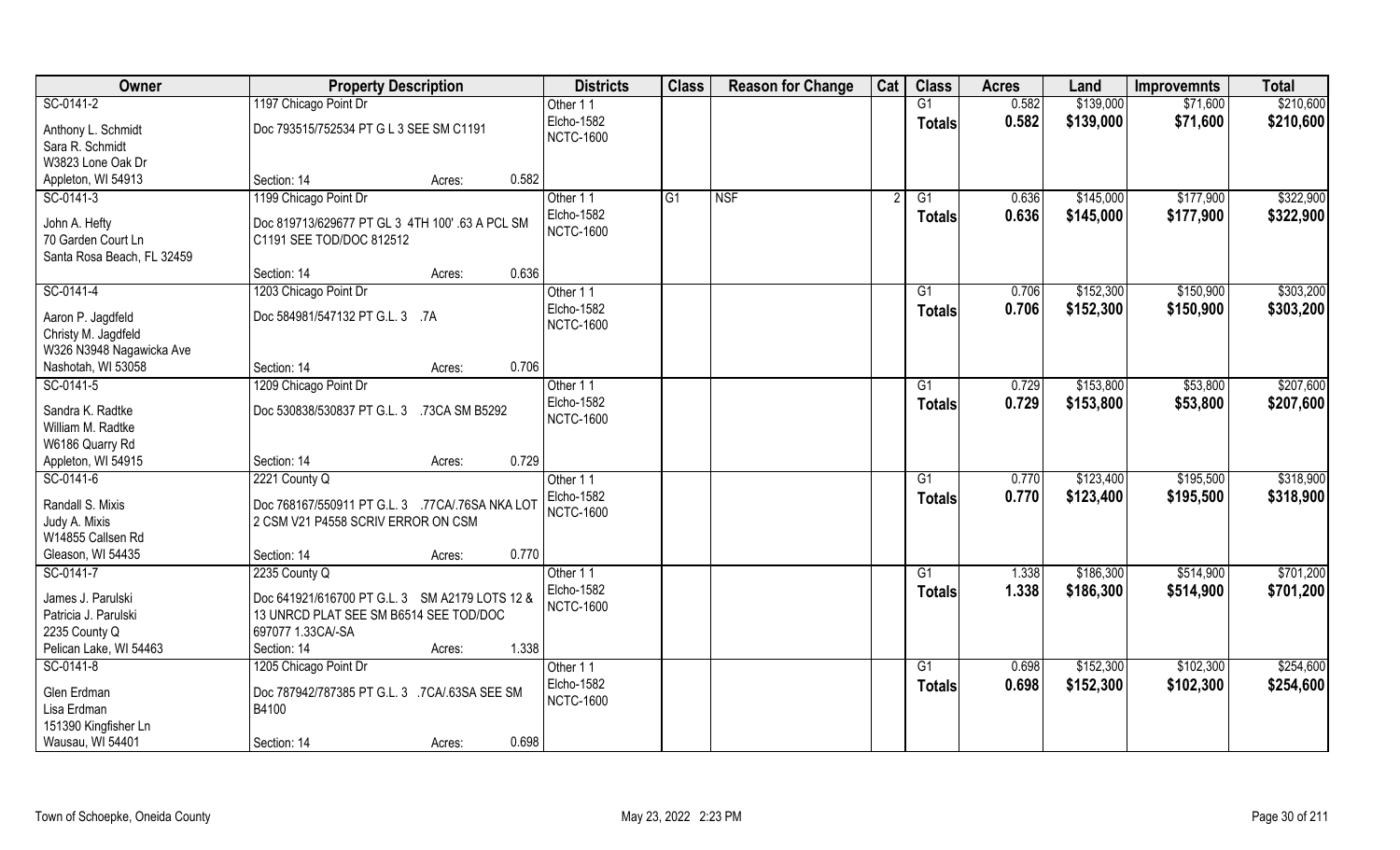| Owner                   | <b>Property Description</b>                        | <b>Districts</b> | <b>Class</b> | <b>Reason for Change</b> | Cat | <b>Class</b>    | <b>Acres</b> | Land      | <b>Improvemnts</b> | <b>Total</b> |
|-------------------------|----------------------------------------------------|------------------|--------------|--------------------------|-----|-----------------|--------------|-----------|--------------------|--------------|
| SC-0141-9               | 2217 County Q                                      | Other 11         |              |                          |     | G1              | 2.000        | \$20,500  | \$75,800           | \$96,300     |
| Michael J. Schlumpf     | Doc 796031/559659 PT G.L. 3 20.8CA/-SA EXC         | Elcho-1582       |              |                          |     | G <sub>5</sub>  | 8.690        | \$3,900   | \$0                | \$3,900      |
| Tracy L. Schlumpf       | V250-595                                           | <b>NCTC-1600</b> |              |                          |     | G <sub>6</sub>  | 10.100       | \$17,200  | \$0                | \$17,200     |
| 2050 Shamrock Ln        |                                                    |                  |              |                          |     | <b>Totals</b>   | 20.790       | \$41,600  | \$75,800           | \$117,400    |
| Green Bay, WI 54304     | 20.790<br>Section: 14<br>Acres:                    |                  |              |                          |     |                 |              |           |                    |              |
| SC-0142                 | 2302 Norway Point Rd                               | Other 11         |              |                          |     | G1              | 4.271        | \$20,300  | \$86,100           | \$106,400    |
|                         |                                                    | Elcho-1582       |              |                          |     |                 |              |           |                    |              |
| Donavan Houle           | Doc 785895/776078 PT G.L. 5 4.308CA/4.208SA LOT    | <b>NCTC-1600</b> |              |                          |     | Totals          | 4.271        | \$20,300  | \$86,100           | \$106,400    |
| 2302 Norway Point Rd    | SM B688 & OL 1 CSM V22 P4710 2 DESC DOC 776078     |                  |              |                          |     |                 |              |           |                    |              |
| Pelican Lake, WI 54463  | & 785895 INCL SC-142-19 (2019)                     |                  |              |                          |     |                 |              |           |                    |              |
|                         | 4.271<br>Section: 14<br>Acres:                     |                  |              |                          |     |                 |              |           |                    |              |
| SC-0142-1               | 2425 Norway Point Rd                               | Other 11         |              |                          |     | G1              | 1.585        | \$110,000 | \$165,800          | \$275,800    |
|                         |                                                    | Elcho-1582       |              |                          |     | <b>Totals</b>   | 1.585        | \$110,000 | \$165,800          | \$275,800    |
| Ronald Zalewski Rev Tr  | Doc 583759/583549 PT G.L. 5 & 6 1.78CA LOTS 1 & 2  | <b>NCTC-1600</b> |              |                          |     |                 |              |           |                    |              |
| Sue Zalewski Rev Tr     | <b>CSM V8 P2055</b>                                |                  |              |                          |     |                 |              |           |                    |              |
| 2425 Norway Point Rd    | 1.585                                              |                  |              |                          |     |                 |              |           |                    |              |
| Pelican Lake, WI 54463  | Section: 14<br>Acres:                              |                  |              |                          |     |                 |              |           |                    |              |
| SC-0142-10              | 2385 Norway Point Rd                               | Other 11         |              |                          |     | G1              | 1.739        | \$110,000 | \$77,900           | \$187,900    |
| Sam R. Conro            | Doc 825974/764653 PT G L 5<br>1.74CA/-SA LOT 20 SM | Elcho-1582       |              |                          |     | Totals          | 1.739        | \$110,000 | \$77,900           | \$187,900    |
| Domenica M. Conro       | C1771                                              | <b>NCTC-1600</b> |              |                          |     |                 |              |           |                    |              |
| 7162 6th St             |                                                    |                  |              |                          |     |                 |              |           |                    |              |
| Stevens Point, WI 54482 | 1.739<br>Section: 14<br>Acres:                     |                  |              |                          |     |                 |              |           |                    |              |
| SC-0142-11              | 2381 Norway Point Rd                               | Other 11         |              |                          |     | $\overline{G1}$ | 1.681        | \$110,000 | \$62,600           | \$172,600    |
|                         |                                                    | Elcho-1582       |              |                          |     | <b>Totals</b>   | 1.681        | \$110,000 | \$62,600           | \$172,600    |
| Donald R. Hammen        | Doc 772729/708072 PT G.L. 5 EXC ROAD LOT 21 SM     | <b>NCTC-1600</b> |              |                          |     |                 |              |           |                    |              |
| Julie E. Hammen         | L1179 1.68CA/-SA                                   |                  |              |                          |     |                 |              |           |                    |              |
| 704 Desnoyer St         |                                                    |                  |              |                          |     |                 |              |           |                    |              |
| Kaukauna, WI 54130      | 1.681<br>Section: 14<br>Acres:                     |                  |              |                          |     |                 |              |           |                    |              |
| SC-0142-12              | 2375 Norway Point Rd                               | Other 11         |              |                          |     | G1              | 1.733        | \$110,000 | \$77,700           | \$187,700    |
| Frank R. Stasik         | Doc 790101/410429 PT G.L. 5 1.73CA/-SA LOT 22 SM   | Elcho-1582       |              |                          |     | <b>Totals</b>   | 1.733        | \$110,000 | \$77,700           | \$187,700    |
| 2375 Norway Point Rd    | C1771 SEE TOD/DOC 794984                           | <b>NCTC-1600</b> |              |                          |     |                 |              |           |                    |              |
| Pelican Lake, WI 54463  |                                                    |                  |              |                          |     |                 |              |           |                    |              |
|                         | 1.733<br>Section: 14<br>Acres:                     |                  |              |                          |     |                 |              |           |                    |              |
| SC-0142-13              | 2371 Norway Point Rd                               | Other 11         |              |                          |     | G1              | 1.789        | \$110,000 | \$194,500          | \$304,500    |
|                         |                                                    | Elcho-1582       |              |                          |     | <b>Totals</b>   | 1.789        | \$110,000 | \$194,500          | \$304,500    |
| Tatro Revocable Trust   | Doc 537696/536037 PT G.L. 5 1.79CA LOT 23 SM       | <b>NCTC-1600</b> |              |                          |     |                 |              |           |                    |              |
| 625 Balsam St           | C1771 EXC ROW V491-777                             |                  |              |                          |     |                 |              |           |                    |              |
| Antigo, WI 54409        |                                                    |                  |              |                          |     |                 |              |           |                    |              |
|                         | 1.789<br>Section: 14<br>Acres:                     |                  |              |                          |     |                 |              |           |                    |              |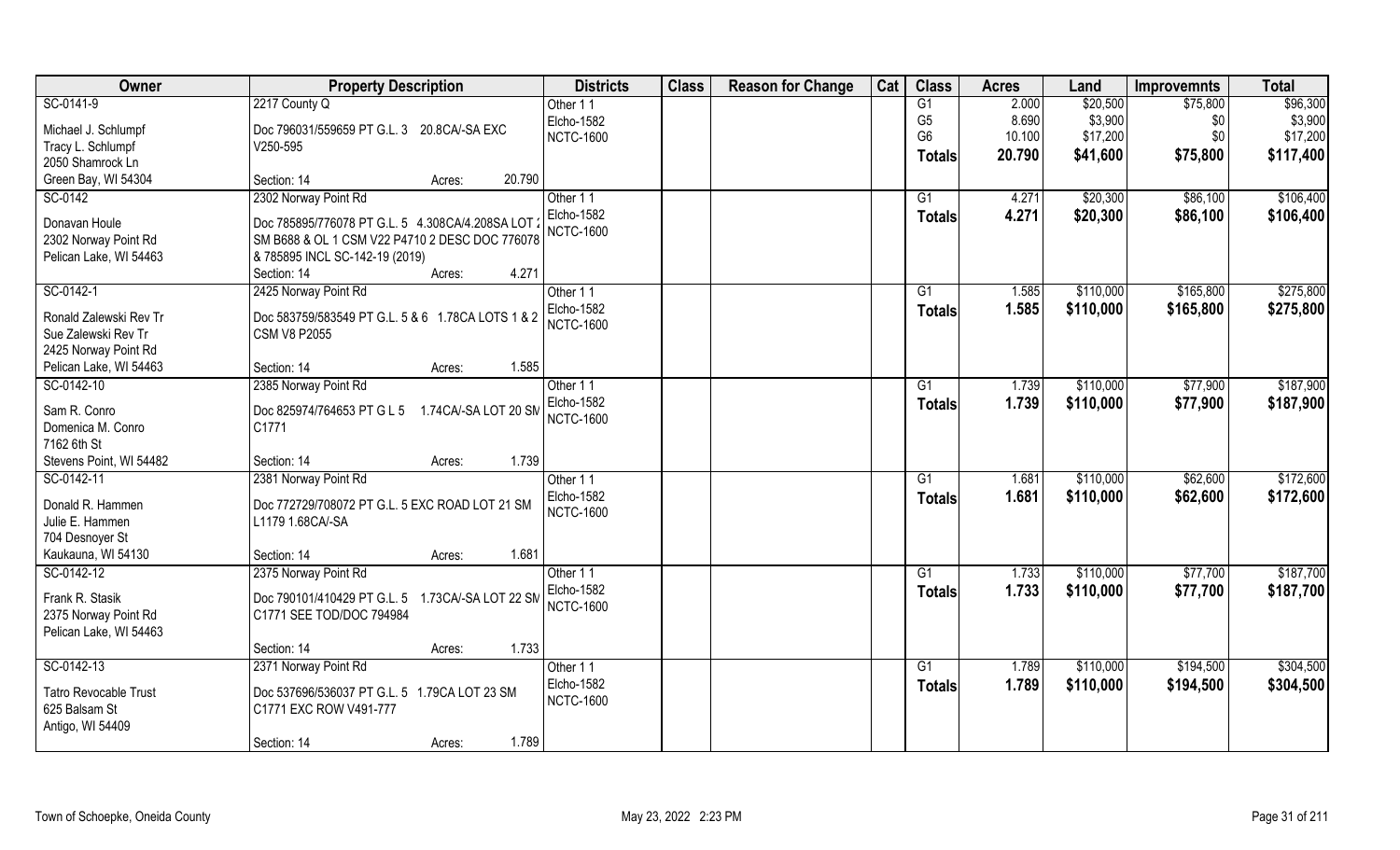| Owner                    | <b>Property Description</b>                         | <b>Districts</b>  | <b>Class</b> | <b>Reason for Change</b> | Cat | <b>Class</b>    | <b>Acres</b>                 | Land      | <b>Improvemnts</b> | <b>Total</b> |
|--------------------------|-----------------------------------------------------|-------------------|--------------|--------------------------|-----|-----------------|------------------------------|-----------|--------------------|--------------|
| SC-0142-14               | 2369 Norway Point Rd                                | Other 11          |              |                          |     | G1              | 1.994                        | \$119,400 | \$88,400           | \$207,800    |
| Lawrence M. Edwards      | Doc 532923/532922 PT G.L. 5<br>2CA LOT 24 SM        | Elcho-1582        |              |                          |     | <b>Totals</b>   | 1.994                        | \$119,400 | \$88,400           | \$207,800    |
| Faye A. Edwards          | C1771 EXC ROW V491-777                              | <b>NCTC-1600</b>  |              |                          |     |                 |                              |           |                    |              |
| W273 S8675 Hillview Dr   |                                                     |                   |              |                          |     |                 |                              |           |                    |              |
| Mukwonago, WI 53149      | 1.994<br>Section: 14<br>Acres:                      |                   |              |                          |     |                 |                              |           |                    |              |
| SC-0142-15               | 2365 Norway Point Rd                                | Other 11          |              |                          |     | G1              | 2.064                        | \$119,400 | \$61,300           | \$180,700    |
| James J. Swiecichowski   | Doc 330927/457-573 PT G.L. 5 2.06CA LOT 25 SM       | Elcho-1582        |              |                          |     | Totals          | 2.064                        | \$119,400 | \$61,300           | \$180,700    |
| Judith Ann Swiecichowski | C1771                                               | <b>NCTC-1600</b>  |              |                          |     |                 |                              |           |                    |              |
| 2115 Larkspur Dr         |                                                     |                   |              |                          |     |                 |                              |           |                    |              |
| Appleton, WI 54915       | 2.064<br>Section: 14<br>Acres:                      |                   |              |                          |     |                 |                              |           |                    |              |
| SC-0142-16               | 2361 Norway Point Rd                                | Other 11          |              |                          |     | G <sub>1</sub>  | 2.175                        | \$119,400 | \$109,300          | \$228,700    |
| Paul M. Schmidt          | Doc 434296/366813 PT G.L. 5 2.17CA LOT 26 SM        | Elcho-1582        |              |                          |     | <b>Totals</b>   | 2.175                        | \$119,400 | \$109,300          | \$228,700    |
| 2361 Norway Point Rd     | L1179 EXC ROW V491-777                              | <b>NCTC-1600</b>  |              |                          |     |                 |                              |           |                    |              |
| Pelican Lake, WI 54463   |                                                     |                   |              |                          |     |                 |                              |           |                    |              |
|                          | 2.175<br>Section: 14<br>Acres:                      |                   |              |                          |     |                 |                              |           |                    |              |
| SC-0142-17               | 2397 Norway Point Rd                                | Other 11          |              |                          |     | G <sub>1</sub>  | 0.291                        | \$104,500 | \$16,600           | \$121,100    |
| Kenneth J. Woldt         | Doc 789613/752354 PT G L 5<br>.29CA/-SA PT LOT 17   | <b>Elcho-1582</b> |              |                          |     | <b>Totals</b>   | 0.291                        | \$104,500 | \$16,600           | \$121,100    |
| 818 S Ridge Ln           | LYING E OF RD SEE SM C1771                          | <b>NCTC-1600</b>  |              |                          |     |                 |                              |           |                    |              |
| Appleton, WI 54914       |                                                     |                   |              |                          |     |                 |                              |           |                    |              |
|                          | 0.291<br>Section: 14<br>Acres:                      |                   |              |                          |     |                 |                              |           |                    |              |
| SC-0142-18               |                                                     | Other 11          |              |                          |     | $\overline{G5}$ | 1.000                        | \$500     | \$0                | \$500        |
| Roderick J. Strobel      | Doc 705895/506759 PT G.L. 5 7.27SA NKA LOT 2        | Elcho-1582        |              |                          |     | G <sub>6</sub>  | 6.270                        | \$11,900  | \$0                | \$11,900     |
| W6656 E Lone Elm Rd      | CSM V22 P4710                                       | <b>NCTC-1600</b>  |              |                          |     | Totals          | 7.270                        | \$12,400  | \$0                | \$12,400     |
| Van Dyne, WI 54979       |                                                     |                   |              |                          |     |                 |                              |           |                    |              |
|                          | 7.270<br>Section: 14<br>Acres:                      |                   |              |                          |     |                 |                              |           |                    |              |
| SC-0142-19               |                                                     | <b>Elcho-1582</b> |              |                          |     |                 | <b>Assessed with SC-0142</b> |           |                    |              |
| Reference Plate          | Doc 785895/705895 PT G.L. 5 .008SA OL 1 CSM V22     |                   |              |                          |     |                 |                              |           |                    |              |
|                          | P4710 SEE RSTR ON CSM ASS'D W/SC-142 (2019)         |                   |              |                          |     |                 |                              |           |                    |              |
|                          |                                                     |                   |              |                          |     |                 |                              |           |                    |              |
|                          | 0.000<br>Section: 14<br>Acres:                      |                   |              |                          |     |                 |                              |           |                    |              |
| SC-0142-2                | 2421 Norway Point Rd                                | Other 11          |              |                          |     | G1              | 1.811                        | \$110,000 | \$129,900          | \$239,900    |
| Philip M. Dindinger      | Doc 384493/423-433 PT G.L. 5 & 6 1.78A 100' WF LOTS | Elcho-1582        |              |                          |     | <b>Totals</b>   | 1.811                        | \$110,000 | \$129,900          | \$239,900    |
| Judy L. Dindinger        | 1 & 2 CSM V9 P2350 SEE ZONING RSTR V972-548         | <b>NCTC-1600</b>  |              |                          |     |                 |                              |           |                    |              |
| 11818 N Tesch Ave        |                                                     |                   |              |                          |     |                 |                              |           |                    |              |
| Greenfield, WI 53228     | 1.811<br>Section: 14<br>Acres:                      |                   |              |                          |     |                 |                              |           |                    |              |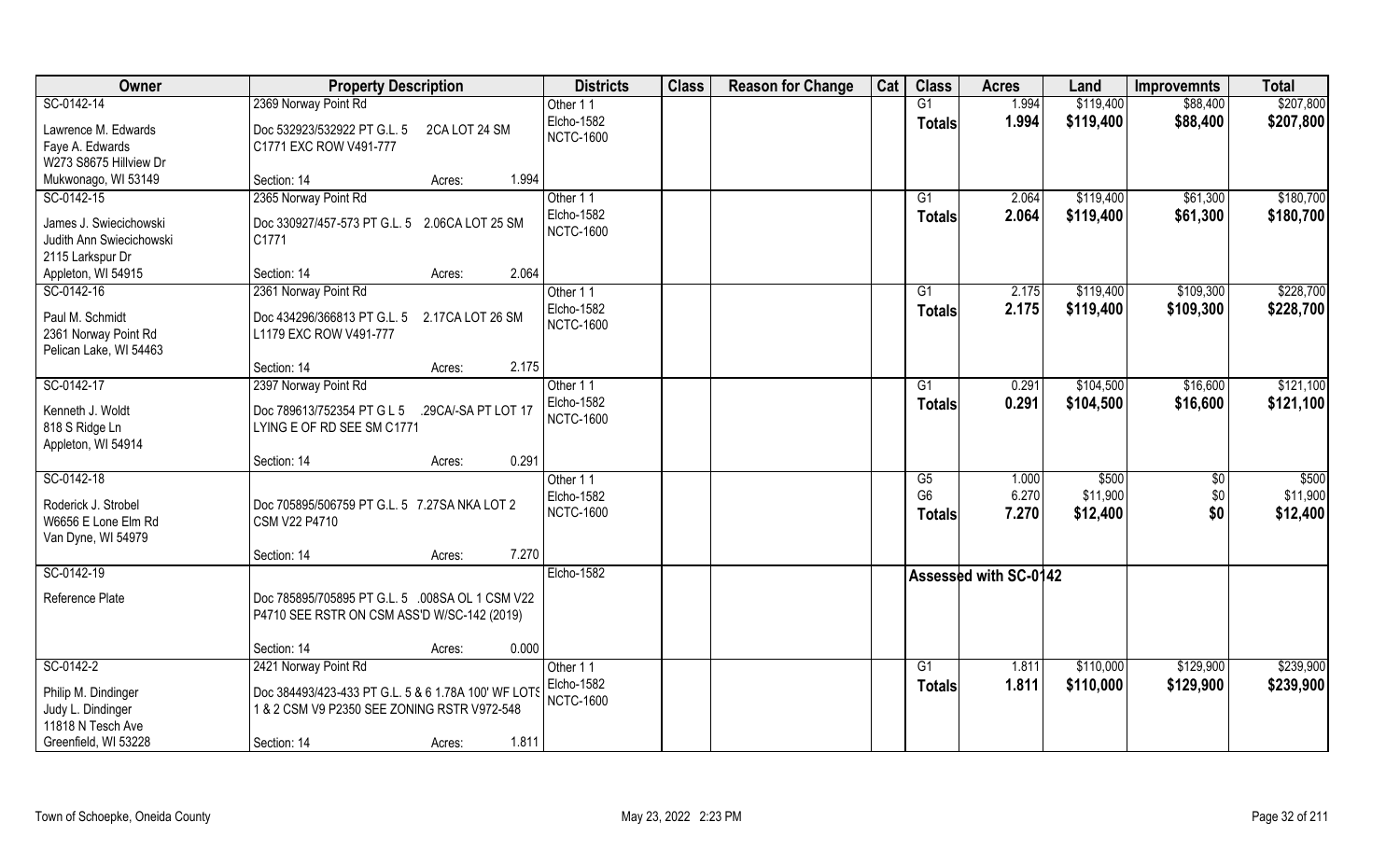| Owner                         | <b>Property Description</b>                      | <b>Districts</b> | <b>Class</b> | <b>Reason for Change</b> | Cat | <b>Class</b>    | <b>Acres</b> | Land      | <b>Improvemnts</b> | <b>Total</b> |
|-------------------------------|--------------------------------------------------|------------------|--------------|--------------------------|-----|-----------------|--------------|-----------|--------------------|--------------|
| SC-0142-20                    | 2490 County Q                                    | Other 11         |              |                          |     | G1              | 0.624        | \$9,400   | \$25,200           | \$34,600     |
| Waylon Resch                  | Doc 720584/622644 PT G.L. 5 .62CA/.62SA LOT 1    | Elcho-1582       |              |                          |     | <b>Totals</b>   | 0.624        | \$9,400   | \$25,200           | \$34,600     |
| Rachel Huebsch                | SM B688 SEE DOC 622644 & 720584 FOR              | <b>NCTC-1600</b> |              |                          |     |                 |              |           |                    |              |
| 9505 Sandhill Dr              | OWNERSHIP                                        |                  |              |                          |     |                 |              |           |                    |              |
| Schofield, WI 54476           | 0.624<br>Section: 14<br>Acres:                   |                  |              |                          |     |                 |              |           |                    |              |
| SC-0142-3                     | 2415 Norway Point Rd                             | Other 11         |              |                          |     | $\overline{G1}$ | 1.782        | \$110,000 | \$43,300           | \$153,300    |
|                               |                                                  | Elcho-1582       |              |                          |     |                 |              |           |                    |              |
| Joseph C Wittlin Trust        | Doc 747739/746891 PT G L 5 1.78CA/-SA LOT 13 SM  | <b>NCTC-1600</b> |              |                          |     | Totals          | 1.782        | \$110,000 | \$43,300           | \$153,300    |
| N4364 Hample Rd               | C1771 SCRIV ERROR DOC #746891 & 747739           |                  |              |                          |     |                 |              |           |                    |              |
| Black Creek, WI 54106         |                                                  |                  |              |                          |     |                 |              |           |                    |              |
|                               | 1.782<br>Section: 14<br>Acres:                   |                  |              |                          |     |                 |              |           |                    |              |
| SC-0142-4                     | 2411 Norway Point Rd                             | Other 11         |              |                          |     | G1              | 1.772        | \$110,000 | \$47,900           | \$157,900    |
|                               |                                                  | Elcho-1582       |              |                          |     | Totals          | 1.772        | \$110,000 | \$47,900           | \$157,900    |
| Timothy J. Braun              | Doc 785101/214787 PT G.L. 5 1.77CA/-SA LOT 14 SM | <b>NCTC-1600</b> |              |                          |     |                 |              |           |                    |              |
| Penny A. Braun                | C1771 DESC SHLD EXC TWN RD                       |                  |              |                          |     |                 |              |           |                    |              |
| N8160 State Hwy 187           |                                                  |                  |              |                          |     |                 |              |           |                    |              |
| Shiocton, WI 54170            | 1.772<br>Section: 14<br>Acres:                   |                  |              |                          |     |                 |              |           |                    |              |
| SC-0142-5                     | 2405 Norway Point Rd                             | Other 11         |              |                          |     | G1              | 1.768        | \$110,000 | \$47,100           | \$157,100    |
| Timothy L. Woldt              | Doc 666543/515196 PT G.L. 5 1.77CA 100'WF LOT 15 | Elcho-1582       |              |                          |     | <b>Totals</b>   | 1.768        | \$110,000 | \$47,100           | \$157,100    |
| 3113 Selma Ct                 | SM C1771 SEE OWNERSHIP DOC #666543 SEE AFF       | <b>NCTC-1600</b> |              |                          |     |                 |              |           |                    |              |
| Appleton, WI 54914            | DOC #667743 FOR CORR DESC                        |                  |              |                          |     |                 |              |           |                    |              |
|                               | 1.768<br>Section: 14<br>Acres:                   |                  |              |                          |     |                 |              |           |                    |              |
|                               |                                                  |                  |              |                          |     |                 | 1.722        |           | \$117,200          | \$227,200    |
| SC-0142-6                     | 2401 Norway Point Rd                             | Other 11         |              |                          |     | G1              |              | \$110,000 |                    |              |
| Dennis J. Geiger              | Doc 756870/563766 PT G L 5 1.72CA/-SA LOT 16 SM  | Elcho-1582       |              |                          |     | <b>Totals</b>   | 1.722        | \$110,000 | \$117,200          | \$227,200    |
| c/o John L. Geiger            | C1771 1.72CA LIFE EST JOHN J GEIGER SEE DOC      | <b>NCTC-1600</b> |              |                          |     |                 |              |           |                    |              |
| 2401 Norway Point Rd          | 563766 FOR OWNERSHP DESC SHLD EXC TWN RD         |                  |              |                          |     |                 |              |           |                    |              |
| Pelican Lake, WI 54463        | 1.722<br>Section: 14<br>Acres:                   |                  |              |                          |     |                 |              |           |                    |              |
| SC-0142-7                     | 2398 Norway Point Rd                             | Other 11         |              |                          |     | G1              | 1.390        | \$17,100  | \$79,300           | \$96,400     |
|                               |                                                  | Elcho-1582       |              |                          |     | <b>Totals</b>   | 1.390        | \$17,100  | \$79,300           | \$96,400     |
| Devin D. Klingler             | Doc 469076/423371 PT G.L. 5 1.39CA PT LOT 17 SM  | <b>NCTC-1600</b> |              |                          |     |                 |              |           |                    |              |
| Michelle A. Klingler          | C1771, LYING W OF ROAD                           |                  |              |                          |     |                 |              |           |                    |              |
| 2398 Norway Point Rd          |                                                  |                  |              |                          |     |                 |              |           |                    |              |
| Pelican Lake, WI 54463        | 1.390<br>Section: 14<br>Acres:                   |                  |              |                          |     |                 |              |           |                    |              |
| SC-0142-8                     | 2396 Norway Point Rd                             | Other 11         |              |                          |     | G1              | 1.734        | \$110,000 | \$85,200           | \$195,200    |
| <b>Richard Anderson Trust</b> | Doc 787996/635383 PT G.L. 5 1.73CA/-SA LOT 18 SM | Elcho-1582       |              |                          |     | Totals          | 1.734        | \$110,000 | \$85,200           | \$195,200    |
| Suzanne Talaga Trust          | C1771                                            | <b>NCTC-1600</b> |              |                          |     |                 |              |           |                    |              |
| 6445 S 116th St               |                                                  |                  |              |                          |     |                 |              |           |                    |              |
|                               |                                                  |                  |              |                          |     |                 |              |           |                    |              |
| Franklin, WI 53132            | 1.734<br>Section: 14<br>Acres:                   |                  |              |                          |     |                 |              |           |                    |              |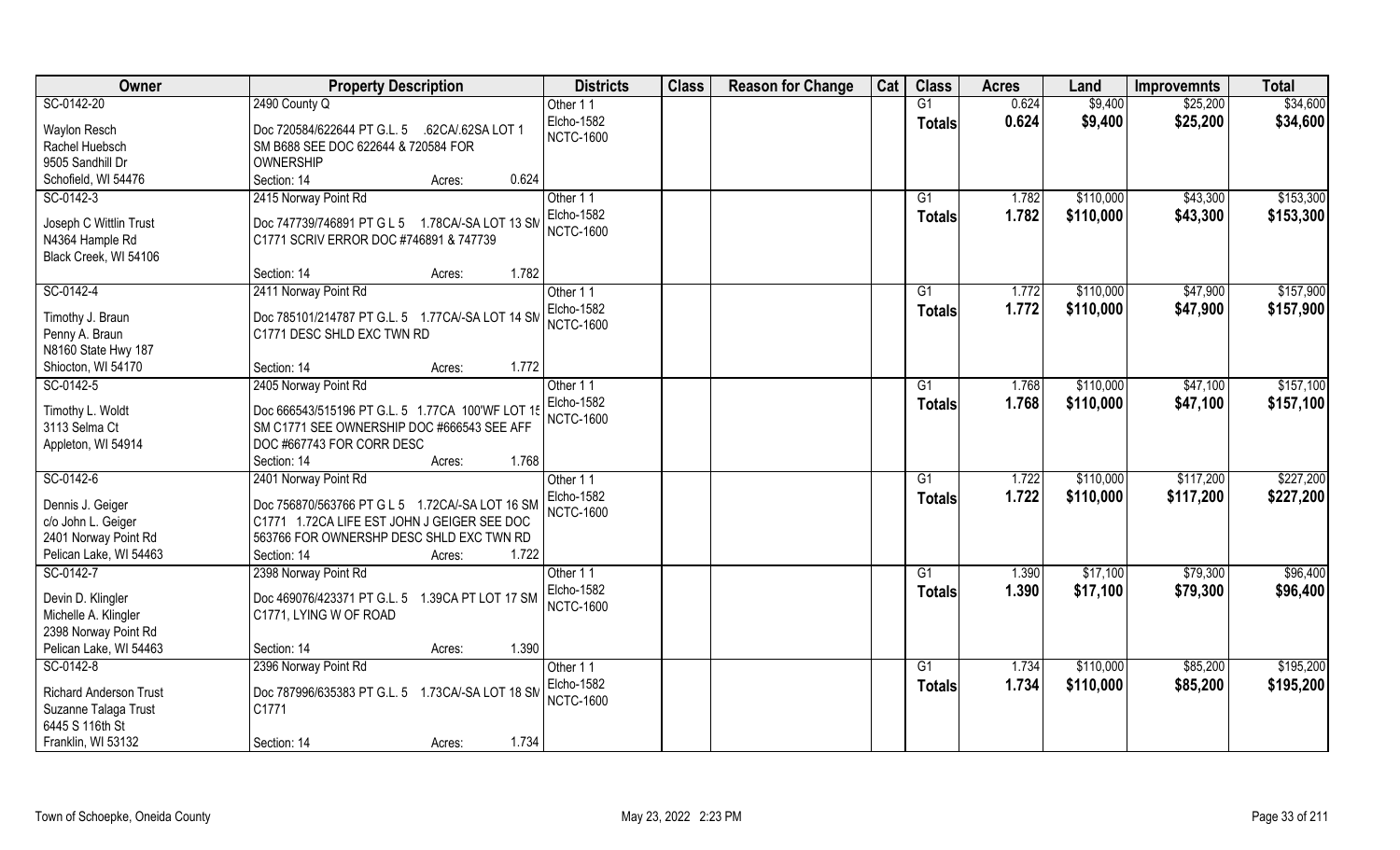| Owner                                              | <b>Property Description</b>                                | <b>Districts</b>               | <b>Class</b>   | <b>Reason for Change</b>  | Cat    | <b>Class</b>   | <b>Acres</b>   | Land                   | <b>Improvemnts</b>   | <b>Total</b> |
|----------------------------------------------------|------------------------------------------------------------|--------------------------------|----------------|---------------------------|--------|----------------|----------------|------------------------|----------------------|--------------|
| SC-0142-9                                          | 2389 Norway Point Rd                                       | Other 11                       |                |                           |        | G1             | 1.731          | \$110,000              | \$67,200             | \$177,200    |
| Jamie Koeppel<br>Lori Koeppel                      | Doc 815520/702178 PT G.L. 5 1.73CA/-SA LOT 19 SM<br> C1771 | Elcho-1582<br><b>NCTC-1600</b> |                |                           |        | <b>Totals</b>  | 1.731          | \$110,000              | \$67,200             | \$177,200    |
| PO Box 183                                         |                                                            |                                |                |                           |        |                |                |                        |                      |              |
| Birnamwood, WI 54414                               | 1.731<br>Section: 14<br>Acres:                             |                                |                |                           |        |                |                |                        |                      |              |
| SC-0142-A                                          | 2483 County Q                                              | Other 11                       | G1             | Assign land for buildings | 2      | G1             | 0.500          | \$5,000                | \$61,900             | \$66,900     |
|                                                    |                                                            | Elcho-1582                     | G <sub>1</sub> | Shift from forest         |        | G <sub>5</sub> | 4.000          | \$1,900                | \$0                  | \$1,900      |
| Sankey's Pelican Dream, LLC<br>W7926 Mariah Rae Dr | Doc 786145/705895 PT G.L. 5 5.61SA LOT 1 CSM V22           | <b>NCTC-1600</b>               | G <sub>6</sub> | Shift to residential      | $\cap$ | G <sub>6</sub> | 1.110          | \$2,100                | \$0                  | \$2,100      |
| Pardeeville, WI 53954                              | P4710                                                      |                                |                |                           |        | <b>Totals</b>  | 5.610          | \$9,000                | \$61,900             | \$70,900     |
|                                                    | Section: 14<br>5.610<br>Acres:                             |                                |                |                           |        |                |                |                        |                      |              |
| SC-0143-1                                          | 2509 Norway Point Rd                                       | Other 11                       |                |                           |        | G1             | 3.060          | \$165,000              | \$106,200            | \$271,200    |
|                                                    |                                                            | Elcho-1582                     |                |                           |        | <b>Totals</b>  | 3.060          | \$165,000              | \$106,200            | \$271,200    |
| Janice E. Biscobing                                | Doc 607385/231366 PT G. L. 6 W 200' 3CA                    | <b>NCTC-1600</b>               |                |                           |        |                |                |                        |                      |              |
| 8662 N 52nd St<br>Brown Deer, WI 53223             |                                                            |                                |                |                           |        |                |                |                        |                      |              |
|                                                    | 3.060<br>Section: 14<br>Acres:                             |                                |                |                           |        |                |                |                        |                      |              |
| SC-0143-10                                         | 2447 Norway Point Rd                                       | Other 11                       |                |                           |        | G1             | 1.471          | \$110,000              | \$85,800             | \$195,800    |
|                                                    |                                                            | Elcho-1582                     |                |                           |        | <b>Totals</b>  | 1.471          | \$110,000              | \$85,800             | \$195,800    |
| Thomas K. Raddatz                                  | Doc 526585/286-532 PT G.L. 6 1.5CA/-SA LOT 6 SM            | <b>NCTC-1600</b>               |                |                           |        |                |                |                        |                      |              |
| S88 W28118 Lookout Ln<br>Mukwonago, WI 53149       | C1771 (4 OWNERS) SEE TOD/DOC 710116                        |                                |                |                           |        |                |                |                        |                      |              |
|                                                    | 1.471<br>Section: 14<br>Acres:                             |                                |                |                           |        |                |                |                        |                      |              |
| SC-0143-11                                         | 2443 Norway Point Rd                                       | Other 11                       |                |                           |        | G1             | 1.555          | \$110,000              | \$181,000            | \$291,000    |
|                                                    |                                                            | <b>Elcho-1582</b>              |                |                           |        | <b>Totals</b>  | 1.555          | \$110,000              | \$181,000            | \$291,000    |
| Daniel R. Pfeifer                                  | Doc 730460/343142 PT G L 6<br>1.55CA/-SA LOT 7 SM          | <b>NCTC-1600</b>               |                |                           |        |                |                |                        |                      |              |
| Susan M. Pfeifer                                   | C1771                                                      |                                |                |                           |        |                |                |                        |                      |              |
| 1474 Parish Dr                                     |                                                            |                                |                |                           |        |                |                |                        |                      |              |
| Hubertus, WI 53033<br>SC-0143-12                   | 1.555<br>Section: 14<br>Acres:                             |                                |                |                           |        |                |                |                        |                      | \$165,300    |
|                                                    | 2439 Norway Point Rd                                       | Other 11<br>Elcho-1582         |                |                           |        | G1             | 1.624<br>1.624 | \$110,000<br>\$110,000 | \$55,300<br>\$55,300 | \$165,300    |
| Daniel P. Berg                                     | Doc 678168/665670 PT G.L. 6<br>1.62CA 100'WF LOT 8         | <b>NCTC-1600</b>               |                |                           |        | <b>Totals</b>  |                |                        |                      |              |
| Amy L. Berg                                        | SM L1179 & C1771                                           |                                |                |                           |        |                |                |                        |                      |              |
| 230 E Wayfarer Ln                                  |                                                            |                                |                |                           |        |                |                |                        |                      |              |
| Appleton, WI 54913                                 | 1.624<br>Section: 14<br>Acres:                             |                                |                |                           |        |                |                |                        |                      |              |
| SC-0143-13                                         | 2435 Norway Point Rd                                       | Other 11                       |                |                           |        | G1             | 1.500          | \$110,000              | \$96,400             | \$206,400    |
| Theodore R. Nelson                                 | Doc 720452/675738 PT G.L. 5 & 6 1.5CA/-SA LOT 9            | <b>Elcho-1582</b>              |                |                           |        | <b>Totals</b>  | 1.500          | \$110,000              | \$96,400             | \$206,400    |
| Sharon L. Nelson                                   | <b>SM C1771</b>                                            | <b>NCTC-1600</b>               |                |                           |        |                |                |                        |                      |              |
| 730 Woodsview Ln                                   |                                                            |                                |                |                           |        |                |                |                        |                      |              |
| Kimberly, WI 54136                                 | 1.500<br>Section: 14<br>Acres:                             |                                |                |                           |        |                |                |                        |                      |              |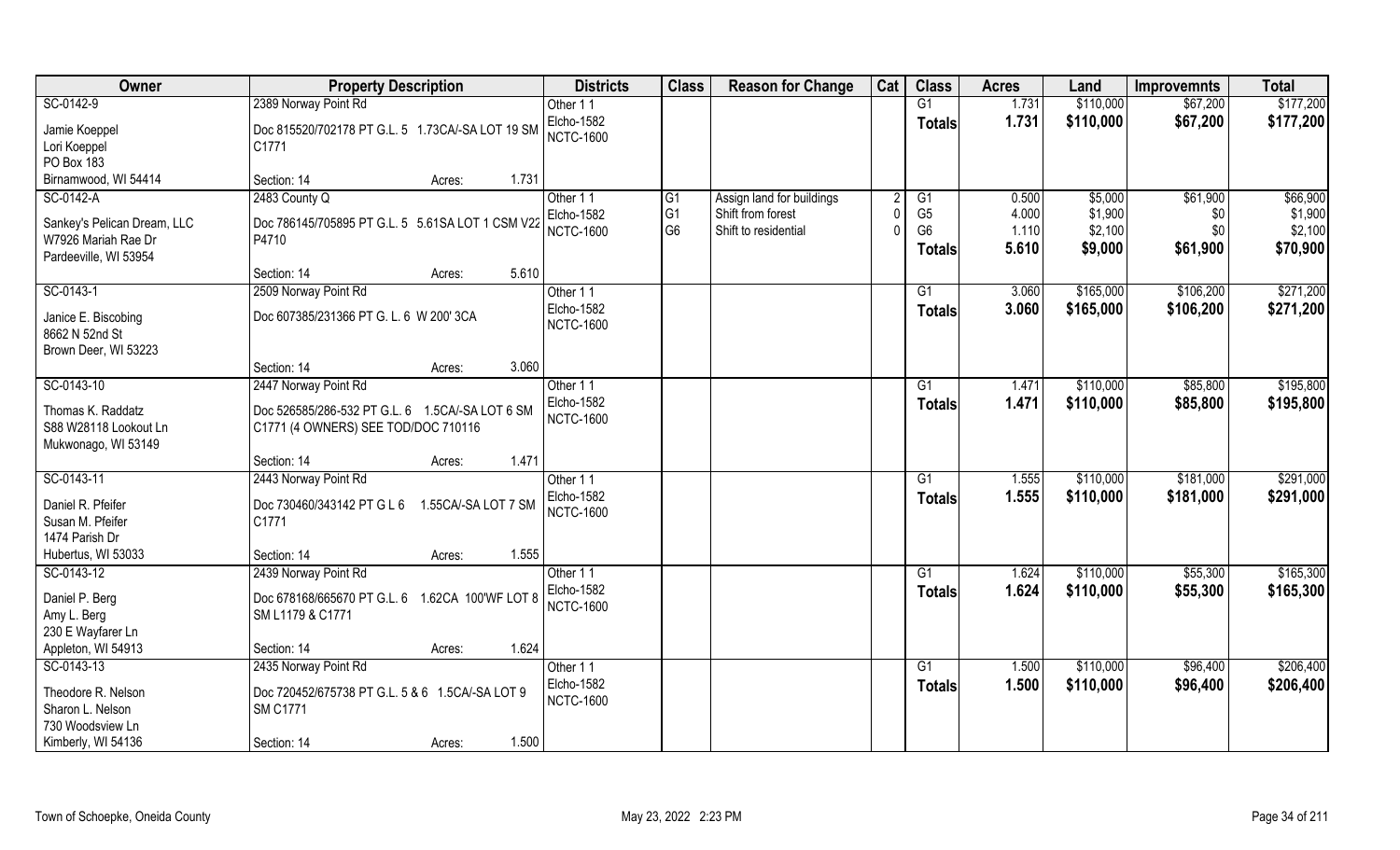| Owner                                                 | <b>Property Description</b>                       | <b>Districts</b>               | <b>Class</b> | <b>Reason for Change</b> | Cat | <b>Class</b>    | <b>Acres</b> | Land      | <b>Improvemnts</b> | <b>Total</b> |
|-------------------------------------------------------|---------------------------------------------------|--------------------------------|--------------|--------------------------|-----|-----------------|--------------|-----------|--------------------|--------------|
| SC-0143-14                                            | 2431 Norway Point Rd                              | Other 11                       |              |                          |     | G1              | 1.538        | \$110,000 | \$107,800          | \$217,800    |
| Janus Properties, LLC                                 | Doc 745903/745902 PT G L 5 & 6 LOTS 1 & 2 CSM V6  | Elcho-1582<br><b>NCTC-1600</b> |              |                          |     | <b>Totals</b>   | 1.538        | \$110,000 | \$107,800          | \$217,800    |
| c/o Janus Properties, LLC<br>2239 Cathedral Forest Dr | P1670 1.54CA/1.52SA                               |                                |              |                          |     |                 |              |           |                    |              |
| Green Bay, WI 54313                                   | 1.538<br>Section: 14<br>Acres:                    |                                |              |                          |     |                 |              |           |                    |              |
|                                                       | 2505 Norway Point Rd                              |                                |              |                          |     | $\overline{G1}$ |              | \$122,500 |                    | \$197,700    |
| SC-0143-2                                             |                                                   | Other 11                       |              |                          |     |                 | 1.550        |           | \$75,200           |              |
| <b>Balow Family Trust</b>                             | Doc 786770/764406 PT G L 6<br>1.55CA/-SA E100' OF | Elcho-1582<br><b>NCTC-1600</b> |              |                          |     | Totals          | 1.550        | \$122,500 | \$75,200           | \$197,700    |
| 2495 Norway Point Rd                                  | W300' EXC TWN RD                                  |                                |              |                          |     |                 |              |           |                    |              |
| Pelican Lake, WI 54463                                |                                                   |                                |              |                          |     |                 |              |           |                    |              |
|                                                       | Section: 14<br>1.550<br>Acres:                    |                                |              |                          |     |                 |              |           |                    |              |
| SC-0143-3                                             | 2495 Norway Point Rd                              | Other 11                       |              |                          |     | G1              | 2.044        | \$155,700 | \$385,100          | \$540,800    |
|                                                       |                                                   | Elcho-1582                     |              |                          |     | <b>Totals</b>   | 2.044        | \$155,700 | \$385,100          | \$540,800    |
| <b>Balow Family Trust</b>                             | Doc 786769/694806 PT G.L. 6 EXC V364-395 INCL 3   | <b>NCTC-1600</b>               |              |                          |     |                 |              |           |                    |              |
| 2495 Norway Point Rd                                  | DESC DOC #786769 2.04CA/-SA                       |                                |              |                          |     |                 |              |           |                    |              |
| Pelican Lake, WI 54463                                | 2.044<br>Section: 14<br>Acres:                    |                                |              |                          |     |                 |              |           |                    |              |
| SC-0143-4                                             |                                                   |                                |              |                          |     |                 | 0.795        | \$150,600 | \$165,700          | \$316,300    |
|                                                       | 2489 Norway Point Rd                              | Other 11<br><b>Elcho-1582</b>  |              |                          |     | G1              |              |           |                    |              |
| Dana J. Dickrell                                      | Doc 574111/557076 PT G.L. 6 BOTH DESC ON DOC      | <b>NCTC-1600</b>               |              |                          |     | <b>Totals</b>   | 0.795        | \$150,600 | \$165,700          | \$316,300    |
| c/o Daryl Haase                                       | #574111 INCLUDES LOT 1 SM C1771 LIFE EST          |                                |              |                          |     |                 |              |           |                    |              |
| N4420 Hwy 55                                          | DARYL & DARLENE HAASE (4 OWNERS)                  |                                |              |                          |     |                 |              |           |                    |              |
| Kaukauna, WI 54130                                    | 0.795<br>Section: 14<br>Acres:                    |                                |              |                          |     |                 |              |           |                    |              |
| SC-0143-5                                             | 2485 Norway Point Rd                              | Other 11                       |              |                          |     | G1              | 0.584        | \$126,300 | \$59,100           | \$185,400    |
|                                                       |                                                   | Elcho-1582                     |              |                          |     | <b>Totals</b>   | 0.584        | \$126,300 | \$59,100           | \$185,400    |
| Jason M. Habeck                                       | Doc 810249/248317 PT G.L. 6 .6CA LOT 2 SM         | <b>NCTC-1600</b>               |              |                          |     |                 |              |           |                    |              |
| Kathryn R. Habeck                                     | C1771SCRIV ERROR DOC 810249 SEE LIO LTR           |                                |              |                          |     |                 |              |           |                    |              |
| 2707 Andromeda Dr                                     |                                                   |                                |              |                          |     |                 |              |           |                    |              |
| Depere, WI 54115                                      | 0.584<br>Section: 14<br>Acres:                    |                                |              |                          |     |                 |              |           |                    |              |
| SC-0143-6                                             | 2481 Norway Point Rd                              | Other 11                       |              |                          |     | G1              | 0.595        | \$126,300 | \$9,200            | \$135,500    |
| Steven Rasmussen Rev Tr Etal                          | Doc 766860/766859 PT G L 6<br>.6CA/-SA LOT 3 SM   | Elcho-1582                     |              |                          |     | <b>Totals</b>   | 0.595        | \$126,300 | \$9,200            | \$135,500    |
| 744 County G                                          | C1771 (2 OWNERS) SEE V935-464, SEE DOCS           | <b>NCTC-1600</b>               |              |                          |     |                 |              |           |                    |              |
| Pelican Lake, WI 54463                                | 548328, 734143 & 766860 FOR OWNERSHIP             |                                |              |                          |     |                 |              |           |                    |              |
|                                                       | 0.595<br>Section: 14<br>Acres:                    |                                |              |                          |     |                 |              |           |                    |              |
| SC-0143-7                                             | 2477 Norway Point Rd                              | Other 11                       |              |                          |     | G1              | 0.933        | \$139,500 | \$59,400           | \$198,900    |
|                                                       |                                                   | <b>Elcho-1582</b>              |              |                          |     | <b>Totals</b>   | 0.933        | \$139,500 | \$59,400           | \$198,900    |
| Sharon Jane Schraml                                   | Doc 222351/000000 PT G.L. 6 LOT 1 CSM V1 P13      | <b>NCTC-1600</b>               |              |                          |     |                 |              |           |                    |              |
| 558 Alrose St                                         |                                                   |                                |              |                          |     |                 |              |           |                    |              |
| Green Bay, WI 54302                                   |                                                   |                                |              |                          |     |                 |              |           |                    |              |
|                                                       | 0.933<br>Section: 14<br>Acres:                    |                                |              |                          |     |                 |              |           |                    |              |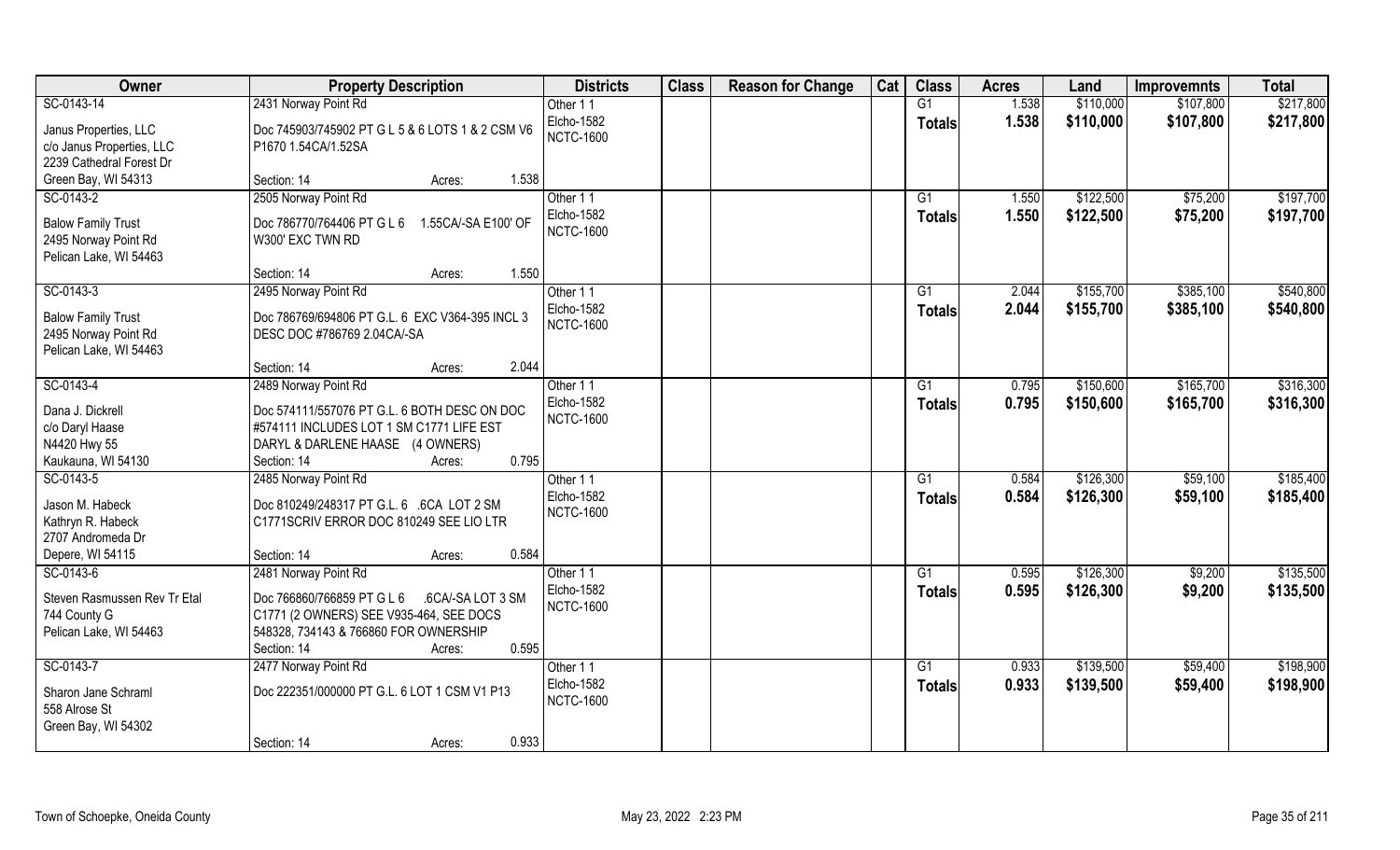| Owner                                                               | <b>Property Description</b>                                       | <b>Districts</b>               | <b>Class</b> | <b>Reason for Change</b> | Cat | <b>Class</b>    | <b>Acres</b> | Land      | <b>Improvemnts</b> | <b>Total</b> |
|---------------------------------------------------------------------|-------------------------------------------------------------------|--------------------------------|--------------|--------------------------|-----|-----------------|--------------|-----------|--------------------|--------------|
| SC-0143-7A                                                          | 2475 Norway Point Rd                                              | Other 11                       |              |                          |     | G1              | 0.447        | \$115,500 | \$51,400           | \$166,900    |
| Keith M. Kleman<br>29802 Circle Dr                                  | Doc 630771/628492 PT G.L. 6 LOT 2 CSM V1 P13                      | Elcho-1582<br><b>NCTC-1600</b> |              |                          |     | <b>Totals</b>   | 0.447        | \$115,500 | \$51,400           | \$166,900    |
| Burlington, WI 53105                                                |                                                                   |                                |              |                          |     |                 |              |           |                    |              |
|                                                                     | Section: 14<br>Acres:                                             | 0.447                          |              |                          |     |                 |              |           |                    |              |
| SC-0143-7B                                                          | 2473 Norway Point Rd                                              | Other 11                       |              |                          |     | $\overline{G1}$ | 0.473        | \$99,500  | \$47,100           | \$146,600    |
| David E. Izor                                                       | Doc 667548/260030 PT G.L. 6 LOT 3 CSM V1 P13                      | Elcho-1582<br><b>NCTC-1600</b> |              |                          |     | Totals          | 0.473        | \$99,500  | \$47,100           | \$146,600    |
| M Lou Izor                                                          |                                                                   |                                |              |                          |     |                 |              |           |                    |              |
| 5492 Venus Rd                                                       |                                                                   |                                |              |                          |     |                 |              |           |                    |              |
| Germantown, OH 45327                                                | Section: 14<br>Acres:                                             | 0.473                          |              |                          |     |                 |              |           |                    |              |
| SC-0143-7C                                                          | 2471 Norway Point Rd                                              | Other 11                       |              |                          |     | G1              | 0.438        | \$102,500 | \$64,000           | \$166,500    |
| Margaret L. Skaradzinski<br>2222 S 30th St<br>Milwaukee, WI 53215   | Doc 750994/474435 PT G L 6 LOT 4 CSM V1 P13 SEE<br>TOD/DOC 758850 | Elcho-1582<br><b>NCTC-1600</b> |              |                          |     | <b>Totals</b>   | 0.438        | \$102,500 | \$64,000           | \$166,500    |
|                                                                     | Section: 14<br>Acres:                                             | 0.438                          |              |                          |     |                 |              |           |                    |              |
| SC-0143-7D                                                          | 2469 Norway Point Rd                                              | Other 11                       |              |                          |     | G1              | 0.409        | \$114,500 | \$65,400           | \$179,900    |
|                                                                     |                                                                   | Elcho-1582                     |              |                          |     |                 | 0.409        | \$114,500 | \$65,400           | \$179,900    |
| Douglas J. Warner<br>2469 Norway Point Rd<br>Pelican Lake, WI 54463 | Doc 517836/445043 PT G.L. 6 LOT 4 CSM V1 P12                      | <b>NCTC-1600</b>               |              |                          |     | <b>Totals</b>   |              |           |                    |              |
|                                                                     | Section: 14<br>Acres:                                             | 0.409                          |              |                          |     |                 |              |           |                    |              |
| SC-0143-7E                                                          | 2467 Norway Point Rd                                              | Other 11                       |              |                          |     | G1              | 0.373        | \$128,500 | \$69,000           | \$197,500    |
|                                                                     |                                                                   | Elcho-1582                     |              |                          |     | Totals          | 0.373        | \$128,500 | \$69,000           | \$197,500    |
| Robert A. Sroka                                                     | Doc 763844/511125 PT G L 6<br>.37CA/-SA LOT 3                     | <b>NCTC-1600</b>               |              |                          |     |                 |              |           |                    |              |
| Carol L. Sroka                                                      | CSM V1 P12                                                        |                                |              |                          |     |                 |              |           |                    |              |
| 2467 Norway Point Rd<br>Pelican Lake, WI 54463                      | Section: 14<br>Acres:                                             | 0.373                          |              |                          |     |                 |              |           |                    |              |
| SC-0143-7F                                                          |                                                                   | Other 11                       |              |                          |     | G1              | 0.443        | \$122,500 | \$20,300           | \$142,800    |
|                                                                     | 2465 Norway Point Rd                                              | Elcho-1582                     |              |                          |     |                 |              |           |                    |              |
| Mark A. Gallenberg                                                  | Doc 770323/631260 PT G.L. 6<br>.44CA/-SA LOT 2 CSM                | <b>NCTC-1600</b>               |              |                          |     | <b>Totals</b>   | 0.443        | \$122,500 | \$20,300           | \$142,800    |
| N8435 Co Rd Ch                                                      | V1 P12                                                            |                                |              |                          |     |                 |              |           |                    |              |
| Westfield, WI 53964                                                 |                                                                   |                                |              |                          |     |                 |              |           |                    |              |
|                                                                     | Section: 14<br>Acres:                                             | 0.443                          |              |                          |     |                 |              |           |                    |              |
| SC-0143-7G                                                          | 2463 Norway Point Rd                                              | Other 11                       | G1           | <b>House Razed</b>       | -2  | G1              | 0.532        | \$122,500 | \$8,300            | \$130,800    |
| Kristine Kleman Bay                                                 | .53CA/-SA LOT 1<br>Doc 755503/749053 PT G L 6                     | Elcho-1582                     |              |                          |     | <b>Totals</b>   | 0.532        | \$122,500 | \$8,300            | \$130,800    |
| 24522 Hughes Rd                                                     | CSM V1 P12 SEE DOC 749053 & 755503 FOR                            | <b>NCTC-1600</b>               |              |                          |     |                 |              |           |                    |              |
| Steuben, WI 54657                                                   | OWNERSHIP SM B8065                                                |                                |              |                          |     |                 |              |           |                    |              |
|                                                                     | Section: 14<br>Acres:                                             | 0.532                          |              |                          |     |                 |              |           |                    |              |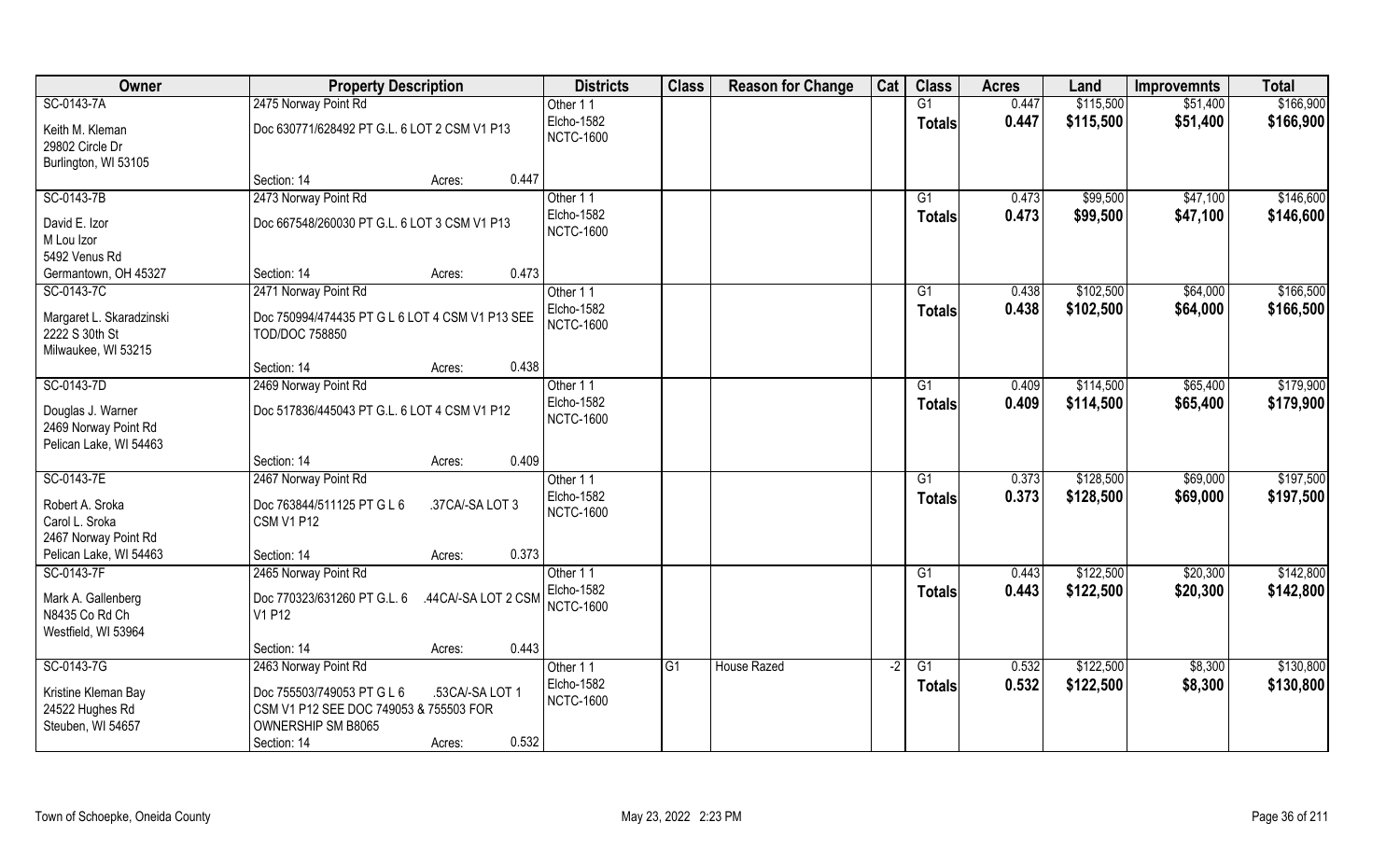| Owner                                                                                           | <b>Property Description</b>                                                                                                                                             | <b>Districts</b>               | <b>Class</b> | <b>Reason for Change</b> | Cat | <b>Class</b>        | <b>Acres</b>   | Land                   | <b>Improvemnts</b>     | <b>Total</b>           |
|-------------------------------------------------------------------------------------------------|-------------------------------------------------------------------------------------------------------------------------------------------------------------------------|--------------------------------|--------------|--------------------------|-----|---------------------|----------------|------------------------|------------------------|------------------------|
| SC-0143-7H                                                                                      | 2459 Norway Point Rd                                                                                                                                                    | Other 11                       |              |                          |     | G1                  | 0.567          | \$122,500              | \$237,100              | \$359,600              |
| Gregory R. Baneck<br>N2714 County Rd N<br>Appleton, WI 54913                                    | Doc 365570/549-427 PT G.L. 6 .6CA (4 OWNERS)                                                                                                                            | Elcho-1582<br><b>NCTC-1600</b> |              |                          |     | <b>Totals</b>       | 0.567          | \$122,500              | \$237,100              | \$359,600              |
|                                                                                                 | 0.567<br>Section: 14<br>Acres:                                                                                                                                          |                                |              |                          |     |                     |                |                        |                        |                        |
| SC-0143-8                                                                                       | 2455 Norway Point Rd                                                                                                                                                    | Other 11<br>Elcho-1582         |              |                          |     | G1<br><b>Totals</b> | 1.803<br>1.803 | \$110,000<br>\$110,000 | \$133,100<br>\$133,100 | \$243,100<br>\$243,100 |
| Scott D. Wallis<br>Christine M. Wallis<br>930 E Park Blvd                                       | Doc 772071/314198 PT G.L. 6 1.8CA/-SA LOT 4 SM<br>C1771                                                                                                                 | <b>NCTC-1600</b>               |              |                          |     |                     |                |                        |                        |                        |
| Oak Creek, WI 53154                                                                             | 1.803<br>Section: 14<br>Acres:                                                                                                                                          |                                |              |                          |     |                     |                |                        |                        |                        |
| SC-0143-9                                                                                       | 2451 Norway Point Rd                                                                                                                                                    | Other 11                       |              |                          |     | G1                  | 1.505          | \$110,000              | \$53,300               | \$163,300              |
| Hendricks Northern Delight, LLC<br>W1858 County Rd Ee<br>Seymour, WI 54165                      | Doc 595518/592130 PT G.L. 6 100' WF LOT 5 SM<br>C1771 1.5CA SEE DOC #591715 & 592130 FOR<br><b>OWNERSHIP</b>                                                            | Elcho-1582<br><b>NCTC-1600</b> |              |                          |     | <b>Totals</b>       | 1.505          | \$110,000              | \$53,300               | \$163,300              |
|                                                                                                 | 1.505<br>Section: 14<br>Acres:                                                                                                                                          |                                |              |                          |     |                     |                |                        |                        |                        |
| SC-0144                                                                                         | 1160 Chicago Point Dr                                                                                                                                                   | Other 11                       |              |                          |     | G1                  | 2.181          | \$20,800               | \$11,500               | \$32,300               |
| Daniel J. Tiltges<br>Candice J. Tiltges<br>711 W Burning Tree Ln<br>Arlington Heights, IL 60004 | Doc 461766/439028 PT G.L. 2 2.18CA PCL 2 ON V811<br>P770 ? ON CHAIN OF TITLE SEE<br>V554-560, V708-216, V754-240 & V811-770 SCRIV ERR<br>2.181<br>Section: 14<br>Acres: | Elcho-1582<br><b>NCTC-1600</b> |              |                          |     | <b>Totals</b>       | 2.181          | \$20,800               | \$11,500               | \$32,300               |
| SC-0144-1                                                                                       |                                                                                                                                                                         | Other 11                       |              |                          |     | $\overline{G1}$     | 2.134          | \$20,800               | \$0                    | \$20,800               |
| Daniel J. Tiltges<br>Candice J. Tiltges<br>711 W Burning Tree Ln<br>Arlington Heights, IL 60004 | Doc 461766/439028 PT G.L. 2 2.13CA<br>2.134                                                                                                                             | Elcho-1582<br><b>NCTC-1600</b> |              |                          |     | <b>Totals</b>       | 2.134          | \$20,800               | \$0                    | \$20,800               |
| SC-0144-4                                                                                       | Section: 14<br>Acres:                                                                                                                                                   | Other 11                       |              |                          |     | G1                  | 4.515          | \$25,300               | \$900                  | \$26,200               |
| Golden Sands Prop, LLC<br>1502 Grant St<br>Little Chute, WI 54140                               | Doc 802852/760373 PT G L 2 EXC PLATTED PT<br><b>VAGUE DESC</b>                                                                                                          | Elcho-1582<br><b>NCTC-1600</b> |              |                          |     | <b>Totals</b>       | 4.515          | \$25,300               | \$900                  | \$26,200               |
|                                                                                                 | 4.515<br>Section: 14<br>Acres:                                                                                                                                          |                                |              |                          |     |                     |                |                        |                        |                        |
| SC-0144-5                                                                                       |                                                                                                                                                                         | Other 11                       |              |                          |     | G1                  | 2.066          | \$20,600               | $\sqrt{$0}$            | \$20,600               |
| Daniel J. Motl<br>Christine L. Motl<br>291 Maple Heights Rd                                     | Doc 777306/751083 PT G L 2, EXC ROW 2.06CA/-SA                                                                                                                          | Elcho-1582<br><b>NCTC-1600</b> |              |                          |     | <b>Totals</b>       | 2.066          | \$20,600               | \$0                    | \$20,600               |
| Marshall, WI 53559                                                                              | 2.066<br>Section: 14<br>Acres:                                                                                                                                          |                                |              |                          |     |                     |                |                        |                        |                        |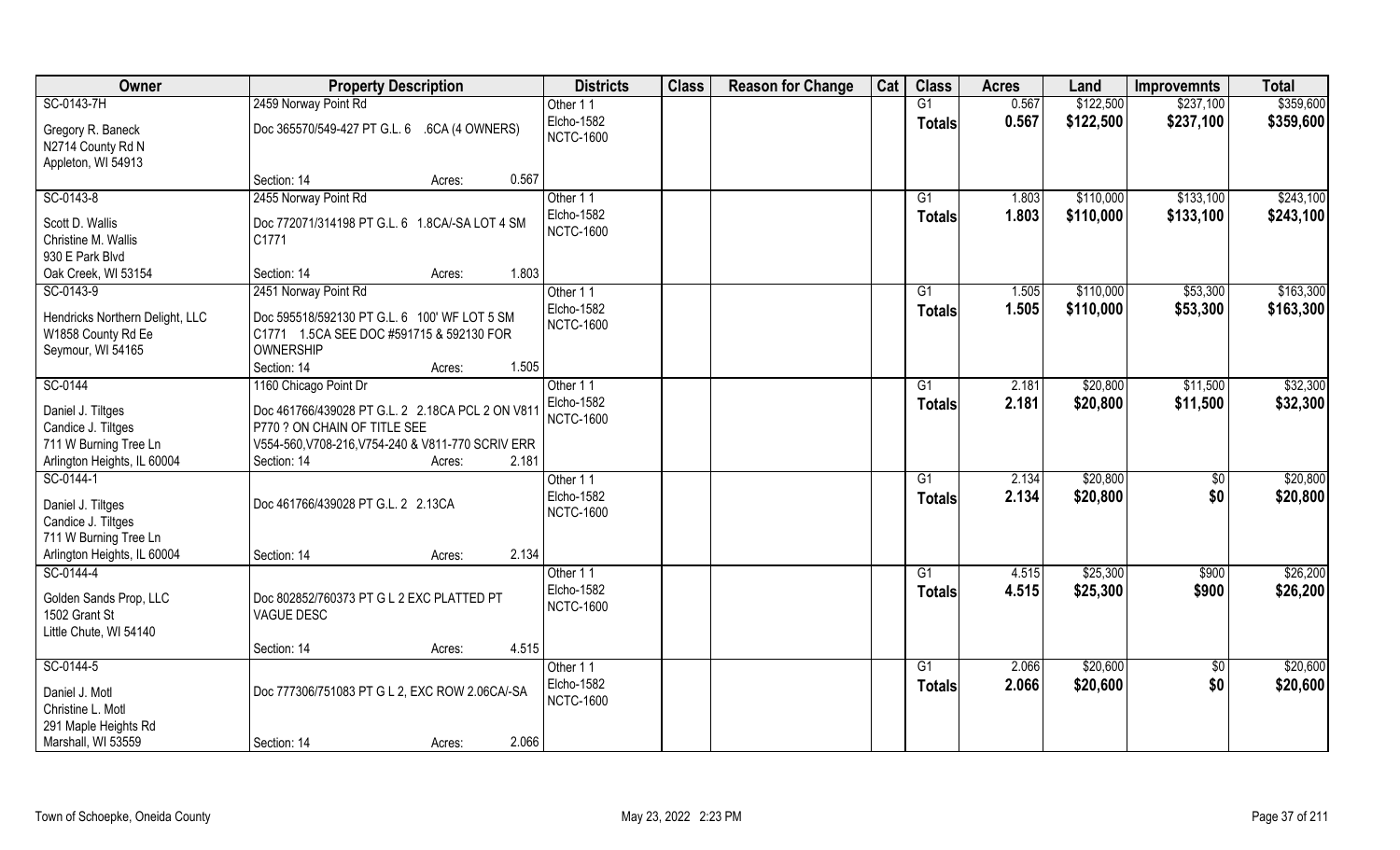| Owner                     | <b>Property Description</b>                     | <b>Districts</b> | <b>Class</b>   | <b>Reason for Change</b>    | Cat | <b>Class</b>    | <b>Acres</b> | Land        | <b>Improvemnts</b> | <b>Total</b> |
|---------------------------|-------------------------------------------------|------------------|----------------|-----------------------------|-----|-----------------|--------------|-------------|--------------------|--------------|
| SC-0144-6                 | 1156 Chicago Point Dr                           | Other 11         |                |                             |     | G1              | 4.461        | \$25,200    | \$34,600           | \$59,800     |
| John C. Rothbauer         | Doc 616183/424331 PT G.L. 2 4.46CA/4.37SA SM    | Elcho-1582       |                |                             |     | <b>Totals</b>   | 4.461        | \$25,200    | \$34,600           | \$59,800     |
| Linda J. Rothbauer        | B5857                                           | <b>NCTC-1600</b> |                |                             |     |                 |              |             |                    |              |
| 2933 Vercauteren Dr       |                                                 |                  |                |                             |     |                 |              |             |                    |              |
| Green Bay, WI 54313       | Section: 14<br>Acres:                           | 4.461            |                |                             |     |                 |              |             |                    |              |
| SC-0144-7                 | 1129 Chicago Point Rd                           | Other 11         |                |                             |     | $\overline{G1}$ | 4.324        | \$24,900    | \$100,400          | \$125,300    |
|                           |                                                 | Elcho-1582       |                |                             |     | Totals          | 4.324        | \$24,900    | \$100,400          | \$125,300    |
| Michael S. Belgram        | 4.32CA/-SA<br>Doc 722773/386521 PT G.L. 2       | <b>NCTC-1600</b> |                |                             |     |                 |              |             |                    |              |
| Serena M. Wilson          |                                                 |                  |                |                             |     |                 |              |             |                    |              |
| 1129 Chicago Point Rd     |                                                 |                  |                |                             |     |                 |              |             |                    |              |
| Pelican Lake, WI 54463    | Section: 14<br>Acres:                           | 4.324            |                |                             |     |                 |              |             |                    |              |
| SC-0144-8                 | 1116 Chicago Point Dr                           | Other 11         |                |                             |     | G1              | 2.741        | \$21,900    | \$46,700           | \$68,600     |
| Golden Sands Prop, LLC    | Doc 802852/760373 PT G L 2 VAGUE DESC           | Elcho-1582       |                |                             |     | <b>Totals</b>   | 2.741        | \$21,900    | \$46,700           | \$68,600     |
| 1502 Grant St             |                                                 | <b>NCTC-1600</b> |                |                             |     |                 |              |             |                    |              |
| Little Chute, WI 54140    |                                                 |                  |                |                             |     |                 |              |             |                    |              |
|                           | Section: 14<br>Acres:                           | 2.741            |                |                             |     |                 |              |             |                    |              |
| SC-0144-9                 | 1115 Chicago Point Rd                           | Other 11         | G <sub>1</sub> | Pole shed at 40%            |     | G1              | 0.520        | \$7,800     | \$42,800           | \$50,600     |
|                           |                                                 | Elcho-1582       | G <sub>6</sub> | Correct acreage after split |     | G <sub>6</sub>  | 3.580        | \$5,100     | \$0                | \$5,100      |
| Derrick K. Lowe et al     | Doc 767019/765352 PT G.L. 2 NKA LOT 1 CSM V25   | <b>NCTC-1600</b> |                |                             |     | Totals          | 4.100        | \$12,900    | \$42,800           | \$55,700     |
| c/o Derrick K. Lowe       | P5188 4.10SASEE V495-669 & DOC 767019 FOR       |                  |                |                             |     |                 |              |             |                    |              |
| 1115 Chicago Point Rd     | OWNERSHIP SEE TOD/DOC 767020                    |                  |                |                             |     |                 |              |             |                    |              |
| Pelican Lake, WI 54463    | Section: 14<br>Acres:                           | 4.100            |                |                             |     |                 |              |             |                    |              |
| SC-0146                   | 1093 Weaver Rd                                  | Other 11         |                |                             |     | $\overline{G1}$ | 0.801        | \$159,600   | \$76,100           | \$235,700    |
| George W. Skipper III     | Doc 826815/826814 PT G.L. 7 & PT G.L. 2 S23 PCL | Elcho-1582       |                |                             |     | Totals          | 0.801        | \$159,600   | \$76,100           | \$235,700    |
| c/o George W. Skipper III | KNOWN AS LYING WLY FROM LOT 1 CRESCENT          | <b>NCTC-1600</b> |                |                             |     |                 |              |             |                    |              |
| PO Box 1098               | ISLAND AND FM'LY BRUCE ISLAND SM B1756          |                  |                |                             |     |                 |              |             |                    |              |
| Jackson, AL 36545         | Section: 14<br>Acres:                           | 0.801            |                |                             |     |                 |              |             |                    |              |
| SC-0147                   | 2553 County Q                                   | Other 11         |                |                             |     | G1              | 1.000        | \$15,000    | \$16,900           | \$31,900     |
|                           |                                                 | Elcho-1582       |                |                             |     | G <sub>6</sub>  | 15.034       | \$25,600    | \$0                | \$25,600     |
| Alan Simonis              | Doc 794402/769682 PT NE NE 16.03CA/-SA LYING S  | <b>NCTC-1600</b> |                |                             |     | <b>Totals</b>   | 16.034       | \$40,600    | \$16,900           | \$57,500     |
| 9947 Simonis Rd           | & E OF CTY Q SM C462 SEE TOD/DOC 794403         |                  |                |                             |     |                 |              |             |                    |              |
| Rosholt, WI 54473         |                                                 |                  |                |                             |     |                 |              |             |                    |              |
|                           | Section: 15<br>Acres:                           | 16.034           |                |                             |     |                 |              |             |                    |              |
| SC-0147-1                 | County Q                                        | Other 11         |                |                             |     | F <sub>6</sub>  | 17.840       | ( \$37,500) | $\sqrt{$0}$        | \$0          |
| Mary Jean Calmes Rev Tr   | Doc 721913/680602 PT NE NE, PT N 1/2 N & W      | Elcho-1582       |                |                             |     | <b>Totals</b>   | 17.840       | \$0         | \$0                | \$0          |
| 13648 N 12th Ave          | COUNTY Q 17.84CA SM C462 SEE DOC #667810        | <b>NCTC-1600</b> |                |                             |     |                 |              |             |                    |              |
| Merrill, WI 54452         | FOR DEED MFL CLOSED #44 007 2013                |                  |                |                             |     |                 |              |             |                    |              |
|                           | Section: 15<br>Acres:                           | 17.840           |                |                             |     |                 |              |             |                    |              |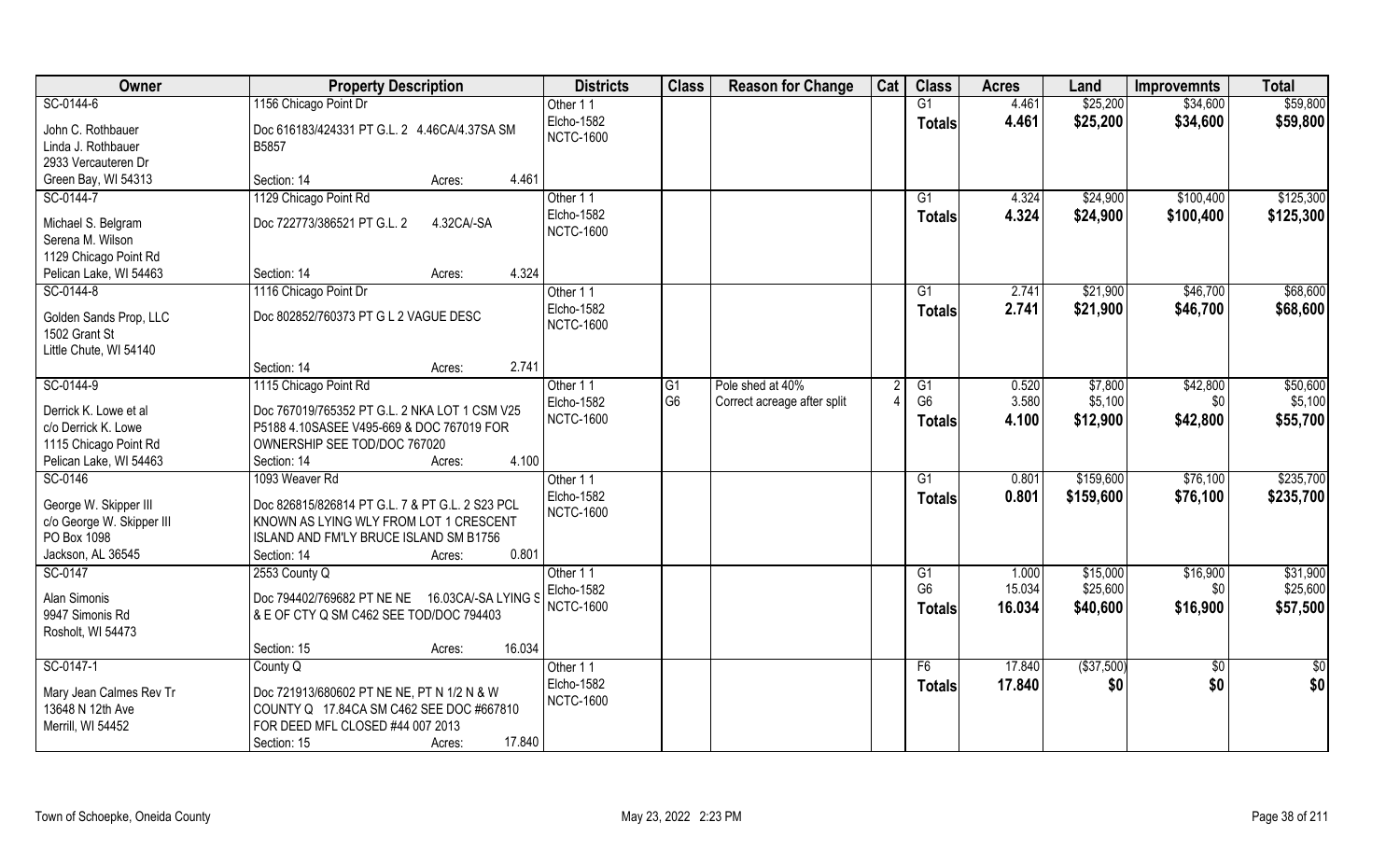| Owner                   | <b>Property Description</b>                        | <b>Districts</b> | <b>Class</b> | <b>Reason for Change</b> | Cat | <b>Class</b>    | <b>Acres</b> | Land      | <b>Improvemnts</b> | <b>Total</b> |
|-------------------------|----------------------------------------------------|------------------|--------------|--------------------------|-----|-----------------|--------------|-----------|--------------------|--------------|
| SC-0147-2               | County Q                                           | Other 11         |              |                          |     | G6              | 5.833        | \$11,100  | $\sqrt{6}$         | \$11,100     |
| Lucius A. Taylor et al  | Doc 186880/000000 PT NE NE, N & W OF CTY Q EXC     | Elcho-1582       |              |                          |     | <b>Totals</b>   | 5.833        | \$11,100  | \$0                | \$11,100     |
| c/o Lucius A. Taylor IV | V273-584 APPX 5.5A                                 | <b>NCTC-1600</b> |              |                          |     |                 |              |           |                    |              |
| 9290 W County Rd 25 S   |                                                    |                  |              |                          |     |                 |              |           |                    |              |
| French Lick, IN 47432   | 5.833<br>Section: 15<br>Acres:                     |                  |              |                          |     |                 |              |           |                    |              |
| SC-0148                 | 2604 County Q                                      | Other 11         |              |                          |     | G1              | 1.000        | \$15,000  | \$119,100          | \$134,100    |
|                         |                                                    | Elcho-1582       |              |                          |     | G <sub>6</sub>  | 26.781       | \$50,900  | \$0                | \$50,900     |
| John O. Gatton          | Doc 319757/000000 PT NW NE, EXC V386-429 (W10A)    | <b>NCTC-1600</b> |              |                          |     | <b>Totals</b>   | 27.781       | \$65,900  | \$119,100          | \$185,000    |
| 432 County Rd F         | & 100' CTY ROW IN V42-621<br>27.78CA               |                  |              |                          |     |                 |              |           |                    |              |
| Antigo, WI 54409        |                                                    |                  |              |                          |     |                 |              |           |                    |              |
|                         | 27.781<br>Section: 15<br>Acres:                    |                  |              |                          |     |                 |              |           |                    |              |
| SC-0148-1               | 2634 County Q                                      | Other 11         |              |                          |     | G1              | 1.000        | \$15,000  | \$32,300           | \$47,300     |
| Mark A. Gatton          | Doc 601904/275362 PT NW NE, W10 AC DOC #601904     | Elcho-1582       |              |                          |     | G <sub>6</sub>  | 9.020        | \$17,100  | \$0                | \$17,100     |
| 400 S Wildwood Ave      | SHLD EXC 100' CTY ROW IN V42-621                   | <b>NCTC-1600</b> |              |                          |     | <b>Totals</b>   | 10.020       | \$32,100  | \$32,300           | \$64,400     |
| Crandon, WI 54520       |                                                    |                  |              |                          |     |                 |              |           |                    |              |
|                         | 10.020<br>Section: 15<br>Acres:                    |                  |              |                          |     |                 |              |           |                    |              |
| SC-0148-2               |                                                    | Other 11         |              |                          |     | X3              | 2.000        | $ $ \$0   | \$0                | \$0          |
|                         |                                                    | Elcho-1582       |              |                          |     | <b>Totals</b>   | 2.000        | \$0       | \$0                | \$0          |
| Oneida County           | Doc 101786/000000 PT NW NE 2CA 100' ROW STRIP      | <b>NCTC-1600</b> |              |                          |     |                 |              |           |                    |              |
| PO Box 400              |                                                    |                  |              |                          |     |                 |              |           |                    |              |
| Rhinelander, WI 54501   |                                                    |                  |              |                          |     |                 |              |           |                    |              |
|                         | 2.000<br>Section: 15<br>Acres:                     |                  |              |                          |     |                 |              |           |                    |              |
| SC-0149                 | 2535 Norway Point Rd                               | Other 11         |              |                          |     | $\overline{G1}$ | 2.500        | \$148,000 | \$55,000           | \$203,000    |
| Chester R. Ulickey      | Doc 808010/805387 PT G L 1 2.54CA/2.5SA LOT 1      | Elcho-1582       |              |                          |     | Totals          | 2.500        | \$148,000 | \$55,000           | \$203,000    |
| 5325 S 8th St           | CSM V21 P4536 SEE DOC 738370 & 763866 FOR          | <b>NCTC-1600</b> |              |                          |     |                 |              |           |                    |              |
| Milwaukee, WI 53221     | DESC/OWNERSHIP SEE TOD/DOC 811148                  |                  |              |                          |     |                 |              |           |                    |              |
|                         | 2.500<br>Section: 15<br>Acres:                     |                  |              |                          |     |                 |              |           |                    |              |
| SC-0149-1               | 2519 Norway Point Rd                               | Other 11         |              |                          |     | G1              | 1.549        | \$122,500 | \$72,800           | \$195,300    |
|                         |                                                    | Elcho-1582       |              |                          |     | <b>Totals</b>   | 1.549        | \$122,500 | \$72,800           | \$195,300    |
| Randy Pinkowski         | Doc 757181/517423 PT G L 1<br>1.55CA/-SA E126' EXC | <b>NCTC-1600</b> |              |                          |     |                 |              |           |                    |              |
| N9318 Knuteson Dr       | V263-425 (E26') & ROW                              |                  |              |                          |     |                 |              |           |                    |              |
| White Water, WI 53190   |                                                    |                  |              |                          |     |                 |              |           |                    |              |
|                         | 1.549<br>Section: 15<br>Acres:                     |                  |              |                          |     |                 |              |           |                    |              |
| SC-0149-11              | 2539 Norway Point Rd                               | Other 11         |              |                          |     | G1              | 0.892        | \$72,500  | \$106,000          | \$178,500    |
| Lyle L. Butts           | Doc 748940/586688 PT G L 1 KNOWN AS LOT 10         | Elcho-1582       |              |                          |     | <b>Totals</b>   | 0.892        | \$72,500  | \$106,000          | \$178,500    |
| Eyvonne M. Butts        | WERNER-WISSEN SUB-DIV. .89CA/-SA SEE DOC           | <b>NCTC-1600</b> |              |                          |     |                 |              |           |                    |              |
| 1140 Redwood Ln         | 586688 & 748940 FOR OWNERSHIP SEE TOD/DOC          |                  |              |                          |     |                 |              |           |                    |              |
| Menasha, WI 54952       | 0.892<br>Section: 15<br>Acres:                     |                  |              |                          |     |                 |              |           |                    |              |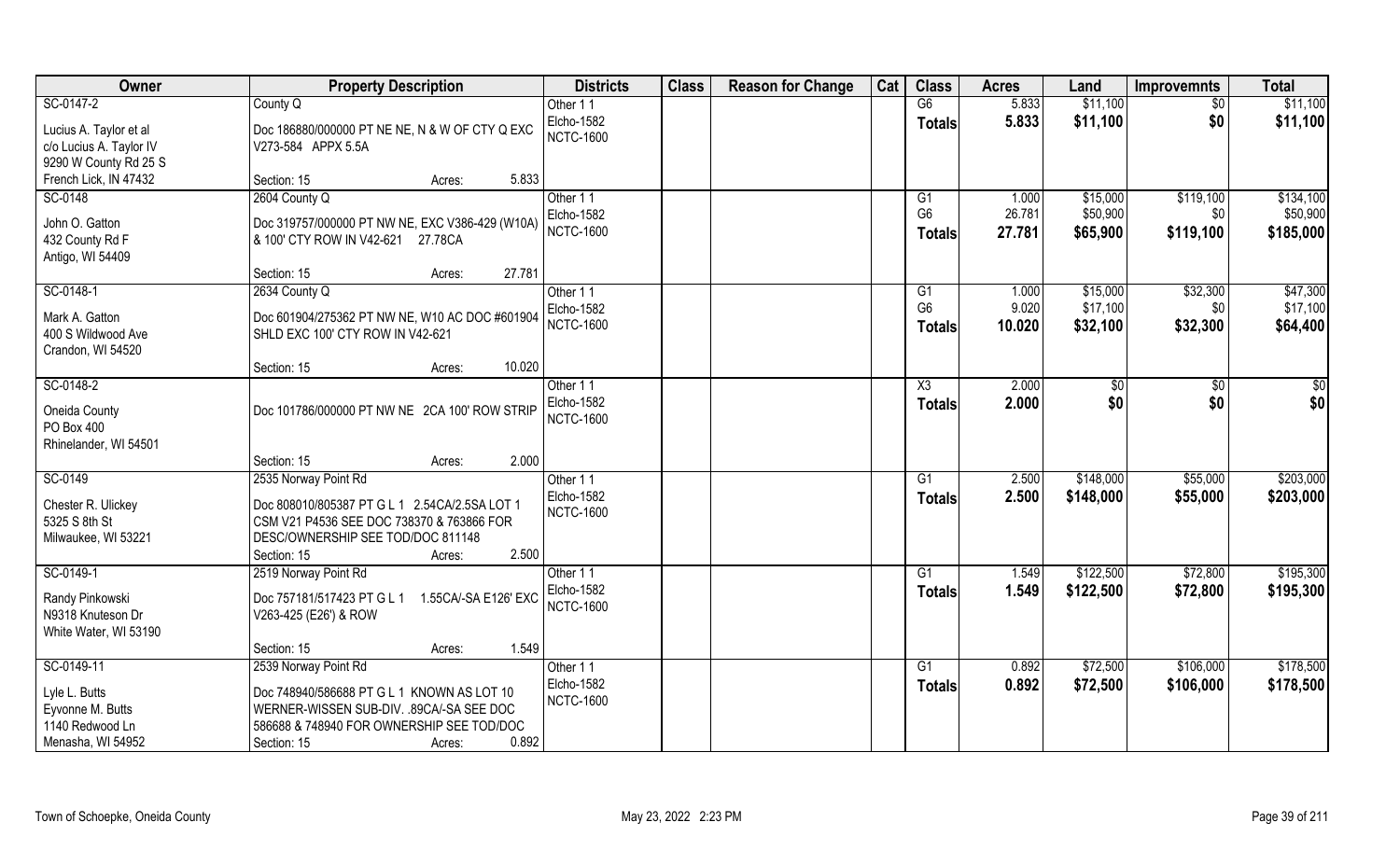| Owner                                                                          | <b>Property Description</b>                                                                     | <b>Districts</b>               | <b>Class</b> | <b>Reason for Change</b> | Cat | <b>Class</b>        | <b>Acres</b>   | Land                 | <b>Improvemnts</b> | <b>Total</b>         |
|--------------------------------------------------------------------------------|-------------------------------------------------------------------------------------------------|--------------------------------|--------------|--------------------------|-----|---------------------|----------------|----------------------|--------------------|----------------------|
| SC-0149-12                                                                     | Norway Point Rd                                                                                 | Other 11                       |              |                          |     | G1                  | 0.398          | \$36,300             | $\overline{30}$    | \$36,300             |
| Mary Jean Calmes Rev Tr<br>13648 N 12th Ave<br>Merrill, WI 54452               | Doc 667810/657770 PT G.L. 1 .40CA E 26' - ALONG<br>LAKE SHORE SM C462 (GENISOT 7082)            | Elcho-1582<br><b>NCTC-1600</b> |              |                          |     | <b>Totals</b>       | 0.398          | \$36,300             | \$0                | \$36,300             |
|                                                                                | 0.398<br>Section: 15<br>Acres:                                                                  |                                |              |                          |     |                     |                |                      |                    |                      |
| SC-0149-13                                                                     | Norway Point Rd                                                                                 | Other 11<br>Elcho-1582         |              |                          |     | G1<br><b>Totals</b> | 1.452<br>1.452 | \$17,500<br>\$17,500 | \$0<br>\$0         | \$17,500<br>\$17,500 |
| Michael D Broker Joint Trust<br>Margaret N Broker Joint Trust<br>17020 Lake Rd | Doc 807632/541360 PT G.L. 1, E100' OF W600' EXC<br>DOC #691554 1.45CA R'MNDR BNG PCL B SM A2459 | <b>NCTC-1600</b>               |              |                          |     |                     |                |                      |                    |                      |
| Unit B<br>Brookfield, WI 53005                                                 | 1.452<br>Section: 15<br>Acres:                                                                  |                                |              |                          |     |                     |                |                      |                    |                      |
| SC-0149-14                                                                     |                                                                                                 | Other 11                       |              |                          |     | X4                  | 0.000          | $\sqrt{6}$           | $\sqrt{50}$        | \$0                  |
| Schoepke Town<br>769 Highway 45<br>Pelican Lake, WI 54463                      | Doc 133935/000000 PT GL 1 PT NORWAY POINT RD                                                    | Elcho-1582<br><b>NCTC-1600</b> |              |                          |     | <b>Totals</b>       | 0.000          | \$0                  | \$0                | \$0                  |
|                                                                                | 0.000<br>Section: 15<br>Acres:                                                                  |                                |              |                          |     |                     |                |                      |                    |                      |
| SC-0149-1A                                                                     | 2523 Norway Point Rd                                                                            | Other 11                       |              |                          |     | G1                  | 1.589          | \$118,500            | \$62,900           | \$181,400            |
| <b>Ricky Schroeder</b><br>109 Klompen Ct<br>Neenah, WI 54956                   | Doc 679255/644841 PT G.L. 1, EXC ROW                                                            | Elcho-1582<br><b>NCTC-1600</b> |              |                          |     | <b>Totals</b>       | 1.589          | \$118,500            | \$62,900           | \$181,400            |
|                                                                                | 1.589<br>Section: 15<br>Acres:                                                                  |                                |              |                          |     |                     |                |                      |                    |                      |
| SC-0149-2                                                                      | 2589 Uncle Ben Rd                                                                               | Other 11                       |              |                          |     | G1                  | 2.442          | \$126,300            | \$18,100           | \$144,400            |
| Daniel J. Delles<br>Jeffrey S. Delles<br>1875 Maple St                         | Doc 815546/815545 PT GL 1 EXC ROW 2.44CA/-SA                                                    | Elcho-1582<br><b>NCTC-1600</b> |              |                          |     | <b>Totals</b>       | 2.442          | \$126,300            | \$18,100           | \$144,400            |
| Des Plaines, IL 60018                                                          | 2.442<br>Section: 15<br>Acres:                                                                  |                                |              |                          |     |                     |                |                      |                    |                      |
| SC-0149-3                                                                      | 2579 Norway Point Rd                                                                            | Other 11                       |              |                          |     | G1                  | 5.028          | \$165,000            | \$81,300           | \$246,300            |
| Philip A. Young<br>c/o Raymond & Lucille Young<br>5210 St Augustine Ln         | Doc 826158/658702 PT G.L. 1 LIFE EST LUCILLE L<br>YOUNG (DOC 659841)                            | Elcho-1582<br><b>NCTC-1600</b> |              |                          |     | <b>Totals</b>       | 5.028          | \$165,000            | \$81,300           | \$246,300            |
| Hartford, WI 53027                                                             | 5.028<br>Section: 15<br>Acres:                                                                  |                                |              |                          |     |                     |                |                      |                    |                      |
| SC-0149-4                                                                      | 2545 Norway Point Rd                                                                            | Other 11                       |              |                          |     | G1                  | 3.445          | \$123,800            | \$98,900           | \$222,700            |
| Edward M. Rueckl<br>Jean I. Rueckl<br>908 Chancellor Ln                        | Doc 579142/385218 PT G L 1 3.44CA NKA CSM V20<br>P4424 SM L3069                                 | Elcho-1582<br><b>NCTC-1600</b> |              |                          |     | <b>Totals</b>       | 3.445          | \$123,800            | \$98,900           | \$222,700            |
| Green Bay, WI 54311                                                            | 3.445<br>Section: 15<br>Acres:                                                                  |                                |              |                          |     |                     |                |                      |                    |                      |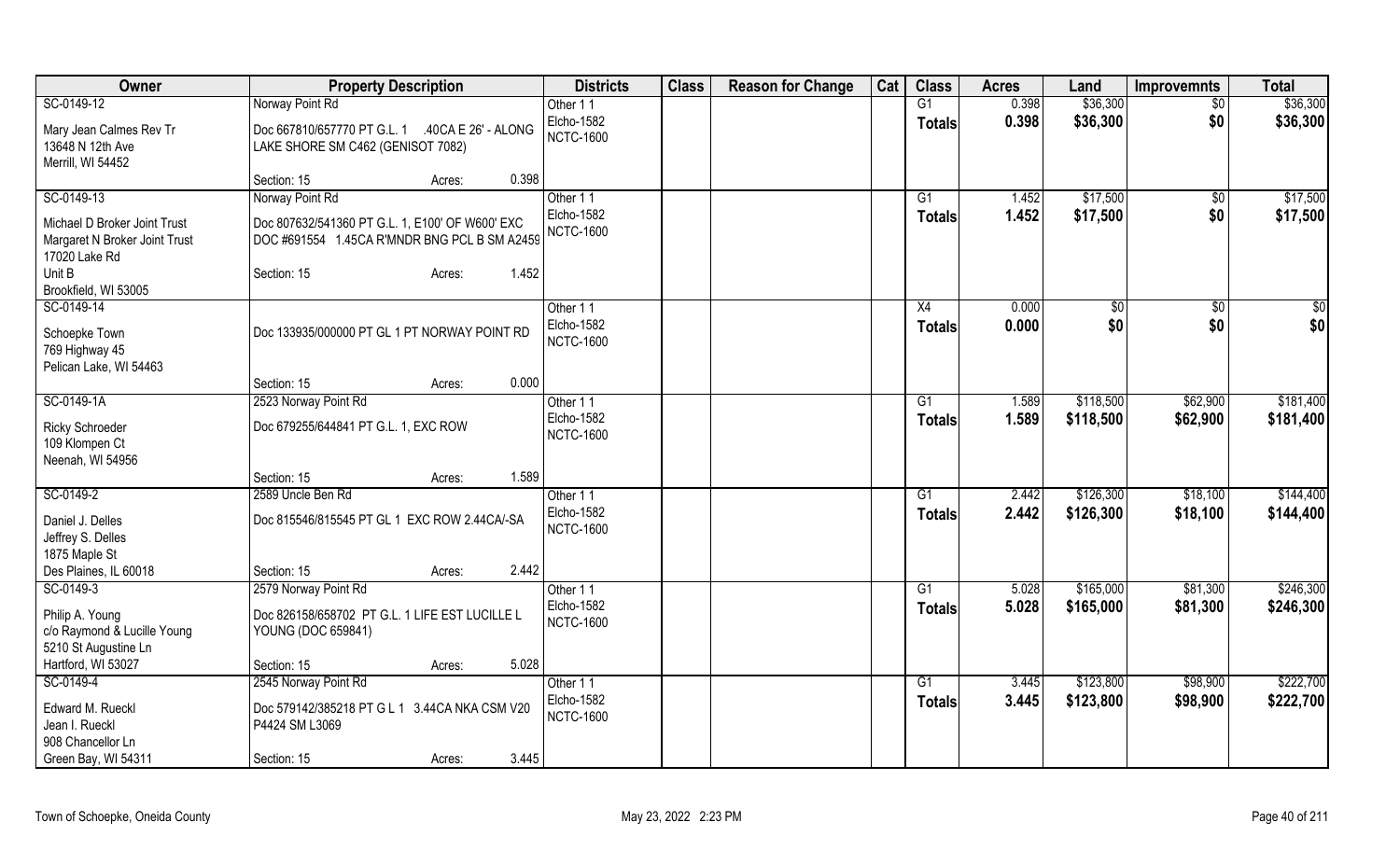| Owner                                          | <b>Property Description</b>                                                                 | <b>Districts</b>  | <b>Class</b> | <b>Reason for Change</b> | Cat | <b>Class</b>    | <b>Acres</b> | Land      | <b>Improvemnts</b> | <b>Total</b> |
|------------------------------------------------|---------------------------------------------------------------------------------------------|-------------------|--------------|--------------------------|-----|-----------------|--------------|-----------|--------------------|--------------|
| SC-0149-4A                                     | 2551 Norway Point Rd                                                                        | Other 11          |              |                          |     | G1              | 0.343        | \$107,700 | \$57,300           | \$165,000    |
| James E. Wegner                                | Doc 499912/519-811 PT G.L. 1 REFER TO SM                                                    | Elcho-1582        |              |                          |     | <b>Totals</b>   | 0.343        | \$107,700 | \$57,300           | \$165,000    |
| Debra J. Wegner                                | L199SEE TOD/DOC 817318                                                                      | <b>NCTC-1600</b>  |              |                          |     |                 |              |           |                    |              |
| N10219 Town Hall Rd                            |                                                                                             |                   |              |                          |     |                 |              |           |                    |              |
| Marion, WI 54950                               | 0.343<br>Section: 15<br>Acres:                                                              |                   |              |                          |     |                 |              |           |                    |              |
| SC-0149-5                                      | 2583 Norway Point Rd                                                                        | Other 11          |              |                          |     | G1              | 2.741        | \$128,900 | \$134,600          | \$263,500    |
|                                                |                                                                                             | Elcho-1582        |              |                          |     | <b>Totals</b>   | 2.741        | \$128,900 | \$134,600          | \$263,500    |
| Philip A. Young<br>c/o Raymond & Lucille Young | Doc 826158/658703 PT G.L. 1, E100' OF W200' EXC<br>ROW LIFE EST LUCILLE L YOUNG (DOC659841) | <b>NCTC-1600</b>  |              |                          |     |                 |              |           |                    |              |
| 5210 St Augustine Ln                           |                                                                                             |                   |              |                          |     |                 |              |           |                    |              |
| Hartford, WI 53027                             | 2.741<br>Section: 15<br>Acres:                                                              |                   |              |                          |     |                 |              |           |                    |              |
| SC-0149-6                                      | 2557 Norway Point Rd                                                                        | Other 11          | IG1          | NSF@ 100%                |     | G1              | 2.031        | \$122,500 | \$237,700          | \$360,200    |
|                                                |                                                                                             | <b>Elcho-1582</b> |              |                          |     | <b>Totals</b>   | 2.031        | \$122,500 | \$237,700          | \$360,200    |
| Kris M and Richard Dantoin                     | Doc 828225/810269 PT G.L. 1<br>2.03CA/-SA E 100' OF                                         | <b>NCTC-1600</b>  |              |                          |     |                 |              |           |                    |              |
| c/o Kris M. Dantoin                            | W 700                                                                                       |                   |              |                          |     |                 |              |           |                    |              |
| 2557 Norway Point Rd                           |                                                                                             |                   |              |                          |     |                 |              |           |                    |              |
| Pelican Lake, WI 54463                         | 2.031<br>Section: 15<br>Acres:                                                              |                   |              |                          |     |                 |              |           |                    |              |
| SC-0149-7                                      | 2569 Norway Point Rd                                                                        | Other 11          |              |                          |     | $\overline{G1}$ | 2.253        | \$122,500 | \$109,800          | \$232,300    |
| Michael D Broker Jt Tr                         | Doc 773808/664887 PT G.L. 1 E 100'OF W 500' SEE SM                                          | Elcho-1582        |              |                          |     | <b>Totals</b>   | 2.253        | \$122,500 | \$109,800          | \$232,300    |
| Margaret N Broker Jt Tr                        | A2459                                                                                       | <b>NCTC-1600</b>  |              |                          |     |                 |              |           |                    |              |
| 17020 Lake Rd                                  |                                                                                             |                   |              |                          |     |                 |              |           |                    |              |
| Unit B                                         | 2.253<br>Section: 15<br>Acres:                                                              |                   |              |                          |     |                 |              |           |                    |              |
| Brookfield, WI 53005                           |                                                                                             |                   |              |                          |     |                 |              |           |                    |              |
| SC-0149-8                                      | 2563 Norway Point Rd                                                                        | Other 11          |              |                          |     | G1              | 0.737        | \$128,500 | \$166,300          | \$294,800    |
| Leif J. Christianson                           | Doc 795633/691554 PT G.L. 1 .74CA/.71SA PCL A SM                                            | Elcho-1582        |              |                          |     | <b>Totals</b>   | 0.737        | \$128,500 | \$166,300          | \$294,800    |
| Vickie V. Christianson                         | A2459                                                                                       | <b>NCTC-1600</b>  |              |                          |     |                 |              |           |                    |              |
| 203 Tuzigoot Ln                                |                                                                                             |                   |              |                          |     |                 |              |           |                    |              |
| Wausau, WI 54403                               | 0.737<br>Section: 15<br>Acres:                                                              |                   |              |                          |     |                 |              |           |                    |              |
| SC-0149-9                                      | 2525 Norway Point Rd                                                                        | Other 11          |              |                          |     | G1              | 1.701        | \$123,800 | \$404,400          | \$528,200    |
| Robert C. Kraetsch                             |                                                                                             | Elcho-1582        |              |                          |     | <b>Totals</b>   | 1.701        | \$123,800 | \$404,400          | \$528,200    |
|                                                | Doc 602154/475450 PT G.L. 1, EXC ROW LOT 1 CSM<br>V9 P2396 1.74A 104'WF LIFE EST BARBARA M  | <b>NCTC-1600</b>  |              |                          |     |                 |              |           |                    |              |
| 2525 Norway Point Rd<br>Pelican Lake, WI 54463 | <b>KRAETSCH</b>                                                                             |                   |              |                          |     |                 |              |           |                    |              |
|                                                | 1.701<br>Section: 15<br>Acres:                                                              |                   |              |                          |     |                 |              |           |                    |              |
| SC-0150                                        | 2641 W Bay Rd                                                                               | Other 11          |              |                          |     | G1              | 0.451        | \$121,300 | \$70,100           | \$191,400    |
|                                                |                                                                                             | Elcho-1582        |              |                          |     | Totals          | 0.451        | \$121,300 | \$70,100           | \$191,400    |
| Jean M. Yunk                                   | Doc 442438/389751 PT G.L. 2 100' X 200' INCL BOTH                                           | <b>NCTC-1600</b>  |              |                          |     |                 |              |           |                    |              |
| 250 Patrick St                                 | DESC V761-454 (3 OWNERS)                                                                    |                   |              |                          |     |                 |              |           |                    |              |
| Kimberly, WI 54136                             |                                                                                             |                   |              |                          |     |                 |              |           |                    |              |
|                                                | 0.451<br>Section: 15<br>Acres:                                                              |                   |              |                          |     |                 |              |           |                    |              |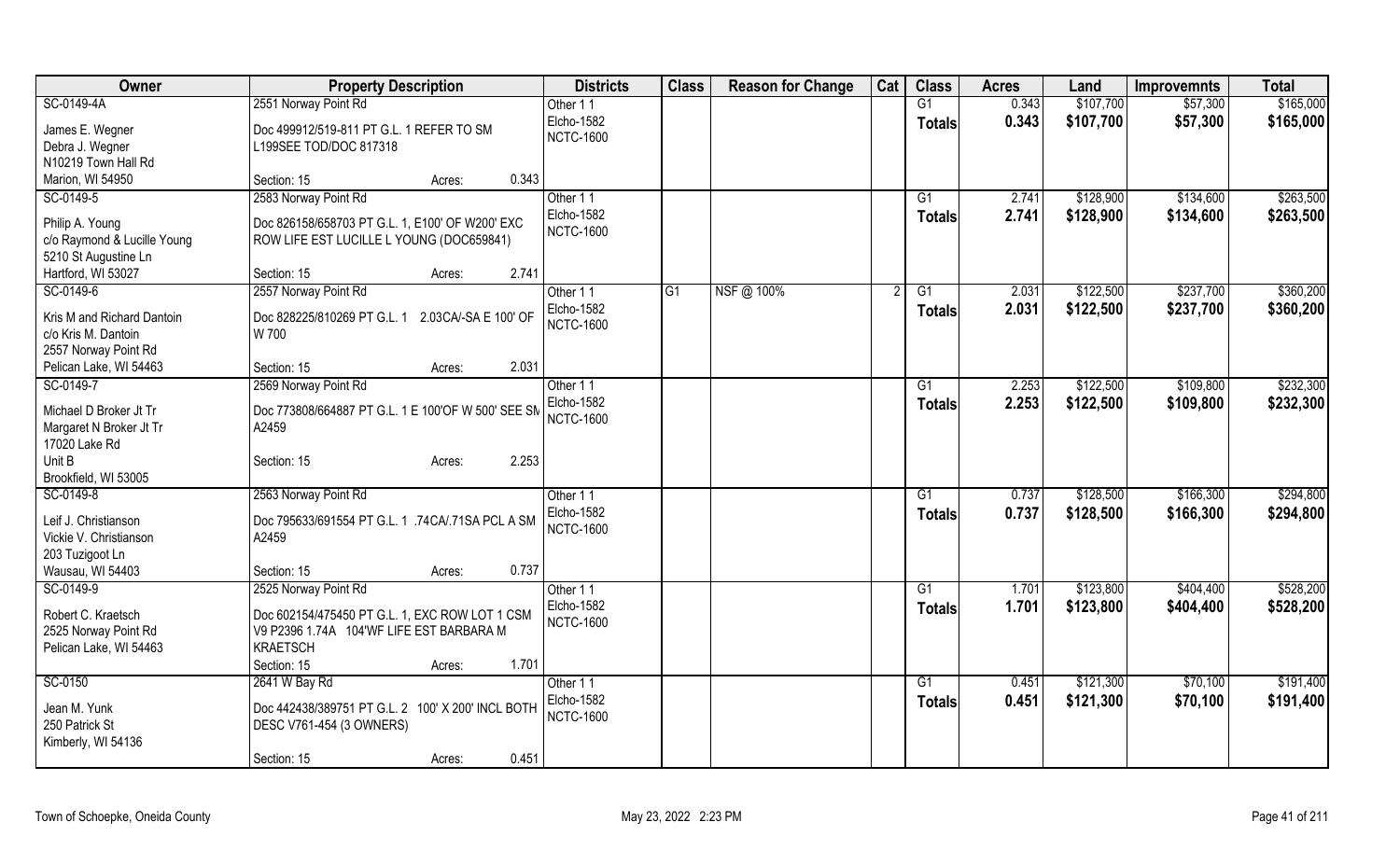| Owner                                                                                 | <b>Property Description</b>                                                                                                                                          | <b>Districts</b>                                    | <b>Class</b> | <b>Reason for Change</b> | Cat | <b>Class</b>        | <b>Acres</b>   | Land               | <b>Improvemnts</b>    | <b>Total</b>       |
|---------------------------------------------------------------------------------------|----------------------------------------------------------------------------------------------------------------------------------------------------------------------|-----------------------------------------------------|--------------|--------------------------|-----|---------------------|----------------|--------------------|-----------------------|--------------------|
| SC-0150-1                                                                             |                                                                                                                                                                      | Other 11                                            |              |                          |     | G6                  | 1.560          | \$4,300            | $\overline{50}$       | \$4,300            |
| Kretz Lumber Co, Inc<br>PO Box 160<br>Antigo, WI 54409                                | Doc 526938/400961 PT GL 2 1.56SA NKA OL 1 CSM<br>V22 P4615 SEE V654-339 FOR DEEDSEE CSM V22<br>P4615 FOR RESTR OF SALE OF OL 1 WITH PROP IN<br>Section: 15<br>Acres: | Elcho-1582<br><b>NCTC-1600</b><br>1.560             |              |                          |     | <b>Totals</b>       | 1.560          | \$4,300            | \$0                   | \$4,300            |
| SC-0150-10                                                                            | 2593 Uncle Ben Rd                                                                                                                                                    | Other 11                                            |              |                          |     | G <sub>1</sub>      | 0.592          | \$142,100          | \$155,300             | \$297,400          |
| Joleen Allard<br>3039 Coleen Dr<br>Green Bay, WI 54311                                | Doc 614160/614159 PT G.L. 2                                                                                                                                          | Elcho-1582<br><b>NCTC-1600</b>                      |              |                          |     | Totals              | 0.592          | \$142,100          | \$155,300             | \$297,400          |
|                                                                                       | Section: 15<br>Acres:                                                                                                                                                | 0.592                                               |              |                          |     |                     |                |                    |                       |                    |
| SC-0150-11<br>Fred H. Hinze<br>Address Unknown                                        | Doc 82324/62577 PT G.L. 2, W OF CSM V22 P4615, N<br>OF W BAY RD & S OF V139-266 SEE LIO RESEARCH                                                                     | Other 11<br><b>Elcho-1582</b><br><b>NCTC-1600</b>   |              |                          |     | G1<br><b>Totals</b> | 0.180<br>0.180 | \$2,700<br>\$2,700 | $\sqrt[6]{30}$<br>\$0 | \$2,700<br>\$2,700 |
|                                                                                       | Section: 15<br>Acres:                                                                                                                                                | 0.180                                               |              |                          |     |                     |                |                    |                       |                    |
| SC-0150-12                                                                            | 2601 Uncle Ben Rd                                                                                                                                                    | Other 11                                            |              |                          |     | G1                  | 0.401          | \$118,800          | \$174,600             | \$293,400          |
| Tracy A Sturm Trust<br>2601 Uncle Ben Rd<br>Pelican Lake, WI 54463                    | Doc 734590/361608 PT G L 2<br>.40CA/.38SA SEE SM<br>B1619 & A2856 SCRIV ERR DOC 734590                                                                               | <b>Elcho-1582</b><br><b>NCTC-1600</b>               |              |                          |     | <b>Totals</b>       | 0.401          | \$118,800          | \$174,600             | \$293,400          |
|                                                                                       | Section: 15<br>Acres:                                                                                                                                                | 0.401                                               |              |                          |     |                     |                |                    |                       |                    |
| SC-0150-13                                                                            | 2609 Uncle Ben Rd                                                                                                                                                    | Other 11                                            |              |                          |     | G1                  | 0.417          | \$121,300          | \$72,500              | \$193,800          |
| Phillip Grubisic<br>Kay J. Grubisic<br>14600 W Brian Rd                               | Doc 358458/463-206 PT G.L. 2 LOT 1 CSM V5 P1267                                                                                                                      | Elcho-1582<br><b>NCTC-1600</b>                      |              |                          |     | <b>Totals</b>       | 0.417          | \$121,300          | \$72,500              | \$193,800          |
| New Berlin, WI 53151                                                                  | Section: 15<br>Acres:                                                                                                                                                | 0.417                                               |              |                          |     |                     |                |                    |                       |                    |
| SC-0150-14                                                                            | 2635 W Bay Rd                                                                                                                                                        | Other 11                                            |              |                          |     | G1                  | 0.659          | \$140,900          | \$56,800              | \$197,700          |
| Michael Janichek<br>Shirley Janichek<br>W301 N9534 O'Neil Rd                          | Doc 628529/268300 PT G.L. 2                                                                                                                                          | Elcho-1582<br><b>NCTC-1600</b>                      |              |                          |     | <b>Totals</b>       | 0.659          | \$140,900          | \$56,800              | \$197,700          |
| Hartland, WI 53029                                                                    | Section: 15<br>Acres:                                                                                                                                                | 0.659                                               |              |                          |     |                     |                |                    |                       |                    |
| SC-0150-1A<br>Carolyn E. Kellogg<br>2055 S Lake Michigan Dr<br>Sturgeon Bay, WI 54235 | West Bay Rd<br>Doc 402089/000000 PT G.L. 2 .15CA SEE LIO<br><b>RESEARCH</b><br>Section: 15<br>Acres:                                                                 | Other 11<br>Elcho-1582<br><b>NCTC-1600</b><br>0.150 |              |                          |     | G1<br><b>Totals</b> | 0.150<br>0.150 | \$2,300<br>\$2,300 | $\sqrt{$0}$<br>\$0    | \$2,300<br>\$2,300 |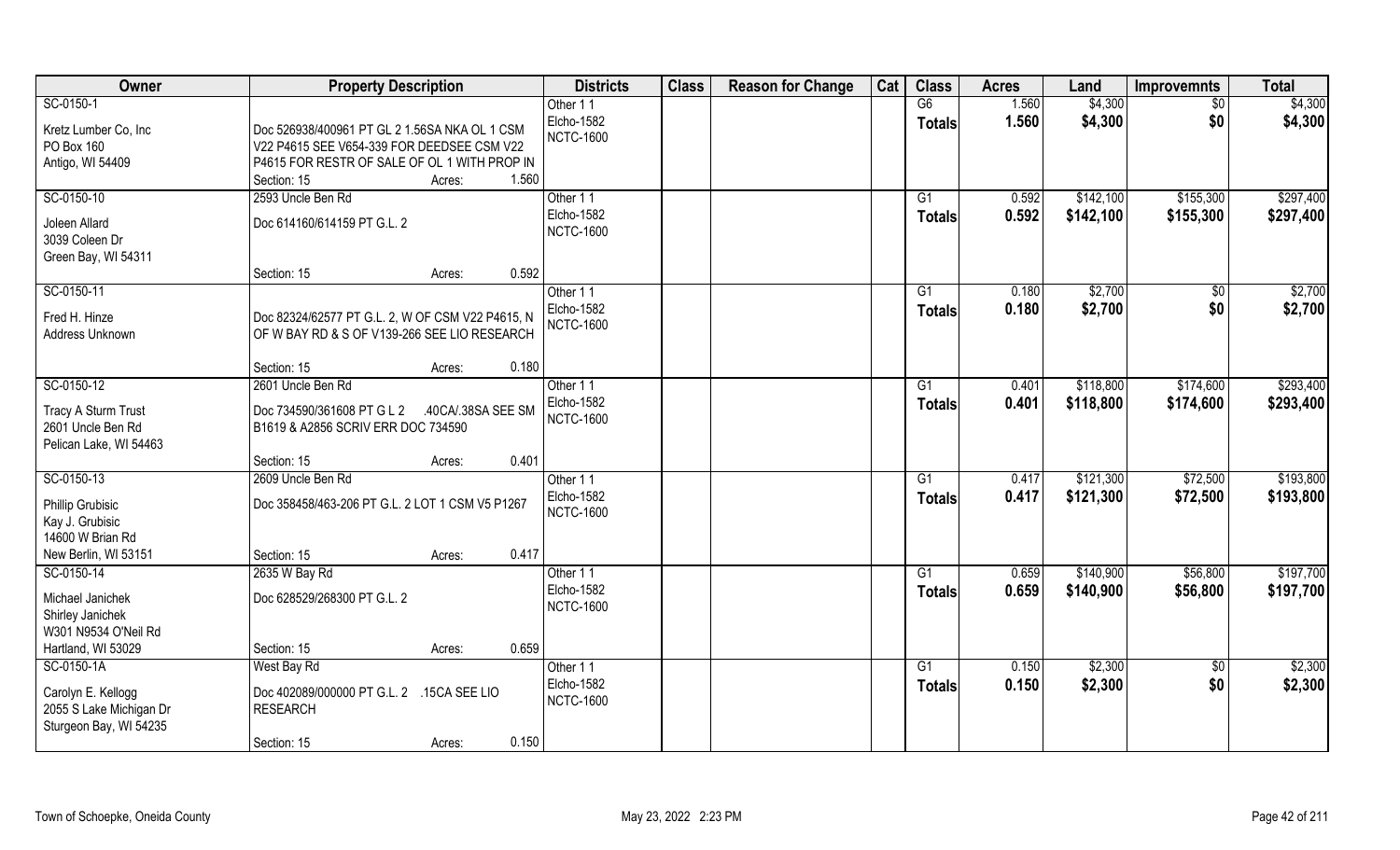| Owner                                                             | <b>Property Description</b>                                                                             |                                       | <b>Districts</b>               | <b>Class</b> | <b>Reason for Change</b> | Cat | <b>Class</b>    | <b>Acres</b> | Land      | <b>Improvemnts</b> | <b>Total</b> |
|-------------------------------------------------------------------|---------------------------------------------------------------------------------------------------------|---------------------------------------|--------------------------------|--------------|--------------------------|-----|-----------------|--------------|-----------|--------------------|--------------|
| SC-0150-3                                                         | 2625 W Bay Rd                                                                                           |                                       | Other 11                       |              |                          |     | G1              | 0.425        | \$121,300 | \$104,300          | \$225,600    |
| Sargent Revocable Trust<br>8805 Bridge St<br>Cedarburg, WI 53012  | Doc 683929/216274 PT G.L. 2 EXC V242 P166                                                               |                                       | Elcho-1582<br><b>NCTC-1600</b> |              |                          |     | <b>Totals</b>   | 0.425        | \$121,300 | \$104,300          | \$225,600    |
|                                                                   | Section: 15                                                                                             | 0.425<br>Acres:                       |                                |              |                          |     |                 |              |           |                    |              |
| SC-0150-3A                                                        | 2631 W Bay Rd                                                                                           |                                       | Other 11                       |              |                          |     | $\overline{G1}$ | 0.462        | \$121,300 | \$71,800           | \$193,100    |
| Theresa L. Moe<br>N4337 Pine Plain Rd<br>Waupaca, WI 54981        | Doc 681125/522206 PT G.L. 2                                                                             | 100' (3 OWNERS)                       | Elcho-1582<br><b>NCTC-1600</b> |              |                          |     | <b>Totals</b>   | 0.462        | \$121,300 | \$71,800           | \$193,100    |
|                                                                   | Section: 15                                                                                             | 0.462<br>Acres:                       |                                |              |                          |     |                 |              |           |                    |              |
| SC-0150-4                                                         | 2621 W Bay Rd                                                                                           |                                       | Other 11                       |              |                          |     | G1              | 0.412        | \$142,100 | \$259,600          | \$401,700    |
| Ernest L. Hill<br>Jacqueline R. Hill<br>2621 W Bay Rd             | Doc 389266/572-785 PT G.L. 2                                                                            |                                       | Elcho-1582<br><b>NCTC-1600</b> |              |                          |     | Totals          | 0.412        | \$142,100 | \$259,600          | \$401,700    |
| Pelican Lake, WI 54463                                            | Section: 15                                                                                             | 0.412<br>Acres:                       |                                |              |                          |     |                 |              |           |                    |              |
| SC-0150-5                                                         | 2615 Uncle Ben Rd                                                                                       |                                       | Other 11                       |              |                          |     | G1              | 0.585        | \$122,500 | \$1,000            | \$123,500    |
| Anthony Checkal<br>Shirley Choi<br>340 S Lemon Ave #8838          | Doc 635068/507987 PT G.L. 2                                                                             |                                       | Elcho-1582<br><b>NCTC-1600</b> |              |                          |     | <b>Totals</b>   | 0.585        | \$122,500 | \$1,000            | \$123,500    |
| Walnut, CA 91789                                                  | Section: 15                                                                                             | 0.585<br>Acres:                       |                                |              |                          |     |                 |              |           |                    |              |
| SC-0150-6                                                         | 2597 Uncle Ben Rd                                                                                       |                                       | Other 11                       |              |                          |     | G1              | 0.835        | \$161,700 | $\sqrt[6]{3}$      | \$161,700    |
| Denis C Harrington Tr<br>2142 N Seminary Ave<br>Chicago, IL 60614 | Doc 731975/729185 PT G L 2<br>SEE 1ST PG OF DOC 731975 FOR CORR DESC &<br><b>GRANTEE</b><br>Section: 15 | .83CA/-SA SM A2575<br>0.835<br>Acres: | Elcho-1582<br><b>NCTC-1600</b> |              |                          |     | Totals          | 0.835        | \$161,700 | \$0                | \$161,700    |
| SC-0150-7                                                         | 2605 Uncle Ben Rd                                                                                       |                                       | Other 11                       |              |                          |     | G1              | 0.502        | \$128,300 | \$161,600          | \$289,900    |
| Dennis Jepson<br>Beverly Jepson<br>N11424 Jepson Rd               | Doc 750183/504185 PT G L 2<br>B1619                                                                     | .50CA/-SA SEE SM                      | Elcho-1582<br><b>NCTC-1600</b> |              |                          |     | <b>Totals</b>   | 0.502        | \$128,300 | \$161,600          | \$289,900    |
| Clintonville, WI 54929                                            | Section: 15                                                                                             | 0.502<br>Acres:                       |                                |              |                          |     |                 |              |           |                    |              |
| SC-0150-8                                                         | 2706 W Bay Rd                                                                                           |                                       | Other 11                       |              |                          |     | G6              | 20.050       | \$55,300  | $\sqrt{$0}$        | \$55,300     |
| Tiffany A. Zierler<br>Nicholas V. Loch<br>17004 Rolling Hills Ln  | Doc 821209/526938 PT G.L. 2 21.61SA LOT 1 CSM V22<br>P4615                                              |                                       | Elcho-1582<br><b>NCTC-1600</b> |              |                          |     | Totals          | 20.050       | \$55,300  | \$0                | \$55,300     |
| Lakewood, WI 54138                                                | Section: 15                                                                                             | 20.050<br>Acres:                      |                                |              |                          |     |                 |              |           |                    |              |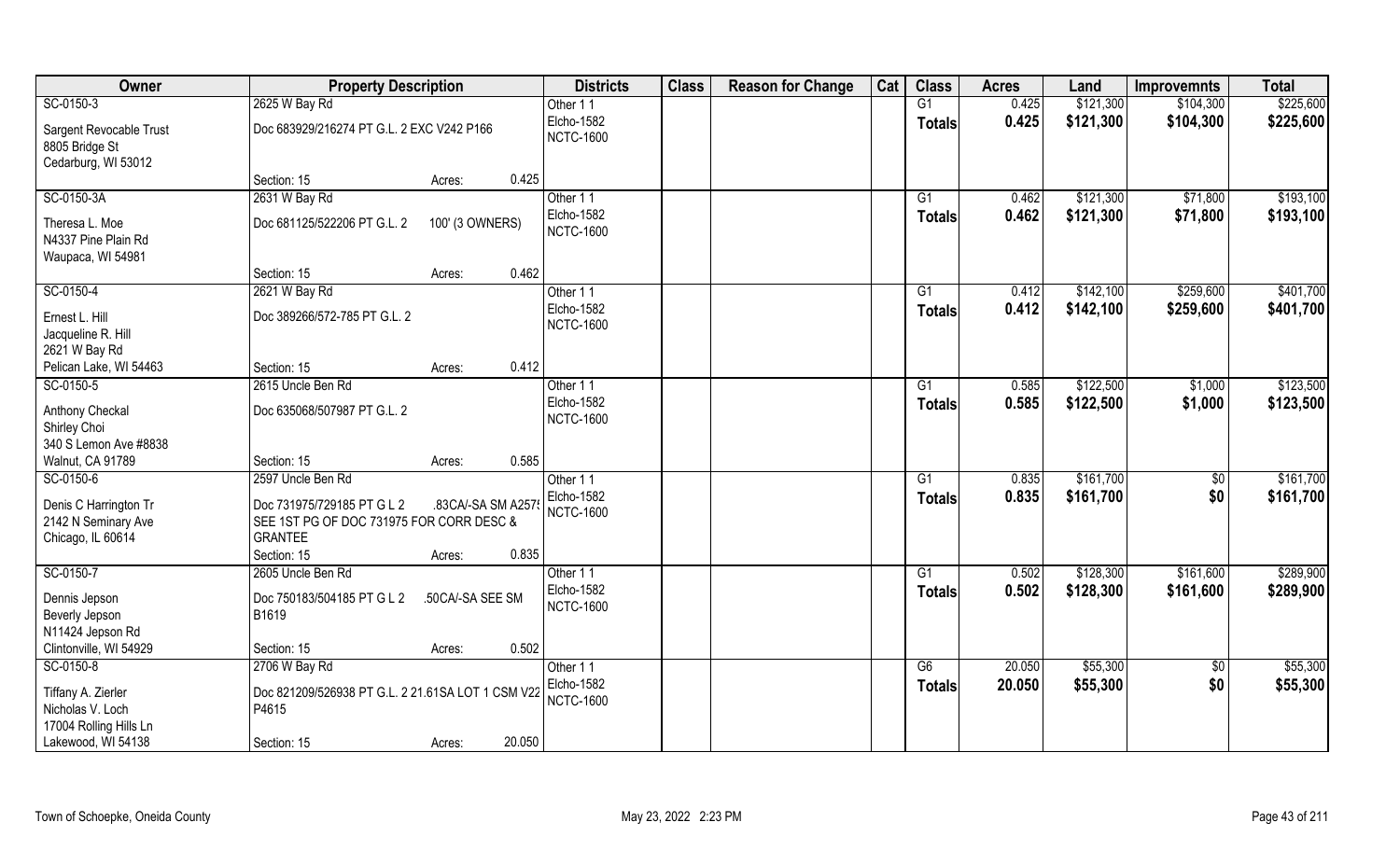| Owner                                      | <b>Property Description</b>                      | <b>Districts</b>  | <b>Class</b> | <b>Reason for Change</b> | Cat | <b>Class</b>   | <b>Acres</b> | Land        | <b>Improvemnts</b> | <b>Total</b> |
|--------------------------------------------|--------------------------------------------------|-------------------|--------------|--------------------------|-----|----------------|--------------|-------------|--------------------|--------------|
| SC-0150-9                                  | 2610 Uncle Ben Rd                                | Other 11          |              |                          |     | G6             | 18.570       | \$47,000    | $\overline{50}$    | \$47,000     |
| Tiffany A. Zierler                         | Doc 821209/526938 PT G.L. 2 18.71SA LOT 2 & OL 2 | Elcho-1582        |              |                          |     | <b>Totals</b>  | 18.570       | \$47,000    | \$0                | \$47,000     |
| Nicholas V. Loch                           | CSM V22 P4615                                    | <b>NCTC-1600</b>  |              |                          |     |                |              |             |                    |              |
| 17004 Rolling Hills Ln                     |                                                  |                   |              |                          |     |                |              |             |                    |              |
| Lakewood, WI 54138                         | 18.570<br>Section: 15<br>Acres:                  |                   |              |                          |     |                |              |             |                    |              |
| SC-0150-A                                  | 2645 W Bay Rd                                    | Other 11          |              |                          |     | G1             | 0.225        | \$71,800    | \$166,900          | \$238,700    |
|                                            | Doc 587637/569-280 PT G.L. 2 SM A3215            | <b>Elcho-1582</b> |              |                          |     | Totals         | 0.225        | \$71,800    | \$166,900          | \$238,700    |
| Christopher J. Kontney<br>Nancy L. Kontney |                                                  | <b>NCTC-1600</b>  |              |                          |     |                |              |             |                    |              |
| 1294 N Portage Ave                         |                                                  |                   |              |                          |     |                |              |             |                    |              |
| Palatine, IL 60067                         | 0.225<br>Section: 15<br>Acres:                   |                   |              |                          |     |                |              |             |                    |              |
| SC-0151                                    | County Rd Q                                      | Other 11          |              |                          |     | F7             | 40.000       | ( \$84,000) | $\sqrt[6]{30}$     | \$0          |
|                                            |                                                  | Elcho-1582        |              |                          |     | <b>Totals</b>  | 40.000       | \$0         | \$0                | \$0          |
| Pelican River Forest, LLC                  | Doc 827447/665986 NE NWMFL OPEN 44 357 1999      | <b>NCTC-1600</b>  |              |                          |     |                |              |             |                    |              |
| 1655 N Fort Meyer Dr                       | 40ASEE DOC 827447 FOR DEED                       |                   |              |                          |     |                |              |             |                    |              |
| <b>Suite 1300</b>                          |                                                  |                   |              |                          |     |                |              |             |                    |              |
| Arlington, VA 22209                        | 40.000<br>Section: 15<br>Acres:                  |                   |              |                          |     |                |              |             |                    |              |
| SC-0152                                    | 2780 County Q                                    | Other 11          |              |                          |     | G <sub>1</sub> | 1.000        | \$10,000    | \$200              | \$10,200     |
| Gary A. Gatton                             | Doc 799296/603219 PT NW NW, EXC HWY 38.42CA 2    | <b>Elcho-1582</b> |              |                          |     | G <sub>5</sub> | 8.610        | \$4,500     | \$0                | \$4,500      |
| Linda J. Gatton                            | DESC DOC 603219 & 799296                         | <b>NCTC-1600</b>  |              |                          |     | G <sub>6</sub> | 28.810       | \$44,800    | \$0                | \$44,800     |
| 2469 S 80th                                |                                                  |                   |              |                          |     | <b>Totals</b>  | 38.420       | \$59,300    | \$200              | \$59,500     |
| West Allis, WI 53219                       | 38.420<br>Section: 15<br>Acres:                  |                   |              |                          |     |                |              |             |                    |              |
| SC-0152-1                                  | Gatton Rd                                        | Other 11          |              |                          |     | X3             | 1.260        | \$0         | $\sqrt[6]{30}$     | \$0          |
| Schoepke Town                              | Doc 799295/105298 PT NW NW PT GATTON RD          | Elcho-1582        |              |                          |     | <b>Totals</b>  | 1.260        | \$0         | \$0                | \$0          |
| 769 Highway 45                             |                                                  | <b>NCTC-1600</b>  |              |                          |     |                |              |             |                    |              |
| Pelican Lake, WI 54463                     |                                                  |                   |              |                          |     |                |              |             |                    |              |
|                                            | 1.260<br>Section: 15<br>Acres:                   |                   |              |                          |     |                |              |             |                    |              |
| SC-0153                                    |                                                  | Other 11          |              |                          |     | G1             | 8.200        | \$27,800    | \$0                | \$27,800     |
|                                            |                                                  | Elcho-1582        |              |                          |     | <b>Totals</b>  | 8.200        | \$27,800    | \$0                | \$27,800     |
| Thomas W. Keller                           | Doc 815342/625991 PT SW NW PCL 1 SM A1490 8.2/   | <b>NCTC-1600</b>  |              |                          |     |                |              |             |                    |              |
| Lori J. Keller<br>1172 Weatherwood Dr      |                                                  |                   |              |                          |     |                |              |             |                    |              |
| Neenah, WI 54956                           | 8.200<br>Section: 15<br>Acres:                   |                   |              |                          |     |                |              |             |                    |              |
| SC-0153-1                                  |                                                  | Other 11          |              |                          |     | F7             | 10.000       | ( \$21,000) | $\sqrt{$0}$        | \$0          |
|                                            |                                                  | Elcho-1582        |              |                          |     | <b>Totals</b>  | 10.000       | \$0         | \$0                | \$0          |
| Kretz Lumber Co, Inc                       | Doc 425093/391976 PT SW NW E 10A MFL OPEN        | <b>NCTC-1600</b>  |              |                          |     |                |              |             |                    |              |
| c/o Kretz Lumber Co, Inc                   | #44029-1994 SEE V633-322 FOR DEED                |                   |              |                          |     |                |              |             |                    |              |
| PO Box 160                                 |                                                  |                   |              |                          |     |                |              |             |                    |              |
| Antigo, WI 54409                           | 10.000<br>Section: 15<br>Acres:                  |                   |              |                          |     |                |              |             |                    |              |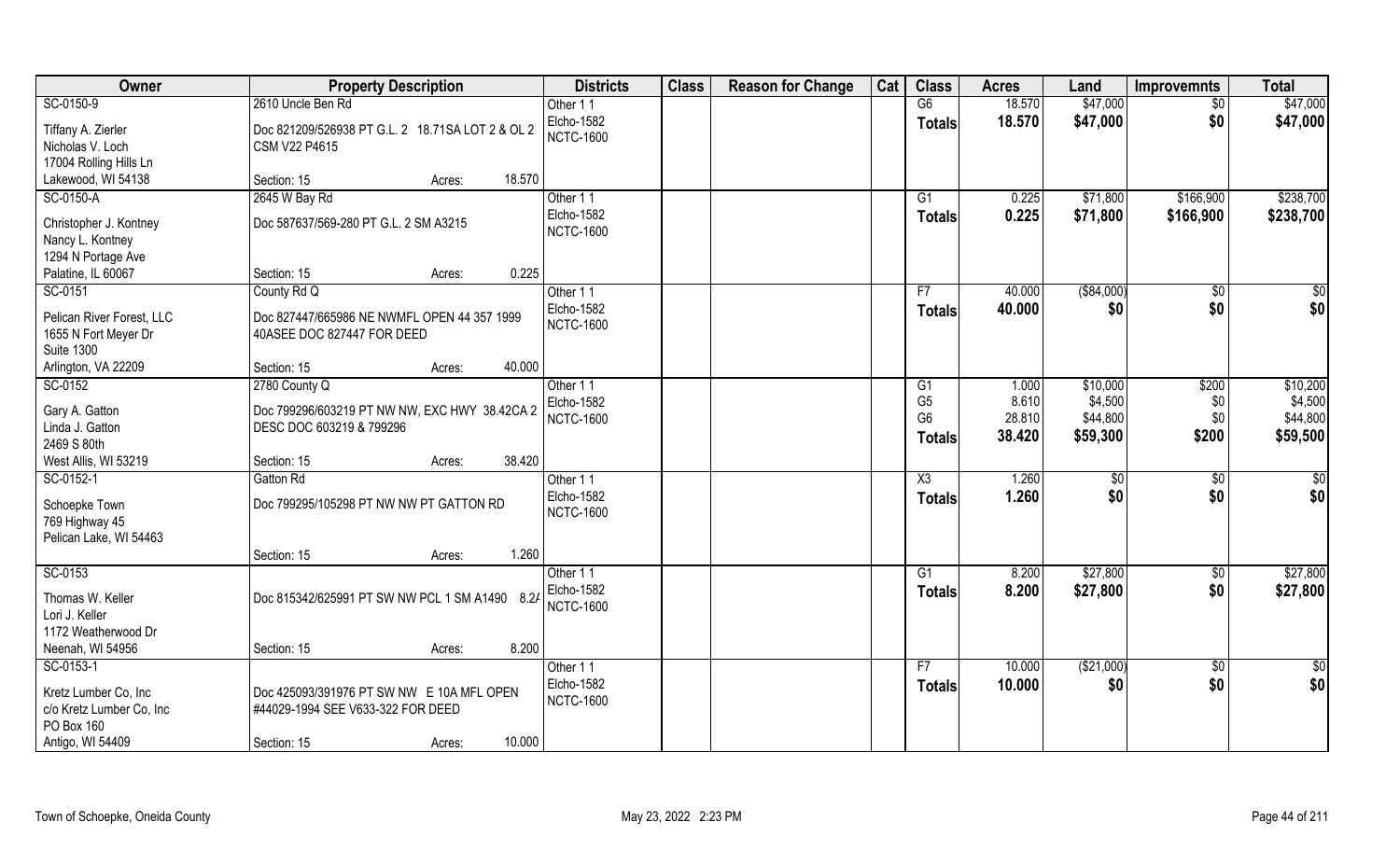| Owner                                 | <b>Property Description</b>                     | <b>Districts</b>  | <b>Class</b> | <b>Reason for Change</b> | Cat | <b>Class</b>    | <b>Acres</b> | Land        | <b>Improvemnts</b> | <b>Total</b> |
|---------------------------------------|-------------------------------------------------|-------------------|--------------|--------------------------|-----|-----------------|--------------|-------------|--------------------|--------------|
| SC-0153-2                             | County Q                                        | Other 11          |              |                          |     | G1              | 10.000       | \$35,700    | $\overline{50}$    | \$35,700     |
| Thomas W. Keller                      | Doc 620095/000000 PT SW NW PCL 2 SM A1490 10 AC | Elcho-1582        |              |                          |     | <b>Totals</b>   | 10.000       | \$35,700    | \$0                | \$35,700     |
| Lori J. Keller                        | <b>SUBJ HWY ROW</b>                             | <b>NCTC-1600</b>  |              |                          |     |                 |              |             |                    |              |
| 1172 Weatherwood Dr                   |                                                 |                   |              |                          |     |                 |              |             |                    |              |
| Neenah, WI 54956                      | 10.000<br>Section: 15<br>Acres:                 |                   |              |                          |     |                 |              |             |                    |              |
| SC-0153-3                             | 2881 County Q                                   | Other 11          |              |                          |     | G2              | 9.730        | \$35,200    | \$178,700          | \$213,900    |
|                                       |                                                 | Elcho-1582        |              |                          |     | <b>Totals</b>   | 9.730        | \$35,200    | \$178,700          | \$213,900    |
| Thomas W. Keller                      | Doc 620095/000000 PT SW NW PCL 3 SM A1490 10AC  | <b>NCTC-1600</b>  |              |                          |     |                 |              |             |                    |              |
| Lori J. Keller<br>1172 Weatherwood Dr | SUBJ HWY ROW                                    |                   |              |                          |     |                 |              |             |                    |              |
| Neenah, WI 54956                      | 9.730<br>Section: 15<br>Acres:                  |                   |              |                          |     |                 |              |             |                    |              |
| SC-0154                               |                                                 | Other 11          |              |                          |     | F8              | 40.000       | ( \$84,000) | $\sqrt[6]{30}$     | \$0          |
|                                       |                                                 | <b>Elcho-1582</b> |              |                          |     |                 | 40.000       | \$0         | \$0                | \$0          |
| Kretz Lumber Co, Inc                  | Doc 536912/718-253 SE NW 40A MFL CLOSED #44     | <b>NCTC-1600</b>  |              |                          |     | <b>Totals</b>   |              |             |                    |              |
| c/o Kretz Lumber Co, Inc              | 029 1994 SEE V633-322 FOR DEED (38.22CA PER     |                   |              |                          |     |                 |              |             |                    |              |
| PO Box 160                            | LIO) SEE CSM V22 P4615 FOR RESTR OF SALE OF OL  |                   |              |                          |     |                 |              |             |                    |              |
| Antigo, WI 54409                      | 40.000<br>Section: 15<br>Acres:                 |                   |              |                          |     |                 |              |             |                    |              |
| SC-0155                               | 2659 W Bay Rd                                   | Other 11          |              |                          |     | G1              | 6.293        | \$162,800   | \$28,200           | \$191,000    |
| Eric J. Mull                          | 6.29CA/-SA DESC<br>Doc 808218/756354 PT G L 3   | Elcho-1582        |              |                          |     | <b>Totals</b>   | 6.293        | \$162,800   | \$28,200           | \$191,000    |
| Ann R. Mull                           | SHLD EXC TWN RD SEE DOC 754399, 756354 &        | <b>NCTC-1600</b>  |              |                          |     |                 |              |             |                    |              |
| N12910 Dreslein Rd                    | 808218 FOR OWNERSHIP                            |                   |              |                          |     |                 |              |             |                    |              |
| Trempealeau, WI 54661                 | 6.293<br>Section: 15<br>Acres:                  |                   |              |                          |     |                 |              |             |                    |              |
| SC-0155-1                             | 2649 W Bay Rd                                   | Other 11          |              |                          |     | $\overline{G1}$ | 0.566        | \$154,400   | \$129,600          | \$284,000    |
| Barbara A. Elias                      | Doc 636354/462889 PT G.L. 3 & G.L. 2            | Elcho-1582        |              |                          |     | <b>Totals</b>   | 0.566        | \$154,400   | \$129,600          | \$284,000    |
| 451 Stagecoach Ln                     |                                                 | <b>NCTC-1600</b>  |              |                          |     |                 |              |             |                    |              |
| Carbondale, CO 81623                  |                                                 |                   |              |                          |     |                 |              |             |                    |              |
|                                       | 0.566<br>Section: 15<br>Acres:                  |                   |              |                          |     |                 |              |             |                    |              |
| SC-0155-2                             | 2653 W Bay Rd                                   | Other 11          |              |                          |     | G1              | 0.465        | \$143,600   | \$111,500          | \$255,100    |
|                                       |                                                 | Elcho-1582        |              |                          |     | <b>Totals</b>   | 0.465        | \$143,600   | \$111,500          | \$255,100    |
| Mark Weigman                          | .46CA/-SA<br>Doc 828837/ PT G L 3               | <b>NCTC-1600</b>  |              |                          |     |                 |              |             |                    |              |
| Carri Weigman                         |                                                 |                   |              |                          |     |                 |              |             |                    |              |
| 901 Estes Dr                          |                                                 |                   |              |                          |     |                 |              |             |                    |              |
| Depere, WI 54115                      | 0.465<br>Section: 15<br>Acres:                  |                   |              |                          |     |                 |              |             |                    |              |
| SC-0155-5                             | 1136 Roberts Rd                                 | Other 11          |              |                          |     | G <sub>1</sub>  | 0.396        | \$98,400    | \$193,600          | \$292,000    |
| Thomas J. Dufour                      | Doc 761171/434245 PT G L 3<br>.4CA/-SA LOT 2 SM | <b>Elcho-1582</b> |              |                          |     | <b>Totals</b>   | 0.396        | \$98,400    | \$193,600          | \$292,000    |
| 5806 Hacker Dr                        | <b>B1384SEE TOD/DOC 815264</b>                  | <b>NCTC-1600</b>  |              |                          |     |                 |              |             |                    |              |
| West Bend, WI 53095                   |                                                 |                   |              |                          |     |                 |              |             |                    |              |
|                                       | 0.396<br>Section: 15<br>Acres:                  |                   |              |                          |     |                 |              |             |                    |              |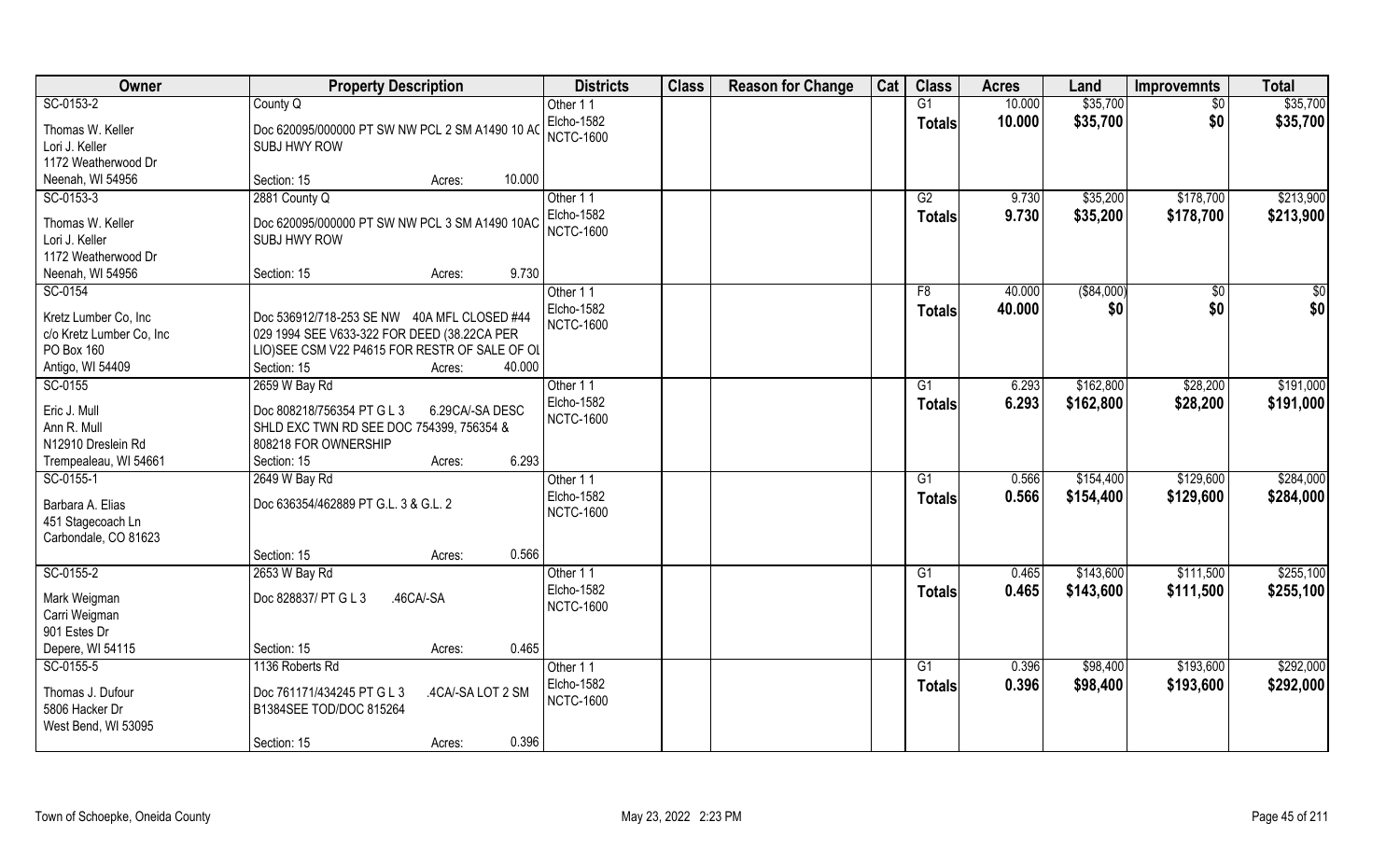| Owner                           | <b>Property Description</b>                       | <b>Districts</b>       | <b>Class</b> | <b>Reason for Change</b> | Cat | <b>Class</b>    | <b>Acres</b> | Land      | <b>Improvemnts</b> | <b>Total</b> |
|---------------------------------|---------------------------------------------------|------------------------|--------------|--------------------------|-----|-----------------|--------------|-----------|--------------------|--------------|
| SC-0155-6                       | 1138 Roberts Rd                                   | Other 11               |              |                          |     | G1              | 0.375        | \$114,900 | \$110,500          | \$225,400    |
| Michael Wydeven                 | Doc 651453/633628 PT G.L. 3 PT LOT 1 SM B1384     | Elcho-1582             |              |                          |     | <b>Totals</b>   | 0.375        | \$114,900 | \$110,500          | \$225,400    |
| Jennifer J. Wydeven             |                                                   | <b>NCTC-1600</b>       |              |                          |     |                 |              |           |                    |              |
| 3151 Revere Rd                  |                                                   |                        |              |                          |     |                 |              |           |                    |              |
| Plover, WI 54467                | 0.375<br>Section: 15<br>Acres:                    |                        |              |                          |     |                 |              |           |                    |              |
| SC-0155-7                       | Roberts Rd                                        | Other 11               |              |                          |     | G1              | 0.422        | \$116,100 | \$3,100            | \$119,200    |
| Peter J. Hintz                  | Doc 823257/449230 PT G.L. 3 & 4 LOT 3 SM B1384 &  | Elcho-1582             |              |                          |     | <b>Totals</b>   | 0.422        | \$116,100 | \$3,100            | \$119,200    |
| Jane M. Hintz                   | A1016                                             | <b>NCTC-1600</b>       |              |                          |     |                 |              |           |                    |              |
| N5437 Loraine Dr                |                                                   |                        |              |                          |     |                 |              |           |                    |              |
| Fredonia, WI 53021              | Section: 15<br>0.422<br>Acres:                    |                        |              |                          |     |                 |              |           |                    |              |
| SC-0155-A                       | 2665 W Bay Rd                                     | Other 11               |              |                          |     | G1              | 11.730       | \$204,600 | \$158,300          | \$362,900    |
| Rutenber Living Trust           | Doc 666315/661820 PT G.L. 3 & PT LOT 1 SM B1384   | Elcho-1582             |              |                          |     | <b>Totals</b>   | 11.730       | \$204,600 | \$158,300          | \$362,900    |
| Constance S Rutenber Tr         | 11.7CA INCL BOTH DESC DOC 666315 SEE OWNERS       | <b>NCTC-1600</b>       |              |                          |     |                 |              |           |                    |              |
| 203 W Euclid                    | V959-844 & 845, & DOC #666315                     |                        |              |                          |     |                 |              |           |                    |              |
| Arlington Heights, IL 60004     | 11.730<br>Section: 15<br>Acres:                   |                        |              |                          |     |                 |              |           |                    |              |
| SC-0156                         | 2899 County Q                                     | Other 11               |              |                          |     | G1              | 2.000        | \$16,000  | \$253,600          | \$269,600    |
|                                 |                                                   | Elcho-1582             |              |                          |     | G <sub>5</sub>  | 4.000        | \$1,900   | \$0                | \$1,900      |
| David Schmitzer                 | Doc 789276/443290 PT G.L. 4 N OF ROAD & W 300' OF | <b>NCTC-1600</b>       |              |                          |     | G <sub>6</sub>  | 21.988       | \$41,800  | \$0                | \$41,800     |
| Mary Schmitzer<br>2899 County Q | G.L. 3 N OF ROAD SM B1384 27.99CA/-SA             |                        |              |                          |     | <b>Totals</b>   | 27.988       | \$59,700  | \$253,600          | \$313,300    |
| Pelican Lake, WI 54463          | 27.988<br>Section: 15<br>Acres:                   |                        |              |                          |     |                 |              |           |                    |              |
| SC-0156-1                       | 1128 Roberts Rd                                   | Other 11               |              |                          |     | $\overline{G1}$ | 3.044        | \$123,800 | \$53,400           | \$177,200    |
|                                 |                                                   | Elcho-1582             |              |                          |     | <b>Totals</b>   | 3.044        | \$123,800 | \$53,400           | \$177,200    |
| <b>Scott Roberts</b>            | Doc 585490/211395 PT G.L. 4 LOT 5 SM B1384SEE     | <b>NCTC-1600</b>       |              |                          |     |                 |              |           |                    |              |
| 6780 Lone Pine St               | <b>TOD/DOC 811813</b>                             |                        |              |                          |     |                 |              |           |                    |              |
| Stevens Point, WI 54481         | 3.044                                             |                        |              |                          |     |                 |              |           |                    |              |
|                                 | Section: 15<br>Acres:<br>1126 Roberts Rd          |                        |              |                          |     |                 | 3.162        | \$132,600 |                    | \$198,800    |
| SC-0156-2                       |                                                   | Other 11<br>Elcho-1582 |              |                          |     | G1              | 3.162        | \$132,600 | \$66,200           | \$198,800    |
| Thomas J. Jansen et al          | Doc 793965/792589 PT G.L. 4 3.16CA/-SA LOT 6 SM   | <b>NCTC-1600</b>       |              |                          |     | <b>Totals</b>   |              |           | \$66,200           |              |
| c/o Tina J. Paulson             | B1384 SEE DOC 792215, 792216 & 793965 FOR         |                        |              |                          |     |                 |              |           |                    |              |
| 1732 Sundown Ln                 | <b>OWNERSHIP</b>                                  |                        |              |                          |     |                 |              |           |                    |              |
| Appleton, WI 54915              | 3.162<br>Section: 15<br>Acres:                    |                        |              |                          |     |                 |              |           |                    |              |
| SC-0156-3                       | 1130 Roberts Rd                                   | Other 11               |              |                          |     | G1              | 0.482        | \$114,900 | \$87,500           | \$202,400    |
| Steven R. Deprez                | Doc 814709/593962 PT G.L. 4 & 3 LOT 4 SM B1384 &  | Elcho-1582             |              |                          |     | <b>Totals</b>   | 0.482        | \$114,900 | \$87,500           | \$202,400    |
| Terrisa R. Deprez               | SEE SM A1016 .48CA/-SA                            | <b>NCTC-1600</b>       |              |                          |     |                 |              |           |                    |              |
| 3550 Fieldcrest Dr              |                                                   |                        |              |                          |     |                 |              |           |                    |              |
| Kaukauna, WI 54130              | 0.482<br>Section: 15<br>Acres:                    |                        |              |                          |     |                 |              |           |                    |              |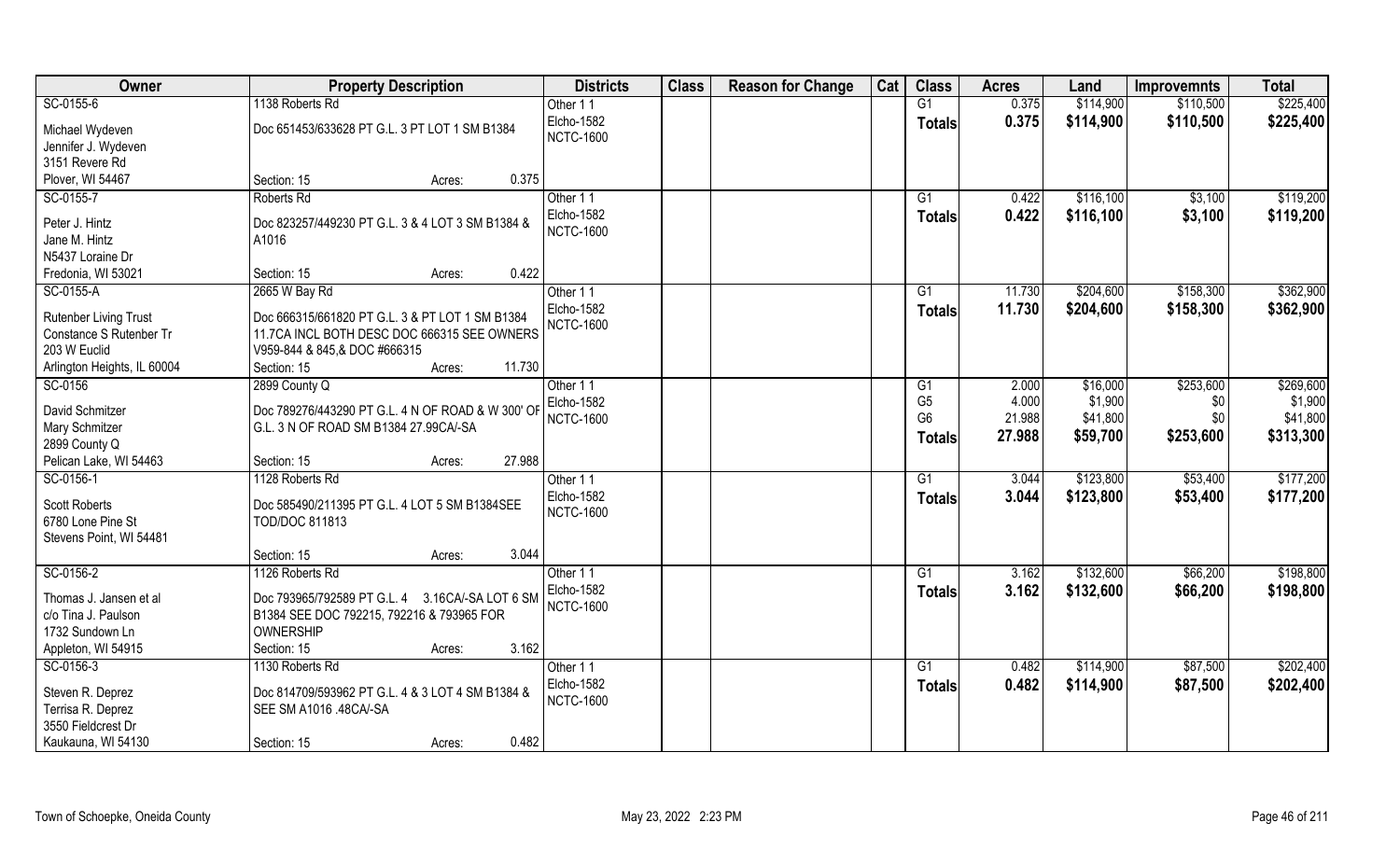| Owner                                                                                          | <b>Property Description</b>                                                         | <b>Districts</b>                           | <b>Class</b>   | <b>Reason for Change</b> | Cat  | <b>Class</b>        | <b>Acres</b>   | Land                   | <b>Improvemnts</b>   | <b>Total</b>           |
|------------------------------------------------------------------------------------------------|-------------------------------------------------------------------------------------|--------------------------------------------|----------------|--------------------------|------|---------------------|----------------|------------------------|----------------------|------------------------|
| SC-0156-A                                                                                      |                                                                                     | Other 11                                   |                |                          |      | G5                  | 5.148          | \$4,900                | $\overline{50}$      | \$4,900                |
| <b>Scott Roberts</b><br>6780 Lone Pine St<br>Stevens Point, WI 54481                           | Doc 585489/283501 PT G.L. 3 & 4, EXC RD 5.15CASEE<br><b>TOD/DOC 811813</b>          | Elcho-1582<br><b>NCTC-1600</b>             |                |                          |      | <b>Totals</b>       | 5.148          | \$4,900                | \$0                  | \$4,900                |
|                                                                                                | 5.148<br>Section: 15<br>Acres:                                                      |                                            |                |                          |      |                     |                |                        |                      |                        |
| SC-0156-B                                                                                      | 2937 County Q                                                                       | Other 11                                   |                |                          |      | $\overline{G1}$     | 1.128          | \$5,200                | \$33,300             | \$38,500               |
| James Rather<br>27 S Woodmont Cir<br>Madison, WI 53717                                         | Doc 760696/307278 PT G L 4<br>1.13CA/-SA SM A18                                     | <b>Elcho-1582</b><br><b>NCTC-1600</b>      |                |                          |      | Totals              | 1.128          | \$5,200                | \$33,300             | \$38,500               |
|                                                                                                | Section: 15<br>1.128<br>Acres:                                                      |                                            |                |                          |      |                     |                |                        |                      |                        |
| SC-0157                                                                                        | 2961 County Q                                                                       | Other 11                                   |                |                          |      | G1                  | 6.960          | \$166,900              | \$52,600             | \$219,500              |
| Paul R. Vande Voort<br>Patricia L. Vande Voort<br>W5641 Mark Ct                                | Doc 682685/523612 PT G.L. 5 288' WF SEE V443-710<br>& DOC #682685 FOR OWNERSHIP     | Elcho-1582<br><b>NCTC-1600</b>             |                |                          |      | <b>Totals</b>       | 6.960          | \$166,900              | \$52,600             | \$219,500              |
| Appleton, WI 54915                                                                             | 6.960<br>Section: 15<br>Acres:                                                      |                                            |                |                          |      |                     |                |                        |                      |                        |
| SC-0157-1                                                                                      | 2985 County Q                                                                       | Other 11                                   | G1             | Garage @ 90%             | 2    | $\overline{G1}$     | 3.709          | \$162,400              | \$55,300             | \$217,700              |
| Benjamin G. Roovers<br>W9700 Bonnin Rd<br>New London, WI 54961                                 | Doc 803592/766038 PT G L 5<br>3.71CA/-SA                                            | Elcho-1582<br><b>NCTC-1600</b>             | G <sub>1</sub> | Garage & Shed Razed      | $-2$ | <b>Totals</b>       | 3.709          | \$162,400              | \$55,300             | \$217,700              |
|                                                                                                | 3.709<br>Section: 15<br>Acres:                                                      |                                            |                |                          |      |                     |                |                        |                      |                        |
| SC-0157-2                                                                                      | 3013 County Q                                                                       | Other 11                                   | G1             | Garage                   | 2    | G1                  | 3.077          | \$182,100              | \$244,200            | \$426,300              |
| Bruce D. Dantoin<br>Pamela L. Dantoin<br>3013 County Q                                         | Doc 535392/386-514 PT G L 5 3.077 CA/2.68SA SEE<br>SM B7646 SEE TOD/DOC 741313      | <b>Elcho-1582</b><br><b>NCTC-1600</b>      |                |                          |      | <b>Totals</b>       | 3.077          | \$182,100              | \$244,200            | \$426,300              |
| Pelican Lake, WI 54463                                                                         | 3.077<br>Section: 15<br>Acres:                                                      |                                            |                |                          |      |                     |                |                        |                      |                        |
| SC-0157-3                                                                                      | 3023 County Q                                                                       | Other 11                                   |                |                          |      | G1                  | 0.582          | \$134,400              | \$136,800            | \$271,200              |
| David B. Zelm<br>Mary J. Zelm<br>W6414 Sumac Rd                                                | Doc 497924/492652 PT G.L. 5 LOT 1 CSM V8 P2185<br>.66A                              | Elcho-1582<br><b>NCTC-1600</b>             |                |                          |      | <b>Totals</b>       | 0.582          | \$134,400              | \$136,800            | \$271,200              |
| Plymouth, WI 53073                                                                             | 0.582<br>Section: 15<br>Acres:                                                      |                                            |                |                          |      |                     |                |                        |                      |                        |
| SC-0157-4<br>William J. Zelinski Jr<br>Dianne L. Zelinski<br>6603 County J<br>Plover, WI 54467 | 2959 County Q<br>Doc 470535/437782 PT G.L. 5<br>5CA 521' WF<br>5.169<br>Section: 15 | Other 11<br>Elcho-1582<br><b>NCTC-1600</b> |                |                          |      | G1<br><b>Totals</b> | 5.169<br>5.169 | \$181,100<br>\$181,100 | \$66,700<br>\$66,700 | \$247,800<br>\$247,800 |
|                                                                                                | Acres:                                                                              |                                            |                |                          |      |                     |                |                        |                      |                        |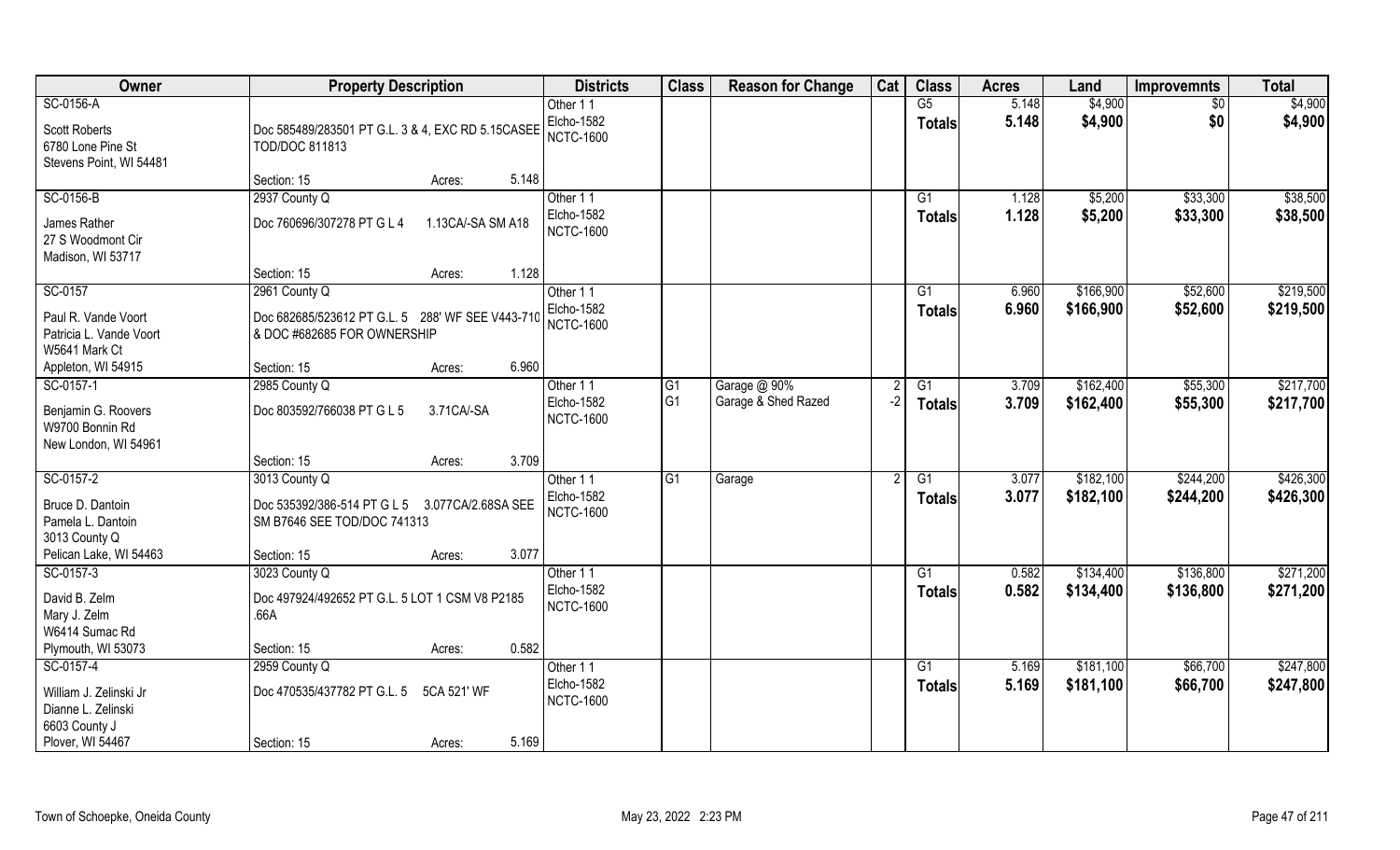| Owner                                                                                 | <b>Property Description</b>                           |                  | <b>Districts</b>                                  | <b>Class</b> | <b>Reason for Change</b> | Cat | <b>Class</b>                          | <b>Acres</b>              | Land                            | <b>Improvemnts</b>            | <b>Total</b>                    |
|---------------------------------------------------------------------------------------|-------------------------------------------------------|------------------|---------------------------------------------------|--------------|--------------------------|-----|---------------------------------------|---------------------------|---------------------------------|-------------------------------|---------------------------------|
| SC-0157-5                                                                             | 3019 County Q                                         |                  | Other 11                                          |              |                          |     | G1                                    | 0.391                     | \$97,500                        | \$40,700                      | \$138,200                       |
| Karen L. Miksic<br>W287 N6615 Hibritten Way<br>Hartland, WI 53029                     | Doc 677921/334196 PT G.L. 5                           | 75'WF            | Elcho-1582<br><b>NCTC-1600</b>                    |              |                          |     | Totals                                | 0.391                     | \$97,500                        | \$40,700                      | \$138,200                       |
|                                                                                       | Section: 15                                           | Acres:           | 0.391                                             |              |                          |     |                                       |                           |                                 |                               |                                 |
| SC-0158                                                                               | Gatton Rd                                             |                  | Other 11                                          |              |                          |     | G5                                    | 23.450                    | \$9,400                         | \$0                           | \$9,400                         |
| Richard T. Sommer<br>1840 N Prospect Ave<br>Apt 812                                   | Doc 453347/436595 NE NE, EXC HWY                      |                  | Elcho-1582<br><b>NCTC-1600</b>                    |              |                          |     | G <sub>6</sub><br><b>Totals</b>       | 16.550<br>40.000          | \$34,800<br>\$44,200            | \$0<br>\$0                    | \$34,800<br>\$44,200            |
| Milwaukee, WI 53202                                                                   | Section: 16                                           | 40.000<br>Acres: |                                                   |              |                          |     |                                       |                           |                                 |                               |                                 |
| SC-0159<br>Richard T. Sommer<br>1840 N Prospect Ave<br>Apt 812                        | Doc 453347/436595 NW NE                               |                  | Other 11<br>Elcho-1582<br><b>NCTC-1600</b>        |              |                          |     | G5<br>G <sub>6</sub><br><b>Totals</b> | 33.000<br>7.000<br>40.000 | \$9,300<br>\$10,500<br>\$19,800 | $\sqrt[6]{3}$<br>\$0<br>\$0   | \$9,300<br>\$10,500<br>\$19,800 |
| Milwaukee, WI 53202                                                                   | Section: 16                                           | 40.000<br>Acres: |                                                   |              |                          |     |                                       |                           |                                 |                               |                                 |
| SC-0160<br>Richard T. Sommer<br>1840 N Prospect Ave<br>Apt 812                        | Doc 453347/436595 PT SW NE, EXC DOC #620303<br>39.3CA |                  | Other 11<br>Elcho-1582<br><b>NCTC-1600</b>        |              |                          |     | G5<br>G <sub>6</sub><br><b>Totals</b> | 33.310<br>5.990<br>39.300 | \$14,600<br>\$9,000<br>\$23,600 | $\sqrt[6]{3}$<br>\$0<br>\$0   | \$14,600<br>\$9,000<br>\$23,600 |
| Milwaukee, WI 53202                                                                   | Section: 16                                           | 39.300<br>Acres: |                                                   |              |                          |     |                                       |                           |                                 |                               |                                 |
| SC-0161<br>Richard T. Sommer<br>1840 N Prospect Ave<br>Apt 812                        | Doc 453347/436595 SE NE, EXC HWY & DOC #620303        |                  | Other 11<br><b>Elcho-1582</b><br><b>NCTC-1600</b> |              |                          |     | G5<br>G <sub>6</sub><br><b>Totals</b> | 8.250<br>16.950<br>25.200 | \$2,100<br>\$28,800<br>\$30,900 | \$0<br>\$0<br>\$0             | \$2,100<br>\$28,800<br>\$30,900 |
| Milwaukee, WI 53202                                                                   | Section: 16                                           | 25.200<br>Acres: |                                                   |              |                          |     |                                       |                           |                                 |                               |                                 |
| SC-0162<br>Richard T. Sommer<br>1840 N Prospect Ave<br>Apt 812                        | Doc 453347/436595 NE NW                               |                  | Other 11<br><b>Elcho-1582</b><br><b>NCTC-1600</b> |              |                          |     | G5<br>G <sub>6</sub><br><b>Totals</b> | 33.000<br>7.000<br>40.000 | \$8,100<br>\$9,500<br>\$17,600  | $\overline{60}$<br>\$0<br>\$0 | \$8,100<br>\$9,500<br>\$17,600  |
| Milwaukee, WI 53202                                                                   | Section: 16                                           | 40.000<br>Acres: |                                                   |              |                          |     |                                       |                           |                                 |                               |                                 |
| SC-0163<br>Richard T. Sommer<br>1840 N Prospect Ave<br>Apt 812<br>Milwaukee, WI 53202 | Doc 453347/436595 NW NW<br>Section: 16                | 40.000<br>Acres: | Other 11<br>Elcho-1582<br><b>NCTC-1600</b>        |              |                          |     | G5<br>G <sub>6</sub><br><b>Totals</b> | 3.500<br>36.500<br>40.000 | \$900<br>\$49,300<br>\$50,200   | $\sqrt{$0}$<br>\$0<br>\$0     | \$900<br>\$49,300<br>\$50,200   |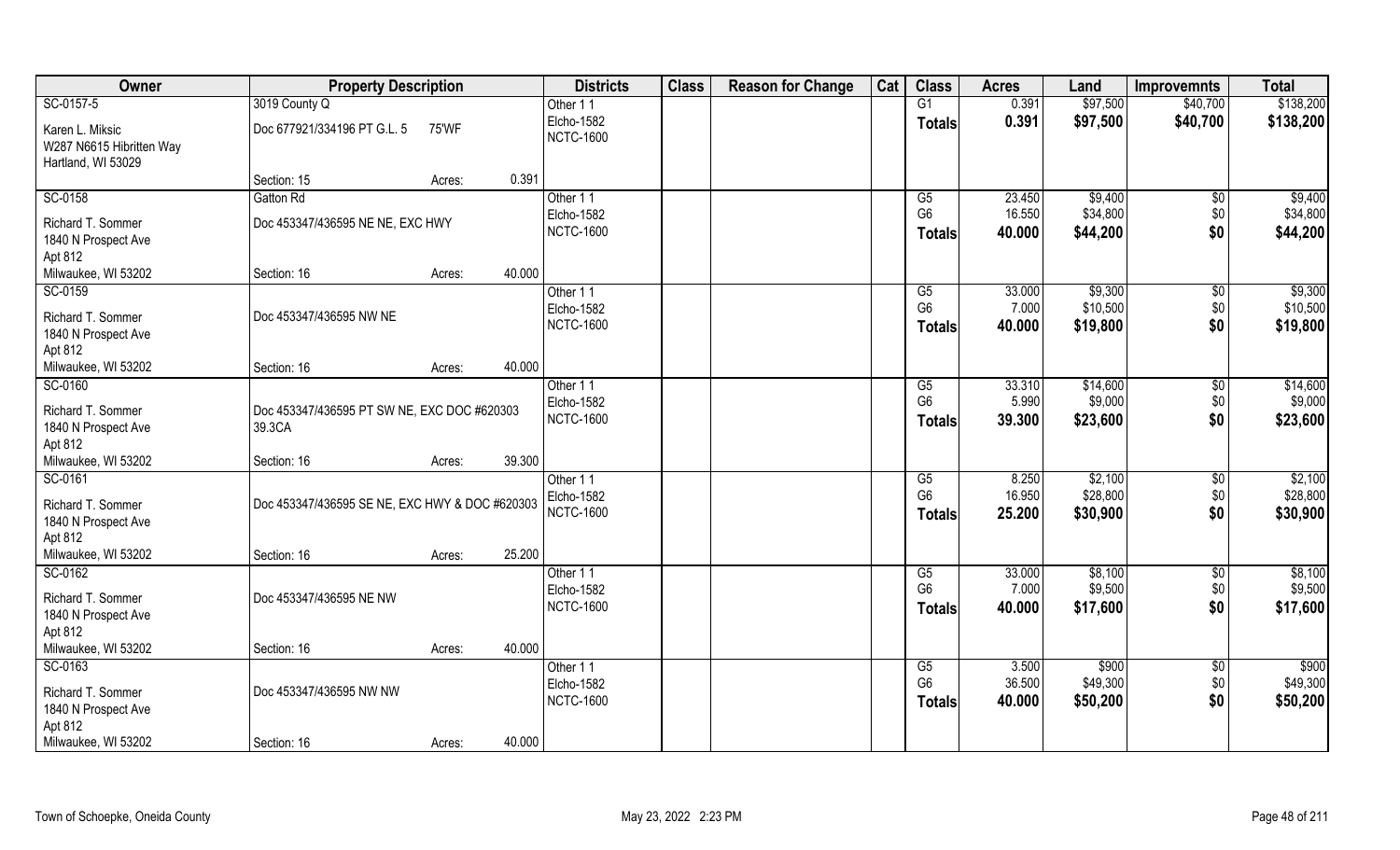| Owner                          | <b>Property Description</b>                      |        |        | <b>Districts</b>               | <b>Class</b> | <b>Reason for Change</b> | Cat | <b>Class</b>         | <b>Acres</b>    | Land                | <b>Improvemnts</b> | <b>Total</b>        |
|--------------------------------|--------------------------------------------------|--------|--------|--------------------------------|--------------|--------------------------|-----|----------------------|-----------------|---------------------|--------------------|---------------------|
| SC-0164                        |                                                  |        |        | Other 11                       |              |                          |     | G5                   | 16.500          | \$4,900             | $\overline{50}$    | \$4,900             |
| Richard T. Sommer              | Doc 453347/436595 SW NW                          |        |        | Elcho-1582                     |              |                          |     | G <sub>6</sub>       | 23.500          | \$32,900            | \$0                | \$32,900            |
| 1840 N Prospect Ave            |                                                  |        |        | <b>NCTC-1600</b>               |              |                          |     | <b>Totals</b>        | 40.000          | \$37,800            | \$0                | \$37,800            |
| Apt 812                        |                                                  |        |        |                                |              |                          |     |                      |                 |                     |                    |                     |
| Milwaukee, WI 53202            | Section: 16                                      | Acres: | 40.000 |                                |              |                          |     |                      |                 |                     |                    |                     |
| SC-0165                        |                                                  |        |        | Other 11                       |              |                          |     | G5                   | 20.000          | \$3,500             | $\sqrt{$0}$        | \$3,500             |
|                                | Doc 453347/436595 SE NW                          |        |        | Elcho-1582                     |              |                          |     | G <sub>6</sub>       | 20.000          | \$28,000            | \$0                | \$28,000            |
| Richard T. Sommer              |                                                  |        |        | <b>NCTC-1600</b>               |              |                          |     | Totals               | 40.000          | \$31,500            | \$0                | \$31,500            |
| 1840 N Prospect Ave<br>Apt 812 |                                                  |        |        |                                |              |                          |     |                      |                 |                     |                    |                     |
| Milwaukee, WI 53202            | Section: 16                                      | Acres: | 40.000 |                                |              |                          |     |                      |                 |                     |                    |                     |
| SC-0166                        |                                                  |        |        | Other 11                       |              |                          |     | G6                   | 40.000          | \$56,000            | \$0                | \$56,000            |
|                                |                                                  |        |        | Elcho-1582                     |              |                          |     | <b>Totals</b>        | 40.000          | \$56,000            | \$0                | \$56,000            |
| Richard T. Sommer              | Doc 453347/436595 NE SW                          |        |        | <b>NCTC-1600</b>               |              |                          |     |                      |                 |                     |                    |                     |
| 1840 N Prospect Ave            |                                                  |        |        |                                |              |                          |     |                      |                 |                     |                    |                     |
| Apt 812                        |                                                  |        |        |                                |              |                          |     |                      |                 |                     |                    |                     |
| Milwaukee, WI 53202            | Section: 16                                      | Acres: | 40.000 |                                |              |                          |     |                      |                 |                     |                    |                     |
| SC-0167                        |                                                  |        |        | Other 11                       |              |                          |     | G5<br>G <sub>6</sub> | 5.000<br>35.000 | \$2,400<br>\$49,000 | \$0                | \$2,400<br>\$49,000 |
| Richard T. Sommer              | Doc 453347/436595 NW SW                          |        |        | Elcho-1582<br><b>NCTC-1600</b> |              |                          |     |                      | 40.000          |                     | \$0<br>\$0         |                     |
| 1840 N Prospect Ave            |                                                  |        |        |                                |              |                          |     | <b>Totals</b>        |                 | \$51,400            |                    | \$51,400            |
| Apt 812                        |                                                  |        |        |                                |              |                          |     |                      |                 |                     |                    |                     |
| Milwaukee, WI 53202            | Section: 16                                      | Acres: | 40.000 |                                |              |                          |     |                      |                 |                     |                    |                     |
| SC-0168                        |                                                  |        |        | Other 11                       |              |                          |     | $\overline{G6}$      | 40.000          | \$56,000            | \$0                | \$56,000            |
| Richard T. Sommer              | Doc 453347/436595 SW SW                          |        |        | Elcho-1582                     |              |                          |     | <b>Totals</b>        | 40.000          | \$56,000            | \$0                | \$56,000            |
| 1840 N Prospect Ave            |                                                  |        |        | <b>NCTC-1600</b>               |              |                          |     |                      |                 |                     |                    |                     |
| Apt 812                        |                                                  |        |        |                                |              |                          |     |                      |                 |                     |                    |                     |
| Milwaukee, WI 53202            | Section: 16                                      | Acres: | 40.000 |                                |              |                          |     |                      |                 |                     |                    |                     |
| SC-0169                        |                                                  |        |        | Other 11                       |              |                          |     | G6                   | 40.000          | \$56,000            | $\overline{50}$    | \$56,000            |
| Richard T. Sommer              | Doc 453347/436595 SE SW                          |        |        | Elcho-1582                     |              |                          |     | <b>Totals</b>        | 40.000          | \$56,000            | \$0                | \$56,000            |
| 1840 N Prospect Ave            |                                                  |        |        | <b>NCTC-1600</b>               |              |                          |     |                      |                 |                     |                    |                     |
| Apt 812                        |                                                  |        |        |                                |              |                          |     |                      |                 |                     |                    |                     |
| Milwaukee, WI 53202            | Section: 16                                      | Acres: | 40.000 |                                |              |                          |     |                      |                 |                     |                    |                     |
| SC-0170                        | 2882 County Q                                    |        |        | Other 11                       |              |                          |     | G <sub>1</sub>       | 1.000           | \$15,000            | \$185,800          | \$200,800           |
| Gail M. Reiling                | Doc 798531/620303 PT NE SE, SW NE, NW SE & SE NI |        |        | Elcho-1582                     |              |                          |     | G <sub>5</sub>       | 15.000          | \$7,400             | \$0                | \$7,400             |
| Randy J. Paff                  | 19.99CA/20.0SA PCL A SM B5900                    |        |        | <b>NCTC-1600</b>               |              |                          |     | G <sub>6</sub>       | 4.000           | \$8,400             | \$0                | \$8,400             |
| 2882 County Q                  |                                                  |        |        |                                |              |                          |     | <b>Totals</b>        | 20.000          | \$30,800            | \$185,800          | \$216,600           |
| Pelican Lake, WI 54463         | Section: 16                                      | Acres: | 20.000 |                                |              |                          |     |                      |                 |                     |                    |                     |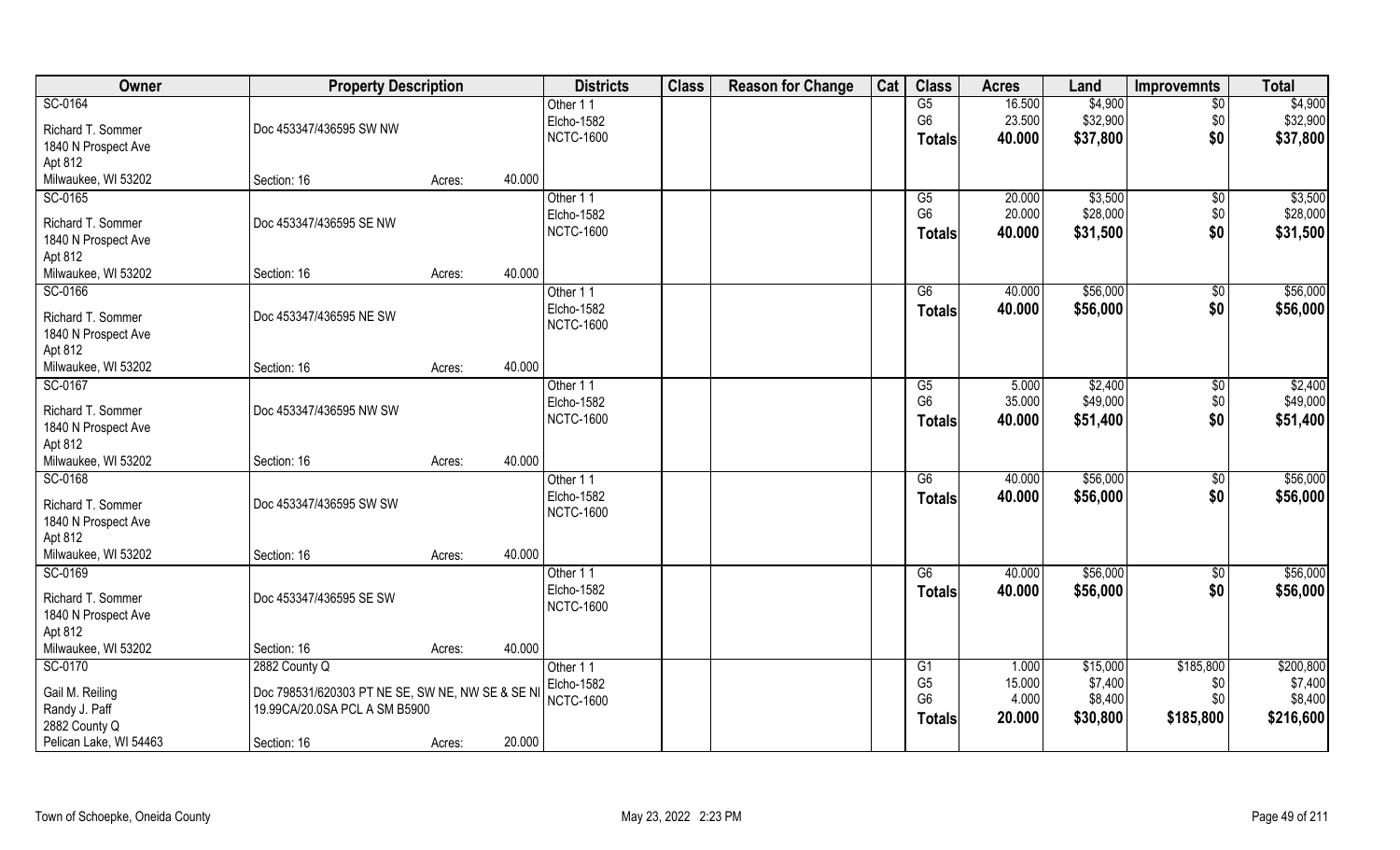| Owner                         | <b>Property Description</b>                                                                                                       | <b>Districts</b> | <b>Class</b> | <b>Reason for Change</b> | Cat | <b>Class</b>   | <b>Acres</b> | Land        | Improvemnts   | <b>Total</b>    |
|-------------------------------|-----------------------------------------------------------------------------------------------------------------------------------|------------------|--------------|--------------------------|-----|----------------|--------------|-------------|---------------|-----------------|
| SC-0170-1                     | 2942 County Q                                                                                                                     | Other 11         |              |                          |     | G1             | 1.000        | \$10,000    | \$21,300      | \$31,300        |
| Richard T. Sommer             | Doc 453347/000000 PT NE SE, EXC HWY & DOC                                                                                         | Elcho-1582       |              |                          |     | G <sub>5</sub> | 7.250        | \$3,700     | \$0           | \$3,700         |
| 1840 N Prospect Ave           | #620303 36.2CA                                                                                                                    | <b>NCTC-1600</b> |              |                          |     | G <sub>6</sub> | 27.950       | \$53,100    | \$0           | \$53,100        |
| Apt 812                       |                                                                                                                                   |                  |              |                          |     | <b>Totals</b>  | 36.200       | \$66,800    | \$21,300      | \$88,100        |
| Milwaukee, WI 53202           | 36.200<br>Section: 16<br>Acres:                                                                                                   |                  |              |                          |     |                |              |             |               |                 |
| SC-0171                       |                                                                                                                                   | Other 11         |              |                          |     | G6             | 40.870       | \$57,200    | $\sqrt{$0}$   | \$57,200        |
| Richard T. Sommer             | Doc 453347/436595 NW SE, EXC DOC #620303                                                                                          | Elcho-1582       |              |                          |     | <b>Totals</b>  | 40.870       | \$57,200    | \$0           | \$57,200        |
| 1840 N Prospect Ave           | 40.88CA                                                                                                                           | <b>NCTC-1600</b> |              |                          |     |                |              |             |               |                 |
| Apt 812                       |                                                                                                                                   |                  |              |                          |     |                |              |             |               |                 |
| Milwaukee, WI 53202           | 40.870<br>Section: 16<br>Acres:                                                                                                   |                  |              |                          |     |                |              |             |               |                 |
| SC-0172                       |                                                                                                                                   | Other 11         |              |                          |     | G6             | 40.000       | \$56,000    | \$0           | \$56,000        |
| Richard T. Sommer             | Doc 453347/436595 SW SE                                                                                                           | Elcho-1582       |              |                          |     | <b>Totals</b>  | 40.000       | \$56,000    | \$0           | \$56,000        |
| 1840 N Prospect Ave           |                                                                                                                                   | <b>NCTC-1600</b> |              |                          |     |                |              |             |               |                 |
| Apt 812                       |                                                                                                                                   |                  |              |                          |     |                |              |             |               |                 |
| Milwaukee, WI 53202           | 40.000<br>Section: 16<br>Acres:                                                                                                   |                  |              |                          |     |                |              |             |               |                 |
| SC-0173                       |                                                                                                                                   | Other 11         |              |                          |     | G5             | 8.000        | \$3,800     | $\sqrt[6]{3}$ | \$3,800         |
| Richard T. Sommer             | Doc 453347/436595 SE SE, EXC HWY                                                                                                  | Elcho-1582       |              |                          |     | G <sub>6</sub> | 32.000       | \$66,200    | \$0           | \$66,200        |
| 1840 N Prospect Ave           |                                                                                                                                   | <b>NCTC-1600</b> |              |                          |     | <b>Totals</b>  | 40.000       | \$70,000    | \$0           | \$70,000        |
| Apt 812                       |                                                                                                                                   |                  |              |                          |     |                |              |             |               |                 |
| Milwaukee, WI 53202           | 40.000<br>Section: 16<br>Acres:                                                                                                   |                  |              |                          |     |                |              |             |               |                 |
| SC-0174                       |                                                                                                                                   | Other 11         |              |                          |     | F7             | 61.570       | ( \$92,400) | \$0           | $\overline{50}$ |
|                               |                                                                                                                                   | Elcho-1582       |              |                          |     | <b>Totals</b>  | 61.570       | \$0         | \$0           | \$0             |
| Ptnshp                        | Heartwood Forestland Fund VII Limited   Doc 731189/719839 N FR 1/2 OF NE 61.57A MFL<br>OPEN #44 296 1999 SEE DOC #719839 FOR DEED | <b>NCTC-1600</b> |              |                          |     |                |              |             |               |                 |
| c/o The Forestland Group, LLC | (67.76CA PER LIO/-SA)                                                                                                             |                  |              |                          |     |                |              |             |               |                 |
| 19045 Stone Mountain Rd       | 61.570<br>Section: 1<br>Acres:                                                                                                    |                  |              |                          |     |                |              |             |               |                 |
| Abingdon, VA 24210            |                                                                                                                                   |                  |              |                          |     |                |              |             |               |                 |
| SC-0175                       |                                                                                                                                   | Other 11         |              |                          |     | F7             | 40.000       | (\$60,000)  | $\sqrt{$0}$   | $\overline{50}$ |
|                               | Heartwood Forestland Fund VII Limited   Doc 731189/719839 SW NE 40A MFL OPEN #44 296                                              | Elcho-1582       |              |                          |     | <b>Totals</b>  | 40.000       | \$0         | \$0           | \$0             |
| Ptnshp                        | 1999 SEE DOC #719839 FOR DEED (43.09CA PER                                                                                        | <b>NCTC-1600</b> |              |                          |     |                |              |             |               |                 |
| c/o The Forestland Group, LLC | $LIO/-SA$ )                                                                                                                       |                  |              |                          |     |                |              |             |               |                 |
| 19045 Stone Mountain Rd       | 40.000<br>Section: 1<br>Acres:                                                                                                    |                  |              |                          |     |                |              |             |               |                 |
| Abingdon, VA 24210            |                                                                                                                                   |                  |              |                          |     |                |              |             |               |                 |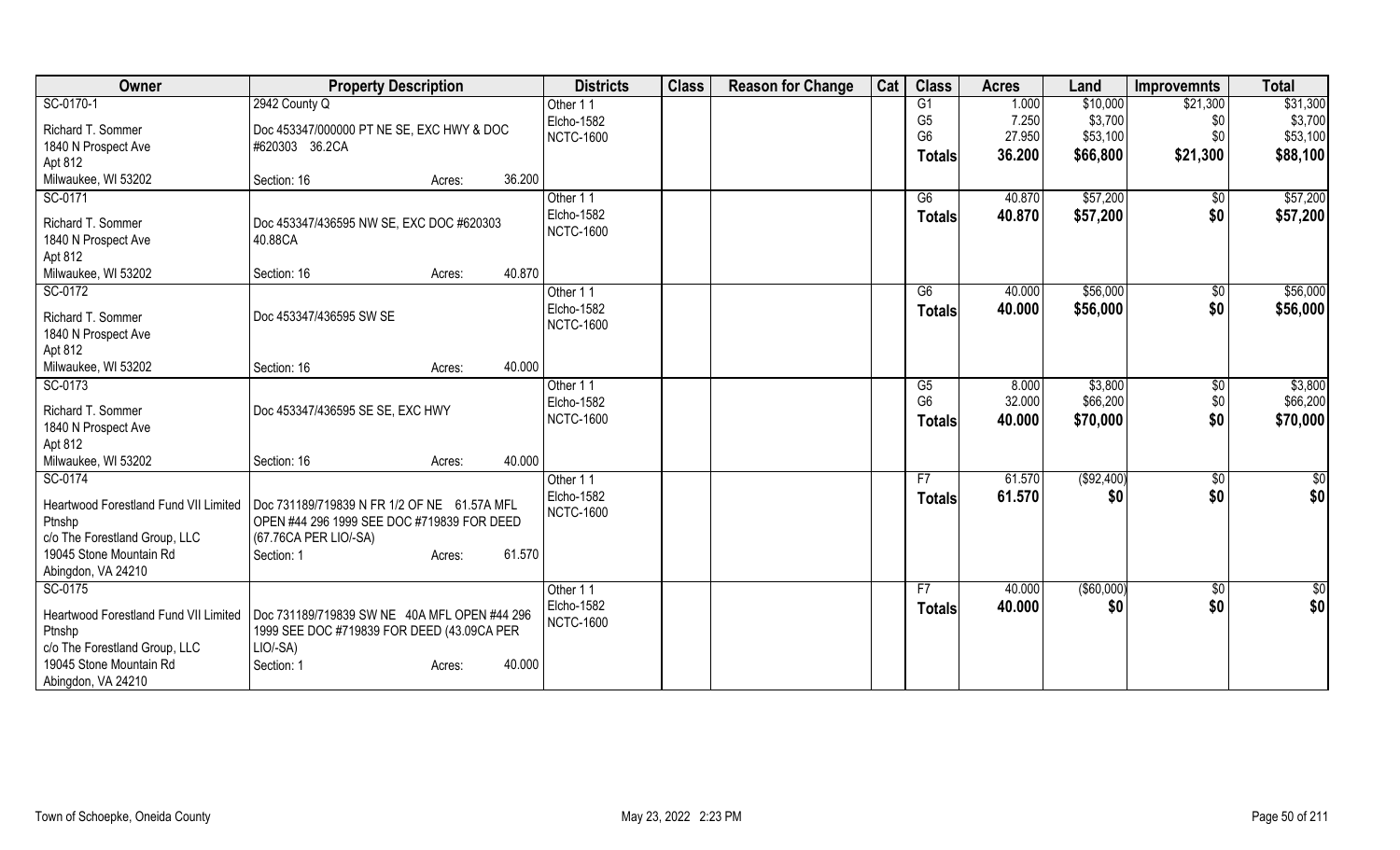| Owner                                 | <b>Property Description</b>                   | <b>Districts</b>  | <b>Class</b> | <b>Reason for Change</b> | Cat | <b>Class</b>   | <b>Acres</b> | Land           | <b>Improvemnts</b> | <b>Total</b> |
|---------------------------------------|-----------------------------------------------|-------------------|--------------|--------------------------|-----|----------------|--------------|----------------|--------------------|--------------|
| SC-0176                               |                                               | Other 11          |              |                          |     | F7             | 40.000       | $($ \$60,000)  | $\overline{50}$    | \$0          |
| Heartwood Forestland Fund VII Limited | Doc 731189/719839 SE NE 40A MFL OPEN #44 296  | Elcho-1582        |              |                          |     | <b>Totals</b>  | 40.000       | \$0            | \$0                | \$0          |
| Ptnshp                                | 1999 SEE DOC #719839 FOR DEED (43.09CA PER    | <b>NCTC-1600</b>  |              |                          |     |                |              |                |                    |              |
| c/o The Forestland Group, LLC         | $LIO/-SA$ )                                   |                   |              |                          |     |                |              |                |                    |              |
| 19045 Stone Mountain Rd               | Section: 1<br>40.000<br>Acres:                |                   |              |                          |     |                |              |                |                    |              |
| Abingdon, VA 24210                    |                                               |                   |              |                          |     |                |              |                |                    |              |
| SC-0177                               |                                               | Other 11          |              |                          |     | F7             | 63.910       | (\$95,900)     | $\sqrt{50}$        | \$0          |
| Heartwood Forestland Fund VII Limited | Doc 731189/719839 N FR 1/2 NW 63.91A MFL OPEN | Elcho-1582        |              |                          |     | <b>Totals</b>  | 63.910       | \$0            | \$0                | \$0          |
| Ptnshp                                | #44 296 1999 SEE DOC #719839 FOR DEED (72.6CA | <b>NCTC-1600</b>  |              |                          |     |                |              |                |                    |              |
| c/o The Forestland Group, LLC         | PER LIO/-SA)                                  |                   |              |                          |     |                |              |                |                    |              |
| 19045 Stone Mountain Rd               | 63.910<br>Section: 1<br>Acres:                |                   |              |                          |     |                |              |                |                    |              |
| Abingdon, VA 24210                    |                                               |                   |              |                          |     |                |              |                |                    |              |
| SC-0178                               |                                               | Other 11          |              |                          |     | F7             | 40.000       | (\$60,000)     | $\sqrt{6}$         | \$0          |
| Heartwood Forestland Fund VII Limited | Doc 731189/719839 SW NW 40A MFL OPEN #44 296  | Elcho-1582        |              |                          |     | Totals         | 40.000       | \$0            | \$0                | \$0          |
| Ptnshp                                | 1999 SEE DOC #719839 FOR DEED (44.26CA PER    | <b>NCTC-1600</b>  |              |                          |     |                |              |                |                    |              |
| c/o The Forestland Group, LLC         | LIO/-SA)                                      |                   |              |                          |     |                |              |                |                    |              |
| 19045 Stone Mountain Rd               | 40.000<br>Section: 1<br>Acres:                |                   |              |                          |     |                |              |                |                    |              |
| Abingdon, VA 24210                    |                                               |                   |              |                          |     |                |              |                |                    |              |
| SC-0179                               |                                               | Other 11          |              |                          |     | F7             | 40.000       | ( \$60,000)    | $\sqrt{6}$         | \$0          |
| Heartwood Forestland Fund VII Limited | Doc 731189/719839 SE NW 40A MFL OPEN #44 296  | <b>Elcho-1582</b> |              |                          |     | <b>Totals</b>  | 40.000       | \$0            | \$0                | \$0          |
| Ptnshp                                | 1999 SEE DOC #719839 FOR DEED (44.03CA PER    | <b>NCTC-1600</b>  |              |                          |     |                |              |                |                    |              |
| c/o The Forestland Group, LLC         | LIO/-SA)                                      |                   |              |                          |     |                |              |                |                    |              |
| 19045 Stone Mountain Rd               | 40.000<br>Section: 1<br>Acres:                |                   |              |                          |     |                |              |                |                    |              |
| Abingdon, VA 24210                    |                                               |                   |              |                          |     |                |              |                |                    |              |
| SC-0180                               |                                               | Other 11          |              |                          |     | F7             | 40.000       | $($ \$60,000)  | $\overline{50}$    | \$0          |
| Pelican River Forest, LLC             | Doc 827447/665986 NE SWMFL OPEN 44 357 1999   | Elcho-1582        |              |                          |     | Totals         | 40.000       | \$0            | \$0                | \$0          |
| 1655 N Fort Meyer Dr                  | 40ASEE DOC 827447 FOR DEED                    | <b>NCTC-1600</b>  |              |                          |     |                |              |                |                    |              |
| <b>Suite 1300</b>                     |                                               |                   |              |                          |     |                |              |                |                    |              |
| Arlington, VA 22209                   | 40.000<br>Section: 1<br>Acres:                |                   |              |                          |     |                |              |                |                    |              |
| SC-0181                               |                                               | Other 11          |              |                          |     | X <sub>2</sub> | 40.000       | $\frac{1}{20}$ | $\frac{1}{20}$     | \$           |
|                                       |                                               | Elcho-1582        |              |                          |     | <b>Totals</b>  | 40.000       | \$0            | \$0                | \$0          |
| State Bcpl                            | Doc 000000/000000 NW SW 40A                   | <b>NCTC-1600</b>  |              |                          |     |                |              |                |                    |              |
| PO Box 8943                           |                                               |                   |              |                          |     |                |              |                |                    |              |
| Madison, WI 53708                     | 40.000                                        |                   |              |                          |     |                |              |                |                    |              |
|                                       | Section: 1<br>Acres:                          |                   |              |                          |     |                |              |                |                    |              |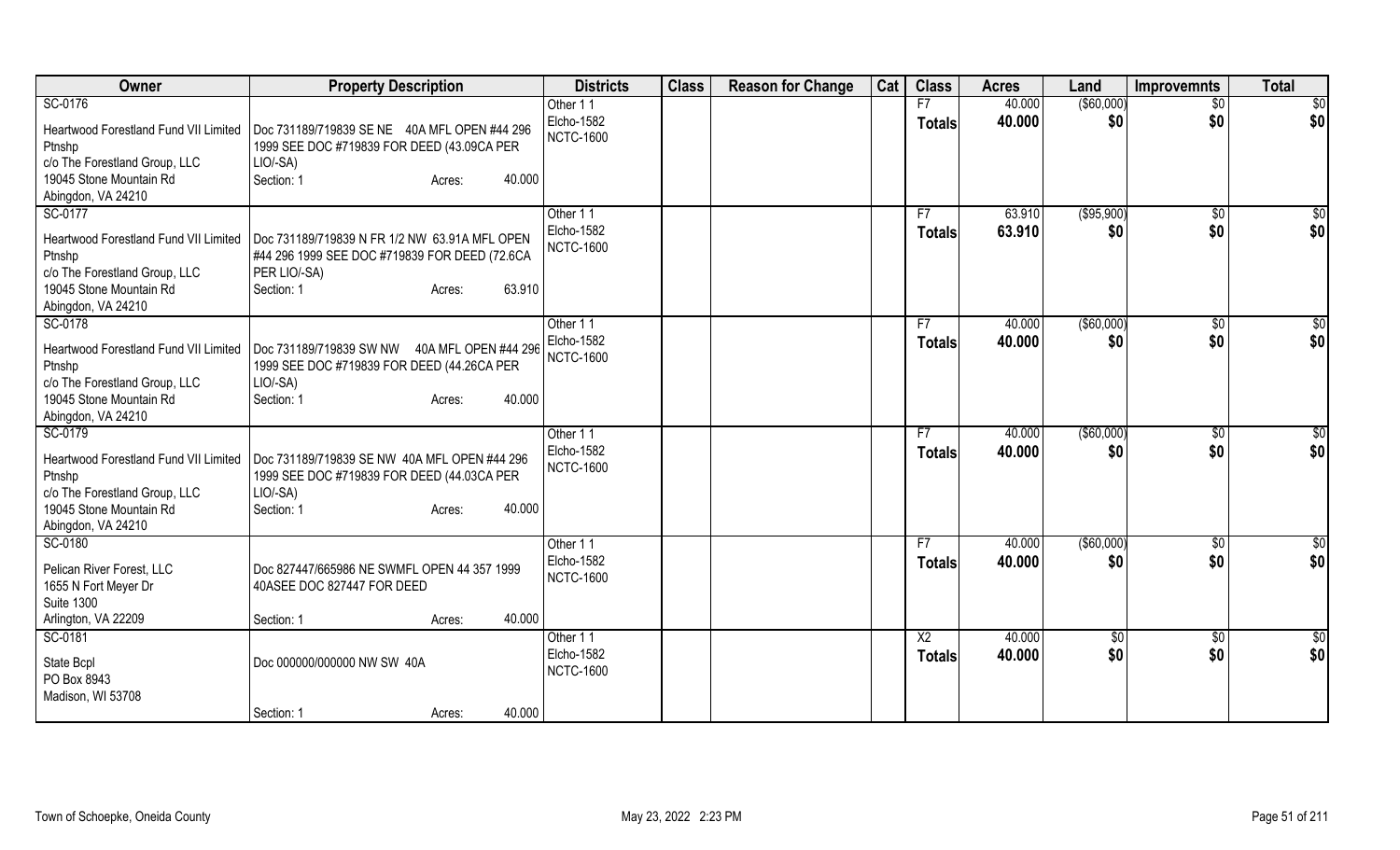| Owner                                                                             | <b>Property Description</b>                                                                                                        | <b>Districts</b>                           | <b>Class</b> | <b>Reason for Change</b> | Cat | <b>Class</b>                     | <b>Acres</b>     | Land               | Improvemnts            | <b>Total</b>        |
|-----------------------------------------------------------------------------------|------------------------------------------------------------------------------------------------------------------------------------|--------------------------------------------|--------------|--------------------------|-----|----------------------------------|------------------|--------------------|------------------------|---------------------|
| SC-0182<br>State Bcpl<br>PO Box 8943                                              | Doc 000000/000000 SW SW 40A                                                                                                        | Other 11<br>Elcho-1582<br><b>NCTC-1600</b> |              |                          |     | $\overline{X2}$<br><b>Totals</b> | 40.000<br>40.000 | \$0<br>\$0         | $\overline{50}$<br>\$0 | \$0<br>\$0          |
| Madison, WI 53708                                                                 | 40.000<br>Section: 1<br>Acres:                                                                                                     |                                            |              |                          |     |                                  |                  |                    |                        |                     |
| SC-0183<br>Pelican River Forest, LLC<br>1655 N Fort Meyer Dr<br><b>Suite 1300</b> | Doc 827447/665986 SE SWMFL OPEN 44 357 1999<br>40ASEE DOC 827447 FOR DEED                                                          | Other 11<br>Elcho-1582<br><b>NCTC-1600</b> |              |                          |     | F7<br><b>Totals</b>              | 40.000<br>40.000 | ( \$60,000)<br>\$0 | $\overline{50}$<br>\$0 | $\sqrt{50}$<br>\$0  |
| Arlington, VA 22209<br>SC-0184                                                    | 40.000<br>Section: 1<br>Acres:                                                                                                     | Other 11                                   |              |                          |     | F6                               | 40.000           | ( \$60,000)        | $\sqrt[6]{30}$         | \$0                 |
| Richard A. Pitts<br>12010 Pitts Rd<br>Crandon, WI 54520                           | Doc 612422/608291 NE SE 40A (4 OWNERS) SEE<br>DOC #601759 FOR DEED MFL CLOSED #44 050 2005                                         | Elcho-1582<br><b>NCTC-1600</b>             |              |                          |     | <b>Totals</b>                    | 40.000           | \$0                | \$0                    | \$0                 |
|                                                                                   | 40.000<br>Section: 1<br>Acres:                                                                                                     |                                            |              |                          |     |                                  |                  |                    |                        |                     |
| SC-0185<br>Pelican River Forest, LLC<br>1655 N Fort Meyer Dr<br><b>Suite 1300</b> | Doc 827447/665986 NW SEMFL OPEN 44 357 1999<br>40ASEE DOC 827447 FOR DEED                                                          | Other 11<br>Elcho-1582<br><b>NCTC-1600</b> |              |                          |     | F7<br><b>Totals</b>              | 40.000<br>40.000 | ( \$60,000)<br>\$0 | $\sqrt[6]{3}$<br>\$0   | \$0<br>\$0          |
| Arlington, VA 22209                                                               | 40.000<br>Section: 1<br>Acres:                                                                                                     |                                            |              |                          |     |                                  |                  |                    |                        |                     |
| SC-0186<br>Richard A. Pitts<br>12010 Pitts Rd<br>Crandon, WI 54520                | Doc 601759/495266 PT SW SE, EXC MFL 5A (4<br>OWNERS)                                                                               | Other 11<br>Elcho-1582<br><b>NCTC-1600</b> |              |                          |     | G5<br><b>Totals</b>              | 5.000<br>5.000   | \$2,400<br>\$2,400 | \$0<br>\$0             | \$2,400<br>\$2,400  |
|                                                                                   | 5.000<br>Section: 1<br>Acres:                                                                                                      |                                            |              |                          |     | F6                               |                  |                    |                        |                     |
| SC-0186-1<br>Richard A. Pitts<br>12010 Pitts Rd<br>Crandon, WI 54520              | Doc 612422/608291 PT SW SE 35A SEE DOC<br>#601759 FOR DEED (4 OWNERS) MFL CLOSED #44<br>050 2005<br>35.000<br>Section: 1<br>Acres: | Other 11<br>Elcho-1582<br><b>NCTC-1600</b> |              |                          |     | <b>Totals</b>                    | 35.000<br>35.000 | ( \$52,500)<br>\$0 | \$0<br>\$0             | \$0<br>\$0          |
| SC-0187                                                                           | Pitts Rd                                                                                                                           | Other 11                                   |              |                          |     | G6                               | 4.500            | \$5,000            | $\overline{50}$        | \$5,000             |
| Richard A. Pitts<br>Jean Pitts<br>12010 Pitts Rd<br>Crandon, WI 54520             | Doc 495267/396-477 PT SE SE 5A S 1/2 SE 1/4 SE 1/4<br>$\vert$ S 1/4<br>5.000<br>Section: 1                                         | Elcho-1582<br><b>NCTC-1600</b>             |              |                          |     | G7<br><b>Totals</b>              | 0.500<br>5.000   | \$4,000<br>\$9,000 | \$1,000<br>\$1,000     | \$5,000<br>\$10,000 |
|                                                                                   | Acres:                                                                                                                             |                                            |              |                          |     |                                  |                  |                    |                        |                     |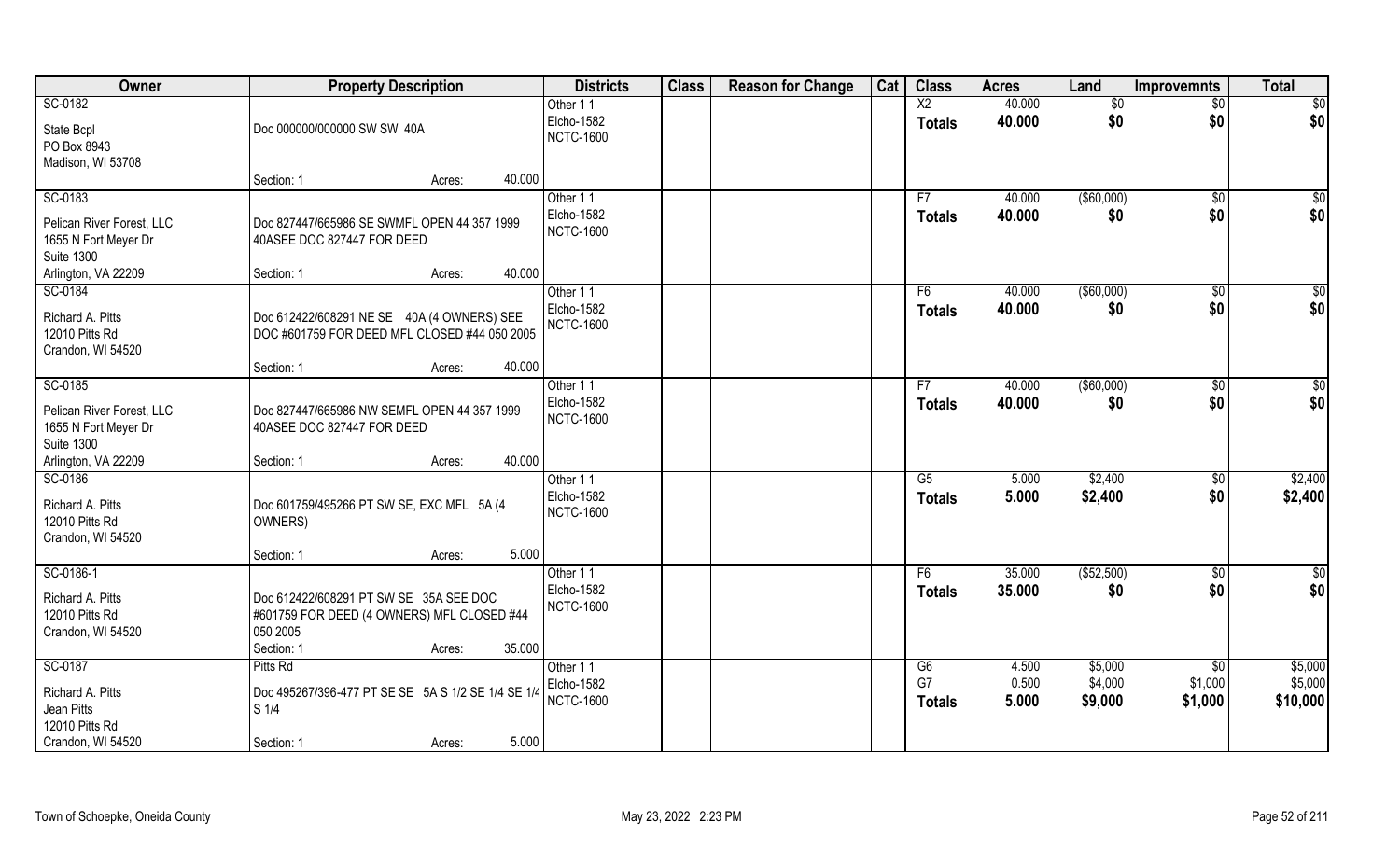| Owner                                 | <b>Property Description</b>                      | <b>Districts</b>              | <b>Class</b> | <b>Reason for Change</b> | Cat | <b>Class</b>                     | <b>Acres</b>    | Land                 | <b>Improvemnts</b> | <b>Total</b>         |
|---------------------------------------|--------------------------------------------------|-------------------------------|--------------|--------------------------|-----|----------------------------------|-----------------|----------------------|--------------------|----------------------|
| SC-0187-1                             |                                                  | Other 11                      |              |                          |     | F6                               | 35.000          | ( \$52,500)          | $\overline{50}$    | \$0                  |
| Richard A. Pitts                      | Doc 612422/608291 PT SE SE, EXC V911-494 35A     | Elcho-1582                    |              |                          |     | <b>Totals</b>                    | 35.000          | \$0                  | \$0                | \$0                  |
| 12010 Pitts Rd                        | (4 OWNERS) SEE DOC #601759 FOR DEED MFL          | <b>NCTC-1600</b>              |              |                          |     |                                  |                 |                      |                    |                      |
| Crandon, WI 54520                     | CLOSED #44 050 2005                              |                               |              |                          |     |                                  |                 |                      |                    |                      |
|                                       | Section: 1<br>35.000<br>Acres:                   |                               |              |                          |     |                                  |                 |                      |                    |                      |
| SC-0188                               |                                                  | Other 11                      |              |                          |     | F7                               | 65.710          | ( \$98,600)          | \$0                | \$0                  |
|                                       |                                                  | Elcho-1582                    |              |                          |     | Totals                           | 65.710          | \$0                  | \$0                | \$0                  |
| Pelican River Forest, LLC             | Doc 827447/665986 N FR 1/2 NE 1/4MFL OPEN 44 357 | <b>NCTC-1600</b>              |              |                          |     |                                  |                 |                      |                    |                      |
| 1655 N Fort Meyer Dr                  | 1999 65.71ASEE DOC 827447 FOR DEED               |                               |              |                          |     |                                  |                 |                      |                    |                      |
| <b>Suite 1300</b>                     | 65.710                                           |                               |              |                          |     |                                  |                 |                      |                    |                      |
| Arlington, VA 22209                   | Section: 2<br>Acres:                             |                               |              |                          |     |                                  |                 |                      |                    |                      |
| SC-0189                               | 1996 Pergande Rd                                 | Other 11                      |              |                          |     | G1                               | 2.000           | \$20,500             | \$15,800           | \$36,300             |
| Joseph C. Branch                      | Doc 696853/315509 SW NE SEE V476-80 & DOC        | Elcho-1582                    |              |                          |     | G <sub>5</sub><br>G <sub>6</sub> | 33.610<br>5.000 | \$16,000<br>\$10,500 | \$0<br>\$0         | \$16,000<br>\$10,500 |
| Richard C. Hess                       | 696853 FOR OWNERSHIP SM B3040 40.61CA/-SA        | <b>NCTC-1600</b>              |              |                          |     |                                  |                 |                      |                    |                      |
| 3700 W Highland Rd                    |                                                  |                               |              |                          |     | Totals                           | 40.610          | \$47,000             | \$15,800           | \$62,800             |
| Mequon, WI 53092                      | 40.610<br>Section: 2<br>Acres:                   |                               |              |                          |     |                                  |                 |                      |                    |                      |
| SC-0190                               |                                                  | Other 11                      |              |                          |     | G5                               | 41.310          | \$9,800              | $\sqrt[6]{3}$      | \$9,800              |
|                                       |                                                  | <b>Elcho-1582</b>             |              |                          |     | <b>Totals</b>                    | 41.310          | \$9,800              | \$0                | \$9,800              |
| Joseph C. Branch                      | Doc 696853/315509 SE NE<br>SM B3040 SEE V476-80  | <b>NCTC-1600</b>              |              |                          |     |                                  |                 |                      |                    |                      |
| Richard C. Hess<br>3700 W Highland Rd | & DOC 696853 FOR OWNERSHIP 41.31CA/-SA           |                               |              |                          |     |                                  |                 |                      |                    |                      |
| Mequon, WI 53092                      | 41.310<br>Section: 2                             |                               |              |                          |     |                                  |                 |                      |                    |                      |
| SC-0191                               | Acres:                                           |                               |              |                          |     | F7                               | 66.790          | (\$100,200)          | \$0                | $\overline{50}$      |
|                                       |                                                  | Other 11<br><b>Elcho-1582</b> |              |                          |     |                                  |                 |                      |                    |                      |
| Pelican River Forest, LLC             | Doc 827447/665986 N FR 1/2 NW 1/4MFL OPEN 44 357 | <b>NCTC-1600</b>              |              |                          |     | <b>Totals</b>                    | 66.790          | \$0                  | \$0                | \$0                  |
| 1655 N Fort Meyer Dr                  | 1999 66.79ASEE DOC 827447 FOR DEED               |                               |              |                          |     |                                  |                 |                      |                    |                      |
| <b>Suite 1300</b>                     |                                                  |                               |              |                          |     |                                  |                 |                      |                    |                      |
| Arlington, VA 22209                   | 66.790<br>Section: 2<br>Acres:                   |                               |              |                          |     |                                  |                 |                      |                    |                      |
| SC-0192                               |                                                  | Other 11                      |              |                          |     | F7                               | 40.000          | ( \$60,000)          | \$0                | $\frac{6}{3}$        |
| Pelican River Forest, LLC             | Doc 827447/665986 SW NWMFL OPEN 44 357 1999      | Elcho-1582                    |              |                          |     | <b>Totals</b>                    | 40.000          | \$0                  | \$0                | \$0                  |
| 1655 N Fort Meyer Dr                  | 40ASEE DOC 827447 FOR DEED                       | <b>NCTC-1600</b>              |              |                          |     |                                  |                 |                      |                    |                      |
| <b>Suite 1300</b>                     |                                                  |                               |              |                          |     |                                  |                 |                      |                    |                      |
| Arlington, VA 22209                   | 40.000<br>Section: 2<br>Acres:                   |                               |              |                          |     |                                  |                 |                      |                    |                      |
| SC-0193                               |                                                  | Other 11                      |              |                          |     | G6                               | 40.190          | \$60,300             | $\sqrt{$0}$        | \$60,300             |
|                                       |                                                  | Elcho-1582                    |              |                          |     | <b>Totals</b>                    | 40.190          | \$60,300             | \$0                | \$60,300             |
| Joseph C. Branch                      | Doc 779900/772806 SE NW<br>40.19CA SEE DOC       | <b>NCTC-1600</b>              |              |                          |     |                                  |                 |                      |                    |                      |
| Richard C. Hess                       | #772806 FOR DEED                                 |                               |              |                          |     |                                  |                 |                      |                    |                      |
| 3700 W Highland Rd                    |                                                  |                               |              |                          |     |                                  |                 |                      |                    |                      |
| Mequon, WI 53092                      | 40.190<br>Section: 2<br>Acres:                   |                               |              |                          |     |                                  |                 |                      |                    |                      |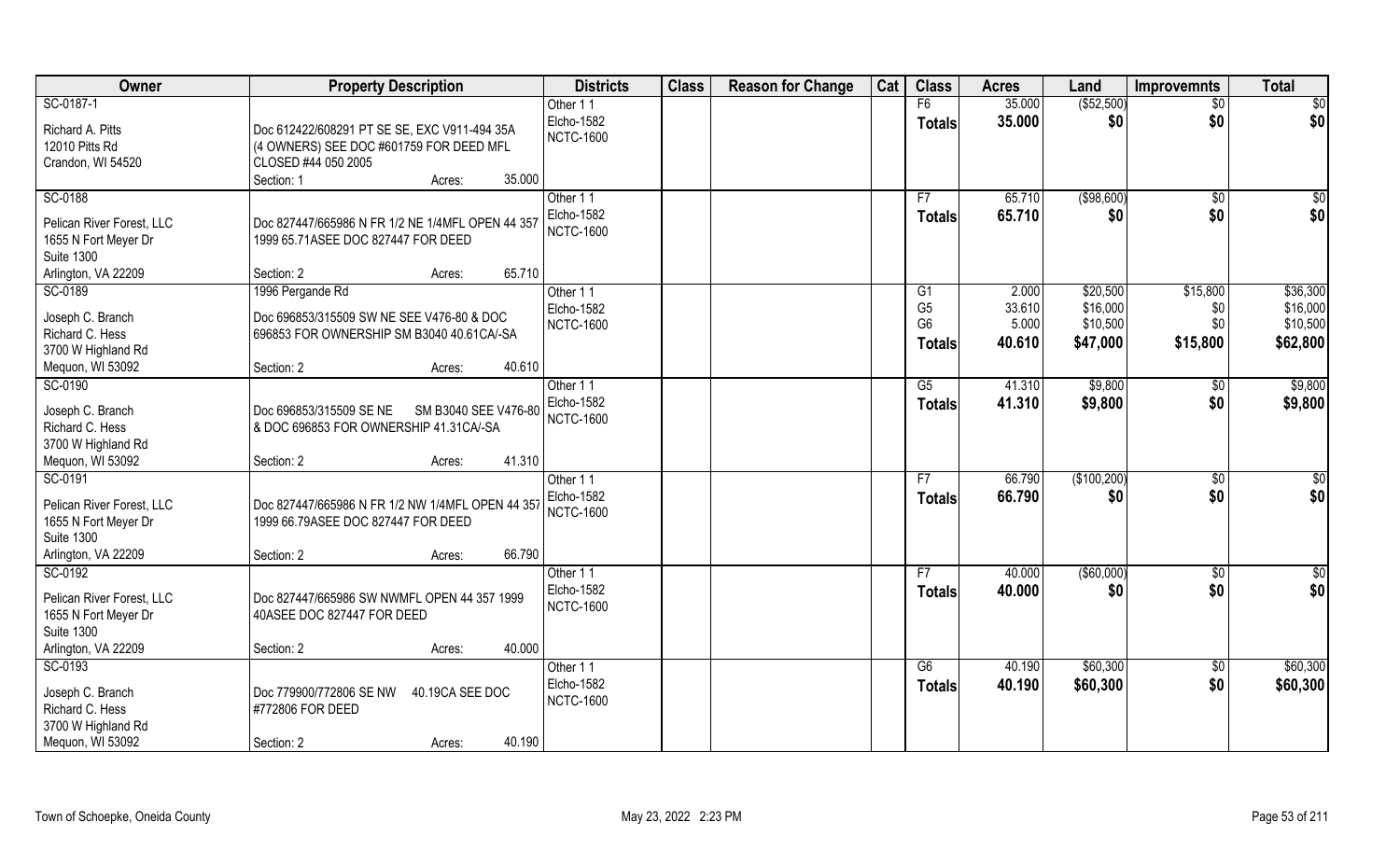| Owner                                                                                                    | <b>Property Description</b>                                                                                                    |        | <b>Districts</b>                                  | <b>Class</b> | <b>Reason for Change</b> | Cat  | <b>Class</b>                                            | <b>Acres</b>                       | Land                                   | Improvemnts                 | <b>Total</b>                           |
|----------------------------------------------------------------------------------------------------------|--------------------------------------------------------------------------------------------------------------------------------|--------|---------------------------------------------------|--------------|--------------------------|------|---------------------------------------------------------|------------------------------------|----------------------------------------|-----------------------------|----------------------------------------|
| SC-0194                                                                                                  |                                                                                                                                |        | Other 11                                          |              |                          |      | F7                                                      | 40.000                             | ( \$60,000)                            | $\overline{50}$             | \$0                                    |
| Pelican River Forest, LLC<br>1655 N Fort Meyer Dr<br><b>Suite 1300</b>                                   | Doc 827447/665986 NE SWMFL OPEN 44 357 1999<br>40ASEE DOC 827447 FOR DEED                                                      |        | Elcho-1582<br><b>NCTC-1600</b>                    |              |                          |      | <b>Totals</b>                                           | 40.000                             | \$0                                    | \$0                         | \$0                                    |
| Arlington, VA 22209                                                                                      | Section: 2<br>Acres:                                                                                                           | 40.000 |                                                   |              |                          |      |                                                         |                                    |                                        |                             |                                        |
| SC-0195<br>Karen Carpenter<br>1471 Meister Ln<br>Pelican Lake, WI 54463                                  | Doc 824226/573564 NW SW                                                                                                        |        | Other 11<br><b>Elcho-1582</b><br><b>NCTC-1600</b> | G4           | Ag use land              | $-5$ | G4<br>G <sub>5</sub><br>G <sub>8</sub><br><b>Totals</b> | 36.000<br>2.000<br>2.000<br>40.000 | \$5,800<br>\$400<br>\$1,400<br>\$7,600 | \$0<br>\$0\$<br>\$0<br>\$0  | \$5,800<br>\$400<br>\$1,400<br>\$7,600 |
|                                                                                                          | Section: 2<br>Acres:                                                                                                           | 40.000 |                                                   |              |                          |      |                                                         |                                    |                                        |                             |                                        |
| SC-0196<br>Karen Carpenter<br>1471 Meister Ln<br>Pelican Lake, WI 54463                                  | <b>Meister Stockley</b><br>Doc 824226/573564 SW SW                                                                             |        | Other 11<br>Elcho-1582<br><b>NCTC-1600</b>        | G4           | Ag use land              | -5   | G4<br>G <sub>5</sub><br><b>Totals</b>                   | 38.000<br>1.000<br>39.000          | \$6,100<br>\$100<br>\$6,200            | $\sqrt[6]{3}$<br>\$0<br>\$0 | \$6,100<br>\$100<br>\$6,200            |
|                                                                                                          | Section: 2<br>Acres:                                                                                                           | 39.000 |                                                   |              |                          |      |                                                         |                                    |                                        |                             |                                        |
| SC-0197<br>Pelican River Forest, LLC<br>1655 N Fort Meyer Dr<br><b>Suite 1300</b><br>Arlington, VA 22209 | Doc 827447/665986 SE SWMFL OPEN 44 357 1999<br>(25A) & 44 071 1993 (15A) 40ASEE DOC 827447 FOR<br>DEED<br>Section: 2<br>Acres: | 40.000 | Other 11<br>Elcho-1582<br><b>NCTC-1600</b>        |              |                          |      | F7<br><b>Totals</b>                                     | 40.000<br>40.000                   | ( \$84,000)<br>\$0                     | \$0<br>\$0                  | \$0<br>\$0                             |
| SC-0198<br>State Bcpl<br>PO Box 8943<br>Madison, WI 53708                                                | Doc 000000/000000 NE SE 40A<br>Section: 2<br>Acres:                                                                            | 40.000 | Other 11<br>Elcho-1582<br><b>NCTC-1600</b>        |              |                          |      | $\overline{X2}$<br><b>Totals</b>                        | 40.000<br>40.000                   | \$0<br>\$0                             | $\overline{50}$<br>\$0      | \$0<br>\$0                             |
| SC-0199<br>State Bcpl<br>PO Box 8943<br>Madison, WI 53708                                                | Doc 000000/000000 NW SE 40A<br>Section: 2<br>Acres:                                                                            | 40.000 | Other 11<br>Elcho-1582<br><b>NCTC-1600</b>        |              |                          |      | $\overline{X2}$<br><b>Totals</b>                        | 40.000<br>40.000                   | \$0<br>\$0                             | \$0<br>\$0                  | $\frac{6}{3}$<br>\$0                   |
| SC-0200<br>State Bcpl<br>PO Box 8943<br>Madison, WI 53708                                                | Doc 000000/000000 SW SE 40A<br>Section: 2<br>Acres:                                                                            | 40.000 | Other 11<br><b>Elcho-1582</b><br><b>NCTC-1600</b> |              |                          |      | $\overline{X2}$<br><b>Totals</b>                        | 40.000<br>40.000                   | $\sqrt{$0}$<br>\$0                     | $\overline{50}$<br>\$0      | \$0<br>\$0                             |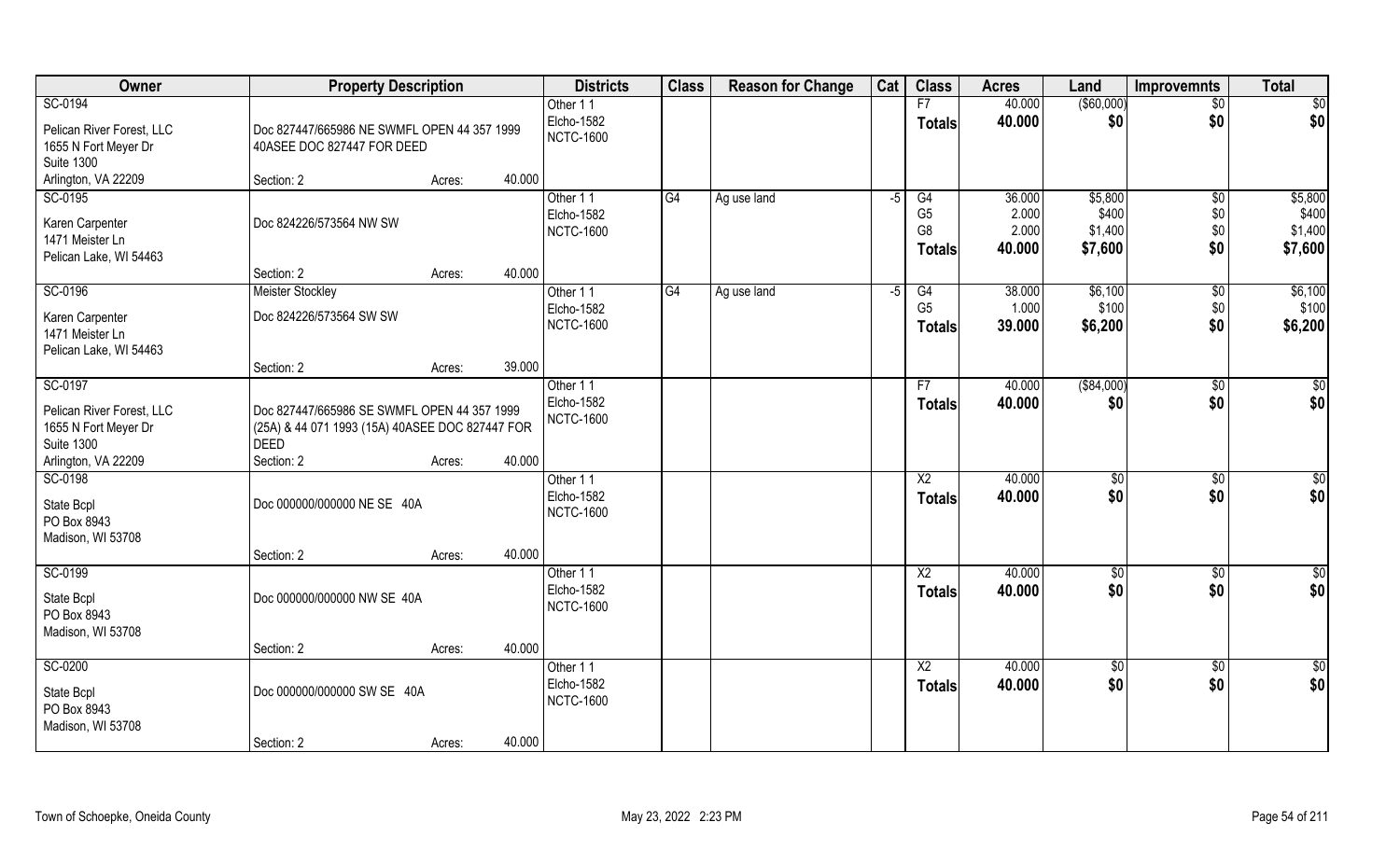| Owner                                     | <b>Property Description</b>                                               | <b>Districts</b>       | <b>Class</b>         | <b>Reason for Change</b> | Cat | <b>Class</b>           | <b>Acres</b> | Land        | <b>Improvemnts</b> | <b>Total</b>    |
|-------------------------------------------|---------------------------------------------------------------------------|------------------------|----------------------|--------------------------|-----|------------------------|--------------|-------------|--------------------|-----------------|
| SC-0201                                   |                                                                           | Other 11               |                      |                          |     | G5                     | 40.930       | \$19,500    | $\overline{50}$    | \$19,500        |
| Pelican River Forest, LLC                 | Doc 827447/800783 SE SE42.93CA/-SA                                        | Elcho-1582             |                      |                          |     | G <sub>6</sub>         | 2.000        | \$3,000     | \$0                | \$3,000         |
| 1655 N Fort Meyer Dr                      |                                                                           | <b>NCTC-1600</b>       |                      |                          |     | <b>Totals</b>          | 42.930       | \$22,500    | \$0                | \$22,500        |
| <b>Suite 1300</b>                         |                                                                           |                        |                      |                          |     |                        |              |             |                    |                 |
| Arlington, VA 22209                       | 42.930<br>Section: 2<br>Acres:                                            |                        |                      |                          |     |                        |              |             |                    |                 |
| SC-0202                                   |                                                                           | Other 11               |                      |                          |     | F7                     | 65.930       | ( \$98,900) | \$0                | \$0             |
|                                           |                                                                           | Elcho-1582             |                      |                          |     |                        |              |             |                    |                 |
| Pelican River Forest, LLC                 | Doc 827447/665986 N FR 1/2 OF NEMFL OPEN 44 357                           | <b>NCTC-1600</b>       |                      |                          |     | Totals                 | 65.930       | \$0         | \$0                | \$0             |
| 1655 N Fort Meyer Dr                      | 1999 65.93ASEE DOC 827447 FOR DEED                                        |                        |                      |                          |     |                        |              |             |                    |                 |
| <b>Suite 1300</b>                         |                                                                           |                        |                      |                          |     |                        |              |             |                    |                 |
| Arlington, VA 22209                       | 65.930<br>Section: 3<br>Acres:                                            |                        |                      |                          |     |                        |              |             |                    |                 |
| SC-0203                                   |                                                                           | Other 11               |                      |                          |     | F7                     | 28.000       | (\$42,000)  | \$0                | $\overline{50}$ |
|                                           |                                                                           | <b>Elcho-1582</b>      |                      |                          |     | <b>Totals</b>          | 28.000       | \$0         | \$0                | \$0             |
| Pelican River Forest, LLC                 | Doc 827447/666000 PT SW NE N OF RIVER MFL OPEN                            | <b>NCTC-1600</b>       |                      |                          |     |                        |              |             |                    |                 |
| 1655 N Fort Meyer Dr<br><b>Suite 1300</b> | 44 038 1998 28A SEE DOC 827447 FOR DEED (32.6CA                           |                        |                      |                          |     |                        |              |             |                    |                 |
|                                           | PER LIO)<br>28.000<br>Section: 3                                          |                        |                      |                          |     |                        |              |             |                    |                 |
| Arlington, VA 22209<br>SC-0203-1          | Acres:                                                                    |                        |                      |                          |     |                        |              |             |                    |                 |
|                                           |                                                                           | Other 11<br>Elcho-1582 | G5<br>G <sub>6</sub> | Correct acreage          | -4  | F6                     | 5.000        | ( \$4,900)  | $\sqrt[6]{3}$      | \$0             |
| Julie A. Novak et al                      | Doc 827985/484662 PT SW NE, S OF RIVER MFL                                |                        |                      | Correct acreage          | -4  | <b>Totals</b>          | 5.000        | \$0         | \$0                | \$0             |
| c/o Michael T. Novak                      | CLOSED #44-026-2022 5ASEE DOC 484662 FOR                                  | <b>NCTC-1600</b>       |                      |                          |     |                        |              |             |                    |                 |
| 1441 Meister Stockley Rd                  | DEED SEE MIN CLAIM DOC 807343 (6.1 CA/SA PER                              |                        |                      |                          |     |                        |              |             |                    |                 |
| Pelican Lake, WI 54463                    | 4.500<br>Section: 3<br>Acres:                                             |                        |                      |                          |     |                        |              |             |                    |                 |
| SC-0204                                   |                                                                           | Other 11               |                      |                          |     | $\overline{\text{G5}}$ | 20.000       | \$8,700     | $\sqrt[6]{30}$     | \$8,700         |
|                                           |                                                                           | Elcho-1582             |                      |                          |     | G <sub>6</sub>         | 20.000       | \$30,000    | \$0                | \$30,000        |
| Karen Carpenter                           | Doc 824226/573564 SE NE                                                   | <b>NCTC-1600</b>       |                      |                          |     | <b>Totals</b>          | 40.000       | \$38,700    | \$0                | \$38,700        |
| 1471 Meister Ln                           |                                                                           |                        |                      |                          |     |                        |              |             |                    |                 |
| Pelican Lake, WI 54463                    |                                                                           |                        |                      |                          |     |                        |              |             |                    |                 |
|                                           | 40.000<br>Section: 3<br>Acres:                                            |                        |                      |                          |     |                        |              |             |                    |                 |
| SC-0205                                   |                                                                           | Other 11               |                      |                          |     | F7                     | 63.090       | (\$94,600)  | \$0                | $\frac{6}{3}$   |
| Pelican River Forest, LLC                 | Doc 827447/665986 N FR 1/2 OF NW MFL OPEN 44                              | Elcho-1582             |                      |                          |     | <b>Totals</b>          | 63.090       | \$0         | \$0                | \$0             |
| 1655 N Fort Meyer Dr                      | 357 1999 63.09ASEE DOC 827447 FOR DEED                                    | <b>NCTC-1600</b>       |                      |                          |     |                        |              |             |                    |                 |
| <b>Suite 1300</b>                         |                                                                           |                        |                      |                          |     |                        |              |             |                    |                 |
| Arlington, VA 22209                       | 63.090<br>Section: 3<br>Acres:                                            |                        |                      |                          |     |                        |              |             |                    |                 |
| SC-0206                                   |                                                                           | Other 11               |                      |                          |     | F7                     | 40.000       | ( \$60,000) | $\sqrt{$0}$        | \$0             |
|                                           |                                                                           | Elcho-1582             |                      |                          |     | <b>Totals</b>          | 40.000       | \$0         | \$0                | \$0             |
| Pelican River Forest, LLC                 | Doc 827447/665986 SW NWMFL OPEN 44 357 1999<br>40ASEE DOC 827447 FOR DEED | <b>NCTC-1600</b>       |                      |                          |     |                        |              |             |                    |                 |
| 1655 N Fort Meyer Dr<br><b>Suite 1300</b> |                                                                           |                        |                      |                          |     |                        |              |             |                    |                 |
| Arlington, VA 22209                       | 40.000                                                                    |                        |                      |                          |     |                        |              |             |                    |                 |
|                                           | Section: 3<br>Acres:                                                      |                        |                      |                          |     |                        |              |             |                    |                 |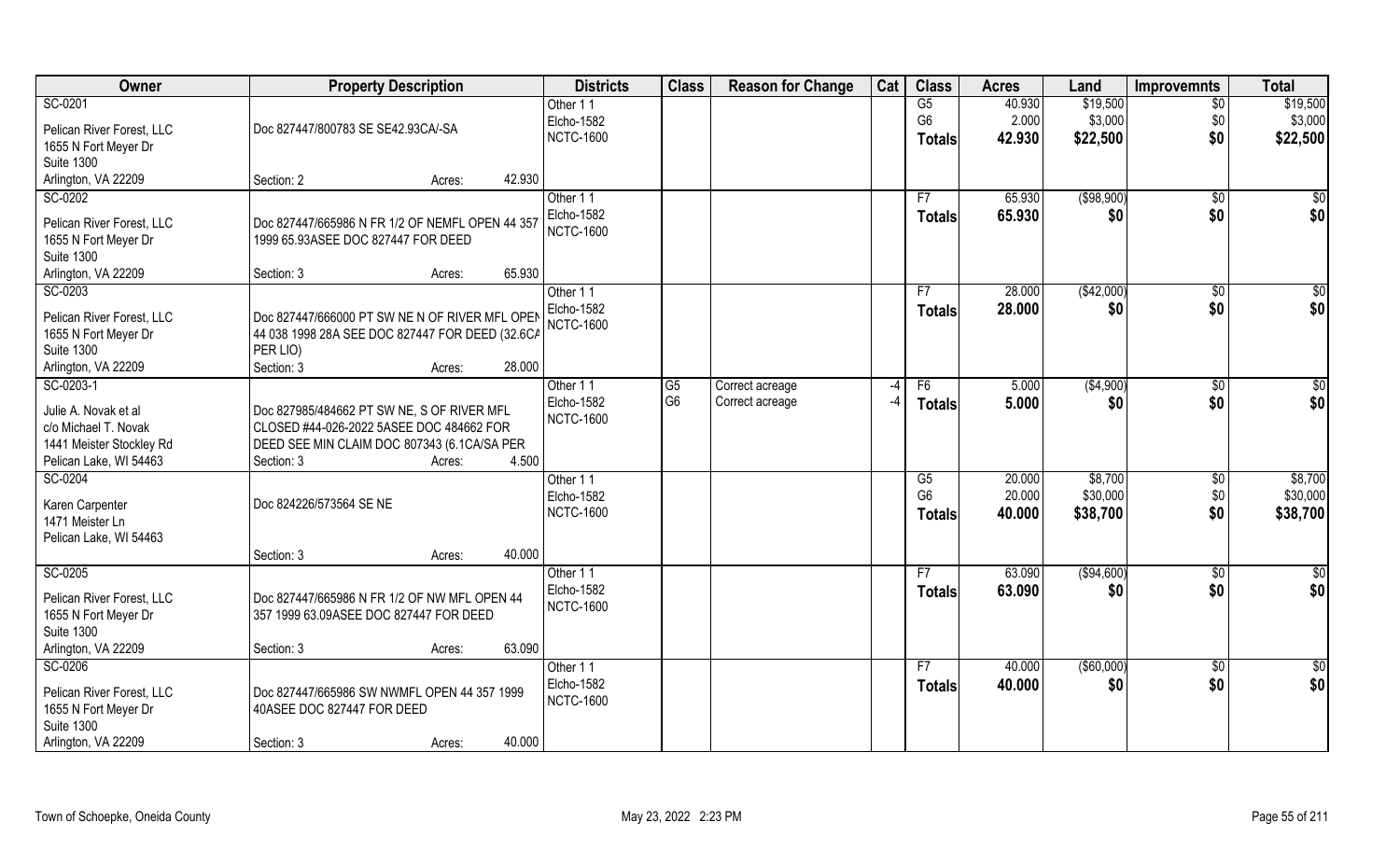| Owner                                        | <b>Property Description</b>                                                                     |                  | <b>Districts</b>              | <b>Class</b>                      | <b>Reason for Change</b> | Cat  | <b>Class</b>   | <b>Acres</b>    | Land                 | <b>Improvemnts</b>  | <b>Total</b>             |
|----------------------------------------------|-------------------------------------------------------------------------------------------------|------------------|-------------------------------|-----------------------------------|--------------------------|------|----------------|-----------------|----------------------|---------------------|--------------------------|
| SC-0207                                      |                                                                                                 |                  | Other 11                      |                                   |                          |      | F7             | 40.000          | (\$60,000)           | \$0                 | \$0                      |
| Pelican River Forest, LLC                    | Doc 827447/665986 SE NWMFL OPEN 44 357 1999                                                     |                  | Elcho-1582                    |                                   |                          |      | <b>Totals</b>  | 40.000          | \$0                  | \$0                 | \$0                      |
| 1655 N Fort Meyer Dr                         | 40ASEE DOC 827447 FOR DEED                                                                      |                  | <b>NCTC-1600</b>              |                                   |                          |      |                |                 |                      |                     |                          |
| <b>Suite 1300</b>                            |                                                                                                 |                  |                               |                                   |                          |      |                |                 |                      |                     |                          |
| Arlington, VA 22209                          | Section: 3                                                                                      | 40.000<br>Acres: |                               |                                   |                          |      |                |                 |                      |                     |                          |
| SC-0208                                      |                                                                                                 |                  | Other 11                      |                                   |                          |      | F7             | 23.000          | ( \$34,500)          | $\sqrt{6}$          | \$0                      |
| Pelican River Forest, LLC                    | Doc 827447/666000 NE SW N OF RIVERMFL OPEN 44                                                   |                  | Elcho-1582                    |                                   |                          |      | <b>Totals</b>  | 23.000          | \$0                  | \$0                 | \$0                      |
| 1655 N Fort Meyer Dr                         | 038 1998 23ASEE DOC 827447 FOR DESC                                                             |                  | <b>NCTC-1600</b>              |                                   |                          |      |                |                 |                      |                     |                          |
| <b>Suite 1300</b>                            |                                                                                                 |                  |                               |                                   |                          |      |                |                 |                      |                     |                          |
| Arlington, VA 22209                          | Section: 3                                                                                      | 23.000<br>Acres: |                               |                                   |                          |      |                |                 |                      |                     |                          |
| SC-0208-1                                    |                                                                                                 |                  | Other 11                      | G <sub>6</sub>                    | to MFL                   | $-4$ | F <sub>6</sub> | 9.000           | (\$13,500)           | $\sqrt[6]{}$        | $\sqrt{50}$              |
|                                              |                                                                                                 |                  | Elcho-1582                    |                                   |                          |      | G <sub>5</sub> | 2.000           | \$400                | \$0\$               | \$400                    |
| Julie A. Novak et al<br>c/o Michael T. Novak | Doc 827985/484662 PT NE SW, S OF RIVER NON MFI<br>6.25AMFL CLOSED #44-026-2022 9ASEE DOC 484662 |                  | <b>NCTC-1600</b>              |                                   |                          |      | G <sub>6</sub> | 2.100           | \$3,200              | \$0\$               | \$3,200                  |
| 1441 Meister Stockley Rd                     | FOR DEED SEE MIN CLAIM DOC 807343                                                               |                  |                               |                                   |                          |      | <b>Totals</b>  | 13.100          | \$3,600              | \$0                 | \$3,600                  |
| Pelican Lake, WI 54463                       | Section: 3                                                                                      | 13.100<br>Acres: |                               |                                   |                          |      |                |                 |                      |                     |                          |
| SC-0209                                      |                                                                                                 |                  | Other 11                      |                                   |                          |      | F7             | 40.000          | ( \$60,000)          | \$0                 | $\sqrt[6]{}$             |
|                                              |                                                                                                 |                  | Elcho-1582                    |                                   |                          |      | <b>Totals</b>  | 40.000          | \$0                  | \$0                 | \$0                      |
| Pelican River Forest, LLC                    | Doc 827447/665986 NW SWMFL OPEN 44 357 1999                                                     |                  | <b>NCTC-1600</b>              |                                   |                          |      |                |                 |                      |                     |                          |
| 1655 N Fort Meyer Dr                         | 40ASEE DOC 827447 FOR DESC                                                                      |                  |                               |                                   |                          |      |                |                 |                      |                     |                          |
| <b>Suite 1300</b><br>Arlington, VA 22209     | Section: 3                                                                                      | 40.000<br>Acres: |                               |                                   |                          |      |                |                 |                      |                     |                          |
| SC-0210                                      |                                                                                                 |                  | Other 11                      |                                   |                          |      | F7             | 40.000          | (\$54,000)           | \$0                 | \$0                      |
|                                              |                                                                                                 |                  | <b>Elcho-1582</b>             |                                   |                          |      | <b>Totals</b>  | 40.000          | \$0                  | \$0                 | \$0                      |
| Pelican River Forest, LLC                    | Doc 827447/665986 SW SWMFL OPEN 44 357 1999                                                     |                  | <b>NCTC-1600</b>              |                                   |                          |      |                |                 |                      |                     |                          |
| 1655 N Fort Meyer Dr                         | 40ASEE DOC 827447 FOR DESC                                                                      |                  |                               |                                   |                          |      |                |                 |                      |                     |                          |
| <b>Suite 1300</b>                            |                                                                                                 |                  |                               |                                   |                          |      |                |                 |                      |                     |                          |
| Arlington, VA 22209                          | Section: 3                                                                                      | 40.000<br>Acres: |                               |                                   |                          |      |                |                 |                      |                     |                          |
| SC-0211                                      |                                                                                                 |                  | Other 11<br><b>Elcho-1582</b> | $\overline{G4}$<br>G <sub>5</sub> | To MFL<br>To MFL         | $-4$ | F6<br>G4       | 35.000<br>4.000 | ( \$37,000)<br>\$600 | $\sqrt{6}$<br>\$0\$ | $\overline{50}$<br>\$600 |
| Julie A. Novak et al                         | Doc 827985/484662 PT SE SW E OF RIVER NON                                                       |                  | <b>NCTC-1600</b>              | G <sub>6</sub>                    | To MFL                   |      | <b>Totals</b>  | 39.000          | \$600                | \$0                 | \$600                    |
| c/o Michael T. Novak                         | MFL 5.56AMFL CLOSED #44-026-2022 35ASEE DOC                                                     |                  |                               |                                   |                          |      |                |                 |                      |                     |                          |
| 1441 Meister Stockley Rd                     | 484662 FOR DEED SEE MIN CLAIM DOC 807343                                                        |                  |                               |                                   |                          |      |                |                 |                      |                     |                          |
| Pelican Lake, WI 54463                       | Section: 3                                                                                      | 39.000<br>Acres: |                               |                                   |                          |      |                |                 |                      |                     |                          |
| SC-0211-1                                    |                                                                                                 |                  | Other 11                      |                                   |                          |      | G5             | 1.000           | \$200                | $\sqrt{6}$          | \$200                    |
| Heartwood Forestland Fund VI Limited         | Doc 664104/661098 PT SE SW APPEARS TO BE                                                        |                  | Elcho-1582                    |                                   |                          |      | <b>Totals</b>  | 1.000           | \$200                | \$0                 | \$200                    |
| Ptnshp                                       | <b>LANDS UNDER WOLF RIVER</b>                                                                   |                  | <b>NCTC-1600</b>              |                                   |                          |      |                |                 |                      |                     |                          |
| c/o The Forestland Group, LLC                |                                                                                                 |                  |                               |                                   |                          |      |                |                 |                      |                     |                          |
| 19045 Stone Mountain Rd                      | Section: 3                                                                                      | 1.000<br>Acres:  |                               |                                   |                          |      |                |                 |                      |                     |                          |
| Abingdon, VA 24210                           |                                                                                                 |                  |                               |                                   |                          |      |                |                 |                      |                     |                          |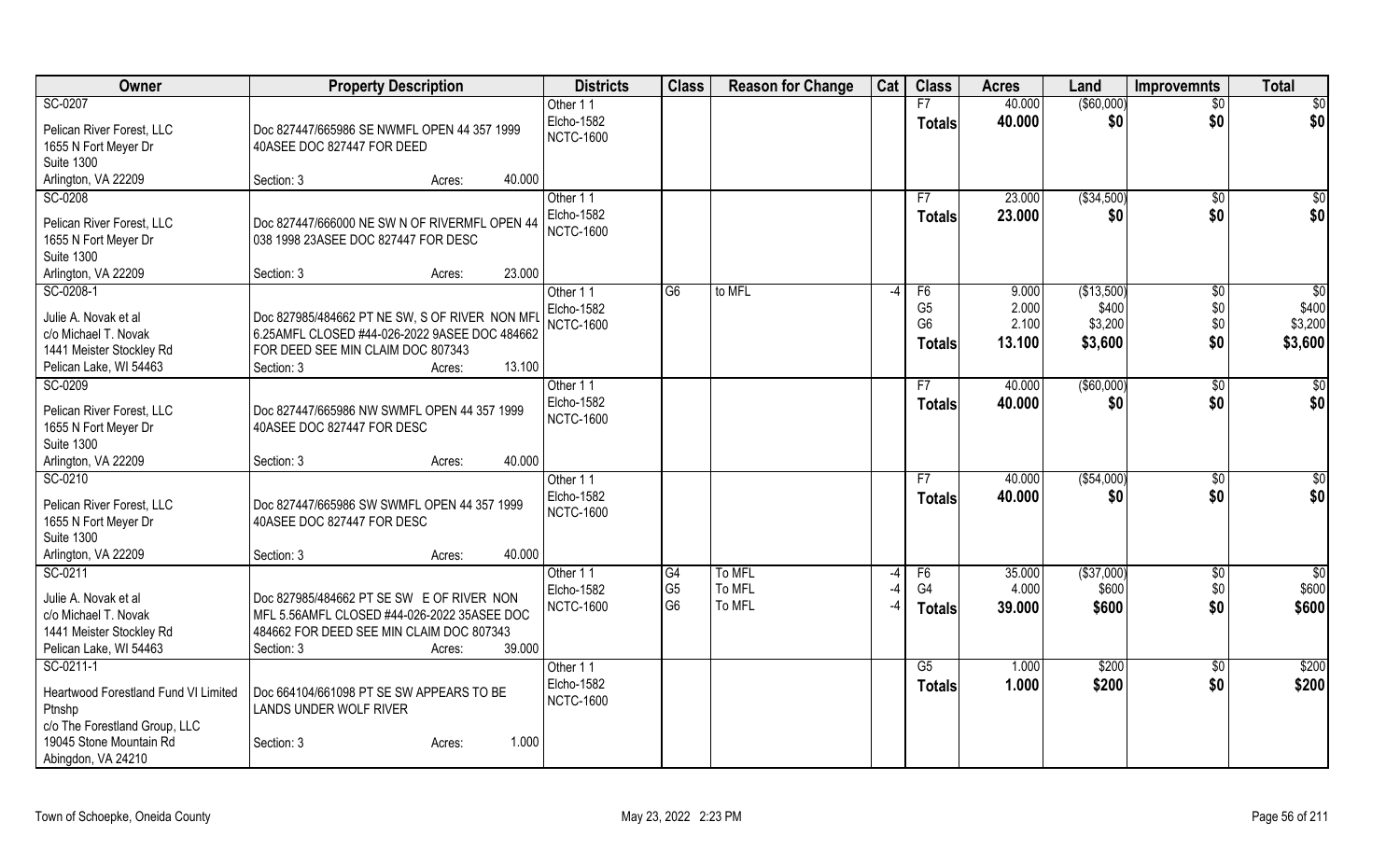| Owner                     | <b>Property Description</b>                       | <b>Districts</b> | <b>Class</b>   | <b>Reason for Change</b> | Cat  | <b>Class</b>   | <b>Acres</b> | Land       | <b>Improvemnts</b> | <b>Total</b>    |
|---------------------------|---------------------------------------------------|------------------|----------------|--------------------------|------|----------------|--------------|------------|--------------------|-----------------|
| SC-0212                   |                                                   | Other 11         | G4             | Ag use land              | $-5$ | G4             | 40.000       | \$6,500    | \$0                | \$6,500         |
| Karen Carpenter           | Doc 824226/573564 NE SE                           | Elcho-1582       |                |                          |      | <b>Totals</b>  | 40.000       | \$6,500    | \$0                | \$6,500         |
| 1471 Meister Ln           |                                                   | <b>NCTC-1600</b> |                |                          |      |                |              |            |                    |                 |
| Pelican Lake, WI 54463    |                                                   |                  |                |                          |      |                |              |            |                    |                 |
|                           | 40.000<br>Section: 3<br>Acres:                    |                  |                |                          |      |                |              |            |                    |                 |
| SC-0213                   |                                                   | Other 11         |                |                          |      | F7             | 3.000        | ( \$4,500) | $\sqrt{$0}$        | \$0             |
| Pelican River Forest, LLC | Doc 827447/666000 NW SE N OF RIVERMFL OPEN 44     | Elcho-1582       |                |                          |      | <b>Totals</b>  | 3.000        | \$0        | \$0                | \$0             |
| 1655 N Fort Meyer Dr      | 038 1998 3ASEE DOC 827447 FOR DEED                | <b>NCTC-1600</b> |                |                          |      |                |              |            |                    |                 |
| <b>Suite 1300</b>         |                                                   |                  |                |                          |      |                |              |            |                    |                 |
| Arlington, VA 22209       | 3.000<br>Section: 3<br>Acres:                     |                  |                |                          |      |                |              |            |                    |                 |
| SC-0213-1                 |                                                   | Other 11         | G <sub>5</sub> | To MFL                   | $-4$ | F6             | 14.000       | (\$16,400) | \$0                | $\overline{30}$ |
| Julie A. Novak et al      | Doc 827985/484662 PT NW SE S OF RIVER 24A NON     | Elcho-1582       | G <sub>6</sub> | To MFL                   | $-4$ | G <sub>5</sub> | 24.000       | \$12,600   | \$0                | \$12,600        |
| c/o Michael T. Novak      | MFLMFL CLOSED #44-026-2022 14ASEE DOC 484662      | <b>NCTC-1600</b> |                |                          |      | <b>Totals</b>  | 38.000       | \$12,600   | \$0                | \$12,600        |
| 1441 Meister Stockley Rd  | FOR DEED SEE MIN CLAIM DOC 807343                 |                  |                |                          |      |                |              |            |                    |                 |
| Pelican Lake, WI 54463    | 38.000<br>Section: 3<br>Acres:                    |                  |                |                          |      |                |              |            |                    |                 |
| SC-0214                   |                                                   | Other 11         |                |                          |      | G4             | 4.400        | \$700      | \$0                | \$700           |
| Ann M. Schmidt            | Doc 581021/484663 PT SW SE W620' OF N620' APPX    | Elcho-1582       |                |                          |      | G <sub>6</sub> | 4.400        | \$6,600    | \$0                | \$6,600         |
| Robert A. Schmidt         | 8.8A SEE STMT MIN CLAIM #808476                   | <b>NCTC-1600</b> |                |                          |      | <b>Totals</b>  | 8.800        | \$7,300    | \$0                | \$7,300         |
| N9400 County Hwy B        |                                                   |                  |                |                          |      |                |              |            |                    |                 |
| Summit Lake, WI 54485     | 8.800<br>Section: 3<br>Acres:                     |                  |                |                          |      |                |              |            |                    |                 |
| SC-0214-1                 | 1449 Meister Stockley Rd                          | Other 11         |                |                          |      | G1             | 1.000        | \$10,000   | \$86,000           | \$96,000        |
| <b>Edward Mas</b>         | Doc 443515/365801 PT SW SE 10.32CA/-SA S 700'OF   | Elcho-1582       |                |                          |      | G4             | 5.000        | \$800      | \$0                | \$800           |
| 1449 Meister Stockley Rd  | W 700' SEE MIN CLAIM DOC 807237                   | <b>NCTC-1600</b> |                |                          |      | G <sub>6</sub> | 5.000        | \$9,500    | \$0                | \$9,500         |
| Pelican Lake, WI 54463    |                                                   |                  |                |                          |      | <b>Totals</b>  | 11.000       | \$20,300   | \$86,000           | \$106,300       |
|                           | 11.000<br>Section: 3<br>Acres:                    |                  |                |                          |      |                |              |            |                    |                 |
| SC-0214-2                 | 1457 Meister Stockley Rd                          | Other 11         |                |                          |      | G1             | 1.927        | \$15,600   | \$173,500          | \$189,100       |
| Mary B. Brendemuehl       | Doc 571880/481089 PT SW SE, E700' OF N620' & E620 | Elcho-1582       |                |                          |      | G4             | 10.000       | \$1,600    | \$0                | \$1,600         |
| Jeffrey T. Brendemuehl    | OF S700'                                          | <b>NCTC-1600</b> |                |                          |      | G <sub>5</sub> | 8.000        | \$4,000    | \$0                | \$4,000         |
| 1457 Meister Stockley Rd  |                                                   |                  |                |                          |      | <b>Totals</b>  | 19.927       | \$21,200   | \$173,500          | \$194,700       |
| Pelican Lake, WI 54463    | 19.927<br>Section: 3<br>Acres:                    |                  |                |                          |      |                |              |            |                    |                 |
| SC-0215                   | 1471 Meister Stockley Rd                          | Other 11         |                |                          |      | G4             | 37.000       | \$4,700    | $\overline{50}$    | \$4,700         |
| Karen Carpenter           | Doc 824226/573564 SE SE IF CONV SEE LIO ROAD      | Elcho-1582       |                |                          |      | G <sub>5</sub> | 1.000        | \$500      | \$0                | \$500           |
| 1471 Meister Ln           | <b>FILE</b>                                       | <b>NCTC-1600</b> |                |                          |      | G7             | 2.000        | \$13,000   | \$95,800           | \$108,800       |
| Pelican Lake, WI 54463    |                                                   |                  |                |                          |      | <b>Totals</b>  | 40.000       | \$18,200   | \$95,800           | \$114,000       |
|                           | 40.000<br>Section: 3<br>Acres:                    |                  |                |                          |      |                |              |            |                    |                 |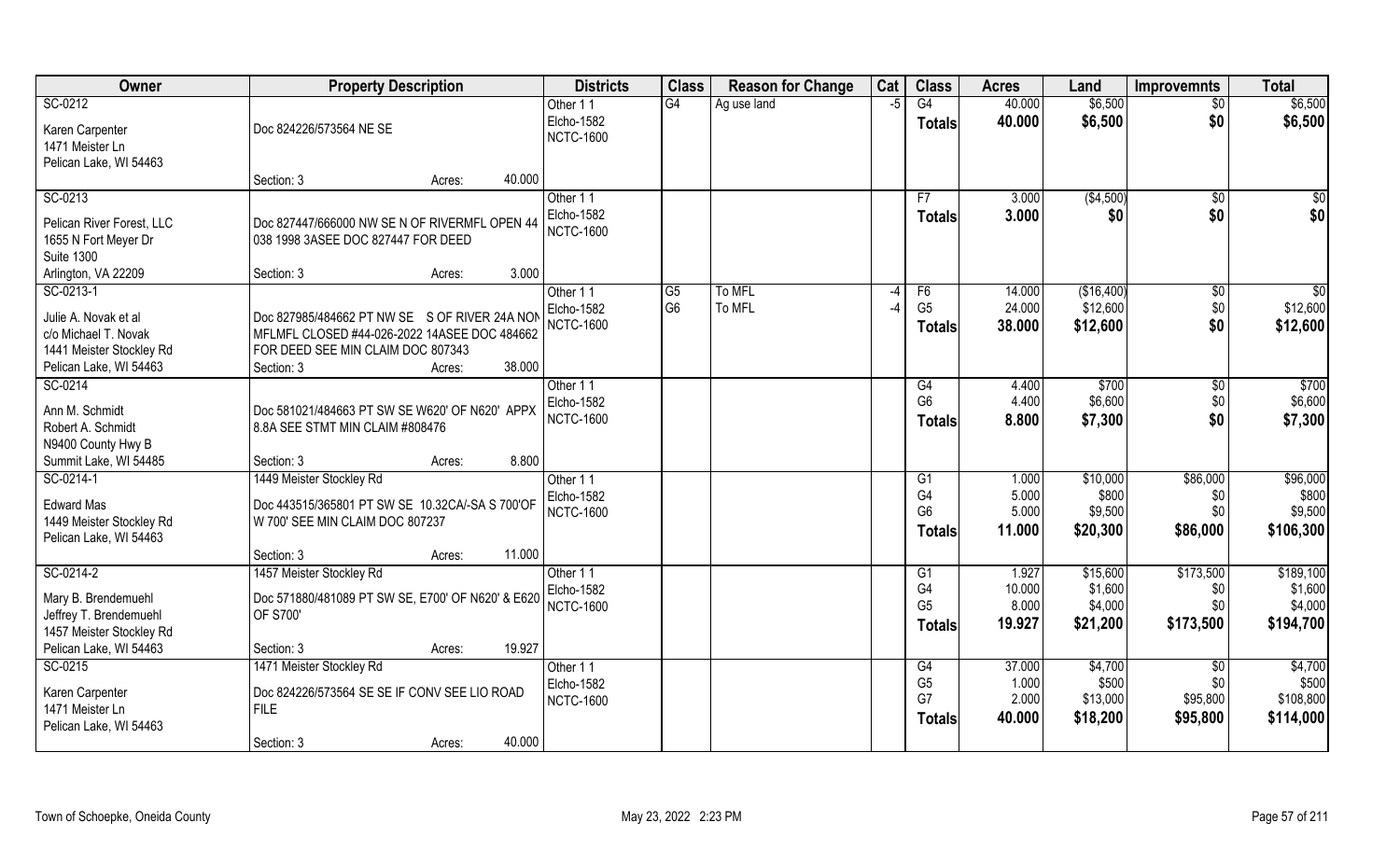| Owner                                                                                                    | <b>Property Description</b>                                                                                 | <b>Districts</b>                           | <b>Class</b> | <b>Reason for Change</b> | Cat | <b>Class</b>        | <b>Acres</b>     | Land               | <b>Improvemnts</b>     | <b>Total</b>           |
|----------------------------------------------------------------------------------------------------------|-------------------------------------------------------------------------------------------------------------|--------------------------------------------|--------------|--------------------------|-----|---------------------|------------------|--------------------|------------------------|------------------------|
| SC-0216                                                                                                  |                                                                                                             | Other 11                                   |              |                          |     | F7                  | 61.460           | (\$129,100)        | $\overline{50}$        | $\overline{50}$        |
| Pelican River Forest, LLC<br>1655 N Fort Meyer Dr<br><b>Suite 1300</b>                                   | Doc 827447/665986 N FR 1/2 OF NEMFL OPEN 44 357<br>1999 61.46ASEE DOC 827447 FOR DEED                       | Elcho-1582<br><b>NCTC-1600</b>             |              |                          |     | <b>Totals</b>       | 61.460           | \$0                | \$0                    | \$0                    |
| Arlington, VA 22209                                                                                      | 61.460<br>Section: 4<br>Acres:                                                                              |                                            |              |                          |     |                     |                  |                    |                        |                        |
| SC-0217<br>Pelican River Forest, LLC                                                                     | Doc 827447/665986 SW NEMFL OPEN 44 357 1999                                                                 | Other 11<br>Elcho-1582                     |              |                          |     | F7<br><b>Totals</b> | 40.000<br>40.000 | (\$60,000)<br>\$0  | $\overline{50}$<br>\$0 | $\sqrt{50}$<br>\$0     |
| 1655 N Fort Meyer Dr<br><b>Suite 1300</b>                                                                | 40ASEE DOC 827447 FOR DEED                                                                                  | <b>NCTC-1600</b>                           |              |                          |     |                     |                  |                    |                        |                        |
| Arlington, VA 22209                                                                                      | 40.000<br>Section: 4<br>Acres:                                                                              |                                            |              |                          |     |                     |                  |                    |                        |                        |
| SC-0218<br>Pelican River Forest, LLC<br>1655 N Fort Meyer Dr<br><b>Suite 1300</b>                        | Doc 827447/665986 SE NEMFL OPEN 44 357 1999<br>40ASEE DOC 827447 FOR DEED                                   | Other 11<br>Elcho-1582<br><b>NCTC-1600</b> |              |                          |     | F7<br><b>Totals</b> | 40.000<br>40.000 | ( \$60,000)<br>\$0 | $\sqrt[6]{30}$<br>\$0  | \$0<br>\$0             |
| Arlington, VA 22209                                                                                      | 40.000<br>Section: 4<br>Acres:                                                                              |                                            |              |                          |     |                     |                  |                    |                        |                        |
| SC-0219<br>Pelican River Forest, LLC<br>1655 N Fort Meyer Dr<br><b>Suite 1300</b>                        | Doc 827447/665986 N FR 1/2 NW 1/4MFL OPEN 44 357<br>1999 61.12ASEE DOC 827447 FOR DEED                      | Other 11<br>Elcho-1582<br><b>NCTC-1600</b> |              |                          |     | F7<br><b>Totals</b> | 61.120<br>61.120 | (\$128,400)<br>\$0 | \$0<br>\$0             | $\overline{50}$<br>\$0 |
| Arlington, VA 22209                                                                                      | 61.120<br>Section: 4<br>Acres:                                                                              |                                            |              |                          |     |                     |                  |                    |                        |                        |
| SC-0220<br>Pelican River Forest, LLC<br>1655 N Fort Meyer Dr<br><b>Suite 1300</b>                        | Doc 827447/665986 SW NWMFL OPEN 44 357 1999<br>40ASEE DOC 827447 FOR DEED                                   | Other 11<br>Elcho-1582<br><b>NCTC-1600</b> |              |                          |     | F7<br><b>Totals</b> | 40.000<br>40.000 | (\$60,000)<br>\$0  | \$0<br>\$0             | \$0<br>\$0             |
| Arlington, VA 22209                                                                                      | 40.000<br>Section: 4<br>Acres:                                                                              |                                            |              |                          |     |                     |                  |                    |                        |                        |
| SC-0221<br>Pelican River Forest, LLC<br>1655 N Fort Meyer Dr<br><b>Suite 1300</b>                        | Doc 827447/665986 SE NWMFL OPEN 44 357 1999<br>40ASEE DOC 827447 FOR DEED                                   | Other 11<br>Elcho-1582<br><b>NCTC-1600</b> |              |                          |     | F7<br><b>Totals</b> | 40.000<br>40.000 | ( \$84,000)<br>\$0 | \$0<br>\$0             | $\frac{6}{3}$<br>\$0   |
| Arlington, VA 22209                                                                                      | 40.000<br>Section: 4<br>Acres:                                                                              |                                            |              |                          |     |                     |                  |                    |                        |                        |
| SC-0222<br>Pelican River Forest, LLC<br>1655 N Fort Meyer Dr<br><b>Suite 1300</b><br>Arlington, VA 22209 | Doc 827447/665986 NE SWMFL OPEN 44 357 1999<br>40ASEE DOC 827447 FOR DEED<br>40.000<br>Section: 4<br>Acres: | Other 11<br>Elcho-1582<br><b>NCTC-1600</b> |              |                          |     | F7<br><b>Totals</b> | 40.000<br>40.000 | ( \$60,000)<br>\$0 | $\sqrt{$0}$<br>\$0     | \$0<br>\$0             |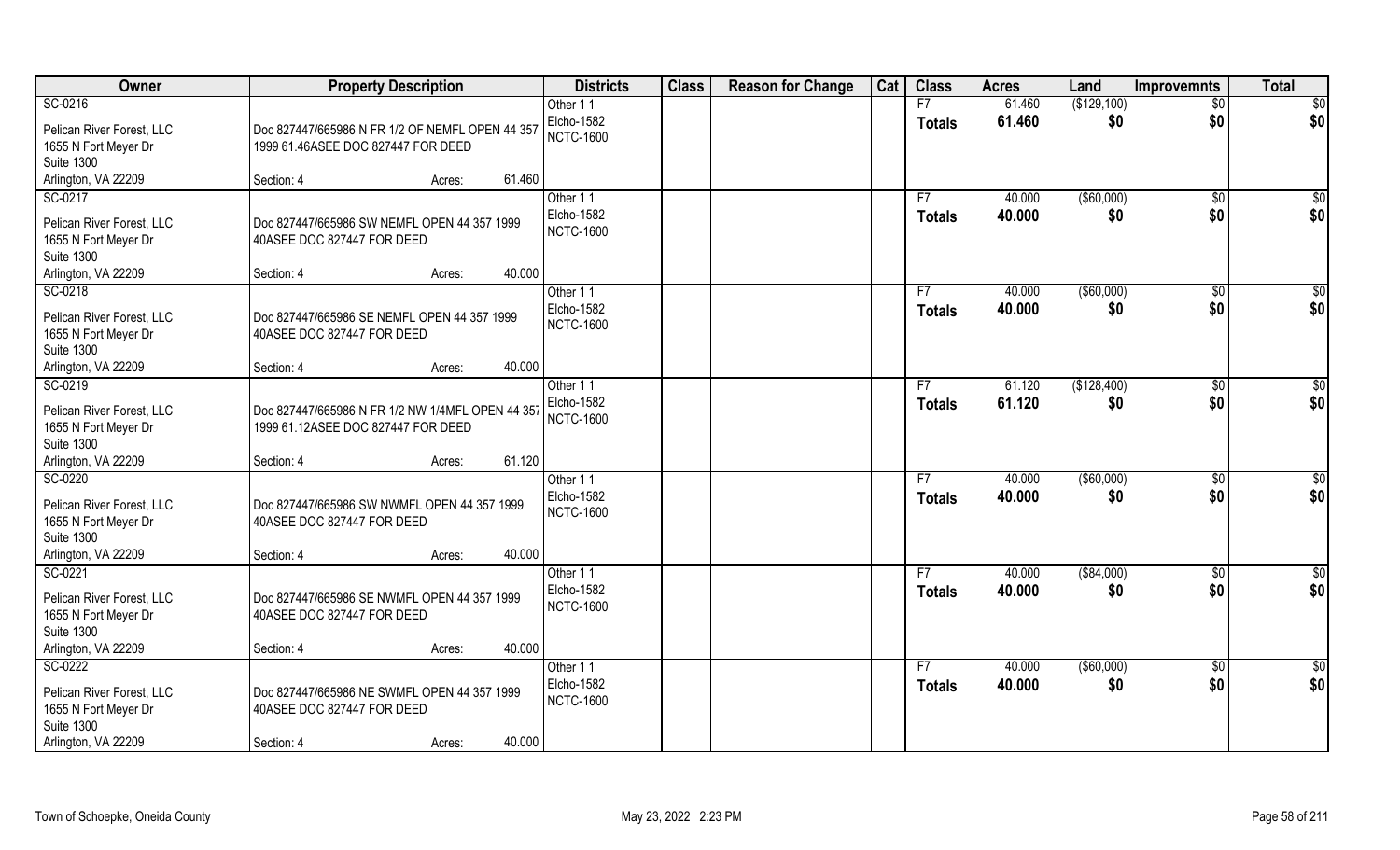| Owner                                                                                                    | <b>Property Description</b>                                                                                 | <b>Districts</b>                           | <b>Class</b> | <b>Reason for Change</b> | Cat | <b>Class</b>        | <b>Acres</b>     | Land                 | <b>Improvemnts</b>     | <b>Total</b>    |
|----------------------------------------------------------------------------------------------------------|-------------------------------------------------------------------------------------------------------------|--------------------------------------------|--------------|--------------------------|-----|---------------------|------------------|----------------------|------------------------|-----------------|
| SC-0223                                                                                                  |                                                                                                             | Other 11                                   |              |                          |     | F7                  | 40.000           | ( \$60,000)          | $\overline{50}$        | \$0             |
| Pelican River Forest, LLC<br>1655 N Fort Meyer Dr<br><b>Suite 1300</b>                                   | Doc 827447/665986 NW SWMFL OPEN 44 357 1999<br>40ASEE DOC 827447 FOR DEED                                   | Elcho-1582<br><b>NCTC-1600</b>             |              |                          |     | <b>Totals</b>       | 40.000           | \$0                  | \$0                    | \$0             |
| Arlington, VA 22209                                                                                      | 40.000<br>Section: 4<br>Acres:                                                                              |                                            |              |                          |     |                     |                  |                      |                        |                 |
| SC-0224                                                                                                  |                                                                                                             | Other 11                                   |              |                          |     | F7                  | 40.000           | ( \$60,000)          | \$0                    | \$0             |
| Pelican River Forest, LLC<br>1655 N Fort Meyer Dr<br><b>Suite 1300</b>                                   | Doc 827447/665986 SW SWMFL OPEN 44 357 1999<br>40ASEE DOC 827447 FOR DEED                                   | Elcho-1582<br><b>NCTC-1600</b>             |              |                          |     | <b>Totals</b>       | 40.000           | \$0                  | \$0                    | \$0             |
| Arlington, VA 22209                                                                                      | 40.000<br>Section: 4<br>Acres:                                                                              |                                            |              |                          |     |                     |                  |                      |                        |                 |
| SC-0225<br>Pelican River Forest, LLC<br>1655 N Fort Meyer Dr<br><b>Suite 1300</b>                        | Doc 827447/665986 SE SWMFL OPEN 44 357 1999<br>40ASEE DOC 827447 FOR DEED                                   | Other 11<br>Elcho-1582<br><b>NCTC-1600</b> |              |                          |     | F7<br><b>Totals</b> | 40.000<br>40.000 | ( \$60,000)<br>\$0   | $\sqrt{6}$<br>\$0      | \$0<br>\$0      |
| Arlington, VA 22209                                                                                      | 40.000<br>Section: 4<br>Acres:                                                                              |                                            |              |                          |     |                     |                  |                      |                        |                 |
| SC-0226<br>Pelican River Forest, LLC<br>1655 N Fort Meyer Dr<br><b>Suite 1300</b>                        | Doc 827447/665986 NE SEMFL OPEN 44 357 1999<br>40ASEE DOC 827447 FOR DEED                                   | Other 11<br>Elcho-1582<br><b>NCTC-1600</b> |              |                          |     | F7<br><b>Totals</b> | 40.000<br>40.000 | ( \$60,000)<br>\$0   | $\sqrt[6]{3}$<br>\$0   | \$0<br>\$0      |
| Arlington, VA 22209                                                                                      | 40.000<br>Section: 4<br>Acres:                                                                              |                                            |              |                          |     |                     |                  |                      |                        |                 |
| SC-0227<br>Pelican River Forest, LLC<br>1655 N Fort Meyer Dr<br><b>Suite 1300</b><br>Arlington, VA 22209 | Doc 827447/665986 NW SEMFL OPEN 44 357 1999<br>40ASEE DOC 827447 FOR DEED<br>40.000<br>Section: 4           | Other 11<br>Elcho-1582<br><b>NCTC-1600</b> |              |                          |     | F7<br><b>Totals</b> | 40.000<br>40.000 | $($ \$60,000)<br>\$0 | $\overline{50}$<br>\$0 | \$0<br>\$0      |
| SC-0228                                                                                                  | Acres:                                                                                                      | Other 11                                   |              |                          |     | F7                  | 40.000           | $($ \$60,000)        | $\sqrt{6}$             | $\overline{60}$ |
| Pelican River Forest, LLC<br>1655 N Fort Meyer Dr<br><b>Suite 1300</b>                                   | Doc 827447/665986 SW SEMFL OPEN 44 357 1999<br>40ASEE DOC 827447 FOR DEED                                   | Elcho-1582<br><b>NCTC-1600</b>             |              |                          |     | <b>Totals</b>       | 40.000           | \$0                  | \$0                    | \$0             |
| Arlington, VA 22209                                                                                      | 40.000<br>Section: 4<br>Acres:                                                                              |                                            |              |                          |     |                     |                  |                      |                        |                 |
| SC-0229<br>Pelican River Forest, LLC<br>1655 N Fort Meyer Dr<br><b>Suite 1300</b><br>Arlington, VA 22209 | Doc 827447/665986 SE SEMFL OPEN 44 357 1999<br>40ASEE DOC 827447 FOR DEED<br>40.000<br>Section: 4<br>Acres: | Other 11<br>Elcho-1582<br><b>NCTC-1600</b> |              |                          |     | F7<br><b>Totals</b> | 40.000<br>40.000 | ( \$60,000)<br>\$0   | \$0<br>\$0             | \$0<br>\$0      |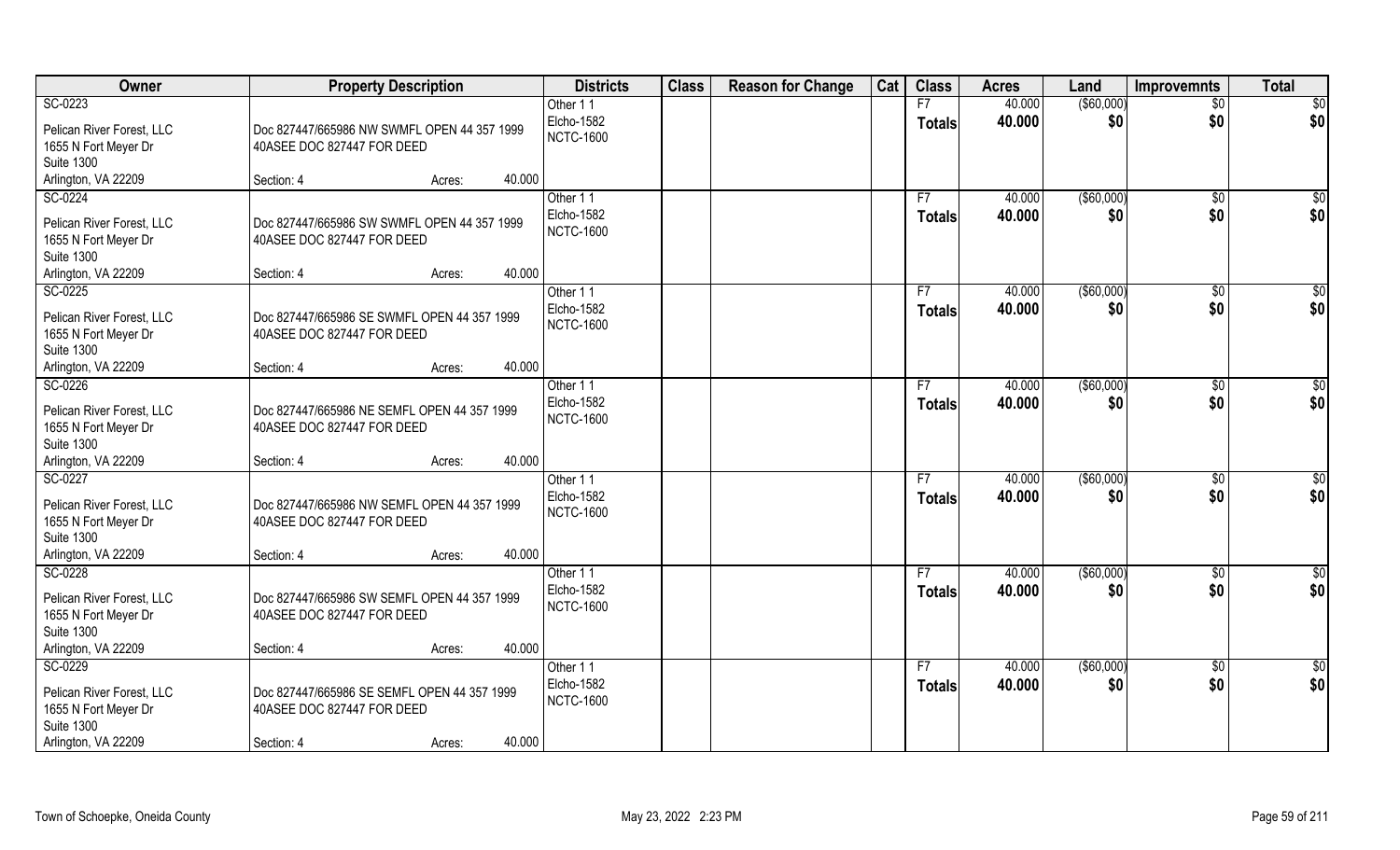| Owner                                                                                                    | <b>Property Description</b>                                                                                                 | <b>Districts</b>                           | <b>Class</b> | <b>Reason for Change</b> | Cat | <b>Class</b>        | <b>Acres</b>     | Land                | <b>Improvemnts</b>     | <b>Total</b>           |
|----------------------------------------------------------------------------------------------------------|-----------------------------------------------------------------------------------------------------------------------------|--------------------------------------------|--------------|--------------------------|-----|---------------------|------------------|---------------------|------------------------|------------------------|
| SC-0230                                                                                                  |                                                                                                                             | Other 11                                   |              |                          |     | F5                  | 65.970           | ( \$99,000)         | $\overline{50}$        | $\overline{50}$        |
| Pelican River Forest, LLC<br>1655 N Fort Meyer Dr<br><b>Suite 1300</b>                                   | Doc 827447/746278 N FR 1/2 OF NEMFL OPEN 44 023<br>2015 65.97 CASEE DOC 827447 FOR DEED SEE SM<br>B1681                     | Elcho-1582<br><b>NCTC-1600</b>             |              |                          |     | <b>Totals</b>       | 65.970           | \$0                 | \$0                    | \$0                    |
| Arlington, VA 22209                                                                                      | Section: 5<br>65.970<br>Acres:                                                                                              |                                            |              |                          |     |                     |                  |                     |                        |                        |
| SC-0231<br>Pelican River Forest, LLC<br>1655 N Fort Meyer Dr<br><b>Suite 1300</b><br>Arlington, VA 22209 | Doc 827447/746278 SW NEMFL OPEN 44 023 2015<br>45.88CASEE DOC 827447 FOR DEEDSEE SM B1681<br>45.880<br>Section: 5<br>Acres: | Other 11<br>Elcho-1582<br><b>NCTC-1600</b> |              |                          |     | F5<br><b>Totals</b> | 45.880<br>45.880 | ( \$68, 800)<br>\$0 | $\overline{50}$<br>\$0 | $\sqrt{50}$<br>\$0     |
| SC-0232                                                                                                  |                                                                                                                             | Other 11                                   |              |                          |     | F5                  | 44.430           | ( \$66, 600)        | $\sqrt[6]{30}$         | \$0                    |
| Pelican River Forest, LLC<br>1655 N Fort Meyer Dr<br><b>Suite 1300</b>                                   | Doc 827447/746278 SE NEMFL OPEN 44 023 2015<br>44.43 CASEE DOC 827447 FOR DEED                                              | Elcho-1582<br><b>NCTC-1600</b>             |              |                          |     | <b>Totals</b>       | 44.430           | \$0                 | \$0                    | \$0                    |
| Arlington, VA 22209                                                                                      | 44.430<br>Section: 5<br>Acres:                                                                                              |                                            |              |                          |     |                     |                  |                     |                        |                        |
| SC-0233<br>Pelican River Forest, LLC<br>1655 N Fort Meyer Dr<br><b>Suite 1300</b><br>Arlington, VA 22209 | Doc 827447/665986 N FR 1/2 OF NWMFL OPEN 44 357<br>1999 62.26ASEE DOC 827447 FOR DEED<br>62.260<br>Section: 5<br>Acres:     | Other 11<br>Elcho-1582<br><b>NCTC-1600</b> |              |                          |     | F7<br><b>Totals</b> | 62.260<br>62.260 | (\$93,400)<br>\$0   | \$0<br>\$0             | $\overline{50}$<br>\$0 |
| SC-0234                                                                                                  |                                                                                                                             | Other 11                                   |              |                          |     | F7                  | 40.000           | (\$60,000)          | \$0                    | \$0                    |
| Pelican River Forest, LLC<br>1655 N Fort Meyer Dr<br><b>Suite 1300</b>                                   | Doc 827447/665986 SW NWMFL OPEN 44 357 1999<br>40ASEE DOC 827447 FOR DEED                                                   | Elcho-1582<br><b>NCTC-1600</b>             |              |                          |     | <b>Totals</b>       | 40.000           | \$0                 | \$0                    | \$0                    |
| Arlington, VA 22209                                                                                      | 40.000<br>Section: 5<br>Acres:                                                                                              |                                            |              |                          |     |                     |                  |                     |                        |                        |
| SC-0235<br>Pelican River Forest, LLC<br>1655 N Fort Meyer Dr<br><b>Suite 1300</b>                        | Doc 827447/665986 SE NWMFL OPEN 44 357 1999<br>40ASEE DOC 827447 FOR DEED                                                   | Other 11<br>Elcho-1582<br><b>NCTC-1600</b> |              |                          |     | F7<br><b>Totals</b> | 40.000<br>40.000 | ( \$60,000)<br>\$0  | \$0<br>\$0             | $\frac{6}{3}$<br>\$0   |
| Arlington, VA 22209                                                                                      | 40.000<br>Section: 5<br>Acres:                                                                                              |                                            |              |                          |     |                     |                  |                     |                        |                        |
| SC-0236<br>Pelican River Forest, LLC<br>1655 N Fort Meyer Dr<br><b>Suite 1300</b><br>Arlington, VA 22209 | Doc 827447/665986 NE SWMFL OPEN 44 357 1999<br>40ASEE DOC 827447 FOR DEED<br>40.000<br>Section: 5<br>Acres:                 | Other 11<br>Elcho-1582<br><b>NCTC-1600</b> |              |                          |     | F7<br><b>Totals</b> | 40.000<br>40.000 | ( \$60,000)<br>\$0  | $\sqrt{$0}$<br>\$0     | \$0<br>\$0             |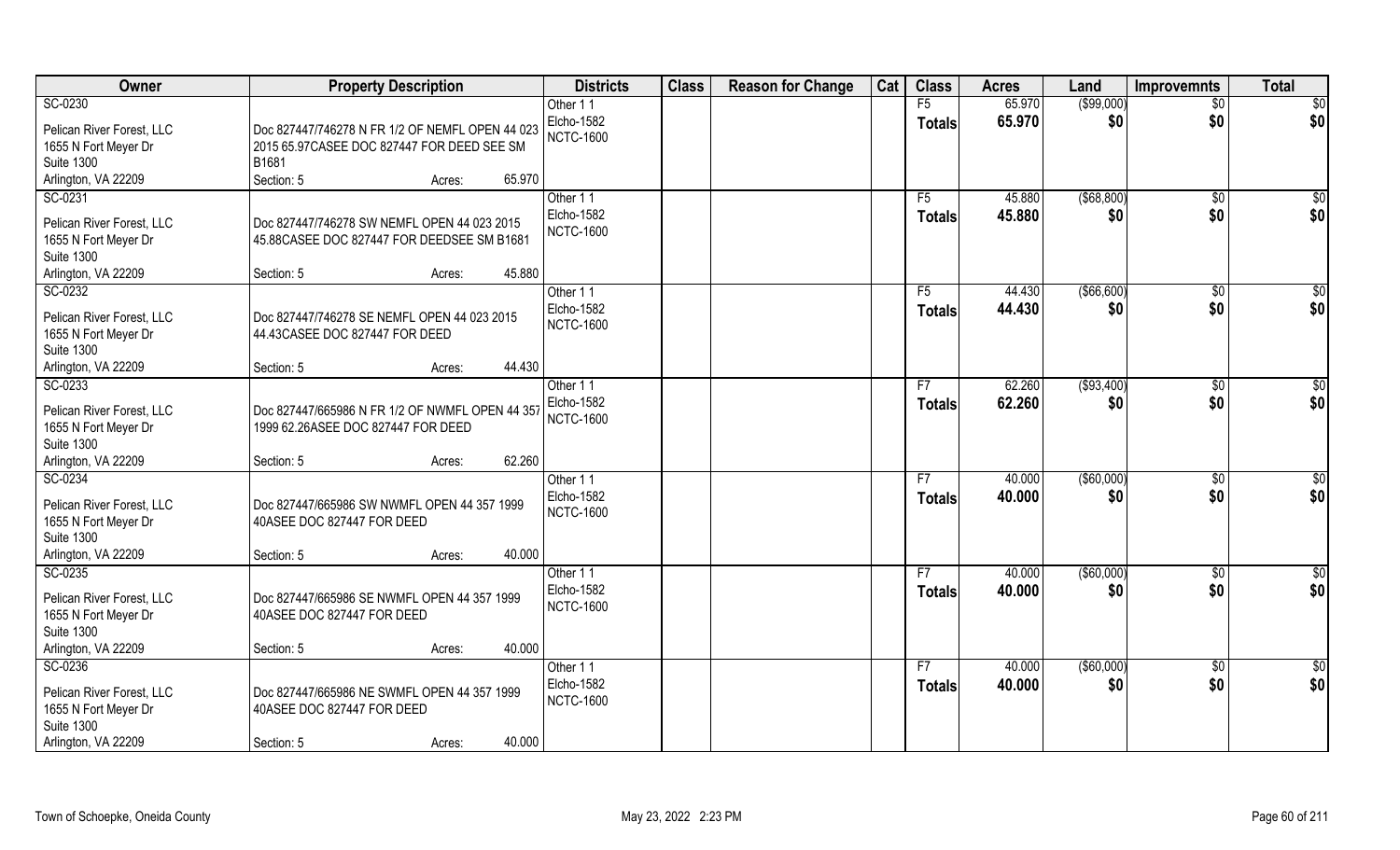| Owner                                                                                                    | <b>Property Description</b>                                                                                    | <b>Districts</b>                           | <b>Class</b> | <b>Reason for Change</b> | Cat | <b>Class</b>                    | <b>Acres</b>     | Land                | Improvemnts           | <b>Total</b>  |
|----------------------------------------------------------------------------------------------------------|----------------------------------------------------------------------------------------------------------------|--------------------------------------------|--------------|--------------------------|-----|---------------------------------|------------------|---------------------|-----------------------|---------------|
| SC-0237                                                                                                  |                                                                                                                | Other 11                                   |              |                          |     | F7                              | 40.000           | ( \$60,000)         | $\overline{50}$       | \$0           |
| Pelican River Forest, LLC<br>1655 N Fort Meyer Dr                                                        | Doc 827447/665986 NW SWMFL OPEN 44 357 1999<br>40ASEE DOC 827447 FOR DEED                                      | Elcho-1582<br><b>NCTC-1600</b>             |              |                          |     | <b>Totals</b>                   | 40.000           | \$0                 | \$0                   | \$0           |
| <b>Suite 1300</b>                                                                                        |                                                                                                                |                                            |              |                          |     |                                 |                  |                     |                       |               |
| Arlington, VA 22209                                                                                      | 40.000<br>Section: 5<br>Acres:                                                                                 |                                            |              |                          |     |                                 |                  |                     |                       |               |
| SC-0238                                                                                                  |                                                                                                                | Other 11                                   |              |                          |     | F7                              | 40.000           | ( \$60,000)         | \$0                   | \$0           |
| Pelican River Forest, LLC<br>1655 N Fort Meyer Dr                                                        | Doc 827447/665986 SW SWMFL OPEN 44 357 1999<br>40ASEE DOC 827447 FOR DEED                                      | Elcho-1582<br><b>NCTC-1600</b>             |              |                          |     | <b>Totals</b>                   | 40.000           | \$0                 | \$0                   | \$0           |
| <b>Suite 1300</b>                                                                                        | 40.000                                                                                                         |                                            |              |                          |     |                                 |                  |                     |                       |               |
| Arlington, VA 22209<br>SC-0239                                                                           | Section: 5<br>Acres:                                                                                           |                                            |              |                          |     |                                 | 40.000           |                     |                       |               |
| Pelican River Forest, LLC<br>1655 N Fort Meyer Dr<br><b>Suite 1300</b>                                   | Doc 827447/665986 SE SWMFL OPEN 44 357 1999<br>40ASEE DOC 827447 FOR DEED                                      | Other 11<br>Elcho-1582<br><b>NCTC-1600</b> |              |                          |     | F7<br><b>Totals</b>             | 40.000           | ( \$60,000)<br>\$0  | \$0<br>\$0            | \$0<br>\$0    |
| Arlington, VA 22209                                                                                      | 40.000<br>Section: 5<br>Acres:                                                                                 |                                            |              |                          |     |                                 |                  |                     |                       |               |
| SC-0240<br>Pelican River Forest, LLC<br>1655 N Fort Meyer Dr                                             | Doc 827447/746278 NE SEMFL OPEN 44 023 2015<br>44.08ASEE DOC 827447 FOR DEED                                   | Other 11<br>Elcho-1582<br><b>NCTC-1600</b> |              |                          |     | F <sub>5</sub><br><b>Totals</b> | 44.080<br>44.080 | ( \$66, 100)<br>\$0 | $\sqrt[6]{3}$<br>\$0  | \$0<br>\$0    |
| <b>Suite 1300</b><br>Arlington, VA 22209                                                                 | 44.080<br>Section: 5<br>Acres:                                                                                 |                                            |              |                          |     |                                 |                  |                     |                       |               |
| SC-0241<br>Pelican River Forest, LLC                                                                     | Doc 827447/746278 NW SEMFL OPEN 44 023 2015<br>47.32A SEE DOC 827447 FOR DEED                                  | Other 11<br>Elcho-1582<br><b>NCTC-1600</b> |              |                          |     | F5<br><b>Totals</b>             | 47.320<br>47.320 | (\$71,000)<br>\$0   | $\sqrt[6]{30}$<br>\$0 | \$0<br>\$0    |
| 1655 N Fort Meyer Dr<br><b>Suite 1300</b><br>Arlington, VA 22209                                         | 47.320<br>Section: 5<br>Acres:                                                                                 |                                            |              |                          |     |                                 |                  |                     |                       |               |
| SC-0242                                                                                                  |                                                                                                                | Other 11                                   |              |                          |     | F5                              | 49.390           | ( \$74, 100)        | \$0                   | $\frac{6}{3}$ |
| Pelican River Forest, LLC<br>1655 N Fort Meyer Dr<br><b>Suite 1300</b>                                   | Doc 827447/746278 SW SEMFL OPEN 44 023 2015<br>49.39A SEE DOC 827447 FOR DEED                                  | Elcho-1582<br><b>NCTC-1600</b>             |              |                          |     | <b>Totals</b>                   | 49.390           | \$0                 | \$0                   | \$0           |
| Arlington, VA 22209                                                                                      | 49.390<br>Section: 5<br>Acres:                                                                                 |                                            |              |                          |     |                                 |                  |                     |                       |               |
| SC-0243<br>Pelican River Forest, LLC<br>1655 N Fort Meyer Dr<br><b>Suite 1300</b><br>Arlington, VA 22209 | Doc 827447/746278 SE SEMFL OPEN 44 023 2015<br>46.15ASEE DOC 827447 FOR DEED<br>46.150<br>Section: 5<br>Acres: | Other 11<br>Elcho-1582<br><b>NCTC-1600</b> |              |                          |     | F5<br><b>Totals</b>             | 46.150<br>46.150 | ( \$69,200)<br>\$0  | $\sqrt{$0}$<br>\$0    | \$0<br>\$0    |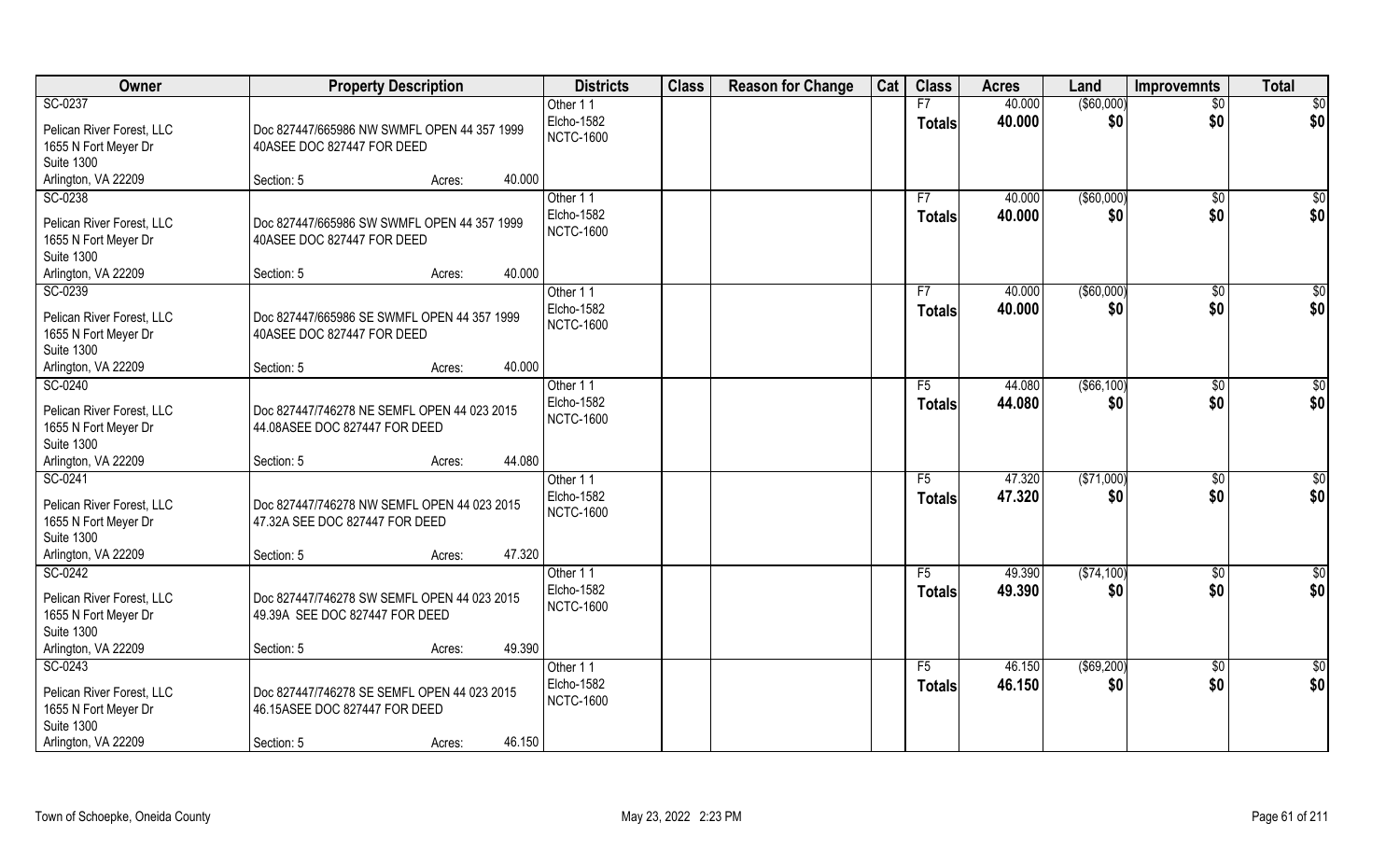| Owner                                 | <b>Property Description</b>                    | <b>Districts</b>       | <b>Class</b> | <b>Reason for Change</b> | Cat | <b>Class</b>   | <b>Acres</b> | Land          | <b>Improvemnts</b> | <b>Total</b>    |
|---------------------------------------|------------------------------------------------|------------------------|--------------|--------------------------|-----|----------------|--------------|---------------|--------------------|-----------------|
| SC-0244                               |                                                | Other 11               |              |                          |     | G5             | 24.290       | \$11,600      | $\overline{30}$    | \$11,600        |
| Daryl C. Bessa                        | Doc 791981/791980 N FR 1/2 NE EXC RR ROW (V36  | Elcho-1582             |              |                          |     | G <sub>6</sub> | 43.000       | \$64,500      | \$0                | \$64,500        |
| 1924 County B                         | P405) (6 OWNERS) SEE V976 P36 & DOC 791981 FOR | <b>NCTC-1600</b>       |              |                          |     | <b>Totals</b>  | 67.290       | \$76,100      | \$0                | \$76,100        |
| Pelican Lake, WI 54463                | OWNERSHIP SUBJ TO TRANS LINE EASE (V269        |                        |              |                          |     |                |              |               |                    |                 |
|                                       | 67.290<br>Section: 6<br>Acres:                 |                        |              |                          |     |                |              |               |                    |                 |
| SC-0245                               |                                                | Other 11               |              |                          |     | G6             | 40.000       | \$56,000      | \$0                | \$56,000        |
|                                       |                                                | <b>Elcho-1582</b>      |              |                          |     | <b>Totals</b>  | 40.000       | \$56,000      | \$0                | \$56,000        |
| Daryl C. Bessa                        | Doc 791981/791980 SW NE EXC RR ROW (V36 P405)  | <b>NCTC-1600</b>       |              |                          |     |                |              |               |                    |                 |
| 1924 County B                         | (6 OWNERS) SEE V976 P36 & DOC 791981 FOR       |                        |              |                          |     |                |              |               |                    |                 |
| Pelican Lake, WI 54463                | OWNERSHIP SUBJ TO TRANS LINE EASE (V269        |                        |              |                          |     |                |              |               |                    |                 |
|                                       | 40.000<br>Section: 6<br>Acres:                 |                        |              |                          |     |                |              |               |                    |                 |
| SC-0246                               |                                                | Other 11               |              |                          |     | F7             | 40.000       | $($ \$60,000) | \$0                | \$0             |
| Heartwood Forestland Fund VII Limited | Doc 731189/719839 SE NE 40A MFL OPEN #44 296   | Elcho-1582             |              |                          |     | <b>Totals</b>  | 40.000       | \$0           | \$0                | \$0             |
| Ptnshp                                | 1999 SEE DOC #719839 FOR DEED (44.35CA PER     | <b>NCTC-1600</b>       |              |                          |     |                |              |               |                    |                 |
| c/o The Forestland Group, LLC         | LIO/-SA)                                       |                        |              |                          |     |                |              |               |                    |                 |
| 19045 Stone Mountain Rd               | Section: 6<br>40.000<br>Acres:                 |                        |              |                          |     |                |              |               |                    |                 |
| Abingdon, VA 24210                    |                                                |                        |              |                          |     |                |              |               |                    |                 |
| SC-0247                               |                                                | Other 11               |              |                          |     | F7             | 22.400       | (\$47,000)    | \$0                | \$0             |
|                                       |                                                | <b>Elcho-1582</b>      |              |                          |     | <b>Totals</b>  | 22.400       | \$0           | \$0                | \$0             |
| Pelican River Forest, LLC             | Doc 827447/661097 PT NE NW EXC RR W OF FRMR    | <b>NCTC-1600</b>       |              |                          |     |                |              |               |                    |                 |
| 1655 N Fort Meyer Dr                  | RR ROW MFL OPEN 44 029 1993 22.4ASEE DOC       |                        |              |                          |     |                |              |               |                    |                 |
| <b>Suite 1300</b>                     | 827447 FOR DEED<br>22.400                      |                        |              |                          |     |                |              |               |                    |                 |
| Arlington, VA 22209                   | Section: 6<br>Acres:                           |                        |              |                          |     |                |              |               |                    |                 |
| SC-0247-1                             |                                                | Other 11<br>Elcho-1582 |              |                          |     | X2             | 3.000        | $\sqrt[6]{3}$ | $\sqrt[6]{3}$      | \$0             |
| State Dot                             | Doc 340499/000000 PT OF NE NW                  | <b>NCTC-1600</b>       |              |                          |     | <b>Totals</b>  | 3.000        | \$0           | \$0                | \$0             |
| 510 Hanson Lake Rd                    |                                                |                        |              |                          |     |                |              |               |                    |                 |
| Rhinelander, WI 54501                 |                                                |                        |              |                          |     |                |              |               |                    |                 |
|                                       | 3.000<br>Section: 6<br>Acres:                  |                        |              |                          |     |                |              |               |                    |                 |
| SC-0247-2                             |                                                | Other 11               |              |                          |     | G6             | 8.730        | \$18,300      | \$0                | \$18,300        |
| Daryl C. Bessa                        | Doc 791981/791980 PT NE NW 8.73CA/-SA LYING E  | <b>Elcho-1582</b>      |              |                          |     | <b>Totals</b>  | 8.730        | \$18,300      | \$0                | \$18,300        |
| 1924 County B                         | OF FORMER RR R-O-W SEE MIN CLAIM VI P803 (6    | <b>NCTC-1600</b>       |              |                          |     |                |              |               |                    |                 |
| Pelican Lake, WI 54463                | OWNERS) SEE V976 P36 & DOC 791981 FOR          |                        |              |                          |     |                |              |               |                    |                 |
|                                       | Section: 6<br>8.730<br>Acres:                  |                        |              |                          |     |                |              |               |                    |                 |
| SC-0248                               |                                                | Other 11               |              |                          |     | F7             | 53.820       | (\$113,000)   | $\overline{50}$    | $\overline{50}$ |
|                                       |                                                | Elcho-1582             |              |                          |     | <b>Totals</b>  | 53.820       | \$0           | \$0                | \$0             |
| Pelican River Forest, LLC             | Doc 827447/665986 NW NWMFL OPEN 44 357 1999    | <b>NCTC-1600</b>       |              |                          |     |                |              |               |                    |                 |
| 1655 N Fort Meyer Dr                  | 53.82ASEE DOC 827447 FOR DEED                  |                        |              |                          |     |                |              |               |                    |                 |
| <b>Suite 1300</b>                     |                                                |                        |              |                          |     |                |              |               |                    |                 |
| Arlington, VA 22209                   | 53.820<br>Section: 6<br>Acres:                 |                        |              |                          |     |                |              |               |                    |                 |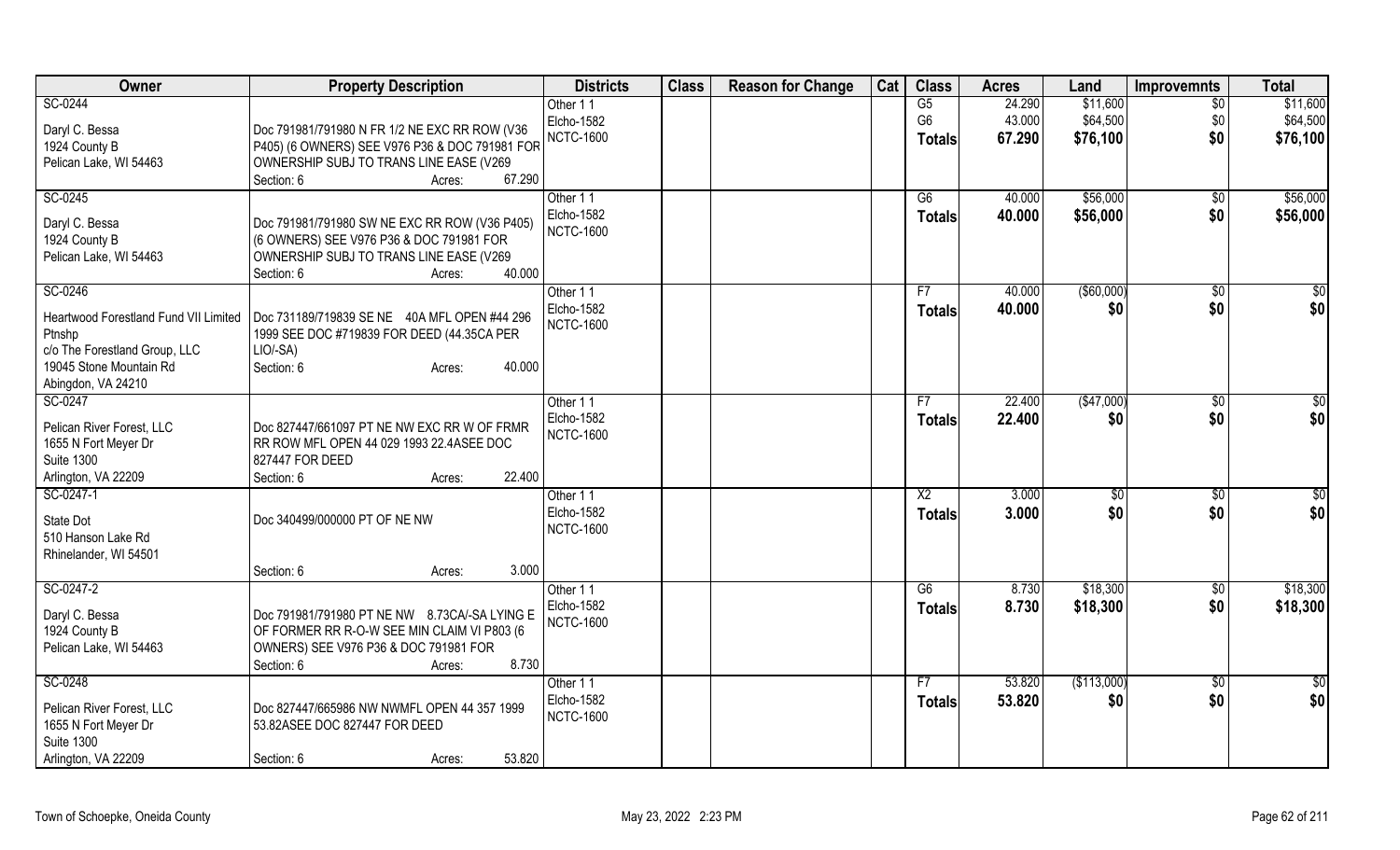| Owner                             | <b>Property Description</b>                                       | <b>Districts</b>  | <b>Class</b> | <b>Reason for Change</b> | Cat | <b>Class</b>    | <b>Acres</b> | Land     | <b>Improvemnts</b> | <b>Total</b> |
|-----------------------------------|-------------------------------------------------------------------|-------------------|--------------|--------------------------|-----|-----------------|--------------|----------|--------------------|--------------|
| SC-0249                           |                                                                   | Other 11          |              |                          |     | $\overline{X2}$ | 64.130       | \$0      | $\frac{1}{30}$     | \$0          |
| State Bcpl                        | Doc 683924/000000 SW NW 64.13A                                    | Elcho-1582        |              |                          |     | <b>Totals</b>   | 64.130       | \$0      | \$0                | \$0          |
| PO Box 8943                       |                                                                   | <b>NCTC-1600</b>  |              |                          |     |                 |              |          |                    |              |
| Madison, WI 53708                 |                                                                   |                   |              |                          |     |                 |              |          |                    |              |
|                                   | 64.130<br>Section: 6<br>Acres:                                    |                   |              |                          |     |                 |              |          |                    |              |
| SC-0250                           | 1795 Highway 45                                                   | Other 11          |              |                          |     | G1              | 9.400        | \$30,100 | \$2,000            | \$32,100     |
| Kari D. Seubert et al             | Doc 412342/367-393 PT SE NW, W OF HWY PCL A SM                    | <b>Elcho-1582</b> |              |                          |     | Totals          | 9.400        | \$30,100 | \$2,000            | \$32,100     |
| c/o Jeffry L. Seubert             | B5575 9.25A                                                       | <b>NCTC-1600</b>  |              |                          |     |                 |              |          |                    |              |
| 515 N Center St                   |                                                                   |                   |              |                          |     |                 |              |          |                    |              |
| Appleton, WI 54911                | 9.400<br>Section: 6<br>Acres:                                     |                   |              |                          |     |                 |              |          |                    |              |
| SC-0250-1                         |                                                                   | Other 11          |              |                          |     | G1              | 5.000        | \$21,700 | $\frac{6}{3}$      | \$21,700     |
| Henry J Drechsler Tr              | Doc 772612/743399 PT SE NW<br>5.15CA/-SA SEE SM                   | <b>Elcho-1582</b> |              |                          |     | Totals          | 5.000        | \$21,700 | \$0                | \$21,700     |
| 408 E 8th St                      | <b>B5575</b>                                                      | <b>NCTC-1600</b>  |              |                          |     |                 |              |          |                    |              |
| Kaukauna, WI 54130                |                                                                   |                   |              |                          |     |                 |              |          |                    |              |
|                                   | 5.000<br>Section: 6<br>Acres:                                     |                   |              |                          |     |                 |              |          |                    |              |
| SC-0250-2                         | 1759 Highway 45                                                   | Other 11          |              |                          |     | G1              | 2.000        | \$16,000 | \$0                | \$16,000     |
| <b>Tony Peebles</b>               | Doc 682623/399794 PT SE NW 1.86A SEE PCL B SM                     | Elcho-1582        |              |                          |     | <b>Totals</b>   | 2.000        | \$16,000 | \$0                | \$16,000     |
| N4489 Ostrander Rd                | B5575                                                             | <b>NCTC-1600</b>  |              |                          |     |                 |              |          |                    |              |
| New London, WI 54961              |                                                                   |                   |              |                          |     |                 |              |          |                    |              |
|                                   | 2.000<br>Section: 6<br>Acres:                                     |                   |              |                          |     |                 |              |          |                    |              |
| SC-0250-3                         | 1763 Highway 45                                                   | Other 11          |              |                          |     | $\overline{G1}$ | 1.800        | \$14,800 | \$64,000           | \$78,800     |
|                                   | Doc 724619/668136 PT SE NW<br>1.83CA/-SA                          | Elcho-1582        |              |                          |     | <b>Totals</b>   | 1.800        | \$14,800 | \$64,000           | \$78,800     |
| Todd Johnson<br>1763 Highway 45   | 100'WIDE S OF SC-250-1 & N OF SC-250-2 SEE SM                     | <b>NCTC-1600</b>  |              |                          |     |                 |              |          |                    |              |
| Pelican Lake, WI 54463            | B5575                                                             |                   |              |                          |     |                 |              |          |                    |              |
|                                   | 1.800<br>Section: 6<br>Acres:                                     |                   |              |                          |     |                 |              |          |                    |              |
| SC-0250-4                         |                                                                   | Other 11          |              |                          |     | G1              | 3.300        | \$18,500 | \$0                | \$18,500     |
| David T. Szyperek                 | Doc 780655/624833 PT SE NW<br>3.3CA/-SA S OF DOC                  | Elcho-1582        |              |                          |     | <b>Totals</b>   | 3.300        | \$18,500 | \$0                | \$18,500     |
| Starlyn T. Szyperek               | 616457 & N OF 40 LINE<br>SEE SM B5575 SEE EXH B                   | <b>NCTC-1600</b>  |              |                          |     |                 |              |          |                    |              |
| PO Box 574                        | DOC 781566 FOR CORR DESC                                          |                   |              |                          |     |                 |              |          |                    |              |
| Wautoma, WI 54982                 | 3.300<br>Section: 6<br>Acres:                                     |                   |              |                          |     |                 |              |          |                    |              |
| SC-0250-5                         |                                                                   | Other 11          |              |                          |     | G1              | 3.400        | \$18,700 | \$0                | \$18,700     |
|                                   |                                                                   | Elcho-1582        |              |                          |     | <b>Totals</b>   | 3.400        | \$18,700 | \$0                | \$18,700     |
| Daryl C. Bessa<br>Rodney A. Bessa | Doc 625685/191231 PT SE NW APPX 3.4A E OF ABNI<br>RR ROW SM B5575 | <b>NCTC-1600</b>  |              |                          |     |                 |              |          |                    |              |
| 1924 County B                     |                                                                   |                   |              |                          |     |                 |              |          |                    |              |
| Pelican Lake, WI 54463            | 3.400<br>Section: 6<br>Acres:                                     |                   |              |                          |     |                 |              |          |                    |              |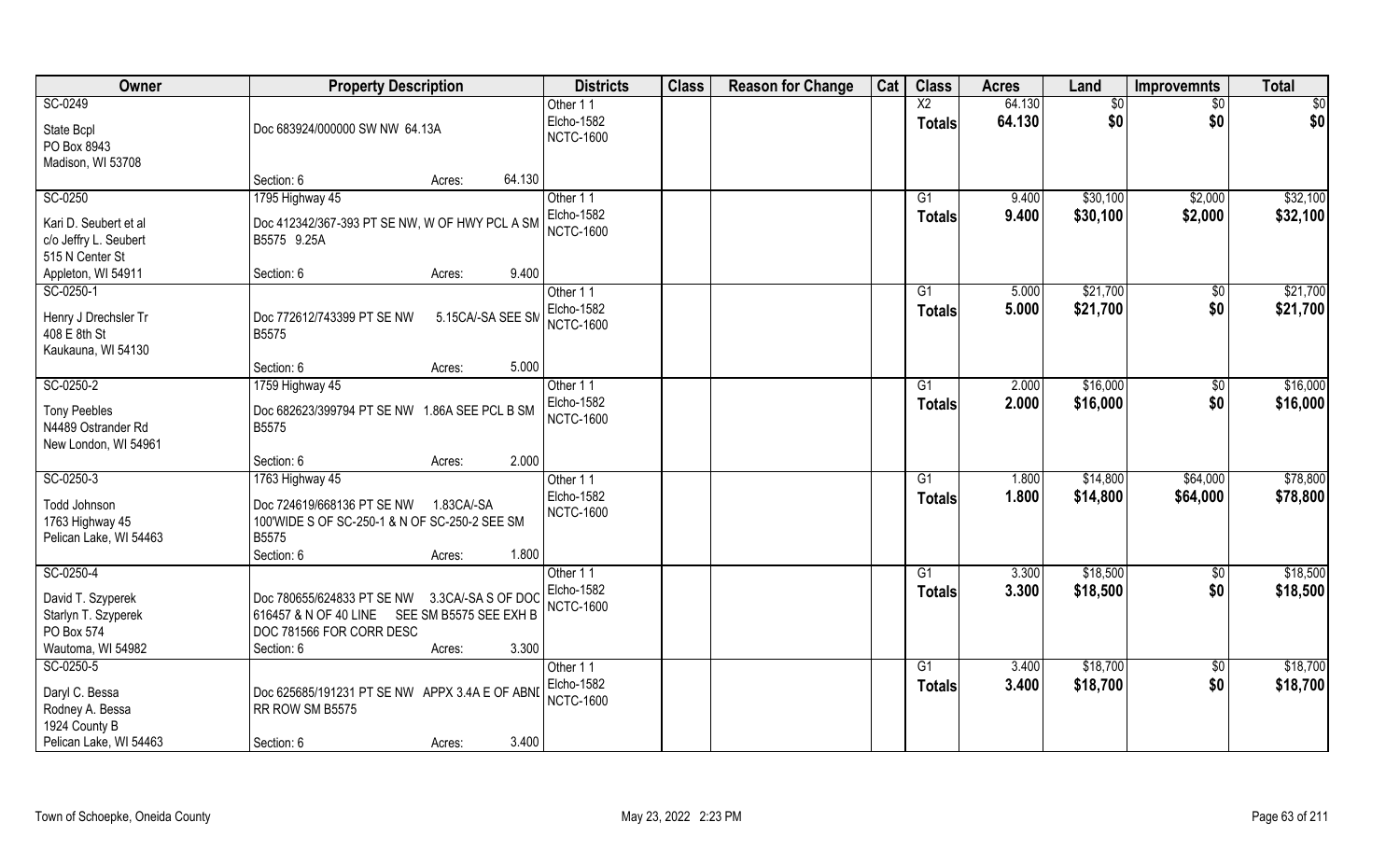| Owner                                                                 | <b>Property Description</b>                                                                   | <b>Districts</b>  | <b>Class</b> | <b>Reason for Change</b> | Cat | <b>Class</b>           | <b>Acres</b> | Land          | <b>Improvemnts</b> | <b>Total</b>    |
|-----------------------------------------------------------------------|-----------------------------------------------------------------------------------------------|-------------------|--------------|--------------------------|-----|------------------------|--------------|---------------|--------------------|-----------------|
| SC-0250-6                                                             |                                                                                               | Other 11          |              |                          |     | G1                     | 1.800        | \$14,800      | $\overline{50}$    | \$14,800        |
| Jeffry L. Seubert                                                     | Doc 616457/159715 PT SE NW APPX 1.8A APPX 100                                                 | Elcho-1582        |              |                          |     | <b>Totals</b>          | 1.800        | \$14,800      | \$0                | \$14,800        |
| Kari D. Seubert                                                       | WIDE X 826' PCL SOUTH OF SC-250-2 SM B5575                                                    | <b>NCTC-1600</b>  |              |                          |     |                        |              |               |                    |                 |
| 515 N Center St                                                       |                                                                                               |                   |              |                          |     |                        |              |               |                    |                 |
| Appleton, WI 54911                                                    | 1.800<br>Section: 6<br>Acres:                                                                 |                   |              |                          |     |                        |              |               |                    |                 |
| SC-0250-A                                                             |                                                                                               | Other 11          |              |                          |     | $\overline{X2}$        | 3.000        | \$0           | \$0                | \$0             |
| State Dot                                                             | Doc 340499/000000 PT SW NE & PT SE NW                                                         | Elcho-1582        |              |                          |     | <b>Totals</b>          | 3.000        | \$0           | \$0                | \$0             |
| 510 Hanson Lake Rd                                                    |                                                                                               | <b>NCTC-1600</b>  |              |                          |     |                        |              |               |                    |                 |
| Rhinelander, WI 54501                                                 |                                                                                               |                   |              |                          |     |                        |              |               |                    |                 |
|                                                                       | 3.000<br>Section: 6<br>Acres:                                                                 |                   |              |                          |     |                        |              |               |                    |                 |
| SC-0251                                                               | 1681 Highway 45                                                                               | Other 11          |              |                          |     | G <sub>1</sub>         | 2.000        | \$16,000      | \$16,800           | \$32,800        |
| Robert M. Archer                                                      | Doc 797572/793183 NE SW, N 1/2 14.74CA/-SA EXC                                                | <b>Elcho-1582</b> |              |                          |     | G <sub>6</sub>         | 12.740       | \$24,200      | \$0                | \$24,200        |
| 1681 Highway 45                                                       | HWY SEE SM B5158                                                                              | <b>NCTC-1600</b>  |              |                          |     | <b>Totals</b>          | 14.740       | \$40,200      | \$16,800           | \$57,000        |
| Pelican Lake, WI 54463                                                |                                                                                               |                   |              |                          |     |                        |              |               |                    |                 |
|                                                                       | 14.740<br>Section: 6<br>Acres:                                                                |                   |              |                          |     |                        |              |               |                    |                 |
| SC-0251-1                                                             | 1651 Highway 45                                                                               | Other 11          |              |                          |     | G <sub>1</sub>         | 1.000        | \$10,000      | \$52,900           | \$62,900        |
|                                                                       |                                                                                               | <b>Elcho-1582</b> |              |                          |     | G <sub>5</sub>         | 3.000        | \$1,500       | \$0                | \$1,500         |
| Kristine A Mueller Revocable Trust<br>Carol A Meister Revocable Trust | Doc 815982/438418 NE SW, S 1/2 16.35CALIFE EST<br>OF FRANK W & SHIRLEY A MEISTER SEE SM B5158 | <b>NCTC-1600</b>  |              |                          |     | G <sub>6</sub>         | 13.000       | \$24,700      | \$0                | \$24,700        |
| 1651 Highway 45                                                       |                                                                                               |                   |              |                          |     | <b>Totals</b>          | 17.000       | \$36,200      | \$52,900           | \$89,100        |
| Pelican Lake, WI 54463                                                | 17.000<br>Section: 6<br>Acres:                                                                |                   |              |                          |     |                        |              |               |                    |                 |
| SC-0251-2                                                             |                                                                                               | Other 11          |              |                          |     | $\overline{\text{X2}}$ | 0.000        | $\sqrt[6]{3}$ | \$0                | $\overline{50}$ |
|                                                                       |                                                                                               | Elcho-1582        |              |                          |     | <b>Totals</b>          | 0.000        | \$0           | \$0                | \$0             |
| State Dot<br>510 Hanson Lake Rd                                       | Doc 340499/000000 PT NE SW SEE SM B5158                                                       | <b>NCTC-1600</b>  |              |                          |     |                        |              |               |                    |                 |
| Rhinelander, WI 54501                                                 |                                                                                               |                   |              |                          |     |                        |              |               |                    |                 |
|                                                                       | 0.000<br>Section: 6<br>Acres:                                                                 |                   |              |                          |     |                        |              |               |                    |                 |
| SC-0252                                                               |                                                                                               | Other 11          |              |                          |     | F5                     | 50.290       | (\$75,400)    | \$0                | $\overline{30}$ |
|                                                                       |                                                                                               | Elcho-1582        |              |                          |     | <b>Totals</b>          | 50.290       | \$0           | \$0                | \$0             |
| Gregory L. Kautza                                                     | Doc 713452/673052 NW SW 50.29A SEE SM B5158 (6                                                | <b>NCTC-1600</b>  |              |                          |     |                        |              |               |                    |                 |
| W5391 Zastrow Ln<br>Merrill, WI 54452                                 | OWNERS) LIFE EST MAUDE H KAUTZA SEE<br>OWNERSHIP DOC #657118 MFL OPEN #44 023 2009            |                   |              |                          |     |                        |              |               |                    |                 |
|                                                                       | 50.290<br>Section: 6<br>Acres:                                                                |                   |              |                          |     |                        |              |               |                    |                 |
| SC-0253                                                               |                                                                                               | Other 11          |              |                          |     | G6                     | 3.000        | \$4,200       | \$0                | \$4,200         |
|                                                                       |                                                                                               | <b>Elcho-1582</b> |              |                          |     | <b>Totals</b>          | 3.000        | \$4,200       | \$0                | \$4,200         |
| Gregory L. Kautza                                                     | Doc 657119/657118 SW SW (6 OWNERS) EXC MFL                                                    | <b>NCTC-1600</b>  |              |                          |     |                        |              |               |                    |                 |
| W5391 Zastrow Ln                                                      | R'MNDR BNG 3A SEE DOC #657118 FOR DEED SEE                                                    |                   |              |                          |     |                        |              |               |                    |                 |
| Merrill, WI 54452                                                     | SM B5158 LIFE EST MAUDE H KAUTZA SEE                                                          |                   |              |                          |     |                        |              |               |                    |                 |
|                                                                       | 3.000<br>Section: 6<br>Acres:                                                                 |                   |              |                          |     |                        |              |               |                    |                 |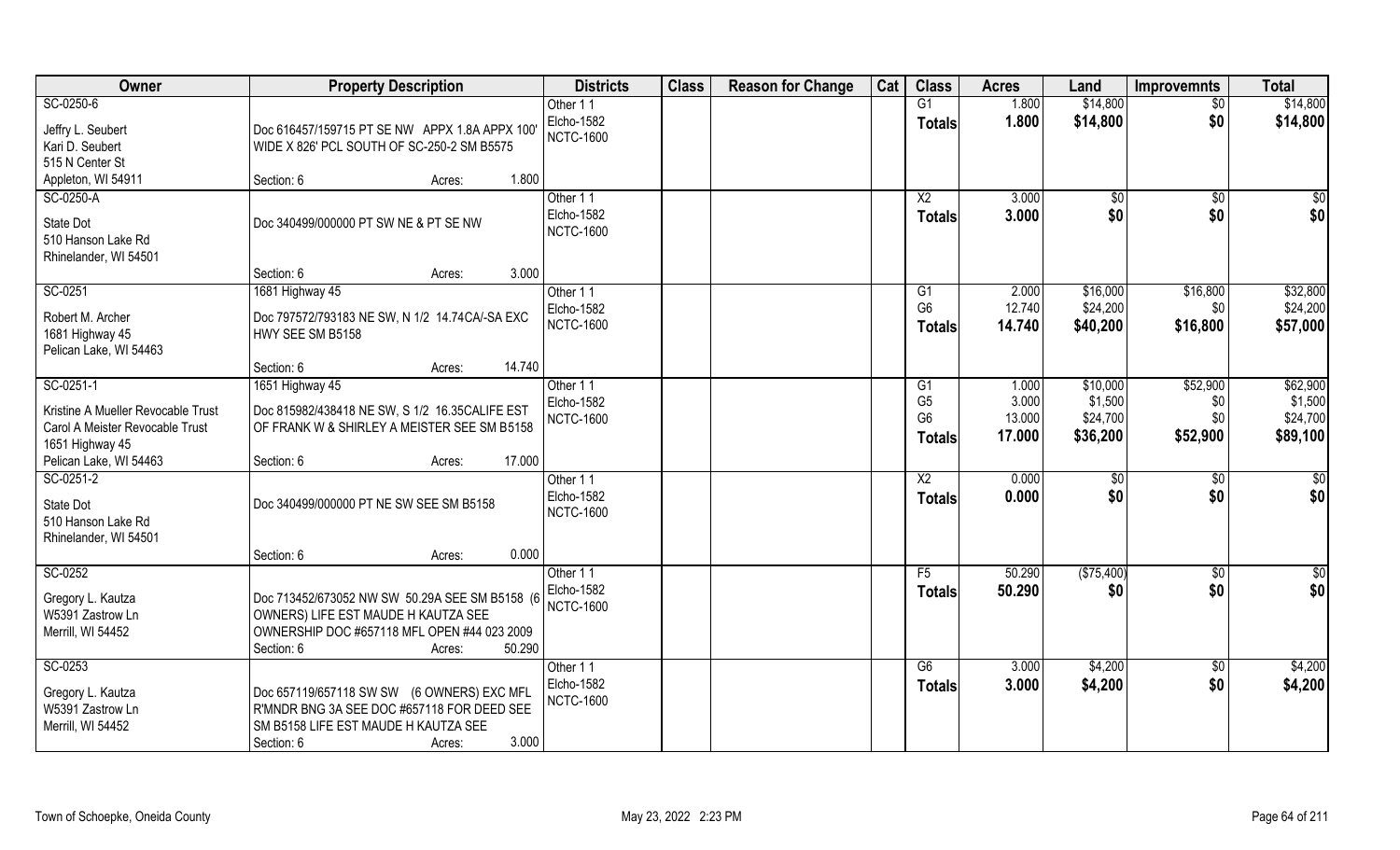| Owner                                        | <b>Property Description</b>                           | <b>Districts</b>              | <b>Class</b> | <b>Reason for Change</b> | Cat | <b>Class</b>         | <b>Acres</b>     | Land                | Improvemnts     | <b>Total</b>        |
|----------------------------------------------|-------------------------------------------------------|-------------------------------|--------------|--------------------------|-----|----------------------|------------------|---------------------|-----------------|---------------------|
| SC-0253-1                                    |                                                       | Other 11                      |              |                          |     | F5                   | 44.790           | $($ \$67,200)       | $\overline{50}$ | \$0                 |
| Gregory L. Kautza                            | Doc 713452/673052 PT SW SW 44.79A SEE DOC             | <b>Elcho-1582</b>             |              |                          |     | <b>Totals</b>        | 44.790           | \$0                 | \$0             | \$0                 |
| W5391 Zastrow Ln                             | #657118 FOR DEED LIFE EST MAUDE H KAUTZA              | <b>NCTC-1600</b>              |              |                          |     |                      |                  |                     |                 |                     |
| Merrill, WI 54452                            | MFL OPEN #44 023 2009 (6 OWNERS)                      |                               |              |                          |     |                      |                  |                     |                 |                     |
|                                              | 44.790<br>Section: 6<br>Acres:                        |                               |              |                          |     |                      |                  |                     |                 |                     |
| SC-0254                                      |                                                       | Other 11                      |              |                          |     | F5                   | 32.300           | (\$48,500)          | $\sqrt{$0}$     | \$0                 |
| Gregory L. Kautza                            | Doc 713452/673052 SE SW 32.3A (6 OWNERS) MFL          | Elcho-1582                    |              |                          |     | <b>Totals</b>        | 32.300           | \$0                 | \$0             | \$0                 |
| W5391 Zastrow Ln                             | OPEN #44 023 2009 SEE SM B5158 LIFE EST MAUDE         | <b>NCTC-1600</b>              |              |                          |     |                      |                  |                     |                 |                     |
| Merrill, WI 54452                            | H KAUTZA SEE OWNERSHIP DOC #657118                    |                               |              |                          |     |                      |                  |                     |                 |                     |
|                                              | 32.300<br>Section: 6<br>Acres:                        |                               |              |                          |     |                      |                  |                     |                 |                     |
| SC-0255                                      |                                                       | Other 11                      |              |                          |     | F7                   | 40.000           | ( \$60,000)         | \$0             | $\overline{50}$     |
|                                              |                                                       | Elcho-1582                    |              |                          |     | <b>Totals</b>        | 40.000           | \$0                 | \$0             | \$0                 |
| <b>Heartwood Forestland Fund VII Limited</b> | Doc 731189/719839 NE SE 40A MFL OPEN #44 296          | <b>NCTC-1600</b>              |              |                          |     |                      |                  |                     |                 |                     |
| Ptnshp<br>c/o The Forestland Group, LLC      | 1999 SEE DOC #719839 FOR DEED (44.6CA PER<br>LIO/-SA) |                               |              |                          |     |                      |                  |                     |                 |                     |
| 19045 Stone Mountain Rd                      | Section: 6<br>40.000<br>Acres:                        |                               |              |                          |     |                      |                  |                     |                 |                     |
| Abingdon, VA 24210                           |                                                       |                               |              |                          |     |                      |                  |                     |                 |                     |
| SC-0256                                      |                                                       | Other 11                      |              |                          |     | G5                   | 15.730           | \$5,100             | \$0             | \$5,100             |
|                                              |                                                       | Elcho-1582                    |              |                          |     | G <sub>6</sub>       | 20.000           | \$38,000            | \$0             | \$38,000            |
| Daryl C. Bessa                               | Doc 665972/658327 PT NW SE 35.73CA EXC HWY            | <b>NCTC-1600</b>              |              |                          |     | <b>Totals</b>        | 35.730           | \$43,100            | \$0             | \$43,100            |
| Rodney A. Bessa<br>1924 County B             | SEE DOC #651590 FOR DEED SEE AFF DOC #656204          |                               |              |                          |     |                      |                  |                     |                 |                     |
| Pelican Lake, WI 54463                       | 35.730<br>Section: 6<br>Acres:                        |                               |              |                          |     |                      |                  |                     |                 |                     |
| SC-0256-1                                    |                                                       | Other 11                      |              |                          |     | X2                   | 3.000            | $\sqrt[6]{3}$       | $\sqrt{6}$      | \$0                 |
|                                              |                                                       | Elcho-1582                    |              |                          |     | <b>Totals</b>        | 3.000            | \$0                 | \$0             | \$0                 |
| State Dot                                    | Doc 340499/000000 PT NW SE FORMER RR ROW              | <b>NCTC-1600</b>              |              |                          |     |                      |                  |                     |                 |                     |
| 510 Hanson Lake Rd                           |                                                       |                               |              |                          |     |                      |                  |                     |                 |                     |
| Rhinelander, WI 54501                        |                                                       |                               |              |                          |     |                      |                  |                     |                 |                     |
|                                              | Section: 6<br>3.000<br>Acres:                         |                               |              |                          |     |                      |                  |                     |                 |                     |
| SC-0257                                      |                                                       | Other 11<br><b>Elcho-1582</b> |              |                          |     | G5<br>G <sub>6</sub> | 13.000<br>19.000 | \$2,300<br>\$36,100 | \$0<br>\$0      | \$2,300<br>\$36,100 |
| Daryl C. Bessa                               | Doc 665972/658327 PT SW SE 32CA SEE DOC               | <b>NCTC-1600</b>              |              |                          |     |                      | 32.000           |                     |                 |                     |
| Rodney A. Bessa                              | #651590 FOR DEED EX RR ROW V525-205 999 SEE           |                               |              |                          |     | <b>Totals</b>        |                  | \$38,400            | \$0             | \$38,400            |
| 1924 County B                                | AFF DOC #656204                                       |                               |              |                          |     |                      |                  |                     |                 |                     |
| Pelican Lake, WI 54463                       | 32.000<br>Section: 6<br>Acres:                        |                               |              |                          |     |                      |                  |                     |                 |                     |
| SC-0257-1                                    |                                                       | Other 11                      |              |                          |     | $\overline{X2}$      | 3.000            | $\sqrt{6}$          | $\sqrt{$0}$     | $\frac{6}{3}$       |
| State Dot                                    | Doc 340499/000000 PT OF SW SE FORMER RR ROW           | Elcho-1582                    |              |                          |     | <b>Totals</b>        | 3.000            | \$0                 | \$0             | \$0                 |
| 510 Hanson Lake Rd                           |                                                       | <b>NCTC-1600</b>              |              |                          |     |                      |                  |                     |                 |                     |
| Rhinelander, WI 54501                        |                                                       |                               |              |                          |     |                      |                  |                     |                 |                     |
|                                              | 3.000<br>Section: 6<br>Acres:                         |                               |              |                          |     |                      |                  |                     |                 |                     |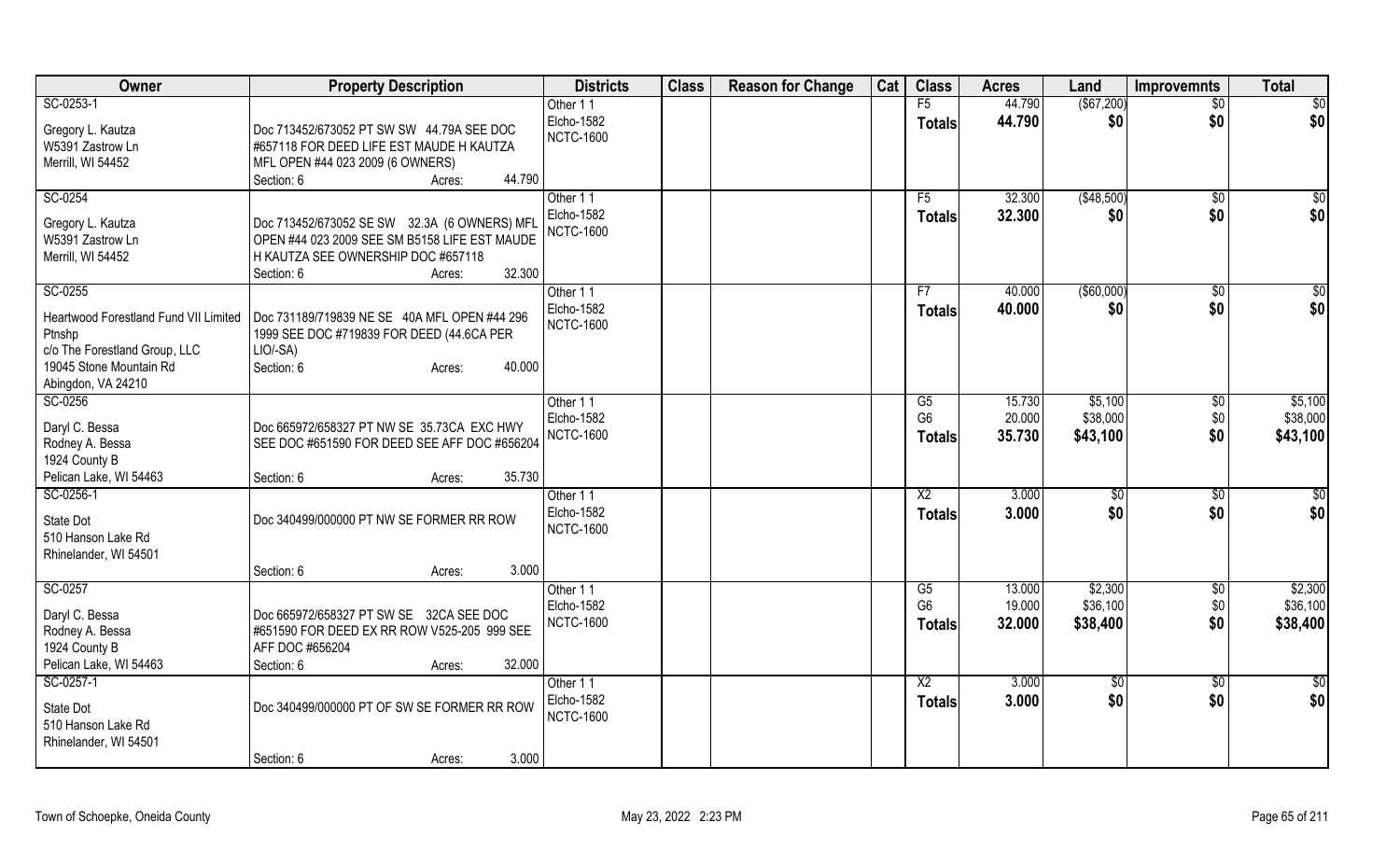| Owner                                   | <b>Property Description</b>                                              |                    | <b>Districts</b>  | <b>Class</b> | <b>Reason for Change</b> | Cat | <b>Class</b>                     | <b>Acres</b>     | Land                | <b>Improvemnts</b> | <b>Total</b>        |
|-----------------------------------------|--------------------------------------------------------------------------|--------------------|-------------------|--------------|--------------------------|-----|----------------------------------|------------------|---------------------|--------------------|---------------------|
| SC-0257-3                               |                                                                          |                    | Other 11          |              |                          |     | G1                               | 3.610            | \$19,100            | \$0                | \$19,100            |
| Daryl C. Bessa                          | Doc 775610/763535 PT SW SE                                               | 3.61CA/-SA PCL     | Elcho-1582        |              |                          |     | <b>Totals</b>                    | 3.610            | \$19,100            | \$0                | \$19,100            |
| Rodney A. Bessa                         | <b>BNDRY UNCLEAR</b>                                                     |                    | <b>NCTC-1600</b>  |              |                          |     |                                  |                  |                     |                    |                     |
| 1924 County B                           |                                                                          |                    |                   |              |                          |     |                                  |                  |                     |                    |                     |
| Pelican Lake, WI 54463                  | Section: 6                                                               | 3.610<br>Acres:    |                   |              |                          |     |                                  |                  |                     |                    |                     |
| SC-0258                                 |                                                                          |                    | Other 11          |              |                          |     | F7                               | 40.000           | ( \$60,000)         | $\frac{1}{2}$      | \$0                 |
|                                         |                                                                          |                    | Elcho-1582        |              |                          |     | <b>Totals</b>                    | 40.000           | \$0                 | \$0                | \$0                 |
| Heartwood Forestland Fund VII Limited   | Doc 731189/719839 SE SE 40A MFL OPEN #44 296                             |                    | <b>NCTC-1600</b>  |              |                          |     |                                  |                  |                     |                    |                     |
| Ptnshp<br>c/o The Forestland Group, LLC | 1999 SEE DOC #719839 FOR DEED (44.62CA PER<br>LIO/-SA)                   |                    |                   |              |                          |     |                                  |                  |                     |                    |                     |
| 19045 Stone Mountain Rd                 | Section: 6                                                               | 40.000<br>Acres:   |                   |              |                          |     |                                  |                  |                     |                    |                     |
| Abingdon, VA 24210                      |                                                                          |                    |                   |              |                          |     |                                  |                  |                     |                    |                     |
| SC-0259                                 |                                                                          |                    | Other 11          |              |                          |     | F7                               | 40.000           | ( \$60,000)         | \$0                | \$0                 |
|                                         |                                                                          |                    | Elcho-1582        |              |                          |     | <b>Totals</b>                    | 40.000           | \$0                 | \$0                | \$0                 |
| Pelican River Forest, LLC               | Doc 827447/665986 NE NEMFL OPEN 44 357 1999                              |                    | <b>NCTC-1600</b>  |              |                          |     |                                  |                  |                     |                    |                     |
| 1655 N Fort Meyer Dr                    | 40ASEE DOC 827447 FOR DEED                                               |                    |                   |              |                          |     |                                  |                  |                     |                    |                     |
| <b>Suite 1300</b>                       |                                                                          |                    |                   |              |                          |     |                                  |                  |                     |                    |                     |
| Arlington, VA 22209                     | Section: 7                                                               | 40.000<br>Acres:   |                   |              |                          |     |                                  |                  |                     |                    |                     |
| SC-0260                                 | 1559 Highway 45                                                          |                    | Other 11          |              |                          |     | G1                               | 1.000            | \$10,000            | \$92,600           | \$102,600           |
| Marlin J. White                         | Doc 332154/271797 PT NW NE                                               | 26.05CA PCLS A & B | Elcho-1582        |              |                          |     | G <sub>5</sub><br>G <sub>6</sub> | 10.000<br>15.050 | \$1,800<br>\$31,600 | \$0<br>\$0         | \$1,800<br>\$31,600 |
| Kristie L. White                        | SM C2204 EXC RR & S400' W OF HWY 2 DESC                                  |                    | <b>NCTC-1600</b>  |              |                          |     |                                  |                  |                     |                    |                     |
| 1559 Highway 45                         | V508-566 & V378-361                                                      |                    |                   |              |                          |     | Totals                           | 26.050           | \$43,400            | \$92,600           | \$136,000           |
| Pelican Lake, WI 54463                  | Section: 7                                                               | 26.050<br>Acres:   |                   |              |                          |     |                                  |                  |                     |                    |                     |
| SC-0260-1                               | 1473 Highway 45                                                          |                    | Other 11          |              |                          |     | G1                               | 1.340            | \$12,000            | \$51,300           | \$63,300            |
| Dennis L. Maves                         | Doc 763425/250807 PT NW NE                                               | 1.34CA/-SA S 200'  | Elcho-1582        |              |                          |     | <b>Totals</b>                    | 1.340            | \$12,000            | \$51,300           | \$63,300            |
| Jean M. Maves                           | W OF HWY SEE SM C2204                                                    |                    | <b>NCTC-1600</b>  |              |                          |     |                                  |                  |                     |                    |                     |
| 1473 Us Highway 45                      |                                                                          |                    |                   |              |                          |     |                                  |                  |                     |                    |                     |
| Pelican Lake, WI 54463                  | Section: 7                                                               | 1.340<br>Acres:    |                   |              |                          |     |                                  |                  |                     |                    |                     |
| SC-0260-2                               | 1485 Highway 45                                                          |                    | Other 11          |              |                          |     | G1                               | 1.410            | \$12,500            | \$28,900           | \$41,400            |
|                                         |                                                                          |                    | <b>Elcho-1582</b> |              |                          |     | <b>Totals</b>                    | 1.410            | \$12,500            | \$28,900           | \$41,400            |
| David M. Sharon                         | Doc 755350/711589 PT NW NE N 200' OF THE S 400'                          |                    | <b>NCTC-1600</b>  |              |                          |     |                                  |                  |                     |                    |                     |
| c/o David M. Sharon<br>1485 Highway 45  | W OF HWY 45 (LC DOC 709003, 711589 & 755350)<br>1.41 CA/-SA SEE SM C2204 |                    |                   |              |                          |     |                                  |                  |                     |                    |                     |
| Pelican Lake, WI 54463                  | Section: 7                                                               | 1.410<br>Acres:    |                   |              |                          |     |                                  |                  |                     |                    |                     |
| SC-0260-3                               |                                                                          |                    | Other 11          |              |                          |     | $\overline{X2}$                  | 3.000            |                     |                    | $\overline{50}$     |
|                                         |                                                                          |                    | Elcho-1582        |              |                          |     |                                  | 3.000            | $\sqrt{6}$<br>\$0   | $\sqrt{$0}$<br>\$0 | \$0                 |
| State Dot                               | Doc 340499/000000 PT OF NW NE FORM'LY SC 259-1                           |                    | <b>NCTC-1600</b>  |              |                          |     | <b>Totals</b>                    |                  |                     |                    |                     |
| 510 Hanson Lake Rd                      |                                                                          |                    |                   |              |                          |     |                                  |                  |                     |                    |                     |
| Rhinelander, WI 54501                   |                                                                          |                    |                   |              |                          |     |                                  |                  |                     |                    |                     |
|                                         | Section: 7                                                               | 3.000<br>Acres:    |                   |              |                          |     |                                  |                  |                     |                    |                     |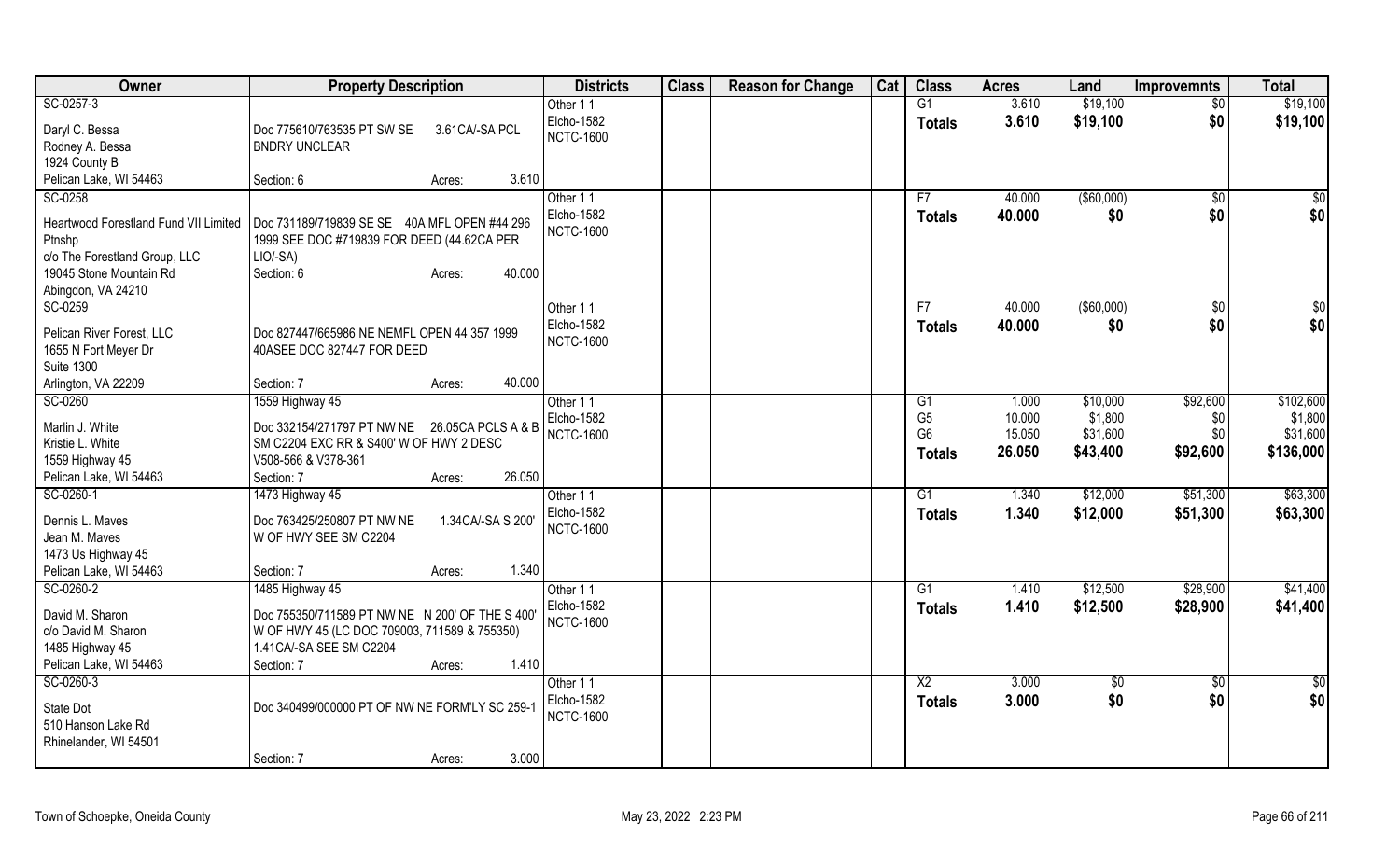| Owner                     | <b>Property Description</b>                  | <b>Districts</b> | <b>Class</b> | <b>Reason for Change</b> | Cat | <b>Class</b>   | <b>Acres</b> | Land        | <b>Improvemnts</b> | <b>Total</b>    |
|---------------------------|----------------------------------------------|------------------|--------------|--------------------------|-----|----------------|--------------|-------------|--------------------|-----------------|
| SC-0261                   | 1444 Highway 45                              | Other 11         |              |                          |     | G1             | 1.000        | \$10,000    | \$400              | \$10,400        |
| John L. Bassler           | Doc 397765/259-207 PT SW NE 22.9CA E OF R.R. | Elcho-1582       |              |                          |     | G <sub>5</sub> | 9.000        | \$4,300     | \$0                | \$4,300         |
| N87 W15500 Kings Hwy      |                                              | <b>NCTC-1600</b> |              |                          |     | G <sub>6</sub> | 12.900       | \$24,500    | \$0                | \$24,500        |
| Menomonee Falls, WI 53051 |                                              |                  |              |                          |     | Totals         | 22.900       | \$38,800    | \$400              | \$39,200        |
|                           | 22.900<br>Section: 7<br>Acres:               |                  |              |                          |     |                |              |             |                    |                 |
| SC-0261-1                 |                                              | Other 11         |              |                          |     | G1             | 5.280        | \$22,200    | \$0                | \$22,200        |
| Randy R. Hook             | Doc 661126/469306 PT SW NE 5.28CA W OF HWY   | Elcho-1582       |              |                          |     | Totals         | 5.280        | \$22,200    | \$0                | \$22,200        |
| W6386 Springs Dr          |                                              | <b>NCTC-1600</b> |              |                          |     |                |              |             |                    |                 |
| Phillips, WI 54555        |                                              |                  |              |                          |     |                |              |             |                    |                 |
|                           | 5.280<br>Section: 7<br>Acres:                |                  |              |                          |     |                |              |             |                    |                 |
| SC-0261-A                 |                                              | Other 11         |              |                          |     | X2             | 3.000        | \$0         | \$0                | $\overline{50}$ |
| State Dot                 | Doc 340499/000000 PT SW NE ABND RR ROW       | Elcho-1582       |              |                          |     | <b>Totals</b>  | 3.000        | \$0         | \$0                | \$0             |
| 510 Hanson Lake Rd        |                                              | <b>NCTC-1600</b> |              |                          |     |                |              |             |                    |                 |
| Rhinelander, WI 54501     |                                              |                  |              |                          |     |                |              |             |                    |                 |
|                           | 3.000<br>Section: 7<br>Acres:                |                  |              |                          |     |                |              |             |                    |                 |
| SC-0262                   |                                              | Other 11         |              |                          |     | F7             | 33.800       | ( \$50,700) | $\sqrt[6]{3}$      | \$0             |
| Pelican River Forest, LLC | Doc 827447/680595 SE NEMFL OPEN 44 357 1999  | Elcho-1582       |              |                          |     | <b>Totals</b>  | 33.800       | \$0         | \$0                | \$0             |
| 1655 N Fort Meyer Dr      | 33.80ASEE DOC 827447 FOR DEED                | <b>NCTC-1600</b> |              |                          |     |                |              |             |                    |                 |
| <b>Suite 1300</b>         |                                              |                  |              |                          |     |                |              |             |                    |                 |
| Arlington, VA 22209       | 33.800<br>Section: 7<br>Acres:               |                  |              |                          |     |                |              |             |                    |                 |
| SC-0263                   |                                              | Other 11         |              |                          |     | F <sub>7</sub> | 28.600       | (\$42,900)  | \$0                | $\overline{50}$ |
| Pelican River Forest, LLC | Doc 827447/680595 NE NWMFL OPEN 44 357 1999  | Elcho-1582       |              |                          |     | <b>Totals</b>  | 28.600       | \$0         | \$0                | \$0             |
| 1655 N Fort Meyer Dr      | 28.60ASEE DOC 827447 FOR DEED                | <b>NCTC-1600</b> |              |                          |     |                |              |             |                    |                 |
| <b>Suite 1300</b>         |                                              |                  |              |                          |     |                |              |             |                    |                 |
| Arlington, VA 22209       | 28.600<br>Section: 7<br>Acres:               |                  |              |                          |     |                |              |             |                    |                 |
| SC-0264                   |                                              | Other 11         |              |                          |     | F7             | 45.200       | (\$67,800)  | $\overline{50}$    | $\overline{50}$ |
| Pelican River Forest, LLC | Doc 827447/680595 NW NWMFL OPEN 44 357 1999  | Elcho-1582       |              |                          |     | <b>Totals</b>  | 45.200       | \$0         | \$0                | \$0             |
| 1655 N Fort Meyer Dr      | 45.2ASEE DOC 827447 FOR DEED                 | <b>NCTC-1600</b> |              |                          |     |                |              |             |                    |                 |
| <b>Suite 1300</b>         |                                              |                  |              |                          |     |                |              |             |                    |                 |
| Arlington, VA 22209       | 45.200<br>Section: 7<br>Acres:               |                  |              |                          |     |                |              |             |                    |                 |
| SC-0265                   |                                              | Other 11         |              |                          |     | F7             | 49.200       | ( \$73,800) | $\sqrt{6}$         | \$0             |
| Pelican River Forest, LLC | Doc 827447/680595 SW NWMFL OPEN 44 357 1999  | Elcho-1582       |              |                          |     | <b>Totals</b>  | 49.200       | \$0         | \$0                | \$0             |
| 1655 N Fort Meyer Dr      | 49.20ASEE DOC 827447 FOR DEED                | <b>NCTC-1600</b> |              |                          |     |                |              |             |                    |                 |
| <b>Suite 1300</b>         |                                              |                  |              |                          |     |                |              |             |                    |                 |
| Arlington, VA 22209       | 49.200<br>Section: 7<br>Acres:               |                  |              |                          |     |                |              |             |                    |                 |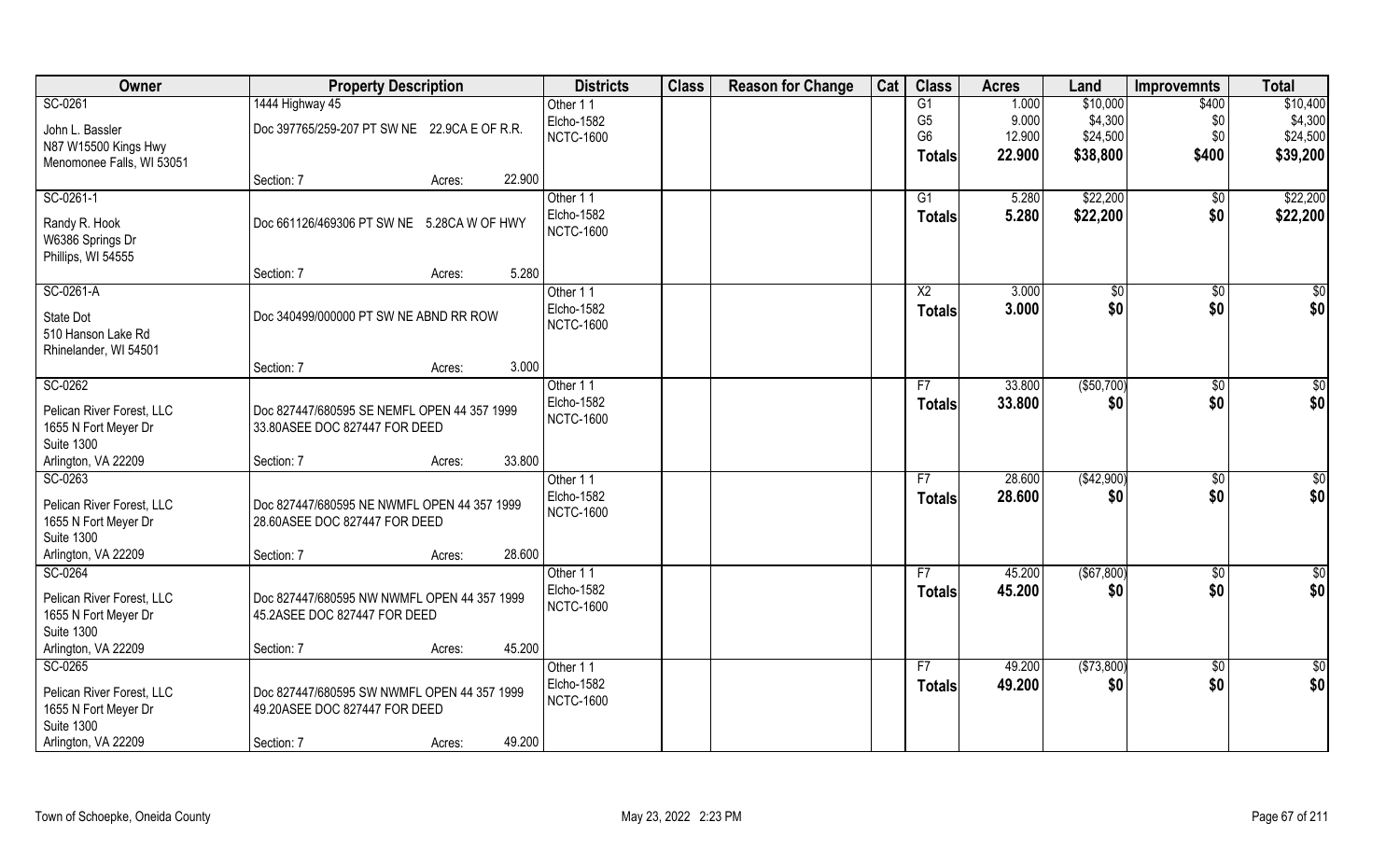| Owner                     | <b>Property Description</b>                  | <b>Districts</b>  | <b>Class</b> | <b>Reason for Change</b> | Cat | <b>Class</b>  | <b>Acres</b> | Land         | <b>Improvemnts</b> | <b>Total</b>  |
|---------------------------|----------------------------------------------|-------------------|--------------|--------------------------|-----|---------------|--------------|--------------|--------------------|---------------|
| SC-0266                   |                                              | Other 11          |              |                          |     | F7            | 31.000       | (\$46,500)   | $\overline{50}$    | \$0           |
| Pelican River Forest, LLC | Doc 827447/680595 SE NWMFL OPEN 44 357 1999  | Elcho-1582        |              |                          |     | <b>Totals</b> | 31.000       | \$0          | \$0                | \$0           |
| 1655 N Fort Meyer Dr      | 31ASEE DOC 827447 FOR DEED                   | <b>NCTC-1600</b>  |              |                          |     |               |              |              |                    |               |
| <b>Suite 1300</b>         |                                              |                   |              |                          |     |               |              |              |                    |               |
| Arlington, VA 22209       | 31.000<br>Section: 7<br>Acres:               |                   |              |                          |     |               |              |              |                    |               |
| SC-0267                   |                                              | Other 11          |              |                          |     | F7            | 31.200       | ( \$65,500)  | \$0                | \$0           |
| Pelican River Forest, LLC | Doc 827447/680595 NE SW EXC HWY ROWMFL OPEN  | <b>Elcho-1582</b> |              |                          |     | <b>Totals</b> | 31.200       | \$0          | \$0                | \$0           |
| 1655 N Fort Meyer Dr      | 44 357 1999 31.2ASEE DOC 827447 FOR DEED     | <b>NCTC-1600</b>  |              |                          |     |               |              |              |                    |               |
| <b>Suite 1300</b>         |                                              |                   |              |                          |     |               |              |              |                    |               |
| Arlington, VA 22209       | 31.200<br>Section: 7<br>Acres:               |                   |              |                          |     |               |              |              |                    |               |
| SC-0268                   |                                              | Other 11          |              |                          |     | F7            | 53.000       | (\$111,300)  | $\sqrt[6]{30}$     | \$0           |
| Pelican River Forest, LLC | Doc 827447/680595 NW SWMFL OPEN 44 357 1999  | Elcho-1582        |              |                          |     | <b>Totals</b> | 53.000       | \$0          | \$0                | \$0           |
| 1655 N Fort Meyer Dr      | 53ASEE DOC 827447 FOR DEED                   | <b>NCTC-1600</b>  |              |                          |     |               |              |              |                    |               |
| <b>Suite 1300</b>         |                                              |                   |              |                          |     |               |              |              |                    |               |
| Arlington, VA 22209       | 53.000<br>Section: 7<br>Acres:               |                   |              |                          |     |               |              |              |                    |               |
| SC-0269                   |                                              | Other 11          |              |                          |     | F7            | 56.300       | (\$118,200)  | $\sqrt[6]{3}$      | \$0           |
| Pelican River Forest, LLC | Doc 827447/680595 SW SWMFL OPEN 44 357 1999  | Elcho-1582        |              |                          |     | <b>Totals</b> | 56.300       | \$0          | \$0                | \$0           |
| 1655 N Fort Meyer Dr      | 56.3ASEE DOC 827447 FOR DEED                 | <b>NCTC-1600</b>  |              |                          |     |               |              |              |                    |               |
| <b>Suite 1300</b>         |                                              |                   |              |                          |     |               |              |              |                    |               |
| Arlington, VA 22209       | 56.300<br>Section: 7<br>Acres:               |                   |              |                          |     |               |              |              |                    |               |
| SC-0270                   |                                              | Other 11          |              |                          |     | F7            | 28.700       | ( \$60, 300) | $\sqrt[6]{30}$     | \$0           |
| Pelican River Forest, LLC | Doc 827447/680595 SE SW EXC HWY ROWMFL OPEN  | <b>Elcho-1582</b> |              |                          |     | <b>Totals</b> | 28.700       | \$0          | \$0                | \$0           |
| 1655 N Fort Meyer Dr      | 44 357 1999 28.7 ASEE DOC 827447 FOR DEED    | <b>NCTC-1600</b>  |              |                          |     |               |              |              |                    |               |
| <b>Suite 1300</b>         |                                              |                   |              |                          |     |               |              |              |                    |               |
| Arlington, VA 22209       | 28.700<br>Section: 7<br>Acres:               |                   |              |                          |     |               |              |              |                    |               |
| SC-0271                   |                                              | Other 11          |              |                          |     | F7            | 33.600       | ( \$50,400)  | \$0                | $\frac{6}{3}$ |
| Pelican River Forest, LLC | Doc 827447/680595 NE SE MFL OPEN 44 357 1999 | Elcho-1582        |              |                          |     | <b>Totals</b> | 33.600       | \$0          | \$0                | \$0           |
| 1655 N Fort Meyer Dr      | 33.6ASEE DOC 827447 FOR DEED                 | <b>NCTC-1600</b>  |              |                          |     |               |              |              |                    |               |
| <b>Suite 1300</b>         |                                              |                   |              |                          |     |               |              |              |                    |               |
| Arlington, VA 22209       | 33.600<br>Section: 7<br>Acres:               |                   |              |                          |     |               |              |              |                    |               |
| SC-0272                   |                                              | Other 11          |              |                          |     | F7            | 30.200       | ( \$63,400)  | $\sqrt{6}$         | \$0           |
| Pelican River Forest, LLC | Doc 827447/680595 NW SE EXC HWY ROWMFL OPEN  | <b>Elcho-1582</b> |              |                          |     | <b>Totals</b> | 30.200       | \$0          | \$0                | \$0           |
| 1655 N Fort Meyer Dr      | 44 357 1999 30.2ASEE DOC 827447 FOR DEED     | <b>NCTC-1600</b>  |              |                          |     |               |              |              |                    |               |
| <b>Suite 1300</b>         |                                              |                   |              |                          |     |               |              |              |                    |               |
| Arlington, VA 22209       | 30.200<br>Section: 7<br>Acres:               |                   |              |                          |     |               |              |              |                    |               |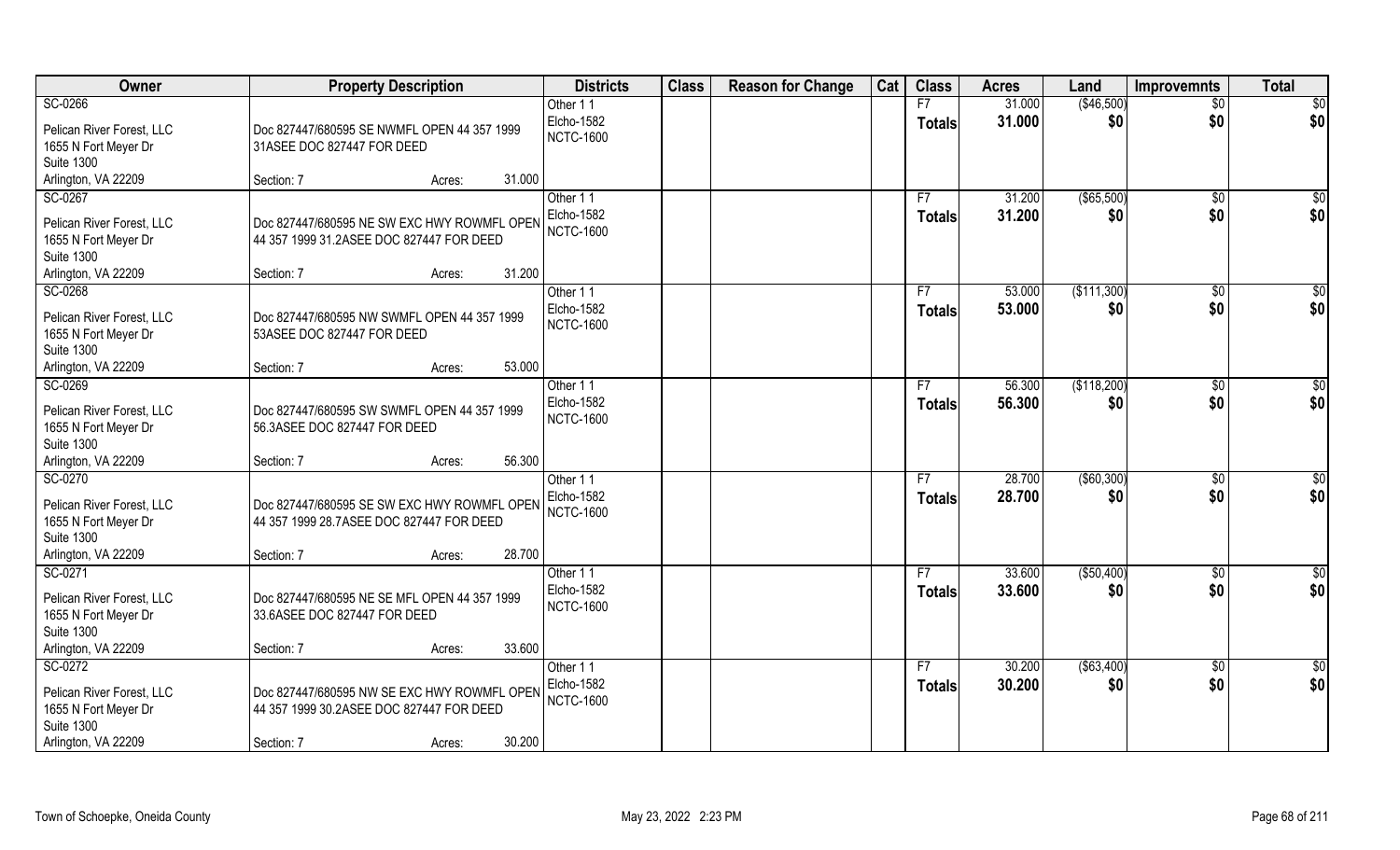| Owner                                                                                                    | <b>Property Description</b>                                                                                 | <b>Districts</b>                           | <b>Class</b> | <b>Reason for Change</b> | Cat | <b>Class</b>                     | <b>Acres</b>     | Land                   | Improvemnts            | <b>Total</b>    |
|----------------------------------------------------------------------------------------------------------|-------------------------------------------------------------------------------------------------------------|--------------------------------------------|--------------|--------------------------|-----|----------------------------------|------------------|------------------------|------------------------|-----------------|
| SC-0272-1<br>State Dot<br>510 Hanson Lake Rd<br>Rhinelander, WI 54501                                    | Doc 340499/000000 PT NW SE                                                                                  | Other 11<br>Elcho-1582<br><b>NCTC-1600</b> |              |                          |     | $\overline{X2}$<br><b>Totals</b> | 3.000<br>3.000   | $\overline{50}$<br>\$0 | $\overline{50}$<br>\$0 | \$0<br>\$0      |
|                                                                                                          | Section: 7<br>Acres:                                                                                        | 3.000                                      |              |                          |     |                                  |                  |                        |                        |                 |
| SC-0273<br>Pelican River Forest, LLC<br>1655 N Fort Meyer Dr<br><b>Suite 1300</b>                        | Doc 827447/680595 SW SEMFL OPEN 44 357 1999<br>35ASEE DOC 827447 FOR DEED<br>35.000                         | Other 11<br>Elcho-1582<br><b>NCTC-1600</b> |              |                          |     | F7<br><b>Totals</b>              | 35.000<br>35.000 | (\$52,500)<br>\$0      | \$0<br>\$0             | \$0<br>\$0      |
| Arlington, VA 22209<br>SC-0273-1                                                                         | Section: 7<br>Acres:                                                                                        | Other 11                                   |              |                          |     | $\overline{X2}$                  | 3.000            | \$0                    | \$0                    | $\overline{50}$ |
| State Dot<br>510 Hanson Lake Rd<br>Rhinelander, WI 54501                                                 | Doc 340499/000000 PT SW SE                                                                                  | Elcho-1582<br><b>NCTC-1600</b>             |              |                          |     | <b>Totals</b>                    | 3.000            | \$0                    | \$0                    | \$0             |
|                                                                                                          | Section: 7<br>Acres:                                                                                        | 3.000                                      |              |                          |     |                                  |                  |                        |                        |                 |
| SC-0274<br>Pelican River Forest, LLC<br>1655 N Fort Meyer Dr<br><b>Suite 1300</b>                        | Doc 827447/680595 SE SEMFL OPEN 44 357 1999<br>34ASEE DOC 827447 FOR DEED                                   | Other 11<br>Elcho-1582<br><b>NCTC-1600</b> |              |                          |     | F7<br><b>Totals</b>              | 34.000<br>34.000 | ( \$51,000)<br>\$0     | $\sqrt[6]{3}$<br>\$0   | \$0<br>\$0      |
| Arlington, VA 22209<br>SC-0275                                                                           | 34.000<br>Section: 7<br>Acres:                                                                              | Other 11                                   |              |                          |     | F5                               | 45.040           | (\$67,600)             | $\sqrt[6]{30}$         | \$0             |
| Pelican River Forest, LLC<br>1655 N Fort Meyer Dr<br><b>Suite 1300</b><br>Arlington, VA 22209            | Doc 827447/746278 NE NEMFL OPEN 44 023 2015<br>45.04ASEE DOC 827447 FOR DEED<br>45.040<br>Section: 8        | Elcho-1582<br><b>NCTC-1600</b>             |              |                          |     | <b>Totals</b>                    | 45.040           | \$0                    | \$0                    | \$0             |
| SC-0276                                                                                                  | Acres:                                                                                                      | Other 11                                   |              |                          |     | F5                               | 42.830           | ( \$64,200)            | \$0                    | $\frac{6}{3}$   |
| Pelican River Forest, LLC<br>1655 N Fort Meyer Dr<br><b>Suite 1300</b>                                   | Doc 827447/746278 NW NEMFL OPEN 44 023 2015<br>42.83ASEE DOC 827447 FOR DEED                                | Elcho-1582<br><b>NCTC-1600</b>             |              |                          |     | <b>Totals</b>                    | 42.830           | \$0                    | \$0                    | \$0             |
| Arlington, VA 22209                                                                                      | 42.830<br>Section: 8<br>Acres:                                                                              |                                            |              |                          |     |                                  |                  |                        |                        |                 |
| SC-0277<br>Pelican River Forest, LLC<br>1655 N Fort Meyer Dr<br><b>Suite 1300</b><br>Arlington, VA 22209 | Doc 827447/665986 SW NEMFL OPEN 44 357 1999<br>40ASEE DOC 827447 FOR DEED<br>40.000<br>Section: 8<br>Acres: | Other 11<br>Elcho-1582<br><b>NCTC-1600</b> |              |                          |     | F7<br><b>Totals</b>              | 40.000<br>40.000 | ( \$60,000)<br>\$0     | $\sqrt{$0}$<br>\$0     | \$0<br>\$0      |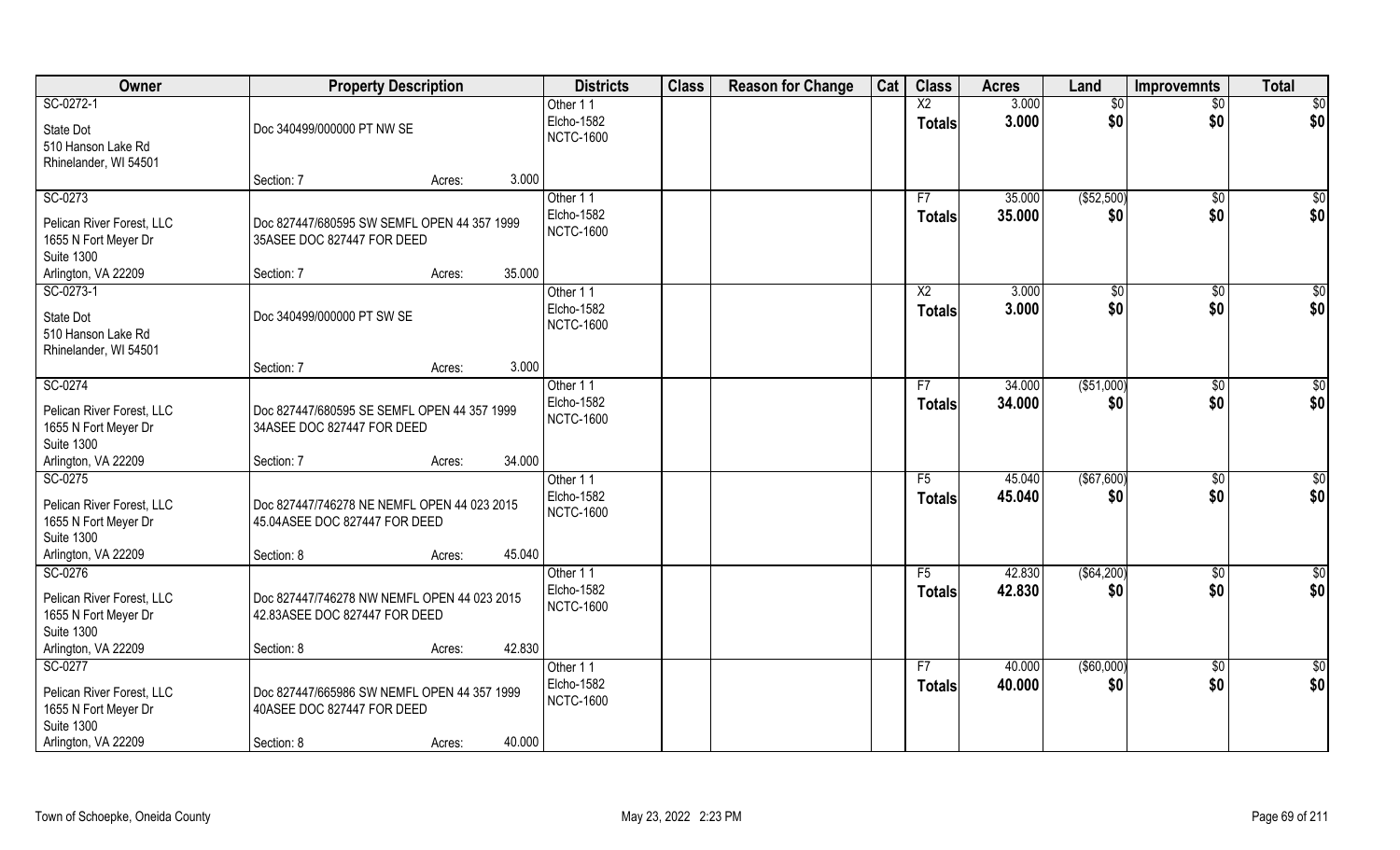| Owner                                                                                                    | <b>Property Description</b>                                                                       |        | <b>Districts</b>                           | <b>Class</b> | <b>Reason for Change</b> | Cat | <b>Class</b>        | <b>Acres</b>     | Land               | Improvemnts           | <b>Total</b>  |
|----------------------------------------------------------------------------------------------------------|---------------------------------------------------------------------------------------------------|--------|--------------------------------------------|--------------|--------------------------|-----|---------------------|------------------|--------------------|-----------------------|---------------|
| SC-0278                                                                                                  |                                                                                                   |        | Other 11                                   |              |                          |     | F7                  | 40.000           | ( \$60,000)        | $\overline{50}$       | \$0           |
| Pelican River Forest, LLC<br>1655 N Fort Meyer Dr                                                        | Doc 827447/665986 SE NEMFL OPEN 44 357 1999<br>40ASEE DOC 827447 FOR DEED                         |        | Elcho-1582<br><b>NCTC-1600</b>             |              |                          |     | <b>Totals</b>       | 40.000           | \$0                | \$0                   | \$0           |
| <b>Suite 1300</b>                                                                                        |                                                                                                   |        |                                            |              |                          |     |                     |                  |                    |                       |               |
| Arlington, VA 22209                                                                                      | Section: 8<br>Acres:                                                                              | 40.000 |                                            |              |                          |     |                     |                  |                    |                       |               |
| SC-0279                                                                                                  |                                                                                                   |        | Other 11                                   |              |                          |     | F5                  | 41.840           | ( \$62, 800)       | \$0                   | \$0           |
| Pelican River Forest, LLC<br>1655 N Fort Meyer Dr                                                        | Doc 827447/746278 NE NWMFL OPEN 44 023 2015<br>41.84ASEE DOC 827447 FOR DEED                      |        | Elcho-1582<br><b>NCTC-1600</b>             |              |                          |     | <b>Totals</b>       | 41.840           | \$0                | \$0                   | \$0           |
| <b>Suite 1300</b>                                                                                        |                                                                                                   |        |                                            |              |                          |     |                     |                  |                    |                       |               |
| Arlington, VA 22209                                                                                      | Section: 8<br>Acres:                                                                              | 41.840 |                                            |              |                          |     |                     |                  |                    |                       |               |
| SC-0280                                                                                                  |                                                                                                   |        | Other 11                                   |              |                          |     | F7                  | 40.000           | ( \$60,000)        | \$0                   | \$0           |
| Pelican River Forest, LLC<br>1655 N Fort Meyer Dr<br><b>Suite 1300</b>                                   | Doc 827447/665986 NW NWMFL OPEN 44 357 1999<br>40ASEE DOC 827447 FOR DEED                         |        | Elcho-1582<br><b>NCTC-1600</b>             |              |                          |     | <b>Totals</b>       | 40.000           | \$0                | \$0                   | \$0           |
| Arlington, VA 22209                                                                                      | Section: 8<br>Acres:                                                                              | 40.000 |                                            |              |                          |     |                     |                  |                    |                       |               |
| SC-0281                                                                                                  |                                                                                                   |        | Other 11                                   |              |                          |     | F7                  | 40.000           | ( \$60,000)        | $\sqrt[6]{3}$         | \$0           |
| Pelican River Forest, LLC<br>1655 N Fort Meyer Dr<br><b>Suite 1300</b>                                   | Doc 827447/665986 SW NWMFL OPEN 44 357 1999<br>40ASEE DOC 827447 FOR DEED                         |        | Elcho-1582<br><b>NCTC-1600</b>             |              |                          |     | <b>Totals</b>       | 40.000           | \$0                | \$0                   | \$0           |
| Arlington, VA 22209                                                                                      | Section: 8<br>Acres:                                                                              | 40.000 |                                            |              |                          |     |                     |                  |                    |                       |               |
| SC-0282<br>Pelican River Forest, LLC<br>1655 N Fort Meyer Dr<br><b>Suite 1300</b>                        | Doc 827447/665986 SE NWMFL OPEN 44 357 1999<br>40ASEE DOC 827447 FOR DEED                         |        | Other 11<br>Elcho-1582<br><b>NCTC-1600</b> |              |                          |     | F7<br><b>Totals</b> | 40.000<br>40.000 | ( \$60,000)<br>\$0 | $\sqrt[6]{30}$<br>\$0 | \$0<br>\$0    |
| Arlington, VA 22209                                                                                      | Section: 8<br>Acres:                                                                              | 40.000 |                                            |              |                          |     |                     |                  |                    |                       |               |
| SC-0283                                                                                                  |                                                                                                   |        | Other 11                                   |              |                          |     | F7                  | 40.000           | ( \$60,000)        | \$0                   | $\frac{6}{3}$ |
| Pelican River Forest, LLC<br>1655 N Fort Meyer Dr<br><b>Suite 1300</b>                                   | Doc 827447/665986 NE SWMFL OPEN 44 357 1999<br>40ASEE DOC 827447 FOR DEED                         |        | Elcho-1582<br><b>NCTC-1600</b>             |              |                          |     | <b>Totals</b>       | 40.000           | \$0                | \$0                   | \$0           |
| Arlington, VA 22209                                                                                      | Section: 8<br>Acres:                                                                              | 40.000 |                                            |              |                          |     |                     |                  |                    |                       |               |
| SC-0284<br>Pelican River Forest, LLC<br>1655 N Fort Meyer Dr<br><b>Suite 1300</b><br>Arlington, VA 22209 | Doc 827447/665986 NW SWMFL OPEN 44 357 1999<br>40ASEE DOC 827447 FOR DEED<br>Section: 8<br>Acres: | 40.000 | Other 11<br>Elcho-1582<br><b>NCTC-1600</b> |              |                          |     | F7<br><b>Totals</b> | 40.000<br>40.000 | ( \$60,000)<br>\$0 | $\sqrt{$0}$<br>\$0    | \$0<br>\$0    |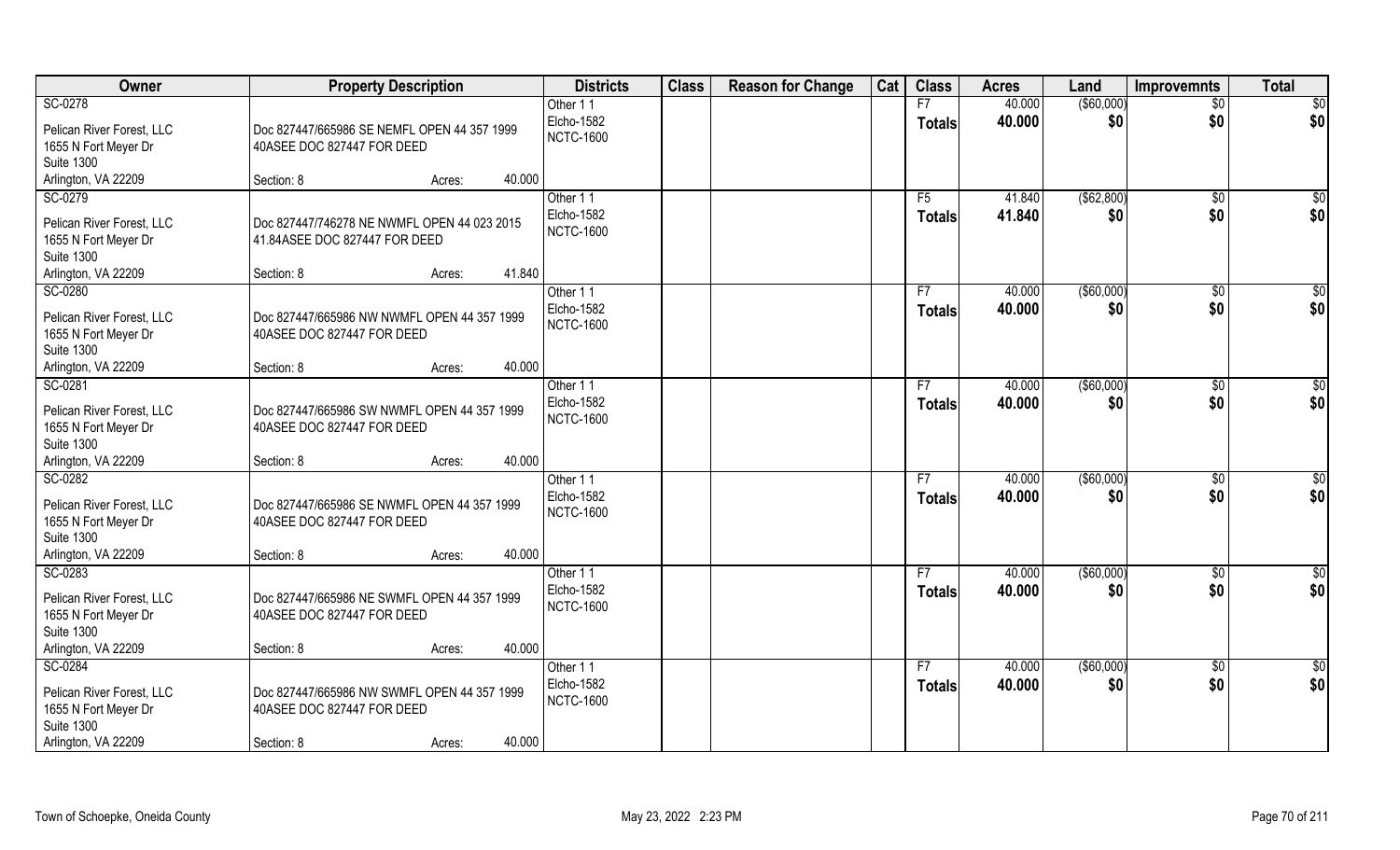| Owner                                                                                                  | <b>Property Description</b>                                                                                                                                                 | <b>Districts</b>                           | <b>Class</b> | <b>Reason for Change</b> | Cat | <b>Class</b>        | <b>Acres</b>     | Land                 | <b>Improvemnts</b>   | <b>Total</b>           |
|--------------------------------------------------------------------------------------------------------|-----------------------------------------------------------------------------------------------------------------------------------------------------------------------------|--------------------------------------------|--------------|--------------------------|-----|---------------------|------------------|----------------------|----------------------|------------------------|
| SC-0285                                                                                                |                                                                                                                                                                             | Other 11                                   |              |                          |     | F7                  | 40.000           | ( \$60,000)          | $\overline{50}$      | $\sqrt{6}$             |
| Pelican River Forest, LLC<br>1655 N Fort Meyer Dr<br><b>Suite 1300</b>                                 | Doc 827447/665986 SW SWMFL OPEN 44 357 1999<br>40ASEE DOC 827447 FOR DEED                                                                                                   | Elcho-1582<br><b>NCTC-1600</b>             |              |                          |     | <b>Totals</b>       | 40.000           | \$0                  | \$0                  | \$0                    |
| Arlington, VA 22209                                                                                    | 40.000<br>Section: 8<br>Acres:                                                                                                                                              |                                            |              |                          |     |                     |                  |                      |                      |                        |
| SC-0286                                                                                                |                                                                                                                                                                             | Other 11                                   |              |                          |     | F7                  | 40.000           | (\$60,000)           | \$0                  | \$0                    |
| Pelican River Forest, LLC<br>1655 N Fort Meyer Dr<br><b>Suite 1300</b>                                 | Doc 827447/665986 SE SWMFL OPEN 44 357 1999<br>40ASEE DOC 827447 FOR DEED                                                                                                   | Elcho-1582<br><b>NCTC-1600</b>             |              |                          |     | <b>Totals</b>       | 40.000           | \$0                  | \$0                  | \$0                    |
| Arlington, VA 22209                                                                                    | 40.000<br>Section: 8<br>Acres:                                                                                                                                              |                                            |              |                          |     |                     |                  |                      |                      |                        |
| SC-0287<br>Pelican River Forest, LLC<br>1655 N Fort Meyer Dr<br><b>Suite 1300</b>                      | Doc 827447/665986 NE SEMFL OPEN 44 357 1999<br>40ASEE DOC 827447 FOR DEED                                                                                                   | Other 11<br>Elcho-1582<br><b>NCTC-1600</b> |              |                          |     | F7<br><b>Totals</b> | 40.000<br>40.000 | ( \$60,000)<br>\$0   | $\sqrt{6}$<br>\$0    | \$0<br>\$0             |
| Arlington, VA 22209                                                                                    | 40.000<br>Section: 8<br>Acres:                                                                                                                                              |                                            |              |                          |     |                     |                  |                      |                      |                        |
| SC-0288<br>Pelican River Forest, LLC<br>1655 N Fort Meyer Dr<br><b>Suite 1300</b>                      | Doc 827447/665986 NW SEMFL OPEN 44 357 1999<br>40ASEE DOC 827447 FOR DEED                                                                                                   | Other 11<br>Elcho-1582<br><b>NCTC-1600</b> |              |                          |     | F7<br><b>Totals</b> | 40.000<br>40.000 | ( \$60,000)<br>\$0   | $\sqrt[6]{3}$<br>\$0 | \$0<br>\$0             |
| Arlington, VA 22209                                                                                    | 40.000<br>Section: 8<br>Acres:                                                                                                                                              |                                            |              |                          |     |                     |                  |                      |                      |                        |
| SC-0289<br>Pelican River Forest, LLC<br>1655 N Fort Meyer Dr<br><b>Suite 1300</b>                      | Doc 827447/665986 SW SEMFL OPEN 44 357 1999<br>40ASEE DOC 827447 FOR DEED                                                                                                   | Other 11<br>Elcho-1582<br><b>NCTC-1600</b> |              |                          |     | F7<br><b>Totals</b> | 40.000<br>40.000 | $($ \$60,000)<br>\$0 | \$0<br>\$0           | \$0<br>\$0             |
| Arlington, VA 22209                                                                                    | 40.000<br>Section: 8<br>Acres:                                                                                                                                              |                                            |              |                          |     |                     |                  |                      |                      |                        |
| SC-0290<br>Pelican River Forest, LLC<br>1655 N Fort Meyer Dr<br><b>Suite 1300</b>                      | Doc 827447/665986 SE SEMFL OPEN 44 357 1999<br>40ASEE DOC 827447 FOR DEED                                                                                                   | Other 11<br>Elcho-1582<br><b>NCTC-1600</b> |              |                          |     | F7<br><b>Totals</b> | 40.000<br>40.000 | $($ \$60,000)<br>\$0 | $\sqrt{6}$<br>\$0    | $\overline{60}$<br>\$0 |
| Arlington, VA 22209                                                                                    | 40.000<br>Section: 8<br>Acres:                                                                                                                                              |                                            |              |                          |     |                     |                  |                      |                      |                        |
| SC-0291<br>Robert C. Eiffert et al<br>c/o Robert C. Eiffert<br>1418 Juliana Pl<br>Alexandria, VA 22304 | Doc 746279/744836 NE NE 39.84CA/-SA SEE MIN &<br>TIMBER RGTS IN V404-66 & DOC #562117 SEE DOC<br>#562116 FOR DEED MFL CLOSED #44 026 2015<br>39.840<br>Section: 9<br>Acres: | Other 11<br>Elcho-1582<br><b>NCTC-1600</b> |              |                          |     | F6<br><b>Totals</b> | 39.840<br>39.840 | ( \$59, 800)<br>\$0  | \$0<br>\$0           | \$0<br>\$0             |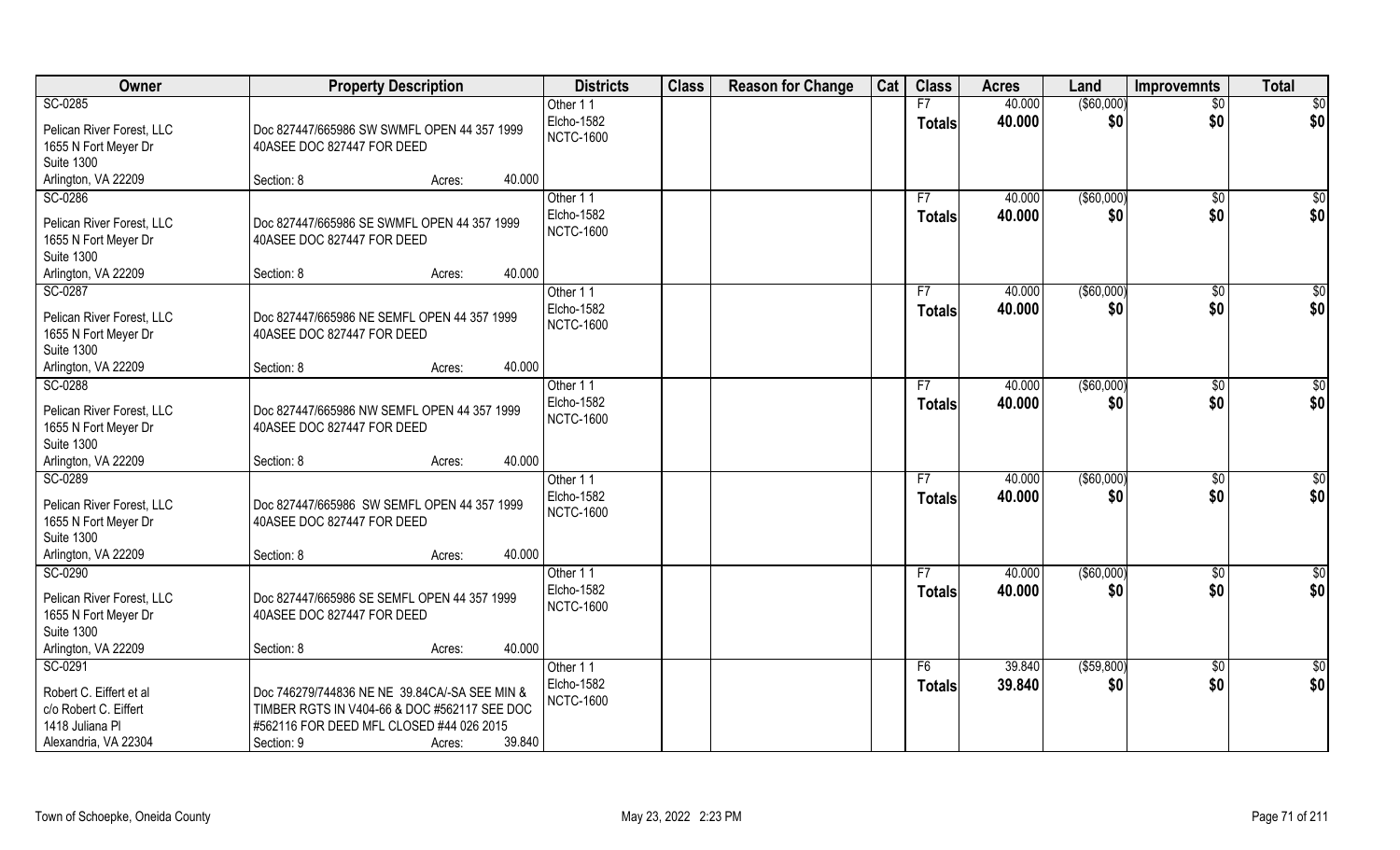| Owner                                    | <b>Property Description</b>                              | <b>Districts</b> | <b>Class</b> | <b>Reason for Change</b> | Cat | <b>Class</b>    | <b>Acres</b> | Land        | <b>Improvemnts</b> | <b>Total</b>    |
|------------------------------------------|----------------------------------------------------------|------------------|--------------|--------------------------|-----|-----------------|--------------|-------------|--------------------|-----------------|
| SC-0292                                  |                                                          | Other 11         |              |                          |     | G5              | 10.300       | \$4,700     | $\overline{50}$    | \$4,700         |
| Badger Minerals, LLC                     | Doc 794778/791018 NW NE 39.70CA/-SA SEE MIN &            | Elcho-1582       |              |                          |     | G <sub>6</sub>  | 29.400       | \$44,100    | \$0                | \$44,100        |
| c/o Badger Minerals, LLC                 | TIMBER RGTS IN V404-66 & DOC #562117                     | <b>NCTC-1600</b> |              |                          |     | <b>Totals</b>   | 39.700       | \$48,800    | \$0                | \$48,800        |
| 414 10th Ave                             |                                                          |                  |              |                          |     |                 |              |             |                    |                 |
| Menominee, MI 49858                      | 39.700<br>Section: 9<br>Acres:                           |                  |              |                          |     |                 |              |             |                    |                 |
| SC-0293                                  | <b>Meister Stockley</b>                                  | Other 11         |              |                          |     | $\overline{G5}$ | 8.740        | \$3,700     | $\overline{50}$    | \$3,700         |
| Badger Minerals, LLC                     | Doc 794778/791020 SW NE 38.87CA/-SA                      | Elcho-1582       |              |                          |     | G <sub>6</sub>  | 30.130       | \$63,300    | \$0                | \$63,300        |
| c/o Badger Minerals, LLC                 |                                                          | <b>NCTC-1600</b> |              |                          |     | <b>Totals</b>   | 38.870       | \$67,000    | \$0                | \$67,000        |
| 414 10th Ave                             |                                                          |                  |              |                          |     |                 |              |             |                    |                 |
| Menominee, MI 49858                      | 38.870<br>Section: 9<br>Acres:                           |                  |              |                          |     |                 |              |             |                    |                 |
| SC-0294                                  | 1359 Meister Stockley Rd                                 | Other 11         |              |                          |     | G1              | 1.000        | \$10,000    | \$66,600           | \$76,600        |
|                                          |                                                          | Elcho-1582       |              |                          |     | G <sub>5</sub>  | 2.260        | \$400       | \$0                | \$400           |
| Robert C. Eiffert et al                  | Doc 562116/474668 SE NE, EXC MFL RMNDR BNG               | <b>NCTC-1600</b> |              |                          |     | <b>Totals</b>   | 3.260        | \$10,400    | \$66,600           | \$77,000        |
| c/o Robert C. Eiffert<br>1418 Juliana Pl | 3.26CA SEE MIN & TIMBER RGTS IN V404-66 & DOC<br>#562117 |                  |              |                          |     |                 |              |             |                    |                 |
| Alexandria, VA 22304                     | 3.260<br>Section: 9<br>Acres:                            |                  |              |                          |     |                 |              |             |                    |                 |
| SC-0294-1                                |                                                          | Other 11         |              |                          |     | F6              | 36.000       | ( \$64,500) | \$0                | \$0             |
|                                          |                                                          | Elcho-1582       |              |                          |     | <b>Totals</b>   | 36,000       | \$0         | \$0                | \$0             |
| Robert C. Eiffert et al                  | Doc 746279/744836 PT SE NE 36A SEE DOC #562116           | <b>NCTC-1600</b> |              |                          |     |                 |              |             |                    |                 |
| c/o Robert C. Eiffert                    | FOR DEED MFL CLOSED #44 026 2015                         |                  |              |                          |     |                 |              |             |                    |                 |
| 1418 Juliana Pl                          |                                                          |                  |              |                          |     |                 |              |             |                    |                 |
| Alexandria, VA 22304                     | 36.000<br>Section: 9<br>Acres:                           |                  |              |                          |     |                 |              |             |                    |                 |
| SC-0295                                  |                                                          | Other 11         |              |                          |     | F7              | 40.000       | (\$60,000)  | \$0                | $\overline{50}$ |
| Pelican River Forest, LLC                | Doc 827447/665986 NE NWMFL OPEN 44 357 1999              | Elcho-1582       |              |                          |     | <b>Totals</b>   | 40.000       | \$0         | \$0                | \$0             |
| 1655 N Fort Meyer Dr                     | 40ASEE DOC 827447 FOR DEED                               | <b>NCTC-1600</b> |              |                          |     |                 |              |             |                    |                 |
| <b>Suite 1300</b>                        |                                                          |                  |              |                          |     |                 |              |             |                    |                 |
| Arlington, VA 22209                      | 40.000<br>Section: 9<br>Acres:                           |                  |              |                          |     |                 |              |             |                    |                 |
| SC-0296                                  |                                                          | Other 11         |              |                          |     | F7              | 40.000       | ( \$60,000) | \$0                | $\frac{6}{3}$   |
| Pelican River Forest, LLC                | Doc 827447/665986 NW NWMFL OPEN 44 357 1999              | Elcho-1582       |              |                          |     | <b>Totals</b>   | 40.000       | \$0         | \$0                | \$0             |
| 1655 N Fort Meyer Dr                     | 40ASEE DOC 827447 FOR DEED                               | <b>NCTC-1600</b> |              |                          |     |                 |              |             |                    |                 |
| <b>Suite 1300</b>                        |                                                          |                  |              |                          |     |                 |              |             |                    |                 |
| Arlington, VA 22209                      | 40.000<br>Section: 9<br>Acres:                           |                  |              |                          |     |                 |              |             |                    |                 |
| SC-0297                                  |                                                          | Other 11         |              |                          |     | F7              | 40.000       | ( \$60,000) | $\sqrt{$0}$        | \$0             |
| Pelican River Forest, LLC                | Doc 827447/665986 SW NWMFL OPEN 44 357 1999              | Elcho-1582       |              |                          |     | <b>Totals</b>   | 40.000       | \$0         | \$0                | \$0             |
| 1655 N Fort Meyer Dr                     | 40ASEE DOC 827447 FOR DEED                               | <b>NCTC-1600</b> |              |                          |     |                 |              |             |                    |                 |
| <b>Suite 1300</b>                        |                                                          |                  |              |                          |     |                 |              |             |                    |                 |
| Arlington, VA 22209                      | 40.000<br>Section: 9<br>Acres:                           |                  |              |                          |     |                 |              |             |                    |                 |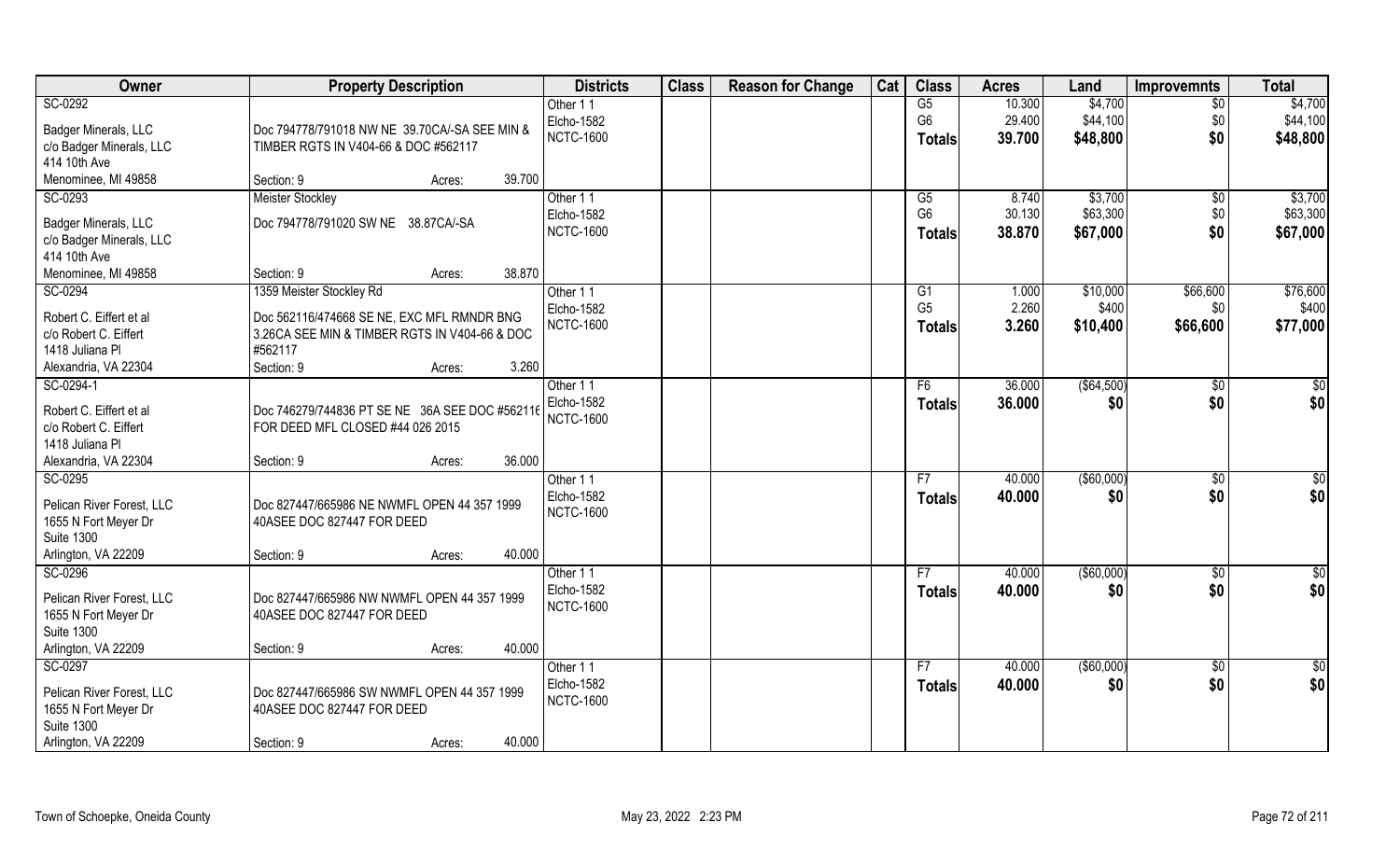| Owner                     | <b>Property Description</b>                 |        |        | <b>Districts</b> | <b>Class</b> | <b>Reason for Change</b> | Cat | <b>Class</b>   | <b>Acres</b> | Land          | <b>Improvemnts</b> | <b>Total</b>    |
|---------------------------|---------------------------------------------|--------|--------|------------------|--------------|--------------------------|-----|----------------|--------------|---------------|--------------------|-----------------|
| SC-0298                   |                                             |        |        | Other 11         |              |                          |     | G5             | 26.000       | \$7,700       | $\overline{50}$    | \$7,700         |
| Mary Jo Banks             | Doc 464683/202-626 SE NW                    |        |        | Elcho-1582       |              |                          |     | G <sub>6</sub> | 14.000       | \$20,500      | \$0                | \$20,500        |
| Don C. Krook              |                                             |        |        | <b>NCTC-1600</b> |              |                          |     | <b>Totals</b>  | 40.000       | \$28,200      | \$0                | \$28,200        |
| 6224 W Lisbon Ave         |                                             |        |        |                  |              |                          |     |                |              |               |                    |                 |
| Milwaukee, WI 53210       | Section: 9                                  | Acres: | 40.000 |                  |              |                          |     |                |              |               |                    |                 |
| SC-0299                   |                                             |        |        | Other 11         |              |                          |     | F7             | 40.000       | ( \$84,000)   | \$0                | \$0             |
| Pelican River Forest, LLC | Doc 827447/665986 NE SWMFL OPEN 44 357 1999 |        |        | Elcho-1582       |              |                          |     | <b>Totals</b>  | 40.000       | \$0           | \$0                | \$0             |
| 1655 N Fort Meyer Dr      | 40ASEE DOC 827447 FOR DEED                  |        |        | <b>NCTC-1600</b> |              |                          |     |                |              |               |                    |                 |
| <b>Suite 1300</b>         |                                             |        |        |                  |              |                          |     |                |              |               |                    |                 |
| Arlington, VA 22209       | Section: 9                                  | Acres: | 40.000 |                  |              |                          |     |                |              |               |                    |                 |
| SC-0300                   |                                             |        |        | Other 11         |              |                          |     | F7             | 40.000       | ( \$60,000)   | \$0                | $\overline{50}$ |
| Pelican River Forest, LLC | Doc 827447/665986 NW SWMFL OPEN 44 357 1999 |        |        | Elcho-1582       |              |                          |     | <b>Totals</b>  | 40.000       | \$0           | \$0                | \$0             |
| 1655 N Fort Meyer Dr      | 40ASEE DOC 827447 FOR DEED                  |        |        | <b>NCTC-1600</b> |              |                          |     |                |              |               |                    |                 |
| <b>Suite 1300</b>         |                                             |        |        |                  |              |                          |     |                |              |               |                    |                 |
| Arlington, VA 22209       | Section: 9                                  | Acres: | 40.000 |                  |              |                          |     |                |              |               |                    |                 |
| SC-0301                   |                                             |        |        | Other 11         |              |                          |     | F7             | 40.000       | $($ \$60,000) | $\sqrt[6]{3}$      | \$0             |
| Pelican River Forest, LLC | Doc 827447/665986 SW SWMFL OPEN 44 357 1999 |        |        | Elcho-1582       |              |                          |     | <b>Totals</b>  | 40.000       | \$0           | \$0                | \$0             |
| 1655 N Fort Meyer Dr      | 40ASEE DOC 827447 FOR DEED                  |        |        | <b>NCTC-1600</b> |              |                          |     |                |              |               |                    |                 |
| <b>Suite 1300</b>         |                                             |        |        |                  |              |                          |     |                |              |               |                    |                 |
| Arlington, VA 22209       | Section: 9                                  | Acres: | 40.000 |                  |              |                          |     |                |              |               |                    |                 |
| SC-0302                   |                                             |        |        | Other 11         |              |                          |     | F7             | 40.000       | ( \$84,000)   | \$0                | $\overline{50}$ |
| Pelican River Forest, LLC | Doc 827447/665986 SE SWMFL OPEN 44 357 1999 |        |        | Elcho-1582       |              |                          |     | <b>Totals</b>  | 40.000       | \$0           | \$0                | \$0             |
| 1655 N Fort Meyer Dr      | 40ASEE DOC 827447 FOR DEED                  |        |        | <b>NCTC-1600</b> |              |                          |     |                |              |               |                    |                 |
| <b>Suite 1300</b>         |                                             |        |        |                  |              |                          |     |                |              |               |                    |                 |
| Arlington, VA 22209       | Section: 9                                  | Acres: | 40.000 |                  |              |                          |     |                |              |               |                    |                 |
| SC-0303                   | <b>Meister Stockley</b>                     |        |        | Other 11         |              |                          |     | G5             | 5.500        | \$1,600       | $\overline{50}$    | \$1,600         |
| Rolf Places, LLC et al    | Doc 754546/746152 NE SE EXC TWN RD SEE      |        |        | Elcho-1582       |              |                          |     | G <sub>6</sub> | 32.500       | \$68,300      | \$0                | \$68,300        |
| c/o Rolf Places, LLC      | V486-238, DOC 740918, 742289 & 754546 FOR   |        |        | <b>NCTC-1600</b> |              |                          |     | <b>Totals</b>  | 38.000       | \$69,900      | \$0                | \$69,900        |
| 15829 Burdette St         | OWNERSHIP DOCS SHLD EXC TWN RD 37.96CA/-SA  |        |        |                  |              |                          |     |                |              |               |                    |                 |
| Omaha, NE 68116           | Section: 9                                  | Acres: | 38.000 |                  |              |                          |     |                |              |               |                    |                 |
| SC-0304                   | 1316 Meister Stockley                       |        |        | Other 11         |              |                          |     | G5             | 4.100        | \$1,800       | $\sqrt{$0}$        | \$1,800         |
| Mary Jo Banks             | Doc 464685/202-626 NW SE                    | 37.1CA |        | Elcho-1582       |              |                          |     | G <sub>6</sub> | 33.000       | \$62,700      | \$0                | \$62,700        |
| 6224 W Lisbon Ave         |                                             |        |        | <b>NCTC-1600</b> |              |                          |     | <b>Totals</b>  | 37.100       | \$64,500      | \$0                | \$64,500        |
| Milwaukee, WI 53210       |                                             |        |        |                  |              |                          |     |                |              |               |                    |                 |
|                           | Section: 9                                  | Acres: | 37.100 |                  |              |                          |     |                |              |               |                    |                 |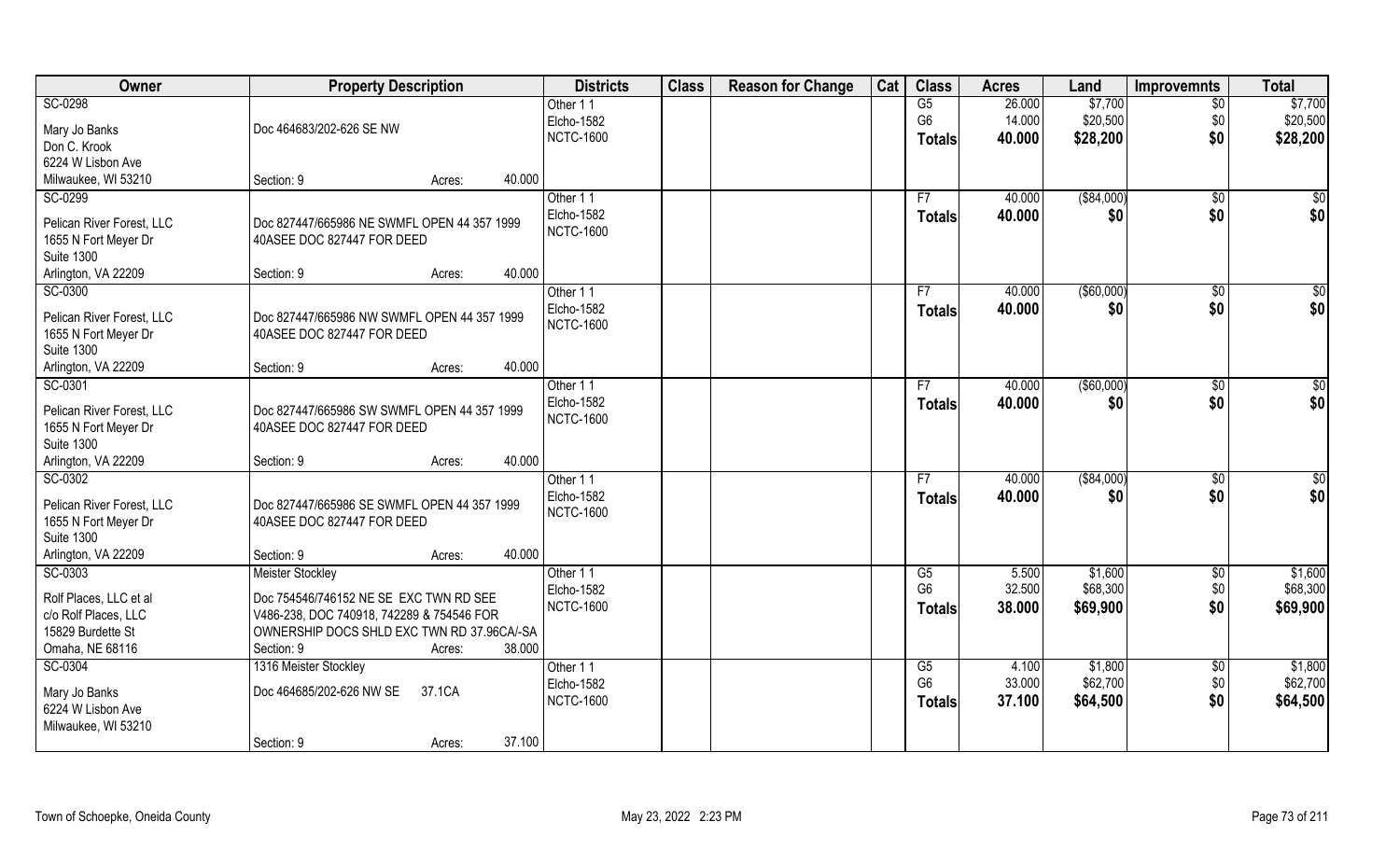| Owner                    | <b>Property Description</b>                   |        |        | <b>Districts</b> | <b>Class</b> | <b>Reason for Change</b> | Cat | <b>Class</b>   | <b>Acres</b> | Land     | <b>Improvemnts</b> | <b>Total</b> |
|--------------------------|-----------------------------------------------|--------|--------|------------------|--------------|--------------------------|-----|----------------|--------------|----------|--------------------|--------------|
| SC-0305                  | 1310 Meister Stockley Rd                      |        |        | Other 11         |              |                          |     | G1             | 3.000        | \$22,400 | \$76,100           | \$98,500     |
| <b>Richard Krook</b>     | Doc 781891/781890 PT SW SE 19.982SA LOT 1 CSM |        |        | Elcho-1582       |              |                          |     | G <sub>5</sub> | 4.920        | \$1,300  | \$0                | \$1,300      |
| Cassandra Krook          | V22 P4699                                     |        |        | <b>NCTC-1600</b> |              |                          |     | G <sub>6</sub> | 12.062       | \$22,900 | \$0                | \$22,900     |
| 1310 Meister Stockley Rd |                                               |        |        |                  |              |                          |     | <b>Totals</b>  | 19.982       | \$46,600 | \$76,100           | \$122,700    |
| Pelican Lake, WI 54463   | Section: 9                                    | Acres: | 19.982 |                  |              |                          |     |                |              |          |                    |              |
| SC-0305-1                | 1316 Meister Stockley Rd                      |        |        | Other 11         |              |                          |     | G5             | 12.080       | \$2,500  | $\sqrt{$0}$        | \$2,500      |
| Don C. Krook             | Doc 781890/464684 PT SW SE, EXC CSM V22 P4699 |        |        | Elcho-1582       |              |                          |     | G <sub>6</sub> | 8.000        | \$15,200 | \$0                | \$15,200     |
| 62 Old Sharpsville Ln    | RMNDR BNG 20.08CA                             |        |        | <b>NCTC-1600</b> |              |                          |     | <b>Totals</b>  | 20.080       | \$17,700 | \$0                | \$17,700     |
| Harrodsburg, KY 40330    |                                               |        |        |                  |              |                          |     |                |              |          |                    |              |
|                          | Section: 9                                    | Acres: | 20.080 |                  |              |                          |     |                |              |          |                    |              |
| SC-0306                  |                                               |        |        | Other 11         |              |                          |     | G5             | 21.000       | \$5,700  | $\sqrt[6]{30}$     | \$5,700      |
| Theodore John Laser      | Doc 164629/000000 SE SE                       |        |        | Elcho-1582       |              |                          |     | G <sub>6</sub> | 19.000       | \$26,600 | \$0                | \$26,600     |
| Maxine B. Laser          |                                               |        |        | <b>NCTC-1600</b> |              |                          |     | Totals         | 40.000       | \$32,300 | \$0                | \$32,300     |
| 121 S 300 E              |                                               |        |        |                  |              |                          |     |                |              |          |                    |              |
| Kaysville, UT 84037      | Section: 9                                    | Acres: | 40.000 |                  |              |                          |     |                |              |          |                    |              |
| SC-0307                  |                                               |        |        | Other 11         | G4           | Ag use land              | -5  | G4             | 1.540        | \$200    | $\sqrt[6]{3}$      | \$200        |
| Karen Carpenter          | Doc 824226/516083 NE NE                       |        |        | Elcho-1582       |              |                          |     | G <sub>5</sub> | 34.460       | \$16,400 | \$0                | \$16,400     |
| 1471 Meister Ln          |                                               |        |        | <b>NCTC-1600</b> |              |                          |     | G <sub>8</sub> | 4.000        | \$4,200  | \$0                | \$4,200      |
| Pelican Lake, WI 54463   |                                               |        |        |                  |              |                          |     | <b>Totals</b>  | 40.000       | \$20,800 | \$0                | \$20,800     |
|                          | Section: 10                                   | Acres: | 40.000 |                  |              |                          |     |                |              |          |                    |              |
| SC-0308                  |                                               |        |        | Other 11         | G4           | Ag use land              | -5  | G4             | 31.000       | \$5,000  | \$0                | \$5,000      |
| Karen Carpenter          | Doc 824226/516083 NW NE                       |        |        | Elcho-1582       |              |                          |     | G <sub>5</sub> | 6.000        | \$1,800  | \$0                | \$1,800      |
| 1471 Meister Ln          |                                               |        |        | <b>NCTC-1600</b> |              |                          |     | G <sub>8</sub> | 3.000        | \$2,900  | \$0                | \$2,900      |
| Pelican Lake, WI 54463   |                                               |        |        |                  |              |                          |     | <b>Totals</b>  | 40.000       | \$9,700  | \$0                | \$9,700      |
|                          | Section: 10                                   | Acres: | 40.000 |                  |              |                          |     |                |              |          |                    |              |
| SC-0309                  | 1420 Meister Stockley Rd                      |        |        | Other 11         |              |                          |     | G1             | 1.000        | \$10,000 | \$55,200           | \$65,200     |
| Eugene W. Feger          | Doc 438675/483-548 SW NE                      |        |        | Elcho-1582       |              |                          |     | G4             | 5.540        | \$1,000  | \$0                | \$1,000      |
| Peggy R. Feger           |                                               |        |        | <b>NCTC-1600</b> |              |                          |     | G <sub>5</sub> | 31.000       | \$14,800 | \$0                | \$14,800     |
| 1420 Meister Stockley Rd |                                               |        |        |                  |              |                          |     | G <sub>6</sub> | 2.460        | \$4,700  | \$0\$              | \$4,700      |
| Pelican Lake, WI 54463   | Section: 10                                   | Acres: | 40.000 |                  |              |                          |     | <b>Totals</b>  | 40.000       | \$30,500 | \$55,200           | \$85,700     |
| SC-0310                  |                                               |        |        | Other 11         |              |                          |     | G5             | 28.000       | \$13,300 | \$0                | \$13,300     |
| Karen Carpenter          | Doc 824226/516083 SE NE                       |        |        | Elcho-1582       |              |                          |     | G <sub>6</sub> | 12.000       | \$16,800 | \$0                | \$16,800     |
| 1471 Meister Ln          |                                               |        |        | <b>NCTC-1600</b> |              |                          |     | <b>Totals</b>  | 40.000       | \$30,100 | \$0                | \$30,100     |
| Pelican Lake, WI 54463   |                                               |        |        |                  |              |                          |     |                |              |          |                    |              |
|                          | Section: 10                                   | Acres: | 40.000 |                  |              |                          |     |                |              |          |                    |              |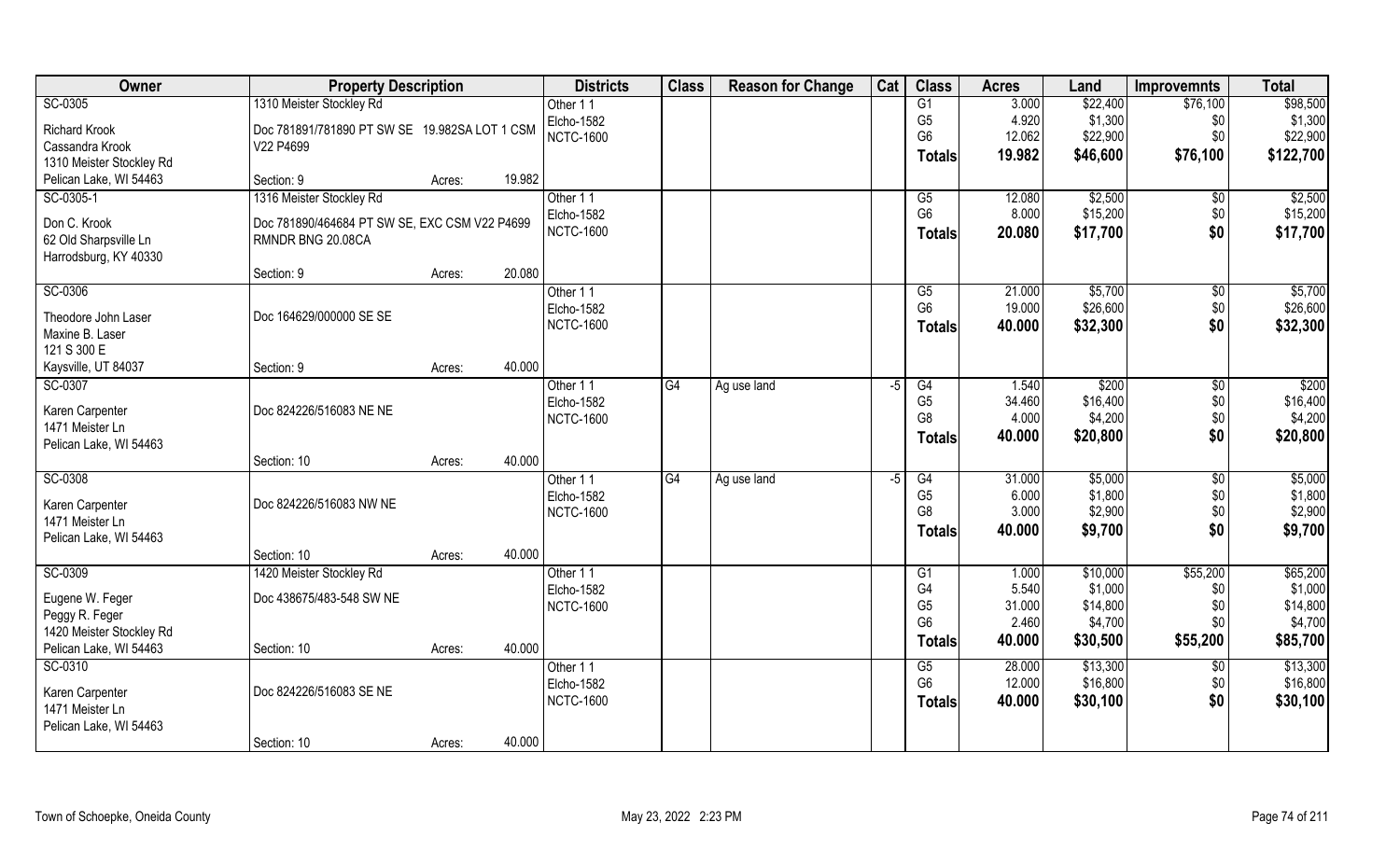| Owner                                        | <b>Property Description</b>                                           | <b>Districts</b> | <b>Class</b>   | <b>Reason for Change</b> | Cat           | <b>Class</b>   | <b>Acres</b> | Land       | <b>Improvemnts</b> | <b>Total</b>    |
|----------------------------------------------|-----------------------------------------------------------------------|------------------|----------------|--------------------------|---------------|----------------|--------------|------------|--------------------|-----------------|
| SC-0311                                      | 1441 Meister Stockley Rd                                              | Other 11         | G4             | To MFL                   |               | F6             | 12.000       | (\$12,600) | $\overline{50}$    | $\overline{50}$ |
| Julie A. Novak et al                         | Doc 827985/496966 PT NE NW EXC V224-420,                              | Elcho-1582       | G <sub>8</sub> | To MFL                   | $\mathcal{A}$ | G <sub>1</sub> | 2.000        | \$16,000   | \$73,200           | \$89,200        |
| c/o Michael T. Novak                         | V224-421 & V786-207 10.84A NON MFLMFL CLOSED                          | <b>NCTC-1600</b> |                |                          |               | G4             | 8.800        | \$1,500    | \$0                | \$1,500         |
| 1441 Meister Stockley Rd                     | #44-026-2022 12ASEE DOC 496966 FOR DEED SEE                           |                  |                |                          |               | <b>Totals</b>  | 22.800       | \$17,500   | \$73,200           | \$90,700        |
| Pelican Lake, WI 54463                       | 22.800<br>Section: 10<br>Acres:                                       |                  |                |                          |               |                |              |            |                    |                 |
| SC-0311-1                                    |                                                                       | Other 11         |                |                          |               | G4             | 2.620        | \$100      | $\sqrt{$0}$        | \$100           |
|                                              |                                                                       | Elcho-1582       |                |                          |               | G <sub>6</sub> | 8.500        | \$16,200   | \$0                | \$16,200        |
| Victoria Struble                             | Doc 811051/725612 PT NE NW & SE NW SM C2584                           | <b>NCTC-1600</b> |                |                          |               | <b>Totals</b>  | 11.120       | \$16,300   | \$0                | \$16,300        |
| 1425 Meister Stockley Rd                     | 11.12CA/-SA                                                           |                  |                |                          |               |                |              |            |                    |                 |
| Pelican Lake, WI 54463                       | 11.120<br>Section: 10<br>Acres:                                       |                  |                |                          |               |                |              |            |                    |                 |
| SC-0311-2                                    | 1435 Meister Stockley Rd                                              | Other 11         |                |                          |               | G1             | 1.000        | \$10,000   | \$83,600           | \$93,600        |
|                                              |                                                                       | Elcho-1582       |                |                          |               | G <sub>5</sub> | 3.850        | \$2,000    | \$0                | \$2,000         |
| Michael J. Redmond                           | Doc 749454/749453 PT NE NW<br>11CA/-SA SM C2584                       | <b>NCTC-1600</b> |                |                          |               | G <sub>6</sub> | 6.150        | \$12,900   | \$0                | \$12,900        |
| Tara L. Redmond                              |                                                                       |                  |                |                          |               | Totals         | 11.000       | \$24,900   | \$83,600           | \$108,500       |
| 1435 Meister Stockley Rd                     |                                                                       |                  |                |                          |               |                |              |            |                    |                 |
| Pelican Lake, WI 54463                       | 11.000<br>Section: 10<br>Acres:                                       |                  |                |                          |               |                |              |            |                    |                 |
| SC-0312                                      |                                                                       | Other 11         |                |                          |               | G5             | 6.000        | \$1,100    | \$0                | \$1,100         |
| James H Eiffert Family Trust                 | Doc 353764/404-67 PT NW NW 30A LYING W'LY OF                          | Elcho-1582       |                |                          |               | G <sub>6</sub> | 21.730       | \$30,400   | \$0                | \$30,400        |
| 6014 Valkeith                                | <b>WOLF RIVER</b>                                                     | <b>NCTC-1600</b> |                |                          |               | Totals         | 27.730       | \$31,500   | \$0                | \$31,500        |
| Houston, TX 77096                            |                                                                       |                  |                |                          |               |                |              |            |                    |                 |
|                                              | 27.730<br>Section: 10<br>Acres:                                       |                  |                |                          |               |                |              |            |                    |                 |
| SC-0312-1                                    |                                                                       | Other 11         | G <sub>5</sub> | To MFL                   | $-4$          | F6             | 12.000       | (\$14,800) | \$0                | $\sqrt{50}$     |
| Michael T. Novak                             | Doc 827985/452197 PT NW NW & NE NW E OF WOLF                          | Elcho-1582       | G <sub>6</sub> | To MFL                   |               | G <sub>5</sub> | 2.550        | \$500      | \$0                | \$500           |
| Julie A. Novak                               | RIVER & S20' N1/2 OF N1/2 2.55A NON MFLMFL                            | <b>NCTC-1600</b> |                |                          |               | Totals         | 14.550       | \$500      | \$0                | \$500           |
| 1441 Meister Stockley Rd                     | CLOSED #44-026-2022 12ASEE DOCS V786-207 &                            |                  |                |                          |               |                |              |            |                    |                 |
| Pelican Lake, WI 54463                       | 14.550<br>Section: 10<br>Acres:                                       |                  |                |                          |               |                |              |            |                    |                 |
| SC-0313                                      |                                                                       | Other 11         |                |                          |               | G5             | 3.270        | \$700      | \$0                | \$700           |
|                                              |                                                                       | Elcho-1582       |                |                          |               | G <sub>6</sub> | 0.500        | \$800      | \$0                | \$800           |
| Julie A. Novak et al<br>c/o Michael T. Novak | Doc 496967/304-156 PT SW NW, LYING NW OF RIVER                        | <b>NCTC-1600</b> |                |                          |               | <b>Totals</b>  | 3.770        | \$1,500    | \$0                | \$1,500         |
| 1441 Meister Stockley Rd                     | EXC V303-614 & V573-653 3.77CA/-SA SEE MIN<br><b>CLAIM DOC 807343</b> |                  |                |                          |               |                |              |            |                    |                 |
| Pelican Lake, WI 54463                       | 3.770<br>Section: 10<br>Acres:                                        |                  |                |                          |               |                |              |            |                    |                 |
| SC-0313-1                                    | 1393 Meister Stockley Rd                                              | Other 11         |                |                          |               | G1             | 2.000        | \$16,000   | \$83,200           | \$99,200        |
|                                              |                                                                       | Elcho-1582       |                |                          |               | G <sub>5</sub> | 14.000       | \$5,600    | \$0                | \$5,600         |
| Marshall L. Helgeson                         | Doc 470842/433047 PT SW NW 37.48CA/37.05SA 2                          | <b>NCTC-1600</b> |                |                          |               | G <sub>6</sub> | 21.480       | \$45,100   | \$0                | \$45,100        |
| Susan A. Helgeson                            | DESC V837-731 & V739-689 CSM V1 P24 & SM B1597                        |                  |                |                          |               | <b>Totals</b>  | 37.480       | \$66,700   | \$83,200           | \$149,900       |
| 1393 Meister Stockley Rd                     | SEE TOD/DOC 792937 PCL 4 & 5 DOC 792937 DESC                          |                  |                |                          |               |                |              |            |                    |                 |
| Pelican Lake, WI 54463                       | 37.480<br>Section: 10<br>Acres:                                       |                  |                |                          |               |                |              |            |                    |                 |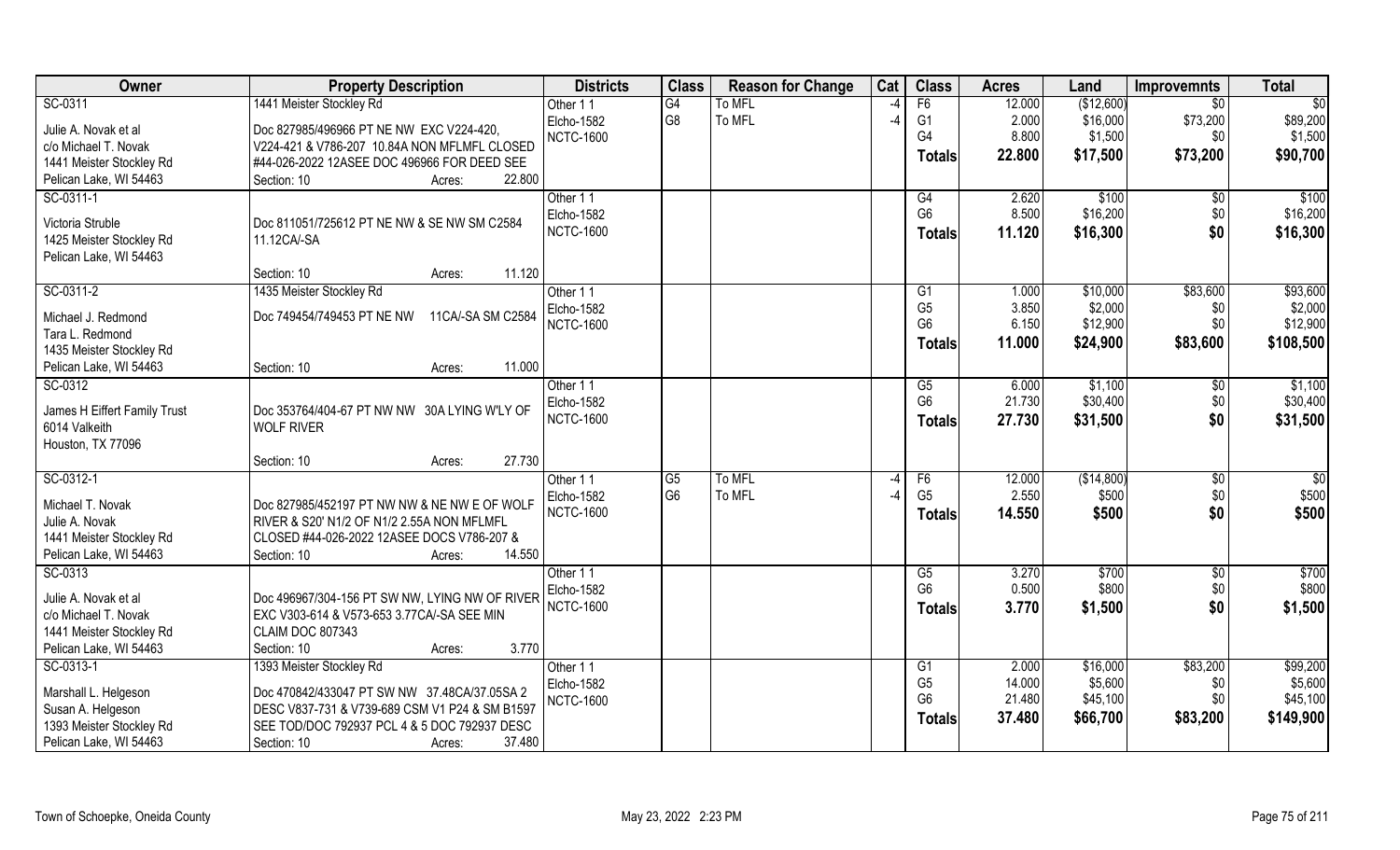| Owner                                       | <b>Property Description</b>                     | <b>Districts</b>  | <b>Class</b>    | <b>Reason for Change</b> | Cat | <b>Class</b>    | <b>Acres</b> | Land     | <b>Improvemnts</b> | <b>Total</b> |
|---------------------------------------------|-------------------------------------------------|-------------------|-----------------|--------------------------|-----|-----------------|--------------|----------|--------------------|--------------|
| SC-0314-1                                   | 1425 Meister Stockley Rd                        | Other 11          |                 |                          |     | G1              | 1.000        | \$10,000 | \$28,000           | \$38,000     |
| Jacob Struble                               | Doc 779260/470843 PT SE NW<br>11.18CA/-SA BALL  | <b>Elcho-1582</b> |                 |                          |     | G <sub>5</sub>  | 2.010        | \$1,100  | \$0                | \$1,100      |
| Victoria Struble                            | PCL SM C2584                                    | <b>NCTC-1600</b>  |                 |                          |     | G <sub>6</sub>  | 8.190        | \$15,600 | \$0                | \$15,600     |
| 1425 Meister Stockley Rd                    |                                                 |                   |                 |                          |     | <b>Totals</b>   | 11.200       | \$26,700 | \$28,000           | \$54,700     |
| Pelican Lake, WI 54463                      | 11.200<br>Section: 10<br>Acres:                 |                   |                 |                          |     |                 |              |          |                    |              |
| SC-0314-2                                   | 1423 Meister Stockley Rd                        | Other 11          |                 |                          |     | $\overline{G1}$ | 11.200       | \$33,500 | \$18,400           | \$51,900     |
|                                             |                                                 | Elcho-1582        |                 |                          |     | <b>Totals</b>   | 11.200       | \$33,500 | \$18,400           | \$51,900     |
| Steven Marynchak                            | Doc 411230/302-469 PT SE NW<br>11.2CA SM C2584  | <b>NCTC-1600</b>  |                 |                          |     |                 |              |          |                    |              |
| Linda Marynchak<br>22949 E Camina Buena Vis |                                                 |                   |                 |                          |     |                 |              |          |                    |              |
| Queen Creek, AZ 85142                       | 11.200<br>Section: 10<br>Acres:                 |                   |                 |                          |     |                 |              |          |                    |              |
| SC-0314-A                                   |                                                 | Other 11          |                 |                          |     | G1              | 5.475        | \$22,600 | $\sqrt[6]{3}$      | \$22,600     |
|                                             |                                                 | Elcho-1582        |                 |                          |     |                 | 5.475        | \$22,600 | \$0                |              |
| Joan A Kozlowicz Rev Tr                     | Doc 803581/328683 PT SE NW<br>5.47CA/5.47SA LOT | <b>NCTC-1600</b>  |                 |                          |     | <b>Totals</b>   |              |          |                    | \$22,600     |
| 1209 Robin Crest Ln                         | 1 CSM V4 P1019                                  |                   |                 |                          |     |                 |              |          |                    |              |
| Elkhorn, WI 53121                           |                                                 |                   |                 |                          |     |                 |              |          |                    |              |
|                                             | 5.475<br>Section: 10<br>Acres:                  |                   |                 |                          |     |                 |              |          |                    |              |
| SC-0314-B                                   |                                                 | Other 11          |                 |                          |     | G1              | 5.475        | \$22,600 | $\sqrt[6]{3}$      | \$22,600     |
| Marshall L. Helgeson                        | Doc 753853/328684 PT SE NW 5.47CA/5.475SA LOT   | Elcho-1582        |                 |                          |     | <b>Totals</b>   | 5.475        | \$22,600 | \$0                | \$22,600     |
| Susan A. Helgeson                           | 2 CSM V4 P1019 SEE TOD/DOC 792937 PCL 3 DOC     | <b>NCTC-1600</b>  |                 |                          |     |                 |              |          |                    |              |
| 1393 Meister Stockley Rd                    | 792937                                          |                   |                 |                          |     |                 |              |          |                    |              |
| Pelican Lake, WI 54463                      | Section: 10<br>5.475<br>Acres:                  |                   |                 |                          |     |                 |              |          |                    |              |
| SC-0315                                     |                                                 | Other 11          |                 |                          |     | G4              | 6.770        | \$1,100  | \$0                | \$1,100      |
|                                             |                                                 | <b>Elcho-1582</b> |                 |                          |     | G <sub>6</sub>  | 18.530       | \$35,200 | \$0                | \$35,200     |
| John A Ison Jr Trust                        | Doc 810801/784170 NE SW<br>25.3CA/-SA EXC V814  | <b>NCTC-1600</b>  |                 |                          |     | <b>Totals</b>   | 25.300       | \$36,300 | \$0                | \$36,300     |
| c/o John Ison Jr Trust                      | P285 SEE SM C1302                               |                   |                 |                          |     |                 |              |          |                    |              |
| 2535 Chipmunk run<br>Monico, WI 54501       | 25.300<br>Section: 10<br>Acres:                 |                   |                 |                          |     |                 |              |          |                    |              |
| SC-0315-1                                   | 1398 Meister Stockley Rd                        | Other 11          |                 |                          |     | G1              | 1.000        | \$10,000 | \$148,600          | \$158,600    |
|                                             |                                                 | <b>Elcho-1582</b> |                 |                          |     | G <sub>5</sub>  | 8.501        | \$4,300  | \$0                | \$4,300      |
| Bradley N. Dahlquist                        | Doc 803604/734747 PT NE SW & NW SW LOT 1 CSM    | <b>NCTC-1600</b>  |                 |                          |     | G <sub>6</sub>  | 7.920        | \$13,500 | \$0                | \$13,500     |
| Stephanie A. Dahlquist                      | V19 P4210 16.93CA/16.92SA                       |                   |                 |                          |     | <b>Totals</b>   | 17.421       | \$27,800 | \$148,600          | \$176,400    |
| 1398 Meister Stockley Rd                    |                                                 |                   |                 |                          |     |                 |              |          |                    |              |
| Pelican Lake, WI 54463                      | 17.421<br>Section: 10<br>Acres:                 |                   |                 |                          |     |                 |              |          |                    |              |
| SC-0316                                     | <b>Meister Stockley</b>                         | Other 11          | $\overline{G4}$ | Ag use land              | -5  | G4              | 8.240        | \$1,300  | $\overline{50}$    | \$1,300      |
| Bradley N. Dahlquist                        | Doc 803605/734749 PT NW SW, SW SW & SE SW EXC   | <b>Elcho-1582</b> |                 |                          |     | G <sub>5</sub>  | 18.900       | \$6,200  | \$0                | \$6,200      |
| Stephanie A. Dahlquist                      | CSM V19 P4210 & TWN RD 64.16CA/-SA SEE SM       | <b>NCTC-1600</b>  |                 |                          |     | G <sub>6</sub>  | 37.020       | \$62,900 | \$0                | \$62,900     |
| 1398 Meister Stockley Rd                    | $ C1302\rangle$                                 |                   |                 |                          |     | <b>Totals</b>   | 64.160       | \$70,400 | \$0                | \$70,400     |
| Pelican Lake, WI 54463                      | 64.160<br>Section: 10<br>Acres:                 |                   |                 |                          |     |                 |              |          |                    |              |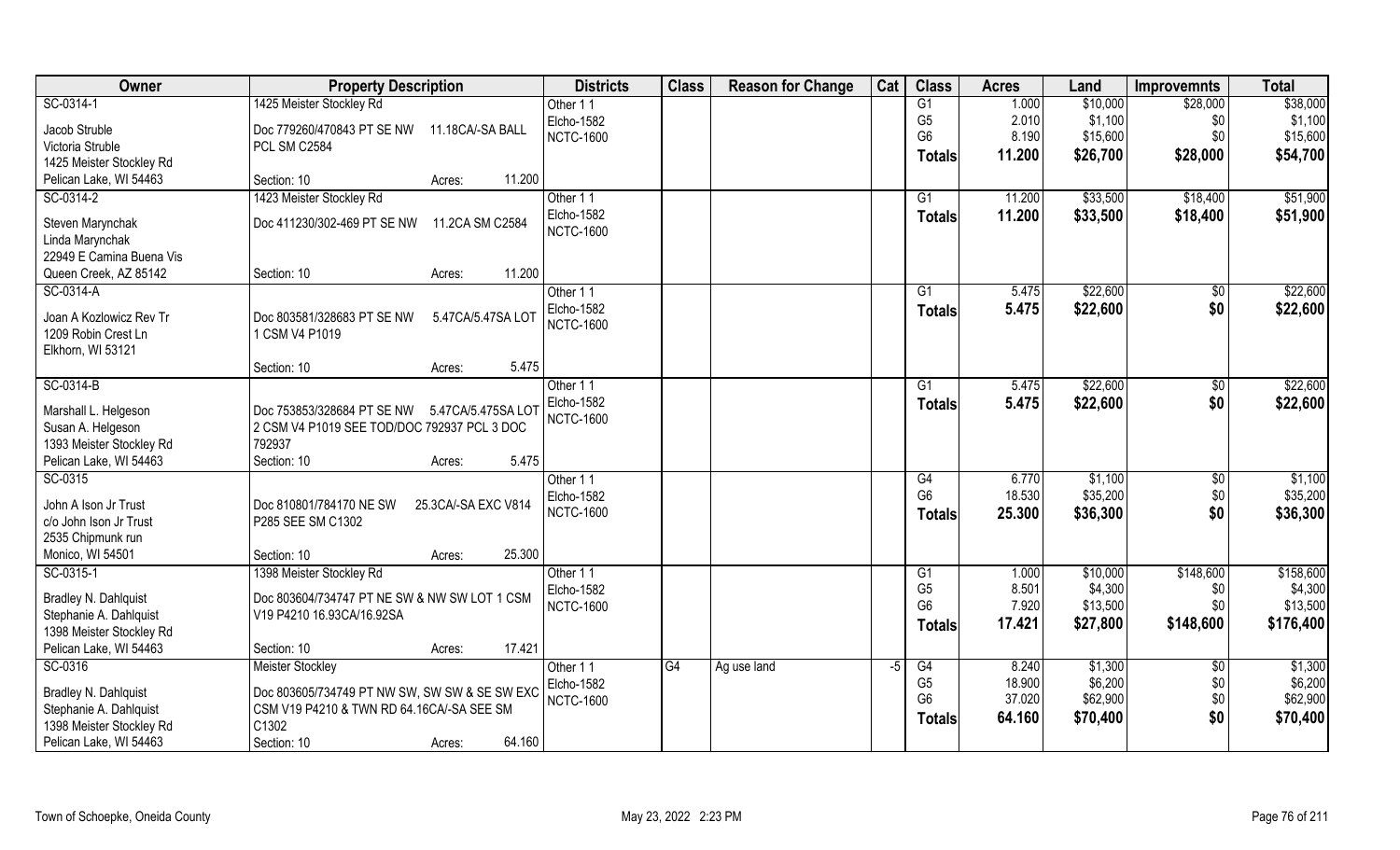| Owner                                 | <b>Property Description</b>                     | <b>Districts</b>       | <b>Class</b> | <b>Reason for Change</b> | Cat  | <b>Class</b>         | <b>Acres</b>    | Land                | <b>Improvemnts</b> | <b>Total</b>        |
|---------------------------------------|-------------------------------------------------|------------------------|--------------|--------------------------|------|----------------------|-----------------|---------------------|--------------------|---------------------|
| SC-0316-1                             | 1380 Meister Stockley Rd                        | Other 11               |              |                          |      | G1                   | 5.000           | \$21,700            | \$6,600            | \$28,300            |
| David J. Wolczewski                   | Doc 251633/000000 PT NW SW                      | <b>Elcho-1582</b>      |              |                          |      | <b>Totals</b>        | 5.000           | \$21,700            | \$6,600            | \$28,300            |
| Shari R. Wolczewski                   |                                                 | <b>NCTC-1600</b>       |              |                          |      |                      |                 |                     |                    |                     |
| 580 County Z                          |                                                 |                        |              |                          |      |                      |                 |                     |                    |                     |
| Pelican Lake, WI 54463                | 5.000<br>Section: 10<br>Acres:                  |                        |              |                          |      |                      |                 |                     |                    |                     |
| SC-0317                               | 1408 Meister Stockley Rd                        | Other 11               | G4           | Ag use land              | $-5$ | $\overline{G1}$      | 1.000           | \$10,000            | \$3,700            | \$13,700            |
| John A Ison Jr Trust                  | Doc 810801/784170 SW SW<br>13.28CA/-SA EXC V814 | <b>Elcho-1582</b>      |              |                          |      | G4                   | 6.000           | \$900               | \$0                | \$900               |
| c/o John Ison Jr Trust                | P285 SEE SM C1302                               | <b>NCTC-1600</b>       |              |                          |      | G8                   | 6.280           | \$6,600             | \$0                | \$6,600             |
| 2535 Chipmunk run                     |                                                 |                        |              |                          |      | <b>Totals</b>        | 13.280          | \$17,500            | \$3,700            | \$21,200            |
| Monico, WI 54501                      | 13.280<br>Section: 10<br>Acres:                 |                        |              |                          |      |                      |                 |                     |                    |                     |
| SC-0318                               | 1410 Meister Stockley Rd                        | Other 11               |              |                          |      | G <sub>1</sub>       | 1.000           | \$10,000            | \$35,300           | \$45,300            |
|                                       |                                                 | <b>Elcho-1582</b>      |              |                          |      | G <sub>4</sub>       | 8.010           | \$1,300             | \$0                | \$1,300             |
| John A Ison Jr Trust                  | Doc 810801/784170 PT SE SW 41.3CA/-SA EXC V814  | <b>NCTC-1600</b>       |              |                          |      | G <sub>5</sub>       | 15.580          | \$3,700             | \$0                | \$3,700             |
| c/o John Ison Jr Trust                | P285 SEE SM C1302                               |                        |              |                          |      | G <sub>8</sub>       | 16.710          | \$15,900            | \$0                | \$15,900            |
| 2535 Chipmunk run<br>Monico, WI 54501 | 41.300<br>Section: 10<br>Acres:                 |                        |              |                          |      | <b>Totals</b>        | 41.300          | \$30,900            | \$35,300           | \$66,200            |
| SC-0319                               |                                                 | Other 11               |              |                          |      | G5                   | 20.870          | \$9,900             | \$0                | \$9,900             |
|                                       |                                                 | Elcho-1582             |              |                          |      | G <sub>6</sub>       | 20.000          | \$28,000            | \$0                | \$28,000            |
| Roger S. Dahlquist et al              | Doc 810800/810799 NE SE<br>40.87CA/-SA          | <b>NCTC-1600</b>       |              |                          |      | <b>Totals</b>        | 40.870          | \$37,900            | \$0                | \$37,900            |
| 3370 Dahlquist Ln                     |                                                 |                        |              |                          |      |                      |                 |                     |                    |                     |
| Rhinelander, WI 54501                 |                                                 |                        |              |                          |      |                      |                 |                     |                    |                     |
|                                       | 40.870<br>Section: 10<br>Acres:                 |                        |              |                          |      |                      |                 |                     |                    |                     |
| SC-0320                               |                                                 | Other 11<br>Elcho-1582 |              |                          |      | G5<br>G <sub>6</sub> | 35.000<br>5.000 | \$14,100<br>\$7,500 | \$0<br>\$0         | \$14,100<br>\$7,500 |
| Eugene W. Feger                       | Doc 388213/483-548 NW SE                        | <b>NCTC-1600</b>       |              |                          |      |                      | 40.000          | \$21,600            | \$0                | \$21,600            |
| Peggy R. Feger                        |                                                 |                        |              |                          |      | <b>Totals</b>        |                 |                     |                    |                     |
| 1420 Meister Stockley Rd              |                                                 |                        |              |                          |      |                      |                 |                     |                    |                     |
| Pelican Lake, WI 54463                | 40.000<br>Section: 10<br>Acres:                 |                        |              |                          |      |                      |                 |                     |                    |                     |
| SC-0321                               |                                                 | Other 11               |              |                          |      | F <sub>8</sub>       | 40.000          | ( \$60,000)         | \$0                | $\frac{6}{3}$       |
| Judith Black Surv Tr                  | 40A MFL CLOSED #44<br>Doc 802239/797348 SW SE   | <b>Elcho-1582</b>      |              |                          |      | <b>Totals</b>        | 40.000          | \$0                 | \$0                | \$0                 |
| W10180 Hwy J                          | 228 1999 SEE DOC #797348 FOR DEED (40.89CA/-SA  | <b>NCTC-1600</b>       |              |                          |      |                      |                 |                     |                    |                     |
| Deerbrook, WI 54424                   | PER LIO)                                        |                        |              |                          |      |                      |                 |                     |                    |                     |
|                                       | 40.000<br>Section: 10<br>Acres:                 |                        |              |                          |      |                      |                 |                     |                    |                     |
| SC-0322                               |                                                 | Other 11               |              |                          |      | F8                   | 40.000          | ( \$60,000)         | \$0                | $\frac{6}{3}$       |
| Judith Black Surv Tr                  | Doc 802239/797348 SE SE 40A MFL CLOSED #44 228  | <b>Elcho-1582</b>      |              |                          |      | <b>Totals</b>        | 40.000          | \$0                 | \$0                | \$0                 |
| W10180 Hwy J                          | 1999 SEE DOC #797348 FOR DEED (41.08CA/-SA      | <b>NCTC-1600</b>       |              |                          |      |                      |                 |                     |                    |                     |
| Deerbrook, WI 54424                   | PER LIO)                                        |                        |              |                          |      |                      |                 |                     |                    |                     |
|                                       | 40.000<br>Section: 10<br>Acres:                 |                        |              |                          |      |                      |                 |                     |                    |                     |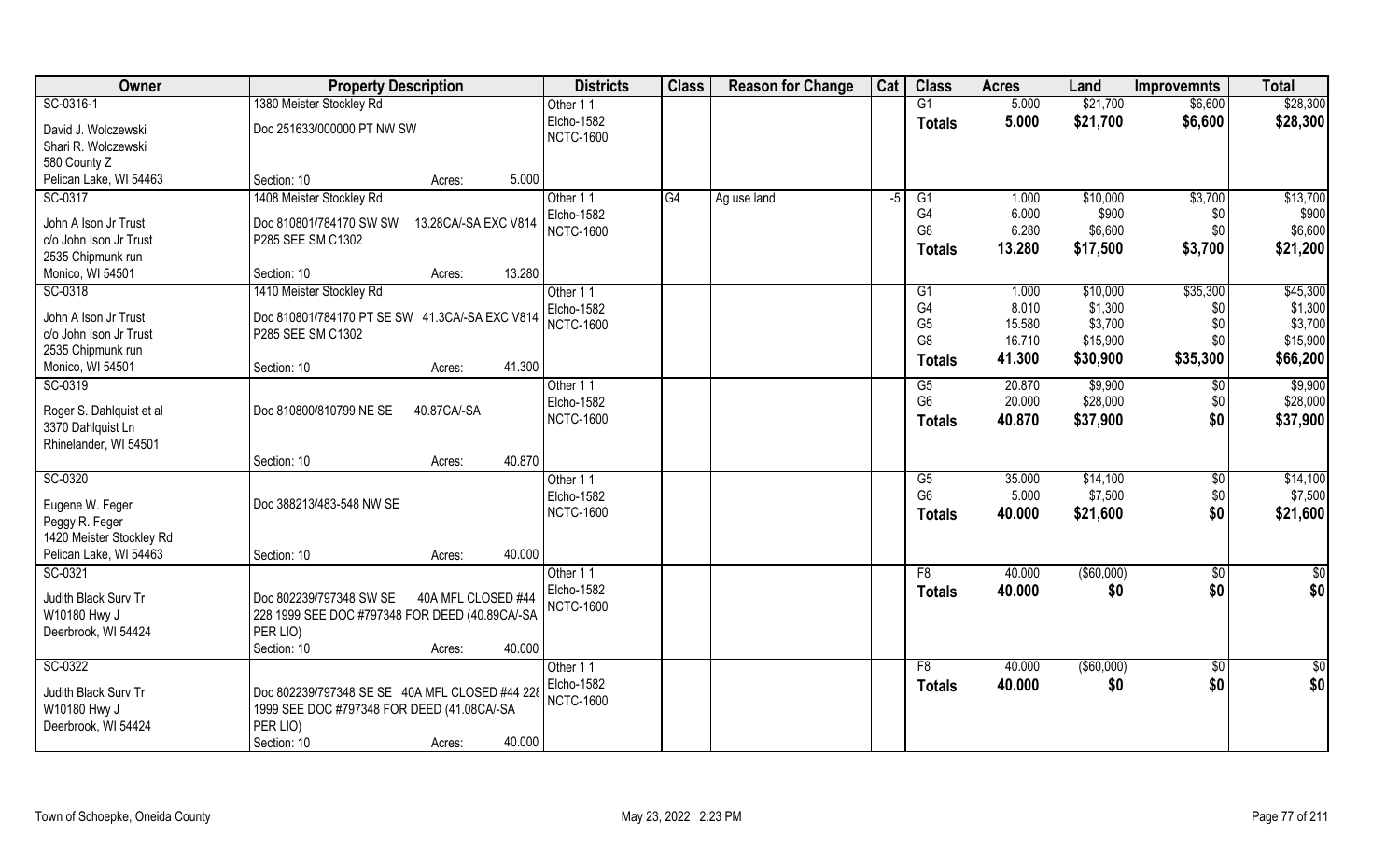| Owner                                             | <b>Property Description</b>                                                                    | <b>Districts</b>  | <b>Class</b> | <b>Reason for Change</b> | Cat | <b>Class</b>    | <b>Acres</b> | Land          | <b>Improvemnts</b> | <b>Total</b>    |
|---------------------------------------------------|------------------------------------------------------------------------------------------------|-------------------|--------------|--------------------------|-----|-----------------|--------------|---------------|--------------------|-----------------|
| SC-0323                                           |                                                                                                | Other 11          |              |                          |     | F7              | 40.000       | $($ \$60,000) | $\overline{50}$    | \$0             |
| Pelican River Forest, LLC                         | Doc 827447/665986 NE NEMFL OPEN 44 357 1999                                                    | Elcho-1582        |              |                          |     | <b>Totals</b>   | 40.000       | \$0           | \$0                | \$0             |
| 1655 N Fort Meyer Dr                              | 40ASEE DOC 827447 FOR DEED                                                                     | <b>NCTC-1600</b>  |              |                          |     |                 |              |               |                    |                 |
| <b>Suite 1300</b>                                 |                                                                                                |                   |              |                          |     |                 |              |               |                    |                 |
| Arlington, VA 22209                               | 40.000<br>Section: 11<br>Acres:                                                                |                   |              |                          |     |                 |              |               |                    |                 |
| SC-0324                                           |                                                                                                | Other 11          |              |                          |     | F7              | 40.000       | (\$60,000)    | \$0                | \$0             |
| Pelican River Forest, LLC                         | Doc 827447/665975 NW NEMFL OPEN 44 017 1996                                                    | <b>Elcho-1582</b> |              |                          |     | Totals          | 40.000       | \$0           | \$0                | \$0             |
| 1655 N Fort Meyer Dr                              | 40ASEE DOC 827447 FOR DEED                                                                     | <b>NCTC-1600</b>  |              |                          |     |                 |              |               |                    |                 |
| <b>Suite 1300</b>                                 |                                                                                                |                   |              |                          |     |                 |              |               |                    |                 |
| Arlington, VA 22209                               | 40.000<br>Section: 11<br>Acres:                                                                |                   |              |                          |     |                 |              |               |                    |                 |
| SC-0325                                           |                                                                                                | Other 11          |              |                          |     | F7              | 40.000       | ( \$84,000)   | \$0                | $\overline{50}$ |
| Pelican River Forest, LLC                         | Doc 827447/665975 PT SW NE LYING E OF RDMFL                                                    | Elcho-1582        |              |                          |     | <b>Totals</b>   | 40.000       | \$0           | \$0                | \$0             |
| 1655 N Fort Meyer Dr                              | OPEN 44 017 1996 40ASEE DOC 827447 FOR DEED                                                    | <b>NCTC-1600</b>  |              |                          |     |                 |              |               |                    |                 |
| <b>Suite 1300</b>                                 |                                                                                                |                   |              |                          |     |                 |              |               |                    |                 |
| Arlington, VA 22209                               | 40.000<br>Section: 11<br>Acres:                                                                |                   |              |                          |     |                 |              |               |                    |                 |
| SC-0325-1                                         |                                                                                                | Other 11          |              |                          |     | G6              | 0.080        | \$100         | $\sqrt[6]{3}$      | \$100           |
|                                                   |                                                                                                | Elcho-1582        |              |                          |     | <b>Totals</b>   | 0.080        | \$100         | \$0                | \$100           |
| Roger S. Dahlquist et al<br>3370 Dahlquist Ln     | Doc 810800/810799 PT SW NE, LYING W OF TN RD<br>.08CA/-SA(6 OWNERS) SEE DOCS 810798, 810799 &  | <b>NCTC-1600</b>  |              |                          |     |                 |              |               |                    |                 |
| Rhinelander, WI 54501                             | 810800 FOR OWNERSHIP                                                                           |                   |              |                          |     |                 |              |               |                    |                 |
|                                                   | 0.080<br>Section: 11<br>Acres:                                                                 |                   |              |                          |     |                 |              |               |                    |                 |
| SC-0326                                           |                                                                                                | Other 11          |              |                          |     | $\overline{F5}$ | 20.000       | (\$27,000)    | \$0                | $\overline{50}$ |
|                                                   |                                                                                                | <b>Elcho-1582</b> |              |                          |     | <b>Totals</b>   | 20.000       | \$0           | \$0                | \$0             |
| Pelican River Forest, LLC<br>1655 N Fort Meyer Dr | Doc 827447/755268 PT SE NE E1/2MFL OPEN 44 024<br>2016 20ASEE DOC 827447 FOR DEED (21.64CA PER | <b>NCTC-1600</b>  |              |                          |     |                 |              |               |                    |                 |
| <b>Suite 1300</b>                                 | LIO)SEE DISCONT RD DOC 722510                                                                  |                   |              |                          |     |                 |              |               |                    |                 |
| Arlington, VA 22209                               | Section: 11<br>20.000<br>Acres:                                                                |                   |              |                          |     |                 |              |               |                    |                 |
| SC-0326-1                                         |                                                                                                | Other 11          |              |                          |     | F7              | 20.000       | (\$30,000)    | \$0                | $rac{1}{6}$     |
|                                                   |                                                                                                | <b>Elcho-1582</b> |              |                          |     | <b>Totals</b>   | 20.000       | \$0           | \$0                | \$0             |
| Pelican River Forest, LLC                         | Doc 827447/665975 PT SE NE W1/2MFL OPEN 44 017                                                 | <b>NCTC-1600</b>  |              |                          |     |                 |              |               |                    |                 |
| 1655 N Fort Meyer Dr<br><b>Suite 1300</b>         | 1996 20ASEE DOC 827447 FOR DEED (21.64CA PER<br>LIO)SEE DISCONT RD DOC 722510                  |                   |              |                          |     |                 |              |               |                    |                 |
| Arlington, VA 22209                               | 20.000<br>Section: 11<br>Acres:                                                                |                   |              |                          |     |                 |              |               |                    |                 |
| SC-0327                                           | <b>Meister Stockley</b>                                                                        | Other 11          |              |                          |     | G <sub>1</sub>  | 1.780        | \$14,700      | $\sqrt{$0}$        | \$14,700        |
|                                                   |                                                                                                | Elcho-1582        |              |                          |     | <b>Totals</b>   | 1.780        | \$14,700      | \$0                | \$14,700        |
| Kathleen Mccabe                                   | Doc 615342/514849 PT NE NW 1.78A PCL C SM                                                      | <b>NCTC-1600</b>  |              |                          |     |                 |              |               |                    |                 |
| PO Box 113                                        | A1498                                                                                          |                   |              |                          |     |                 |              |               |                    |                 |
| Elcho, WI 54428                                   | 1.780<br>Section: 11<br>Acres:                                                                 |                   |              |                          |     |                 |              |               |                    |                 |
|                                                   |                                                                                                |                   |              |                          |     |                 |              |               |                    |                 |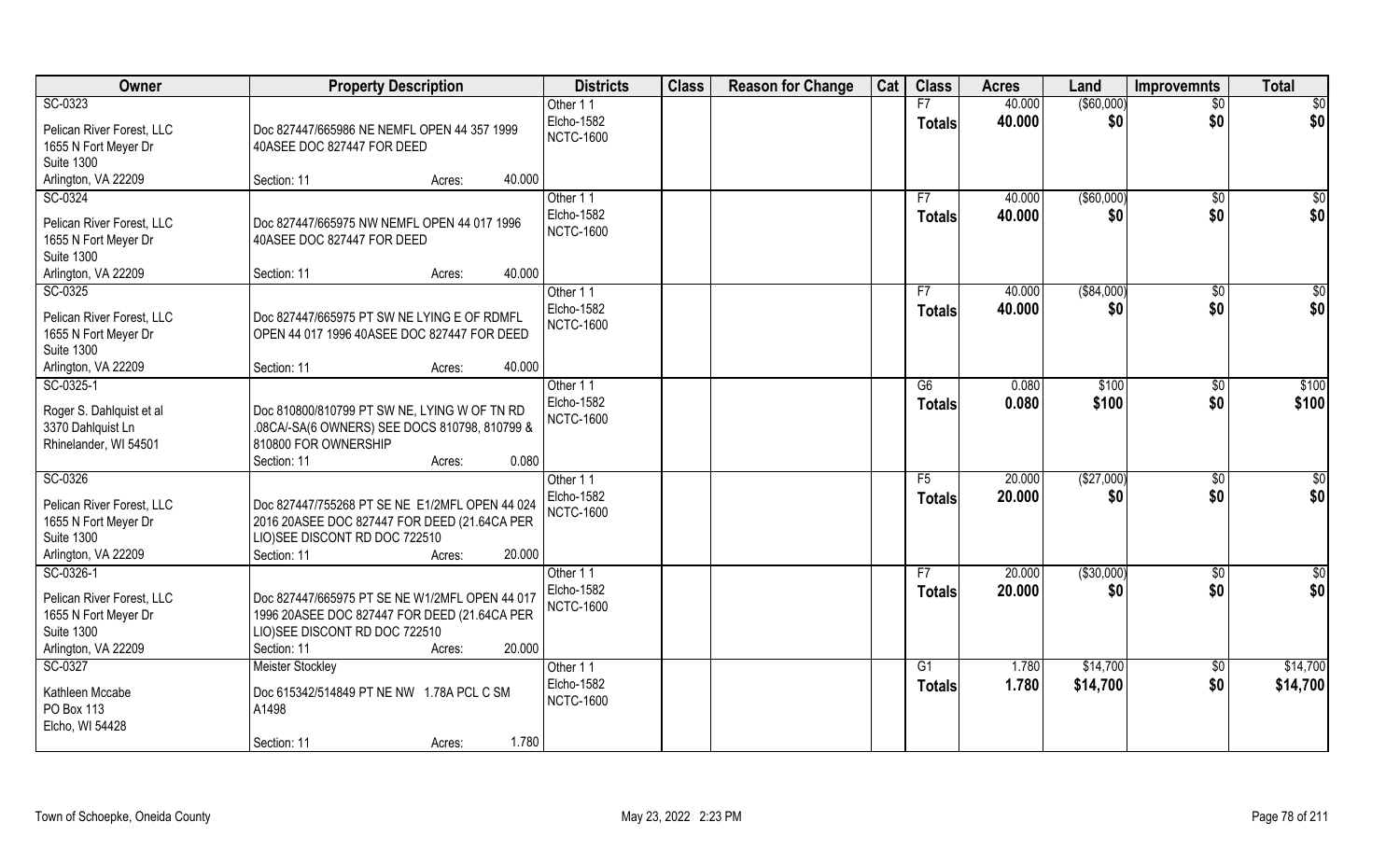| Owner                    | <b>Property Description</b>                          | <b>Districts</b>  | <b>Class</b> | <b>Reason for Change</b> | Cat | <b>Class</b>    | <b>Acres</b> | Land     | <b>Improvemnts</b> | <b>Total</b> |
|--------------------------|------------------------------------------------------|-------------------|--------------|--------------------------|-----|-----------------|--------------|----------|--------------------|--------------|
| SC-0327-1                | 1505 Meister Stockley Rd                             | Other 11          |              |                          |     | G4              | 7.600        | \$1,200  | $\overline{50}$    | \$1,200      |
| Roger S. Dahlquist et al | Doc 810800/810799 PT OF NE NW 9.6CA/-SA W OF         | Elcho-1582        |              |                          |     | G7              | 2.000        | \$13,000 | \$20,700           | \$33,700     |
| 3370 Dahlquist Ln        | RD EXC CSM V2 P352(6 OWNERS) SEE DOCS                | <b>NCTC-1600</b>  |              |                          |     | <b>Totals</b>   | 9.600        | \$14,200 | \$20,700           | \$34,900     |
| Rhinelander, WI 54501    | 810798, 810799 & 810800 FOR OWNERSHIP                |                   |              |                          |     |                 |              |          |                    |              |
|                          | 9.600<br>Section: 11<br>Acres:                       |                   |              |                          |     |                 |              |          |                    |              |
| SC-0327-2                | 1495 Meister Stockley Rd                             | Other 11          |              |                          |     | G1              | 1.900        | \$15,400 | \$76,400           | \$91,800     |
|                          |                                                      | <b>Elcho-1582</b> |              |                          |     | Totals          | 1.900        | \$15,400 | \$76,400           | \$91,800     |
| Tammy Ison               | Doc 802380/570385 PT NE NW & NW NW CSM V2 P35        | <b>NCTC-1600</b>  |              |                          |     |                 |              |          |                    |              |
| Madison Ison             | 1.93CA/1.9SA                                         |                   |              |                          |     |                 |              |          |                    |              |
| 1495 Meister Stockley Rd |                                                      |                   |              |                          |     |                 |              |          |                    |              |
| Pelican Lake, WI 54463   | 1.900<br>Section: 11<br>Acres:                       |                   |              |                          |     |                 |              |          |                    |              |
| SC-0327-3                | 1516 Meister Stockley Rd                             | Other 11          |              |                          |     | G1              | 6.600        | \$24,700 | \$56,600           | \$81,300     |
| George J. Kurth          | Doc 615340/448885 PT NE NW APPX 6.6A 2 DESC          | Elcho-1582        |              |                          |     | Totals          | 6.600        | \$24,700 | \$56,600           | \$81,300     |
| 1516 Meister Stockley Rd | V777-600 SM L2000 & DOC #615340 PCL A SM A1498       | <b>NCTC-1600</b>  |              |                          |     |                 |              |          |                    |              |
| Pelican Lake, WI 54463   |                                                      |                   |              |                          |     |                 |              |          |                    |              |
|                          | 6.600<br>Section: 11<br>Acres:                       |                   |              |                          |     |                 |              |          |                    |              |
| SC-0327-4                | 1510 Meister Stockley Rd                             | Other 11          |              |                          |     | G1              | 5.600        | \$22,800 | \$61,100           | \$83,900     |
| Thomas J. Zelechowski    | Doc 782494/615341 PT NE NW 5.61CA/5.606SA PCL        | Elcho-1582        |              |                          |     | <b>Totals</b>   | 5.600        | \$22,800 | \$61,100           | \$83,900     |
| 1510 Meister Stockley Rd | <b>B SM A1498</b>                                    | <b>NCTC-1600</b>  |              |                          |     |                 |              |          |                    |              |
| Pelican Lake, WI 54463   |                                                      |                   |              |                          |     |                 |              |          |                    |              |
|                          | 5.600<br>Section: 11<br>Acres:                       |                   |              |                          |     |                 |              |          |                    |              |
| SC-0327-5                | 1498 Meister Stockley Rd                             | Other 11          |              |                          |     | $\overline{G1}$ | 3.980        | \$19,800 | \$209,300          | \$229,100    |
|                          |                                                      | Elcho-1582        |              |                          |     | Totals          | 3.980        | \$19,800 | \$209,300          | \$229,100    |
| lan C. Laabs             | Doc 722515/689628 PT NE NW<br>3.98CA E OF ROAD       | <b>NCTC-1600</b>  |              |                          |     |                 |              |          |                    |              |
| 1498 Meister Stockley Rd | NE CORNER SEE SM A1498                               |                   |              |                          |     |                 |              |          |                    |              |
| Pelican Lake, WI 54463   |                                                      |                   |              |                          |     |                 |              |          |                    |              |
|                          | 3.980<br>Section: 11<br>Acres:                       |                   |              |                          |     |                 |              |          |                    |              |
| SC-0327-6                |                                                      | Other 11          |              |                          |     | G6              | 12.000       | \$22,800 | $\sqrt{6}$         | \$22,800     |
| <b>Ted Zelechowski</b>   | Doc 615339/563648 PT NE NW<br><b>SM A1498 2 DESC</b> | Elcho-1582        |              |                          |     | <b>Totals</b>   | 12.000       | \$22,800 | \$0                | \$22,800     |
| 6904 Burma Rd            | DOC #563648 & 615339 (PCL D SM A1498)                | <b>NCTC-1600</b>  |              |                          |     |                 |              |          |                    |              |
| Waterford, WI 53185      |                                                      |                   |              |                          |     |                 |              |          |                    |              |
|                          | 12.000<br>Section: 11<br>Acres:                      |                   |              |                          |     |                 |              |          |                    |              |
| SC-0328                  |                                                      | Other 11          | G4           | Ag use land              | -5  | G4              | 28.800       | \$4,600  | $\overline{50}$    | \$4,600      |
|                          |                                                      | Elcho-1582        |              |                          |     | G <sub>5</sub>  | 11.800       | \$3,900  | \$0                | \$3,900      |
| Roger S. Dahlquist et al | Doc 810800/810799 PT NW NW 40.6CA/-SA EXC CSM        | <b>NCTC-1600</b>  |              |                          |     | Totals          | 40.600       | \$8,500  | \$0                | \$8,500      |
| 3370 Dahlquist Ln        | V2 P352(6 OWNERS) SEE DOCS 810798, 810799 &          |                   |              |                          |     |                 |              |          |                    |              |
| Rhinelander, WI 54501    | 810800 FOR OWNERSHIP                                 |                   |              |                          |     |                 |              |          |                    |              |
|                          | 40.600<br>Section: 11<br>Acres:                      |                   |              |                          |     |                 |              |          |                    |              |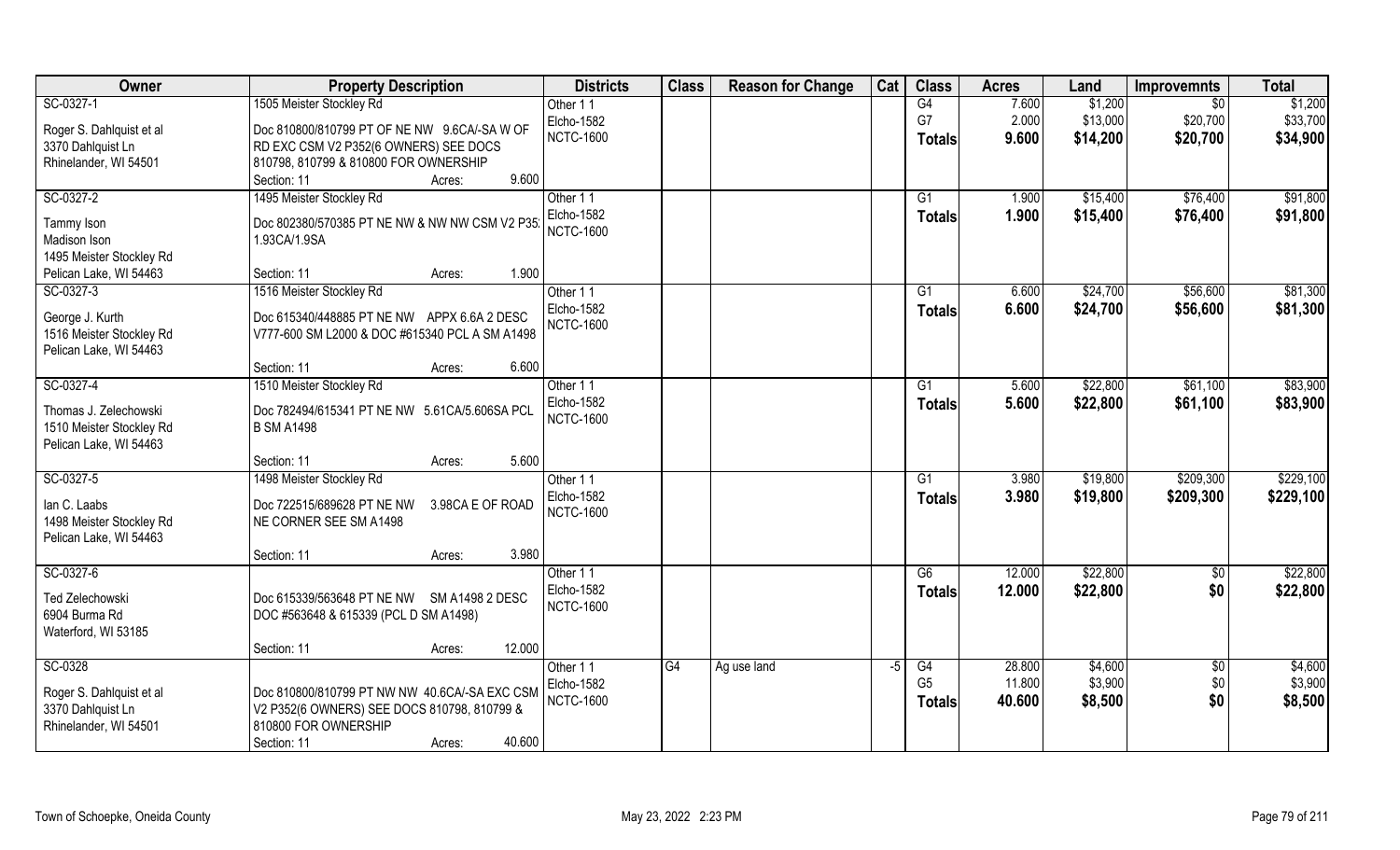| Owner                     | <b>Property Description</b>                    | <b>Districts</b>  | <b>Class</b> | <b>Reason for Change</b> | Cat  | <b>Class</b>   | <b>Acres</b> | Land              | <b>Improvemnts</b> | <b>Total</b> |
|---------------------------|------------------------------------------------|-------------------|--------------|--------------------------|------|----------------|--------------|-------------------|--------------------|--------------|
| SC-0329                   |                                                | Other 11          | G4           | Ag use land              | $-5$ | G4             | 26.000       | \$4,200           | $\overline{50}$    | \$4,200      |
| Roger S. Dahlquist et al  | Doc 810800/810799 SW NW 42.8CA/-SA(6 OWNERS)   | Elcho-1582        |              |                          |      | G <sub>5</sub> | 16.800       | \$3,000           | \$0                | \$3,000      |
| 3370 Dahlquist Ln         | SEE DOCS 810798, 810799 & 810800 FOR           | <b>NCTC-1600</b>  |              |                          |      | <b>Totals</b>  | 42.800       | \$7,200           | \$0                | \$7,200      |
| Rhinelander, WI 54501     | <b>OWNERSHIP</b>                               |                   |              |                          |      |                |              |                   |                    |              |
|                           | 42.800<br>Section: 11<br>Acres:                |                   |              |                          |      |                |              |                   |                    |              |
| SC-0330                   |                                                | Other 11          |              |                          |      | F7             | 7.250        | (\$15,200)        | \$0                | $\sqrt[6]{}$ |
| Pelican River Forest, LLC | Doc 827447/680599 PT SE NW LYING E OF RDMFL    | Elcho-1582        |              |                          |      | Totals         | 7.250        | \$0               | \$0                | \$0          |
| 1655 N Fort Meyer Dr      | OPEN 44 017 1996 7.25ASEE DOC 827447 FOR DEED  | <b>NCTC-1600</b>  |              |                          |      |                |              |                   |                    |              |
| <b>Suite 1300</b>         |                                                |                   |              |                          |      |                |              |                   |                    |              |
| Arlington, VA 22209       | 7.250<br>Section: 11<br>Acres:                 |                   |              |                          |      |                |              |                   |                    |              |
| SC-0330-1                 |                                                | Other 11          |              |                          |      | G6             | 33.700       | \$64,000          | \$0                | \$64,000     |
| Roger S. Dahlquist et al  | Doc 810800/810799 PT SE NW, LYING W OF TN RD   | <b>Elcho-1582</b> |              |                          |      | <b>Totals</b>  | 33.700       | \$64,000          | \$0                | \$64,000     |
| 3370 Dahlquist Ln         | 33.7CA/-SA(6 OWNERS) SEE DOCS 810798, 810799 & | <b>NCTC-1600</b>  |              |                          |      |                |              |                   |                    |              |
| Rhinelander, WI 54501     | 810800 FOR OWNERSHIP                           |                   |              |                          |      |                |              |                   |                    |              |
|                           | 33.700<br>Section: 11<br>Acres:                |                   |              |                          |      |                |              |                   |                    |              |
| SC-0331                   |                                                | Other 11          |              |                          |      | G6             | 42.130       | \$59,000          | \$0                | \$59,000     |
| Roger S. Dahlquist et al  | Doc 810800/810799 NE SW<br>42.13CA/-SA(6       | Elcho-1582        |              |                          |      | <b>Totals</b>  | 42.130       | \$59,000          | \$0                | \$59,000     |
| 3370 Dahlquist Ln         | OWNERS) SEE DOCS 810798, 810799 & 810800 FOR   | <b>NCTC-1600</b>  |              |                          |      |                |              |                   |                    |              |
| Rhinelander, WI 54501     | <b>OWNERSHIP</b>                               |                   |              |                          |      |                |              |                   |                    |              |
|                           | 42.130<br>Section: 11<br>Acres:                |                   |              |                          |      |                |              |                   |                    |              |
| SC-0332                   |                                                | Other 11          |              |                          |      | G5             | 7.240        | \$3,500           | \$0                | \$3,500      |
| Roger S. Dahlquist et al  | Doc 810800/810799 NW SW 43.24CA/-SA(6          | Elcho-1582        |              |                          |      | G <sub>6</sub> | 36.000       | \$50,400          | \$0                | \$50,400     |
| 3370 Dahlquist Ln         | OWNERS) SEE DOCS 810798, 810799 & 810800 FOR   | <b>NCTC-1600</b>  |              |                          |      | <b>Totals</b>  | 43.240       | \$53,900          | \$0                | \$53,900     |
| Rhinelander, WI 54501     | <b>OWNERSHIP</b>                               |                   |              |                          |      |                |              |                   |                    |              |
|                           | 43.240<br>Section: 11<br>Acres:                |                   |              |                          |      |                |              |                   |                    |              |
| SC-0333                   |                                                | Other 11          |              |                          |      | F8             | 40.000       | $($ \$60,000) $ $ | \$0                | $\sqrt{6}$   |
| Judith Black Surv Tr      | Doc 802239/797348 SW SW 40A MFL CLOSED #44     | <b>Elcho-1582</b> |              |                          |      | <b>Totals</b>  | 40.000       | \$0               | \$0                | \$0          |
| W10180 Hwy J              | 228 1999 SEE DOC #797348 FOR DEED (43.59CA/-SA | <b>NCTC-1600</b>  |              |                          |      |                |              |                   |                    |              |
| Deerbrook, WI 54424       | PER LIO)                                       |                   |              |                          |      |                |              |                   |                    |              |
|                           | 40.000<br>Section: 11<br>Acres:                |                   |              |                          |      |                |              |                   |                    |              |
| SC-0334                   | 1567 Meister Stockley Rd                       | Other 11          |              |                          |      | G <sub>1</sub> | 1.000        | \$10,000          | \$77,700           | \$87,700     |
| Roger S. Dahlquist et al  | Doc 810800/810799 SE SW<br>42.48CA/-SA(6       | Elcho-1582        |              |                          |      | G <sub>6</sub> | 41.480       | \$78,800          | \$0                | \$78,800     |
| 3370 Dahlquist Ln         | OWNERS) SEE DOCS 810798, 810799 & 810800 FOR   | <b>NCTC-1600</b>  |              |                          |      | <b>Totals</b>  | 42.480       | \$88,800          | \$77,700           | \$166,500    |
| Rhinelander, WI 54501     | <b>OWNERSHIP</b>                               |                   |              |                          |      |                |              |                   |                    |              |
|                           | 42.480<br>Section: 11<br>Acres:                |                   |              |                          |      |                |              |                   |                    |              |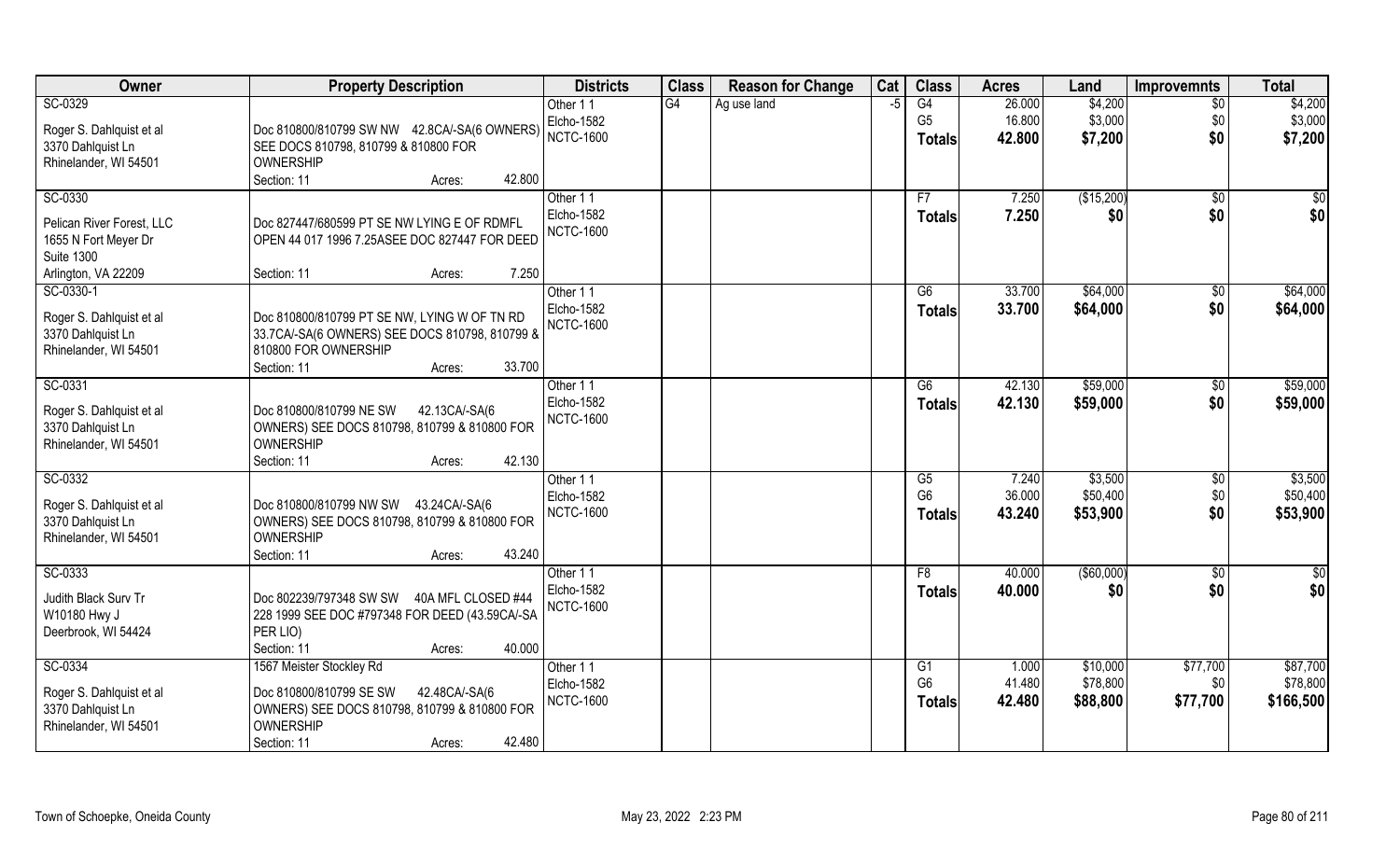| Owner                            | <b>Property Description</b>                       | <b>Districts</b>              | <b>Class</b> | <b>Reason for Change</b> | Cat | <b>Class</b>   | <b>Acres</b> | Land         | <b>Improvemnts</b> | <b>Total</b>    |
|----------------------------------|---------------------------------------------------|-------------------------------|--------------|--------------------------|-----|----------------|--------------|--------------|--------------------|-----------------|
| SC-0335                          |                                                   | Other 11                      |              |                          |     | F5             | 38.730       | ( \$52, 300) | $\overline{50}$    | $\overline{50}$ |
| Pelican River Forest, LLC        | Doc 827447/755268 NE SEMFL OPEN 44 024 2016       | Elcho-1582                    |              |                          |     | <b>Totals</b>  | 38.730       | \$0          | \$0                | \$0             |
| 1655 N Fort Meyer Dr             | 38.73ASEE DOC 827447 FOR DEEDSEE DISCONT RD       | <b>NCTC-1600</b>              |              |                          |     |                |              |              |                    |                 |
| <b>Suite 1300</b>                | DOC 722510                                        |                               |              |                          |     |                |              |              |                    |                 |
| Arlington, VA 22209              | Section: 11<br>38.730<br>Acres:                   |                               |              |                          |     |                |              |              |                    |                 |
| SC-0336                          |                                                   | Other 11                      |              |                          |     | F7             | 26.000       | ( \$54,600)  | \$0                | $\sqrt{50}$     |
|                                  |                                                   | Elcho-1582                    |              |                          |     | Totals         | 26.000       | \$0          | \$0                | \$0             |
| Pelican River Forest, LLC        | Doc 827447/665975 PT NW SE LYING E OF RD EXC      | <b>NCTC-1600</b>              |              |                          |     |                |              |              |                    |                 |
| 1655 N Fort Meyer Dr             | RD ROWMFL OPEN 44 017 1996 26ASEE DOC 827447      |                               |              |                          |     |                |              |              |                    |                 |
| <b>Suite 1300</b>                | FOR DEED<br>26.000<br>Section: 11<br>Acres:       |                               |              |                          |     |                |              |              |                    |                 |
| Arlington, VA 22209<br>SC-0336-1 |                                                   |                               |              |                          |     | G6             | 11.590       | \$22,000     |                    | \$22,000        |
|                                  |                                                   | Other 11<br><b>Elcho-1582</b> |              |                          |     |                |              |              | $\sqrt[6]{3}$      |                 |
| Roger S. Dahlquist et al         | Doc 810800/810799 PT NW SE, LYING W OF RD EXC     | <b>NCTC-1600</b>              |              |                          |     | <b>Totals</b>  | 11.590       | \$22,000     | \$0                | \$22,000        |
| 3370 Dahlquist Ln                | RD R-O-W 11.59CA/-SA(6 OWNERS) SEE DOCS           |                               |              |                          |     |                |              |              |                    |                 |
| Rhinelander, WI 54501            | 810798, 810799 & 810800 FOR OWNERSHIP             |                               |              |                          |     |                |              |              |                    |                 |
|                                  | 11.590<br>Section: 11<br>Acres:                   |                               |              |                          |     |                |              |              |                    |                 |
| SC-0337-1                        | 1586 Meister Stockley Rd                          | Other 11                      |              |                          |     | G <sub>1</sub> | 1.920        | \$15,500     | \$73,900           | \$89,400        |
| Trevor R. Novak                  | Doc 817424/780618 PT SW SE 1.87CA/1.92SA LOT 1    | <b>Elcho-1582</b>             |              |                          |     | <b>Totals</b>  | 1.920        | \$15,500     | \$73,900           | \$89,400        |
| c/o Trevor R. Novak              | <b>CSM V15 P3524</b>                              | <b>NCTC-1600</b>              |              |                          |     |                |              |              |                    |                 |
| 1586 Meister Stockley Rd         |                                                   |                               |              |                          |     |                |              |              |                    |                 |
| Pelican Lake, WI 54463           | 1.920<br>Section: 11<br>Acres:                    |                               |              |                          |     |                |              |              |                    |                 |
| SC-0337-2                        | 1602 Meister Stockley Rd                          | Other 11                      |              |                          |     | G1             | 2.270        | \$16,500     | \$36,200           | \$52,700        |
|                                  |                                                   | Elcho-1582                    |              |                          |     | <b>Totals</b>  | 2.270        | \$16,500     | \$36,200           | \$52,700        |
| Michael L. Petrarca              | Doc 812311/782943 PT SW SE<br>2.31CA/2.27SA LOT 2 | <b>NCTC-1600</b>              |              |                          |     |                |              |              |                    |                 |
| c/o Michael L. Petrarca          | <b>CSM V4 P953</b>                                |                               |              |                          |     |                |              |              |                    |                 |
| 3212 Enterprise Park Ave         |                                                   |                               |              |                          |     |                |              |              |                    |                 |
| S Chicago Heights, IL 60411      | 2.270<br>Section: 11<br>Acres:                    |                               |              |                          |     |                |              |              |                    |                 |
| SC-0337-3                        |                                                   | Other 11                      |              |                          |     | G1             | 1.050        | \$10,300     | \$0                | \$10,300        |
| Peter M. Raith                   | Doc 762614/670482 PT SW SE<br>1.05CA/1.05SA PCL E | Elcho-1582                    |              |                          |     | <b>Totals</b>  | 1.050        | \$10,300     | \$0                | \$10,300        |
| Crystal E. Raith                 | SM L2311 PCL 1 DOC 762614                         | <b>NCTC-1600</b>              |              |                          |     |                |              |              |                    |                 |
| 1601 Meister Stockley Rd         |                                                   |                               |              |                          |     |                |              |              |                    |                 |
| Pelican Lake, WI 54463           | 1.050<br>Section: 11<br>Acres:                    |                               |              |                          |     |                |              |              |                    |                 |
| SC-0337-4                        | 1601 Meister Stockley Rd                          | Other 11                      |              |                          |     | G1             | 1.970        | \$15,800     | \$35,800           | \$51,600        |
| Peter M. Raith                   | Doc 762614/480126 PT SW SE<br>1.97CA/1.97SA LOT   | <b>Elcho-1582</b>             |              |                          |     | <b>Totals</b>  | 1.970        | \$15,800     | \$35,800           | \$51,600        |
| Crystal E. Raith                 | CSM V6 P1665 PCL 2 DOC 762614                     | <b>NCTC-1600</b>              |              |                          |     |                |              |              |                    |                 |
| 1601 Meister Stockley Rd         |                                                   |                               |              |                          |     |                |              |              |                    |                 |
| Pelican Lake, WI 54463           | 1.970<br>Section: 11<br>Acres:                    |                               |              |                          |     |                |              |              |                    |                 |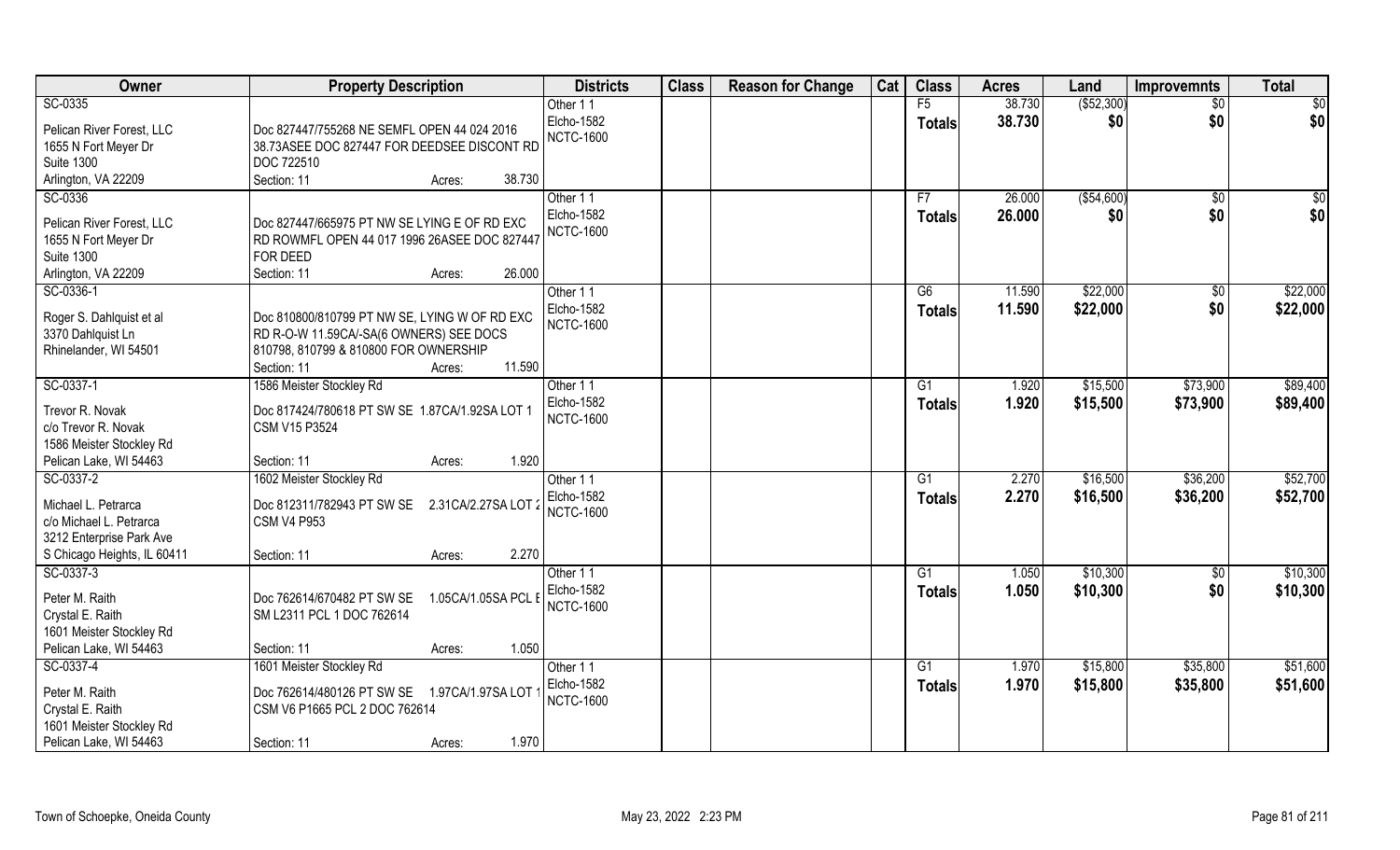| Owner                                                                                         | <b>Property Description</b>                                                                                                                  | <b>Districts</b>                           | <b>Class</b> | <b>Reason for Change</b> | Cat | <b>Class</b>                                      | <b>Acres</b>             | Land                         | <b>Improvemnts</b>     | <b>Total</b>                 |
|-----------------------------------------------------------------------------------------------|----------------------------------------------------------------------------------------------------------------------------------------------|--------------------------------------------|--------------|--------------------------|-----|---------------------------------------------------|--------------------------|------------------------------|------------------------|------------------------------|
| SC-0337-5                                                                                     | 1573 Meister Stockley Rd                                                                                                                     | Other 11                                   |              |                          |     | G1                                                | 1.257                    | \$11,500                     | \$97,900               | \$109,400                    |
| Aaron J. Novak<br>1573 Meister Stockley Rd<br>Pelican Lake, WI 54463                          | Doc 744733/719798 PT SW SE 1.26CA/1.26SA LOT 2<br><b>CSM V7 P1906</b>                                                                        | Elcho-1582<br><b>NCTC-1600</b>             |              |                          |     | <b>Totals</b>                                     | 1.257                    | \$11,500                     | \$97,900               | \$109,400                    |
|                                                                                               | 1.257<br>Section: 11<br>Acres:                                                                                                               |                                            |              |                          |     |                                                   |                          |                              |                        |                              |
| SC-0337-6<br>Peter M. Raith<br>Crystal E. Raith<br>1601 Meister Stockley Rd                   | Doc 762614/644076 PT SW SE<br>.67CA/.66SA PCL A<br>SM L2311 PCL 3 DOC 762614                                                                 | Other 11<br>Elcho-1582<br><b>NCTC-1600</b> |              |                          |     | $\overline{G1}$<br>Totals                         | 0.660<br>0.660           | \$6,600<br>\$6,600           | $\overline{50}$<br>\$0 | \$6,600<br>\$6,600           |
| Pelican Lake, WI 54463                                                                        | 0.660<br>Section: 11<br>Acres:                                                                                                               |                                            |              |                          |     |                                                   |                          |                              |                        |                              |
| SC-0337-7                                                                                     | 1590 Meister Stockley Rd                                                                                                                     | Other 11                                   |              |                          |     | G1                                                | 1.750                    | \$14,500                     | \$73,900               | \$88,400                     |
| Timothy M. Diedrick<br>445 W Broadway Dr<br>Appleton, WI 54913                                | Doc 699906/461512 PT SW SE 1.75CA/1.75SA LOT 2<br>CSM V15 P3524                                                                              | Elcho-1582<br><b>NCTC-1600</b>             |              |                          |     | <b>Totals</b>                                     | 1.750                    | \$14,500                     | \$73,900               | \$88,400                     |
|                                                                                               | 1.750<br>Section: 11<br>Acres:                                                                                                               |                                            |              |                          |     |                                                   |                          |                              |                        |                              |
| SC-0338                                                                                       |                                                                                                                                              | Other 11                                   |              |                          |     | F5                                                | 36.740                   | ( \$62,500)                  | $\sqrt[6]{3}$          | $\sqrt{50}$                  |
| Pelican River Forest, LLC<br>1655 N Fort Meyer Dr<br><b>Suite 1300</b><br>Arlington, VA 22209 | Doc 827447/755268 SE SEMFL OPEN 44 024 2016<br>36.74ASEE DOC 827447 FOR DEED SEE DISCONT<br>RD DOC 722510<br>36.740<br>Section: 11<br>Acres: | Elcho-1582<br><b>NCTC-1600</b>             |              |                          |     | <b>Totals</b>                                     | 36.740                   | \$0                          | \$0                    | \$0                          |
| SC-0339                                                                                       |                                                                                                                                              | Other 11                                   |              |                          |     | G4                                                | 28.600                   | \$5,300                      | $\sqrt[6]{3}$          | \$5,300                      |
| Richard A. Pitts<br>12010 Pitts Rd<br>Crandon, WI 54520                                       | Doc 601759/495266 NE NE (4 OWNERS)                                                                                                           | Elcho-1582<br><b>NCTC-1600</b>             |              |                          |     | G <sub>5</sub><br>G <sub>8</sub><br><b>Totals</b> | 2.400<br>9.000<br>40.000 | \$800<br>\$8,600<br>\$14,700 | \$0<br>\$0<br>\$0      | \$800<br>\$8,600<br>\$14,700 |
|                                                                                               | 40.000<br>Section: 12<br>Acres:                                                                                                              |                                            |              |                          |     |                                                   |                          |                              |                        |                              |
| SC-0340<br>Richard A. Pitts<br>12010 Pitts Rd<br>Crandon, WI 54520                            | Doc 601759/495266 PT NW NE, EXC MFL 5CA (4<br>OWNERS)                                                                                        | Other 11<br>Elcho-1582<br><b>NCTC-1600</b> |              |                          |     | G4<br><b>Totals</b>                               | 5.000<br>5.000           | \$800<br>\$800               | $\overline{30}$<br>\$0 | \$800<br>\$800               |
|                                                                                               | 5.000<br>Section: 12<br>Acres:                                                                                                               |                                            |              |                          |     |                                                   |                          |                              |                        |                              |
| SC-0340-1<br>Richard A. Pitts<br>12010 Pitts Rd<br>Crandon, WI 54520                          | Doc 612422/608291 PT NW NE 35A SEE DOC<br>#601759 FOR DEED (4 OWNERS) MFL CLOSED #44<br>050 2005<br>35.000<br>Section: 12<br>Acres:          | Other 11<br>Elcho-1582<br><b>NCTC-1600</b> |              |                          |     | F6<br><b>Totals</b>                               | 35.000<br>35.000         | (\$52,500)<br>\$0            | $\sqrt{$0}$<br>\$0     | \$0<br>\$0                   |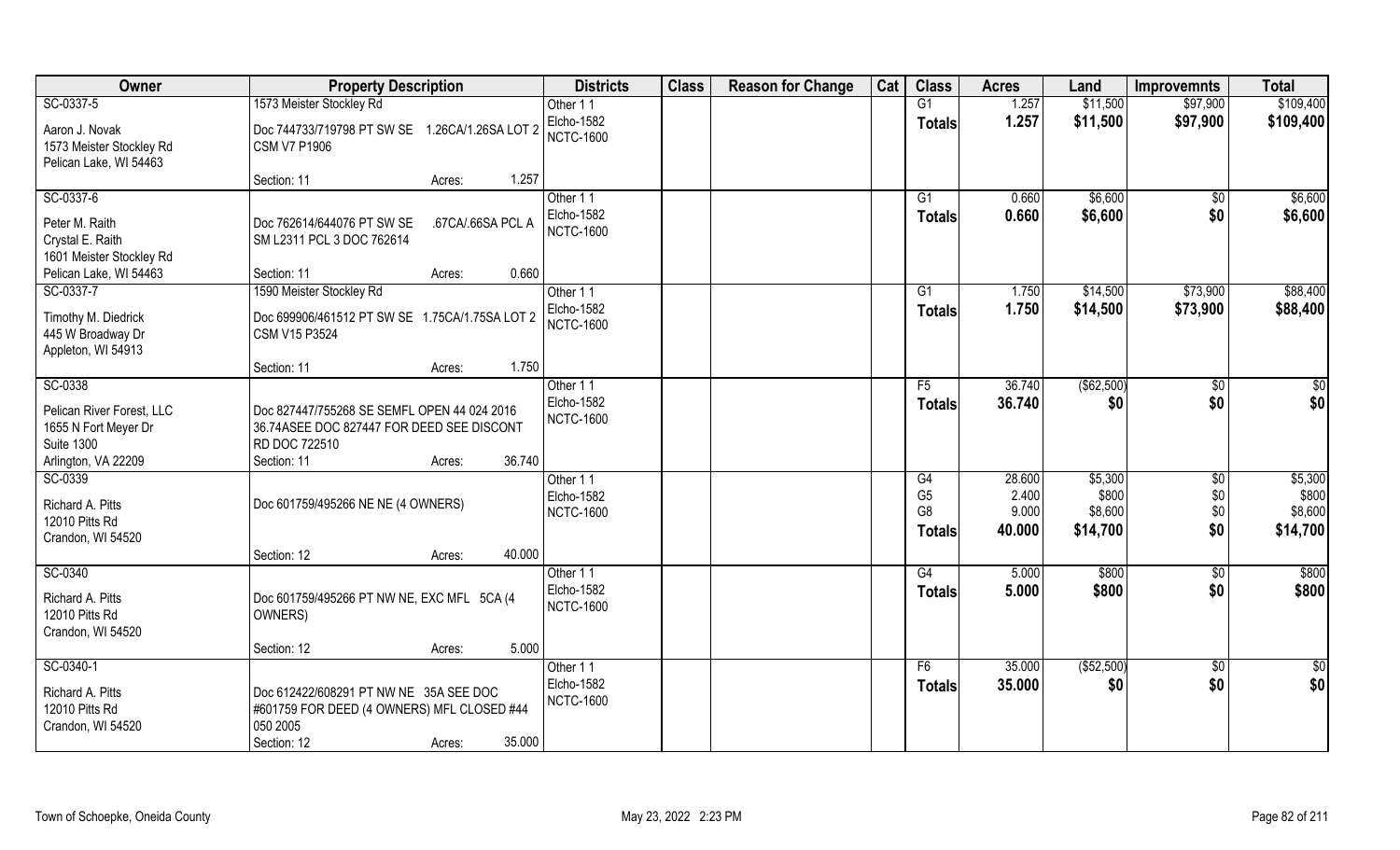| Owner                                                                  | <b>Property Description</b>                                                                                         | <b>Districts</b>               | <b>Class</b>    | <b>Reason for Change</b> | Cat  | <b>Class</b>        | <b>Acres</b>     | Land              | <b>Improvemnts</b> | <b>Total</b>           |
|------------------------------------------------------------------------|---------------------------------------------------------------------------------------------------------------------|--------------------------------|-----------------|--------------------------|------|---------------------|------------------|-------------------|--------------------|------------------------|
| SC-0341                                                                |                                                                                                                     | Other 11                       | $\overline{G4}$ | Ag use land              | $-5$ | G4                  | 30.000           | \$4,800           | $\overline{50}$    | \$4,800                |
| Richard A. Pitts<br>12010 Pitts Rd<br>Crandon, WI 54520                | Doc 601759/495266 PT SW NE, EXC MFL 30A SEE<br>DISCONT RD DOC 722510 (4 OWNERS)                                     | Elcho-1582<br><b>NCTC-1600</b> |                 |                          |      | <b>Totals</b>       | 30.000           | \$4,800           | \$0                | \$4,800                |
|                                                                        | 30.000<br>Section: 12<br>Acres:                                                                                     |                                |                 |                          |      |                     |                  |                   |                    |                        |
| SC-0341-1<br>Richard A. Pitts                                          | Doc 612422/608291 PT SW NE 10A SEE DOC                                                                              | Other 11<br>Elcho-1582         |                 |                          |      | F6<br><b>Totals</b> | 10.000<br>10.000 | (\$15,000)<br>\$0 | \$0<br>\$0         | $\sqrt{50}$<br>\$0     |
| 12010 Pitts Rd<br>Crandon, WI 54520                                    | #601759 FOR DEED SEE DISCONT RD DOC 722510<br>MFL CLOSED #44 050 2005 (4 OWNERS)<br>10.000<br>Section: 12<br>Acres: | <b>NCTC-1600</b>               |                 |                          |      |                     |                  |                   |                    |                        |
| SC-0342                                                                |                                                                                                                     | Other 11                       |                 |                          |      | G4                  | 16.000           | \$2,600           | \$0                | \$2,600                |
| Richard A. Pitts                                                       | Doc 601759/495266 SE NE SEE DISCONT RD DOC                                                                          | Elcho-1582                     |                 |                          |      | G <sub>5</sub>      | 2.000            | \$400             | \$0                | \$400                  |
| 12010 Pitts Rd                                                         | 722510 (4 OWNERS)                                                                                                   | <b>NCTC-1600</b>               |                 |                          |      | G <sub>8</sub>      | 22.000           | \$23,100          | \$0                | \$23,100               |
| Crandon, WI 54520                                                      |                                                                                                                     |                                |                 |                          |      | <b>Totals</b>       | 40.000           | \$26,100          | \$0                | \$26,100               |
|                                                                        | 40.000<br>Section: 12<br>Acres:                                                                                     |                                |                 |                          |      |                     |                  |                   |                    |                        |
| SC-0343                                                                |                                                                                                                     | Other 11                       |                 |                          |      | F7                  | 40.000           | $($ \$60,000)     | $\sqrt[6]{3}$      | $\overline{30}$        |
| Pelican River Forest, LLC<br>1655 N Fort Meyer Dr<br><b>Suite 1300</b> | Doc 827447/665986 NE NWMFL OPEN 44 357 1999<br>40ASEE DOC 827447 FOR DEED                                           | Elcho-1582<br><b>NCTC-1600</b> |                 |                          |      | <b>Totals</b>       | 40.000           | \$0               | \$0                | \$0                    |
| Arlington, VA 22209                                                    | 40.000<br>Section: 12<br>Acres:                                                                                     |                                |                 |                          |      |                     |                  |                   |                    |                        |
| SC-0344<br>Pelican River Forest, LLC                                   | Doc 827447/665986 NW NWMFL OPEN 44 357 1999                                                                         | Other 11<br>Elcho-1582         |                 |                          |      | F7<br><b>Totals</b> | 40.000<br>40.000 | (\$60,000)<br>\$0 | \$0<br>\$0         | $\overline{50}$<br>\$0 |
| 1655 N Fort Meyer Dr<br><b>Suite 1300</b>                              | 40ASEE DOC 827447 FOR DEED                                                                                          | <b>NCTC-1600</b>               |                 |                          |      |                     |                  |                   |                    |                        |
| Arlington, VA 22209                                                    | 40.000<br>Section: 12<br>Acres:                                                                                     |                                |                 |                          |      |                     |                  |                   |                    |                        |
| SC-0345                                                                |                                                                                                                     | Other 11                       |                 |                          |      | F7                  | 40.000           | $($ \$60,000)     | $\overline{50}$    | \$0                    |
| Pelican River Forest, LLC<br>1655 N Fort Meyer Dr<br><b>Suite 1300</b> | Doc 827447/665986 SW NWMFL OPEN 44 357 1999<br>40ASEE DOC 827447 FOR DEED                                           | Elcho-1582<br><b>NCTC-1600</b> |                 |                          |      | <b>Totals</b>       | 40.000           | \$0               | \$0                | \$0                    |
| Arlington, VA 22209                                                    | 40.000<br>Section: 12<br>Acres:                                                                                     |                                |                 |                          |      |                     |                  |                   |                    |                        |
| SC-0346                                                                |                                                                                                                     | Other 11                       |                 |                          |      | F7                  | 40.000           | ( \$60,000)       | $\overline{50}$    | \$0                    |
| Pelican River Forest, LLC                                              | Doc 827447/665986 SE NWMFL OPEN 44 357 1999                                                                         | Elcho-1582                     |                 |                          |      | <b>Totals</b>       | 40.000           | \$0               | \$0                | \$0                    |
| 1655 N Fort Meyer Dr                                                   | 40ASEE DOC 827447 FOR DEED (36.34CA PER                                                                             | <b>NCTC-1600</b>               |                 |                          |      |                     |                  |                   |                    |                        |
| <b>Suite 1300</b>                                                      | LIO/-SA)SEE DISCONT RD DOC 722510                                                                                   |                                |                 |                          |      |                     |                  |                   |                    |                        |
| Arlington, VA 22209                                                    | 40.000<br>Section: 12<br>Acres:                                                                                     |                                |                 |                          |      |                     |                  |                   |                    |                        |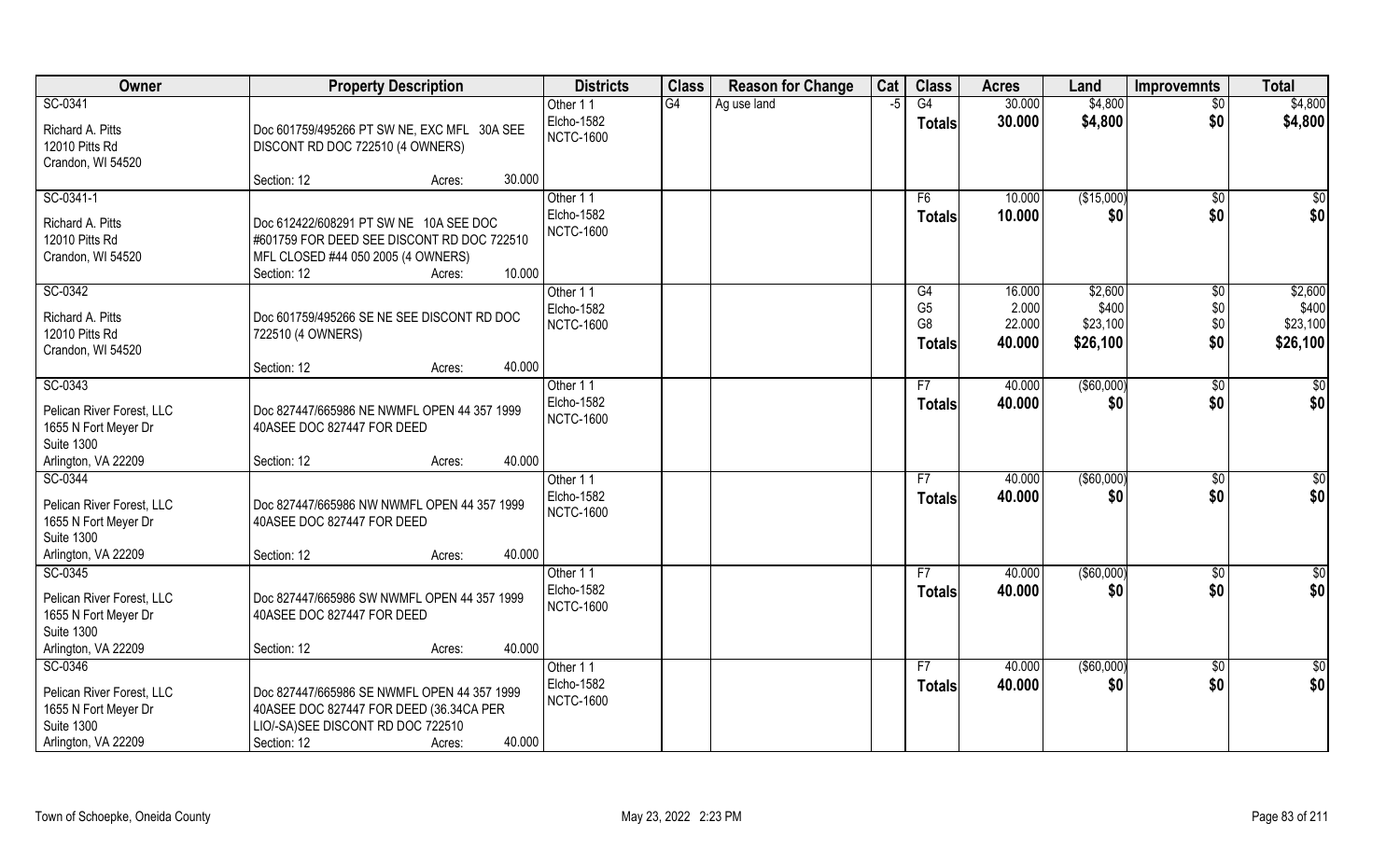| Owner                               | <b>Property Description</b>                  | <b>Districts</b> | <b>Class</b> | <b>Reason for Change</b> | Cat | <b>Class</b>   | <b>Acres</b> | Land              | <b>Improvemnts</b> | <b>Total</b>    |
|-------------------------------------|----------------------------------------------|------------------|--------------|--------------------------|-----|----------------|--------------|-------------------|--------------------|-----------------|
| SC-0347                             |                                              | Other 11         |              |                          |     | F7             | 40.000       | $($ \$60,000)     | $\overline{50}$    | $\overline{50}$ |
| Pelican River Forest, LLC           | Doc 827447/665986 NE SWMFL OPEN 44 357 1999  | Elcho-1582       |              |                          |     | <b>Totals</b>  | 40.000       | \$0               | \$0                | \$0             |
| 1655 N Fort Meyer Dr                | 40ASEE DOC 827447 FOR DEED SEE DISCONT RD    | <b>NCTC-1600</b> |              |                          |     |                |              |                   |                    |                 |
| <b>Suite 1300</b><br>DOC 722510     |                                              |                  |              |                          |     |                |              |                   |                    |                 |
| Arlington, VA 22209<br>Section: 12  | 40.000<br>Acres:                             |                  |              |                          |     |                |              |                   |                    |                 |
| SC-0348                             |                                              | Other 11         |              |                          |     | F7             | 40.000       | (\$60,000)        | \$0                | $\sqrt{50}$     |
|                                     |                                              | Elcho-1582       |              |                          |     | Totals         | 40.000       | \$0               | \$0                | \$0             |
| Pelican River Forest, LLC           | Doc 827447/665986 NW SWMFL OPEN 44 357 1999  | <b>NCTC-1600</b> |              |                          |     |                |              |                   |                    |                 |
| 1655 N Fort Meyer Dr                | 40ASEE DOC 827447 FOR DEED (33.39CA PER      |                  |              |                          |     |                |              |                   |                    |                 |
| <b>Suite 1300</b>                   | LIO/-SA)SEE DISCONT RD DOC 722510            |                  |              |                          |     |                |              |                   |                    |                 |
| Arlington, VA 22209<br>Section: 12  | 40.000<br>Acres:                             |                  |              |                          |     |                |              |                   |                    |                 |
| SC-0349                             |                                              | Other 11         |              |                          |     | F7             | 40.000       | $($ \$60,000)     | $\sqrt{6}$         | \$0             |
| Pelican River Forest, LLC           | Doc 827447/665986 SW SWMFL OPEN 44 357 1999  | Elcho-1582       |              |                          |     | <b>Totals</b>  | 40.000       | \$0               | \$0                | \$0             |
| 1655 N Fort Meyer Dr                | 40ASEE DOC 827447 FOR DEED (35.22CA PER      | <b>NCTC-1600</b> |              |                          |     |                |              |                   |                    |                 |
| <b>Suite 1300</b>                   | LIO/-SA)SEE DISCONT RD DOC 722510            |                  |              |                          |     |                |              |                   |                    |                 |
| Arlington, VA 22209<br>Section: 12  | 40.000<br>Acres:                             |                  |              |                          |     |                |              |                   |                    |                 |
| SC-0350                             |                                              | Other 11         |              |                          |     | F7             | 40.000       | ( \$60,000)       | \$0                | \$0             |
|                                     |                                              | Elcho-1582       |              |                          |     | <b>Totals</b>  | 40.000       | \$0               | \$0                | \$0             |
| Pelican River Forest, LLC           | Doc 827447/665986 SE SWMFL OPEN 44 357 1999  | <b>NCTC-1600</b> |              |                          |     |                |              |                   |                    |                 |
| 1655 N Fort Meyer Dr                | 40ASEE DOC 827447 FOR DEED (36.09CA PER      |                  |              |                          |     |                |              |                   |                    |                 |
| <b>Suite 1300</b>                   | LIO/-SA)SEE DISCONT RD DOC 722510            |                  |              |                          |     |                |              |                   |                    |                 |
| Arlington, VA 22209<br>Section: 12  | 40.000<br>Acres:                             |                  |              |                          |     |                |              |                   |                    |                 |
| SC-0351<br>1397 Pitts Rd            |                                              | Other 11         |              |                          |     | G1             | 1.000        | \$10,000          | \$55,200           | \$65,200        |
| Jamie Lee Hallett                   | Doc 555065/326-493 NE SE 1987 TIMBER CUTTING | Elcho-1582       |              |                          |     | G <sub>6</sub> | 36.920       | \$70,100          | \$0                | \$70,100        |
| Barbara Ann Hallett                 | SEE DISCONT RD DOC 722510 37.92CA/-SA        | <b>NCTC-1600</b> |              |                          |     | <b>Totals</b>  | 37.920       | \$80,100          | \$55,200           | \$135,300       |
| 2132 E Norwich Ave                  |                                              |                  |              |                          |     |                |              |                   |                    |                 |
| St Francis, WI 53235<br>Section: 12 | 37.920<br>Acres:                             |                  |              |                          |     |                |              |                   |                    |                 |
| SC-0352                             |                                              | Other 11         |              |                          |     | F7             | 40.000       | (\$60,000)        | \$0                | $\overline{50}$ |
|                                     |                                              | Elcho-1582       |              |                          |     | <b>Totals</b>  | 40.000       | \$0               | \$0                | \$0             |
| Pelican River Forest, LLC           | Doc 827447/665986 NW SEMFL OPEN 44 357 1999  | <b>NCTC-1600</b> |              |                          |     |                |              |                   |                    |                 |
| 1655 N Fort Meyer Dr                | 40ASEE DOC 827447 FOR DEED (37.71CA PER      |                  |              |                          |     |                |              |                   |                    |                 |
| <b>Suite 1300</b>                   | LIO/-SA)SEE DISCONT RD DOC 722510            |                  |              |                          |     |                |              |                   |                    |                 |
| Arlington, VA 22209<br>Section: 12  | 40.000<br>Acres:                             |                  |              |                          |     |                |              |                   |                    |                 |
| SC-0353                             |                                              | Other 11         |              |                          |     | F7             | 40.000       | $($ \$60,000) $ $ | $\overline{50}$    | \$0             |
| Pelican River Forest, LLC           | Doc 827447/665986 SW SEMFL OPEN 44 357 1999  | Elcho-1582       |              |                          |     | <b>Totals</b>  | 40.000       | \$0               | \$0                | \$0             |
| 1655 N Fort Meyer Dr                | 40ASEE DOC 827447 FOR DEED (37.89CA PER      | <b>NCTC-1600</b> |              |                          |     |                |              |                   |                    |                 |
| <b>Suite 1300</b>                   | LIO/-SA)SEE DISCONT RD DOC 722510            |                  |              |                          |     |                |              |                   |                    |                 |
| Arlington, VA 22209<br>Section: 12  | 40.000<br>Acres:                             |                  |              |                          |     |                |              |                   |                    |                 |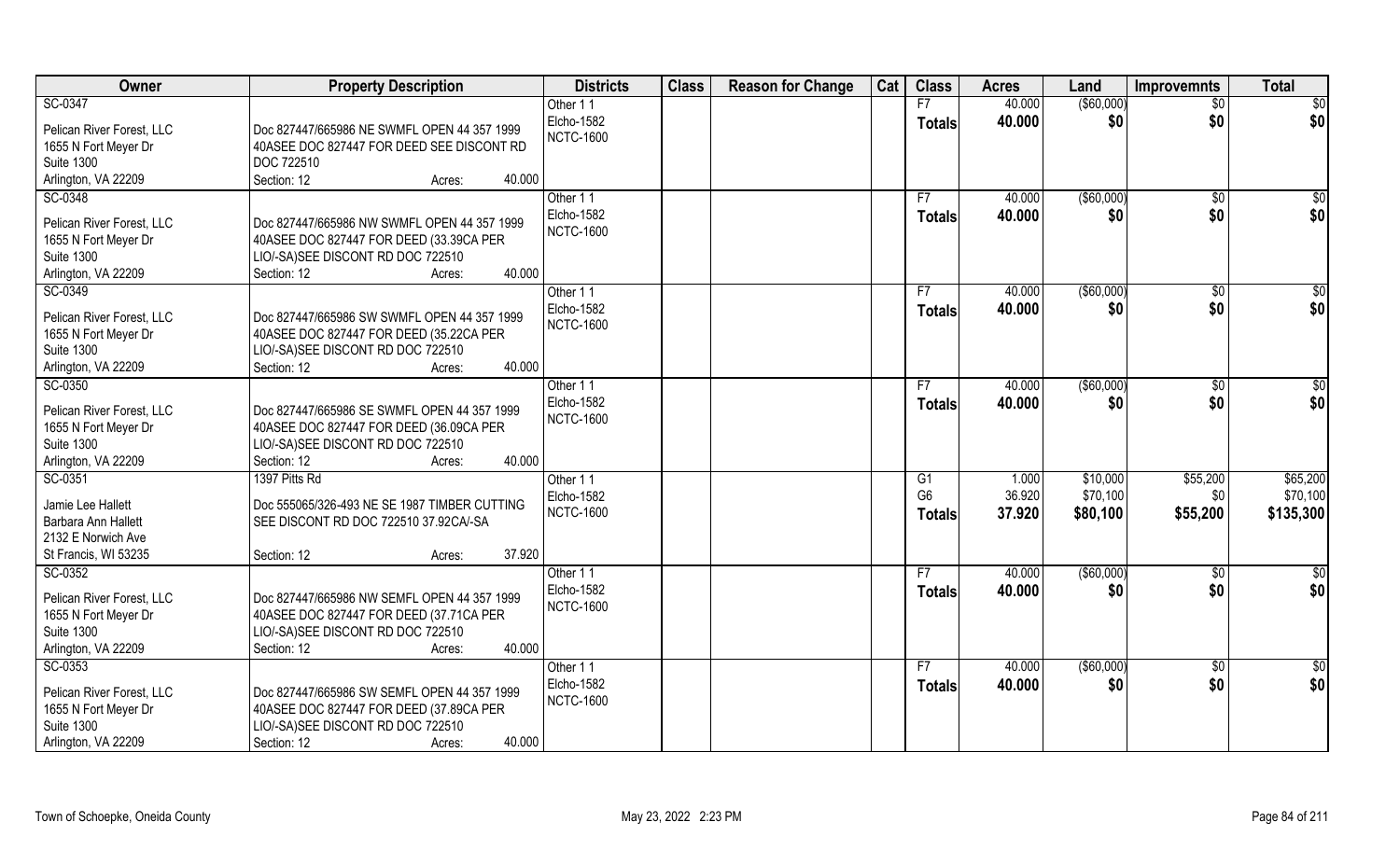| Owner                               | <b>Property Description</b>                                                             | <b>Districts</b>       | <b>Class</b> | <b>Reason for Change</b> | Cat | <b>Class</b>         | <b>Acres</b>    | Land            | <b>Improvemnts</b> | <b>Total</b>         |
|-------------------------------------|-----------------------------------------------------------------------------------------|------------------------|--------------|--------------------------|-----|----------------------|-----------------|-----------------|--------------------|----------------------|
| SC-0354                             |                                                                                         | Other 11               |              |                          |     | F7                   | 40.000          | ( \$84,000)     | $\overline{50}$    | \$0                  |
| Pelican River Forest, LLC           | Doc 827447/665986 SE SEMFL OPEN 44 357 1999                                             | Elcho-1582             |              |                          |     | <b>Totals</b>        | 40.000          | \$0             | \$0                | \$0                  |
| 1655 N Fort Meyer Dr                | 40ASEE DOC 827447 FOR DEED                                                              | <b>NCTC-1600</b>       |              |                          |     |                      |                 |                 |                    |                      |
| <b>Suite 1300</b>                   |                                                                                         |                        |              |                          |     |                      |                 |                 |                    |                      |
| Arlington, VA 22209                 | 40.000<br>Section: 12<br>Acres:                                                         |                        |              |                          |     |                      |                 |                 |                    |                      |
| SC-0355                             | Pitts Rd                                                                                | Other 11               |              |                          |     | F7                   | 37.680          | (\$79,100)      | \$0                | $\sqrt{50}$          |
| Pelican River Forest, LLC           |                                                                                         | <b>Elcho-1582</b>      |              |                          |     | Totals               | 37.680          | \$0             | \$0                | \$0                  |
| 1655 N Fort Meyer Dr                | Doc 827447/665986 NE NE EXC DOC 551440 MFL<br>OPEN 44 357 1999 37.68ASEE DOC 827447 FOR | <b>NCTC-1600</b>       |              |                          |     |                      |                 |                 |                    |                      |
| <b>Suite 1300</b>                   | DEED (35.7CA PER LIO)                                                                   |                        |              |                          |     |                      |                 |                 |                    |                      |
| Arlington, VA 22209                 | 37.680<br>Section: 13<br>Acres:                                                         |                        |              |                          |     |                      |                 |                 |                    |                      |
| SC-0355-1                           | Pitts Rd                                                                                | Other 11               |              |                          |     | X3                   | 1.910           | $\sqrt{6}$      | $\sqrt{6}$         | \$0                  |
|                                     |                                                                                         | Elcho-1582             |              |                          |     | <b>Totals</b>        | 1.910           | \$0             | \$0                | \$0                  |
| Oneida County Hwy Dept              | Doc 558008/555228 PT NE NE 1.91CA HWY B & M                                             | <b>NCTC-1600</b>       |              |                          |     |                      |                 |                 |                    |                      |
| PO Box 696<br>Rhinelander, WI 54501 | ROW SEE DOC #551440 FOR DEED                                                            |                        |              |                          |     |                      |                 |                 |                    |                      |
|                                     | 1.910<br>Section: 13<br>Acres:                                                          |                        |              |                          |     |                      |                 |                 |                    |                      |
| SC-0356                             | County B                                                                                | Other 11               |              |                          |     | F7                   | 40.000          | ( \$84,000)     | \$0                | \$0                  |
|                                     |                                                                                         | Elcho-1582             |              |                          |     | <b>Totals</b>        | 40.000          | \$0             | \$0                | \$0                  |
| Pelican River Forest, LLC           | Doc 827447/665986 NW NEMFL OPEN 44 357 1999                                             | <b>NCTC-1600</b>       |              |                          |     |                      |                 |                 |                    |                      |
| 1655 N Fort Meyer Dr                | 40ASEE DOC 827447 FOR DEED                                                              |                        |              |                          |     |                      |                 |                 |                    |                      |
| <b>Suite 1300</b>                   | 40.000                                                                                  |                        |              |                          |     |                      |                 |                 |                    |                      |
| Arlington, VA 22209<br>SC-0357      | Section: 13<br>Acres:                                                                   |                        |              |                          |     |                      |                 | \$10,000        |                    |                      |
|                                     | 251 County B                                                                            | Other 11<br>Elcho-1582 |              |                          |     | G1<br>G <sub>5</sub> | 1.000<br>18.000 | \$8,600         | \$136,100<br>\$0   | \$146,100<br>\$8,600 |
| Matthew J. Houle                    | Doc 697933/435597 PT SW NE, EXC RR ROW &                                                | <b>NCTC-1600</b>       |              |                          |     | G <sub>6</sub>       | 15.220          | \$28,900        | \$0                | \$28,900             |
| Dawn L. Houle                       | EXCESS CTY ROW (V64-402) 34.22CA/-SA                                                    |                        |              |                          |     | <b>Totals</b>        | 34.220          | \$47,500        | \$136,100          | \$183,600            |
| W10873 Enterprise Lake Rd           |                                                                                         |                        |              |                          |     |                      |                 |                 |                    |                      |
| Elcho, WI 54428                     | 34.220<br>Section: 13<br>Acres:                                                         |                        |              |                          |     |                      |                 |                 |                    |                      |
| SC-0358                             |                                                                                         | Other 11               |              |                          |     | F7                   | 40.000          | (\$60,000)      | \$0                | $\overline{50}$      |
| Pelican River Forest, LLC           | Doc 827447/665986 SE NE EXC DOC 551440 MFL                                              | Elcho-1582             |              |                          |     | <b>Totals</b>        | 40.000          | \$0             | \$0                | \$0                  |
| 1655 N Fort Meyer Dr                | OPEN 44 357 1999 40ASEE DOC 827447 FOR DEED                                             | <b>NCTC-1600</b>       |              |                          |     |                      |                 |                 |                    |                      |
| <b>Suite 1300</b>                   |                                                                                         |                        |              |                          |     |                      |                 |                 |                    |                      |
| Arlington, VA 22209                 | 40.000<br>Section: 13<br>Acres:                                                         |                        |              |                          |     |                      |                 |                 |                    |                      |
| SC-0358-1                           | County M                                                                                | Other 11               |              |                          |     | X3                   | 0.390           | $\overline{50}$ | $\overline{50}$    | $\frac{6}{3}$        |
| Oneida County Hwy Dept              | Doc 558008/555228 PT SE NE .39CA HWY M & B                                              | Elcho-1582             |              |                          |     | <b>Totals</b>        | 0.390           | \$0             | \$0                | \$0                  |
| PO Box 696                          | ROW SEE DOC #551440 FOR DEED                                                            | <b>NCTC-1600</b>       |              |                          |     |                      |                 |                 |                    |                      |
| Rhinelander, WI 54501               |                                                                                         |                        |              |                          |     |                      |                 |                 |                    |                      |
|                                     | 0.390<br>Section: 13<br>Acres:                                                          |                        |              |                          |     |                      |                 |                 |                    |                      |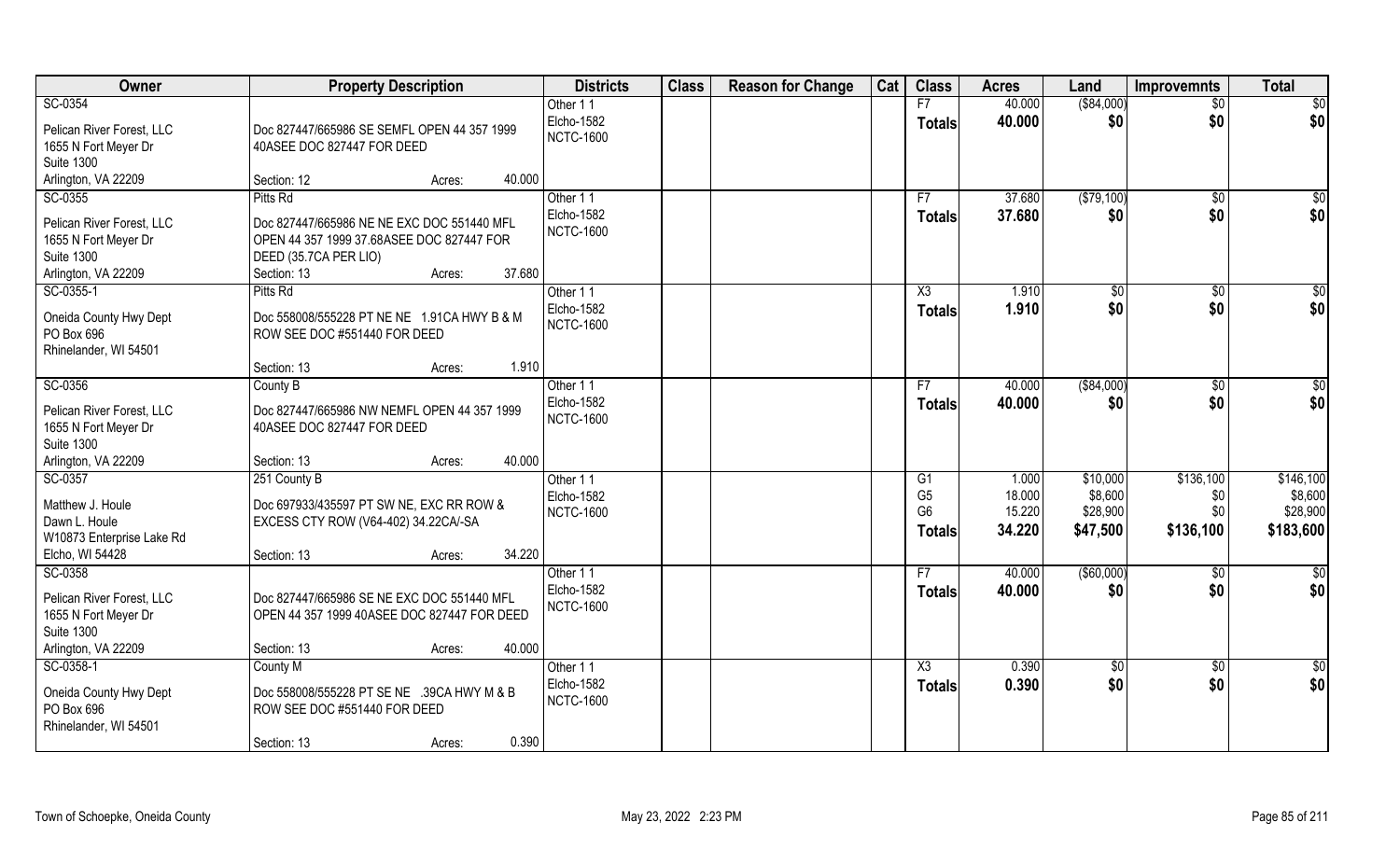| Owner                                   | <b>Property Description</b>                                      | <b>Districts</b>  | <b>Class</b> | <b>Reason for Change</b> | Cat | <b>Class</b>   | <b>Acres</b> | Land        | <b>Improvemnts</b> | <b>Total</b> |
|-----------------------------------------|------------------------------------------------------------------|-------------------|--------------|--------------------------|-----|----------------|--------------|-------------|--------------------|--------------|
| SC-0359                                 |                                                                  | Other 11          |              |                          |     | F7             | 40.000       | (\$60,000)  | $\overline{50}$    | \$0          |
| Pelican River Forest, LLC               | Doc 827447/665986 NE NWMFL OPEN 44 357 1999                      | Elcho-1582        |              |                          |     | <b>Totals</b>  | 40.000       | \$0         | \$0                | \$0          |
| 1655 N Fort Meyer Dr                    | 40ASEE DOC 827447 FOR DEED (39.16CA PER                          | <b>NCTC-1600</b>  |              |                          |     |                |              |             |                    |              |
| <b>Suite 1300</b>                       | LIO/-SA)SEE DISCONT RD DOC 722510                                |                   |              |                          |     |                |              |             |                    |              |
| Arlington, VA 22209                     | 40.000<br>Section: 13<br>Acres:                                  |                   |              |                          |     |                |              |             |                    |              |
| SC-0360                                 |                                                                  | Other 11          |              |                          |     | G6             | 39.220       | \$54,900    | \$0                | \$54,900     |
|                                         |                                                                  | <b>Elcho-1582</b> |              |                          |     | <b>Totals</b>  | 39.220       | \$54,900    | \$0                | \$54,900     |
| Donald J. Sparks<br>Rebecca S. Sparks   | Doc 757641/123045 NW NW SEE DISCONT RD DOC<br>722510 39.22CA/-SA | <b>NCTC-1600</b>  |              |                          |     |                |              |             |                    |              |
| 1650 Meister Stockley Rd                |                                                                  |                   |              |                          |     |                |              |             |                    |              |
| Pelican Lake, WI 54463                  | 39.220<br>Section: 13<br>Acres:                                  |                   |              |                          |     |                |              |             |                    |              |
| SC-0361                                 |                                                                  | Other 11          |              |                          |     | F7             | 40.000       | ( \$60,000) | $\sqrt[6]{30}$     | \$0          |
|                                         |                                                                  | <b>Elcho-1582</b> |              |                          |     | <b>Totals</b>  | 40.000       | \$0         | \$0                | \$0          |
| Ceres Timber, LLC                       | Doc 762051/757952 SW NW, EXC V341-111 40A MFL                    | <b>NCTC-1600</b>  |              |                          |     |                |              |             |                    |              |
| c/o Timberland Inv Resources            | OPEN #44 396 1999 SEE DOC #757952 FOR DEED                       |                   |              |                          |     |                |              |             |                    |              |
| 14120 Ballantyne Corp Pl                | (38.29CA PER LIO/-SA)<br>40.000                                  |                   |              |                          |     |                |              |             |                    |              |
| Suite 525<br>Charlotte, NC 28277        | Section: 13<br>Acres:                                            |                   |              |                          |     |                |              |             |                    |              |
| SC-0361-1                               | County B                                                         | Other 11          |              |                          |     | G5             | 0.288        | \$200       | \$0                | \$200        |
|                                         |                                                                  | Elcho-1582        |              |                          |     |                | 0.288        | \$200       | \$0                | \$200        |
| Laquetta L. Badgley                     | Doc 705339/705338 PT SW NW, SM TRNGL PCL IN SE                   | <b>NCTC-1600</b>  |              |                          |     | <b>Totals</b>  |              |             |                    |              |
| 383 County B                            | CORNER (8 OWNERS) SEE DOC #705338 FOR                            |                   |              |                          |     |                |              |             |                    |              |
| Pelican Lake, WI 54463                  | OWNSHP                                                           |                   |              |                          |     |                |              |             |                    |              |
|                                         | 0.288<br>Section: 13<br>Acres:                                   |                   |              |                          |     |                |              |             |                    |              |
| SC-0362                                 | 321 County B                                                     | Other 11          |              |                          |     | G1             | 1.000        | \$10,000    | \$75,000           | \$85,000     |
| <b>Robert Giese</b>                     | Doc 576781/576779 PT SE NW, S OF CTY B 10.1CA                    | Elcho-1582        |              |                          |     | G <sub>6</sub> | 9.100        | \$19,100    | \$0                | \$19,100     |
| Cheryl L. Giese                         |                                                                  | <b>NCTC-1600</b>  |              |                          |     | <b>Totals</b>  | 10.100       | \$29,100    | \$75,000           | \$104,100    |
| 321 County B                            |                                                                  |                   |              |                          |     |                |              |             |                    |              |
| Pelican Lake, WI 54463                  | 10.100<br>Section: 13<br>Acres:                                  |                   |              |                          |     |                |              |             |                    |              |
| SC-0362-1                               | 292 County B                                                     | Other 11          |              |                          |     | G1             | 1.000        | \$10,000    | \$18,200           | \$28,200     |
| Donald J. Sparks                        | Doc 437433/437432 PT SE NW, N OF RR ROW EXC                      | Elcho-1582        |              |                          |     | G <sub>5</sub> | 5.700        | \$2,300     | \$0                | \$2,300      |
| Rebecca S. Sparks                       | V202-238 (RR ROW) 22.6CASEE LIO RESEARCH                         | <b>NCTC-1600</b>  |              |                          |     | G <sub>6</sub> | 15.900       | \$33,400    | \$0                | \$33,400     |
| 1650 Meister Stockley Rd                |                                                                  |                   |              |                          |     | <b>Totals</b>  | 22.600       | \$45,700    | \$18,200           | \$63,900     |
| Pelican Lake, WI 54463                  | 22.600<br>Section: 13<br>Acres:                                  |                   |              |                          |     |                |              |             |                    |              |
| SC-0362-2                               | County B                                                         | Other 11          |              |                          |     | G5             | 1.100        | \$500       | \$0                | \$500        |
|                                         | Doc 161835/000000 PT SE NW<br>3.58CA ABAN                        | <b>Elcho-1582</b> |              |                          |     | G <sub>6</sub> | 2.480        | \$4,700     | \$0                | \$4,700      |
| Charles Sparks Jr<br>c/o Rose A. Sparks | R/RSEE LIO RESEARCH                                              | <b>NCTC-1600</b>  |              |                          |     | <b>Totals</b>  | 3.580        | \$5,200     | \$0                | \$5,200      |
| 292 County B                            |                                                                  |                   |              |                          |     |                |              |             |                    |              |
| Pelican Lake, WI 54463                  | 3.580<br>Section: 13<br>Acres:                                   |                   |              |                          |     |                |              |             |                    |              |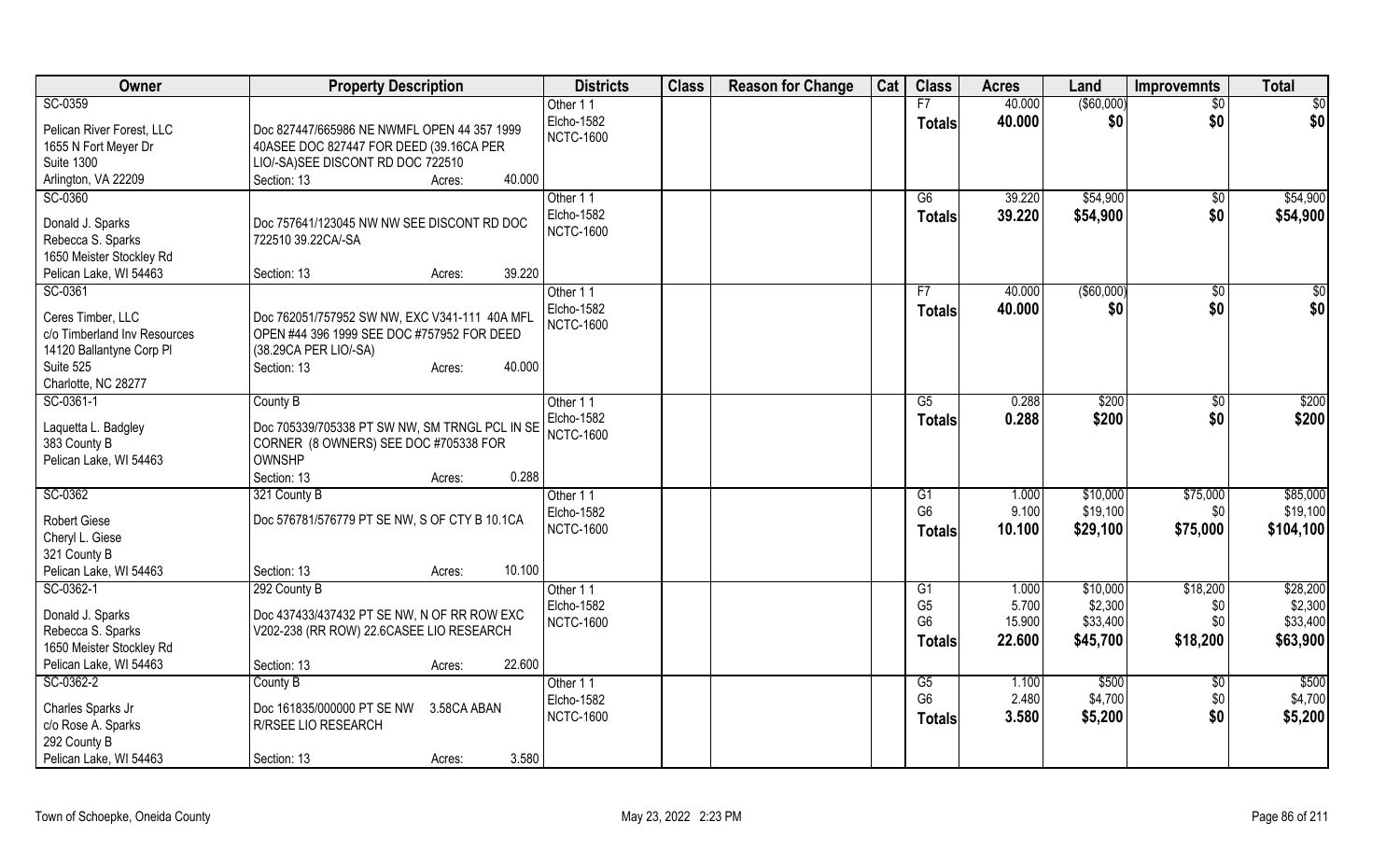| Owner                     | <b>Property Description</b>                                                          |                     | <b>Districts</b> | <b>Class</b> | <b>Reason for Change</b> | Cat  | <b>Class</b>   | <b>Acres</b> | Land        | <b>Improvemnts</b> | <b>Total</b>    |
|---------------------------|--------------------------------------------------------------------------------------|---------------------|------------------|--------------|--------------------------|------|----------------|--------------|-------------|--------------------|-----------------|
| SC-0363                   | 321 County B                                                                         |                     | Other 11         |              |                          |      | G1             | 1.000        | \$10,000    | \$11,200           | \$21,200        |
| <b>Robert Giese</b>       | Doc 576781/576779 NE SW                                                              |                     | Elcho-1582       |              |                          |      | G <sub>5</sub> | 19.040       | \$9,100     | \$0                | \$9,100         |
| Cheryl L. Giese           |                                                                                      |                     | <b>NCTC-1600</b> |              |                          |      | G <sub>6</sub> | 18.000       | \$37,800    | \$0                | \$37,800        |
| 321 County B              |                                                                                      |                     |                  |              |                          |      | <b>Totals</b>  | 38.040       | \$56,900    | \$11,200           | \$68,100        |
| Pelican Lake, WI 54463    | Section: 13                                                                          | 38.040<br>Acres:    |                  |              |                          |      |                |              |             |                    |                 |
| SC-0364                   | County B                                                                             |                     | Other 11         |              |                          |      | F6             | 35.690       | (\$74,100)  | $\overline{50}$    | \$0             |
|                           |                                                                                      |                     | Elcho-1582       |              |                          |      | Totals         | 35.690       | \$0         | \$0                | \$0             |
| Theilman Family Trust #5  | Doc 734394/726108 NW SW EXC CTY B 35.69CA/-SA                                        |                     | <b>NCTC-1600</b> |              |                          |      |                |              |             |                    |                 |
| 1863 Meister Stockley Rd  | SEE SM L723 FOR RAILROAD DEED REFERENCE                                              |                     |                  |              |                          |      |                |              |             |                    |                 |
| Pelican Lake, WI 54463    | SEE DOC #726108 FOR DEED MFL CLOSED #44 018                                          |                     |                  |              |                          |      |                |              |             |                    |                 |
|                           | Section: 13                                                                          | 35.690<br>Acres:    |                  |              |                          |      |                |              |             |                    |                 |
| SC-0365                   |                                                                                      |                     | Other 11         |              |                          |      | F6             | 38.560       | ( \$57,500) | $\overline{50}$    | $\sqrt{50}$     |
| Theilman Family Trust #5  | Doc 734394/726108 SW SW                                                              | 38.56CA/-SA SEE DOC | Elcho-1582       |              |                          |      | <b>Totals</b>  | 38.560       | \$0         | \$0                | \$0             |
| 1863 Meister Stockley Rd  | #726108 FOR DEED MFL CLOSED #44 018 2014                                             |                     | <b>NCTC-1600</b> |              |                          |      |                |              |             |                    |                 |
| Pelican Lake, WI 54463    |                                                                                      |                     |                  |              |                          |      |                |              |             |                    |                 |
|                           | Section: 13                                                                          | 38.560<br>Acres:    |                  |              |                          |      |                |              |             |                    |                 |
| SC-0366                   | Max Rd                                                                               |                     | Other 11         |              |                          |      | G4             | 6.000        | \$1,100     | $\sqrt[6]{3}$      | \$1,100         |
| Nadeen Defere             |                                                                                      |                     | Elcho-1582       |              |                          |      | G <sub>5</sub> | 8.700        | \$4,200     | \$0                | \$4,200         |
| c/o Dell C. Max           | Doc 721221/388841 PT SE SW, BNG S 1/2 SEE SM<br>B5505 LIFE EST DELL C & EILEEN L MAX |                     | <b>NCTC-1600</b> |              |                          |      | G8             | 5.610        | \$5,900     | \$0                | \$5,900         |
| 957 County M              |                                                                                      |                     |                  |              |                          |      | <b>Totals</b>  | 20.310       | \$11,200    | \$0                | \$11,200        |
| Crandon, WI 54520         | Section: 13                                                                          | 20.310<br>Acres:    |                  |              |                          |      |                |              |             |                    |                 |
| SC-0366-1                 |                                                                                      |                     | Other 11         | G4           | Ag use land              | $-5$ | G4             | 6.700        | \$1,200     | \$0                | \$1,200         |
|                           |                                                                                      |                     | Elcho-1582       |              |                          |      | G <sub>5</sub> | 7.900        | \$3,800     | \$0                | \$3,800         |
| Coleen Asbach             | Doc 741920/721220 PT SE SW, BNG N 1/2 SEE SM                                         |                     | <b>NCTC-1600</b> |              |                          |      | G <sub>8</sub> | 5.740        | \$4,300     | \$0                | \$4,300         |
| c/o Dell C. Max           | B5505 (PCL A & B) LIFE EST DELL C & EILEEN L MAX                                     |                     |                  |              |                          |      | <b>Totals</b>  | 20.340       | \$9,300     | \$0                | \$9,300         |
| 957 County M              | 20.34CA/20.34SA                                                                      |                     |                  |              |                          |      |                |              |             |                    |                 |
| Crandon, WI 54520         | Section: 13                                                                          | 20.340<br>Acres:    |                  |              |                          |      |                |              |             |                    |                 |
| SC-0367                   | <b>County M</b>                                                                      |                     | Other 11         |              |                          |      | F7             | 40.000       | ( \$84,000) | \$0                | $\overline{30}$ |
| Pelican River Forest, LLC | Doc 827447/665986 NE SEMFL OPEN 44 357 1999                                          |                     | Elcho-1582       |              |                          |      | Totals         | 40.000       | \$0         | \$0                | \$0             |
| 1655 N Fort Meyer Dr      | 40ASEE DOC 827447 FOR DEED                                                           |                     | <b>NCTC-1600</b> |              |                          |      |                |              |             |                    |                 |
| <b>Suite 1300</b>         |                                                                                      |                     |                  |              |                          |      |                |              |             |                    |                 |
| Arlington, VA 22209       | Section: 13                                                                          | 40.000<br>Acres:    |                  |              |                          |      |                |              |             |                    |                 |
| SC-0368                   |                                                                                      |                     | Other 11         |              |                          |      | G5             | 22.000       | \$10,500    | $\sqrt{$0}$        | \$10,500        |
|                           |                                                                                      |                     | Elcho-1582       |              |                          |      | G <sub>6</sub> | 18.000       | \$27,000    | \$0                | \$27,000        |
| <b>Robert Giese</b>       | Doc 576781/576779 NW SE                                                              |                     | <b>NCTC-1600</b> |              |                          |      | <b>Totals</b>  | 40.000       | \$37,500    | \$0                | \$37,500        |
| Cheryl L. Giese           |                                                                                      |                     |                  |              |                          |      |                |              |             |                    |                 |
| 321 County B              |                                                                                      |                     |                  |              |                          |      |                |              |             |                    |                 |
| Pelican Lake, WI 54463    | Section: 13                                                                          | 40.000<br>Acres:    |                  |              |                          |      |                |              |             |                    |                 |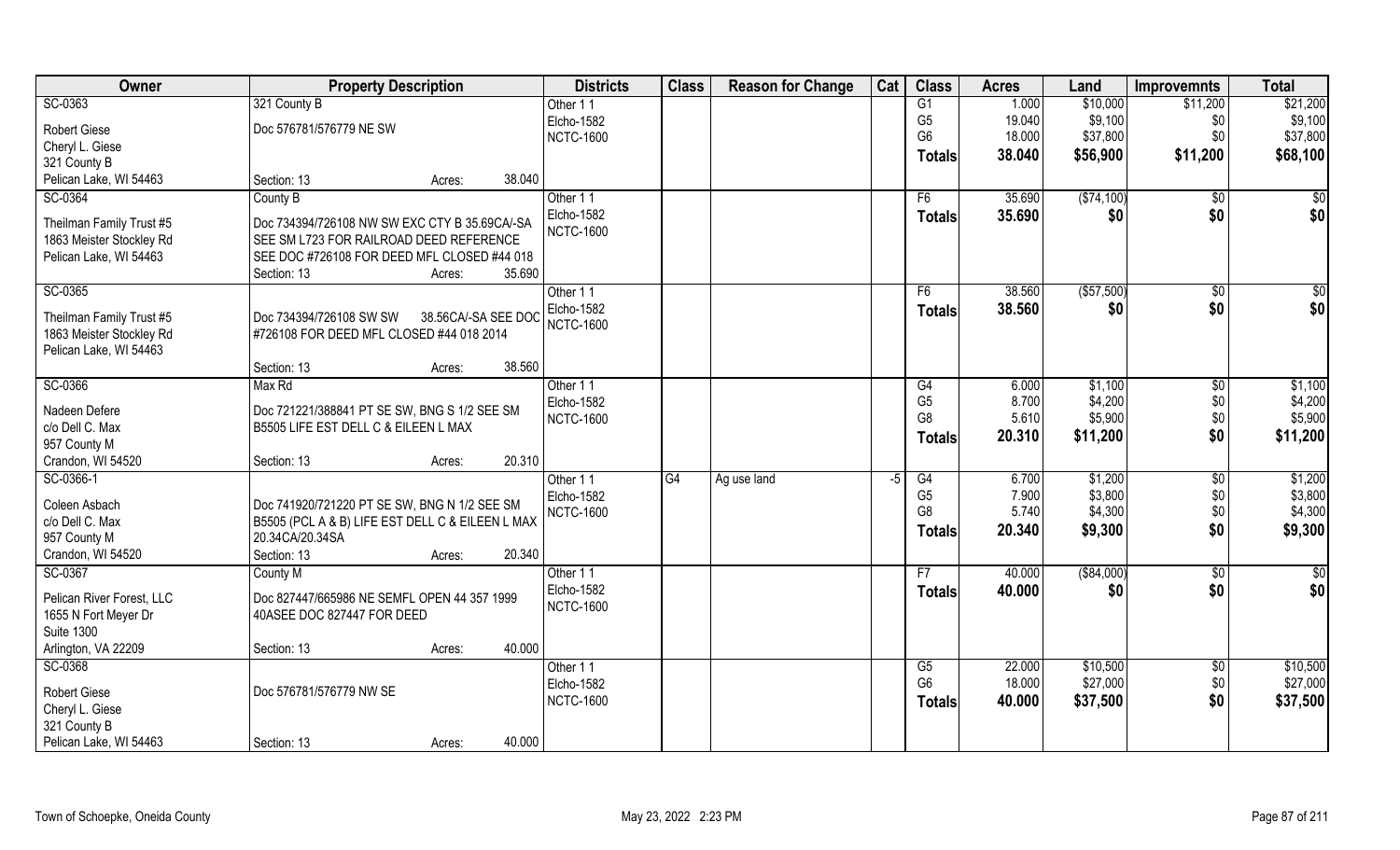| Owner                                              | <b>Property Description</b>                         | <b>Districts</b>       | <b>Class</b> | <b>Reason for Change</b> | Cat | <b>Class</b>    | <b>Acres</b> | Land          | <b>Improvemnts</b> | <b>Total</b> |
|----------------------------------------------------|-----------------------------------------------------|------------------------|--------------|--------------------------|-----|-----------------|--------------|---------------|--------------------|--------------|
| SC-0369                                            | 248 Max Rd                                          | Other 11               |              |                          |     | G1              | 1.000        | \$10,000      | \$59,400           | \$69,400     |
| Glen L. Cahala III                                 | Doc 539120/514295 SW SE SEE V826-46 & V1061-202     | <b>Elcho-1582</b>      |              |                          |     | G <sub>5</sub>  | 8.000        | \$3,800       | \$0                | \$3,800      |
| 248 Max Rd                                         | FOR OWNERSHIP                                       | <b>NCTC-1600</b>       |              |                          |     | G <sub>6</sub>  | 31.000       | \$64,200      | \$0                | \$64,200     |
| Pelican Lake, WI 54463                             |                                                     |                        |              |                          |     | <b>Totals</b>   | 40.000       | \$78,000      | \$59,400           | \$137,400    |
|                                                    | 40.000<br>Section: 13<br>Acres:                     |                        |              |                          |     |                 |              |               |                    |              |
| SC-0370                                            |                                                     | Other 11               |              |                          |     | G5              | 10.810       | \$5,700       | \$0                | \$5,700      |
| <b>Brigitte Beilfuss</b>                           | Doc 685189/436554 SE SE, EXC V1089-422 & PT NE      | Elcho-1582             |              |                          |     | G <sub>6</sub>  | 23.070       | \$48,400      | \$0                | \$48,400     |
| Jurgen Beilfuss                                    | NE S24, (PT N OF RD) SEE V748-78 & DOC #685189      | <b>NCTC-1600</b>       |              |                          |     | <b>Totals</b>   | 33.880       | \$54,100      | \$0                | \$54,100     |
| W10738 Enterprise Lk Rd                            | FOR OWNERSHIP/TWO DESC 33.88CA/-SA SEE              |                        |              |                          |     |                 |              |               |                    |              |
| PO Box 82                                          | 33.880<br>Section: 13<br>Acres:                     |                        |              |                          |     |                 |              |               |                    |              |
| Elcho, WI 54428                                    |                                                     |                        |              |                          |     |                 |              |               |                    |              |
| SC-0370-1                                          | 160 Max Rd                                          | Other 11               |              |                          |     | G1              | 4.140        | \$20,100      | \$232,300          | \$252,400    |
|                                                    |                                                     | Elcho-1582             |              |                          |     | <b>Totals</b>   | 4.140        | \$20,100      | \$232,300          | \$252,400    |
| David P. Pepe                                      | Doc 557558/544979 PT SE SE & PT NE NE S24 PCLS /    | <b>NCTC-1600</b>       |              |                          |     |                 |              |               |                    |              |
| Ilona Pepe (Allert                                 | & B SM B4872 SEE ZONING REST V1089-430              |                        |              |                          |     |                 |              |               |                    |              |
| 160 Max Rd                                         | 4.14CA/4SA SEE V1089-422 & 430 & DOC #557558        |                        |              |                          |     |                 |              |               |                    |              |
| Pelican Lake, WI 54463                             | 4.140<br>Section: 13<br>Acres:                      |                        |              |                          |     |                 |              |               |                    |              |
| SC-0371                                            | Meister Stockley Rd                                 | Other 11               |              |                          |     | F <sub>6</sub>  | 125.710      | ( \$284, 300) | \$0                | $\sqrt{50}$  |
| Theilman Family Trust #2                           | Doc 734386/722012 PT G.L. 3, G.L. 2, G.L. 1 & SW SE | Elcho-1582             |              |                          |     | <b>Totals</b>   | 125.710      | \$0           | \$0                | \$0          |
| 383 County B                                       | S11 125.71A LOT 4 CSM V18 P4080 SEE SM L2758        | <b>NCTC-1600</b>       |              |                          |     |                 |              |               |                    |              |
| Pelican Lake, WI 54463                             | FOR BLM LETTER MFL CLOSED #44 009 2014              |                        |              |                          |     |                 |              |               |                    |              |
|                                                    | 125.710<br>Section: 14<br>Acres:                    |                        |              |                          |     |                 |              |               |                    |              |
| SC-0371-1                                          | 1650 Meister Stockley Rd                            | Other 11               |              |                          |     | G1              | 10.000       | \$31,200      | \$93,400           | \$124,600    |
| Donald J. Sparks                                   | Doc 308441/458-452 PT G.L. 3 SCRIVENERS ERROR       | <b>Elcho-1582</b>      |              |                          |     | Totals          | 10.000       | \$31,200      | \$93,400           | \$124,600    |
| Rebecca Sue Sparks                                 | (POB)                                               | <b>NCTC-1600</b>       |              |                          |     |                 |              |               |                    |              |
| 1650 Meister Stockley Rd                           |                                                     |                        |              |                          |     |                 |              |               |                    |              |
| Pelican Lake, WI 54463                             | 10.000<br>Section: 14<br>Acres:                     |                        |              |                          |     |                 |              |               |                    |              |
| SC-0371-2                                          |                                                     | Other 11               |              |                          |     | G6              | 30.070       | \$57,100      | \$0                | \$57,100     |
|                                                    |                                                     | <b>Elcho-1582</b>      |              |                          |     | <b>Totals</b>   | 30.070       | \$57,100      | \$0                | \$57,100     |
| Donald J. Sparks                                   | Doc 423895/416690 PT G.L. 3 (BNG THE NE NE) EXC     | <b>NCTC-1600</b>       |              |                          |     |                 |              |               |                    |              |
| Rebecca S. Sparks                                  | V461-18 SEE DISCONT RD DOC 722510 30.07CA/-SA       |                        |              |                          |     |                 |              |               |                    |              |
| 1650 Meister Stockley Rd<br>Pelican Lake, WI 54463 | 30.070                                              |                        |              |                          |     |                 |              |               |                    |              |
| SC-0371-3                                          | Section: 14<br>Acres:                               |                        |              |                          |     | $\overline{G1}$ |              | \$21,700      | \$283,000          | \$304,700    |
|                                                    | 1663 Meister Stockley Rd                            | Other 11<br>Elcho-1582 |              |                          |     |                 | 5.000        |               |                    |              |
| Benjamin J. Novak                                  | Doc 576713/383201 PT G.L. 3 APPX 5A LOT 1 CSM       | <b>NCTC-1600</b>       |              |                          |     | <b>Totals</b>   | 5.000        | \$21,700      | \$283,000          | \$304,700    |
| PO Box 247                                         | V12 P2838                                           |                        |              |                          |     |                 |              |               |                    |              |
| Elcho, WI 54428                                    |                                                     |                        |              |                          |     |                 |              |               |                    |              |
|                                                    | 5.000<br>Section: 14<br>Acres:                      |                        |              |                          |     |                 |              |               |                    |              |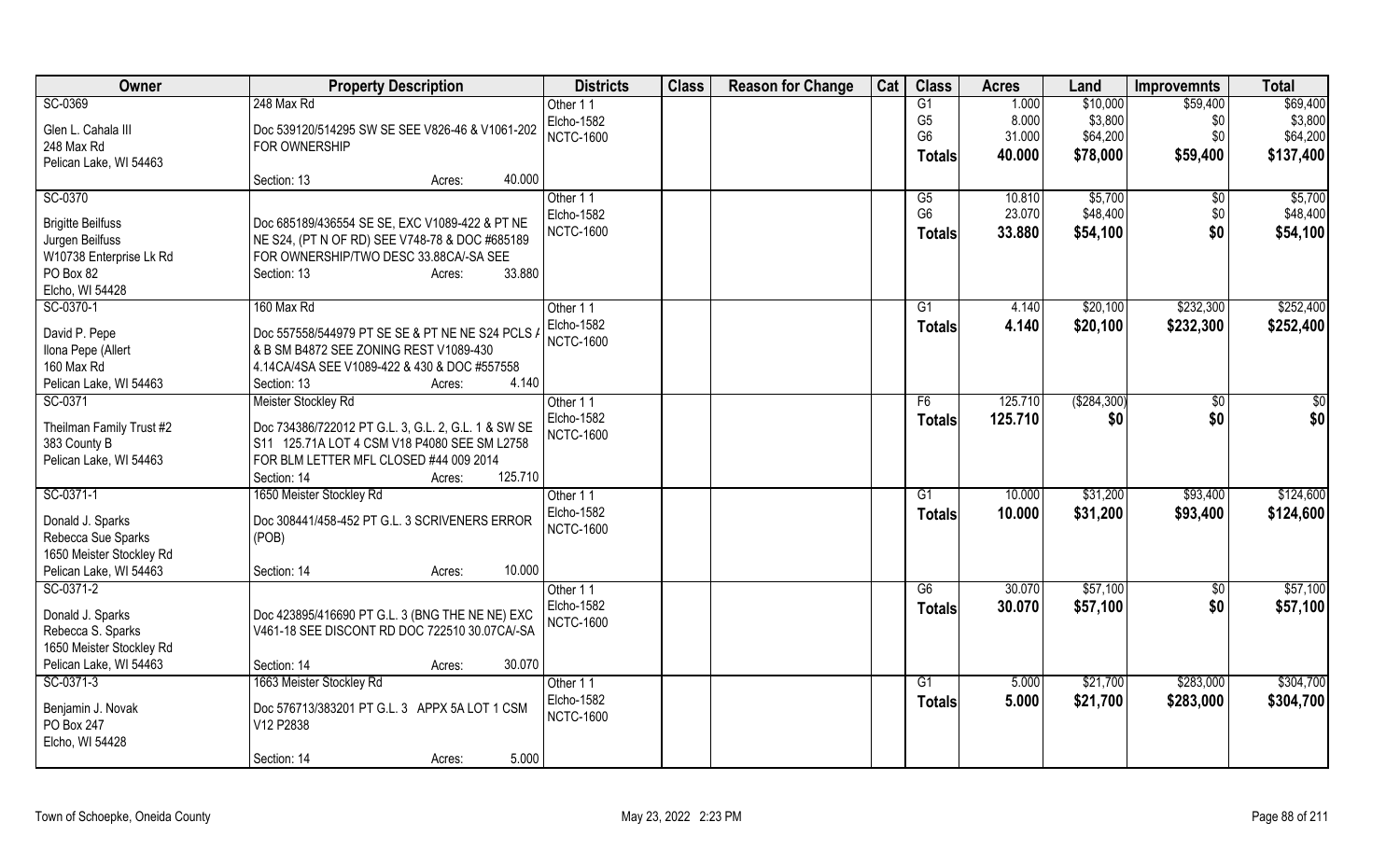| <b>Owner</b>                                                                  | <b>Property Description</b>                                                           | <b>Districts</b>                                  | <b>Class</b> | <b>Reason for Change</b> | Cat | <b>Class</b>                    | <b>Acres</b>     | Land                  | <b>Improvemnts</b>     | <b>Total</b>           |
|-------------------------------------------------------------------------------|---------------------------------------------------------------------------------------|---------------------------------------------------|--------------|--------------------------|-----|---------------------------------|------------------|-----------------------|------------------------|------------------------|
| SC-0372                                                                       | <b>Meister Stockley</b>                                                               | Other 11                                          |              |                          |     | G6                              | 3.800            | \$7,200               | $\overline{50}$        | \$7,200                |
| Theilman Family Trust #4<br>383 County B<br>Pelican Lake, WI 54463            | Doc 722014/722009 PT G.L. 4 & NE SE LOT 5 CSM V18<br>P4081 EXC MFL RMNDR BNG 3.8A     | Elcho-1582<br><b>NCTC-1600</b>                    |              |                          |     | <b>Totals</b>                   | 3.800            | \$7,200               | \$0                    | \$7,200                |
|                                                                               | 3.800<br>Section: 14<br>Acres:                                                        |                                                   |              |                          |     |                                 |                  |                       |                        |                        |
| SC-0372-1<br>Bonnie K. Novak                                                  | 1691 Meister Stockley Rd<br>Doc 490621/486480 PT G.L. 4 2.545A SM L1578               | Other 11<br>Elcho-1582<br><b>NCTC-1600</b>        |              |                          |     | G1<br>Totals                    | 2.540<br>2.540   | \$17,000<br>\$17,000  | \$150,300<br>\$150,300 | \$167,300<br>\$167,300 |
| Jerome J. Novak<br>1691 Meister Stockley Rd<br>Pelican Lake, WI 54463         | 2.540<br>Section: 14<br>Acres:                                                        |                                                   |              |                          |     |                                 |                  |                       |                        |                        |
| SC-0377                                                                       |                                                                                       | Other 11                                          |              |                          |     | G5                              | 7.000            | \$1,300               | $\sqrt[6]{3}$          | \$1,300                |
| Christine L. Stephens<br>882 Lake River Rd<br>Pelican Lake, WI 54463          | Doc 688362/401012 PT G.L. 7 S OF CSM V17-3783<br>21.94A                               | Elcho-1582<br><b>NCTC-1600</b>                    |              |                          |     | G <sub>6</sub><br><b>Totals</b> | 14.940<br>21.940 | \$20,900<br>\$22,200  | \$0<br>\$0             | \$20,900<br>\$22,200   |
|                                                                               | 21.940<br>Section: 14<br>Acres:                                                       |                                                   |              |                          |     |                                 |                  |                       |                        |                        |
| SC-0377-1<br>State Dnr<br>101 S Webster Ave                                   | Doc 291657/000000 PT G.L. 7 (NW SW) KNOWN AS<br><b>HILL BILLY ISLAND</b>              | Other 11<br>Elcho-1582<br><b>NCTC-1600</b>        |              |                          |     | X <sub>2</sub><br><b>Totals</b> | 1.700<br>1.700   | $\sqrt[6]{30}$<br>\$0 | \$0<br>\$0             | \$0<br>\$0             |
| PO Box 7921<br>Madison, WI 53707                                              | 1.700<br>Section: 14<br>Acres:                                                        |                                                   |              |                          |     |                                 |                  |                       |                        |                        |
| SC-0377-2<br>Brian L. Flannery<br>894 Lake River Rd<br>Pelican Lake, WI 54463 | Doc 688365/401012 PT G.L. 7 LOT 1 CSM V17 P3783<br>6.76A EXCLUDING LAKE BED           | Other 11<br><b>Elcho-1582</b><br><b>NCTC-1600</b> |              |                          |     | G1<br><b>Totals</b>             | 6.760<br>6.760   | \$37,000<br>\$37,000  | $\sqrt[6]{30}$<br>\$0  | \$37,000<br>\$37,000   |
|                                                                               | 6.760<br>Section: 14<br>Acres:                                                        |                                                   |              |                          |     |                                 |                  |                       |                        |                        |
| SC-0377-3<br>Brian L. Flannery<br>Cindy L. Flannery<br>894 Lake River Rd      | Doc 824601/688363 PT G.L. 7 LOT 2 CSM V17 P3783<br>3.92A EXCLUDING LAKE BED           | Other 11<br>Elcho-1582<br><b>NCTC-1600</b>        |              |                          |     | G1<br><b>Totals</b>             | 3.920<br>3.920   | \$25,700<br>\$25,700  | $\sqrt{$0}$<br>\$0     | \$25,700<br>\$25,700   |
| Pelican Lake, WI 54463                                                        | 3.920<br>Section: 14<br>Acres:                                                        |                                                   |              |                          |     |                                 |                  |                       |                        |                        |
| SC-0377-4<br>Diane K. Collier<br>7154 Creek Rd<br>Hazelhurst, WI 54531        | Doc 688366/401012 PT G.L. 7 LOT 3 CSM V17 P3783<br>10.7A EXCLUDING LAKE BED<br>10.700 | Other 11<br><b>Elcho-1582</b><br><b>NCTC-1600</b> |              |                          |     | G <sub>1</sub><br><b>Totals</b> | 10.700<br>10.700 | \$52,800<br>\$52,800  | $\overline{50}$<br>\$0 | \$52,800<br>\$52,800   |
|                                                                               | Section: 14<br>Acres:                                                                 |                                                   |              |                          |     |                                 |                  |                       |                        |                        |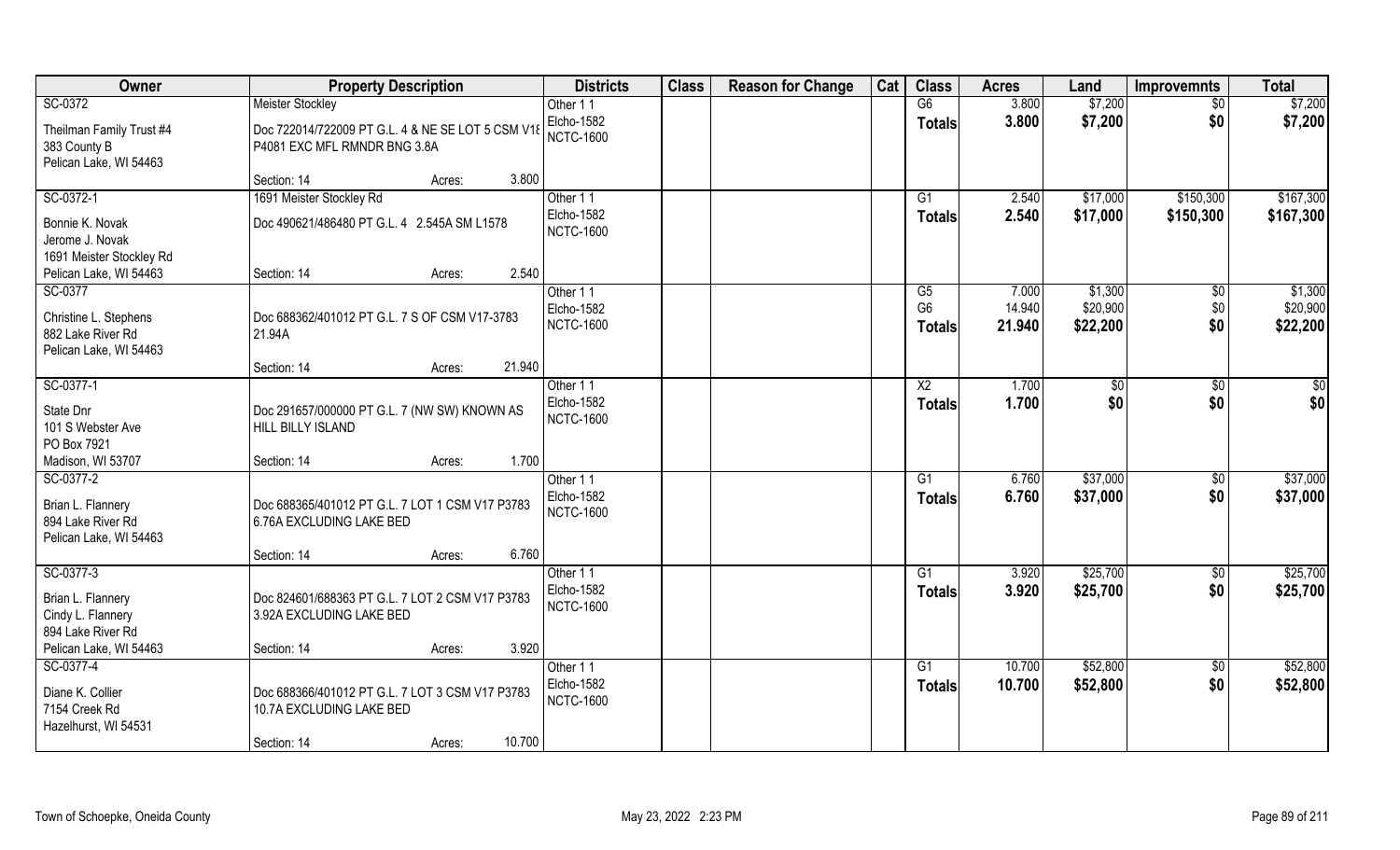| Owner                           | <b>Property Description</b>                       | <b>Districts</b> | <b>Class</b> | <b>Reason for Change</b> | Cat | <b>Class</b>   | <b>Acres</b> | Land          | <b>Improvemnts</b> | <b>Total</b>     |
|---------------------------------|---------------------------------------------------|------------------|--------------|--------------------------|-----|----------------|--------------|---------------|--------------------|------------------|
| SC-0378                         | <b>Meister Stockley</b>                           | Other 11         |              |                          |     | F6             | 72.000       | (\$151,200)   | $\overline{50}$    | $\overline{50}$  |
| Theilman Family Trust #4        | Doc 734391/722014 PT NE SE, SE SE & GL 4 PT LOT 5 | Elcho-1582       |              |                          |     | <b>Totals</b>  | 72.000       | \$0           | \$0                | \$0              |
| 383 County B                    | CSM V18 P4081 72A SEE DOC #722014 FOR DEED        | <b>NCTC-1600</b> |              |                          |     |                |              |               |                    |                  |
| Pelican Lake, WI 54463          | MFL CLOSED #44 015 2014                           |                  |              |                          |     |                |              |               |                    |                  |
|                                 | 72.000<br>Section: 14<br>Acres:                   |                  |              |                          |     |                |              |               |                    |                  |
| SC-0378-1                       | 414 County B                                      | Other 11         |              |                          |     | G1             | 1.000        | \$10,000      | \$53,600           | \$63,600         |
|                                 |                                                   | Elcho-1582       |              |                          |     | G <sub>6</sub> | 5.490        | \$11,500      | \$0                | \$11,500         |
| Duane L. Johnson                | Doc 609677/368377 PT E 1/2 SE 6.49A A/K/A CSM V5  | <b>NCTC-1600</b> |              |                          |     | Totals         | 6.490        | \$21,500      | \$53,600           | \$75,100         |
| 414 County B                    | P1341 SEE MINERAL RIGHTS V582-495                 |                  |              |                          |     |                |              |               |                    |                  |
| Pelican Lake, WI 54463          |                                                   |                  |              |                          |     |                |              |               |                    |                  |
|                                 | 6.490<br>Section: 14<br>Acres:                    |                  |              |                          |     |                |              |               |                    |                  |
| SC-0379                         | Meister Stockley Rd                               | Other 11         |              |                          |     | F6             | 103.840      | ( \$231, 800) | $\sqrt[6]{30}$     | \$0              |
| Theilman Family Trust #1        | Doc 734388/722011 G.L. 5 & PT G.L. 4 & NE SE SEE  | Elcho-1582       |              |                          |     | <b>Totals</b>  | 103.840      | \$0           | \$0                | \$0              |
| 383 County B                    | SM L2758 FOR BLM LETTER LOT 3 CSM V18 P4079       | <b>NCTC-1600</b> |              |                          |     |                |              |               |                    |                  |
| Pelican Lake, WI 54463          | 103.84CA/103.69SA SEE DOC 726109 FOR CLEARING     |                  |              |                          |     |                |              |               |                    |                  |
|                                 | Section: 14<br>103.840<br>Acres:                  |                  |              |                          |     |                |              |               |                    |                  |
| SC-0380                         | 1863 Meister Stockley Rd                          | Other 11         |              |                          |     | G1             | 1.000        | \$10,000      | \$81,400           | \$91,400         |
| Darwin D. Theilman              | Doc 687780/686725 SW SE, INCL 1A IN SE CORNER     | Elcho-1582       |              |                          |     | G <sub>6</sub> | 6.270        | \$10,700      | \$0                | \$10,700         |
| Marilyn A. Theilman             | EXC MFL RMNDR BNG 7.37CA SEE SM L723 FOR          | <b>NCTC-1600</b> |              |                          |     | <b>Totals</b>  | 7.270        | \$20,700      | \$81,400           | \$102,100        |
| 1863 Meister Stockley Rd        | RAILROAD DEED REFERENCE 2 DES DOC #687780         |                  |              |                          |     |                |              |               |                    |                  |
| Pelican Lake, WI 54463          | 7.270<br>Section: 14<br>Acres:                    |                  |              |                          |     |                |              |               |                    |                  |
| SC-0380-1                       | <b>Meister Stockley</b>                           | Other 11         |              |                          |     | F <sub>6</sub> | 31.000       | (\$65,100)    | \$0                | $\overline{50}$  |
|                                 |                                                   | Elcho-1582       |              |                          |     | Totals         | 31.000       | \$0           | \$0                | \$0              |
| Darwin D. Theilman              | Doc 734392/687780 PT SW SE 31A SEE DOC            | <b>NCTC-1600</b> |              |                          |     |                |              |               |                    |                  |
| Marilyn A. Theilman             | #687780 & V487-56 FOR DEEDS MFL CLOSED #44        |                  |              |                          |     |                |              |               |                    |                  |
| 1863 Meister Stockley Rd        | 016 2014                                          |                  |              |                          |     |                |              |               |                    |                  |
| Pelican Lake, WI 54463          | Section: 14<br>31.000<br>Acres:                   |                  |              |                          |     |                |              |               |                    |                  |
| SC-0381                         | County B                                          | Other 11         |              |                          |     | F <sub>6</sub> | 20.530       | (\$43,100)    | \$0                | $rac{1}{6}$      |
| Theilman Family Trust #4        | Doc 734391/722014 PT SE SE & NE SE 20.53SA LOT 6  | Elcho-1582       |              |                          |     | <b>Totals</b>  | 20.530       | \$0           | \$0                | \$0              |
| 383 County B                    | CSM V18 P4081 SEE SM L723 SEE DOC #722014 FOR     | <b>NCTC-1600</b> |              |                          |     |                |              |               |                    |                  |
| Pelican Lake, WI 54463          | DEED MFL CLOSED #44 015 2014                      |                  |              |                          |     |                |              |               |                    |                  |
|                                 | 20.530<br>Section: 14<br>Acres:                   |                  |              |                          |     |                |              |               |                    |                  |
| SC-0381-1                       |                                                   | Other 11         |              |                          |     | X4             | 5.120        | \$0           | $\sqrt[6]{}$       | $\overline{\$0}$ |
|                                 | Doc 782645/742772 PT SE SE                        | Elcho-1582       |              |                          |     | Totals         | 5.120        | \$0           | \$0                | \$0              |
| Schoepke Town<br>769 Highway 45 | 5.12CA/-SA SEE LIO<br><b>RESEARCH FILE</b>        | <b>NCTC-1600</b> |              |                          |     |                |              |               |                    |                  |
| Pelican Lake, WI 54463          |                                                   |                  |              |                          |     |                |              |               |                    |                  |
|                                 | 5.120<br>Section: 14<br>Acres:                    |                  |              |                          |     |                |              |               |                    |                  |
|                                 |                                                   |                  |              |                          |     |                |              |               |                    |                  |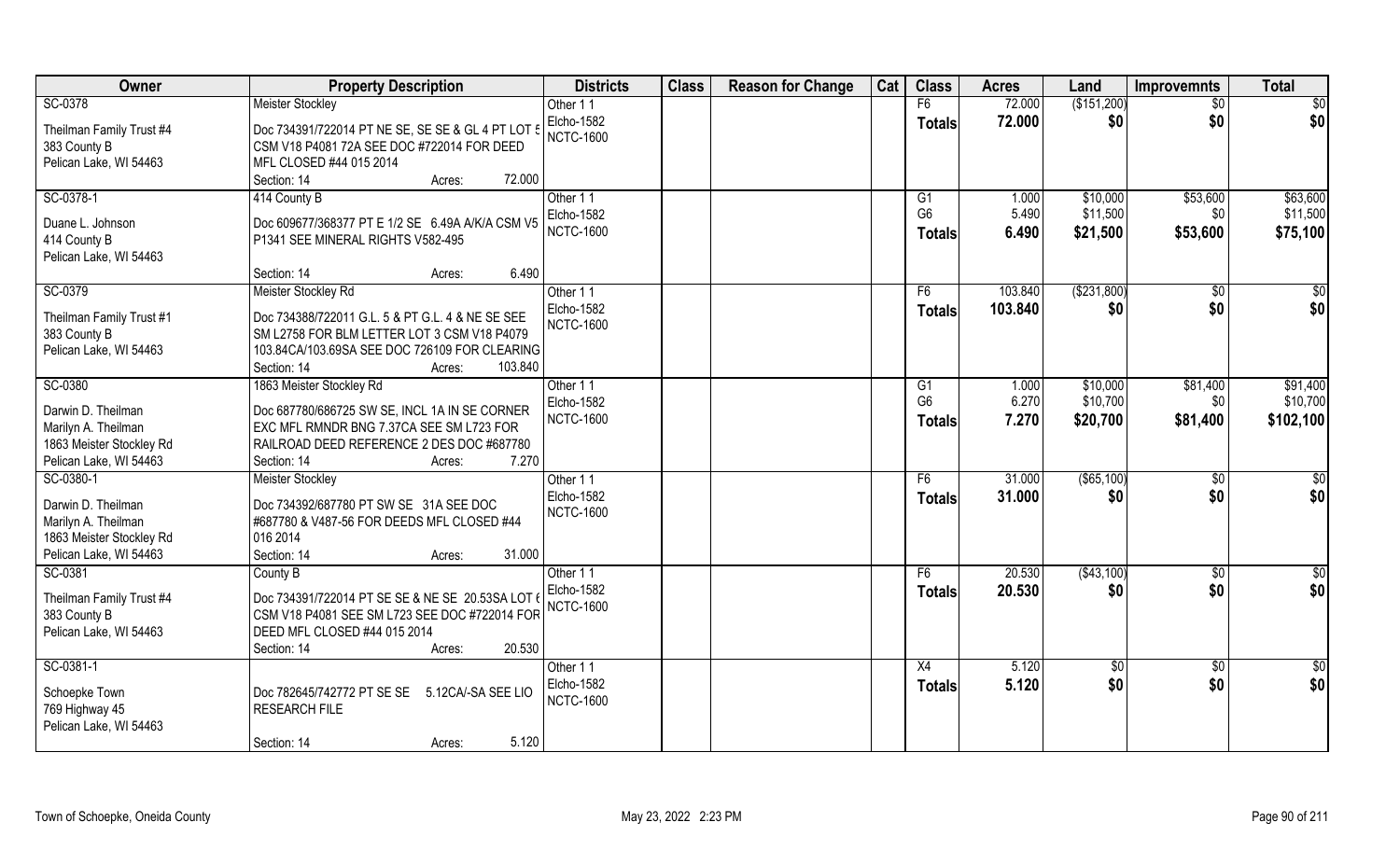| Owner                                                              | <b>Property Description</b>                                                                                                                                         | <b>Districts</b>                                  | <b>Class</b> | <b>Reason for Change</b> | Cat | <b>Class</b>        | <b>Acres</b>   | Land                  | <b>Improvemnts</b>     | <b>Total</b> |
|--------------------------------------------------------------------|---------------------------------------------------------------------------------------------------------------------------------------------------------------------|---------------------------------------------------|--------------|--------------------------|-----|---------------------|----------------|-----------------------|------------------------|--------------|
| SC-0381-2                                                          | 415 County B                                                                                                                                                        | Other 11                                          |              |                          |     | G1                  | 3.210          | \$18,300              | \$65,400               | \$83,700     |
| Troy Hansen<br>415 County B<br>Pelican Lake, WI 54463              | Doc 617252/564221 PT SE SE, EXC DOC #609694<br>R'MNDR BNG 3.21A DOC #617252 SHOULD EXC PTS<br>CONV                                                                  | Elcho-1582<br><b>NCTC-1600</b>                    |              |                          |     | <b>Totals</b>       | 3.210          | \$18,300              | \$65,400               | \$83,700     |
|                                                                    | 3.210<br>Section: 14<br>Acres:                                                                                                                                      |                                                   |              |                          |     |                     |                |                       |                        |              |
| SC-0381-3                                                          | 399 County B                                                                                                                                                        | Other 11                                          |              |                          |     | G1                  | 1.470          | \$12,800              | \$31,500               | \$44,300     |
| <b>Robert Meddy</b><br>Diane Meddy<br>1807 Park Ave                | Doc 447276/000000 PT SE SE PCL 1 SM L2547<br>1.47CA/1.47SA                                                                                                          | Elcho-1582<br><b>NCTC-1600</b>                    |              |                          |     | Totals              | 1.470          | \$12,800              | \$31,500               | \$44,300     |
| Racine, WI 53403                                                   | 1.470<br>Section: 14<br>Acres:                                                                                                                                      |                                                   |              |                          |     |                     |                |                       |                        |              |
| SC-0381-4                                                          | County B                                                                                                                                                            | Other 11                                          |              |                          |     | F6                  | 0.710          | (\$1,500)             | \$0                    | \$0          |
| Theilman Family Trust #4<br>383 County B<br>Pelican Lake, WI 54463 | Doc 734391/722014 PT SE SE .71CA O.L. 7 CSM V18<br>P4081 DISCTD ROW SHLD BE EXCEPTED & NEEDS<br>TO BE REVIEWED SEE DOC #722014 FOR DEED MFL<br>0.710<br>Section: 14 | Elcho-1582<br><b>NCTC-1600</b>                    |              |                          |     | <b>Totals</b>       | 0.710          | \$0                   | \$0                    | \$0          |
| SC-0381-5                                                          | Acres:                                                                                                                                                              |                                                   |              |                          |     | X3                  | 1.720          |                       | \$0                    | \$0          |
| Oneida County Hwy Dept<br>PO Box 696<br>Rhinelander, WI 54501      | Doc 604271/603839 PT SE SE APPX 1.72A COUNTY<br>B ROW 2 DESC DOC #603839 & 604271 SCRIVENERS<br><b>ERROR</b>                                                        | Other 11<br>Elcho-1582<br><b>NCTC-1600</b>        |              |                          |     | <b>Totals</b>       | 1.720          | \$0<br>\$0            | \$0                    | \$0          |
|                                                                    | 1.720<br>Section: 14<br>Acres:                                                                                                                                      |                                                   |              |                          |     |                     |                |                       |                        |              |
| SC-0381-6<br>Oneida County<br>PO Box 400<br>Rhinelander, WI 54501  | Doc 609694/000000 PT SE SE PT CTY B ROW                                                                                                                             | Other 11<br><b>Elcho-1582</b><br><b>NCTC-1600</b> |              |                          |     | X3<br><b>Totals</b> | 0.000<br>0.000 | $\sqrt[6]{30}$<br>\$0 | $\overline{50}$<br>\$0 | \$0<br>\$0   |
|                                                                    | 0.000<br>Section: 14<br>Acres:                                                                                                                                      |                                                   |              |                          |     |                     |                |                       |                        |              |
| SC-0381-7                                                          | 383 County B                                                                                                                                                        | Other 11                                          | G1           | Garage                   |     | G1                  | 1.562          | \$13,400              | \$150,500              | \$163,900    |
| Laquetta L. Badgley<br>383 County B<br>Pelican Lake, WI 54463      | Doc 805720/620063 PT SE SE & NE SE PCL A SM<br>A1543 1.56CA/-SA                                                                                                     | Elcho-1582<br><b>NCTC-1600</b>                    |              |                          |     | <b>Totals</b>       | 1.562          | \$13,400              | \$150,500              | \$163,900    |
|                                                                    | 1.562<br>Section: 14<br>Acres:                                                                                                                                      |                                                   |              |                          |     |                     |                |                       |                        |              |
| SC-0382                                                            |                                                                                                                                                                     | Other 11                                          |              |                          |     | F8                  | 40.000         | ( \$60,000)           | $\overline{50}$        | \$0          |
| Judith Black Surv Tr<br>W10180 Hwy J<br>Deerbrook, WI 54424        | Doc 802239/797348 NE NE 40A MFL CLOSED #44<br>228 1999 SEE DOC #797348 FOR DEED (39.03CA/-SA<br>PER LIO)<br>40.000<br>Section: 15<br>Acres:                         | Elcho-1582<br><b>NCTC-1600</b>                    |              |                          |     | <b>Totals</b>       | 40.000         | \$0                   | \$0                    | \$0          |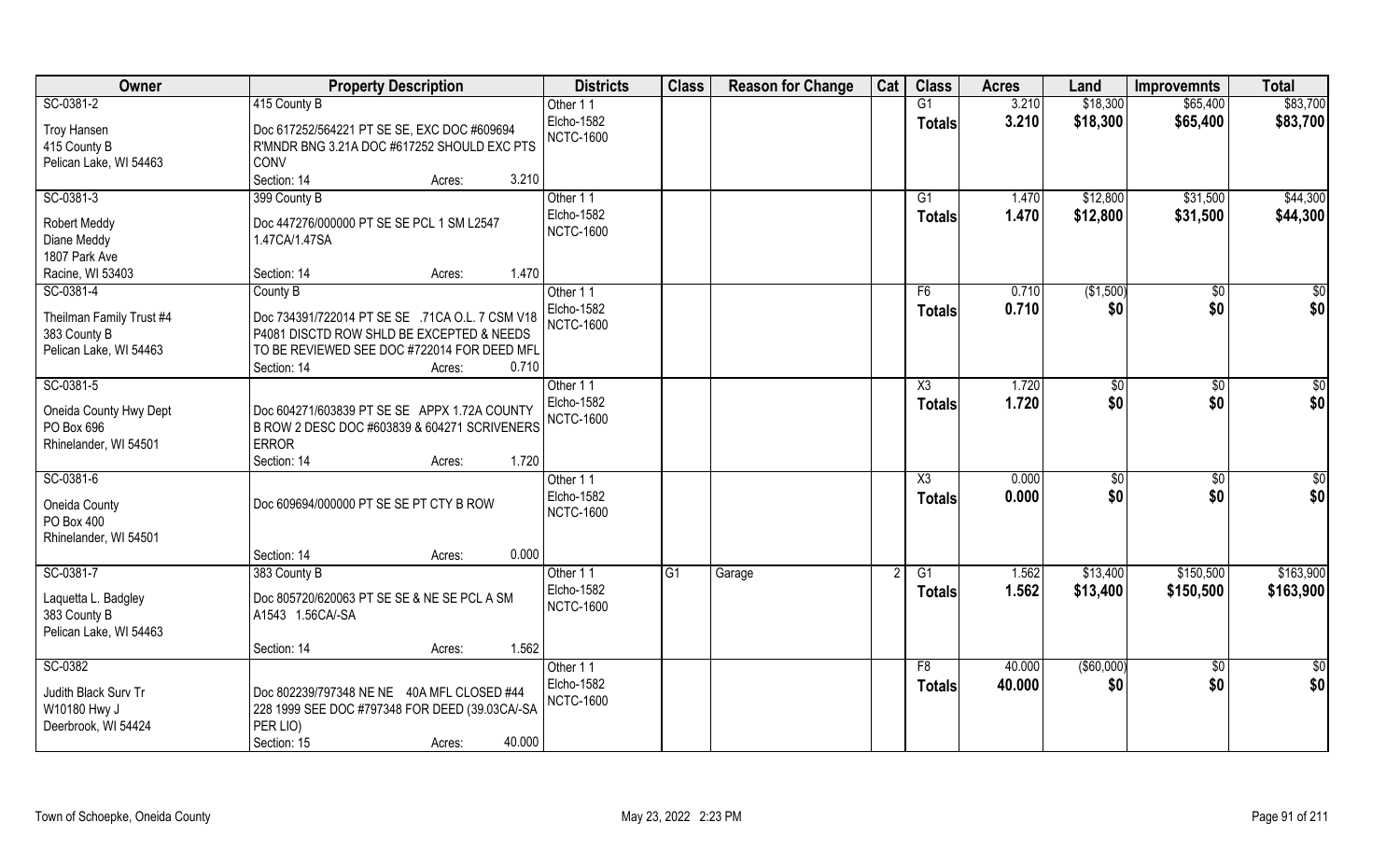| Owner                | <b>Property Description</b>                    |                  | <b>Districts</b>               | <b>Class</b> | <b>Reason for Change</b> | Cat | <b>Class</b>           | <b>Acres</b>     | Land                | Improvemnts     | <b>Total</b>    |
|----------------------|------------------------------------------------|------------------|--------------------------------|--------------|--------------------------|-----|------------------------|------------------|---------------------|-----------------|-----------------|
| SC-0383              |                                                |                  | Other 11                       |              |                          |     | F8                     | 40.000           | (\$60,000)          | $\overline{50}$ | \$0             |
| Judith Black Surv Tr | Doc 802239/797348 NW NE  40A MFL CLOSED #44    |                  | <b>Elcho-1582</b>              |              |                          |     | <b>Totals</b>          | 40.000           | \$0                 | \$0             | \$0             |
| W10180 Hwy J         | 228 1999 SEE DOC #797348 FOR DEED (39.36CA/-SA |                  | <b>NCTC-1600</b>               |              |                          |     |                        |                  |                     |                 |                 |
| Deerbrook, WI 54424  | PER LIO)                                       |                  |                                |              |                          |     |                        |                  |                     |                 |                 |
|                      | Section: 15                                    | 40.000<br>Acres: |                                |              |                          |     |                        |                  |                     |                 |                 |
| SC-0384              |                                                |                  | Other 11                       |              |                          |     | $\overline{G5}$        | 26.000           | \$4,600             | \$0             | \$4,600         |
| Judith Black Surv Tr | Doc 797347/479883 G.L. 1                       |                  | <b>Elcho-1582</b>              |              |                          |     | G <sub>6</sub>         | 38.000           | \$57,000            | \$0             | \$57,000        |
| W10180 Hwy J         |                                                |                  | <b>NCTC-1600</b>               |              |                          |     | <b>Totals</b>          | 64.000           | \$61,600            | \$0             | \$61,600        |
| Deerbrook, WI 54424  |                                                |                  |                                |              |                          |     |                        |                  |                     |                 |                 |
|                      | Section: 15                                    | 64.000<br>Acres: |                                |              |                          |     |                        |                  |                     |                 |                 |
| SC-0385              |                                                |                  | Other 11                       |              |                          |     | G5                     | 29.000           | \$9,500             | $\sqrt[6]{3}$   | \$9,500         |
| Judith Black Surv Tr | Doc 797347/479883 NE NW                        |                  | Elcho-1582                     |              |                          |     | G <sub>6</sub>         | 11.000           | \$15,400            | \$0             | \$15,400        |
| W10180 Hwy J         |                                                |                  | NCTC-1600                      |              |                          |     | <b>Totals</b>          | 40.000           | \$24,900            | \$0             | \$24,900        |
| Deerbrook, WI 54424  |                                                |                  |                                |              |                          |     |                        |                  |                     |                 |                 |
|                      | Section: 15                                    | 40.000<br>Acres: |                                |              |                          |     |                        |                  |                     |                 |                 |
| SC-0386              |                                                |                  | Other 11                       |              |                          |     | X <sub>2</sub>         | 40.000           | $\sqrt[6]{3}$       | $\sqrt[6]{3}$   | $\overline{50}$ |
| State Bcpl           | Doc 683924/000000 NW NW 40A                    |                  | Elcho-1582<br><b>NCTC-1600</b> |              |                          |     | <b>Totals</b>          | 40.000           | \$0                 | \$0             | \$0             |
| PO Box 8943          |                                                |                  |                                |              |                          |     |                        |                  |                     |                 |                 |
| Madison, WI 53708    |                                                |                  |                                |              |                          |     |                        |                  |                     |                 |                 |
|                      | Section: 15                                    | 40.000<br>Acres: |                                |              |                          |     |                        |                  |                     |                 |                 |
| SC-0387              |                                                |                  | Other 11                       |              |                          |     | $\overline{\text{X2}}$ | 40.000           | \$0                 | \$0             | $\overline{50}$ |
| State Bcpl           | Doc 000000/000000 SW NW 40A                    |                  | Elcho-1582<br><b>NCTC-1600</b> |              |                          |     | <b>Totals</b>          | 40.000           | \$0                 | \$0             | \$0             |
| PO Box 8943          |                                                |                  |                                |              |                          |     |                        |                  |                     |                 |                 |
| Madison, WI 53708    |                                                |                  |                                |              |                          |     |                        |                  |                     |                 |                 |
|                      | Section: 15                                    | 40.000<br>Acres: |                                |              |                          |     |                        |                  |                     |                 |                 |
| SC-0388              |                                                |                  | Other 11                       |              |                          |     | G5<br>G <sub>6</sub>   | 17.000<br>23.000 | \$3,000<br>\$34,500 | $\sqrt{$0}$     | \$3,000         |
| Judith Black Surv Tr | Doc 797347/479883 SE NW                        |                  | Elcho-1582<br><b>NCTC-1600</b> |              |                          |     |                        | 40.000           |                     | \$0<br>\$0      | \$34,500        |
| W10180 Hwy J         |                                                |                  |                                |              |                          |     | <b>Totals</b>          |                  | \$37,500            |                 | \$37,500        |
| Deerbrook, WI 54424  |                                                |                  |                                |              |                          |     |                        |                  |                     |                 |                 |
|                      | Section: 15                                    | 40.000<br>Acres: |                                |              |                          |     |                        |                  |                     |                 |                 |
| SC-0389              |                                                |                  | Other 11                       |              |                          |     | G5<br>G <sub>6</sub>   | 5.000<br>35.000  | \$1,700<br>\$73,500 | \$0             | \$1,700         |
| Judith Black Surv Tr | Doc 797347/479883 NE SW                        |                  | Elcho-1582<br><b>NCTC-1600</b> |              |                          |     |                        | 40.000           |                     | \$0<br>\$0      | \$73,500        |
| W10180 Hwy J         |                                                |                  |                                |              |                          |     | <b>Totals</b>          |                  | \$75,200            |                 | \$75,200        |
| Deerbrook, WI 54424  |                                                |                  |                                |              |                          |     |                        |                  |                     |                 |                 |
|                      | Section: 15                                    | 40.000<br>Acres: |                                |              |                          |     |                        |                  |                     |                 |                 |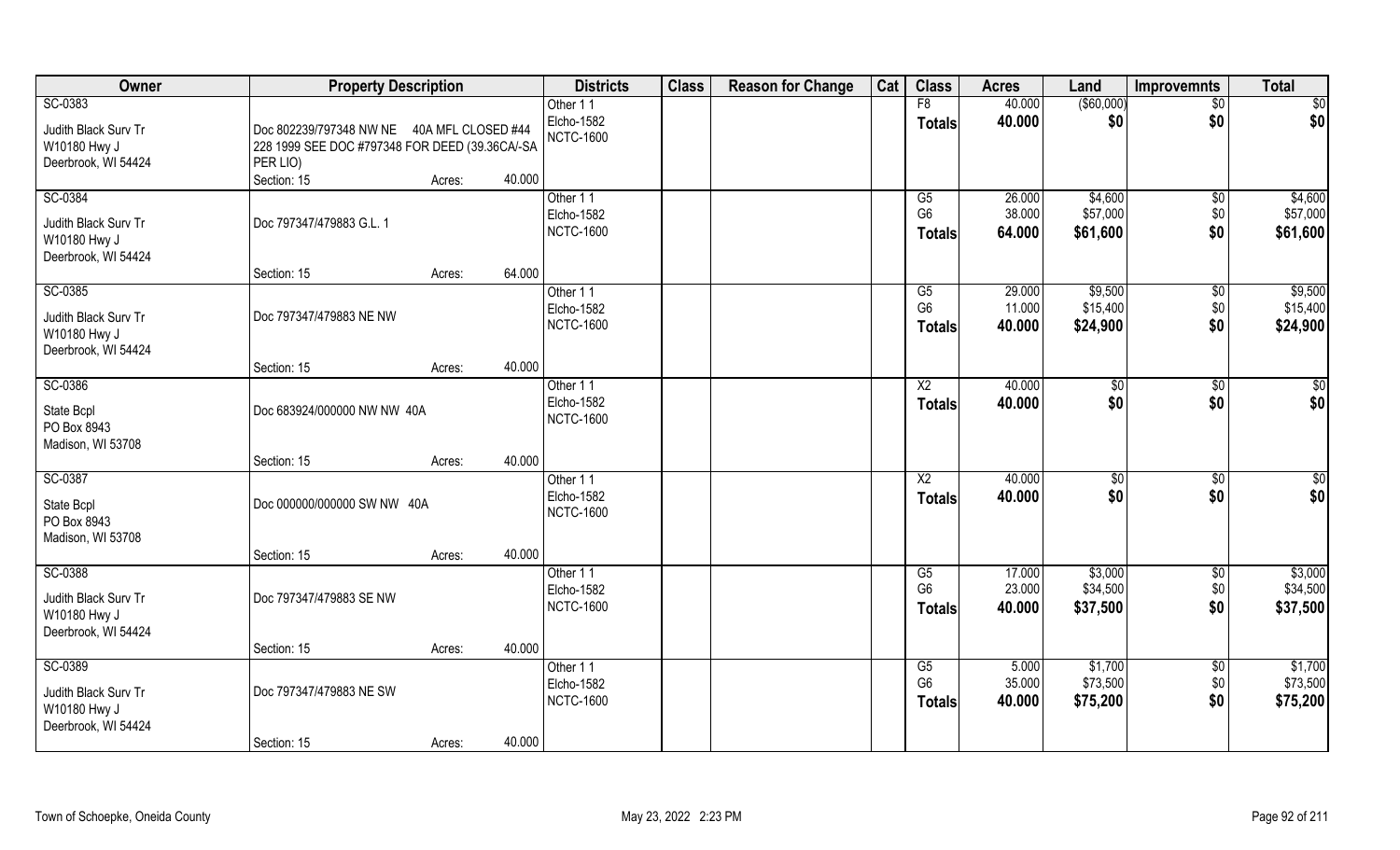| Owner<br><b>Class</b><br><b>Class</b><br><b>Reason for Change</b><br>Cat<br><b>Property Description</b><br><b>Districts</b><br><b>Acres</b><br>Land<br><b>Improvemnts</b> | <b>Total</b>                |
|---------------------------------------------------------------------------------------------------------------------------------------------------------------------------|-----------------------------|
| SC-0390<br>X2<br>40.000<br>Other 11<br>$\frac{1}{6}$                                                                                                                      | \$0<br>\$0                  |
| Elcho-1582<br>40.000<br>\$0<br><b>Totals</b><br>Doc 000000/000000 NW SW 40A<br>State Bcpl                                                                                 | \$0<br>\$0                  |
| <b>NCTC-1600</b><br>PO Box 8943                                                                                                                                           |                             |
| Madison, WI 53708                                                                                                                                                         |                             |
| 40.000<br>Section: 15<br>Acres:                                                                                                                                           |                             |
| SC-0391<br>1221 Lake River Rd<br>Other 11<br>\$10,000<br>\$224,100<br>1.000<br>G1                                                                                         | \$234,100                   |
| G <sub>5</sub><br>\$3,000<br>11.000<br>Elcho-1582<br>Doc 476106/401012 SW SW, INCL RR ROW 39.7CA                                                                          | \$3,000<br>\$0              |
| Roger D. Stephens<br>G <sub>6</sub><br>27.700<br>\$52,600<br><b>NCTC-1600</b><br>Christine L. Stephens                                                                    | \$52,600<br>\$0             |
| \$65,600<br>\$224,100<br>39.700<br><b>Totals</b><br>882 Lake River Rd                                                                                                     | \$289,700                   |
| Pelican Lake, WI 54463<br>39.700<br>Section: 15<br>Acres:                                                                                                                 |                             |
| SC-0392<br>\$1,900<br>4.000<br>Other 11<br>G5                                                                                                                             | \$1,900<br>$\sqrt[6]{30}$   |
| G <sub>6</sub><br>21.400<br>\$32,100<br>Elcho-1582                                                                                                                        | \$0<br>\$32,100             |
| Roger D. Stephens<br>Doc 476106/401012 PT SE SW, S OF RR INCL RR<br><b>NCTC-1600</b><br>\$34,000<br>25.400<br><b>Totals</b>                                               | \$0<br>\$34,000             |
| Christine L. Stephens<br>ROW 25.4CA                                                                                                                                       |                             |
| 882 Lake River Rd                                                                                                                                                         |                             |
| 25.400<br>Pelican Lake, WI 54463<br>Section: 15<br>Acres:                                                                                                                 |                             |
| SC-0392-1<br>\$19,600<br>Other 11<br>G6<br>14.000                                                                                                                         | \$19,600<br>$\sqrt[6]{3}$   |
| Elcho-1582<br>14.000<br>\$19,600<br><b>Totals</b><br>Judith Black Surv Tr<br>Doc 797347/479883 PT SE SW, N OF RR 14CA EXC                                                 | \$0<br>\$19,600             |
| <b>NCTC-1600</b><br>W10180 Hwy J<br>V198-421 & 422                                                                                                                        |                             |
| Deerbrook, WI 54424                                                                                                                                                       |                             |
| 14.000<br>Section: 15<br>Acres:                                                                                                                                           |                             |
| \$87,000<br>SC-0393<br>1080 Lake River Rd<br>1.000<br>\$10,000<br>Other 11<br>G1                                                                                          | \$97,000                    |
| G <sub>5</sub><br>14.000<br>\$2,500<br>Elcho-1582<br>Doc 797347/479883 G.L. 2 37.52CA<br>Judith Black Surv Tr                                                             | \$2,500<br>\$0              |
| G <sub>6</sub><br>22.520<br>\$42,800<br><b>NCTC-1600</b><br>W10180 Hwy J                                                                                                  | \$42,800<br>\$0             |
| 37.520<br>\$55,300<br>\$87,000<br><b>Totals</b><br>Deerbrook, WI 54424                                                                                                    | \$142,300                   |
| 37.520<br>Section: 15<br>Acres:                                                                                                                                           |                             |
| \$10,000<br>SC-0394<br>1080 Lake River Rd<br>G1<br>Other 11<br>1.000                                                                                                      | \$10,000<br>$\overline{30}$ |
| G <sub>6</sub><br>35.650<br>\$74,900<br>Elcho-1582<br>Doc 797347/479883 NW SE<br>36.65CA<br>Judith Black Surv Tr                                                          | \$74,900<br>\$0             |
| <b>NCTC-1600</b><br>36.650<br>\$84,900<br><b>Totals</b><br>W10180 Hwy J                                                                                                   | \$0<br>\$84,900             |
| Deerbrook, WI 54424                                                                                                                                                       |                             |
| 36.650<br>Section: 15<br>Acres:                                                                                                                                           |                             |
| SC-0395<br>\$3,800<br>$\overline{G4}$<br>37.340<br>Other 11<br>Ag use land<br>$-5$<br>G4                                                                                  | \$3,800<br>$\overline{50}$  |
| G4<br>G7<br>0.500<br>\$4,000<br>\$25,100<br>Ag use land<br>$-5$<br>Elcho-1582<br>Herbert D. Flannery<br>Doc 688364/401012 SW SE<br>37.84CA                                | \$29,100                    |
| <b>NCTC-1600</b><br>37.840<br>\$7,800<br>\$25,100<br><b>Totals</b><br>977 Lake River Rd                                                                                   | \$32,900                    |
| Pelican Lake, WI 54463                                                                                                                                                    |                             |
| 37.840<br>Section: 15<br>Acres:                                                                                                                                           |                             |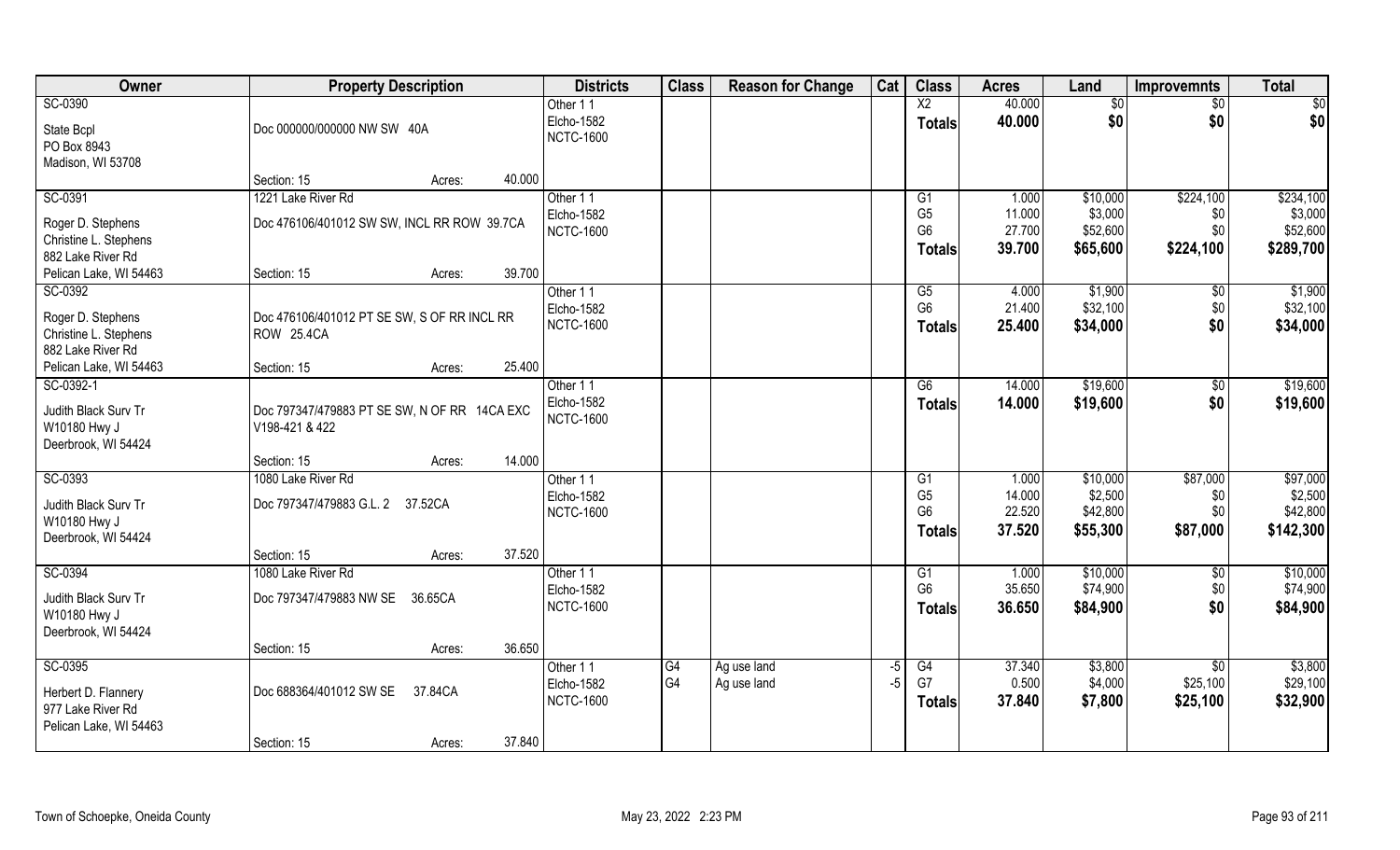| Owner                  | <b>Property Description</b>            |                   |        | <b>Districts</b>  | <b>Class</b> | <b>Reason for Change</b> | Cat | <b>Class</b>   | <b>Acres</b> | Land     | <b>Improvemnts</b> | <b>Total</b>    |
|------------------------|----------------------------------------|-------------------|--------|-------------------|--------------|--------------------------|-----|----------------|--------------|----------|--------------------|-----------------|
| SC-0396                | 1074 Lake River Rd                     |                   |        | Other 11          |              |                          |     | G6             | 35.630       | \$82,700 | \$0                | \$82,700        |
| Brian L. Flannery      | Doc 688365/401012 PT SE SE 35.63CA EXC |                   |        | Elcho-1582        |              |                          |     | <b>Totals</b>  | 35.630       | \$82,700 | \$0                | \$82,700        |
| 894 Lake River Rd      | V964-397 DOC #688365 SHLD EXC RD       |                   |        | <b>NCTC-1600</b>  |              |                          |     |                |              |          |                    |                 |
| Pelican Lake, WI 54463 |                                        |                   |        |                   |              |                          |     |                |              |          |                    |                 |
|                        | Section: 15                            | Acres:            | 35.630 |                   |              |                          |     |                |              |          |                    |                 |
| SC-0396-1              | 1074 Lake River Rd                     |                   |        | Other 11          |              |                          |     | G1             | 1.570        | \$13,400 | \$6,500            | \$19,900        |
| John R. Zelechowski    | Doc 513514/000000 PT SE SE 1.57CA      |                   |        | Elcho-1582        |              |                          |     | <b>Totals</b>  | 1.570        | \$13,400 | \$6,500            | \$19,900        |
| Barbara L. Zelechowski |                                        |                   |        | <b>NCTC-1600</b>  |              |                          |     |                |              |          |                    |                 |
| 29304 Orchard Ln       |                                        |                   |        |                   |              |                          |     |                |              |          |                    |                 |
| Waterford, WI 53185    | Section: 15                            | Acres:            | 1.570  |                   |              |                          |     |                |              |          |                    |                 |
| SC-0397                | 1290 Meister Stockley Rd               |                   |        | Other 11          |              |                          |     | G1             | 1.000        | \$13,000 | \$46,400           | \$59,400        |
| Theodore John Laser    | Doc 164629/000000 NE NE                |                   |        | Elcho-1582        |              |                          |     | G <sub>5</sub> | 22.000       | \$3,900  | \$0                | \$3,900         |
| Maxine B. Laser        |                                        |                   |        | <b>NCTC-1600</b>  |              |                          |     | G <sub>6</sub> | 17.000       | \$35,700 | \$0                | \$35,700        |
| 121 S 300 E            |                                        |                   |        |                   |              |                          |     | Totals         | 40.000       | \$52,600 | \$46,400           | \$99,000        |
| Kaysville, UT 84037    | Section: 16                            | Acres:            | 40.000 |                   |              |                          |     |                |              |          |                    |                 |
| SC-0398                |                                        |                   |        | Other 11          |              |                          |     | G5             | 4.000        | \$1,300  | \$0                | \$1,300         |
| Theodore John Laser    | Doc 164629/000000 NW NE                |                   |        | Elcho-1582        |              |                          |     | G <sub>6</sub> | 36.000       | \$75,600 | \$0                | \$75,600        |
| Maxine B. Laser        |                                        |                   |        | <b>NCTC-1600</b>  |              |                          |     | <b>Totals</b>  | 40.000       | \$76,900 | \$0                | \$76,900        |
| 121 S 300 E            |                                        |                   |        |                   |              |                          |     |                |              |          |                    |                 |
| Kaysville, UT 84037    | Section: 16                            | Acres:            | 40.000 |                   |              |                          |     |                |              |          |                    |                 |
| SC-0399                |                                        |                   |        | Other 11          |              |                          |     | G5             | 12.000       | \$5,700  | $\sqrt[6]{30}$     | \$5,700         |
| Theodore J. Laser      | Doc 353144/64-438 PT SW NE             | 36.9CA EXC 200'   |        | Elcho-1582        |              |                          |     | G <sub>6</sub> | 24.900       | \$52,300 | \$0                | \$52,300        |
| 121 S 300 E            | HWY R-O-W                              |                   |        | <b>NCTC-1600</b>  |              |                          |     | <b>Totals</b>  | 36.900       | \$58,000 | \$0                | \$58,000        |
| Kaysville, UT 84037    |                                        |                   |        |                   |              |                          |     |                |              |          |                    |                 |
|                        | Section: 16                            | Acres:            | 36.900 |                   |              |                          |     |                |              |          |                    |                 |
| SC-0399-1              |                                        |                   |        | Other 11          |              |                          |     | X3             | 1.970        | \$0      | \$0                | $\overline{50}$ |
| Oneida County          | Doc 112964/000000 PT SW NE             | 1.97CA EXCESS CTY |        | Elcho-1582        |              |                          |     | <b>Totals</b>  | 1.970        | \$0      | \$0                | \$0             |
| PO Box 400             | <b>ROW</b>                             |                   |        | <b>NCTC-1600</b>  |              |                          |     |                |              |          |                    |                 |
| Rhinelander, WI 54501  |                                        |                   |        |                   |              |                          |     |                |              |          |                    |                 |
|                        | Section: 16                            | Acres:            | 1.970  |                   |              |                          |     |                |              |          |                    |                 |
| SC-0400                |                                        |                   |        | Other 11          |              |                          |     | G5             | 10.000       | \$1,800  | $\sqrt{$0}$        | \$1,800         |
| Theodore J. Laser      | Doc 353144/64-438 SE NE                |                   |        | <b>Elcho-1582</b> |              |                          |     | G <sub>6</sub> | 30.000       | \$45,000 | \$0                | \$45,000        |
| 121 S 300 E            |                                        |                   |        | <b>NCTC-1600</b>  |              |                          |     | <b>Totals</b>  | 40.000       | \$46,800 | \$0                | \$46,800        |
| Kaysville, UT 84037    |                                        |                   |        |                   |              |                          |     |                |              |          |                    |                 |
|                        | Section: 16                            | Acres:            | 40.000 |                   |              |                          |     |                |              |          |                    |                 |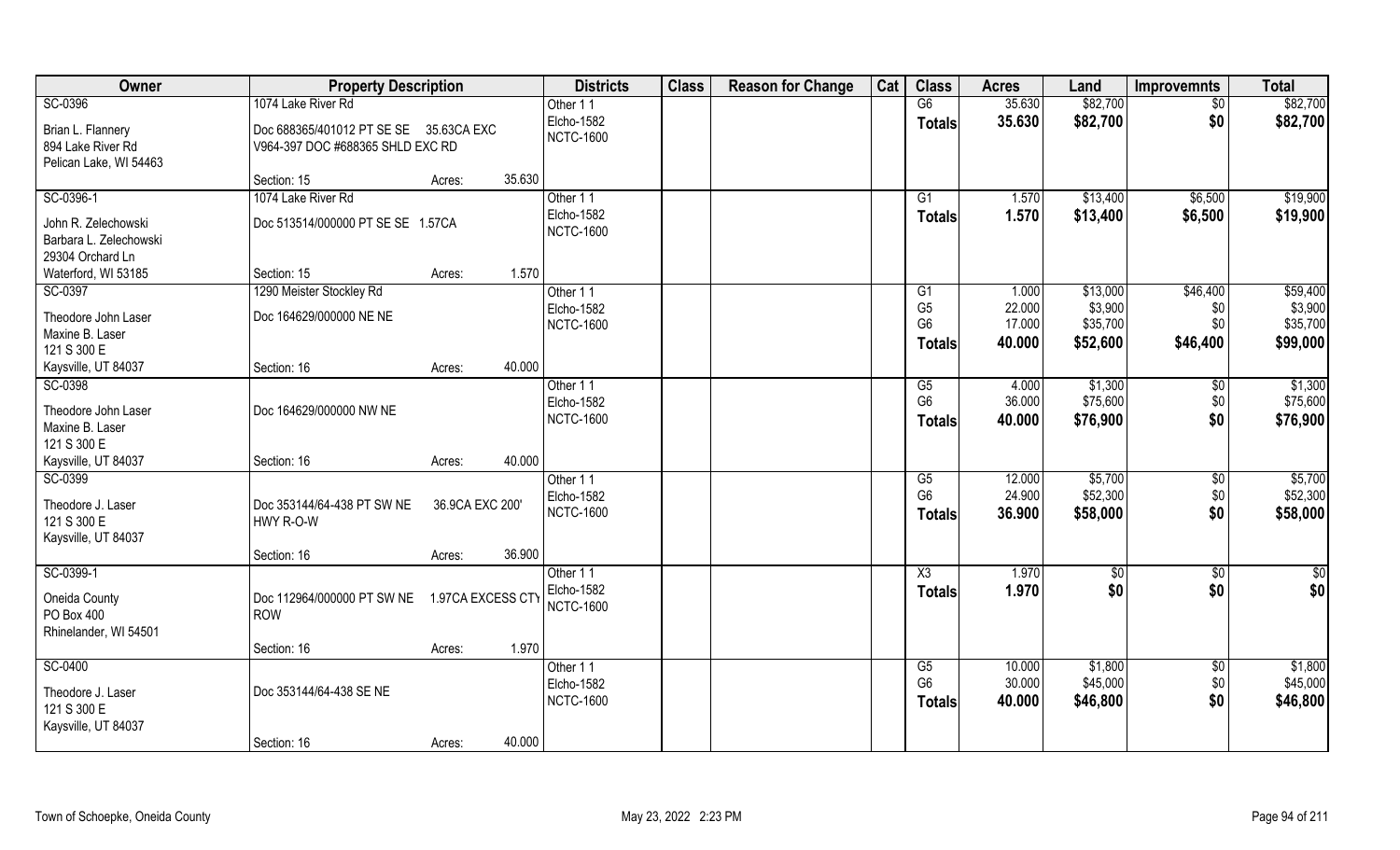| Owner                                                                                                    | <b>Property Description</b>                                                              |        |                    | <b>Districts</b>               | <b>Class</b> | <b>Reason for Change</b> | Cat | <b>Class</b>        | <b>Acres</b>     | Land               | Improvemnts           | <b>Total</b>         |
|----------------------------------------------------------------------------------------------------------|------------------------------------------------------------------------------------------|--------|--------------------|--------------------------------|--------------|--------------------------|-----|---------------------|------------------|--------------------|-----------------------|----------------------|
| SC-0401                                                                                                  |                                                                                          |        | Other 11           |                                |              |                          |     | F7                  | 40.000           | ( \$84,000)        | $\overline{50}$       | \$0                  |
| Pelican River Forest, LLC<br>1655 N Fort Meyer Dr                                                        | Doc 827447/665986 NE NWMFL OPEN 44 357 1999<br>40ASEE DOC 827447 FOR DEED                |        |                    | Elcho-1582<br><b>NCTC-1600</b> |              |                          |     | <b>Totals</b>       | 40.000           | \$0                | \$0                   | \$0                  |
| <b>Suite 1300</b>                                                                                        |                                                                                          |        |                    |                                |              |                          |     |                     |                  |                    |                       |                      |
| Arlington, VA 22209                                                                                      | Section: 16                                                                              | Acres: | 40.000             |                                |              |                          |     |                     |                  |                    |                       |                      |
| SC-0402<br>Pelican River Forest, LLC<br>1655 N Fort Meyer Dr<br><b>Suite 1300</b>                        | Doc 827447/665986 NW NWMFL OPEN 44 357 1999<br>40ASEE DOC 827447 FOR DEED                |        | Other 11           | Elcho-1582<br><b>NCTC-1600</b> |              |                          |     | F7<br><b>Totals</b> | 40.000<br>40.000 | ( \$60,000)<br>\$0 | \$0<br>\$0            | \$0<br>\$0           |
| Arlington, VA 22209                                                                                      | Section: 16                                                                              | Acres: | 40.000             |                                |              |                          |     |                     |                  |                    |                       |                      |
| SC-0403                                                                                                  |                                                                                          |        | Other 11           |                                |              |                          |     | F7                  | 40.000           | ( \$60,000)        | \$0                   | \$0                  |
| Pelican River Forest, LLC<br>1655 N Fort Meyer Dr<br><b>Suite 1300</b>                                   | Doc 827447/665986 SW NWMFL OPEN 44 357 1999<br>40ASEE DOC 827447 FOR DEED                |        |                    | Elcho-1582<br><b>NCTC-1600</b> |              |                          |     | <b>Totals</b>       | 40.000           | \$0                | \$0                   | \$0                  |
| Arlington, VA 22209                                                                                      | Section: 16                                                                              | Acres: | 40.000             |                                |              |                          |     |                     |                  |                    |                       |                      |
| SC-0404<br>Pelican River Forest, LLC<br>1655 N Fort Meyer Dr<br><b>Suite 1300</b>                        | Doc 827447/665986 SE NWMFL OPEN 44 357 1999<br>40ASEE DOC 827447 FOR DEED                |        | Other 11           | Elcho-1582<br><b>NCTC-1600</b> |              |                          |     | F7<br><b>Totals</b> | 40.000<br>40.000 | ( \$84,000)<br>\$0 | $\sqrt[6]{3}$<br>\$0  | \$0<br>\$0           |
| Arlington, VA 22209                                                                                      | Section: 16                                                                              | Acres: | 40.000             |                                |              |                          |     |                     |                  |                    |                       |                      |
| SC-0405<br>Pelican River Forest, LLC<br>1655 N Fort Meyer Dr<br><b>Suite 1300</b>                        | Doc 827447/665986 NE SWMFL OPEN 44 357 1999<br>40ASEE DOC 827447 FOR DEED                |        | Other 11           | Elcho-1582<br><b>NCTC-1600</b> |              |                          |     | F7<br><b>Totals</b> | 40.000<br>40.000 | ( \$84,000)<br>\$0 | $\sqrt[6]{30}$<br>\$0 | \$0<br>\$0           |
| Arlington, VA 22209                                                                                      | Section: 16                                                                              | Acres: | 40.000             |                                |              |                          |     |                     |                  |                    |                       |                      |
| SC-0406<br>Pelican River Forest, LLC<br>1655 N Fort Meyer Dr<br><b>Suite 1300</b>                        | Doc 827447/665986 NW SWMFL OPEN 44 357 1999<br>40ASEE DOC 827447 FOR DEED                |        | Other 11           | Elcho-1582<br><b>NCTC-1600</b> |              |                          |     | F7<br><b>Totals</b> | 40.000<br>40.000 | ( \$60,000)<br>\$0 | \$0<br>\$0            | $\frac{6}{3}$<br>\$0 |
| Arlington, VA 22209                                                                                      | Section: 16                                                                              | Acres: | 40.000             |                                |              |                          |     |                     |                  |                    |                       |                      |
| SC-0407<br>Pelican River Forest, LLC<br>1655 N Fort Meyer Dr<br><b>Suite 1300</b><br>Arlington, VA 22209 | Doc 827447/665986 SW SWMFL OPEN 44 357 1999<br>40ASEE DOC 827447 FOR DEED<br>Section: 16 | Acres: | Other 11<br>40.000 | Elcho-1582<br><b>NCTC-1600</b> |              |                          |     | F7<br><b>Totals</b> | 40.000<br>40.000 | ( \$60,000)<br>\$0 | $\sqrt{$0}$<br>\$0    | \$0<br>\$0           |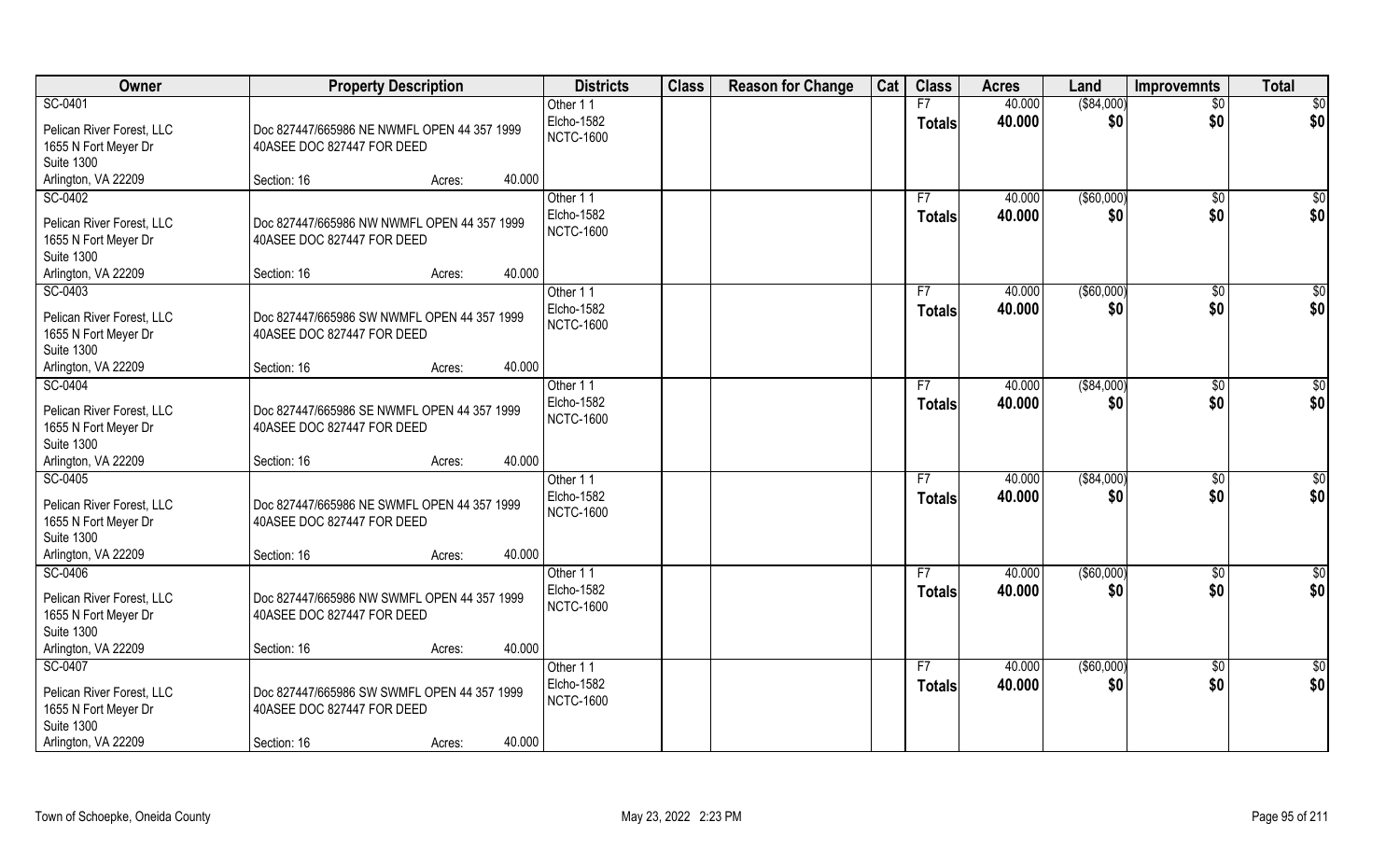| Owner                       | <b>Property Description</b>                    | <b>Districts</b>                      | <b>Class</b> | <b>Reason for Change</b> | Cat | <b>Class</b>         | <b>Acres</b>     | Land                | Improvemnts         | <b>Total</b>        |
|-----------------------------|------------------------------------------------|---------------------------------------|--------------|--------------------------|-----|----------------------|------------------|---------------------|---------------------|---------------------|
| SC-0408                     |                                                | Other 11                              |              |                          |     | F7                   | 40.000           | ( \$84,000)         | $\overline{50}$     | $\sqrt{6}$          |
| Pelican River Forest, LLC   | Doc 827447/665986 SE SWMFL OPEN 44 357 1999    | Elcho-1582                            |              |                          |     | <b>Totals</b>        | 40.000           | \$0                 | \$0                 | \$0                 |
| 1655 N Fort Meyer Dr        | 40ASEE DOC 827447 FOR DEED                     | <b>NCTC-1600</b>                      |              |                          |     |                      |                  |                     |                     |                     |
| <b>Suite 1300</b>           |                                                |                                       |              |                          |     |                      |                  |                     |                     |                     |
| Arlington, VA 22209         | 40.000<br>Section: 16<br>Acres:                |                                       |              |                          |     |                      |                  |                     |                     |                     |
| SC-0409                     |                                                | Other 11                              |              |                          |     | F8                   | 40.000           | ( \$60,000)         | $\sqrt{6}$          | \$0                 |
| Timothy D. Killoren         | Doc 726028/614844 NE SE 40A MFL CLOSED #44 307 | Elcho-1582                            |              |                          |     | <b>Totals</b>        | 40.000           | \$0                 | \$0                 | \$0                 |
| PO Box 70                   | 1999 SEE DOC #610625 FOR DEED                  | <b>NCTC-1600</b>                      |              |                          |     |                      |                  |                     |                     |                     |
| Pickerel, WI 54465          |                                                |                                       |              |                          |     |                      |                  |                     |                     |                     |
|                             | 40.000<br>Section: 16<br>Acres:                |                                       |              |                          |     |                      |                  |                     |                     |                     |
| SC-0410                     | Meister Stockley Rd                            | Other 11                              |              |                          |     | F8                   | 37.500           | (\$78,800)          | $\sqrt[6]{}$        | \$0                 |
| Wolf River West Land I, LLC | Doc 673057/655652 NW SE 37.5A MFL CLOSED #44   | <b>Elcho-1582</b>                     |              |                          |     | <b>Totals</b>        | 37.500           | \$0                 | \$0                 | \$0                 |
| PO Box 70                   | 328 1999 SEE DOC #650642 FOR DEED              | <b>NCTC-1600</b>                      |              |                          |     |                      |                  |                     |                     |                     |
| Pickerel, WI 54465          |                                                |                                       |              |                          |     |                      |                  |                     |                     |                     |
|                             | 37.500<br>Section: 16<br>Acres:                |                                       |              |                          |     |                      |                  |                     |                     |                     |
| SC-0411                     | Meister Stockley Rd                            | Other 11                              |              |                          |     | F8                   | 37.700           | (\$79,200)          | $\sqrt[6]{3}$       | \$0                 |
| Wolf River West Land I, LLC | Doc 673057/655652 SW SE 37.7A MFL CLOSED #44   | <b>Elcho-1582</b><br><b>NCTC-1600</b> |              |                          |     | <b>Totals</b>        | 37.700           | \$0                 | \$0                 | \$0                 |
| PO Box 70                   | 328 1999 SEE DOC #650642 FOR DEED              |                                       |              |                          |     |                      |                  |                     |                     |                     |
| Pickerel, WI 54465          |                                                |                                       |              |                          |     |                      |                  |                     |                     |                     |
|                             | 37.700<br>Section: 16<br>Acres:                |                                       |              |                          |     |                      |                  |                     |                     |                     |
| SC-0412                     |                                                | Other 11                              |              |                          |     | F <sub>8</sub>       | 40.000           | $($ \$60,000)       | \$0                 | \$0                 |
| Timothy D. Killoren         | Doc 726028/614844 SE SE 40A MFL CLOSED #44 307 | <b>Elcho-1582</b><br><b>NCTC-1600</b> |              |                          |     | <b>Totals</b>        | 40.000           | \$0                 | \$0                 | \$0                 |
| PO Box 70                   | 1999 SEE DOC #610625 FOR DEED                  |                                       |              |                          |     |                      |                  |                     |                     |                     |
| Pickerel, WI 54465          |                                                |                                       |              |                          |     |                      |                  |                     |                     |                     |
|                             | 40.000<br>Section: 16<br>Acres:                |                                       |              |                          |     |                      |                  |                     |                     |                     |
| SC-0413                     |                                                | Other 11<br>Elcho-1582                |              |                          |     | F7                   | 40.000           | ( \$60,000)         | \$0                 | $\sqrt{6}$          |
| Pelican River Forest, LLC   | Doc 827447/665986 NE NEMFL OPEN 44 357 1999    | <b>NCTC-1600</b>                      |              |                          |     | <b>Totals</b>        | 40.000           | \$0                 | \$0                 | \$0                 |
| 1655 N Fort Meyer Dr        | 40ASEE DOC 827447 FOR DEED                     |                                       |              |                          |     |                      |                  |                     |                     |                     |
| <b>Suite 1300</b>           |                                                |                                       |              |                          |     |                      |                  |                     |                     |                     |
| Arlington, VA 22209         | 40.000<br>Section: 17<br>Acres:                |                                       |              |                          |     |                      |                  |                     |                     |                     |
| SC-0414                     |                                                | Other 11<br><b>Elcho-1582</b>         |              |                          |     | G5<br>G <sub>6</sub> | 10.000<br>30.000 | \$4,800<br>\$42,000 | $\sqrt[6]{}$<br>\$0 | \$4,800<br>\$42,000 |
| Pelican River Forest, LLC   | Doc 827447/661098 NW NE40A                     | <b>NCTC-1600</b>                      |              |                          |     | <b>Totals</b>        | 40.000           | \$46,800            | \$0                 | \$46,800            |
| 1655 N Fort Meyer Dr        |                                                |                                       |              |                          |     |                      |                  |                     |                     |                     |
| <b>Suite 1300</b>           |                                                |                                       |              |                          |     |                      |                  |                     |                     |                     |
| Arlington, VA 22209         | 40.000<br>Section: 17<br>Acres:                |                                       |              |                          |     |                      |                  |                     |                     |                     |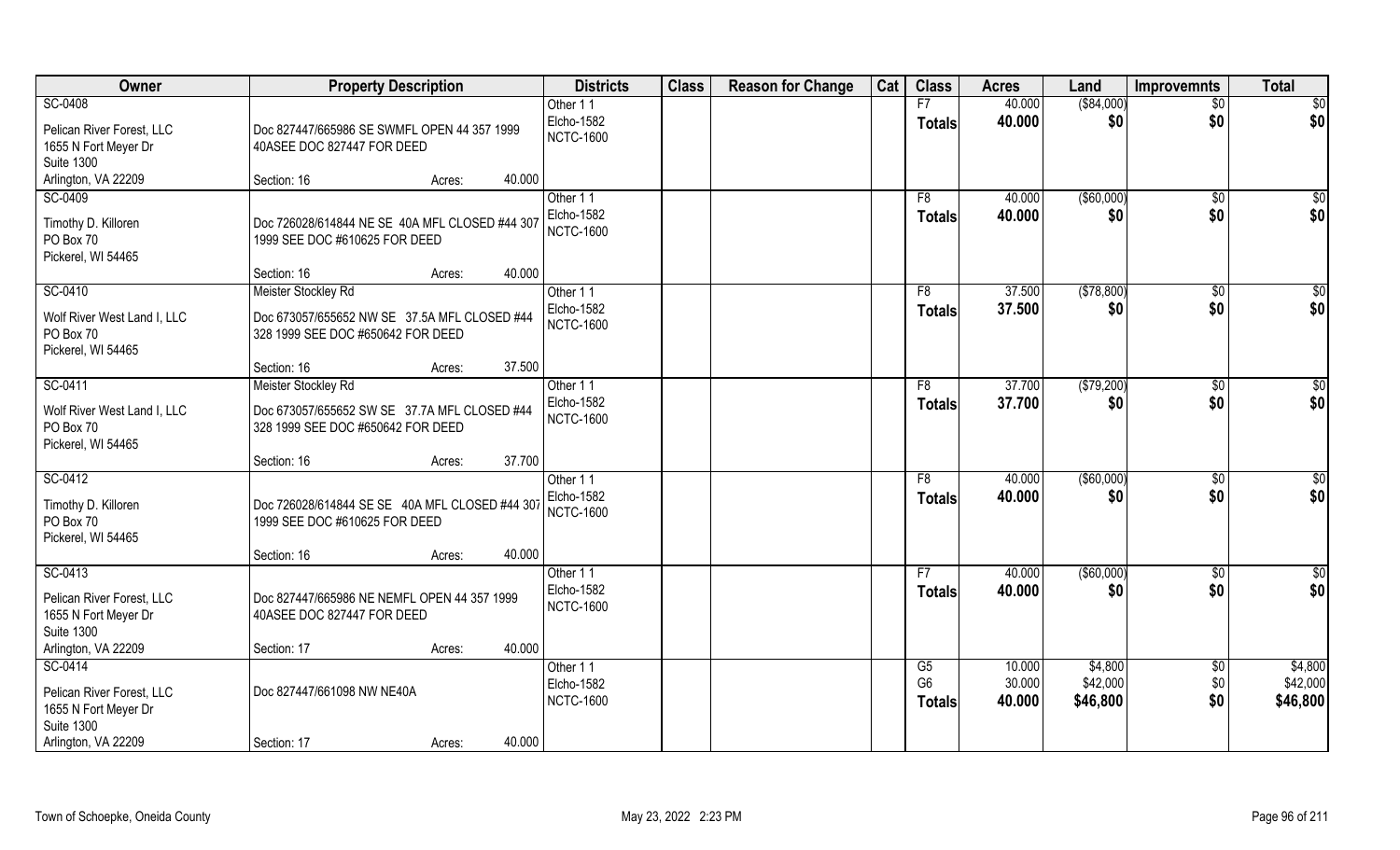| Owner                     | <b>Property Description</b>                 |        |        | <b>Districts</b> | <b>Class</b> | <b>Reason for Change</b> | Cat | <b>Class</b>  | <b>Acres</b> | Land          | Improvemnts     | <b>Total</b>  |
|---------------------------|---------------------------------------------|--------|--------|------------------|--------------|--------------------------|-----|---------------|--------------|---------------|-----------------|---------------|
| SC-0415                   |                                             |        |        | Other 11         |              |                          |     | F7            | 40.000       | ( \$60,000)   | $\overline{50}$ | \$0           |
| Pelican River Forest, LLC | Doc 827447/665986 SW NEMFL OPEN 44 357 1999 |        |        | Elcho-1582       |              |                          |     | <b>Totals</b> | 40.000       | \$0           | \$0             | \$0           |
| 1655 N Fort Meyer Dr      | 40ASEE DOC 827447 FOR DEED                  |        |        | <b>NCTC-1600</b> |              |                          |     |               |              |               |                 |               |
| <b>Suite 1300</b>         |                                             |        |        |                  |              |                          |     |               |              |               |                 |               |
| Arlington, VA 22209       | Section: 17                                 | Acres: | 40.000 |                  |              |                          |     |               |              |               |                 |               |
| SC-0416                   |                                             |        |        | Other 11         |              |                          |     | F7            | 40.000       | ( \$60,000)   | \$0             | \$0           |
| Pelican River Forest, LLC | Doc 827447/665986 SE NEMFL OPEN 44 357 1999 |        |        | Elcho-1582       |              |                          |     | <b>Totals</b> | 40.000       | \$0           | \$0             | \$0           |
| 1655 N Fort Meyer Dr      | 40ASEE DOC 827447 FOR DEED                  |        |        | <b>NCTC-1600</b> |              |                          |     |               |              |               |                 |               |
| <b>Suite 1300</b>         |                                             |        |        |                  |              |                          |     |               |              |               |                 |               |
| Arlington, VA 22209       | Section: 17                                 | Acres: | 40.000 |                  |              |                          |     |               |              |               |                 |               |
| SC-0417                   |                                             |        |        | Other 11         |              |                          |     | G6            | 36.959       | \$51,700      | $\sqrt[6]{30}$  | \$51,700      |
| Pelican River Forest, LLC | Doc 827447/661098 NE NW40A                  |        |        | Elcho-1582       |              |                          |     | <b>Totals</b> | 36.959       | \$51,700      | \$0             | \$51,700      |
| 1655 N Fort Meyer Dr      |                                             |        |        | <b>NCTC-1600</b> |              |                          |     |               |              |               |                 |               |
| <b>Suite 1300</b>         |                                             |        |        |                  |              |                          |     |               |              |               |                 |               |
| Arlington, VA 22209       | Section: 17                                 | Acres: | 36.959 |                  |              |                          |     |               |              |               |                 |               |
| SC-0418                   |                                             |        |        | Other 11         |              |                          |     | F7            | 40.000       | $($ \$60,000) | $\sqrt[6]{3}$   | \$0           |
| Pelican River Forest, LLC | Doc 827447/665986 NW NWMFL OPEN 44 357 1999 |        |        | Elcho-1582       |              |                          |     | <b>Totals</b> | 40.000       | \$0           | \$0             | \$0           |
| 1655 N Fort Meyer Dr      | 40ASEE DOC 827447 FOR DEED                  |        |        | <b>NCTC-1600</b> |              |                          |     |               |              |               |                 |               |
| <b>Suite 1300</b>         |                                             |        |        |                  |              |                          |     |               |              |               |                 |               |
| Arlington, VA 22209       | Section: 17                                 | Acres: | 40.000 |                  |              |                          |     |               |              |               |                 |               |
| SC-0419                   |                                             |        |        | Other 11         |              |                          |     | F7            | 40.000       | ( \$60,000)   | $\sqrt[6]{30}$  | \$0           |
| Pelican River Forest, LLC | Doc 827447/665986 SW NWMFL OPEN 44 357 1999 |        |        | Elcho-1582       |              |                          |     | <b>Totals</b> | 40.000       | \$0           | \$0             | \$0           |
| 1655 N Fort Meyer Dr      | 40ASEE DOC 827447 FOR DEED                  |        |        | <b>NCTC-1600</b> |              |                          |     |               |              |               |                 |               |
| <b>Suite 1300</b>         |                                             |        |        |                  |              |                          |     |               |              |               |                 |               |
| Arlington, VA 22209       | Section: 17                                 | Acres: | 40.000 |                  |              |                          |     |               |              |               |                 |               |
| SC-0420                   |                                             |        |        | Other 11         |              |                          |     | F7            | 40.000       | ( \$60,000)   | \$0             | $\frac{6}{3}$ |
| Pelican River Forest, LLC | Doc 827447/665986 SE NWMFL OPEN 44 357 1999 |        |        | Elcho-1582       |              |                          |     | <b>Totals</b> | 40.000       | \$0           | \$0             | \$0           |
| 1655 N Fort Meyer Dr      | 40ASEE DOC 827447 FOR DEED                  |        |        | <b>NCTC-1600</b> |              |                          |     |               |              |               |                 |               |
| <b>Suite 1300</b>         |                                             |        |        |                  |              |                          |     |               |              |               |                 |               |
| Arlington, VA 22209       | Section: 17                                 | Acres: | 40.000 |                  |              |                          |     |               |              |               |                 |               |
| SC-0421                   |                                             |        |        | Other 11         |              |                          |     | F7            | 40.000       | ( \$60,000)   | $\sqrt{$0}$     | \$0           |
| Pelican River Forest, LLC | Doc 827447/665986 NE SWMFL OPEN 44 357 1999 |        |        | Elcho-1582       |              |                          |     | <b>Totals</b> | 40.000       | \$0           | \$0             | \$0           |
| 1655 N Fort Meyer Dr      | 40ASEE DOC 827447 FOR DEED                  |        |        | <b>NCTC-1600</b> |              |                          |     |               |              |               |                 |               |
| <b>Suite 1300</b>         |                                             |        |        |                  |              |                          |     |               |              |               |                 |               |
| Arlington, VA 22209       | Section: 17                                 | Acres: | 40.000 |                  |              |                          |     |               |              |               |                 |               |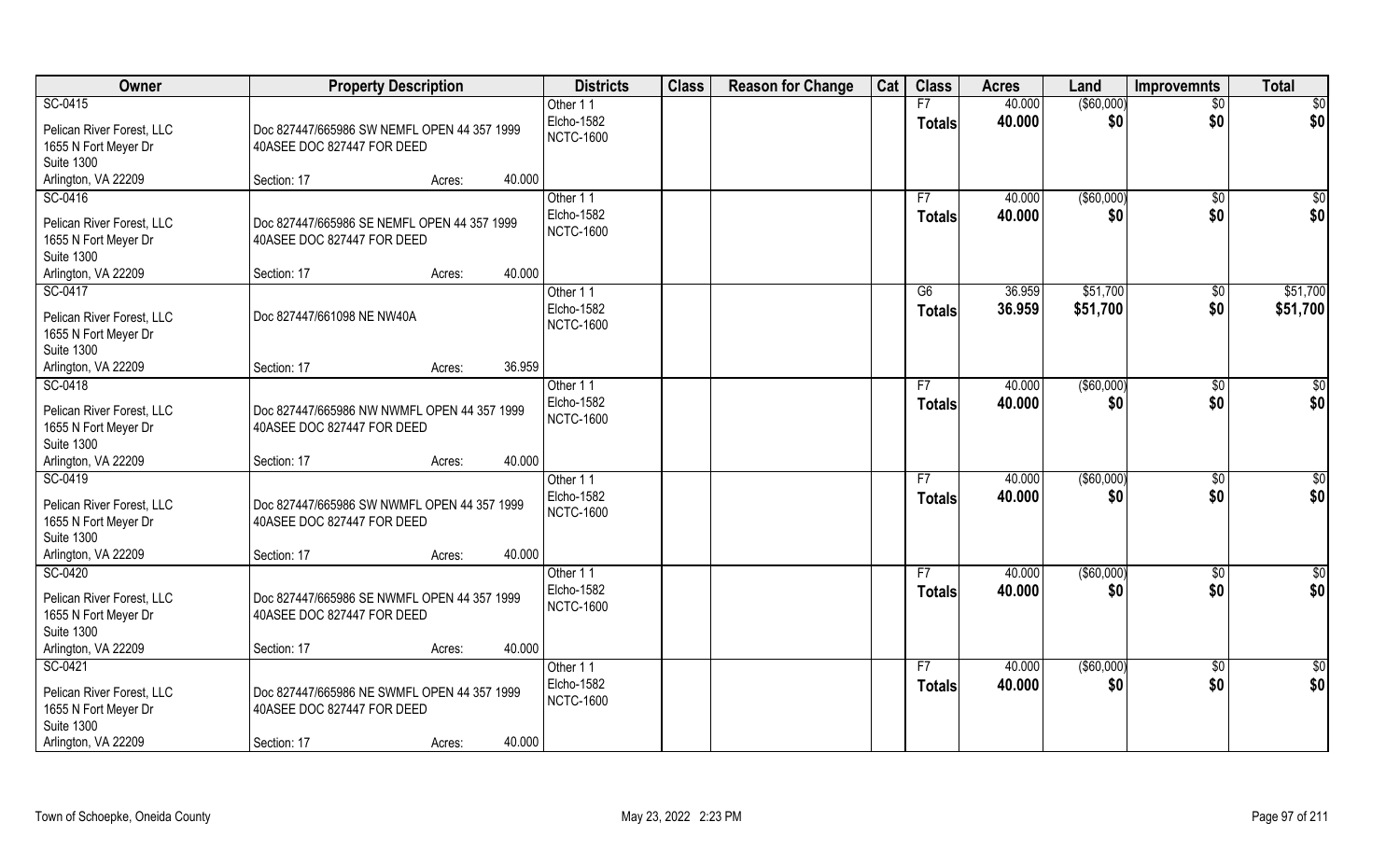| Owner                                                                             | <b>Property Description</b>                                               |                  | <b>Districts</b>                           | <b>Class</b> | <b>Reason for Change</b> | Cat | <b>Class</b>        | <b>Acres</b>     | Land               | Improvemnts          | <b>Total</b>  |
|-----------------------------------------------------------------------------------|---------------------------------------------------------------------------|------------------|--------------------------------------------|--------------|--------------------------|-----|---------------------|------------------|--------------------|----------------------|---------------|
| SC-0422                                                                           |                                                                           |                  | Other 11                                   |              |                          |     | F7                  | 40.000           | ( \$60,000)        | $\overline{50}$      | \$0           |
| Pelican River Forest, LLC<br>1655 N Fort Meyer Dr                                 | Doc 827447/665986 NW SWMFL OPEN 44 357 1999<br>40ASEE DOC 827447 FOR DEED |                  | Elcho-1582<br><b>NCTC-1600</b>             |              |                          |     | <b>Totals</b>       | 40.000           | \$0                | \$0                  | \$0           |
| <b>Suite 1300</b>                                                                 |                                                                           |                  |                                            |              |                          |     |                     |                  |                    |                      |               |
| Arlington, VA 22209                                                               | Section: 17                                                               | 40.000<br>Acres: |                                            |              |                          |     |                     |                  |                    |                      |               |
| SC-0423                                                                           |                                                                           |                  | Other 11                                   |              |                          |     | F7                  | 40.000           | ( \$60,000)        | \$0                  | \$0           |
| Pelican River Forest, LLC<br>1655 N Fort Meyer Dr<br><b>Suite 1300</b>            | Doc 827447/665986 SW SWMFL OPEN 44 357 1999<br>40ASEE DOC 827447 FOR DEED |                  | Elcho-1582<br><b>NCTC-1600</b>             |              |                          |     | <b>Totals</b>       | 40.000           | \$0                | \$0                  | \$0           |
| Arlington, VA 22209                                                               | Section: 17                                                               | 40.000<br>Acres: |                                            |              |                          |     |                     |                  |                    |                      |               |
| SC-0424                                                                           |                                                                           |                  | Other 11                                   |              |                          |     | F7                  | 40.000           | ( \$60,000)        | \$0                  | \$0           |
| Pelican River Forest, LLC<br>1655 N Fort Meyer Dr<br><b>Suite 1300</b>            | Doc 827447/665986 SE SWMFL OPEN 44 357 1999<br>40ASEE DOC 827447 FOR DEED |                  | Elcho-1582<br><b>NCTC-1600</b>             |              |                          |     | <b>Totals</b>       | 40.000           | \$0                | \$0                  | \$0           |
| Arlington, VA 22209                                                               | Section: 17                                                               | 40.000<br>Acres: |                                            |              |                          |     |                     |                  |                    |                      |               |
| SC-0425<br>Pelican River Forest, LLC                                              | Doc 827447/665986 NE SEMFL OPEN 44 357 1999                               |                  | Other 11<br>Elcho-1582<br><b>NCTC-1600</b> |              |                          |     | F7<br><b>Totals</b> | 40.000<br>40.000 | ( \$60,000)<br>\$0 | $\sqrt[6]{3}$<br>\$0 | \$0<br>\$0    |
| 1655 N Fort Meyer Dr<br><b>Suite 1300</b><br>Arlington, VA 22209                  | 40ASEE DOC 827447 FOR DEED<br>Section: 17                                 | 40.000<br>Acres: |                                            |              |                          |     |                     |                  |                    |                      |               |
| SC-0426                                                                           |                                                                           |                  | Other 11                                   |              |                          |     | F7                  | 40.000           | ( \$60,000)        | $\sqrt[6]{30}$       | \$0           |
| Pelican River Forest, LLC<br>1655 N Fort Meyer Dr<br><b>Suite 1300</b>            | Doc 827447/665986 NW SEMFL OPEN 44 357 1999<br>40ASEE DOC 827447 FOR DEED |                  | Elcho-1582<br><b>NCTC-1600</b>             |              |                          |     | <b>Totals</b>       | 40.000           | \$0                | \$0                  | \$0           |
| Arlington, VA 22209                                                               | Section: 17                                                               | 40.000<br>Acres: |                                            |              |                          |     |                     |                  |                    |                      |               |
| SC-0427                                                                           |                                                                           |                  | Other 11                                   |              |                          |     | F7                  | 40.000           | ( \$60,000)        | \$0                  | $\frac{6}{3}$ |
| Pelican River Forest, LLC<br>1655 N Fort Meyer Dr<br><b>Suite 1300</b>            | Doc 827447/665986 SW SEMFL OPEN 44 357 1999<br>40ASEE DOC 827447 FOR DEED |                  | Elcho-1582<br><b>NCTC-1600</b>             |              |                          |     | <b>Totals</b>       | 40.000           | \$0                | \$0                  | \$0           |
| Arlington, VA 22209                                                               | Section: 17                                                               | 40.000<br>Acres: |                                            |              |                          |     |                     |                  |                    |                      |               |
| SC-0428<br>Pelican River Forest, LLC<br>1655 N Fort Meyer Dr<br><b>Suite 1300</b> | Doc 827447/665986 SE SEMFL OPEN 44 357 1999<br>40ASEE DOC 827447 FOR DEED |                  | Other 11<br>Elcho-1582<br><b>NCTC-1600</b> |              |                          |     | F7<br><b>Totals</b> | 40.000<br>40.000 | ( \$60,000)<br>\$0 | $\sqrt{$0}$<br>\$0   | \$0<br>\$0    |
| Arlington, VA 22209                                                               | Section: 17                                                               | 40.000<br>Acres: |                                            |              |                          |     |                     |                  |                    |                      |               |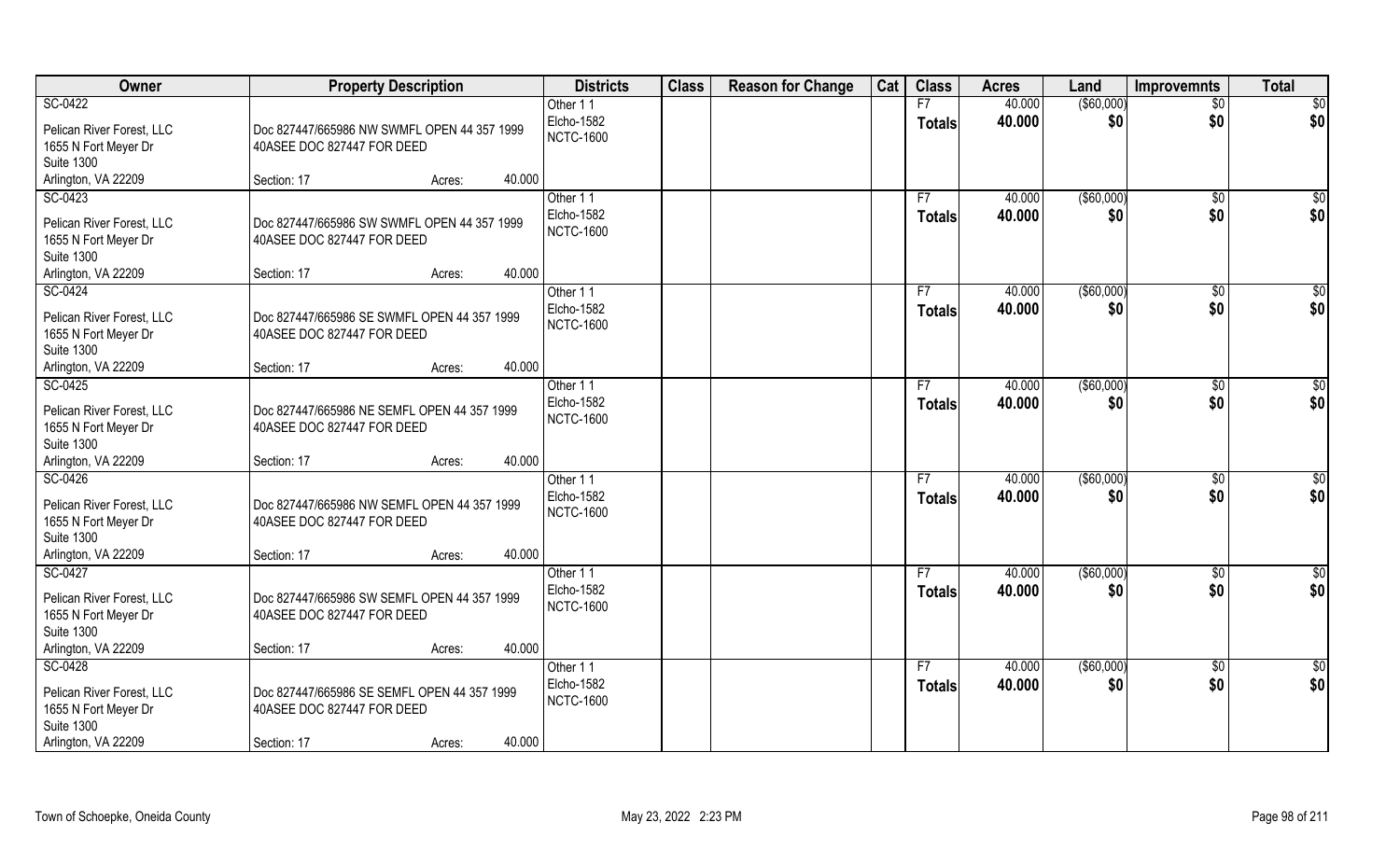| Owner                     | <b>Property Description</b>                    | <b>Districts</b>  | <b>Class</b> | <b>Reason for Change</b> | Cat | <b>Class</b>   | <b>Acres</b> | Land              | <b>Improvemnts</b> | <b>Total</b>    |
|---------------------------|------------------------------------------------|-------------------|--------------|--------------------------|-----|----------------|--------------|-------------------|--------------------|-----------------|
| SC-0429                   |                                                | Other 11          |              |                          |     | F7             | 40.000       | ( \$84,000)       | $\overline{50}$    | \$0             |
| Pelican River Forest, LLC | Doc 827447/665986 NE NE EXC RDMFL OPEN 44 357  | <b>Elcho-1582</b> |              |                          |     | <b>Totals</b>  | 40.000       | \$0               | \$0                | \$0             |
| 1655 N Fort Meyer Dr      | 1999 40ASEE DOC 827447 FOR DEED                | <b>NCTC-1600</b>  |              |                          |     |                |              |                   |                    |                 |
| <b>Suite 1300</b>         |                                                |                   |              |                          |     |                |              |                   |                    |                 |
| Arlington, VA 22209       | 40.000<br>Section: 18<br>Acres:                |                   |              |                          |     |                |              |                   |                    |                 |
| SC-0430                   |                                                | Other 11          |              |                          |     | F7             | 40.000       | ( \$84,000)       | $\sqrt{6}$         | \$0             |
| Pelican River Forest, LLC | Doc 827447/665986 NW NE EXC HWY ROW (V525      | Elcho-1582        |              |                          |     | <b>Totals</b>  | 40.000       | \$0               | \$0                | \$0             |
| 1655 N Fort Meyer Dr      | P205) & RD MFL OPEN 44 357 1999 40A SEE DOC    | <b>NCTC-1600</b>  |              |                          |     |                |              |                   |                    |                 |
| <b>Suite 1300</b>         | 827447 FOR DEED                                |                   |              |                          |     |                |              |                   |                    |                 |
| Arlington, VA 22209       | 40.000<br>Section: 18<br>Acres:                |                   |              |                          |     |                |              |                   |                    |                 |
| SC-0431                   |                                                | Other 11          |              |                          |     | G6             | 32.190       | \$61,200          | $\sqrt[6]{30}$     | \$61,200        |
| Michael S. Belgram        | Doc 670759/658362 SW NE, EXC HWY ROW V525-205  | Elcho-1582        |              |                          |     | <b>Totals</b>  | 32.190       | \$61,200          | \$0                | \$61,200        |
| 1715 Mcginnis Rd          | SEE DOC #654984 FOR DEED 32.19CA/-SA POSS      | <b>NCTC-1600</b>  |              |                          |     |                |              |                   |                    |                 |
| Pelican Lake, WI 54463    | SUBJ TO V135-221                               |                   |              |                          |     |                |              |                   |                    |                 |
|                           | 32.190<br>Section: 18<br>Acres:                |                   |              |                          |     |                |              |                   |                    |                 |
| SC-0431-1                 | Hwy 45                                         | Other 11          |              |                          |     | X <sub>2</sub> | 4.050        | $\sqrt[6]{3}$     | $\sqrt[6]{3}$      | \$              |
| State Dot                 | Doc 340499/000000 PT OF SW NE                  | Elcho-1582        |              |                          |     | <b>Totals</b>  | 4.050        | \$0               | \$0                | \$0             |
| 510 Hanson Lake Rd        |                                                | <b>NCTC-1600</b>  |              |                          |     |                |              |                   |                    |                 |
| Rhinelander, WI 54501     |                                                |                   |              |                          |     |                |              |                   |                    |                 |
|                           | 4.050<br>Section: 18<br>Acres:                 |                   |              |                          |     |                |              |                   |                    |                 |
| SC-0431-2                 |                                                | Other 11          |              |                          |     | X4             | 1.480        | \$0               | $\sqrt[6]{30}$     | $\overline{50}$ |
| Schoepke Town             | Doc 103427/000000 PT SW NE & SE NE MCGINNIS RD | Elcho-1582        |              |                          |     | <b>Totals</b>  | 1.480        | \$0               | \$0                | \$0             |
| 769 Highway 45            | 1.48CA                                         | <b>NCTC-1600</b>  |              |                          |     |                |              |                   |                    |                 |
| Pelican Lake, WI 54463    |                                                |                   |              |                          |     |                |              |                   |                    |                 |
|                           | 1.480<br>Section: 18<br>Acres:                 |                   |              |                          |     |                |              |                   |                    |                 |
| SC-0432                   |                                                | Other 11          |              |                          |     | F7             | 40.000       | $($ \$60,000) $ $ | \$0                | \$0             |
| Pelican River Forest, LLC | Doc 827447/665986 SE NEMFL OPEN 44 357 1999    | <b>Elcho-1582</b> |              |                          |     | <b>Totals</b>  | 40.000       | \$0               | \$0                | \$0             |
| 1655 N Fort Meyer Dr      | 40ASEE DOC 827447 FOR DEED POSS SUBJ TO V135   | <b>NCTC-1600</b>  |              |                          |     |                |              |                   |                    |                 |
| <b>Suite 1300</b>         | P221                                           |                   |              |                          |     |                |              |                   |                    |                 |
| Arlington, VA 22209       | 40.000<br>Section: 18<br>Acres:                |                   |              |                          |     |                |              |                   |                    |                 |
| SC-0433                   |                                                | Other 11          |              |                          |     | F8             | 29.610       | ( \$50, 300)      | $\sqrt{$0}$        | $\overline{50}$ |
| Kerry M. Romsa            | Doc 811300/791225 NE NW 29.61CA EXC ROW &      | Elcho-1582        |              |                          |     | <b>Totals</b>  | 29.610       | \$0               | \$0                | \$0             |
| Suzanne M. Romsa          | V280-198 MFL CLOSED #44 053 1993 SEE DOC       | <b>NCTC-1600</b>  |              |                          |     |                |              |                   |                    |                 |
| 201696 Bently Rd          | 811300 FOR DEED SEE MIN RESV V999-P604 INCL    |                   |              |                          |     |                |              |                   |                    |                 |
| Rosholt, WI 54473         | 29.610<br>Section: 18<br>Acres:                |                   |              |                          |     |                |              |                   |                    |                 |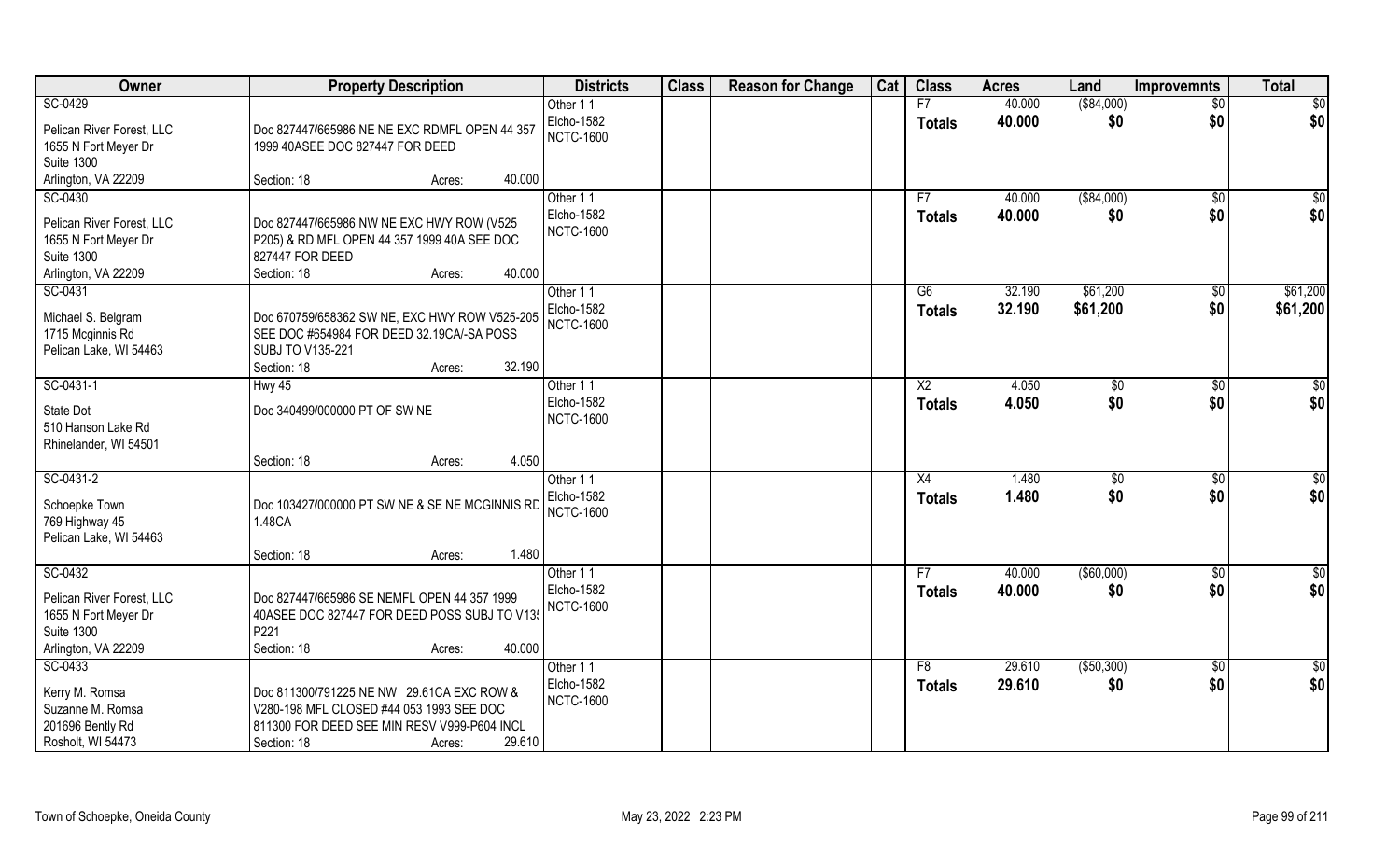| Owner                                                                               | <b>Property Description</b>                                                                                                                                         | <b>Districts</b>                         | <b>Class</b> | <b>Reason for Change</b> | Cat | <b>Class</b>    | <b>Acres</b>                 | Land        | <b>Improvemnts</b> | <b>Total</b> |
|-------------------------------------------------------------------------------------|---------------------------------------------------------------------------------------------------------------------------------------------------------------------|------------------------------------------|--------------|--------------------------|-----|-----------------|------------------------------|-------------|--------------------|--------------|
| SC-0433-1                                                                           |                                                                                                                                                                     | Other 11                                 |              |                          |     | X <sub>2</sub>  | 3.000                        | \$0         | $\sqrt{$0}$        | $\sqrt{50}$  |
| State Dot<br>510 Hanson Lake Rd<br>Rhinelander, WI 54501                            | Doc 340499/000000 PT OF NE NW                                                                                                                                       | Elcho-1582<br><b>NCTC-1600</b>           |              |                          |     | <b>Totals</b>   | 3.000                        | \$0         | \$0                | \$0          |
|                                                                                     | Section: 18<br>Acres:                                                                                                                                               | 3.000                                    |              |                          |     |                 |                              |             |                    |              |
| SC-0433-2                                                                           | 1201 Highway 45                                                                                                                                                     | Other 11                                 |              |                          |     | X4              | 0.230                        | $\sqrt{50}$ | \$0                | $\sqrt{50}$  |
| Rhinelander Telephone Co, Inc<br>PO Box 340<br>Rhinelander, WI 54501                | Doc 209973/000000 PT NE NW .23A OWNERSHIP<br>PER CORP RECORDS                                                                                                       | Elcho-1582<br><b>NCTC-1600</b>           |              |                          |     | Totals          | 0.230                        | \$0         | \$0                | \$0          |
|                                                                                     | Section: 18<br>Acres:                                                                                                                                               | 0.230                                    |              |                          |     |                 |                              |             |                    |              |
| SC-0433-3                                                                           |                                                                                                                                                                     | Elcho-1582                               |              |                          |     |                 | <b>Assessed with SC-0433</b> |             |                    |              |
| Reference Plate                                                                     | Doc 791225/779916 PT NE NW EXC ROW & V280-P198<br>MFL CLOSED #44 053 1993 SEE DOC 775977 FOR<br>DEED SEE MIN RESV V999-P604 ASS'D W/SC-433<br>Section: 18<br>Acres: | <b>NCTC-1600</b><br>0.000                |              |                          |     |                 |                              |             |                    |              |
| SC-0434                                                                             |                                                                                                                                                                     | Other 11                                 |              |                          |     | F8              | 56.420                       | (\$95,900)  | $\sqrt[6]{3}$      | \$0          |
| Kerry M. Romsa<br>Suzanne M. Romsa<br>201696 Bently Rd<br>Rosholt, WI 54473         | Doc 811300/791226 FRAC N 1/2 W 1/2 NW 1/4 MFL<br>CLOSED #44 264 1999 SEE DOC 811300 FOR<br>DEEDSEE MIN RESV V999-P604 56.42CA<br>Section: 18<br>Acres:              | Elcho-1582<br><b>NCTC-1600</b><br>56.420 |              |                          |     | <b>Totals</b>   | 56.420                       | \$0         | \$0                | \$0          |
| SC-0436                                                                             | <b>Hwy 45</b>                                                                                                                                                       | Other 11                                 |              |                          |     | $\overline{G6}$ | 0.905                        | \$1,900     | \$0                | \$1,900      |
| Victor J. Granada<br>Jennifer L. Granada<br>1810 County Q<br>Pelican Lake, WI 54463 | Doc 641027/504148 PT SE NW, EXC DOC #734075,<br>PTS CONV & HWY .41SA RMNDR BNG PCL A SM<br>B7667 SEE SM B4892 DESC IN ? SEE LIO LETTER<br>Section: 18<br>Acres:     | Elcho-1582<br><b>NCTC-1600</b><br>0.905  |              |                          |     | <b>Totals</b>   | 0.905                        | \$1,900     | \$0                | \$1,900      |
| SC-0436-1                                                                           | 1171 Highway 45                                                                                                                                                     | Other 11                                 |              |                          |     | G1              | 3.500                        | \$18,900    | \$82,200           | \$101,100    |
| Rodney A. Bessa<br>c/o Ervin C. Bessa<br>1924 County B                              | Doc 523955/519792 PT SE NW (3 OWNERS) EXC<br>V462-381 LIFE EST ERVIN & IMOGENE BESSA                                                                                | Elcho-1582<br><b>NCTC-1600</b>           |              |                          |     | <b>Totals</b>   | 3.500                        | \$18,900    | \$82,200           | \$101,100    |
| Pelican Lake, WI 54463                                                              | Section: 18<br>Acres:                                                                                                                                               | 3.500                                    |              |                          |     |                 |                              |             |                    |              |
| SC-0436-2                                                                           | 1181 Highway 45                                                                                                                                                     | Other 11                                 |              |                          |     | $\overline{G1}$ | 3.210                        | \$18,300    | \$64,500           | \$82,800     |
| Rodney A. Bessa<br>Patricia J. Bessa<br>1181 Highway 45                             | Doc 527027/525321 PT SE NW 300' X 466'                                                                                                                              | Elcho-1582<br><b>NCTC-1600</b>           |              |                          |     | <b>Totals</b>   | 3.210                        | \$18,300    | \$64,500           | \$82,800     |
| Pelican Lake, WI 54463                                                              | Section: 18<br>Acres:                                                                                                                                               | 3.210                                    |              |                          |     |                 |                              |             |                    |              |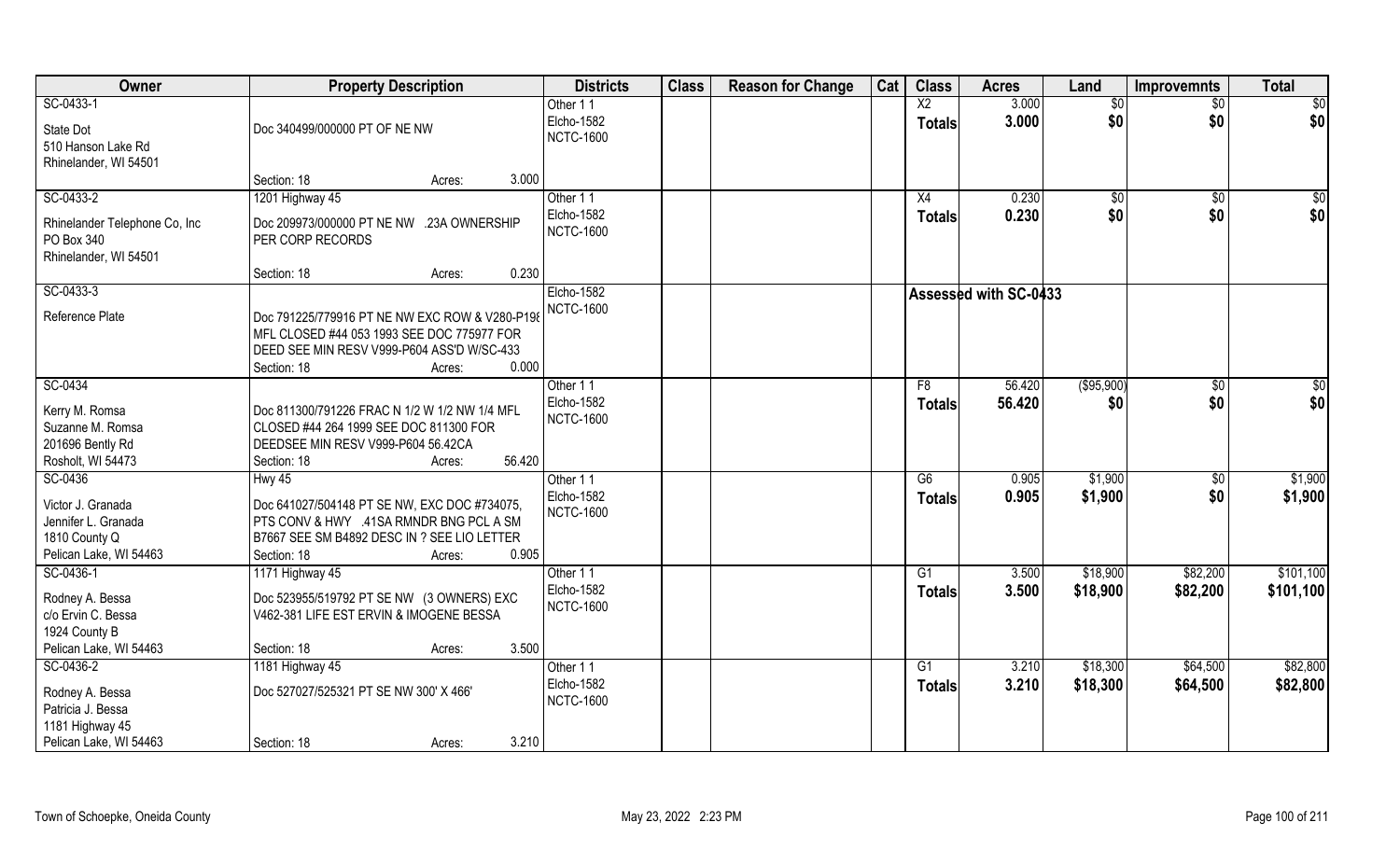| Owner                                         | <b>Property Description</b>                     | <b>Districts</b>               | <b>Class</b> | <b>Reason for Change</b> | Cat | <b>Class</b>    | <b>Acres</b> | Land      | <b>Improvemnts</b> | <b>Total</b> |
|-----------------------------------------------|-------------------------------------------------|--------------------------------|--------------|--------------------------|-----|-----------------|--------------|-----------|--------------------|--------------|
| SC-0437                                       | Weith Dr                                        | Other 11                       |              |                          |     | G1              | 0.740        | \$11,100  | $\sqrt{$0}$        | \$11,100     |
| Dawn M. Sullivan-Duschel<br>418 Stone St      | Doc 746116/743605 PT G L 2<br>.57CA/-SA         | Elcho-1582<br><b>NCTC-1600</b> |              |                          |     | Totals          | 0.740        | \$11,100  | \$0                | \$11,100     |
| Wausau, WI 54401                              |                                                 | 0.740                          |              |                          |     |                 |              |           |                    |              |
|                                               | Section: 18<br>Acres:                           |                                |              |                          |     |                 |              |           |                    |              |
| SC-0437-1                                     | 1082 Weith Dr                                   | Other 11                       |              |                          |     | G1              | 2.650        | \$93,500  | \$166, 100         | \$259,600    |
| Margaret Reim et al                           | Doc 749498/714743 PT G L 2 2.65CA/2.65SA SM     | Elcho-1582<br><b>NCTC-1600</b> |              |                          |     | <b>Totals</b>   | 2.650        | \$93,500  | \$166,100          | \$259,600    |
| c/o Daniel Reim                               | C1443 INCL 1085 WEITH DR                        |                                |              |                          |     |                 |              |           |                    |              |
| 7137 S Hill St                                |                                                 |                                |              |                          |     |                 |              |           |                    |              |
| Deforest, WI 53532                            | Section: 18<br>Acres:                           | 2.650                          |              |                          |     |                 |              |           |                    |              |
| SC-0437-11                                    | 1089 Weith Dr                                   | Other 11                       |              |                          |     | G1              | 0.418        | \$89,300  | \$43,500           | \$132,800    |
| Julie A. Shelley                              | Doc 748510/586894 PT G L 2<br>.41 CA/-SA SEE SM | Elcho-1582                     |              |                          |     | Totals          | 0.418        | \$89,300  | \$43,500           | \$132,800    |
| Jaclyn L. Shelley                             | C1443                                           | <b>NCTC-1600</b>               |              |                          |     |                 |              |           |                    |              |
| N2519 State Rd 76                             |                                                 |                                |              |                          |     |                 |              |           |                    |              |
| Hortonville, WI 54944                         | Section: 18<br>Acres:                           | 0.418                          |              |                          |     |                 |              |           |                    |              |
| SC-0437-12                                    | 1755 County Q                                   | Other 11                       |              |                          |     | G1              | 4.410        | \$150,100 | \$307,500          | \$457,600    |
|                                               |                                                 | Elcho-1582                     |              |                          |     | <b>Totals</b>   | 4.410        | \$150,100 | \$307,500          | \$457,600    |
| Thomas A. Strandberg                          | Doc 824178/820241 PT GL 2 CSM V3 P805 EXC DOC   | <b>NCTC-1600</b>               |              |                          |     |                 |              |           |                    |              |
| Paula J. Strandberg                           | 759419 SM A3186 & B8239 4.41 CA/4.44 SA         |                                |              |                          |     |                 |              |           |                    |              |
| W290 N3935 Dry Creek Ct<br>Pewaukee, WI 53072 | Section: 18<br>Acres:                           | 4.410                          |              |                          |     |                 |              |           |                    |              |
| SC-0437-13                                    | 1761 County Q                                   | Other 11                       |              |                          |     | $\overline{G1}$ | 0.470        | \$97,000  | \$60,800           | \$157,800    |
|                                               |                                                 | Elcho-1582                     |              |                          |     |                 | 0.470        | \$97,000  | \$60,800           | \$157,800    |
| Todd A. Johnson                               | Doc 785508/759510 PT G.L. 2 .47CA/-SA SEE SM    | <b>NCTC-1600</b>               |              |                          |     | Totals          |              |           |                    |              |
| Kathryn A. Johnson                            | B4068 & A3149                                   |                                |              |                          |     |                 |              |           |                    |              |
| 645 Pickford St                               |                                                 |                                |              |                          |     |                 |              |           |                    |              |
| Madison, WI 53711                             | Section: 18<br>Acres:                           | 0.470                          |              |                          |     |                 |              |           |                    |              |
| SC-0437-14                                    | 1773 County Q                                   | Other 11                       |              |                          |     | G1              | 0.446        | \$141,200 | \$170,700          | \$311,900    |
| Alan R. Motl                                  | Doc 783154/741388 PT G L 2<br>.45CA/.43SA LOT 1 | Elcho-1582                     |              |                          |     | <b>Totals</b>   | 0.446        | \$141,200 | \$170,700          | \$311,900    |
| Vonda K. Motl                                 | CSM V5 P1370 DESC IN ? SEE LIO                  | <b>NCTC-1600</b>               |              |                          |     |                 |              |           |                    |              |
| 982 Canal Rd                                  |                                                 |                                |              |                          |     |                 |              |           |                    |              |
| Marshall, WI 53559                            | Section: 18<br>Acres:                           | 0.446                          |              |                          |     |                 |              |           |                    |              |
| SC-0437-15                                    | 1767 County Q                                   | Other 11                       |              |                          |     | G1              | 0.600        | \$145,000 | \$86,600           | \$231,600    |
| Gregory A. Oettinger et al                    | Doc 775124/757773 PT G.L. 2 .61CA/.60SA LOT 1   | Elcho-1582                     |              |                          |     | Totals          | 0.600        | \$145,000 | \$86,600           | \$231,600    |
| c/o Carole A. Norton                          | CSM V21 P4490 SEE V700 P452, DOC 757773 &       | <b>NCTC-1600</b>               |              |                          |     |                 |              |           |                    |              |
| PO Box 372                                    | 775124 FOR OWNERSHIP SEE TOD/DOC 790043         |                                |              |                          |     |                 |              |           |                    |              |
| Onalaska, WI 54650                            | Section: 18<br>Acres:                           | 0.600                          |              |                          |     |                 |              |           |                    |              |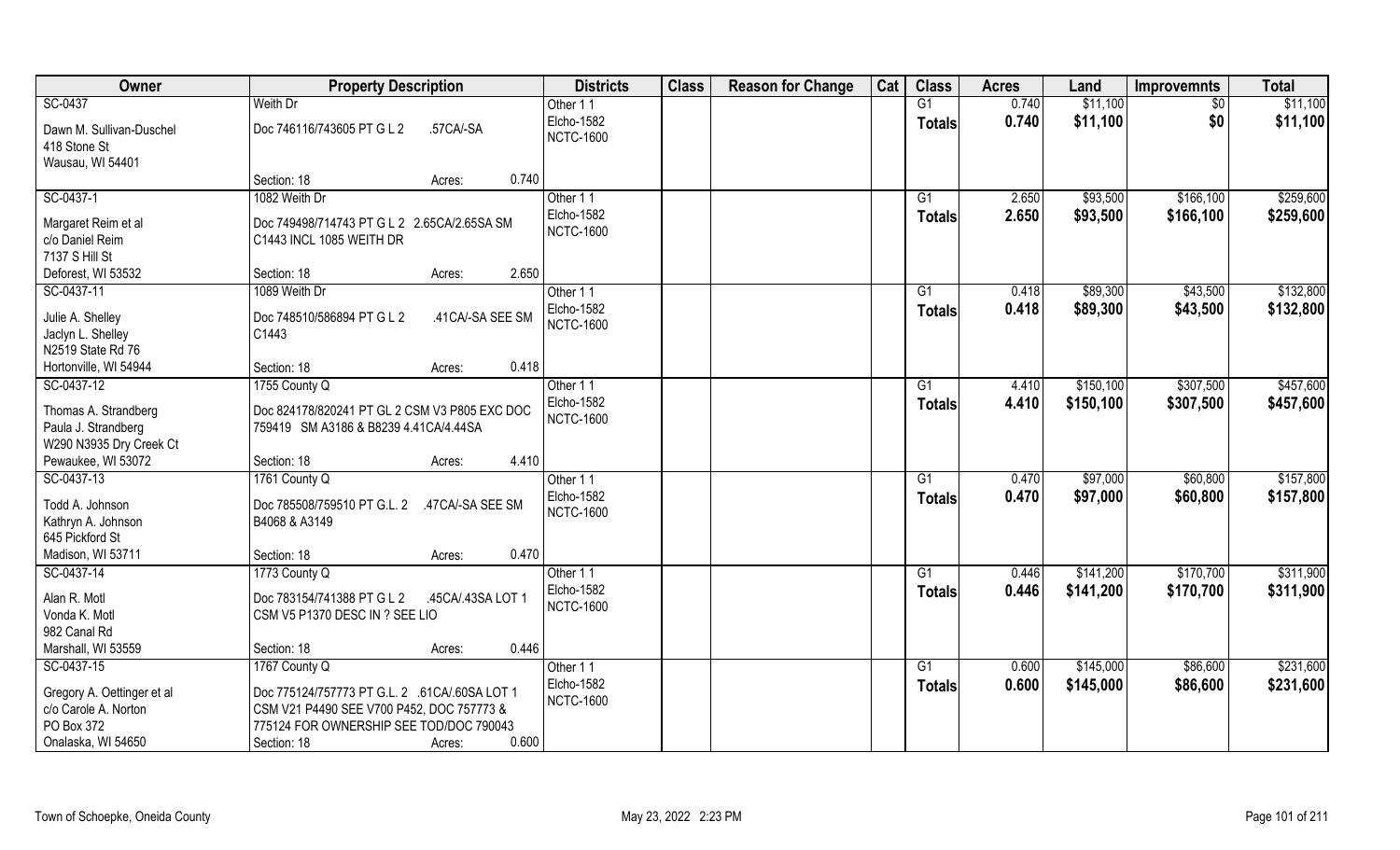| Owner                                                    | <b>Property Description</b>                                                           | <b>Districts</b>                      | <b>Class</b>    | <b>Reason for Change</b>    | Cat  | <b>Class</b>    | <b>Acres</b> | Land      | <b>Improvemnts</b> | <b>Total</b> |
|----------------------------------------------------------|---------------------------------------------------------------------------------------|---------------------------------------|-----------------|-----------------------------|------|-----------------|--------------|-----------|--------------------|--------------|
| SC-0437-16                                               | 1785 County Q                                                                         | Other 11                              |                 |                             |      | G1              | 0.386        | \$117,400 | \$41,200           | \$158,600    |
| Alice A. Krahn                                           | Doc 622326/433906 PT G.L. 2 90'                                                       | Elcho-1582                            |                 |                             |      | <b>Totals</b>   | 0.386        | \$117,400 | \$41,200           | \$158,600    |
| William R. Weddig                                        |                                                                                       | <b>NCTC-1600</b>                      |                 |                             |      |                 |              |           |                    |              |
| N1586W Hwy A                                             |                                                                                       |                                       |                 |                             |      |                 |              |           |                    |              |
| Adell, WI 53001                                          | 0.386<br>Section: 18<br>Acres:                                                        |                                       |                 |                             |      |                 |              |           |                    |              |
| SC-0437-17                                               | 1798 County Q                                                                         | Other 11                              |                 |                             |      | G <sub>1</sub>  | 2.000        | \$20,500  | \$127,400          | \$147,900    |
|                                                          |                                                                                       | Elcho-1582                            |                 |                             |      | G <sub>5</sub>  | 42.000       | \$18,900  | \$0                | \$18,900     |
| Suzanne Romsa et al<br>c/o Kerry M. Romsa                | Doc 734075/641027 PT GL 2, 1, SW NW & SE NW N OF<br>COUNTY Q104.46SA SM B7667 & C3027 | <b>NCTC-1600</b>                      |                 |                             |      | G <sub>6</sub>  | 60.204       | \$114,400 | \$0                | \$114,400    |
| 201696 Bentley Rd                                        |                                                                                       |                                       |                 |                             |      | <b>Totals</b>   | 104.204      | \$153,800 | \$127,400          | \$281,200    |
| Rosholt, WI 54473                                        | 104.204<br>Section: 18<br>Acres:                                                      |                                       |                 |                             |      |                 |              |           |                    |              |
| SC-0437-18                                               | 1779 County Q                                                                         | Other 11                              |                 |                             |      | G <sub>1</sub>  | 0.489        | \$142,500 | \$71,100           | \$213,600    |
|                                                          |                                                                                       | Elcho-1582                            |                 |                             |      | <b>Totals</b>   | 0.489        | \$142,500 | \$71,100           | \$213,600    |
| Marshall D. Byle                                         | Doc 513371/279-297 PT G.L. 2                                                          | <b>NCTC-1600</b>                      |                 |                             |      |                 |              |           |                    |              |
| PO Box 112                                               |                                                                                       |                                       |                 |                             |      |                 |              |           |                    |              |
| Pelican Lake, WI 54463                                   |                                                                                       |                                       |                 |                             |      |                 |              |           |                    |              |
|                                                          | Section: 18<br>0.489<br>Acres:                                                        |                                       |                 |                             |      |                 |              |           |                    |              |
| SC-0437-19                                               | 1121 Highway 45                                                                       | Other 11                              |                 |                             |      | G1              | 1.003        | \$10,000  | \$68,700           | \$78,700     |
| Gary James Sanders                                       | Doc 772765/701044 PT G.L. 2 1CA/1SA LOT 1 CSM                                         | <b>Elcho-1582</b><br><b>NCTC-1600</b> |                 |                             |      | <b>Totals</b>   | 1.003        | \$10,000  | \$68,700           | \$78,700     |
| PO Box 582                                               | V5 P1399                                                                              |                                       |                 |                             |      |                 |              |           |                    |              |
| Portage, WI 53901                                        |                                                                                       |                                       |                 |                             |      |                 |              |           |                    |              |
|                                                          | 1.003<br>Section: 18<br>Acres:                                                        |                                       |                 |                             |      |                 |              |           |                    |              |
| SC-0437-2                                                | 1062 Weith Dr                                                                         | Other 11                              |                 |                             |      | $\overline{G2}$ | 3.457        | \$214,500 | \$367,800          | \$582,300    |
| Dvorak Resort, LLC                                       | Doc 560249/507927 PT G.L. 2 & 3 & NW SE INCL 3                                        | Elcho-1582                            |                 |                             |      | <b>Totals</b>   | 3.457        | \$214,500 | \$367,800          | \$582,300    |
| c/o Dvorak Resort, LLC                                   | DESC DOC 560249 INCL 1061 WEITH DR                                                    | <b>NCTC-1600</b>                      |                 |                             |      |                 |              |           |                    |              |
| 1062 Weith Dr                                            |                                                                                       |                                       |                 |                             |      |                 |              |           |                    |              |
| Pelican Lake, WI 54463                                   | 3.457<br>Section: 18<br>Acres:                                                        |                                       |                 |                             |      |                 |              |           |                    |              |
| SC-0437-4                                                | 1065 Weith Dr                                                                         | Other 11                              | G1              | Correct acreage after split | $-4$ | G1              | 0.390        | \$140,900 | \$80,200           | \$221,100    |
|                                                          |                                                                                       | <b>Elcho-1582</b>                     |                 |                             |      | <b>Totals</b>   | 0.390        | \$140,900 | \$80,200           | \$221,100    |
| Craig L Lemerond and Margaret J<br>Lemerond Revocable Tr | Doc 780932/745937 PT GL 2 .39SANKA LOT 2 CSM<br>V25 P5178                             | <b>NCTC-1600</b>                      |                 |                             |      |                 |              |           |                    |              |
| c/o Benjamin L. Ploederl                                 |                                                                                       |                                       |                 |                             |      |                 |              |           |                    |              |
| 3110 E Ruby Red Dr                                       | 0.390<br>Section: 18<br>Acres:                                                        |                                       |                 |                             |      |                 |              |           |                    |              |
| Appleton, WI 54913                                       |                                                                                       |                                       |                 |                             |      |                 |              |           |                    |              |
| SC-0437-6                                                | 1069 Weith Dr                                                                         | Other 11                              | $\overline{G1}$ | Correct acreage after split | $-4$ | $\overline{G1}$ | 0.380        | \$139,500 | \$253,800          | \$393,300    |
|                                                          |                                                                                       | <b>Elcho-1582</b>                     |                 |                             |      | <b>Totals</b>   | 0.380        | \$139,500 | \$253,800          | \$393,300    |
| Craig L Lemerond Tr et al                                | Doc 827083/803731 PT G.L. 2 .38SANKA LOT 1 CSM                                        | <b>NCTC-1600</b>                      |                 |                             |      |                 |              |           |                    |              |
| c/o Craig Lemerond Tr                                    | V25 P5178                                                                             |                                       |                 |                             |      |                 |              |           |                    |              |
| 2524 Dickinson Rd                                        |                                                                                       |                                       |                 |                             |      |                 |              |           |                    |              |
| Depere, WI 54115                                         | 0.380<br>Section: 18<br>Acres:                                                        |                                       |                 |                             |      |                 |              |           |                    |              |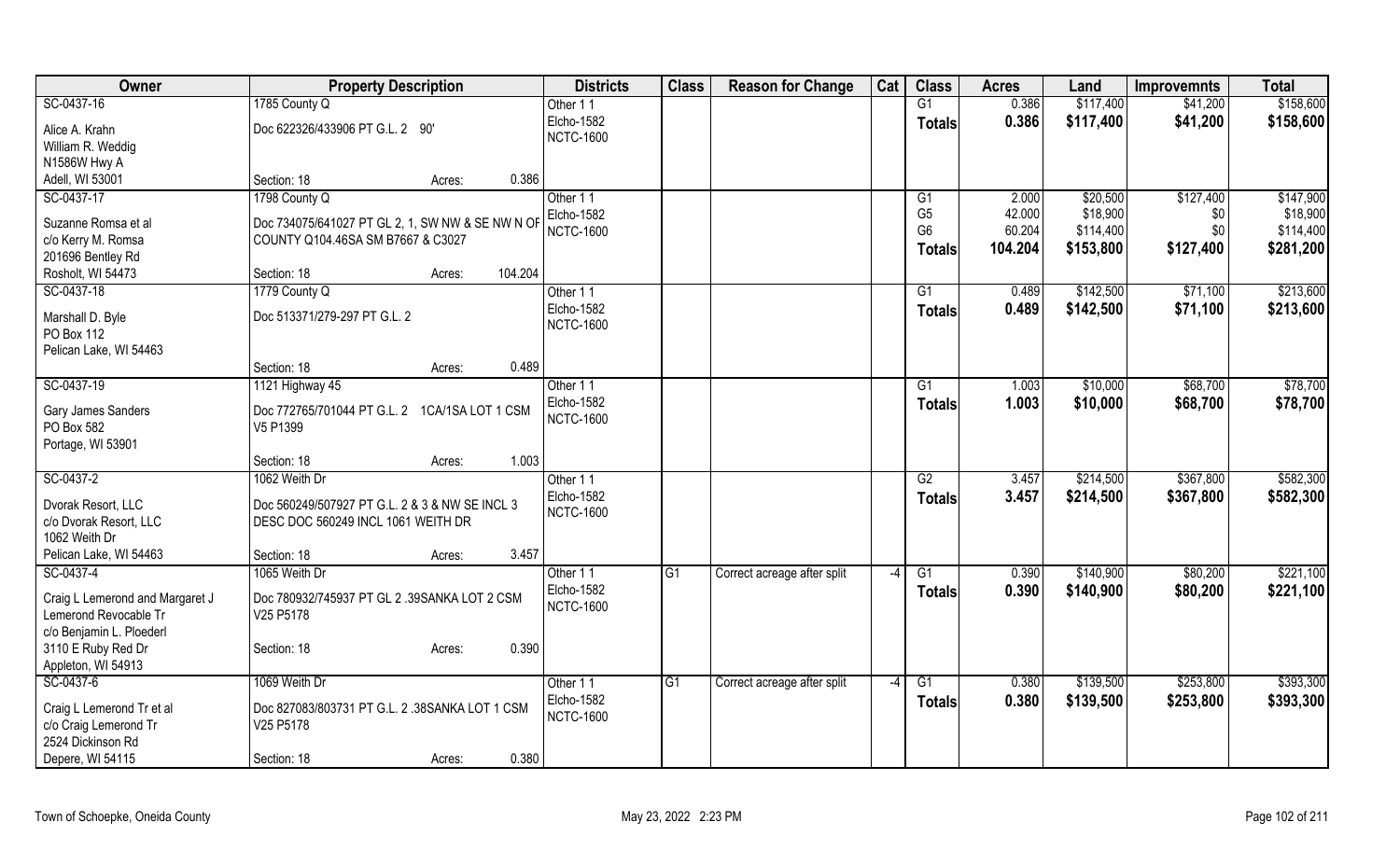| Owner                       | <b>Property Description</b>                        | <b>Districts</b> | <b>Class</b> | <b>Reason for Change</b> | Cat | <b>Class</b>    | <b>Acres</b> | Land      | <b>Improvemnts</b> | <b>Total</b> |
|-----------------------------|----------------------------------------------------|------------------|--------------|--------------------------|-----|-----------------|--------------|-----------|--------------------|--------------|
| SC-0437-7                   | 1073 Weith Dr                                      | Other 11         |              |                          |     | G1              | 0.682        | \$91,800  | \$185,500          | \$277,300    |
| Michael A. Kalz             | Doc 705261/421541 PT G.L. 2 2.46CA/-SA SEE         | Elcho-1582       |              |                          |     | <b>Totals</b>   | 0.682        | \$91,800  | \$185,500          | \$277,300    |
| Mary Paule Kalz             | V707-764 & DOC 705261 FOR OWNERSHIP SEE SM         | <b>NCTC-1600</b> |              |                          |     |                 |              |           |                    |              |
| 2434 N 97th St              | A2597                                              |                  |              |                          |     |                 |              |           |                    |              |
| Wauwatosa, WI 53226         | 0.682<br>Section: 18<br>Acres:                     |                  |              |                          |     |                 |              |           |                    |              |
| SC-0437-8                   | 1077 Weith Dr                                      | Other 11         |              |                          |     | $\overline{G1}$ | 0.363        | \$123,700 | \$51,200           | \$174,900    |
|                             |                                                    | Elcho-1582       |              |                          |     | <b>Totals</b>   | 0.363        | \$123,700 | \$51,200           | \$174,900    |
| Stanley E. Van Boxtel et al | Doc 690631/689202 PT G.L. 2<br>.308A CSM V5 P1408  | <b>NCTC-1600</b> |              |                          |     |                 |              |           |                    |              |
| c/o Bernice H. Van Boxtel   | LIFE EST BERNICE H VANBOXTEL                       |                  |              |                          |     |                 |              |           |                    |              |
| 1077 Weith Dr               |                                                    |                  |              |                          |     |                 |              |           |                    |              |
| Pelican Lake, WI 54463      | 0.363<br>Section: 18<br>Acres:                     |                  |              |                          |     |                 |              |           |                    |              |
| SC-0437-9                   | 1081 Weith Dr                                      | Other 11         |              |                          |     | G1              | 0.490        | \$149,600 | \$47,100           | \$196,700    |
| Dawn M. Sullivan-Duschel    | Doc 746116/743605 PT G L 2<br>.49CA/.43SA SEE SM   | Elcho-1582       |              |                          |     | <b>Totals</b>   | 0.490        | \$149,600 | \$47,100           | \$196,700    |
| 418 Stone St                | A2313                                              | <b>NCTC-1600</b> |              |                          |     |                 |              |           |                    |              |
| Wausau, WI 54401            |                                                    |                  |              |                          |     |                 |              |           |                    |              |
|                             | 0.490<br>Section: 18<br>Acres:                     |                  |              |                          |     |                 |              |           |                    |              |
| SC-0438                     | 1810 County Q                                      | Other 11         |              |                          |     | G2              | 4.000        | \$37,500  | \$39,100           | \$76,600     |
|                             |                                                    | Elcho-1582       |              |                          |     | G <sub>5</sub>  | 7.000        | \$3,400   | \$0                | \$3,400      |
| Victor J. Granada           | Doc 641027/504148 PT GL1 N OF COUNTY Q EXC PT      | <b>NCTC-1600</b> |              |                          |     | G <sub>6</sub>  | 9.201        | \$17,500  | \$0                | \$17,500     |
| Jennifer L. Granada         | CONV, CSM V16-3744 & DOC #734075 20.20SA           |                  |              |                          |     | <b>Totals</b>   | 20.201       | \$58,400  | \$39,100           | \$97,500     |
| 1810 County Q               | BNG MOBILE HOME PARK PCL ON SM B7667 MH PP         |                  |              |                          |     |                 |              |           |                    |              |
| Pelican Lake, WI 54463      | 20.201<br>Section: 18<br>Acres:                    |                  |              |                          |     |                 |              |           |                    |              |
| SC-0438-1                   | 1871 County Q                                      | Other 11         |              |                          |     | $\overline{G1}$ | 1.860        | \$207,400 | \$80,700           | \$288,100    |
| Joy A. Ziegler              | Doc 705154/350023 PT G.L.1 SEE SM B7052            | Elcho-1582       |              |                          |     | Totals          | 1.860        | \$207,400 | \$80,700           | \$288,100    |
| 6405 Hillside School Rd     | 1.86CA/-SA INCL BOTH DESC DOC 705154               | <b>NCTC-1600</b> |              |                          |     |                 |              |           |                    |              |
| Spring Green, WI 53588      |                                                    |                  |              |                          |     |                 |              |           |                    |              |
|                             | 1.860<br>Section: 18<br>Acres:                     |                  |              |                          |     |                 |              |           |                    |              |
| SC-0438-10                  | 1819 County Q                                      | Other 11         |              |                          |     | G1              | 0.728        | \$149,700 | \$67,100           | \$216,800    |
| Kathy S. Muench             | Doc 625338/362001 PT G.L. 1, EXC V351-642 100'WF   | Elcho-1582       |              |                          |     | <b>Totals</b>   | 0.728        | \$149,700 | \$67,100           | \$216,800    |
| Karen L. Perlewitz          | LIFE EST ALOYSIUS R & SHIRLEY A MUENCH             | <b>NCTC-1600</b> |              |                          |     |                 |              |           |                    |              |
| 1819 County Q               |                                                    |                  |              |                          |     |                 |              |           |                    |              |
| Pelican Lake, WI 54463      | 0.728<br>Section: 18<br>Acres:                     |                  |              |                          |     |                 |              |           |                    |              |
| SC-0438-10A                 | 1813 County Q                                      | Other 11         |              |                          |     | G2              | 1.065        | \$174,800 | \$30,700           | \$205,500    |
|                             |                                                    | Elcho-1582       |              |                          |     |                 | 1.065        |           |                    |              |
| Debra M Debruin Tr          | Doc 767931/728190 PT G L 1<br>1.06CA/-SA SM B445 & | <b>NCTC-1600</b> |              |                          |     | <b>Totals</b>   |              | \$174,800 | \$30,700           | \$205,500    |
| 304 E Third St              | B1936                                              |                  |              |                          |     |                 |              |           |                    |              |
| Kimberly, WI 54136          |                                                    |                  |              |                          |     |                 |              |           |                    |              |
|                             | 1.065<br>Section: 18<br>Acres:                     |                  |              |                          |     |                 |              |           |                    |              |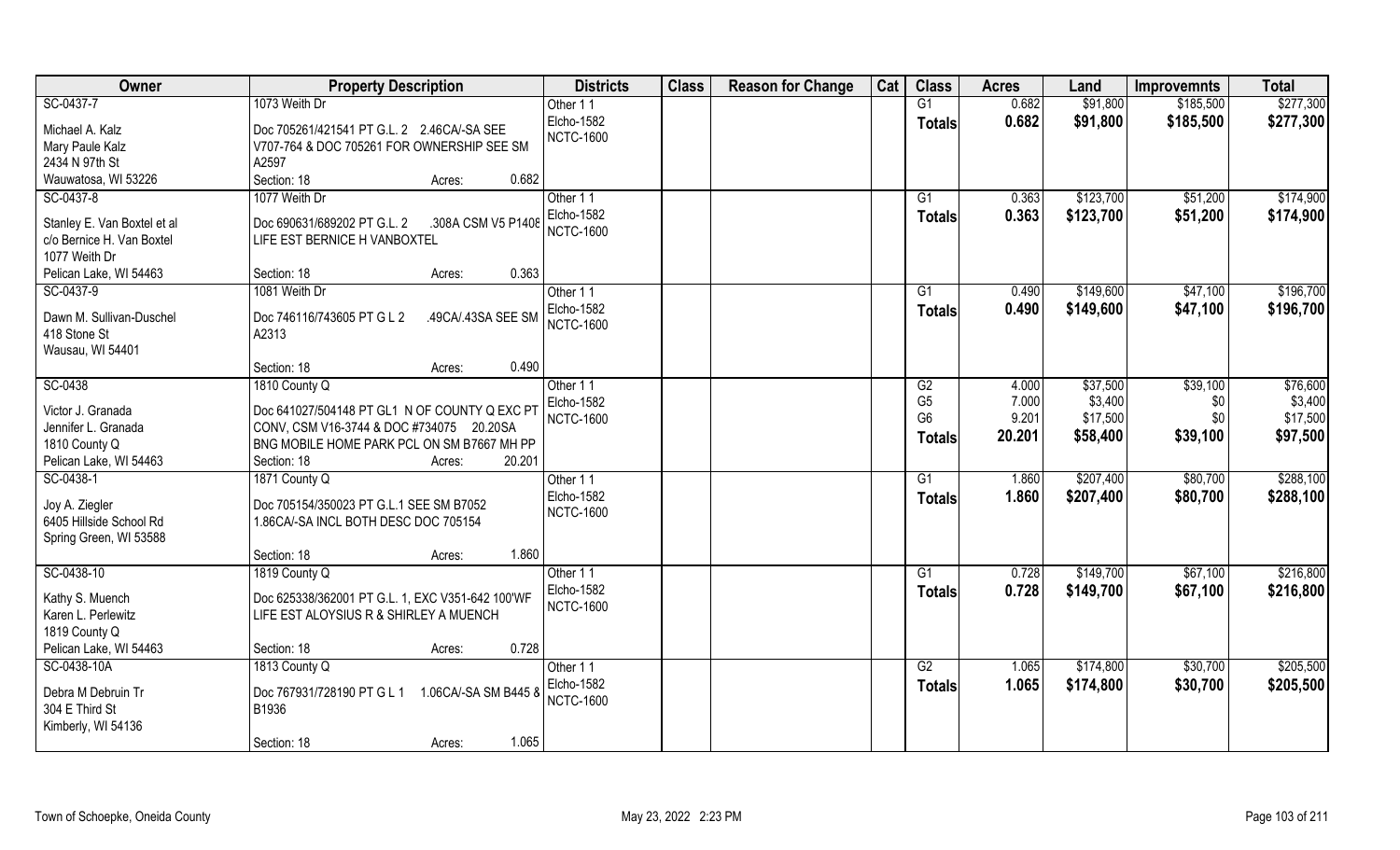| Owner                                | <b>Property Description</b>                        | <b>Districts</b>               | <b>Class</b> | <b>Reason for Change</b> | Cat | <b>Class</b>  | <b>Acres</b> | Land      | <b>Improvemnts</b> | <b>Total</b> |
|--------------------------------------|----------------------------------------------------|--------------------------------|--------------|--------------------------|-----|---------------|--------------|-----------|--------------------|--------------|
| SC-0438-10B                          | 1809 County Q                                      | Other 11                       |              |                          |     | G2            | 0.837        | \$167,000 | \$60,000           | \$227,000    |
| Debra M Debruin Tr<br>304 E Third St | Doc 767931/767930 PT G L 1<br>.84CA/.81SA SM L3122 | Elcho-1582<br><b>NCTC-1600</b> |              |                          |     | Totals        | 0.837        | \$167,000 | \$60,000           | \$227,000    |
| Kimberly, WI 54136                   |                                                    |                                |              |                          |     |               |              |           |                    |              |
|                                      | 0.837<br>Section: 18<br>Acres:                     |                                |              |                          |     |               |              |           |                    |              |
| SC-0438-11                           | 1803 County Q                                      | Other 11                       |              |                          |     | G1            | 1.060        | \$178,000 | \$141,300          | \$319,300    |
| Kapke Revocable Trust                | Doc 498442/498441 PT G.L. 1 1.17CA/-SA LOT 1 CSM   | Elcho-1582<br><b>NCTC-1600</b> |              |                          |     | <b>Totals</b> | 1.060        | \$178,000 | \$141,300          | \$319,300    |
| 1803 County Q                        | V4 P1176 SEE SM L2846                              |                                |              |                          |     |               |              |           |                    |              |
| Pelican Lake, WI 54463               |                                                    |                                |              |                          |     |               |              |           |                    |              |
|                                      | Section: 18<br>1.060<br>Acres:                     |                                |              |                          |     |               |              |           |                    |              |
| SC-0438-11A                          | 1791 County Q                                      | Other 11                       | G1           | Shed                     |     | G1            | 0.530        | \$121,000 | \$111,600          | \$232,600    |
| Patricia L. Schenk                   | Doc 687579/687408 PT G.L. 1 SEE SM B5313<br>.53CA  | Elcho-1582                     |              |                          |     | <b>Totals</b> | 0.530        | \$121,000 | \$111,600          | \$232,600    |
| 1791 County Q                        | LIFE EST DELORES J DIENER                          | <b>NCTC-1600</b>               |              |                          |     |               |              |           |                    |              |
| Pelican Lake, WI 54463               |                                                    |                                |              |                          |     |               |              |           |                    |              |
|                                      | 0.530<br>Section: 18<br>Acres:                     |                                |              |                          |     |               |              |           |                    |              |
| SC-0438-11B                          | 1797 County Q                                      | Other 11                       |              |                          |     | G1            | 0.740        | \$153,800 | \$304,900          | \$458,700    |
|                                      |                                                    | Elcho-1582                     |              |                          |     | <b>Totals</b> | 0.740        | \$153,800 | \$304,900          | \$458,700    |
| Kerry M. Romsa<br>Suzanne Romsa      | Doc 705859/462891 PT G.L. 1<br>.74CA               | <b>NCTC-1600</b>               |              |                          |     |               |              |           |                    |              |
| 201696 Bentley Rd                    |                                                    |                                |              |                          |     |               |              |           |                    |              |
| Rosholt, WI 54473                    | 0.740<br>Section: 18<br>Acres:                     |                                |              |                          |     |               |              |           |                    |              |
| SC-0438-11C                          | 1801 County Q                                      | Other 11                       |              |                          |     | G1            | 0.861        | \$161,500 | \$110,400          | \$271,900    |
|                                      |                                                    | Elcho-1582                     |              |                          |     |               | 0.861        | \$161,500 | \$110,400          | \$271,900    |
| Welz Trust #1289                     | Doc 386932/393-250 PT G.L. 1                       | <b>NCTC-1600</b>               |              |                          |     | Totals        |              |           |                    |              |
| c/o Joyce Marie Welz                 |                                                    |                                |              |                          |     |               |              |           |                    |              |
| O S 424 Winfield Rd                  |                                                    |                                |              |                          |     |               |              |           |                    |              |
| Winfield, IL 60190                   | 0.861<br>Section: 18<br>Acres:                     |                                |              |                          |     |               |              |           |                    |              |
| SC-0438-12                           | 1789 County Q                                      | Other 11                       |              |                          |     | G1            | 0.348        | \$97,000  | \$44,500           | \$141,500    |
| Mike Warpinski                       | Doc 776826/776211 PT G L 1<br>.35CA E 60' BETW     | Elcho-1582                     |              |                          |     | <b>Totals</b> | 0.348        | \$97,000  | \$44,500           | \$141,500    |
| Linda Warpinski                      | HWY & LK SHORE SEE SM B5313                        | <b>NCTC-1600</b>               |              |                          |     |               |              |           |                    |              |
| 12324 Fairhills Dr                   |                                                    |                                |              |                          |     |               |              |           |                    |              |
| Maribel, WI 54227                    | 0.348<br>Section: 18<br>Acres:                     |                                |              |                          |     |               |              |           |                    |              |
| SC-0438-13                           | 1840 County Q                                      | Other 11                       |              |                          |     | G1            | 0.370        | \$5,600   | \$57,800           | \$63,400     |
| Richard D. Braatz Jr                 | Doc 783626/706108 PT G.L. 1 .37CA/-SA              | Elcho-1582                     |              |                          |     | <b>Totals</b> | 0.370        | \$5,600   | \$57,800           | \$63,400     |
| Ann M. Braatz                        |                                                    | <b>NCTC-1600</b>               |              |                          |     |               |              |           |                    |              |
| 124 E Vallette St                    |                                                    |                                |              |                          |     |               |              |           |                    |              |
| Oxford, WI 53952                     | 0.370<br>Section: 18<br>Acres:                     |                                |              |                          |     |               |              |           |                    |              |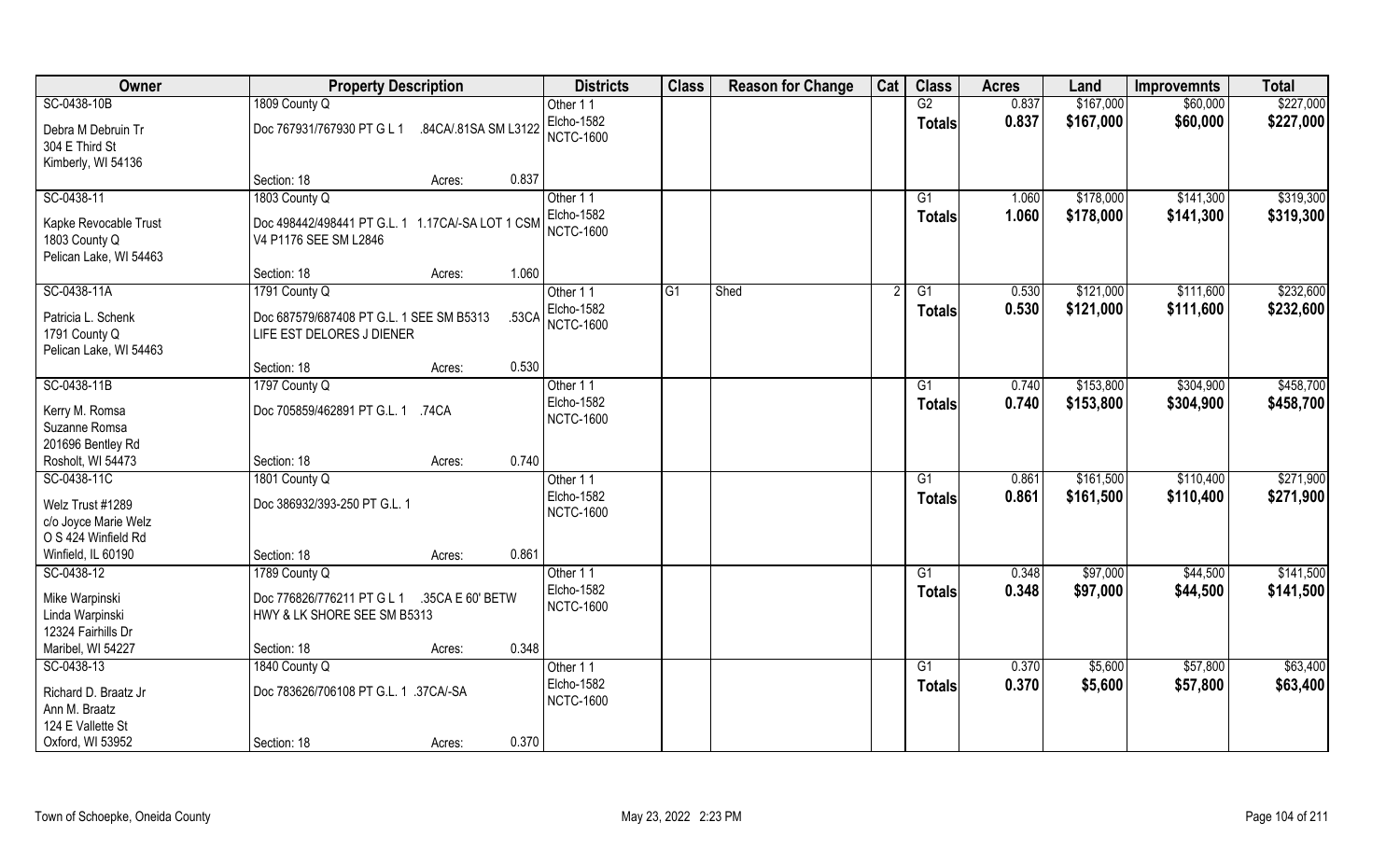| Owner                                                         | <b>Property Description</b>                                                                      | <b>Districts</b>  | <b>Class</b> | <b>Reason for Change</b> | Cat | <b>Class</b>    | <b>Acres</b> | Land      | <b>Improvemnts</b> | <b>Total</b> |
|---------------------------------------------------------------|--------------------------------------------------------------------------------------------------|-------------------|--------------|--------------------------|-----|-----------------|--------------|-----------|--------------------|--------------|
| SC-0438-14                                                    | 1793 County Q                                                                                    | Other 11          |              |                          |     | G1              | 0.690        | \$146,500 | \$179,000          | \$325,500    |
| James S Luebke Rev Tr                                         | Doc 688108/391979 PT G.L. 1<br>.69CA SEE SM                                                      | Elcho-1582        |              |                          |     | Totals          | 0.690        | \$146,500 | \$179,000          | \$325,500    |
| Janice M Luebke Rev Tr                                        | B5313                                                                                            | <b>NCTC-1600</b>  |              |                          |     |                 |              |           |                    |              |
| W3739 Lone Oak Dr                                             |                                                                                                  |                   |              |                          |     |                 |              |           |                    |              |
| Appleton, WI 54913                                            | 0.690<br>Section: 18<br>Acres:                                                                   |                   |              |                          |     |                 |              |           |                    |              |
| SC-0438-15                                                    | 1858 County Q                                                                                    | Other 11          |              |                          |     | G1              | 5.000        | \$26,200  | $\sqrt{$0}$        | \$26,200     |
| Michael J. Krueger                                            | Doc 823863/683381 PT GL 1LOT 1 CSM V16 P3744                                                     | Elcho-1582        |              |                          |     | <b>Totals</b>   | 5.000        | \$26,200  | \$0                | \$26,200     |
| Rachel Krueger                                                | 5A                                                                                               | <b>NCTC-1600</b>  |              |                          |     |                 |              |           |                    |              |
| N4685 Laird Rd                                                |                                                                                                  |                   |              |                          |     |                 |              |           |                    |              |
| Shiocton, WI 54170                                            | 5.000<br>Section: 18<br>Acres:                                                                   |                   |              |                          |     |                 |              |           |                    |              |
| SC-0438-2                                                     | 1861 County Q                                                                                    | Other 11          |              |                          |     | G1              | 0.957        | \$153,800 | \$224,500          | \$378,300    |
| Peiffer Management, LLC                                       | Doc 730023/446668 PT G.L.1 .96CA/.946SA LOT 1                                                    | Elcho-1582        |              |                          |     | <b>Totals</b>   | 0.957        | \$153,800 | \$224,500          | \$378,300    |
| c/o Peiffer Management, LLC                                   | <b>CSM V17 P3764</b>                                                                             | <b>NCTC-1600</b>  |              |                          |     |                 |              |           |                    |              |
| 835 South Ave                                                 |                                                                                                  |                   |              |                          |     |                 |              |           |                    |              |
| Belgium, WI 53004                                             | 0.957<br>Section: 18<br>Acres:                                                                   |                   |              |                          |     |                 |              |           |                    |              |
| SC-0438-3                                                     | 1855 County Q                                                                                    | Other 11          |              |                          |     | G1              | 0.955        | \$153,300 | \$285,100          | \$438,400    |
| Rick H. Rettler                                               | Doc 689625/652808 PT G.L. 1 .947A 102'WF LOT 2                                                   | Elcho-1582        |              |                          |     | <b>Totals</b>   | 0.955        | \$153,300 | \$285,100          | \$438,400    |
| Kathleen A. Rettler                                           | <b>CSM V17 P3764</b>                                                                             | <b>NCTC-1600</b>  |              |                          |     |                 |              |           |                    |              |
| 7309 County Jj                                                |                                                                                                  |                   |              |                          |     |                 |              |           |                    |              |
| Bancroft, WI 54921                                            | 0.955<br>Section: 18<br>Acres:                                                                   |                   |              |                          |     |                 |              |           |                    |              |
| SC-0438-4                                                     | 1849 County Q                                                                                    | Other 11          |              |                          |     | $\overline{G1}$ | 0.871        | \$152,300 | \$95,100           | \$247,400    |
|                                                               |                                                                                                  | Elcho-1582        |              |                          |     | <b>Totals</b>   | 0.871        | \$152,300 | \$95,100           | \$247,400    |
| Meyer Trust Etal<br>4934 Washington Blvd                      | Doc 777562/741975 PT G.L. 1 .87CA/.867SA LOT 3<br>CSM V17 P3764 SEE DOC 717415, 720090, 741975 & | <b>NCTC-1600</b>  |              |                          |     |                 |              |           |                    |              |
| Indianapolis, IN 46205                                        | 777562 FOR OWNRSHP (3 OWNERS)                                                                    |                   |              |                          |     |                 |              |           |                    |              |
|                                                               | 0.871<br>Section: 18<br>Acres:                                                                   |                   |              |                          |     |                 |              |           |                    |              |
| SC-0438-5                                                     | 1843 County Q                                                                                    | Other 11          |              |                          |     | G1              | 0.819        | \$155,900 | \$285,900          | \$441,800    |
|                                                               |                                                                                                  | Elcho-1582        |              |                          |     | <b>Totals</b>   | 0.819        | \$155,900 | \$285,900          | \$441,800    |
| Stuart J Spaude Rev Trust<br><b>Brenda E Spaude Rev Trust</b> | Doc 822027/444953 PT G.L. 1                                                                      | <b>NCTC-1600</b>  |              |                          |     |                 |              |           |                    |              |
| 1843 County Q                                                 |                                                                                                  |                   |              |                          |     |                 |              |           |                    |              |
| Pelican Lake, WI 54463                                        | 0.819<br>Section: 18<br>Acres:                                                                   |                   |              |                          |     |                 |              |           |                    |              |
| SC-0438-6                                                     | 1837 County Q                                                                                    | Other 11          |              |                          |     | G1              | 0.729        | \$155,400 | \$109,500          | \$264,900    |
|                                                               |                                                                                                  | <b>Elcho-1582</b> |              |                          |     | <b>Totals</b>   | 0.729        | \$155,400 | \$109,500          | \$264,900    |
| Jann M Van Dreser Tr<br>Susan R Van Dreser Tr                 | Doc 519061/439028 PT G.L. 1                                                                      | <b>NCTC-1600</b>  |              |                          |     |                 |              |           |                    |              |
| PO Box 81                                                     |                                                                                                  |                   |              |                          |     |                 |              |           |                    |              |
| Pelican Lake, WI 54463                                        | 0.729<br>Section: 18<br>Acres:                                                                   |                   |              |                          |     |                 |              |           |                    |              |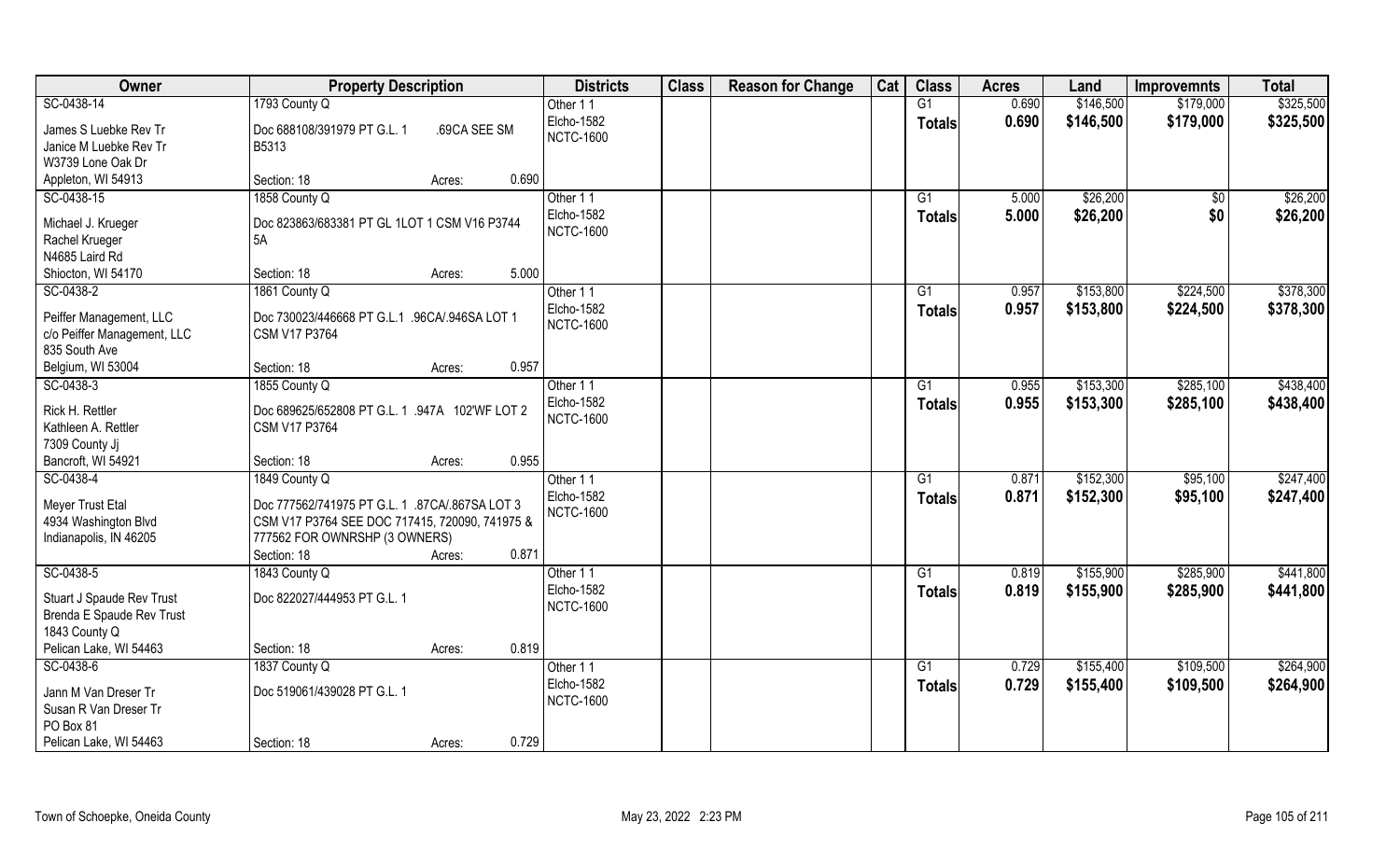| Owner                                    | <b>Property Description</b>                          | <b>Districts</b>                      | <b>Class</b>   | <b>Reason for Change</b> | Cat  | <b>Class</b>    | <b>Acres</b> | Land      | <b>Improvemnts</b> | <b>Total</b> |
|------------------------------------------|------------------------------------------------------|---------------------------------------|----------------|--------------------------|------|-----------------|--------------|-----------|--------------------|--------------|
| SC-0438-8                                | 1831 County Q                                        | Other 11                              | G <sub>1</sub> | Garage at 50%            |      | $\overline{G1}$ | 1.060        | \$175,400 | \$130,300          | \$305,700    |
| Paul O. Wolk                             | Doc 824592/731313 PT G L 1<br>1.06SASCRIV ERR        | Elcho-1582                            | G <sub>1</sub> | Correct acreage per CSM  |      | <b>Totals</b>   | 1.060        | \$175,400 | \$130,300          | \$305,700    |
| Karol H. Wolk                            | DOC 824592NKA LOT 1 CSM V25 P5216                    | <b>NCTC-1600</b>                      | G <sub>1</sub> | Cottage Razed            | ر۔   |                 |              |           |                    |              |
| 1831 County Q                            |                                                      |                                       |                |                          |      |                 |              |           |                    |              |
| Pelican Lake, WI 54463                   | 1.060<br>Section: 18<br>Acres:                       |                                       |                |                          |      |                 |              |           |                    |              |
| SC-0438-9                                | 1825 County Q                                        | Other 11                              |                |                          |      | $\overline{G1}$ | 0.478        | \$98,100  | \$114,400          | \$212,500    |
|                                          |                                                      | Elcho-1582                            |                |                          |      | Totals          | 0.478        | \$98,100  | \$114,400          | \$212,500    |
| William J. Koutnik<br>Therese E. Koutnik | Doc 690396/423549 PT G.L. 1<br>.48CA SEE SM<br>B6764 | <b>NCTC-1600</b>                      |                |                          |      |                 |              |           |                    |              |
| 4710 Martha Ln                           |                                                      |                                       |                |                          |      |                 |              |           |                    |              |
| Brookfield, WI 53072                     | 0.478<br>Section: 18<br>Acres:                       |                                       |                |                          |      |                 |              |           |                    |              |
| SC-0439                                  | 1671 Mcginnis Rd                                     | Other 11                              |                |                          |      | G5              | 12.964       | \$6,200   | \$0                | \$6,200      |
|                                          |                                                      | Elcho-1582                            |                |                          |      | G <sub>6</sub>  | 25.000       | \$37,500  | \$0                | \$37,500     |
| Constance M. Bessa-Rittler               | Doc 517343/517342 NE SE (3 OWNERS)                   | <b>NCTC-1600</b>                      |                |                          |      | <b>Totals</b>   | 37.964       | \$43,700  | \$0                | \$43,700     |
| PO Box 52                                |                                                      |                                       |                |                          |      |                 |              |           |                    |              |
| Wales, WI 53183                          |                                                      |                                       |                |                          |      |                 |              |           |                    |              |
|                                          | 37.964<br>Section: 18<br>Acres:                      |                                       |                |                          |      |                 |              |           |                    |              |
| SC-0440                                  | 1052 Highway 45                                      | Other 11                              |                |                          |      | G1              | 4.870        | \$21,500  | \$46,700           | \$68,200     |
| Christine E. Moore                       | Doc 476925/451184 PT NW SE PT E OF RR 450' X 450     | <b>Elcho-1582</b><br><b>NCTC-1600</b> |                |                          |      | <b>Totals</b>   | 4.870        | \$21,500  | \$46,700           | \$68,200     |
| 1052 Highway 45                          |                                                      |                                       |                |                          |      |                 |              |           |                    |              |
| PO Box 67                                |                                                      |                                       |                |                          |      |                 |              |           |                    |              |
| Pelican Lake, WI 54463                   | 4.870<br>Section: 18<br>Acres:                       |                                       |                |                          |      |                 |              |           |                    |              |
| SC-0440-2                                | 1055 Highway 45                                      | Other 11                              | G1             | Razed building           | $-2$ | G1              | 2.661        | \$27,500  | \$28,000           | \$55,500     |
| Richard C. Dvorak                        | Doc 815682/810690 PT NW SE                           | Elcho-1582                            |                |                          |      | <b>Totals</b>   | 2.661        | \$27,500  | \$28,000           | \$55,500     |
| Lea A. Dvorak                            |                                                      | <b>NCTC-1600</b>                      |                |                          |      |                 |              |           |                    |              |
| 1062 Weith Dr                            |                                                      |                                       |                |                          |      |                 |              |           |                    |              |
| Pelican Lake, WI 54463                   | 2.661<br>Section: 18<br>Acres:                       |                                       |                |                          |      |                 |              |           |                    |              |
| SC-0440-4                                | Hwy 45                                               | Other 11                              |                |                          |      | G1              | 1.463        | \$7,700   | \$0                | \$7,700      |
| Weston R. Lowe                           | Doc 755351/576090 PT NW SE & PT G L 2 1.46CA/-SA     | Elcho-1582                            |                |                          |      | <b>Totals</b>   | 1.463        | \$7,700   | \$0                | \$7,700      |
| 1115 Chicago Point Rd                    |                                                      | <b>NCTC-1600</b>                      |                |                          |      |                 |              |           |                    |              |
| Pelican Lake, WI 54463                   |                                                      |                                       |                |                          |      |                 |              |           |                    |              |
|                                          | 1.463<br>Section: 18<br>Acres:                       |                                       |                |                          |      |                 |              |           |                    |              |
| SC-0440-A                                | 1715 Mcginnis Rd                                     | Other 11                              |                |                          |      | G1              | 1.000        | \$10,000  | \$65,800           | \$75,800     |
|                                          |                                                      | Elcho-1582                            |                |                          |      | G <sub>5</sub>  | 10.450       | \$5,000   | \$0                | \$5,000      |
| Michael S. Belgram                       | Doc 750417/483977 PT NW SE, E OF R.R. 27.95CA/-SA    | <b>NCTC-1600</b>                      |                |                          |      | G <sub>6</sub>  | 16.500       | \$34,700  | \$0                | \$34,700     |
| Bobbi Jo Love                            |                                                      |                                       |                |                          |      | Totals          | 27.950       | \$49,700  | \$65,800           | \$115,500    |
| 1715 Mcginnis Rd                         |                                                      |                                       |                |                          |      |                 |              |           |                    |              |
| Pelican Lake, WI 54463                   | 27.950<br>Section: 18<br>Acres:                      |                                       |                |                          |      |                 |              |           |                    |              |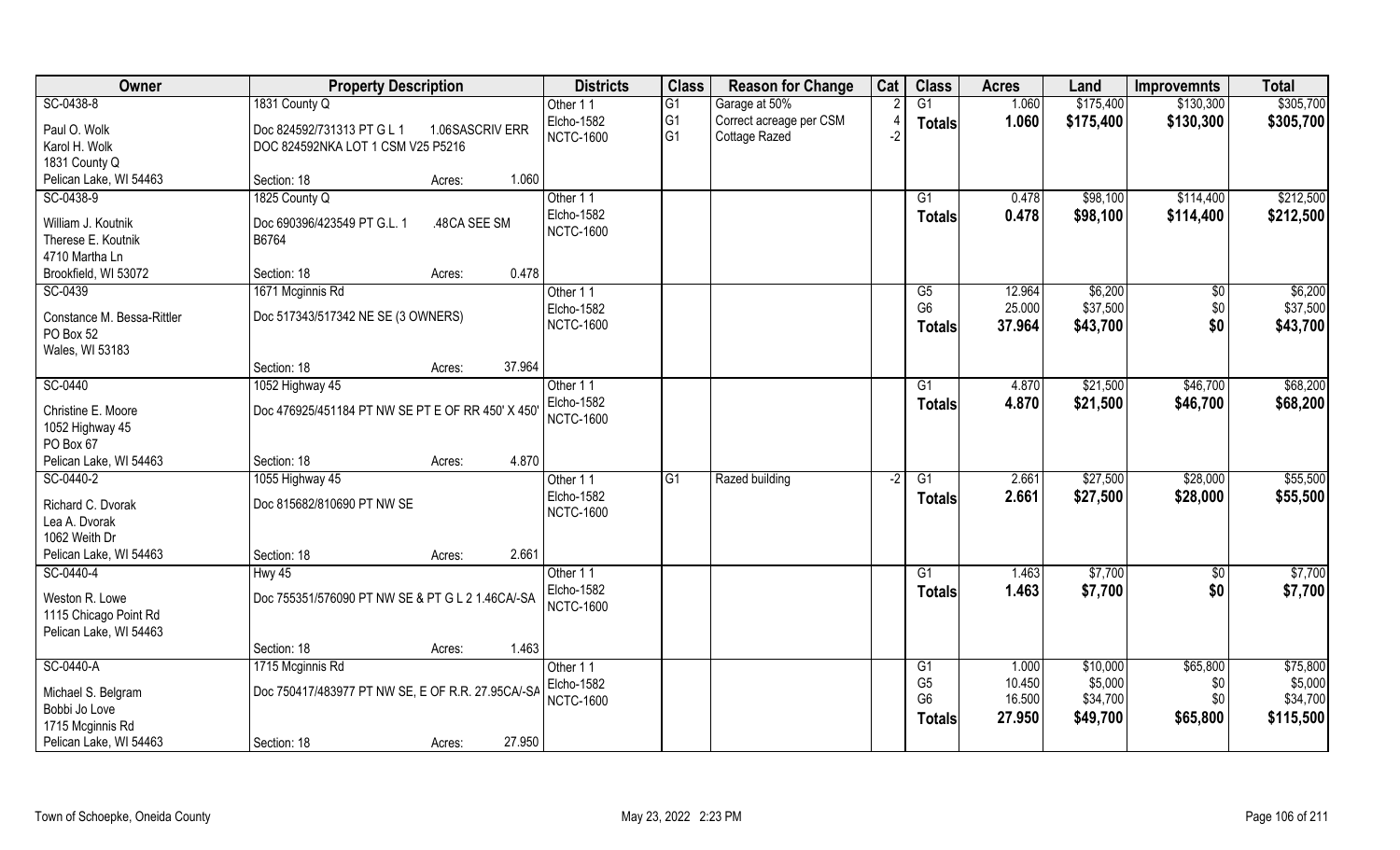| $\overline{X2}$<br><b>SC-0440-AB</b><br>3.000<br>\$0<br>Other 11<br>$\overline{50}$<br>$\frac{1}{30}$<br>\$0<br>Elcho-1582<br>3.000<br>\$0<br>\$0<br><b>Totals</b><br>Doc 340499/000000 PT OF NW SE<br>State Dot<br><b>NCTC-1600</b><br>510 Hanson Lake Rd<br>Rhinelander, WI 54501<br>3.000<br>Section: 18<br>Acres:<br>SC-0441<br>Other 11<br>\$28,200<br>\$83,700<br>Hwy 45<br>G1<br>8.400<br>Elcho-1582<br>8.400<br>\$28,200<br>\$83,700<br>Totals<br>Galen J. Dulmes<br>Doc 620176/618964 PT G.L. 3 8.4A BNG PCL 1 SM<br><b>NCTC-1600</b><br>Denise C. Dulmes<br>A1365<br>10007 Middle Rd<br>8.400<br>Oostburg, WI 53070<br>Section: 18<br>Acres:<br>984 Highway 45<br>\$10,000<br>SC-0441-1<br>G1<br>1.000<br>$\frac{6}{3}$<br>Other 11<br>Elcho-1582<br>\$0<br>1.000<br>\$10,000<br>Totals<br>Daniel G. Moeller<br>Doc 502394/474902 PT G.L. 3<br><b>NCTC-1600</b><br>Debra S. Moeller<br>N6419 Johnson Rd<br>1.000<br>New London, WI 54961<br>Section: 18<br>Acres:<br>SC-0441-3<br>\$28,000<br>\$164,800<br>G1<br>8.300<br>1040 Highway 45<br>Other 11<br>Elcho-1582<br>8.300<br>\$28,000<br>\$164,800<br><b>Totals</b> | Owner                | <b>Property Description</b>                    | <b>Districts</b> | <b>Class</b> | <b>Reason for Change</b> | Cat | <b>Class</b> | <b>Acres</b> | Land | <b>Improvemnts</b> | <b>Total</b> |
|----------------------------------------------------------------------------------------------------------------------------------------------------------------------------------------------------------------------------------------------------------------------------------------------------------------------------------------------------------------------------------------------------------------------------------------------------------------------------------------------------------------------------------------------------------------------------------------------------------------------------------------------------------------------------------------------------------------------------------------------------------------------------------------------------------------------------------------------------------------------------------------------------------------------------------------------------------------------------------------------------------------------------------------------------------------------------------------------------------------------------------|----------------------|------------------------------------------------|------------------|--------------|--------------------------|-----|--------------|--------------|------|--------------------|--------------|
|                                                                                                                                                                                                                                                                                                                                                                                                                                                                                                                                                                                                                                                                                                                                                                                                                                                                                                                                                                                                                                                                                                                                  |                      |                                                |                  |              |                          |     |              |              |      |                    |              |
|                                                                                                                                                                                                                                                                                                                                                                                                                                                                                                                                                                                                                                                                                                                                                                                                                                                                                                                                                                                                                                                                                                                                  |                      |                                                |                  |              |                          |     |              |              |      |                    |              |
|                                                                                                                                                                                                                                                                                                                                                                                                                                                                                                                                                                                                                                                                                                                                                                                                                                                                                                                                                                                                                                                                                                                                  |                      |                                                |                  |              |                          |     |              |              |      |                    |              |
| \$111,900<br>\$111,900<br>\$10,000<br>\$10,000<br>\$192,800<br>\$192,800                                                                                                                                                                                                                                                                                                                                                                                                                                                                                                                                                                                                                                                                                                                                                                                                                                                                                                                                                                                                                                                         |                      |                                                |                  |              |                          |     |              |              |      |                    |              |
|                                                                                                                                                                                                                                                                                                                                                                                                                                                                                                                                                                                                                                                                                                                                                                                                                                                                                                                                                                                                                                                                                                                                  |                      |                                                |                  |              |                          |     |              |              |      |                    |              |
|                                                                                                                                                                                                                                                                                                                                                                                                                                                                                                                                                                                                                                                                                                                                                                                                                                                                                                                                                                                                                                                                                                                                  |                      |                                                |                  |              |                          |     |              |              |      |                    |              |
|                                                                                                                                                                                                                                                                                                                                                                                                                                                                                                                                                                                                                                                                                                                                                                                                                                                                                                                                                                                                                                                                                                                                  |                      |                                                |                  |              |                          |     |              |              |      |                    |              |
|                                                                                                                                                                                                                                                                                                                                                                                                                                                                                                                                                                                                                                                                                                                                                                                                                                                                                                                                                                                                                                                                                                                                  |                      |                                                |                  |              |                          |     |              |              |      |                    |              |
|                                                                                                                                                                                                                                                                                                                                                                                                                                                                                                                                                                                                                                                                                                                                                                                                                                                                                                                                                                                                                                                                                                                                  |                      |                                                |                  |              |                          |     |              |              |      |                    |              |
|                                                                                                                                                                                                                                                                                                                                                                                                                                                                                                                                                                                                                                                                                                                                                                                                                                                                                                                                                                                                                                                                                                                                  |                      |                                                |                  |              |                          |     |              |              |      |                    |              |
|                                                                                                                                                                                                                                                                                                                                                                                                                                                                                                                                                                                                                                                                                                                                                                                                                                                                                                                                                                                                                                                                                                                                  |                      |                                                |                  |              |                          |     |              |              |      |                    |              |
|                                                                                                                                                                                                                                                                                                                                                                                                                                                                                                                                                                                                                                                                                                                                                                                                                                                                                                                                                                                                                                                                                                                                  |                      |                                                |                  |              |                          |     |              |              |      |                    |              |
|                                                                                                                                                                                                                                                                                                                                                                                                                                                                                                                                                                                                                                                                                                                                                                                                                                                                                                                                                                                                                                                                                                                                  |                      |                                                |                  |              |                          |     |              |              |      |                    |              |
|                                                                                                                                                                                                                                                                                                                                                                                                                                                                                                                                                                                                                                                                                                                                                                                                                                                                                                                                                                                                                                                                                                                                  |                      |                                                |                  |              |                          |     |              |              |      |                    |              |
|                                                                                                                                                                                                                                                                                                                                                                                                                                                                                                                                                                                                                                                                                                                                                                                                                                                                                                                                                                                                                                                                                                                                  |                      |                                                |                  |              |                          |     |              |              |      |                    |              |
|                                                                                                                                                                                                                                                                                                                                                                                                                                                                                                                                                                                                                                                                                                                                                                                                                                                                                                                                                                                                                                                                                                                                  |                      |                                                |                  |              |                          |     |              |              |      |                    |              |
|                                                                                                                                                                                                                                                                                                                                                                                                                                                                                                                                                                                                                                                                                                                                                                                                                                                                                                                                                                                                                                                                                                                                  | Frederick A. Mathwig | Doc 661946/602764 PT G.L.3 8.3A PCL 2 SM A1365 |                  |              |                          |     |              |              |      |                    |              |
| <b>NCTC-1600</b><br>Jill D. Mathwig                                                                                                                                                                                                                                                                                                                                                                                                                                                                                                                                                                                                                                                                                                                                                                                                                                                                                                                                                                                                                                                                                              |                      |                                                |                  |              |                          |     |              |              |      |                    |              |
| 1040 Highway 45                                                                                                                                                                                                                                                                                                                                                                                                                                                                                                                                                                                                                                                                                                                                                                                                                                                                                                                                                                                                                                                                                                                  |                      |                                                |                  |              |                          |     |              |              |      |                    |              |
| Pelican Lake, WI 54463<br>Section: 18<br>8.300<br>Acres:                                                                                                                                                                                                                                                                                                                                                                                                                                                                                                                                                                                                                                                                                                                                                                                                                                                                                                                                                                                                                                                                         |                      |                                                |                  |              |                          |     |              |              |      |                    |              |
| \$29,000<br>\$29,000<br>SC-0441-4<br>$\overline{G1}$<br>8.840<br>$\overline{50}$<br>Hwy 45<br>Other 11                                                                                                                                                                                                                                                                                                                                                                                                                                                                                                                                                                                                                                                                                                                                                                                                                                                                                                                                                                                                                           |                      |                                                |                  |              |                          |     |              |              |      |                    |              |
| 8.840<br>\$29,000<br>\$0<br>Elcho-1582<br>\$29,000<br><b>Totals</b><br>Doc 661946/661945 PT G.L.3 8.84A PCL 3 SM A1365<br>Frederick A. Mathwig                                                                                                                                                                                                                                                                                                                                                                                                                                                                                                                                                                                                                                                                                                                                                                                                                                                                                                                                                                                   |                      |                                                |                  |              |                          |     |              |              |      |                    |              |
| <b>NCTC-1600</b><br>Jill D. Mathwig                                                                                                                                                                                                                                                                                                                                                                                                                                                                                                                                                                                                                                                                                                                                                                                                                                                                                                                                                                                                                                                                                              |                      |                                                |                  |              |                          |     |              |              |      |                    |              |
| 1040 Highway 45                                                                                                                                                                                                                                                                                                                                                                                                                                                                                                                                                                                                                                                                                                                                                                                                                                                                                                                                                                                                                                                                                                                  |                      |                                                |                  |              |                          |     |              |              |      |                    |              |
| Pelican Lake, WI 54463<br>8.840<br>Section: 18<br>Acres:                                                                                                                                                                                                                                                                                                                                                                                                                                                                                                                                                                                                                                                                                                                                                                                                                                                                                                                                                                                                                                                                         |                      |                                                |                  |              |                          |     |              |              |      |                    |              |
| SC-0441-A<br>$\overline{X2}$<br>3.000<br>$\sqrt{50}$<br>\$0<br>Other 11<br>$\frac{6}{3}$                                                                                                                                                                                                                                                                                                                                                                                                                                                                                                                                                                                                                                                                                                                                                                                                                                                                                                                                                                                                                                         |                      |                                                |                  |              |                          |     |              |              |      |                    |              |
| \$0<br>\$0<br>\$0<br>Elcho-1582<br>3.000<br><b>Totals</b><br>Doc 340499/000000 PT G.L. 3<br>State Dot                                                                                                                                                                                                                                                                                                                                                                                                                                                                                                                                                                                                                                                                                                                                                                                                                                                                                                                                                                                                                            |                      |                                                |                  |              |                          |     |              |              |      |                    |              |
| <b>NCTC-1600</b><br>510 Hanson Lake Rd                                                                                                                                                                                                                                                                                                                                                                                                                                                                                                                                                                                                                                                                                                                                                                                                                                                                                                                                                                                                                                                                                           |                      |                                                |                  |              |                          |     |              |              |      |                    |              |
| Rhinelander, WI 54501                                                                                                                                                                                                                                                                                                                                                                                                                                                                                                                                                                                                                                                                                                                                                                                                                                                                                                                                                                                                                                                                                                            |                      |                                                |                  |              |                          |     |              |              |      |                    |              |
| 3.000<br>Section: 18<br>Acres:                                                                                                                                                                                                                                                                                                                                                                                                                                                                                                                                                                                                                                                                                                                                                                                                                                                                                                                                                                                                                                                                                                   |                      |                                                |                  |              |                          |     |              |              |      |                    |              |
| SC-0442<br>(\$60,000)<br>40.000<br>\$0<br>$\overline{50}$<br>Other 11<br>F8                                                                                                                                                                                                                                                                                                                                                                                                                                                                                                                                                                                                                                                                                                                                                                                                                                                                                                                                                                                                                                                      |                      |                                                |                  |              |                          |     |              |              |      |                    |              |
| \$0<br>\$0<br><b>Elcho-1582</b><br>40.000<br>\$0<br><b>Totals</b><br>Galen J. Dulmes<br>Doc 661944/538779 SE SE 40A MFL CLOSED #44                                                                                                                                                                                                                                                                                                                                                                                                                                                                                                                                                                                                                                                                                                                                                                                                                                                                                                                                                                                               |                      |                                                |                  |              |                          |     |              |              |      |                    |              |
| <b>NCTC-1600</b><br>10007 Middle Rd<br>263 1999 SEE DOC #661944 FOR DEED SEE MIN                                                                                                                                                                                                                                                                                                                                                                                                                                                                                                                                                                                                                                                                                                                                                                                                                                                                                                                                                                                                                                                 |                      |                                                |                  |              |                          |     |              |              |      |                    |              |
| RESV V1000-834 PCL 4 SM A1365<br>Oostburg, WI 53070                                                                                                                                                                                                                                                                                                                                                                                                                                                                                                                                                                                                                                                                                                                                                                                                                                                                                                                                                                                                                                                                              |                      |                                                |                  |              |                          |     |              |              |      |                    |              |
| 40.000<br>Section: 18<br>Acres:                                                                                                                                                                                                                                                                                                                                                                                                                                                                                                                                                                                                                                                                                                                                                                                                                                                                                                                                                                                                                                                                                                  |                      |                                                |                  |              |                          |     |              |              |      |                    |              |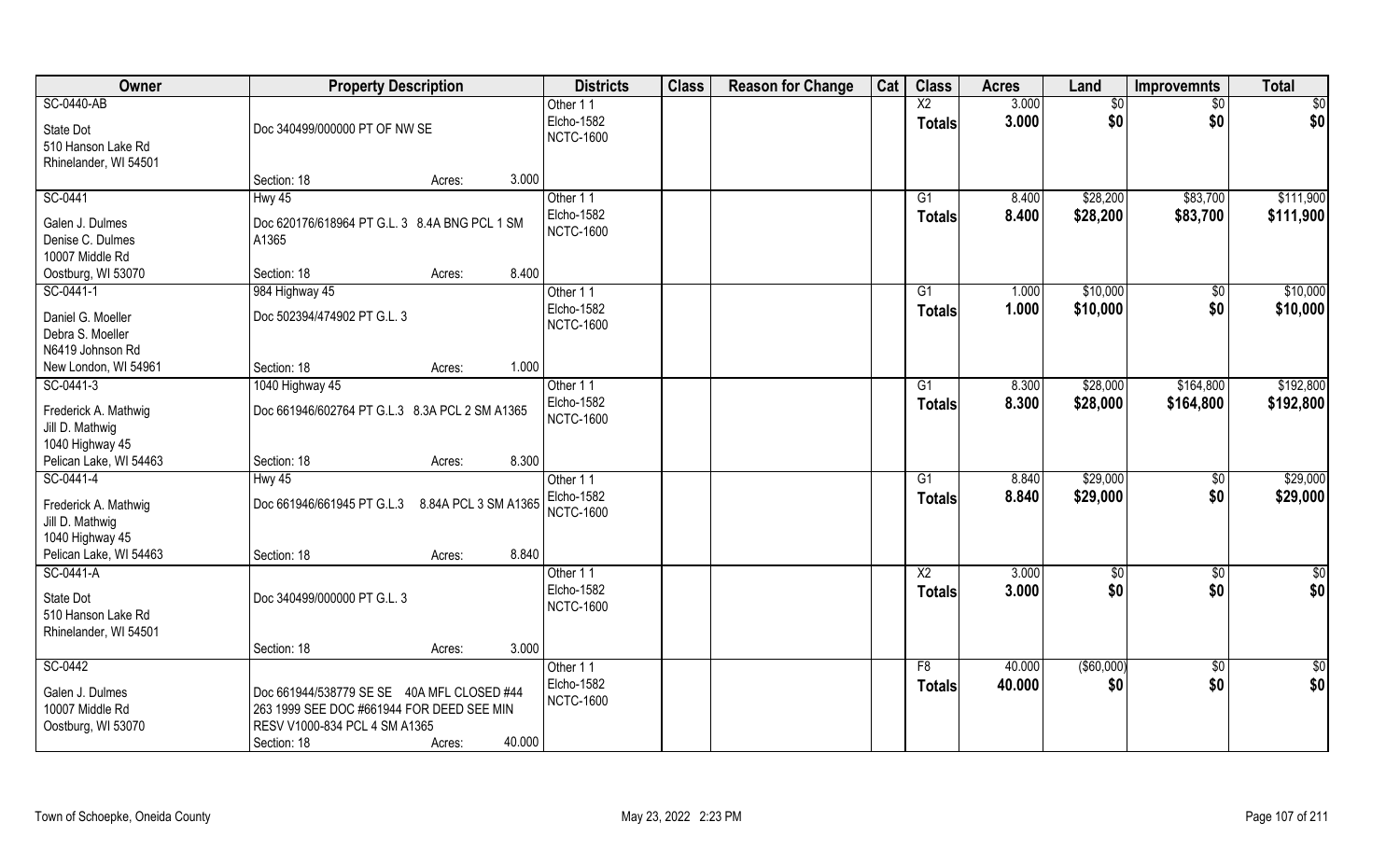| Owner                  | <b>Property Description</b>                        | <b>Districts</b>  | <b>Class</b> | <b>Reason for Change</b> | Cat | <b>Class</b>   | <b>Acres</b> | Land          | <b>Improvemnts</b> | <b>Total</b>    |
|------------------------|----------------------------------------------------|-------------------|--------------|--------------------------|-----|----------------|--------------|---------------|--------------------|-----------------|
| SC-0443                | 918 Highway 45                                     | Other 11          |              |                          |     | G1             | 5.000        | \$21,700      | \$42,300           | \$64,000        |
| Julie A. Taylor        | Doc 650325/449354 PT G.L. 1 E OF RR 515'X430'      | Elcho-1582        |              |                          |     | <b>Totals</b>  | 5.000        | \$21,700      | \$42,300           | \$64,000        |
| Anthony P. Taylor      | APPX 5A SM C760 (RESVICK SURVEY)                   | <b>NCTC-1600</b>  |              |                          |     |                |              |               |                    |                 |
| PO Box 101             |                                                    |                   |              |                          |     |                |              |               |                    |                 |
| 918 Hwy 45             | 5.000<br>Section: 19<br>Acres:                     |                   |              |                          |     |                |              |               |                    |                 |
| Pelican Lake, WI 54463 |                                                    |                   |              |                          |     |                |              |               |                    |                 |
| SC-0443-1              | 969 Highway 45                                     | Other 11          |              |                          |     | G1             | 0.195        | \$70,300      | \$48,100           | \$118,400       |
|                        |                                                    | Elcho-1582        |              |                          |     | <b>Totals</b>  | 0.195        | \$70,300      | \$48,100           | \$118,400       |
| Daniel G. Moeller      | Doc 502394/474902 PT G.L. 1 BERQUIST PCL SM        | <b>NCTC-1600</b>  |              |                          |     |                |              |               |                    |                 |
| Debra S. Moeller       | C2400                                              |                   |              |                          |     |                |              |               |                    |                 |
| N6419 Johnson Rd       |                                                    |                   |              |                          |     |                |              |               |                    |                 |
| New London, WI 54961   | 0.195<br>Section: 19<br>Acres:                     |                   |              |                          |     |                |              |               |                    |                 |
| SC-0443-10             | 875 Highway 45                                     | Other 11          |              |                          |     | G1             | 1.230        | \$132,600     | \$60,800           | \$193,400       |
| Paul M. Burbey         | Doc 571473/442528 PT G.L. 2 & PT G.L. 1 S OF CREEK | Elcho-1582        |              |                          |     | <b>Totals</b>  | 1.230        | \$132,600     | \$60,800           | \$193,400       |
| Julie A. Burbey        | & W OF HWY INCL BOTH DESC DOC 571473 BDNRY         | <b>NCTC-1600</b>  |              |                          |     |                |              |               |                    |                 |
| 3524 Orchard Ln        | LINE AGREE V256 P341 1.23CA/-SA LIFE EST PAUL M    |                   |              |                          |     |                |              |               |                    |                 |
| Manitowoc, WI 54220    | 1.230<br>Section: 19<br>Acres:                     |                   |              |                          |     |                |              |               |                    |                 |
| SC-0443-11             | 913 Highway 45                                     | Other 11          |              |                          |     | G1             | 0.160        | \$72,400      | \$120,200          | \$192,600       |
|                        |                                                    | Elcho-1582        |              |                          |     | <b>Totals</b>  | 0.160        | \$72,400      | \$120,200          | \$192,600       |
| Janet Jakubek          | Doc 771875/758528 PT G.L. 1 SUBJ/WVIC QCD IN       | <b>NCTC-1600</b>  |              |                          |     |                |              |               |                    |                 |
| 913 Highway 45         | V76-102 SEE SM L2755 .16CA/.17SA                   |                   |              |                          |     |                |              |               |                    |                 |
| Pelican Lake, WI 54463 |                                                    |                   |              |                          |     |                |              |               |                    |                 |
|                        | 0.160<br>Section: 19<br>Acres:                     |                   |              |                          |     |                |              |               |                    |                 |
| SC-0443-12             | 931 Highway 45                                     | Other 11          |              |                          |     | G1             | 0.140        | \$69,000      | \$69,300           | \$138,300       |
| James D. Fenley        | Doc 727643/630614 PT G L 1<br>.14CA/-SA SM A3367   | <b>Elcho-1582</b> |              |                          |     | <b>Totals</b>  | 0.140        | \$69,000      | \$69,300           | \$138,300       |
| Sharon L. Fenley       |                                                    | <b>NCTC-1600</b>  |              |                          |     |                |              |               |                    |                 |
| 406 Bowlavard Ave      |                                                    |                   |              |                          |     |                |              |               |                    |                 |
| Belleville, WI 53508   | 0.140<br>Section: 19<br>Acres:                     |                   |              |                          |     |                |              |               |                    |                 |
| SC-0443-14             | 906 Highway 45                                     | Other 11          |              |                          |     | G5             | 52.320       | \$24,900      | $\sqrt{$0}$        | \$24,900        |
|                        |                                                    | Elcho-1582        |              |                          |     | G <sub>6</sub> | 2.200        | \$4,200       | \$0                | \$4,200         |
| Ronald P. Taylor       | Doc 753100/663053 PT G.L. 1 LYING E OF RR EX       | <b>NCTC-1600</b>  |              |                          |     | <b>Totals</b>  | 54.520       | \$29,100      | \$0                | \$29,100        |
| PO Box 99              | VB-120, V536-300& V778-780 54.52CA                 |                   |              |                          |     |                |              |               |                    |                 |
| Pelican Lake, WI 54463 | 54.520                                             |                   |              |                          |     |                |              |               |                    |                 |
|                        | Section: 19<br>Acres:                              |                   |              |                          |     |                |              |               |                    |                 |
| SC-0443-15             |                                                    | Other 11          |              |                          |     | X4             | 3.510        | $\frac{1}{6}$ | $\overline{50}$    | $\overline{50}$ |
| Schoepke Town          | Doc 345860/2953 PT G.L. 1 APPX 3.51A (FOREST       | Elcho-1582        |              |                          |     | <b>Totals</b>  | 3.510        | \$0           | \$0                | \$0             |
| 769 Highway 45         | COUNTY V1-535) 2 DESC VB-120 & V536-300 PT SM      | <b>NCTC-1600</b>  |              |                          |     |                |              |               |                    |                 |
| Pelican Lake, WI 54463 | L835 (CEMETERY)                                    |                   |              |                          |     |                |              |               |                    |                 |
|                        | 3.510<br>Section: 19<br>Acres:                     |                   |              |                          |     |                |              |               |                    |                 |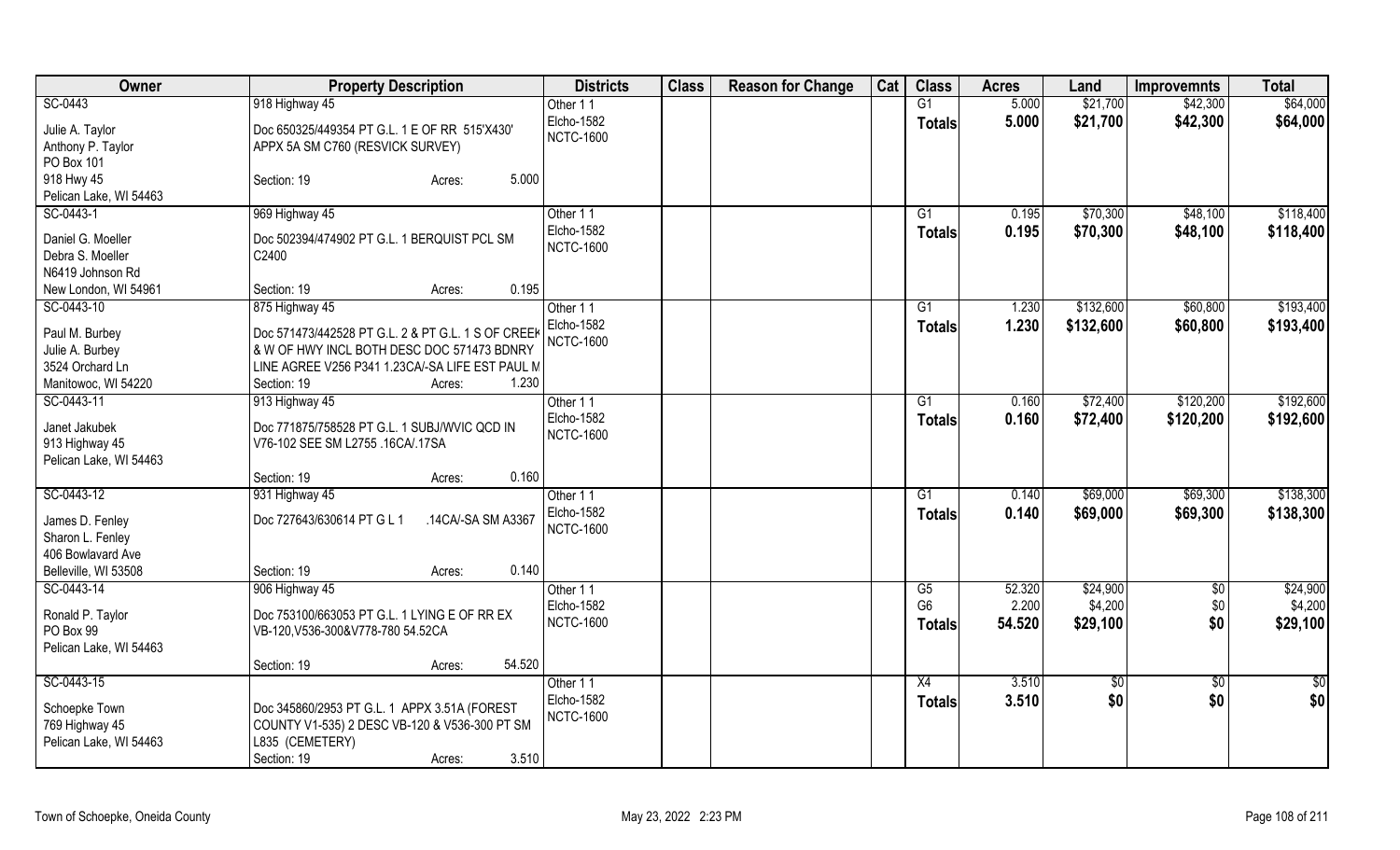| Owner                              | <b>Property Description</b>                       | <b>Districts</b>               | <b>Class</b> | <b>Reason for Change</b> | Cat | <b>Class</b>    | <b>Acres</b> | Land      | <b>Improvemnts</b> | <b>Total</b> |
|------------------------------------|---------------------------------------------------|--------------------------------|--------------|--------------------------|-----|-----------------|--------------|-----------|--------------------|--------------|
| SC-0443-2                          | 955 Highway 45                                    | Other 11                       |              |                          |     | G1              | 0.342        | \$134,900 | \$60,200           | \$195,100    |
| Marie Dillinger                    | Doc 648258/648257 PT G.L. 1 SEE OWNERSHIP         | Elcho-1582                     |              |                          |     | <b>Totals</b>   | 0.342        | \$134,900 | \$60,200           | \$195,100    |
| 4082 Hwy 45                        | V675-718 INC 961 HWY 45 SEE SM B1389              | <b>NCTC-1600</b>               |              |                          |     |                 |              |           |                    |              |
| Conover, WI 54519                  |                                                   |                                |              |                          |     |                 |              |           |                    |              |
|                                    | 0.342<br>Section: 19<br>Acres:                    |                                |              |                          |     |                 |              |           |                    |              |
| SC-0443-3                          | 943 Highway 45                                    | Other 11                       |              |                          |     | $\overline{G1}$ | 0.172        | \$69,800  | \$50,200           | \$120,000    |
| Randall G. Van Asten et al         | Doc 488698/400347 PT G.L. 1<br>.16CA/-SA SEE SM   | Elcho-1582                     |              |                          |     | <b>Totals</b>   | 0.172        | \$69,800  | \$50,200           | \$120,000    |
| c/o Randall G. Van Asten           | C2400                                             | <b>NCTC-1600</b>               |              |                          |     |                 |              |           |                    |              |
| 943 Highway 45                     |                                                   |                                |              |                          |     |                 |              |           |                    |              |
| Pelican Lake, WI 54463             | 0.172<br>Section: 19<br>Acres:                    |                                |              |                          |     |                 |              |           |                    |              |
| SC-0443-3A                         | 949 Highway 45                                    | Other 11                       |              |                          |     | G1              | 0.178        | \$78,500  | \$42,000           | \$120,500    |
|                                    |                                                   | Elcho-1582                     |              |                          |     | <b>Totals</b>   | 0.178        | \$78,500  | \$42,000           | \$120,500    |
| Randall G. Van Asten               | Doc 650655/648258 PT G.L. 1<br>.17CA/.17SA SEE SM | <b>NCTC-1600</b>               |              |                          |     |                 |              |           |                    |              |
| Jan J. Van-Asten<br>943 Highway 45 | B1389, B7067 & C2400                              |                                |              |                          |     |                 |              |           |                    |              |
| Pelican Lake, WI 54463             | 0.178<br>Section: 19<br>Acres:                    |                                |              |                          |     |                 |              |           |                    |              |
| SC-0443-4                          | 937 Highway 45                                    | Other 11                       |              |                          |     | G1              | 0.112        | \$50,000  | \$39,400           | \$89,400     |
|                                    |                                                   | Elcho-1582                     |              |                          |     | <b>Totals</b>   | 0.112        | \$50,000  | \$39,400           | \$89,400     |
| Gayle Snedden                      | Doc 714869/714063 PT G.L. 1<br>.11CA/.13SA DESC   | <b>NCTC-1600</b>               |              |                          |     |                 |              |           |                    |              |
| 16768 Bockenstedt Rd               | IN ? DOC 711529, 714063 & 714869 SEE LIO LTR SEE  |                                |              |                          |     |                 |              |           |                    |              |
| Dyersville, IA 52040               | <b>SM B7590</b>                                   |                                |              |                          |     |                 |              |           |                    |              |
|                                    | 0.112<br>Section: 19<br>Acres:                    |                                |              |                          |     |                 |              |           |                    |              |
| SC-0443-5                          | 925 Highway 45                                    | Other 11                       |              |                          |     | G1              | 0.091        | \$53,200  | \$33,700           | \$86,900     |
| <b>Scott Selting</b>               | Doc 623800/428695 PT G.L. 1 SM B1389              | Elcho-1582<br><b>NCTC-1600</b> |              |                          |     | Totals          | 0.091        | \$53,200  | \$33,700           | \$86,900     |
| <b>Sherri Selting</b>              |                                                   |                                |              |                          |     |                 |              |           |                    |              |
| 226094 Club House Rd               |                                                   |                                |              |                          |     |                 |              |           |                    |              |
| Ringle, WI 54471                   | 0.091<br>Section: 19<br>Acres:                    |                                |              |                          |     |                 |              |           |                    |              |
| SC-0443-6                          | 885 Highway 45                                    | Other 11                       |              |                          |     | G2              | 1.132        | \$198,500 | \$265,200          | \$463,700    |
| Curt D. Waldvogel                  | Doc 825646/476761 PT G.L. 1<br>1.11SA LOT 1 CSM   | Elcho-1582                     |              |                          |     | <b>Totals</b>   | 1.132        | \$198,500 | \$265,200          | \$463,700    |
| c/o Curt Waldvogel                 | V15 P3431 INCL 885, 891 & 893 HWY 45              | <b>NCTC-1600</b>               |              |                          |     |                 |              |           |                    |              |
| 889 Highway 45                     |                                                   |                                |              |                          |     |                 |              |           |                    |              |
| Pelican Lake, WI 54463             | 1.132<br>Section: 19<br>Acres:                    |                                |              |                          |     |                 |              |           |                    |              |
| SC-0443-6A                         | 901 Highway 45                                    | Other 11                       |              |                          |     | G1              | 0.360        | \$108,600 | \$81,200           | \$189,800    |
| Adam A Green Liv Tr                | Doc 805117/803107 PT G L 1 .36CA/-SA SCRIV ERR    | Elcho-1582                     |              |                          |     | Totals          | 0.360        | \$108,600 | \$81,200           | \$189,800    |
| Karin K Green Liv Tr               | DOC 805117 SEE EXH A DOC 805117 FOR CORR          | <b>NCTC-1600</b>               |              |                          |     |                 |              |           |                    |              |
| 637 W Rock River Cir               | <b>DESC</b>                                       |                                |              |                          |     |                 |              |           |                    |              |
| Depere, WI 54115                   | 0.360<br>Section: 19<br>Acres:                    |                                |              |                          |     |                 |              |           |                    |              |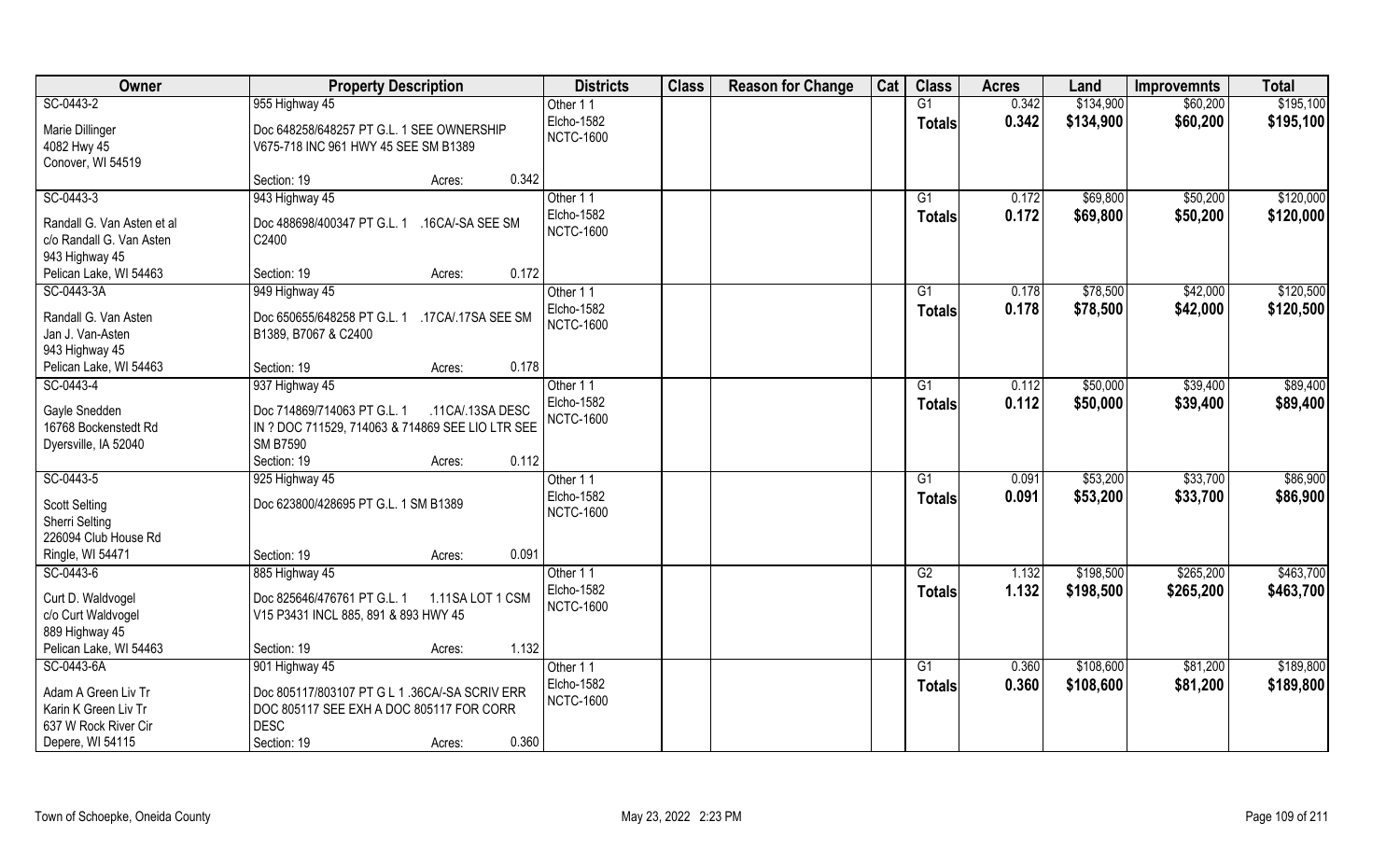| Owner                     | <b>Property Description</b>                    |                   | <b>Districts</b> | <b>Class</b>    | <b>Reason for Change</b> | Cat  | <b>Class</b>         | <b>Acres</b> | Land      | <b>Improvemnts</b> | <b>Total</b> |
|---------------------------|------------------------------------------------|-------------------|------------------|-----------------|--------------------------|------|----------------------|--------------|-----------|--------------------|--------------|
| SC-0443-6B                | 881 Highway 45                                 |                   | Other 11         |                 |                          |      | G1                   | 0.375        | \$42,500  | \$33,900           | \$76,400     |
| Jeremy W. Westberg        | Doc 786436/786435 PT G.L. 1                    | .38CA/-SA SM A820 | Elcho-1582       |                 |                          |      | <b>Totals</b>        | 0.375        | \$42,500  | \$33,900           | \$76,400     |
| Melanie A. Westberg       |                                                |                   | <b>NCTC-1600</b> |                 |                          |      |                      |              |           |                    |              |
| PO Box 438                |                                                |                   |                  |                 |                          |      |                      |              |           |                    |              |
| Ringle, WI 54471          | Section: 19                                    | Acres:            | 0.375            |                 |                          |      |                      |              |           |                    |              |
| SC-0443-7                 | 919 Highway 45                                 |                   | Other 11         |                 |                          |      | G1                   | 0.124        | \$82,000  | \$66,400           | \$148,400    |
|                           |                                                |                   | Elcho-1582       |                 |                          |      | Totals               | 0.124        | \$82,000  | \$66,400           | \$148,400    |
| Barbara A. Kahl           | Doc 433122/260-68 PT G.L. 1 (3 OWNERS)         |                   | <b>NCTC-1600</b> |                 |                          |      |                      |              |           |                    |              |
| 8125 Fish Hatchery Rd     |                                                |                   |                  |                 |                          |      |                      |              |           |                    |              |
| Burlington, WI 53105      |                                                |                   |                  |                 |                          |      |                      |              |           |                    |              |
|                           | Section: 19                                    | Acres:            | 0.124            |                 |                          |      |                      |              |           |                    |              |
| SC-0443-8                 | 907 Highway 45                                 |                   | Other 11         |                 |                          |      | G1                   | 0.078        | \$43,600  | \$49,700           | \$93,300     |
| Chad H. Baker             | Doc 666476/303864 PT G.L. 1                    | 50'WF             | Elcho-1582       |                 |                          |      | Totals               | 0.078        | \$43,600  | \$49,700           | \$93,300     |
| Lesley K. Baker           |                                                |                   | <b>NCTC-1600</b> |                 |                          |      |                      |              |           |                    |              |
| W5563 Sumac Ln            |                                                |                   |                  |                 |                          |      |                      |              |           |                    |              |
| Appleton, WI 54915        | Section: 19                                    | Acres:            | 0.078            |                 |                          |      |                      |              |           |                    |              |
| SC-0443-A                 |                                                |                   | Other 11         |                 |                          |      | X <sub>2</sub>       | 4.180        | $ $ \$0   | \$0                | \$0          |
|                           |                                                |                   | Elcho-1582       |                 |                          |      | <b>Totals</b>        | 4.180        | \$0       | \$0                | \$0          |
| State Dot                 | Doc 398755/398754 PT OF NW NE G.L. 1           |                   | <b>NCTC-1600</b> |                 |                          |      |                      |              |           |                    |              |
| 510 Hanson Lake Rd        |                                                |                   |                  |                 |                          |      |                      |              |           |                    |              |
| Rhinelander, WI 54501     |                                                |                   |                  |                 |                          |      |                      |              |           |                    |              |
|                           | Section: 19                                    | Acres:            | 4.180            |                 |                          |      |                      |              |           |                    |              |
| SC-0444                   | 865 Highway 45                                 |                   | Other 11         | $\overline{G1}$ | All buildings razed      | $-2$ | $\overline{G1}$      | 1.110        | \$197,500 | \$0                | \$197,500    |
| Brian A. Sprangberg et al | Doc 829165/809860 PT G.L. 2 1.11 CA/-SA (3     |                   | Elcho-1582       |                 |                          |      | Totals               | 1.110        | \$197,500 | \$0                | \$197,500    |
| 7507 Azalea Rd            | OWNERS) SUBJ TO BNDRY LINE AGREE (V256-P341)   |                   | <b>NCTC-1600</b> |                 |                          |      |                      |              |           |                    |              |
| Wausau, WI 54501          | <b>SM B5907</b>                                |                   |                  |                 |                          |      |                      |              |           |                    |              |
|                           | Section: 19                                    | Acres:            | 1.110            |                 |                          |      |                      |              |           |                    |              |
| SC-0444-2                 | 855 Highway 45                                 |                   | Other 11         |                 |                          |      | G1                   | 0.802        | \$129,700 | \$36,400           | \$166, 100   |
|                           |                                                |                   | Elcho-1582       |                 |                          |      | <b>Totals</b>        | 0.802        | \$129,700 | \$36,400           | \$166,100    |
| Richard A. Putlitz        | Doc 543121/529632 PT G.L. 2                    |                   | <b>NCTC-1600</b> |                 |                          |      |                      |              |           |                    |              |
| Tracy A. Putlitz          |                                                |                   |                  |                 |                          |      |                      |              |           |                    |              |
| W265 S8555 Rustic View Ln |                                                |                   |                  |                 |                          |      |                      |              |           |                    |              |
| Mukwonago, WI 53149       | Section: 19                                    | Acres:            | 0.802            |                 |                          |      |                      |              |           |                    |              |
| SC-0444-4                 |                                                |                   | Other 11         |                 |                          |      | G5<br>G <sub>6</sub> | 58.224       | \$27,700  | \$0                | \$27,700     |
| Lucius A. Taylor IV       | Doc 650324/612621 PT G.L. 2 EAST OF RR SM C760 |                   | Elcho-1582       |                 |                          |      |                      | 10.000       | \$21,000  | \$0                | \$21,000     |
| 9290 W County Rd 25 S     | SEE DOC 612621 FOR OWNERSHP                    |                   | <b>NCTC-1600</b> |                 |                          |      | <b>Totals</b>        | 68.224       | \$48,700  | \$0                | \$48,700     |
| French Lick, IN 47432     |                                                |                   |                  |                 |                          |      |                      |              |           |                    |              |
|                           | Section: 19                                    | Acres:            | 68.224           |                 |                          |      |                      |              |           |                    |              |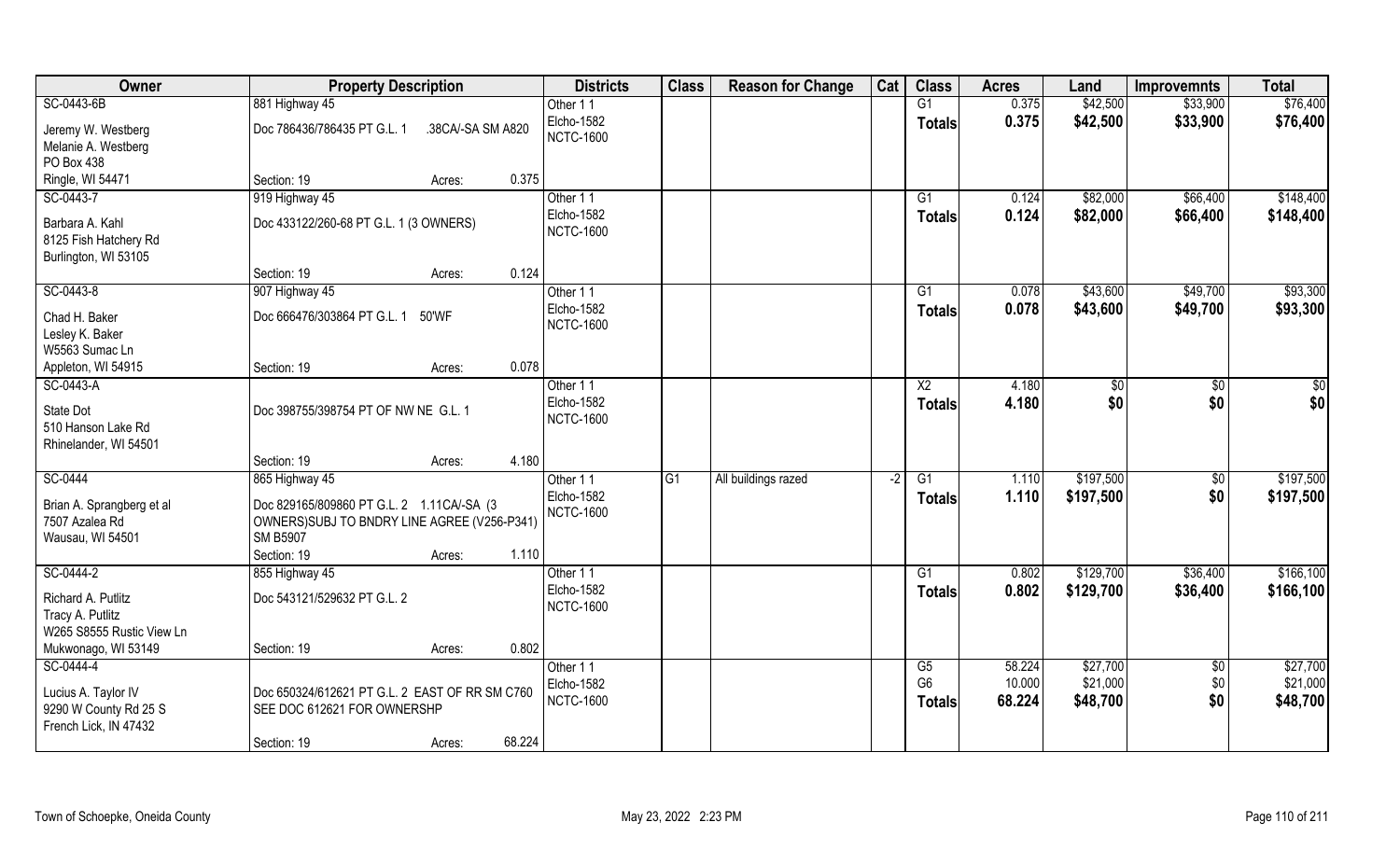| $\overline{X2}$<br>SC-0444-4A<br>3.000<br>\$0<br>Other 11<br>\$0<br>$\frac{1}{30}$<br>\$0<br>3.000<br>\$0<br>\$0<br>Elcho-1582<br><b>Totals</b><br>Doc 340499/000000 PT SW NE G.L. 2<br>State Dot<br><b>NCTC-1600</b><br>510 Hanson Lake Rd<br>Rhinelander, WI 54501<br>3.000<br>Section: 19<br>Acres:<br>SC-0444-5<br>827 Highway 45<br>Other 11<br>\$226,800<br>\$216,100<br>G1<br>2.452<br><b>Elcho-1582</b><br>2.452<br>\$226,800<br>\$216,100<br>Totals<br>James L. Tyler<br>Doc 390792/513-213 PT G.L. 2 & 3 LOT 1 CSM V3 P685<br><b>NCTC-1600</b><br>Ruth A. Tyler<br>ALSO V287 P366<br>827 Highway 45<br>2.452<br>Pelican Lake, WI 54463<br>Section: 19<br>Acres:<br>SC-0445<br>815 Highway 45<br>0.500<br>\$124,600<br>G1<br>\$2,800<br>Other 11<br><b>Elcho-1582</b><br>0.500<br>\$124,600<br>\$2,800<br>Totals<br>Doc 810601/469231 PT GL 3 .5A SM A365<br>Chad W. Katalinick<br><b>NCTC-1600</b><br>Denae J. Katalinick<br>N8966 Harrisville Ct<br>0.500<br>Menasha, WI 54952<br>Section: 19<br>Acres:<br>\$122,500<br>\$69,600<br>SC-0445-1<br>G1<br>0.420<br>813 Highway 45<br>Other 11<br>Elcho-1582<br>0.420<br>\$122,500<br>\$69,600<br><b>Totals</b><br>Doc 828106/790176 PT G.L. 3 .42CA/-SA SM A365<br>Wayne Morgan<br><b>NCTC-1600</b><br>Renee Morgan<br>1455 W 3rd Ave<br>Oshkosh, WI 54902<br>Section: 19<br>0.420<br>Acres:<br>\$99,400<br>SC-0445-10<br>$\overline{G1}$<br>0.450<br>$\overline{50}$<br>$HwV$ 45<br>Other 11<br>\$0<br>Elcho-1582<br>0.450<br>\$99,400<br><b>Totals</b><br>Doc 828106/790176 PT G.L. 3<br>Wayne Morgan<br>.45CA/-SA SM A365<br><b>NCTC-1600</b><br>Renee Morgan<br>1455 W 3rd Ave<br>0.450<br>Oshkosh, WI 54902<br>Section: 19<br>Acres:<br>SC-0445-2<br>G1<br>0.910<br>\$196,600<br>\$125,300<br>Other 11<br>801 Highway 45<br>Elcho-1582<br>0.910<br>\$196,600<br>\$125,300<br><b>Totals</b><br>Spencer Day Harris et al<br>Doc 733090/733089 PT G L 3<br>.91 CA/-SA SEE<br><b>NCTC-1600</b><br>c/o Paull Fam Pelican Lk Tr<br>V475-40 & 733090 FOR OWNERSHIP<br>827 W 19th Ave<br>Oshkosh, WI 54901<br>0.910<br>Section: 19<br>Acres:<br>\$33,000<br>SC-0445-3<br>Other 11<br>G5<br>69.330<br>\$0 | Owner | <b>Property Description</b> | <b>Districts</b> | <b>Class</b> | <b>Reason for Change</b> | Cat | <b>Class</b>   | <b>Acres</b> | Land     | <b>Improvemnts</b> | <b>Total</b> |
|---------------------------------------------------------------------------------------------------------------------------------------------------------------------------------------------------------------------------------------------------------------------------------------------------------------------------------------------------------------------------------------------------------------------------------------------------------------------------------------------------------------------------------------------------------------------------------------------------------------------------------------------------------------------------------------------------------------------------------------------------------------------------------------------------------------------------------------------------------------------------------------------------------------------------------------------------------------------------------------------------------------------------------------------------------------------------------------------------------------------------------------------------------------------------------------------------------------------------------------------------------------------------------------------------------------------------------------------------------------------------------------------------------------------------------------------------------------------------------------------------------------------------------------------------------------------------------------------------------------------------------------------------------------------------------------------------------------------------------------------------------------------------------------------------------------------------------------------------------------------------------------------------------------------------------------------------------------------------------------------------------------------------------------------------------------------------------------------------------------------------------------------------------------|-------|-----------------------------|------------------|--------------|--------------------------|-----|----------------|--------------|----------|--------------------|--------------|
|                                                                                                                                                                                                                                                                                                                                                                                                                                                                                                                                                                                                                                                                                                                                                                                                                                                                                                                                                                                                                                                                                                                                                                                                                                                                                                                                                                                                                                                                                                                                                                                                                                                                                                                                                                                                                                                                                                                                                                                                                                                                                                                                                               |       |                             |                  |              |                          |     |                |              |          |                    |              |
|                                                                                                                                                                                                                                                                                                                                                                                                                                                                                                                                                                                                                                                                                                                                                                                                                                                                                                                                                                                                                                                                                                                                                                                                                                                                                                                                                                                                                                                                                                                                                                                                                                                                                                                                                                                                                                                                                                                                                                                                                                                                                                                                                               |       |                             |                  |              |                          |     |                |              |          |                    |              |
|                                                                                                                                                                                                                                                                                                                                                                                                                                                                                                                                                                                                                                                                                                                                                                                                                                                                                                                                                                                                                                                                                                                                                                                                                                                                                                                                                                                                                                                                                                                                                                                                                                                                                                                                                                                                                                                                                                                                                                                                                                                                                                                                                               |       |                             |                  |              |                          |     |                |              |          |                    |              |
|                                                                                                                                                                                                                                                                                                                                                                                                                                                                                                                                                                                                                                                                                                                                                                                                                                                                                                                                                                                                                                                                                                                                                                                                                                                                                                                                                                                                                                                                                                                                                                                                                                                                                                                                                                                                                                                                                                                                                                                                                                                                                                                                                               |       |                             |                  |              |                          |     |                |              |          |                    |              |
|                                                                                                                                                                                                                                                                                                                                                                                                                                                                                                                                                                                                                                                                                                                                                                                                                                                                                                                                                                                                                                                                                                                                                                                                                                                                                                                                                                                                                                                                                                                                                                                                                                                                                                                                                                                                                                                                                                                                                                                                                                                                                                                                                               |       |                             |                  |              |                          |     |                |              |          |                    |              |
| \$442,900<br>\$127,400<br>\$127,400<br>\$192,100<br>\$192,100<br>\$99,400<br>\$99,400<br>\$321,900<br>\$321,900<br>\$33,000                                                                                                                                                                                                                                                                                                                                                                                                                                                                                                                                                                                                                                                                                                                                                                                                                                                                                                                                                                                                                                                                                                                                                                                                                                                                                                                                                                                                                                                                                                                                                                                                                                                                                                                                                                                                                                                                                                                                                                                                                                   |       |                             |                  |              |                          |     |                |              |          |                    | \$442,900    |
|                                                                                                                                                                                                                                                                                                                                                                                                                                                                                                                                                                                                                                                                                                                                                                                                                                                                                                                                                                                                                                                                                                                                                                                                                                                                                                                                                                                                                                                                                                                                                                                                                                                                                                                                                                                                                                                                                                                                                                                                                                                                                                                                                               |       |                             |                  |              |                          |     |                |              |          |                    |              |
|                                                                                                                                                                                                                                                                                                                                                                                                                                                                                                                                                                                                                                                                                                                                                                                                                                                                                                                                                                                                                                                                                                                                                                                                                                                                                                                                                                                                                                                                                                                                                                                                                                                                                                                                                                                                                                                                                                                                                                                                                                                                                                                                                               |       |                             |                  |              |                          |     |                |              |          |                    |              |
|                                                                                                                                                                                                                                                                                                                                                                                                                                                                                                                                                                                                                                                                                                                                                                                                                                                                                                                                                                                                                                                                                                                                                                                                                                                                                                                                                                                                                                                                                                                                                                                                                                                                                                                                                                                                                                                                                                                                                                                                                                                                                                                                                               |       |                             |                  |              |                          |     |                |              |          |                    |              |
|                                                                                                                                                                                                                                                                                                                                                                                                                                                                                                                                                                                                                                                                                                                                                                                                                                                                                                                                                                                                                                                                                                                                                                                                                                                                                                                                                                                                                                                                                                                                                                                                                                                                                                                                                                                                                                                                                                                                                                                                                                                                                                                                                               |       |                             |                  |              |                          |     |                |              |          |                    |              |
|                                                                                                                                                                                                                                                                                                                                                                                                                                                                                                                                                                                                                                                                                                                                                                                                                                                                                                                                                                                                                                                                                                                                                                                                                                                                                                                                                                                                                                                                                                                                                                                                                                                                                                                                                                                                                                                                                                                                                                                                                                                                                                                                                               |       |                             |                  |              |                          |     |                |              |          |                    |              |
|                                                                                                                                                                                                                                                                                                                                                                                                                                                                                                                                                                                                                                                                                                                                                                                                                                                                                                                                                                                                                                                                                                                                                                                                                                                                                                                                                                                                                                                                                                                                                                                                                                                                                                                                                                                                                                                                                                                                                                                                                                                                                                                                                               |       |                             |                  |              |                          |     |                |              |          |                    |              |
|                                                                                                                                                                                                                                                                                                                                                                                                                                                                                                                                                                                                                                                                                                                                                                                                                                                                                                                                                                                                                                                                                                                                                                                                                                                                                                                                                                                                                                                                                                                                                                                                                                                                                                                                                                                                                                                                                                                                                                                                                                                                                                                                                               |       |                             |                  |              |                          |     |                |              |          |                    |              |
|                                                                                                                                                                                                                                                                                                                                                                                                                                                                                                                                                                                                                                                                                                                                                                                                                                                                                                                                                                                                                                                                                                                                                                                                                                                                                                                                                                                                                                                                                                                                                                                                                                                                                                                                                                                                                                                                                                                                                                                                                                                                                                                                                               |       |                             |                  |              |                          |     |                |              |          |                    |              |
|                                                                                                                                                                                                                                                                                                                                                                                                                                                                                                                                                                                                                                                                                                                                                                                                                                                                                                                                                                                                                                                                                                                                                                                                                                                                                                                                                                                                                                                                                                                                                                                                                                                                                                                                                                                                                                                                                                                                                                                                                                                                                                                                                               |       |                             |                  |              |                          |     |                |              |          |                    |              |
|                                                                                                                                                                                                                                                                                                                                                                                                                                                                                                                                                                                                                                                                                                                                                                                                                                                                                                                                                                                                                                                                                                                                                                                                                                                                                                                                                                                                                                                                                                                                                                                                                                                                                                                                                                                                                                                                                                                                                                                                                                                                                                                                                               |       |                             |                  |              |                          |     |                |              |          |                    |              |
|                                                                                                                                                                                                                                                                                                                                                                                                                                                                                                                                                                                                                                                                                                                                                                                                                                                                                                                                                                                                                                                                                                                                                                                                                                                                                                                                                                                                                                                                                                                                                                                                                                                                                                                                                                                                                                                                                                                                                                                                                                                                                                                                                               |       |                             |                  |              |                          |     |                |              |          |                    |              |
|                                                                                                                                                                                                                                                                                                                                                                                                                                                                                                                                                                                                                                                                                                                                                                                                                                                                                                                                                                                                                                                                                                                                                                                                                                                                                                                                                                                                                                                                                                                                                                                                                                                                                                                                                                                                                                                                                                                                                                                                                                                                                                                                                               |       |                             |                  |              |                          |     |                |              |          |                    |              |
|                                                                                                                                                                                                                                                                                                                                                                                                                                                                                                                                                                                                                                                                                                                                                                                                                                                                                                                                                                                                                                                                                                                                                                                                                                                                                                                                                                                                                                                                                                                                                                                                                                                                                                                                                                                                                                                                                                                                                                                                                                                                                                                                                               |       |                             |                  |              |                          |     |                |              |          |                    |              |
|                                                                                                                                                                                                                                                                                                                                                                                                                                                                                                                                                                                                                                                                                                                                                                                                                                                                                                                                                                                                                                                                                                                                                                                                                                                                                                                                                                                                                                                                                                                                                                                                                                                                                                                                                                                                                                                                                                                                                                                                                                                                                                                                                               |       |                             |                  |              |                          |     |                |              |          |                    |              |
|                                                                                                                                                                                                                                                                                                                                                                                                                                                                                                                                                                                                                                                                                                                                                                                                                                                                                                                                                                                                                                                                                                                                                                                                                                                                                                                                                                                                                                                                                                                                                                                                                                                                                                                                                                                                                                                                                                                                                                                                                                                                                                                                                               |       |                             |                  |              |                          |     |                |              |          |                    |              |
|                                                                                                                                                                                                                                                                                                                                                                                                                                                                                                                                                                                                                                                                                                                                                                                                                                                                                                                                                                                                                                                                                                                                                                                                                                                                                                                                                                                                                                                                                                                                                                                                                                                                                                                                                                                                                                                                                                                                                                                                                                                                                                                                                               |       |                             |                  |              |                          |     |                |              |          |                    |              |
|                                                                                                                                                                                                                                                                                                                                                                                                                                                                                                                                                                                                                                                                                                                                                                                                                                                                                                                                                                                                                                                                                                                                                                                                                                                                                                                                                                                                                                                                                                                                                                                                                                                                                                                                                                                                                                                                                                                                                                                                                                                                                                                                                               |       |                             |                  |              |                          |     |                |              |          |                    |              |
|                                                                                                                                                                                                                                                                                                                                                                                                                                                                                                                                                                                                                                                                                                                                                                                                                                                                                                                                                                                                                                                                                                                                                                                                                                                                                                                                                                                                                                                                                                                                                                                                                                                                                                                                                                                                                                                                                                                                                                                                                                                                                                                                                               |       |                             |                  |              |                          |     |                |              |          |                    |              |
|                                                                                                                                                                                                                                                                                                                                                                                                                                                                                                                                                                                                                                                                                                                                                                                                                                                                                                                                                                                                                                                                                                                                                                                                                                                                                                                                                                                                                                                                                                                                                                                                                                                                                                                                                                                                                                                                                                                                                                                                                                                                                                                                                               |       |                             |                  |              |                          |     |                |              |          |                    |              |
|                                                                                                                                                                                                                                                                                                                                                                                                                                                                                                                                                                                                                                                                                                                                                                                                                                                                                                                                                                                                                                                                                                                                                                                                                                                                                                                                                                                                                                                                                                                                                                                                                                                                                                                                                                                                                                                                                                                                                                                                                                                                                                                                                               |       |                             |                  |              |                          |     |                |              |          |                    |              |
|                                                                                                                                                                                                                                                                                                                                                                                                                                                                                                                                                                                                                                                                                                                                                                                                                                                                                                                                                                                                                                                                                                                                                                                                                                                                                                                                                                                                                                                                                                                                                                                                                                                                                                                                                                                                                                                                                                                                                                                                                                                                                                                                                               |       |                             |                  |              |                          |     |                |              |          |                    |              |
|                                                                                                                                                                                                                                                                                                                                                                                                                                                                                                                                                                                                                                                                                                                                                                                                                                                                                                                                                                                                                                                                                                                                                                                                                                                                                                                                                                                                                                                                                                                                                                                                                                                                                                                                                                                                                                                                                                                                                                                                                                                                                                                                                               |       |                             |                  |              |                          |     |                |              |          |                    |              |
|                                                                                                                                                                                                                                                                                                                                                                                                                                                                                                                                                                                                                                                                                                                                                                                                                                                                                                                                                                                                                                                                                                                                                                                                                                                                                                                                                                                                                                                                                                                                                                                                                                                                                                                                                                                                                                                                                                                                                                                                                                                                                                                                                               |       |                             |                  |              |                          |     |                |              |          |                    |              |
|                                                                                                                                                                                                                                                                                                                                                                                                                                                                                                                                                                                                                                                                                                                                                                                                                                                                                                                                                                                                                                                                                                                                                                                                                                                                                                                                                                                                                                                                                                                                                                                                                                                                                                                                                                                                                                                                                                                                                                                                                                                                                                                                                               |       |                             |                  |              |                          |     |                |              |          |                    |              |
|                                                                                                                                                                                                                                                                                                                                                                                                                                                                                                                                                                                                                                                                                                                                                                                                                                                                                                                                                                                                                                                                                                                                                                                                                                                                                                                                                                                                                                                                                                                                                                                                                                                                                                                                                                                                                                                                                                                                                                                                                                                                                                                                                               |       |                             |                  |              |                          |     |                |              |          |                    |              |
|                                                                                                                                                                                                                                                                                                                                                                                                                                                                                                                                                                                                                                                                                                                                                                                                                                                                                                                                                                                                                                                                                                                                                                                                                                                                                                                                                                                                                                                                                                                                                                                                                                                                                                                                                                                                                                                                                                                                                                                                                                                                                                                                                               |       |                             |                  |              |                          |     |                |              |          |                    |              |
|                                                                                                                                                                                                                                                                                                                                                                                                                                                                                                                                                                                                                                                                                                                                                                                                                                                                                                                                                                                                                                                                                                                                                                                                                                                                                                                                                                                                                                                                                                                                                                                                                                                                                                                                                                                                                                                                                                                                                                                                                                                                                                                                                               |       |                             |                  |              |                          |     |                |              |          |                    |              |
| Doc 711820/650324 PT G.L. 3 EAST OF RR SM C760<br>Shawn Patrick Taylor                                                                                                                                                                                                                                                                                                                                                                                                                                                                                                                                                                                                                                                                                                                                                                                                                                                                                                                                                                                                                                                                                                                                                                                                                                                                                                                                                                                                                                                                                                                                                                                                                                                                                                                                                                                                                                                                                                                                                                                                                                                                                        |       |                             | Elcho-1582       |              |                          |     | G <sub>6</sub> | 17.000       | \$35,700 | \$0                | \$35,700     |
| \$0<br><b>NCTC-1600</b><br>\$68,700<br>\$68,700<br>86.330<br><b>Totals</b><br>1073 SW Ivory Loop<br>86.35CA/86.33SA                                                                                                                                                                                                                                                                                                                                                                                                                                                                                                                                                                                                                                                                                                                                                                                                                                                                                                                                                                                                                                                                                                                                                                                                                                                                                                                                                                                                                                                                                                                                                                                                                                                                                                                                                                                                                                                                                                                                                                                                                                           |       |                             |                  |              |                          |     |                |              |          |                    |              |
| Gresham, OR 97080                                                                                                                                                                                                                                                                                                                                                                                                                                                                                                                                                                                                                                                                                                                                                                                                                                                                                                                                                                                                                                                                                                                                                                                                                                                                                                                                                                                                                                                                                                                                                                                                                                                                                                                                                                                                                                                                                                                                                                                                                                                                                                                                             |       |                             |                  |              |                          |     |                |              |          |                    |              |
| 86.330<br>Section: 19<br>Acres:                                                                                                                                                                                                                                                                                                                                                                                                                                                                                                                                                                                                                                                                                                                                                                                                                                                                                                                                                                                                                                                                                                                                                                                                                                                                                                                                                                                                                                                                                                                                                                                                                                                                                                                                                                                                                                                                                                                                                                                                                                                                                                                               |       |                             |                  |              |                          |     |                |              |          |                    |              |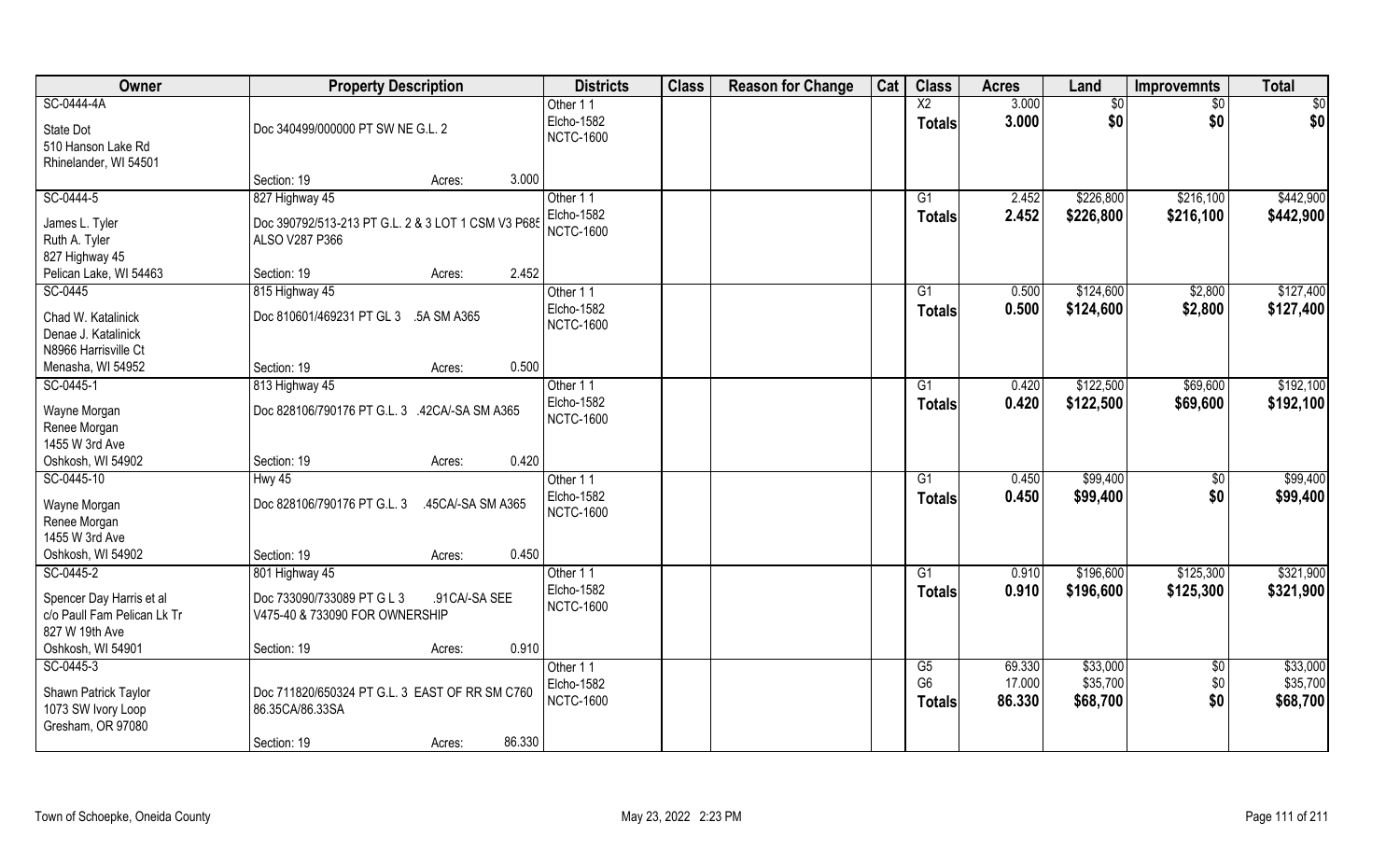| Owner                                                                             | <b>Property Description</b>                                                                                                                         | <b>Districts</b>               | <b>Class</b> | <b>Reason for Change</b> | Cat | <b>Class</b>    | <b>Acres</b> | Land        | <b>Improvemnts</b> | <b>Total</b>  |
|-----------------------------------------------------------------------------------|-----------------------------------------------------------------------------------------------------------------------------------------------------|--------------------------------|--------------|--------------------------|-----|-----------------|--------------|-------------|--------------------|---------------|
| SC-0445-3A                                                                        |                                                                                                                                                     | Other 11                       |              |                          |     | $\overline{X2}$ | 3.000        | \$0         | $\overline{50}$    | \$0           |
| State Dot<br>510 Hanson Lake Rd<br>Rhinelander, WI 54501                          | Doc 340499/000000 PT NE SE G.L. 3                                                                                                                   | Elcho-1582<br><b>NCTC-1600</b> |              |                          |     | <b>Totals</b>   | 3.000        | \$0         | \$0                | \$0           |
|                                                                                   | 3.000<br>Section: 19<br>Acres:                                                                                                                      |                                |              |                          |     |                 |              |             |                    |               |
| SC-0445-4                                                                         | 837 Highway 45                                                                                                                                      | Other 11                       |              |                          |     | G1              | 2.100        | \$211,100   | \$113,000          | \$324,100     |
| Larry D. Burkhart<br>837 Highway 45<br>Pelican Lake, WI 54463                     | Doc 774407/577532 PT G.L. 2 & 3 2.11CA/-SA LOTS :<br>& 4 CSM V3 P742 EX V744 P730                                                                   | Elcho-1582<br><b>NCTC-1600</b> |              |                          |     | Totals          | 2.100        | \$211,100   | \$113,000          | \$324,100     |
|                                                                                   | Section: 19<br>2.100<br>Acres:                                                                                                                      |                                |              |                          |     |                 |              |             |                    |               |
| SC-0445-6                                                                         | 833 Highway 45                                                                                                                                      | Other 11                       |              |                          |     | G1              | 1.150        | \$124,700   | \$219,200          | \$343,900     |
| Timothy J. Wallenfang<br>Mary F. Wallenfang<br>2553 Robinson Ave                  | Doc 572678/449765 PT G.L. 2, EXC DOC 755353 NKA<br>LOT 5 CSM V20 P4407 1.15SA                                                                       | Elcho-1582<br><b>NCTC-1600</b> |              |                          |     | <b>Totals</b>   | 1.150        | \$124,700   | \$219,200          | \$343,900     |
| Green Bay, WI 54311                                                               | 1.150<br>Section: 19<br>Acres:                                                                                                                      |                                |              |                          |     |                 |              |             |                    |               |
| SC-0445-7                                                                         | 829 Highway 45                                                                                                                                      | Other 11                       |              |                          |     | G1              | 1.080        | \$132,300   | \$288,700          | \$421,000     |
| Anthony E. Pirlot<br>Susan J. Pirlot<br>3762 Maplewood Ct                         | Doc 776059/755353 PT G.L. 2 & 3 LOT 6 CSM V20<br>P4407 1.05CA/1.08SA                                                                                | Elcho-1582<br><b>NCTC-1600</b> |              |                          |     | <b>Totals</b>   | 1.080        | \$132,300   | \$288,700          | \$421,000     |
| Hubertus, WI 53033                                                                | 1.080<br>Section: 19<br>Acres:                                                                                                                      |                                |              |                          |     |                 |              |             |                    |               |
| SC-0445-8                                                                         | 819 Highway 45                                                                                                                                      | Other 11                       |              |                          |     | G1              | 0.780        | \$119,500   | \$69,600           | \$189,100     |
| Russell G. Rilling<br>Margaret M. Rilling<br>6509 9th Street Rd<br>Omro, WI 54963 | Doc 754242/648156 PT G L 3 N90' OF S516' W OF<br>HWY & N OF DRAIN DTCH SM A365<br>.79CA/-SA<br>SEE TOD/DOC 766162<br>0.780<br>Section: 19<br>Acres: | Elcho-1582<br><b>NCTC-1600</b> |              |                          |     | Totals          | 0.780        | \$119,500   | \$69,600           | \$189,100     |
| SC-0445-9                                                                         | 817 Highway 45                                                                                                                                      | Other 11                       |              |                          |     | G1              | 0.686        | \$130,400   | \$94,100           | \$224,500     |
| Robert A. Lord<br>c/o Robert A. Lord<br>247 Grand Blvd<br>Mayville, WI 53050      | Doc 809816/395186 PT G.L. 3, N90' OF S426' W OF<br>HWY & N OF DRAINAGE DITCH SM A365 (HALL SURV<br>1953)<br>0.686<br>Section: 19<br>Acres:          | Elcho-1582<br><b>NCTC-1600</b> |              |                          |     | <b>Totals</b>   | 0.686        | \$130,400   | \$94,100           | \$224,500     |
| SC-0446                                                                           |                                                                                                                                                     | Other 11                       |              |                          |     | F8              | 38.150       | ( \$37,400) | $\sqrt{6}$         | $\frac{1}{6}$ |
| Joseph E. Vosters<br>Alyssa C. Vosters<br>1034 Sande St<br>Neenah, WI 54956       | Doc 779944/776835 G. L. 4<br>38.15A MFL CLOSED<br>#44 051 1993 SEE DOC #776835 FOR DEED (35.88CA<br>PER LIO)<br>38.150<br>Section: 19<br>Acres:     | Elcho-1582<br><b>NCTC-1600</b> |              |                          |     | <b>Totals</b>   | 38.150       | \$0         | \$0                | \$0           |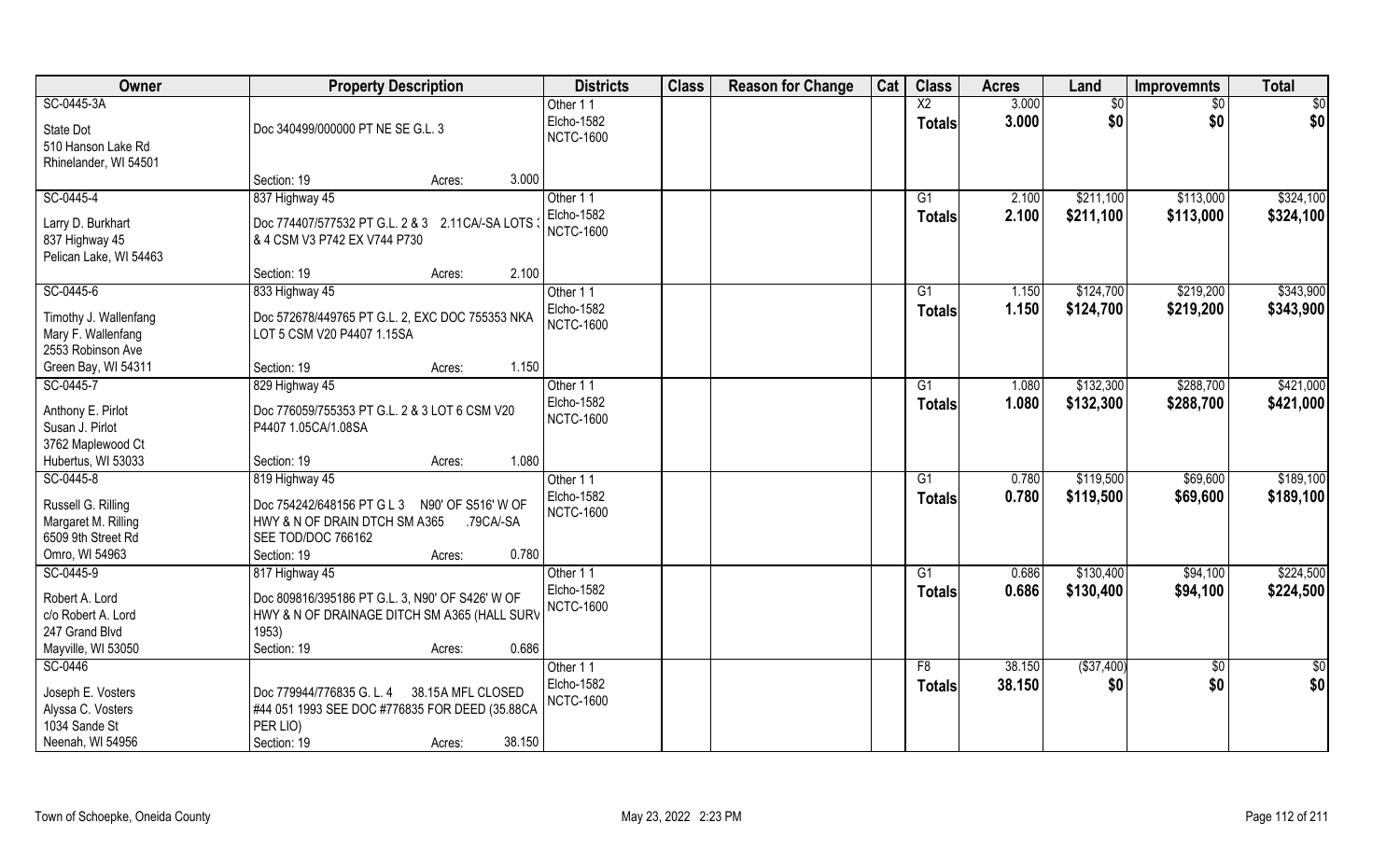| Owner                                                                             | <b>Property Description</b>                                                           | <b>Districts</b>                           | <b>Class</b> | <b>Reason for Change</b> | Cat | <b>Class</b>                    | <b>Acres</b>     | Land                 | <b>Improvemnts</b> | <b>Total</b>         |
|-----------------------------------------------------------------------------------|---------------------------------------------------------------------------------------|--------------------------------------------|--------------|--------------------------|-----|---------------------------------|------------------|----------------------|--------------------|----------------------|
| SC-0446-1                                                                         |                                                                                       | Other 11                                   |              |                          |     | $\overline{X2}$                 | 3.000            | $\overline{50}$      | \$0                | \$0                  |
| State Dot<br>510 Hanson Lake Rd                                                   | Doc 340499/000000 PT SE SW G.L. 5                                                     | Elcho-1582<br><b>NCTC-1600</b>             |              |                          |     | <b>Totals</b>                   | 3.000            | \$0                  | \$0                | \$0                  |
| Rhinelander, WI 54501                                                             | 3.000<br>Section: 19<br>Acres:                                                        |                                            |              |                          |     |                                 |                  |                      |                    |                      |
| SC-0446-2                                                                         | 769 Highway 45                                                                        | Other 11                                   |              |                          |     | X4                              | 0.178            | $\sqrt[6]{}$         | $\sqrt{$0}$        | \$0                  |
| Schoepke Town<br>769 Highway 45<br>Pelican Lake, WI 54463                         | Doc 101375/000000 PT G.L. 5 TOWN HALL SEE<br>REVERSION CLAUSE V133 P434               | Elcho-1582<br><b>NCTC-1600</b>             |              |                          |     | <b>Totals</b>                   | 0.178            | \$0                  | \$0                | \$0                  |
|                                                                                   | 0.178<br>Section: 19<br>Acres:                                                        |                                            |              |                          |     |                                 |                  |                      |                    |                      |
| SC-0446-3                                                                         | Hwy 45                                                                                | Other 11                                   |              |                          |     | X4                              | 0.484            | $\sqrt{6}$           | $\sqrt[6]{30}$     | \$0                  |
| Schoepke Town<br>769 Highway 45<br>Pelican Lake, WI 54463                         | Doc P000072/000000 PT G.L. 5 AREA DEDICATED TO<br>PUBLIC ON VILL OF PELICAN LAKE PLAT | Elcho-1582<br><b>NCTC-1600</b>             |              |                          |     | <b>Totals</b>                   | 0.484            | \$0                  | \$0                | \$0                  |
|                                                                                   | 0.484<br>Section: 19<br>Acres:                                                        |                                            |              |                          |     |                                 |                  |                      |                    |                      |
| SC-0447                                                                           |                                                                                       | Other 11                                   |              |                          |     | G5                              | 22.879           | \$7,500              | \$0                | \$7,500              |
| Joseph E. Vosters<br>Alyssa C. Vosters<br>1034 Sande St                           | Doc 776835/589160 SE SE<br>36.87CA/-SA                                                | Elcho-1582<br><b>NCTC-1600</b>             |              |                          |     | G <sub>6</sub><br><b>Totals</b> | 14.000<br>36.879 | \$23,800<br>\$31,300 | \$0<br>\$0         | \$23,800<br>\$31,300 |
| Neenah, WI 54956                                                                  | 36.879<br>Section: 19<br>Acres:                                                       |                                            |              |                          |     |                                 |                  |                      |                    |                      |
| SC-0448                                                                           |                                                                                       | Other 11                                   |              |                          |     | F7                              | 40.000           | $($ \$60,000)        | $\overline{60}$    | $\overline{50}$      |
| Pelican River Forest, LLC<br>1655 N Fort Meyer Dr<br><b>Suite 1300</b>            | Doc 827447/665986 NE NEMFL OPEN 44 357 1999<br>40ASEE DOC 827447 FOR DEED             | Elcho-1582<br><b>NCTC-1600</b>             |              |                          |     | <b>Totals</b>                   | 40.000           | \$0                  | \$0                | \$0                  |
| Arlington, VA 22209                                                               | 40.000<br>Section: 20<br>Acres:                                                       |                                            |              |                          |     |                                 |                  |                      |                    |                      |
| SC-0449                                                                           |                                                                                       | Other 11                                   |              |                          |     | F7                              | 40.000           | ( \$60,000)          | \$0                | \$0                  |
| Pelican River Forest, LLC<br>1655 N Fort Meyer Dr<br><b>Suite 1300</b>            | Doc 827447/665986 NW NEMFL OPEN 44 357 1999<br>40ASEE DOC 827447 FOR DEED             | Elcho-1582<br><b>NCTC-1600</b>             |              |                          |     | <b>Totals</b>                   | 40.000           | \$0                  | \$0                | \$0                  |
| Arlington, VA 22209                                                               | 40.000<br>Section: 20<br>Acres:                                                       |                                            |              |                          |     |                                 |                  |                      |                    |                      |
| SC-0450<br>Pelican River Forest, LLC<br>1655 N Fort Meyer Dr<br><b>Suite 1300</b> | Doc 827447/665986 SW NEMFL OPEN 44 357 1999<br>40ASEE DOC 827447 FOR DEED             | Other 11<br>Elcho-1582<br><b>NCTC-1600</b> |              |                          |     | F7<br><b>Totals</b>             | 40.000<br>40.000 | ( \$60,000)<br>\$0   | $\sqrt{$0}$<br>\$0 | \$0<br>\$0           |
| Arlington, VA 22209                                                               | 40.000<br>Section: 20<br>Acres:                                                       |                                            |              |                          |     |                                 |                  |                      |                    |                      |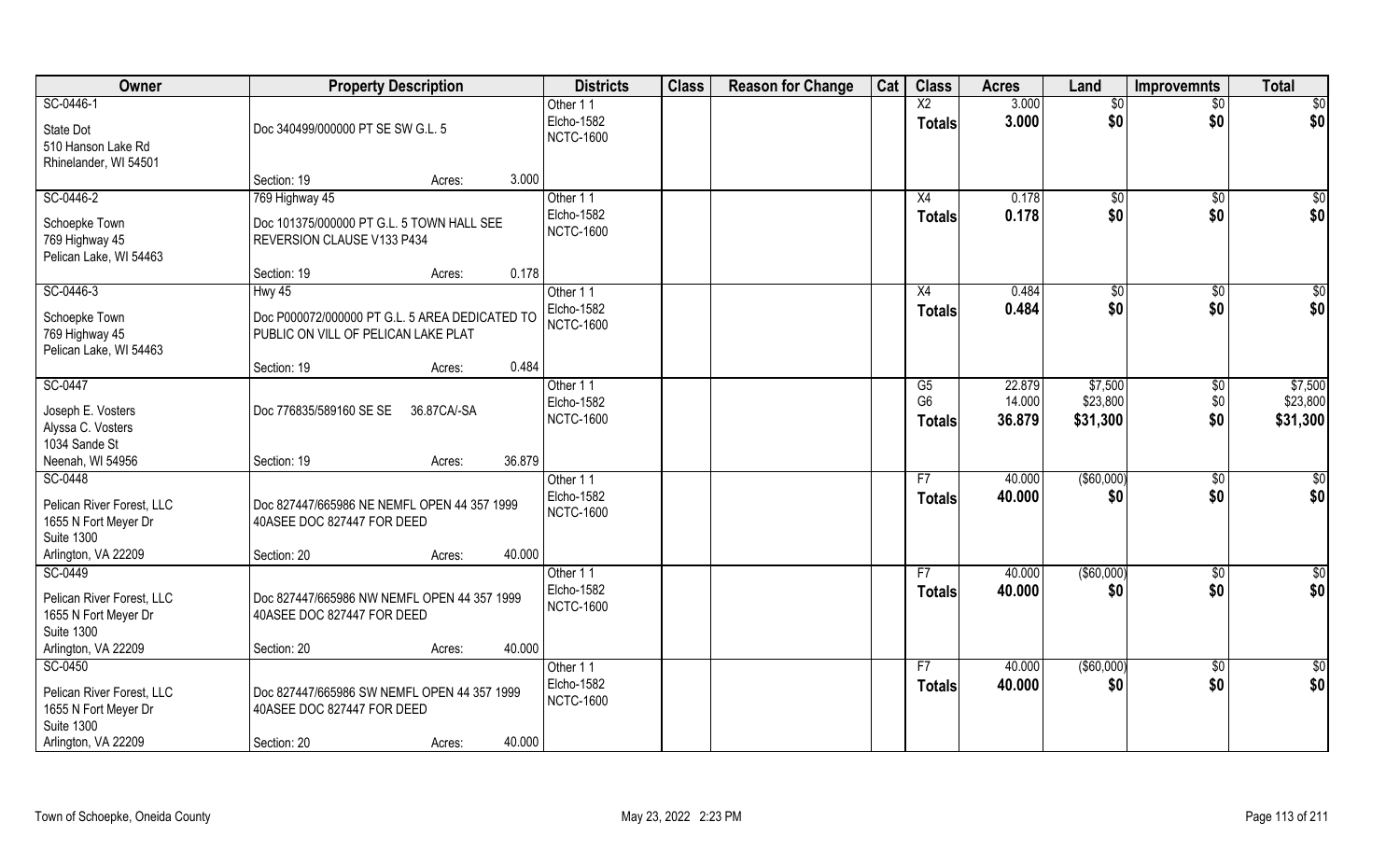| Owner                                     | <b>Property Description</b>                 |        |        | <b>Districts</b>               | <b>Class</b> | <b>Reason for Change</b> | Cat | <b>Class</b>  | <b>Acres</b> | Land        | Improvemnts     | <b>Total</b>         |
|-------------------------------------------|---------------------------------------------|--------|--------|--------------------------------|--------------|--------------------------|-----|---------------|--------------|-------------|-----------------|----------------------|
| SC-0451                                   |                                             |        |        | Other 11                       |              |                          |     | F7            | 40.000       | ( \$60,000) | $\overline{50}$ | \$0                  |
| Pelican River Forest, LLC                 | Doc 827447/665986 SE NEMFL OPEN 44 357 1999 |        |        | Elcho-1582<br><b>NCTC-1600</b> |              |                          |     | <b>Totals</b> | 40.000       | \$0         | \$0             | \$0                  |
| 1655 N Fort Meyer Dr<br><b>Suite 1300</b> | 40ASEE DOC 827447 FOR DEED                  |        |        |                                |              |                          |     |               |              |             |                 |                      |
| Arlington, VA 22209                       | Section: 20                                 | Acres: | 40.000 |                                |              |                          |     |               |              |             |                 |                      |
| SC-0452                                   |                                             |        |        | Other 11                       |              |                          |     | F7            | 40.000       | ( \$60,000) | \$0             | \$0                  |
|                                           |                                             |        |        | Elcho-1582                     |              |                          |     |               | 40.000       | \$0         | \$0             | \$0                  |
| Pelican River Forest, LLC                 | Doc 827447/665986 NE NWMFL OPEN 44 357 1999 |        |        | <b>NCTC-1600</b>               |              |                          |     | <b>Totals</b> |              |             |                 |                      |
| 1655 N Fort Meyer Dr                      | 40ASEE DOC 827447 FOR DEED                  |        |        |                                |              |                          |     |               |              |             |                 |                      |
| <b>Suite 1300</b>                         |                                             |        |        |                                |              |                          |     |               |              |             |                 |                      |
| Arlington, VA 22209                       | Section: 20                                 | Acres: | 40.000 |                                |              |                          |     |               |              |             |                 |                      |
| SC-0453                                   |                                             |        |        | Other 11                       |              |                          |     | F7            | 40.000       | ( \$60,000) | \$0             | \$0                  |
| Pelican River Forest, LLC                 | Doc 827447/665986 NW NWMFL OPEN 44 357 1999 |        |        | Elcho-1582                     |              |                          |     | <b>Totals</b> | 40.000       | \$0         | \$0             | \$0                  |
| 1655 N Fort Meyer Dr                      | 40ASEE DOC 827447 FOR DEED                  |        |        | <b>NCTC-1600</b>               |              |                          |     |               |              |             |                 |                      |
| <b>Suite 1300</b>                         |                                             |        |        |                                |              |                          |     |               |              |             |                 |                      |
| Arlington, VA 22209                       | Section: 20                                 | Acres: | 40.000 |                                |              |                          |     |               |              |             |                 |                      |
| SC-0454                                   |                                             |        |        | Other 11                       |              |                          |     | F7            | 40.000       | ( \$60,000) | $\sqrt[6]{3}$   | \$0                  |
| Pelican River Forest, LLC                 | Doc 827447/665986 SW NWMFL OPEN 44 357 1999 |        |        | Elcho-1582                     |              |                          |     | <b>Totals</b> | 40.000       | \$0         | \$0             | \$0                  |
| 1655 N Fort Meyer Dr                      | 40ASEE DOC 827447 FOR DEED                  |        |        | <b>NCTC-1600</b>               |              |                          |     |               |              |             |                 |                      |
| <b>Suite 1300</b>                         |                                             |        |        |                                |              |                          |     |               |              |             |                 |                      |
| Arlington, VA 22209                       | Section: 20                                 | Acres: | 40.000 |                                |              |                          |     |               |              |             |                 |                      |
| SC-0455                                   |                                             |        |        | Other 11                       |              |                          |     | F7            | 40.000       | ( \$60,000) | $\sqrt[6]{30}$  | \$0                  |
|                                           |                                             |        |        | Elcho-1582                     |              |                          |     | <b>Totals</b> | 40.000       | \$0         | \$0             | \$0                  |
| Pelican River Forest, LLC                 | Doc 827447/665986 SE NWMFL OPEN 44 357 1999 |        |        | <b>NCTC-1600</b>               |              |                          |     |               |              |             |                 |                      |
| 1655 N Fort Meyer Dr                      | 40ASEE DOC 827447 FOR DEED                  |        |        |                                |              |                          |     |               |              |             |                 |                      |
| <b>Suite 1300</b><br>Arlington, VA 22209  | Section: 20                                 |        | 40.000 |                                |              |                          |     |               |              |             |                 |                      |
| SC-0456                                   |                                             | Acres: |        | Other 11                       |              |                          |     | F7            | 40.000       | ( \$60,000) |                 |                      |
|                                           |                                             |        |        | Elcho-1582                     |              |                          |     |               | 40.000       | \$0         | \$0<br>\$0      | $\frac{6}{3}$<br>\$0 |
| Pelican River Forest, LLC                 | Doc 827447/665986 NE SWMFL OPEN 44 357 1999 |        |        | <b>NCTC-1600</b>               |              |                          |     | <b>Totals</b> |              |             |                 |                      |
| 1655 N Fort Meyer Dr                      | 40ASEE DOC 827447 FOR DEED                  |        |        |                                |              |                          |     |               |              |             |                 |                      |
| <b>Suite 1300</b>                         |                                             |        |        |                                |              |                          |     |               |              |             |                 |                      |
| Arlington, VA 22209                       | Section: 20                                 | Acres: | 40.000 |                                |              |                          |     |               |              |             |                 |                      |
| SC-0457                                   |                                             |        |        | Other 11                       |              |                          |     | F7            | 40.000       | ( \$60,000) | $\sqrt[6]{}$    | \$0                  |
| Pelican River Forest, LLC                 | Doc 827447/665986 NW SWMFL OPEN 44 357 1999 |        |        | Elcho-1582                     |              |                          |     | <b>Totals</b> | 40.000       | \$0         | \$0             | \$0                  |
| 1655 N Fort Meyer Dr                      | 40ASEE DOC 827447 FOR DEED                  |        |        | <b>NCTC-1600</b>               |              |                          |     |               |              |             |                 |                      |
| <b>Suite 1300</b>                         |                                             |        |        |                                |              |                          |     |               |              |             |                 |                      |
| Arlington, VA 22209                       | Section: 20                                 | Acres: | 40.000 |                                |              |                          |     |               |              |             |                 |                      |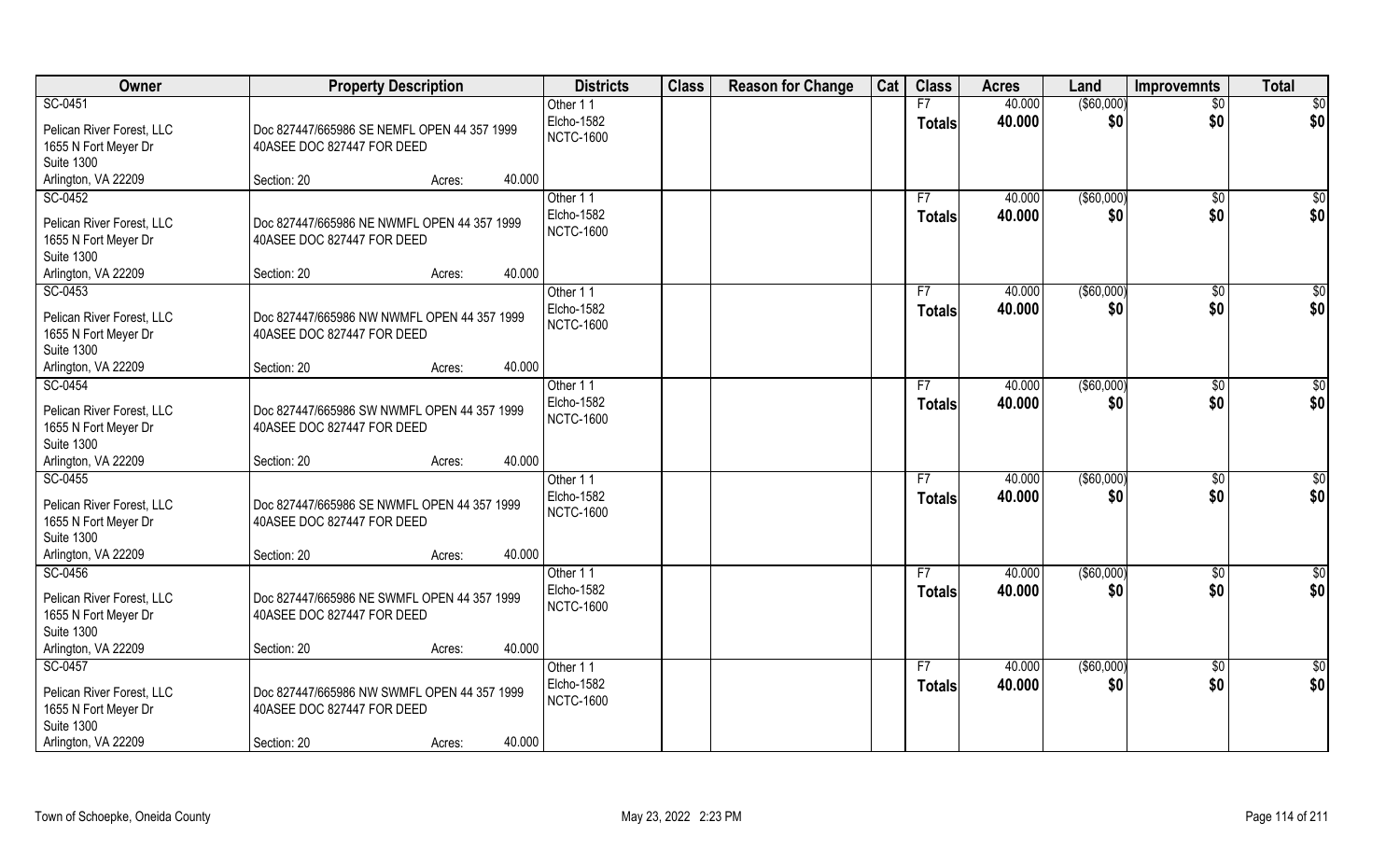| Owner                                             | <b>Property Description</b>                                                      | <b>Districts</b>  | <b>Class</b> | <b>Reason for Change</b> | Cat | <b>Class</b>    | <b>Acres</b> | Land          | <b>Improvemnts</b> | <b>Total</b>    |
|---------------------------------------------------|----------------------------------------------------------------------------------|-------------------|--------------|--------------------------|-----|-----------------|--------------|---------------|--------------------|-----------------|
| SC-0458                                           |                                                                                  | Other 11          |              |                          |     | F7              | 40.000       | ( \$84,000)   | $\overline{50}$    | $\overline{50}$ |
| Pelican River Forest, LLC                         | Doc 827447/665986 SW SW EXC HWY ROW (V525                                        | Elcho-1582        |              |                          |     | <b>Totals</b>   | 40.000       | \$0           | \$0                | \$0             |
| 1655 N Fort Meyer Dr                              | P205) MFL OPEN 44 357 1999 40A SEE DOC 827447                                    | <b>NCTC-1600</b>  |              |                          |     |                 |              |               |                    |                 |
| <b>Suite 1300</b>                                 | FOR DEED                                                                         |                   |              |                          |     |                 |              |               |                    |                 |
| Arlington, VA 22209                               | Section: 20<br>40.000<br>Acres:                                                  |                   |              |                          |     |                 |              |               |                    |                 |
| SC-0459                                           |                                                                                  | Other 11          |              |                          |     | F7              | 40.000       | ( \$84,000)   | $\overline{50}$    | $\sqrt{50}$     |
| Pelican River Forest, LLC                         | Doc 827447/665986 SE SW EXC HWY ROW (V525                                        | Elcho-1582        |              |                          |     | <b>Totals</b>   | 40.000       | \$0           | \$0                | \$0             |
| 1655 N Fort Meyer Dr                              | P205) MFL OPEN 44 357 1999 40A SEE DOC 827447                                    | <b>NCTC-1600</b>  |              |                          |     |                 |              |               |                    |                 |
| <b>Suite 1300</b>                                 | FOR DEED                                                                         |                   |              |                          |     |                 |              |               |                    |                 |
| Arlington, VA 22209                               | Section: 20<br>40.000<br>Acres:                                                  |                   |              |                          |     |                 |              |               |                    |                 |
| SC-0460                                           |                                                                                  | Other 11          |              |                          |     | F7              | 40.000       | $($ \$60,000) | $\sqrt[6]{30}$     | \$0             |
| Pelican River Forest, LLC                         | Doc 827447/665986 NE SEMFL OPEN 44 357 1999                                      | Elcho-1582        |              |                          |     | <b>Totals</b>   | 40.000       | \$0           | \$0                | \$0             |
| 1655 N Fort Meyer Dr                              | 40ASEE DOC 827447 FOR DEED                                                       | <b>NCTC-1600</b>  |              |                          |     |                 |              |               |                    |                 |
| <b>Suite 1300</b>                                 |                                                                                  |                   |              |                          |     |                 |              |               |                    |                 |
| Arlington, VA 22209                               | 40.000<br>Section: 20<br>Acres:                                                  |                   |              |                          |     |                 |              |               |                    |                 |
| SC-0461                                           |                                                                                  | Other 11          |              |                          |     | F7              | 40.000       | $($ \$60,000) | $\sqrt[6]{3}$      | \$0             |
|                                                   |                                                                                  | Elcho-1582        |              |                          |     | <b>Totals</b>   | 40.000       | \$0           | \$0                | \$0             |
| Pelican River Forest, LLC<br>1655 N Fort Meyer Dr | Doc 827447/665986 NW SEMFL OPEN 44 357 1999<br>40ASEE DOC 827447 FOR DEED        | <b>NCTC-1600</b>  |              |                          |     |                 |              |               |                    |                 |
| <b>Suite 1300</b>                                 |                                                                                  |                   |              |                          |     |                 |              |               |                    |                 |
| Arlington, VA 22209                               | 40.000<br>Section: 20<br>Acres:                                                  |                   |              |                          |     |                 |              |               |                    |                 |
| SC-0462                                           |                                                                                  | Other 11          |              |                          |     | F7              | 40.000       | ( \$84,000)   | $\sqrt[6]{30}$     | \$0             |
|                                                   |                                                                                  | <b>Elcho-1582</b> |              |                          |     | <b>Totals</b>   | 40.000       | \$0           | \$0                | \$0             |
| Pelican River Forest, LLC                         | Doc 827447/665986 SW SE EXC RDMFL OPEN 44 357<br>1999 40ASEE DOC 827447 FOR DEED | <b>NCTC-1600</b>  |              |                          |     |                 |              |               |                    |                 |
| 1655 N Fort Meyer Dr<br><b>Suite 1300</b>         |                                                                                  |                   |              |                          |     |                 |              |               |                    |                 |
| Arlington, VA 22209                               | 40.000<br>Section: 20<br>Acres:                                                  |                   |              |                          |     |                 |              |               |                    |                 |
| SC-0463                                           |                                                                                  | Other 11          |              |                          |     | F7              | 40.000       | ( \$84,000)   | \$0                | \$0             |
|                                                   |                                                                                  | <b>Elcho-1582</b> |              |                          |     | <b>Totals</b>   | 40.000       | \$0           | \$0                | \$0             |
| Pelican River Forest, LLC                         | Doc 827447/665986 SE SE EXC RDMFL OPEN 44 357                                    | <b>NCTC-1600</b>  |              |                          |     |                 |              |               |                    |                 |
| 1655 N Fort Meyer Dr<br><b>Suite 1300</b>         | 1999 40ASEE DOC 827447 FOR DEED                                                  |                   |              |                          |     |                 |              |               |                    |                 |
| Arlington, VA 22209                               | 40.000<br>Section: 20<br>Acres:                                                  |                   |              |                          |     |                 |              |               |                    |                 |
| SC-0464                                           |                                                                                  | Other 11          |              |                          |     | $\overline{G5}$ | 6.000        | \$2,000       | $\overline{50}$    | \$2,000         |
|                                                   |                                                                                  | Elcho-1582        |              |                          |     | G <sub>6</sub>  | 34.606       | \$48,400      | \$0                | \$48,400        |
| Wolf River West Land IV, LLC                      | Doc 660371/418119 NE NE<br>40.6CA                                                | <b>NCTC-1600</b>  |              |                          |     | <b>Totals</b>   | 40.606       | \$50,400      | \$0                | \$50,400        |
| PO Box 70                                         |                                                                                  |                   |              |                          |     |                 |              |               |                    |                 |
| Pickerel, WI 54465                                |                                                                                  |                   |              |                          |     |                 |              |               |                    |                 |
|                                                   | 40.606<br>Section: 21<br>Acres:                                                  |                   |              |                          |     |                 |              |               |                    |                 |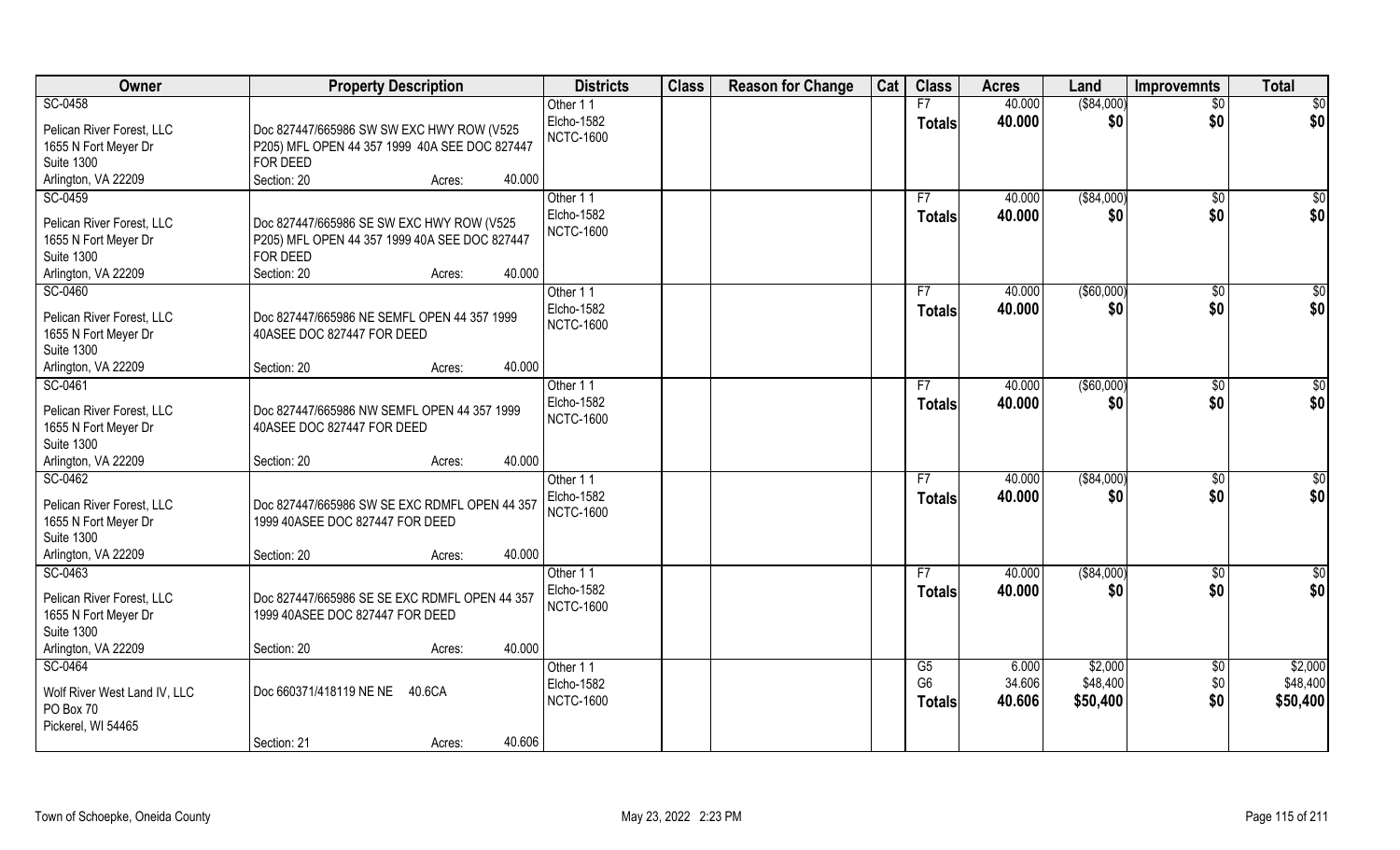| Owner                                                                                                    | <b>Property Description</b>                                                                                         | <b>Districts</b>                                  | <b>Class</b> | <b>Reason for Change</b> | Cat | <b>Class</b>                           | <b>Acres</b>              | Land                         | <b>Improvemnts</b> | <b>Total</b>                 |
|----------------------------------------------------------------------------------------------------------|---------------------------------------------------------------------------------------------------------------------|---------------------------------------------------|--------------|--------------------------|-----|----------------------------------------|---------------------------|------------------------------|--------------------|------------------------------|
| SC-0465                                                                                                  |                                                                                                                     | Other 11                                          |              |                          |     | F8                                     | 40.000                    | ( \$84,000)                  | $\overline{50}$    | \$0                          |
| Wolf River West Land II, LLC<br>PO Box 70<br>Pickeral, WI 54465                                          | Doc 655651/651164 NW NE 40A MFL CLOSED #44<br>327 1999 SEE DOC #650643 FOR DEED                                     | <b>Elcho-1582</b><br><b>NCTC-1600</b>             |              |                          |     | <b>Totals</b>                          | 40.000                    | \$0                          | \$0                | \$0                          |
|                                                                                                          | 40.000<br>Section: 21<br>Acres:                                                                                     |                                                   |              |                          |     |                                        |                           |                              |                    |                              |
| SC-0466<br>Wolf River West Land II, LLC<br>PO Box 70<br>Pickeral, WI 54465                               | Doc 655651/651164 SW NE 40A MFL CLOSED #44<br>327 1999 SEE DOC #650643 FOR DEED                                     | Other 11<br>Elcho-1582<br><b>NCTC-1600</b>        |              |                          |     | F8<br>Totals                           | 40.000<br>40.000          | ( \$84,000)<br>\$0           | \$0<br>\$0         | $\sqrt{50}$<br>\$0           |
|                                                                                                          | 40.000<br>Section: 21<br>Acres:                                                                                     |                                                   |              |                          |     |                                        |                           |                              |                    |                              |
| SC-0467                                                                                                  | 968 County B                                                                                                        | Other 11                                          |              |                          |     | G1                                     | 1.000                     | \$10,000                     | \$43,200           | \$53,200                     |
| Wolf River West Land IV, LLC<br>PO Box 70<br>Pickerel, WI 54465                                          | Doc 660371/418119 SE NE                                                                                             | Elcho-1582<br><b>NCTC-1600</b>                    |              |                          |     | G4<br>G <sub>5</sub><br>G <sub>8</sub> | 5.040<br>24.000<br>10.788 | \$800<br>\$4,200<br>\$10,300 | \$0<br>\$0<br>\$0  | \$800<br>\$4,200<br>\$10,300 |
|                                                                                                          | 40.828<br>Section: 21<br>Acres:                                                                                     |                                                   |              |                          |     | <b>Totals</b>                          | 40.828                    | \$25,300                     | \$43,200           | \$68,500                     |
| SC-0468<br>Pelican River Forest, LLC<br>1655 N Fort Meyer Dr<br><b>Suite 1300</b>                        | Doc 827447/665986 NE NW EXC RDMFL OPEN 44 357<br>1999 40ASEE DOC 827447 FOR DEED                                    | Other 11<br><b>Elcho-1582</b><br><b>NCTC-1600</b> |              |                          |     | F7<br><b>Totals</b>                    | 40.000<br>40.000          | ( \$84,000)<br>\$0           | \$0<br>\$0         | $\overline{50}$<br>\$0       |
| Arlington, VA 22209                                                                                      | 40.000<br>Section: 21<br>Acres:                                                                                     |                                                   |              |                          |     |                                        |                           |                              |                    |                              |
| SC-0469<br>Pelican River Forest, LLC<br>1655 N Fort Meyer Dr<br><b>Suite 1300</b>                        | Doc 827447/665986 NW NWMFL OPEN 44 357 1999<br>40ASEE DOC 827447 FOR DEED                                           | Other 11<br>Elcho-1582<br><b>NCTC-1600</b>        |              |                          |     | F7<br><b>Totals</b>                    | 40.000<br>40.000          | (\$60,000)<br>\$0            | \$0<br>\$0         | $\overline{50}$<br>\$0       |
| Arlington, VA 22209                                                                                      | 40.000<br>Section: 21<br>Acres:                                                                                     |                                                   |              |                          |     |                                        |                           |                              |                    |                              |
| SC-0470<br>Pelican River Forest, LLC<br>1655 N Fort Meyer Dr<br><b>Suite 1300</b>                        | Doc 827447/665986 SW NWMFL OPEN 44 357 1999<br>40ASEE DOC 827447 FOR DEED                                           | Other 11<br>Elcho-1582<br><b>NCTC-1600</b>        |              |                          |     | F7<br><b>Totals</b>                    | 40.000<br>40.000          | ( \$60,000)<br>\$0           | \$0<br>\$0         | \$0<br>\$0                   |
| Arlington, VA 22209                                                                                      | 40.000<br>Section: 21<br>Acres:                                                                                     |                                                   |              |                          |     |                                        |                           |                              |                    |                              |
| SC-0471<br>Pelican River Forest, LLC<br>1655 N Fort Meyer Dr<br><b>Suite 1300</b><br>Arlington, VA 22209 | Doc 827447/665986 SE NW EXC RDMFL OPEN 44 357<br>1999 40ASEE DOC 827447 FOR DEED<br>40.000<br>Section: 21<br>Acres: | Other 11<br><b>Elcho-1582</b><br><b>NCTC-1600</b> |              |                          |     | F7<br><b>Totals</b>                    | 40.000<br>40.000          | ( \$84,000)<br>\$0           | $\sqrt{$0}$<br>\$0 | \$0<br>\$0                   |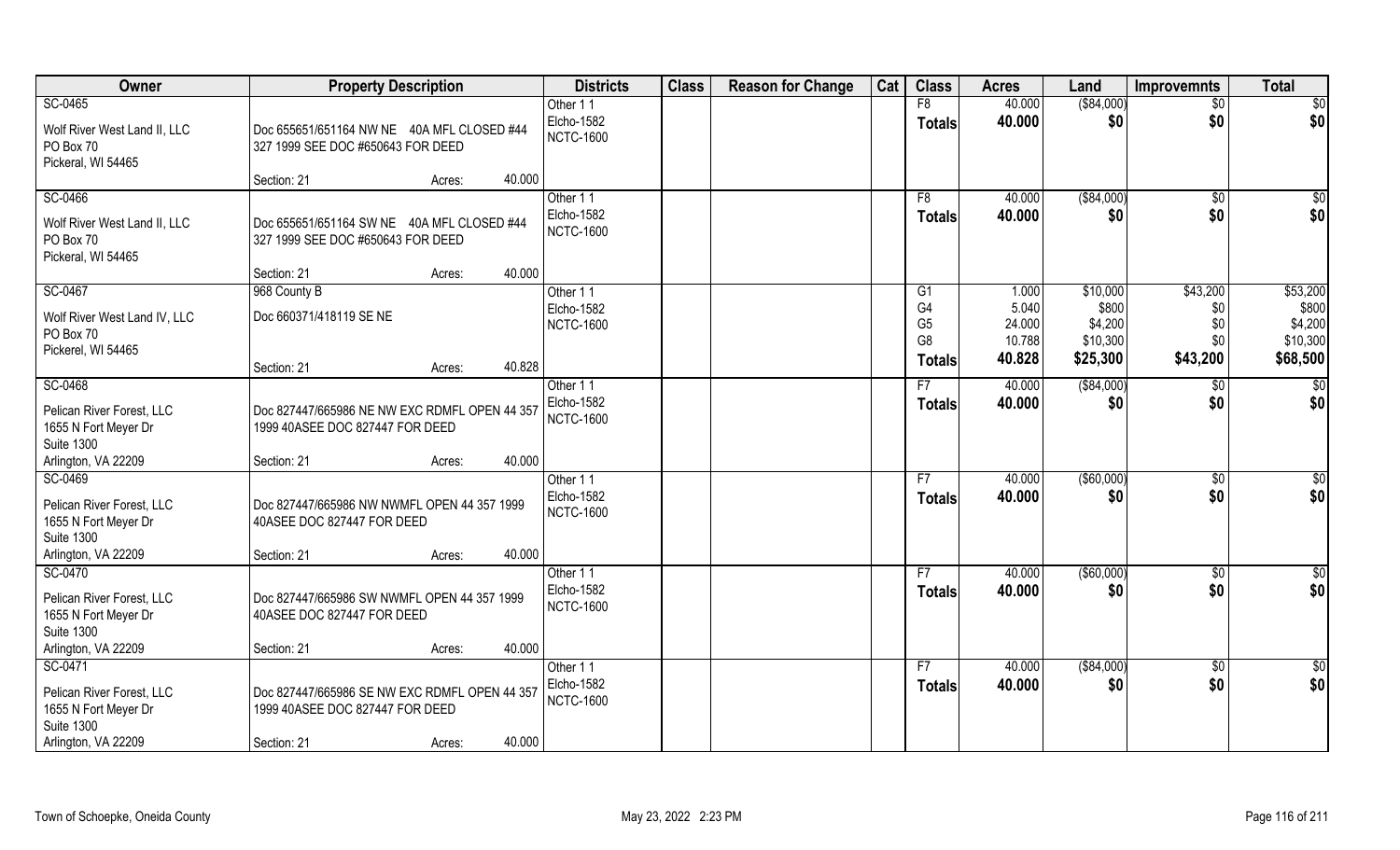| Owner                                      | <b>Property Description</b>                   |              |        | <b>Districts</b>              | <b>Class</b> | <b>Reason for Change</b> | Cat | <b>Class</b>   | <b>Acres</b> | Land        | <b>Improvemnts</b> | <b>Total</b>  |
|--------------------------------------------|-----------------------------------------------|--------------|--------|-------------------------------|--------------|--------------------------|-----|----------------|--------------|-------------|--------------------|---------------|
| SC-0472                                    |                                               |              |        | Other 11                      |              |                          |     | G5             | 9.000        | \$3,100     | \$0                | \$3,100       |
| Chase B. Linsmeyer                         | Doc 791283/784795 NE SW                       | 38.738CA/-SA |        | Elcho-1582                    |              |                          |     | G <sub>6</sub> | 29.738       | \$56,500    | \$0                | \$56,500      |
| W1670 Roselawn Dr                          |                                               |              |        | <b>NCTC-1600</b>              |              |                          |     | <b>Totals</b>  | 38.738       | \$59,600    | \$0                | \$59,600      |
| Appleton, WI 54914                         |                                               |              |        |                               |              |                          |     |                |              |             |                    |               |
|                                            | Section: 21                                   | Acres:       | 38.738 |                               |              |                          |     |                |              |             |                    |               |
| SC-0473                                    |                                               |              |        | Other 11                      |              |                          |     | F7             | 40.000       | ( \$60,000) | $\sqrt{$0}$        | \$0           |
| Pelican River Forest, LLC                  | Doc 827447/665986 NW SWMFL OPEN 44 357 1999   |              |        | Elcho-1582                    |              |                          |     | <b>Totals</b>  | 40.000       | \$0         | \$0                | \$0           |
| 1655 N Fort Meyer Dr                       | 40ASEE DOC 827447 FOR DEED                    |              |        | <b>NCTC-1600</b>              |              |                          |     |                |              |             |                    |               |
| <b>Suite 1300</b>                          |                                               |              |        |                               |              |                          |     |                |              |             |                    |               |
| Arlington, VA 22209                        | Section: 21                                   | Acres:       | 40.000 |                               |              |                          |     |                |              |             |                    |               |
| SC-0474                                    |                                               |              |        | Other 11                      |              |                          |     | F7             | 40.000       | ( \$84,000) | $\sqrt[6]{30}$     | \$0           |
|                                            |                                               |              |        | <b>Elcho-1582</b>             |              |                          |     | <b>Totals</b>  | 40.000       | \$0         | \$0                | \$0           |
| Pelican River Forest, LLC                  | Doc 827447/665986 SW SW EXC RDMFL OPEN 44 357 |              |        | <b>NCTC-1600</b>              |              |                          |     |                |              |             |                    |               |
| 1655 N Fort Meyer Dr                       | 1999 40ASEE DOC 827447 FOR DEED               |              |        |                               |              |                          |     |                |              |             |                    |               |
| <b>Suite 1300</b>                          |                                               |              |        |                               |              |                          |     |                |              |             |                    |               |
| Arlington, VA 22209                        | Section: 21                                   | Acres:       | 40.000 |                               |              |                          |     |                |              |             |                    |               |
| SC-0475                                    |                                               |              |        | Other 11<br><b>Elcho-1582</b> |              |                          |     | F7             | 40.000       | ( \$84,000) | $\sqrt[6]{3}$      | \$            |
| Pelican River Forest, LLC                  | Doc 827447/665986 SE SW EXC RDMFL OPEN 44 357 |              |        | <b>NCTC-1600</b>              |              |                          |     | <b>Totals</b>  | 40.000       | \$0         | \$0                | \$0           |
| 1655 N Fort Meyer Dr                       | 1999 40ASEE DOC 827447 FOR DEED               |              |        |                               |              |                          |     |                |              |             |                    |               |
| <b>Suite 1300</b>                          |                                               |              |        |                               |              |                          |     |                |              |             |                    |               |
| Arlington, VA 22209                        | Section: 21                                   | Acres:       | 40.000 |                               |              |                          |     |                |              |             |                    |               |
| SC-0476                                    | County B                                      |              |        | Other 11                      |              |                          |     | G4             | 2.120        | \$300       | $\overline{60}$    | \$300         |
| Wolf River West Land III, LLC              | Doc 660372/418119 NE SE, EXC HWY              |              |        | Elcho-1582                    |              |                          |     | G <sub>5</sub> | 6.000        | \$2,000     | \$0                | \$2,000       |
| PO Box 70                                  |                                               |              |        | <b>NCTC-1600</b>              |              |                          |     | G <sub>6</sub> | 33.575       | \$70,500    | \$0                | \$70,500      |
| Pickerel, WI 54465                         |                                               |              |        |                               |              |                          |     | <b>Totals</b>  | 41.695       | \$72,800    | \$0                | \$72,800      |
|                                            | Section: 21                                   | Acres:       | 41.695 |                               |              |                          |     |                |              |             |                    |               |
| SC-0477                                    |                                               |              |        | Other 11                      |              |                          |     | F8             | 40.000       | ( \$60,000) | \$0                | $\frac{6}{3}$ |
|                                            | Doc 655668/651164 NW SE 40A MFL CLOSED #44    |              |        | Elcho-1582                    |              |                          |     | <b>Totals</b>  | 40.000       | \$0         | \$0                | \$0           |
| Wolf River West Land III, LLC<br>PO Box 70 | 329 1999 SEE DOC #650644 FOR DEED             |              |        | <b>NCTC-1600</b>              |              |                          |     |                |              |             |                    |               |
| Pickerel, WI 54465                         |                                               |              |        |                               |              |                          |     |                |              |             |                    |               |
|                                            | Section: 21                                   | Acres:       | 40.000 |                               |              |                          |     |                |              |             |                    |               |
| SC-0478                                    |                                               |              |        | Other 11                      |              |                          |     | F7             | 40.000       | ( \$84,000) | $\sqrt{$0}$        | \$0           |
|                                            |                                               |              |        | <b>Elcho-1582</b>             |              |                          |     | <b>Totals</b>  | 40.000       | \$0         | \$0                | \$0           |
| Pelican River Forest, LLC                  | Doc 827447/665986 SW SE EXC RDMFL OPEN 44 357 |              |        | <b>NCTC-1600</b>              |              |                          |     |                |              |             |                    |               |
| 1655 N Fort Meyer Dr                       | 1999 40ASEE DOC 827447 FOR DEED               |              |        |                               |              |                          |     |                |              |             |                    |               |
| <b>Suite 1300</b><br>Arlington, VA 22209   | Section: 21                                   |              | 40.000 |                               |              |                          |     |                |              |             |                    |               |
|                                            |                                               | Acres:       |        |                               |              |                          |     |                |              |             |                    |               |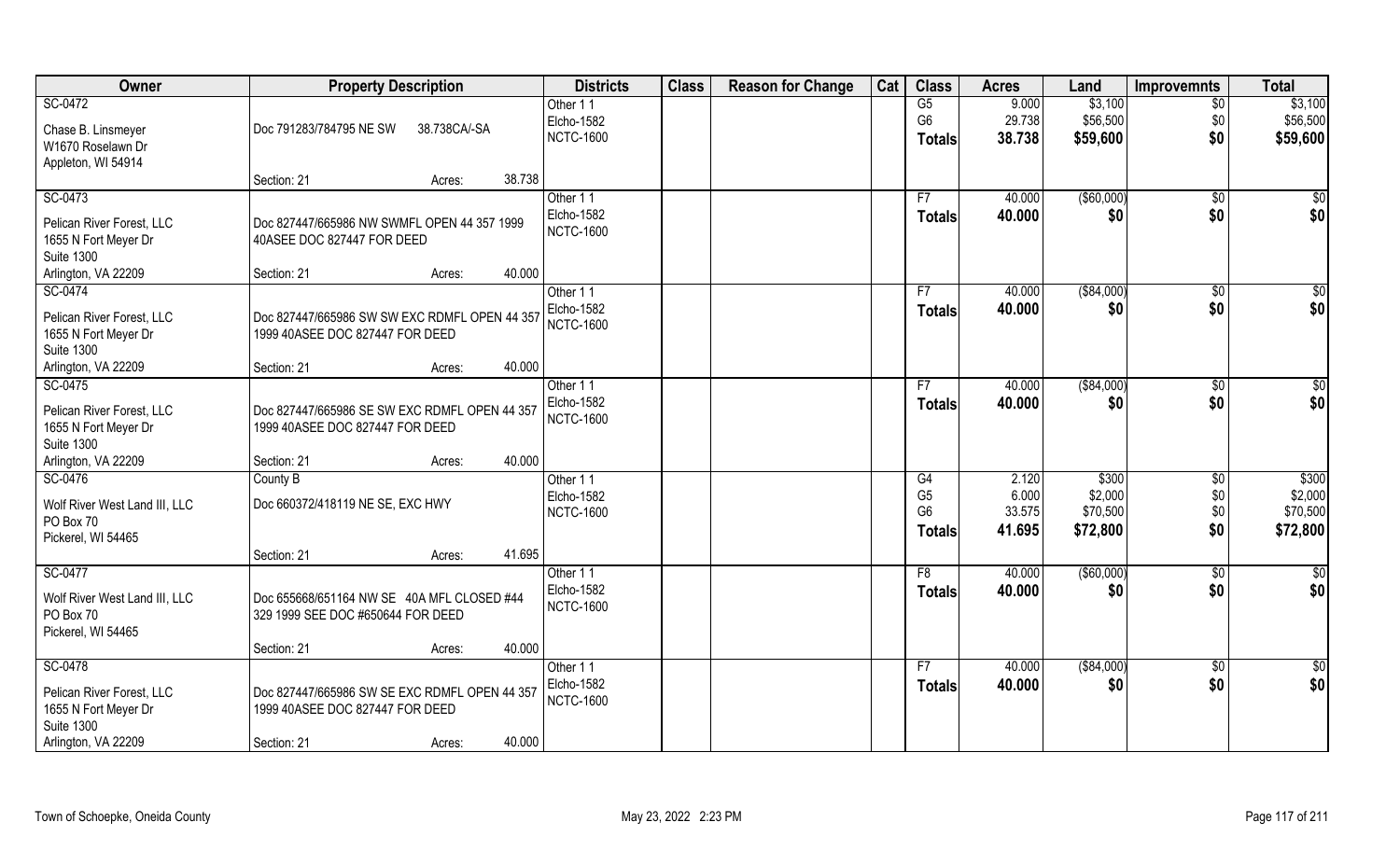| Owner                     | <b>Property Description</b>                      | <b>Districts</b>  | <b>Class</b> | <b>Reason for Change</b> | Cat | <b>Class</b>           | <b>Acres</b> | Land           | <b>Improvemnts</b> | <b>Total</b>    |
|---------------------------|--------------------------------------------------|-------------------|--------------|--------------------------|-----|------------------------|--------------|----------------|--------------------|-----------------|
| SC-0479                   | 1005 County B                                    | Other 11          |              |                          |     | G1                     | 1.000        | \$10,000       | \$110,600          | \$120,600       |
| Thomas B. Littleton       | Doc 435096/532-796 N 1/2 OF E 1/4 OF SE SE EXC   | Elcho-1582        |              |                          |     | <b>Totals</b>          | 1.000        | \$10,000       | \$110,600          | \$120,600       |
| Elizabeth T. Littleton    | HWY & N OF CTY B & E OF TWN RD & EXCESS CTY      | <b>NCTC-1600</b>  |              |                          |     |                        |              |                |                    |                 |
| 1005 County B             | ROW (V64-P569)                                   |                   |              |                          |     |                        |              |                |                    |                 |
| Pelican Lake, WI 54463    | 1.000<br>Section: 21<br>Acres:                   |                   |              |                          |     |                        |              |                |                    |                 |
| SC-0479-1                 | 735 Repinski Rd                                  | Other 11          |              |                          |     | G1                     | 2.000        | \$16,000       | \$147,400          | \$163,400       |
|                           |                                                  | <b>Elcho-1582</b> |              |                          |     | G4                     | 2.500        | \$400          | \$0                | \$400           |
| Frederick E. Hagedorn Jr  | Doc 809319/350848 SE SE W3/4EXC PART N OF CTY    | <b>NCTC-1600</b>  |              |                          |     | G <sub>5</sub>         | 4.500        | \$1,500        | \$0                | \$1,500         |
| Karen A. Mueller-Hagedorn | B & EXCESS CTY ROW (V64-569)                     |                   |              |                          |     | G <sub>6</sub>         | 18.162       | \$34,500       | \$0                | \$34,500        |
| 735 Repinski Rd           |                                                  |                   |              |                          |     | <b>Totals</b>          | 27.162       | \$52,400       | \$147,400          | \$199,800       |
| Pelican Lake, WI 54463    | 27.162<br>Section: 21<br>Acres:                  |                   |              |                          |     |                        |              |                |                    |                 |
| SC-0479-2                 | 735 Repinski Rd                                  | Other 11          |              |                          |     | G6                     | 3.800        | \$6,500        | \$0                | \$6,500         |
| Frederick E. Hagedorn Jr  | Doc 744964/429023 S 1/2 OF E 1/4 OF SE SE EXC    | Elcho-1582        |              |                          |     | <b>Totals</b>          | 3.800        | \$6,500        | \$0                | \$6,500         |
| Karen A. Mueller-Hagedorn | EXCESS CTY ROW (V64-P569)                        | <b>NCTC-1600</b>  |              |                          |     |                        |              |                |                    |                 |
| 735 Repinski Rd           |                                                  |                   |              |                          |     |                        |              |                |                    |                 |
| Pelican Lake, WI 54463    | 3.800<br>Section: 21<br>Acres:                   |                   |              |                          |     |                        |              |                |                    |                 |
| SC-0479-3                 |                                                  | Other 11          |              |                          |     | X3                     | 7.650        | $\frac{1}{20}$ | \$0                | \$              |
|                           |                                                  | Elcho-1582        |              |                          |     | <b>Totals</b>          | 7.650        | \$0            | \$0                | \$0             |
| Oneida County             | PT SE SE 7.65CABNG EXCESS CTY ROW (V64           | <b>NCTC-1600</b>  |              |                          |     |                        |              |                |                    |                 |
| PO Box 400                | P569) SEE LIO RESEARCH                           |                   |              |                          |     |                        |              |                |                    |                 |
| Rhinelander, WI 54501     |                                                  |                   |              |                          |     |                        |              |                |                    |                 |
|                           | 7.650<br>Section: 21<br>Acres:                   |                   |              |                          |     |                        |              |                |                    |                 |
| SC-0479-4                 |                                                  | Other 11          |              |                          |     | $\overline{\text{G5}}$ | 1.760        | \$600          | \$0                | \$600           |
| Jerry L. Bellomy          | PT SE SE, N1/2 E1/4 EXC V397 P565 & EXCESS CTY   | Elcho-1582        |              |                          |     | <b>Totals</b>          | 1.760        | \$600          | \$0                | \$600           |
| Sharon F. Bellomy         | ROW (V64 P569) 1.76CARMNDER BEING E OF TOWN      | <b>NCTC-1600</b>  |              |                          |     |                        |              |                |                    |                 |
| Address Unkown            | RDSEE LIO RESEARCH                               |                   |              |                          |     |                        |              |                |                    |                 |
|                           | 1.760<br>Section: 21<br>Acres:                   |                   |              |                          |     |                        |              |                |                    |                 |
| SC-0479-5                 |                                                  | Other 11          |              |                          |     | G5                     | 1.210        | $\sqrt{$0}$    | \$0                | $\overline{30}$ |
|                           |                                                  | Elcho-1582        |              |                          |     | <b>Totals</b>          | 1.210        | \$0            | \$0                | \$0             |
| Lois Flannery             | PT SE SE, EXC V345 P286, V356 P187, V357 P362 7  | <b>NCTC-1600</b>  |              |                          |     |                        |              |                |                    |                 |
| Address Unknown           | EXCESS CTY ROW (V64 P569)1.21CA RMNDER           |                   |              |                          |     |                        |              |                |                    |                 |
|                           | BEING N OF CTY BSEE LIO RESEARCH                 |                   |              |                          |     |                        |              |                |                    |                 |
|                           | 1.210<br>Section: 21<br>Acres:                   |                   |              |                          |     |                        |              |                |                    |                 |
| SC-0480                   |                                                  | Other 11          |              |                          |     | G4                     | 15.000       | \$2,800        | $\overline{50}$    | \$2,800         |
| Christine L. Stephens     | Doc 690963/688362 NE NE & PT S826' OF NW NE E OF | Elcho-1582        |              |                          |     | G <sub>5</sub>         | 5.238        | \$1,700        | \$0                | \$1,700         |
| 882 Lake River Rd         | <b>RD</b><br>40.22CA 2 DESC DOC #688362 & 690963 | <b>NCTC-1600</b>  |              |                          |     | G <sub>8</sub>         | 20.000       | \$19,000       | \$0                | \$19,000        |
| Pelican Lake, WI 54463    |                                                  |                   |              |                          |     | Totals                 | 40.238       | \$23,500       | \$0                | \$23,500        |
|                           | 40.238<br>Section: 22<br>Acres:                  |                   |              |                          |     |                        |              |                |                    |                 |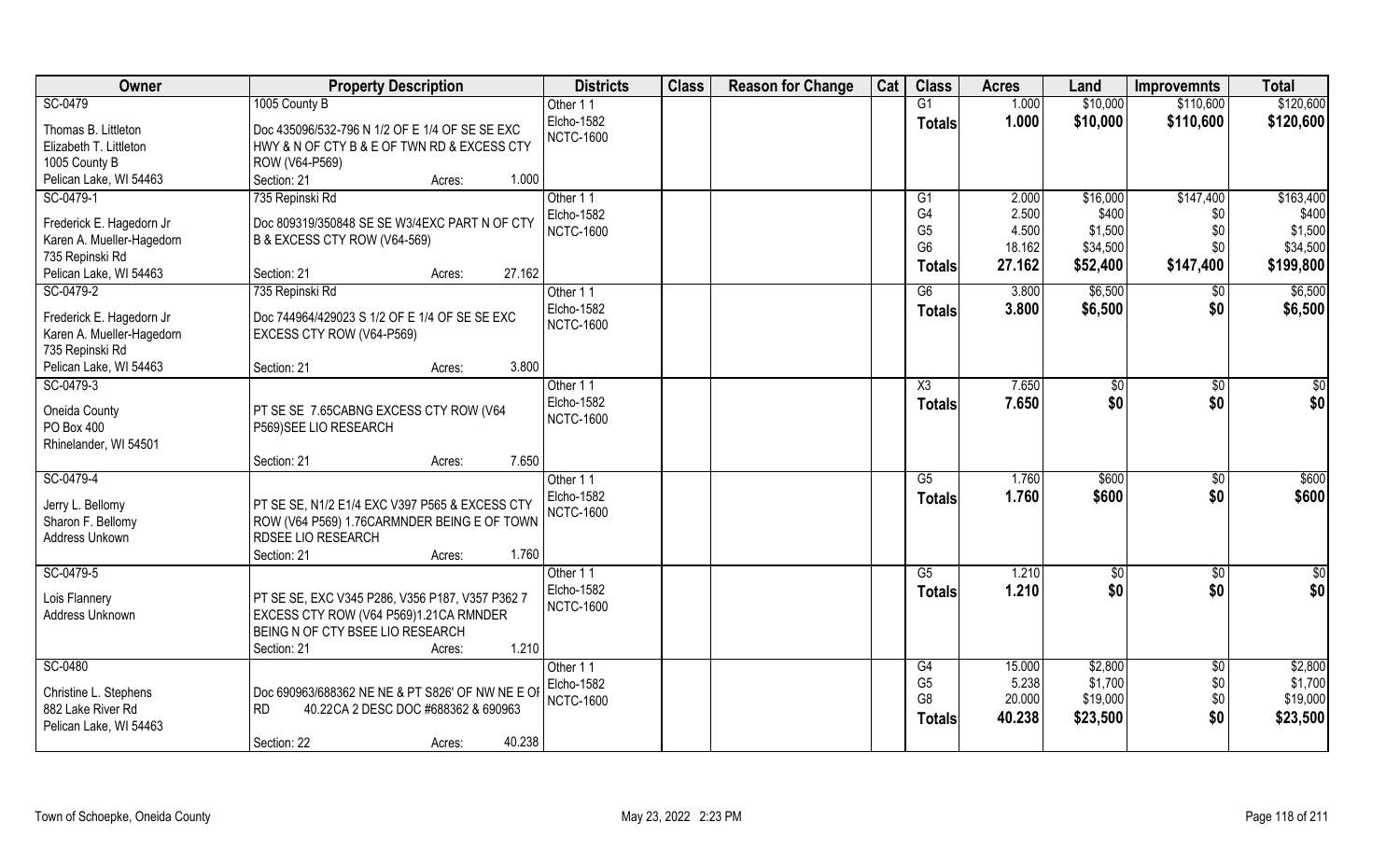| Owner                                    | <b>Property Description</b>                                                       | <b>Districts</b>  | <b>Class</b> | <b>Reason for Change</b> | Cat  | <b>Class</b>    | <b>Acres</b> | Land     | <b>Improvemnts</b> | <b>Total</b> |
|------------------------------------------|-----------------------------------------------------------------------------------|-------------------|--------------|--------------------------|------|-----------------|--------------|----------|--------------------|--------------|
| SC-0481                                  | 977 Lake River Rd                                                                 | Other 11          | G4           | Ag use land              | $-5$ | G1              | 1.000        | \$10,000 | \$80,500           | \$90,500     |
| Herbert D. Flannery                      | Doc 548983/401012 PT NW NE, S826' 24.05CA EXC                                     | <b>Elcho-1582</b> |              |                          |      | G <sub>4</sub>  | 23.046       | \$1,700  | \$0                | \$1,700      |
| Nancy C. Flannery                        | DOC#690963 (PT E OF RD)                                                           | <b>NCTC-1600</b>  |              |                          |      | <b>Totals</b>   | 24.046       | \$11,700 | \$80,500           | \$92,200     |
| 977 Lake River Rd                        |                                                                                   |                   |              |                          |      |                 |              |          |                    |              |
| Pelican Lake, WI 54463                   | 24.046<br>Section: 22<br>Acres:                                                   |                   |              |                          |      |                 |              |          |                    |              |
| SC-0481-1                                | 983 Lake River Rd                                                                 | Other 11          |              |                          |      | G1              | 1.000        | \$10,000 | \$70,900           | \$80,900     |
|                                          |                                                                                   | Elcho-1582        |              |                          |      | G4              | 13.519       | \$2,200  | \$0                | \$2,200      |
| Herbert D. Flannery<br>977 Lake River Rd | Doc 688364/401012 NW NE, EXC DOC #548983 & HWY<br>14.51CA DOC #688364 SHLD EXC RD | <b>NCTC-1600</b>  |              |                          |      | <b>Totals</b>   | 14.519       | \$12,200 | \$70,900           | \$83,100     |
| Pelican Lake, WI 54463                   |                                                                                   |                   |              |                          |      |                 |              |          |                    |              |
|                                          | 14.519<br>Section: 22<br>Acres:                                                   |                   |              |                          |      |                 |              |          |                    |              |
| SC-0482                                  | 885 Lake River Rd                                                                 | Other 11          |              |                          |      | G1              | 1.000        | \$10,000 | \$56,900           | \$66,900     |
|                                          |                                                                                   | Elcho-1582        |              |                          |      | G <sub>6</sub>  | 36.365       | \$61,800 | \$0                | \$61,800     |
| Brian L. Flannery                        | Doc 408377/392262 PT SW NE 37.37CA EXC                                            | <b>NCTC-1600</b>  |              |                          |      | <b>Totals</b>   | 37.365       | \$71,800 | \$56,900           | \$128,700    |
| Cindy L. Flannery                        | V192-276                                                                          |                   |              |                          |      |                 |              |          |                    |              |
| 894 Lake River Rd                        |                                                                                   |                   |              |                          |      |                 |              |          |                    |              |
| Pelican Lake, WI 54463                   | 37.365<br>Section: 22<br>Acres:                                                   |                   |              |                          |      |                 |              |          |                    |              |
| SC-0483                                  | 882 Lake River Rd                                                                 | Other 11          | G4           | Ag use land              | -5   | G4              | 33.864       | \$4,700  | \$0                | \$4,700      |
| Roger D. Stephens                        | Doc 368248/544-766 PT SE NE & SW NE EXC DOC                                       | Elcho-1582        |              |                          |      | G7              | 2.000        | \$13,000 | \$54,000           | \$67,000     |
| Christine L. Stephens                    | #709950 SEE SC-483-4 FOR ADDRESS 35.86CA                                          | <b>NCTC-1600</b>  |              |                          |      | <b>Totals</b>   | 35.864       | \$17,700 | \$54,000           | \$71,700     |
| 882 Lake River Rd                        |                                                                                   |                   |              |                          |      |                 |              |          |                    |              |
| Pelican Lake, WI 54463                   | 35.864<br>Section: 22<br>Acres:                                                   |                   |              |                          |      |                 |              |          |                    |              |
| SC-0483-1                                | 886 Lake River Rd                                                                 | Other 11          |              |                          |      | $\overline{G1}$ | 1.150        | \$10,900 | \$23,900           | \$34,800     |
| Michael R. Schreiner                     | Doc 778397/476553 PT SE NE & SW NE 1.15CA/-SA                                     | Elcho-1582        |              |                          |      | <b>Totals</b>   | 1.150        | \$10,900 | \$23,900           | \$34,800     |
| Laurie J. Slagg                          | LOT 1 CSM V3 P763                                                                 | <b>NCTC-1600</b>  |              |                          |      |                 |              |          |                    |              |
| 2109 W Rawson Ave                        |                                                                                   |                   |              |                          |      |                 |              |          |                    |              |
| Oak Creek, WI 53154                      | 1.150<br>Section: 22<br>Acres:                                                    |                   |              |                          |      |                 |              |          |                    |              |
| SC-0483-2                                | 890 Lake River Rd                                                                 | Other 11          |              |                          |      | G1              | 1.400        | \$12,400 | \$0                | \$12,400     |
|                                          |                                                                                   | Elcho-1582        |              |                          |      | <b>Totals</b>   | 1.400        | \$12,400 | \$0                | \$12,400     |
| Brian L. Flannery                        | Doc 511443/434986 PT SE NE & SW NE LYING E OF                                     | <b>NCTC-1600</b>  |              |                          |      |                 |              |          |                    |              |
| Cindy L. Flannery<br>894 Lake River Rd   | RD LOT 2 CSM V3 P763                                                              |                   |              |                          |      |                 |              |          |                    |              |
|                                          |                                                                                   |                   |              |                          |      |                 |              |          |                    |              |
| Pelican Lake, WI 54463<br>SC-0483-3      | 1.400<br>Section: 22<br>Acres:<br>894 Lake River Rd                               | Other 11          |              |                          |      | G1              | 1.400        |          | \$92,400           | \$104,800    |
|                                          |                                                                                   | Elcho-1582        |              |                          |      |                 | 1.400        | \$12,400 |                    |              |
| Brian L. Flannery                        | Doc 357643/537-797 PT SE NE & SW NE LOT 3 CSM                                     | <b>NCTC-1600</b>  |              |                          |      | <b>Totals</b>   |              | \$12,400 | \$92,400           | \$104,800    |
| Cindy L. Flannery                        | V3 P763                                                                           |                   |              |                          |      |                 |              |          |                    |              |
| 894 Lake River Rd                        |                                                                                   |                   |              |                          |      |                 |              |          |                    |              |
| Pelican Lake, WI 54463                   | 1.400<br>Section: 22<br>Acres:                                                    |                   |              |                          |      |                 |              |          |                    |              |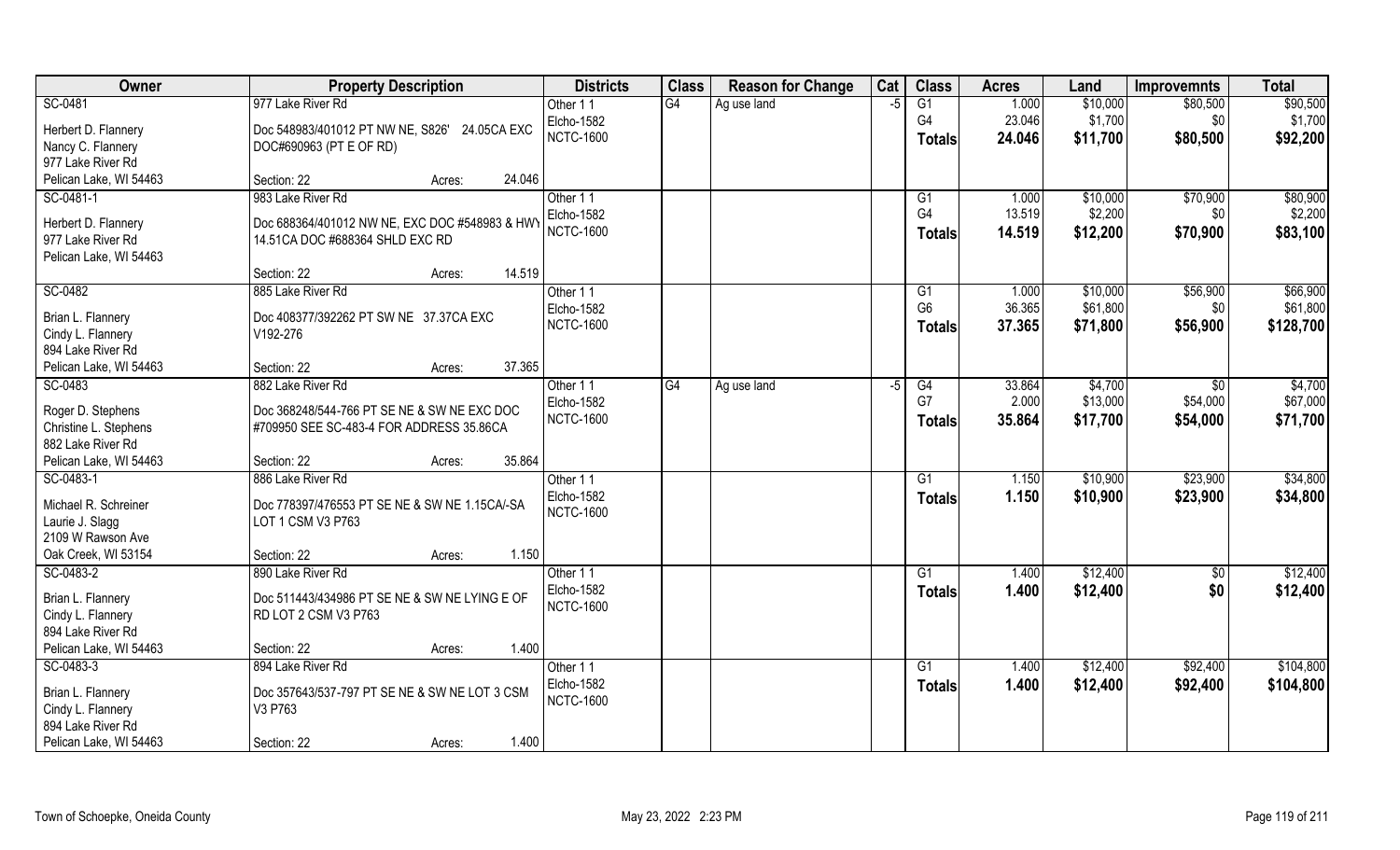| Owner                                                                      | <b>Property Description</b>                                                                                                                                                 | <b>Districts</b>                                              | <b>Class</b> | <b>Reason for Change</b> | Cat | <b>Class</b>                          | <b>Acres</b>               | Land                            | <b>Improvemnts</b>          | <b>Total</b>                    |
|----------------------------------------------------------------------------|-----------------------------------------------------------------------------------------------------------------------------------------------------------------------------|---------------------------------------------------------------|--------------|--------------------------|-----|---------------------------------------|----------------------------|---------------------------------|-----------------------------|---------------------------------|
| SC-0483-4                                                                  | 882 Lake River Rd                                                                                                                                                           | Other 11                                                      |              |                          |     | G1                                    | 1.740                      | \$14,400                        | \$130,000                   | \$144,400                       |
| Roger D. Stephens<br>Christine L. Stephens<br>882 Lake River Rd            | Doc 368248/479-466 PT OF SE NE & SW NE CSM V4<br>P926                                                                                                                       | <b>Elcho-1582</b><br><b>NCTC-1600</b>                         |              |                          |     | <b>Totals</b>                         | 1.740                      | \$14,400                        | \$130,000                   | \$144,400                       |
| Pelican Lake, WI 54463                                                     | 1.740<br>Section: 22<br>Acres:                                                                                                                                              |                                                               |              |                          |     |                                       |                            |                                 |                             |                                 |
| SC-0483-5                                                                  |                                                                                                                                                                             | Other 11                                                      |              |                          |     | $\overline{G1}$                       | 0.630                      | \$6,300                         | $\overline{50}$             | \$6,300                         |
| Brian L. Flannery<br>Cindy L. Flannery<br>894 Lake River Rd                | Doc 709950/000000 PT SE NE & SW NE .63CA                                                                                                                                    | Elcho-1582<br><b>NCTC-1600</b>                                |              |                          |     | <b>Totals</b>                         | 0.630                      | \$6,300                         | \$0                         | \$6,300                         |
| Pelican Lake, WI 54463                                                     | 0.630<br>Section: 22<br>Acres:                                                                                                                                              |                                                               |              |                          |     |                                       |                            |                                 |                             |                                 |
| SC-0484<br>Roger D. Stephens<br>Christine L. Stephens<br>882 Lake River Rd | Doc 476106/401012 NE NW                                                                                                                                                     | Other 11<br>Elcho-1582<br><b>NCTC-1600</b>                    |              |                          |     | G5<br>G <sub>6</sub><br><b>Totals</b> | 10.600<br>30.068<br>40.668 | \$5,100<br>\$45,100<br>\$50,200 | $\sqrt[6]{3}$<br>\$0<br>\$0 | \$5,100<br>\$45,100<br>\$50,200 |
| Pelican Lake, WI 54463                                                     | 40.668<br>Section: 22<br>Acres:                                                                                                                                             |                                                               |              |                          |     |                                       |                            |                                 |                             |                                 |
| SC-0485<br>Roger D. Stephens<br>Christine L. Stephens                      | Doc 476106/401012 NW NW                                                                                                                                                     | Other 11<br>Elcho-1582<br><b>NCTC-1600</b>                    |              |                          |     | G5<br>G <sub>6</sub><br><b>Totals</b> | 4.200<br>36.042<br>40.242  | \$2,000<br>\$54,100<br>\$56,100 | \$0<br>\$0<br>\$0           | \$2,000<br>\$54,100<br>\$56,100 |
| 882 Lake River Rd<br>Pelican Lake, WI 54463                                | 40.242<br>Section: 22<br>Acres:                                                                                                                                             |                                                               |              |                          |     |                                       |                            |                                 |                             |                                 |
| SC-0486<br>Roger D. Stephens<br>Christine L. Stephens<br>882 Lake River Rd | Doc 660370/418119 SW NW                                                                                                                                                     | Other 11<br>Elcho-1582<br><b>NCTC-1600</b>                    |              |                          |     | G5<br>G <sub>6</sub><br><b>Totals</b> | 8.900<br>31.204<br>40.104  | \$4,300<br>\$43,700<br>\$48,000 | \$0<br>\$0<br>\$0           | \$4,300<br>\$43,700<br>\$48,000 |
| Pelican Lake, WI 54463                                                     | 40.104<br>Section: 22<br>Acres:                                                                                                                                             |                                                               |              |                          |     |                                       |                            |                                 |                             |                                 |
| SC-0487<br>Roger D. Stephens<br>Christine L. Stephens<br>882 Lake River Rd | Doc 476106/401012 SE NW                                                                                                                                                     | Other 11<br>Elcho-1582<br><b>NCTC-1600</b>                    |              |                          |     | G5<br>G <sub>6</sub><br><b>Totals</b> | 3.310<br>37.220<br>40.530  | \$1,600<br>\$55,800<br>\$57,400 | \$0<br>\$0<br>\$0           | \$1,600<br>\$55,800<br>\$57,400 |
| Pelican Lake, WI 54463                                                     | 40.530<br>Section: 22<br>Acres:                                                                                                                                             |                                                               |              |                          |     |                                       |                            |                                 |                             |                                 |
| SC-0488<br>Larry R. Moss<br>5060 S Orwell Pt<br>Homosassa, FL 34446        | 839 County B<br>Doc 535383/505315 PT NE SW & SE SW 3.16A N/K/A<br>LOT 1 CSM V13 P3157 SEE V1044-548 & 940-288 FOR<br>OWNERSHIP (4 OWNERS)<br>3.160<br>Section: 22<br>Acres: | Post Lakes-8080<br>Other 12<br>Elcho-1582<br><b>NCTC-1600</b> |              |                          |     | G1<br><b>Totals</b>                   | 3.160<br>3.160             | \$18,200<br>\$18,200            | \$73,700<br>\$73,700        | \$91,900<br>\$91,900            |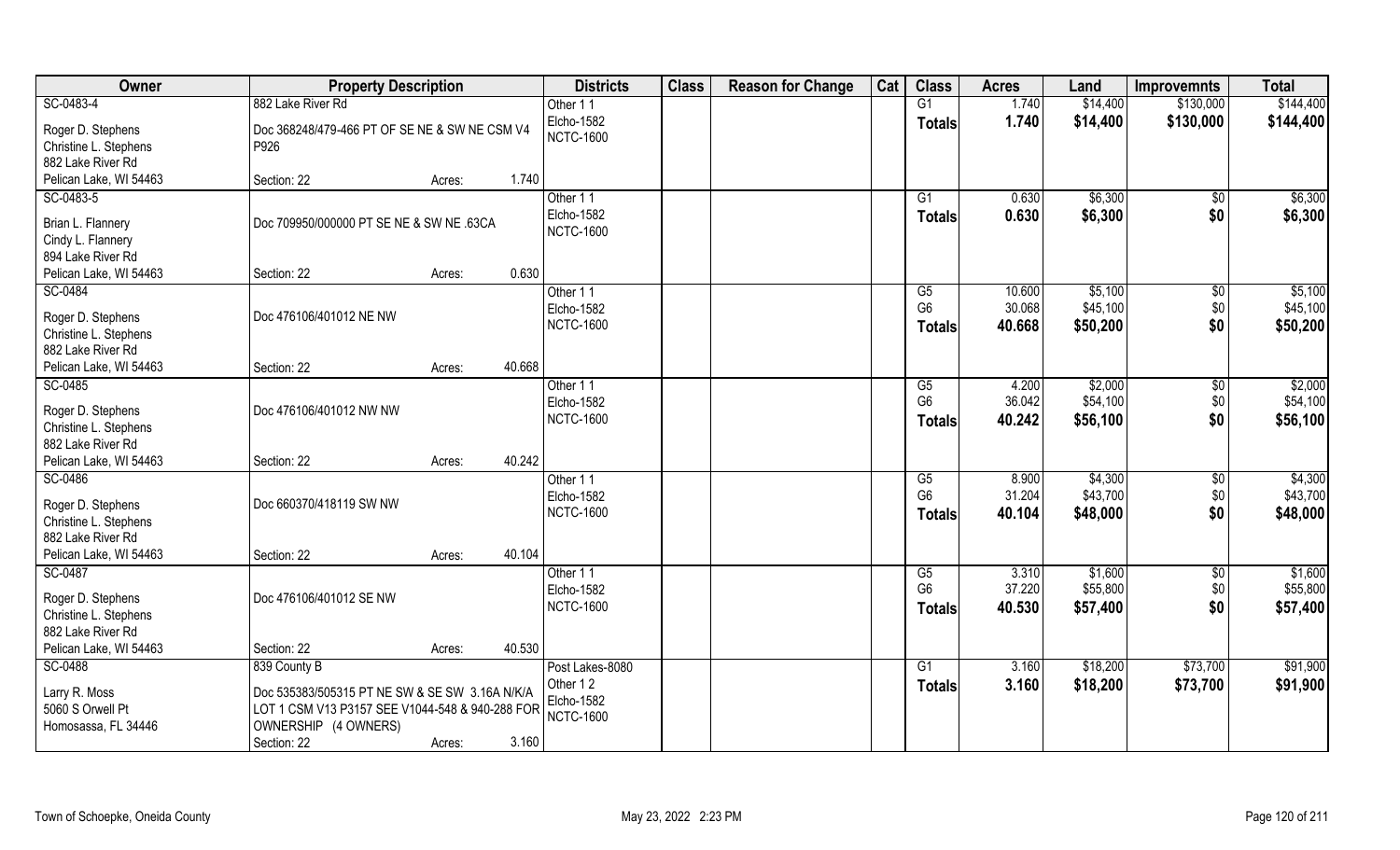| Owner                                       | <b>Property Description</b>                          | <b>Districts</b>               | <b>Class</b> | <b>Reason for Change</b> | Cat | <b>Class</b>           | <b>Acres</b> | Land     | <b>Improvemnts</b> | <b>Total</b> |
|---------------------------------------------|------------------------------------------------------|--------------------------------|--------------|--------------------------|-----|------------------------|--------------|----------|--------------------|--------------|
| SC-0488-1                                   | 840 County B                                         | Other 11                       |              |                          |     | G1                     | 1.000        | \$10,000 | \$68,900           | \$78,900     |
| Kevin R. Chwala et al                       | Doc 613272/506789 PT NE SW, LYING N OF HWY PCL       | Elcho-1582                     |              |                          |     | G <sub>5</sub>         | 3.440        | \$1,700  | \$0                | \$1,700      |
| c/o Kevin R. Chwala                         | 2 SM C1371 16.53CA                                   | <b>NCTC-1600</b>               |              |                          |     | G <sub>6</sub>         | 12.093       | \$23,000 | \$0                | \$23,000     |
| 10365 Church Rd                             |                                                      |                                |              |                          |     | <b>Totals</b>          | 16.533       | \$34,700 | \$68,900           | \$103,600    |
| Barrington Hills, IL 60010                  | 16.533<br>Section: 22<br>Acres:                      |                                |              |                          |     |                        |              |          |                    |              |
| SC-0488-2                                   | County Rd B                                          | Other 11                       |              |                          |     | $\overline{\text{G5}}$ | 2.520        | \$1,200  | $\overline{50}$    | \$1,200      |
|                                             |                                                      | Elcho-1582                     |              |                          |     | G <sub>6</sub>         | 9.113        | \$19,100 | \$0                | \$19,100     |
| Kevin R. Chwala                             | Doc 741942/524372 PT NE SW 11.63CA/10.44SA PCL       | <b>NCTC-1600</b>               |              |                          |     | <b>Totals</b>          | 11.633       | \$20,300 | \$0                | \$20,300     |
| Christina L. Chwala                         | 1 SM C1371                                           |                                |              |                          |     |                        |              |          |                    |              |
| 10365 Church Rd                             | 11.633<br>Section: 22                                |                                |              |                          |     |                        |              |          |                    |              |
| Barrington Hills, IL 60010                  | Acres:                                               | Post Lakes-8080                |              |                          |     | G1                     | 9.730        | \$30,700 |                    | \$30,700     |
| SC-0488-3                                   | County B                                             | Other 12                       |              |                          |     |                        |              |          | $\sqrt[6]{30}$     |              |
| Larry R. Moss                               | Doc 535383/505315 PT NE SW & SE SW 9.73A LOT 2       | Elcho-1582                     |              |                          |     | <b>Totals</b>          | 9.730        | \$30,700 | \$0                | \$30,700     |
| 5060 S Orwell Pt                            | CSM V13 P3157 SEE V1044-548 & V940-288 FOR           | <b>NCTC-1600</b>               |              |                          |     |                        |              |          |                    |              |
| Homosassa, FL 34446                         | OWNERSHIP (4 OWNERS)                                 |                                |              |                          |     |                        |              |          |                    |              |
|                                             | 9.730<br>Section: 22<br>Acres:                       |                                |              |                          |     |                        |              |          |                    |              |
| SC-0488-4                                   | County B                                             | Post Lakes-8080                |              |                          |     | G1                     | 0.600        | \$2,400  | $\sqrt[6]{3}$      | \$2,400      |
| Larry R. Moss                               | Doc 535383/000000 PT NE SW, EXC V819-210 & CSM       | Other 12                       |              |                          |     | <b>Totals</b>          | 0.600        | \$2,400  | \$0                | \$2,400      |
| 5060 S Orwell Pt                            | V13 P3157 R'MNDR BNG APPX .60A SOUTH OF RD           | Elcho-1582                     |              |                          |     |                        |              |          |                    |              |
| Homosassa, FL 34446                         | (4 OWNERS)                                           | <b>NCTC-1600</b>               |              |                          |     |                        |              |          |                    |              |
|                                             | 0.600<br>Section: 22<br>Acres:                       |                                |              |                          |     |                        |              |          |                    |              |
| SC-0489                                     | County Rd B                                          | Other 11                       |              |                          |     | G5                     | 7.275        | \$3,500  | $\sqrt[6]{3}$      | \$3,500      |
|                                             |                                                      | Elcho-1582                     |              |                          |     | G <sub>6</sub>         | 25.400       | \$48,300 | \$0                | \$48,300     |
| Roger D. Stephens                           | Doc 660370/480640 PT NW SW EXC V637-672 & DOC        | <b>NCTC-1600</b>               |              |                          |     | <b>Totals</b>          | 32.675       | \$51,800 | \$0                | \$51,800     |
| Christine L. Stephens                       | #660369 R'MNDER BNG N OF CTY B & W OF RIVER          |                                |              |                          |     |                        |              |          |                    |              |
| 882 Lake River Rd<br>Pelican Lake, WI 54463 | DESC IN ? DOC #660370 SHLD EXC DOC #660369<br>32.675 |                                |              |                          |     |                        |              |          |                    |              |
|                                             | Section: 22<br>Acres:                                |                                |              |                          |     |                        |              |          |                    |              |
| SC-0489-1                                   | 890 County B                                         | Other 11                       |              |                          |     | G1                     | 3.000        | \$17,900 | \$22,700           | \$40,600     |
| Scott A. Maeder                             | Doc 393821/508-238 PT NW SW N OF HWY B               | Elcho-1582<br><b>NCTC-1600</b> |              |                          |     | <b>Totals</b>          | 3.000        | \$17,900 | \$22,700           | \$40,600     |
| 1522 Princeton PI                           |                                                      |                                |              |                          |     |                        |              |          |                    |              |
| West Bend, WI 53095                         |                                                      |                                |              |                          |     |                        |              |          |                    |              |
|                                             | 3.000<br>Section: 22<br>Acres:                       |                                |              |                          |     |                        |              |          |                    |              |
| SC-0489-2                                   | County Rd B                                          | Post Lakes-8080                |              |                          |     | G6                     | 1.379        | \$2,600  | $\overline{50}$    | \$2,600      |
| South B Properties, LLC                     | Doc 660369/000000 PT NW NW, S OF CTY B SEE SM        | Other 12                       |              |                          |     | <b>Totals</b>          | 1.379        | \$2,600  | \$0                | \$2,600      |
| c/o South B Properties, LLC                 | C1670 APPX 1.6A                                      | Elcho-1582                     |              |                          |     |                        |              |          |                    |              |
| 882 Lake River Rd                           |                                                      | <b>NCTC-1600</b>               |              |                          |     |                        |              |          |                    |              |
| Pelican Lake, WI 54463                      | 1.379<br>Section: 22<br>Acres:                       |                                |              |                          |     |                        |              |          |                    |              |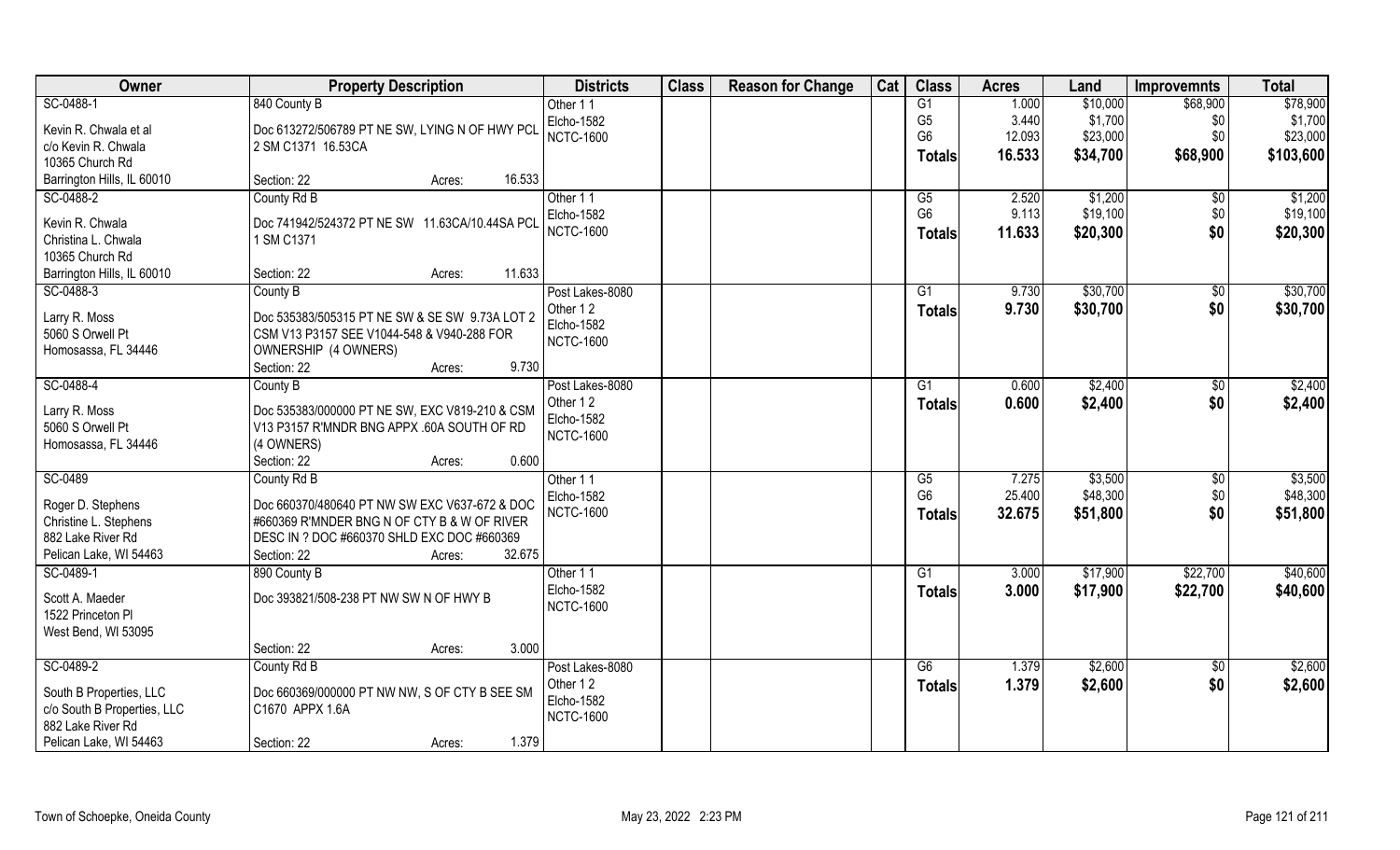| Owner                                    | <b>Property Description</b>                                        | <b>Districts</b>  | <b>Class</b> | <b>Reason for Change</b> | Cat | <b>Class</b>    | <b>Acres</b> | Land     | <b>Improvemnts</b> | <b>Total</b> |
|------------------------------------------|--------------------------------------------------------------------|-------------------|--------------|--------------------------|-----|-----------------|--------------|----------|--------------------|--------------|
| SC-0490                                  | County Rd B                                                        | Post Lakes-8080   |              |                          |     | G5              | 18.000       | \$5,900  | $\sqrt{$0}$        | \$5,900      |
| South B Properties, LLC                  | Doc 660369/480640 SW SW, EXC V1014-369 30.3CA                      | Other 12          |              |                          |     | G <sub>6</sub>  | 13.299       | \$22,600 | \$0                | \$22,600     |
| c/o South B Properties, LLC              |                                                                    | Elcho-1582        |              |                          |     | <b>Totals</b>   | 31.299       | \$28,500 | \$0                | \$28,500     |
| 882 Lake River Rd                        |                                                                    | <b>NCTC-1600</b>  |              |                          |     |                 |              |          |                    |              |
| Pelican Lake, WI 54463                   | 31.299<br>Section: 22<br>Acres:                                    |                   |              |                          |     |                 |              |          |                    |              |
| SC-0490-1                                | 901 County B                                                       | Post Lakes-8080   |              |                          |     | G1              | 8.000        | \$59,000 | \$213,400          | \$272,400    |
|                                          |                                                                    | Other 12          |              |                          |     | <b>Totals</b>   | 8.000        | \$59,000 | \$213,400          | \$272,400    |
| <b>Wade Novak</b><br>PO Box 23           | Doc 528678/000000 PT SW SW 8CA LYING N & E OF<br><b>WOLF RIVER</b> | <b>Elcho-1582</b> |              |                          |     |                 |              |          |                    |              |
| Pelican Lake, WI 54463                   |                                                                    | <b>NCTC-1600</b>  |              |                          |     |                 |              |          |                    |              |
|                                          | 8.000<br>Section: 22<br>Acres:                                     |                   |              |                          |     |                 |              |          |                    |              |
| SC-0491                                  | 889 County B                                                       | Post Lakes-8080   |              |                          |     | G1              | 2.500        | \$37,800 | \$109,000          | \$146,800    |
|                                          |                                                                    | Other 12          |              |                          |     | G <sub>5</sub>  | 15.124       | \$2,700  | \$0                | \$2,700      |
| Larry R. Moss                            | Doc 707721/505315 SE SW, EXC CSM V13 P3157                         | Elcho-1582        |              |                          |     | G <sub>6</sub>  | 15.040       | \$36,100 | \$0                | \$36,100     |
| 5060 S Orwell Pt                         | 32.66CA/-SA (3 OWNERS)                                             | <b>NCTC-1600</b>  |              |                          |     | <b>Totals</b>   | 32.664       | \$76,600 | \$109,000          | \$185,600    |
| Homosassa, FL 34446                      | 32.664<br>Section: 22<br>Acres:                                    |                   |              |                          |     |                 |              |          |                    |              |
| SC-0492                                  | 725 County B                                                       | Post Lakes-8080   |              |                          |     | G1              | 1.000        | \$10,000 | \$11,700           | \$21,700     |
|                                          |                                                                    | Other 12          |              |                          |     | G <sub>5</sub>  | 18.547       | \$5,400  | \$0                | \$5,400      |
| Daniel L. Persen                         | Doc 360395/485-126 PT NE SE, EXC N OF CTY B &                      | Elcho-1582        |              |                          |     |                 | 19.547       | \$15,400 | \$11,700           | \$27,100     |
| 334 Deleglise St                         | DOC #669127 19.55CA R'MNDR BNG LOTS 1 & 3 SM                       | <b>NCTC-1600</b>  |              |                          |     | <b>Totals</b>   |              |          |                    |              |
| Antigo, WI 54409                         | B7026                                                              |                   |              |                          |     |                 |              |          |                    |              |
|                                          | 19.547<br>Section: 22<br>Acres:                                    |                   |              |                          |     |                 |              |          |                    |              |
| SC-0492-1                                |                                                                    | Other 11          |              |                          |     | $\overline{G6}$ | 1.165        | \$2,400  | $\sqrt[6]{30}$     | \$2,400      |
| Roger D. Stephens                        | Doc 350107/269-218 PT NE SE LYING NORTH OF                         | Elcho-1582        |              |                          |     | <b>Totals</b>   | 1.165        | \$2,400  | \$0                | \$2,400      |
| 882 Lake River Rd                        | COU NTY B EXC CSM 5-1342                                           | <b>NCTC-1600</b>  |              |                          |     |                 |              |          |                    |              |
| Pelican Lake, WI 54463                   |                                                                    |                   |              |                          |     |                 |              |          |                    |              |
|                                          | 1.165<br>Section: 22<br>Acres:                                     |                   |              |                          |     |                 |              |          |                    |              |
| SC-0492-2                                | 858 Lake River Rd                                                  | Other 11          |              |                          |     | G2              | 1.553        | \$19,100 | \$65,900           | \$85,000     |
| Pelican Piers, LLC                       | Doc 810207/755145 PT NW SE & PT NE SE LOT 1 CSM                    | <b>Elcho-1582</b> |              |                          |     | <b>Totals</b>   | 1.553        | \$19,100 | \$65,900           | \$85,000     |
| 858 Lake River Rd                        | V5 P1342 1.55CA/1.54SA                                             | <b>NCTC-1600</b>  |              |                          |     |                 |              |          |                    |              |
| Pelican Lake, WI 54463                   |                                                                    |                   |              |                          |     |                 |              |          |                    |              |
|                                          | 1.553<br>Section: 22<br>Acres:                                     |                   |              |                          |     |                 |              |          |                    |              |
| SC-0492-3                                |                                                                    | Other 11          |              |                          |     | X4              | 3.120        | \$0      | $\sqrt{$0}$        | \$0          |
|                                          |                                                                    | Elcho-1582        |              |                          |     | Totals          | 3.120        | \$0      | \$0                | \$0          |
| Schoepke Town                            | Doc 375600/000000 PT NW SE & PT NE SE AKA LOT 2                    | <b>NCTC-1600</b>  |              |                          |     |                 |              |          |                    |              |
| 769 Highway 45<br>Pelican Lake, WI 54463 | CSM V5 P1342 CEMETERY                                              |                   |              |                          |     |                 |              |          |                    |              |
|                                          | 3.120<br>Section: 22                                               |                   |              |                          |     |                 |              |          |                    |              |
|                                          | Acres:                                                             |                   |              |                          |     |                 |              |          |                    |              |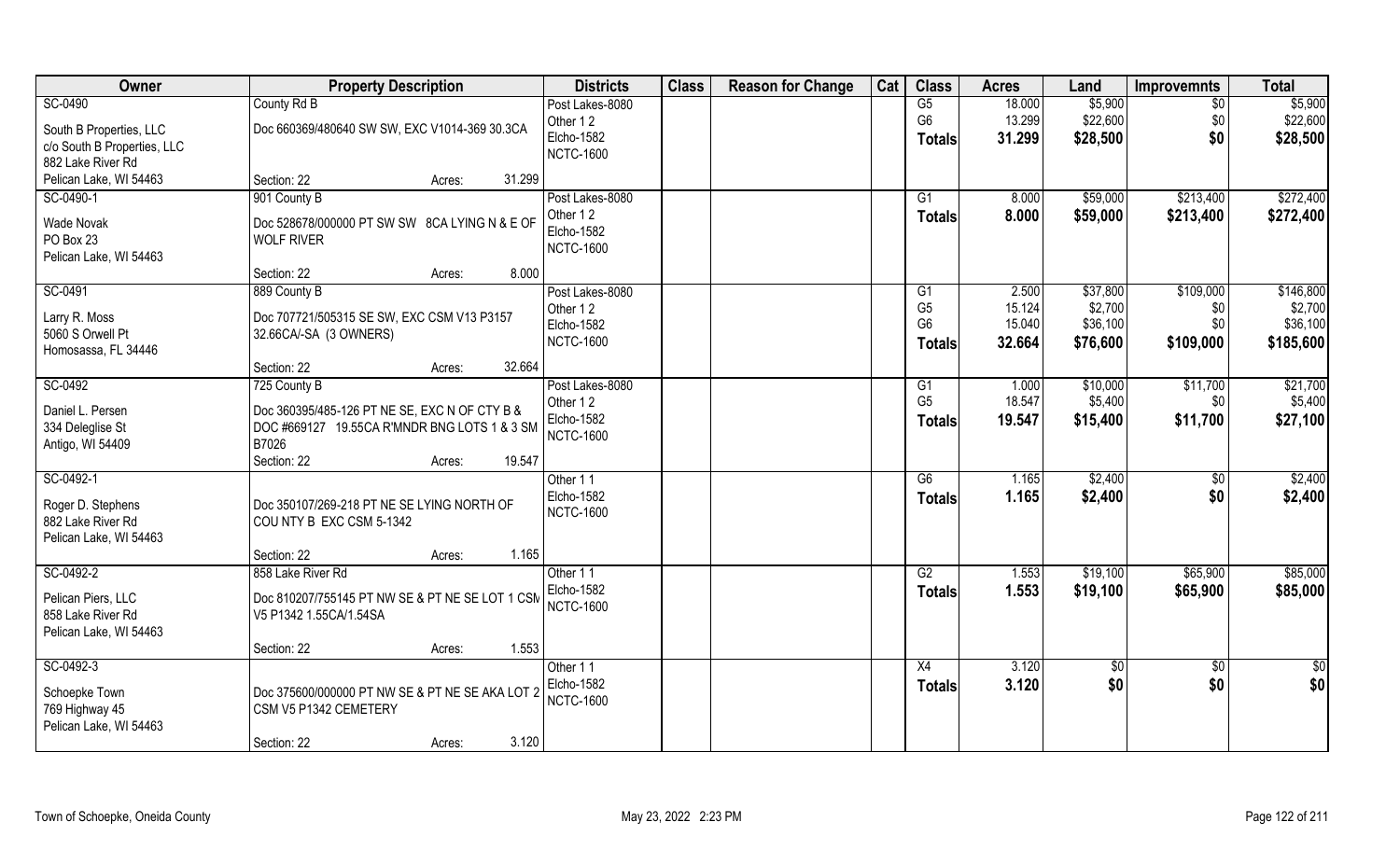| Owner                                                                            | <b>Property Description</b>                                                                                                                                                  | <b>Districts</b>                                                     | <b>Class</b> | <b>Reason for Change</b> | Cat | <b>Class</b>                                                        | <b>Acres</b>                       | Land                                        | <b>Improvemnts</b>                 | <b>Total</b>                                |
|----------------------------------------------------------------------------------|------------------------------------------------------------------------------------------------------------------------------------------------------------------------------|----------------------------------------------------------------------|--------------|--------------------------|-----|---------------------------------------------------------------------|------------------------------------|---------------------------------------------|------------------------------------|---------------------------------------------|
| SC-0492-4<br>Charles J. Moore Jr<br>695 County B                                 | County Rd B<br>Doc 669127/000000 PT NE SE 13.87A LOT 2 SM<br>B7026 SEE MIN RSV DOC #669127                                                                                   | Post Lakes-8080<br>Other 12<br>Elcho-1582<br><b>NCTC-1600</b>        |              |                          |     | G5<br>G <sub>6</sub><br><b>Totals</b>                               | 11.560<br>2.310<br>13.870          | \$3,800<br>\$4,900<br>\$8,700               | $\overline{50}$<br>\$0<br>\$0      | \$3,800<br>\$4,900<br>\$8,700               |
| Pelican Lake, WI 54463                                                           | Section: 22<br>13.870<br>Acres:                                                                                                                                              |                                                                      |              |                          |     |                                                                     |                                    |                                             |                                    |                                             |
| SC-0493<br>Scott M. Bastian<br>1325 Blue Bird Ct                                 | 821 County B<br>Doc 531356/429508 PT NW SE, EXC V514-1, V232-72 &<br>V218-192 NKA CSM V18 P3998 5.11CA/5.11SA                                                                | Post Lakes-8080<br>Other 12<br>Elcho-1582<br><b>NCTC-1600</b>        |              |                          |     | G1<br>Totals                                                        | 5.110<br>5.110                     | \$21,900<br>\$21,900                        | \$43,500<br>\$43,500               | \$65,400<br>\$65,400                        |
| Kaukauna, WI 54130                                                               | Section: 22<br>5.110<br>Acres:                                                                                                                                               |                                                                      |              |                          |     |                                                                     |                                    |                                             |                                    |                                             |
| SC-0493-1<br>Debra J. Mickelson<br>792 County B<br>Pelican Lake, WI 54463        | 792 County B<br>Doc 773499/694428 PT NW SE EXC V482-115 & RD 2<br>DESC DOC 694428 & 773499 18.6CA                                                                            | Other 11<br>Elcho-1582<br><b>NCTC-1600</b>                           |              |                          |     | G <sub>1</sub><br>G <sub>5</sub><br>G <sub>6</sub><br><b>Totals</b> | 1.000<br>7.090<br>10.510<br>18.600 | \$10,000<br>\$3,400<br>\$22,100<br>\$35,500 | \$48,100<br>\$0<br>\$0<br>\$48,100 | \$58,100<br>\$3,400<br>\$22,100<br>\$83,600 |
| SC-0493-2                                                                        | 18.600<br>Section: 22<br>Acres:<br>813 County B                                                                                                                              | Post Lakes-8080                                                      |              |                          |     | G <sub>1</sub>                                                      | 2.000                              | \$16,000                                    | \$101,000                          | \$117,000                                   |
| Danny James Palubicki<br>Ann Palubicki<br>813 County B<br>Pelican Lake, WI 54463 | Doc 761267/449210 PT NW SE S OF HWY S OF HWY<br>EXC W480' & EXCESS EXCESS CTY ROW (V64-P156)<br>INCL PT EXCESS CTY ROW V292-118 CORRECTED<br>12.595<br>Section: 22<br>Acres: | Other 12<br>Elcho-1582<br><b>NCTC-1600</b>                           |              |                          |     | G <sub>5</sub><br><b>Totals</b>                                     | 10.595<br>12.595                   | \$5,100<br>\$21,100                         | \$0<br>\$101,000                   | \$5,100<br>\$122,100                        |
| SC-0493-3<br>Oneida County<br>PO Box 400<br>Rhinelander, WI 54501                | Doc 106547/000000 PT NW SE, EXCESS CTY ROW<br>EXC V514-1, V313-18, DOC 773499 & 773688<br>3.300<br>Section: 22<br>Acres:                                                     | Post Lakes-8080<br>Other 12<br>Elcho-1582<br><b>NCTC-1600</b>        |              |                          |     | X3<br><b>Totals</b>                                                 | 3.300<br>3.300                     | $\sqrt[6]{3}$<br>\$0                        | $\sqrt[6]{30}$<br>\$0              | \$0<br>\$0                                  |
| SC-0493-4<br>Schoepke Town<br>769 Highway 45<br>Pelican Lake, WI 54463           | Doc 773688/000000 PT NW SE PT LAKE RIVER RD                                                                                                                                  | Post Lakes-8080<br>Other 12<br><b>Elcho-1582</b><br><b>NCTC-1600</b> |              |                          |     | X4<br><b>Totals</b>                                                 | 0.580<br>0.580                     | \$0<br>\$0                                  | \$0<br>\$0                         | \$0<br>\$0                                  |
|                                                                                  | Section: 22<br>0.580<br>Acres:                                                                                                                                               |                                                                      |              |                          |     |                                                                     |                                    |                                             |                                    |                                             |
| SC-0494<br>State Bcpl<br>PO Box 8943<br>Madison, WI 53708                        | Doc 000000/000000 SW SE 40.57CA<br>40.570<br>Section: 22<br>Acres:                                                                                                           | Post Lakes-8080<br>Other 12<br>Elcho-1582<br><b>NCTC-1600</b>        |              |                          |     | $\overline{X2}$<br>Totals                                           | 40.570<br>40.570                   | $\sqrt[6]{30}$<br>\$0                       | $\overline{50}$<br>\$0             | $\overline{50}$<br>\$0                      |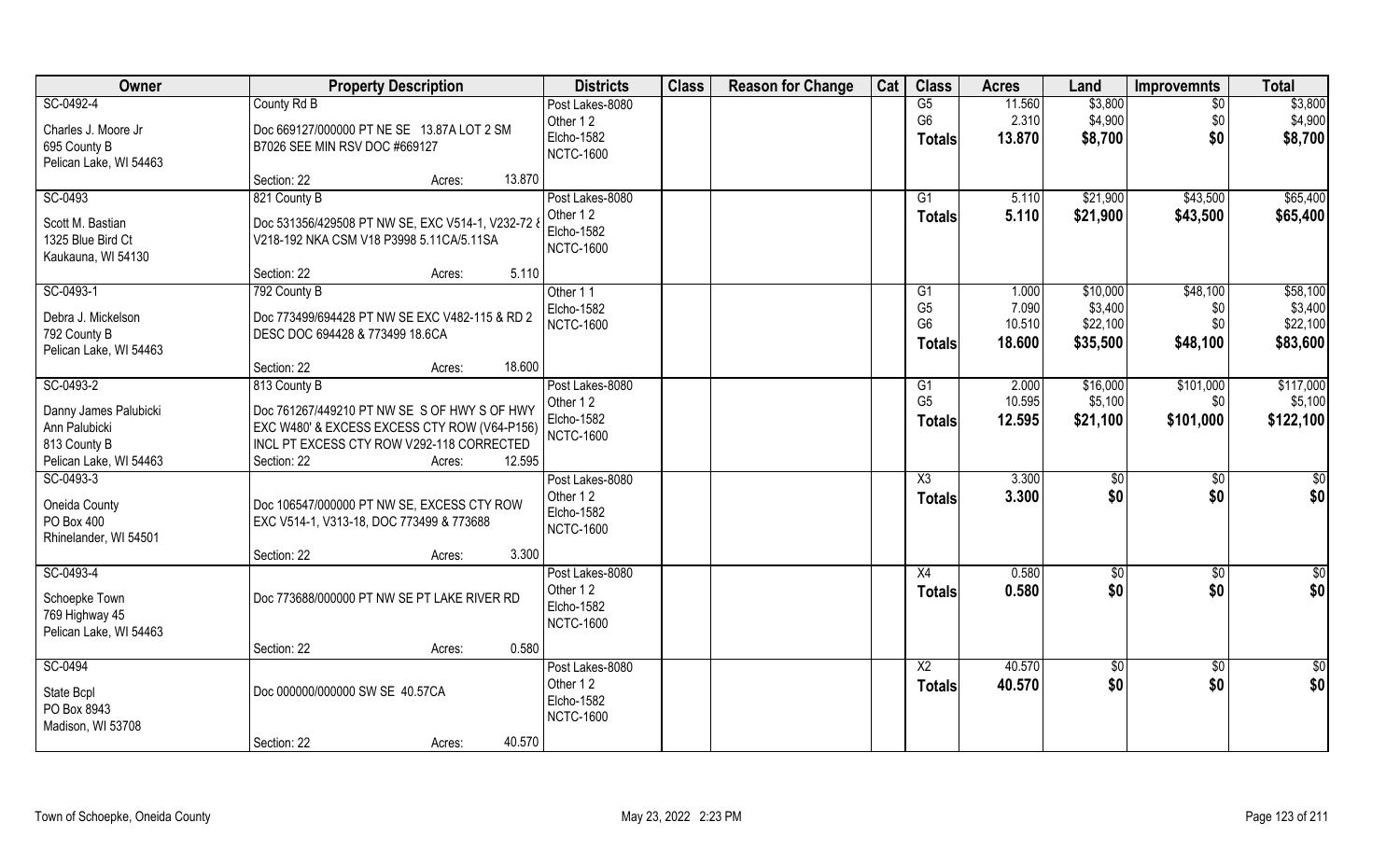| Owner                                                                                                 | <b>Property Description</b>                                                   | <b>Districts</b>                                              | <b>Class</b> | <b>Reason for Change</b> | Cat | <b>Class</b>                          | <b>Acres</b>            | Land                          | <b>Improvemnts</b>     | <b>Total</b>                  |
|-------------------------------------------------------------------------------------------------------|-------------------------------------------------------------------------------|---------------------------------------------------------------|--------------|--------------------------|-----|---------------------------------------|-------------------------|-------------------------------|------------------------|-------------------------------|
| SC-0495<br>State Bcpl<br>PO Box 8943<br>Madison, WI 53708                                             | Doc 000000/000000 SE SE 40.63CA                                               | Post Lakes-8080<br>Other 12<br>Elcho-1582<br><b>NCTC-1600</b> |              |                          |     | $\overline{\text{X2}}$<br>Totals      | 40.630<br>40.630        | \$0<br>\$0                    | $\sqrt{$0}$<br>\$0     | $\sqrt{50}$<br>\$0            |
|                                                                                                       | 40.630<br>Section: 22<br>Acres:                                               |                                                               |              |                          |     |                                       |                         |                               |                        |                               |
| SC-0496-1<br>St Johns Cath Church<br>750 Appleton St<br>Pelican Lake, WI 54463                        | Doc 17754/000000 PT NE NE CEMETARY ON MAX RD                                  | Other 11<br>Elcho-1582<br><b>NCTC-1600</b>                    |              |                          |     | X4<br><b>Totals</b>                   | 2.500<br>2.500          | $\sqrt[6]{30}$<br>\$0         | \$0<br>\$0             | \$0<br>\$0                    |
|                                                                                                       | 2.500<br>Section: 23<br>Acres:                                                |                                                               |              |                          |     |                                       |                         |                               |                        |                               |
| SC-0496-10<br>Schoepke Town<br>769 Highway 45<br>Pelican Lake, WI 54463                               | 465 Max Rd<br>Doc 360435/547-683 PT NE NE PCL 1 & 6 SM B1392                  | Other 11<br>Elcho-1582<br><b>NCTC-1600</b>                    |              |                          |     | X4<br>Totals                          | 1.926<br>1.926          | \$0<br>\$0                    | $\sqrt[6]{30}$<br>\$0  | \$0<br>\$0                    |
|                                                                                                       | 1.926<br>Section: 23<br>Acres:                                                |                                                               |              |                          |     |                                       |                         |                               |                        |                               |
| SC-0496-11<br>Patrick A. Murphy<br>Dawn M. Murphy<br>670 County Z                                     | 445 Max Rd<br>.85CA/-SA PCLS 3 &<br>Doc 719799/482039 PT NE NE<br>4 SM B1392  | Other 11<br>Elcho-1582<br><b>NCTC-1600</b>                    |              |                          |     | G1<br>Totals                          | 0.850<br>0.850          | \$8,500<br>\$8,500            | \$15,900<br>\$15,900   | \$24,400<br>\$24,400          |
| Pelican Lake, WI 54463                                                                                | 0.850<br>Section: 23<br>Acres:                                                |                                                               |              |                          |     |                                       |                         |                               |                        |                               |
| SC-0496-2<br>C and A Revocable Living Trust<br>N4802 Lilac Rd<br>Rubicon, WI 53078                    | 434 Max Rd<br>Doc 821947/701618 PT NE NE 5.48CA/5.48SA LOT 1<br>CSM V13 P3073 | Other 11<br>Elcho-1582<br><b>NCTC-1600</b>                    |              |                          |     | $\overline{G1}$<br><b>Totals</b>      | 5.480<br>5.480          | \$22,600<br>\$22,600          | \$16,300<br>\$16,300   | \$38,900<br>\$38,900          |
|                                                                                                       | 5.480<br>Section: 23<br>Acres:                                                |                                                               |              |                          |     |                                       |                         |                               |                        |                               |
| SC-0496-3<br>C and A Revocable Living Trust<br>N4802 Lilac Rd<br>Rubicon, WI 53078                    | Max Rd<br>Doc 821947/701618 PT NE NE 5.11CA/5.11SA LOT 2<br>CSM V13 P3073     | Other 11<br>Elcho-1582<br><b>NCTC-1600</b>                    |              |                          |     | G5<br>G <sub>6</sub><br><b>Totals</b> | 4.110<br>1.000<br>5.110 | \$2,000<br>\$1,900<br>\$3,900 | \$0<br>\$0<br>\$0      | \$2,000<br>\$1,900<br>\$3,900 |
|                                                                                                       | 5.110<br>Section: 23<br>Acres:                                                |                                                               |              |                          |     |                                       |                         |                               |                        |                               |
| SC-0496-6<br>Richard L. Duvall et al<br>c/o Richard L. Duvall<br>460 Max Rd<br>Pelican Lake, WI 54463 | 460 Max Rd<br>Doc 535086/545-364 PT NE NE<br>2.550<br>Section: 23<br>Acres:   | Other 11<br>Elcho-1582<br><b>NCTC-1600</b>                    |              |                          |     | G2<br><b>Totals</b>                   | 2.550<br>2.550          | \$26,600<br>\$26,600          | \$116,200<br>\$116,200 | \$142,800<br>\$142,800        |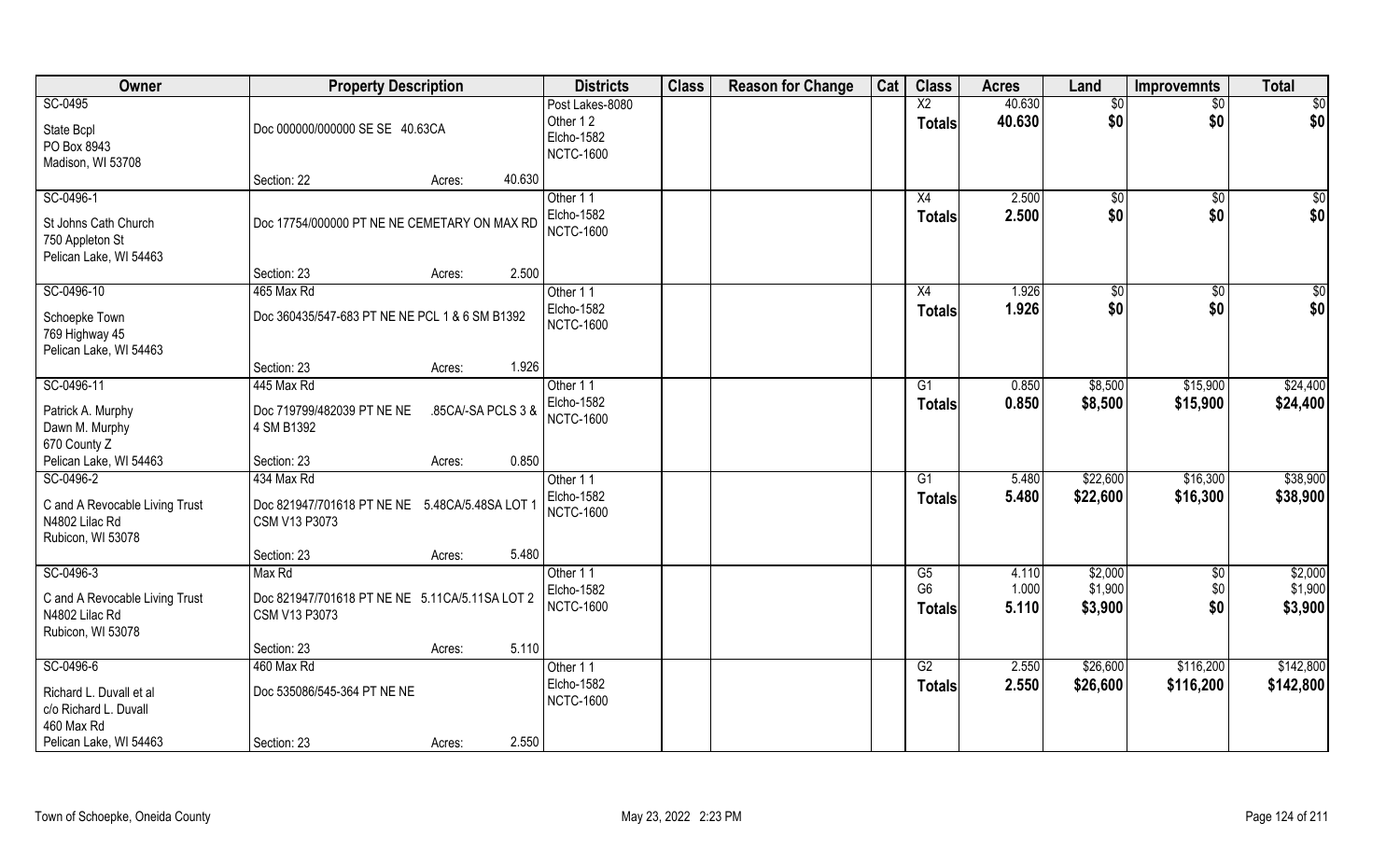| <b>Class</b><br>Owner<br>Cat<br><b>Class</b><br><b>Districts</b><br><b>Reason for Change</b><br><b>Property Description</b><br><b>Acres</b><br>Land | <b>Total</b><br><b>Improvemnts</b> |
|-----------------------------------------------------------------------------------------------------------------------------------------------------|------------------------------------|
| SC-0496-7<br>19.583<br>County Z<br>G4<br>\$1,000<br>Other 11                                                                                        | \$1,000<br>$\overline{50}$         |
| <b>Elcho-1582</b><br>19.583<br>\$1,000<br><b>Totals</b><br>Neil Schallock<br>Doc 247312/247311 PT NE NE 19.5CA TWO DESC                             | \$0<br>\$1,000                     |
| <b>NCTC-1600</b><br>340-282 & 340-284 LIFE EST HATTIE ZELECHOWSKI<br>Alpha J. Schallock                                                             |                                    |
| 11548 Schallock Ln                                                                                                                                  |                                    |
| Crandon, WI 54520<br>19.583<br>Section: 23<br>Acres:                                                                                                |                                    |
| SC-0496-8<br>\$10,500<br>429 Max Rd<br>Other 11<br>G <sub>1</sub><br>1.080                                                                          | \$10,500<br>\$0                    |
| <b>Elcho-1582</b><br>1.080<br>\$10,500<br><b>Totals</b>                                                                                             | \$0<br>\$10,500                    |
| Doc 524569/496656 PT NE NE PCL 5 SM B1392<br><b>Marquette University</b><br><b>NCTC-1600</b>                                                        |                                    |
| c/o John Hansen                                                                                                                                     |                                    |
| PO Box 1881<br>1.080<br>Milwaukee, WI 53201-1881<br>Section: 23                                                                                     |                                    |
| Acres:<br>SC-0496-9<br>455 Max Rd<br>0.290<br>\$0<br>Other 11<br>X4                                                                                 | $\overline{50}$                    |
| Elcho-1582                                                                                                                                          | $\sqrt[6]{30}$                     |
| 0.290<br>\$0<br><b>Totals</b><br>Doc 360435/337453 PT NE NE PCL 2 SM B1392<br>Schoepke Town<br><b>NCTC-1600</b>                                     | \$0<br>\$0                         |
| 769 Highway 45                                                                                                                                      |                                    |
| Pelican Lake, WI 54463                                                                                                                              |                                    |
| 0.290<br>Section: 23<br>Acres:                                                                                                                      |                                    |
| SC-0497<br>476 County B<br>Other 11<br>1.000<br>\$10,000<br>G1                                                                                      | \$8,500<br>\$18,500                |
| 19.603<br>\$9,300<br>G <sub>5</sub><br>Elcho-1582<br>Theilman Family Trust #3<br>Doc 722013/722009 PT NW NE, NE NW & GL 6 S14                       | \$9,300<br>\$0                     |
| <b>NCTC-1600</b><br>20.603<br>\$19,300<br><b>Totals</b><br>LOT 2 CSM V18 P4078 EXC MFL RMNDR BNG 20.3A<br>383 County B                              | \$8,500<br>\$27,800                |
| Pelican Lake, WI 54463<br>INCL RR PROP SEE DOC 702889 & AFFID DOC                                                                                   |                                    |
| 20.603<br>Section: 23<br>Acres:                                                                                                                     |                                    |
| 7.720<br>\$26,900<br>SC-0497-1<br>G1<br>475 County B<br>Other 11                                                                                    | \$40,900<br>\$14,000               |
| Elcho-1582<br>7.720<br>\$26,900<br><b>Totals</b>                                                                                                    | \$40,900<br>\$14,000               |
| John Adkins<br>Doc 379032/514-824 PT NW NE, S OF HWY LOT 1 CSN<br><b>NCTC-1600</b>                                                                  |                                    |
| 2705 E Havenwood Dr<br>V5 P1355 SEE TOD/DOC 805483                                                                                                  |                                    |
| Oshkosh, WI 54904                                                                                                                                   |                                    |
| 7.720<br>Section: 23<br>Acres:                                                                                                                      |                                    |
| SC-0497-2<br>G2<br>0.863<br>\$12,900<br>473 County B<br>Other 11                                                                                    | \$130,200<br>\$117,300             |
| Elcho-1582<br>0.863<br>\$12,900<br><b>Totals</b><br>Doc 621530/619067 PT NW NE 1A IN SE COR<br>Joseph John Janicki<br><b>NCTC-1600</b>              | \$117,300<br>\$130,200             |
| 473 County B                                                                                                                                        |                                    |
| Pelican Lake, WI 54463                                                                                                                              |                                    |
| 0.863<br>Section: 23<br>Acres:                                                                                                                      |                                    |
| SC-0497-3<br>115.660<br>( \$242,900)<br>County B<br>Other 11<br>F6                                                                                  | $\overline{\$0}$<br>$\sqrt{6}$     |
| <b>Elcho-1582</b><br>115.660<br>\$0<br><b>Totals</b><br>Theilman Family Trust #3<br>Doc 734390/722013 PT NW NE, NE NW & GL 6 S14 PT                 | \$0<br>\$0                         |
| <b>NCTC-1600</b><br>LOT 2 CSM V18 P4078 115.66A SEE DOC #722013<br>383 County B                                                                     |                                    |
| Pelican Lake, WI 54463<br>FOR DEED MFL CLOSED #44 014 2014                                                                                          |                                    |
| 115.660<br>Section: 23<br>Acres:                                                                                                                    |                                    |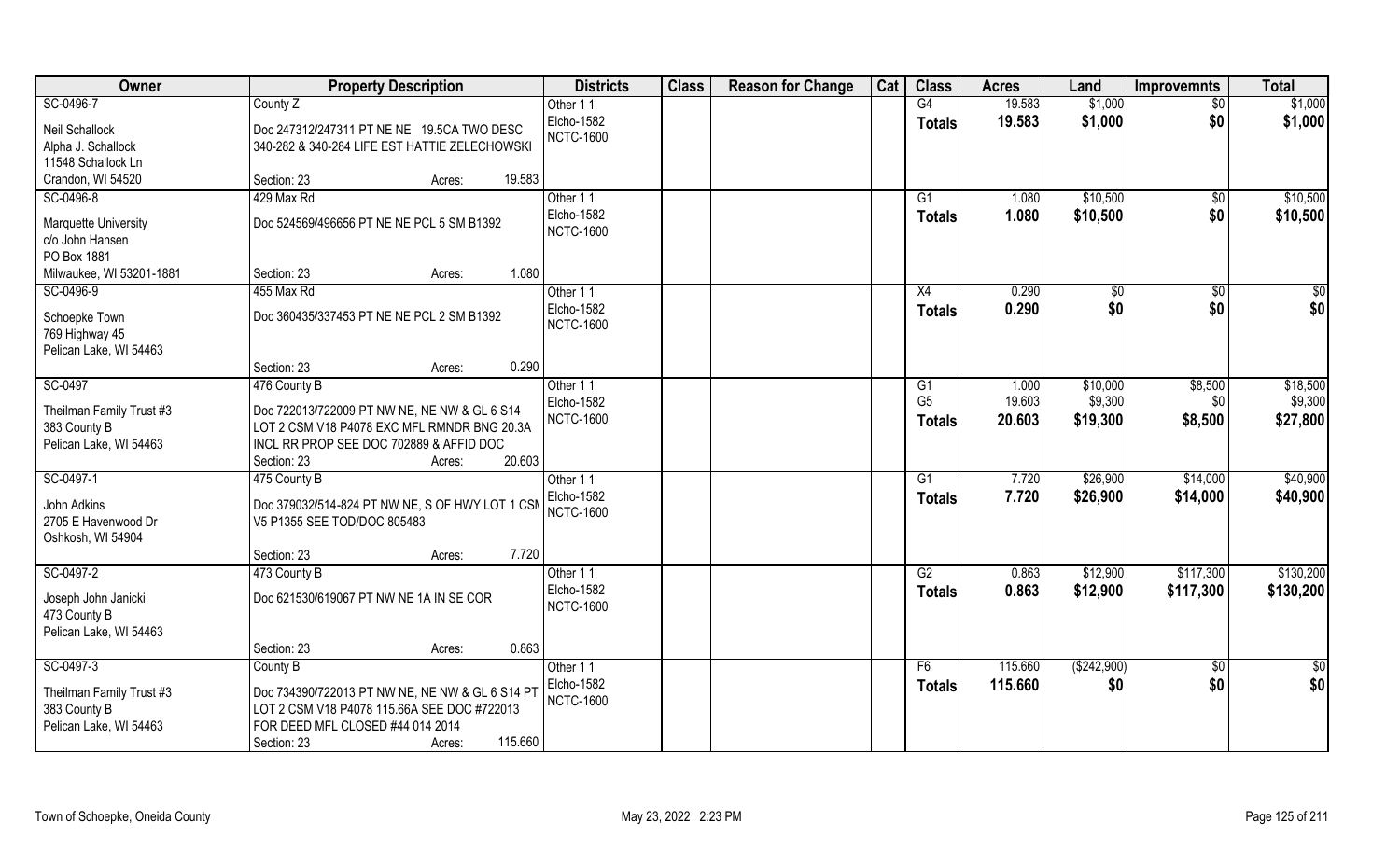| Owner                        | <b>Property Description</b>                      | <b>Districts</b>  | <b>Class</b> | <b>Reason for Change</b> | Cat  | <b>Class</b>   | <b>Acres</b> | Land       | <b>Improvemnts</b>     | <b>Total</b> |
|------------------------------|--------------------------------------------------|-------------------|--------------|--------------------------|------|----------------|--------------|------------|------------------------|--------------|
| SC-0498                      |                                                  | Other 11          |              |                          |      | F5             | 36.140       | (\$75,900) | $\frac{1}{30}$         | \$0          |
| Mihalko Land & Logging, Inc. | Doc 801143/438115 PT SW NE 36.14CA EXC 3 A IN    | <b>Elcho-1582</b> |              |                          |      | <b>Totals</b>  | 36.140       | \$0        | \$0                    | \$0          |
| 3915 Highway 55 S            | NE COR. SEE V499-406 FOR DEED MFL OPEN #44       | <b>NCTC-1600</b>  |              |                          |      |                |              |            |                        |              |
| Crandon, WI 54520            | 005 2020                                         |                   |              |                          |      |                |              |            |                        |              |
|                              | Section: 23<br>36.140<br>Acres:                  |                   |              |                          |      |                |              |            |                        |              |
| SC-0498-1                    | 915 County Z                                     | Other 11          |              |                          |      | G1             | 3.000        | \$17,900   | \$41,000               | \$58,900     |
|                              |                                                  | <b>Elcho-1582</b> |              |                          |      | Totals         | 3.000        | \$17,900   | \$41,000               | \$58,900     |
| David J. Wolczewski          | Doc 402098/389976 PT SW NE 3A IN NE COR. 400' SC | <b>NCTC-1600</b>  |              |                          |      |                |              |            |                        |              |
| Shari R. Wolczewski          |                                                  |                   |              |                          |      |                |              |            |                        |              |
| 580 County Z                 |                                                  |                   |              |                          |      |                |              |            |                        |              |
| Pelican Lake, WI 54463       | 3.000<br>Section: 23<br>Acres:                   |                   |              |                          |      |                |              |            |                        |              |
| SC-0499                      |                                                  | Other 11          |              |                          |      | G4             | 40.890       | \$1,900    | \$0                    | \$1,900      |
| Neil Schallock               | Doc 247311/000000 SE NE                          | <b>Elcho-1582</b> |              |                          |      | <b>Totals</b>  | 40.890       | \$1,900    | \$0                    | \$1,900      |
| Alpha J. Schallock           |                                                  | <b>NCTC-1600</b>  |              |                          |      |                |              |            |                        |              |
| 11548 Schallock Ln           |                                                  |                   |              |                          |      |                |              |            |                        |              |
| Crandon, WI 54520            | 40.890<br>Section: 23<br>Acres:                  |                   |              |                          |      |                |              |            |                        |              |
| SC-0501                      |                                                  | Other 11          | G4           | Ag use land              | -5   | G4             | 25.000       | \$4,600    | $\sqrt[6]{3}$          | \$4,600      |
|                              |                                                  | Elcho-1582        |              |                          |      | G <sub>5</sub> | 11.068       | \$5,300    | \$0                    | \$5,300      |
| Roger D. Stephens            | Doc 368248/529-380 NW NW                         | <b>NCTC-1600</b>  |              |                          |      | G8             | 5.600        | \$4,800    | \$0                    | \$4,800      |
| Christine L. Stephens        |                                                  |                   |              |                          |      | Totals         | 41.668       | \$14,700   | \$0                    | \$14,700     |
| 882 Lake River Rd            |                                                  |                   |              |                          |      |                |              |            |                        |              |
| Pelican Lake, WI 54463       | 41.668<br>Section: 23<br>Acres:                  |                   |              |                          |      |                |              |            |                        |              |
| SC-0502                      | 648 County B                                     | Other 11          |              |                          |      | G1             | 1.000        | \$14,000   | \$108,800              | \$122,800    |
| Derek J. Brunner             | 40.63CA/-SA<br>Doc 761250/620329 SW NW           | <b>Elcho-1582</b> |              |                          |      | G <sub>5</sub> | 17.790       | \$8,500    | \$0                    | \$8,500      |
| 648 County B                 |                                                  | <b>NCTC-1600</b>  |              |                          |      | G <sub>6</sub> | 21.840       | \$45,900   | \$0                    | \$45,900     |
| Pelican Lake, WI 54463       |                                                  |                   |              |                          |      | <b>Totals</b>  | 40.630       | \$68,400   | \$108,800              | \$177,200    |
|                              | 40.630<br>Section: 23<br>Acres:                  |                   |              |                          |      |                |              |            |                        |              |
| SC-0503                      | 602 County B                                     | Other 11          | G4           | Ag use land              | $-5$ | G4             | 32.000       | \$5,900    | $\sqrt{6}$             | \$5,900      |
| Melvin David Barutha et al   | Doc 709695/593946 SE NW EXC ROAD LIFE EST        | Elcho-1582        |              |                          |      | G <sub>5</sub> | 4.490        | \$1,500    | \$0                    | \$1,500      |
| c/o Elmer A. Panka           | ELMER A & GERALDINE PANKA 39.52CA/-SA            | <b>NCTC-1600</b>  |              |                          |      | G7             | 2.000        | \$13,000   | \$58,600               | \$71,600     |
| 602 County B                 |                                                  |                   |              |                          |      | G <sub>8</sub> | 1.030        | \$1,100    | \$0                    | \$1,100      |
| Pelican Lake, WI 54463       | 39.520<br>Section: 23                            |                   |              |                          |      | <b>Totals</b>  | 39.520       | \$21,500   | \$58,600               | \$80,100     |
| SC-0504                      | Acres:                                           | Other 11          |              |                          |      | G4             | 20.000       | \$3,700    |                        | \$3,700      |
|                              |                                                  | <b>Elcho-1582</b> |              |                          |      | G <sub>5</sub> | 4.578        | \$2,200    | $\overline{50}$<br>\$0 | \$2,200      |
| Melvin David Barutha et al   | Doc 709695/593946 NE SW EXC RD LIFE EST ELMER    | <b>NCTC-1600</b>  |              |                          |      | G <sub>8</sub> | 15.000       | \$15,800   | \$0                    | \$15,800     |
| c/o Elmer A. Panka           | A & GERALDINE PANKA 39.58CA/-SA                  |                   |              |                          |      |                | 39.578       | \$21,700   | \$0                    | \$21,700     |
| 602 County B                 |                                                  |                   |              |                          |      | <b>Totals</b>  |              |            |                        |              |
| Pelican Lake, WI 54463       | 39.578<br>Section: 23<br>Acres:                  |                   |              |                          |      |                |              |            |                        |              |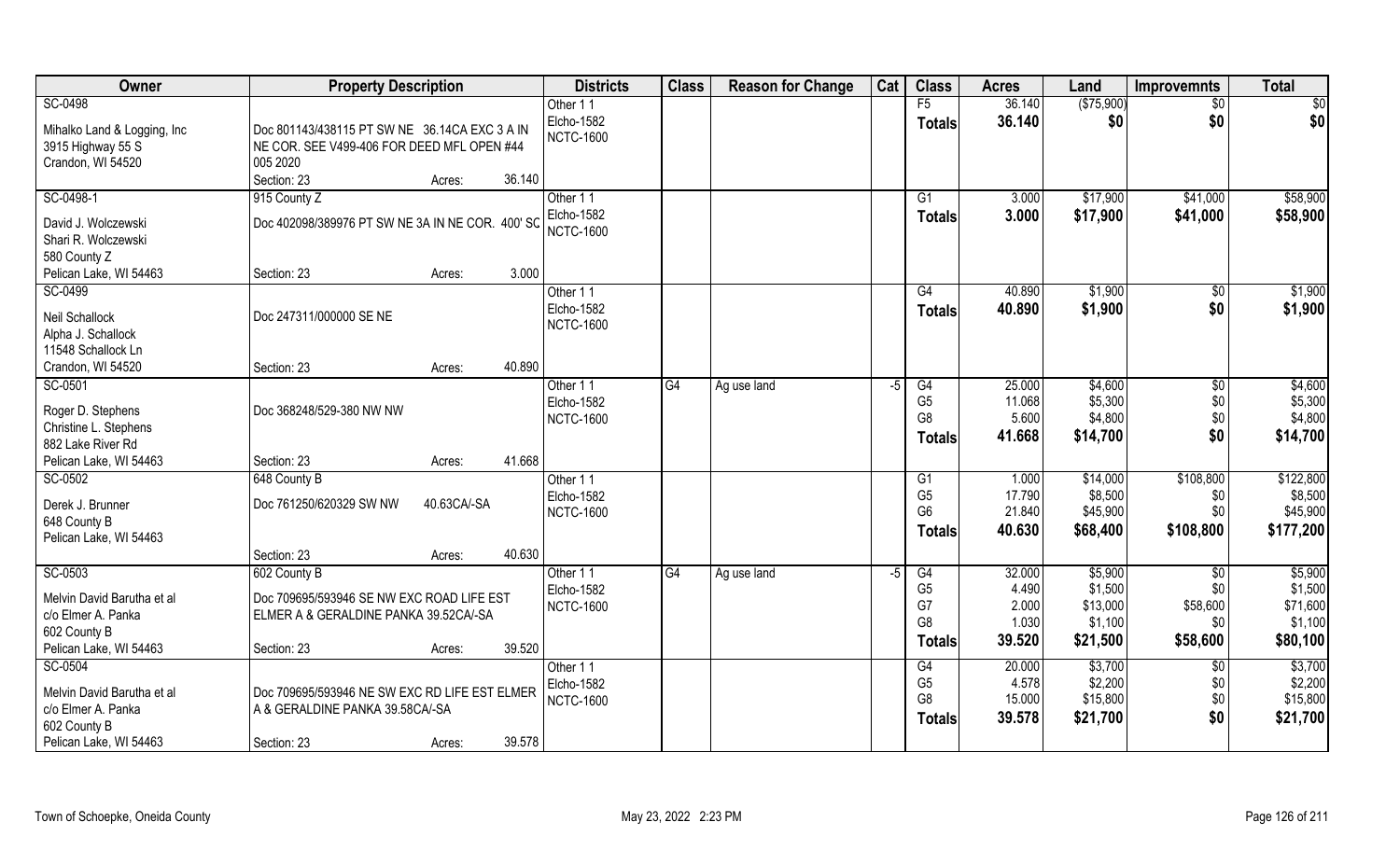| Owner                                            | <b>Property Description</b>                                                       |                  | <b>Districts</b>       | <b>Class</b> | <b>Reason for Change</b> | Cat | <b>Class</b>    | <b>Acres</b> | Land     | <b>Improvemnts</b> | <b>Total</b>    |
|--------------------------------------------------|-----------------------------------------------------------------------------------|------------------|------------------------|--------------|--------------------------|-----|-----------------|--------------|----------|--------------------|-----------------|
| SC-0505                                          | 663 County B                                                                      |                  | Other 11               |              |                          |     | X3              | 14.900       | \$0      | $\sqrt{6}$         | $\overline{50}$ |
| Oneida County Hwy Dept                           | Doc 115828/000000 PT NW SW                                                        | 14.9CA R'MNDR    | Elcho-1582             |              |                          |     | <b>Totals</b>   | 14.900       | \$0      | \$0                | \$0             |
| PO Box 696                                       | BNG N 1/2 EX V1043 P607 & DOC #558590 INCL 100'                                   |                  | <b>NCTC-1600</b>       |              |                          |     |                 |              |          |                    |                 |
| Rhinelander, WI 54501                            | <b>STRIP V64-297</b>                                                              |                  |                        |              |                          |     |                 |              |          |                    |                 |
|                                                  | Section: 23                                                                       | 14.900<br>Acres: |                        |              |                          |     |                 |              |          |                    |                 |
| SC-0505-1                                        | 695 County B                                                                      |                  | Other 11               |              |                          |     | $\overline{G1}$ | 4.000        | \$19,800 | \$59,500           | \$79,300        |
|                                                  |                                                                                   |                  | Elcho-1582             |              |                          |     | Totals          | 4.000        | \$19,800 | \$59,500           | \$79,300        |
| Charles J. Moore Jr                              | Doc 535149/530-534 PT NW SW 4A SM L2531                                           |                  | <b>NCTC-1600</b>       |              |                          |     |                 |              |          |                    |                 |
| 695 County B                                     |                                                                                   |                  |                        |              |                          |     |                 |              |          |                    |                 |
| Pelican Lake, WI 54463                           | Section: 23                                                                       | 4.000            |                        |              |                          |     |                 |              |          |                    |                 |
| SC-0505-2                                        |                                                                                   | Acres:           |                        |              |                          |     | G6              | 20.140       | \$28,200 |                    | \$28,200        |
|                                                  |                                                                                   |                  | Other 11<br>Elcho-1582 |              |                          |     |                 |              |          | $\sqrt[6]{30}$     |                 |
| Daniel L. Persen                                 | Doc 780232/779361 PT NW SW, S 1/2 & 33' E'SMNT                                    |                  | <b>NCTC-1600</b>       |              |                          |     | <b>Totals</b>   | 20.140       | \$28,200 | \$0                | \$28,200        |
| 334 Deleglise St                                 | 20.14CA/-SA                                                                       |                  |                        |              |                          |     |                 |              |          |                    |                 |
| Antigo, WI 54409                                 |                                                                                   |                  |                        |              |                          |     |                 |              |          |                    |                 |
|                                                  | Section: 23                                                                       | 20.140<br>Acres: |                        |              |                          |     |                 |              |          |                    |                 |
| SC-0506                                          |                                                                                   |                  | Other 11               |              |                          |     | G5              | 4.022        | \$1,900  | $\sqrt[6]{3}$      | \$1,900         |
| Jeffrey S. Mcelroy                               | Doc 752323/334904 SW SW                                                           | 40.02CA/-SA      | Elcho-1582             |              |                          |     | G <sub>6</sub>  | 36.000       | \$50,400 | \$0                | \$50,400        |
| PO Box 1289                                      |                                                                                   |                  | <b>NCTC-1600</b>       |              |                          |     | <b>Totals</b>   | 40.022       | \$52,300 | \$0                | \$52,300        |
| Lusk, WY 82225                                   |                                                                                   |                  |                        |              |                          |     |                 |              |          |                    |                 |
|                                                  | Section: 23                                                                       | 40.022<br>Acres: |                        |              |                          |     |                 |              |          |                    |                 |
| SC-0507                                          |                                                                                   |                  | Other 11               |              |                          |     | G4              | 1.800        | \$300    | \$0                | \$300           |
|                                                  |                                                                                   |                  | Elcho-1582             |              |                          |     | G <sub>8</sub>  | 37.500       | \$35,700 | \$0                | \$35,700        |
| Melvin David Barutha et al<br>c/o Elmer A. Panka | Doc 709695/593946 SE SW EXC ROAD LIFE EST<br>ELMER A & GERALDINE PANKA 39.3CA/-SA |                  | <b>NCTC-1600</b>       |              |                          |     | <b>Totals</b>   | 39.300       | \$36,000 | \$0                | \$36,000        |
| 602 County B                                     |                                                                                   |                  |                        |              |                          |     |                 |              |          |                    |                 |
| Pelican Lake, WI 54463                           | Section: 23                                                                       | 39.300<br>Acres: |                        |              |                          |     |                 |              |          |                    |                 |
| SC-0508                                          | 751 County Z                                                                      |                  | Other 11               |              |                          |     | G1              | 10.510       | \$32,200 | \$42,900           | \$75,100        |
|                                                  |                                                                                   |                  | Elcho-1582             |              |                          |     | <b>Totals</b>   | 10.510       | \$32,200 | \$42,900           | \$75,100        |
| Joseph M. Wissbroecker                           | Doc 723156/479636 PT S 1/2 NE SE, EXC V686 P265,                                  |                  | <b>NCTC-1600</b>       |              |                          |     |                 |              |          |                    |                 |
| Marilyn K. Wissbroecker                          | DOC #576775 & 719281 10.51SA/-SA                                                  |                  |                        |              |                          |     |                 |              |          |                    |                 |
| 315 River Hills Dr                               |                                                                                   |                  |                        |              |                          |     |                 |              |          |                    |                 |
| Sheboygan Falls, WI 53085                        | Section: 23                                                                       | 10.510<br>Acres: |                        |              |                          |     |                 |              |          |                    |                 |
| SC-0508-1                                        | County Z                                                                          |                  | Other 11               |              |                          |     | G4              | 20.580       | \$1,000  | $\overline{50}$    | \$1,000         |
| Neil Schallock                                   | Doc 719281/247311 PT NE SE, N OF CTY Z SEE                                        |                  | Elcho-1582             |              |                          |     | <b>Totals</b>   | 20.580       | \$1,000  | \$0                | \$1,000         |
| Alpha J. Schallock                               | V340-282 FOR DESC 20.58CA                                                         |                  | <b>NCTC-1600</b>       |              |                          |     |                 |              |          |                    |                 |
| 11548 Schallock Ln                               |                                                                                   |                  |                        |              |                          |     |                 |              |          |                    |                 |
| Crandon, WI 54520                                | Section: 23                                                                       | 20.580<br>Acres: |                        |              |                          |     |                 |              |          |                    |                 |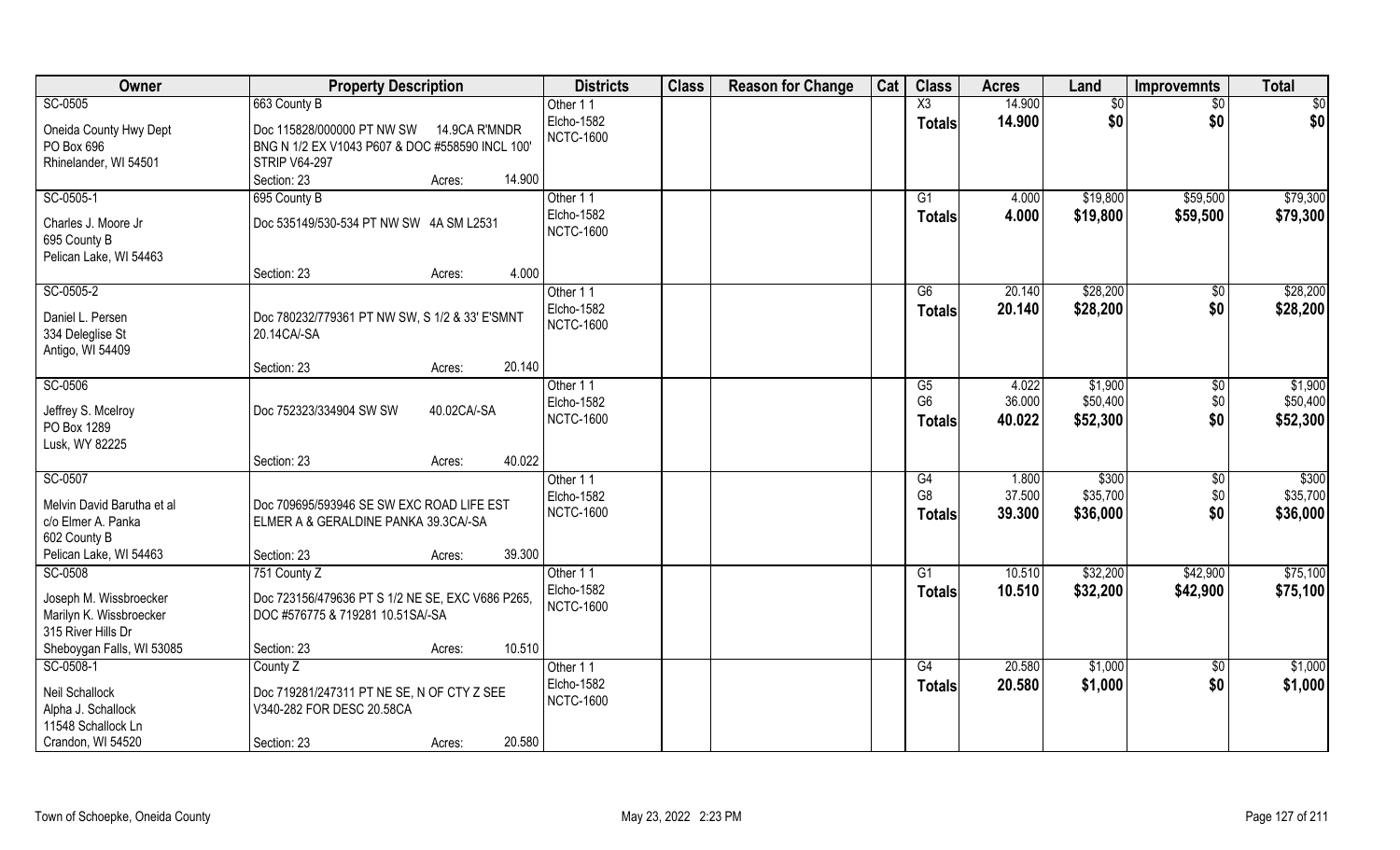| Owner                   | <b>Property Description</b>                     | <b>Districts</b>  | <b>Class</b> | <b>Reason for Change</b> | Cat  | <b>Class</b>   | <b>Acres</b> | Land         | Improvemnts | <b>Total</b> |
|-------------------------|-------------------------------------------------|-------------------|--------------|--------------------------|------|----------------|--------------|--------------|-------------|--------------|
| SC-0508-2               | 777 County Z                                    | Other 11          |              |                          |      | G1             | 2.690        | \$17,300     | \$14,500    | \$31,800     |
| Chad M. Schertz         | Doc 797623/796256 PT S 1/2 NE SE 1ST & 2ND DESC | Elcho-1582        |              |                          |      | <b>Totals</b>  | 2.690        | \$17,300     | \$14,500    | \$31,800     |
| N11632 Post Lake Dr     | DOC 796256 DESC IN ? SEE LIO FILE 2.69CA/-SA    | <b>NCTC-1600</b>  |              |                          |      |                |              |              |             |              |
| Elcho, WI 54428         |                                                 |                   |              |                          |      |                |              |              |             |              |
|                         | 2.690<br>Section: 23<br>Acres:                  |                   |              |                          |      |                |              |              |             |              |
| SC-0508-3               | 784 Lass Rd                                     | Other 11          | G1           | Taken over by the County | $-4$ | X3             | 2.000        | $\sqrt[6]{}$ | $\sqrt{$0}$ | \$0          |
| Oneida County           | Doc 824550/576775 PT NE SE 2CA SM B5266         | Elcho-1582        |              |                          |      | <b>Totals</b>  | 2.000        | \$0          | \$0         | \$0          |
| PO Box 400              |                                                 | <b>NCTC-1600</b>  |              |                          |      |                |              |              |             |              |
| Rhinelander, WI 54501   |                                                 |                   |              |                          |      |                |              |              |             |              |
|                         | 2.000<br>Section: 23<br>Acres:                  |                   |              |                          |      |                |              |              |             |              |
| SC-0508-4               |                                                 | Other 11          |              |                          |      | G6             | 1.510        | \$3,200      | \$0         | \$3,200      |
| Chad M. Schertz         | Doc 797623/796256 NE SE, N 1/2 EXC V176-510     | Elcho-1582        |              |                          |      | <b>Totals</b>  | 1.510        | \$3,200      | \$0         | \$3,200      |
| N11632 Post Lake Dr     | RMNDR BNG S OF CTY Z 1.51CA                     | <b>NCTC-1600</b>  |              |                          |      |                |              |              |             |              |
| Elcho, WI 54428         |                                                 |                   |              |                          |      |                |              |              |             |              |
|                         | 1.510<br>Section: 23<br>Acres:                  |                   |              |                          |      |                |              |              |             |              |
| SC-0509                 | 799 Lass Rd                                     | Other 11          |              |                          |      | G <sub>1</sub> | 1.000        | \$10,000     | \$55,000    | \$65,000     |
| Dale Eckardt            | Doc 487250/440122 PT N /12 NW SE 17.19A N/K/A   | Elcho-1582        |              |                          |      | G <sub>5</sub> | 2.750        | \$500        | \$0         | \$500        |
| 799 Lass Rd             | LOT 2 CSM V13 P3104                             | <b>NCTC-1600</b>  |              |                          |      | G <sub>6</sub> | 13.440       | \$25,500     | \$0         | \$25,500     |
| Pelican Lake, WI 54463  |                                                 |                   |              |                          |      | <b>Totals</b>  | 17.190       | \$36,000     | \$55,000    | \$91,000     |
|                         | 17.190<br>Section: 23<br>Acres:                 |                   |              |                          |      |                |              |              |             |              |
| SC-0509-1               | 785 Lass Rd                                     | Other 11          |              |                          |      | G1             | 1.000        | \$10,000     | \$261,900   | \$271,900    |
| Stephen G. Herrmann     | Doc 491031/447247 S 1/2 NW SE                   | Elcho-1582        |              |                          |      | G <sub>5</sub> | 6.530        | \$1,200      | \$0         | \$1,200      |
| Linda L. Herrmann       |                                                 | <b>NCTC-1600</b>  |              |                          |      | G <sub>6</sub> | 11.553       | \$22,000     | \$0         | \$22,000     |
| 785 Lass Rd             |                                                 |                   |              |                          |      | <b>Totals</b>  | 19.083       | \$33,200     | \$261,900   | \$295,100    |
| Pelican Lake, WI 54463  | 19.083<br>Section: 23<br>Acres:                 |                   |              |                          |      |                |              |              |             |              |
| SC-0509-2               | Lass Rd                                         | Other 11          |              |                          |      | G1             | 1.942        | \$15,700     | \$0         | \$15,700     |
| Michael G. Huettl       | Doc 748211/487250 PT NW SE<br>1.94CA/-SA LOT 1  | Elcho-1582        |              |                          |      | <b>Totals</b>  | 1.942        | \$15,700     | \$0         | \$15,700     |
| Glenda M. Huettl        | CSM V13 P3104                                   | <b>NCTC-1600</b>  |              |                          |      |                |              |              |             |              |
| N11986 Pine Ln          |                                                 |                   |              |                          |      |                |              |              |             |              |
| Elcho, WI 54428         | 1.942<br>Section: 23<br>Acres:                  |                   |              |                          |      |                |              |              |             |              |
| SC-0510                 | 715 Lass Rd                                     | Other 11          |              |                          |      | G <sub>1</sub> | 1.000        | \$10,000     | \$137,500   | \$147,500    |
| Richard T Lass Irrev Tr | Doc 791405/758932 PT SW SE 12.49SA LOT 1 CSM    | <b>Elcho-1582</b> |              |                          |      | G4             | 5.150        | \$800        | \$0         | \$800        |
| 715 Lass Rd             | V23 P4817 SEE MIN RGTS V773-101 & V504-308      | <b>NCTC-1600</b>  |              |                          |      | G <sub>5</sub> | 0.210        | \$100        | \$0         | \$100        |
| Pelican Lake, WI 54463  |                                                 |                   |              |                          |      | G <sub>6</sub> | 6.130        | \$11,600     | \$0         | \$11,600     |
|                         | 12.490<br>Section: 23<br>Acres:                 |                   |              |                          |      | <b>Totals</b>  | 12.490       | \$22,500     | \$137,500   | \$160,000    |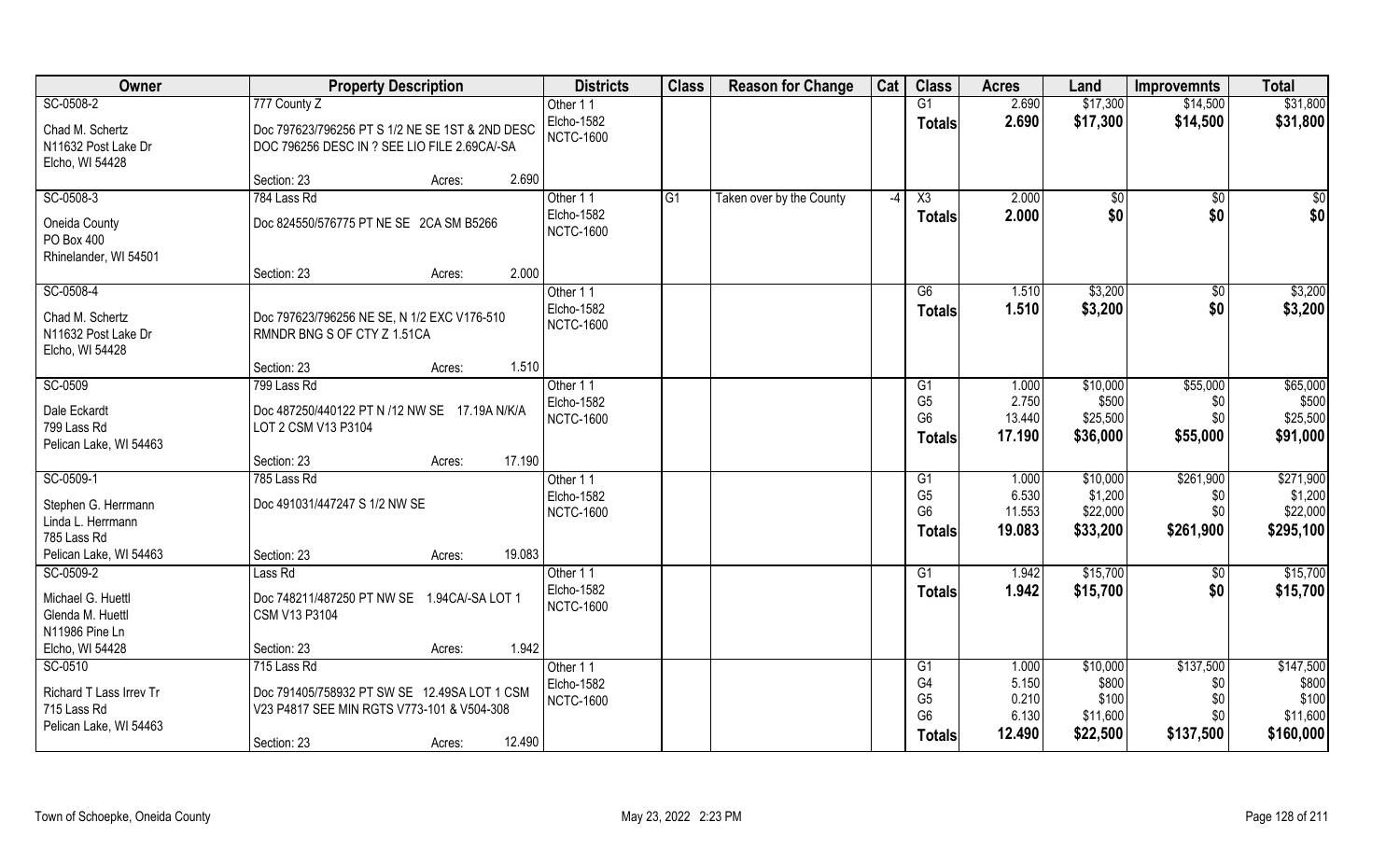| Owner                     | <b>Property Description</b>                       | <b>Districts</b>  | <b>Class</b> | <b>Reason for Change</b> | Cat | <b>Class</b>         | <b>Acres</b>   | Land               | <b>Improvemnts</b> | <b>Total</b>       |
|---------------------------|---------------------------------------------------|-------------------|--------------|--------------------------|-----|----------------------|----------------|--------------------|--------------------|--------------------|
| SC-0510-1                 | 765 Lass Rd                                       | Other 11          |              |                          |     | G1                   | 1.000          | \$10,000           | \$39,800           | \$49,800           |
| Jeffrey R. Lass           | Doc 753060/000000 PT SW SE PCL A SM A3022 EXC     | Elcho-1582        |              |                          |     | G <sub>5</sub>       | 0.790          | \$400              | \$0                | \$400              |
| 765 Lass Rd               | DOC #791405 SEE MIN RGTS V773-101 & V504-308      | <b>NCTC-1600</b>  |              |                          |     | G <sub>6</sub>       | 10.280         | \$17,500           | \$0                | \$17,500           |
| Pelican Lake, WI 54463    |                                                   |                   |              |                          |     | <b>Totals</b>        | 12.070         | \$27,900           | \$39,800           | \$67,700           |
|                           | 12.070<br>Section: 23<br>Acres:                   |                   |              |                          |     |                      |                |                    |                    |                    |
| SC-0510-2                 | 693 Lass Rd                                       | Other 11          |              |                          |     | G1                   | 1.000          | \$10,000           | \$4,500            | \$14,500           |
| David J. Wolczewski       | Doc 753063/753061 PT SW SE 12.28SA PCL B SM       | Elcho-1582        |              |                          |     | G <sub>5</sub>       | 7.000          | \$3,400            | \$0                | \$3,400            |
| Shari R. Wolczewski       | A3022 SEE MIN RGTS V773-101 & V504-308            | <b>NCTC-1600</b>  |              |                          |     | G <sub>6</sub>       | 4.280          | \$8,100            | \$0                | \$8,100            |
| 580 County Z              |                                                   |                   |              |                          |     | <b>Totals</b>        | 12.280         | \$21,500           | \$4,500            | \$26,000           |
| Pelican Lake, WI 54463    | 12.280<br>Section: 23<br>Acres:                   |                   |              |                          |     |                      |                |                    |                    |                    |
| SC-0511                   | Lass Rd                                           | Other 11          |              |                          |     | G5                   | 17.670         | \$5,800            | $\sqrt[6]{30}$     | \$5,800            |
| Joseph M. Wissbroecker    | Doc 723156/479636 SE SE<br>38.18CA/-SA            | Elcho-1582        |              |                          |     | G <sub>6</sub>       | 20.510         | \$39,000           | \$0                | \$39,000           |
| Marilyn K. Wissbroecker   |                                                   | <b>NCTC-1600</b>  |              |                          |     | <b>Totals</b>        | 38.180         | \$44,800           | \$0                | \$44,800           |
| 315 River Hills Dr        |                                                   |                   |              |                          |     |                      |                |                    |                    |                    |
| Sheboygan Falls, WI 53085 | 38.180<br>Section: 23<br>Acres:                   |                   |              |                          |     |                      |                |                    |                    |                    |
| SC-0512                   | 961 County M                                      | Other 11          |              |                          |     | G1                   | 2.340          | \$16,600           | \$107,400          | \$124,000          |
|                           |                                                   | Elcho-1582        |              |                          |     | <b>Totals</b>        | 2.340          | \$16,600           | \$107,400          | \$124,000          |
| Wesley D. Asbach          | Doc 479932/479931 PT NE NE PCL 200' X 250'SEE LIO | <b>NCTC-1600</b>  |              |                          |     |                      |                |                    |                    |                    |
| Coleen J. Asbach          | FOR CSM V24 P5003 & LETTER                        |                   |              |                          |     |                      |                |                    |                    |                    |
| 961 County M              |                                                   |                   |              |                          |     |                      |                |                    |                    |                    |
| Crandon, WI 54520         | 2.340<br>Section: 24<br>Acres:                    |                   |              |                          |     |                      |                |                    |                    |                    |
| SC-0512-1                 | 957 County M                                      | Other 11          | G4           | Ag use land              | -5  | G1                   | 2.500          | \$17,000           | \$154,500          | \$171,500          |
| Coleen Asbach             | Doc 741920/721220 NE NE 35.03CA/-SA EXC V819      | <b>Elcho-1582</b> |              |                          |     | G4                   | 23.830         | \$4,400            | \$0                | \$4,400            |
| c/o Dell C. Max           | P48, V1089-430 & DOC 685189 LIFE EST DELL C &     | <b>NCTC-1600</b>  |              |                          |     | G <sub>5</sub><br>G8 | 7.200<br>1.500 | \$1,300<br>\$1,600 | \$0<br>\$0         | \$1,300<br>\$1,600 |
| 957 County M              | EILEEN L MAXSEE LIO FOR CSM V24 P5003 &           |                   |              |                          |     |                      | 35.030         | \$24,300           | \$154,500          | \$178,800          |
| Crandon, WI 54520         | 35.030<br>Section: 24<br>Acres:                   |                   |              |                          |     | <b>Totals</b>        |                |                    |                    |                    |
| SC-0513                   |                                                   | Other 11          |              |                          |     | G4                   | 18.740         | \$3,500            | \$0                | \$3,500            |
| Nadeen Defere             | Doc 721221/519533 W 1/2 NW NE LIFE EST DELL C &   | Elcho-1582        |              |                          |     | <b>Totals</b>        | 18.740         | \$3,500            | \$0                | \$3,500            |
| c/o Dell C. Max           | EILEEN L MAX DOC 721221 SHLD EXC RD               | <b>NCTC-1600</b>  |              |                          |     |                      |                |                    |                    |                    |
| 957 County M              |                                                   |                   |              |                          |     |                      |                |                    |                    |                    |
| Crandon, WI 54520         | 18.740<br>Section: 24<br>Acres:                   |                   |              |                          |     |                      |                |                    |                    |                    |
| SC-0513-1                 |                                                   | Other 11          | G4           | Ag use land              | -5  | G4                   | 18.000         | \$3,300            | $\sqrt{$0}$        | \$3,300            |
| Coleen Asbach             | Doc 741920/721220 E 1/2 NW NE DOC 721220 &        | Elcho-1582        |              |                          |     | G <sub>5</sub>       | 0.540          | \$100              | \$0                | \$100              |
| c/o Dell C. Max           | 741920 SHLD EXC RD LIFE EST DELL C & EILEEN L     | <b>NCTC-1600</b>  |              |                          |     | <b>Totals</b>        | 18.540         | \$3,400            | \$0                | \$3,400            |
| 957 County M              | MAX 18.54CA/-SA                                   |                   |              |                          |     |                      |                |                    |                    |                    |
| Crandon, WI 54520         | 18.540<br>Section: 24<br>Acres:                   |                   |              |                          |     |                      |                |                    |                    |                    |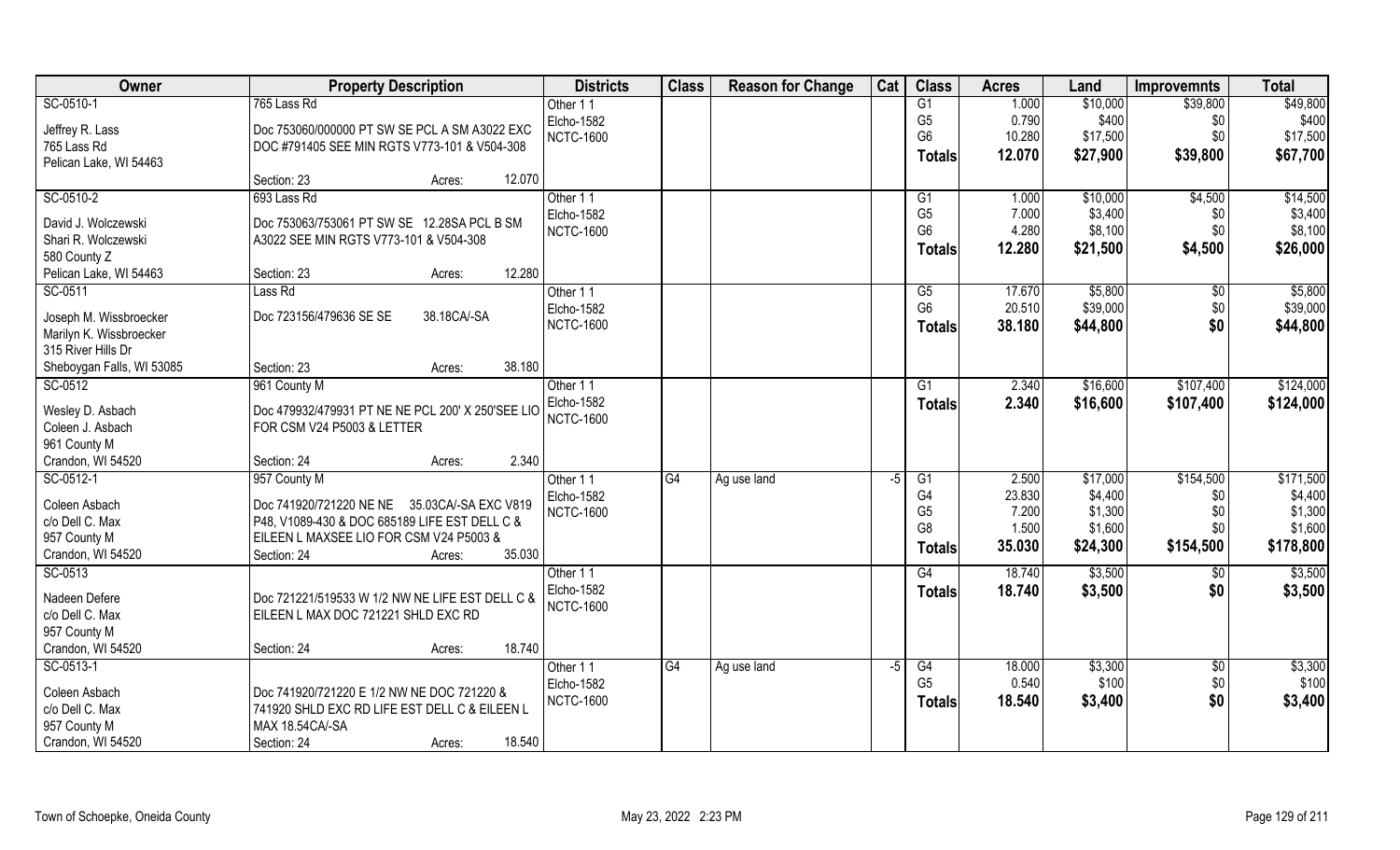| Owner                                                                              | <b>Property Description</b>                                                                                                                                                      | <b>Districts</b>                           | <b>Class</b> | <b>Reason for Change</b> | Cat            | <b>Class</b>                                      | <b>Acres</b>                       | Land                                       | <b>Improvemnts</b>                             | <b>Total</b>                                 |
|------------------------------------------------------------------------------------|----------------------------------------------------------------------------------------------------------------------------------------------------------------------------------|--------------------------------------------|--------------|--------------------------|----------------|---------------------------------------------------|------------------------------------|--------------------------------------------|------------------------------------------------|----------------------------------------------|
| SC-0514                                                                            |                                                                                                                                                                                  | Other 11                                   |              |                          |                | F8                                                | 40.000                             | ( \$60,000)                                | \$0                                            | \$0                                          |
| Nadeen R. Defere<br>c/o Dell C. Max<br>957 County M                                | Doc 787712/721221 SW NE<br>40A MFL CLOSED 44<br>004 1998 SEE DOC 721221 FOR OWNERSHIP<br>(38.64CA PER LIO/-SA) LIFE EST DELL C & EILEEN L                                        | Elcho-1582<br><b>NCTC-1600</b>             |              |                          |                | <b>Totals</b>                                     | 40.000                             | \$0                                        | \$0                                            | \$0                                          |
| Crandon, WI 54520                                                                  | 40.000<br>Section: 24<br>Acres:                                                                                                                                                  |                                            |              |                          |                |                                                   |                                    |                                            |                                                |                                              |
| SC-0515<br>Coleen Asbach                                                           | Doc 741920/721220 SE NE<br>34.48CA/-SA LIFE                                                                                                                                      | Other 11<br>Elcho-1582                     | G4           | Ag use land              | $-5$           | G4<br>G <sub>5</sub><br>G <sub>8</sub>            | 14.260<br>2.310<br>17.910          | \$2,600<br>\$400<br>\$17,000               | $\overline{50}$<br>\$0<br>\$0                  | \$2,600<br>\$400<br>\$17,000                 |
| c/o Dell C. Max<br>957 County M                                                    | EST DELL C & EILEEN L MAX                                                                                                                                                        | <b>NCTC-1600</b>                           |              |                          |                | <b>Totals</b>                                     | 34.480                             | \$20,000                                   | \$0                                            | \$20,000                                     |
| Crandon, WI 54520                                                                  | 34.480<br>Section: 24<br>Acres:                                                                                                                                                  |                                            |              |                          |                |                                                   |                                    |                                            |                                                |                                              |
| SC-0515-1<br>Coleen Asbach<br>c/o Dell C. Max<br>957 County M<br>Crandon, WI 54520 | 939 County M<br>Doc 741920/721220 PT SE NE (N375' OF E375') DOC<br>721220 & 741920 SHLD EXC RD<br>2.98CA/-SA LIFE<br>EST DELL C & EILEEN L MAX<br>2.980<br>Section: 24<br>Acres: | Other 11<br>Elcho-1582<br><b>NCTC-1600</b> |              |                          |                | G7<br><b>Totals</b>                               | 2.980<br>2.980                     | \$17,900<br>\$17,900                       | \$24,400<br>\$24,400                           | \$42,300<br>\$42,300                         |
| SC-0516                                                                            | 263 Max Rd                                                                                                                                                                       | Other 11                                   |              |                          |                | G <sub>1</sub>                                    | 1.000                              | \$10,000                                   | \$6,800                                        | \$16,800                                     |
| Matthew K. Lebouton<br>Jacqueline A. Lebouton<br>PO Box 432                        | Doc 768302/618485 PT NE NW 35.85CA/-SA SEE<br>V987-265 FOR MIN RGTS                                                                                                              | Elcho-1582<br><b>NCTC-1600</b>             |              |                          |                | G <sub>5</sub><br>G <sub>6</sub><br><b>Totals</b> | 17.240<br>17.609<br>35.849         | \$8,200<br>\$33,500<br>\$51,700            | \$0<br>\$0<br>\$6,800                          | \$8,200<br>\$33,500<br>\$58,500              |
| Butte Des Morts, WI 54927                                                          | 35.849<br>Section: 24<br>Acres:                                                                                                                                                  |                                            |              |                          |                |                                                   |                                    |                                            |                                                |                                              |
| SC-0516-1<br>Nadeen Defere<br>c/o Dell C. Max<br>957 County M<br>Crandon, WI 54520 | Doc 721221/388841 PT NE NW, N OF ROW<br>2.21 CA/2.21 SA 2.21 A PCL SM B5505 LIFE EST DELL (<br>& EILEEN L MAX<br>2.210<br>Section: 24<br>Acres:                                  | Other 11<br>Elcho-1582<br><b>NCTC-1600</b> |              |                          |                | G4<br>G <sub>5</sub><br><b>Totals</b>             | 1.270<br>0.940<br>2.210            | \$200<br>\$500<br>\$700                    | $\sqrt[6]{30}$<br>\$0<br>\$0                   | \$200<br>\$500<br>\$700                      |
| SC-0517                                                                            | 340 Max Rd                                                                                                                                                                       | Other 11                                   |              |                          |                | G1                                                | 8.430                              | \$28,200                                   | \$18,100                                       | \$46,300                                     |
| Brian L. Ashley<br>Jessica L. Ashley<br>150 W Newhall Ave                          | Doc 786158/519459 PT NW NW, N OF HWY 8.43CA/-S/                                                                                                                                  | Elcho-1582<br><b>NCTC-1600</b>             |              |                          |                | <b>Totals</b>                                     | 8.430                              | \$28,200                                   | \$18,100                                       | \$46,300                                     |
| Waukesha, WI 53186                                                                 | 8.430<br>Section: 24<br>Acres:                                                                                                                                                   |                                            |              |                          |                |                                                   |                                    |                                            |                                                |                                              |
| SC-0517-1<br>Timothy J. Dercks<br>Donna A. Dercks<br>438 Glenview Ave              | 351 Max Rd<br>Doc 392562/42-554 PT NW NW S. OF HWY<br>29.558                                                                                                                     | Other 11<br>Elcho-1582<br><b>NCTC-1600</b> | TG7          | M <sub>H</sub>           | $\overline{2}$ | G5<br>G <sub>6</sub><br>G7<br><b>Totals</b>       | 2.920<br>25.638<br>1.000<br>29.558 | \$1,000<br>\$48,700<br>\$8,000<br>\$57,700 | $\overline{50}$<br>\$0<br>\$50,900<br>\$50,900 | \$1,000<br>\$48,700<br>\$58,900<br>\$108,600 |
| Combined Locks, WI 54113                                                           | Section: 24<br>Acres:                                                                                                                                                            |                                            |              |                          |                |                                                   |                                    |                                            |                                                |                                              |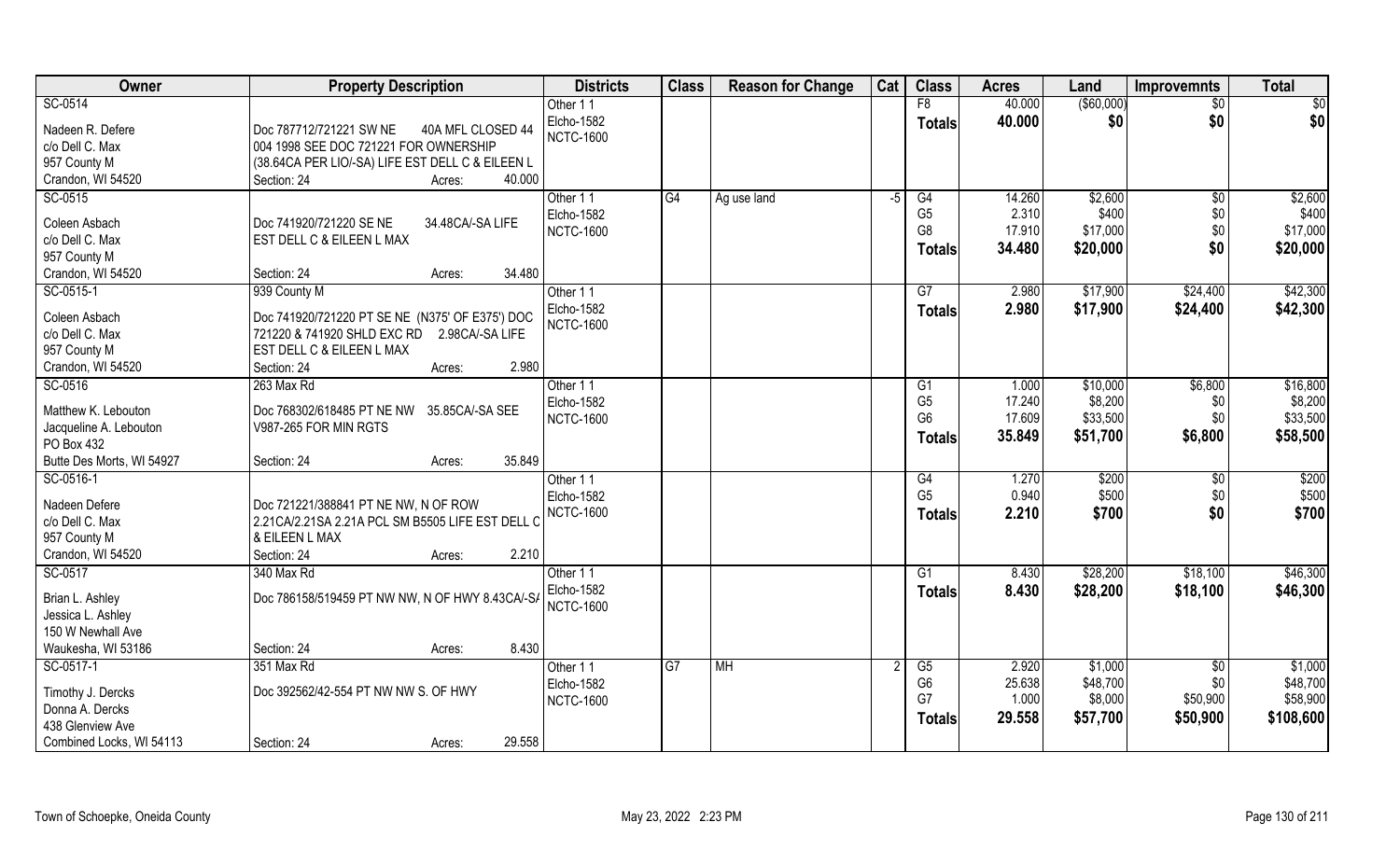| Owner                    | <b>Property Description</b>                    | <b>Districts</b>              | <b>Class</b> | <b>Reason for Change</b> | Cat | <b>Class</b>   | <b>Acres</b> | Land        | <b>Improvemnts</b> | <b>Total</b> |
|--------------------------|------------------------------------------------|-------------------------------|--------------|--------------------------|-----|----------------|--------------|-------------|--------------------|--------------|
| SC-0518                  |                                                | Other 11                      |              |                          |     | G5             | 11.660       | \$3,700     | \$0                | \$3,700      |
| Timothy J. Dercks        | Doc 392562/42-554 SW NW                        | Elcho-1582                    |              |                          |     | G <sub>6</sub> | 29.135       | \$40,800    | \$0                | \$40,800     |
| Donna A. Dercks          |                                                | <b>NCTC-1600</b>              |              |                          |     | <b>Totals</b>  | 40.795       | \$44,500    | \$0                | \$44,500     |
| 438 Glenview Ave         |                                                |                               |              |                          |     |                |              |             |                    |              |
| Combined Locks, WI 54113 | 40.795<br>Section: 24<br>Acres:                |                               |              |                          |     |                |              |             |                    |              |
| SC-0519                  |                                                | Other 11                      |              |                          |     | F8             | 40.000       | ( \$60,000) | $\sqrt{$0}$        | \$0          |
|                          |                                                | <b>Elcho-1582</b>             |              |                          |     | <b>Totals</b>  | 40.000       | \$0         | \$0                | \$0          |
| Nadeen R. Defere         | Doc 787712/721221 SE NW<br>40A MFL CLOSED 44   | <b>NCTC-1600</b>              |              |                          |     |                |              |             |                    |              |
| c/o Dell C. Max          | 004 1998 SEE DOC 721221 FOR DEED (40.73CA PER  |                               |              |                          |     |                |              |             |                    |              |
| 957 County M             | LIO/-SA) LIFE EST DELL C & EILEEN L MAX        |                               |              |                          |     |                |              |             |                    |              |
| Crandon, WI 54520        | 40.000<br>Section: 24<br>Acres:                |                               |              |                          |     |                |              |             |                    |              |
| SC-0520                  | 356 Mole Lake Rd                               | Other 11                      |              |                          |     | G1             | 1.000        | \$10,000    | \$93,800           | \$103,800    |
| William H. Bergeson      | Doc 693563/517260 PT NE SW 14.68CA             | Elcho-1582                    |              |                          |     | G <sub>6</sub> | 13.680       | \$26,000    | \$0                | \$26,000     |
| Betty J. Bergeson        |                                                | <b>NCTC-1600</b>              |              |                          |     | <b>Totals</b>  | 14.680       | \$36,000    | \$93,800           | \$129,800    |
| 356 Mole Lake Rd         |                                                |                               |              |                          |     |                |              |             |                    |              |
| Pelican Lake, WI 54463   | 14.680<br>Section: 24<br>Acres:                |                               |              |                          |     |                |              |             |                    |              |
| SC-0520-1                |                                                | Other 11                      |              |                          |     | G6             | 25.000       | \$33,800    | \$0                | \$33,800     |
|                          |                                                | Elcho-1582                    |              |                          |     | <b>Totals</b>  | 25.000       | \$33,800    | \$0                | \$33,800     |
| Kretz Lumber Co, Inc     | Doc 389692/368285 NE SW 24.94CA/-SA EXC        | <b>NCTC-1600</b>              |              |                          |     |                |              |             |                    |              |
| c/o Kretz Lumber Co, Inc | V975-669 SEE V582-310 FOR DEED                 |                               |              |                          |     |                |              |             |                    |              |
| PO Box 160               |                                                |                               |              |                          |     |                |              |             |                    |              |
| Antigo, WI 54409         | 25.000<br>Section: 24<br>Acres:                |                               |              |                          |     |                |              |             |                    |              |
| SC-0521                  | 376 Mole Lake Rd                               | Other 11                      |              |                          |     | G6             | 9.640        | \$18,300    | $\sqrt[6]{30}$     | \$18,300     |
| James A. Busack          | Doc 807358/801816 PT NW SW 9.37CA/9.37SA LOT 3 | <b>Elcho-1582</b>             |              |                          |     | <b>Totals</b>  | 9.640        | \$18,300    | \$0                | \$18,300     |
| Jacqueline M. Busack     | CSM V22 P4743 SCRIV ERR ON CSM 4743            | <b>NCTC-1600</b>              |              |                          |     |                |              |             |                    |              |
| 469 Meadowlark Ct        |                                                |                               |              |                          |     |                |              |             |                    |              |
| West Bend, WI 53090      | 9.640<br>Section: 24<br>Acres:                 |                               |              |                          |     |                |              |             |                    |              |
| SC-0521-1                |                                                | Other 11                      |              |                          |     | G6             | 8.810        | \$16,700    | \$0                | \$16,700     |
|                          |                                                | Elcho-1582                    |              |                          |     | <b>Totals</b>  | 8.810        | \$16,700    | \$0                | \$16,700     |
| Hector J. Acosta         | Doc 791078/783772 PT NW SW 8.81CA/9.08SA LOT 2 | <b>NCTC-1600</b>              |              |                          |     |                |              |             |                    |              |
| 1427 N Jackson St        | CSM V22 P4743 (3 OWNERS)                       |                               |              |                          |     |                |              |             |                    |              |
| Waukegan, IL 60085       |                                                |                               |              |                          |     |                |              |             |                    |              |
|                          | 8.810<br>Section: 24<br>Acres:                 |                               |              |                          |     |                |              | \$16,700    |                    |              |
| SC-0521-2                |                                                | Other 11<br><b>Elcho-1582</b> |              |                          |     | G6             | 8.800        |             | $\sqrt{$0}$        | \$16,700     |
| Hector J. Acosta         | Doc 791078/783772 PT NW SW 8.54CA/8.80SA LOT 1 | <b>NCTC-1600</b>              |              |                          |     | <b>Totals</b>  | 8.800        | \$16,700    | \$0                | \$16,700     |
| 1427 N Jackson St        | CSM V22 P4743 (3 OWNERS)                       |                               |              |                          |     |                |              |             |                    |              |
| Waukegan, IL 60085       |                                                |                               |              |                          |     |                |              |             |                    |              |
|                          | 8.800<br>Section: 24<br>Acres:                 |                               |              |                          |     |                |              |             |                    |              |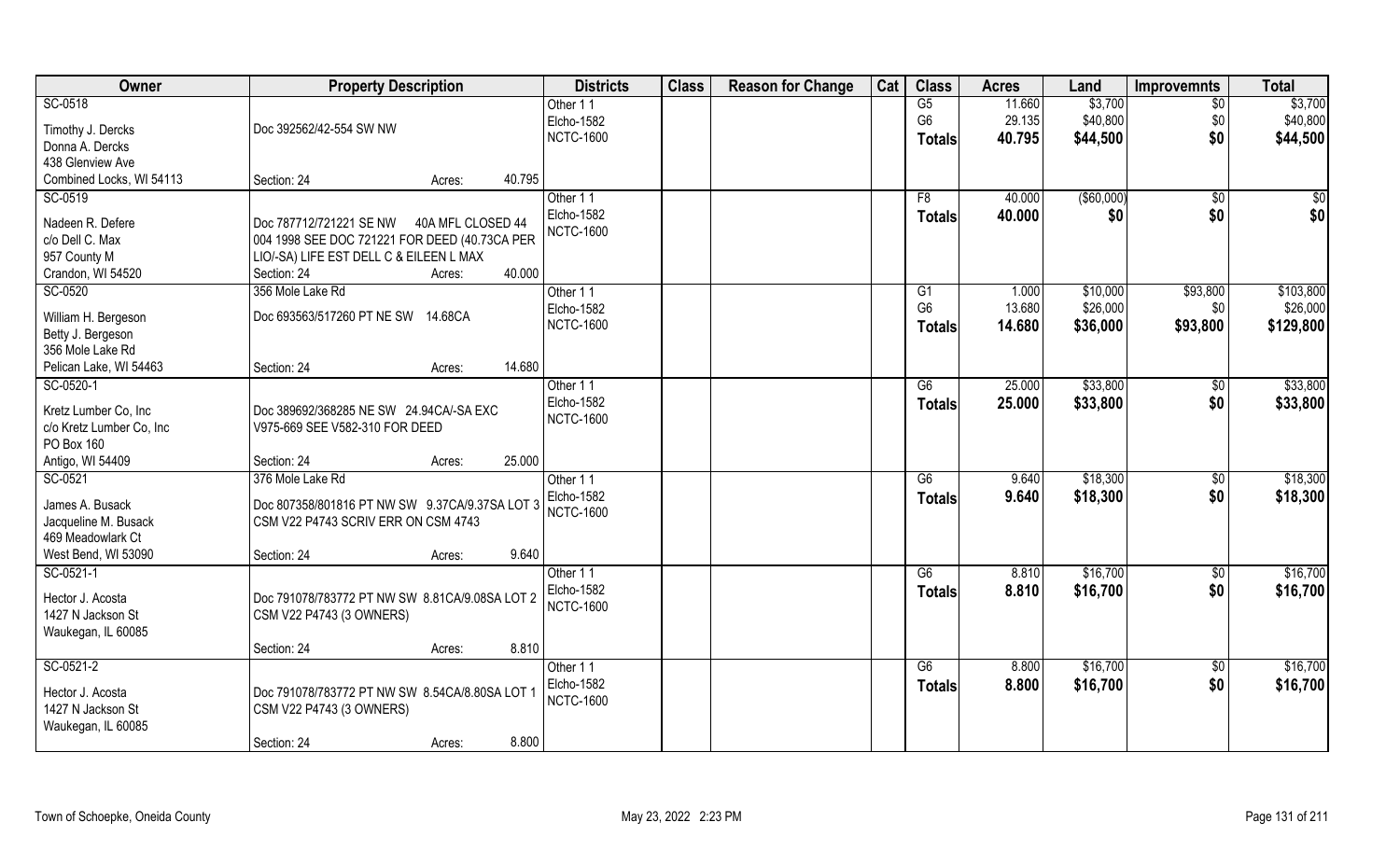| Owner                 | <b>Property Description</b>                    | <b>Districts</b>  | <b>Class</b>    | <b>Reason for Change</b> | Cat      | <b>Class</b>    | <b>Acres</b> | Land     | <b>Improvemnts</b> | <b>Total</b> |
|-----------------------|------------------------------------------------|-------------------|-----------------|--------------------------|----------|-----------------|--------------|----------|--------------------|--------------|
| $SC-0521-3$           | 366 Mole Lake Rd                               | Other 11          | $\overline{G1}$ | Assign Res for Builds    |          | $\overline{G1}$ | 0.500        | \$5,000  | \$25,700           | \$30,700     |
| James Norton Trust    | Doc 820903/788393 PT NW SW & SW SW 9.75SA LOT  | Elcho-1582        | G <sub>1</sub>  | Shift from forest        | $\Omega$ | G <sub>6</sub>  | 9.250        | \$17,600 | \$0                | \$17,600     |
| Leslye Norton Trust   | 4 CSM V22 P4743                                | <b>NCTC-1600</b>  | G <sub>6</sub>  | Shift to residential     | 0        | <b>Totals</b>   | 9.750        | \$22,600 | \$25,700           | \$48,300     |
| 110 Heritage Dr       |                                                |                   |                 |                          |          |                 |              |          |                    |              |
| Minooka, IL 60447     | 9.750<br>Section: 24<br>Acres:                 |                   |                 |                          |          |                 |              |          |                    |              |
| SC-0522               | 726 County Z                                   | Other 11          |                 |                          |          | G6              | 4.120        | \$7,800  | $\overline{50}$    | \$7,800      |
|                       |                                                | Elcho-1582        |                 |                          |          | Totals          | 4.120        | \$7,800  | \$0                | \$7,800      |
| Adolfo M. Luna        | Doc 799820/783772 PT SW SW 4.12CA/4.12SA LOT 9 | <b>NCTC-1600</b>  |                 |                          |          |                 |              |          |                    |              |
| Maggie Luna           | CSM V22 P4741                                  |                   |                 |                          |          |                 |              |          |                    |              |
| 214 Stanley St        |                                                |                   |                 |                          |          |                 |              |          |                    |              |
| Neenah, WI 54956      | 4.120<br>Section: 24<br>Acres:                 |                   |                 |                          |          |                 |              |          |                    |              |
| SC-0522-1             | 720 County Z                                   | Other 11          |                 |                          |          | G6              | 4.170        | \$7,900  | $\sqrt[6]{30}$     | \$7,900      |
| Mark W. Anadell       | Doc 802889/801799 PT SW SW 4.17CA/4.17SA LOT 1 | <b>Elcho-1582</b> |                 |                          |          | <b>Totals</b>   | 4.170        | \$7,900  | \$0                | \$7,900      |
| Michelle M. Anadell   | CSM V22 P4741                                  | <b>NCTC-1600</b>  |                 |                          |          |                 |              |          |                    |              |
| 9593 County Rd Ah     |                                                |                   |                 |                          |          |                 |              |          |                    |              |
| Fremont, WI 54940     | 4.170<br>Section: 24<br>Acres:                 |                   |                 |                          |          |                 |              |          |                    |              |
| SC-0522-2             |                                                | Other 11          |                 |                          |          | G5              | 1.000        | \$500    | \$0                | \$500        |
| Patrick J. Ahern      | Doc 793461/783772 PT SW SW 8.74SA LOT 11 CSM   | <b>Elcho-1582</b> |                 |                          |          | G <sub>6</sub>  | 7.740        | \$14,700 | \$0                | \$14,700     |
| 3s640 Warren Ave      | V22 P4741                                      | <b>NCTC-1600</b>  |                 |                          |          | <b>Totals</b>   | 8.740        | \$15,200 | \$0                | \$15,200     |
| Warrenville, IL 60555 |                                                |                   |                 |                          |          |                 |              |          |                    |              |
|                       | 8.740<br>Section: 24<br>Acres:                 |                   |                 |                          |          |                 |              |          |                    |              |
| $SC-0522-3$           |                                                | Other 11          |                 |                          |          | $\overline{G5}$ | 1.430        | \$700    | \$0                | \$700        |
|                       |                                                | <b>Elcho-1582</b> |                 |                          |          | G <sub>6</sub>  | 7.340        | \$13,900 | \$0                | \$13,900     |
| Patrick J. Ahern      | Doc 793461/783772 PT SW SW 8.77SA LOT 12 CSM   | <b>NCTC-1600</b>  |                 |                          |          | <b>Totals</b>   | 8.770        | \$14,600 | \$0                | \$14,600     |
| 3s640 Warren Ave      | V22 P4741                                      |                   |                 |                          |          |                 |              |          |                    |              |
| Warrenville, IL 60555 |                                                |                   |                 |                          |          |                 |              |          |                    |              |
|                       | 8.770<br>Section: 24<br>Acres:                 |                   |                 |                          |          |                 |              |          |                    |              |
| SC-0522-4             | 363 Mole Lake Rd                               | Other 11          |                 |                          |          | G1              | 1.000        | \$10,000 | \$28,500           | \$38,500     |
| Richard A. Jahnke     | Doc 786397/783772 PT SW SW & NW SW 4.08SA LOT  | Elcho-1582        |                 |                          |          | G <sub>6</sub>  | 3.080        | \$5,900  | \$0                | \$5,900      |
| Debora A. Jahnke      | 5 CSM V22 P4742                                | <b>NCTC-1600</b>  |                 |                          |          | <b>Totals</b>   | 4.080        | \$15,900 | \$28,500           | \$44,400     |
| 610 Meyer St          |                                                |                   |                 |                          |          |                 |              |          |                    |              |
| Marion, WI 54950      | 4.080<br>Section: 24<br>Acres:                 |                   |                 |                          |          |                 |              |          |                    |              |
| SC-0522-5             |                                                | Other 11          |                 |                          |          | G6              | 4.390        | \$8,300  | $\sqrt{$0}$        | \$8,300      |
|                       |                                                | <b>Elcho-1582</b> |                 |                          |          | <b>Totals</b>   | 4.390        | \$8,300  | \$0                | \$8,300      |
| Joseph J. Close       | Doc 792108/783772 PT SW SW & NW SW LOT 6 CSM   | <b>NCTC-1600</b>  |                 |                          |          |                 |              |          |                    |              |
| Nicole A. Close       | V22 P4742 4.39CA/4.39SA                        |                   |                 |                          |          |                 |              |          |                    |              |
| N5372 Fuerst Rd       |                                                |                   |                 |                          |          |                 |              |          |                    |              |
| New London, WI 54961  | 4.390<br>Section: 24<br>Acres:                 |                   |                 |                          |          |                 |              |          |                    |              |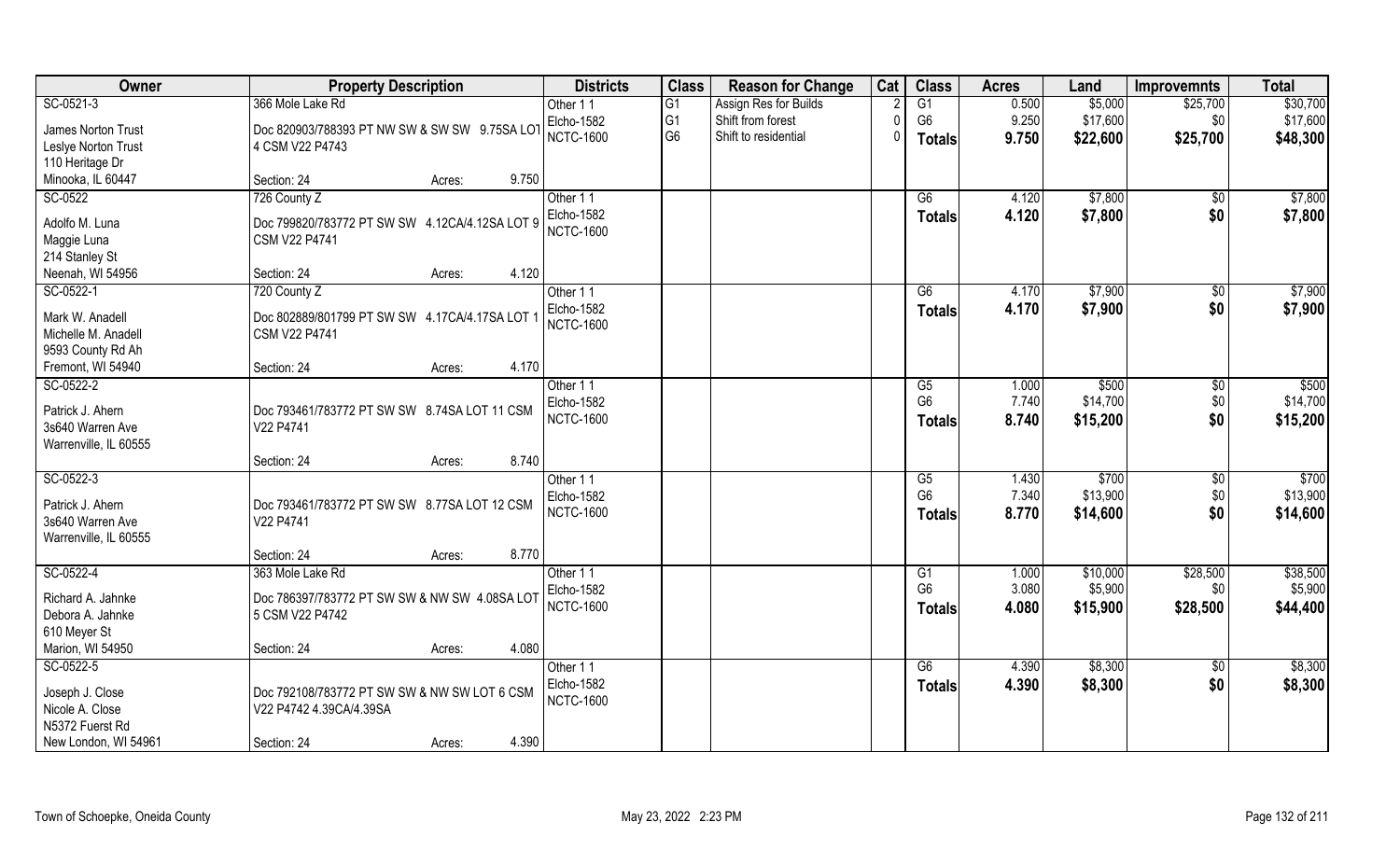| Owner                                   | <b>Property Description</b>                    | <b>Districts</b>                      | <b>Class</b>   | <b>Reason for Change</b> | Cat    | <b>Class</b>    | <b>Acres</b> | Land     | <b>Improvemnts</b> | <b>Total</b> |
|-----------------------------------------|------------------------------------------------|---------------------------------------|----------------|--------------------------|--------|-----------------|--------------|----------|--------------------|--------------|
| SC-0522-6                               | 381 Mole Lake Rd                               | Other 11                              |                |                          |        | G6              | 4.690        | \$8,900  | $\overline{30}$    | \$8,900      |
| Joseph J. Close                         | Doc 792108/783772 PT SW SW & NW SW LOT 7 CSM   | Elcho-1582                            |                |                          |        | <b>Totals</b>   | 4.690        | \$8,900  | \$0                | \$8,900      |
| Nicole A. Close                         | V22 P4742 4.69CA/4.69SA                        | <b>NCTC-1600</b>                      |                |                          |        |                 |              |          |                    |              |
| N5372 Fuerst Rd                         |                                                |                                       |                |                          |        |                 |              |          |                    |              |
| New London, WI 54961                    | 4.690<br>Section: 24<br>Acres:                 |                                       |                |                          |        |                 |              |          |                    |              |
| SC-0522-7                               | 393 Mole Lake Rd                               | Other 11                              |                |                          |        | $\overline{G6}$ | 3.780        | \$7,200  | $\overline{50}$    | \$7,200      |
|                                         |                                                | <b>Elcho-1582</b>                     |                |                          |        | <b>Totals</b>   | 3.780        | \$7,200  | \$0                | \$7,200      |
| Gary P. Winnen                          | Doc 792676/783772 PT SW SW & NW SW LOT 8 CSM   | <b>NCTC-1600</b>                      |                |                          |        |                 |              |          |                    |              |
| Theresa D. Winnen                       | V22 P4742 3.78CA/3.78SA                        |                                       |                |                          |        |                 |              |          |                    |              |
| 520 Lincoln St                          |                                                |                                       |                |                          |        |                 |              |          |                    |              |
| Antigo, WI 54409                        | 3.780<br>Section: 24<br>Acres:                 |                                       |                |                          |        |                 |              |          |                    |              |
| SC-0523                                 |                                                | Other 11                              |                |                          |        | G6              | 7.864        | \$13,400 | $\sqrt[6]{3}$      | \$13,400     |
| <b>Richard Doubek</b>                   | Doc 797701/395452 PT SE SW<br>7.86CA/-SAN OF   | <b>Elcho-1582</b><br><b>NCTC-1600</b> |                |                          |        | <b>Totals</b>   | 7.864        | \$13,400 | \$0                | \$13,400     |
| 6638 Scenic Dr                          | MOLE LAKE ROAD (4 OWNERS)                      |                                       |                |                          |        |                 |              |          |                    |              |
| Franklin, WI 53132                      |                                                |                                       |                |                          |        |                 |              |          |                    |              |
|                                         | 7.864<br>Section: 24<br>Acres:                 |                                       |                |                          |        |                 |              |          |                    |              |
| SC-0523-1                               |                                                | Other 11                              |                |                          |        | G6              | 30.450       | \$57,900 | $\sqrt[6]{3}$      | \$57,900     |
| Jeffrey S. Mcelroy                      | Doc 752323/204799 PT SE SW<br>30.45CA/-SA S OF | Elcho-1582                            |                |                          |        | <b>Totals</b>   | 30.450       | \$57,900 | \$0                | \$57,900     |
| PO Box 1289                             | MOLE LAKE ROAD TIMBER CUTTING - 1992           | <b>NCTC-1600</b>                      |                |                          |        |                 |              |          |                    |              |
| Lusk, WY 82225                          |                                                |                                       |                |                          |        |                 |              |          |                    |              |
|                                         | 30.450<br>Section: 24<br>Acres:                |                                       |                |                          |        |                 |              |          |                    |              |
| SC-0524                                 | 829 County M                                   | Other 11                              | G <sub>1</sub> | Garage                   |        | G1              | 1.000        | \$10,000 | \$18,000           | \$28,000     |
|                                         |                                                | Elcho-1582                            | G <sub>1</sub> | Shift from forest        |        | G <sub>6</sub>  | 8.530        | \$16,200 | \$0                | \$16,200     |
| Wesley R. Regnier et al                 | Doc 813668/811260 PT NE SE & PT EXCESS CTY     | <b>NCTC-1600</b>                      | G <sub>6</sub> | Shift to residential     | $\cup$ | <b>Totals</b>   | 9.530        | \$26,200 | \$18,000           | \$44,200     |
| c/o Wesley R. Regnier                   | ROWPCL 1 SM B6319 10.09CA2 DESC DOC 811260 &   |                                       |                |                          |        |                 |              |          |                    |              |
| 2224 E West Hart Rd<br>Beloit, WI 53511 | 813668<br>0.000                                |                                       |                |                          |        |                 |              |          |                    |              |
|                                         | Section: 24<br>Acres:                          |                                       |                |                          |        |                 |              |          |                    |              |
| SC-0524-1                               | 819 County M                                   | Other 11<br><b>Elcho-1582</b>         |                |                          |        | G1              | 10.059       | \$31,300 | \$12,400           | \$43,700     |
| Steven C. Eckardt                       | Doc 636755/000000 PT NE SE 9.5CA/-SA PCL 3 SM  | <b>NCTC-1600</b>                      |                |                          |        | <b>Totals</b>   | 10.059       | \$31,300 | \$12,400           | \$43,700     |
| 819 County M                            | B6319 EXC EXCESS CTY ROW (V58 P424)            |                                       |                |                          |        |                 |              |          |                    |              |
| Crandon, WI 54520                       |                                                |                                       |                |                          |        |                 |              |          |                    |              |
|                                         | 10.059<br>Section: 24<br>Acres:                |                                       |                |                          |        |                 |              |          |                    |              |
| SC-0524-2                               | 829 County M                                   | Other 11                              |                |                          |        | G6              | 9.500        | \$18,000 | $\sqrt{$0}$        | \$18,000     |
| Wesley R. Regnier et al                 | Doc 813668/811259 PT NE SE & PT CTY EXCESS     | Elcho-1582                            |                |                          |        | <b>Totals</b>   | 9.500        | \$18,000 | \$0                | \$18,000     |
| c/o Wesley R. Regnier                   | ROWPCL 2 SM B6319 10.06CA2 DESC DOC 811259 &   | <b>NCTC-1600</b>                      |                |                          |        |                 |              |          |                    |              |
| 2224 E West Hart Rd                     | 813668                                         |                                       |                |                          |        |                 |              |          |                    |              |
| Beloit, WI 53511                        | 0.000<br>Section: 24<br>Acres:                 |                                       |                |                          |        |                 |              |          |                    |              |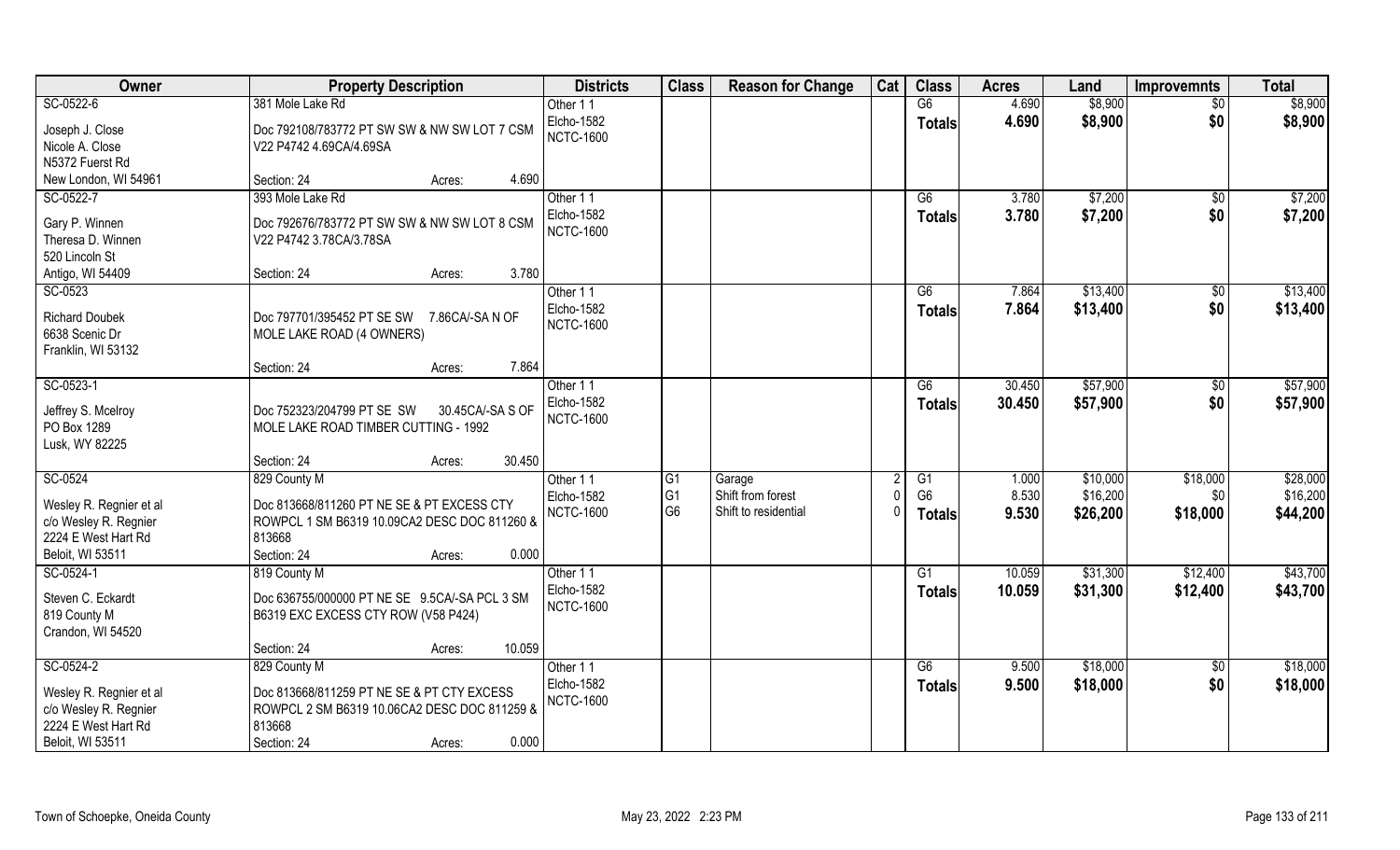| Owner                                                                           | <b>Property Description</b>                                                                                                           | <b>Districts</b>                                  | <b>Class</b> | <b>Reason for Change</b> | Cat | <b>Class</b>                                            | <b>Acres</b>                       | Land                                        | <b>Improvemnts</b>                 | <b>Total</b>                                 |
|---------------------------------------------------------------------------------|---------------------------------------------------------------------------------------------------------------------------------------|---------------------------------------------------|--------------|--------------------------|-----|---------------------------------------------------------|------------------------------------|---------------------------------------------|------------------------------------|----------------------------------------------|
| SC-0524-3                                                                       |                                                                                                                                       | Elcho-1582                                        |              |                          |     | X3                                                      | 2.030                              | $\frac{1}{6}$                               | $\overline{50}$                    | $\sqrt{50}$                                  |
| Oneida County<br>PO Box 400                                                     | Doc 58-424/000000 PT NE SE, EXC DOC<br>813668EXCESS CTY ROW (V58 P424) .92CASEE LIO                                                   |                                                   |              |                          |     | <b>Totals</b>                                           | 2.030                              | \$0                                         | \$0                                | \$0                                          |
| Rhinelander, WI 54501                                                           | RESEARCH<br>Section: 24<br>2.030<br>Acres:                                                                                            |                                                   |              |                          |     |                                                         |                                    |                                             |                                    |                                              |
| SC-0525                                                                         | Mole Lake Rd                                                                                                                          | Other 11                                          |              |                          |     | G6                                                      | 15.580                             | \$29,600                                    | \$0                                | \$29,600                                     |
| Summerhill Properties, LLC<br>c/o Chris Holm<br>128 E 18th St                   | Doc 706904/631075 PT NW SE & SW SE 15.58SA PCL<br>10 SM B6319                                                                         | Elcho-1582<br><b>NCTC-1600</b>                    |              |                          |     | <b>Totals</b>                                           | 15.580                             | \$29,600                                    | \$0                                | \$29,600                                     |
| Minneapolis, MN 55403                                                           | 15.580<br>Section: 24<br>Acres:                                                                                                       |                                                   |              |                          |     |                                                         |                                    |                                             |                                    |                                              |
| SC-0525-1                                                                       | Mole Lake Rd                                                                                                                          | Other 11                                          |              |                          |     | G5                                                      | 3.300                              | \$1,600                                     | \$0                                | \$1,600                                      |
| Michael J. Roberts<br>Stephanie A. Roberts<br>N1550 Harrison St                 | Doc 828521/706904 PT NW SE & SW SE PCL 9 SM<br>B6319 17.48CA/17.74SA                                                                  | Elcho-1582<br><b>NCTC-1600</b>                    |              |                          |     | G <sub>6</sub><br><b>Totals</b>                         | 14.440<br>17.740                   | \$27,400<br>\$29,000                        | \$0<br>\$0                         | \$27,400<br>\$29,000                         |
| Kaukauna, WI 54130                                                              | 17.740<br>Section: 24<br>Acres:                                                                                                       |                                                   |              |                          |     |                                                         |                                    |                                             |                                    |                                              |
| SC-0525-2                                                                       | Mole Lake Rd                                                                                                                          | Other 11                                          |              |                          |     | G6                                                      | 19.690                             | \$37,400                                    | $\sqrt[6]{3}$                      | \$37,400                                     |
| Summerhill Properties, LLC<br>c/o Chris Holm<br>128 E 18th St                   | Doc 706904/000000 PT NW SE & SW SE PCL 8 SM<br>B6319 19.69CA/19.83SA                                                                  | Elcho-1582<br><b>NCTC-1600</b>                    |              |                          |     | <b>Totals</b>                                           | 19.690                             | \$37,400                                    | \$0                                | \$37,400                                     |
| Minneapolis, MN 55403                                                           | 19.690<br>Section: 24<br>Acres:                                                                                                       |                                                   |              |                          |     |                                                         |                                    |                                             |                                    |                                              |
| SC-0526<br>Mark T Hoelzel Rev Tr<br>Toni A Hoelzel Rev Tr<br>W3854 Manitowoc Rd | 177 Mole Lake Rd<br>Doc 796593/786188 PT SW SE & SE SE PCL 7 SM<br>B6319 19.94CA/19.32SA SCRIV ERR DOC 796593                         | Other 11<br>Elcho-1582<br><b>NCTC-1600</b>        |              |                          |     | $\overline{G6}$<br>Totals                               | 19.320<br>19.320                   | \$36,700<br>\$36,700                        | $\sqrt[6]{30}$<br>\$0              | \$36,700<br>\$36,700                         |
| Kaukauna, WI 54130                                                              | 19.320<br>Section: 24<br>Acres:                                                                                                       |                                                   |              |                          |     |                                                         |                                    |                                             |                                    |                                              |
| SC-0527                                                                         | County M                                                                                                                              | Other 11                                          |              |                          |     | G6                                                      | 10.056                             | \$19,100                                    | $\sqrt{6}$                         | \$19,100                                     |
| Keaka Jeardeau<br>Amy Jeardeau<br>5113 Regent St<br>Madison, WI 53705           | Doc 826538/706904 PT SE SE & NE SE PCL 4 SM<br>B6319 EXC EXCESS CTY ROW IN THE NE SE (V58<br>P424)<br>10.056<br>Section: 24<br>Acres: | Elcho-1582<br><b>NCTC-1600</b>                    |              |                          |     | <b>Totals</b>                                           | 10.056                             | \$19,100                                    | \$0                                | \$19,100                                     |
| SC-0527-1<br>Joanne L. Rouse<br>N2814 Schofield Rd<br>Lake Geneva, WI 53147     | 168 Mole Lake Rd<br>Doc 732286/648478 PT SE SE<br>18.02CA/18.28SA PCL<br>6 SM B6319<br>18.020<br>Section: 24<br>Acres:                | Other 11<br><b>Elcho-1582</b><br><b>NCTC-1600</b> |              |                          |     | G1<br>G <sub>5</sub><br>G <sub>6</sub><br><b>Totals</b> | 1.000<br>4.790<br>12.230<br>18.020 | \$10,000<br>\$2,300<br>\$25,700<br>\$38,000 | \$63,500<br>\$0<br>\$0<br>\$63,500 | \$73,500<br>\$2,300<br>\$25,700<br>\$101,500 |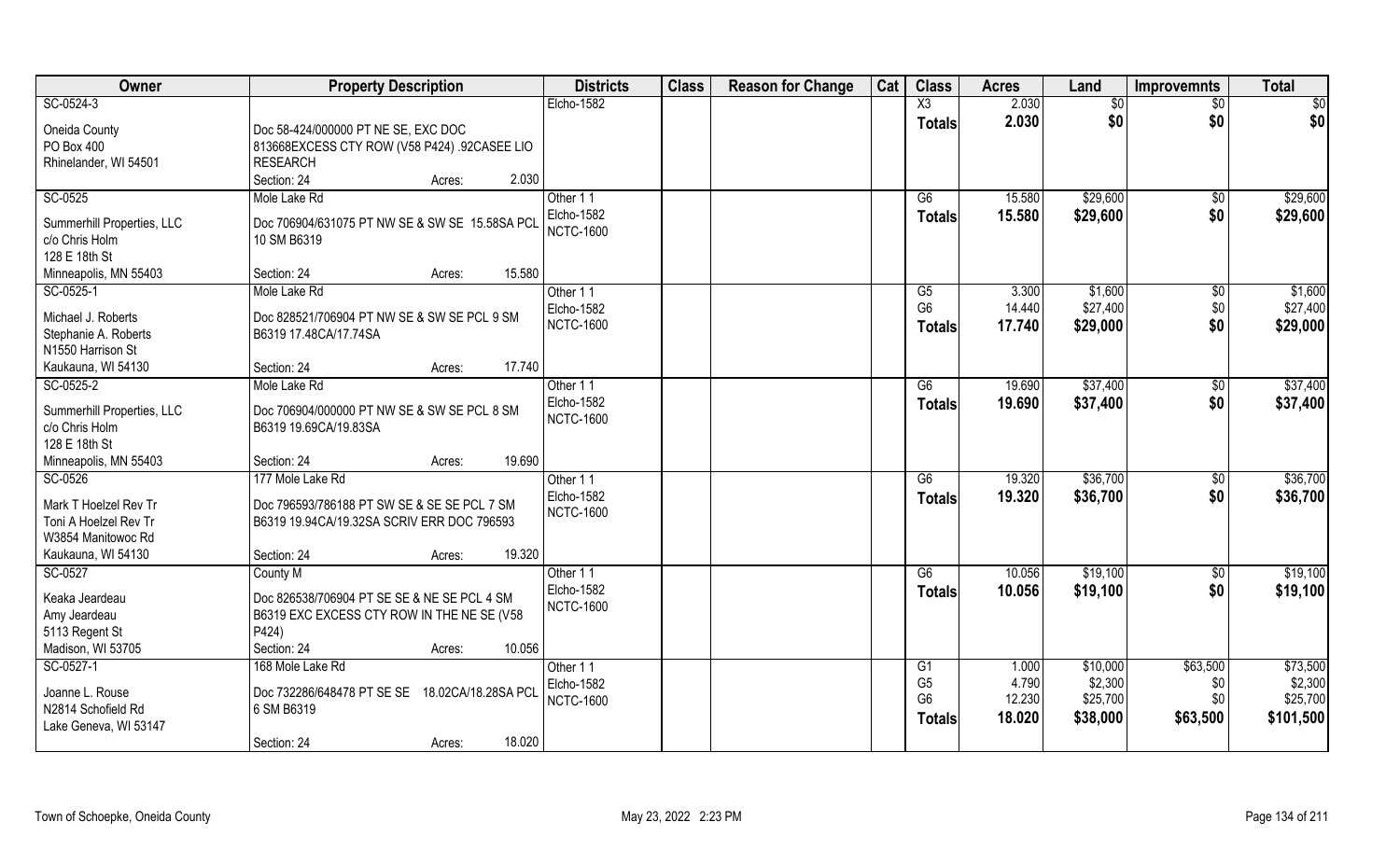| Owner                                                                                       | <b>Property Description</b>                                                                                                                                                        | <b>Districts</b>                           | <b>Class</b> | <b>Reason for Change</b> | Cat | <b>Class</b>                          | <b>Acres</b>               | Land                            | <b>Improvemnts</b>   | <b>Total</b>                    |
|---------------------------------------------------------------------------------------------|------------------------------------------------------------------------------------------------------------------------------------------------------------------------------------|--------------------------------------------|--------------|--------------------------|-----|---------------------------------------|----------------------------|---------------------------------|----------------------|---------------------------------|
| SC-0527-2                                                                                   | 749 County M                                                                                                                                                                       | Other 11                                   |              |                          |     | G1                                    | 10.055                     | \$29,100                        | \$0                  | \$29,100                        |
| Dave Jeardeau<br>121 Meadow Ridge Ln<br>Madison, WI 53704                                   | Doc 809721/728635 PT SE SE 10.05CA/10.055SA PCL<br>5 SM B6319SEE TOD/DOC 809722                                                                                                    | Elcho-1582<br><b>NCTC-1600</b>             |              |                          |     | <b>Totals</b>                         | 10.055                     | \$29,100                        | \$0                  | \$29,100                        |
|                                                                                             | 10.055<br>Section: 24<br>Acres:                                                                                                                                                    |                                            |              |                          |     |                                       |                            |                                 |                      |                                 |
| SC-0528                                                                                     |                                                                                                                                                                                    | Other 11                                   |              |                          |     | F6                                    | 36.340                     | ( \$61, 800)                    | $\sqrt{$0}$          | \$0                             |
| Clement Walentowski<br>Sandra Walentowski<br>2960 Black Joe Rd                              | Doc 778170/755269 NE NE 36.34CA/-SA SEE DOC<br>778170 FOR DEED MFL CLOSED #44 008 2016                                                                                             | Elcho-1582<br><b>NCTC-1600</b>             |              |                          |     | <b>Totals</b>                         | 36.340                     | \$0                             | \$0                  | \$0                             |
| Crandon, WI 54520                                                                           | 36.340<br>Section: 25<br>Acres:                                                                                                                                                    |                                            |              |                          |     |                                       |                            |                                 |                      |                                 |
| SC-0529                                                                                     |                                                                                                                                                                                    | Other 11                                   |              |                          |     | F7                                    | 40.000                     | ( \$60,000)                     | $\sqrt{6}$           | \$0                             |
| Pelican River Forest, LLC<br>1655 N Fort Meyer Dr<br><b>Suite 1300</b>                      | Doc 827447/665986 NW NEMFL OPEN 44 357 1999<br>40ASEE DOC 827447 FOR DEED                                                                                                          | Elcho-1582<br><b>NCTC-1600</b>             |              |                          |     | <b>Totals</b>                         | 40.000                     | \$0                             | \$0                  | \$0                             |
| Arlington, VA 22209                                                                         | 40.000<br>Section: 25<br>Acres:                                                                                                                                                    |                                            |              |                          |     |                                       |                            |                                 |                      |                                 |
| SC-0530<br>Pelican River Forest, LLC<br>1655 N Fort Meyer Dr<br><b>Suite 1300</b>           | Doc 827447/665986 SW NEMFL OPEN 44 357 1999<br>40ASEE DOC 827447 FOR DEED                                                                                                          | Other 11<br>Elcho-1582<br><b>NCTC-1600</b> |              |                          |     | F7<br><b>Totals</b>                   | 40.000<br>40.000           | ( \$60,000)<br>\$0              | \$0<br>\$0           | \$<br>\$0                       |
| Arlington, VA 22209                                                                         | 40.000<br>Section: 25<br>Acres:                                                                                                                                                    |                                            |              |                          |     |                                       |                            |                                 |                      |                                 |
| SC-0531<br>Darren Walentowski<br>8840 E Pioneer<br>Crandon, WI 54520                        | Doc 783211/780790 SE NE, EXC TWN RD 38.61A MFL<br>CLOSED #44 024 2015 SEE DOC 780790 FOR DEED<br>(38.03CA/-SA PER LIO) LIFE EST RODGER & GLORIA<br>Section: 25<br>38.610<br>Acres: | Other 11<br>Elcho-1582<br><b>NCTC-1600</b> |              |                          |     | F6<br><b>Totals</b>                   | 38.610<br>38.610           | ( \$81,100)<br>\$0              | \$0<br>\$0           | $\overline{50}$<br>\$0          |
| SC-0532<br>Marshall L. Helgeson et al<br>1393 Meister Stockley Rd<br>Pelican Lake, WI 54463 | Doc 812397/556830 NE NW 1991 TIMBER CUTTING<br>SEE V926-498, DOC 556830 & 812397 FOR<br>OWNERSHIP (3 OWNERS) SEE TOD/DOC 792937 PCL<br>43.256<br>Section: 25<br>Acres:             | Other 11<br>Elcho-1582<br><b>NCTC-1600</b> |              |                          |     | G5<br>G <sub>6</sub><br><b>Totals</b> | 19.880<br>23.376<br>43.256 | \$9,500<br>\$31,600<br>\$41,100 | \$0<br>\$0<br>\$0    | \$9,500<br>\$31,600<br>\$41,100 |
| SC-0533<br>Dawn M. Murphy<br>Patrick A. Murphy<br>670 County Z<br>Pelican Lake, WI 54463    | 670 County Z<br>Doc 764693/761037 PT NW NW<br>5.487CA/-SA N<br>600'OF W 435'<br>5.487<br>Section: 25<br>Acres:                                                                     | Other 11<br>Elcho-1582<br><b>NCTC-1600</b> |              |                          |     | G1<br><b>Totals</b>                   | 5.487<br>5.487             | \$22,600<br>\$22,600            | \$64,400<br>\$64,400 | \$87,000<br>\$87,000            |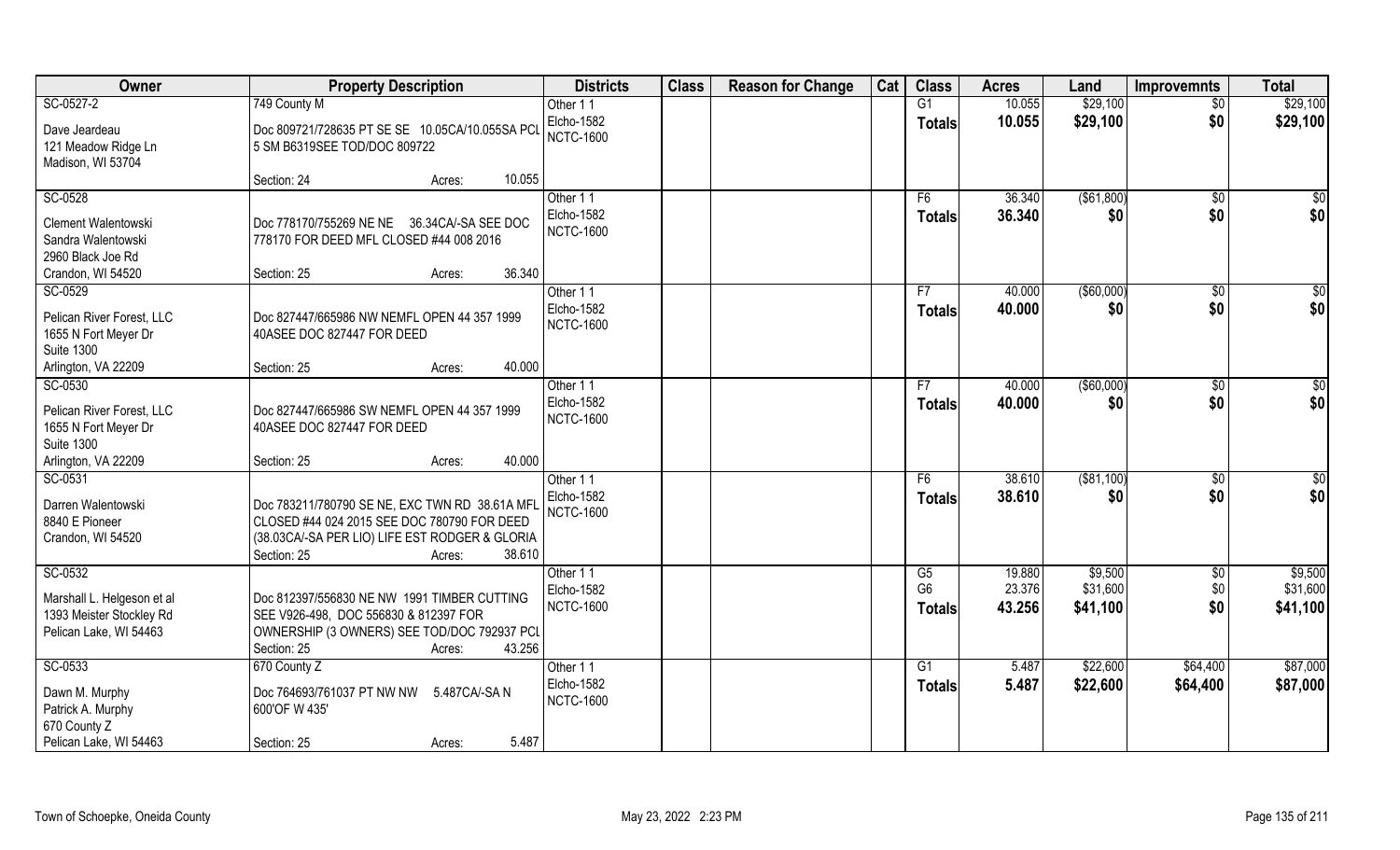| Owner                                     | <b>Property Description</b>                                               | <b>Districts</b>              | <b>Class</b> | <b>Reason for Change</b> | Cat | <b>Class</b>         | <b>Acres</b>     | Land                | <b>Improvemnts</b> | <b>Total</b> |
|-------------------------------------------|---------------------------------------------------------------------------|-------------------------------|--------------|--------------------------|-----|----------------------|------------------|---------------------|--------------------|--------------|
| SC-0533-1                                 |                                                                           | Other 11                      |              |                          |     | G5                   | 6.470            | \$2,100             | $\overline{50}$    | \$2,100      |
| Thomas W. Keller                          | Doc 753953/617396 NW NW, EXC S99', N650' OF                               | Elcho-1582                    |              |                          |     | G <sub>6</sub>       | 24.530           | \$41,700            | \$0                | \$41,700     |
| 1172 Weatherwood Dr                       | W468.5' & ROAD 31CA/-SA (3 OWNERS)                                        | <b>NCTC-1600</b>              |              |                          |     | <b>Totals</b>        | 31.000           | \$43,800            | \$0                | \$43,800     |
| Neenah, WI 54956                          |                                                                           |                               |              |                          |     |                      |                  |                     |                    |              |
|                                           | 31.000<br>Section: 25<br>Acres:                                           |                               |              |                          |     |                      |                  |                     |                    |              |
| SC-0533-2                                 |                                                                           | Other 11                      |              |                          |     | $\overline{G5}$      | 3.083            | \$1,500             | $\overline{50}$    | \$1,500      |
| Marshall L. Helgeson                      | Doc 556830/500521 PT NW NW, S99' (4 OWNERS) SEE                           | Elcho-1582                    |              |                          |     | <b>Totals</b>        | 3.083            | \$1,500             | \$0                | \$1,500      |
| Susan A. Helgeson                         | V926-498 & DOC #556830 FOR OWNERSHIP SEE                                  | <b>NCTC-1600</b>              |              |                          |     |                      |                  |                     |                    |              |
| 1393 Meister Stockley Rd                  | TOD/DOC 792937 PCL 2 DOC 792937                                           |                               |              |                          |     |                      |                  |                     |                    |              |
| Pelican Lake, WI 54463                    | 3.083<br>Section: 25<br>Acres:                                            |                               |              |                          |     |                      |                  |                     |                    |              |
| SC-0534                                   | 580 County Z                                                              | Other 11                      |              |                          |     | G <sub>1</sub>       | 1.000            | \$10,000            | \$101,000          | \$111,000    |
| David J. Wolczewski                       | Doc 603606/485524 SW NW                                                   | Elcho-1582                    |              |                          |     | G <sub>5</sub>       | 4.810            | \$1,600             | \$0                | \$1,600      |
| Shari R. Wolczewski                       |                                                                           | <b>NCTC-1600</b>              |              |                          |     | G <sub>6</sub>       | 34.552           | \$65,600            | \$0                | \$65,600     |
| 580 County Z                              |                                                                           |                               |              |                          |     | <b>Totals</b>        | 40.362           | \$77,200            | \$101,000          | \$178,200    |
| Pelican Lake, WI 54463                    | 40.362<br>Section: 25<br>Acres:                                           |                               |              |                          |     |                      |                  |                     |                    |              |
| SC-0535                                   |                                                                           | Other 11                      |              |                          |     | F7                   | 40.000           | ( \$60,000)         | \$0                | \$           |
|                                           |                                                                           | Elcho-1582                    |              |                          |     | <b>Totals</b>        | 40.000           | \$0                 | \$0                | \$0          |
| Pelican River Forest, LLC                 | Doc 827447/665986 SE NWMFL OPEN 44 357 1999<br>40ASEE DOC 827447 FOR DEED | <b>NCTC-1600</b>              |              |                          |     |                      |                  |                     |                    |              |
| 1655 N Fort Meyer Dr<br><b>Suite 1300</b> |                                                                           |                               |              |                          |     |                      |                  |                     |                    |              |
| Arlington, VA 22209                       | 40.000<br>Section: 25<br>Acres:                                           |                               |              |                          |     |                      |                  |                     |                    |              |
| SC-0536                                   |                                                                           | Other 11                      |              |                          |     | G5                   | 17.740           | \$8,500             | \$0                | \$8,500      |
|                                           |                                                                           | Elcho-1582                    |              |                          |     | G <sub>6</sub>       | 23.330           | \$35,000            | \$0                | \$35,000     |
| David V. Palubicki                        | Doc 792665/716777 NE SW<br>41.07CA/-SA                                    | <b>NCTC-1600</b>              |              |                          |     | <b>Totals</b>        | 41.070           | \$43,500            | \$0                | \$43,500     |
| 524 County Z                              |                                                                           |                               |              |                          |     |                      |                  |                     |                    |              |
| Pelican Lake, WI 54463                    | 41.070<br>Section: 25<br>Acres:                                           |                               |              |                          |     |                      |                  |                     |                    |              |
| SC-0537                                   | 524 County Z                                                              | Other 11                      |              |                          |     | G1                   | 1.000            | \$10,000            | \$79,900           | \$89,900     |
|                                           |                                                                           | Elcho-1582                    |              |                          |     | G <sub>5</sub>       | 5.600            | \$2,700             | \$0                | \$2,700      |
| David V. Palubicki                        | Doc 792665/716777 NW SW<br>40.78CA/-SA                                    | <b>NCTC-1600</b>              |              |                          |     | G <sub>6</sub>       | 34.180           | \$58,100            | \$0                | \$58,100     |
| 524 County Z                              |                                                                           |                               |              |                          |     | <b>Totals</b>        | 40.780           | \$70,800            | \$79,900           | \$150,700    |
| Pelican Lake, WI 54463                    |                                                                           |                               |              |                          |     |                      |                  |                     |                    |              |
|                                           | 40.780<br>Section: 25<br>Acres:                                           |                               |              |                          |     |                      |                  |                     |                    | \$6,400      |
| SC-0538                                   | 486 County Z                                                              | Other 11<br><b>Elcho-1582</b> |              |                          |     | G5<br>G <sub>6</sub> | 13.410<br>25.754 | \$6,400<br>\$43,800 | \$0<br>\$0         | \$43,800     |
| Dennis D. Dewey                           | Doc 514919/442262 SW SW EXC CSM V5 P1288 SEE                              | <b>NCTC-1600</b>              |              |                          |     |                      | 39.164           | \$50,200            | \$0                | \$50,200     |
| N5212 Grey Rd                             | MIN RIGHTS DOC #571705 & DOC #744277                                      |                               |              |                          |     | <b>Totals</b>        |                  |                     |                    |              |
| Bryant, WI 54418                          |                                                                           |                               |              |                          |     |                      |                  |                     |                    |              |
|                                           | 39.164<br>Section: 25<br>Acres:                                           |                               |              |                          |     |                      |                  |                     |                    |              |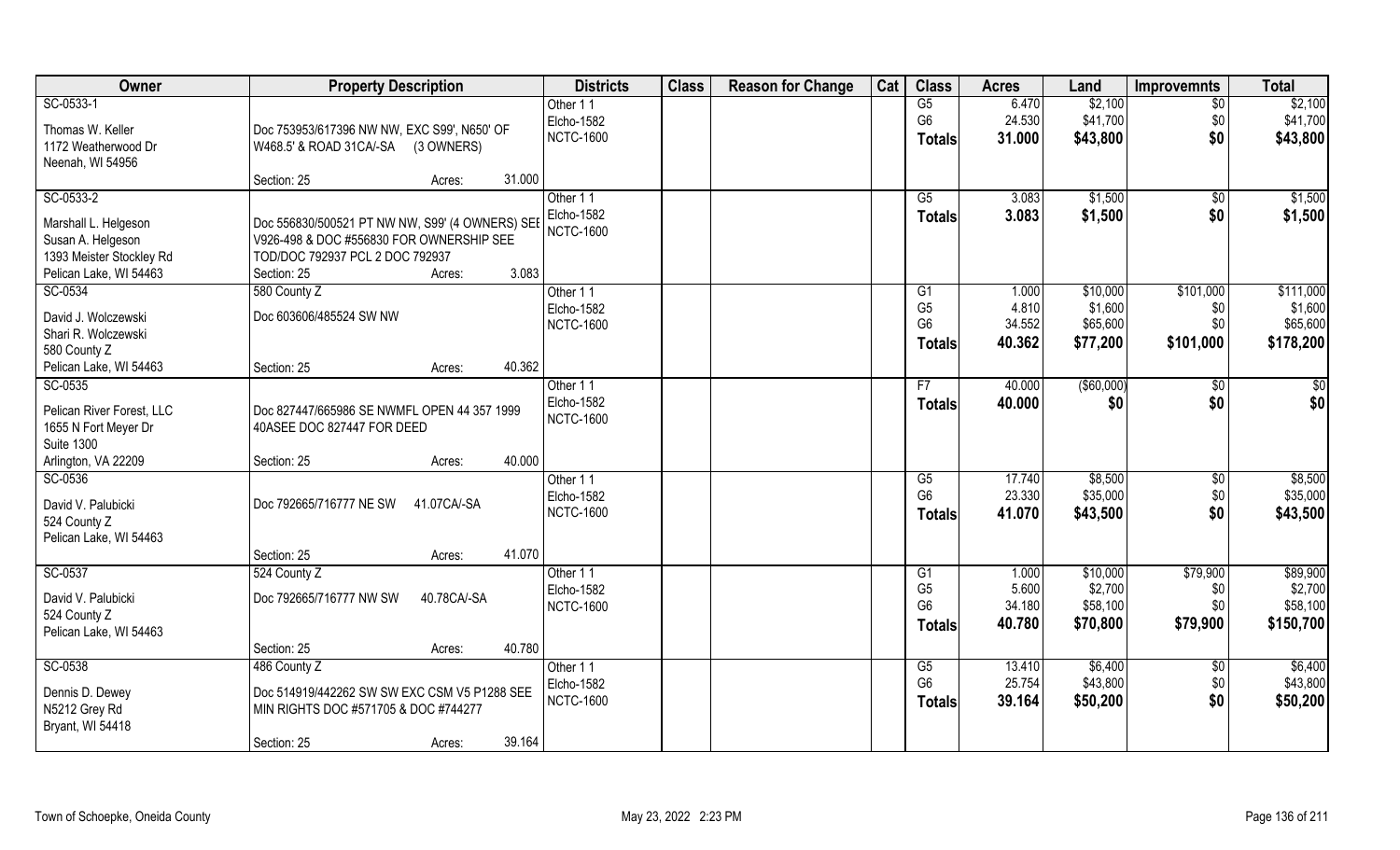| Owner                                                                                          | <b>Property Description</b>                                                                                                                                                        | <b>Districts</b>                                  | <b>Class</b> | <b>Reason for Change</b> | Cat | <b>Class</b>                                       | <b>Acres</b>               | Land                             | <b>Improvemnts</b>            | <b>Total</b>                     |
|------------------------------------------------------------------------------------------------|------------------------------------------------------------------------------------------------------------------------------------------------------------------------------------|---------------------------------------------------|--------------|--------------------------|-----|----------------------------------------------------|----------------------------|----------------------------------|-------------------------------|----------------------------------|
| SC-0538-1                                                                                      | 400 County Z                                                                                                                                                                       | Other 11                                          |              |                          |     | G1                                                 | 1.000                      | \$10,000                         | \$100                         | \$10,100                         |
| James P. Walentowski<br>Kathleen A. Walentowski<br>1858 E Leroy Ave                            | Doc 259678/000000 PT SW SW LOT 1 CSM V5 P1288<br>.86A IN SW COR                                                                                                                    | Elcho-1582<br><b>NCTC-1600</b>                    |              |                          |     | <b>Totals</b>                                      | 1.000                      | \$10,000                         | \$100                         | \$10,100                         |
| St Francis, WI 53207                                                                           | 1.000<br>Section: 25<br>Acres:                                                                                                                                                     |                                                   |              |                          |     |                                                    |                            |                                  |                               |                                  |
| SC-0539<br>Dennis D. Dewey<br>N5212 Grey Rd<br>Bryant, WI 54418                                | Doc 514919/442262 SE SW SEE MIN RIGHTS DOC<br>#571705 & DOC #744277                                                                                                                | Other 11<br><b>Elcho-1582</b><br><b>NCTC-1600</b> |              |                          |     | $\overline{G5}$<br>G <sub>6</sub><br>Totals        | 26.724<br>13.620<br>40.344 | \$12,700<br>\$19,100<br>\$31,800 | $\overline{50}$<br>\$0<br>\$0 | \$12,700<br>\$19,100<br>\$31,800 |
|                                                                                                | 40.344<br>Section: 25<br>Acres:                                                                                                                                                    |                                                   |              |                          |     |                                                    |                            |                                  |                               |                                  |
| SC-0540                                                                                        |                                                                                                                                                                                    | Other 11                                          |              |                          |     | F6                                                 | 38.810                     | (\$73,700)                       | $\sqrt[6]{30}$                | \$0                              |
| Darren Walentowski<br>8840 E Pioneer<br>Crandon, WI 54520                                      | Doc 783211/780790 NE SE, EXC TWN RD 38.81A MFI<br>CLOSED #44 024 2015 SEE DOC 780790 FOR DEED<br>MH PP #18 (38.5CA/-SA PER LIO) LIFE EST RODGER<br>38.810<br>Section: 25<br>Acres: | Elcho-1582<br><b>NCTC-1600</b>                    |              |                          |     | <b>Totals</b>                                      | 38.810                     | \$0                              | \$0                           | \$0                              |
| SC-0541                                                                                        |                                                                                                                                                                                    | Other 11                                          |              |                          |     | F7                                                 | 40.000                     | $($ \$60,000)                    | $\sqrt[6]{3}$                 | \$0                              |
| Pelican River Forest, LLC<br>1655 N Fort Meyer Dr<br><b>Suite 1300</b>                         | Doc 827447/665986 NW SEMFL OPEN 44 357 1999<br>40ASEE DOC 827447 FOR DEED                                                                                                          | Elcho-1582<br><b>NCTC-1600</b>                    |              |                          |     | <b>Totals</b>                                      | 40.000                     | \$0                              | \$0                           | \$0                              |
| Arlington, VA 22209                                                                            | 40.000<br>Section: 25<br>Acres:                                                                                                                                                    |                                                   |              |                          |     |                                                    |                            |                                  |                               |                                  |
| SC-0542<br>Dennis D. Dewey<br>N5212 Grey Rd<br>Bryant, WI 54418                                | Doc 514919/442262 SW SE SEE MIN RIGHTS DOC<br>#571705 & DOC #744277                                                                                                                | Other 11<br>Elcho-1582<br><b>NCTC-1600</b>        |              |                          |     | $\overline{\text{G5}}$<br>G <sub>6</sub><br>Totals | 20.071<br>19.670<br>39.741 | \$9,600<br>\$27,500<br>\$37,100  | \$0<br>\$0<br>\$0             | \$9,600<br>\$27,500<br>\$37,100  |
|                                                                                                | 39.741<br>Section: 25<br>Acres:                                                                                                                                                    |                                                   |              |                          |     |                                                    |                            |                                  |                               |                                  |
| SC-0543<br>Clement Walentowski<br>Sandra Walentowski<br>2960 Black Joe Rd<br>Crandon, WI 54520 | Doc 778170/755269 SE SE 40CA/-SA SEE DOC<br>778170 FOR DEED MFL CLOSED #44 008 2016<br>40.000<br>Section: 25<br>Acres:                                                             | Other 11<br>Elcho-1582<br><b>NCTC-1600</b>        |              |                          |     | F6<br><b>Totals</b>                                | 40.000<br>40.000           | (\$56,000)<br>\$0                | \$0<br>\$0                    | $rac{1}{6}$<br>\$0               |
| SC-0544                                                                                        | 675 County Z                                                                                                                                                                       | Other 11                                          |              |                          |     | G1                                                 | 2.000                      | \$16,000                         | \$20,700                      | \$36,700                         |
| Gary Leindecker<br>Maureen Leindecker<br>675 County Z<br>Pelican Lake, WI 54463                | Doc 472461/408-399 PT NE NE 8.42SA NKA LOT 2 &<br>OL 1 CSM V22 P4736<br>8.420<br>Section: 26<br>Acres:                                                                             | <b>Elcho-1582</b><br><b>NCTC-1600</b>             |              |                          |     | G <sub>6</sub><br><b>Totals</b>                    | 6.420<br>8.420             | \$12,500<br>\$28,500             | \$0<br>\$20,700               | \$12,500<br>\$49,200             |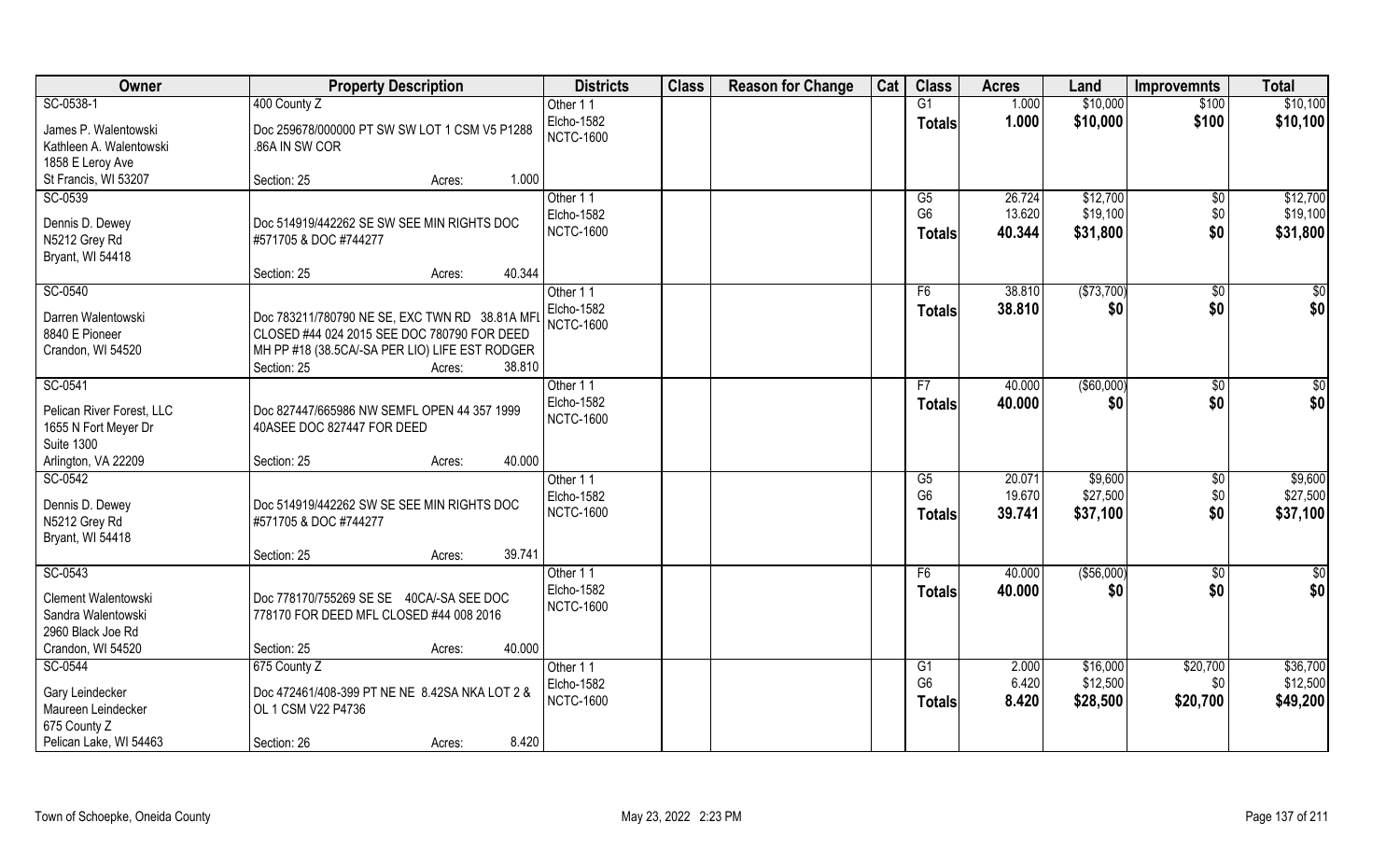| Owner                                    | <b>Property Description</b>                                                  | <b>Districts</b>               | <b>Class</b> | <b>Reason for Change</b> | Cat | <b>Class</b>         | <b>Acres</b>     | Land                | <b>Improvemnts</b>     | <b>Total</b>        |
|------------------------------------------|------------------------------------------------------------------------------|--------------------------------|--------------|--------------------------|-----|----------------------|------------------|---------------------|------------------------|---------------------|
| SC-0544-1                                | 683 County Z                                                                 | Other 11                       |              |                          |     | G1                   | 2.020            | \$16,000            | \$22,700               | \$38,700            |
| Barbara J. Ludvigsen<br>620 Fairfield Ln | Doc 764413/568567 PT NE NE<br>2.02CA/2.02SA LOT<br>1 CSM V5 P1354 (3 OWNERS) | Elcho-1582<br><b>NCTC-1600</b> |              |                          |     | <b>Totals</b>        | 2.020            | \$16,000            | \$22,700               | \$38,700            |
| Algonquin, IL 60102                      | 2.020                                                                        |                                |              |                          |     |                      |                  |                     |                        |                     |
| SC-0544-2                                | Section: 26<br>Acres:                                                        | Other 11                       |              |                          |     | $\overline{G5}$      | 3.640            | \$700               |                        | \$700               |
|                                          |                                                                              | Elcho-1582                     |              |                          |     | G <sub>6</sub>       | 15.500           | \$29,500            | $\overline{50}$<br>\$0 | \$29,500            |
| Raymond A. Palubicki                     | Doc 761164/000000 PT NE NE, S 1/2 19.14CA                                    | <b>NCTC-1600</b>               |              |                          |     | <b>Totals</b>        | 19.140           | \$30,200            | \$0                    | \$30,200            |
| Lori A. Palubicki                        |                                                                              |                                |              |                          |     |                      |                  |                     |                        |                     |
| 579 County Z                             |                                                                              |                                |              |                          |     |                      |                  |                     |                        |                     |
| Pelican Lake, WI 54463                   | 19.140<br>Section: 26<br>Acres:                                              |                                |              |                          |     |                      |                  |                     |                        |                     |
| SC-0544-3                                | 718 Lass Rd                                                                  | Other 11                       |              |                          |     | G5                   | 3.430            | \$800               | $\sqrt[6]{3}$          | \$800               |
| Daniel F. Williamson                     | Doc 784756/472461 PT NE NE 8.29CA/8.31SA LOT 1                               | Elcho-1582                     |              |                          |     | G <sub>6</sub>       | 4.860            | \$9,000             | \$0                    | \$9,000             |
| Nicole M. Williamson                     | CSM V22 P4736                                                                | <b>NCTC-1600</b>               |              |                          |     | <b>Totals</b>        | 8.290            | \$9,800             | \$0                    | \$9,800             |
| N11411 Musky Ln                          |                                                                              |                                |              |                          |     |                      |                  |                     |                        |                     |
| Elcho, WI 54428                          | 8.290<br>Section: 26<br>Acres:                                               |                                |              |                          |     |                      |                  |                     |                        |                     |
| SC-0545                                  | 714 Lass Rd                                                                  | Other 11                       |              |                          |     | G1                   | 1.000            | \$10,000            | \$24,500               | \$34,500            |
| Stephen G. Herrmann                      | Doc 735567/346506 PT OF NW NE 20.87CA/-SA E                                  | Elcho-1582                     |              |                          |     | G <sub>5</sub>       | 7.680            | \$3,700             | \$0                    | \$3,700             |
| Linda L. Herrmann                        | OF TN RD                                                                     | <b>NCTC-1600</b>               |              |                          |     | G <sub>6</sub>       | 12.190           | \$23,300            | \$0                    | \$23,300            |
| 785 Lass Rd                              |                                                                              |                                |              |                          |     | <b>Totals</b>        | 20.870           | \$37,000            | \$24,500               | \$61,500            |
| Pelican Lake, WI 54463                   | 20.870<br>Section: 26<br>Acres:                                              |                                |              |                          |     |                      |                  |                     |                        |                     |
| SC-0545-1                                |                                                                              | Other 11                       |              |                          |     | G5                   | 0.990            | \$500               | \$0                    | \$500               |
| Richard T. Lass                          | Doc 382976/368298 PT NW NE<br>15.36CA/-SAW OF                                | Elcho-1582                     |              |                          |     | G <sub>6</sub>       | 14.377           | \$27,300            | \$0                    | \$27,300            |
| 715 Lass Rd                              | TN RD SEE TOD/DOC 753065                                                     | <b>NCTC-1600</b>               |              |                          |     | <b>Totals</b>        | 15.367           | \$27,800            | \$0                    | \$27,800            |
| Pelican Lake, WI 54463                   |                                                                              |                                |              |                          |     |                      |                  |                     |                        |                     |
|                                          | 15.367<br>Section: 26<br>Acres:                                              |                                |              |                          |     |                      |                  |                     |                        |                     |
| SC-0545-2                                |                                                                              | Other 11                       |              |                          |     | G6                   | 0.570            | \$1,200             | \$0                    | \$1,200             |
| William Wolski<br>Christine Wolski       | Doc 689171/574023 PT NW NE 165' X 231' .57CA<br><b>DESC SHLD EXC RD</b>      | Elcho-1582<br><b>NCTC-1600</b> |              |                          |     | <b>Totals</b>        | 0.570            | \$1,200             | \$0                    | \$1,200             |
| 1317 13th Ave                            |                                                                              |                                |              |                          |     |                      |                  |                     |                        |                     |
| Grafton, WI 53024                        | 0.570<br>Section: 26<br>Acres:                                               |                                |              |                          |     |                      |                  |                     |                        |                     |
| SC-0546                                  | 630 Lass Rd                                                                  | Other 11                       |              |                          |     | G5<br>G <sub>6</sub> | 10.140<br>29.424 | \$4,800<br>\$55,900 | $\sqrt{6}$<br>\$0      | \$4,800<br>\$55,900 |
| Richard T Lass Irrev Tr                  | Doc 754075/393617 SW NE<br>39.56CA/-SA SUBJ TC                               | Elcho-1582<br><b>NCTC-1600</b> |              |                          |     |                      |                  |                     |                        |                     |
| 715 Lass Rd                              | MINERAL RIGHTS RESV                                                          |                                |              |                          |     | <b>Totals</b>        | 39.564           | \$60,700            | \$0                    | \$60,700            |
| Pelican Lake, WI 54463                   |                                                                              |                                |              |                          |     |                      |                  |                     |                        |                     |
|                                          | 39.564<br>Section: 26<br>Acres:                                              |                                |              |                          |     |                      |                  |                     |                        |                     |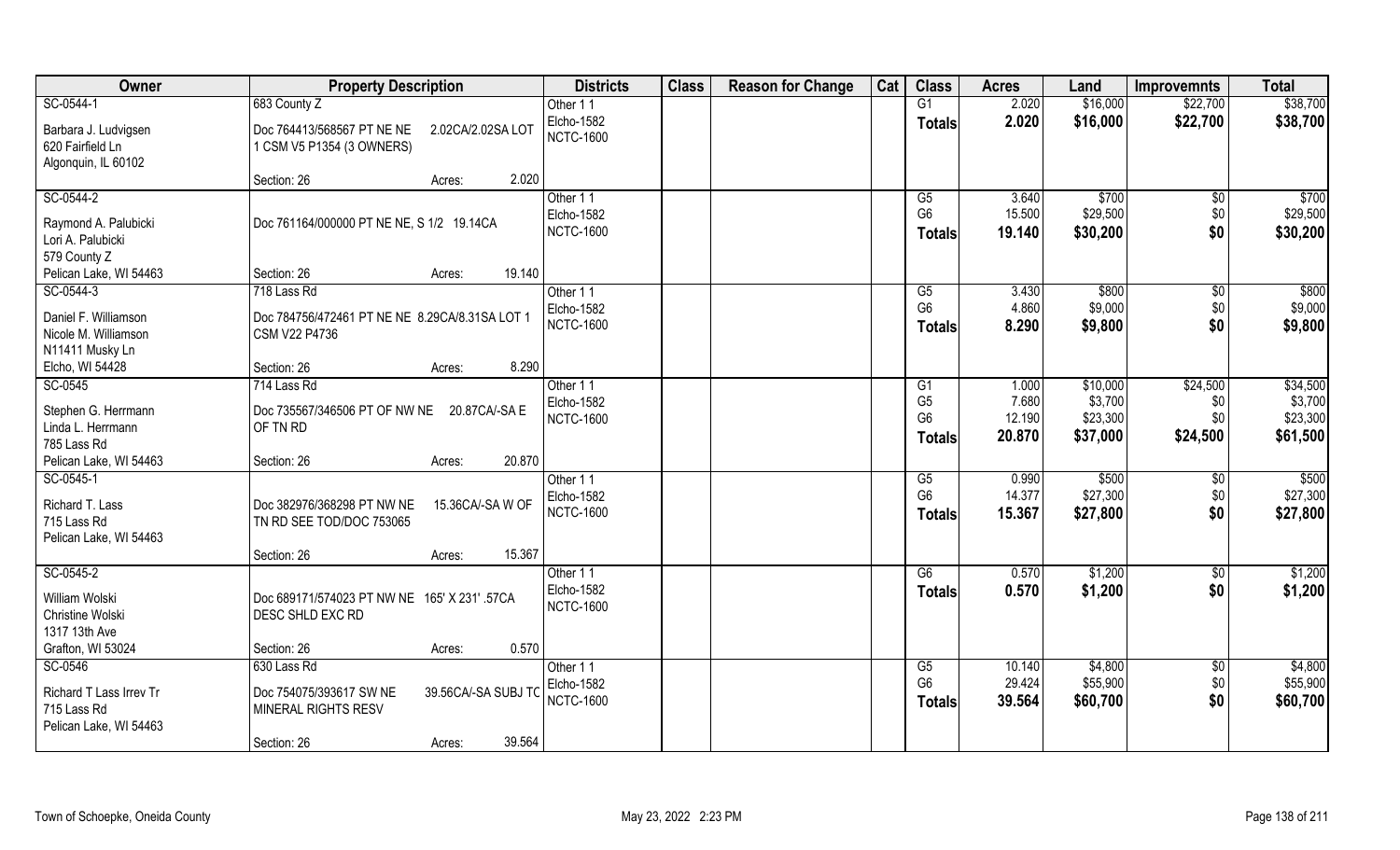| Owner                                 | <b>Property Description</b>                   |                     | <b>Districts</b>               | <b>Class</b> | <b>Reason for Change</b> | Cat | <b>Class</b>         | <b>Acres</b>    | Land              | <b>Improvemnts</b> | <b>Total</b> |
|---------------------------------------|-----------------------------------------------|---------------------|--------------------------------|--------------|--------------------------|-----|----------------------|-----------------|-------------------|--------------------|--------------|
| SC-0547                               | 579 County Z                                  |                     | Other 11                       |              |                          |     | G1                   | 1.000           | \$10,000          | \$131,700          | \$141,700    |
| Raymond A. Palubicki                  | Doc 424798/476-341 SE NE                      |                     | Elcho-1582                     |              |                          |     | G <sub>5</sub>       | 3.030           | \$1,000           | \$0                | \$1,000      |
| Lori A. Palubicli                     |                                               |                     | <b>NCTC-1600</b>               |              |                          |     | G <sub>6</sub>       | 33.588          | \$63,800          | \$0                | \$63,800     |
| 579 County Z                          |                                               |                     |                                |              |                          |     | Totals               | 37.618          | \$74,800          | \$131,700          | \$206,500    |
| Pelican Lake, WI 54463                | Section: 26                                   | 37.618<br>Acres:    |                                |              |                          |     |                      |                 |                   |                    |              |
| SC-0548                               | 669 Lass Rd                                   |                     | Other 11                       |              |                          |     | F6                   | 40.870          | ( \$61,300)       | \$0                | \$0          |
| Thomas Michael Mihalko                | Doc 827988/463242 NE NW MFL CLOSED            |                     | Elcho-1582                     |              |                          |     | <b>Totals</b>        | 40.870          | \$0               | \$0                | \$0          |
| 3915 Hwy 55 S                         | #44-004-2022 40.87ASEE V653 P44 FOR DEED      |                     | <b>NCTC-1600</b>               |              |                          |     |                      |                 |                   |                    |              |
| Crandon, WI 54520                     |                                               |                     |                                |              |                          |     |                      |                 |                   |                    |              |
|                                       | Section: 26                                   | 40.000<br>Acres:    |                                |              |                          |     |                      |                 |                   |                    |              |
| SC-0549                               |                                               |                     | Other 11                       |              |                          |     | G5                   | 20.000          | \$9,500           | $\sqrt[6]{}$       | \$9,500      |
| Daniel L. Persen                      | Doc 790942/616063 NW NW                       | 40.42CA/-SA         | Elcho-1582                     |              |                          |     | G <sub>6</sub>       | 20.426          | \$28,600          | \$0                | \$28,600     |
| 334 Deleglise St                      |                                               |                     | <b>NCTC-1600</b>               |              |                          |     | <b>Totals</b>        | 40.426          | \$38,100          | \$0                | \$38,100     |
| Antigo, WI 54409                      |                                               |                     |                                |              |                          |     |                      |                 |                   |                    |              |
|                                       | Section: 26                                   | 40.426<br>Acres:    |                                |              |                          |     |                      |                 |                   |                    |              |
| SC-0550                               |                                               |                     | Other 11                       |              |                          |     | F7                   | 40.000          | $($ \$60,000)     | \$0                | \$0          |
|                                       |                                               |                     | Elcho-1582                     |              |                          |     | <b>Totals</b>        | 40.000          | \$0               | \$0                | \$0          |
| Ceres Timber, LLC                     | Doc 762051/757952 SW NW 40A MFL OPEN #44 396  |                     | <b>NCTC-1600</b>               |              |                          |     |                      |                 |                   |                    |              |
| c/o Timberland Inv Resources          | 1999 SEE DOC #757952 FOR DEED (40.57CA PER    |                     |                                |              |                          |     |                      |                 |                   |                    |              |
| 14120 Ballantyne Corp PI<br>Suite 525 | LIO/-SA)<br>Section: 26                       | 40.000<br>Acres:    |                                |              |                          |     |                      |                 |                   |                    |              |
| Charlotte, NC 28277                   |                                               |                     |                                |              |                          |     |                      |                 |                   |                    |              |
| SC-0551                               |                                               |                     | Other 11                       |              |                          |     | $\overline{G6}$      | 41.032          | \$57,400          | \$0                | \$57,400     |
|                                       |                                               |                     | Elcho-1582                     |              |                          |     | <b>Totals</b>        | 41.032          | \$57,400          | \$0                | \$57,400     |
| Richard T Lass Irrev Tr               | Doc 754075/393617 SE NW                       | 41.03CA/-SA SUBJ TC | <b>NCTC-1600</b>               |              |                          |     |                      |                 |                   |                    |              |
| 715 Lass Rd                           | MINERAL RIGHTS RESV                           |                     |                                |              |                          |     |                      |                 |                   |                    |              |
| Pelican Lake, WI 54463                | Section: 26                                   | 41.032<br>Acres:    |                                |              |                          |     |                      |                 |                   |                    |              |
| SC-0552                               |                                               |                     | Other 11                       |              |                          |     | G6                   | 20.340          | \$30,500          | $\overline{50}$    | \$30,500     |
|                                       |                                               |                     | Elcho-1582                     |              |                          |     | <b>Totals</b>        | 20.340          | \$30,500          | \$0                | \$30,500     |
| Patrick J. Moss                       | Doc 785434/305133 S 1/2 NE SW 20.34CA/-SA (3) |                     | <b>NCTC-1600</b>               |              |                          |     |                      |                 |                   |                    |              |
| 1249 Alice Dr                         | OWNERS)                                       |                     |                                |              |                          |     |                      |                 |                   |                    |              |
| Green Bay, WI 54304                   |                                               |                     |                                |              |                          |     |                      |                 |                   |                    |              |
|                                       | Section: 26                                   | 20.340<br>Acres:    |                                |              |                          |     |                      |                 |                   |                    |              |
| SC-0552-A                             |                                               |                     | Other 11                       |              |                          |     | G5<br>G <sub>6</sub> | 1.880<br>18.420 | \$900<br>\$27,600 | \$0                | \$900        |
| Sheryl L. Moss                        | Doc 785433/743611 N 1/2 OF NE SW 20.3CA/-SA   |                     | Elcho-1582<br><b>NCTC-1600</b> |              |                          |     |                      |                 |                   | \$0                | \$27,600     |
| 1249 Alice Dr                         |                                               |                     |                                |              |                          |     | <b>Totals</b>        | 20.300          | \$28,500          | \$0                | \$28,500     |
| Green Bay, WI 54304                   |                                               |                     |                                |              |                          |     |                      |                 |                   |                    |              |
|                                       | Section: 26                                   | 20.300<br>Acres:    |                                |              |                          |     |                      |                 |                   |                    |              |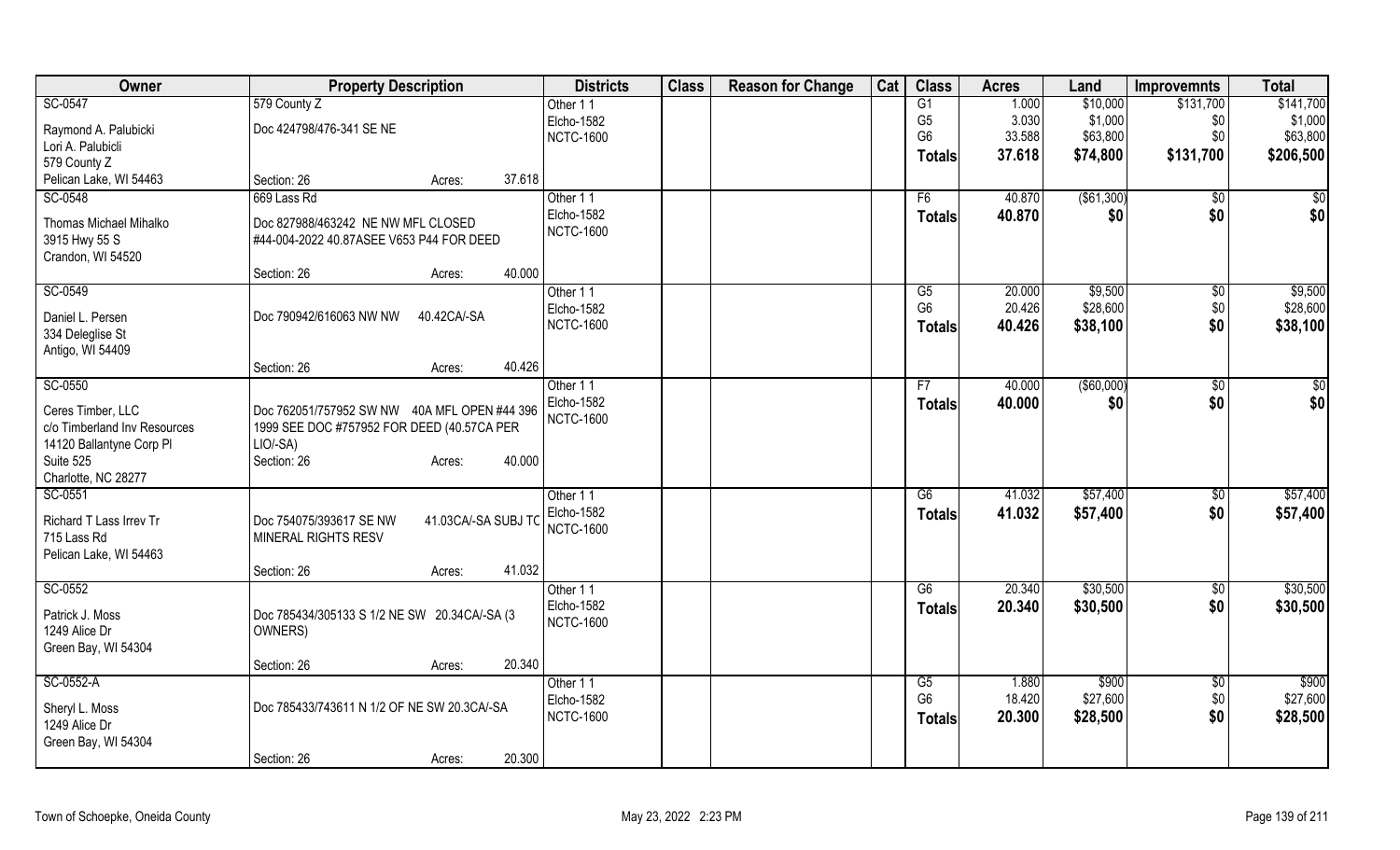| 40.000<br>$($ \$60,000)<br>SC-0553<br>F7<br>$\overline{50}$<br>\$0<br>Other 11<br>\$0<br>\$0<br>Elcho-1582<br>\$0<br>40.000<br><b>Totals</b><br>Ceres Timber, LLC<br>Doc 762051/757952 NW SW 40A MFL OPEN #44 396<br><b>NCTC-1600</b><br>1999 SEE DOC #757952 FOR DEED (40.53CA PER<br>c/o Timberland Inv Resources<br>14120 Ballantyne Corp PI<br>LIO/-SA)<br>40.000<br>Suite 525<br>Section: 26<br>Acres:<br>Charlotte, NC 28277<br>SC-0554<br>( \$60,000)<br>40.000<br>Other 11<br>F7<br>$\sqrt{6}$<br>\$0<br>\$0<br>Elcho-1582<br>40.000<br>\$0<br><b>Totals</b><br>Ceres Timber, LLC<br>Doc 762051/757952 SW SW 40A MFL OPEN #44 396<br><b>NCTC-1600</b><br>c/o Timberland Inv Resources<br>1999 SEE DOC #757952 FOR DEED (40.67CA PER<br>14120 Ballantyne Corp PI<br>LIO/-SA)<br>Suite 525<br>Section: 26<br>40.000<br>Acres:<br>Charlotte, NC 28277<br>SC-0555<br>\$77,400<br>\$77,400<br>G6<br>40.758<br>\$0<br>Other 11<br>Elcho-1582<br>\$77,400<br>\$0<br>\$77,400<br>40.758<br><b>Totals</b><br>Doc 821439/506521 SE SW<br>SII Income Trust<br><b>NCTC-1600</b><br>W9346 County Rd I<br>Bryant, WI 54418<br>40.758<br>Section: 26<br>Acres:<br>SC-0556<br>\$19,900<br>\$120,500<br>509 County Z<br>Other 11<br>G1<br>4.051<br>Elcho-1582<br>4.051<br>\$19,900<br>\$120,500<br>\$140,400<br><b>Totals</b><br>Patrick J. Moss<br>Doc 743610/631144 PT NE SE, S660' OF E300' (3<br><b>NCTC-1600</b><br>1249 Alice Dr<br>OWNERS) SEE DOC #631143 FOR<br>OWNERSHIP/DESC<br>Green Bay, WI 54304<br>Section: 26<br>4.051<br>Acres:<br>SC-0556-1<br>\$2,500<br>5.410<br>Other 11<br>G5<br>\$0<br>G <sub>6</sub><br>\$50,700<br>\$0<br><b>Elcho-1582</b><br>29.826<br>Doc 785434/743611 PT NE SE 35.24CA/-SA EXC S<br>Patrick J. Moss<br><b>NCTC-1600</b><br>\$0<br>35.236<br>\$53,200<br>\$53,200<br><b>Totals</b><br>1249 Alice Dr<br>660' OF E 300' (3 OWNERS) DESC SHLD EXC HWY<br>Green Bay, WI 54304<br>35.236<br>Section: 26<br>Acres:<br>SC-0557<br>\$500<br>\$500<br>1.050<br>G5<br>\$0<br>Other 11<br>G <sub>6</sub><br>\$28,700<br>19.105<br>\$0<br>Elcho-1582<br>Patrick J. Moss<br>Doc 785434/305133 S 1/2 OF NW SE 20.16CA/-SA (3<br>\$0<br>20.155<br>\$29,200<br>\$29,200<br><b>NCTC-1600</b><br><b>Totals</b><br>1249 Alice Dr<br>OWNERS)<br>Green Bay, WI 54304<br>20.155<br>Section: 26<br>Acres:<br>SC-0557-A<br>\$100<br>\$100<br>Other 11<br>G5<br>0.100<br>\$0<br>G <sub>6</sub><br>\$29,900<br>\$29,900<br>19.914<br>\$0<br>Elcho-1582<br>Doc 785433/743611 N 1/2 NW SE 20.01CA/-SA<br>Sheryl L. Moss<br>\$0<br><b>NCTC-1600</b><br>\$30,000<br>20.014<br>\$30,000<br><b>Totals</b><br>1249 Alice Dr<br>Green Bay, WI 54304<br>20.014<br>Section: 26<br>Acres: | Owner | <b>Property Description</b> | <b>Districts</b> | <b>Class</b> | <b>Reason for Change</b> | Cat | <b>Class</b> | <b>Acres</b> | Land | <b>Improvemnts</b> | <b>Total</b> |
|------------------------------------------------------------------------------------------------------------------------------------------------------------------------------------------------------------------------------------------------------------------------------------------------------------------------------------------------------------------------------------------------------------------------------------------------------------------------------------------------------------------------------------------------------------------------------------------------------------------------------------------------------------------------------------------------------------------------------------------------------------------------------------------------------------------------------------------------------------------------------------------------------------------------------------------------------------------------------------------------------------------------------------------------------------------------------------------------------------------------------------------------------------------------------------------------------------------------------------------------------------------------------------------------------------------------------------------------------------------------------------------------------------------------------------------------------------------------------------------------------------------------------------------------------------------------------------------------------------------------------------------------------------------------------------------------------------------------------------------------------------------------------------------------------------------------------------------------------------------------------------------------------------------------------------------------------------------------------------------------------------------------------------------------------------------------------------------------------------------------------------------------------------------------------------------------------------------------------------------------------------------------------------------------------------------------------------------------------------------------------------------------------------------------------------------------------------------------------------------------------------------------------------------------------------------------------------------------------------------------------------------------------------------------------------------|-------|-----------------------------|------------------|--------------|--------------------------|-----|--------------|--------------|------|--------------------|--------------|
|                                                                                                                                                                                                                                                                                                                                                                                                                                                                                                                                                                                                                                                                                                                                                                                                                                                                                                                                                                                                                                                                                                                                                                                                                                                                                                                                                                                                                                                                                                                                                                                                                                                                                                                                                                                                                                                                                                                                                                                                                                                                                                                                                                                                                                                                                                                                                                                                                                                                                                                                                                                                                                                                                          |       |                             |                  |              |                          |     |              |              |      |                    |              |
|                                                                                                                                                                                                                                                                                                                                                                                                                                                                                                                                                                                                                                                                                                                                                                                                                                                                                                                                                                                                                                                                                                                                                                                                                                                                                                                                                                                                                                                                                                                                                                                                                                                                                                                                                                                                                                                                                                                                                                                                                                                                                                                                                                                                                                                                                                                                                                                                                                                                                                                                                                                                                                                                                          |       |                             |                  |              |                          |     |              |              |      |                    |              |
|                                                                                                                                                                                                                                                                                                                                                                                                                                                                                                                                                                                                                                                                                                                                                                                                                                                                                                                                                                                                                                                                                                                                                                                                                                                                                                                                                                                                                                                                                                                                                                                                                                                                                                                                                                                                                                                                                                                                                                                                                                                                                                                                                                                                                                                                                                                                                                                                                                                                                                                                                                                                                                                                                          |       |                             |                  |              |                          |     |              |              |      |                    |              |
|                                                                                                                                                                                                                                                                                                                                                                                                                                                                                                                                                                                                                                                                                                                                                                                                                                                                                                                                                                                                                                                                                                                                                                                                                                                                                                                                                                                                                                                                                                                                                                                                                                                                                                                                                                                                                                                                                                                                                                                                                                                                                                                                                                                                                                                                                                                                                                                                                                                                                                                                                                                                                                                                                          |       |                             |                  |              |                          |     |              |              |      |                    |              |
| \$0<br>\$140,400<br>\$2,500<br>\$50,700<br>\$28,700                                                                                                                                                                                                                                                                                                                                                                                                                                                                                                                                                                                                                                                                                                                                                                                                                                                                                                                                                                                                                                                                                                                                                                                                                                                                                                                                                                                                                                                                                                                                                                                                                                                                                                                                                                                                                                                                                                                                                                                                                                                                                                                                                                                                                                                                                                                                                                                                                                                                                                                                                                                                                                      |       |                             |                  |              |                          |     |              |              |      |                    |              |
|                                                                                                                                                                                                                                                                                                                                                                                                                                                                                                                                                                                                                                                                                                                                                                                                                                                                                                                                                                                                                                                                                                                                                                                                                                                                                                                                                                                                                                                                                                                                                                                                                                                                                                                                                                                                                                                                                                                                                                                                                                                                                                                                                                                                                                                                                                                                                                                                                                                                                                                                                                                                                                                                                          |       |                             |                  |              |                          |     |              |              |      |                    |              |
|                                                                                                                                                                                                                                                                                                                                                                                                                                                                                                                                                                                                                                                                                                                                                                                                                                                                                                                                                                                                                                                                                                                                                                                                                                                                                                                                                                                                                                                                                                                                                                                                                                                                                                                                                                                                                                                                                                                                                                                                                                                                                                                                                                                                                                                                                                                                                                                                                                                                                                                                                                                                                                                                                          |       |                             |                  |              |                          |     |              |              |      |                    |              |
|                                                                                                                                                                                                                                                                                                                                                                                                                                                                                                                                                                                                                                                                                                                                                                                                                                                                                                                                                                                                                                                                                                                                                                                                                                                                                                                                                                                                                                                                                                                                                                                                                                                                                                                                                                                                                                                                                                                                                                                                                                                                                                                                                                                                                                                                                                                                                                                                                                                                                                                                                                                                                                                                                          |       |                             |                  |              |                          |     |              |              |      |                    |              |
|                                                                                                                                                                                                                                                                                                                                                                                                                                                                                                                                                                                                                                                                                                                                                                                                                                                                                                                                                                                                                                                                                                                                                                                                                                                                                                                                                                                                                                                                                                                                                                                                                                                                                                                                                                                                                                                                                                                                                                                                                                                                                                                                                                                                                                                                                                                                                                                                                                                                                                                                                                                                                                                                                          |       |                             |                  |              |                          |     |              |              |      |                    |              |
|                                                                                                                                                                                                                                                                                                                                                                                                                                                                                                                                                                                                                                                                                                                                                                                                                                                                                                                                                                                                                                                                                                                                                                                                                                                                                                                                                                                                                                                                                                                                                                                                                                                                                                                                                                                                                                                                                                                                                                                                                                                                                                                                                                                                                                                                                                                                                                                                                                                                                                                                                                                                                                                                                          |       |                             |                  |              |                          |     |              |              |      |                    |              |
|                                                                                                                                                                                                                                                                                                                                                                                                                                                                                                                                                                                                                                                                                                                                                                                                                                                                                                                                                                                                                                                                                                                                                                                                                                                                                                                                                                                                                                                                                                                                                                                                                                                                                                                                                                                                                                                                                                                                                                                                                                                                                                                                                                                                                                                                                                                                                                                                                                                                                                                                                                                                                                                                                          |       |                             |                  |              |                          |     |              |              |      |                    |              |
|                                                                                                                                                                                                                                                                                                                                                                                                                                                                                                                                                                                                                                                                                                                                                                                                                                                                                                                                                                                                                                                                                                                                                                                                                                                                                                                                                                                                                                                                                                                                                                                                                                                                                                                                                                                                                                                                                                                                                                                                                                                                                                                                                                                                                                                                                                                                                                                                                                                                                                                                                                                                                                                                                          |       |                             |                  |              |                          |     |              |              |      |                    |              |
|                                                                                                                                                                                                                                                                                                                                                                                                                                                                                                                                                                                                                                                                                                                                                                                                                                                                                                                                                                                                                                                                                                                                                                                                                                                                                                                                                                                                                                                                                                                                                                                                                                                                                                                                                                                                                                                                                                                                                                                                                                                                                                                                                                                                                                                                                                                                                                                                                                                                                                                                                                                                                                                                                          |       |                             |                  |              |                          |     |              |              |      |                    |              |
|                                                                                                                                                                                                                                                                                                                                                                                                                                                                                                                                                                                                                                                                                                                                                                                                                                                                                                                                                                                                                                                                                                                                                                                                                                                                                                                                                                                                                                                                                                                                                                                                                                                                                                                                                                                                                                                                                                                                                                                                                                                                                                                                                                                                                                                                                                                                                                                                                                                                                                                                                                                                                                                                                          |       |                             |                  |              |                          |     |              |              |      |                    |              |
|                                                                                                                                                                                                                                                                                                                                                                                                                                                                                                                                                                                                                                                                                                                                                                                                                                                                                                                                                                                                                                                                                                                                                                                                                                                                                                                                                                                                                                                                                                                                                                                                                                                                                                                                                                                                                                                                                                                                                                                                                                                                                                                                                                                                                                                                                                                                                                                                                                                                                                                                                                                                                                                                                          |       |                             |                  |              |                          |     |              |              |      |                    |              |
|                                                                                                                                                                                                                                                                                                                                                                                                                                                                                                                                                                                                                                                                                                                                                                                                                                                                                                                                                                                                                                                                                                                                                                                                                                                                                                                                                                                                                                                                                                                                                                                                                                                                                                                                                                                                                                                                                                                                                                                                                                                                                                                                                                                                                                                                                                                                                                                                                                                                                                                                                                                                                                                                                          |       |                             |                  |              |                          |     |              |              |      |                    |              |
|                                                                                                                                                                                                                                                                                                                                                                                                                                                                                                                                                                                                                                                                                                                                                                                                                                                                                                                                                                                                                                                                                                                                                                                                                                                                                                                                                                                                                                                                                                                                                                                                                                                                                                                                                                                                                                                                                                                                                                                                                                                                                                                                                                                                                                                                                                                                                                                                                                                                                                                                                                                                                                                                                          |       |                             |                  |              |                          |     |              |              |      |                    |              |
|                                                                                                                                                                                                                                                                                                                                                                                                                                                                                                                                                                                                                                                                                                                                                                                                                                                                                                                                                                                                                                                                                                                                                                                                                                                                                                                                                                                                                                                                                                                                                                                                                                                                                                                                                                                                                                                                                                                                                                                                                                                                                                                                                                                                                                                                                                                                                                                                                                                                                                                                                                                                                                                                                          |       |                             |                  |              |                          |     |              |              |      |                    |              |
|                                                                                                                                                                                                                                                                                                                                                                                                                                                                                                                                                                                                                                                                                                                                                                                                                                                                                                                                                                                                                                                                                                                                                                                                                                                                                                                                                                                                                                                                                                                                                                                                                                                                                                                                                                                                                                                                                                                                                                                                                                                                                                                                                                                                                                                                                                                                                                                                                                                                                                                                                                                                                                                                                          |       |                             |                  |              |                          |     |              |              |      |                    |              |
|                                                                                                                                                                                                                                                                                                                                                                                                                                                                                                                                                                                                                                                                                                                                                                                                                                                                                                                                                                                                                                                                                                                                                                                                                                                                                                                                                                                                                                                                                                                                                                                                                                                                                                                                                                                                                                                                                                                                                                                                                                                                                                                                                                                                                                                                                                                                                                                                                                                                                                                                                                                                                                                                                          |       |                             |                  |              |                          |     |              |              |      |                    |              |
|                                                                                                                                                                                                                                                                                                                                                                                                                                                                                                                                                                                                                                                                                                                                                                                                                                                                                                                                                                                                                                                                                                                                                                                                                                                                                                                                                                                                                                                                                                                                                                                                                                                                                                                                                                                                                                                                                                                                                                                                                                                                                                                                                                                                                                                                                                                                                                                                                                                                                                                                                                                                                                                                                          |       |                             |                  |              |                          |     |              |              |      |                    |              |
|                                                                                                                                                                                                                                                                                                                                                                                                                                                                                                                                                                                                                                                                                                                                                                                                                                                                                                                                                                                                                                                                                                                                                                                                                                                                                                                                                                                                                                                                                                                                                                                                                                                                                                                                                                                                                                                                                                                                                                                                                                                                                                                                                                                                                                                                                                                                                                                                                                                                                                                                                                                                                                                                                          |       |                             |                  |              |                          |     |              |              |      |                    |              |
|                                                                                                                                                                                                                                                                                                                                                                                                                                                                                                                                                                                                                                                                                                                                                                                                                                                                                                                                                                                                                                                                                                                                                                                                                                                                                                                                                                                                                                                                                                                                                                                                                                                                                                                                                                                                                                                                                                                                                                                                                                                                                                                                                                                                                                                                                                                                                                                                                                                                                                                                                                                                                                                                                          |       |                             |                  |              |                          |     |              |              |      |                    |              |
|                                                                                                                                                                                                                                                                                                                                                                                                                                                                                                                                                                                                                                                                                                                                                                                                                                                                                                                                                                                                                                                                                                                                                                                                                                                                                                                                                                                                                                                                                                                                                                                                                                                                                                                                                                                                                                                                                                                                                                                                                                                                                                                                                                                                                                                                                                                                                                                                                                                                                                                                                                                                                                                                                          |       |                             |                  |              |                          |     |              |              |      |                    |              |
|                                                                                                                                                                                                                                                                                                                                                                                                                                                                                                                                                                                                                                                                                                                                                                                                                                                                                                                                                                                                                                                                                                                                                                                                                                                                                                                                                                                                                                                                                                                                                                                                                                                                                                                                                                                                                                                                                                                                                                                                                                                                                                                                                                                                                                                                                                                                                                                                                                                                                                                                                                                                                                                                                          |       |                             |                  |              |                          |     |              |              |      |                    |              |
|                                                                                                                                                                                                                                                                                                                                                                                                                                                                                                                                                                                                                                                                                                                                                                                                                                                                                                                                                                                                                                                                                                                                                                                                                                                                                                                                                                                                                                                                                                                                                                                                                                                                                                                                                                                                                                                                                                                                                                                                                                                                                                                                                                                                                                                                                                                                                                                                                                                                                                                                                                                                                                                                                          |       |                             |                  |              |                          |     |              |              |      |                    |              |
|                                                                                                                                                                                                                                                                                                                                                                                                                                                                                                                                                                                                                                                                                                                                                                                                                                                                                                                                                                                                                                                                                                                                                                                                                                                                                                                                                                                                                                                                                                                                                                                                                                                                                                                                                                                                                                                                                                                                                                                                                                                                                                                                                                                                                                                                                                                                                                                                                                                                                                                                                                                                                                                                                          |       |                             |                  |              |                          |     |              |              |      |                    |              |
|                                                                                                                                                                                                                                                                                                                                                                                                                                                                                                                                                                                                                                                                                                                                                                                                                                                                                                                                                                                                                                                                                                                                                                                                                                                                                                                                                                                                                                                                                                                                                                                                                                                                                                                                                                                                                                                                                                                                                                                                                                                                                                                                                                                                                                                                                                                                                                                                                                                                                                                                                                                                                                                                                          |       |                             |                  |              |                          |     |              |              |      |                    |              |
|                                                                                                                                                                                                                                                                                                                                                                                                                                                                                                                                                                                                                                                                                                                                                                                                                                                                                                                                                                                                                                                                                                                                                                                                                                                                                                                                                                                                                                                                                                                                                                                                                                                                                                                                                                                                                                                                                                                                                                                                                                                                                                                                                                                                                                                                                                                                                                                                                                                                                                                                                                                                                                                                                          |       |                             |                  |              |                          |     |              |              |      |                    |              |
|                                                                                                                                                                                                                                                                                                                                                                                                                                                                                                                                                                                                                                                                                                                                                                                                                                                                                                                                                                                                                                                                                                                                                                                                                                                                                                                                                                                                                                                                                                                                                                                                                                                                                                                                                                                                                                                                                                                                                                                                                                                                                                                                                                                                                                                                                                                                                                                                                                                                                                                                                                                                                                                                                          |       |                             |                  |              |                          |     |              |              |      |                    |              |
|                                                                                                                                                                                                                                                                                                                                                                                                                                                                                                                                                                                                                                                                                                                                                                                                                                                                                                                                                                                                                                                                                                                                                                                                                                                                                                                                                                                                                                                                                                                                                                                                                                                                                                                                                                                                                                                                                                                                                                                                                                                                                                                                                                                                                                                                                                                                                                                                                                                                                                                                                                                                                                                                                          |       |                             |                  |              |                          |     |              |              |      |                    |              |
|                                                                                                                                                                                                                                                                                                                                                                                                                                                                                                                                                                                                                                                                                                                                                                                                                                                                                                                                                                                                                                                                                                                                                                                                                                                                                                                                                                                                                                                                                                                                                                                                                                                                                                                                                                                                                                                                                                                                                                                                                                                                                                                                                                                                                                                                                                                                                                                                                                                                                                                                                                                                                                                                                          |       |                             |                  |              |                          |     |              |              |      |                    |              |
|                                                                                                                                                                                                                                                                                                                                                                                                                                                                                                                                                                                                                                                                                                                                                                                                                                                                                                                                                                                                                                                                                                                                                                                                                                                                                                                                                                                                                                                                                                                                                                                                                                                                                                                                                                                                                                                                                                                                                                                                                                                                                                                                                                                                                                                                                                                                                                                                                                                                                                                                                                                                                                                                                          |       |                             |                  |              |                          |     |              |              |      |                    |              |
|                                                                                                                                                                                                                                                                                                                                                                                                                                                                                                                                                                                                                                                                                                                                                                                                                                                                                                                                                                                                                                                                                                                                                                                                                                                                                                                                                                                                                                                                                                                                                                                                                                                                                                                                                                                                                                                                                                                                                                                                                                                                                                                                                                                                                                                                                                                                                                                                                                                                                                                                                                                                                                                                                          |       |                             |                  |              |                          |     |              |              |      |                    |              |
|                                                                                                                                                                                                                                                                                                                                                                                                                                                                                                                                                                                                                                                                                                                                                                                                                                                                                                                                                                                                                                                                                                                                                                                                                                                                                                                                                                                                                                                                                                                                                                                                                                                                                                                                                                                                                                                                                                                                                                                                                                                                                                                                                                                                                                                                                                                                                                                                                                                                                                                                                                                                                                                                                          |       |                             |                  |              |                          |     |              |              |      |                    |              |
|                                                                                                                                                                                                                                                                                                                                                                                                                                                                                                                                                                                                                                                                                                                                                                                                                                                                                                                                                                                                                                                                                                                                                                                                                                                                                                                                                                                                                                                                                                                                                                                                                                                                                                                                                                                                                                                                                                                                                                                                                                                                                                                                                                                                                                                                                                                                                                                                                                                                                                                                                                                                                                                                                          |       |                             |                  |              |                          |     |              |              |      |                    |              |
|                                                                                                                                                                                                                                                                                                                                                                                                                                                                                                                                                                                                                                                                                                                                                                                                                                                                                                                                                                                                                                                                                                                                                                                                                                                                                                                                                                                                                                                                                                                                                                                                                                                                                                                                                                                                                                                                                                                                                                                                                                                                                                                                                                                                                                                                                                                                                                                                                                                                                                                                                                                                                                                                                          |       |                             |                  |              |                          |     |              |              |      |                    |              |
|                                                                                                                                                                                                                                                                                                                                                                                                                                                                                                                                                                                                                                                                                                                                                                                                                                                                                                                                                                                                                                                                                                                                                                                                                                                                                                                                                                                                                                                                                                                                                                                                                                                                                                                                                                                                                                                                                                                                                                                                                                                                                                                                                                                                                                                                                                                                                                                                                                                                                                                                                                                                                                                                                          |       |                             |                  |              |                          |     |              |              |      |                    |              |
|                                                                                                                                                                                                                                                                                                                                                                                                                                                                                                                                                                                                                                                                                                                                                                                                                                                                                                                                                                                                                                                                                                                                                                                                                                                                                                                                                                                                                                                                                                                                                                                                                                                                                                                                                                                                                                                                                                                                                                                                                                                                                                                                                                                                                                                                                                                                                                                                                                                                                                                                                                                                                                                                                          |       |                             |                  |              |                          |     |              |              |      |                    |              |
|                                                                                                                                                                                                                                                                                                                                                                                                                                                                                                                                                                                                                                                                                                                                                                                                                                                                                                                                                                                                                                                                                                                                                                                                                                                                                                                                                                                                                                                                                                                                                                                                                                                                                                                                                                                                                                                                                                                                                                                                                                                                                                                                                                                                                                                                                                                                                                                                                                                                                                                                                                                                                                                                                          |       |                             |                  |              |                          |     |              |              |      |                    |              |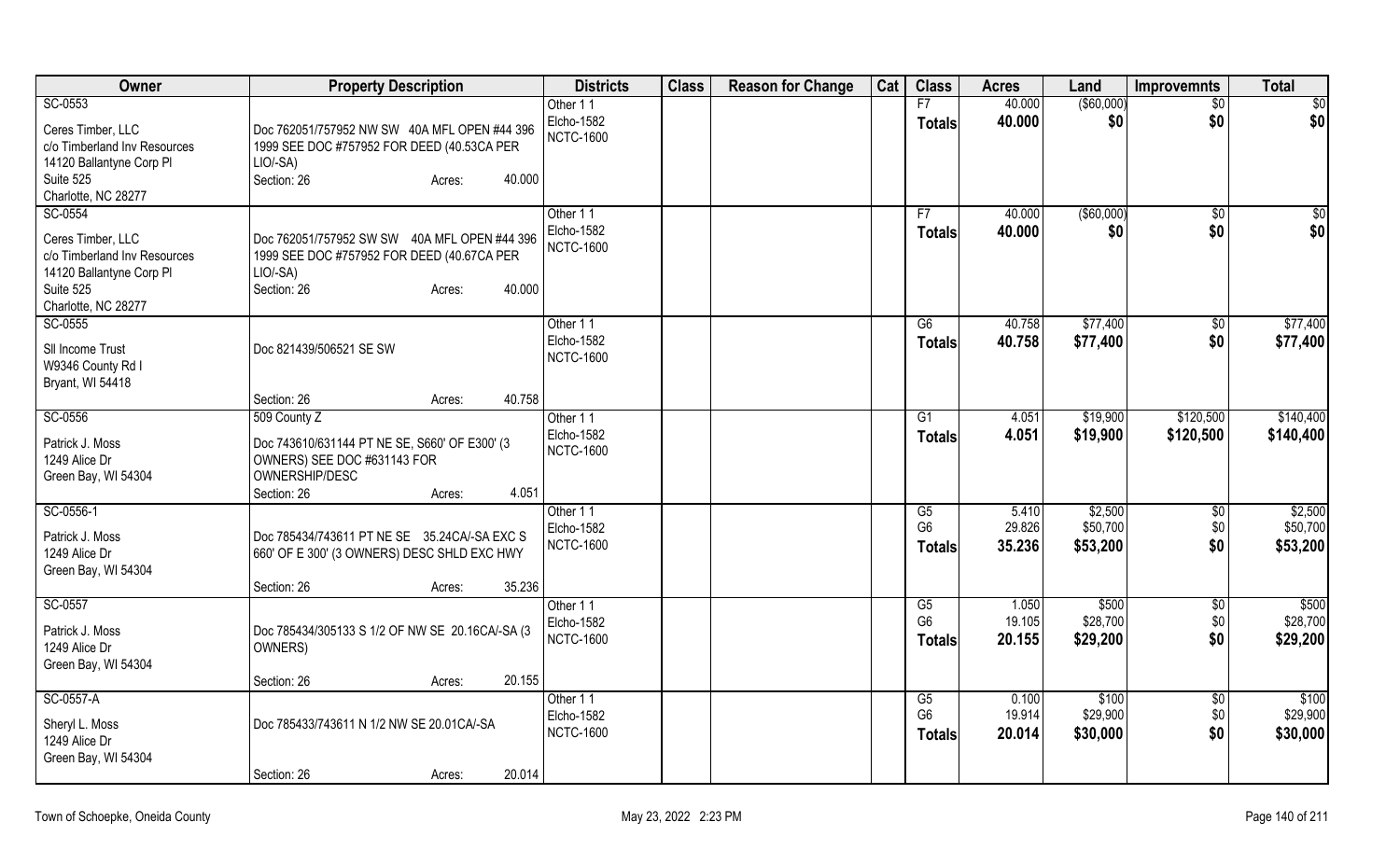| Owner                                                                                                             | <b>Property Description</b>                                                                                                               | <b>Districts</b>                           | <b>Class</b> | <b>Reason for Change</b> | Cat | <b>Class</b>    | <b>Acres</b> | Land          | <b>Improvemnts</b> | <b>Total</b>  |
|-------------------------------------------------------------------------------------------------------------------|-------------------------------------------------------------------------------------------------------------------------------------------|--------------------------------------------|--------------|--------------------------|-----|-----------------|--------------|---------------|--------------------|---------------|
| SC-0558                                                                                                           | 478 Wolf River Rd                                                                                                                         | Other 11                                   |              |                          |     | G1              | 2.000        | \$16,000      | \$44,100           | \$60,100      |
| Beatrice L. Steele                                                                                                | Doc 760192/705903 SW SE, EXC W500' OF S610'                                                                                               | Elcho-1582                                 |              |                          |     | G <sub>5</sub>  | 4.700        | \$2,300       | \$0                | \$2,300       |
| W8324 Tower Dr                                                                                                    | 33.1CA/-SA (6 OWNERS) SEE V768-802 & DOC 760192                                                                                           | <b>NCTC-1600</b>                           |              |                          |     | G <sub>6</sub>  | 26.402       | \$44,900      | \$0                | \$44,900      |
| Adell, WI 53001                                                                                                   | FOR OWNERSHIP SCRIV ERR DOC 760192                                                                                                        |                                            |              |                          |     | <b>Totals</b>   | 33.102       | \$63,200      | \$44,100           | \$107,300     |
|                                                                                                                   | 33.102<br>Section: 26<br>Acres:                                                                                                           |                                            |              |                          |     |                 |              |               |                    |               |
| SC-0558-1                                                                                                         | 500 Wolf River Rd                                                                                                                         | Other 11                                   |              |                          |     | G1              | 7.000        | \$25,500      | \$37,800           | \$63,300      |
| Kathleen Zippel<br>W248 S6845 Sugar Maple Dr<br>Waukesha, WI 53189                                                | Doc 654839/347312 PT SW SE 500'X 610' SW CORN                                                                                             | Elcho-1582<br><b>NCTC-1600</b>             |              |                          |     | <b>Totals</b>   | 7.000        | \$25,500      | \$37,800           | \$63,300      |
|                                                                                                                   | 7.000<br>Section: 26<br>Acres:                                                                                                            |                                            |              |                          |     |                 |              |               |                    |               |
| SC-0559                                                                                                           |                                                                                                                                           | Other 11                                   |              |                          |     | $\overline{G5}$ | 5.280        | \$2,500       | $\overline{50}$    | \$2,500       |
| Sheryl L. Moss                                                                                                    | Doc 634434/395417 SE SE                                                                                                                   | Elcho-1582                                 |              |                          |     | G <sub>6</sub>  | 33.585       | \$63,800      | \$0                | \$63,800      |
| 1249 Alice Dr                                                                                                     |                                                                                                                                           | <b>NCTC-1600</b>                           |              |                          |     | Totals          | 38.865       | \$66,300      | \$0                | \$66,300      |
| Green Bay, WI 54304                                                                                               |                                                                                                                                           |                                            |              |                          |     |                 |              |               |                    |               |
|                                                                                                                   | 38.865<br>Section: 26<br>Acres:                                                                                                           |                                            |              |                          |     |                 |              |               |                    |               |
| SC-0560                                                                                                           |                                                                                                                                           | Post Lakes-8080                            |              |                          |     | X <sub>2</sub>  | 40.000       | \$            | \$0                | \$0           |
| State Bcpl<br>PO Box 8943<br>Madison, WI 53708                                                                    | Doc 000000/000000 NE NE 40A                                                                                                               | Other 12<br>Elcho-1582<br><b>NCTC-1600</b> |              |                          |     | <b>Totals</b>   | 40.000       | \$0           | \$0                | \$0           |
|                                                                                                                   | 40.000<br>Section: 27<br>Acres:                                                                                                           |                                            |              |                          |     |                 |              |               |                    |               |
| SC-0561                                                                                                           |                                                                                                                                           | Post Lakes-8080                            |              |                          |     | $\overline{X2}$ | 40.000       | \$0           | $\overline{50}$    | \$0           |
| State Bcpl<br>PO Box 8943<br>Madison, WI 53708                                                                    | Doc 000000/000000 NW NE 40A                                                                                                               | Other 12<br>Elcho-1582<br><b>NCTC-1600</b> |              |                          |     | Totals          | 40.000       | \$0           | \$0                | \$0           |
|                                                                                                                   | 40.000<br>Section: 27<br>Acres:                                                                                                           |                                            |              |                          |     |                 |              |               |                    |               |
| SC-0562                                                                                                           |                                                                                                                                           | Post Lakes-8080                            |              |                          |     | F7              | 40.000       | $($ \$60,000) | $\overline{50}$    | \$0           |
| Ceres Timber, LLC<br>c/o Timberland Inv Resources<br>14120 Ballantyne Corp PI<br>Suite 525<br>Charlotte, NC 28277 | Doc 762051/757952 SW NE 40A MFL OPEN #44 396<br>1999 SEE DOC #757952 FOR DEED (40.55CA PER<br>LIO/-SA)<br>40.000<br>Section: 27<br>Acres: | Other 12<br>Elcho-1582<br><b>NCTC-1600</b> |              |                          |     | <b>Totals</b>   | 40.000       | \$0           | \$0                | \$0           |
| SC-0563                                                                                                           |                                                                                                                                           | Post Lakes-8080                            |              |                          |     | F7              | 40.000       | (\$60,000)    | $\overline{50}$    | $\frac{1}{6}$ |
| Ceres Timber, LLC<br>c/o Timberland Inv Resources<br>14120 Ballantyne Corp PI<br>Suite 525<br>Charlotte, NC 28277 | Doc 762051/757952 SE NE 40A MFL OPEN #44 396<br>1999 SEE DOC #757952 FOR DEED (40.67CA PER<br>LIO/-SA)<br>Section: 27<br>40.000<br>Acres: | Other 12<br>Elcho-1582<br><b>NCTC-1600</b> |              |                          |     | <b>Totals</b>   | 40.000       | \$0           | \$0                | \$0           |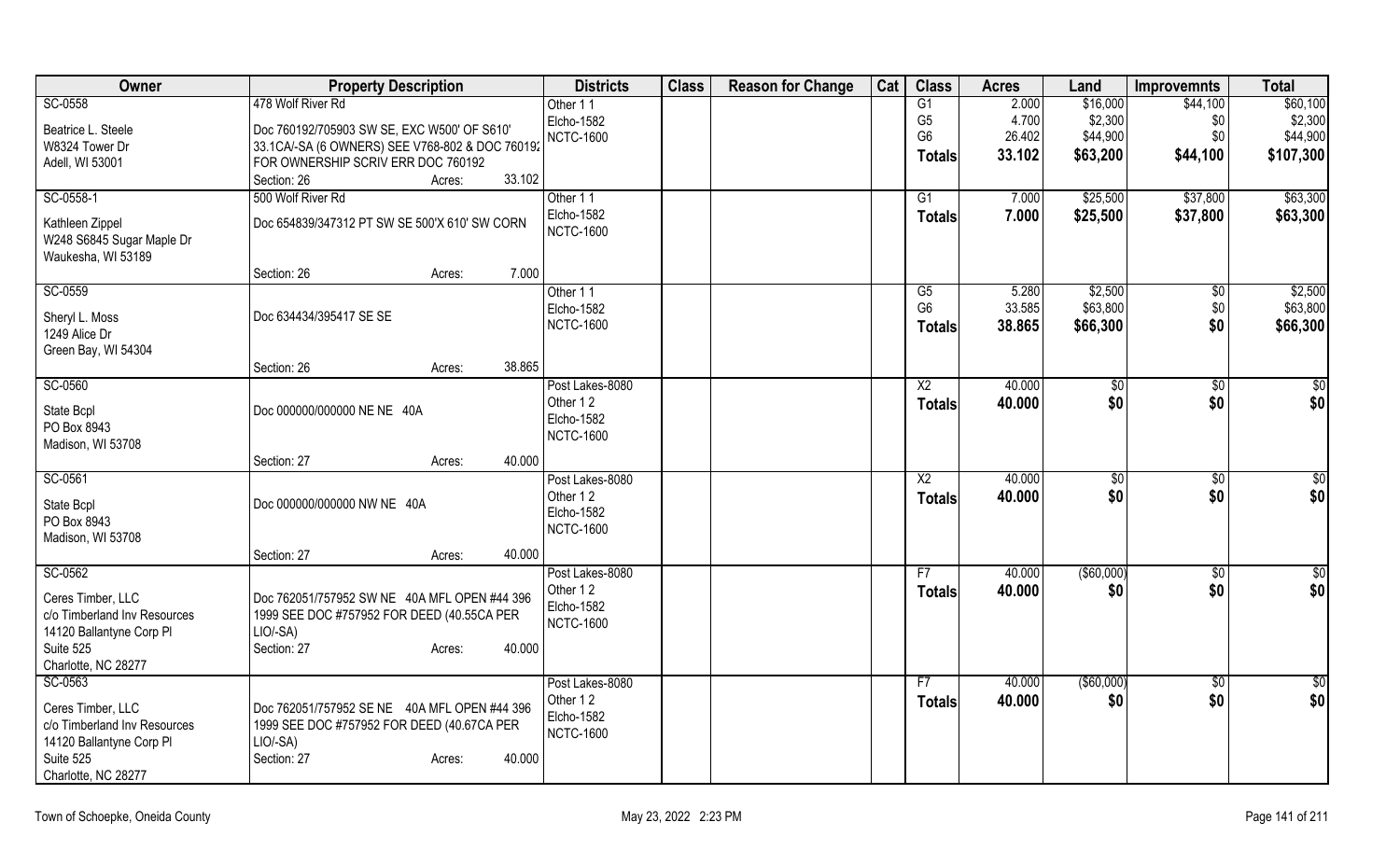| Owner                                                                                             | <b>Property Description</b>                                                              |                  | <b>Districts</b>                                              | <b>Class</b> | <b>Reason for Change</b> | Cat | <b>Class</b>                          | <b>Acres</b>               | Land                            | <b>Improvemnts</b>           | <b>Total</b>                    |
|---------------------------------------------------------------------------------------------------|------------------------------------------------------------------------------------------|------------------|---------------------------------------------------------------|--------------|--------------------------|-----|---------------------------------------|----------------------------|---------------------------------|------------------------------|---------------------------------|
| SC-0564<br>State Bcpl<br>PO Box 8943<br>Madison, WI 53708                                         | Doc 000000/000000 NE NW 40A                                                              |                  | Post Lakes-8080<br>Other 12<br>Elcho-1582<br><b>NCTC-1600</b> |              |                          |     | $\overline{X2}$<br><b>Totals</b>      | 40.000<br>40.000           | \$0<br>\$0                      | $\overline{50}$<br>\$0       | \$0<br>\$0                      |
|                                                                                                   | Section: 27                                                                              | 40.000<br>Acres: |                                                               |              |                          |     |                                       |                            |                                 |                              |                                 |
| SC-0565<br>South B Properties, LLC<br>c/o South B Properties, LLC<br>882 Lake River Rd            | Doc 660369/480640 PT NW NW EXC V637 P637                                                 |                  | Post Lakes-8080<br>Other 12<br>Elcho-1582<br><b>NCTC-1600</b> |              |                          |     | G5<br>G <sub>6</sub><br><b>Totals</b> | 11.750<br>28.496<br>40.246 | \$3,800<br>\$38,500<br>\$42,300 | $\sqrt[6]{30}$<br>\$0<br>\$0 | \$3,800<br>\$38,500<br>\$42,300 |
| Pelican Lake, WI 54463                                                                            | Section: 27                                                                              | 40.246<br>Acres: |                                                               |              |                          |     |                                       |                            |                                 |                              |                                 |
| SC-0565-1                                                                                         | 658 Repinski Rd                                                                          |                  | Post Lakes-8080                                               |              |                          |     | G1                                    | 2.300                      | \$16,600                        | \$75,900                     | \$92,500                        |
| Michael M. Gengalo<br>658 Repinski Rd<br>Pelican Lake, WI 54463                                   | Doc 393806/433-496 PT NW NW<br>TOD/DOC #757890                                           | 1.97CA/-SA SEE   | Other 12<br>Elcho-1582<br><b>NCTC-1600</b>                    |              |                          |     | <b>Totals</b>                         | 2.300                      | \$16,600                        | \$75,900                     | \$92,500                        |
|                                                                                                   | Section: 27                                                                              | 2.300<br>Acres:  |                                                               |              |                          |     |                                       |                            |                                 |                              |                                 |
| SC-0566<br>Pelican River Forest, LLC<br>1655 N Fort Meyer Dr<br><b>Suite 1300</b>                 | Doc 827447/665986 SW NWMFL OPEN 44 357 1999<br>40ASEE DOC 827447 FOR DEED                |                  | Post Lakes-8080<br>Other 12<br>Elcho-1582<br><b>NCTC-1600</b> |              |                          |     | F7<br><b>Totals</b>                   | 40.000<br>40.000           | ( \$60,000)<br>\$0              | \$0<br>\$0                   | \$0<br>\$0                      |
| Arlington, VA 22209                                                                               | Section: 27                                                                              | 40.000<br>Acres: |                                                               |              |                          |     |                                       |                            |                                 |                              |                                 |
| SC-0567<br>State Bcpl<br>PO Box 8943<br>Madison, WI 53708                                         | Doc 000000/000000 SE NW 40A                                                              |                  | Post Lakes-8080<br>Other 12<br>Elcho-1582<br><b>NCTC-1600</b> |              |                          |     | $\overline{\text{X2}}$<br>Totals      | 40.000<br>40.000           | $\sqrt[6]{30}$<br>\$0           | $\overline{50}$<br>\$0       | \$0<br>\$0                      |
|                                                                                                   | Section: 27                                                                              | 40.000<br>Acres: |                                                               |              |                          |     |                                       |                            |                                 |                              |                                 |
| SC-0568<br>State Bcpl<br>PO Box 8943<br>Madison, WI 53708                                         | Doc 000000/000000 NE SW 40A                                                              |                  | Post Lakes-8080<br>Other 12<br>Elcho-1582<br><b>NCTC-1600</b> |              |                          |     | X <sub>2</sub><br><b>Totals</b>       | 40.000<br>40.000           | \$0<br>\$0                      | $\overline{50}$<br>\$0       | $\frac{6}{3}$<br>\$0            |
|                                                                                                   | Section: 27                                                                              | 40.000<br>Acres: |                                                               |              |                          |     |                                       |                            |                                 |                              |                                 |
| SC-0569<br>Pelican River Forest, LLC<br>1655 N Fort Meyer Dr<br>Suite 1300<br>Arlington, VA 22209 | Doc 827447/665986 NW SWMFL OPEN 44 357 1999<br>40ASEE DOC 827447 FOR DEED<br>Section: 27 | 40.000<br>Acres: | Post Lakes-8080<br>Other 12<br>Elcho-1582<br><b>NCTC-1600</b> |              |                          |     | F7<br><b>Totals</b>                   | 40.000<br>40.000           | $($ \$60,000)<br>\$0            | $\overline{50}$<br>\$0       | $\frac{1}{2}$<br>\$0            |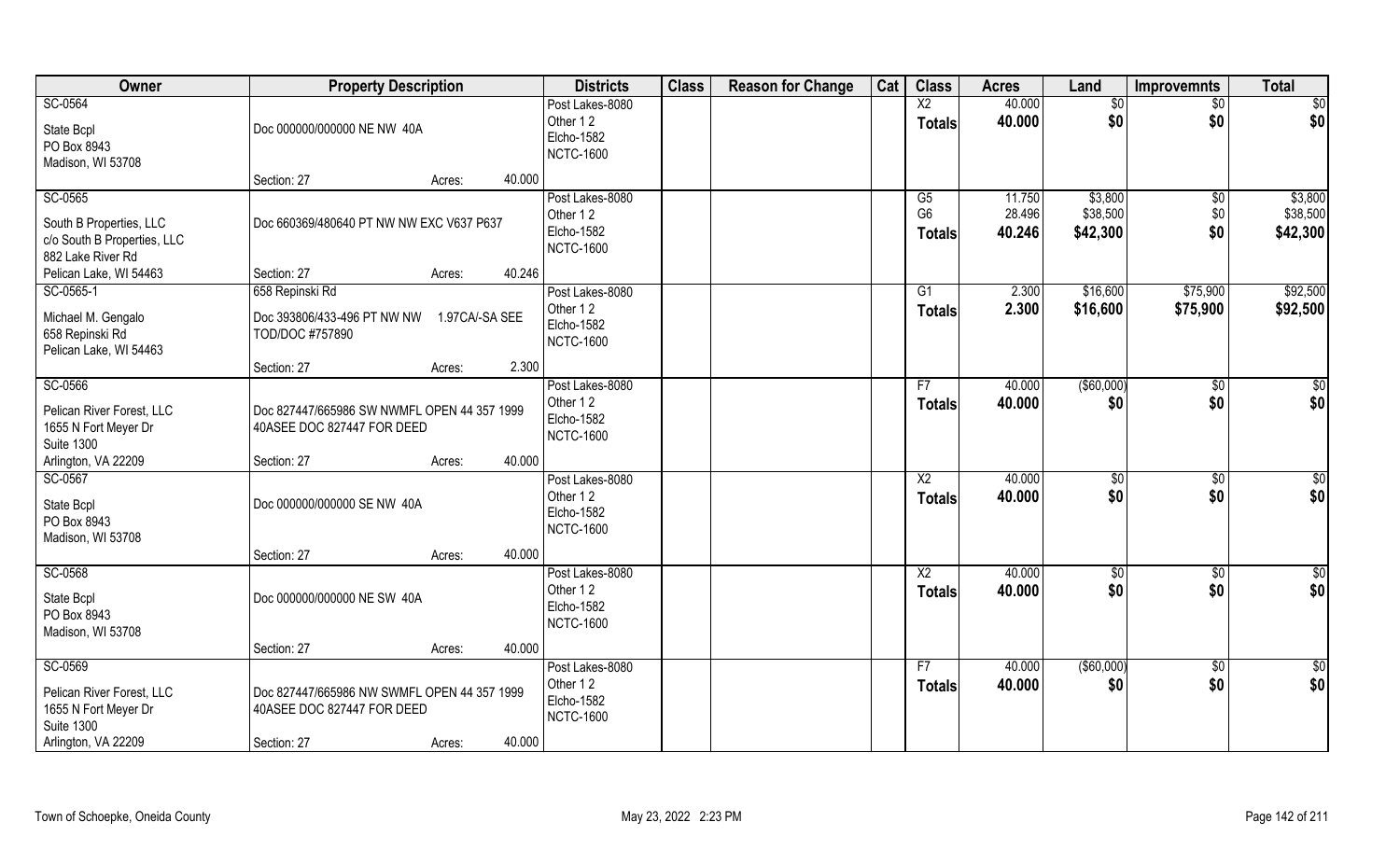| Owner                            | <b>Property Description</b>                                               | <b>Districts</b>               | <b>Class</b> | <b>Reason for Change</b> | Cat | <b>Class</b>        | <b>Acres</b>     | Land               | Improvemnts   | <b>Total</b>    |
|----------------------------------|---------------------------------------------------------------------------|--------------------------------|--------------|--------------------------|-----|---------------------|------------------|--------------------|---------------|-----------------|
| SC-0570                          |                                                                           | Post Lakes-8080                |              |                          |     | F7                  | 40.000           | $($ \$60,000) $ $  | \$0           | $\overline{50}$ |
| Pelican River Forest, LLC        | Doc 827447/665986 SW SWMFL OPEN 44 357 1999                               | Other 12                       |              |                          |     | <b>Totals</b>       | 40.000           | \$0                | \$0           | \$0             |
| 1655 N Fort Meyer Dr             | 40ASEE DOC 827447 FOR DEED                                                | Elcho-1582<br><b>NCTC-1600</b> |              |                          |     |                     |                  |                    |               |                 |
| <b>Suite 1300</b>                |                                                                           |                                |              |                          |     |                     |                  |                    |               |                 |
| Arlington, VA 22209              | 40.000<br>Section: 27<br>Acres:                                           |                                |              |                          |     |                     |                  |                    |               |                 |
| SC-0571                          |                                                                           | Post Lakes-8080<br>Other 12    |              |                          |     | X2<br><b>Totals</b> | 40.000<br>40.000 | $\sqrt{50}$<br>\$0 | \$0<br>\$0    | \$0<br>\$0      |
| State Bcpl                       | Doc 000000/000000 SE SW 40A                                               | <b>Elcho-1582</b>              |              |                          |     |                     |                  |                    |               |                 |
| PO Box 8943<br>Madison, WI 53708 |                                                                           | <b>NCTC-1600</b>               |              |                          |     |                     |                  |                    |               |                 |
|                                  | 40.000<br>Section: 27<br>Acres:                                           |                                |              |                          |     |                     |                  |                    |               |                 |
| SC-0572                          |                                                                           | Post Lakes-8080                |              |                          |     | F7                  | 40.000           | ( \$60,000)        | \$0           | \$0             |
| Ceres Timber, LLC                | Doc 762051/757952 NE SE 40A MFL OPEN #44 396                              | Other 12                       |              |                          |     | <b>Totals</b>       | 40.000           | \$0                | \$0           | \$0             |
| c/o Timberland Inv Resources     | 1999 SEE DOC #757952 FOR DEED (40.75CA PER                                | Elcho-1582                     |              |                          |     |                     |                  |                    |               |                 |
| 14120 Ballantyne Corp Pl         | LIO/-SA)                                                                  | <b>NCTC-1600</b>               |              |                          |     |                     |                  |                    |               |                 |
| Suite 525                        | Section: 27<br>40.000<br>Acres:                                           |                                |              |                          |     |                     |                  |                    |               |                 |
| Charlotte, NC 28277              |                                                                           |                                |              |                          |     |                     |                  |                    |               |                 |
| SC-0573                          |                                                                           | Post Lakes-8080<br>Other 12    |              |                          |     | X2                  | 40.000<br>40.000 | \$0                | \$0           | \$0             |
| State Bcpl                       | Doc 000000/000000 NW SE 40A                                               | Elcho-1582                     |              |                          |     | <b>Totals</b>       |                  | \$0                | \$0           | \$0             |
| PO Box 8943                      |                                                                           | <b>NCTC-1600</b>               |              |                          |     |                     |                  |                    |               |                 |
| Madison, WI 53708                | 40.000<br>Section: 27<br>Acres:                                           |                                |              |                          |     |                     |                  |                    |               |                 |
| SC-0574                          |                                                                           | Post Lakes-8080                |              |                          |     | X2                  | 40.000           | $\sqrt[6]{3}$      | $\sqrt[6]{3}$ | $\sqrt[6]{3}$   |
|                                  | Doc 000000/000000 SW SE 40A                                               | Other 12                       |              |                          |     | <b>Totals</b>       | 40.000           | \$0                | \$0           | \$0             |
| State Bcpl<br>PO Box 8943        |                                                                           | Elcho-1582                     |              |                          |     |                     |                  |                    |               |                 |
| Madison, WI 53708                |                                                                           | <b>NCTC-1600</b>               |              |                          |     |                     |                  |                    |               |                 |
|                                  | 40.000<br>Section: 27<br>Acres:                                           |                                |              |                          |     |                     |                  |                    |               |                 |
| SC-0575                          |                                                                           | Post Lakes-8080                |              |                          |     | F7                  | 40.000           | (\$60,000)         | $\sqrt{6}$    | $\sqrt{6}$      |
| Ceres Timber, LLC                | Doc 762051/757952 SE SE 40A MFL OPEN #44 396                              | Other 12<br><b>Elcho-1582</b>  |              |                          |     | <b>Totals</b>       | 40.000           | \$0                | \$0           | \$0             |
| c/o Timberland Inv Resources     | 1999 SEE DOC #757952 FOR DEED (40.81CA PER                                | <b>NCTC-1600</b>               |              |                          |     |                     |                  |                    |               |                 |
| 14120 Ballantyne Corp PI         | LIO/-SA)                                                                  |                                |              |                          |     |                     |                  |                    |               |                 |
| Suite 525<br>Charlotte, NC 28277 | 40.000<br>Section: 27<br>Acres:                                           |                                |              |                          |     |                     |                  |                    |               |                 |
| SC-0576                          |                                                                           | Other 11                       |              |                          |     | F7                  | 40.000           | ( \$84,000)        | $\sqrt{6}$    | $\sqrt{6}$      |
| Pelican River Forest, LLC        |                                                                           | Elcho-1582                     |              |                          |     | <b>Totals</b>       | 40.000           | \$0                | \$0           | \$0             |
| 1655 N Fort Meyer Dr             | Doc 827447/665986 NE NEMFL OPEN 44 357 1999<br>40ASEE DOC 827447 FOR DEED | <b>NCTC-1600</b>               |              |                          |     |                     |                  |                    |               |                 |
| <b>Suite 1300</b>                |                                                                           |                                |              |                          |     |                     |                  |                    |               |                 |
| Arlington, VA 22209              | 40.000<br>Section: 28<br>Acres:                                           |                                |              |                          |     |                     |                  |                    |               |                 |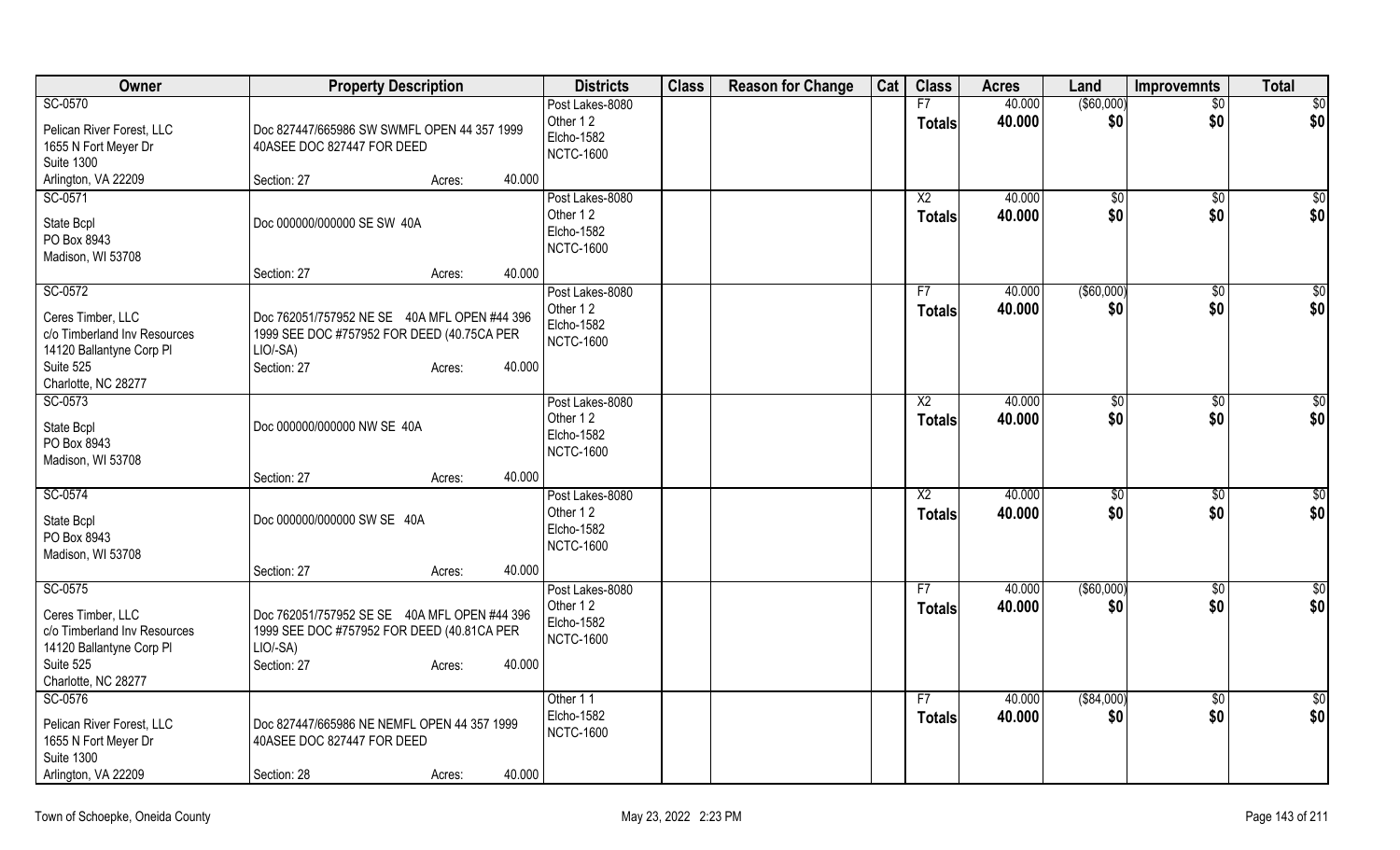| Owner                                                                                                    | <b>Property Description</b>                                                              |        |        | <b>Districts</b>                           | <b>Class</b> | <b>Reason for Change</b> | Cat | <b>Class</b>        | <b>Acres</b>     | Land               | Improvemnts           | <b>Total</b>         |
|----------------------------------------------------------------------------------------------------------|------------------------------------------------------------------------------------------|--------|--------|--------------------------------------------|--------------|--------------------------|-----|---------------------|------------------|--------------------|-----------------------|----------------------|
| SC-0577                                                                                                  |                                                                                          |        |        | Other 11                                   |              |                          |     | F7                  | 40.000           | ( \$60,000)        | $\overline{50}$       | \$0                  |
| Pelican River Forest, LLC<br>1655 N Fort Meyer Dr                                                        | Doc 827447/665986 NW NEMFL OPEN 44 357 1999<br>40ASEE DOC 827447 FOR DEED                |        |        | Elcho-1582<br><b>NCTC-1600</b>             |              |                          |     | <b>Totals</b>       | 40.000           | \$0                | \$0                   | \$0                  |
| <b>Suite 1300</b>                                                                                        |                                                                                          |        |        |                                            |              |                          |     |                     |                  |                    |                       |                      |
| Arlington, VA 22209                                                                                      | Section: 28                                                                              | Acres: | 40.000 |                                            |              |                          |     |                     |                  |                    |                       |                      |
| SC-0578                                                                                                  |                                                                                          |        |        | Other 11                                   |              |                          |     | F7                  | 40.000           | ( \$60,000)        | \$0                   | \$0                  |
| Pelican River Forest, LLC<br>1655 N Fort Meyer Dr<br><b>Suite 1300</b>                                   | Doc 827447/665986 SW NEMFL OPEN 44 357 1999<br>40ASEE DOC 827447 FOR DEED                |        |        | Elcho-1582<br><b>NCTC-1600</b>             |              |                          |     | <b>Totals</b>       | 40.000           | \$0                | \$0                   | \$0                  |
| Arlington, VA 22209                                                                                      | Section: 28                                                                              | Acres: | 40.000 |                                            |              |                          |     |                     |                  |                    |                       |                      |
| SC-0579                                                                                                  |                                                                                          |        |        | Other 11                                   |              |                          |     | F7                  | 40.000           | ( \$84,000)        | \$0                   | \$0                  |
| Pelican River Forest, LLC<br>1655 N Fort Meyer Dr<br><b>Suite 1300</b>                                   | Doc 827447/665986 SE NEMFL OPEN 44 357 1999<br>40ASEE DOC 827447 FOR DEED                |        |        | Elcho-1582<br><b>NCTC-1600</b>             |              |                          |     | <b>Totals</b>       | 40.000           | \$0                | \$0                   | \$0                  |
| Arlington, VA 22209                                                                                      | Section: 28                                                                              | Acres: | 40.000 |                                            |              |                          |     |                     |                  |                    |                       |                      |
| SC-0580                                                                                                  |                                                                                          |        |        | Other 11                                   |              |                          |     | F7                  | 40.000           | ( \$60,000)        | $\sqrt[6]{3}$         | \$0                  |
| Pelican River Forest, LLC<br>1655 N Fort Meyer Dr<br><b>Suite 1300</b>                                   | Doc 827447/665986 NE NWMFL OPEN 44 357 1999<br>40ASEE DOC 827447 FOR DEED                |        |        | Elcho-1582<br><b>NCTC-1600</b>             |              |                          |     | <b>Totals</b>       | 40.000           | \$0                | \$0                   | \$0                  |
| Arlington, VA 22209                                                                                      | Section: 28                                                                              | Acres: | 40.000 |                                            |              |                          |     |                     |                  |                    |                       |                      |
| SC-0581<br>Pelican River Forest, LLC<br>1655 N Fort Meyer Dr<br><b>Suite 1300</b>                        | Doc 827447/665986 NW NWMFL OPEN 44 357 1999<br>40ASEE DOC 827447 FOR DEED                |        |        | Other 11<br>Elcho-1582<br><b>NCTC-1600</b> |              |                          |     | F7<br><b>Totals</b> | 40.000<br>40.000 | ( \$60,000)<br>\$0 | $\sqrt[6]{30}$<br>\$0 | \$0<br>\$0           |
| Arlington, VA 22209                                                                                      | Section: 28                                                                              | Acres: | 40.000 |                                            |              |                          |     |                     |                  |                    |                       |                      |
| SC-0582<br>Pelican River Forest, LLC<br>1655 N Fort Meyer Dr<br><b>Suite 1300</b>                        | Doc 827447/665986 SW NWMFL OPEN 44 357 1999<br>40ASEE DOC 827447 FOR DEED                |        |        | Other 11<br>Elcho-1582<br><b>NCTC-1600</b> |              |                          |     | F7<br><b>Totals</b> | 40.000<br>40.000 | ( \$60,000)<br>\$0 | \$0<br>\$0            | $\frac{6}{3}$<br>\$0 |
| Arlington, VA 22209                                                                                      | Section: 28                                                                              | Acres: | 40.000 |                                            |              |                          |     |                     |                  |                    |                       |                      |
| SC-0583<br>Pelican River Forest, LLC<br>1655 N Fort Meyer Dr<br><b>Suite 1300</b><br>Arlington, VA 22209 | Doc 827447/665986 SE NWMFL OPEN 44 357 1999<br>40ASEE DOC 827447 FOR DEED<br>Section: 28 | Acres: | 40.000 | Other 11<br>Elcho-1582<br><b>NCTC-1600</b> |              |                          |     | F7<br><b>Totals</b> | 40.000<br>40.000 | ( \$60,000)<br>\$0 | $\sqrt{$0}$<br>\$0    | \$0<br>\$0           |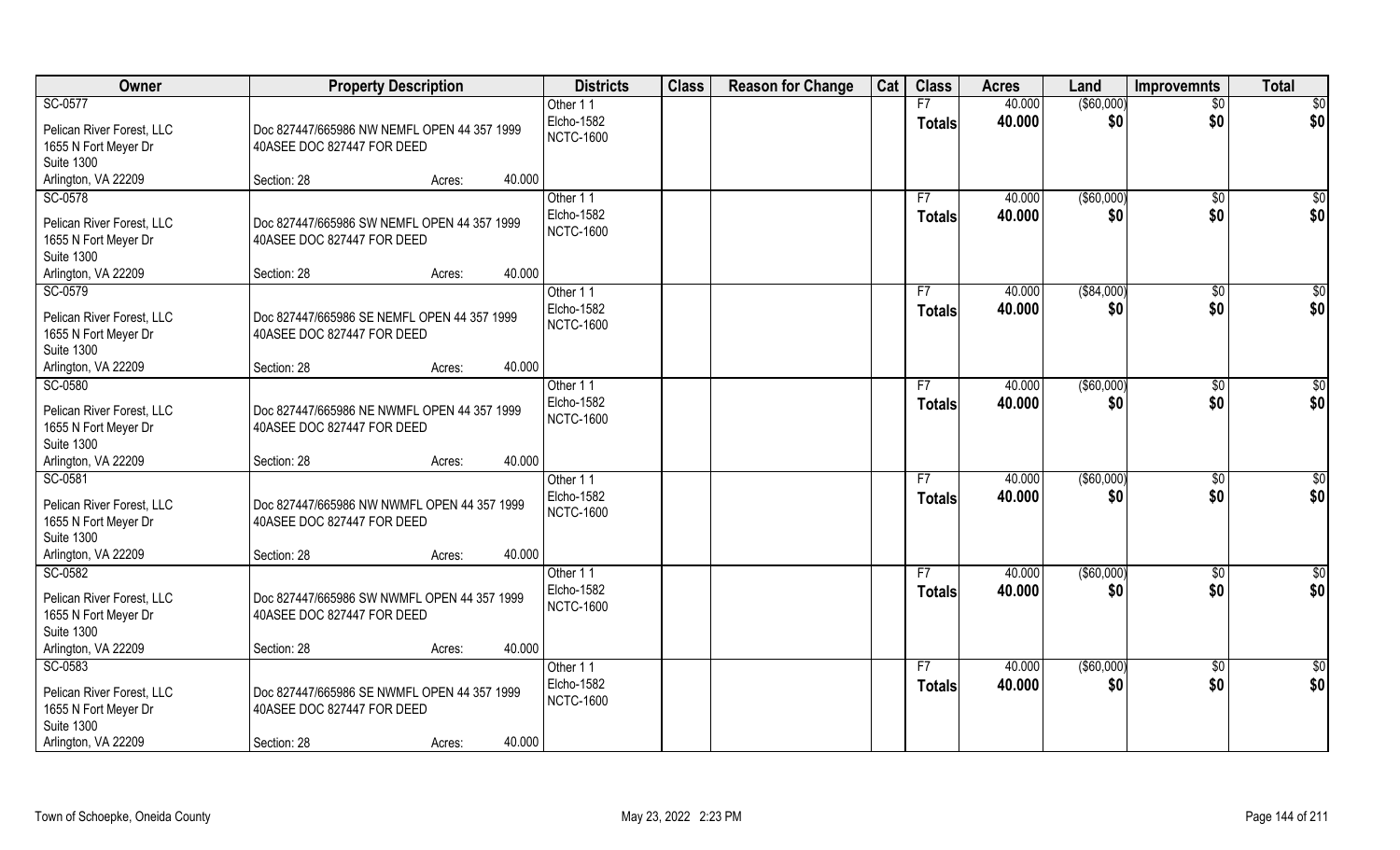| Owner                                             | <b>Property Description</b>                                               |        | <b>Districts</b> | <b>Class</b> | <b>Reason for Change</b> | Cat | <b>Class</b>   | <b>Acres</b> | Land          | <b>Improvemnts</b> | <b>Total</b>    |
|---------------------------------------------------|---------------------------------------------------------------------------|--------|------------------|--------------|--------------------------|-----|----------------|--------------|---------------|--------------------|-----------------|
| SC-0584                                           |                                                                           |        | Other 11         |              |                          |     | F7             | 40.000       | (\$60,000)    | $\overline{50}$    | \$0             |
| Pelican River Forest, LLC                         | Doc 827447/665986 NE SWMFL OPEN 44 357 1999                               |        | Elcho-1582       |              |                          |     | <b>Totals</b>  | 40.000       | \$0           | \$0                | \$0             |
| 1655 N Fort Meyer Dr                              | 40ASEE DOC 827447 FOR DEED                                                |        | <b>NCTC-1600</b> |              |                          |     |                |              |               |                    |                 |
| <b>Suite 1300</b>                                 |                                                                           |        |                  |              |                          |     |                |              |               |                    |                 |
| Arlington, VA 22209<br>Section: 28                | Acres:                                                                    | 40.000 |                  |              |                          |     |                |              |               |                    |                 |
| SC-0585                                           |                                                                           |        | Other 11         |              |                          |     | F7             | 40.000       | ( \$60,000)   | \$0                | $\sqrt{50}$     |
| Pelican River Forest, LLC                         | Doc 827447/665986 NW SWMFL OPEN 44 357 1999                               |        | Elcho-1582       |              |                          |     | Totals         | 40.000       | \$0           | \$0                | \$0             |
| 1655 N Fort Meyer Dr                              | 40ASEE DOC 827447 FOR DEED                                                |        | <b>NCTC-1600</b> |              |                          |     |                |              |               |                    |                 |
| <b>Suite 1300</b>                                 |                                                                           |        |                  |              |                          |     |                |              |               |                    |                 |
| Arlington, VA 22209<br>Section: 28                | Acres:                                                                    | 40.000 |                  |              |                          |     |                |              |               |                    |                 |
| SC-0586                                           |                                                                           |        | Other 11         |              |                          |     | X <sub>2</sub> | 40.000       | $\sqrt[6]{3}$ | $\sqrt[6]{30}$     | \$0             |
|                                                   | Doc 000000/000000 SW SW 40A                                               |        | Elcho-1582       |              |                          |     | <b>Totals</b>  | 40.000       | \$0           | \$0                | \$0             |
| State Bcpl<br>PO Box 8943                         |                                                                           |        | <b>NCTC-1600</b> |              |                          |     |                |              |               |                    |                 |
| Madison, WI 53708                                 |                                                                           |        |                  |              |                          |     |                |              |               |                    |                 |
| Section: 28                                       | Acres:                                                                    | 40.000 |                  |              |                          |     |                |              |               |                    |                 |
| SC-0587                                           |                                                                           |        | Other 11         |              |                          |     | F7             | 40.000       | ( \$60,000)   | $\sqrt[6]{3}$      | \$0             |
| Pelican River Forest, LLC                         | Doc 827447/665986 SE SWMFL OPEN 44 357 1999                               |        | Elcho-1582       |              |                          |     | <b>Totals</b>  | 40.000       | \$0           | \$0                | \$0             |
| 1655 N Fort Meyer Dr                              | 40ASEE DOC 827447 FOR DEED                                                |        | <b>NCTC-1600</b> |              |                          |     |                |              |               |                    |                 |
| <b>Suite 1300</b>                                 |                                                                           |        |                  |              |                          |     |                |              |               |                    |                 |
| Arlington, VA 22209<br>Section: 28                | Acres:                                                                    | 40.000 |                  |              |                          |     |                |              |               |                    |                 |
| SC-0588                                           |                                                                           |        | Other 11         |              |                          |     | F7             | 40.000       | ( \$84,000)   | \$0                | $\overline{50}$ |
|                                                   |                                                                           |        | Elcho-1582       |              |                          |     | <b>Totals</b>  | 40.000       | \$0           | \$0                | \$0             |
| Pelican River Forest, LLC<br>1655 N Fort Meyer Dr | Doc 827447/665986 NE SEMFL OPEN 44 357 1999<br>40ASEE DOC 827447 FOR DEED |        | <b>NCTC-1600</b> |              |                          |     |                |              |               |                    |                 |
| <b>Suite 1300</b>                                 |                                                                           |        |                  |              |                          |     |                |              |               |                    |                 |
| Arlington, VA 22209<br>Section: 28                | Acres:                                                                    | 40.000 |                  |              |                          |     |                |              |               |                    |                 |
| SC-0589                                           |                                                                           |        | Other 11         |              |                          |     | F7             | 40.000       | ( \$60,000)   | \$0                | $\frac{6}{3}$   |
|                                                   |                                                                           |        | Elcho-1582       |              |                          |     | <b>Totals</b>  | 40.000       | \$0           | \$0                | \$0             |
| Pelican River Forest, LLC<br>1655 N Fort Meyer Dr | Doc 827447/665986 NW SEMFL OPEN 44 357 1999<br>40ASEE DOC 827447 FOR DEED |        | <b>NCTC-1600</b> |              |                          |     |                |              |               |                    |                 |
| <b>Suite 1300</b>                                 |                                                                           |        |                  |              |                          |     |                |              |               |                    |                 |
| Arlington, VA 22209<br>Section: 28                | Acres:                                                                    | 40.000 |                  |              |                          |     |                |              |               |                    |                 |
| SC-0590                                           |                                                                           |        | Other 11         |              |                          |     | F7             | 40.000       | ( \$60,000)   | $\sqrt{$0}$        | \$0             |
|                                                   |                                                                           |        | Elcho-1582       |              |                          |     | <b>Totals</b>  | 40.000       | \$0           | \$0                | \$0             |
| Pelican River Forest, LLC                         | Doc 827447/665986 SW SEMFL OPEN 44 357 1999                               |        | <b>NCTC-1600</b> |              |                          |     |                |              |               |                    |                 |
| 1655 N Fort Meyer Dr<br><b>Suite 1300</b>         | 40ASEE DOC 827447 FOR DEED                                                |        |                  |              |                          |     |                |              |               |                    |                 |
| Arlington, VA 22209<br>Section: 28                | Acres:                                                                    | 40.000 |                  |              |                          |     |                |              |               |                    |                 |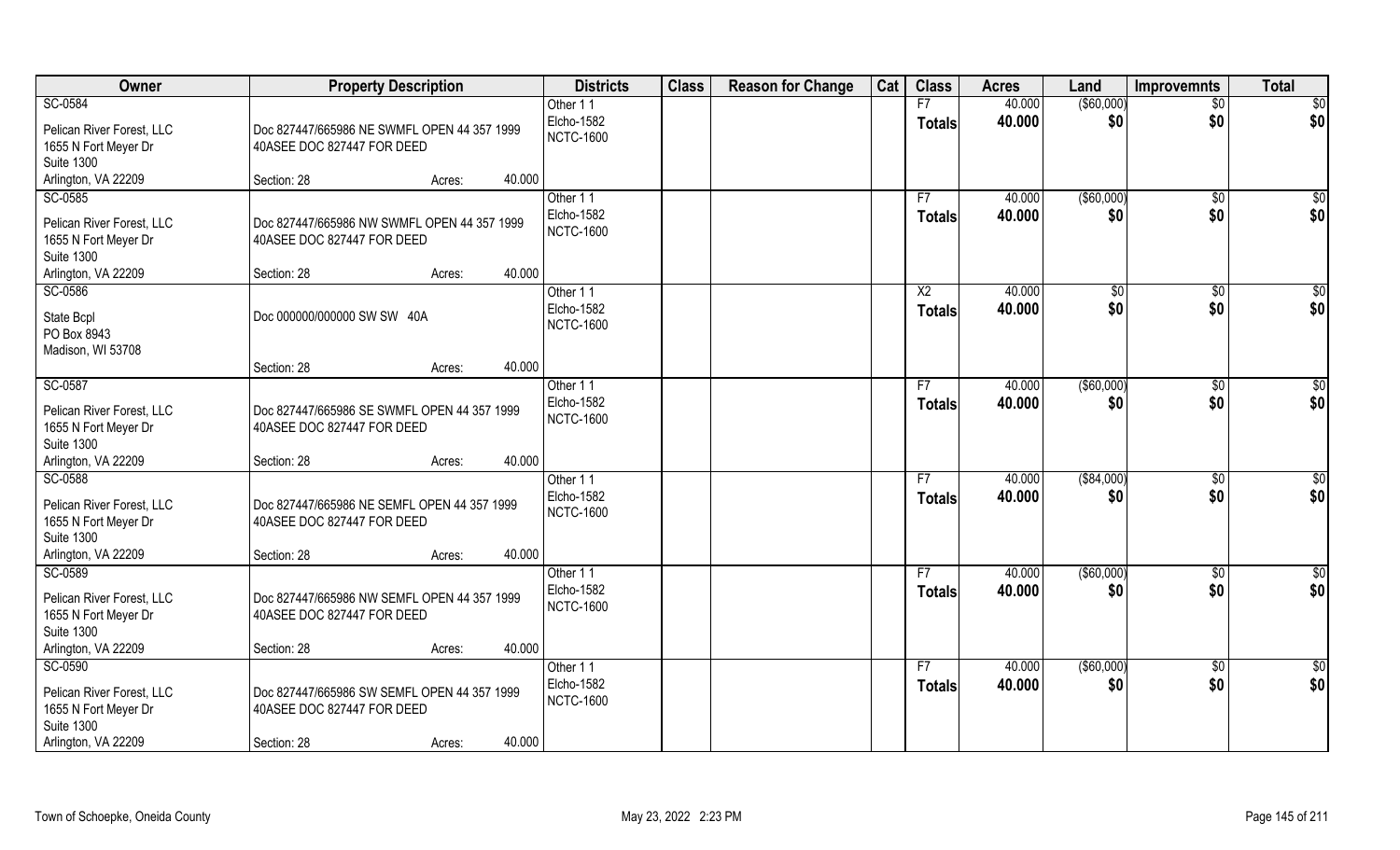| Owner                                                                  | <b>Property Description</b>                                               |                  | <b>Districts</b>               | <b>Class</b> | <b>Reason for Change</b> | Cat | <b>Class</b>  | <b>Acres</b> | Land              | <b>Improvemnts</b> | <b>Total</b>     |
|------------------------------------------------------------------------|---------------------------------------------------------------------------|------------------|--------------------------------|--------------|--------------------------|-----|---------------|--------------|-------------------|--------------------|------------------|
| SC-0591                                                                |                                                                           |                  | Other 11                       |              |                          |     | F7            | 40.000       | $($ \$60,000)     | $\overline{50}$    | \$0              |
| Pelican River Forest, LLC                                              | Doc 827447/665986 SE SEMFL OPEN 44 357 1999                               |                  | Elcho-1582                     |              |                          |     | <b>Totals</b> | 40.000       | \$0               | \$0                | \$0              |
| 1655 N Fort Meyer Dr                                                   | 40ASEE DOC 827447 FOR DEED                                                |                  | <b>NCTC-1600</b>               |              |                          |     |               |              |                   |                    |                  |
| <b>Suite 1300</b>                                                      |                                                                           |                  |                                |              |                          |     |               |              |                   |                    |                  |
| Arlington, VA 22209                                                    | Section: 28                                                               | 40.000<br>Acres: |                                |              |                          |     |               |              |                   |                    |                  |
| SC-0592                                                                |                                                                           |                  | Other 11                       |              |                          |     | X4            | 40.000       | \$0               | \$0                | $\sqrt{50}$      |
| <b>School Forest</b>                                                   | Doc 135421/000000 NE NE                                                   |                  | Elcho-1582<br><b>NCTC-1600</b> |              |                          |     | <b>Totals</b> | 40.000       | \$0               | \$0                | \$0              |
|                                                                        | Section: 29                                                               | 40.000<br>Acres: |                                |              |                          |     |               |              |                   |                    |                  |
| SC-0593                                                                |                                                                           |                  | Other 11                       |              |                          |     | X4            | 40.000       | $\sqrt[6]{3}$     | $\sqrt[6]{3}$      | $\overline{\$0}$ |
| <b>School Forest</b>                                                   | Doc 135921/000000 NW NE                                                   |                  | Elcho-1582<br><b>NCTC-1600</b> |              |                          |     | <b>Totals</b> | 40.000       | \$0               | \$0                | \$0              |
|                                                                        | Section: 29                                                               | 40.000<br>Acres: |                                |              |                          |     |               |              |                   |                    |                  |
| SC-0594                                                                |                                                                           |                  | Other 11                       |              |                          |     | X4            | 40.000       | $\frac{1}{20}$    | $\sqrt[6]{3}$      | \$0              |
| <b>School Forest</b>                                                   | Doc 135421/000000 SW NE                                                   |                  | Elcho-1582<br><b>NCTC-1600</b> |              |                          |     | <b>Totals</b> | 40.000       | \$0               | \$0                | \$0              |
|                                                                        | Section: 29                                                               | 40.000<br>Acres: |                                |              |                          |     |               |              |                   |                    |                  |
| SC-0595                                                                |                                                                           |                  | Other 11                       |              |                          |     | X4            | 40.000       | \$0               | $\sqrt[6]{30}$     | $\sqrt{50}$      |
| School Forest                                                          | Doc 135421/000000 SE NE                                                   |                  | Elcho-1582<br><b>NCTC-1600</b> |              |                          |     | <b>Totals</b> | 40.000       | \$0               | \$0                | \$0              |
|                                                                        | Section: 29                                                               | 40.000<br>Acres: |                                |              |                          |     |               |              |                   |                    |                  |
| SC-0596                                                                |                                                                           |                  | Other 11                       |              |                          |     | F7            | 40.000       | $($ \$60,000)     | \$0                | \$0              |
| Pelican River Forest, LLC<br>1655 N Fort Meyer Dr<br><b>Suite 1300</b> | Doc 827447/665986 NE NWMFL OPEN 44 357 1999<br>40ASEE DOC 827447 FOR DEED |                  | Elcho-1582<br><b>NCTC-1600</b> |              |                          |     | <b>Totals</b> | 40.000       | \$0               | \$0                | \$0              |
| Arlington, VA 22209                                                    | Section: 29                                                               | 40.000<br>Acres: |                                |              |                          |     |               |              |                   |                    |                  |
| SC-0597                                                                |                                                                           |                  | Other 11                       |              |                          |     | F7            | 40.000       | $($ \$60,000) $ $ | $\sqrt{$0}$        | $\frac{1}{2}$    |
| Pelican River Forest, LLC<br>1655 N Fort Meyer Dr<br><b>Suite 1300</b> | Doc 827447/665986 NW NWMFL OPEN 44 357 1999<br>40ASEE DOC 827447 FOR DEED |                  | Elcho-1582<br><b>NCTC-1600</b> |              |                          |     | <b>Totals</b> | 40.000       | \$0               | \$0                | \$0              |
| Arlington, VA 22209                                                    | Section: 29                                                               | 40.000<br>Acres: |                                |              |                          |     |               |              |                   |                    |                  |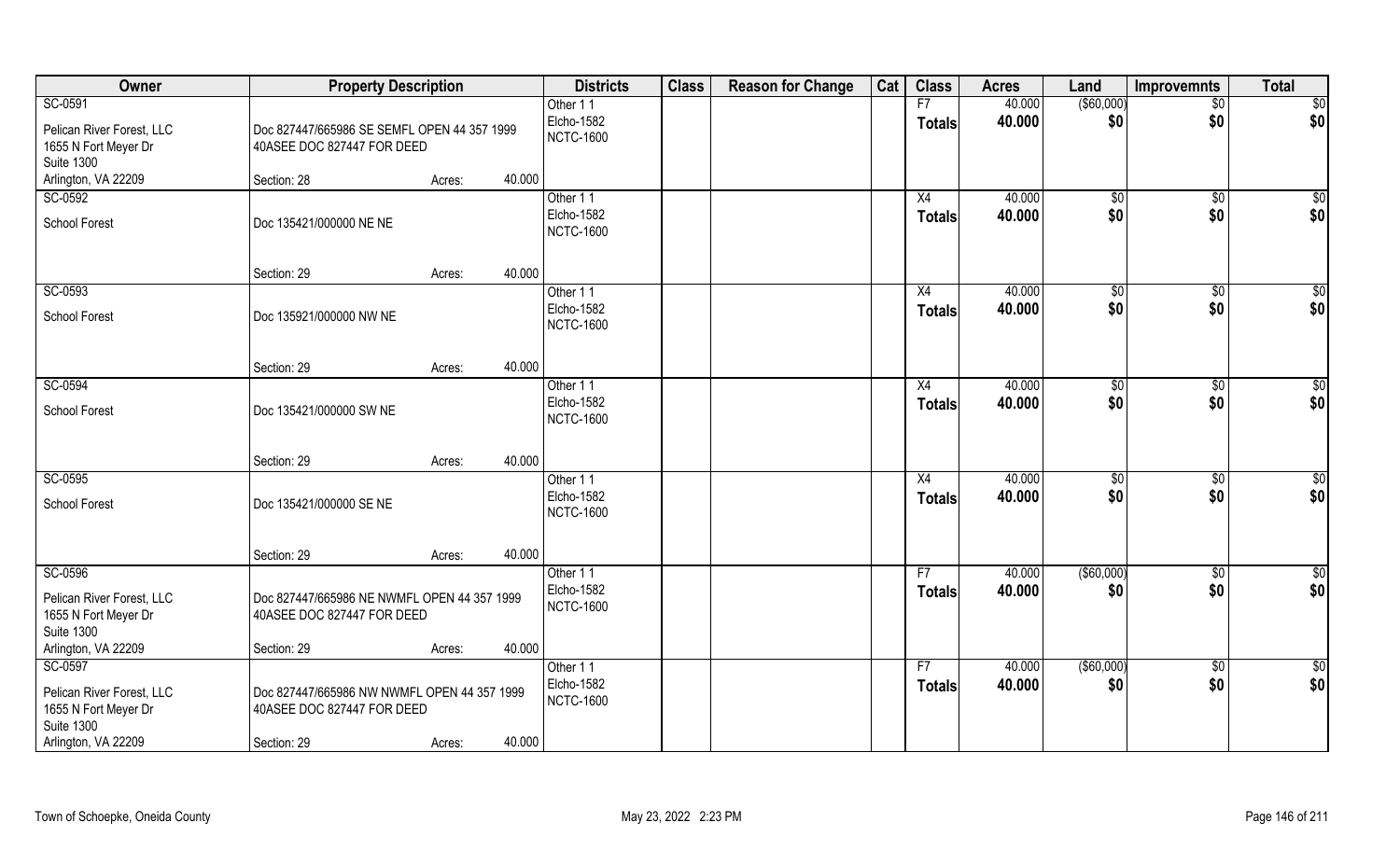| Owner                                             | <b>Property Description</b>                                               |        |        | <b>Districts</b> | <b>Class</b> | <b>Reason for Change</b> | Cat | <b>Class</b>   | <b>Acres</b> | Land        | <b>Improvemnts</b> | <b>Total</b>    |
|---------------------------------------------------|---------------------------------------------------------------------------|--------|--------|------------------|--------------|--------------------------|-----|----------------|--------------|-------------|--------------------|-----------------|
| SC-0598                                           |                                                                           |        |        | Other 11         |              |                          |     | F7             | 40.000       | ( \$60,000) | $\overline{50}$    | \$0             |
| Pelican River Forest, LLC                         | Doc 827447/665986 SW NWMFL OPEN 44 357 1999                               |        |        | Elcho-1582       |              |                          |     | <b>Totals</b>  | 40.000       | \$0         | \$0                | \$0             |
| 1655 N Fort Meyer Dr                              | 40ASEE DOC 827447 FOR DEED                                                |        |        | <b>NCTC-1600</b> |              |                          |     |                |              |             |                    |                 |
| <b>Suite 1300</b>                                 |                                                                           |        |        |                  |              |                          |     |                |              |             |                    |                 |
| Arlington, VA 22209                               | Section: 29                                                               | Acres: | 40.000 |                  |              |                          |     |                |              |             |                    |                 |
| SC-0599                                           |                                                                           |        |        | Other 11         |              |                          |     | F7             | 40.000       | ( \$60,000) | \$0                | \$0             |
| Pelican River Forest, LLC                         | Doc 827447/665986 SE NWMFL OPEN 44 357 1999                               |        |        | Elcho-1582       |              |                          |     | <b>Totals</b>  | 40.000       | \$0         | \$0                | \$0             |
| 1655 N Fort Meyer Dr                              | 40ASEE DOC 827447 FOR DEED                                                |        |        | <b>NCTC-1600</b> |              |                          |     |                |              |             |                    |                 |
| <b>Suite 1300</b>                                 |                                                                           |        |        |                  |              |                          |     |                |              |             |                    |                 |
| Arlington, VA 22209                               | Section: 29                                                               | Acres: | 40.000 |                  |              |                          |     |                |              |             |                    |                 |
| SC-0600                                           |                                                                           |        |        | Other 11         |              |                          |     | F7             | 40.000       | ( \$60,000) | \$0                | $\overline{50}$ |
|                                                   |                                                                           |        |        | Elcho-1582       |              |                          |     | <b>Totals</b>  | 40.000       | \$0         | \$0                | \$0             |
| Pelican River Forest, LLC<br>1655 N Fort Meyer Dr | Doc 827447/665986 NE SWMFL OPEN 44 357 1999<br>40ASEE DOC 827447 FOR DEED |        |        | <b>NCTC-1600</b> |              |                          |     |                |              |             |                    |                 |
| <b>Suite 1300</b>                                 |                                                                           |        |        |                  |              |                          |     |                |              |             |                    |                 |
| Arlington, VA 22209                               | Section: 29                                                               | Acres: | 40.000 |                  |              |                          |     |                |              |             |                    |                 |
| SC-0601                                           |                                                                           |        |        | Other 11         |              |                          |     | G5             | 9.800        | \$3,200     | $\sqrt[6]{3}$      | \$3,200         |
|                                                   |                                                                           |        |        | Elcho-1582       |              |                          |     | G <sub>6</sub> | 30.200       | \$42,300    | \$0                | \$42,300        |
| Vernon Applekamp                                  | Doc 204111/000000 NW SW                                                   |        |        | <b>NCTC-1600</b> |              |                          |     | <b>Totals</b>  | 40.000       | \$45,500    | \$0                | \$45,500        |
| <b>Beverly Applekamp</b>                          |                                                                           |        |        |                  |              |                          |     |                |              |             |                    |                 |
| 699 Mcguire Rd<br>Elcho, WI 54428                 | Section: 29                                                               | Acres: | 40.000 |                  |              |                          |     |                |              |             |                    |                 |
| SC-0602                                           |                                                                           |        |        | Other 11         | G4           | Ag use land              | -5  | G4             | 17.400       | \$2,800     | \$0                | \$2,800         |
|                                                   |                                                                           |        |        | Elcho-1582       |              |                          |     | G <sub>5</sub> | 2.600        | \$500       | \$0                | \$500           |
| Vernon Applekamp                                  | Doc 204111/000000 SW SW                                                   |        |        | <b>NCTC-1600</b> |              |                          |     | G <sub>8</sub> | 20.000       | \$19,000    | \$0                | \$19,000        |
| Beverly Applekamp                                 |                                                                           |        |        |                  |              |                          |     | <b>Totals</b>  | 40.000       | \$22,300    | \$0                | \$22,300        |
| 699 Mcguire Rd                                    |                                                                           |        |        |                  |              |                          |     |                |              |             |                    |                 |
| Elcho, WI 54428                                   | Section: 29                                                               | Acres: | 40.000 |                  |              |                          |     |                |              |             |                    |                 |
| SC-0603                                           |                                                                           |        |        | Other 11         |              |                          |     | F7             | 40.000       | (\$60,000)  | $\overline{50}$    | $rac{1}{6}$     |
| Pelican River Forest, LLC                         | Doc 827447/665986 SE SWMFL OPEN 44 357 1999                               |        |        | Elcho-1582       |              |                          |     | <b>Totals</b>  | 40.000       | \$0         | \$0                | \$0             |
| 1655 N Fort Meyer Dr                              | 40ASEE DOC 827447 FOR DEED                                                |        |        | <b>NCTC-1600</b> |              |                          |     |                |              |             |                    |                 |
| <b>Suite 1300</b>                                 |                                                                           |        |        |                  |              |                          |     |                |              |             |                    |                 |
| Arlington, VA 22209                               | Section: 29                                                               | Acres: | 40.000 |                  |              |                          |     |                |              |             |                    |                 |
| SC-0604                                           |                                                                           |        |        | Other 11         |              |                          |     | F7             | 40.000       | ( \$60,000) | $\sqrt{6}$         | $\frac{6}{3}$   |
| Pelican River Forest, LLC                         | Doc 827447/665986 NE SEMFL OPEN 44 357 1999                               |        |        | Elcho-1582       |              |                          |     | <b>Totals</b>  | 40.000       | \$0         | \$0                | \$0             |
| 1655 N Fort Meyer Dr                              | 40ASEE DOC 827447 FOR DEED                                                |        |        | <b>NCTC-1600</b> |              |                          |     |                |              |             |                    |                 |
| <b>Suite 1300</b>                                 |                                                                           |        |        |                  |              |                          |     |                |              |             |                    |                 |
| Arlington, VA 22209                               | Section: 29                                                               | Acres: | 40.000 |                  |              |                          |     |                |              |             |                    |                 |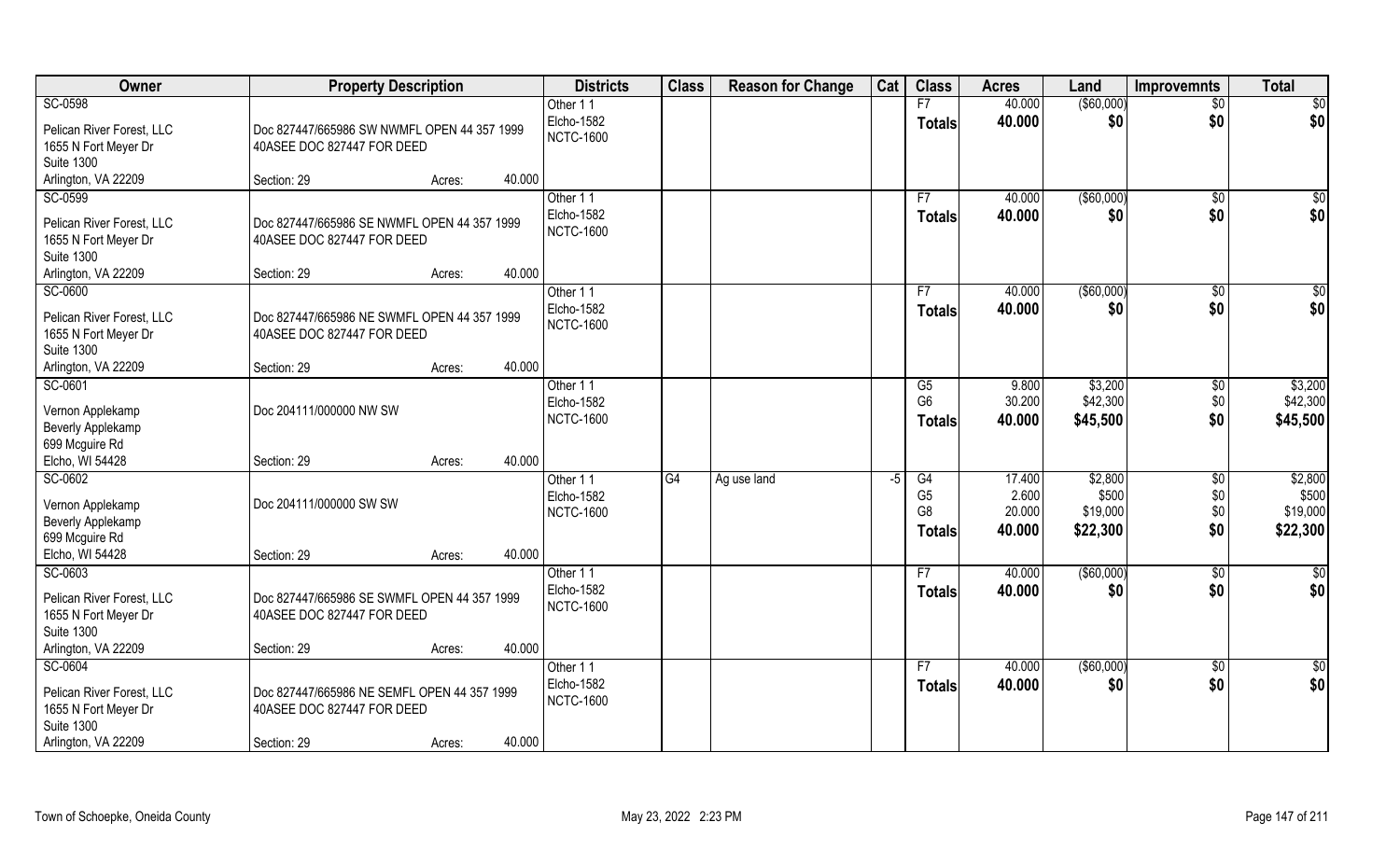| Owner                                                             | <b>Property Description</b>                                               |             |        | <b>Districts</b>               | <b>Class</b> | <b>Reason for Change</b> | Cat | <b>Class</b>                    | <b>Acres</b>     | Land                 | <b>Improvemnts</b> | <b>Total</b>         |
|-------------------------------------------------------------------|---------------------------------------------------------------------------|-------------|--------|--------------------------------|--------------|--------------------------|-----|---------------------------------|------------------|----------------------|--------------------|----------------------|
| SC-0605                                                           |                                                                           |             |        | Other 11                       |              |                          |     | F7                              | 40.000           | $($ \$60,000)        | $\overline{50}$    | \$0                  |
| Pelican River Forest, LLC<br>1655 N Fort Meyer Dr                 | Doc 827447/665986 NW SEMFL OPEN 44 357 1999<br>40ASEE DOC 827447 FOR DEED |             |        | Elcho-1582<br><b>NCTC-1600</b> |              |                          |     | <b>Totals</b>                   | 40.000           | \$0                  | \$0                | \$0                  |
| <b>Suite 1300</b>                                                 |                                                                           |             |        |                                |              |                          |     |                                 |                  |                      |                    |                      |
| Arlington, VA 22209                                               | Section: 29                                                               | Acres:      | 40.000 |                                |              |                          |     |                                 |                  |                      |                    |                      |
| SC-0606                                                           |                                                                           |             |        | Other 11                       |              |                          |     | F7                              | 40.000           | ( \$60,000)          | \$0                | \$0                  |
| Pelican River Forest, LLC<br>1655 N Fort Meyer Dr                 | Doc 827447/665986 SW SEMFL OPEN 44 357 1999<br>40ASEE DOC 827447 FOR DEED |             |        | Elcho-1582<br><b>NCTC-1600</b> |              |                          |     | <b>Totals</b>                   | 40.000           | \$0                  | \$0                | \$0                  |
| <b>Suite 1300</b><br>Arlington, VA 22209                          | Section: 29                                                               | Acres:      | 40.000 |                                |              |                          |     |                                 |                  |                      |                    |                      |
| SC-0607                                                           |                                                                           |             |        | Other 11                       |              |                          |     | X <sub>2</sub>                  | 40.000           | \$0                  | $\sqrt[6]{3}$      | \$0                  |
| State Bcpl<br>PO Box 8943<br>Madison, WI 53708                    | Doc 000000/000000 SE SE 40A TIMBER CUTTING<br>1991                        |             |        | Elcho-1582<br><b>NCTC-1600</b> |              |                          |     | <b>Totals</b>                   | 40.000           | \$0                  | \$0                | \$0                  |
|                                                                   | Section: 29                                                               | Acres:      | 40.000 |                                |              |                          |     |                                 |                  |                      |                    |                      |
| SC-0608                                                           |                                                                           |             |        | Other 11                       |              |                          |     | G5                              | 31.190           | \$5,900              | \$0                | \$5,900              |
| Alyssa C. Vosters et al<br>c/o Joseph E. Vosters                  | Doc 751772/736356 NE NE                                                   | 39.69CA/-SA |        | Elcho-1582<br><b>NCTC-1600</b> |              |                          |     | G <sub>6</sub><br><b>Totals</b> | 8.500<br>39.690  | \$5,700<br>\$11,600  | \$0\$<br>\$0       | \$5,700<br>\$11,600  |
| 1034 Sande St<br>Neenah, WI 54956                                 | Section: 30                                                               | Acres:      | 39.690 |                                |              |                          |     |                                 |                  |                      |                    |                      |
| SC-0609                                                           |                                                                           |             |        | Other 11                       |              |                          |     | G5                              | 40.780           | \$9,700              | $\sqrt[6]{}$       | \$9,700              |
| Alyssa C. Vosters et al<br>c/o Joseph E. Vosters                  | Doc 751772/736356 NW NE                                                   | 40.78CA/-SA |        | Elcho-1582<br><b>NCTC-1600</b> |              |                          |     | <b>Totals</b>                   | 40.780           | \$9,700              | \$0                | \$9,700              |
| 1034 Sande St<br>Neenah, WI 54956                                 | Section: 30                                                               | Acres:      | 40.780 |                                |              |                          |     |                                 |                  |                      |                    |                      |
| SC-0610                                                           |                                                                           |             |        | Other 11                       |              |                          |     | G5                              | 39.340           | \$6,400              | $\sqrt{6}$         | \$6,400              |
| Alyssa C. Vosters et al<br>c/o Joseph E. Vosters<br>1034 Sande St | Doc 751772/736356 SW NE                                                   | 39.34CA/-SA |        | Elcho-1582<br><b>NCTC-1600</b> |              |                          |     | <b>Totals</b>                   | 39.340           | \$6,400              | \$0                | \$6,400              |
| Neenah, WI 54956                                                  | Section: 30                                                               | Acres:      | 39.340 |                                |              |                          |     |                                 |                  |                      |                    |                      |
| SC-0611                                                           |                                                                           |             |        | Other 11                       |              |                          |     | G5                              | 12.000           | \$2,900              | \$0                | \$2,900              |
| Alyssa C. Vosters et al<br>c/o Joseph E. Vosters<br>1034 Sande St | Doc 751772/736356 SE NE                                                   | 38.3CA/-SA  |        | Elcho-1582<br><b>NCTC-1600</b> |              |                          |     | G <sub>6</sub><br><b>Totals</b> | 26.300<br>38.300 | \$17,800<br>\$20,700 | \$0<br>\$0         | \$17,800<br>\$20,700 |
| Neenah, WI 54956                                                  | Section: 30                                                               | Acres:      | 38.300 |                                |              |                          |     |                                 |                  |                      |                    |                      |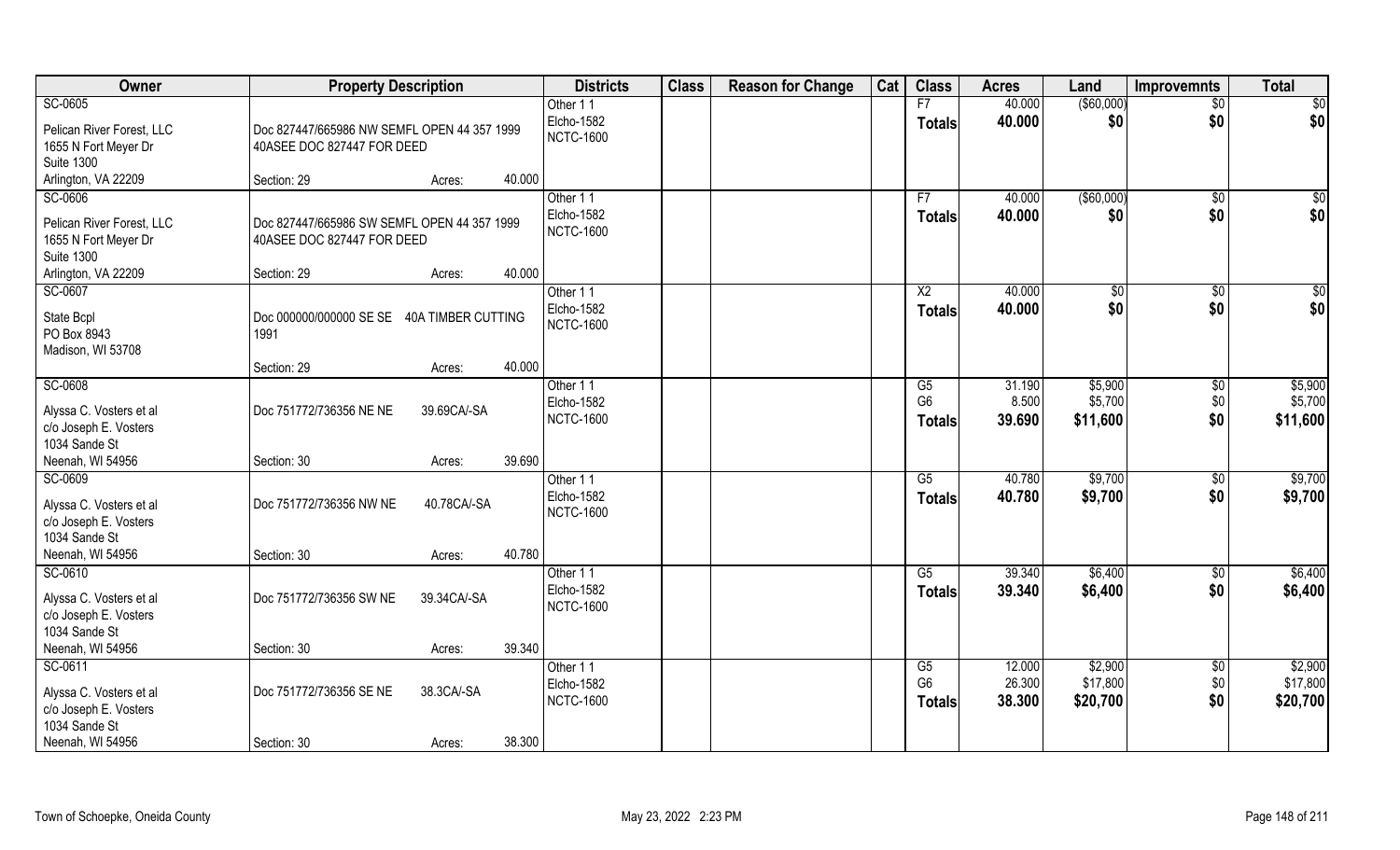| Owner                                                          | <b>Property Description</b>                                                                       | <b>Districts</b>               | <b>Class</b> | <b>Reason for Change</b> | Cat | <b>Class</b>    | <b>Acres</b> | Land      | <b>Improvemnts</b> | <b>Total</b> |
|----------------------------------------------------------------|---------------------------------------------------------------------------------------------------|--------------------------------|--------------|--------------------------|-----|-----------------|--------------|-----------|--------------------|--------------|
| SC-0612                                                        | 1898 County B                                                                                     | Other 11                       | G1           | Cottage complete         |     | G1              | 0.673        | \$146,000 | \$134,700          | \$280,700    |
| Daniel William Neu<br>783 N Lakeview Rd                        | Doc 798179/798178 PT G.L. 1 .6429A LOT 2 CSM V9<br>P2304 (6 OWNERS) (LC DOCS 798178 & 798179) SEE | Elcho-1582<br><b>NCTC-1600</b> |              |                          |     | <b>Totals</b>   | 0.673        | \$146,000 | \$134,700          | \$280,700    |
| Hubertus, WI 53033                                             | DOCS 798177-798179 FOR OWNERSHIP                                                                  |                                |              |                          |     |                 |              |           |                    |              |
|                                                                | 0.673<br>Section: 30<br>Acres:                                                                    |                                |              |                          |     |                 |              |           |                    |              |
| SC-0612-1                                                      | 1896 County B                                                                                     | Other 11                       |              |                          |     | $\overline{G1}$ | 1.282        | \$156,600 | \$113,900          | \$270,500    |
| William H. Neu<br>4919 Monches Rd                              | Doc 798176/798174 PT GL 1 1.272A LOT 1 CSM V9<br>P2304                                            | Elcho-1582<br><b>NCTC-1600</b> |              |                          |     | <b>Totals</b>   | 1.282        | \$156,600 | \$113,900          | \$270,500    |
| Colgate, WI 53017                                              |                                                                                                   |                                |              |                          |     |                 |              |           |                    |              |
|                                                                | 1.282<br>Section: 30<br>Acres:                                                                    |                                |              |                          |     |                 |              |           |                    |              |
| SC-0612-10                                                     | 699 Highway 45                                                                                    | Other 11                       |              |                          |     | G1              | 0.860        | \$187,500 | \$43,300           | \$230,800    |
| Peter Held                                                     | Doc 816025/814782 PT G.L. 1BNG PCLS A, B & C DOC                                                  | Elcho-1582<br><b>NCTC-1600</b> |              |                          |     | <b>Totals</b>   | 0.860        | \$187,500 | \$43,300           | \$230,800    |
| Rosemary Otzelberger-Held<br>W169 N8580 Sheridan Dr            | 816025 EXH B                                                                                      |                                |              |                          |     |                 |              |           |                    |              |
| Menomonee Falls, WI 53051                                      | 0.860<br>Section: 30<br>Acres:                                                                    |                                |              |                          |     |                 |              |           |                    |              |
| SC-0612-11                                                     | 705 Highway 45                                                                                    | Other 11                       |              |                          |     | G2              | 1.010        | \$47,400  | \$147,800          | \$195,200    |
| Ray C. Stolarik                                                | Doc 428838/397447 PT G.L. 1 1.01CA EXC TRANS                                                      | Elcho-1582<br><b>NCTC-1600</b> |              |                          |     | <b>Totals</b>   | 1.010        | \$47,400  | \$147,800          | \$195,200    |
| Robin M. Stolarik                                              | PROJ PLAT #1600-13-00-4.02 INCL 705 & 711 HWY 45                                                  |                                |              |                          |     |                 |              |           |                    |              |
| PO Box 43                                                      | SEE SM C2051 & LIO RESEARCH FOR DESC                                                              |                                |              |                          |     |                 |              |           |                    |              |
| Pelican Lake, WI 54463                                         | 1.010<br>Section: 30<br>Acres:                                                                    |                                |              |                          |     |                 |              |           |                    |              |
| SC-0612-13                                                     | 1880 County B                                                                                     | Other 11                       |              |                          |     | G1              | 1.880        | \$159,500 | \$123,700          | \$283,200    |
| Timothy L. Laufenberg                                          | Doc 371591/533-19 PT G.L. 1                                                                       | Elcho-1582                     |              |                          |     | Totals          | 1.880        | \$159,500 | \$123,700          | \$283,200    |
| Renee K. Laufenberg                                            |                                                                                                   | <b>NCTC-1600</b>               |              |                          |     |                 |              |           |                    |              |
| 1880 County B                                                  |                                                                                                   |                                |              |                          |     |                 |              |           |                    |              |
| Pelican Lake, WI 54463                                         | 1.880<br>Section: 30<br>Acres:                                                                    |                                |              |                          |     |                 |              |           |                    |              |
| SC-0612-14                                                     | 1879 County B                                                                                     | Other 11                       |              |                          |     | G1              | 1.190        | \$11,100  | \$35,000           | \$46,100     |
| Leonard Guth III<br>365 Old Elcho Rd<br>Pelican Lake, WI 54463 | Doc 743835/332206 PT G L 1 & SW NW 1.19CA LOT 2<br>CSM V11 P2624 EXC DOC #749417                  | Elcho-1582<br><b>NCTC-1600</b> |              |                          |     | <b>Totals</b>   | 1.190        | \$11,100  | \$35,000           | \$46,100     |
|                                                                | 1.190<br>Section: 30<br>Acres:                                                                    |                                |              |                          |     |                 |              |           |                    |              |
| SC-0612-16                                                     | 695 Hwy 45                                                                                        | Other 11                       |              |                          |     | G1              | 1.592        | \$13,600  | $\sqrt{6}$         | \$13,600     |
| Gene Davis Rev Tr<br>404 Sunset Ct<br>Marshall, WI 53559       | Doc 755326/401028 PT G L 1<br>1.59CA/-SA PCL 1<br>DOC 755326 SEE SM C2051                         | Elcho-1582<br><b>NCTC-1600</b> |              |                          |     | <b>Totals</b>   | 1.592        | \$13,600  | \$0                | \$13,600     |
|                                                                | 1.592<br>Section: 30<br>Acres:                                                                    |                                |              |                          |     |                 |              |           |                    |              |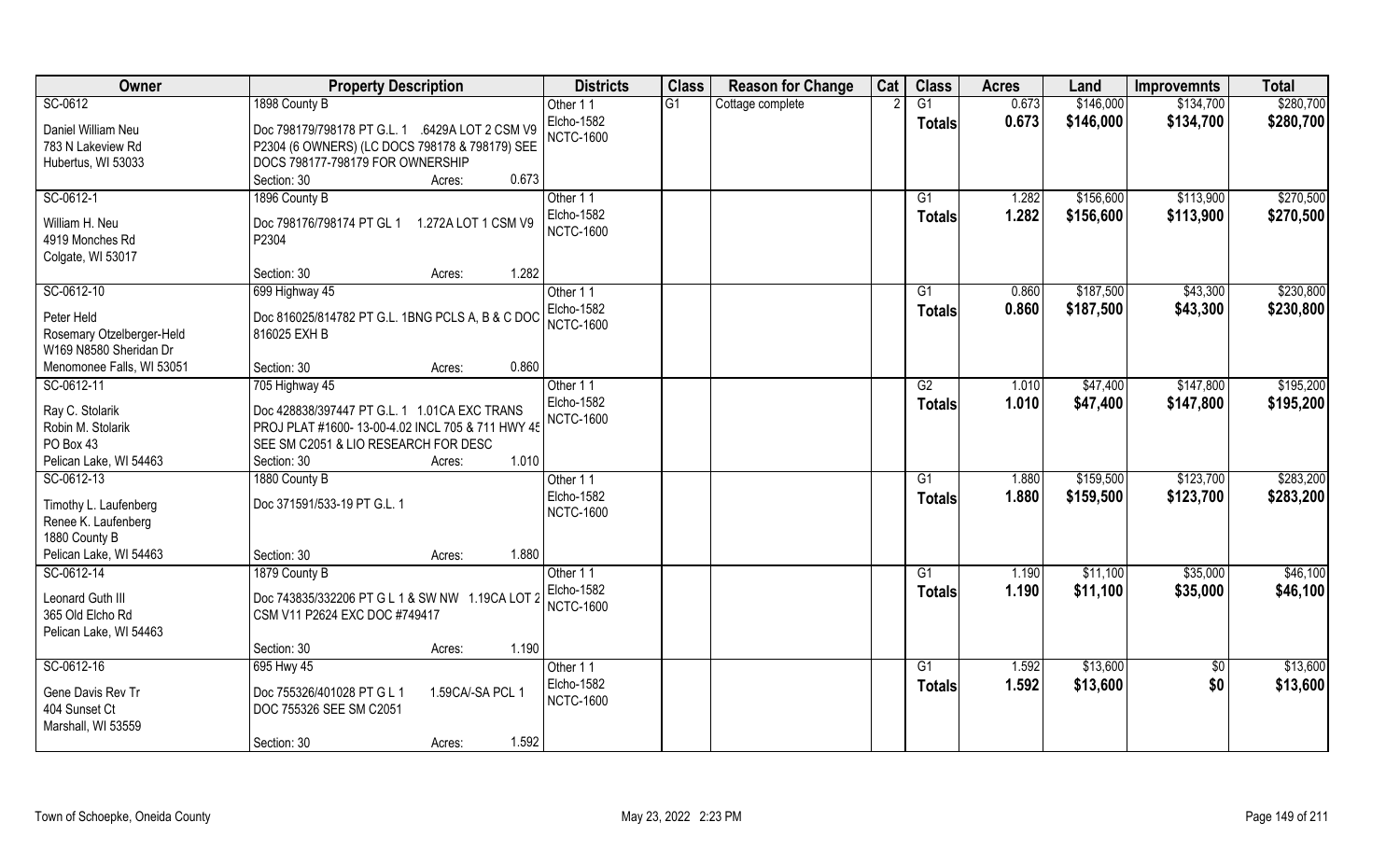| Owner                    | <b>Property Description</b>                                | <b>Districts</b> | <b>Class</b>    | <b>Reason for Change</b> | Cat | <b>Class</b>    | <b>Acres</b> | Land      | <b>Improvemnts</b> | <b>Total</b> |
|--------------------------|------------------------------------------------------------|------------------|-----------------|--------------------------|-----|-----------------|--------------|-----------|--------------------|--------------|
| SC-0612-16A              | 695 Highway 45                                             | Other 11         |                 |                          |     | G1              | 0.190        | \$2,900   | $\sqrt{$0}$        | \$2,900      |
| Gene Davis Rev Tr        | Doc 755326/687288 PT G L 1<br>.19CA/-SA SEE SM             | Elcho-1582       |                 |                          |     | Totals          | 0.190        | \$2,900   | \$0                | \$2,900      |
| 404 Sunset Ct            | C2051 & B7471 PCL 2 DOC 755326                             | <b>NCTC-1600</b> |                 |                          |     |                 |              |           |                    |              |
| Marshall, WI 53559       |                                                            |                  |                 |                          |     |                 |              |           |                    |              |
|                          | 0.190<br>Section: 30<br>Acres:                             |                  |                 |                          |     |                 |              |           |                    |              |
| SC-0612-17               | 1872 County B                                              | Other 11         |                 |                          |     | G1              | 1.230        | \$159,500 | \$113,400          | \$272,900    |
| Thomas P. Novotny        | Doc 690171/468239 PT G.L. 1<br>1.23CA SEE V264-534         | Elcho-1582       |                 |                          |     | <b>Totals</b>   | 1.230        | \$159,500 | \$113,400          | \$272,900    |
| Timothy J. Novotny       | FOR FULL DESC                                              | <b>NCTC-1600</b> |                 |                          |     |                 |              |           |                    |              |
| S44 W22288 Sun Ridge Dr  |                                                            |                  |                 |                          |     |                 |              |           |                    |              |
| Waukesha, WI 53189       | 1.230<br>Section: 30<br>Acres:                             |                  |                 |                          |     |                 |              |           |                    |              |
| SC-0612-18               | 715 Highway 45                                             | Other 11         |                 |                          |     | G1              | 0.470        | \$130,500 | \$126,200          | \$256,700    |
| Pache Family Trust       | Doc 809643/736231 PT G L 1, EXC V529-730                   | Elcho-1582       |                 |                          |     | <b>Totals</b>   | 0.470        | \$130,500 | \$126,200          | \$256,700    |
| 124 Hillside Dr          | .47CA/-SA DESC IN ? DOC 736231 & 809643 SEE LIO            | <b>NCTC-1600</b> |                 |                          |     |                 |              |           |                    |              |
| Marshall, WI 53559       |                                                            |                  |                 |                          |     |                 |              |           |                    |              |
|                          | 0.470<br>Section: 30<br>Acres:                             |                  |                 |                          |     |                 |              |           |                    |              |
| SC-0612-2                | 1894 County B                                              | Other 11         |                 |                          |     | G1              | 0.917        | \$156,600 | \$122,600          | \$279,200    |
| Daniel William Neu       | Doc 798180/798175 PT GL 1 .92CA/.92SA LOT 3 CSM            | Elcho-1582       |                 |                          |     | Totals          | 0.917        | \$156,600 | \$122,600          | \$279,200    |
| Lori Ann Neu             | V9 P2304                                                   | <b>NCTC-1600</b> |                 |                          |     |                 |              |           |                    |              |
| 783 N Lakeview Rd        |                                                            |                  |                 |                          |     |                 |              |           |                    |              |
| Hubertus, WI 53033       | 0.917<br>Section: 30<br>Acres:                             |                  |                 |                          |     |                 |              |           |                    |              |
| SC-0612-20               | 1881 County B                                              | Other 11         |                 |                          |     | $\overline{G1}$ | 1.330        | \$17,200  | \$119,700          | \$136,900    |
| Andrew Guth              | Doc 749417/610335 PT G.L. 1 & SW NW 1.33A LOT 1            | Elcho-1582       |                 |                          |     | <b>Totals</b>   | 1.330        | \$17,200  | \$119,700          | \$136,900    |
| 1881 County B            | & W 6' LOT 2 CSM V11 P2624 2 DESC DOC 610335 &             | <b>NCTC-1600</b> |                 |                          |     |                 |              |           |                    |              |
| Pelican Lake, WI 54463   | 749417                                                     |                  |                 |                          |     |                 |              |           |                    |              |
|                          | 1.330<br>Section: 30<br>Acres:                             |                  |                 |                          |     |                 |              |           |                    |              |
| SC-0612-3                | 1892 County B                                              | Other 11         | $\overline{G1}$ | Garage 75% complete      |     | G1              | 1.838        | \$182,500 | \$100,800          | \$283,300    |
| Alice K Menzel Rev Trust | Doc 668939/668938 PT G.L. 1, EXC V963-250 SM               | Elcho-1582       |                 |                          |     | <b>Totals</b>   | 1.838        | \$182,500 | \$100,800          | \$283,300    |
| N2697 Chalet Rd          | C1605 ?DESC DOC #668938 & 668939 SHD EXC                   | <b>NCTC-1600</b> |                 |                          |     |                 |              |           |                    |              |
| Appleton, WI 54913       | V963-250                                                   |                  |                 |                          |     |                 |              |           |                    |              |
|                          | 1.838<br>Section: 30<br>Acres:                             |                  |                 |                          |     |                 |              |           |                    |              |
| SC-0612-4                | 1888 County B                                              | Other 11         |                 |                          |     | G1              | 1.148        | \$156,600 | \$78,500           | \$235,100    |
| Jim L. Mews              | Doc 799839/798714 PT GL 1                                  | Elcho-1582       |                 |                          |     | <b>Totals</b>   | 1.148        | \$156,600 | \$78,500           | \$235,100    |
| Mary Jo Mews             | 1.15CA/-SA SEE SM<br>B7467 SCRIV ERROR DOC 798714 & 799839 | <b>NCTC-1600</b> |                 |                          |     |                 |              |           |                    |              |
| 460 Woodview Trace       |                                                            |                  |                 |                          |     |                 |              |           |                    |              |
| Colgate, WI 53017        | 1.148<br>Section: 30<br>Acres:                             |                  |                 |                          |     |                 |              |           |                    |              |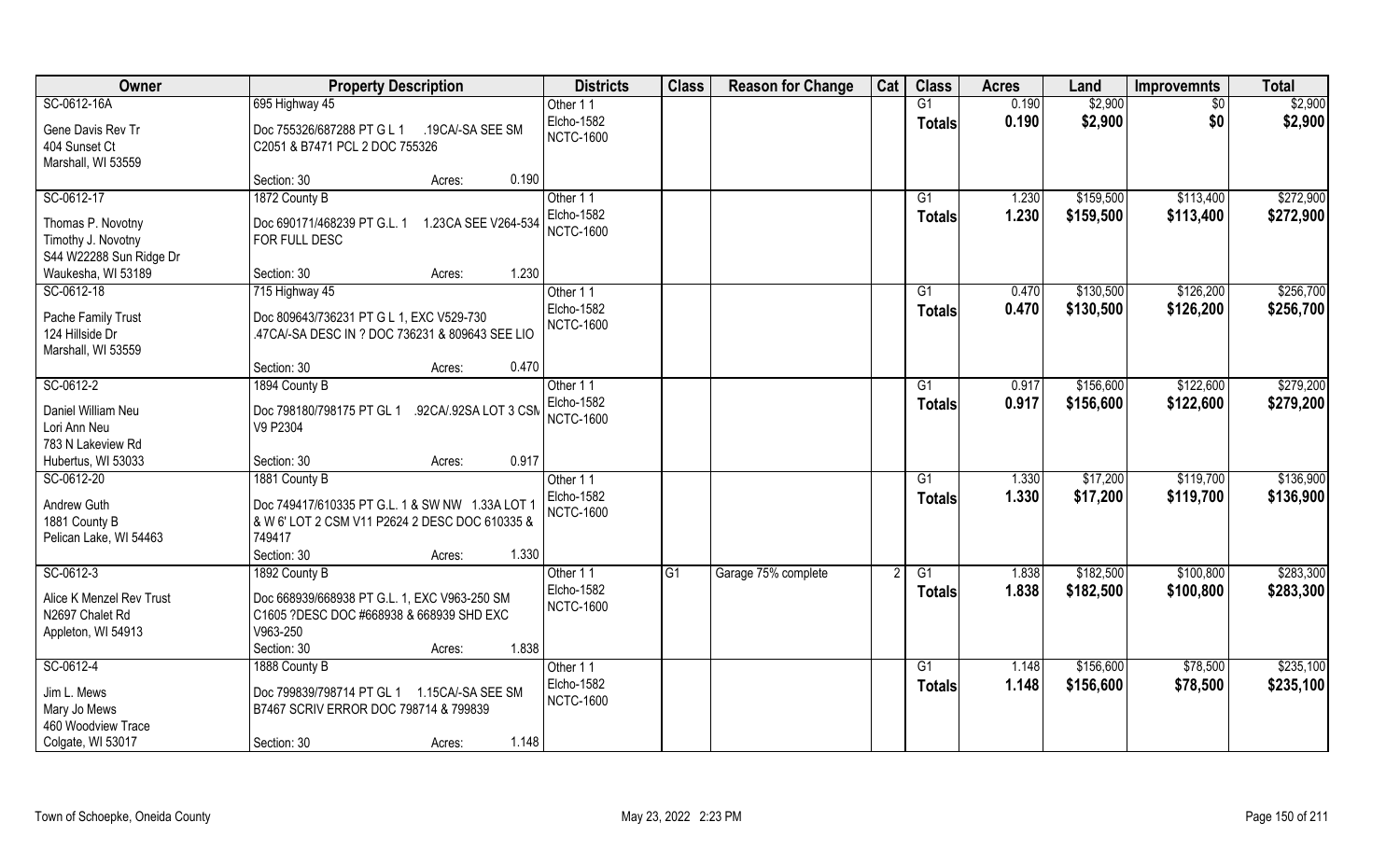| Owner                   | <b>Property Description</b>                      | <b>Districts</b> | <b>Class</b> | <b>Reason for Change</b> | Cat | <b>Class</b>    | <b>Acres</b> | Land        | <b>Improvemnts</b> | <b>Total</b>    |
|-------------------------|--------------------------------------------------|------------------|--------------|--------------------------|-----|-----------------|--------------|-------------|--------------------|-----------------|
| SC-0612-5               | 1884 County B                                    | Other 11         |              |                          |     | G1              | 1.155        | \$159,500   | \$44,300           | \$203,800       |
| Francis J. Baierl       | Doc 469474/427-49 PT G.L. 1 1.16CA/1.17SA SEE SM | Elcho-1582       |              |                          |     | <b>Totals</b>   | 1.155        | \$159,500   | \$44,300           | \$203,800       |
| 13410 Plantation Lk Cir | A2492                                            | <b>NCTC-1600</b> |              |                          |     |                 |              |             |                    |                 |
| Hudson, FL 34669        |                                                  |                  |              |                          |     |                 |              |             |                    |                 |
|                         | 1.155<br>Section: 30<br>Acres:                   |                  |              |                          |     |                 |              |             |                    |                 |
| SC-0612-6               | 701 Highway 45                                   | Other 11         |              |                          |     | G1              | 2.128        | \$207,900   | \$443,000          | \$650,900       |
| Jayme L. Hyer           | Doc 634040/334372 PT G.L. 1 3.11 A PLC ON SM     | Elcho-1582       |              |                          |     | G <sub>2</sub>  | 1.000        | \$5,000     | \$131,700          | \$136,700       |
| 701 Highway 45          | C2051 INCL 703 HWY 45                            | <b>NCTC-1600</b> |              |                          |     | <b>Totals</b>   | 3.128        | \$212,900   | \$574,700          | \$787,600       |
| Pelican Lake, WI 54463  |                                                  |                  |              |                          |     |                 |              |             |                    |                 |
|                         | 3.128<br>Section: 30<br>Acres:                   |                  |              |                          |     |                 |              |             |                    |                 |
| SC-0612-7               | 1876 County B                                    | Other 11         |              |                          |     | G1              | 1.280        | \$103,500   | \$280,500          | \$384,000       |
| Douglas L. Below        | Doc 731011/469439 PT G L 1<br>1.28CA/-SA SM A303 | Elcho-1582       |              |                          |     | <b>Totals</b>   | 1.280        | \$103,500   | \$280,500          | \$384,000       |
| Julia A. Below          |                                                  | <b>NCTC-1600</b> |              |                          |     |                 |              |             |                    |                 |
| 1876 County B           |                                                  |                  |              |                          |     |                 |              |             |                    |                 |
| Pelican Lake, WI 54463  | 1.280<br>Section: 30<br>Acres:                   |                  |              |                          |     |                 |              |             |                    |                 |
| SC-0612-8               | 1870 County B                                    | Other 11         |              |                          |     | G1              | 1.418        | \$159,500   | \$113,200          | \$272,700       |
| Gene Davis Rev Trust    | Doc 707301/453543 PT G.L. 1 1.41CA/-SA           | Elcho-1582       |              |                          |     | <b>Totals</b>   | 1.418        | \$159,500   | \$113,200          | \$272,700       |
| 404 Sunset Ct           |                                                  | <b>NCTC-1600</b> |              |                          |     |                 |              |             |                    |                 |
| Marshall, WI 53559      |                                                  |                  |              |                          |     |                 |              |             |                    |                 |
|                         | 1.418<br>Section: 30<br>Acres:                   |                  |              |                          |     |                 |              |             |                    |                 |
| SC-0612-8A              |                                                  | Other 11         |              |                          |     | $\overline{G6}$ | 0.680        | \$1,000     | \$0                | \$1,000         |
| Gene Davis Rev Tr       | Doc 755326/401028 PT G L 1<br>.68CA/-SA PCL 4    | Elcho-1582       |              |                          |     | Totals          | 0.680        | \$1,000     | \$0                | \$1,000         |
| 404 Sunset Ct           | DOC 755326 SEE SM C2051                          | <b>NCTC-1600</b> |              |                          |     |                 |              |             |                    |                 |
| Marshall, WI 53559      |                                                  |                  |              |                          |     |                 |              |             |                    |                 |
|                         | 0.680<br>Section: 30<br>Acres:                   |                  |              |                          |     |                 |              |             |                    |                 |
| SC-0612-9               |                                                  | Other 11         |              |                          |     | G5              | 3.820        | \$900       | $\sqrt{$0}$        | $\sqrt{$900}$   |
| Joan B. Marsalli        | Doc 712864/699614 PT G.L. 1 15.33CA/15.33SA EAST | Elcho-1582       |              |                          |     | G <sub>6</sub>  | 11.510       | \$19,600    | \$0                | \$19,600        |
| Peter Marsalli          | OF HWY GL 1 PCL SM A1535SEE RESEARCH             | <b>NCTC-1600</b> |              |                          |     | <b>Totals</b>   | 15.330       | \$20,500    | \$0                | \$20,500        |
| 933 Sumac Ct            |                                                  |                  |              |                          |     |                 |              |             |                    |                 |
| Lindenhurst, IL 60046   | 15.330<br>Section: 30<br>Acres:                  |                  |              |                          |     |                 |              |             |                    |                 |
| SC-0612-9A              |                                                  | Other 11         |              |                          |     | $\overline{X2}$ | 3.000        | $\sqrt{50}$ | $\sqrt{$0}$        | $\overline{50}$ |
| State Dot               | Doc 340499/000000 PT OF NW NW G.L. 1             | Elcho-1582       |              |                          |     | <b>Totals</b>   | 3.000        | \$0         | \$0                | \$0             |
| 510 Hanson Lake Rd      |                                                  | <b>NCTC-1600</b> |              |                          |     |                 |              |             |                    |                 |
| Rhinelander, WI 54501   |                                                  |                  |              |                          |     |                 |              |             |                    |                 |
|                         | 3.000<br>Section: 30<br>Acres:                   |                  |              |                          |     |                 |              |             |                    |                 |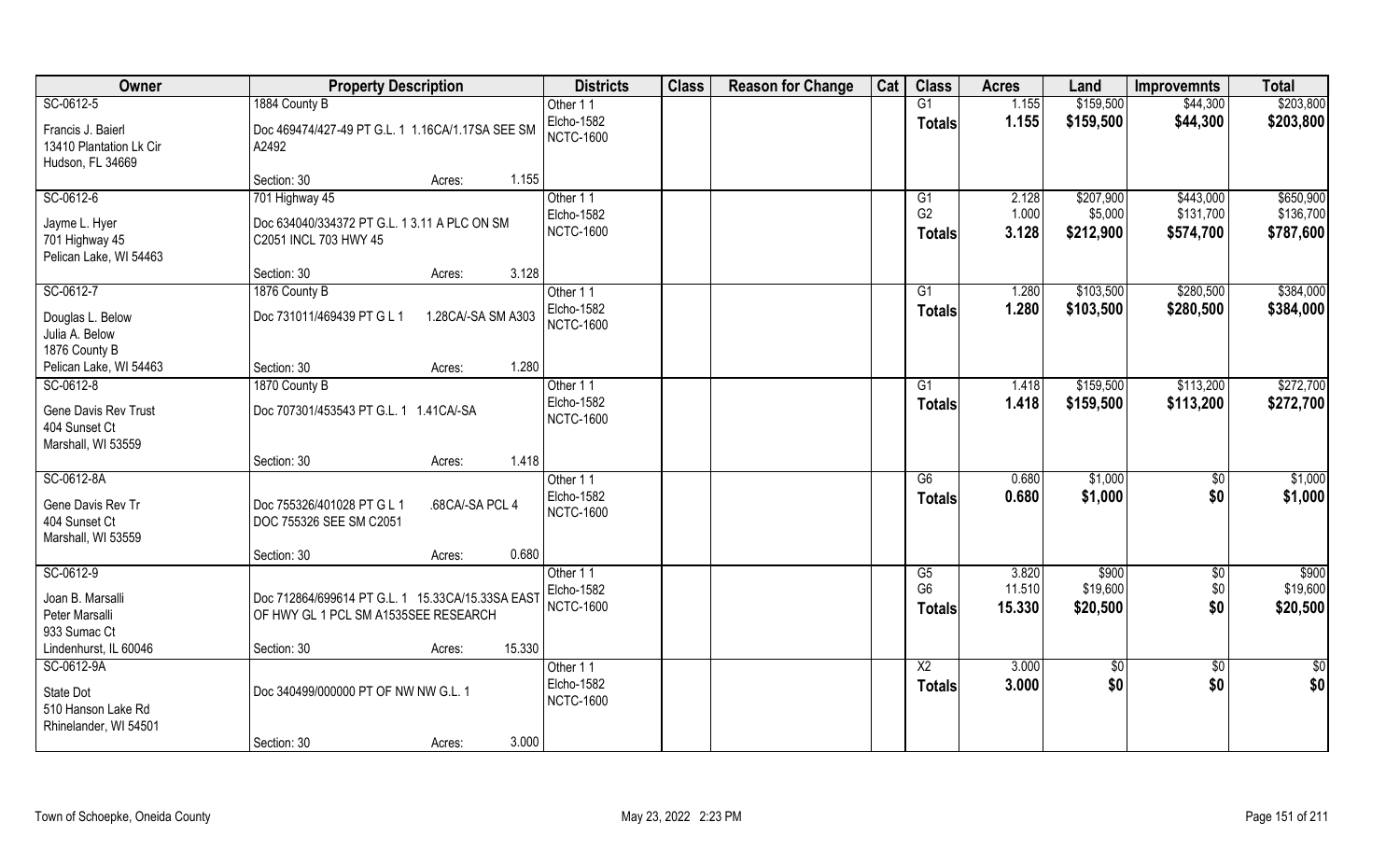| Owner                                      | <b>Property Description</b>                 |                   |        | <b>Districts</b>               | <b>Class</b> | <b>Reason for Change</b> | Cat | <b>Class</b>    | <b>Acres</b> | Land         | <b>Improvemnts</b> | <b>Total</b> |
|--------------------------------------------|---------------------------------------------|-------------------|--------|--------------------------------|--------------|--------------------------|-----|-----------------|--------------|--------------|--------------------|--------------|
| SC-0613                                    |                                             |                   |        | Other 11                       |              |                          |     | G5              | 32.680       | \$15,000     | $\sqrt{$0}$        | \$15,000     |
| Gerald F. Leonard                          | Doc 825674/730084 NE NW EXC V166-P455       |                   |        | Elcho-1582                     |              |                          |     | G <sub>6</sub>  | 6.330        | \$8,900      | \$0                | \$8,900      |
| c/o Gerald Leonard                         |                                             |                   |        | <b>NCTC-1600</b>               |              |                          |     | <b>Totals</b>   | 39.010       | \$23,900     | \$0                | \$23,900     |
| 809 County G                               |                                             |                   |        |                                |              |                          |     |                 |              |              |                    |              |
| Pelican Lake, WI 54463                     | Section: 30                                 | Acres:            | 39.010 |                                |              |                          |     |                 |              |              |                    |              |
| SC-0613-1                                  |                                             |                   |        | Other 11                       |              |                          |     | X4              | 2.900        | $\sqrt[6]{}$ | $\sqrt{$0}$        | \$0          |
|                                            |                                             |                   |        | Elcho-1582                     |              |                          |     | Totals          | 2.900        | \$0          | \$0                | \$0          |
| Baseball Booster and Rec Club              | Doc 274810/166-455 PT NE NW N300' OF E420'  |                   |        | <b>NCTC-1600</b>               |              |                          |     |                 |              |              |                    |              |
| c/o Linda L. Herrmann                      |                                             |                   |        |                                |              |                          |     |                 |              |              |                    |              |
| 785 Lass Rd                                |                                             |                   |        |                                |              |                          |     |                 |              |              |                    |              |
| Pelican Lake, WI 54463                     | Section: 30                                 | Acres:            | 2.900  |                                |              |                          |     |                 |              |              |                    |              |
| SC-0614                                    | 1875 County B                               |                   |        | Other 11                       |              |                          |     | G1              | 0.490        | \$7,400      | \$20,600           | \$28,000     |
| Leonard Guth III                           | Doc 743835/348999 PT G L 1                  | .49CA/-SA EXC PTS |        | Elcho-1582                     |              |                          |     | Totals          | 0.490        | \$7,400      | \$20,600           | \$28,000     |
| 365 Old Elcho Rd                           | CONV                                        |                   |        | <b>NCTC-1600</b>               |              |                          |     |                 |              |              |                    |              |
| Pelican Lake, WI 54463                     |                                             |                   |        |                                |              |                          |     |                 |              |              |                    |              |
|                                            | Section: 30                                 | Acres:            | 0.490  |                                |              |                          |     |                 |              |              |                    |              |
| SC-0614-1                                  |                                             |                   |        | Other 11                       |              |                          |     | G6              | 3.000        | \$5,100      | $\sqrt[6]{3}$      | \$5,100      |
|                                            |                                             |                   |        | Elcho-1582                     |              |                          |     | <b>Totals</b>   | 3.000        | \$5,100      | \$0                | \$5,100      |
| C & Nw Transportation Co                   | Doc 3130/000000 PT SW NW SEE SM A1535 SEE   |                   |        | <b>NCTC-1600</b>               |              |                          |     |                 |              |              |                    |              |
| c/o Union Pacific Railroad                 | FOREST CO TRANSCRIPT BOOK C PG 352 NO:3130  |                   |        |                                |              |                          |     |                 |              |              |                    |              |
| 1400 Douglas Stop 1640                     |                                             |                   |        |                                |              |                          |     |                 |              |              |                    |              |
| Omaha, NE 68179-1640                       | Section: 30                                 | Acres:            | 3.000  |                                |              |                          |     |                 |              |              |                    |              |
| SC-0614-2                                  | 550 Highway 45                              |                   |        | Other 11                       |              |                          |     | $\overline{G1}$ | 6.500        | \$29,100     | \$72,100           | \$101,200    |
| Tanya T. Imig (Flannery                    | Doc 637191/600810 PT SW NW 6.5CA BOTH PCLS  |                   |        | Elcho-1582                     |              |                          |     | <b>Totals</b>   | 6.500        | \$29,100     | \$72,100           | \$101,200    |
| W9825 Branch Rd                            | DESC/DOC #637191 LIFE EST SHARON J FLANNERY |                   |        | <b>NCTC-1600</b>               |              |                          |     |                 |              |              |                    |              |
| Deerbrook, WI 54424                        |                                             |                   |        |                                |              |                          |     |                 |              |              |                    |              |
|                                            | Section: 30                                 | Acres:            | 6.500  |                                |              |                          |     |                 |              |              |                    |              |
| SC-0614-3                                  | 1859 Pratt Junction Rd                      |                   |        | Other 11                       |              |                          |     | G1              | 0.330        | \$3,300      | \$58,200           | \$61,500     |
|                                            |                                             |                   |        | Elcho-1582                     |              |                          |     | <b>Totals</b>   | 0.330        | \$3,300      | \$58,200           | \$61,500     |
| Diane L. Haslitt                           | Doc 375232/374278 PT SW NW                  |                   |        | <b>NCTC-1600</b>               |              |                          |     |                 |              |              |                    |              |
| Joseph R. Hiland<br>1859 Pratt Junction Rd |                                             |                   |        |                                |              |                          |     |                 |              |              |                    |              |
| Pelican Lake, WI 54463                     |                                             |                   | 0.330  |                                |              |                          |     |                 |              |              |                    |              |
|                                            | Section: 30                                 | Acres:            |        |                                |              |                          |     |                 |              | \$23,600     |                    | \$68,900     |
| SC-0614-4                                  | 1899 County B                               |                   |        | Other 11                       |              |                          |     | G1              | 3.630        |              | \$45,300           |              |
| David J. Wolczewski                        | Doc 765690/765688 PT SW NW EXC V266-P182 SM |                   |        | Elcho-1582<br><b>NCTC-1600</b> |              |                          |     | <b>Totals</b>   | 3.630        | \$23,600     | \$45,300           | \$68,900     |
| Shari R. Wolczewski                        | B1383                                       |                   |        |                                |              |                          |     |                 |              |              |                    |              |
| 580 County Z                               |                                             |                   |        |                                |              |                          |     |                 |              |              |                    |              |
| Pelican Lake, WI 54463                     | Section: 30                                 | Acres:            | 3.630  |                                |              |                          |     |                 |              |              |                    |              |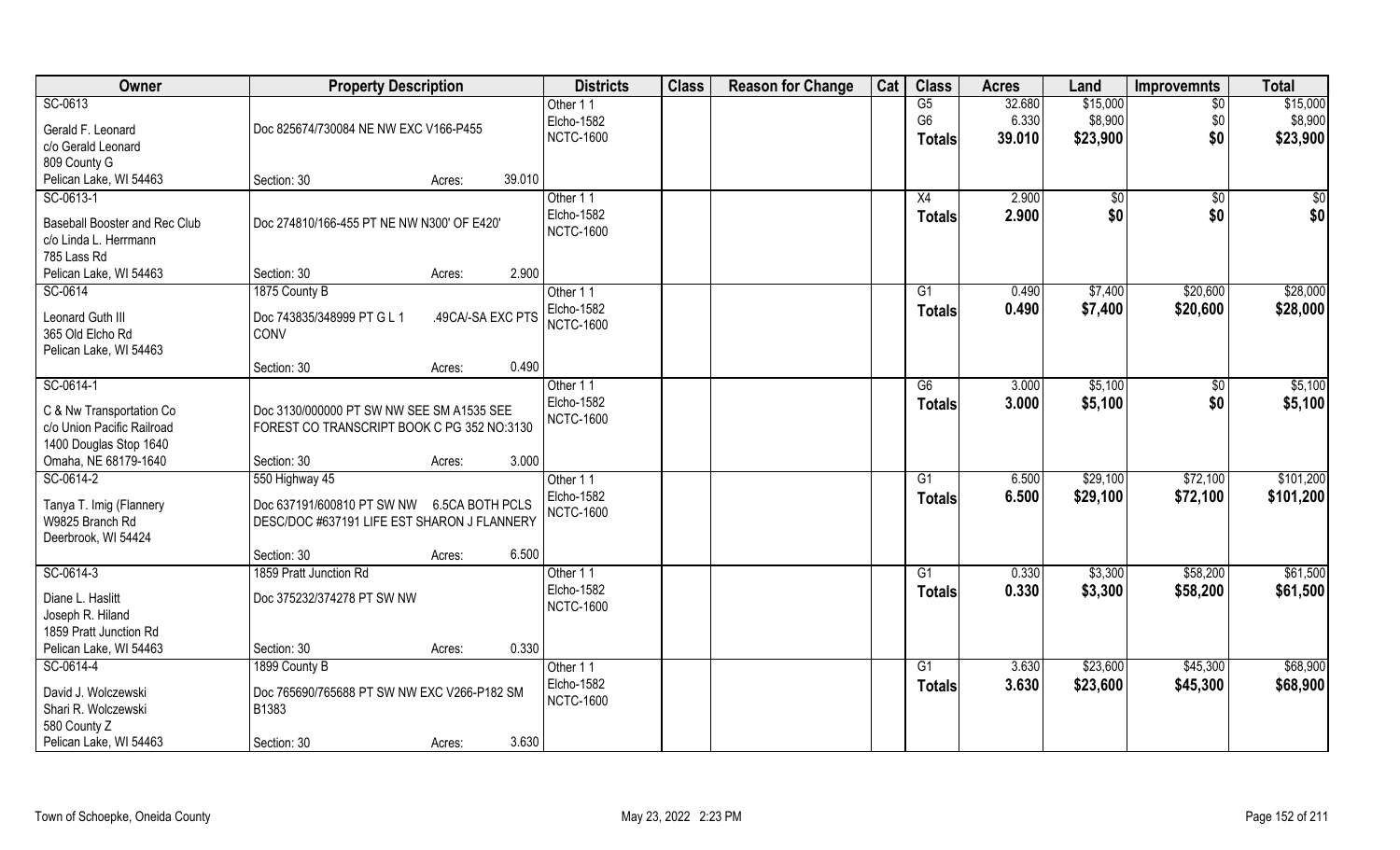| Owner                  | <b>Property Description</b>                      |                      | <b>Districts</b>  | <b>Class</b> | <b>Reason for Change</b> | Cat | <b>Class</b>    | <b>Acres</b> | Land     | <b>Improvemnts</b> | <b>Total</b> |
|------------------------|--------------------------------------------------|----------------------|-------------------|--------------|--------------------------|-----|-----------------|--------------|----------|--------------------|--------------|
| SC-0614-4A             | County B                                         |                      | Other 11          |              |                          |     | G1              | 0.144        | \$200    | $\sqrt{$0}$        | \$200        |
| Raymond A. Kruschke    | Doc 736813/350769 PT SW NW 10' X 750' TRI PCL NW |                      | Elcho-1582        |              |                          |     | <b>Totals</b>   | 0.144        | \$200    | \$0                | \$200        |
| Yvonne M. Kruschke     | COR SEE TOD/DOC 740525                           |                      | <b>NCTC-1600</b>  |              |                          |     |                 |              |          |                    |              |
| 1901 County B          |                                                  |                      |                   |              |                          |     |                 |              |          |                    |              |
| Pelican Lake, WI 54463 | Section: 30<br>Acres:                            | 0.144                |                   |              |                          |     |                 |              |          |                    |              |
| SC-0614-5              | 1895 County B                                    |                      | Other 11          |              |                          |     | $\overline{G1}$ | 3.600        | \$23,500 | \$96,800           | \$120,300    |
|                        |                                                  |                      | <b>Elcho-1582</b> |              |                          |     | Totals          | 3.600        | \$23,500 | \$96,800           | \$120,300    |
| Kenneth D. Fasbender   | Doc 397146/374861 PT SW NW                       |                      | <b>NCTC-1600</b>  |              |                          |     |                 |              |          |                    |              |
| 1895 County B          |                                                  |                      |                   |              |                          |     |                 |              |          |                    |              |
| Pelican Lake, WI 54463 |                                                  |                      |                   |              |                          |     |                 |              |          |                    |              |
|                        | Section: 30<br>Acres:                            | 3.600                |                   |              |                          |     |                 |              |          |                    |              |
| SC-0614-7              |                                                  |                      | Other 11          |              |                          |     | G5              | 34.105       | \$16,200 | $\sqrt[6]{3}$      | \$16,200     |
|                        |                                                  |                      | Elcho-1582        |              |                          |     | G <sub>6</sub>  | 3.500        | \$6,000  | \$0                | \$6,000      |
| Joan B. Marsalli       | Doc 712864/699614 PT SW NW PT EAST OF PRATT      |                      | <b>NCTC-1600</b>  |              |                          |     | Totals          | 37.605       | \$22,200 | \$0                | \$22,200     |
| Peter Marsalli         | JCT RD SWNW PCL SM A1535 33.98CA/37.607SASEE     |                      |                   |              |                          |     |                 |              |          |                    |              |
| 933 Sumac Ct           | LIO FILE FOR ? ON RAILROAD 3.6A                  | 37.605               |                   |              |                          |     |                 |              |          |                    |              |
| Lindenhurst, IL 60046  | Section: 30<br>Acres:                            |                      |                   |              |                          |     |                 |              |          |                    |              |
| SC-0614-8              |                                                  |                      | Other 11          |              |                          |     | X3              | 0.000        | $ $ \$0  | \$0                | \$0          |
| Oneida County          | Doc 000000/000000 PT SW NW, PT PCL 5B SM L709    |                      | Elcho-1582        |              |                          |     | <b>Totals</b>   | 0.000        | \$0      | \$0                | \$0          |
| PO Box 400             | EXC HWY ROW NO V&P FOUND, RR MAP INDICATES       |                      | <b>NCTC-1600</b>  |              |                          |     |                 |              |          |                    |              |
| Rhinelander, WI 54501  | DEED TO ONEIDA COUNTY IN 1931                    |                      |                   |              |                          |     |                 |              |          |                    |              |
|                        | Section: 30<br>Acres:                            | 0.000                |                   |              |                          |     |                 |              |          |                    |              |
| SC-0615                |                                                  |                      | Other 11          |              |                          |     | G5              | 36.760       | \$17,500 | \$0                | \$17,500     |
|                        |                                                  |                      | Elcho-1582        |              |                          |     | G <sub>6</sub>  | 7.000        | \$9,500  | \$0                | \$9,500      |
| Peter L. Mercier       | Doc 509778/512-274 SE NW                         |                      | <b>NCTC-1600</b>  |              |                          |     | <b>Totals</b>   | 43.760       | \$27,000 | \$0                | \$27,000     |
| Barbara M. Mercier     |                                                  |                      |                   |              |                          |     |                 |              |          |                    |              |
| 3010 Parkridge Ave     |                                                  |                      |                   |              |                          |     |                 |              |          |                    |              |
| Appleton, WI 54914     | Section: 30<br>Acres:                            | 43.760               |                   |              |                          |     |                 |              |          |                    |              |
| SC-0616                |                                                  |                      | Other 11          |              |                          |     | G5              | 40.000       | \$19,000 | \$0                | \$19,000     |
| Alan B. Flannery       | Doc 569684/535465 NE SW                          | 40A SEE V988-510 FOR | Elcho-1582        |              |                          |     | <b>Totals</b>   | 40.000       | \$19,000 | \$0                | \$19,000     |
| 8888 E Pioneer St      | <b>MIN RGTS</b>                                  |                      | <b>NCTC-1600</b>  |              |                          |     |                 |              |          |                    |              |
| Crandon, WI 54520      |                                                  |                      |                   |              |                          |     |                 |              |          |                    |              |
|                        | Section: 30<br>Acres:                            | 40.000               |                   |              |                          |     |                 |              |          |                    |              |
| SC-0617                |                                                  |                      | Other 11          |              |                          |     | G5              | 56.700       | \$27,000 |                    | \$27,000     |
|                        |                                                  |                      | Elcho-1582        |              |                          |     |                 |              |          | $\sqrt{$0}$        |              |
| Peter L. Mercier       | Doc 509779/571-510 NW SW<br>56.7CA EXC R.R.      |                      | <b>NCTC-1600</b>  |              |                          |     | <b>Totals</b>   | 56.700       | \$27,000 | \$0                | \$27,000     |
| Barbara M. Mercier     |                                                  |                      |                   |              |                          |     |                 |              |          |                    |              |
| 3010 Parkridge Ave     |                                                  |                      |                   |              |                          |     |                 |              |          |                    |              |
| Appleton, WI 54914     | Section: 30<br>Acres:                            | 56.700               |                   |              |                          |     |                 |              |          |                    |              |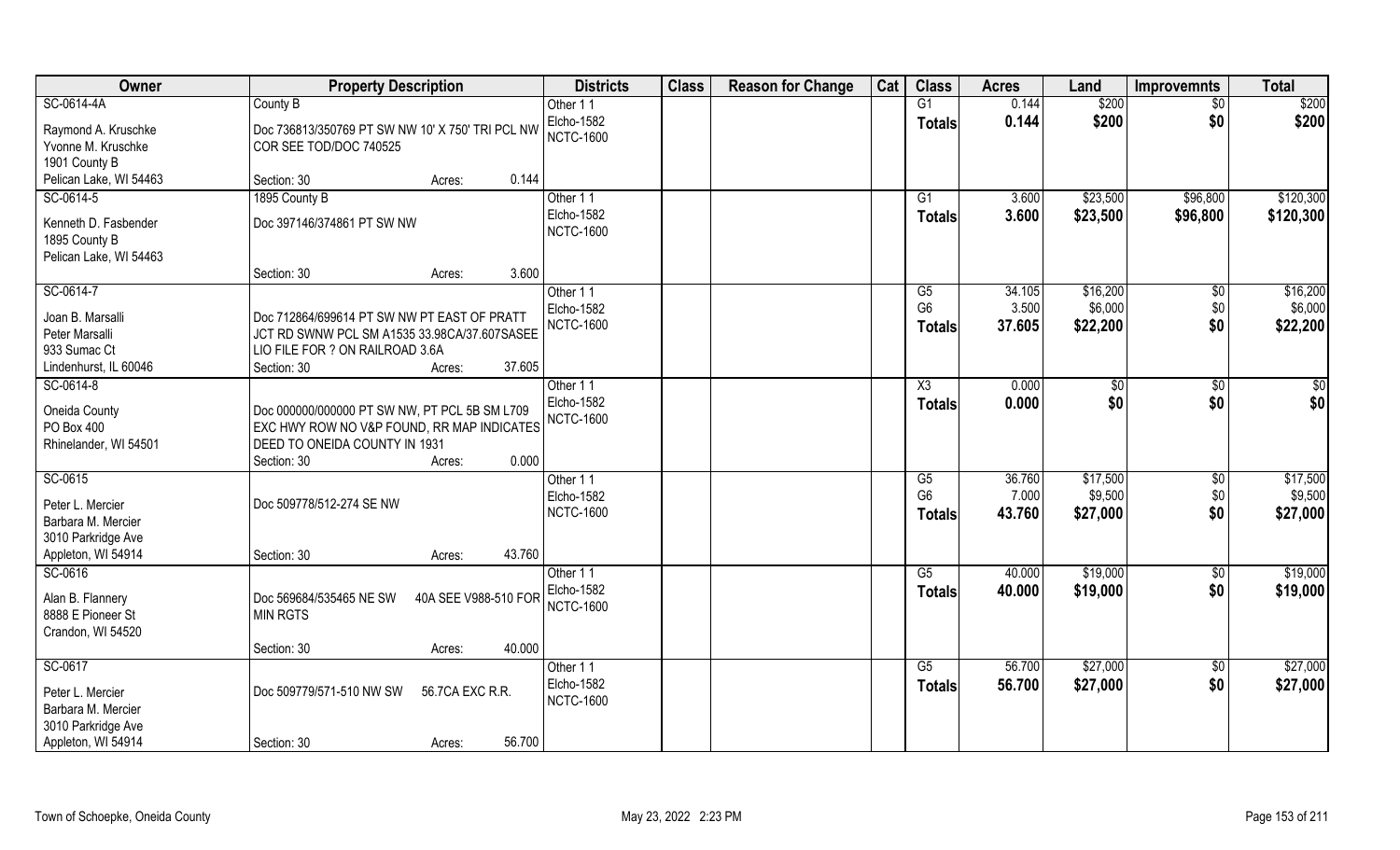| Owner                      | <b>Property Description</b>                   |                  | <b>Districts</b> | <b>Class</b> | <b>Reason for Change</b> | Cat | <b>Class</b>           | <b>Acres</b>     | Land               | <b>Improvemnts</b> | <b>Total</b>       |
|----------------------------|-----------------------------------------------|------------------|------------------|--------------|--------------------------|-----|------------------------|------------------|--------------------|--------------------|--------------------|
| SC-0617-1                  |                                               |                  | Other 11         |              |                          |     | $\overline{\text{G5}}$ | 3.340            | \$1,100            | $\sqrt{$0}$        | \$1,100            |
| C & Nw Transportation Co   | Doc 1796/000000 PT NW SW                      |                  | Elcho-1582       |              |                          |     | <b>Totals</b>          | 3.340            | \$1,100            | \$0                | \$1,100            |
| c/o Union Pacific Railroad |                                               |                  | <b>NCTC-1600</b> |              |                          |     |                        |                  |                    |                    |                    |
| 1400 Douglas Stop 1640     |                                               |                  |                  |              |                          |     |                        |                  |                    |                    |                    |
| Omaha, NE 68179-1640       | Section: 30                                   | 3.340<br>Acres:  |                  |              |                          |     |                        |                  |                    |                    |                    |
| SC-0618                    |                                               |                  | Other 11         |              |                          |     | X4                     | 48.510           | $\sqrt{50}$        | $\overline{50}$    | $\overline{\$0}$   |
|                            |                                               |                  | Elcho-1582       |              |                          |     | <b>Totals</b>          | 48.510           | \$0                | \$0                | \$0                |
| Elcho School District      | Doc 339163/264-389 SW SW                      |                  | <b>NCTC-1600</b> |              |                          |     |                        |                  |                    |                    |                    |
|                            |                                               |                  |                  |              |                          |     |                        |                  |                    |                    |                    |
| Elcho, WI 54428            |                                               |                  |                  |              |                          |     |                        |                  |                    |                    |                    |
|                            | Section: 30                                   | 48.510<br>Acres: |                  |              |                          |     |                        |                  |                    |                    |                    |
| SC-0618-1                  | Pratt Junction Rd                             |                  | Other 11         |              |                          |     | G5                     | 6.430            | \$1,500            | $\sqrt[6]{3}$      | \$1,500            |
| Richard J. Rice            | Doc 366794/540-432 SW SW                      |                  | Elcho-1582       |              |                          |     | G <sub>6</sub>         | 1.444            | \$2,000            | \$0                | \$2,000            |
| 3269 S 15th St             |                                               |                  | <b>NCTC-1600</b> |              |                          |     | Totals                 | 7.874            | \$3,500            | \$0                | \$3,500            |
| Milwaukee, WI 53215        |                                               |                  |                  |              |                          |     |                        |                  |                    |                    |                    |
|                            | Section: 30                                   | 7.874<br>Acres:  |                  |              |                          |     |                        |                  |                    |                    |                    |
| SC-0619                    | 1784 Pratt Junction Rd                        |                  | Other 11         |              |                          |     | G1                     | 2.000            | \$16,000           | \$40,700           | \$56,700           |
|                            |                                               |                  | Elcho-1582       |              |                          |     | G <sub>5</sub>         | 28.700           | \$13,700           | \$0                | \$13,700           |
| Shari Finger               | Doc 732100/724443 SE SW 36.71CA/-SA EXC RR    |                  | <b>NCTC-1600</b> |              |                          |     | G <sub>6</sub>         | 6.014            | \$10,200           | \$0                | \$10,200           |
| 1784 Pratt Junction Rd     | (V5-360) & HWY (LC DOC 732100)                |                  |                  |              |                          |     | <b>Totals</b>          | 36.714           | \$39,900           | \$40,700           | \$80,600           |
| Pelican Lake, WI 54463     |                                               |                  |                  |              |                          |     |                        |                  |                    |                    |                    |
|                            | Section: 30                                   | 36.714<br>Acres: |                  |              |                          |     |                        |                  |                    |                    |                    |
| SC-0619-1                  | 1820 Pratt Junction Rd                        |                  | Other 11         |              |                          |     | G1                     | 5.300            | \$16,700           | \$500              | \$17,200           |
| Richard J. Rice            | Doc 404383/000000 PT SE SW & SW SW 5.28CA/-SA |                  | Elcho-1582       |              |                          |     | <b>Totals</b>          | 5.300            | \$16,700           | \$500              | \$17,200           |
| 3269 S 15th St             |                                               |                  | <b>NCTC-1600</b> |              |                          |     |                        |                  |                    |                    |                    |
| Milwaukee, WI 53215        |                                               |                  |                  |              |                          |     |                        |                  |                    |                    |                    |
|                            | Section: 30                                   | 5.300<br>Acres:  |                  |              |                          |     |                        |                  |                    |                    |                    |
| SC-0620                    |                                               |                  | Other 11         |              |                          |     | G4                     | 12.000           | \$2,200            | $\frac{6}{3}$      | \$2,200            |
|                            |                                               |                  | Elcho-1582       |              |                          |     | G <sub>5</sub>         | 2.250            | \$800              | \$0                | \$800              |
| Vernon Applekamp           | Doc 204111/000000 NE SE 36.3CA                |                  | <b>NCTC-1600</b> |              |                          |     | G <sub>8</sub>         | 22.066           | \$21,000           | \$0                | \$21,000           |
| <b>Beverly Applekamp</b>   |                                               |                  |                  |              |                          |     | Totals                 | 36.316           | \$24,000           | \$0                | \$24,000           |
| 699 Mcguire Rd             |                                               |                  |                  |              |                          |     |                        |                  |                    |                    |                    |
| Elcho, WI 54428            | Section: 30                                   | 36.316<br>Acres: |                  |              |                          |     |                        |                  |                    |                    |                    |
| SC-0621                    |                                               |                  | Other 11         |              |                          |     | G4<br>G <sub>5</sub>   | 10.000<br>26.000 | \$1,900<br>\$9,800 | $\sqrt{$0}$        | \$1,900<br>\$9,800 |
| Vernon Applekamp           | Doc 204111/000000 NW SE 36CA                  |                  | Elcho-1582       |              |                          |     |                        |                  |                    | \$0                |                    |
| <b>Beverly Applekamp</b>   |                                               |                  | <b>NCTC-1600</b> |              |                          |     | <b>Totals</b>          | 36.000           | \$11,700           | \$0                | \$11,700           |
| 699 Mcguire Rd             |                                               |                  |                  |              |                          |     |                        |                  |                    |                    |                    |
| Elcho, WI 54428            | Section: 30                                   | 36.000<br>Acres: |                  |              |                          |     |                        |                  |                    |                    |                    |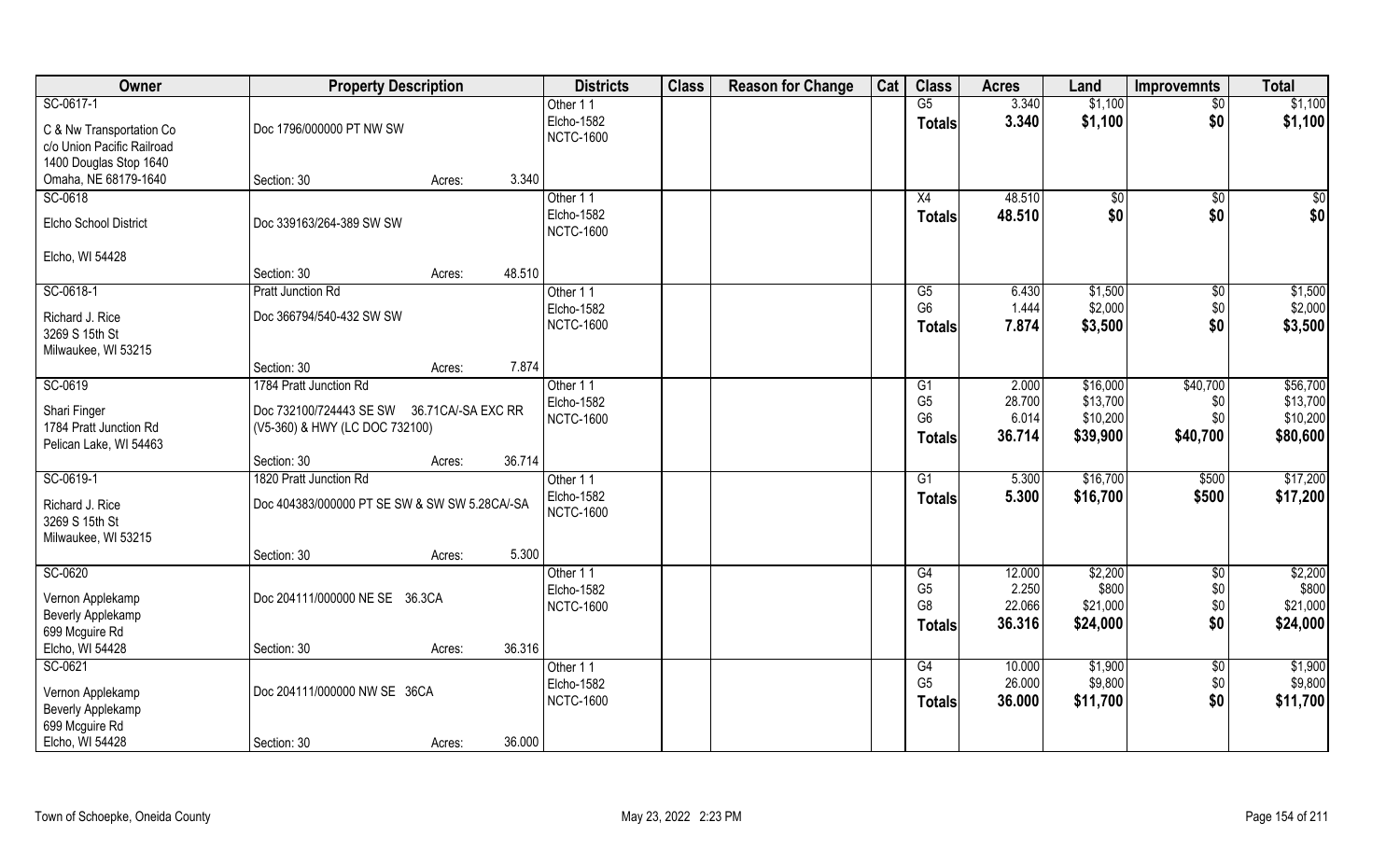| SC-0622<br>G4<br>G4<br>\$5,600<br>\$5,600<br><b>Pratt Junction Rd</b><br>30.440<br>Other 11<br>Ag use land<br>$-5$<br>\$0<br>3.060<br>\$600<br>G <sub>5</sub><br>\$600<br>\$0<br>Elcho-1582<br>Doc 204111/000000 SW SE 33.5CA<br>Vernon Applekamp<br>\$0<br>\$6,200<br><b>NCTC-1600</b><br>33.500<br>\$6,200<br><b>Totals</b><br>Beverly Applekamp<br>699 Mcguire Rd<br>Elcho, WI 54428<br>33.500<br>Section: 30<br>Acres: |         |
|----------------------------------------------------------------------------------------------------------------------------------------------------------------------------------------------------------------------------------------------------------------------------------------------------------------------------------------------------------------------------------------------------------------------------|---------|
|                                                                                                                                                                                                                                                                                                                                                                                                                            |         |
|                                                                                                                                                                                                                                                                                                                                                                                                                            |         |
|                                                                                                                                                                                                                                                                                                                                                                                                                            |         |
|                                                                                                                                                                                                                                                                                                                                                                                                                            |         |
|                                                                                                                                                                                                                                                                                                                                                                                                                            |         |
| 1650 Pratt Junction Rd<br>G4<br>\$4,500<br>\$4,500<br>Other 11<br>Ag use land<br>$-5$<br>G4<br>24.427<br>$\overline{50}$                                                                                                                                                                                                                                                                                                   | SC-0623 |
| \$1,500<br>G <sub>5</sub><br>\$1,500<br>Elcho-1582<br>8.620<br>\$0                                                                                                                                                                                                                                                                                                                                                         |         |
| Doc 204111/000000 SE SE<br>Vernon Applekamp<br>35CA CHRISTMAS TREE<br>\$37,900<br>2.000<br>\$24,900<br>G7<br>\$13,000<br><b>NCTC-1600</b>                                                                                                                                                                                                                                                                                  |         |
| Beverly Applekamp<br><b>FARM</b><br>\$43,900<br>35.047<br>\$19,000<br>\$24,900<br><b>Totals</b>                                                                                                                                                                                                                                                                                                                            |         |
| 699 Mcguire Rd<br>35.047                                                                                                                                                                                                                                                                                                                                                                                                   |         |
| Elcho, WI 54428<br>Section: 30<br>Acres:                                                                                                                                                                                                                                                                                                                                                                                   |         |
| \$200<br>SC-0624<br>\$200<br>G4<br>1.324<br>$\sqrt[6]{30}$<br>Other 11<br>2.460<br>G <sub>5</sub><br>\$500<br>\$0<br>\$500<br>Elcho-1582                                                                                                                                                                                                                                                                                   |         |
| Doc 204111/000000 PT NE NE, N OF HWY 3.8CA<br>Vernon Applekamp<br><b>NCTC-1600</b>                                                                                                                                                                                                                                                                                                                                         |         |
| \$700<br>3.784<br>\$700<br>\$0<br><b>Totals</b><br>Beverly Applekamp                                                                                                                                                                                                                                                                                                                                                       |         |
| 699 Mcguire Rd                                                                                                                                                                                                                                                                                                                                                                                                             |         |
| Elcho, WI 54428<br>3.784<br>Section: 31<br>Acres:                                                                                                                                                                                                                                                                                                                                                                          |         |
| SC-0624-1<br>1659 Pratt Junction Rd<br>\$5,800<br>\$15,800<br>1.000<br>\$10,000<br>Other 11<br>G <sub>1</sub>                                                                                                                                                                                                                                                                                                              |         |
| 10.400<br>\$4,100<br>\$4,100<br>G <sub>5</sub><br>Elcho-1582<br>\$0<br>Doc 829145/736356 PT NE NE S OF HWY 29.57CA/-SA<br>Nicholas Nehls                                                                                                                                                                                                                                                                                   |         |
| G <sub>6</sub><br>18.166<br>\$38,100<br>\$0<br>\$38,100<br><b>NCTC-1600</b><br>Nicole Nehls                                                                                                                                                                                                                                                                                                                                |         |
| \$52,200<br>29.566<br>\$5,800<br>\$58,000<br><b>Totals</b><br>211 State St                                                                                                                                                                                                                                                                                                                                                 |         |
| 29.566<br>Neenah, WI 54956<br>Section: 31<br>Acres:                                                                                                                                                                                                                                                                                                                                                                        |         |
| SC-0625<br>1771 Pratt Junction Rd<br>\$10,000<br>\$8,300<br>\$18,300<br>G1<br>1.000<br>Other 11                                                                                                                                                                                                                                                                                                                            |         |
| G <sub>5</sub><br>9.130<br>\$3,500<br>\$3,500<br>\$0<br>Elcho-1582                                                                                                                                                                                                                                                                                                                                                         |         |
| Martin D. Nehls<br>Doc 816256/443677 PT NW NE<br>28.7CA (LC DOC<br>G <sub>6</sub><br>18.593<br>\$39,000<br>\$0<br>\$39,000<br><b>NCTC-1600</b>                                                                                                                                                                                                                                                                             |         |
| c/o Martin D. Nehls<br>816256)<br>28.723<br>\$8,300<br>\$60,800<br>\$52,500<br><b>Totals</b>                                                                                                                                                                                                                                                                                                                               |         |
| PO Box 404                                                                                                                                                                                                                                                                                                                                                                                                                 |         |
| Westfield, WI 53964<br>28.723<br>Section: 31<br>Acres:                                                                                                                                                                                                                                                                                                                                                                     |         |
| SC-0625-1<br>( \$9,000)<br>F8<br>6.000<br>Other 11<br>\$0                                                                                                                                                                                                                                                                                                                                                                  |         |
| \$0<br>Elcho-1582<br>6.000<br>\$0<br><b>Totals</b><br>Mike Rustick et al<br>Doc 653572/643837 PT NW NE, S OF RR & ABND RR                                                                                                                                                                                                                                                                                                  |         |
| <b>NCTC-1600</b><br>SEE DOC #643837 FOR DEED & BOTH DESC MFL<br>c/o Thomas & Judy Rustick                                                                                                                                                                                                                                                                                                                                  |         |
| PO Box 66<br>CLOSED #44 008 2003 LIFE EST THOMAS S & JUDY                                                                                                                                                                                                                                                                                                                                                                  |         |
| Elcho, WI 54428<br>6.000<br>Section: 31<br>Acres:                                                                                                                                                                                                                                                                                                                                                                          |         |
| \$16,000<br>\$73,800<br>SC-0625-2<br>1781 Pratt Junction Rd<br>Other 11<br>G1<br>2.000<br>\$57,800                                                                                                                                                                                                                                                                                                                         |         |
| <b>Elcho-1582</b><br>2.000<br>\$16,000<br>\$57,800<br>\$73,800<br><b>Totals</b><br>Doc 477508/477507 PT NW NE<br>Randy M. Robison                                                                                                                                                                                                                                                                                          |         |
| <b>NCTC-1600</b><br>Linda J. Robison                                                                                                                                                                                                                                                                                                                                                                                       |         |
| 1781 Pratt Junction Rd                                                                                                                                                                                                                                                                                                                                                                                                     |         |
| Pelican Lake, WI 54463<br>2.000<br>Section: 31<br>Acres:                                                                                                                                                                                                                                                                                                                                                                   |         |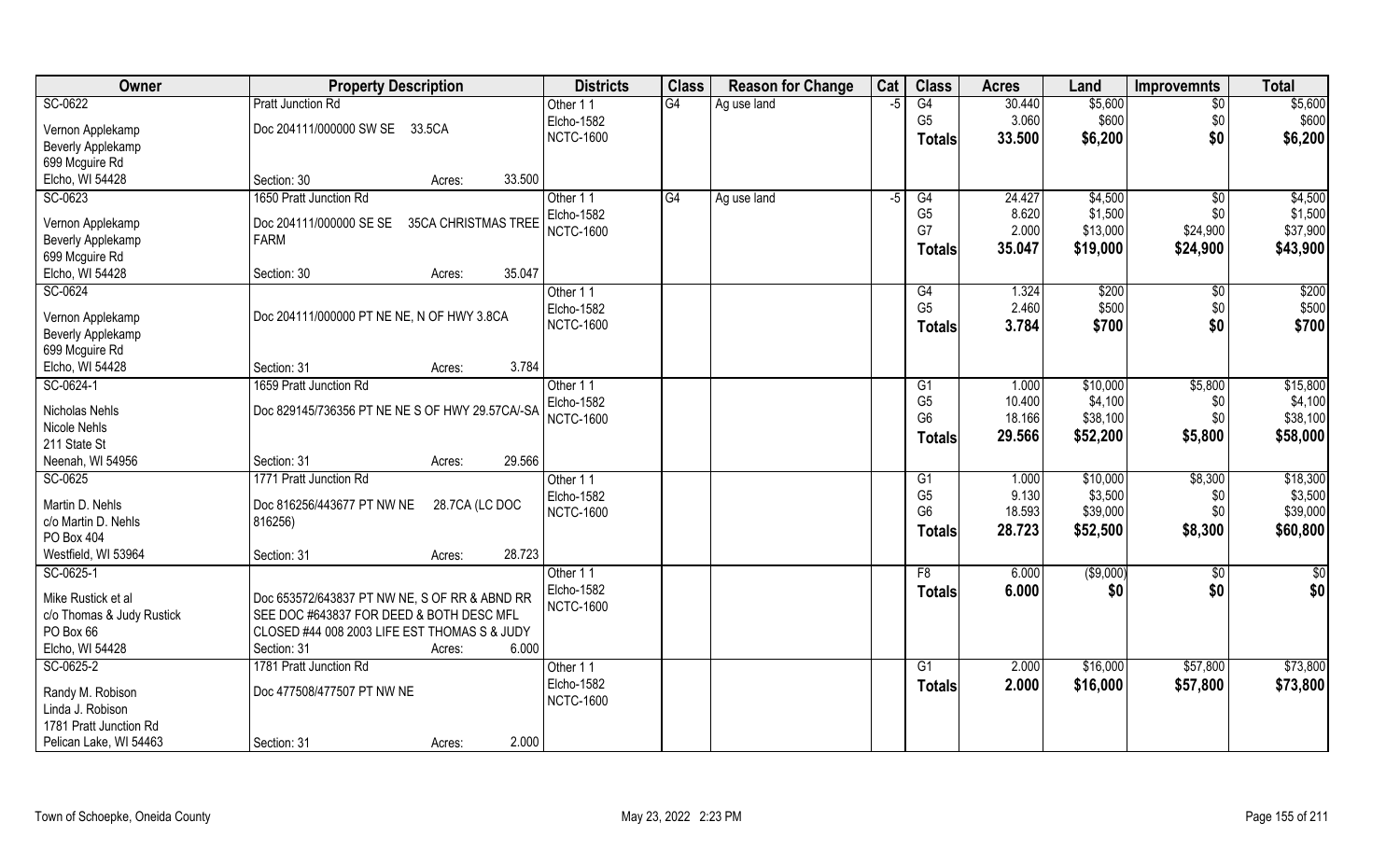| Owner                     | <b>Property Description</b>                     | <b>Districts</b>       | <b>Class</b> | <b>Reason for Change</b> | Cat | <b>Class</b>    | <b>Acres</b> | Land        | <b>Improvemnts</b> | <b>Total</b>    |
|---------------------------|-------------------------------------------------|------------------------|--------------|--------------------------|-----|-----------------|--------------|-------------|--------------------|-----------------|
| SC-0626                   |                                                 | Other 11               |              |                          |     | G5              | 9.770        | \$4,300     | $\overline{50}$    | \$4,300         |
| Martin D. Nehls           | 22.9CA EXC 8A E OF R<br>Doc 816256/443677 SW NE | Elcho-1582             |              |                          |     | G <sub>6</sub>  | 13.130       | \$18,400    | \$0                | \$18,400        |
| c/o Martin D. Nehls       | R (LC DOC 816256)                               | <b>NCTC-1600</b>       |              |                          |     | <b>Totals</b>   | 22.900       | \$22,700    | \$0                | \$22,700        |
| PO Box 404                |                                                 |                        |              |                          |     |                 |              |             |                    |                 |
| Westfield, WI 53964       | 22.900<br>Section: 31<br>Acres:                 |                        |              |                          |     |                 |              |             |                    |                 |
| SC-0626-1                 |                                                 | Other 11               |              |                          |     | $\overline{G5}$ | 3.750        | \$700       | $\overline{50}$    | \$700           |
|                           |                                                 | Elcho-1582             |              |                          |     | G <sub>6</sub>  | 6.165        | \$9,200     | \$0                | \$9,200         |
| Martin D. Nehls           | Doc 816256/443677 PT SW NE 9.9CA 8A E. OF R.R.  | <b>NCTC-1600</b>       |              |                          |     | <b>Totals</b>   | 9.915        | \$9,900     | \$0                | \$9,900         |
| c/o Martin D. Nehls       | (LC DOC 816256)                                 |                        |              |                          |     |                 |              |             |                    |                 |
| PO Box 404                |                                                 |                        |              |                          |     |                 |              |             |                    |                 |
| Westfield, WI 53964       | 9.915<br>Section: 31<br>Acres:                  |                        |              |                          |     |                 |              |             |                    |                 |
| SC-0626-A                 |                                                 | Other 11               |              |                          |     | G6              | 3.160        | \$4,400     | $\sqrt[6]{3}$      | \$4,400         |
| Michael J. Rustick        | Doc 524512/414527 PT SW NE (3 OWNERS)           | Elcho-1582             |              |                          |     | <b>Totals</b>   | 3.160        | \$4,400     | \$0                | \$4,400         |
| N11925 Hwy 45             |                                                 | <b>NCTC-1600</b>       |              |                          |     |                 |              |             |                    |                 |
| Pelican Lake, WI 54463    |                                                 |                        |              |                          |     |                 |              |             |                    |                 |
|                           | 3.160<br>Section: 31<br>Acres:                  |                        |              |                          |     |                 |              |             |                    |                 |
| SC-0627                   |                                                 | Other 11               |              |                          |     | G5              | 8.300        | \$4,000     | \$0                | \$4,000         |
| Nicholas Nehls            | Doc 829145/736356 SE NE<br>35.9CA/-SA           | Elcho-1582             |              |                          |     | G <sub>6</sub>  | 27.597       | \$38,600    | \$0                | \$38,600        |
| Nicole Nehls              |                                                 | <b>NCTC-1600</b>       |              |                          |     | <b>Totals</b>   | 35.897       | \$42,600    | \$0                | \$42,600        |
| 211 State St              |                                                 |                        |              |                          |     |                 |              |             |                    |                 |
| Neenah, WI 54956          | 35.897<br>Section: 31<br>Acres:                 |                        |              |                          |     |                 |              |             |                    |                 |
| SC-0628                   |                                                 | Other 11               |              |                          |     | G5              | 5.471        | \$1,000     | \$0                | \$1,000         |
|                           |                                                 | Elcho-1582             |              |                          |     | <b>Totals</b>   | 5.471        | \$1,000     | \$0                | \$1,000         |
| Mike Rustick et al        | Doc 643837/290472 PT NE NW EXC MFL 3A LIFE      | <b>NCTC-1600</b>       |              |                          |     |                 |              |             |                    |                 |
| c/o Thomas & Judy Rustick | EST THOMAS S & JUDY M RUSTICK                   |                        |              |                          |     |                 |              |             |                    |                 |
| PO Box 66                 | 5.471                                           |                        |              |                          |     |                 |              |             |                    |                 |
| Elcho, WI 54428           | Section: 31<br>Acres:                           |                        |              |                          |     |                 |              |             |                    |                 |
| SC-0628-1                 | 1785 Pratt Junction Rd                          | Other 11<br>Elcho-1582 |              |                          |     | G1              | 6.500        | \$24,600    | \$65,600           | \$90,200        |
| Denise C. Hacker          | Doc 658663/650874 PT NE NW<br>6.5CA SEE TOD/DOC | <b>NCTC-1600</b>       |              |                          |     | <b>Totals</b>   | 6.500        | \$24,600    | \$65,600           | \$90,200        |
| 1785 Pratt Junction Rd    | 813740                                          |                        |              |                          |     |                 |              |             |                    |                 |
| Pelican Lake, WI 54463    |                                                 |                        |              |                          |     |                 |              |             |                    |                 |
|                           | 6.500<br>Section: 31<br>Acres:                  |                        |              |                          |     |                 |              |             |                    |                 |
| SC-0628-2                 |                                                 | Other 11               |              |                          |     | F8              | 25.360       | ( \$53,300) | $\sqrt{$0}$        | $\overline{50}$ |
| Mike Rustick et al        | Doc 653572/643837 PT NE NW 25.36A MFL CLOSED    | Elcho-1582             |              |                          |     | <b>Totals</b>   | 25.360       | \$0         | \$0                | \$0             |
| c/o Thomas & Judy Rustick | #44 008 2002 SEE DOC #643837 FOR DEED LIFE EST  | <b>NCTC-1600</b>       |              |                          |     |                 |              |             |                    |                 |
| PO Box 66                 | THOMAS S & JUDY M RUSTICK                       |                        |              |                          |     |                 |              |             |                    |                 |
| Elcho, WI 54428           | 25.360<br>Section: 31<br>Acres:                 |                        |              |                          |     |                 |              |             |                    |                 |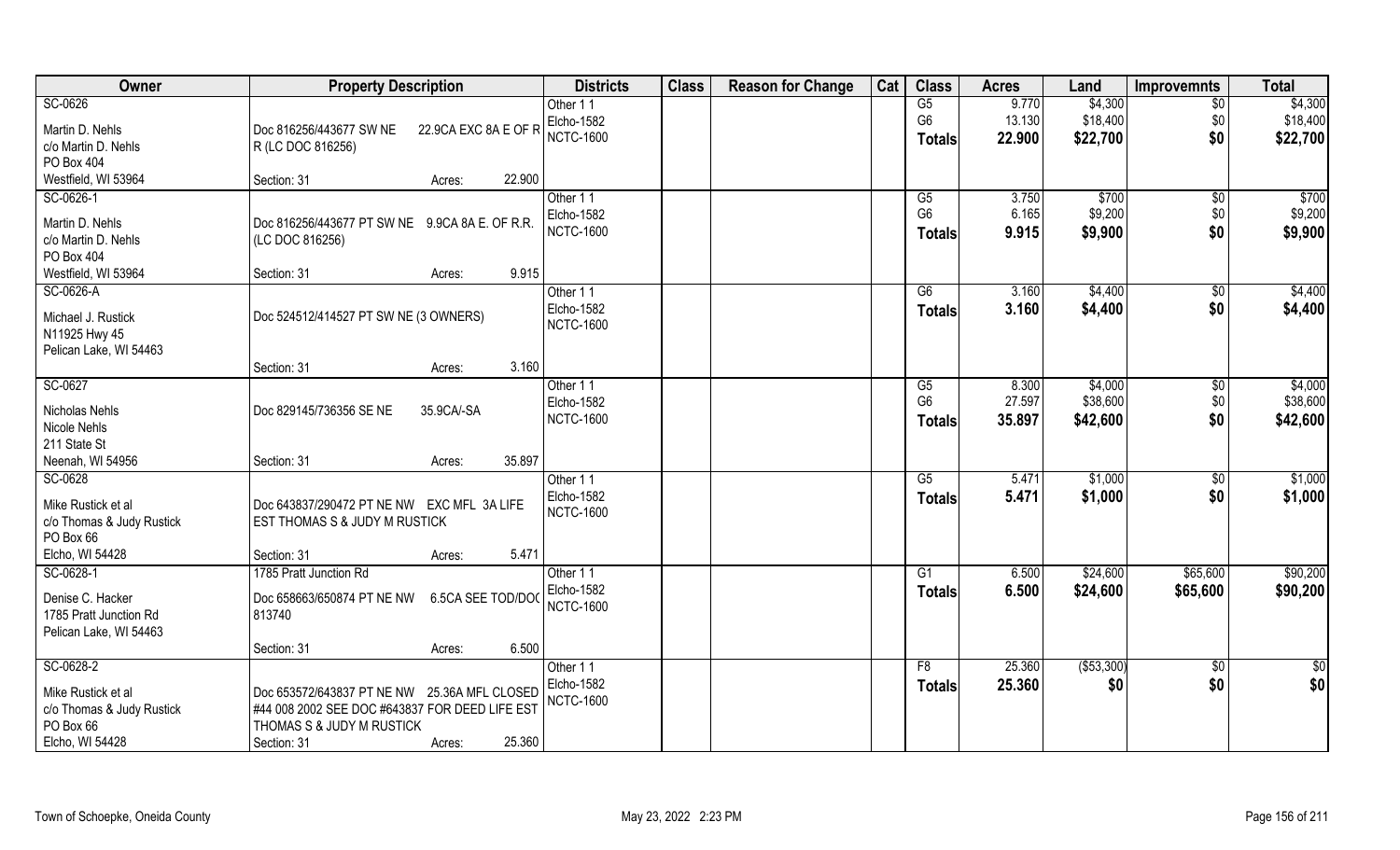| Owner                     | <b>Property Description</b>                    | <b>Districts</b>               | <b>Class</b> | <b>Reason for Change</b> | Cat | <b>Class</b>   | <b>Acres</b> | Land        | Improvemnts     | <b>Total</b>    |
|---------------------------|------------------------------------------------|--------------------------------|--------------|--------------------------|-----|----------------|--------------|-------------|-----------------|-----------------|
| SC-0629                   |                                                | Other 11                       |              |                          |     | G5             | 32.108       | \$15,300    | $\overline{50}$ | \$15,300        |
| Jeffrey T. Rustick        | Doc 637549/627210 NW NW, EXC MFL R'MNDR APPX   | Elcho-1582                     |              |                          |     | <b>Totals</b>  | 32.108       | \$15,300    | \$0             | \$15,300        |
| 319 E Peckham St          | 35.356A (4 OWNERS) SEE AFF CORR DOC 637549     | <b>NCTC-1600</b>               |              |                          |     |                |              |             |                 |                 |
| Neenah, WI 54956          |                                                |                                |              |                          |     |                |              |             |                 |                 |
|                           | 32.108<br>Section: 31<br>Acres:                |                                |              |                          |     |                |              |             |                 |                 |
| SC-0629-1                 |                                                | Other 11                       |              |                          |     | F8             | 25.000       | (\$52,500)  | \$0             | \$0             |
| Jeffrey T. Rustick        | Doc 637549/631998 PT NW NW 25A SEE DOC         | <b>Elcho-1582</b>              |              |                          |     | Totals         | 25.000       | \$0         | \$0             | \$0             |
| 319 E Peckham St          | #627210 FOR DEED MFL CLOSED #44 005 2003 (4    | <b>NCTC-1600</b>               |              |                          |     |                |              |             |                 |                 |
| Neenah, WI 54956          | OWNERS) SEE AFF CORR DOC 637549                |                                |              |                          |     |                |              |             |                 |                 |
|                           | 25.000<br>Section: 31<br>Acres:                |                                |              |                          |     |                |              |             |                 |                 |
| SC-0630                   |                                                | Other 11                       |              |                          |     | G5             | 27.312       | \$13,000    | $\sqrt[6]{30}$  | \$13,000        |
|                           |                                                | Elcho-1582                     |              |                          |     | <b>Totals</b>  | 27.312       | \$13,000    | \$0             | \$13,000        |
| Jeffrey T. Rustick        | Doc 637549/627210 SW NW, EXC MFL R'MNDR APPX   | <b>NCTC-1600</b>               |              |                          |     |                |              |             |                 |                 |
| 319 E Peckham St          | 27.312A (4 OWNERS) SEE AFF CORR DOC 637549     |                                |              |                          |     |                |              |             |                 |                 |
| Neenah, WI 54956          |                                                |                                |              |                          |     |                |              |             |                 |                 |
|                           | 27.312<br>Section: 31<br>Acres:                |                                |              |                          |     |                |              |             |                 |                 |
| SC-0630-1                 |                                                | Other 11                       |              |                          |     | F8             | 30.000       | ( \$63,000) | $\sqrt[6]{3}$   | \$0             |
| Jeffrey T. Rustick        | Doc 637549/631998 PT SW NW 30A SEE DOC         | Elcho-1582<br><b>NCTC-1600</b> |              |                          |     | <b>Totals</b>  | 30.000       | \$0         | \$0             | \$0             |
| 319 E Peckham St          | #627210 FOR DEED MFL CLOSED #44 005 2003 (4    |                                |              |                          |     |                |              |             |                 |                 |
| Neenah, WI 54956          | OWNERS) SEE AFF CORR DOC 637549                |                                |              |                          |     |                |              |             |                 |                 |
|                           | 30.000<br>Section: 31<br>Acres:                |                                |              |                          |     |                |              |             |                 |                 |
| SC-0631                   |                                                | Other 11                       |              |                          |     | F <sub>8</sub> | 35.944       | ( \$53,900) | \$0             | $\overline{50}$ |
| Mike Rustick et al        | Doc 653572/643837 SE NW<br>35.944A MFL CLOSED  | <b>Elcho-1582</b>              |              |                          |     | <b>Totals</b>  | 35.944       | \$0         | \$0             | \$0             |
| c/o Thomas & Judy Rustick | #44 008 2002 SEE DOC #643837 FOR DEED LIFE EST | <b>NCTC-1600</b>               |              |                          |     |                |              |             |                 |                 |
| PO Box 66                 | THOMAS S & JUDY M RUSTICK                      |                                |              |                          |     |                |              |             |                 |                 |
| Elcho, WI 54428           | Section: 31<br>35.944<br>Acres:                |                                |              |                          |     |                |              |             |                 |                 |
| SC-0632                   |                                                | Other 11                       |              |                          |     | F8             | 34.174       | ( \$51,300) | \$0             | $rac{1}{6}$     |
| Michael J. Rustick        | Doc 653575/643838 NE SW 34.174A (3 OWNERS)     | Elcho-1582                     |              |                          |     | <b>Totals</b>  | 34.174       | \$0         | \$0             | \$0             |
| c/o Judy Rustick          | MFL CLOSED #44 033 2002 SEE DOC #643838 FOR    | <b>NCTC-1600</b>               |              |                          |     |                |              |             |                 |                 |
| PO Box 66                 | DEED LIFE EST JUDY M RUSTICK                   |                                |              |                          |     |                |              |             |                 |                 |
| Elcho, WI 54428           | 34.174<br>Section: 31<br>Acres:                |                                |              |                          |     |                |              |             |                 |                 |
| $SC-0633$                 |                                                | Other 11                       |              |                          |     | F <sub>8</sub> | 54.205       | (\$113,800) | $\sqrt{6}$      | \$0             |
|                           |                                                | <b>Elcho-1582</b>              |              |                          |     | <b>Totals</b>  | 54.205       | \$0         | \$0             | \$0             |
| James S. Rustick et al    | Doc 653574/643839 NW SW 54.205A MFL CLOSED     | <b>NCTC-1600</b>               |              |                          |     |                |              |             |                 |                 |
| c/o Thomas Rustick        | #44 032 2002 SEE DOC #643839 FOR DEED LIFE EST |                                |              |                          |     |                |              |             |                 |                 |
| PO Box 66                 | THOMAS S & JUDY M RUSTICK                      |                                |              |                          |     |                |              |             |                 |                 |
| Elcho, WI 54428           | 54.205<br>Section: 31<br>Acres:                |                                |              |                          |     |                |              |             |                 |                 |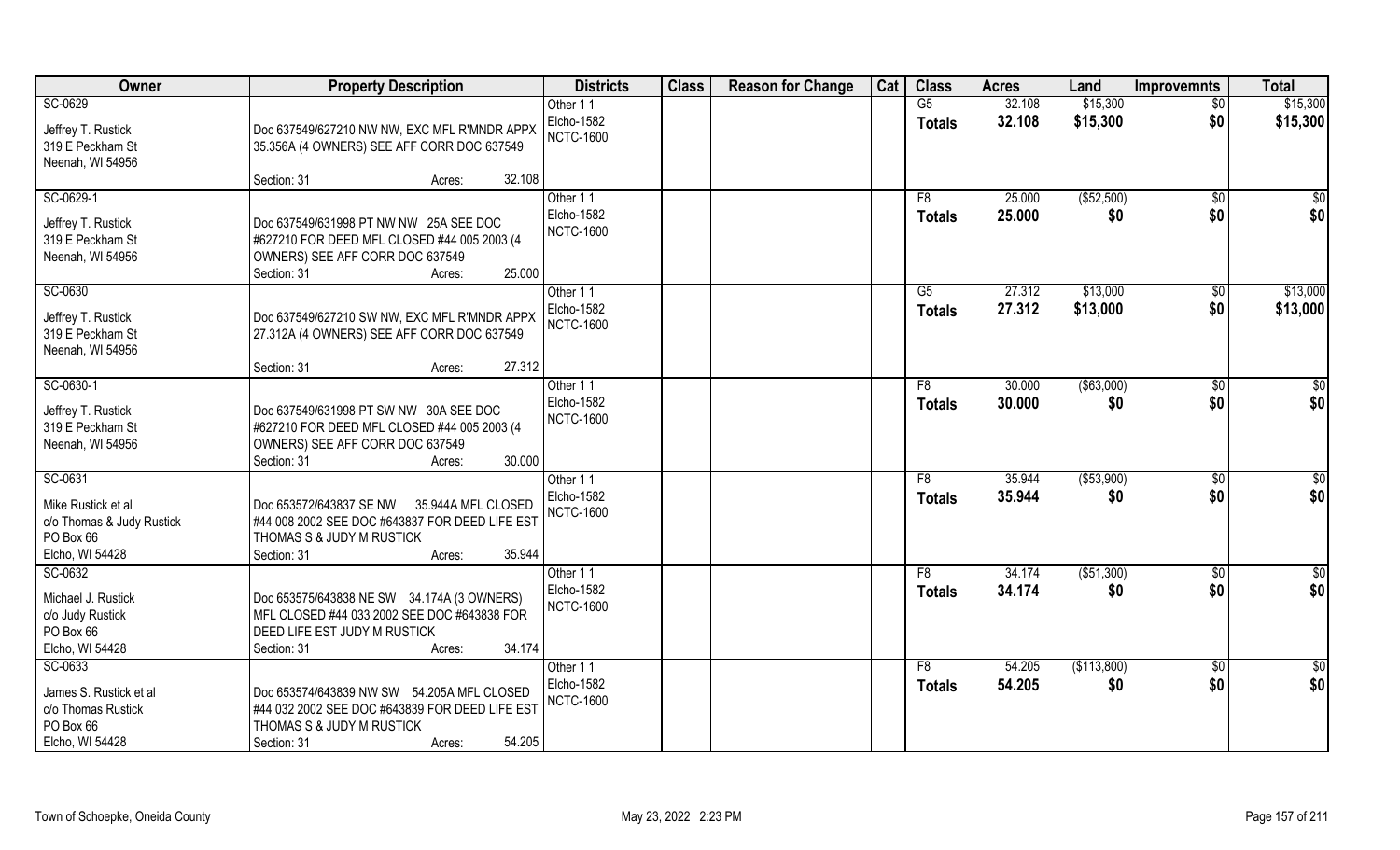| Owner                     | <b>Property Description</b>                    | <b>Districts</b>  | <b>Class</b> | <b>Reason for Change</b> | Cat | <b>Class</b>    | <b>Acres</b> | Land              | <b>Improvemnts</b> | <b>Total</b>     |
|---------------------------|------------------------------------------------|-------------------|--------------|--------------------------|-----|-----------------|--------------|-------------------|--------------------|------------------|
| SC-0634                   |                                                | Other 11          |              |                          |     | F8              | 50.720       | (\$106,500)       | $\overline{50}$    | \$0              |
| James S. Rustick et al    | Doc 653574/643839 SW SW 50.72A MFL CLOSED      | Elcho-1582        |              |                          |     | <b>Totals</b>   | 50.720       | \$0               | \$0                | \$0              |
| c/o Thomas Rustick        | #44 032 2002 SEE DOC #643839 FOR DEED LIFE EST | <b>NCTC-1600</b>  |              |                          |     |                 |              |                   |                    |                  |
| PO Box 66                 | THOMAS S & JUDY M RUSTICK                      |                   |              |                          |     |                 |              |                   |                    |                  |
| Elcho, WI 54428           | 50.720<br>Section: 31<br>Acres:                |                   |              |                          |     |                 |              |                   |                    |                  |
| SC-0635                   |                                                | Other 11          |              |                          |     | F8              | 31.815       | ( \$66, 800)      | \$0                | $\overline{\$0}$ |
|                           |                                                | <b>Elcho-1582</b> |              |                          |     | <b>Totals</b>   | 31.815       | \$0               | \$0                | \$0              |
| Michael J. Rustick        | Doc 653575/643838 SE SW 31.815A (3 OWNERS)     | <b>NCTC-1600</b>  |              |                          |     |                 |              |                   |                    |                  |
| c/o Judy Rustick          | MFL CLOSED #44 033 2002 SEE DOC #643838 FOR    |                   |              |                          |     |                 |              |                   |                    |                  |
| PO Box 66                 | <b>DEED LIFE EST JUDY M RUSTICK</b>            |                   |              |                          |     |                 |              |                   |                    |                  |
| Elcho, WI 54428           | 31.815<br>Section: 31<br>Acres:                |                   |              |                          |     |                 |              |                   |                    |                  |
| SC-0636                   |                                                | Other 11          |              |                          |     | F7              | 40.000       | $($ \$60,000)     | $\sqrt{6}$         | \$0              |
| Pelican River Forest, LLC | Doc 827447/665986 NE SEMFL OPEN 44 357 1999    | Elcho-1582        |              |                          |     | <b>Totals</b>   | 40.000       | \$0               | \$0                | \$0              |
| 1655 N Fort Meyer Dr      | 40ASEE DOC 827447 FOR DEED (36.9CA PER LIO)    | <b>NCTC-1600</b>  |              |                          |     |                 |              |                   |                    |                  |
| <b>Suite 1300</b>         |                                                |                   |              |                          |     |                 |              |                   |                    |                  |
| Arlington, VA 22209       | 40.000<br>Section: 31<br>Acres:                |                   |              |                          |     |                 |              |                   |                    |                  |
| SC-0637                   |                                                | Other 11          |              |                          |     | F8              | 37.000       | $($ \$55,500) $ $ | \$0                | \$0              |
|                           |                                                | Elcho-1582        |              |                          |     | <b>Totals</b>   | 37.000       | \$0               | \$0                | \$0              |
| Martin D. Nehls           | Doc 816256/590902 NW SE, EXC RR 37A (LC DOC    | <b>NCTC-1600</b>  |              |                          |     |                 |              |                   |                    |                  |
| c/o Martin D. Nehls       | 816256) SEE DOC 816256 FOR DEEDMFL CLOSED      |                   |              |                          |     |                 |              |                   |                    |                  |
| PO Box 404                | #44 009 2004 (34.1 CA PER LIO)                 |                   |              |                          |     |                 |              |                   |                    |                  |
| Westfield, WI 53964       | 37.000<br>Section: 31<br>Acres:                |                   |              |                          |     |                 |              |                   |                    |                  |
| SC-0637-1                 |                                                | Other 11          |              |                          |     | $\overline{G6}$ | 3.000        | \$4,100           | \$0                | \$4,100          |
| Michael J. Rustick        | Doc 524512/414527 PT OF NW SE (3 OWNERS)       | Elcho-1582        |              |                          |     | <b>Totals</b>   | 3.000        | \$4,100           | \$0                | \$4,100          |
| N11925 Hwy 45             |                                                | <b>NCTC-1600</b>  |              |                          |     |                 |              |                   |                    |                  |
| Pelican Lake, WI 54463    |                                                |                   |              |                          |     |                 |              |                   |                    |                  |
|                           | 3.000<br>Section: 31<br>Acres:                 |                   |              |                          |     |                 |              |                   |                    |                  |
| SC-0638                   |                                                | Other 11          |              |                          |     | F8              | 37.000       | (\$55,500)        | \$0                | $\overline{50}$  |
|                           |                                                | Elcho-1582        |              |                          |     | <b>Totals</b>   | 37.000       | \$0               | \$0                | \$0              |
| Martin D. Nehls           | Doc 816256/590902 SW SE, EXC RR 37A (LC DOC    | <b>NCTC-1600</b>  |              |                          |     |                 |              |                   |                    |                  |
| c/o Martin D. Nehls       | 816256) SEE DOC 816256 FOR DEEDMFL CLOSED      |                   |              |                          |     |                 |              |                   |                    |                  |
| PO Box 404                | #44 009 2004 (35CA PER LIO)                    |                   |              |                          |     |                 |              |                   |                    |                  |
| Westfield, WI 53964       | 37.000<br>Section: 31<br>Acres:                |                   |              |                          |     |                 |              |                   |                    |                  |
| SC-0638-1                 |                                                | Other 11          |              |                          |     | G6              | 3.000        | \$4,100           | $\sqrt{$0}$        | \$4,100          |
| Michael J. Rustick        | Doc 524512/414527 PT OF SW SE (3 OWNERS)       | Elcho-1582        |              |                          |     | <b>Totals</b>   | 3.000        | \$4,100           | \$0                | \$4,100          |
| N11925 Hwy 45             |                                                | <b>NCTC-1600</b>  |              |                          |     |                 |              |                   |                    |                  |
| Pelican Lake, WI 54463    |                                                |                   |              |                          |     |                 |              |                   |                    |                  |
|                           | 3.000<br>Section: 31<br>Acres:                 |                   |              |                          |     |                 |              |                   |                    |                  |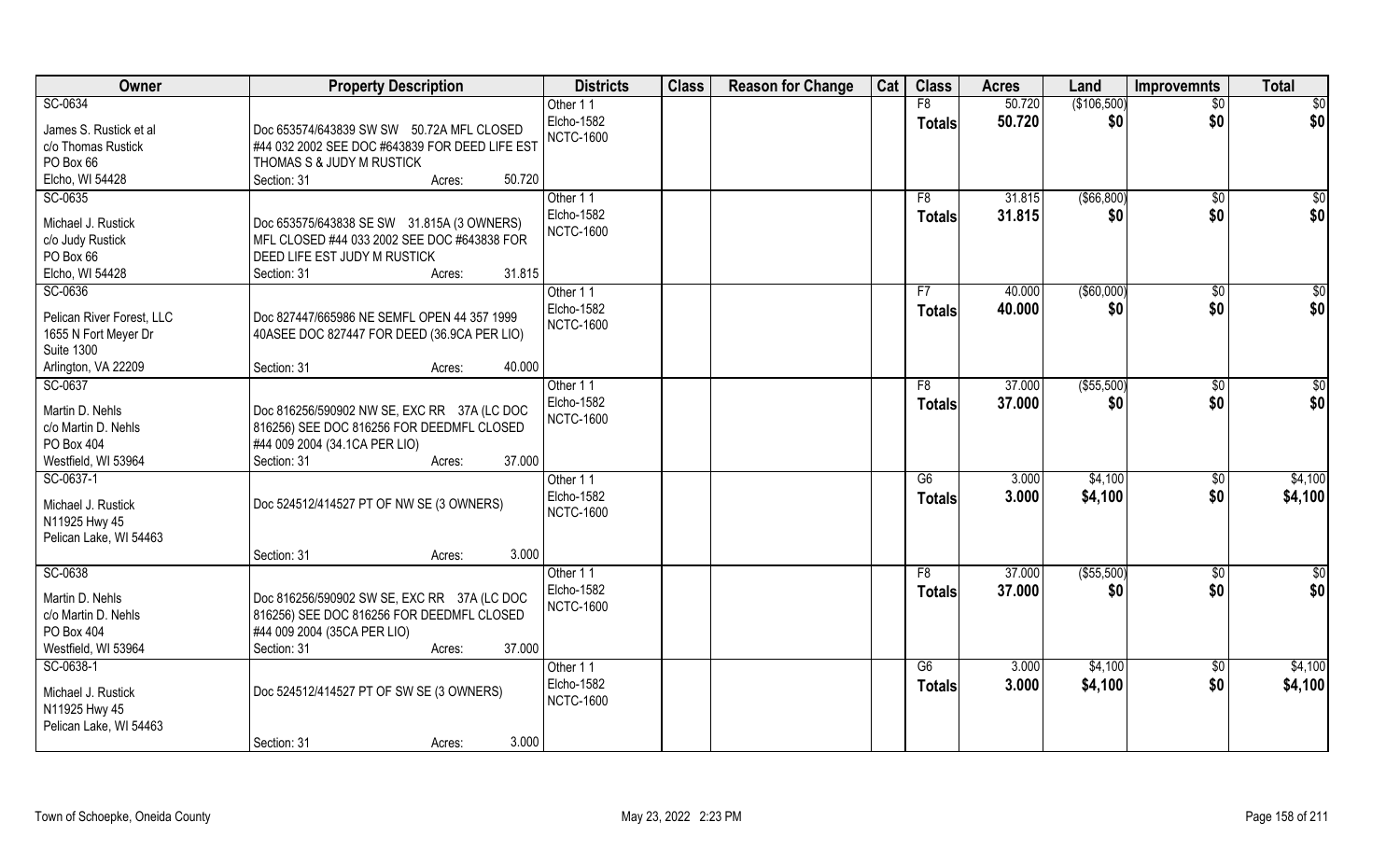| Owner                                                                                                    | <b>Property Description</b>                                                                                   |                  | <b>Districts</b>                           | <b>Class</b> | <b>Reason for Change</b> | Cat  | <b>Class</b>                                            | <b>Acres</b>                       | Land                                        | <b>Improvemnts</b>                   | <b>Total</b>                                |
|----------------------------------------------------------------------------------------------------------|---------------------------------------------------------------------------------------------------------------|------------------|--------------------------------------------|--------------|--------------------------|------|---------------------------------------------------------|------------------------------------|---------------------------------------------|--------------------------------------|---------------------------------------------|
| SC-0639                                                                                                  |                                                                                                               |                  | Other 11                                   |              |                          |      | F7                                                      | 40.000                             | ( \$60,000)                                 | $\overline{50}$                      | \$0                                         |
| Pelican River Forest, LLC<br>1655 N Fort Meyer Dr                                                        | Doc 827447/665986 SE SEMFL OPEN 44 357 1999<br>40ASEE DOC 827447 FOR DEED (37.7CA PER LIO)                    |                  | Elcho-1582<br><b>NCTC-1600</b>             |              |                          |      | <b>Totals</b>                                           | 40.000                             | \$0                                         | \$0                                  | \$0                                         |
| <b>Suite 1300</b><br>Arlington, VA 22209                                                                 | Section: 31                                                                                                   | 40.000<br>Acres: |                                            |              |                          |      |                                                         |                                    |                                             |                                      |                                             |
| SC-0640                                                                                                  |                                                                                                               |                  | Other 11                                   |              |                          |      | F7                                                      | 40.000                             | ( \$84,000)                                 | \$0                                  |                                             |
| Pelican River Forest, LLC<br>1655 N Fort Meyer Dr<br><b>Suite 1300</b>                                   | Doc 827447/665986 NE NEMFL OPEN 44 357 1999<br>40ASEE DOC 827447 FOR DEED                                     |                  | Elcho-1582<br><b>NCTC-1600</b>             |              |                          |      | <b>Totals</b>                                           | 40.000                             | \$0                                         | \$0                                  | \$0<br>\$0                                  |
| Arlington, VA 22209                                                                                      | Section: 32                                                                                                   | 40.000<br>Acres: |                                            |              |                          |      |                                                         |                                    |                                             |                                      |                                             |
| SC-0641<br>Pelican River Forest, LLC<br>1655 N Fort Meyer Dr<br><b>Suite 1300</b>                        | Doc 827447/665986 NW NEMFL OPEN 44 357 1999<br>40ASEE DOC 827447 FOR DEED                                     |                  | Other 11<br>Elcho-1582<br><b>NCTC-1600</b> |              |                          |      | F7<br><b>Totals</b>                                     | 40.000<br>40.000                   | ( \$60,000)<br>\$0                          | $\sqrt{6}$<br>\$0                    | \$0<br>\$0                                  |
| Arlington, VA 22209                                                                                      | Section: 32                                                                                                   | 40.000<br>Acres: |                                            |              |                          |      |                                                         |                                    |                                             |                                      |                                             |
| SC-0642<br>Pelican River Forest, LLC<br>1655 N Fort Meyer Dr<br><b>Suite 1300</b>                        | Doc 827447/665986 SW NEMFL OPEN 44 357 1999<br>40ASEE DOC 827447 FOR DEED                                     |                  | Other 11<br>Elcho-1582<br><b>NCTC-1600</b> |              |                          |      | F7<br><b>Totals</b>                                     | 40.000<br>40.000                   | ( \$84,000)<br>\$0                          | \$0<br>\$0                           | \$<br>\$0                                   |
| Arlington, VA 22209                                                                                      | Section: 32                                                                                                   | 40.000<br>Acres: |                                            |              |                          |      |                                                         |                                    |                                             |                                      |                                             |
| SC-0643<br>Dwight H. Becker<br>Debra M. Becker<br>140 N Webster<br>Omro, WI 54963                        | 1323 Pratt Junction Rd<br>Doc 774228/772302 SE NE EXC ROAD 38.32CA/-SA<br>DESC SHLD EXC TWN RD<br>Section: 32 | 38.320<br>Acres: | Other 11<br>Elcho-1582<br><b>NCTC-1600</b> |              |                          |      | G1<br>G <sub>5</sub><br>G <sub>6</sub><br><b>Totals</b> | 1.000<br>34.220<br>3.100<br>38.320 | \$10,000<br>\$16,300<br>\$6,500<br>\$32,800 | \$13,300<br>\$0<br>\$0<br>\$13,300   | \$23,300<br>\$16,300<br>\$6,500<br>\$46,100 |
| SC-0644<br>Pelican River Forest, LLC<br>1655 N Fort Meyer Dr<br><b>Suite 1300</b><br>Arlington, VA 22209 | Doc 827447/665986 NE NWMFL OPEN 44 357 1999<br>40ASEE DOC 827447 FOR DEED<br>Section: 32                      | 40.000<br>Acres: | Other 11<br>Elcho-1582<br><b>NCTC-1600</b> |              |                          |      | F7<br><b>Totals</b>                                     | 40.000<br>40.000                   | ( \$84,000)<br>\$0                          | \$0<br>\$0                           | $rac{1}{6}$<br>\$0                          |
| SC-0645<br>Vernon Applekamp<br>Beverly Applekamp<br>699 Mcguire Rd<br>Elcho, WI 54428                    | Doc 204111/000000 PT NW NW N OF HWY<br>Section: 32                                                            | 13.944<br>Acres: | Other 11<br>Elcho-1582<br><b>NCTC-1600</b> | G4           | Ag use land              | $-5$ | G4<br>G <sub>5</sub><br>G8<br><b>Totals</b>             | 2.164<br>6.780<br>5.000<br>13.944  | \$300<br>\$2,200<br>\$5,300<br>\$7,800      | $\overline{50}$<br>\$0<br>\$0<br>\$0 | \$300<br>\$2,200<br>\$5,300<br>\$7,800      |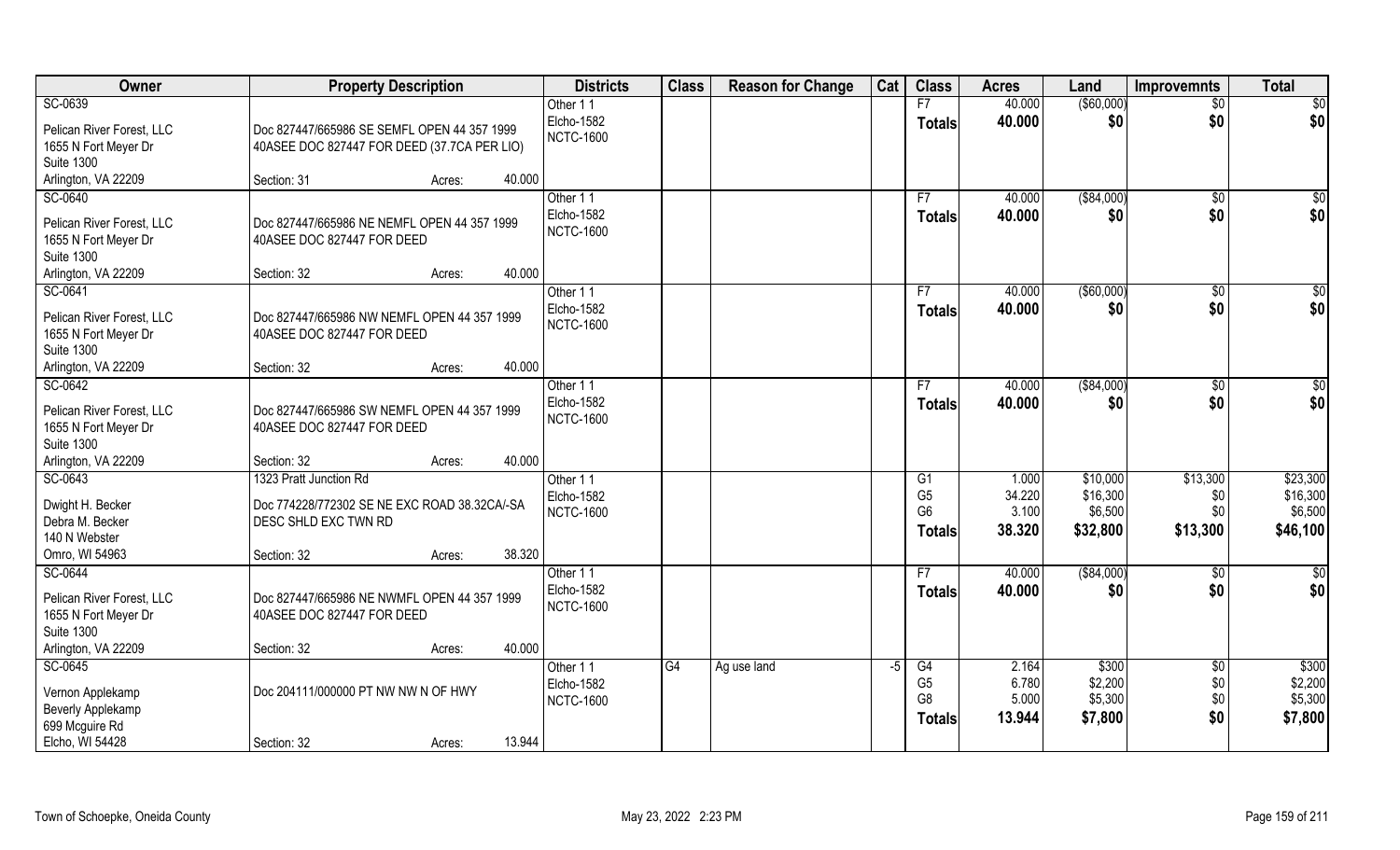| Owner                                             | <b>Property Description</b>                                               |        |        | <b>Districts</b>       | <b>Class</b> | <b>Reason for Change</b> | Cat | <b>Class</b>   | <b>Acres</b> | Land        | <b>Improvemnts</b> | <b>Total</b>  |
|---------------------------------------------------|---------------------------------------------------------------------------|--------|--------|------------------------|--------------|--------------------------|-----|----------------|--------------|-------------|--------------------|---------------|
| SC-0645-1                                         | 1591 Pratt Junction Rd                                                    |        |        | Other 11               |              |                          |     | G1             | 1.000        | \$10,000    | \$11,300           | \$21,300      |
| Christopher M. Harris                             | Doc 473981/472154 PT NW NW, S OF HWY                                      |        |        | Elcho-1582             |              |                          |     | G <sub>5</sub> | 15.930       | \$7,600     | \$0                | \$7,600       |
| Jeffrey A. Harris                                 |                                                                           |        |        | <b>NCTC-1600</b>       |              |                          |     | G <sub>6</sub> | 6.974        | \$14,600    | \$0                | \$14,600      |
| 804 Maple Crest Ln                                |                                                                           |        |        |                        |              |                          |     | <b>Totals</b>  | 23.904       | \$32,200    | \$11,300           | \$43,500      |
| Watertown, WI 53094                               | Section: 32                                                               | Acres: | 23.904 |                        |              |                          |     |                |              |             |                    |               |
| SC-0646                                           |                                                                           |        |        | Other 11               |              |                          |     | F7             | 40.000       | ( \$60,000) | \$0                | \$0           |
|                                                   |                                                                           |        |        | Elcho-1582             |              |                          |     | <b>Totals</b>  | 40.000       | \$0         | \$0                | \$0           |
| Pelican River Forest, LLC<br>1655 N Fort Meyer Dr | Doc 827447/665986 SW NWMFL OPEN 44 357 1999<br>40ASEE DOC 827447 FOR DEED |        |        | <b>NCTC-1600</b>       |              |                          |     |                |              |             |                    |               |
| <b>Suite 1300</b>                                 |                                                                           |        |        |                        |              |                          |     |                |              |             |                    |               |
| Arlington, VA 22209                               | Section: 32                                                               | Acres: | 40.000 |                        |              |                          |     |                |              |             |                    |               |
| SC-0647                                           |                                                                           |        |        | Other 11               |              |                          |     | F7             | 40.000       | ( \$60,000) | $\sqrt[6]{30}$     | \$0           |
|                                                   |                                                                           |        |        | Elcho-1582             |              |                          |     | <b>Totals</b>  | 40.000       | \$0         | \$0                | \$0           |
| Pelican River Forest, LLC                         | Doc 827447/665986 SE NWMFL OPEN 44 357 1999                               |        |        | <b>NCTC-1600</b>       |              |                          |     |                |              |             |                    |               |
| 1655 N Fort Meyer Dr                              | 40ASEE DOC 827447 FOR DEED                                                |        |        |                        |              |                          |     |                |              |             |                    |               |
| <b>Suite 1300</b>                                 |                                                                           |        |        |                        |              |                          |     |                |              |             |                    |               |
| Arlington, VA 22209                               | Section: 32                                                               | Acres: | 40.000 |                        |              |                          |     |                |              |             |                    |               |
| SC-0648                                           |                                                                           |        |        | Other 11<br>Elcho-1582 |              |                          |     | F7             | 40.000       | ( \$60,000) | $\sqrt[6]{3}$      | \$0           |
| Pelican River Forest, LLC                         | Doc 827447/665986 NE SWMFL OPEN 44 357 1999                               |        |        | <b>NCTC-1600</b>       |              |                          |     | <b>Totals</b>  | 40.000       | \$0         | \$0                | \$0           |
| 1655 N Fort Meyer Dr                              | 40ASEE DOC 827447 FOR DEED                                                |        |        |                        |              |                          |     |                |              |             |                    |               |
| <b>Suite 1300</b>                                 |                                                                           |        |        |                        |              |                          |     |                |              |             |                    |               |
| Arlington, VA 22209                               | Section: 32                                                               | Acres: | 40.000 |                        |              |                          |     |                |              |             |                    |               |
| SC-0649                                           |                                                                           |        |        | Other 11               |              |                          |     | F7             | 40.000       | ( \$60,000) | $\sqrt[6]{30}$     | \$0           |
| Pelican River Forest, LLC                         | Doc 827447/665986 NW SWMFL OPEN 44 357 1999                               |        |        | Elcho-1582             |              |                          |     | <b>Totals</b>  | 40.000       | \$0         | \$0                | \$0           |
| 1655 N Fort Meyer Dr                              | 40ASEE DOC 827447 FOR DEED                                                |        |        | <b>NCTC-1600</b>       |              |                          |     |                |              |             |                    |               |
| <b>Suite 1300</b>                                 |                                                                           |        |        |                        |              |                          |     |                |              |             |                    |               |
| Arlington, VA 22209                               | Section: 32                                                               | Acres: | 40.000 |                        |              |                          |     |                |              |             |                    |               |
| SC-0650                                           |                                                                           |        |        | Other 11               |              |                          |     | F7             | 40.000       | ( \$60,000) | \$0                | $\frac{6}{3}$ |
| Pelican River Forest, LLC                         | Doc 827447/665986 SW SWMFL OPEN 44 357 1999                               |        |        | Elcho-1582             |              |                          |     | <b>Totals</b>  | 40.000       | \$0         | \$0                | \$0           |
| 1655 N Fort Meyer Dr                              | 40ASEE DOC 827447 FOR DEED                                                |        |        | <b>NCTC-1600</b>       |              |                          |     |                |              |             |                    |               |
| <b>Suite 1300</b>                                 |                                                                           |        |        |                        |              |                          |     |                |              |             |                    |               |
| Arlington, VA 22209                               | Section: 32                                                               | Acres: | 40.000 |                        |              |                          |     |                |              |             |                    |               |
| SC-0651                                           |                                                                           |        |        | Other 11               |              |                          |     | F7             | 40.000       | ( \$60,000) | $\sqrt{$0}$        | \$0           |
|                                                   |                                                                           |        |        | Elcho-1582             |              |                          |     | <b>Totals</b>  | 40.000       | \$0         | \$0                | \$0           |
| Pelican River Forest, LLC                         | Doc 827447/665986 SE SWMFL OPEN 44 357 1999                               |        |        | <b>NCTC-1600</b>       |              |                          |     |                |              |             |                    |               |
| 1655 N Fort Meyer Dr<br><b>Suite 1300</b>         | 40ASEE DOC 827447 FOR DEED                                                |        |        |                        |              |                          |     |                |              |             |                    |               |
| Arlington, VA 22209                               | Section: 32                                                               |        | 40.000 |                        |              |                          |     |                |              |             |                    |               |
|                                                   |                                                                           | Acres: |        |                        |              |                          |     |                |              |             |                    |               |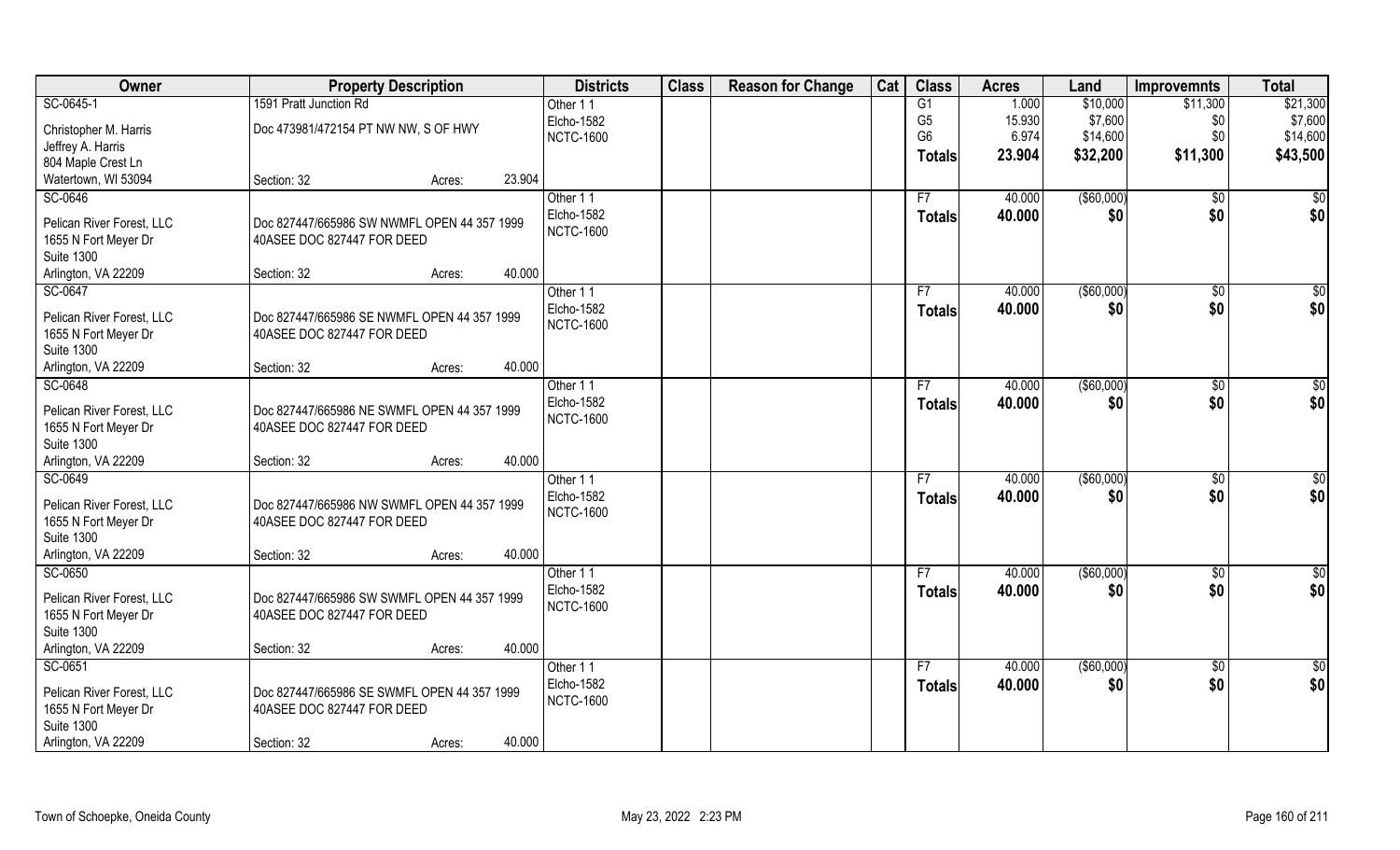| Owner                                                                                                    | <b>Property Description</b>                                                              |                  | <b>Districts</b>                           | <b>Class</b> | <b>Reason for Change</b> | Cat | <b>Class</b>        | <b>Acres</b>     | Land               | Improvemnts           | <b>Total</b>         |
|----------------------------------------------------------------------------------------------------------|------------------------------------------------------------------------------------------|------------------|--------------------------------------------|--------------|--------------------------|-----|---------------------|------------------|--------------------|-----------------------|----------------------|
| SC-0652                                                                                                  |                                                                                          |                  | Other 11                                   |              |                          |     | F7                  | 40.000           | ( \$60,000)        | $\overline{50}$       | \$0                  |
| Pelican River Forest, LLC<br>1655 N Fort Meyer Dr                                                        | Doc 827447/665986 NE SEMFL OPEN 44 357 1999<br>40ASEE DOC 827447 FOR DEED                |                  | Elcho-1582<br><b>NCTC-1600</b>             |              |                          |     | <b>Totals</b>       | 40.000           | \$0                | \$0                   | \$0                  |
| <b>Suite 1300</b>                                                                                        |                                                                                          |                  |                                            |              |                          |     |                     |                  |                    |                       |                      |
| Arlington, VA 22209                                                                                      | Section: 32                                                                              | 40.000<br>Acres: |                                            |              |                          |     |                     |                  |                    |                       |                      |
| SC-0653                                                                                                  |                                                                                          |                  | Other 11                                   |              |                          |     | F7                  | 40.000           | ( \$60,000)        | \$0                   | \$0                  |
| Pelican River Forest, LLC<br>1655 N Fort Meyer Dr<br><b>Suite 1300</b>                                   | Doc 827447/665986 NW SEMFL OPEN 44 357 1999<br>40ASEE DOC 827447 FOR DEED                |                  | Elcho-1582<br><b>NCTC-1600</b>             |              |                          |     | <b>Totals</b>       | 40.000           | \$0                | \$0                   | \$0                  |
| Arlington, VA 22209                                                                                      | Section: 32                                                                              | 40.000<br>Acres: |                                            |              |                          |     |                     |                  |                    |                       |                      |
| SC-0654                                                                                                  |                                                                                          |                  | Other 11                                   |              |                          |     | F7                  | 40.000           | ( \$60,000)        | \$0                   | \$0                  |
| Pelican River Forest, LLC<br>1655 N Fort Meyer Dr<br><b>Suite 1300</b>                                   | Doc 827447/665986 SW SEMFL OPEN 44 357 1999<br>40ASEE DOC 827447 FOR DEED                |                  | Elcho-1582<br><b>NCTC-1600</b>             |              |                          |     | <b>Totals</b>       | 40.000           | \$0                | \$0                   | \$0                  |
| Arlington, VA 22209                                                                                      | Section: 32                                                                              | 40.000<br>Acres: |                                            |              |                          |     |                     |                  |                    |                       |                      |
| SC-0655                                                                                                  |                                                                                          |                  | Other 11                                   |              |                          |     | F7                  | 40.000           | ( \$60,000)        | $\sqrt[6]{3}$         | \$0                  |
| Pelican River Forest, LLC<br>1655 N Fort Meyer Dr<br><b>Suite 1300</b>                                   | Doc 827447/665986 SE SEMFL OPEN 44 357 1999<br>40ASEE DOC 827447 FOR DEED                |                  | Elcho-1582<br><b>NCTC-1600</b>             |              |                          |     | <b>Totals</b>       | 40.000           | \$0                | \$0                   | \$0                  |
| Arlington, VA 22209                                                                                      | Section: 32                                                                              | 40.000<br>Acres: |                                            |              |                          |     |                     |                  |                    |                       |                      |
| SC-0656<br>Pelican River Forest, LLC<br>1655 N Fort Meyer Dr<br><b>Suite 1300</b>                        | Doc 827447/665986 NE NEMFL OPEN 44 357 1999<br>40ASEE DOC 827447 FOR DEED                |                  | Other 11<br>Elcho-1582<br><b>NCTC-1600</b> |              |                          |     | F7<br><b>Totals</b> | 40.000<br>40.000 | ( \$60,000)<br>\$0 | $\sqrt[6]{30}$<br>\$0 | \$0<br>\$0           |
| Arlington, VA 22209                                                                                      | Section: 33                                                                              | 40.000<br>Acres: |                                            |              |                          |     |                     |                  |                    |                       |                      |
| SC-0657<br>Pelican River Forest, LLC<br>1655 N Fort Meyer Dr<br><b>Suite 1300</b>                        | Doc 827447/665986 NW NEMFL OPEN 44 357 1999<br>40ASEE DOC 827447 FOR DEED                |                  | Other 11<br>Elcho-1582<br><b>NCTC-1600</b> |              |                          |     | F7<br><b>Totals</b> | 40.000<br>40.000 | ( \$60,000)<br>\$0 | \$0<br>\$0            | $\frac{6}{3}$<br>\$0 |
| Arlington, VA 22209                                                                                      | Section: 33                                                                              | 40.000<br>Acres: |                                            |              |                          |     |                     |                  |                    |                       |                      |
| SC-0658<br>Pelican River Forest, LLC<br>1655 N Fort Meyer Dr<br><b>Suite 1300</b><br>Arlington, VA 22209 | Doc 827447/665986 SW NEMFL OPEN 44 357 1999<br>40ASEE DOC 827447 FOR DEED<br>Section: 33 | 40.000<br>Acres: | Other 11<br>Elcho-1582<br><b>NCTC-1600</b> |              |                          |     | F7<br><b>Totals</b> | 40.000<br>40.000 | ( \$84,000)<br>\$0 | $\sqrt{$0}$<br>\$0    | \$0<br>\$0           |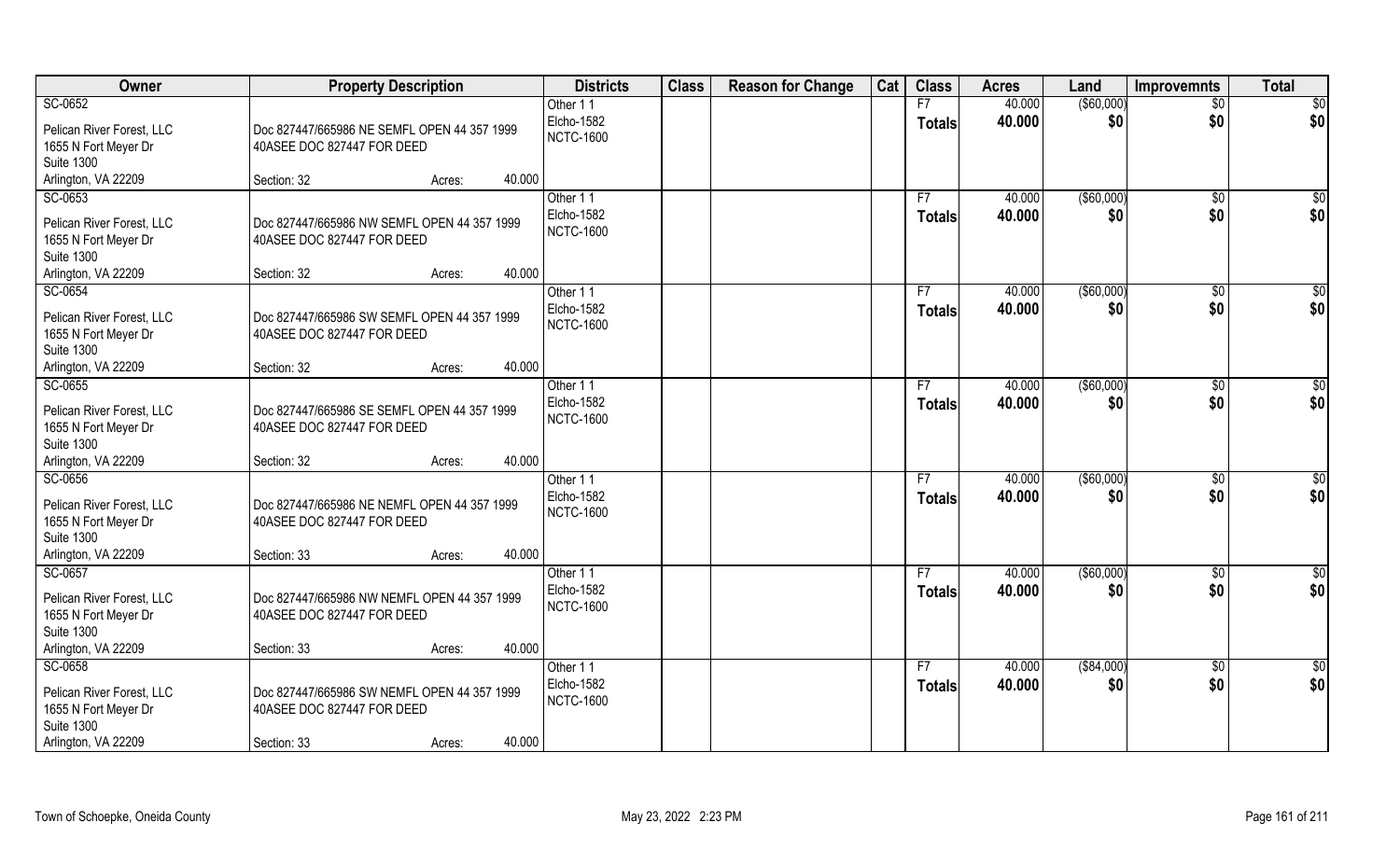| Owner                                                                                                    | <b>Property Description</b>                                                                                  | <b>Districts</b>                           | <b>Class</b> | <b>Reason for Change</b> | Cat | <b>Class</b>                     | <b>Acres</b>     | Land                 | <b>Improvemnts</b>    | <b>Total</b>           |
|----------------------------------------------------------------------------------------------------------|--------------------------------------------------------------------------------------------------------------|--------------------------------------------|--------------|--------------------------|-----|----------------------------------|------------------|----------------------|-----------------------|------------------------|
| SC-0659                                                                                                  |                                                                                                              | Other 11                                   |              |                          |     | F7                               | 40.000           | ( \$84,000)          | $\sqrt{$0}$           | \$0                    |
| Pelican River Forest, LLC<br>1655 N Fort Meyer Dr<br><b>Suite 1300</b>                                   | Doc 827447/665986 SE NEMFL OPEN 44 357 1999<br>40ASEE DOC 827447 FOR DEED                                    | Elcho-1582<br><b>NCTC-1600</b>             |              |                          |     | <b>Totals</b>                    | 40.000           | \$0                  | \$0                   | \$0                    |
| Arlington, VA 22209                                                                                      | 40.000<br>Section: 33<br>Acres:                                                                              |                                            |              |                          |     |                                  |                  |                      |                       |                        |
| SC-0660                                                                                                  |                                                                                                              | Other 11                                   |              |                          |     | F7                               | 40.000           | (\$60,000)           | $\sqrt{$0}$           | $\sqrt{50}$            |
| Pelican River Forest, LLC<br>1655 N Fort Meyer Dr<br><b>Suite 1300</b>                                   | Doc 827447/665986 NE NWMFL OPEN 44 357 1999<br>40ASEE DOC 827447 FOR DEED                                    | Elcho-1582<br><b>NCTC-1600</b>             |              |                          |     | <b>Totals</b>                    | 40.000           | \$0                  | \$0                   | \$0                    |
| Arlington, VA 22209                                                                                      | 40.000<br>Section: 33<br>Acres:                                                                              |                                            |              |                          |     |                                  |                  |                      |                       |                        |
| SC-0661<br>State Bcpl<br>PO Box 8943<br>Madison, WI 53708                                                | Doc 000000/000000 NW NW 40A                                                                                  | Other 11<br>Elcho-1582<br><b>NCTC-1600</b> |              |                          |     | X2<br><b>Totals</b>              | 40.000<br>40.000 | $\sqrt[6]{2}$<br>\$0 | $\sqrt[6]{3}$<br>\$0  | \$0<br>\$0             |
|                                                                                                          | 40.000<br>Section: 33<br>Acres:                                                                              |                                            |              |                          |     |                                  |                  |                      |                       |                        |
| SC-0662                                                                                                  |                                                                                                              | Other 11                                   |              |                          |     | F7                               | 40.000           | ( \$84,000)          | $\sqrt[6]{3}$         | \$0                    |
| Pelican River Forest, LLC<br>1655 N Fort Meyer Dr<br><b>Suite 1300</b>                                   | Doc 827447/665986 SW NWMFL OPEN 44 357 1999<br>40ASEE DOC 827447 FOR DEED                                    | Elcho-1582<br><b>NCTC-1600</b>             |              |                          |     | <b>Totals</b>                    | 40.000           | \$0                  | \$0                   | \$0                    |
| Arlington, VA 22209                                                                                      | 40.000<br>Section: 33<br>Acres:                                                                              |                                            |              |                          |     |                                  |                  |                      |                       |                        |
| SC-0663<br>Pelican River Forest, LLC<br>1655 N Fort Meyer Dr<br><b>Suite 1300</b><br>Arlington, VA 22209 | Doc 827447/665986 SE NWMFL OPEN 44 357 1999<br>40ASEE DOC 827447 FOR DEED<br>40.000<br>Section: 33<br>Acres: | Other 11<br>Elcho-1582<br><b>NCTC-1600</b> |              |                          |     | F7<br>Totals                     | 40.000<br>40.000 | ( \$84,000)<br>\$0   | $\sqrt[6]{30}$<br>\$0 | $\overline{50}$<br>\$0 |
| SC-0664                                                                                                  |                                                                                                              | Other 11                                   |              |                          |     | F7                               | 40.000           | ( \$60,000)          | $\sqrt{$0}$           | $\frac{6}{3}$          |
| Pelican River Forest, LLC<br>1655 N Fort Meyer Dr<br><b>Suite 1300</b>                                   | Doc 827447/661098 NE SWMFL OPEN 44 357 1999<br>40ASEE DOC 827447 FOR DEED                                    | Elcho-1582<br><b>NCTC-1600</b>             |              |                          |     | <b>Totals</b>                    | 40.000           | \$0                  | \$0                   | \$0                    |
| Arlington, VA 22209                                                                                      | Section: 33<br>40.000<br>Acres:                                                                              |                                            |              |                          |     |                                  |                  |                      |                       |                        |
| SC-0665<br>State Bcpl<br>PO Box 8943<br>Madison, WI 53708                                                | Doc 683924/000000 NW SW 40A<br>40.000<br>Section: 33<br>Acres:                                               | Other 11<br>Elcho-1582<br><b>NCTC-1600</b> |              |                          |     | $\overline{X2}$<br><b>Totals</b> | 40.000<br>40.000 | $\sqrt{6}$<br>\$0    | $\sqrt{$0}$<br>\$0    | $\overline{50}$<br>\$0 |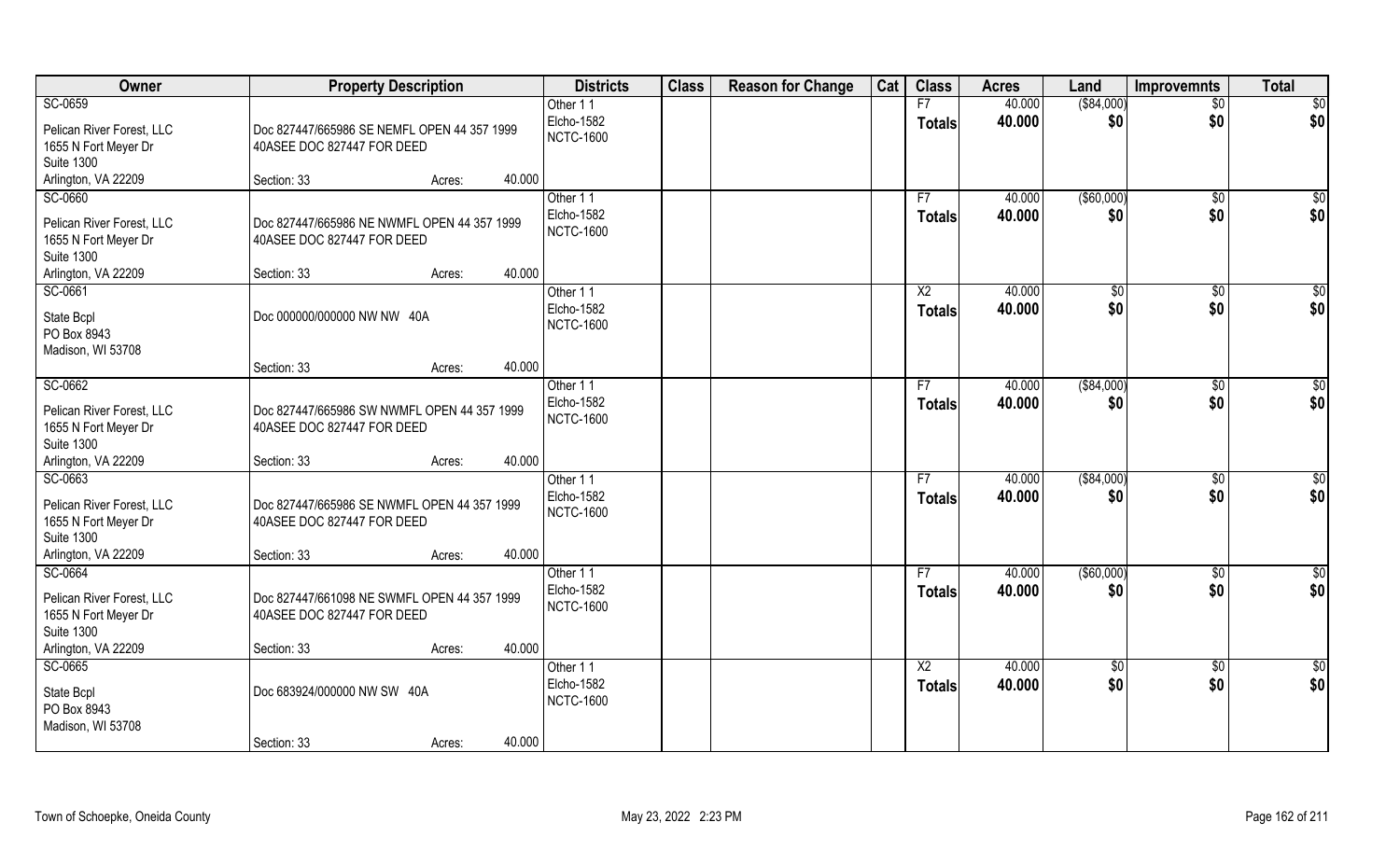| Owner                                                                                                    | <b>Property Description</b>                                                              |                  | <b>Districts</b>                                              | <b>Class</b> | <b>Reason for Change</b> | Cat | <b>Class</b>                     | <b>Acres</b>     | Land              | <b>Improvemnts</b>     | <b>Total</b>           |
|----------------------------------------------------------------------------------------------------------|------------------------------------------------------------------------------------------|------------------|---------------------------------------------------------------|--------------|--------------------------|-----|----------------------------------|------------------|-------------------|------------------------|------------------------|
| SC-0666                                                                                                  |                                                                                          |                  | Other 11                                                      |              |                          |     | F7                               | 40.000           | ( \$60,000)       | $\overline{50}$        | \$0                    |
| Pelican River Forest, LLC<br>1655 N Fort Meyer Dr                                                        | Doc 827447/665986 SW SWMFL OPEN 44 357 1999<br>40ASEE DOC 827447 FOR DEED                |                  | Elcho-1582<br><b>NCTC-1600</b>                                |              |                          |     | <b>Totals</b>                    | 40.000           | \$0               | \$0                    | \$0                    |
| <b>Suite 1300</b>                                                                                        |                                                                                          |                  |                                                               |              |                          |     |                                  |                  |                   |                        |                        |
| Arlington, VA 22209                                                                                      | Section: 33                                                                              | 40.000<br>Acres: |                                                               |              |                          |     |                                  |                  |                   |                        |                        |
| SC-0667                                                                                                  |                                                                                          |                  | Other 11                                                      |              |                          |     | F7                               | 40.000           | ( \$60,000)       | \$0                    | $\sqrt{50}$            |
| Pelican River Forest, LLC<br>1655 N Fort Meyer Dr<br><b>Suite 1300</b>                                   | Doc 827447/665986 SE SWMFL OPEN 44 357 1999<br>40ASEE DOC 827447 FOR DEED                |                  | Elcho-1582<br><b>NCTC-1600</b>                                |              |                          |     | <b>Totals</b>                    | 40.000           | \$0               | \$0                    | \$0                    |
| Arlington, VA 22209                                                                                      | Section: 33                                                                              | 40.000<br>Acres: |                                                               |              |                          |     |                                  |                  |                   |                        |                        |
| SC-0668                                                                                                  |                                                                                          |                  | Other 11                                                      |              |                          |     | F7                               | 40.000           | ( \$60,000)       | $\sqrt{6}$             | \$0                    |
| Pelican River Forest, LLC<br>1655 N Fort Meyer Dr<br><b>Suite 1300</b>                                   | Doc 827447/665986 NE SEMFL OPEN 44 357 1999<br>40ASEE DOC 827447 FOR DEED                |                  | Elcho-1582<br><b>NCTC-1600</b>                                |              |                          |     | <b>Totals</b>                    | 40.000           | \$0               | \$0                    | \$0                    |
| Arlington, VA 22209                                                                                      | Section: 33                                                                              | 40.000<br>Acres: |                                                               |              |                          |     |                                  |                  |                   |                        |                        |
| SC-0669                                                                                                  |                                                                                          |                  | Other 11                                                      |              |                          |     | F7                               | 40.000           | $($ \$60,000)     | \$0                    | \$0                    |
| Pelican River Forest, LLC<br>1655 N Fort Meyer Dr<br><b>Suite 1300</b>                                   | Doc 827447/665986 NW SEMFL OPEN 44 357 1999<br>40ASEE DOC 827447 FOR DEED                |                  | Elcho-1582<br><b>NCTC-1600</b>                                |              |                          |     | <b>Totals</b>                    | 40.000           | \$0               | \$0                    | \$0                    |
| Arlington, VA 22209                                                                                      | Section: 33                                                                              | 40.000<br>Acres: |                                                               |              |                          |     |                                  |                  |                   |                        |                        |
| SC-0670<br>Pelican River Forest, LLC<br>1655 N Fort Meyer Dr<br><b>Suite 1300</b><br>Arlington, VA 22209 | Doc 827447/665986 SW SEMFL OPEN 44 357 1999<br>40ASEE DOC 827447 FOR DEED<br>Section: 33 | 40.000<br>Acres: | Other 11<br>Elcho-1582<br><b>NCTC-1600</b>                    |              |                          |     | F7<br><b>Totals</b>              | 40.000<br>40.000 | (\$60,000)<br>\$0 | $\overline{50}$<br>\$0 | \$0<br>\$0             |
| SC-0671                                                                                                  |                                                                                          |                  | Other 11                                                      |              |                          |     | F7                               | 40.000           | (\$60,000)        | \$0                    | \$0                    |
| Pelican River Forest, LLC<br>1655 N Fort Meyer Dr<br><b>Suite 1300</b>                                   | Doc 827447/665986 SE SEMFL OPEN 44 357 1999<br>40ASEE DOC 827447 FOR DEED                |                  | Elcho-1582<br><b>NCTC-1600</b>                                |              |                          |     | <b>Totals</b>                    | 40.000           | \$0               | \$0                    | \$0                    |
| Arlington, VA 22209                                                                                      | Section: 33                                                                              | 40.000<br>Acres: |                                                               |              |                          |     |                                  |                  |                   |                        |                        |
| SC-0672<br>State Bcpl<br>PO Box 8943<br>Madison, WI 53708                                                | Doc 000000/000000 NE NE 40A<br>Section: 34                                               | 40.000<br>Acres: | Post Lakes-8080<br>Other 12<br>Elcho-1582<br><b>NCTC-1600</b> |              |                          |     | $\overline{X2}$<br><b>Totals</b> | 40.000<br>40.000 | $\sqrt{6}$<br>\$0 | $\sqrt{$0}$<br>\$0     | $\overline{50}$<br>\$0 |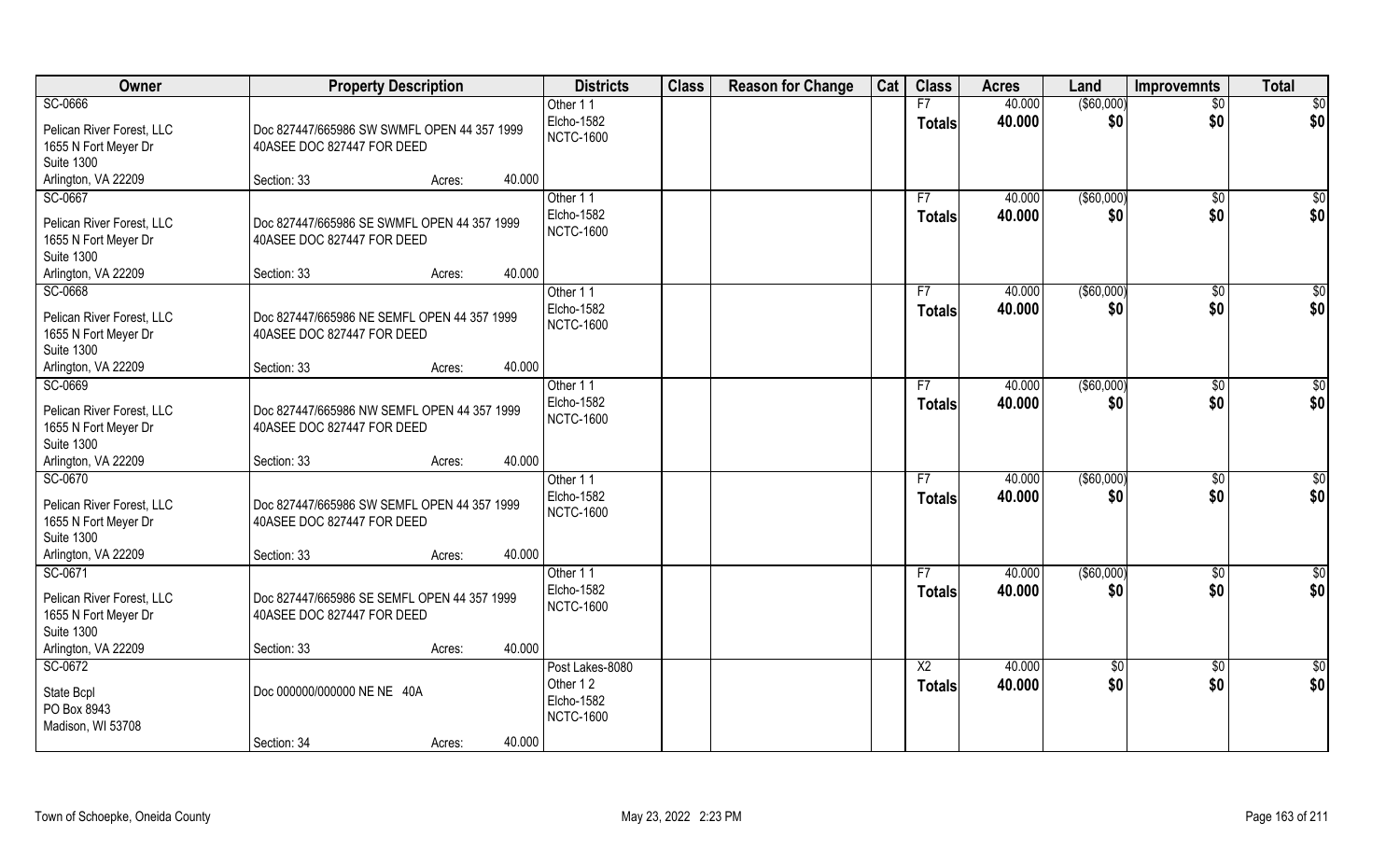| Owner                                                                                                    | <b>Property Description</b>                                                                                                                           | <b>Districts</b>                                                     | <b>Class</b> | <b>Reason for Change</b> | Cat | <b>Class</b>                          | <b>Acres</b>            | Land                          | <b>Improvemnts</b>     | <b>Total</b>                  |
|----------------------------------------------------------------------------------------------------------|-------------------------------------------------------------------------------------------------------------------------------------------------------|----------------------------------------------------------------------|--------------|--------------------------|-----|---------------------------------------|-------------------------|-------------------------------|------------------------|-------------------------------|
| SC-0673<br>Pelican River Forest, LLC<br>1655 N Fort Meyer Dr<br><b>Suite 1300</b>                        | Doc 827447/665986 NW NEMFL OPEN 44 357 1999<br>40ASEE DOC 827447 FOR DEED                                                                             | Post Lakes-8080<br>Other 12<br>Elcho-1582<br><b>NCTC-1600</b>        |              |                          |     | F7<br><b>Totals</b>                   | 40.000<br>40.000        | ( \$60,000)<br>\$0            | $\overline{50}$<br>\$0 | \$0<br>\$0                    |
| Arlington, VA 22209                                                                                      | 40.000<br>Section: 34<br>Acres:                                                                                                                       |                                                                      |              |                          |     |                                       |                         |                               |                        |                               |
| SC-0674<br>Pelican River Forest, LLC<br>1655 N Fort Meyer Dr<br><b>Suite 1300</b><br>Arlington, VA 22209 | Doc 827447/665986 SW NEMFL OPEN 44 357 1999<br>40ASEE DOC 827447 FOR DEED<br>40.000<br>Section: 34<br>Acres:                                          | Post Lakes-8080<br>Other 12<br>Elcho-1582<br><b>NCTC-1600</b>        |              |                          |     | F7<br><b>Totals</b>                   | 40,000<br>40.000        | (\$60,000)<br>\$0             | $\overline{50}$<br>\$0 | $\frac{1}{6}$<br>\$0          |
| SC-0675                                                                                                  | 727 Mcguire Rd                                                                                                                                        | Post Lakes-8080                                                      |              |                          |     | G <sub>1</sub>                        | 1.625                   | \$156,600                     | \$356,000              | \$512,600                     |
| Jeffrey D. Avery<br>Harriet L. Avery<br>727 Mcguire Rd<br>Elcho, WI 54428                                | Doc 587330/530732 PT G.L. 1 1.64A LOT 1 CSM V8<br>P2018 SM B7323<br>1.625<br>Section: 34<br>Acres:                                                    | Other 12<br><b>Elcho-1582</b><br><b>NCTC-1600</b>                    |              |                          |     | <b>Totals</b>                         | 1.625                   | \$156,600                     | \$356,000              | \$512,600                     |
| SC-0675-1                                                                                                | 699 Mcguire Rd                                                                                                                                        | Post Lakes-8080                                                      |              |                          |     | G1                                    | 12.569                  | \$214,900                     | \$67,800               | \$282,700                     |
| Vernon Applekamp<br>Beverly Applekamp<br>699 Mcguire Rd<br>Elcho, WI 54428                               | Doc 225240/000000 PT G.L. 1, E 1/2 EXC E100' S OF<br>ROAD & EXC PTS CONV R'MNDR INCL PCL N & S OF<br>ROAD APPX 10A<br>Section: 34<br>12.569<br>Acres: | Other 12<br>Elcho-1582<br><b>NCTC-1600</b>                           |              |                          |     | <b>Totals</b>                         | 12.569                  | \$214,900                     | \$67,800               | \$282,700                     |
| SC-0675-10<br>Jeffrey Avery Tr<br>Harriet Avery Tr<br>727 Mcguire Rd<br>Elcho, WI 54428                  | Doc 770019/768720 PT G.L. 1<br>9.93CA/-SA E 1/2 OF W<br>1/2 LYING N OF RD<br>9.930<br>Section: 34<br>Acres:                                           | Post Lakes-8080<br>Other 12<br><b>Elcho-1582</b><br><b>NCTC-1600</b> |              |                          |     | G5<br>G <sub>6</sub><br><b>Totals</b> | 8.310<br>1.620<br>9.930 | \$1,500<br>\$3,400<br>\$4,900 | \$0<br>\$0<br>\$0      | \$1,500<br>\$3,400<br>\$4,900 |
| SC-0675-11                                                                                               | 670 Mcguire Rd                                                                                                                                        | Post Lakes-8080                                                      |              |                          |     | G1                                    | 1.500                   | \$45,000                      | \$231,700              | \$276,700                     |
| Mark J. Backes<br>Lucinda K. Backes<br>670 Mcguire Rd<br>Elcho, WI 54428                                 | Doc 763871/591586 PT G L 1<br>9.27CA/9.28SA LOT 2<br>CSM V12 P2845 SEE DOC 591586 & 763871 FOR<br>OWNERSHIP<br>9.280<br>Section: 34<br>Acres:         | Other 12<br><b>Elcho-1582</b><br><b>NCTC-1600</b>                    |              |                          |     | G <sub>5</sub><br><b>Totals</b>       | 7.780<br>9.280          | \$7,400<br>\$52,400           | \$0<br>\$231,700       | \$7,400<br>\$284,100          |
| SC-0675-12<br>Mark J. Backes<br>Lucinda K. Backes<br>670 Mcguire Rd<br>Elcho, WI 54428                   | Mcguire Rd<br>Doc 763871/591586 PT G L 1<br>.89CA/.88SA LOT 1<br>CSM V12 P2845 SEE DOC 591586 & 763871 FOR<br>OWNERSHIP<br>0.880<br>Section: 34       | Post Lakes-8080<br>Other 12<br>Elcho-1582<br><b>NCTC-1600</b>        |              |                          |     | G1<br><b>Totals</b>                   | 0.880<br>0.880          | \$10,600<br>\$10,600          | \$0<br>\$0             | \$10,600<br>\$10,600          |
|                                                                                                          | Acres:                                                                                                                                                |                                                                      |              |                          |     |                                       |                         |                               |                        |                               |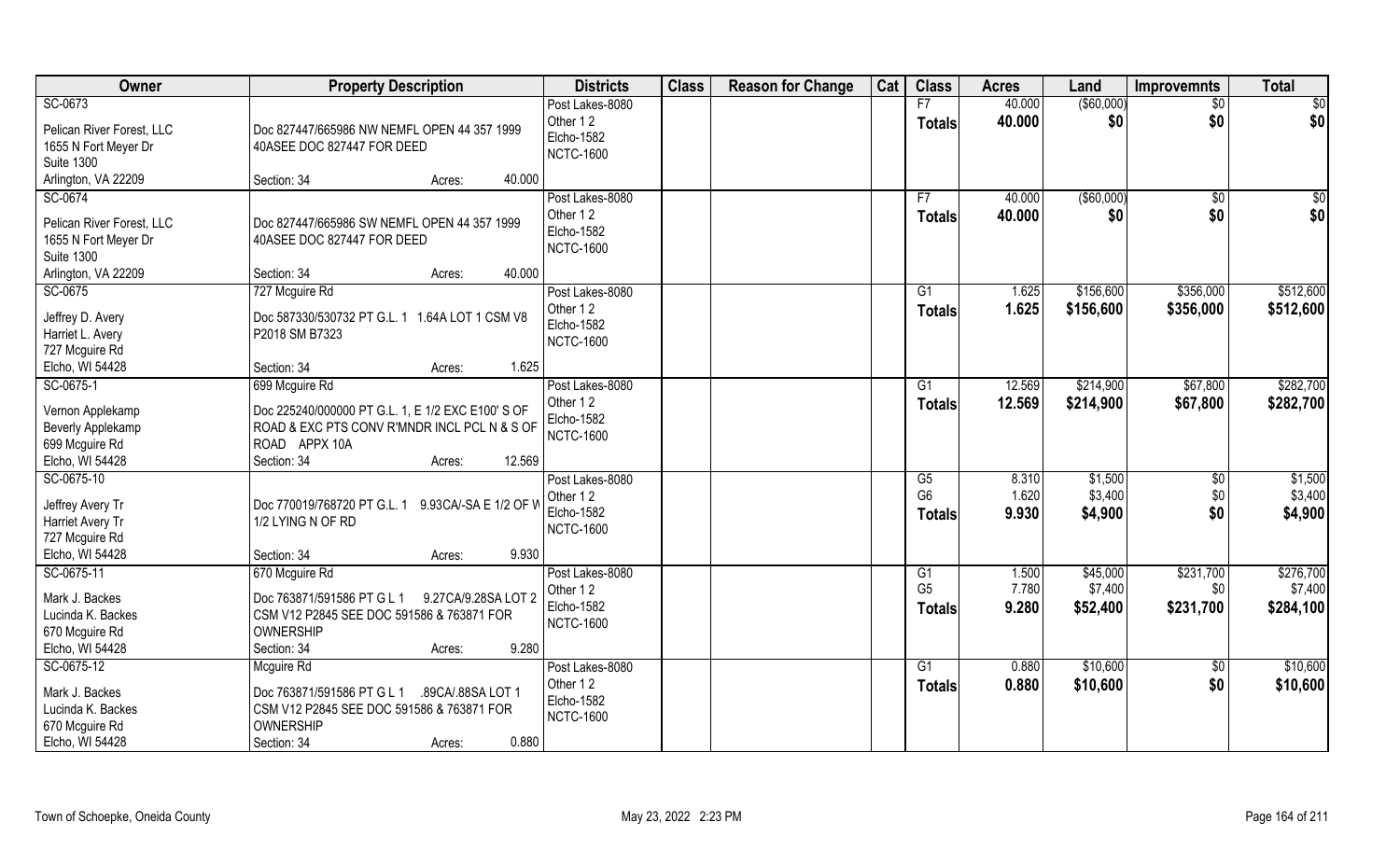| Owner                                                           | <b>Property Description</b>                                                              | <b>Districts</b>                                                     | <b>Class</b> | <b>Reason for Change</b> | Cat | <b>Class</b>                     | <b>Acres</b>   | Land                   | <b>Improvemnts</b>     | <b>Total</b>           |
|-----------------------------------------------------------------|------------------------------------------------------------------------------------------|----------------------------------------------------------------------|--------------|--------------------------|-----|----------------------------------|----------------|------------------------|------------------------|------------------------|
| SC-0675-1A                                                      | 677 Mcguire Rd                                                                           | Post Lakes-8080                                                      |              |                          |     | G1                               | 0.482          | \$133,000              | \$183,500              | \$316,500              |
| Kori K. Krueger et al<br>740 E 8th Ave<br>Antigo, WI 54409      | Doc 809843/529537 PT G.L. 1 .46A LOT 1 CSM V3<br>P822 (3 OWNERS)                         | Other 12<br><b>Elcho-1582</b><br><b>NCTC-1600</b>                    |              |                          |     | <b>Totals</b>                    | 0.482          | \$133,000              | \$183,500              | \$316,500              |
|                                                                 | Section: 34<br>0.482<br>Acres:                                                           |                                                                      |              |                          |     |                                  |                |                        |                        |                        |
| SC-0675-1AA                                                     | 673 Mcguire Rd                                                                           | Post Lakes-8080<br>Other 12                                          |              |                          |     | $\overline{G1}$<br><b>Totals</b> | 0.437<br>0.437 | \$133,000<br>\$133,000 | \$202,100<br>\$202,100 | \$335,100<br>\$335,100 |
| David W. Eck<br>Lynn A. Eck<br>673 Mcguire Rd                   | Doc 745096/740334 PT G L 1<br>.44CA/.43SA LOT 2<br><b>CSM V3 P822</b>                    | <b>Elcho-1582</b><br><b>NCTC-1600</b>                                |              |                          |     |                                  |                |                        |                        |                        |
| Elcho, WI 54428                                                 | Section: 34<br>0.437<br>Acres:                                                           |                                                                      |              |                          |     |                                  |                |                        |                        |                        |
| SC-0675-1B                                                      | 683 Mcguire Rd                                                                           | Post Lakes-8080                                                      |              |                          |     | G1                               | 0.510          | \$132,500              | \$161,100              | \$293,600              |
| Dennis D. Clay<br>Cynthia L. Clay<br>10144 W Calumet Rd         | Doc 413822/542-36 PT G.L. 1 W 100' OF E 400' LYING<br>S OF MCGUIRE RD                    | Other 12<br><b>Elcho-1582</b><br><b>NCTC-1600</b>                    |              |                          |     | <b>Totals</b>                    | 0.510          | \$132,500              | \$161,100              | \$293,600              |
| Milwaukee, WI 53232                                             | 0.510<br>Section: 34<br>Acres:                                                           |                                                                      |              |                          |     |                                  |                |                        |                        |                        |
| SC-0675-1C                                                      | 687 Mcguire Rd                                                                           | Post Lakes-8080                                                      |              |                          |     | G1                               | 0.515          | \$132,500              | \$158,100              | \$290,600              |
| Greg L. Albers<br>Katie M. Albers<br>1906 Penny Ln              | Doc 521766/418502 PT G.L. 1 W 100' OF E 500' LYING<br>S OF MC GUIRE RD                   | Other 12<br><b>Elcho-1582</b><br><b>NCTC-1600</b>                    |              |                          |     | Totals                           | 0.515          | \$132,500              | \$158,100              | \$290,600              |
| Little Chute, WI 54140                                          | 0.515<br>Section: 34<br>Acres:                                                           |                                                                      |              |                          |     |                                  |                |                        |                        |                        |
| SC-0675-2<br>David R. Benz<br>Karen C. Benz<br>10412 Flint St   | 735 Mcguire Rd<br>Doc 783178/671108 PT G.L. 1 .46CA/.46SA LOT 1 CSM<br>V7 P1949          | Post Lakes-8080<br>Other 12<br><b>Elcho-1582</b><br><b>NCTC-1600</b> |              |                          |     | $\overline{G1}$<br>Totals        | 0.464<br>0.464 | \$135,000<br>\$135,000 | \$121,900<br>\$121,900 | \$256,900<br>\$256,900 |
| Overland Park, KS 66214                                         | 0.464<br>Section: 34<br>Acres:                                                           |                                                                      |              |                          |     |                                  |                |                        |                        |                        |
| SC-0675-3                                                       | 667 Mcguire Rd                                                                           | Post Lakes-8080                                                      |              |                          |     | G1                               | 0.290          | \$128,700              | \$54,800               | \$183,500              |
| Gilbert R. Jensen<br>175814 County Rd N<br>Birnamwood, WI 54414 | Doc 473323/473322 PT G.L. 1.29A 102' WF E 100' S<br>OF TOWN RD N/K/A LOT 1 CSM V10 P2439 | Other 12<br>Elcho-1582<br><b>NCTC-1600</b>                           |              |                          |     | <b>Totals</b>                    | 0.290          | \$128,700              | \$54,800               | \$183,500              |
|                                                                 | 0.290<br>Section: 34<br>Acres:                                                           |                                                                      |              |                          |     |                                  |                |                        |                        |                        |
| SC-0675-4                                                       | 729 Mcguire Rd                                                                           | Post Lakes-8080                                                      |              |                          |     | G1                               | 1.440          | \$217,900              | \$116,400              | \$334,300              |
| Jeffrey J. Werner<br>Elizabeth C. Werner<br>4733 N Hastings Ct  | Doc 803001/772852 PT G L 1 1.4CA/1.44SA LOT 1<br>CSM V23 P4934                           | Other 12<br>Elcho-1582<br><b>NCTC-1600</b>                           |              |                          |     | Totals                           | 1.440          | \$217,900              | \$116,400              | \$334,300              |
| Appleton, WI 54913                                              | Section: 34<br>1.440<br>Acres:                                                           |                                                                      |              |                          |     |                                  |                |                        |                        |                        |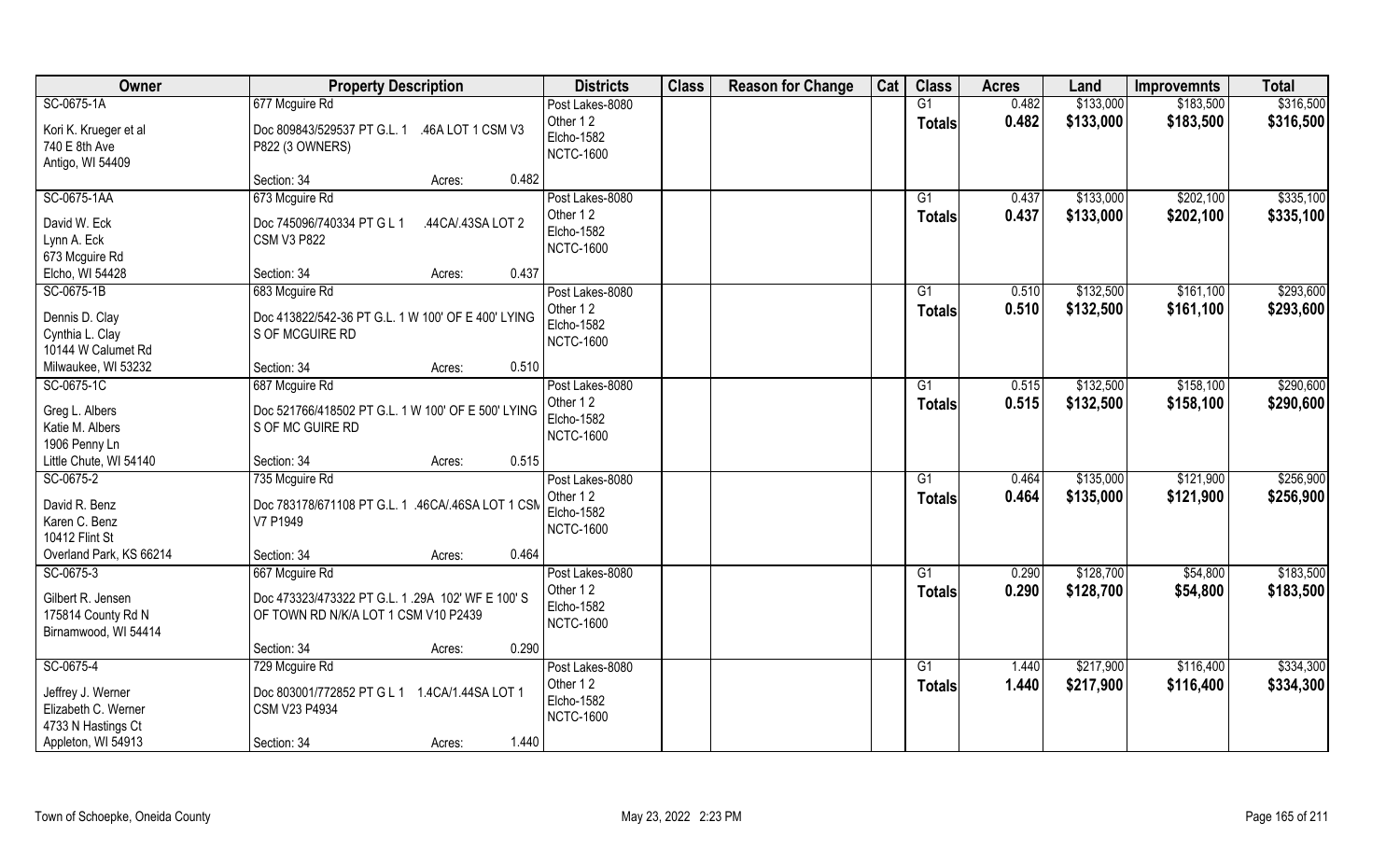| Owner                     | <b>Property Description</b>                        | <b>Districts</b>               | <b>Class</b> | <b>Reason for Change</b> | Cat | <b>Class</b>    | <b>Acres</b> | Land          | Improvemnts     | <b>Total</b>    |
|---------------------------|----------------------------------------------------|--------------------------------|--------------|--------------------------|-----|-----------------|--------------|---------------|-----------------|-----------------|
| SC-0675-5                 |                                                    | Post Lakes-8080                |              |                          |     | G5              | 9.820        | \$2,000       | $\overline{50}$ | \$2,000         |
| John C. Avery             | Doc 768719/381469 PT G.L. 1, W 1/2 W 1/2 LYING N & | Other 12                       |              |                          |     | G <sub>6</sub>  | 2.058        | \$4,300       | \$0             | \$4,300         |
| Karen Avery               | W OF MCGUIRE RD. EXC V133-P34 11.87CA/-SA          | <b>Elcho-1582</b>              |              |                          |     | <b>Totals</b>   | 11.878       | \$6,300       | \$0             | \$6,300         |
| 10442 El Dorado Way       | OWNERSHIP IN ? SEE LIO LTR                         | <b>NCTC-1600</b>               |              |                          |     |                 |              |               |                 |                 |
| Los Alamitos, CA 90720    | Section: 34<br>11.878<br>Acres:                    |                                |              |                          |     |                 |              |               |                 |                 |
| SC-0675-7                 | 739 Mcguire Rd                                     | Post Lakes-8080                |              |                          |     | $\overline{G1}$ | 0.472        | \$131,900     | \$203,900       | \$335,800       |
|                           |                                                    | Other 12                       |              |                          |     | <b>Totals</b>   | 0.472        | \$131,900     | \$203,900       | \$335,800       |
| Laura A. Waldvogel        | Doc 739898/470970 PT G L 1 & 2 .47CA/.47SA LOT 2   | Elcho-1582                     |              |                          |     |                 |              |               |                 |                 |
| Mark A. Incha             | <b>CSM V7 P1949</b>                                | <b>NCTC-1600</b>               |              |                          |     |                 |              |               |                 |                 |
| PO Box 250                | 0.472                                              |                                |              |                          |     |                 |              |               |                 |                 |
| Antigo, WI 54409          | Section: 34<br>Acres:                              |                                |              |                          |     |                 |              |               |                 |                 |
| SC-0675-8                 | Mcguire Rd                                         | Post Lakes-8080                |              |                          |     | G1              | 0.875        | \$140,800     | \$0             | \$140,800       |
| Jeffrey D. Avery          | Doc 587330/530732 PT G.L. 1 .87A LOT 2 CSM V8      | Other 12                       |              |                          |     | <b>Totals</b>   | 0.875        | \$140,800     | \$0             | \$140,800       |
| Harriet L. Avery          | P2018 SM B7323 & SEE SM B7375                      | Elcho-1582<br><b>NCTC-1600</b> |              |                          |     |                 |              |               |                 |                 |
| 727 Mcguire Rd            |                                                    |                                |              |                          |     |                 |              |               |                 |                 |
| Elcho, WI 54428           | 0.875<br>Section: 34<br>Acres:                     |                                |              |                          |     |                 |              |               |                 |                 |
| SC-0675-9                 | 707 Mcguire Rd                                     | Post Lakes-8080                |              |                          |     | G1              | 0.793        | \$146,800     | \$187,900       | \$334,700       |
| Robert J. Kramer          | Doc 828671/617017 PT G.L. 1 .78A LOT 3 CSM V8      | Other 12                       |              |                          |     | <b>Totals</b>   | 0.793        | \$146,800     | \$187,900       | \$334,700       |
| Jill M. Kramer            | P2018 SEE SM B7375                                 | Elcho-1582                     |              |                          |     |                 |              |               |                 |                 |
| N2258 Greendale Rd        |                                                    | <b>NCTC-1600</b>               |              |                          |     |                 |              |               |                 |                 |
| Hortonville, WI 54944     | 0.793<br>Section: 34<br>Acres:                     |                                |              |                          |     |                 |              |               |                 |                 |
| SC-0676                   |                                                    | Post Lakes-8080                |              |                          |     | F7              | 40.000       | $($ \$60,000) | $\overline{50}$ | \$0             |
|                           |                                                    | Other 12                       |              |                          |     | <b>Totals</b>   | 40.000       | \$0           | \$0             | \$0             |
| Pelican River Forest, LLC | Doc 827447/665986 NE NWMFL OPEN 44 357 1999        | Elcho-1582                     |              |                          |     |                 |              |               |                 |                 |
| 1655 N Fort Meyer Dr      | 40ASEE DOC 827447 FOR DEED                         | <b>NCTC-1600</b>               |              |                          |     |                 |              |               |                 |                 |
| <b>Suite 1300</b>         |                                                    |                                |              |                          |     |                 |              |               |                 |                 |
| Arlington, VA 22209       | 40.000<br>Section: 34<br>Acres:                    |                                |              |                          |     |                 |              |               |                 |                 |
| SC-0677                   |                                                    | Post Lakes-8080                |              |                          |     | F7              | 40.000       | (\$60,000)    | \$0             | \$0             |
| Pelican River Forest, LLC | Doc 827447/665986 NW NWMFL OPEN 44 357 1999        | Other 12                       |              |                          |     | <b>Totals</b>   | 40.000       | \$0           | \$0             | \$0             |
| 1655 N Fort Meyer Dr      | 40ASEE DOC 827447 FOR DEED                         | Elcho-1582                     |              |                          |     |                 |              |               |                 |                 |
| <b>Suite 1300</b>         |                                                    | <b>NCTC-1600</b>               |              |                          |     |                 |              |               |                 |                 |
| Arlington, VA 22209       | 40.000<br>Section: 34<br>Acres:                    |                                |              |                          |     |                 |              |               |                 |                 |
| SC-0678                   |                                                    | Post Lakes-8080                |              |                          |     | F7              | 40.000       | ( \$84,000)   | $\sqrt{$0}$     | $\overline{50}$ |
|                           |                                                    | Other 12                       |              |                          |     | <b>Totals</b>   | 40.000       | \$0           | \$0             | \$0             |
| Pelican River Forest, LLC | Doc 827447/665986 SW NWMFL OPEN 44 357 1999        | Elcho-1582                     |              |                          |     |                 |              |               |                 |                 |
| 1655 N Fort Meyer Dr      | 40ASEE DOC 827447 FOR DEED                         | <b>NCTC-1600</b>               |              |                          |     |                 |              |               |                 |                 |
| <b>Suite 1300</b>         |                                                    |                                |              |                          |     |                 |              |               |                 |                 |
| Arlington, VA 22209       | 40.000<br>Section: 34<br>Acres:                    |                                |              |                          |     |                 |              |               |                 |                 |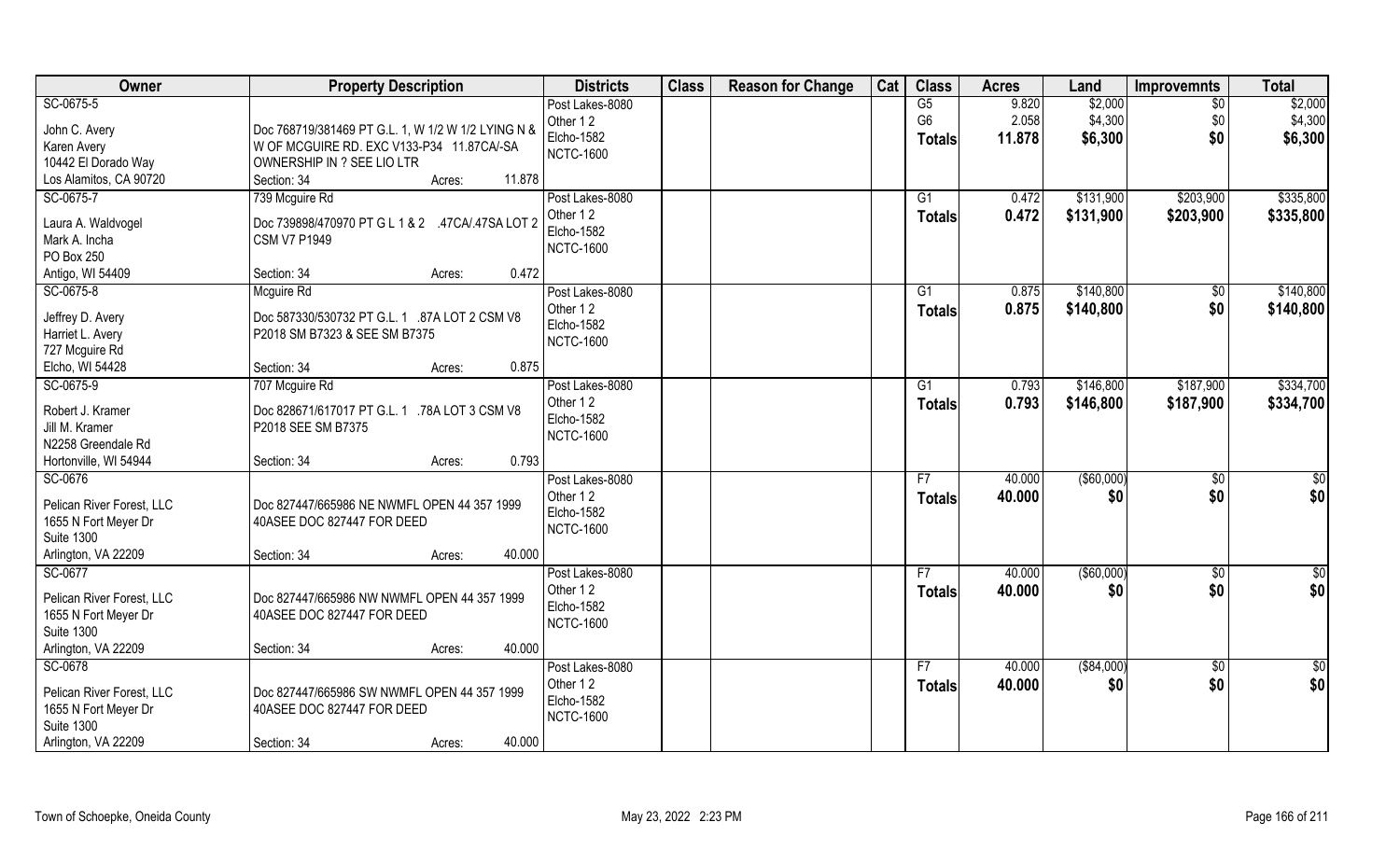| Owner                                     | <b>Property Description</b>                  |                  | <b>Districts</b>  | <b>Class</b> | <b>Reason for Change</b> | Cat | <b>Class</b>           | <b>Acres</b> | Land        | <b>Improvemnts</b> | <b>Total</b>  |
|-------------------------------------------|----------------------------------------------|------------------|-------------------|--------------|--------------------------|-----|------------------------|--------------|-------------|--------------------|---------------|
| SC-0679                                   |                                              |                  | Post Lakes-8080   |              |                          |     | F7                     | 40.000       | ( \$84,000) | $\overline{50}$    | \$0           |
| Pelican River Forest, LLC                 | Doc 827447/665986 SE NWMFL OPEN 44 357 1999  |                  | Other 12          |              |                          |     | <b>Totals</b>          | 40.000       | \$0         | \$0                | \$0           |
| 1655 N Fort Meyer Dr                      | 40ASEE DOC 827447 FOR DEED                   |                  | Elcho-1582        |              |                          |     |                        |              |             |                    |               |
| <b>Suite 1300</b>                         |                                              |                  | <b>NCTC-1600</b>  |              |                          |     |                        |              |             |                    |               |
| Arlington, VA 22209                       | Section: 34                                  | 40.000<br>Acres: |                   |              |                          |     |                        |              |             |                    |               |
| SC-0680                                   | 214 Molle Rd                                 |                  | Post Lakes-8080   |              |                          |     | G1                     | 1.000        | \$10,000    | $\overline{50}$    | \$10,000      |
| Michael E. Kaul                           | Doc 765227/276385 PT NE SW                   | 18.19CA/-SA DESC | Other 12          |              |                          |     | G <sub>5</sub>         | 2.650        | \$1,000     | \$0                | \$1,000       |
| Jennifer E. Kaul                          | SHLD EXC TWN RD                              |                  | <b>Elcho-1582</b> |              |                          |     | G <sub>6</sub>         | 14.540       | \$30,500    | \$0                | \$30,500      |
| 519 Aber Dr                               |                                              |                  | <b>NCTC-1600</b>  |              |                          |     | <b>Totals</b>          | 18.190       | \$41,500    | \$0                | \$41,500      |
| Wind Lake, WI 53185                       | Section: 34                                  | 18.190<br>Acres: |                   |              |                          |     |                        |              |             |                    |               |
| SC-0680-1                                 | 890 Pratt Junction Rd                        |                  | Post Lakes-8080   |              |                          |     | G1                     | 2.100        | \$11,300    | \$26,200           | \$37,500      |
| Charles J. Gaidish                        | Doc 549399/533003 PT NE SW 2.1CA LYING N OF  |                  | Other 12          |              |                          |     | <b>Totals</b>          | 2.100        | \$11,300    | \$26,200           | \$37,500      |
| c/o Marc Gaidish                          | <b>PELICAN LK RD</b>                         |                  | Elcho-1582        |              |                          |     |                        |              |             |                    |               |
| 1711 Monroe Ave                           |                                              |                  | <b>NCTC-1600</b>  |              |                          |     |                        |              |             |                    |               |
| S Milwaukee, WI 53172                     | Section: 34                                  | 2.100<br>Acres:  |                   |              |                          |     |                        |              |             |                    |               |
| SC-0680-2                                 | 883 Pratt Junction Rd                        |                  | Post Lakes-8080   |              |                          |     | G1                     | 2.000        | \$16,000    | \$45,000           | \$61,000      |
|                                           |                                              |                  | Other 12          |              |                          |     | G <sub>6</sub>         | 8.390        | \$17,600    | \$0                | \$17,600      |
| Stephen Payne<br>204 N Franklin St        | Doc 614950/463984 PT NE SW 11.3CA (3 OWNERS) |                  | <b>Elcho-1582</b> |              |                          |     | <b>Totals</b>          | 10.390       | \$33,600    | \$45,000           | \$78,600      |
| Poynette, WI 53955                        |                                              |                  | <b>NCTC-1600</b>  |              |                          |     |                        |              |             |                    |               |
|                                           | Section: 34                                  | 10.390<br>Acres: |                   |              |                          |     |                        |              |             |                    |               |
| SC-0680-3                                 |                                              |                  | Post Lakes-8080   |              |                          |     | $\overline{\text{G5}}$ | 4.320        | \$2,100     | \$0                | \$2,100       |
|                                           |                                              |                  | Other 12          |              |                          |     | G <sub>6</sub>         | 6.849        | \$14,400    | \$0                | \$14,400      |
| Stephen Payne<br>204 N Franklin St        | Doc 614950/463984 PT OF NE SW (3 OWNERS)     |                  | <b>Elcho-1582</b> |              |                          |     | <b>Totals</b>          | 11.169       | \$16,500    | \$0                | \$16,500      |
| Poynette, WI 53955                        |                                              |                  | <b>NCTC-1600</b>  |              |                          |     |                        |              |             |                    |               |
|                                           | Section: 34                                  | 11.169<br>Acres: |                   |              |                          |     |                        |              |             |                    |               |
| SC-0681                                   |                                              |                  | Post Lakes-8080   |              |                          |     | F7                     | 40.000       | (\$60,000)  | \$0                | $\frac{6}{3}$ |
|                                           |                                              |                  | Other 12          |              |                          |     | <b>Totals</b>          | 40.000       | \$0         | \$0                | \$0           |
| Pelican River Forest, LLC                 | Doc 827447/665986 NW SWMFL OPEN 44 357 1999  |                  | Elcho-1582        |              |                          |     |                        |              |             |                    |               |
| 1655 N Fort Meyer Dr<br><b>Suite 1300</b> | 40ASEE DOC 827447 FOR DEED                   |                  | <b>NCTC-1600</b>  |              |                          |     |                        |              |             |                    |               |
| Arlington, VA 22209                       | Section: 34                                  | 40.000<br>Acres: |                   |              |                          |     |                        |              |             |                    |               |
| SC-0682                                   |                                              |                  | Post Lakes-8080   |              |                          |     | G5                     | 2.204        | \$1,100     | $\sqrt{$0}$        | \$1,100       |
|                                           |                                              |                  | Other 12          |              |                          |     | G <sub>6</sub>         | 11.601       | \$17,400    | \$0                | \$17,400      |
| Brian K. Mrochinski                       | Doc 584288/446120 PT SW SW (5 OWNERS)        |                  | Elcho-1582        |              |                          |     | <b>Totals</b>          | 13.805       | \$18,500    | \$0                | \$18,500      |
| 2806 E Locust St                          |                                              |                  | <b>NCTC-1600</b>  |              |                          |     |                        |              |             |                    |               |
| Milwaukee, WI 53211                       | Section: 34                                  | 13.805<br>Acres: |                   |              |                          |     |                        |              |             |                    |               |
|                                           |                                              |                  |                   |              |                          |     |                        |              |             |                    |               |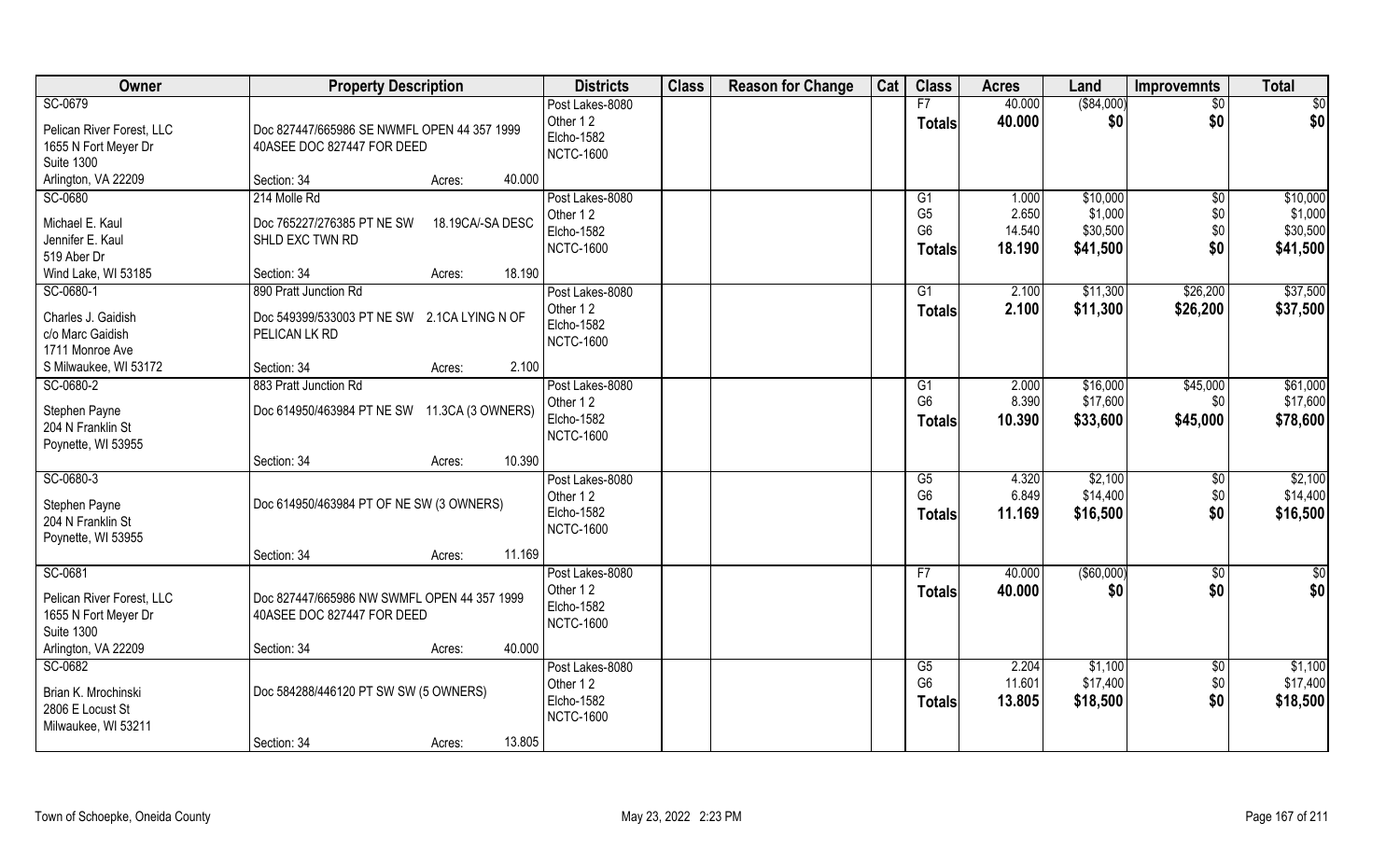| Owner                                    | <b>Property Description</b>                             | <b>Districts</b>               | <b>Class</b> | <b>Reason for Change</b> | Cat | <b>Class</b>   | <b>Acres</b>   | Land      | <b>Improvemnts</b> | <b>Total</b> |
|------------------------------------------|---------------------------------------------------------|--------------------------------|--------------|--------------------------|-----|----------------|----------------|-----------|--------------------|--------------|
| SC-0682-1                                |                                                         | Post Lakes-8080                |              |                          |     | G6             | 13.849         | \$19,400  | \$0                | \$19,400     |
| Brian K. Mrochinski                      | Doc 584289/389385 PT SW SW 5 OWNERS                     | Other 12                       |              |                          |     | <b>Totals</b>  | 13.849         | \$19,400  | \$0                | \$19,400     |
| 2806 E Locust St                         |                                                         | Elcho-1582                     |              |                          |     |                |                |           |                    |              |
| Milwaukee, WI 53211                      |                                                         | <b>NCTC-1600</b>               |              |                          |     |                |                |           |                    |              |
|                                          | 13.849<br>Section: 34<br>Acres:                         |                                |              |                          |     |                |                |           |                    |              |
| SC-0682-2                                |                                                         | Post Lakes-8080                |              |                          |     | G6             | 13.820         | \$20,700  | $\sqrt{$0}$        | \$20,700     |
| Brian K. Mrochinski                      | Doc 584290/551311 PT SW SW (5 OWNERS)                   | Other 12                       |              |                          |     | <b>Totals</b>  | 13.820         | \$20,700  | \$0                | \$20,700     |
| 2806 E Locust St                         |                                                         | Elcho-1582<br><b>NCTC-1600</b> |              |                          |     |                |                |           |                    |              |
| Milwaukee, WI 53211                      |                                                         |                                |              |                          |     |                |                |           |                    |              |
|                                          | Section: 34<br>13.820<br>Acres:                         |                                |              |                          |     |                |                |           |                    |              |
| SC-0683                                  | 139 Pratt Junction Rd                                   | Post Lakes-8080                |              |                          |     | G <sub>1</sub> | 1.000          | \$10,000  | \$12,100           | \$22,100     |
| Brian K. Mrochinski                      | Doc 584291/551311 PT G.L. 3 EX PTS CONV 5               | Other 12<br>Elcho-1582         |              |                          |     | G <sub>6</sub> | 14.570         | \$30,600  | \$0                | \$30,600     |
| 2806 E Locust St                         | <b>OWNERS</b>                                           | <b>NCTC-1600</b>               |              |                          |     | <b>Totals</b>  | 15.570         | \$40,600  | \$12,100           | \$52,700     |
| Milwaukee, WI 53211                      |                                                         |                                |              |                          |     |                |                |           |                    |              |
|                                          | 15.570<br>Section: 34<br>Acres:                         |                                |              |                          |     |                |                |           |                    |              |
| SC-0683-1                                | 144 Pratt Junction Rd                                   | Post Lakes-8080<br>Other 12    |              |                          |     | G1             | 0.597          | \$132,500 | \$63,800           | \$196,300    |
| Steven J. Feit                           | Doc 616551/596230 PT G.L. 3 SM L1112 SEE SM             | Elcho-1582                     |              |                          |     | <b>Totals</b>  | 0.597          | \$132,500 | \$63,800           | \$196,300    |
| Julie A. Feit                            | C2680                                                   | <b>NCTC-1600</b>               |              |                          |     |                |                |           |                    |              |
| 5432 Silver Lake Dr                      |                                                         |                                |              |                          |     |                |                |           |                    |              |
| West Bend, WI 53095                      | 0.597<br>Section: 34<br>Acres:                          |                                |              |                          |     |                |                |           |                    |              |
| SC-0683-10                               | 178 Pratt Junction Rd                                   | Post Lakes-8080<br>Other 12    |              |                          |     | G1             | 0.408<br>0.408 | \$108,800 | \$63,700           | \$172,500    |
| Laurance L. Dunn                         | Doc 759572/590357 PT G L 3<br>.41CA/.40SA LOT 4         | <b>Elcho-1582</b>              |              |                          |     | Totals         |                | \$108,800 | \$63,700           | \$172,500    |
| Melody A. Dunn                           | SM L1112 SM B7872                                       | <b>NCTC-1600</b>               |              |                          |     |                |                |           |                    |              |
| 37344 N Grandwood Dr                     |                                                         |                                |              |                          |     |                |                |           |                    |              |
| Gurnee, IL 60031<br>SC-0683-11           | 0.408<br>Section: 34<br>Acres:<br>112 Pratt Junction Rd | Post Lakes-8080                |              |                          |     | G1             | 1.187          | \$130,000 | \$97,200           | \$227,200    |
|                                          |                                                         | Other 12                       |              |                          |     | <b>Totals</b>  | 1.187          | \$130,000 | \$97,200           | \$227,200    |
| Joseph E. Mentzer                        | Doc 790964/675059 G.L. 3 1.18CA/1.09SA PCL C SM         | <b>Elcho-1582</b>              |              |                          |     |                |                |           |                    |              |
| W266 N7385 Timber Ridge                  | C1640                                                   | <b>NCTC-1600</b>               |              |                          |     |                |                |           |                    |              |
| Sussex, WI 53089                         | 1.187<br>Section: 34                                    |                                |              |                          |     |                |                |           |                    |              |
| SC-0683-12                               | Acres:<br>120 Pratt Junction Rd                         | Post Lakes-8080                |              |                          |     | G1             | 0.638          | \$80,500  | \$96,200           | \$176,700    |
|                                          |                                                         | Other 12                       |              |                          |     | <b>Totals</b>  | 0.638          | \$80,500  | \$96,200           | \$176,700    |
| Tonie L. Janusiak                        | Doc 817552/409870 PT G.L. 3 N100'OF S400'OF E250        | Elcho-1582                     |              |                          |     |                |                |           |                    |              |
| c/o Tonie L. Janusiak                    | SM L1112SEE TOD/DOC 817553SCRIV ERR DOC                 | <b>NCTC-1600</b>               |              |                          |     |                |                |           |                    |              |
| 120 Pratt Junction Rd<br>Elcho, WI 54428 | 817552<br>0.638<br>Section: 34<br>Acres:                |                                |              |                          |     |                |                |           |                    |              |
|                                          |                                                         |                                |              |                          |     |                |                |           |                    |              |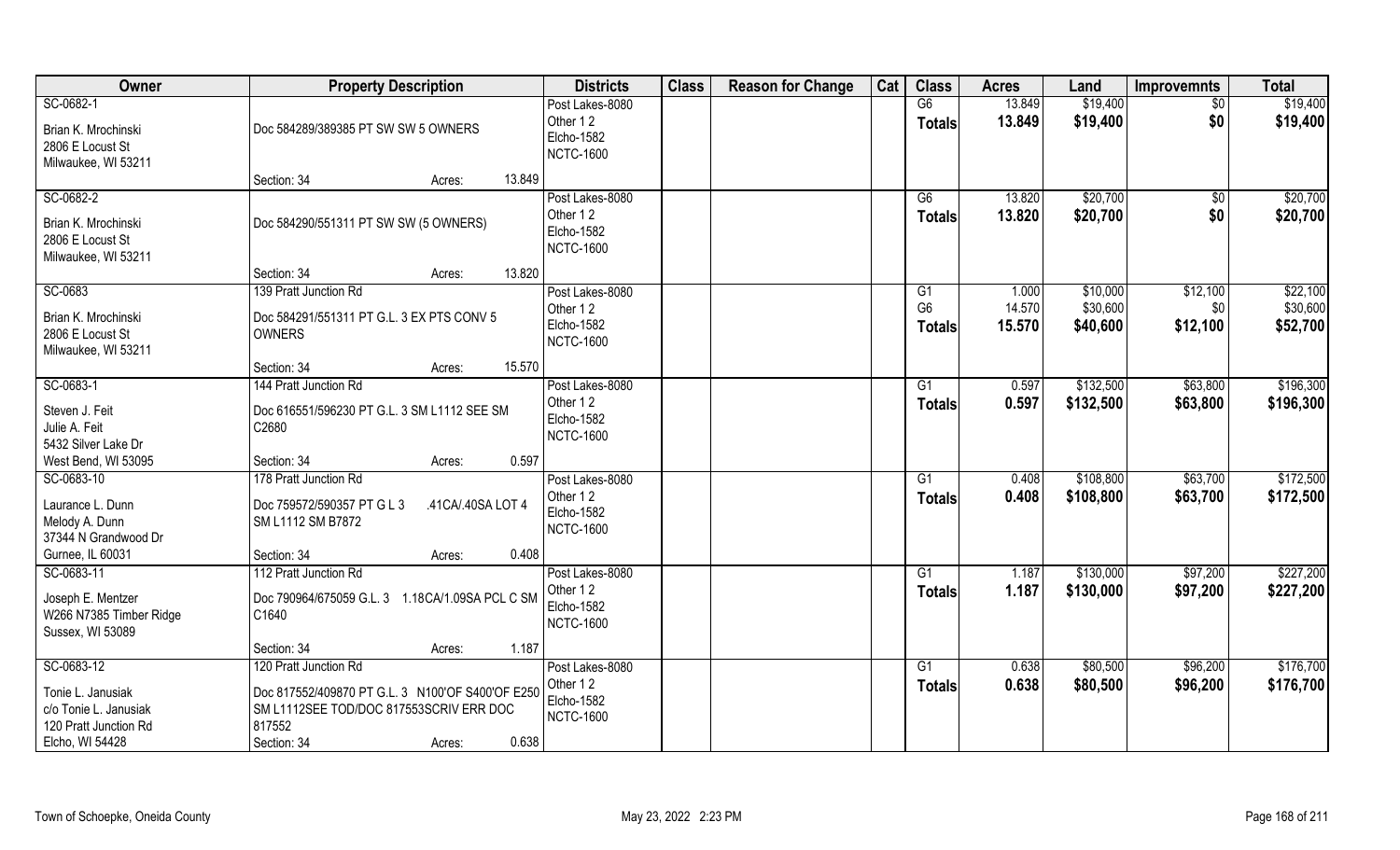| Owner                                                                                                      | <b>Property Description</b>                                                                                                                                                     | <b>Districts</b>                                                     | <b>Class</b> | <b>Reason for Change</b> | Cat | <b>Class</b>                     | <b>Acres</b>   | Land                   | <b>Improvemnts</b>     | <b>Total</b>           |
|------------------------------------------------------------------------------------------------------------|---------------------------------------------------------------------------------------------------------------------------------------------------------------------------------|----------------------------------------------------------------------|--------------|--------------------------|-----|----------------------------------|----------------|------------------------|------------------------|------------------------|
| SC-0683-14                                                                                                 | <b>Pratt Junction Rd</b>                                                                                                                                                        | Post Lakes-8080                                                      |              |                          |     | G1                               | 0.424          | \$108,800              | $\overline{50}$        | \$108,800              |
| Stephen C. Shepard<br>Kristin M. Shepard<br>186 Pratt Junction Rd                                          | Doc 397292/253-204 PT G.L. 3 LOT 2 75' PT SM B6430<br>SEE SM A2413                                                                                                              | Other 12<br><b>Elcho-1582</b><br><b>NCTC-1600</b>                    |              |                          |     | <b>Totals</b>                    | 0.424          | \$108,800              | \$0                    | \$108,800              |
| Elcho, WI 54428                                                                                            | 0.424<br>Section: 34<br>Acres:                                                                                                                                                  |                                                                      |              |                          |     |                                  |                |                        |                        |                        |
| SC-0683-15<br>Stephen C. Shepard<br>Kristin M. Shepard                                                     | 186 Pratt Junction Rd<br>Doc 725284/384024 PT G L 3<br>.54CA/.53SA SEE<br>PAR 1 SM A2413 SEE SM L1112 & B6430                                                                   | Post Lakes-8080<br>Other 12<br><b>Elcho-1582</b>                     |              |                          |     | $\overline{G1}$<br><b>Totals</b> | 0.538<br>0.538 | \$145,500<br>\$145,500 | \$258,900<br>\$258,900 | \$404,400<br>\$404,400 |
| 186 Pratt Junction Rd<br>Elcho, WI 54428                                                                   | Section: 34<br>0.538<br>Acres:                                                                                                                                                  | <b>NCTC-1600</b>                                                     |              |                          |     |                                  |                |                        |                        |                        |
| SC-0683-16                                                                                                 | Pratt Junction Rd                                                                                                                                                               | Post Lakes-8080                                                      |              |                          |     | G6                               | 15.000         | \$28,500               | \$0                    | \$28,500               |
| Troy W. Johnson<br>Jennifer J. Johnson<br>6215 Lynmar Dr                                                   | Doc 750319/466217 PT G L 3<br>15.71SA SEE PCL A<br><b>SM C1640</b>                                                                                                              | Other 12<br><b>Elcho-1582</b><br><b>NCTC-1600</b>                    |              |                          |     | <b>Totals</b>                    | 15.000         | \$28,500               | \$0                    | \$28,500               |
| Lakeland, FL 33813                                                                                         | 15.000<br>Section: 34<br>Acres:                                                                                                                                                 |                                                                      |              |                          |     |                                  |                |                        |                        |                        |
| SC-0683-17<br>John R. Shepard<br>Sharon K. Shepard                                                         | 180 Pratt Junction Rd<br>Doc 454871/271-443 PT G.L. 3 SM B5749                                                                                                                  | Post Lakes-8080<br>Other 12<br>Elcho-1582                            |              |                          |     | G1<br>Totals                     | 0.403<br>0.403 | \$108,800<br>\$108,800 | \$277,800<br>\$277,800 | \$386,600<br>\$386,600 |
| 180 Pratt Junction Rd<br>Elcho, WI 54428                                                                   | 0.403<br>Section: 34<br>Acres:                                                                                                                                                  | <b>NCTC-1600</b>                                                     |              |                          |     |                                  |                |                        |                        |                        |
| SC-0683-1A<br>Jeffrey L. Miller<br>c/o Harvey & Marlene Miller<br>5035 N Lynndale Dr<br>Appleton, WI 54915 | 156 Pratt Junction Rd<br>Doc 511501/410-132 PT G.L. 3 N 50' OF S 1100' OF E<br>250' SM L1112 LIFE EST HARVEY E & MARLENE<br>MILLER (3 OWNERS)<br>Section: 34<br>0.272<br>Acres: | Post Lakes-8080<br>Other 12<br><b>Elcho-1582</b><br><b>NCTC-1600</b> |              |                          |     | G <sub>1</sub><br><b>Totals</b>  | 0.272<br>0.272 | \$85,000<br>\$85,000   | \$41,300<br>\$41,300   | \$126,300<br>\$126,300 |
| SC-0683-1B<br><b>Richard Durante</b><br>Lisa A. Durante<br>1565 Hickory Hill Ln<br>Brookfield, WI 53045    | 138 Pratt Junction Rd<br>Doc 733202/509093 PT G L 3<br>.66CA/-SA LOT 11<br><b>SM L1112</b><br>0.662<br>Section: 34<br>Acres:                                                    | Post Lakes-8080<br>Other 12<br>Elcho-1582<br><b>NCTC-1600</b>        |              |                          |     | G1<br><b>Totals</b>              | 0.662<br>0.662 | \$115,000<br>\$115,000 | \$39,800<br>\$39,800   | \$154,800<br>\$154,800 |
| SC-0683-2<br>Thomas J. Paikowski<br>Linda M. Paikowski<br>5683 W Glenbrook Rd<br>Brown Deer, WI 53223      | 154 Pratt Junction Rd<br>Doc 570742/554553 PT G.L. 3, N50' OF S1050' OF<br>E250' SM L1112 SCRIVENERS ERROR DOC#554553<br>8 570742<br>0.271<br>Section: 34<br>Acres:             | Post Lakes-8080<br>Other 12<br><b>Elcho-1582</b><br><b>NCTC-1600</b> |              |                          |     | G1<br><b>Totals</b>              | 0.271<br>0.271 | \$85,000<br>\$85,000   | \$40,500<br>\$40,500   | \$125,500<br>\$125,500 |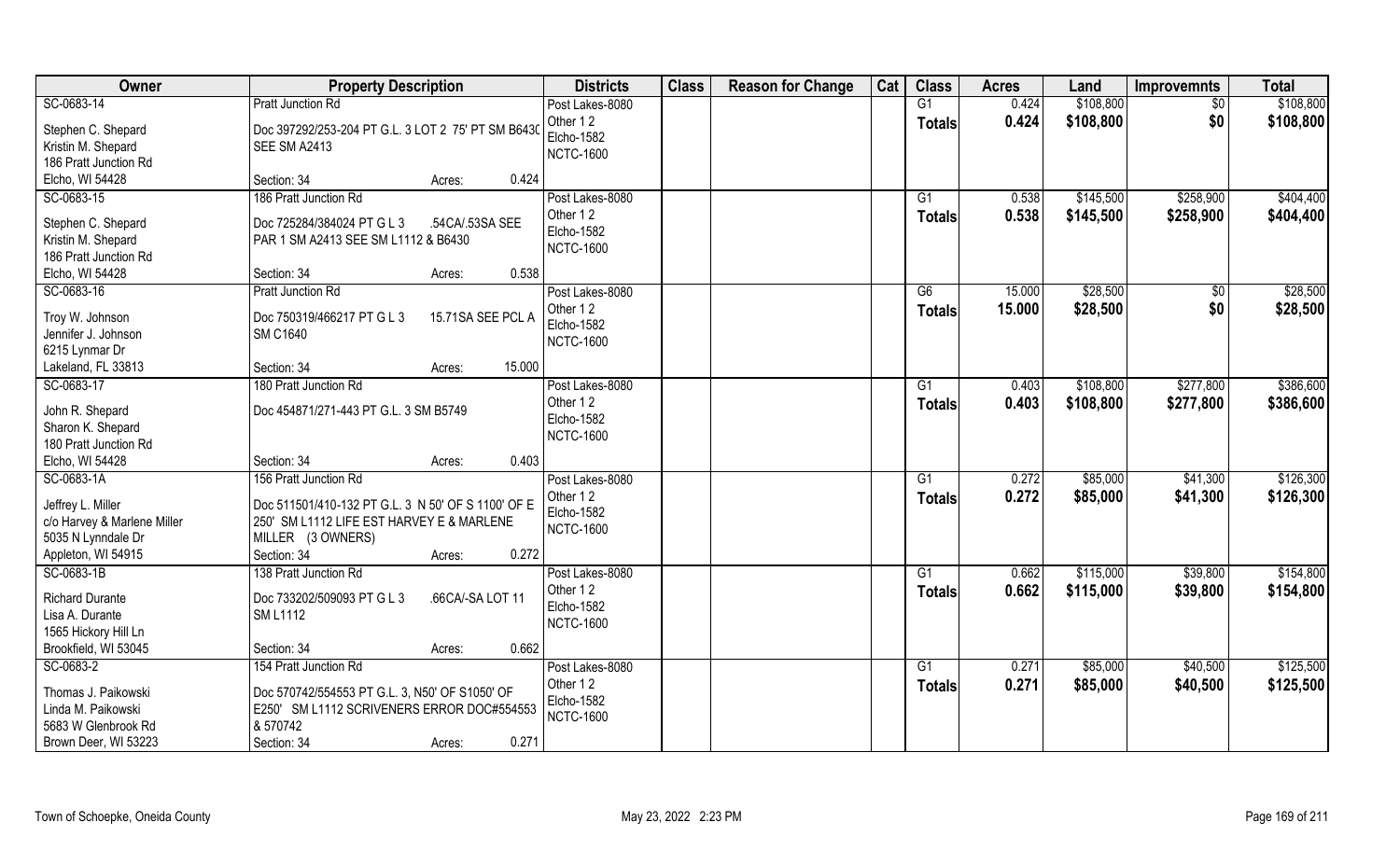| Owner                                                                                                | <b>Property Description</b>                                                                                                                                                    | <b>Districts</b>                                                     | <b>Class</b> | <b>Reason for Change</b> | Cat | <b>Class</b>                     | <b>Acres</b>   | Land                   | <b>Improvemnts</b>     | <b>Total</b>           |
|------------------------------------------------------------------------------------------------------|--------------------------------------------------------------------------------------------------------------------------------------------------------------------------------|----------------------------------------------------------------------|--------------|--------------------------|-----|----------------------------------|----------------|------------------------|------------------------|------------------------|
| SC-0683-3                                                                                            | 150 Pratt Junction Rd                                                                                                                                                          | Post Lakes-8080                                                      |              |                          |     | G1                               | 0.571          | \$132,500              | \$212,500              | \$345,000              |
| Timothy J. Prunty<br>Rose A. Prunty<br>1235 N Superior St                                            | Doc 773157/398983 PT G.L. 3 N 100' OF S 900' OF THE<br>E 250' SM L1112                                                                                                         | Other 12<br><b>Elcho-1582</b><br><b>NCTC-1600</b>                    |              |                          |     | <b>Totals</b>                    | 0.571          | \$132,500              | \$212,500              | \$345,000              |
| Antigo, WI 54409                                                                                     | 0.571<br>Section: 34<br>Acres:                                                                                                                                                 |                                                                      |              |                          |     |                                  |                |                        |                        |                        |
| SC-0683-4<br>Wayne J. Potters<br>Nancy A. Potters                                                    | 166 Pratt Junction Rd<br>Doc 419792/377275 PT G L 3<br>.55CA/-SA SEE SM<br>L1112 SEE TOD/DOC 759376                                                                            | Post Lakes-8080<br>Other 12<br><b>Elcho-1582</b><br><b>NCTC-1600</b> |              |                          |     | G1<br><b>Totals</b>              | 0.549<br>0.549 | \$132,500<br>\$132,500 | \$102,000<br>\$102,000 | \$234,500<br>\$234,500 |
| 166 Pratt Junction Rd<br>Elcho, WI 54428                                                             | 0.549<br>Section: 34<br>Acres:                                                                                                                                                 |                                                                      |              |                          |     |                                  |                |                        |                        |                        |
| SC-0683-5                                                                                            | 152 Pratt Junction Rd                                                                                                                                                          | Post Lakes-8080                                                      |              |                          |     | G1                               | 0.563          | \$132,500              | \$168,100              | \$300,600              |
| Gerald Hendricks Rev Tr<br>Sally Hendricks Rev Tr<br>152 Pratt Junction Rd                           | Doc 806931/665829 PT G.L. 3 N 100' OF S 1000'OF E<br>250' SM L1112                                                                                                             | Other 12<br><b>Elcho-1582</b><br><b>NCTC-1600</b>                    |              |                          |     | <b>Totals</b>                    | 0.563          | \$132,500              | \$168,100              | \$300,600              |
| Elcho, WI 54428                                                                                      | 0.563<br>Section: 34<br>Acres:                                                                                                                                                 |                                                                      |              |                          |     |                                  |                |                        |                        |                        |
| SC-0683-6                                                                                            | 174 Pratt Junction Rd                                                                                                                                                          | Post Lakes-8080                                                      |              |                          |     | G1                               | 0.402          | \$108,800              | \$46,200               | \$155,000              |
| Brian K. Mrochinski<br>2806 E Locust St<br>Milwaukee, WI 53211                                       | Doc 584293/552436 PT G.L. 3, N75' OF S1275' OF<br>E250' SM L1112 & B7918 (3 OWNERS)                                                                                            | Other 12<br>Elcho-1582<br><b>NCTC-1600</b>                           |              |                          |     | <b>Totals</b>                    | 0.402          | \$108,800              | \$46,200               | \$155,000              |
|                                                                                                      | 0.402<br>Section: 34<br>Acres:                                                                                                                                                 |                                                                      |              |                          |     |                                  |                |                        |                        |                        |
| SC-0683-7<br>Andrew Jirovec<br>360 Elm St<br>Stevens Point, WI 54481                                 | 132 Pratt Junction Rd<br>Doc 661753/572034 PT G.L.3, N100' OF S600' OF E200<br>PCL 12 SM L1112 (100X250) LIFE EST DANIEL G<br><b>JIROVEC</b><br>0.725<br>Section: 34<br>Acres: | Post Lakes-8080<br>Other 12<br>Elcho-1582<br><b>NCTC-1600</b>        |              |                          |     | G1<br><b>Totals</b>              | 0.725<br>0.725 | \$115,000<br>\$115,000 | \$47,200<br>\$47,200   | \$162,200<br>\$162,200 |
| SC-0683-8                                                                                            | <b>Pratt Junction Rd</b>                                                                                                                                                       | Post Lakes-8080                                                      |              |                          |     | G1                               | 0.622          | \$80,500               | $\frac{6}{5}$          | \$80,500               |
| Michael J Davis Trust<br>675 School House Rd<br>Sobieski, WI 54171                                   | Doc 744624/741697 PT G L 3<br>.62CA/.56SA PCL B<br><b>SM C1806</b>                                                                                                             | Other 12<br>Elcho-1582<br><b>NCTC-1600</b>                           |              |                          |     | <b>Totals</b>                    | 0.622          | \$80,500               | \$0                    | \$80,500               |
|                                                                                                      | 0.622<br>Section: 34<br>Acres:                                                                                                                                                 |                                                                      |              |                          |     |                                  |                |                        |                        |                        |
| SC-0683-9<br>Edward L. Artymiuk<br>Patti A. Artymiuk<br>W317 S4054 Highview Rd<br>Waukesha, WI 53189 | <b>Pratt Junction Rd</b><br>Doc 410585/235-163 PT G.L. 3 LOT 13 100' X 250'<br>0.862<br>Section: 34<br>Acres:                                                                  | Post Lakes-8080<br>Other 12<br>Elcho-1582<br><b>NCTC-1600</b>        |              |                          |     | $\overline{G1}$<br><b>Totals</b> | 0.862<br>0.862 | \$115,000<br>\$115,000 | \$1,300<br>\$1,300     | \$116,300<br>\$116,300 |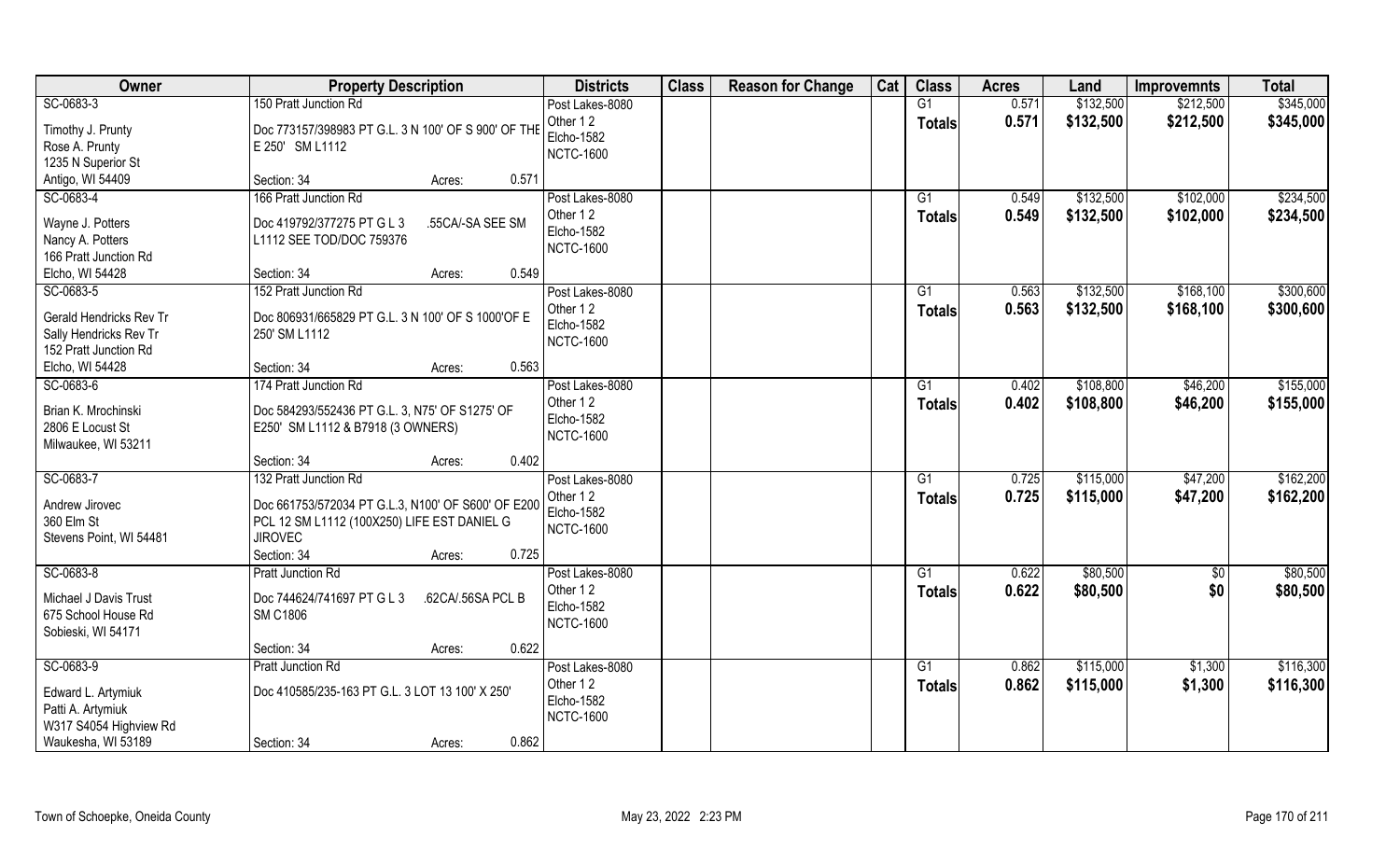| Owner                                                                                    | <b>Property Description</b>                                                                                                                                                      | <b>Districts</b>                                                     | <b>Class</b> | <b>Reason for Change</b> | Cat | <b>Class</b>                          | <b>Acres</b>              | Land                            | <b>Improvemnts</b>        | <b>Total</b>                    |
|------------------------------------------------------------------------------------------|----------------------------------------------------------------------------------------------------------------------------------------------------------------------------------|----------------------------------------------------------------------|--------------|--------------------------|-----|---------------------------------------|---------------------------|---------------------------------|---------------------------|---------------------------------|
| SC-0683-A<br>Brian K. Mrochinski<br>2806 E Locust St<br>Milwaukee, WI 53211              | Doc 584292/389385 PT G.L. 3, EXC PTS CONV (5<br>OWNERS)                                                                                                                          | Post Lakes-8080<br>Other 12<br>Elcho-1582<br><b>NCTC-1600</b>        |              |                          |     | G5<br>G <sub>6</sub><br><b>Totals</b> | 3.090<br>12.625<br>15.715 | \$1,500<br>\$26,500<br>\$28,000 | $\sqrt{$0}$<br>\$0<br>\$0 | \$1,500<br>\$26,500<br>\$28,000 |
|                                                                                          | 15.715<br>Section: 34<br>Acres:                                                                                                                                                  |                                                                      |              |                          |     |                                       |                           |                                 |                           |                                 |
| SC-0684<br>Jack D. Raether<br>John Z. Raether<br>1707 Schaefer Cir<br>Appleton, WI 54915 | Doc 671220/555671 PT G.L. 2 & 1 8.73A LOT 1 CSM<br>V4 P1175 EXC CSM V7 P1949 R'MNDR BNG NW OF<br><b>ROAD</b><br>Section: 34<br>8.854<br>Acres:                                   | Post Lakes-8080<br>Other 12<br><b>Elcho-1582</b><br><b>NCTC-1600</b> |              |                          |     | G5<br><b>Totals</b>                   | 8.854<br>8.854            | \$4,200<br>\$4,200              | $\sqrt{$0}$<br>\$0        | \$4,200<br>\$4,200              |
| SC-0684-1<br>Patsy K. Lamm<br>7510 Widgeon Wy<br>Madison, WI 53717                       | 192 Pratt Junction Rd<br>Doc 740085/739722 PT G L 2<br>11.56CA/-SA SEE SM<br>A1790 SEE TOD/DOC 740086 DOCS 740085 & 740086<br>SHLD EXC TWN RD<br>11.560<br>Section: 34<br>Acres: | Post Lakes-8080<br>Other 12<br><b>Elcho-1582</b><br><b>NCTC-1600</b> |              |                          |     | G1<br><b>Totals</b>                   | 11.560<br>11.560          | \$247,600<br>\$247,600          | \$50,300<br>\$50,300      | \$297,900<br>\$297,900          |
| SC-0684-2<br>Ade R. Dillon<br>PO Box 648<br>Waupaca, WI 54981                            | 200 Pratt Junction Rd<br>Doc 498349/373602 PT G.L. 2, EXC V276-143 SM<br>B6501                                                                                                   | Post Lakes-8080<br>Other 12<br>Elcho-1582<br><b>NCTC-1600</b>        |              |                          |     | G1<br><b>Totals</b>                   | 11.200<br>11.200          | \$189,100<br>\$189,100          | \$110,100<br>\$110,100    | \$299,200<br>\$299,200          |
|                                                                                          | 11.200<br>Section: 34<br>Acres:                                                                                                                                                  |                                                                      |              |                          |     |                                       |                           |                                 |                           |                                 |
| SC-0684-3<br>Richard H. Messman<br>639 Constitution Ln<br>De Forest, IL 53532            | 755 Mcguire Rd<br>Doc 704718/704717 PT G.L. 2 2.6CA/-SA EXC TOWN<br>RD SEE SM B6501 SEE TOD/DOC 782013 DESC<br>SHLD EXC TWN RD<br>2.596<br>Section: 34<br>Acres:                 | Post Lakes-8080<br>Other 12<br>Elcho-1582<br><b>NCTC-1600</b>        |              |                          |     | G1<br><b>Totals</b>                   | 2.596<br>2.596            | \$145,800<br>\$145,800          | \$240,900<br>\$240,900    | \$386,700<br>\$386,700          |
| SC-0684-6<br>Steven A Knuth Tr Etal<br>3229 N Barkwood Ln<br>Appleton, WI 54914          | 745 Mcguire Rd<br>Doc 796449/469471 PT G.L. 2 & 1 .62CA/.62SA LOT 3<br>CSM V7 P1949 SM A3443<br>(3 OWNERS)<br>0.621<br>Section: 34<br>Acres:                                     | Post Lakes-8080<br>Other 12<br>Elcho-1582<br><b>NCTC-1600</b>        |              |                          |     | G1<br><b>Totals</b>                   | 0.621<br>0.621            | \$153,200<br>\$153,200          | \$81,300<br>\$81,300      | \$234,500<br>\$234,500          |
| SC-0684-7<br>David W. Nelsen<br>Linda M. Nelsen<br>749 Mcguire Rd<br>Elcho, WI 54428     | 749 Mcguire Rd<br>Doc 485582/380719 PT G.L. 2 LOT 4 CSM V7<br>P1949SEE TOD/DOC 819529<br>0.779<br>Section: 34<br>Acres:                                                          | Post Lakes-8080<br>Other 12<br>Elcho-1582<br><b>NCTC-1600</b>        |              |                          |     | G1<br><b>Totals</b>                   | 0.779<br>0.779            | \$175,800<br>\$175,800          | \$219,400<br>\$219,400    | \$395,200<br>\$395,200          |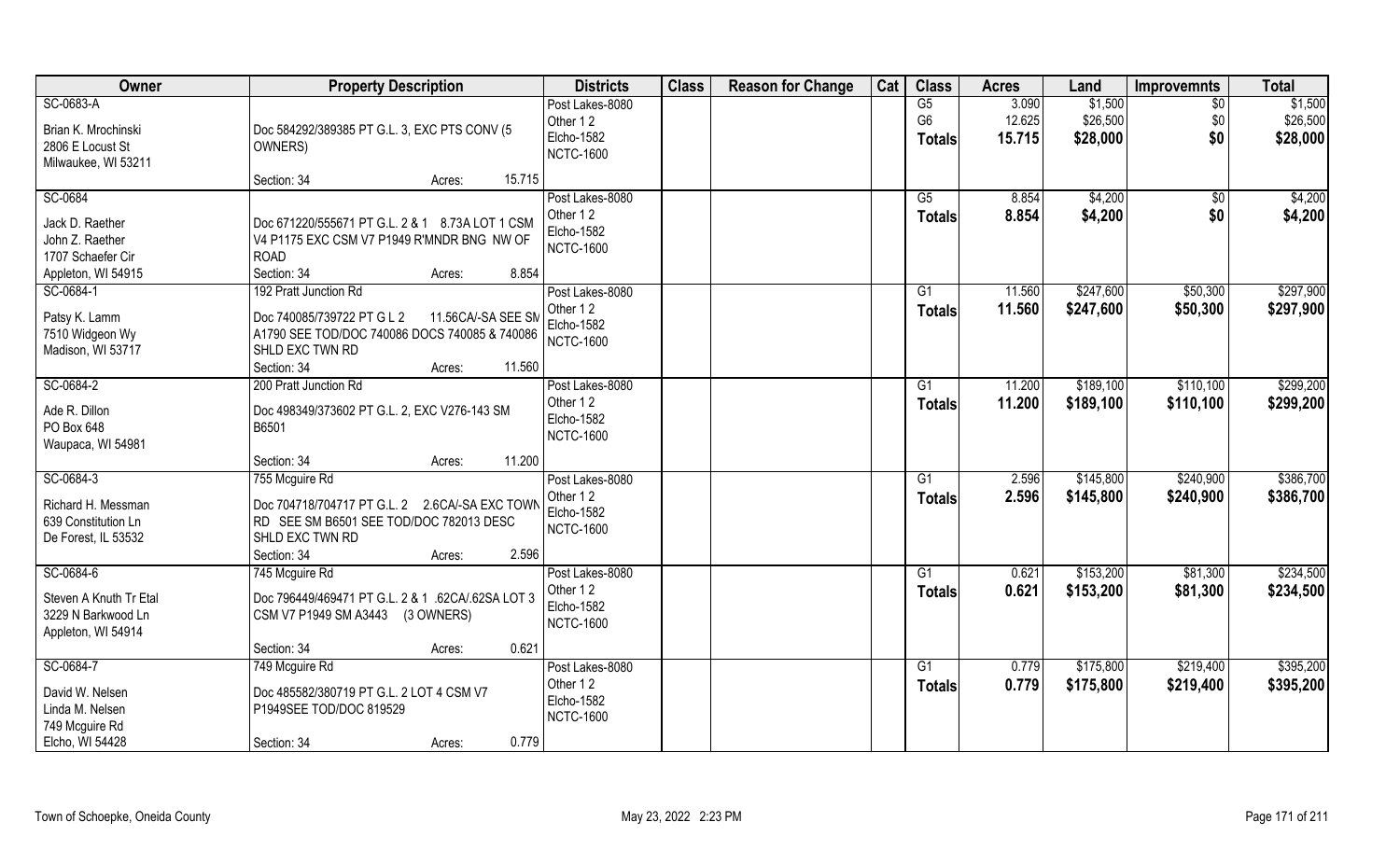| Owner                                  | <b>Property Description</b>                                                             | <b>Districts</b> | <b>Class</b>    | <b>Reason for Change</b> | Cat | <b>Class</b>   | <b>Acres</b> | Land     | <b>Improvemnts</b> | <b>Total</b>    |
|----------------------------------------|-----------------------------------------------------------------------------------------|------------------|-----------------|--------------------------|-----|----------------|--------------|----------|--------------------|-----------------|
| SC-0685                                | 439 Wolf River Rd                                                                       | Other 11         |                 |                          |     | G1             | 1.000        | \$10,000 | \$103,500          | \$113,500       |
| Dale T. Paffrath Jr                    | Doc 799309/796783 N 1/2 NE NE, INCL PT EXCESS                                           | Elcho-1582       |                 |                          |     | G4             | 8.128        | \$1,300  | \$0                | \$1,300         |
| Janie C. Paffrath                      | CTY ROW SEE SM B7059 BOTH DESC DOC 799309                                               | <b>NCTC-1600</b> |                 |                          |     | G <sub>8</sub> | 9.779        | \$10,300 | \$0                | \$10,300        |
| 439 Wolf River Rd                      |                                                                                         |                  |                 |                          |     | <b>Totals</b>  | 18.907       | \$21,600 | \$103,500          | \$125,100       |
| Pelican Lake, WI 54463                 | 18.907<br>Section: 35<br>Acres:                                                         |                  |                 |                          |     |                |              |          |                    |                 |
| SC-0685-1                              | 361 County Z                                                                            | Other 11         | G1              | Garage a@ 40%            |     | G1             | 1.000        | \$10,000 | \$69,900           | \$79,900        |
| Shane Lindquist                        | Doc 705852/681201 NE NE, S 1/2 EXC 100' STRIP                                           | Elcho-1582       |                 |                          |     | G4             | 8.740        | \$1,400  | \$0                | \$1,400         |
| Joy Lindquist                          | (V64-261) SM B7059 19.11CA/19.11SA                                                      | <b>NCTC-1600</b> |                 |                          |     | G <sub>8</sub> | 9.377        | \$9,900  | \$0                | \$9,900         |
| 361 County Z                           |                                                                                         |                  |                 |                          |     | <b>Totals</b>  | 19.117       | \$21,300 | \$69,900           | \$91,200        |
| Pelican Lake, WI 54463                 | 19.117<br>Section: 35<br>Acres:                                                         |                  |                 |                          |     |                |              |          |                    |                 |
| SC-0685-2                              |                                                                                         | Other 11         |                 |                          |     | X3             | 1.020        | \$0      | \$0                | $\overline{50}$ |
|                                        |                                                                                         | Elcho-1582       |                 |                          |     | <b>Totals</b>  | 1.020        | \$0      | \$0                | \$0             |
| Oneida County                          | Doc 109525/000000 PT NE NE, EXCESS CTY ROW                                              | <b>NCTC-1600</b> |                 |                          |     |                |              |          |                    |                 |
| PO Box 400                             | EXC DOC 796783 & 799295                                                                 |                  |                 |                          |     |                |              |          |                    |                 |
| Rhinelander, WI 54501                  |                                                                                         |                  |                 |                          |     |                |              |          |                    |                 |
|                                        | 1.020<br>Section: 35<br>Acres:                                                          |                  |                 |                          |     |                |              |          |                    |                 |
| SC-0685-3                              |                                                                                         | Other 11         |                 |                          |     | X4             | 0.977        | \$0      | $\sqrt[6]{3}$      | $\sqrt{50}$     |
| Schoepke Town                          | Doc 799295/109525 PT NE NE PT WOLF RIVER RD                                             | Elcho-1582       |                 |                          |     | <b>Totals</b>  | 0.977        | \$0      | \$0                | \$0             |
| 769 Highway 45                         |                                                                                         | <b>NCTC-1600</b> |                 |                          |     |                |              |          |                    |                 |
| Pelican Lake, WI 54463                 |                                                                                         |                  |                 |                          |     |                |              |          |                    |                 |
|                                        | 0.977<br>Section: 35<br>Acres:                                                          |                  |                 |                          |     |                |              |          |                    |                 |
| SC-0686                                | 497 Wolf River Rd                                                                       | Other 11         | $\overline{G7}$ | Garage                   |     | G4             | 10.450       | \$1,600  | \$0                | \$1,600         |
| Michael Tuminello                      | Doc 807947/807946 PT NW NE, EXC TWN RD SEE MIN                                          | Elcho-1582       |                 |                          |     | G <sub>5</sub> | 5.070        | \$1,700  | \$0                | \$1,700         |
| Darleen Tuminello                      | RESV V673-812 2 DESC DOC 807946 & 807947                                                | <b>NCTC-1600</b> |                 |                          |     | G7             | 1.387        | \$9,900  | \$139,900          | \$149,800       |
| 497 Wolf River Rd                      | 25.38CA/-SA                                                                             |                  |                 |                          |     | G <sub>8</sub> | 8.480        | \$8,100  | \$0                | \$8,100         |
| Pelican Lake, WI 54463                 | 25.387<br>Section: 35<br>Acres:                                                         |                  |                 |                          |     | <b>Totals</b>  | 25.387       | \$21,300 | \$139,900          | \$161,200       |
| SC-0686-1                              | 523 Wolf River Rd                                                                       | Other 11         |                 |                          |     | G1             | 1.000        | \$10,000 | \$95,100           | \$105,100       |
|                                        |                                                                                         | Elcho-1582       |                 |                          |     | G <sub>4</sub> | 7.020        | \$300    | \$0                | \$300           |
| Scott Lee Ruppert<br>523 Wolf River Rd | Doc 685939/489990 PT NW NE, EXC V1016-547, DOC<br>#707099, MIN RESV V673 P812 & TOWN RD | <b>NCTC-1600</b> |                 |                          |     | G <sub>5</sub> | 1.270        | \$200    | \$0                | \$200           |
| Pelican Lake, WI 54463                 | 14.1 CA/-SA                                                                             |                  |                 |                          |     | G <sub>8</sub> | 4.815        | \$5,100  | \$0                | \$5,100         |
|                                        | 14.105<br>Section: 35<br>Acres:                                                         |                  |                 |                          |     | <b>Totals</b>  | 14.105       | \$15,600 | \$95,100           | \$110,700       |
| SC-0687                                |                                                                                         | Other 11         |                 |                          |     | G5             | 7.170        | \$2,400  | \$0                | \$2,400         |
|                                        |                                                                                         | Elcho-1582       |                 |                          |     | G <sub>6</sub> | 34.530       | \$58,700 | \$0                | \$58,700        |
| Wis-Lu Acres                           | Doc 377661/566-613 SW NE 41.7CA SEE V315 P82                                            | <b>NCTC-1600</b> |                 |                          |     | Totals         | 41.700       | \$61,100 | \$0                | \$61,100        |
| c/o Gary M. Lucia                      | FOR OWNERSHIP                                                                           |                  |                 |                          |     |                |              |          |                    |                 |
| W1353 Fur Farm Rd                      |                                                                                         |                  |                 |                          |     |                |              |          |                    |                 |
| New Holstein, WI 53061                 | 41.700<br>Section: 35<br>Acres:                                                         |                  |                 |                          |     |                |              |          |                    |                 |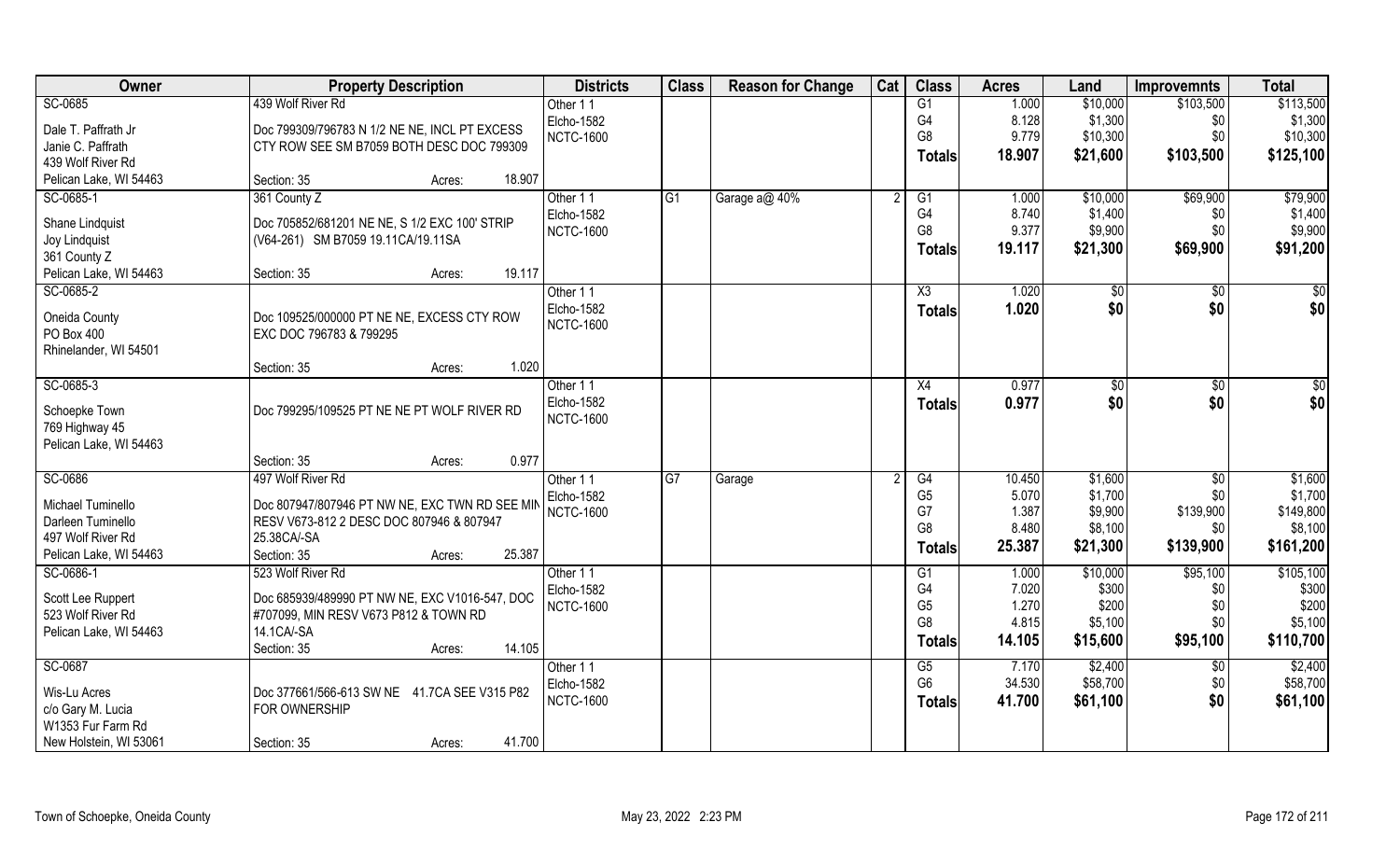| Owner                               | <b>Property Description</b>                     |                     | <b>Districts</b>            | <b>Class</b>    | <b>Reason for Change</b> | Cat  | <b>Class</b>         | <b>Acres</b>   | Land             | <b>Improvemnts</b> | <b>Total</b>      |
|-------------------------------------|-------------------------------------------------|---------------------|-----------------------------|-----------------|--------------------------|------|----------------------|----------------|------------------|--------------------|-------------------|
| SC-0688                             |                                                 |                     | Other 11                    |                 |                          |      | G5                   | 5.000          | \$2,400          | \$0                | \$2,400           |
| Wis-Lu Acres                        | Doc 377661/566-613 SE NE                        | 40.55CA SEE V315-82 | Elcho-1582                  |                 |                          |      | G <sub>6</sub>       | 35.550         | \$67,500         | \$0                | \$67,500          |
| c/o Gary M. Lucia                   | FOR OWNERSHIP                                   |                     | <b>NCTC-1600</b>            |                 |                          |      | <b>Totals</b>        | 40.550         | \$69,900         | \$0                | \$69,900          |
| W1353 Fur Farm Rd                   |                                                 |                     |                             |                 |                          |      |                      |                |                  |                    |                   |
| New Holstein, WI 53061              | Section: 35                                     | 40.550<br>Acres:    |                             |                 |                          |      |                      |                |                  |                    |                   |
| SC-0689                             | 638 Wolf River Rd                               |                     | Post Lakes-8080             | IG1             | 2 MH unlivable           | $-2$ | G1                   | 1.000          | \$10,000         | \$400              | \$10,400          |
|                                     |                                                 |                     | Other 12                    |                 |                          |      | G <sub>6</sub>       | 38.450         | \$80,700         | \$0                | \$80,700          |
| Aaron M. Hamann                     | Doc 823978/823977 NENW39.45CA/-SA MH PP #20     |                     | Elcho-1582                  |                 |                          |      | <b>Totals</b>        | 39.450         | \$90,700         | \$400              | \$91,100          |
| Nicole M. Hamann                    | PCL 1 DOC 823978SM L3275                        |                     | <b>NCTC-1600</b>            |                 |                          |      |                      |                |                  |                    |                   |
| W9870 County Rd U                   |                                                 | 39.450              |                             |                 |                          |      |                      |                |                  |                    |                   |
| Elcho, WI 54428                     | Section: 35                                     | Acres:              |                             |                 |                          |      |                      |                |                  |                    |                   |
| SC-0690                             | 380 Panka Rd                                    |                     | Post Lakes-8080<br>Other 12 |                 |                          |      | G1<br>G <sub>5</sub> | 0.750<br>2.107 | \$7,500<br>\$400 | \$500              | \$8,000<br>\$400] |
| Ann R. Richardson (Lis              | Doc 622763/285945 PT NW NW N 100'               |                     | Elcho-1582                  |                 |                          |      |                      |                |                  | \$0                |                   |
| 1224 3rd Ave                        |                                                 |                     | <b>NCTC-1600</b>            |                 |                          |      | <b>Totals</b>        | 2.857          | \$7,900          | \$500              | \$8,400           |
| PO Box 383                          |                                                 |                     |                             |                 |                          |      |                      |                |                  |                    |                   |
| Antigo, WI 54409                    | Section: 35                                     | 2.857<br>Acres:     |                             |                 |                          |      |                      |                |                  |                    |                   |
| SC-0690-1                           | 360 Panka Rd                                    |                     | Post Lakes-8080             |                 |                          |      | G1                   | 0.585          | \$35,000         | \$27,800           | \$62,800          |
| Frank Richards                      | Doc 754563/748963 PT NW NW                      |                     | Other 12                    |                 |                          |      | G <sub>5</sub>       | 2.475          | \$500            | \$0                | \$500             |
| Kimberlee Richards                  |                                                 |                     | Elcho-1582                  |                 |                          |      | <b>Totals</b>        | 3.060          | \$35,500         | \$27,800           | \$63,300          |
| 4907 26th St                        |                                                 |                     | <b>NCTC-1600</b>            |                 |                          |      |                      |                |                  |                    |                   |
| Kenosha, WI 53144                   | Section: 35                                     | 3.060<br>Acres:     |                             |                 |                          |      |                      |                |                  |                    |                   |
| SC-0690-1A                          | 350 Panka Rd                                    |                     | Post Lakes-8080             | $\overline{G1}$ | MH moved off parcel      | $-2$ | $\overline{G1}$      | 0.300          | \$20,700         | $\sqrt[6]{30}$     | \$20,700          |
|                                     |                                                 |                     | Other 12                    |                 |                          |      | G <sub>5</sub>       | 1.505          | \$300            | \$0                | \$300             |
| Aaron M. Hamann<br>Nicole M. Hamann | Doc 823978/823977 PT NW NW S 59' OF N 502'PCL 2 |                     | Elcho-1582                  |                 |                          |      | <b>Totals</b>        | 1.805          | \$21,000         | \$0                | \$21,000          |
| W9870 County Rd U                   | DOC 823978SM L3275                              |                     | <b>NCTC-1600</b>            |                 |                          |      |                      |                |                  |                    |                   |
| Elcho, WI 54428                     | Section: 35                                     | 1.805<br>Acres:     |                             |                 |                          |      |                      |                |                  |                    |                   |
| SC-0690-2                           | 340 Panka Rd                                    |                     | Post Lakes-8080             |                 |                          |      | G1                   | 0.240          | \$17,500         | \$24,900           | \$42,400          |
|                                     |                                                 |                     | Other 12                    |                 |                          |      | G <sub>5</sub>       | 1.289          | \$300            | \$0                | \$300             |
| Aaron M. Hamann                     | Doc 823978/823977 PT NW NW S50' OF N552'PCL 3   |                     | Elcho-1582                  |                 |                          |      |                      | 1.529          | \$17,800         | \$24,900           | \$42,700          |
| Nicole M. Hamann                    | DOC 823978SM L3275                              |                     | <b>NCTC-1600</b>            |                 |                          |      | <b>Totals</b>        |                |                  |                    |                   |
| W9870 County Rd U                   |                                                 |                     |                             |                 |                          |      |                      |                |                  |                    |                   |
| Elcho, WI 54428                     | Section: 35                                     | 1.529<br>Acres:     |                             |                 |                          |      |                      |                |                  |                    |                   |
| SC-0690-2A                          | Panka Rd                                        |                     | Post Lakes-8080             |                 |                          |      | G <sub>1</sub>       | 0.210          | \$17,500         | \$2,500            | \$20,000          |
| Aaron M. Hamann                     | Doc 823978/823977 PT NW NW S50' OF N602' PCL 4  |                     | Other 12                    |                 |                          |      | G <sub>5</sub>       | 1.319          | \$300            | \$0                | \$300             |
| Nicole M. Hamann                    | DOC 823978SM L3275                              |                     | Elcho-1582                  |                 |                          |      | <b>Totals</b>        | 1.529          | \$17,800         | \$2,500            | \$20,300          |
| W9870 County Rd U                   |                                                 |                     | <b>NCTC-1600</b>            |                 |                          |      |                      |                |                  |                    |                   |
| Elcho, WI 54428                     | Section: 35                                     | 1.529<br>Acres:     |                             |                 |                          |      |                      |                |                  |                    |                   |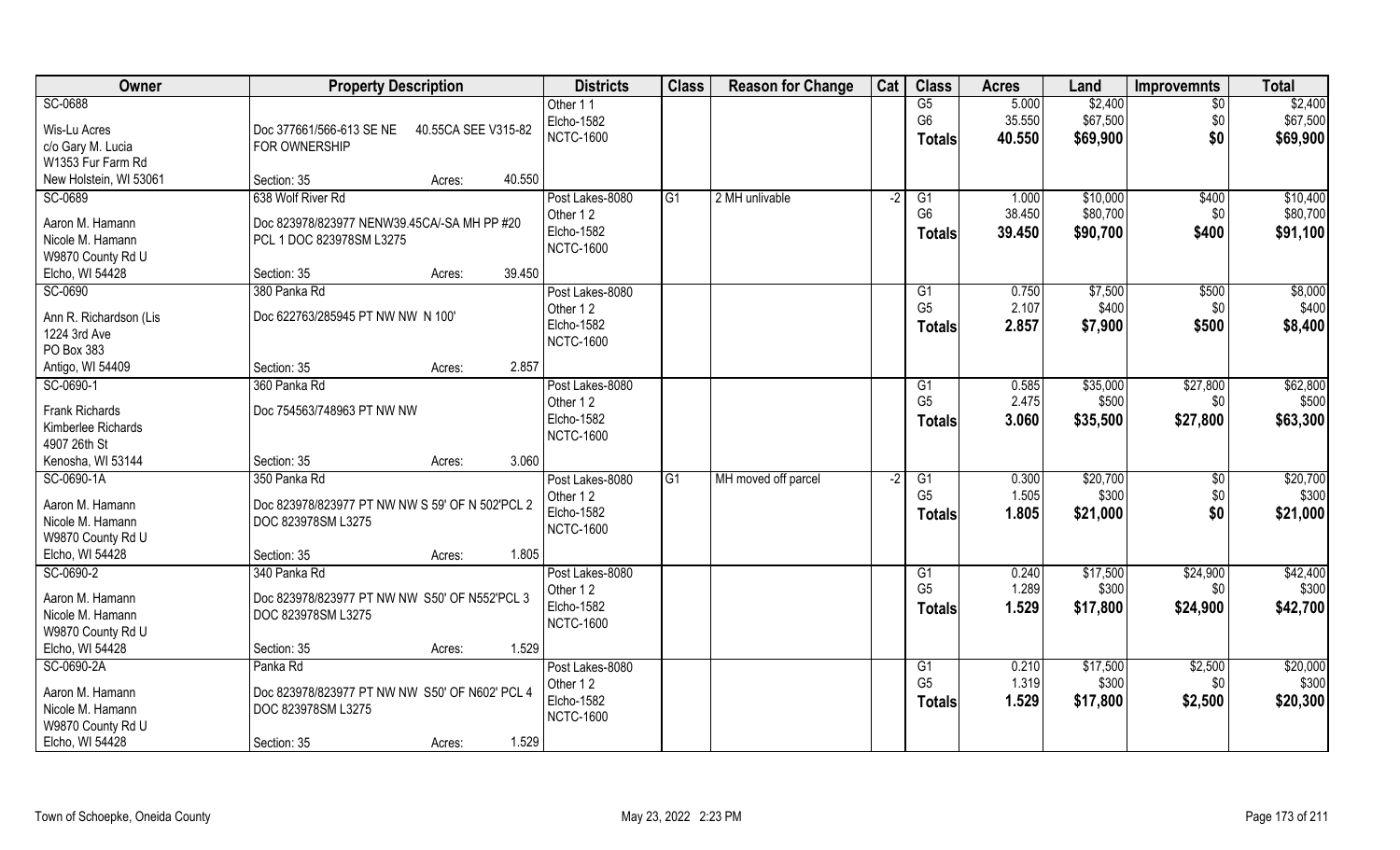| Owner               | <b>Property Description</b>                     | <b>Districts</b>                      | <b>Class</b> | <b>Reason for Change</b> | Cat | <b>Class</b>         | <b>Acres</b>   | Land              | <b>Improvemnts</b> | <b>Total</b> |
|---------------------|-------------------------------------------------|---------------------------------------|--------------|--------------------------|-----|----------------------|----------------|-------------------|--------------------|--------------|
| SC-0690-2B          | Panka Rd                                        | Post Lakes-8080                       |              |                          |     | G1                   | 0.430          | \$35,300          | $\overline{50}$    | \$35,300     |
| Aaron M. Hamann     | Doc 823978/823977 PT NWNW S OF N 602' AND N OF  | Other 12                              |              |                          |     | G <sub>5</sub>       | 2.655          | \$500             | \$0                | \$500        |
| Nicole M. Hamann    | S 658'PCL 5 DOC 823978SM L3275                  | <b>Elcho-1582</b>                     |              |                          |     | <b>Totals</b>        | 3.085          | \$35,800          | \$0                | \$35,800     |
| W9870 County Rd U   |                                                 | <b>NCTC-1600</b>                      |              |                          |     |                      |                |                   |                    |              |
| Elcho, WI 54428     | 3.085<br>Section: 35<br>Acres:                  |                                       |              |                          |     |                      |                |                   |                    |              |
| SC-0690-2BB         | Panka Rd                                        | Post Lakes-8080                       |              |                          |     | G1                   | 0.610          | \$42,800          | \$2,400            | \$45,200     |
|                     |                                                 | Other 12                              |              |                          |     | G <sub>5</sub>       | 4.221          | \$800             | \$0                | \$800        |
| Patricia M. Marckx  | Doc 406019/374088 PT NW NW S OF S 658' AND N OF | <b>Elcho-1582</b>                     |              |                          |     | <b>Totals</b>        | 4.831          | \$43,600          | \$2,400            | \$46,000     |
| 926 Forest Ave      | S500                                            | <b>NCTC-1600</b>                      |              |                          |     |                      |                |                   |                    |              |
| Antigo, WI 54409    |                                                 |                                       |              |                          |     |                      |                |                   |                    |              |
|                     | 4.831<br>Section: 35<br>Acres:                  |                                       |              |                          |     |                      |                |                   |                    |              |
| SC-0690-2C          | Panka Rd                                        | Post Lakes-8080                       |              |                          |     | G1<br>G <sub>5</sub> | 0.410<br>2.646 | \$35,000<br>\$500 | $\sqrt[6]{3}$      | \$35,000     |
| Lucille D. Kallin   | Doc 675982/342161 PT NW NW, N100'OF S500'       | Other 12<br>Elcho-1582                |              |                          |     |                      |                |                   | \$0                | \$500        |
| W5075 Highland Dr   |                                                 | <b>NCTC-1600</b>                      |              |                          |     | <b>Totals</b>        | 3.056          | \$35,500          | \$0                | \$35,500     |
| Shawano, WI 54166   |                                                 |                                       |              |                          |     |                      |                |                   |                    |              |
|                     | 3.056<br>Section: 35<br>Acres:                  |                                       |              |                          |     |                      |                |                   |                    |              |
| SC-0690-2D          | 320 Panka Rd                                    | Post Lakes-8080                       |              |                          |     | G1                   | 0.430          | \$35,000          | \$3,400            | \$38,400     |
| Kenneth J. White    | Doc 802502/771853 PT NW NW N 100' OF S 400'     | Other 12                              |              |                          |     | G <sub>5</sub>       | 2.626          | \$500             | \$0                | \$500        |
| Judith A. White     |                                                 | Elcho-1582                            |              |                          |     | <b>Totals</b>        | 3.056          | \$35,500          | \$3,400            | \$38,900     |
| 390 Bicentennial Ct |                                                 | <b>NCTC-1600</b>                      |              |                          |     |                      |                |                   |                    |              |
| Apt 4               | 3.056<br>Section: 35<br>Acres:                  |                                       |              |                          |     |                      |                |                   |                    |              |
| Kaukauna, WI 54130  |                                                 |                                       |              |                          |     |                      |                |                   |                    |              |
| SC-0690-4A          | 650 Wolf River Rd                               | Post Lakes-8080                       |              |                          |     | G1                   | 0.990          | \$67,900          | \$78,900           | \$146,800    |
|                     |                                                 | Other 12                              |              |                          |     | G <sub>5</sub>       | 5.069          | \$900             | \$0                | \$900        |
| Marshall A. Hanes   | Doc 527866/506636 PT NW NW 202' W.F. LOT 2 CSM  | <b>Elcho-1582</b>                     |              |                          |     | <b>Totals</b>        | 6.059          | \$68,800          | \$78,900           | \$147,700    |
| PO Box 154          | V6 P1641                                        | <b>NCTC-1600</b>                      |              |                          |     |                      |                |                   |                    |              |
| Elcho, WI 54428     |                                                 |                                       |              |                          |     |                      |                |                   |                    |              |
|                     | 6.059<br>Section: 35<br>Acres:                  |                                       |              |                          |     |                      |                |                   |                    |              |
| SC-0690-4B          | Panka Rd                                        | Post Lakes-8080                       |              |                          |     | G1<br>G <sub>5</sub> | 0.490          | \$35,600          | \$0                | \$35,600     |
| Marshall A. Hanes   | Doc 527867/513818 PT NW NW LOT 1 CSM V6 P1641   | Other 12                              |              |                          |     |                      | 2.566          | \$500             | \$0                | \$500        |
| PO Box 154          |                                                 | <b>Elcho-1582</b><br><b>NCTC-1600</b> |              |                          |     | <b>Totals</b>        | 3.056          | \$36,100          | \$0                | \$36,100     |
| Elcho, WI 54428     |                                                 |                                       |              |                          |     |                      |                |                   |                    |              |
|                     | Section: 35<br>3.056<br>Acres:                  |                                       |              |                          |     |                      |                |                   |                    |              |
| SC-0690-A           | 370 Panka Rd                                    | Post Lakes-8080                       |              |                          |     | G1                   | 0.600          | \$15,000          | \$73,800           | \$88,800     |
| SII Income Trust    | Doc 821437/592729 PT NW NW .6A CSM V3 P643      | Other 12                              |              |                          |     | G <sub>5</sub>       | 2.466          | \$500             | \$0                | \$500        |
| 926 S Superior St   | SCRIV ERR DOC 821437                            | <b>Elcho-1582</b>                     |              |                          |     | <b>Totals</b>        | 3.066          | \$15,500          | \$73,800           | \$89,300     |
| Antigo, WI 54409    |                                                 | <b>NCTC-1600</b>                      |              |                          |     |                      |                |                   |                    |              |
|                     | 3.066<br>Section: 35<br>Acres:                  |                                       |              |                          |     |                      |                |                   |                    |              |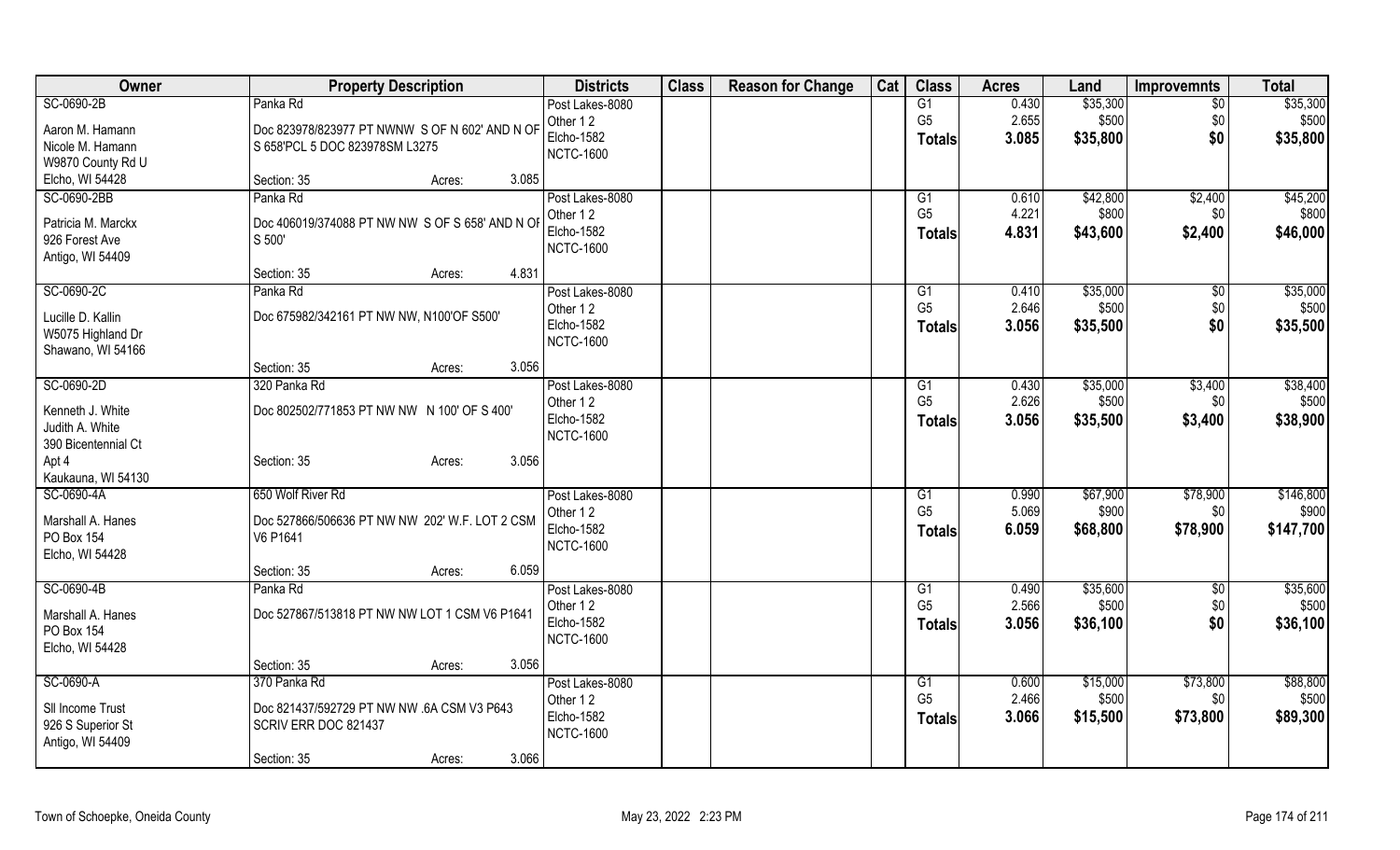| Owner                  | <b>Property Description</b>                                  | <b>Districts</b>              | <b>Class</b> | <b>Reason for Change</b> | Cat  | <b>Class</b>    | <b>Acres</b> | Land      | <b>Improvemnts</b> | <b>Total</b> |
|------------------------|--------------------------------------------------------------|-------------------------------|--------------|--------------------------|------|-----------------|--------------|-----------|--------------------|--------------|
| SC-0690-B              | Panka Rd                                                     | Post Lakes-8080               |              |                          |      | G1              | 0.950        | \$17,800  | \$0                | \$17,800     |
| SII Income Trust       | Doc 821438/510885 PT NW NW S143' OF N343'SCRIV               | Other 12                      |              |                          |      | G <sub>5</sub>  | 3.627        | \$700     | \$0                | \$700        |
| W9346 County Rd I      | <b>ERR DOC 821438</b>                                        | <b>Elcho-1582</b>             |              |                          |      | <b>Totals</b>   | 4.577        | \$18,500  | \$0                | \$18,500     |
| Bryant, WI 54418       |                                                              | <b>NCTC-1600</b>              |              |                          |      |                 |              |           |                    |              |
|                        | 4.577<br>Section: 35<br>Acres:                               |                               |              |                          |      |                 |              |           |                    |              |
| SC-0691                | <b>Wolf River Rd</b>                                         | Post Lakes-8080               | G1           | RFR-sale                 | $-5$ | G1              | 5.032        | \$75,000  | $\sqrt{$0}$        | \$75,000     |
| Ronald F. Zalewski Jr  |                                                              | Other 12                      |              |                          |      | <b>Totals</b>   | 5.032        | \$75,000  | \$0                | \$75,000     |
| Kipley A. Lenzner      | Doc 823606/432681 G.L. 1 LYING EAST OF RIVER EXC<br>PTS CONV | Elcho-1582                    |              |                          |      |                 |              |           |                    |              |
| 1325 Third Ave         |                                                              | <b>NCTC-1600</b>              |              |                          |      |                 |              |           |                    |              |
| Antigo, WI 54409       | 5.032<br>Section: 35<br>Acres:                               |                               |              |                          |      |                 |              |           |                    |              |
| SC-0691-1              | 659 Mcguire Rd                                               | Post Lakes-8080               |              |                          |      | G1              | 1.670        | \$201,200 | \$113,000          | \$314,200    |
|                        |                                                              | Other 12                      |              |                          |      | <b>Totals</b>   | 1.670        | \$201,200 | \$113,000          | \$314,200    |
| Robert D Wittwer Sr Tr | Doc 743450/452386 PT G L 1<br>1.72CA/1.67SA LOT 2            | <b>Elcho-1582</b>             |              |                          |      |                 |              |           |                    |              |
| Susan L Wittwer Tr     | <b>CSM V8 P2096</b>                                          | <b>NCTC-1600</b>              |              |                          |      |                 |              |           |                    |              |
| 1235 W Hawes Ave       |                                                              |                               |              |                          |      |                 |              |           |                    |              |
| Appleton, WI 54914     | 1.670<br>Section: 35<br>Acres:                               |                               |              |                          |      |                 |              |           |                    |              |
| SC-0691-1A             | 679 Wolf River Rd                                            | Post Lakes-8080               |              |                          |      | G1              | 1.114        | \$179,800 | \$77,100           | \$256,900    |
| Leeroy E Mcdonald Tr   | Doc 453531/463-151 PT G.L. 1 LOT 1 CSM V3 P821 E             | Other 12                      |              |                          |      | <b>Totals</b>   | 1.114        | \$179,800 | \$77,100           | \$256,900    |
| Virginia A Mcdonald Tr | OF RIVER                                                     | <b>Elcho-1582</b>             |              |                          |      |                 |              |           |                    |              |
| 911 W North Ave        |                                                              | <b>NCTC-1600</b>              |              |                          |      |                 |              |           |                    |              |
| Lake Bluff, IL 60044   | 1.114<br>Section: 35<br>Acres:                               |                               |              |                          |      |                 |              |           |                    |              |
| SC-0691-2              |                                                              | Post Lakes-8080               |              |                          |      | G1              | 1.045        | \$100     | $\sqrt[6]{30}$     | \$100        |
| Ronald F. Zalewski Jr  | Doc 823606/823605 PT G.L. 1 1.05CA BNG FUTURE                | Other 12                      |              |                          |      | Totals          | 1.045        | \$100     | \$0                | \$100        |
| Kipley A. Lenzner      | TOWN RD ON CSM V2 P459SEE LIO GAP FILE FOR                   | <b>Elcho-1582</b>             |              |                          |      |                 |              |           |                    |              |
| 1325 Third Ave         | <b>RESEARCH</b>                                              | <b>NCTC-1600</b>              |              |                          |      |                 |              |           |                    |              |
| Antigo, WI 54409       | Section: 35<br>1.045<br>Acres:                               |                               |              |                          |      |                 |              |           |                    |              |
| SC-0691-2A             | 675 Wolf River Rd                                            | Post Lakes-8080               |              |                          |      | $\overline{G1}$ | 0.926        | \$139,100 | \$15,300           | \$154,400    |
|                        |                                                              | Other 12                      |              |                          |      | <b>Totals</b>   | 0.926        | \$139,100 | \$15,300           | \$154,400    |
| Richard C. Bennett     | Doc 380320/567-686 PT GL 1 .92CA/85SA LOT 2                  | Elcho-1582                    |              |                          |      |                 |              |           |                    |              |
| Donna J. Bennett       | CSM V3 P 821 E OF RIVER SEE TOD/DOC 800590                   | <b>NCTC-1600</b>              |              |                          |      |                 |              |           |                    |              |
| 293 N Mountin Dr       |                                                              |                               |              |                          |      |                 |              |           |                    |              |
| Mayville, WI 53050     | 0.926<br>Section: 35<br>Acres:                               |                               |              |                          |      |                 |              |           |                    |              |
| SC-0691-3A             | 671 Wolf River Rd                                            | Post Lakes-8080               | G1           | Garage @ 75%             | 2    | G1              | 3.030        | \$123,500 | \$62,900           | \$186,400    |
| Richard K. Jandl       | Doc 460220/438297 PT G.L. 1 LOT 3 CSM V3 P821 E              | Other 12<br><b>Elcho-1582</b> |              |                          |      | <b>Totals</b>   | 3.030        | \$123,500 | \$62,900           | \$186,400    |
| Janet H. Jandl         | OF RIVER                                                     | <b>NCTC-1600</b>              |              |                          |      |                 |              |           |                    |              |
| 516 N Bateman St       |                                                              |                               |              |                          |      |                 |              |           |                    |              |
| Appleton, WI 54911     | 3.030<br>Section: 35<br>Acres:                               |                               |              |                          |      |                 |              |           |                    |              |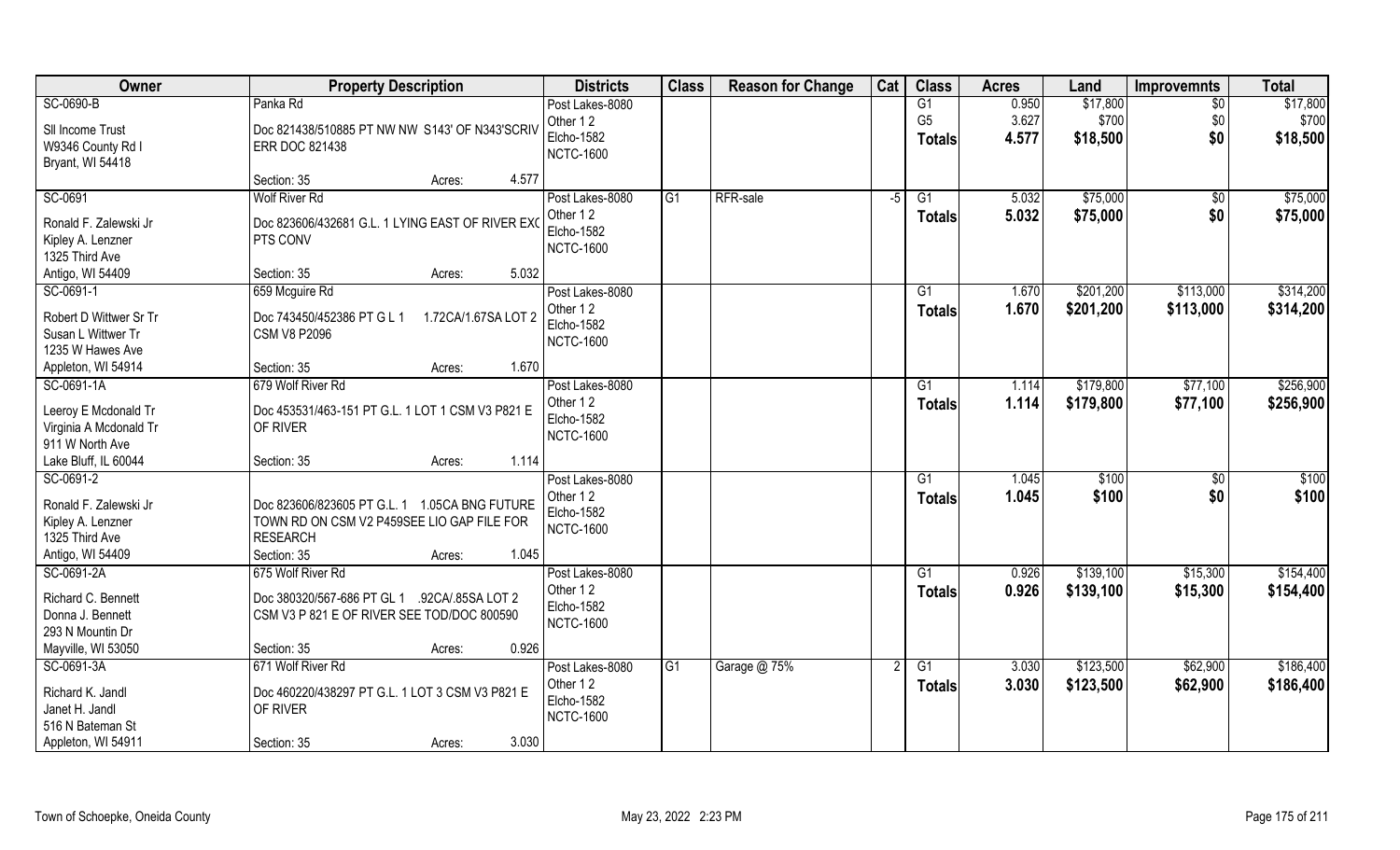| Owner                             | <b>Property Description</b>                       | <b>Districts</b>              | <b>Class</b> | <b>Reason for Change</b> | Cat | <b>Class</b>         | <b>Acres</b>   | Land          | <b>Improvemnts</b> | <b>Total</b>      |
|-----------------------------------|---------------------------------------------------|-------------------------------|--------------|--------------------------|-----|----------------------|----------------|---------------|--------------------|-------------------|
| SC-0691-4                         | 664 Mcguire Rd                                    | Post Lakes-8080               |              |                          |     | G1                   | 0.875          | \$76,400      | \$64,100           | \$140,500         |
| Gilbert R. Jensen                 | Doc 495950/452386 PT G.L. 1, W OF RIVER .6A N/K/A | Other 12<br><b>Elcho-1582</b> |              |                          |     | <b>Totals</b>        | 0.875          | \$76,400      | \$64,100           | \$140,500         |
| Cindra L. Jensen                  | LOT 1 CSM V8 P2096 & O.L. B CSM V12 P2950         | <b>NCTC-1600</b>              |              |                          |     |                      |                |               |                    |                   |
| 175814 County Rd N                |                                                   |                               |              |                          |     |                      |                |               |                    |                   |
| Birnamwood, WI 54414              | 0.875<br>Section: 35<br>Acres:                    |                               |              |                          |     |                      |                |               |                    |                   |
| SC-0691-5                         | 663 Mcguire Rd                                    | Post Lakes-8080               |              |                          |     | $\overline{G1}$      | 0.580          | \$174,700     | \$182,700          | \$357,400         |
| William R. Thern                  | Doc 814104/594637 PT G.L. 1, W OF RIVER LOT 3     | Other 12                      |              |                          |     | <b>Totals</b>        | 0.580          | \$174,700     | \$182,700          | \$357,400         |
| Patricia L. Thern                 | CSM V8 P2096 .58A                                 | Elcho-1582                    |              |                          |     |                      |                |               |                    |                   |
| N4112 County Rd M                 |                                                   | <b>NCTC-1600</b>              |              |                          |     |                      |                |               |                    |                   |
| New London, WI 54961              | 0.580<br>Section: 35<br>Acres:                    |                               |              |                          |     |                      |                |               |                    |                   |
| SC-0691-6                         | Mcguire Rd                                        | Post Lakes-8080               |              |                          |     | G5                   | 4.950          | \$3,600       | $\sqrt[6]{30}$     | \$3,600           |
| Mark J. Backes                    | Doc 763871/595896 PT G L 1 4.95CA/5.12SA O L A    | Other 12                      |              |                          |     | <b>Totals</b>        | 4.950          | \$3,600       | \$0                | \$3,600           |
| Lucinda K. Backes                 | CSM V12 P2950 SEE DOC 591586 & 763871 FOR         | Elcho-1582                    |              |                          |     |                      |                |               |                    |                   |
| 670 Mcguire Rd                    | <b>OWNERSHIP</b>                                  | <b>NCTC-1600</b>              |              |                          |     |                      |                |               |                    |                   |
| Elcho, WI 54428                   | 4.950<br>Section: 35<br>Acres:                    |                               |              |                          |     |                      |                |               |                    |                   |
| SC-0691-7                         | <b>Wolf River Rd</b>                              | Post Lakes-8080               |              |                          |     | X4                   | 0.684          | $\sqrt[6]{3}$ | $\sqrt[6]{3}$      | \$0               |
|                                   |                                                   | Other 12                      |              |                          |     | <b>Totals</b>        | 0.684          | \$0           | \$0                | \$0               |
| Schoepke Town                     | Doc 322680/000000 PT G.L. 1 SEE CSM V3 P821       | Elcho-1582                    |              |                          |     |                      |                |               |                    |                   |
| 769 Highway 45                    | PUBLIC ACCESS UPPER POST LK & WOLF RIVER RD       | <b>NCTC-1600</b>              |              |                          |     |                      |                |               |                    |                   |
| Pelican Lake, WI 54463            | 0.684                                             |                               |              |                          |     |                      |                |               |                    |                   |
| SC-0691-A                         | Section: 35<br>Acres:                             |                               |              |                          |     |                      |                | \$26,300      |                    |                   |
|                                   |                                                   | Post Lakes-8080<br>Other 12   |              |                          |     | G1<br>G <sub>5</sub> | 0.439<br>0.431 | \$100         | \$0<br>\$0         | \$26,300<br>\$100 |
| <b>Brent Y Ringenberg Trust</b>   | Doc 516584/433675 PT G.L. 1, E OF RIVER & S OF    | Elcho-1582                    |              |                          |     |                      | 0.870          |               | \$0                |                   |
| Ilze Z Ringenberg Trust           | CREEK 1A                                          | <b>NCTC-1600</b>              |              |                          |     | <b>Totals</b>        |                | \$26,400      |                    | \$26,400          |
| 4989 Lake Dr                      |                                                   |                               |              |                          |     |                      |                |               |                    |                   |
| West Bend, WI 53095               | 0.870<br>Section: 35<br>Acres:                    |                               |              |                          |     |                      |                |               |                    |                   |
| SC-0691-B                         | 658 Wolf River Rd                                 | Post Lakes-8080               |              |                          |     | G1                   | 1.370          | \$86,700      | \$154,000          | \$240,700         |
| Justin Powell                     | Doc 790439/463848 G.L. 1 E OF RIVER LOT 1 CSM V7  | Other 12                      |              |                          |     | <b>Totals</b>        | 1.370          | \$86,700      | \$154,000          | \$240,700         |
| 658 Wolf River Rd                 | P1901 1.37CA/1.37SA                               | <b>Elcho-1582</b>             |              |                          |     |                      |                |               |                    |                   |
| Pelican Lake, WI 54463            |                                                   | <b>NCTC-1600</b>              |              |                          |     |                      |                |               |                    |                   |
|                                   | 1.370<br>Section: 35<br>Acres:                    |                               |              |                          |     |                      |                |               |                    |                   |
| SC-0691-C                         | 695 Wolf River Rd                                 | Post Lakes-8080               |              |                          |     | G1                   | 0.830          | \$54,100      | \$98,200           | \$152,300         |
|                                   |                                                   | Other 12                      |              |                          |     | <b>Totals</b>        | 0.830          | \$54,100      | \$98,200           | \$152,300         |
| John F. Rappa                     | Doc 701203/698500 PT G.L. 1 E. OF RIVER LOT 1     | Elcho-1582                    |              |                          |     |                      |                |               |                    |                   |
| Ann E. Rappa<br>6781 Deerwood Trl | CSM V2 P459 .83CA/-SASEE TOD/DOC 824087           | <b>NCTC-1600</b>              |              |                          |     |                      |                |               |                    |                   |
| Rockford, IL 61109                | 0.830                                             |                               |              |                          |     |                      |                |               |                    |                   |
|                                   | Section: 35<br>Acres:                             |                               |              |                          |     |                      |                |               |                    |                   |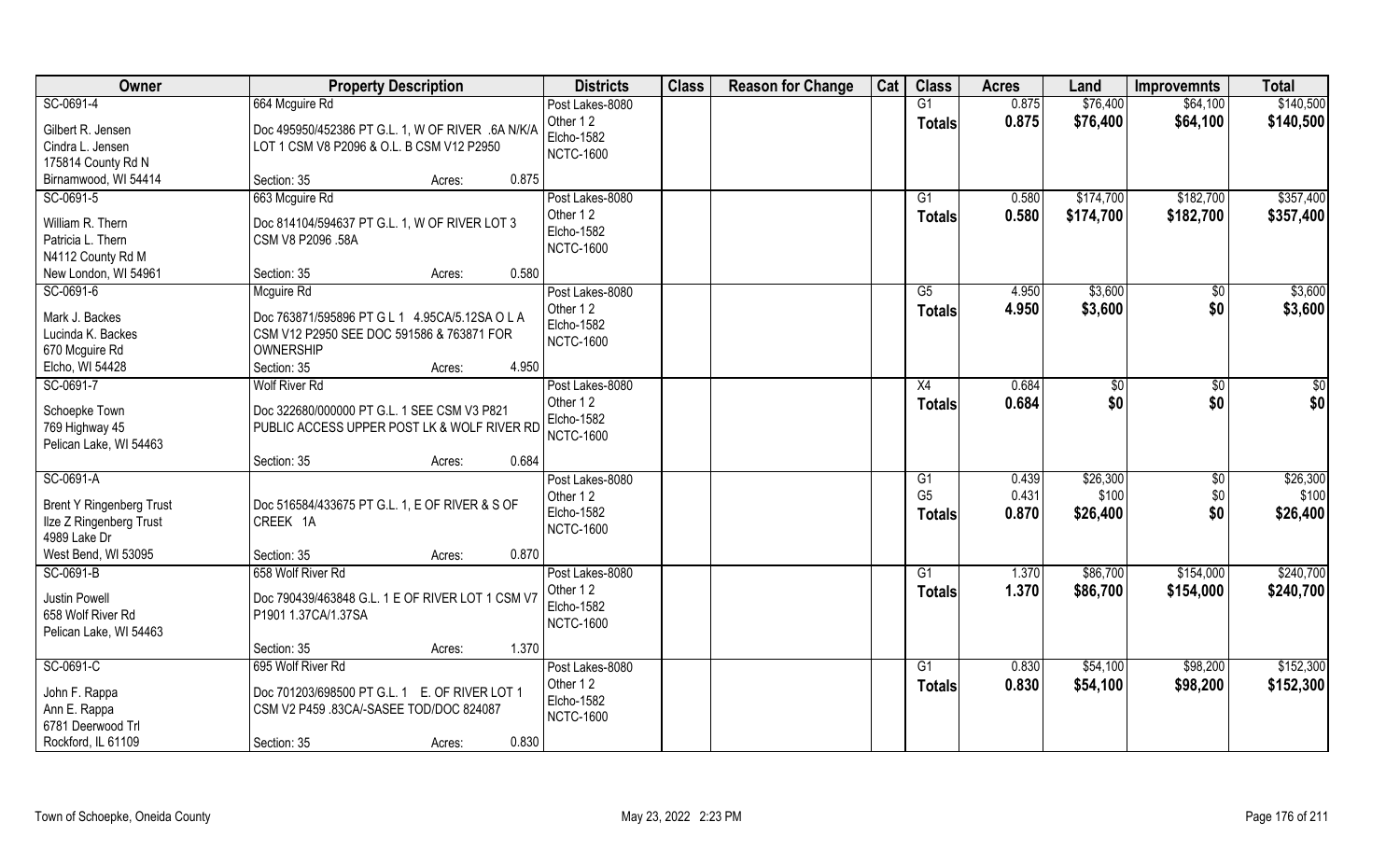| Owner                                                                                 | <b>Property Description</b>                                                                                             | <b>Districts</b>                                              | <b>Class</b>    | <b>Reason for Change</b> | Cat | <b>Class</b>                                            | <b>Acres</b>                       | Land                                      | <b>Improvemnts</b>                 | <b>Total</b>                               |
|---------------------------------------------------------------------------------------|-------------------------------------------------------------------------------------------------------------------------|---------------------------------------------------------------|-----------------|--------------------------|-----|---------------------------------------------------------|------------------------------------|-------------------------------------------|------------------------------------|--------------------------------------------|
| SC-0691-D                                                                             | 691 Wolf River Rd                                                                                                       | Post Lakes-8080                                               | $\overline{G1}$ | <b>NSF</b>               |     | $\overline{G1}$                                         | 0.522                              | \$74,500                                  | \$277,500                          | \$352,000                                  |
| Steven L. Hinz<br>Amy L. Hinz<br>633 Miranda St                                       | Doc 549049/545476 G.L. 1, E OF RIVER LOT 2 CSM V2<br>P459                                                               | Other 12<br><b>Elcho-1582</b><br><b>NCTC-1600</b>             |                 |                          |     | <b>Totals</b>                                           | 0.522                              | \$74,500                                  | \$277,500                          | \$352,000                                  |
| Combined Locks, WI 54113                                                              | 0.522<br>Section: 35<br>Acres:                                                                                          |                                                               |                 |                          |     |                                                         |                                    |                                           |                                    |                                            |
| SC-0691-E<br>Kurt B. Eisch<br>c/o Harvey & Karleen Eisch                              | 687 Wolf River Rd<br>Doc 718267/285950 PT GL 1 LOT 3 CSM V2 P459 LIFE<br>EST HARVEY DALE & KARLEEN ANN EISCH (3         | Post Lakes-8080<br>Other 12<br>Elcho-1582                     |                 |                          |     | $\overline{G1}$<br>Totals                               | 0.570<br>0.570                     | \$55,000<br>\$55,000                      | \$61,900<br>\$61,900               | \$116,900<br>\$116,900                     |
| 687 Wolf River Rd<br>Pelican Lake, WI 54463                                           | OWNERS) SCRIV ERROR ON CSM<br>0.570<br>Section: 35<br>Acres:                                                            | <b>NCTC-1600</b>                                              |                 |                          |     |                                                         |                                    |                                           |                                    |                                            |
| SC-0691-F<br>Kent E. Molter et al<br>c/o Terence S. Molter<br>419 Pleasant St         | 683 Wolf River Rd<br>Doc 785045/478131 PT GL 1<br>.83CA/-SA LOT 4<br>CSM V2 P459 SCRIV ERROR ON CSM<br>0.833            | Post Lakes-8080<br>Other 12<br>Elcho-1582<br><b>NCTC-1600</b> |                 |                          |     | G1<br><b>Totals</b>                                     | 0.833<br>0.833                     | \$177,400<br>\$177,400                    | \$40,600<br>\$40,600               | \$218,000<br>\$218,000                     |
| Mukwonago, WI 53149                                                                   | Section: 35<br>Acres:<br>605 Wolf River Rd                                                                              |                                                               |                 |                          |     |                                                         |                                    |                                           |                                    |                                            |
| SC-0692<br>Kevin A. Jacobson Sr<br>Angela J. Jacobson<br>605 Wolf River Rd            | Doc 494177/492-66 SE NW 20.26A EXC V528 P473,<br>953-232, V978-335 & CSM V7 P1920 SM C1316                              | Post Lakes-8080<br>Other 12<br>Elcho-1582<br><b>NCTC-1600</b> |                 |                          |     | G1<br>G <sub>5</sub><br>G <sub>6</sub><br><b>Totals</b> | 1.000<br>2.390<br>16.870<br>20.260 | \$10,000<br>\$400<br>\$28,700<br>\$39,100 | \$82,500<br>\$0<br>\$0<br>\$82,500 | \$92,500<br>\$400<br>\$28,700<br>\$121,600 |
| Pelican Lake, WI 54463                                                                | 20.260<br>Section: 35<br>Acres:                                                                                         |                                                               |                 |                          |     |                                                         |                                    |                                           |                                    |                                            |
| SC-0692-1<br>Lucille D. Kallin<br>W5075 Highland Dr<br>Shawano, WI 54166              | 635 Wolf River Rd<br>Doc 675982/342161 PT SE NW SEE SM C1316                                                            | Post Lakes-8080<br>Other 12<br>Elcho-1582<br><b>NCTC-1600</b> |                 |                          |     | $\overline{G1}$<br>Totals                               | 1.000<br>1.000                     | \$10,000<br>\$10,000                      | \$15,600<br>\$15,600               | \$25,600<br>\$25,600                       |
|                                                                                       | Section: 35<br>1.000<br>Acres:                                                                                          |                                                               |                 |                          |     |                                                         |                                    |                                           |                                    |                                            |
| SC-0692-2<br>Carl G. Lind<br>Debbie D. Lind<br>5 Ironwood Ct<br>Lake Zurich, IL 60047 | 627 Wolf River Rd<br>Doc 711775/707605 PT SE NW 1.148CA/1.148SA LOT<br>1 CSM V7 P1920<br>1.148<br>Section: 35<br>Acres: | Post Lakes-8080<br>Other 12<br>Elcho-1582<br><b>NCTC-1600</b> |                 |                          |     | G1<br><b>Totals</b>                                     | 1.148<br>1.148                     | \$10,900<br>\$10,900                      | \$78,500<br>\$78,500               | \$89,400<br>\$89,400                       |
| SC-0692-3                                                                             | 667 Wolf River Rd                                                                                                       | Post Lakes-8080                                               |                 |                          |     | G1                                                      | 1.000                              | \$10,000                                  | \$65,400                           | \$75,400                                   |
| Cynthia Laabs<br>Russel Laabs<br>W160 N9742 Colonial Dr                               | Doc 756409/725357 PT SE NW<br>14.05SA LOT 3 CSM<br>V20 P4406<br>14.050                                                  | Other 12<br><b>Elcho-1582</b><br><b>NCTC-1600</b>             |                 |                          |     | G <sub>5</sub><br>G <sub>6</sub><br>Totals              | 7.950<br>5.100<br>14.050           | \$2,000<br>\$10,700<br>\$22,700           | \$0<br>\$0<br>\$65,400             | \$2,000<br>\$10,700<br>\$88,100            |
| Germantown, WI 53022                                                                  | Section: 35<br>Acres:                                                                                                   |                                                               |                 |                          |     |                                                         |                                    |                                           |                                    |                                            |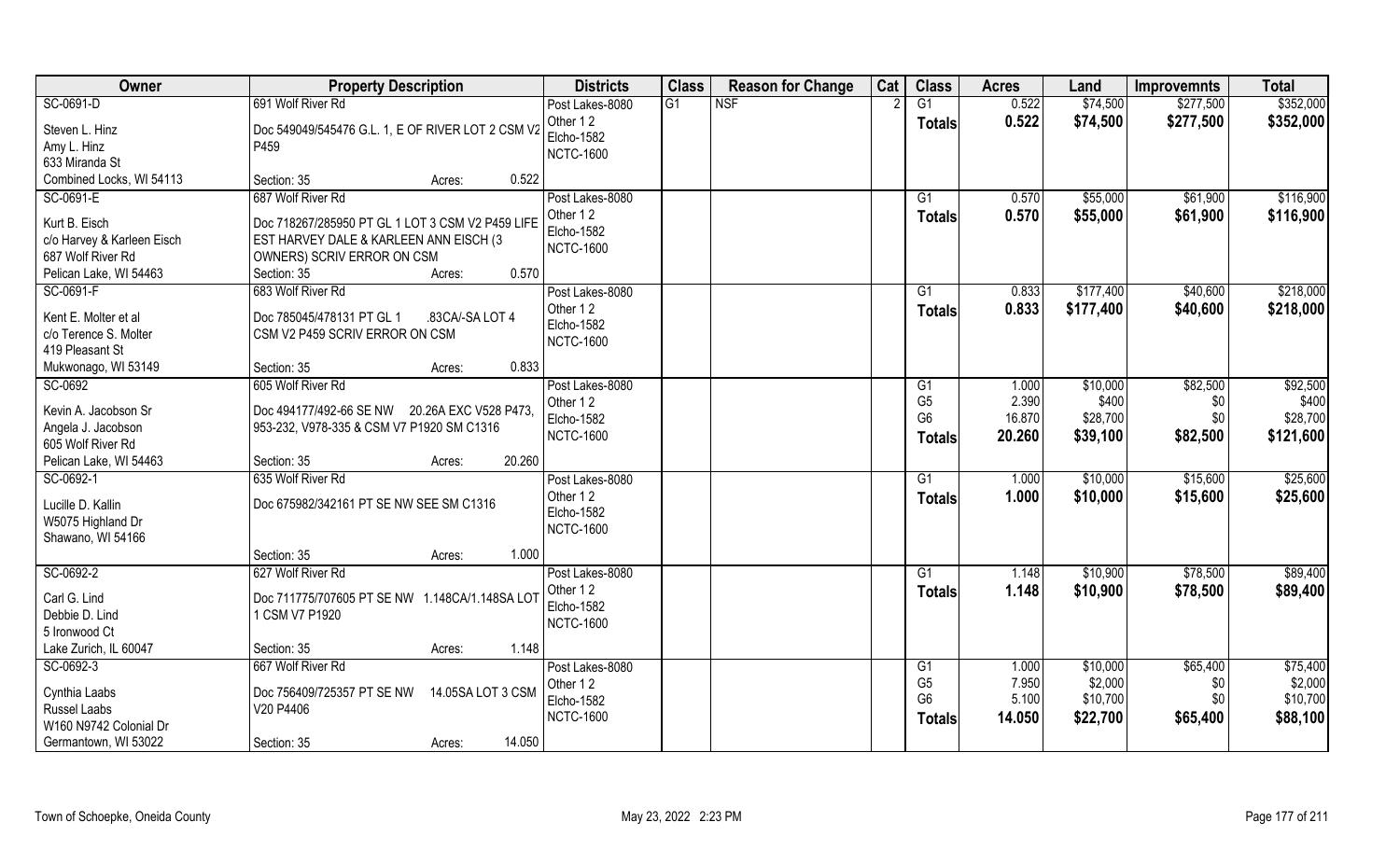| Owner                                                                              | <b>Property Description</b>                                                                                                                                                   | <b>Districts</b>                                              | <b>Class</b> | <b>Reason for Change</b> | Cat | <b>Class</b>                                            | <b>Acres</b>                       | Land                                          | <b>Improvemnts</b>                   | <b>Total</b>                                  |
|------------------------------------------------------------------------------------|-------------------------------------------------------------------------------------------------------------------------------------------------------------------------------|---------------------------------------------------------------|--------------|--------------------------|-----|---------------------------------------------------------|------------------------------------|-----------------------------------------------|--------------------------------------|-----------------------------------------------|
| SC-0692-4<br>Marshall A. Hanes<br>PO Box 154<br>Elcho, WI 54428                    | Doc 753564/725357 PT SE NW 1.21SA LOT 1 CSM<br>V20 P4383                                                                                                                      | Post Lakes-8080<br>Other 12<br>Elcho-1582<br><b>NCTC-1600</b> |              |                          |     | G1<br><b>Totals</b>                                     | 1.210<br>1.210                     | \$5,300<br>\$5,300                            | $\overline{50}$<br>\$0               | \$5,300<br>\$5,300                            |
|                                                                                    | Section: 35<br>1.210<br>Acres:                                                                                                                                                |                                                               |              |                          |     |                                                         |                                    |                                               |                                      |                                               |
| SC-0692-5<br>Christopher L. Devroy<br>Dustin Joesph Devroy<br>PO Box 281           | <b>Wolf River Rd</b><br>Doc 761688/725357 PT SE NW 2.74CA/2.74SA LOT 2<br>CSM V20 P4406                                                                                       | Post Lakes-8080<br>Other 12<br>Elcho-1582<br><b>NCTC-1600</b> |              |                          |     | G1<br><b>Totals</b>                                     | 2.740<br>2.740                     | \$7,600<br>\$7,600                            | $\overline{50}$<br>\$0               | \$7,600<br>\$7,600                            |
| Suamico, WI 54173                                                                  | 2.740<br>Section: 35<br>Acres:                                                                                                                                                |                                                               |              |                          |     |                                                         |                                    |                                               |                                      |                                               |
| SC-0693<br>Janet A. Snuggs<br>W3240 Cty Rd Y<br>Lomira, WI 53048                   | 560 Upper Post Lake Rd<br>Doc 442173/441702 G.L. 2 (5 OWNERS) EXC 20'<br>ESM'T RES IN V633 P218 LIFE EST TO PATRICIA A<br><b>VAN SLETT</b><br>Section: 35<br>33.510<br>Acres: | Post Lakes-8080<br>Other 12<br>Elcho-1582<br><b>NCTC-1600</b> |              |                          |     | G1<br>G <sub>5</sub><br>G <sub>6</sub><br><b>Totals</b> | 1.800<br>23.710<br>8.000<br>33.510 | \$149,900<br>\$4,200<br>\$19,200<br>\$173,300 | \$108,300<br>\$0<br>\$0<br>\$108,300 | \$258,200<br>\$4,200<br>\$19,200<br>\$281,600 |
| SC-0694<br>Oneida County<br>PO Box 400<br>Rhinelander, WI 54501                    | Doc 170801/111567 G.L. 3 LESS PT CONV.                                                                                                                                        | Post Lakes-8080<br>Other 12<br>Elcho-1582<br><b>NCTC-1600</b> |              |                          |     | X3<br><b>Totals</b>                                     | 8.309<br>8.309                     | \$0<br>\$0                                    | \$0<br>\$0                           | \$0<br>\$0                                    |
|                                                                                    | 8.309<br>Section: 35<br>Acres:                                                                                                                                                |                                                               |              |                          |     |                                                         |                                    |                                               |                                      |                                               |
| SC-0694-1<br>Rsvs, LLC<br>c/o Rsvs, LLC<br>965 London St<br>Menasha, WI 54952      | 103 Klima Rd<br>Doc 756825/502288 PT G L 3 INCL LOT 1 CSM V9<br>P2228 SEE DOC 759962 FOR CORR DESC .67CA/-SA<br>Section: 35<br>0.600<br>Acres:                                | Post Lakes-8080<br>Other 12<br>Elcho-1582<br><b>NCTC-1600</b> |              |                          |     | $\overline{G1}$<br><b>Totals</b>                        | 0.600<br>0.600                     | \$141,400<br>\$141,400                        | \$120,500<br>\$120,500               | \$261,900<br>\$261,900                        |
| SC-0694-10                                                                         | 625 Upper Post Lake Rd                                                                                                                                                        | Post Lakes-8080                                               |              |                          |     | G1                                                      | 1.396                              | \$12,400                                      | \$4,600                              | \$17,000                                      |
| Carl A. Johnson<br>Ruby E. Johnson<br>2910 80th St S<br>Wisconsin Rapids, WI 54494 | Doc 777155/761967 PT G.L. 3 1.8A SM A3245 SEE<br>LIO RESOLVED FILE FOR LETTERS RE TITLE ?<br>SCRIV ERR DOC 777155<br>Section: 35<br>1.396<br>Acres:                           | Other 12<br>Elcho-1582<br><b>NCTC-1600</b>                    |              |                          |     | <b>Totals</b>                                           | 1.396                              | \$12,400                                      | \$4,600                              | \$17,000                                      |
| SC-0694-12<br>JoAnne L. Lucia<br>W1353 Fur Farm Rd<br>New Holstein, WI 53061       | <b>Upper Post Lake Rd</b><br>Doc 424591/509-101 PT G.L. 3 3 OWNERS<br>0.095<br>Section: 35<br>Acres:                                                                          | Post Lakes-8080<br>Other 12<br>Elcho-1582<br><b>NCTC-1600</b> |              |                          |     | G1<br><b>Totals</b>                                     | 0.095<br>0.095                     | \$1,000<br>\$1,000                            | $\overline{50}$<br>\$0               | \$1,000<br>\$1,000                            |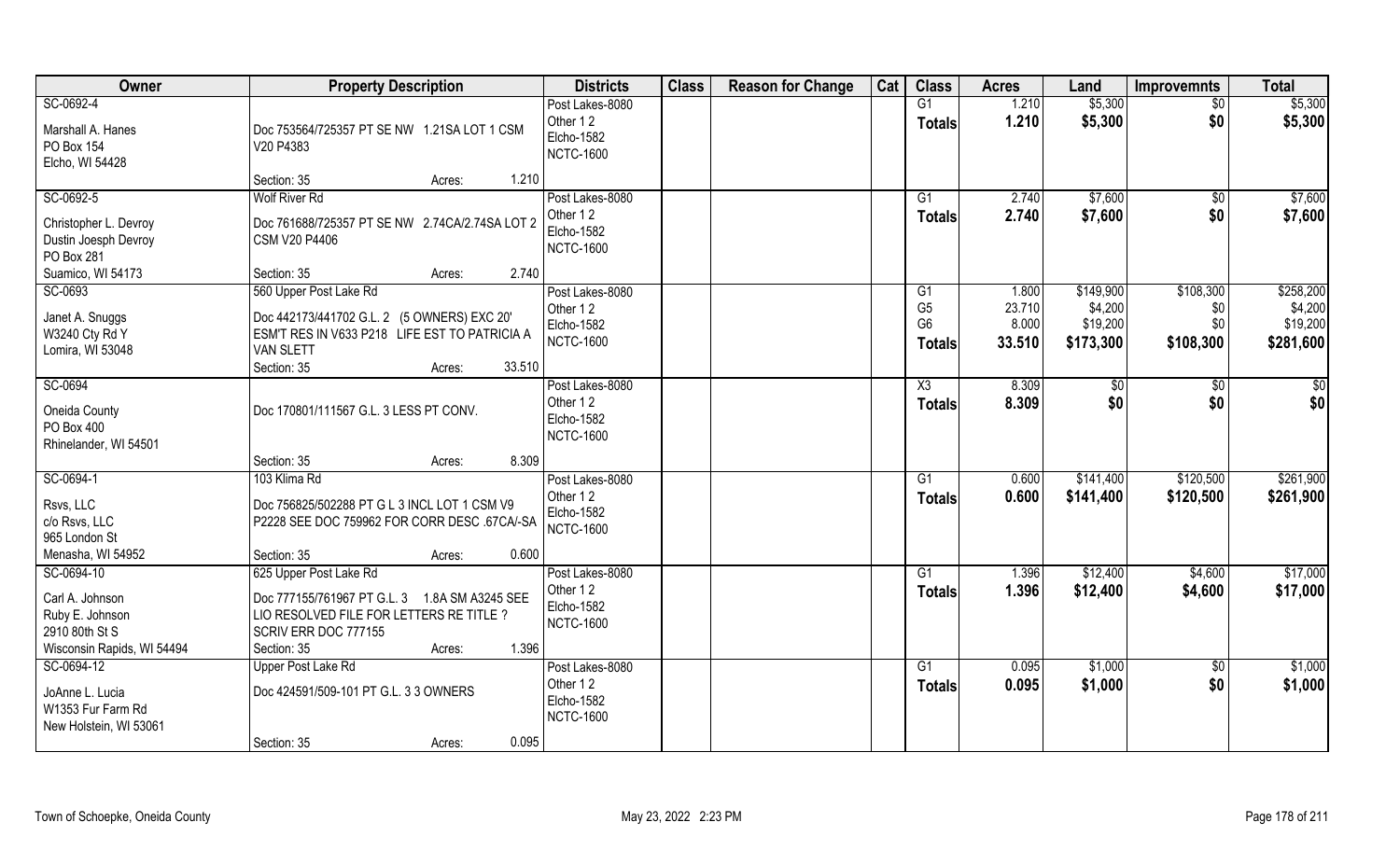| Owner                                                                                | <b>Property Description</b>                          |                               | <b>Districts</b>                                                     | <b>Class</b> | <b>Reason for Change</b> | Cat | <b>Class</b>                          | <b>Acres</b>            | Land                            | <b>Improvemnts</b>            | <b>Total</b>                    |
|--------------------------------------------------------------------------------------|------------------------------------------------------|-------------------------------|----------------------------------------------------------------------|--------------|--------------------------|-----|---------------------------------------|-------------------------|---------------------------------|-------------------------------|---------------------------------|
| SC-0694-13                                                                           | <b>Upper Post Lake Rd</b>                            |                               | Post Lakes-8080                                                      |              |                          |     | G1                                    | 0.120                   | \$1,200                         | $\overline{50}$               | \$1,200                         |
| JoAnne L. Lucia<br>W1353 Fur Farm Rd<br>New Holstein, WI 53061                       | Doc 424591/509-101 PT G.L. 3 3 OWNERS                |                               | Other 12<br>Elcho-1582<br><b>NCTC-1600</b>                           |              |                          |     | <b>Totals</b>                         | 0.120                   | \$1,200                         | \$0                           | \$1,200                         |
|                                                                                      | Section: 35                                          | Acres:                        | 0.120                                                                |              |                          |     |                                       |                         |                                 |                               |                                 |
| SC-0694-2                                                                            | 111 Klima Rd                                         |                               | Post Lakes-8080                                                      |              |                          |     | G1                                    | 0.247                   | \$85,000                        | \$41,900                      | \$126,900                       |
| Andrew J. Eastman<br>Kristen M. Eastman<br>1717 O'Keeffe Ave                         | Doc 822304/634750 PT G.L. 3                          |                               | Other 12<br>Elcho-1582<br><b>NCTC-1600</b>                           |              |                          |     | <b>Totals</b>                         | 0.247                   | \$85,000                        | \$41,900                      | \$126,900                       |
| Sun Prairie, WI 53590                                                                | Section: 35                                          | Acres:                        | 0.247                                                                |              |                          |     |                                       |                         |                                 |                               |                                 |
| SC-0694-3                                                                            | 115 Klima Rd                                         |                               | Post Lakes-8080                                                      |              |                          |     | G1                                    | 0.499                   | \$157,200                       | \$118,100                     | \$275,300                       |
| James M. Olson<br>Barbara J. Olson<br>349 Robins run                                 | Doc 536478/434601 PT G.L. 3                          |                               | Other 12<br>Elcho-1582<br><b>NCTC-1600</b>                           |              |                          |     | <b>Totals</b>                         | 0.499                   | \$157,200                       | \$118,100                     | \$275,300                       |
| Burlington, WI 53105                                                                 | Section: 35                                          | Acres:                        | 0.499                                                                |              |                          |     |                                       |                         |                                 |                               |                                 |
| SC-0694-4                                                                            | Upper Post Lake Rd                                   |                               | Post Lakes-8080                                                      |              |                          |     | G1                                    | 3.826                   | \$19,500                        | \$8,000                       | \$27,500                        |
| James M. Olson<br>Barbara J. Olson<br>349 Robins run                                 | Doc 536478/434601 PT G.L. 3                          |                               | Other 12<br>Elcho-1582<br><b>NCTC-1600</b>                           |              |                          |     | G <sub>5</sub><br><b>Totals</b>       | 7.260<br>11.086         | \$3,500<br>\$23,000             | \$0<br>\$8,000                | \$3,500<br>\$31,000             |
| Burlington, WI 53105                                                                 | Section: 35                                          | Acres:                        | 11.086                                                               |              |                          |     |                                       |                         |                                 |                               |                                 |
| SC-0694-5<br>Marie Justin 1998 Trust<br>10155 Mattraw PI<br>Golden Oak, FL 32836     | 121 Klima Rd<br>Doc 636576/430848 PT G.L. 3 SM B4186 |                               | Post Lakes-8080<br>Other 12<br><b>Elcho-1582</b><br><b>NCTC-1600</b> |              |                          |     | G1<br>G <sub>5</sub><br><b>Totals</b> | 2.250<br>1.690<br>3.940 | \$223,200<br>\$300<br>\$223,500 | \$404,000<br>\$0<br>\$404,000 | \$627,200<br>\$300<br>\$627,500 |
|                                                                                      | Section: 35                                          | Acres:                        | 3.940                                                                |              |                          |     |                                       |                         |                                 |                               |                                 |
| SC-0694-6                                                                            | 127 Klima Rd                                         |                               | Post Lakes-8080                                                      |              |                          |     | G1                                    | 1.653                   | \$186,200                       | \$157,400                     | \$343,600                       |
| Jane Stewart Trust<br>127 Klima Rd<br>Elcho, WI 54428                                | Doc 587015/587014 PT G.L. 3                          |                               | Other 12<br>Elcho-1582<br><b>NCTC-1600</b>                           |              |                          |     | G <sub>5</sub><br><b>Totals</b>       | 1.203<br>2.856          | \$200<br>\$186,400              | \$0<br>\$157,400              | \$200<br>\$343,800              |
|                                                                                      | Section: 35                                          | Acres:                        | 2.856                                                                |              |                          |     |                                       |                         |                                 |                               |                                 |
| SC-0694-6A                                                                           | 109 Klima Rd                                         |                               | Post Lakes-8080                                                      |              |                          |     | G1                                    | 0.286                   | \$95,500                        | \$54,200                      | \$149,700                       |
| Floyd A. Kasprzak<br>Lisa Esther Kasprzak<br>933 Ridgeland Rd<br>Mundelein, IL 60060 | Doc 646884/602274 PT G.L. 3<br>Section: 35           | 50'WF APPX 50'X 200<br>Acres: | Other 12<br>Elcho-1582<br><b>NCTC-1600</b><br>0.286                  |              |                          |     | <b>Totals</b>                         | 0.286                   | \$95,500                        | \$54,200                      | \$149,700                       |
|                                                                                      |                                                      |                               |                                                                      |              |                          |     |                                       |                         |                                 |                               |                                 |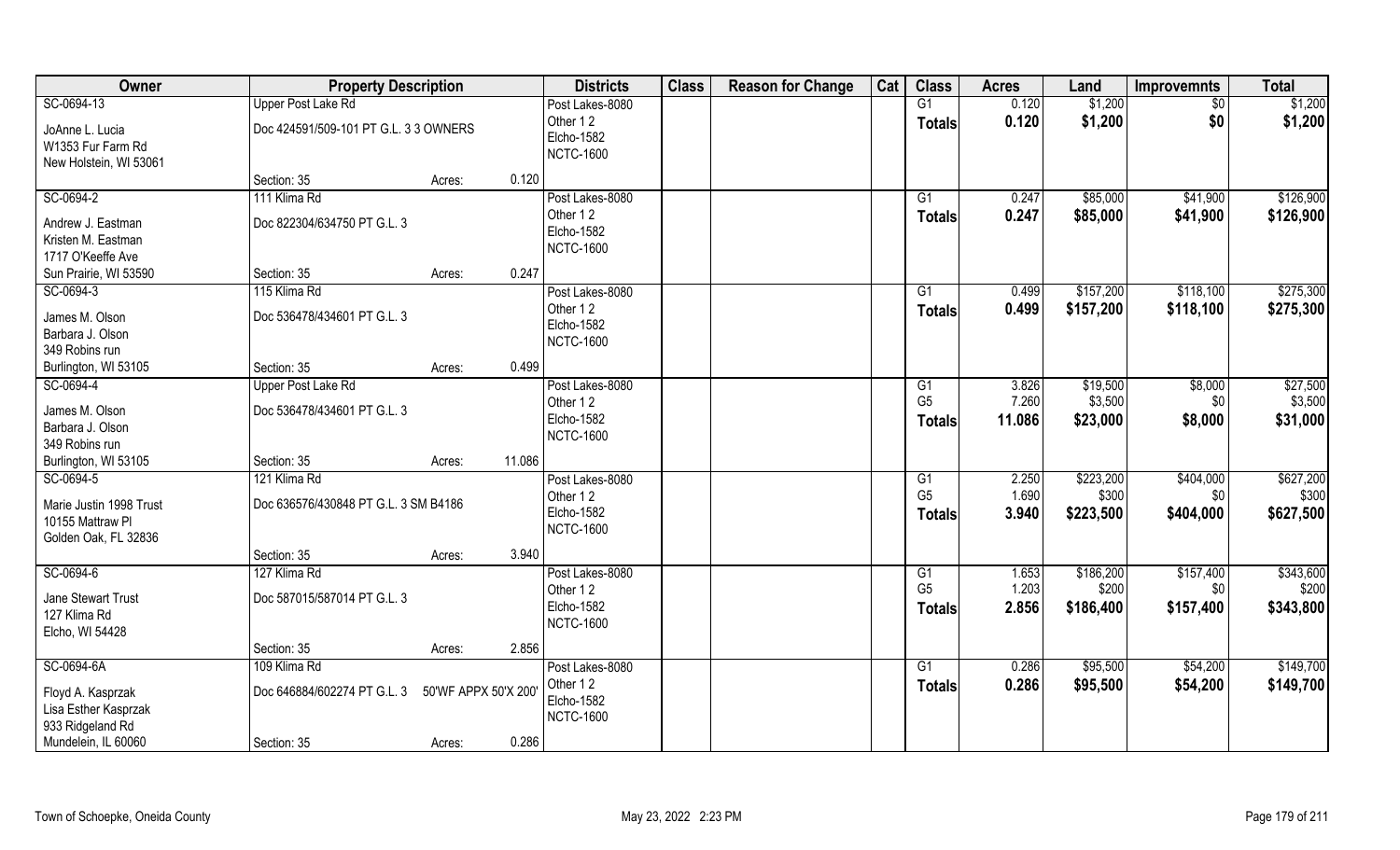| Owner                           | <b>Property Description</b>                       | <b>Districts</b>  | <b>Class</b> | <b>Reason for Change</b> | Cat | <b>Class</b>    | <b>Acres</b> | Land      | <b>Improvemnts</b> | <b>Total</b> |
|---------------------------------|---------------------------------------------------|-------------------|--------------|--------------------------|-----|-----------------|--------------|-----------|--------------------|--------------|
| SC-0694-7                       | 133 Klima Rd                                      | Post Lakes-8080   |              |                          |     | G1              | 1.523        | \$152,400 | \$70,600           | \$223,000    |
| <b>Nelson Family Trust</b>      | Doc 648548/641005 PT G.L 3 SEE OWNERSHIP DOC      | Other 12          |              |                          |     | G <sub>5</sub>  | 0.920        | \$200     | \$0                | \$200        |
| N3624 Cty Rd H                  | #648548 & 641005                                  | <b>Elcho-1582</b> |              |                          |     | <b>Totals</b>   | 2.443        | \$152,600 | \$70,600           | \$223,200    |
| Antigo, WI 54409                |                                                   | <b>NCTC-1600</b>  |              |                          |     |                 |              |           |                    |              |
|                                 | 2.443<br>Section: 35<br>Acres:                    |                   |              |                          |     |                 |              |           |                    |              |
| SC-0694-8                       | 139 Klima Rd                                      | Post Lakes-8080   |              |                          |     | G1              | 0.222        | \$99,000  | \$42,800           | \$141,800    |
| <b>Brent Y Ringenberg Trust</b> | Doc 516584/433675 PT G.L.3, N75' OF S865' OF W150 | Other 12          |              |                          |     | Totals          | 0.222        | \$99,000  | \$42,800           | \$141,800    |
| Ilze Z Ringenberg Trust         | <b>SM A15</b>                                     | <b>Elcho-1582</b> |              |                          |     |                 |              |           |                    |              |
| 4989 Lake Dr                    |                                                   | <b>NCTC-1600</b>  |              |                          |     |                 |              |           |                    |              |
| West Bend, WI 53095             | 0.222<br>Section: 35<br>Acres:                    |                   |              |                          |     |                 |              |           |                    |              |
| SC-0694-9                       | 145 Klima Rd                                      | Post Lakes-8080   |              |                          |     | G1              | 0.168        | \$107,300 | \$40,400           | \$147,700    |
| <b>Brent Y Ringenberg Trust</b> | Doc 516585/458791 PT G.L. 3                       | Other 12          |              |                          |     | <b>Totals</b>   | 0.168        | \$107,300 | \$40,400           | \$147,700    |
| Ilze Z Ringenberg Trust         |                                                   | Elcho-1582        |              |                          |     |                 |              |           |                    |              |
| 4989 Lake Dr                    |                                                   | <b>NCTC-1600</b>  |              |                          |     |                 |              |           |                    |              |
| West Bend, WI 53095             | 0.168<br>Section: 35<br>Acres:                    |                   |              |                          |     |                 |              |           |                    |              |
| SC-0694-9A                      | 142 Klima Rd                                      | Post Lakes-8080   |              |                          |     | G1              | 0.300        | \$67,400  | \$59,400           | \$126,800    |
| Aaron R. Sabel                  | Doc 735249/465916 PT G L 3<br>.51CA/.36SA LOT 1   | Other 12          |              |                          |     | <b>Totals</b>   | 0.300        | \$67,400  | \$59,400           | \$126,800    |
| Carrie H. Sabel                 | <b>CSM V4 P1099</b>                               | <b>Elcho-1582</b> |              |                          |     |                 |              |           |                    |              |
| 2307 Deerpath Cir               |                                                   | <b>NCTC-1600</b>  |              |                          |     |                 |              |           |                    |              |
| Neenah, WI 54956                | 0.300<br>Section: 35<br>Acres:                    |                   |              |                          |     |                 |              |           |                    |              |
| SC-0695                         |                                                   | Other 11          |              |                          |     | G5              | 9.000        | \$4,300   | \$0                | \$4,300      |
| Wis-Lu Acres                    | Doc 377661/566-613 NE SE<br>39.45CA SEE V315-82   | <b>Elcho-1582</b> |              |                          |     | G <sub>6</sub>  | 30.450       | \$57,900  | \$0                | \$57,900     |
| c/o Gary M. Lucia               | FOR OWNERSHIP                                     | <b>NCTC-1600</b>  |              |                          |     | Totals          | 39.450       | \$62,200  | \$0                | \$62,200     |
| W1353 Fur Farm Rd               |                                                   |                   |              |                          |     |                 |              |           |                    |              |
| New Holstein, WI 53061          | 39.450<br>Section: 35<br>Acres:                   |                   |              |                          |     |                 |              |           |                    |              |
| SC-0696                         | 490 Upper Post Lake Rd                            | Other 11          |              |                          |     | G1              | 1.000        | \$10,000  | \$44,900           | \$54,900     |
| June J. Wissbroecker            | Doc 704823/704822 NW SE, EXC DOC #704824          | Elcho-1582        |              |                          |     | G <sub>5</sub>  | 12.000       | \$3,900   | \$0                | \$3,900      |
| 19965 W Julius Heil Dr          | 40.19CA/-SA SEE DOC #704822 & 704823 FOR          | <b>NCTC-1600</b>  |              |                          |     | G <sub>6</sub>  | 27.190       | \$46,200  | \$0                | \$46,200     |
| New Berlin, WI 53146            | OWNERSHIP                                         |                   |              |                          |     | <b>Totals</b>   | 40.190       | \$60,100  | \$44,900           | \$105,000    |
|                                 | 40.190<br>Section: 35<br>Acres:                   |                   |              |                          |     |                 |              |           |                    |              |
| SC-0696-1                       | 484 Upper Post Lake Rd                            | Other 11          |              |                          |     | $\overline{G1}$ | 1.310        | \$11,900  | \$26,500           | \$38,400     |
| Gary M. Lucia                   | Doc 704824/000000 PT NW SE 1.31CA/-SA             | Elcho-1582        |              |                          |     | <b>Totals</b>   | 1.310        | \$11,900  | \$26,500           | \$38,400     |
| JoAnne L. Lucia                 |                                                   | <b>NCTC-1600</b>  |              |                          |     |                 |              |           |                    |              |
| W1353 Fur Farm Rd               |                                                   |                   |              |                          |     |                 |              |           |                    |              |
| New Holstein, WI 53061          | 1.310<br>Section: 35<br>Acres:                    |                   |              |                          |     |                 |              |           |                    |              |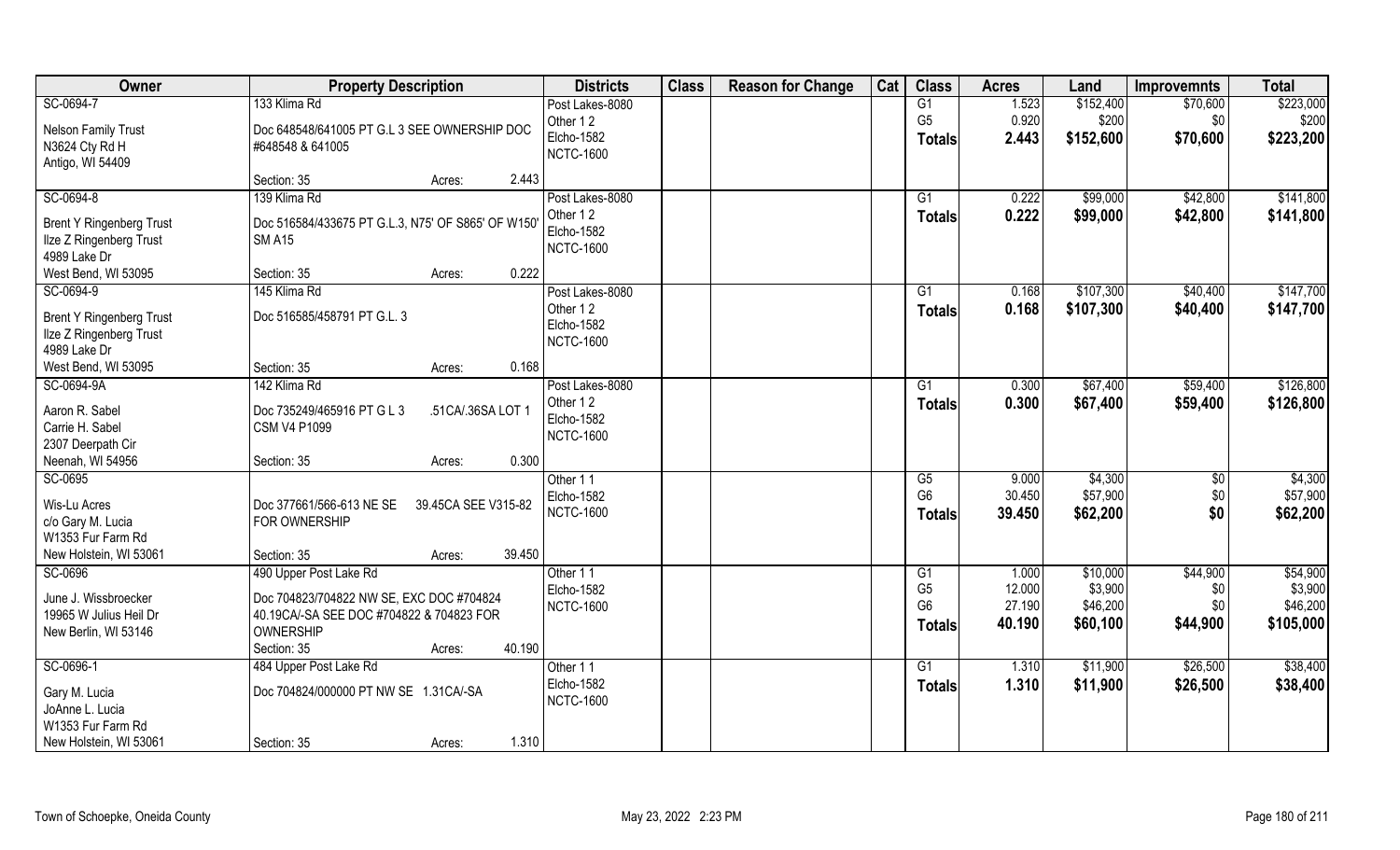| Owner                     | <b>Property Description</b>                 | <b>Districts</b>  | <b>Class</b> | <b>Reason for Change</b> | Cat | <b>Class</b>   | <b>Acres</b> | Land          | Improvemnts    | <b>Total</b>    |
|---------------------------|---------------------------------------------|-------------------|--------------|--------------------------|-----|----------------|--------------|---------------|----------------|-----------------|
| SC-0697                   |                                             | Other 11          |              |                          |     | G5             | 6.440        | \$1,200       | \$0            | \$1,200         |
| Aaron R. Sabel            | Doc 745841/682861 SW SE<br>40.44CA/-SA      | Elcho-1582        |              |                          |     | G <sub>6</sub> | 34.000       | \$62,200      | \$0            | \$62,200        |
| Carrie H. Sabel           |                                             | <b>NCTC-1600</b>  |              |                          |     | <b>Totals</b>  | 40.440       | \$63,400      | \$0            | \$63,400        |
| 2307 Deerpath Cir         |                                             |                   |              |                          |     |                |              |               |                |                 |
| Neenah, WI 54956          | 40.440<br>Section: 35<br>Acres:             |                   |              |                          |     |                |              |               |                |                 |
| SC-0698                   |                                             | Other 11          |              |                          |     | G5             | 10.510       | \$2,400       | $\sqrt{$0}$    | \$2,400         |
|                           |                                             | Elcho-1582        |              |                          |     | G <sub>6</sub> | 29.860       | \$56,700      | \$0            | \$56,700        |
| Douglas A. Wilber         | Doc 822038/547136 SE SE                     | <b>NCTC-1600</b>  |              |                          |     | <b>Totals</b>  | 40.370       | \$59,100      | \$0            | \$59,100        |
| Julie A. Wilber           |                                             |                   |              |                          |     |                |              |               |                |                 |
| 5702 Polar Bear Ln        |                                             |                   |              |                          |     |                |              |               |                |                 |
| Newbold, WI 54521         | 40.370<br>Section: 35<br>Acres:             |                   |              |                          |     |                |              |               |                |                 |
| SC-0699                   |                                             | Other 11          |              |                          |     | F7             | 40.000       | ( \$60,000)   | $\sqrt[6]{30}$ | \$0             |
| Pelican River Forest, LLC | Doc 827447/665986 NE NEMFL OPEN 44 357 1999 | Elcho-1582        |              |                          |     | <b>Totals</b>  | 40.000       | \$0           | \$0            | \$0             |
| 1655 N Fort Meyer Dr      | 40ASEE DOC 827447 FOR DEED                  | <b>NCTC-1600</b>  |              |                          |     |                |              |               |                |                 |
| <b>Suite 1300</b>         |                                             |                   |              |                          |     |                |              |               |                |                 |
| Arlington, VA 22209       | 40.000<br>Section: 36<br>Acres:             |                   |              |                          |     |                |              |               |                |                 |
| SC-0700                   |                                             | Other 11          |              |                          |     | F7             | 40.000       | $($ \$60,000) | $\sqrt[6]{3}$  | \$0             |
| Pelican River Forest, LLC | Doc 827447/665986 NW NEMFL OPEN 44 357 1999 | Elcho-1582        |              |                          |     | <b>Totals</b>  | 40.000       | \$0           | \$0            | \$0             |
| 1655 N Fort Meyer Dr      | 40ASEE DOC 827447 FOR DEED                  | <b>NCTC-1600</b>  |              |                          |     |                |              |               |                |                 |
| <b>Suite 1300</b>         |                                             |                   |              |                          |     |                |              |               |                |                 |
| Arlington, VA 22209       | 40.000<br>Section: 36<br>Acres:             |                   |              |                          |     |                |              |               |                |                 |
| SC-0701                   |                                             | Other 11          |              |                          |     | F <sub>6</sub> | 42.130       | ( \$63,200)   | $\sqrt[6]{30}$ | $\overline{50}$ |
|                           |                                             | Elcho-1582        |              |                          |     | <b>Totals</b>  | 42.130       | \$0           | \$0            | \$0             |
| Darren Walentowski        | Doc 788639/783210 SW NE 42.13CA/-SA MFL     | <b>NCTC-1600</b>  |              |                          |     |                |              |               |                |                 |
| 8840 E Pioneer            | CLOSED #44 008 2019 SEE DOC 780789 FOR DEED |                   |              |                          |     |                |              |               |                |                 |
| Crandon, WI 54520         | LIFE EST RODGER & GLORIA WALENTOWSKI        |                   |              |                          |     |                |              |               |                |                 |
|                           | 42.130<br>Section: 36<br>Acres:             |                   |              |                          |     |                |              |               |                |                 |
| SC-0702                   |                                             | Other 11          |              |                          |     | F7             | 40.000       | (\$60,000)    | \$0            | $\overline{50}$ |
| Pelican River Forest, LLC | Doc 827447/665986 SE NEMFL OPEN 44 357 1999 | Elcho-1582        |              |                          |     | <b>Totals</b>  | 40.000       | \$0           | \$0            | \$0             |
| 1655 N Fort Meyer Dr      | 40ASEE DOC 827447 FOR DEED                  | <b>NCTC-1600</b>  |              |                          |     |                |              |               |                |                 |
| <b>Suite 1300</b>         |                                             |                   |              |                          |     |                |              |               |                |                 |
| Arlington, VA 22209       | 40.000<br>Section: 36<br>Acres:             |                   |              |                          |     |                |              |               |                |                 |
| SC-0703                   |                                             | Other 11          |              |                          |     | F7             | 40.000       | ( \$60,000)   | $\sqrt{$0}$    | $\overline{50}$ |
| Pelican River Forest, LLC | Doc 827447/665986 NE NWMFL OPEN 44 357 1999 | <b>Elcho-1582</b> |              |                          |     | <b>Totals</b>  | 40.000       | \$0           | \$0            | \$0             |
| 1655 N Fort Meyer Dr      | 40ASEE DOC 827447 FOR DEED                  | <b>NCTC-1600</b>  |              |                          |     |                |              |               |                |                 |
| <b>Suite 1300</b>         |                                             |                   |              |                          |     |                |              |               |                |                 |
| Arlington, VA 22209       | 40.000<br>Section: 36<br>Acres:             |                   |              |                          |     |                |              |               |                |                 |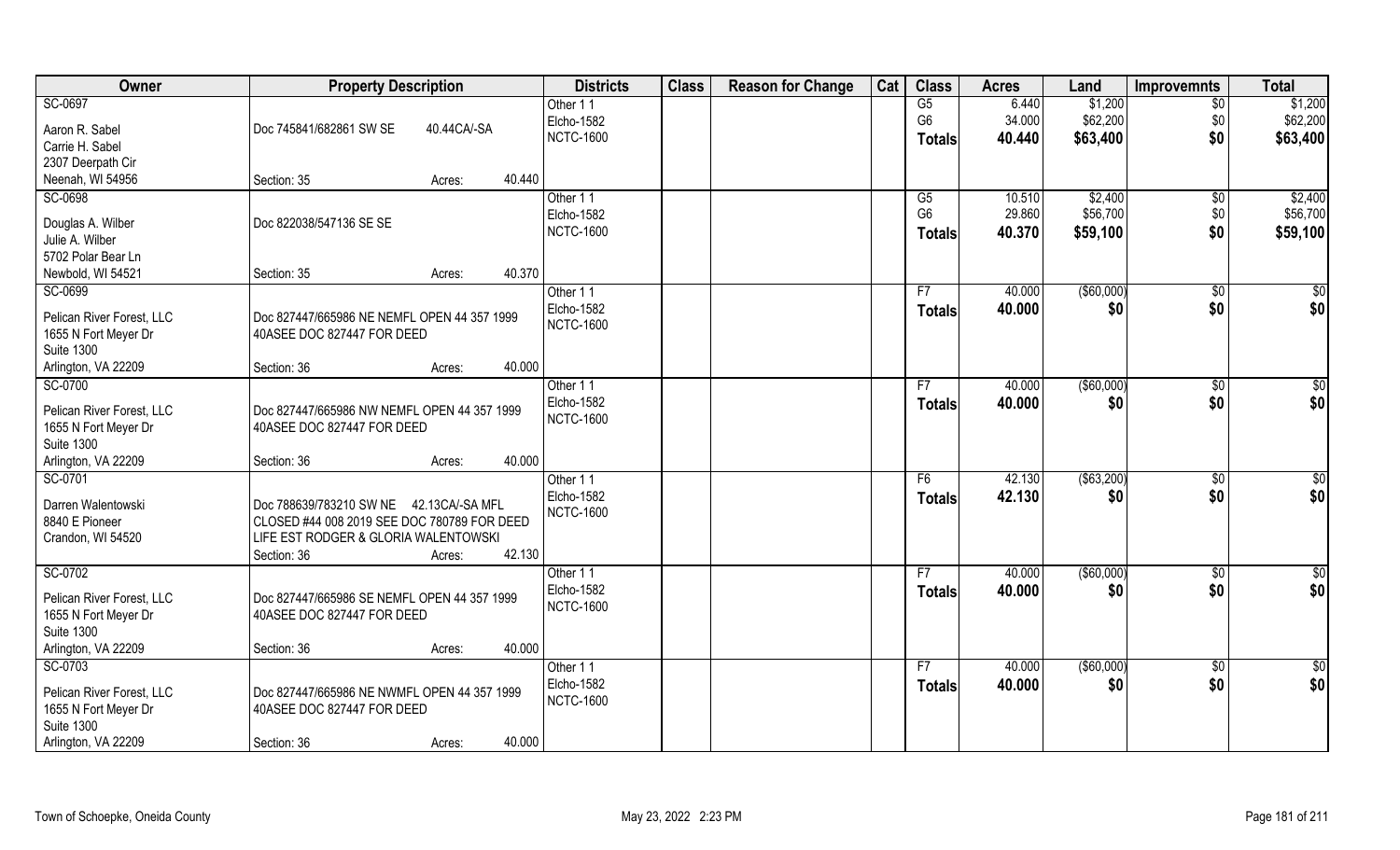| Owner                                    | <b>Property Description</b>                          | <b>Districts</b>              | <b>Class</b>    | <b>Reason for Change</b> | Cat | <b>Class</b>   | <b>Acres</b> | Land                 | <b>Improvemnts</b>    | <b>Total</b> |
|------------------------------------------|------------------------------------------------------|-------------------------------|-----------------|--------------------------|-----|----------------|--------------|----------------------|-----------------------|--------------|
| SC-0704                                  | 386 County Z                                         | Other 11                      |                 |                          |     | G1             | 1.000        | \$10,000             | \$200                 | \$10,200     |
| Jason Marckx et al                       | Doc 706545/461871 PT NW NW 39.28CA/-SA SEE           | Elcho-1582                    |                 |                          |     | G <sub>5</sub> | 14.660       | \$4,500              | \$0                   | \$4,500      |
| c/o Nathan Marckx                        | V812-189 & DOC 706545 FOR OWNERSHIP SEE MIN          | <b>NCTC-1600</b>              |                 |                          |     | G <sub>6</sub> | 23.340       | \$44,300             | \$0                   | \$44,300     |
| N1746 Maple Rd                           | RIGHTS DOC #571706 & DOC #744278                     |                               |                 |                          |     | <b>Totals</b>  | 39.000       | \$58,800             | \$200                 | \$59,000     |
| Antigo, WI 54409                         | 39.000<br>Section: 36<br>Acres:                      |                               |                 |                          |     |                |              |                      |                       |              |
| SC-0704-1                                | 394 County Z                                         | Other 11                      |                 |                          |     | G1             | 0.810        | \$8,100              | \$46,300              | \$54,400     |
|                                          |                                                      | Elcho-1582                    |                 |                          |     | <b>Totals</b>  | 0.810        | \$8,100              | \$46,300              | \$54,400     |
| David J. Wolczewski                      | Doc 728295/726058 PT NW NW & PT EXCESS CTY           | <b>NCTC-1600</b>              |                 |                          |     |                |              |                      |                       |              |
| Shari R. Wolczewski                      | ROW .81CA 2 DESC DOC #726058 & 728295                |                               |                 |                          |     |                |              |                      |                       |              |
| 580 County Z<br>Pelican Lake, WI 54463   | 0.810<br>Section: 36                                 |                               |                 |                          |     |                |              |                      |                       |              |
| SC-0704-2                                | Acres:                                               |                               |                 |                          |     | X3             | 0.300        |                      |                       |              |
|                                          |                                                      | Other 11<br><b>Elcho-1582</b> |                 |                          |     |                |              | $\sqrt[6]{3}$<br>\$0 | $\sqrt[6]{30}$<br>\$0 | \$0<br>\$0   |
| Oneida County Hwy Dept                   | Doc 163634/000000 PT NW NW, 100' STRIP EXCESS        | <b>NCTC-1600</b>              |                 |                          |     | <b>Totals</b>  | 0.300        |                      |                       |              |
| PO Box 696                               | ROW EXC DOC #728295 RMNDR BNG 2' X 206.25' PT        |                               |                 |                          |     |                |              |                      |                       |              |
| Rhinelander, WI 54501                    | <b>CTY Z ROW</b>                                     |                               |                 |                          |     |                |              |                      |                       |              |
|                                          | Section: 36<br>0.300<br>Acres:                       |                               |                 |                          |     |                |              |                      |                       |              |
| SC-0705                                  | 236 County Z                                         | Other 11                      | $\overline{G1}$ | <b>NSF 100%</b>          |     | G1             | 1.000        | \$10,000             | \$188,600             | \$198,600    |
| Tori Kellner                             | Doc 690873/388323 PT SW NW, S 12A 11.58CA            | Elcho-1582                    |                 |                          |     | G <sub>5</sub> | 5.500        | \$2,100              | \$0                   | \$2,100      |
| W236 N9320 Mt Vernon Dr                  |                                                      | <b>NCTC-1600</b>              |                 |                          |     | G <sub>6</sub> | 5.080        | \$10,700             | \$0                   | \$10,700     |
| Colgate, WI 53017                        |                                                      |                               |                 |                          |     | <b>Totals</b>  | 11.580       | \$22,800             | \$188,600             | \$211,400    |
|                                          | 11.580<br>Section: 36<br>Acres:                      |                               |                 |                          |     |                |              |                      |                       |              |
| SC-0705-A                                |                                                      | Other 11                      |                 |                          |     | G5             | 5.520        | \$1,800              | $\sqrt[6]{30}$        | \$1,800      |
|                                          |                                                      | Elcho-1582                    |                 |                          |     | G <sub>6</sub> | 8.140        | \$17,100             | \$0                   | \$17,100     |
| William C. Stancel Jr<br>Gage C. Stancel | Doc 828004/244981 PT SW NW, NORTHERLY 14A<br>13.66CA | <b>NCTC-1600</b>              |                 |                          |     | <b>Totals</b>  | 13.660       | \$18,900             | \$0                   | \$18,900     |
| 132 E Grantley Ave                       |                                                      |                               |                 |                          |     |                |              |                      |                       |              |
| Elmhurst, IL 60126                       | 13.660<br>Section: 36<br>Acres:                      |                               |                 |                          |     |                |              |                      |                       |              |
| SC-0705-B                                |                                                      | Other 11                      |                 |                          |     | G5             | 4.800        | \$1,200              | \$0                   | \$1,200      |
|                                          |                                                      | Elcho-1582                    |                 |                          |     | G <sub>6</sub> | 10.200       | \$21,400             | \$0                   | \$21,400     |
| Casimer E. Pustelnik                     | Doc 244982/000000 PT SW NW EXC NORTHERLY 14A         | <b>NCTC-1600</b>              |                 |                          |     | <b>Totals</b>  | 15.000       | \$22,600             | \$0                   | \$22,600     |
| Christiana T. Pustelnik                  | & SOUTHERLY 12A 15CA                                 |                               |                 |                          |     |                |              |                      |                       |              |
| 4719 N Laramie                           |                                                      |                               |                 |                          |     |                |              |                      |                       |              |
| Chicago, IL 60630                        | 15.000<br>Section: 36<br>Acres:                      |                               |                 |                          |     |                |              |                      |                       |              |
| SC-0706                                  |                                                      | Other 11                      |                 |                          |     | G6             | 41.620       | \$58,300             | $\overline{50}$       | \$58,300     |
| Tori Kellner                             | Doc 690873/388323 SE NW<br>41.62CA                   | <b>Elcho-1582</b>             |                 |                          |     | <b>Totals</b>  | 41.620       | \$58,300             | \$0                   | \$58,300     |
| W236 N9320 Mt Vernon Dr                  |                                                      | <b>NCTC-1600</b>              |                 |                          |     |                |              |                      |                       |              |
| Colgate, WI 53017                        |                                                      |                               |                 |                          |     |                |              |                      |                       |              |
|                                          | 41.620<br>Section: 36<br>Acres:                      |                               |                 |                          |     |                |              |                      |                       |              |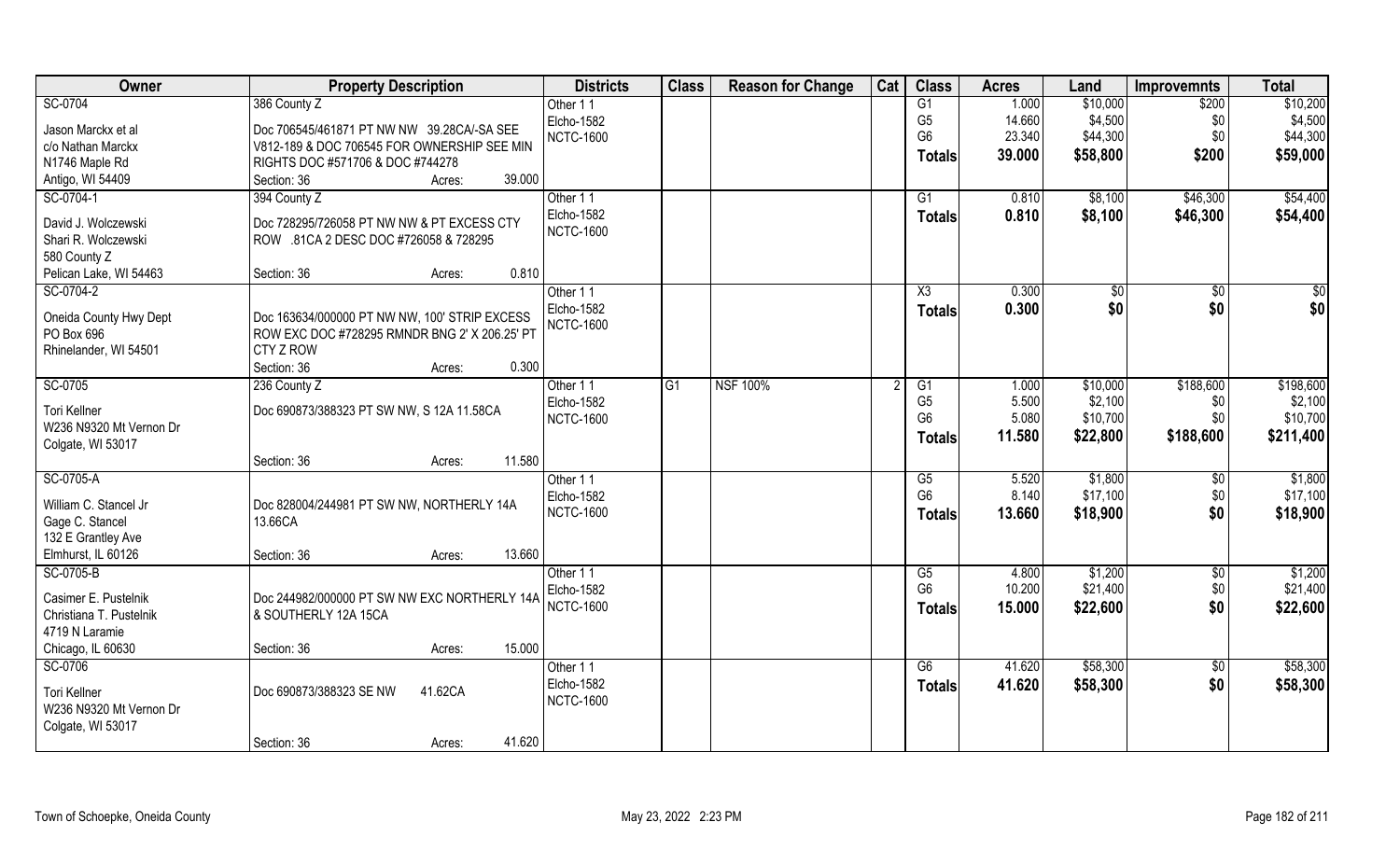| Owner                 | <b>Property Description</b>                  |        |        | <b>Districts</b> | <b>Class</b> | <b>Reason for Change</b> | Cat | <b>Class</b>   | <b>Acres</b> | Land              | Improvemnts     | <b>Total</b> |
|-----------------------|----------------------------------------------|--------|--------|------------------|--------------|--------------------------|-----|----------------|--------------|-------------------|-----------------|--------------|
| SC-0707               |                                              |        |        | Other 11         |              |                          |     | F8             | 40.000       | $($ \$60,000) $ $ | $\overline{50}$ | \$0          |
| Michael E. Glasheen   | Doc 658367/653650 NE SW 40A MFL CLOSED #44   |        |        | Elcho-1582       |              |                          |     | <b>Totals</b>  | 40.000       | \$0               | \$0             | \$0          |
| Kathleen A. Glasheen  | 338 1999 SEE DOC #653650 FOR DEED            |        |        | <b>NCTC-1600</b> |              |                          |     |                |              |                   |                 |              |
| N11832 N Post Lake Dr |                                              |        |        |                  |              |                          |     |                |              |                   |                 |              |
| Elcho, WI 54428       | Section: 36                                  | Acres: | 40.000 |                  |              |                          |     |                |              |                   |                 |              |
| SC-0708               |                                              |        |        | Other 11         |              |                          |     | F8             | 40.000       | ( \$84,000)       | $\overline{50}$ | \$0          |
| Michael E. Glasheen   | Doc 658367/653650 NW SW 40A MFL CLOSED #44   |        |        | Elcho-1582       |              |                          |     | <b>Totals</b>  | 40.000       | \$0               | \$0             | \$0          |
| Kathleen A. Glasheen  | 338 1999 SEE DOC #653650 FOR DEED            |        |        | <b>NCTC-1600</b> |              |                          |     |                |              |                   |                 |              |
| N11832 N Post Lake Dr |                                              |        |        |                  |              |                          |     |                |              |                   |                 |              |
| Elcho, WI 54428       | Section: 36                                  | Acres: | 40.000 |                  |              |                          |     |                |              |                   |                 |              |
| SC-0709               |                                              |        |        | Other 11         |              |                          |     | G5             | 6.100        | \$2,900           | $\sqrt[6]{3}$   | \$2,900      |
| John L. Gehring       | Doc 595531/217102 SW SW                      |        |        | Elcho-1582       |              |                          |     | G <sub>6</sub> | 33.900       | \$71,200          | \$0             | \$71,200     |
| Debra A. Gehring      |                                              |        |        | <b>NCTC-1600</b> |              |                          |     | <b>Totals</b>  | 40.000       | \$74,100          | \$0             | \$74,100     |
| 3136 Glenway Dr       |                                              |        |        |                  |              |                          |     |                |              |                   |                 |              |
| Northbrook, IL 60062  | Section: 36                                  | Acres: | 40.000 |                  |              |                          |     |                |              |                   |                 |              |
| SC-0710               |                                              |        |        | Other 11         |              |                          |     | G6             | 40.000       | \$60,000          | $\sqrt[6]{3}$   | \$60,000     |
| John L. Gehring       | Doc 595531/217102 SE SW TIMBER CUTTING 1993  |        |        | Elcho-1582       |              |                          |     | <b>Totals</b>  | 40.000       | \$60,000          | \$0             | \$60,000     |
| Debra A. Gehring      |                                              |        |        | <b>NCTC-1600</b> |              |                          |     |                |              |                   |                 |              |
| 3136 Glenway Dr       |                                              |        |        |                  |              |                          |     |                |              |                   |                 |              |
| Northbrook, IL 60062  | Section: 36                                  | Acres: | 40.000 |                  |              |                          |     |                |              |                   |                 |              |
| SC-0711               |                                              |        |        | Other 11         |              |                          |     | X <sub>2</sub> | 40.000       | \$0               | \$0             | \$0          |
| State Bcpl            | Doc 683924/000000 NE SE 40A                  |        |        | Elcho-1582       |              |                          |     | <b>Totals</b>  | 40.000       | \$0               | \$0             | \$0          |
| PO Box 8943           |                                              |        |        | <b>NCTC-1600</b> |              |                          |     |                |              |                   |                 |              |
| Madison, WI 53708     |                                              |        |        |                  |              |                          |     |                |              |                   |                 |              |
|                       | Section: 36                                  | Acres: | 40.000 |                  |              |                          |     |                |              |                   |                 |              |
| SC-0712               |                                              |        |        | Other 11         |              |                          |     | G5             | 34.000       | \$14,900          | \$0             | \$14,900     |
| Michael E. Glasheen   | Doc 823991/424591 NW SE                      |        |        | Elcho-1582       |              |                          |     | G <sub>6</sub> | 6.000        | \$9,000           | \$0             | \$9,000      |
| Kathleen A. Glasheen  |                                              |        |        | <b>NCTC-1600</b> |              |                          |     | <b>Totals</b>  | 40.000       | \$23,900          | \$0             | \$23,900     |
| N11832 N Post Lake Dr |                                              |        |        |                  |              |                          |     |                |              |                   |                 |              |
| Elcho, WI 54428       | Section: 36                                  | Acres: | 40.000 |                  |              |                          |     |                |              |                   |                 |              |
| SC-0713               |                                              |        |        | Other 11         |              |                          |     | F7             | 40.000       | $($ \$60,000)     | $\sqrt{6}$      | \$0          |
| Michael E. Glasheen   | Doc 658367/653650 SW SE 40A MFL OPEN #44 338 |        |        | Elcho-1582       |              |                          |     | <b>Totals</b>  | 40.000       | \$0               | \$0             | \$0          |
| Kathleen A. Glasheen  | 1999 SEE DOC #653650 FOR DEED                |        |        | <b>NCTC-1600</b> |              |                          |     |                |              |                   |                 |              |
| N11832 N Post Lake Dr |                                              |        |        |                  |              |                          |     |                |              |                   |                 |              |
| Elcho, WI 54428       | Section: 36                                  | Acres: | 40.000 |                  |              |                          |     |                |              |                   |                 |              |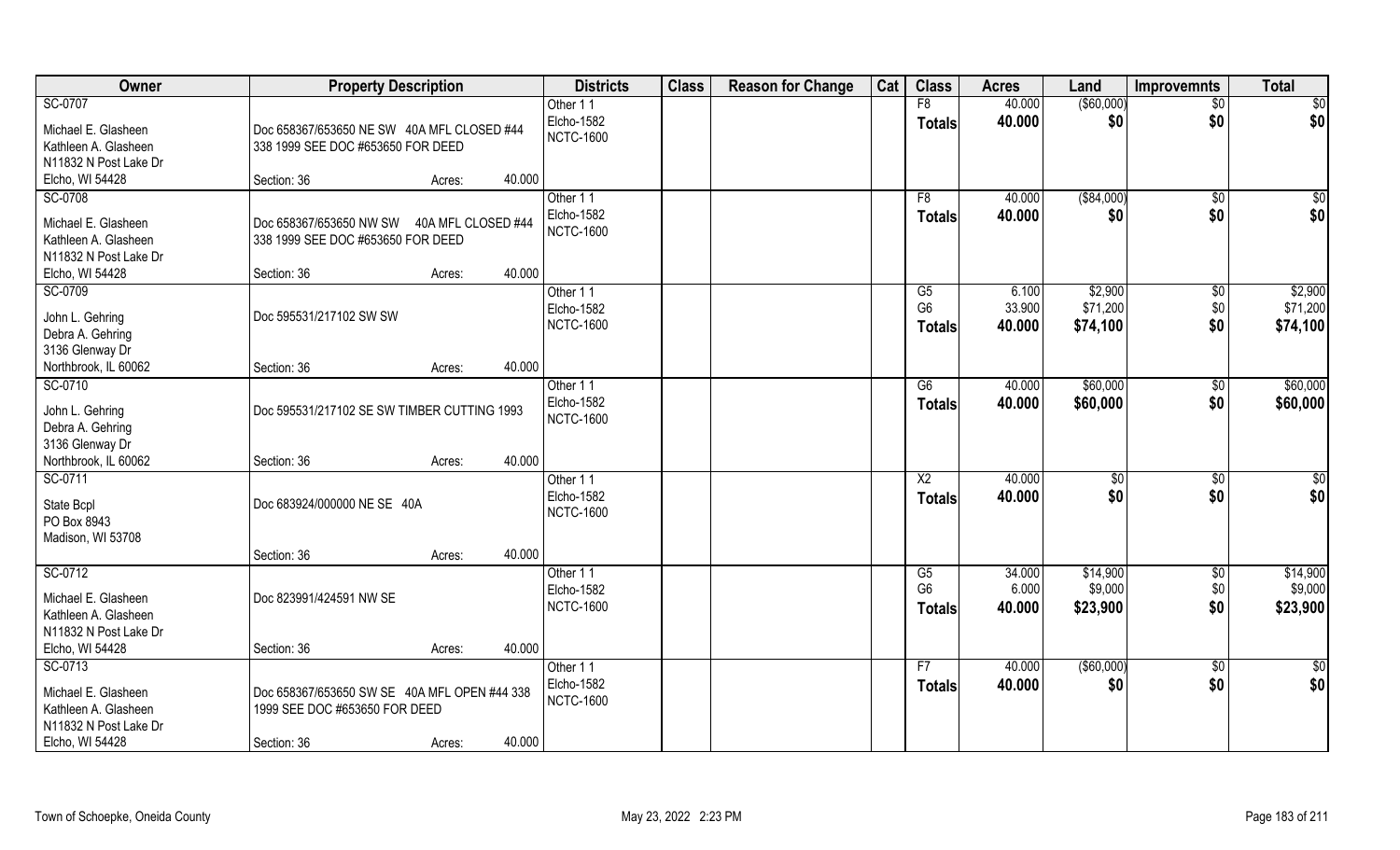| Owner                               | <b>Property Description</b>                                 | <b>Districts</b>  | <b>Class</b> | <b>Reason for Change</b> | Cat | <b>Class</b>  | <b>Acres</b> | Land        | <b>Improvemnts</b> | <b>Total</b> |
|-------------------------------------|-------------------------------------------------------------|-------------------|--------------|--------------------------|-----|---------------|--------------|-------------|--------------------|--------------|
| SC-0714                             |                                                             | Other 11          |              |                          |     | F7            | 40.000       | ( \$60,000) | \$0                | \$0          |
| Michael E. Glasheen                 | Doc 658367/653650 SE SE 40A MFL OPEN #44 338                | Elcho-1582        |              |                          |     | <b>Totals</b> | 40.000       | \$0         | \$0                | \$0          |
| Kathleen A. Glasheen                | 1999 SEE DOC #653650 FOR DEED                               | <b>NCTC-1600</b>  |              |                          |     |               |              |             |                    |              |
| N11832 N Post Lake Dr               |                                                             |                   |              |                          |     |               |              |             |                    |              |
| Elcho, WI 54428                     | 40.000<br>Section: 36<br>Acres:                             |                   |              |                          |     |               |              |             |                    |              |
| SC-0715                             | 1917 Sabinois Point Dr                                      | Other 11          |              |                          |     | G1            | 0.599        | \$145,000   | \$55,800           | \$200,800    |
|                                     |                                                             | <b>Elcho-1582</b> |              |                          |     | <b>Totals</b> | 0.599        | \$145,000   | \$55,800           | \$200,800    |
| Terry R. Kent                       | Doc 420706/329-335 SABINOIS POINT LOT 1 BNG PT              | <b>NCTC-1600</b>  |              |                          |     |               |              |             |                    |              |
| N7223 State Rd                      | GL 1,2 & 3                                                  |                   |              |                          |     |               |              |             |                    |              |
| Black Creek, WI 54106               | 0.599<br>Section: 13                                        |                   |              |                          |     |               |              |             |                    |              |
| SC-0716                             | Acres:<br>1931 Sabinois Point Dr                            | Other 11          |              |                          |     | G1            | 0.463        | \$106,600   | \$58,400           | \$165,000    |
|                                     |                                                             | Elcho-1582        |              |                          |     |               |              |             |                    |              |
| Kenneth E. Nelson III               | Doc 785143/677732 SABINOIS POINT PT LOTS 2 & 3              | <b>NCTC-1600</b>  |              |                          |     | <b>Totals</b> | 0.463        | \$106,600   | \$58,400           | \$165,000    |
| Diana Nelson                        | .46CA/.46SA LOT 2 CSM V16 P3649                             |                   |              |                          |     |               |              |             |                    |              |
| 4449 Touchstone Ct                  |                                                             |                   |              |                          |     |               |              |             |                    |              |
| Hobart, WI 54155                    | 0.463<br>Section: 13<br>Acres:                              |                   |              |                          |     |               |              |             |                    |              |
| SC-0716-1                           | 1925 Sabinois Point Dr                                      | Other 11          |              |                          |     | G1            | 0.317        | \$97,000    | \$118,900          | \$215,900    |
| David J. Augustiniak                | Doc 776176/732022 SABINOIS POINT PT LOT 2                   | Elcho-1582        |              |                          |     | <b>Totals</b> | 0.317        | \$97,000    | \$118,900          | \$215,900    |
| Tammi M. Augustiniak                | .32CA/.31SA LOT 1 CSM V16 P3649                             | <b>NCTC-1600</b>  |              |                          |     |               |              |             |                    |              |
| 435 Aspen St                        |                                                             |                   |              |                          |     |               |              |             |                    |              |
| Belguim, WI 53004                   | 0.317<br>Section: 13<br>Acres:                              |                   |              |                          |     |               |              |             |                    |              |
| SC-0717                             | 1939 Sabinois Point Dr                                      | Other 11          |              |                          |     | G1            | 0.354        | \$109,000   | \$247,100          | \$356,100    |
|                                     |                                                             | <b>Elcho-1582</b> |              |                          |     | Totals        | 0.354        | \$109,000   | \$247,100          | \$356,100    |
| Mehmet C. Kocakulah                 | Doc 698996/645055 SABINOIS POINT PT LOT 3, W70'             | <b>NCTC-1600</b>  |              |                          |     |               |              |             |                    |              |
| Janine W. Kocakulah<br>323 State St | SEE SM B3496, L2634 & CSM V16 P3649 FOR E LINE<br>.35CA/-SA |                   |              |                          |     |               |              |             |                    |              |
| Lacrosse, WI 54601                  | Section: 13<br>0.354<br>Acres:                              |                   |              |                          |     |               |              |             |                    |              |
| SC-0718                             | 1945 Sabinois Point Dr                                      | Other 11          |              |                          |     | G1            | 0.866        | \$146,500   | \$67,200           | \$213,700    |
|                                     |                                                             | <b>Elcho-1582</b> |              |                          |     |               | 0.866        | \$146,500   |                    |              |
| Daryl C. Bessa et al                | Doc 387894/337-410 ASSESSOR'S PLAT #1 OF                    | <b>NCTC-1600</b>  |              |                          |     | <b>Totals</b> |              |             | \$67,200           | \$213,700    |
| c/o Daryl C. Bessa                  | SABINOIS POINT LOT 4 BLK 1.84SA                             |                   |              |                          |     |               |              |             |                    |              |
| 1924 County B                       |                                                             |                   |              |                          |     |               |              |             |                    |              |
| Pelican Lake, WI 54463              | 0.866<br>Section: 13<br>Acres:                              |                   |              |                          |     |               |              |             |                    |              |
| SC-0719                             | 1951 Sabinois Point Dr                                      | Other 11          |              |                          |     | G1            | 0.582        | \$146,000   | \$43,200           | \$189,200    |
| Madonna L. Jensen                   | Doc 683161/353639 ASSESSOR'S PLAT #1 OF                     | Elcho-1582        |              |                          |     | <b>Totals</b> | 0.582        | \$146,000   | \$43,200           | \$189,200    |
| c/o Madonna L. Jensen               | SABINOIS POINT LOT 5 BLK 1.55SA                             | <b>NCTC-1600</b>  |              |                          |     |               |              |             |                    |              |
| 1951 Sabinois Point Dr              |                                                             |                   |              |                          |     |               |              |             |                    |              |
| Pelican Lake, WI 54463              | 0.582<br>Section: 13<br>Acres:                              |                   |              |                          |     |               |              |             |                    |              |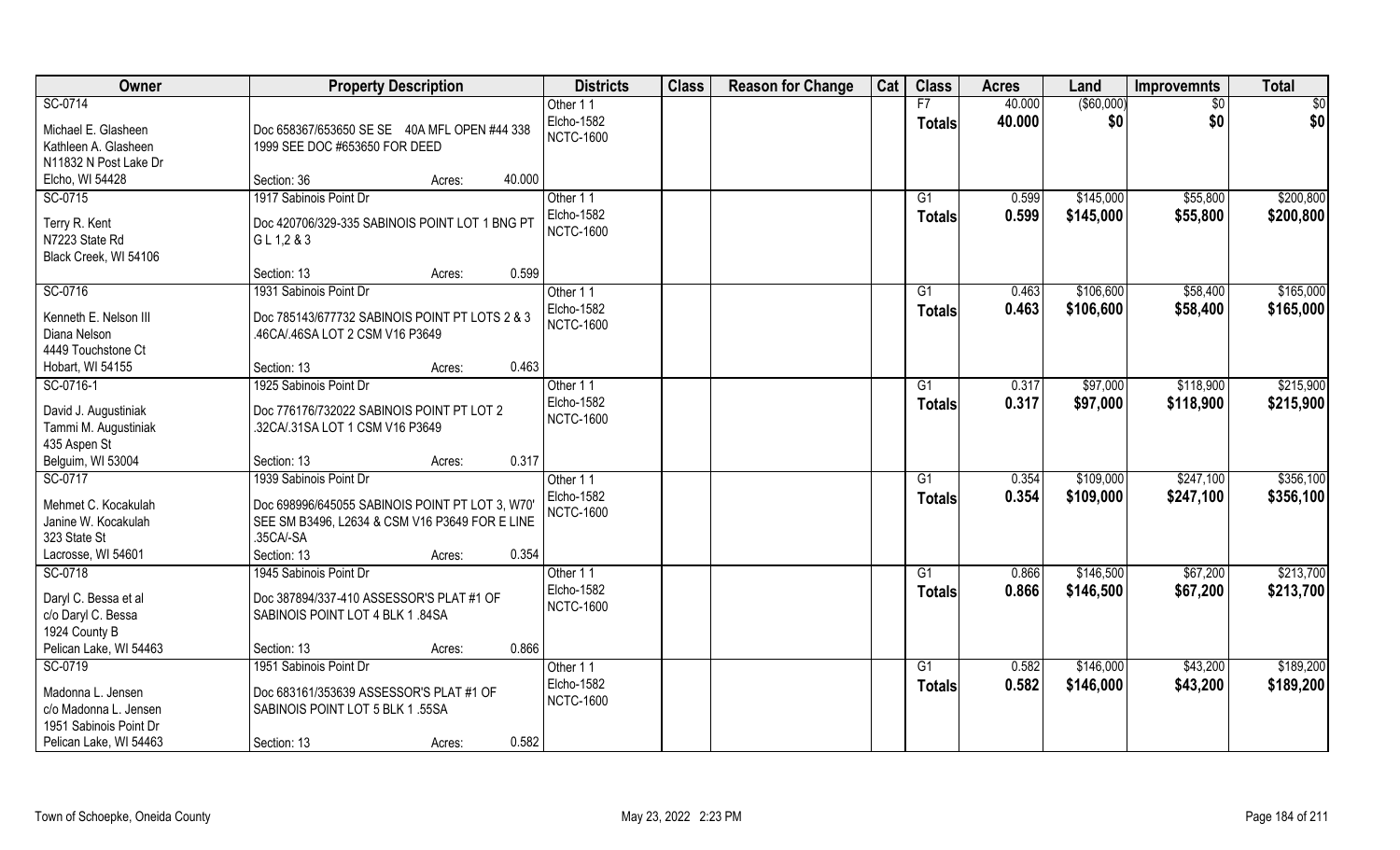| Owner                            | <b>Property Description</b>               | <b>Districts</b>               | <b>Class</b>    | <b>Reason for Change</b>     | Cat  | <b>Class</b>    | <b>Acres</b> | Land      | <b>Improvemnts</b> | <b>Total</b> |
|----------------------------------|-------------------------------------------|--------------------------------|-----------------|------------------------------|------|-----------------|--------------|-----------|--------------------|--------------|
| SC-0720                          | 1957 Sabinois Point Dr                    | Other 11                       | $\overline{G1}$ | Garge moved to correct parce | $-5$ | $\overline{G1}$ | 0.560        | \$78,400  | \$258,200          | \$336,600    |
| Judith Geiger Rev Trust          | Doc 829159/829107 ASSESSOR'S PLAT #1 OF   | Elcho-1582<br><b>NCTC-1600</b> | G <sub>1</sub>  | Correct acreage after split  | $-4$ | <b>Totals</b>   | 0.560        | \$78,400  | \$258,200          | \$336,600    |
| W229 S5086 Hunters Hollow        | SABINOIS POINT LOT 6 BLK 1.56SADOC 829159 |                                |                 |                              |      |                 |              |           |                    |              |
| Waukesha, WI 53186               | DESC IN ? SHLD REFER TO ASSR PLAT SEE LIO |                                |                 |                              |      |                 |              |           |                    |              |
|                                  | 0.560<br>Section: 13<br>Acres:            |                                |                 |                              |      |                 |              |           |                    |              |
| SC-0721                          | 1963 Sabinois Point Dr                    | Other 11                       |                 |                              |      | $\overline{G1}$ | 0.582        | \$147,000 | \$73,700           | \$220,700    |
| Kristina E Johnson Tr et al      | Doc 665480/586601 ASSESSOR'S PLAT #1 OF   | Elcho-1582                     |                 |                              |      | Totals          | 0.582        | \$147,000 | \$73,700           | \$220,700    |
| c/o Kristina Johnson Tr          | SABINOIS POINT LOT 7 BLK 1 .58A           | <b>NCTC-1600</b>               |                 |                              |      |                 |              |           |                    |              |
| 43w183 Silver Glen Rd            |                                           |                                |                 |                              |      |                 |              |           |                    |              |
| St Charles, IL 60175             | 0.582<br>Section: 13<br>Acres:            |                                |                 |                              |      |                 |              |           |                    |              |
| SC-0722                          | 1971 Sabinois Point Dr                    | Other 11                       |                 |                              |      | G1              | 0.591        | \$145,000 | \$124,900          | \$269,900    |
| Richard J Clark Rev Tr           | Doc 795568/464326 ASSESSOR'S PLAT #1 OF   | Elcho-1582                     |                 |                              |      | <b>Totals</b>   | 0.591        | \$145,000 | \$124,900          | \$269,900    |
| c/o Richard Clark Rev Tr         | SABINOIS POINT LOT 8 BLK 1.57SA           | <b>NCTC-1600</b>               |                 |                              |      |                 |              |           |                    |              |
| 5556 Sadlebag Lake Rd            |                                           |                                |                 |                              |      |                 |              |           |                    |              |
| Lake Wales, FL 33898             | 0.591<br>Section: 13<br>Acres:            |                                |                 |                              |      |                 |              |           |                    |              |
| SC-0723                          | 1977 Sabinois Point Dr                    | Other 11                       |                 |                              |      | G1              | 0.597        | \$146,500 | \$398,900          | \$545,400    |
|                                  |                                           | Elcho-1582                     |                 |                              |      | <b>Totals</b>   | 0.597        | \$146,500 | \$398,900          | \$545,400    |
| Kenneth M. Phelps et al          | Doc 468167/413-55 ASSESSOR'S PLAT #1 OF   | <b>NCTC-1600</b>               |                 |                              |      |                 |              |           |                    |              |
| c/o Kenneth Phelps<br>PO Box 116 | SABINOIS POINT LOT 9 BLK 1.59SA           |                                |                 |                              |      |                 |              |           |                    |              |
| Pelican Lake, WI 54463           | 0.597<br>Section: 13                      |                                |                 |                              |      |                 |              |           |                    |              |
| SC-0724                          | Acres:<br>1983 Sabinois Point Dr          | Other 11                       |                 |                              |      | G1              | 0.594        | \$145,000 | \$135,700          | \$280,700    |
|                                  |                                           | Elcho-1582                     |                 |                              |      |                 | 0.594        | \$145,000 | \$135,700          | \$280,700    |
| Berg Family Cottage Tr           | Doc 697685/402485 ASSESSOR'S PLAT #1 OF   | <b>NCTC-1600</b>               |                 |                              |      | <b>Totals</b>   |              |           |                    |              |
| W276 S2187 Fenway Dr S           | SABINOIS POINT LOT 10 BLK 1 .59SALIFE EST |                                |                 |                              |      |                 |              |           |                    |              |
| Waukesha, WI 53188               | <b>GERALDINE BERG</b>                     |                                |                 |                              |      |                 |              |           |                    |              |
|                                  | 0.594<br>Section: 13<br>Acres:            |                                |                 |                              |      |                 |              |           |                    |              |
| SC-0725                          | 1989 Sabinois Point Dr                    | Other 11                       |                 |                              |      | G1              | 0.810        | \$161,000 | \$410,100          | \$571,100    |
| Glennace L Zaug Family Trust     | Doc 814917/814916 ASSESSOR'S PLAT #1 OF   | Elcho-1582                     |                 |                              |      | <b>Totals</b>   | 0.810        | \$161,000 | \$410,100          | \$571,100    |
| c/o Glennace Zaug Family Trust   | SABINOIS POINT LOT 11 BLK 1.79SA          | <b>NCTC-1600</b>               |                 |                              |      |                 |              |           |                    |              |
| 250 N Park Ave                   |                                           |                                |                 |                              |      |                 |              |           |                    |              |
| Neenah, WI 54956                 | 0.810<br>Section: 13<br>Acres:            |                                |                 |                              |      |                 |              |           |                    |              |
| SC-0726                          | 1995 Sabinois Point Dr                    | Other 11                       |                 |                              |      | G1              | 0.719        | \$124,000 | \$40,800           | \$164,800    |
| Kent C. Schlienger et al         | Doc 477919/326-602 ASSESSOR'S PLAT #1 OF  | Elcho-1582                     |                 |                              |      | <b>Totals</b>   | 0.719        | \$124,000 | \$40,800           | \$164,800    |
| c/o Kent C. Schlienger           | SABINOIS POINT LOT 12 BLK 1.70SA          | <b>NCTC-1600</b>               |                 |                              |      |                 |              |           |                    |              |
| 1854 Ludington Ave               |                                           |                                |                 |                              |      |                 |              |           |                    |              |
| Wauwatosa, WI 53226              | 0.719<br>Section: 13<br>Acres:            |                                |                 |                              |      |                 |              |           |                    |              |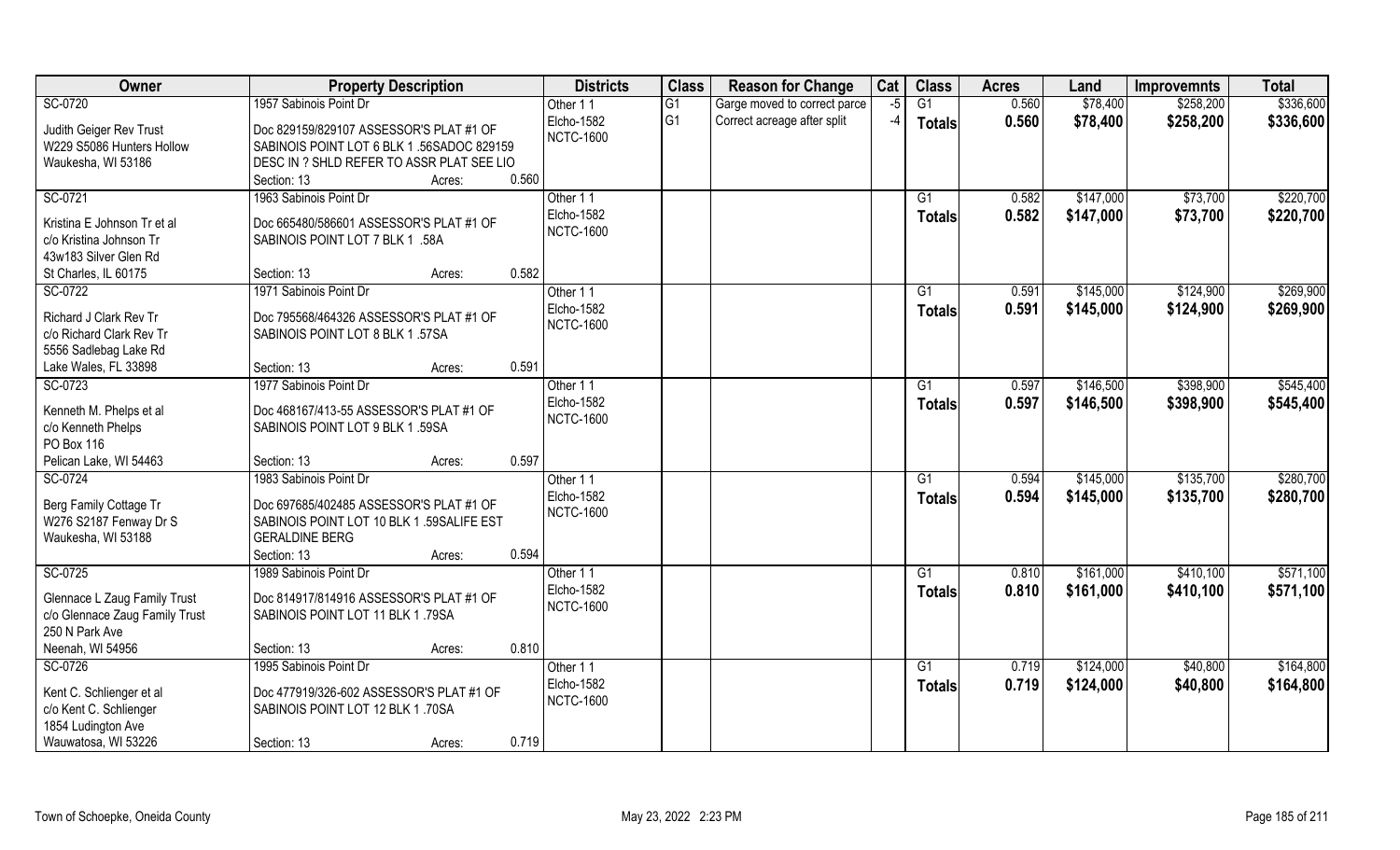| Owner                             | <b>Property Description</b>                     |                 | <b>Districts</b>               | <b>Class</b> | <b>Reason for Change</b> | Cat | <b>Class</b>   | <b>Acres</b> | Land      | <b>Improvemnts</b> | <b>Total</b> |
|-----------------------------------|-------------------------------------------------|-----------------|--------------------------------|--------------|--------------------------|-----|----------------|--------------|-----------|--------------------|--------------|
| SC-0727-1                         | 2001 Sabinois Point Dr                          |                 | Other 11                       |              |                          |     | G1             | 0.324        | \$101,800 | \$65,200           | \$167,000    |
| Carolyn C Wells Living Trust #1   | Doc 474060/366-528 ASSESSOR'S PLAT #1 OF        |                 | Elcho-1582<br><b>NCTC-1600</b> |              |                          |     | <b>Totals</b>  | 0.324        | \$101,800 | \$65,200           | \$167,000    |
| c/o Carolyn Wells Living Trust #1 | SABINOIS POINT LOT 13 BLK 1 .29SA               |                 |                                |              |                          |     |                |              |           |                    |              |
| 705 S 6th St                      |                                                 |                 |                                |              |                          |     |                |              |           |                    |              |
| Pekin, IL 61554                   | Section: 13                                     | 0.324<br>Acres: |                                |              |                          |     |                |              |           |                    |              |
| SC-0728                           | 2007 Sabinois Point Dr                          |                 | Other 11                       |              |                          |     | G2             | 0.527        | \$133,000 | \$103,100          | \$236,100    |
| Virginia I Radtke Tr              | Doc 787225/743622 ASSESSOR'S PLAT #1 OF         |                 | Elcho-1582                     |              |                          |     | <b>Totals</b>  | 0.527        | \$133,000 | \$103,100          | \$236,100    |
| c/o Virginia Radtke Tr            | SABINOIS POINT LOT 14 BLK 1.56SA                |                 | <b>NCTC-1600</b>               |              |                          |     |                |              |           |                    |              |
| 2007 Sabinois Point Dr            |                                                 |                 |                                |              |                          |     |                |              |           |                    |              |
| Pelican Lake, WI 54463            | Section: 13                                     | 0.527<br>Acres: |                                |              |                          |     |                |              |           |                    |              |
| SC-0729-1                         | 2013 Sabinois Point Dr                          |                 | Other 11                       |              |                          |     | G1             | 0.410        | \$145,000 | \$29,200           | \$174,200    |
| Paul J. Braeger et al             | Doc 685362/602813 ASSESSOR'S PLAT #1 OF         |                 | Elcho-1582                     |              |                          |     | <b>Totals</b>  | 0.410        | \$145,000 | \$29,200           | \$174,200    |
| c/o Paul J. Braeger               | SABINOIS POINT LOT 15 BLK 1 .41SA               |                 | <b>NCTC-1600</b>               |              |                          |     |                |              |           |                    |              |
| 14220 W Hyland Dr                 |                                                 |                 |                                |              |                          |     |                |              |           |                    |              |
| Brookfield, WI 53005              | Section: 13                                     | 0.410<br>Acres: |                                |              |                          |     |                |              |           |                    |              |
| SC-0730                           | 2015 Sabinois Point Dr                          |                 | Other 11                       |              |                          |     | G <sub>1</sub> | 0.428        | \$145,000 | \$75,300           | \$220,300    |
|                                   | Doc 757549/384282 ASSESSOR'S PLAT #1 OF         |                 | Elcho-1582                     |              |                          |     | <b>Totals</b>  | 0.428        | \$145,000 | \$75,300           | \$220,300    |
| Krueger Trust<br>PO Box 74        | SABINOIS POINT LOT 16 BLK 1 .43SA               |                 | <b>NCTC-1600</b>               |              |                          |     |                |              |           |                    |              |
| Marshall, WI 53559                |                                                 |                 |                                |              |                          |     |                |              |           |                    |              |
|                                   | Section: 13                                     | 0.428<br>Acres: |                                |              |                          |     |                |              |           |                    |              |
| SC-0731                           | 2019 Sabinois Point Dr                          |                 | Other 11                       |              |                          |     | G1             | 0.572        | \$145,000 | \$313,100          | \$458,100    |
|                                   |                                                 |                 | Elcho-1582                     |              |                          |     | <b>Totals</b>  | 0.572        | \$145,000 | \$313,100          | \$458,100    |
| Robert A. Mott et al              | Doc 361576/550-8 ASSESSOR'S PLAT #1 OF          |                 | <b>NCTC-1600</b>               |              |                          |     |                |              |           |                    |              |
| c/o Robert A. Mott                | SABINOIS POINT LOT 17 BLK 1.57SA                |                 |                                |              |                          |     |                |              |           |                    |              |
| 2019 Sabinois Point Dr            |                                                 |                 |                                |              |                          |     |                |              |           |                    |              |
| Pelican Lake, WI 54463            | Section: 13                                     | 0.572<br>Acres: |                                |              |                          |     |                |              |           |                    |              |
| SC-0732                           | 2025 Sabinois Point Dr                          |                 | Other 11<br>Elcho-1582         |              |                          |     | G1             | 0.500        | \$145,000 | \$0                | \$145,000    |
| Suv Properties, LLC               | Doc 820095/735474 ASSESSOR'S PLAT #1 OF         |                 | <b>NCTC-1600</b>               |              |                          |     | <b>Totals</b>  | 0.500        | \$145,000 | \$0                | \$145,000    |
| 6312 W North Ave                  | SABINOIS POINT LOT 18 BLK 1.56SA                |                 |                                |              |                          |     |                |              |           |                    |              |
| Wauwatosa, WI 53213               |                                                 |                 |                                |              |                          |     |                |              |           |                    |              |
|                                   | Section: 13                                     | 0.500<br>Acres: |                                |              |                          |     |                |              |           |                    |              |
| SC-0733                           | 2031 Sabinois Point Dr                          |                 | Other 11                       |              |                          |     | G1             | 0.654        | \$145,000 | \$39,800           | \$184,800    |
| Gary A. Ossman et al              | Doc 749281/367808 ASSESSOR'S PLAT #1 OF         |                 | Elcho-1582                     |              |                          |     | <b>Totals</b>  | 0.654        | \$145,000 | \$39,800           | \$184,800    |
| c/o Gary A. Ossman                | SABINOIS POINT LOT 19 BLK 1 .34SASEE V581-321 & |                 | <b>NCTC-1600</b>               |              |                          |     |                |              |           |                    |              |
| 28974 Trevi Pl                    | DOC 749281 FOR OWNERSHIP                        |                 |                                |              |                          |     |                |              |           |                    |              |
| Wesley Chapel, FL 33543           | Section: 13                                     | 0.654<br>Acres: |                                |              |                          |     |                |              |           |                    |              |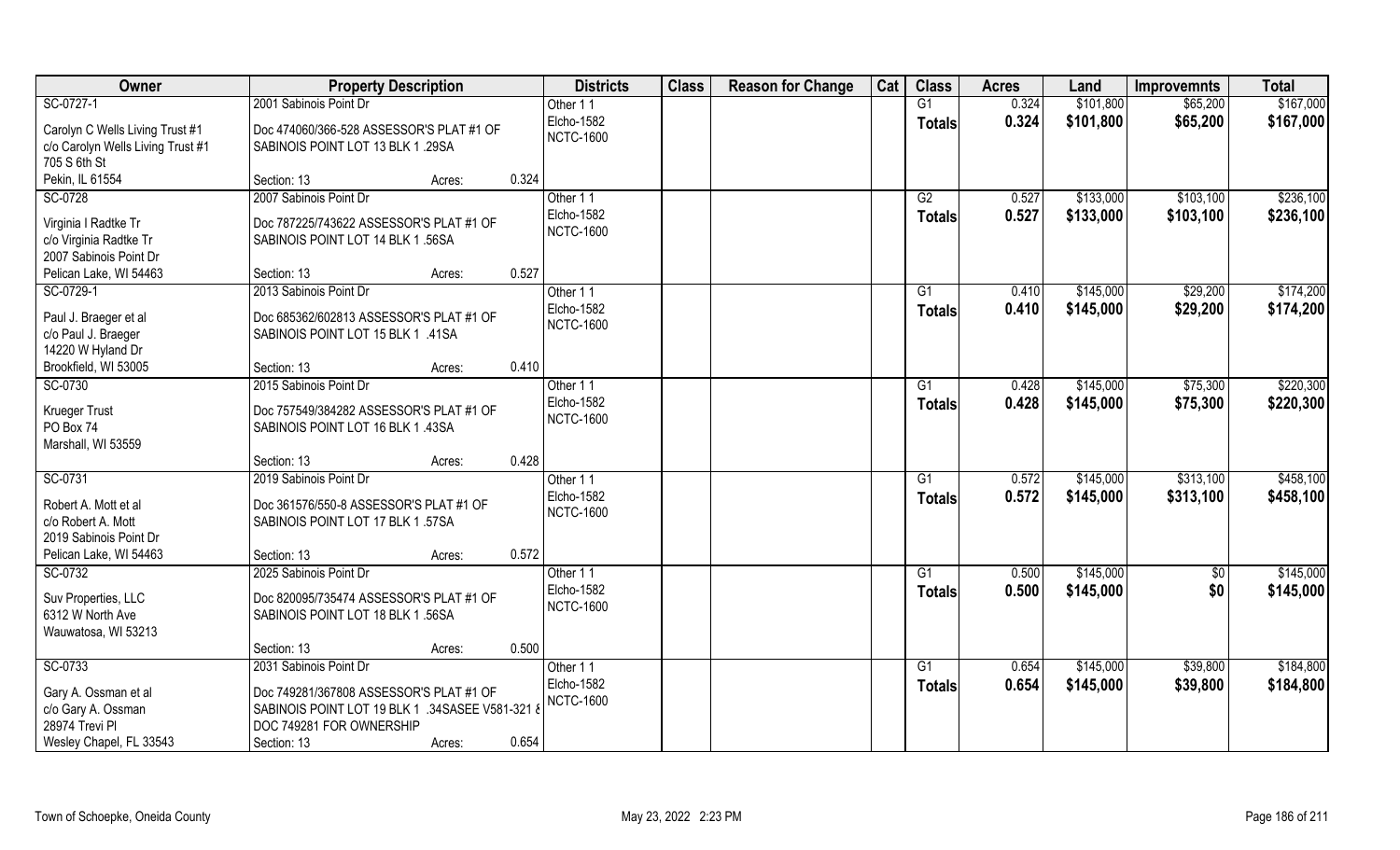| Owner                    | <b>Property Description</b>                      | <b>Districts</b> | <b>Class</b> | <b>Reason for Change</b> | Cat | <b>Class</b>    | <b>Acres</b> | Land      | <b>Improvemnts</b> | <b>Total</b> |
|--------------------------|--------------------------------------------------|------------------|--------------|--------------------------|-----|-----------------|--------------|-----------|--------------------|--------------|
| SC-0734                  | 2037 Sabinois Point Dr                           | Other 11         |              |                          |     | G1              | 0.569        | \$145,000 | \$338,700          | \$483,700    |
| Kenneth J. Tedford et al | Doc 742044/343972 ASSESSOR'S PLAT #1 OF          | Elcho-1582       |              |                          |     | <b>Totals</b>   | 0.569        | \$145,000 | \$338,700          | \$483,700    |
| c/o Kenneth J. Tedford   | SABINOIS POINT LOT 20 BLK 1.56SA                 | <b>NCTC-1600</b> |              |                          |     |                 |              |           |                    |              |
| 5044 Redbud Ct           |                                                  |                  |              |                          |     |                 |              |           |                    |              |
| Green Bay, WI 54311      | 0.569<br>Section: 13<br>Acres:                   |                  |              |                          |     |                 |              |           |                    |              |
| SC-0735                  | 2043 Sabinois Point Dr                           | Other 11         |              |                          |     | $\overline{G1}$ | 0.590        | \$137,800 | \$93,400           | \$231,200    |
|                          |                                                  | Elcho-1582       |              |                          |     | Totals          | 0.590        | \$137,800 | \$93,400           | \$231,200    |
| <b>Stirn Trust Etal</b>  | Doc 775603/773515 ASSESSOR'S PLAT #1 OF          | <b>NCTC-1600</b> |              |                          |     |                 |              |           |                    |              |
| 7149 Muirfield Ln        | SABINOIS POINT LOT 21 BLK 1 .58SASEE V942 P814   |                  |              |                          |     |                 |              |           |                    |              |
| Eden Prairie, MN 55346   | & DOC 773515 FOR OWNERSHIP (5 OWNERS)            |                  |              |                          |     |                 |              |           |                    |              |
|                          | 0.590<br>Section: 13<br>Acres:                   |                  |              |                          |     |                 |              |           |                    |              |
| SC-0736                  | 2049 Sabinois Point Dr                           | Other 11         |              |                          |     | G1              | 0.580        | \$137,800 | \$49,400           | \$187,200    |
| Michael F. Schwartz      | Doc 633224/476165 ASSESSOR'S PLAT #1 OF          | Elcho-1582       |              |                          |     | <b>Totals</b>   | 0.580        | \$137,800 | \$49,400           | \$187,200    |
| c/o Michael F. Schwartz  | SABINOIS POINT LOT 22 BLK 1 .57SALIFE EST MARY   | <b>NCTC-1600</b> |              |                          |     |                 |              |           |                    |              |
| 4733 Montgomery Ave      | R SCHWARTZ                                       |                  |              |                          |     |                 |              |           |                    |              |
| Downers Grove, IL 60515  | 0.580<br>Section: 13<br>Acres:                   |                  |              |                          |     |                 |              |           |                    |              |
| SC-0737                  | 2055 Sabinois Point Dr                           | Other 11         |              |                          |     | G1              | 1.338        | \$194,000 | \$218,100          | \$412,100    |
|                          |                                                  | Elcho-1582       |              |                          |     | <b>Totals</b>   | 1.338        | \$194,000 | \$218,100          | \$412,100    |
| James R. Brust et al     | Doc 501672/409-566 ASSESSOR'S PLAT #1 OF         | <b>NCTC-1600</b> |              |                          |     |                 |              |           |                    |              |
| c/o James R. Brust       | SABINOIS POINT LOT 23 BLK 1 1.33SA               |                  |              |                          |     |                 |              |           |                    |              |
| 2055 Sabinois Point Dr   |                                                  |                  |              |                          |     |                 |              |           |                    |              |
| Pelican Lake, WI 54463   | 1.338<br>Section: 13<br>Acres:                   |                  |              |                          |     |                 |              |           |                    |              |
| SC-0739                  | 2061 Sabinois Point Dr                           | Other 11         |              |                          |     | $\overline{G1}$ | 0.560        | \$143,800 | \$123,800          | \$267,600    |
| Vincent A Schmit Trust   | Doc 792870/634911 SABINOIS POINT LOT 25 SM       | Elcho-1582       |              |                          |     | Totals          | 0.560        | \$143,800 | \$123,800          | \$267,600    |
| Cheryl M Schmit Trust    | B6387                                            | <b>NCTC-1600</b> |              |                          |     |                 |              |           |                    |              |
| 8013 W Freistadt Rd      |                                                  |                  |              |                          |     |                 |              |           |                    |              |
| Mequon, WI 53097         | 0.560<br>Section: 13<br>Acres:                   |                  |              |                          |     |                 |              |           |                    |              |
| SC-0760                  | 2141 Sabinois Point Dr                           | Other 11         |              |                          |     | G1              | 1.667        | \$211,100 | \$162,400          | \$373,500    |
|                          |                                                  | Elcho-1582       |              |                          |     |                 |              |           |                    |              |
| Douglas P Brodzik Tr     | Doc 605281/594439 SABINOIS POINT LOTS 46 & 47    |                  |              |                          |     | <b>Totals</b>   | 1.667        | \$211,100 | \$162,400          | \$373,500    |
| 2601 E Olive St          | <b>SM L1839</b>                                  | <b>NCTC-1600</b> |              |                          |     |                 |              |           |                    |              |
| Shorewood, WI 53211      |                                                  |                  |              |                          |     |                 |              |           |                    |              |
|                          | 1.667<br>Section: 13<br>Acres:                   |                  |              |                          |     |                 |              |           |                    |              |
| SC-0762                  | 2149 Sabinois Point Dr                           | Other 11         |              |                          |     | G1              | 0.813        | \$154,400 | \$141,400          | \$295,800    |
| David R. Carriveau       | Doc 378615/569-450 SABINOIS POINT LOT 48<br>.74A | Elcho-1582       |              |                          |     | Totals          | 0.813        | \$154,400 | \$141,400          | \$295,800    |
| Julianne M. Carriveau    | <b>CSM V5 P1278</b>                              | <b>NCTC-1600</b> |              |                          |     |                 |              |           |                    |              |
| 910 Town Rd              |                                                  |                  |              |                          |     |                 |              |           |                    |              |
| Marathon, WI 54488       | 0.813                                            |                  |              |                          |     |                 |              |           |                    |              |
|                          | Section: 13<br>Acres:                            |                  |              |                          |     |                 |              |           |                    |              |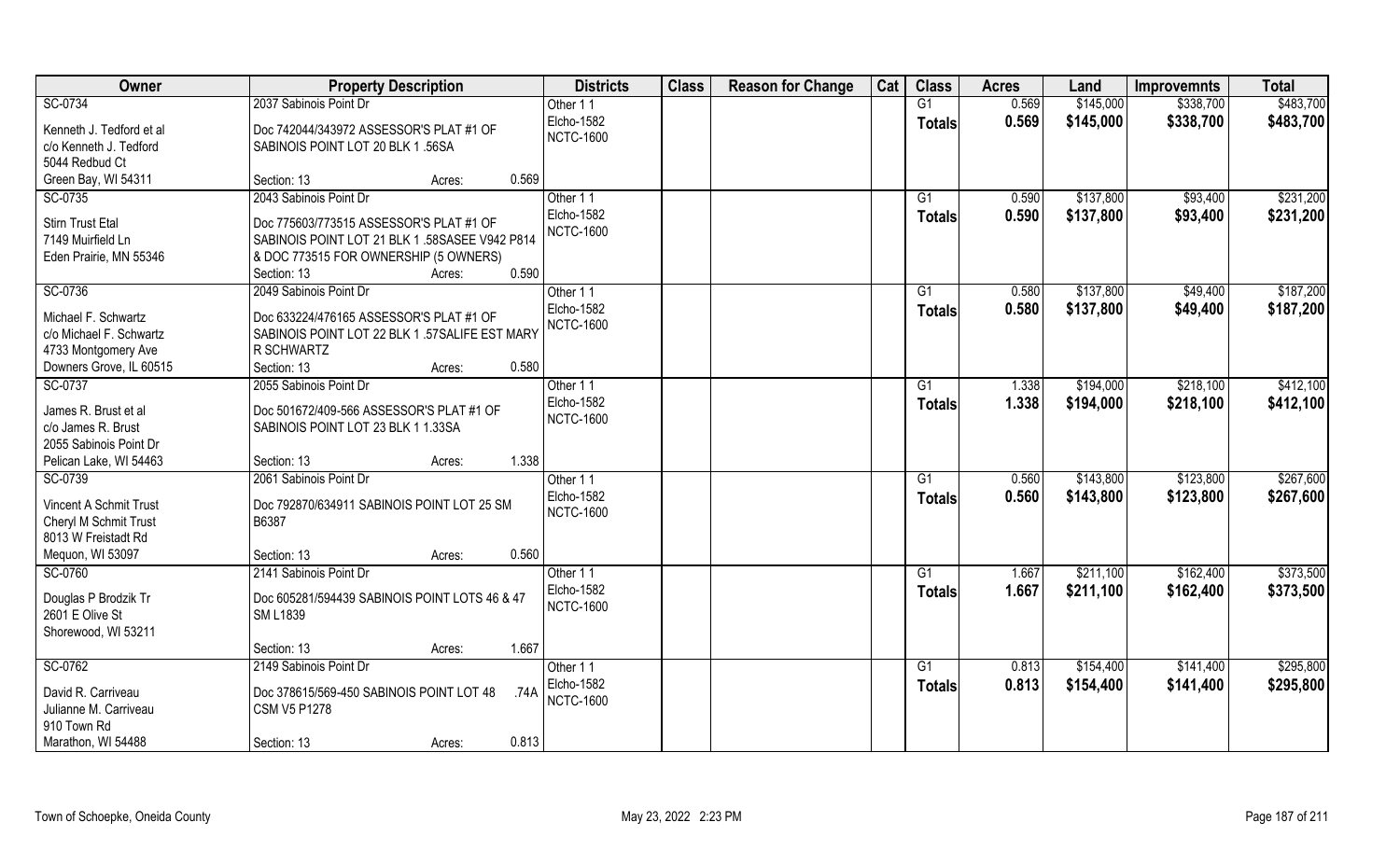| Owner                              | <b>Property Description</b>                                                                | <b>Districts</b>  | <b>Class</b>    | <b>Reason for Change</b> | Cat | <b>Class</b>    | <b>Acres</b> | Land      | <b>Improvemnts</b> | <b>Total</b> |
|------------------------------------|--------------------------------------------------------------------------------------------|-------------------|-----------------|--------------------------|-----|-----------------|--------------|-----------|--------------------|--------------|
| SC-0763                            | 2183 Sabinois Point Dr                                                                     | Other 11          |                 |                          |     | G1              | 0.811        | \$152,300 | \$155,700          | \$308,000    |
| Herman Hopfensperger               | Doc 606172/572203 SABINOIS POINT LOT 49 .73A                                               | <b>Elcho-1582</b> |                 |                          |     | <b>Totals</b>   | 0.811        | \$152,300 | \$155,700          | \$308,000    |
| Lynn J. Anderson                   | CSM V5 P1279 SEE TOD/DOC 740392                                                            | <b>NCTC-1600</b>  |                 |                          |     |                 |              |           |                    |              |
| 2183 Sabinois Point Rd             |                                                                                            |                   |                 |                          |     |                 |              |           |                    |              |
| Pelican Lake, WI 54463             | 0.811<br>Section: 13<br>Acres:                                                             |                   |                 |                          |     |                 |              |           |                    |              |
| SC-0764                            | 2185 Sabinois Point Dr                                                                     | Other 11          | $\overline{G1}$ | Addition complete        |     | G1              | 0.779        | \$152,300 | \$161,800          | \$314,100    |
|                                    |                                                                                            | <b>Elcho-1582</b> |                 |                          |     | <b>Totals</b>   | 0.779        | \$152,300 | \$161,800          | \$314,100    |
| James B. Fedel<br>Deborah A. Fedel | Doc 695931/695930 SABINOIS POINT LOT 50 CSM V5<br>P1280 .73A GRANTOR IN ? DOC 695931       | <b>NCTC-1600</b>  |                 |                          |     |                 |              |           |                    |              |
| 3980 Hwy Ll                        |                                                                                            |                   |                 |                          |     |                 |              |           |                    |              |
| Port Washington, WI 53074          | 0.779<br>Section: 13<br>Acres:                                                             |                   |                 |                          |     |                 |              |           |                    |              |
| SC-0765                            | 2187 Sabinois Point Dr                                                                     | Other 11          |                 |                          |     | G1              | 0.848        | \$157,000 | \$3,700            | \$160,700    |
|                                    |                                                                                            | <b>Elcho-1582</b> |                 |                          |     |                 | 0.848        | \$157,000 | \$3,700            | \$160,700    |
| Michael Goeden                     | Doc 819071/760057 SABINOIS POINT PT LOT 51 LOT                                             | <b>NCTC-1600</b>  |                 |                          |     | <b>Totals</b>   |              |           |                    |              |
| Carmen Goeden                      | 2 CSM V18 P4038 .85CA/.78SA                                                                |                   |                 |                          |     |                 |              |           |                    |              |
| 3188 Somers Ln                     |                                                                                            |                   |                 |                          |     |                 |              |           |                    |              |
| Port Washington, WI 53074          | 0.848<br>Section: 13<br>Acres:                                                             |                   |                 |                          |     |                 |              |           |                    |              |
| SC-0766                            | 2189 Sabinois Point Dr                                                                     | Other 11          |                 |                          |     | G1              | 0.738        | \$152,300 | \$157,900          | \$310,200    |
| Matthew S. Mirenda                 | Doc 717140/655193 SABINOIS POINT LOT 52 & PT                                               | <b>Elcho-1582</b> |                 |                          |     | Totals          | 0.738        | \$152,300 | \$157,900          | \$310,200    |
| Wendy L. Mirenda                   | LOT 51 LOT 1 CSM V18 P4038 .82CA/.74SA                                                     | <b>NCTC-1600</b>  |                 |                          |     |                 |              |           |                    |              |
| S52 W23043 Hunters Hollow          |                                                                                            |                   |                 |                          |     |                 |              |           |                    |              |
| Waukesha, WI 53189                 | 0.738<br>Section: 13<br>Acres:                                                             |                   |                 |                          |     |                 |              |           |                    |              |
| SC-0767                            | 2191 Sabinois Point Dr                                                                     | Other 11          |                 |                          |     | G1              | 0.806        | \$154,900 | \$105,700          | \$260,600    |
|                                    |                                                                                            | <b>Elcho-1582</b> |                 |                          |     | <b>Totals</b>   | 0.806        | \$154,900 | \$105,700          | \$260,600    |
| Robert Lee<br>Carrie Lee           | Doc 754859/506036 SABINOIS POINT PT LOT 53 LOT<br>53 CSM V5 P1283 EXC V571 P737SEE TOD/DOC | <b>NCTC-1600</b>  |                 |                          |     |                 |              |           |                    |              |
| 4646 Church Dr                     | 813968                                                                                     |                   |                 |                          |     |                 |              |           |                    |              |
| West Bend, WI 53095                | 0.806<br>Section: 13<br>Acres:                                                             |                   |                 |                          |     |                 |              |           |                    |              |
| SC-0768                            | 2193 Sabinois Point Dr                                                                     | Other 11          |                 |                          |     | G1              | 0.905        | \$170,600 | \$161,300          | \$331,900    |
|                                    |                                                                                            | <b>Elcho-1582</b> |                 |                          |     | <b>Totals</b>   | 0.905        | \$170,600 | \$161,300          | \$331,900    |
| Vernon J. Kress Jr                 | Doc 401874/571-737 SABINOIS POINT LOT 54 & PT                                              | <b>NCTC-1600</b>  |                 |                          |     |                 |              |           |                    |              |
| 2193 Sabinois Point Dr             | LOT 53 135' WF SEE CSM V5 P1283                                                            |                   |                 |                          |     |                 |              |           |                    |              |
| Pelican Lake, WI 54463             |                                                                                            |                   |                 |                          |     |                 |              |           |                    |              |
|                                    | 0.905<br>Section: 13<br>Acres:                                                             |                   |                 |                          |     |                 |              |           |                    |              |
| SC-0769                            | 2201 Sabinois Point Dr                                                                     | Other 11          |                 |                          |     | $\overline{G1}$ | 0.795        | \$154,900 | \$73,900           | \$228,800    |
| Wayne Hogue                        | Doc 478925/373080 SABINOIS POINT LOT 55                                                    | Elcho-1582        |                 |                          |     | <b>Totals</b>   | 0.795        | \$154,900 | \$73,900           | \$228,800    |
| June Hogue                         |                                                                                            | <b>NCTC-1600</b>  |                 |                          |     |                 |              |           |                    |              |
| 2201 Sabinois Point Dr             |                                                                                            |                   |                 |                          |     |                 |              |           |                    |              |
| Pelican Lake, WI 54463             | 0.795<br>Section: 13<br>Acres:                                                             |                   |                 |                          |     |                 |              |           |                    |              |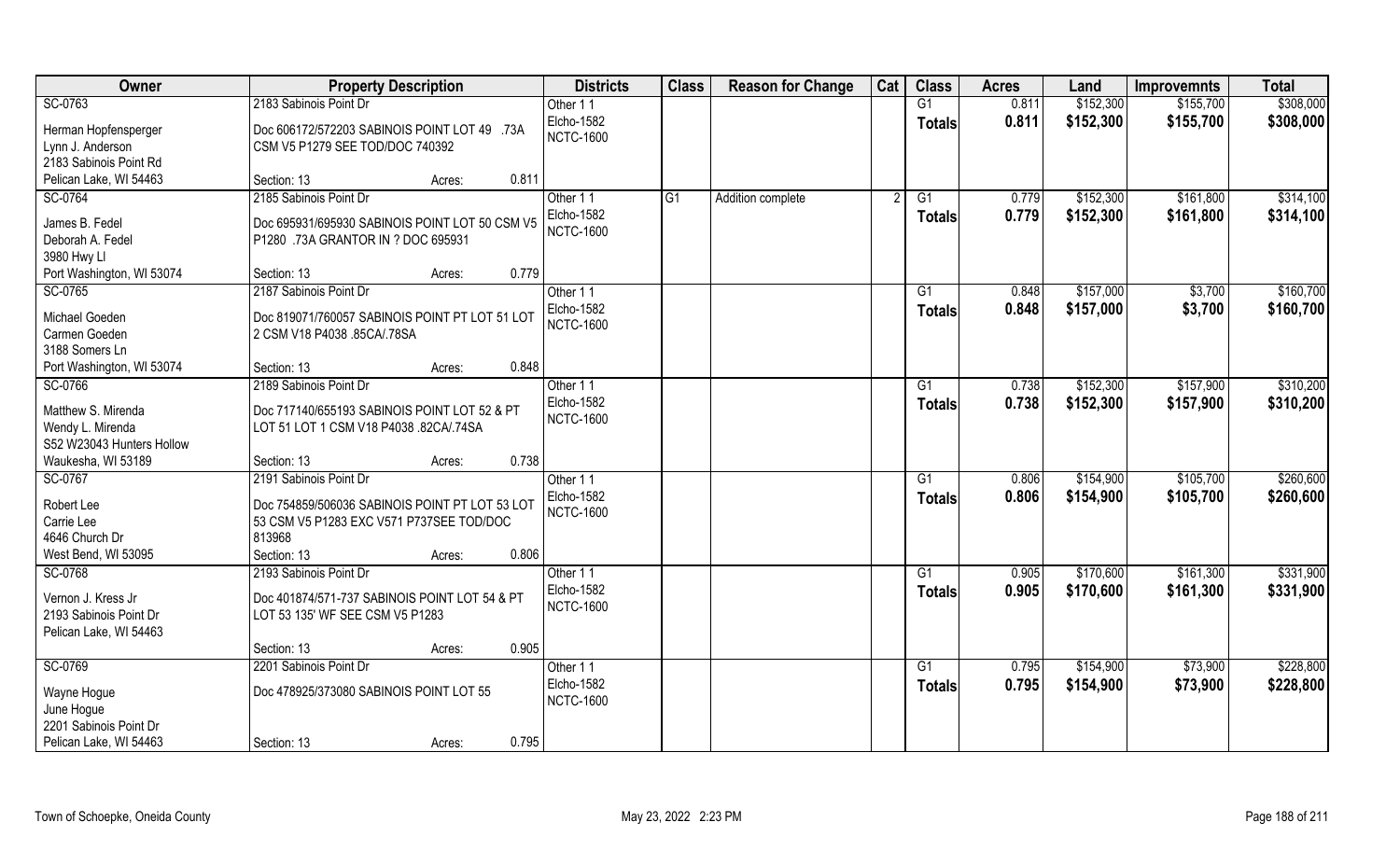| Owner                                            | <b>Property Description</b>                                             | <b>Districts</b>  | <b>Class</b> | <b>Reason for Change</b> | Cat | <b>Class</b>    | <b>Acres</b> | Land      | <b>Improvemnts</b> | <b>Total</b> |
|--------------------------------------------------|-------------------------------------------------------------------------|-------------------|--------------|--------------------------|-----|-----------------|--------------|-----------|--------------------|--------------|
| SC-0770                                          | 2209 Sabinois Point Dr                                                  | Other 11          |              |                          |     | $\overline{G1}$ | 0.794        | \$154,900 | \$57,600           | \$212,500    |
| James M Frymark Revocable Trust                  | Doc 820467/793012 SABINOIS POINT LOT 56                                 | Elcho-1582        |              |                          |     | <b>Totals</b>   | 0.794        | \$154,900 | \$57,600           | \$212,500    |
| Mary J Bina-Frymark Revocable Trust              |                                                                         | <b>NCTC-1600</b>  |              |                          |     |                 |              |           |                    |              |
| 4876 N Indigo Ln                                 |                                                                         |                   |              |                          |     |                 |              |           |                    |              |
| Appleton, WI 54913                               | 0.794<br>Section: 13<br>Acres:                                          |                   |              |                          |     |                 |              |           |                    |              |
| SC-0771                                          | 2213 Sabinois Point Dr                                                  | Other 11          |              |                          |     | G1              | 0.811        | \$152,300 | \$193,600          | \$345,900    |
|                                                  |                                                                         | <b>Elcho-1582</b> |              |                          |     | <b>Totals</b>   | 0.811        | \$152,300 | \$193,600          | \$345,900    |
| Dennis K. Vandenheuvel<br>Sandra D. Vandenheuvel | Doc 533293/458736 SABINOIS POINT PT LOT 57 SEE<br><b>TOD/DOC 792441</b> | <b>NCTC-1600</b>  |              |                          |     |                 |              |           |                    |              |
| N1762 Buchannan Rd                               |                                                                         |                   |              |                          |     |                 |              |           |                    |              |
| Kaukauna, WI 54130                               | 0.811<br>Section: 13<br>Acres:                                          |                   |              |                          |     |                 |              |           |                    |              |
| SC-0772                                          | 2215 Sabinois Point Dr                                                  | Other 11          |              |                          |     | G1              | 1.056        | \$164,300 | \$91,600           | \$255,900    |
|                                                  |                                                                         | Elcho-1582        |              |                          |     |                 | 1.056        | \$164,300 | \$91,600           | \$255,900    |
| James Peter Versino                              | Doc 803183/706712 SABINOIS POINT 1.05CA/-SA LOT                         | <b>NCTC-1600</b>  |              |                          |     | <b>Totals</b>   |              |           |                    |              |
| Susan Uilani Versino                             | 58 & PT LOT 57 SEE SM B7486                                             |                   |              |                          |     |                 |              |           |                    |              |
| 1400 Warrington Rd                               |                                                                         |                   |              |                          |     |                 |              |           |                    |              |
| Deerfield, IL 60015                              | 1.056<br>Section: 13<br>Acres:                                          |                   |              |                          |     |                 |              |           |                    |              |
| SC-0773                                          | 2221 Sabinois Point Dr                                                  | Other 11          |              |                          |     | G1              | 1.641        | \$210,100 | \$118,800          | \$328,900    |
| David M. Fischer                                 | Doc 507806/444071 SABINOIS POINT LOTS 59 & 60                           | Elcho-1582        |              |                          |     | <b>Totals</b>   | 1.641        | \$210,100 | \$118,800          | \$328,900    |
| Susan L. Fischer                                 | <b>SM L1438</b>                                                         | <b>NCTC-1600</b>  |              |                          |     |                 |              |           |                    |              |
| 217254 Esker Rd                                  |                                                                         |                   |              |                          |     |                 |              |           |                    |              |
| Hatley, WI 54440                                 | 1.641<br>Section: 13<br>Acres:                                          |                   |              |                          |     |                 |              |           |                    |              |
| SC-0775                                          | 2231 Sabinois Point Dr                                                  | Other 11          |              |                          |     | G1              | 0.939        | \$144,000 | \$70,900           | \$214,900    |
| Perry F. Cichanowicz                             | Doc 463165/429-706 SABINOIS POINT LOT 61 SM                             | <b>Elcho-1582</b> |              |                          |     | <b>Totals</b>   | 0.939        | \$144,000 | \$70,900           | \$214,900    |
| PO Box 320954                                    | B1213                                                                   | <b>NCTC-1600</b>  |              |                          |     |                 |              |           |                    |              |
| Franklin, WI 53132                               |                                                                         |                   |              |                          |     |                 |              |           |                    |              |
|                                                  | 0.939<br>Section: 13<br>Acres:                                          |                   |              |                          |     |                 |              |           |                    |              |
| SC-0776                                          | 2053 County Q                                                           | Other 11          |              |                          |     | G1              | 5.479        | \$154,300 | \$50,900           | \$205,200    |
|                                                  |                                                                         | Elcho-1582        |              |                          |     | <b>Totals</b>   | 5.479        | \$154,300 | \$50,900           | \$205,200    |
| Geraldine C Branski Tr                           | Doc 794242/514920 SABINOIS POINT LOTS 62,63,64 8                        | <b>NCTC-1600</b>  |              |                          |     |                 |              |           |                    |              |
| Geraldine C. Branski                             | 65 SEE V497-495 & DOC 794242 FOR OWNERSHIP                              |                   |              |                          |     |                 |              |           |                    |              |
| 2514 Copper Creek Ln                             |                                                                         |                   |              |                          |     |                 |              |           |                    |              |
| Carrollton, TX 75006                             | 5.479<br>Section: 13<br>Acres:                                          |                   |              |                          |     |                 |              |           |                    |              |
| SC-0780                                          | 1934 Sabinois Point Dr                                                  | Other 11          |              |                          |     | G1              | 1.630        | \$18,500  | \$11,500           | \$30,000     |
| Lloyd J. Augustiniak                             | Doc 785082/441527 SABINOIS POINT PT O.L. 2                              | <b>Elcho-1582</b> |              |                          |     | Totals          | 1.630        | \$18,500  | \$11,500           | \$30,000     |
| Peggy J. Augustiniak                             | 1.63CA/1.63SA PCL A SM B3496                                            | <b>NCTC-1600</b>  |              |                          |     |                 |              |           |                    |              |
| 1925 Sabinois Point Dr                           |                                                                         |                   |              |                          |     |                 |              |           |                    |              |
| Pelican Lake, WI 54463                           | 1.630<br>Section: 13<br>Acres:                                          |                   |              |                          |     |                 |              |           |                    |              |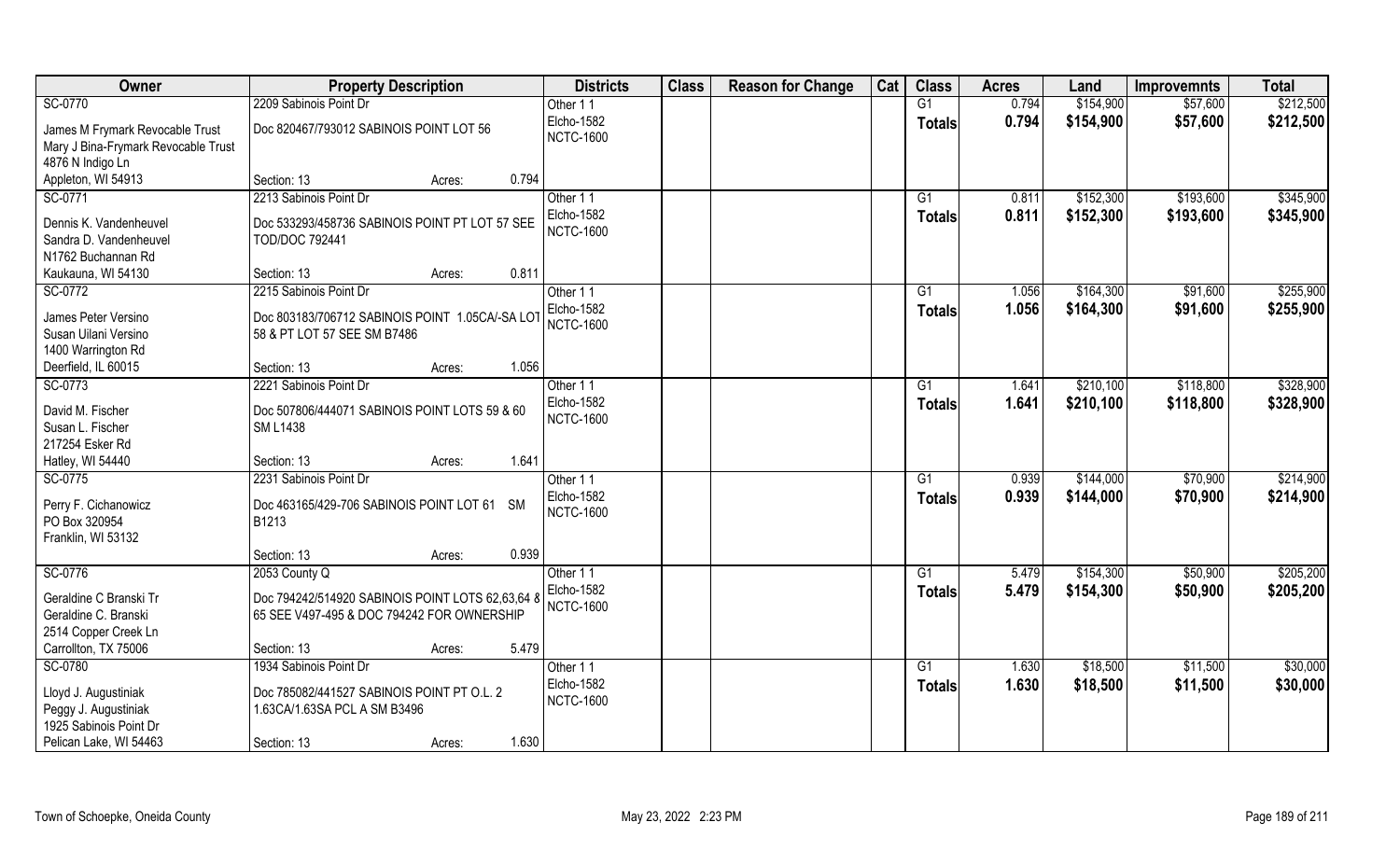| Owner                                                                                     | <b>Property Description</b>                                                                            |        | <b>Districts</b>                           | <b>Class</b> | <b>Reason for Change</b>      | Cat  | <b>Class</b>                     | <b>Acres</b>   | Land                 | <b>Improvemnts</b>   | <b>Total</b>         |
|-------------------------------------------------------------------------------------------|--------------------------------------------------------------------------------------------------------|--------|--------------------------------------------|--------------|-------------------------------|------|----------------------------------|----------------|----------------------|----------------------|----------------------|
| SC-0781                                                                                   | Sabinois Point Dr                                                                                      |        | Other 11                                   |              |                               |      | G1                               | 1.590          | \$18,200             | \$5,800              | \$24,000             |
| Mehmet C. Kocakulah et al.<br>c/o Mehmet Kocakulah<br>323 State St                        | Doc 698997/645055 ASSESSOR'S PLAT #1 OF<br>SABINOIS POINT LOT 1 BLK 2 1.61SA                           |        | Elcho-1582<br><b>NCTC-1600</b>             |              |                               |      | <b>Totals</b>                    | 1.590          | \$18,200             | \$5,800              | \$24,000             |
| La Crosse, WI 54601                                                                       | Section: 13                                                                                            | Acres: | 1.590                                      |              |                               |      |                                  |                |                      |                      |                      |
| SC-0781-2<br>Judith Geiger Rev Trust                                                      | Doc 829159/829107 ASSESSOR'S PLAT #1 OF                                                                |        | Other 11<br><b>Elcho-1582</b>              | G1           | Garage placed on correct parc |      | G1<br>Totals                     | 0.570<br>0.570 | \$79,800<br>\$79,800 | \$16,500<br>\$16,500 | \$96,300<br>\$96,300 |
| W229 S5086 Hunters Hollow<br>Waukesha, WI 53186                                           | SABINOIS POINT LOT 3 BLK 2 .57SADOC 829159<br>DESC IN ? SHLD REFER TO ASSR PLAT SEE LIO<br>Section: 13 | Acres: | <b>NCTC-1600</b><br>0.570                  |              |                               |      |                                  |                |                      |                      |                      |
| SC-0781-A                                                                                 | Sabinois Point Dr                                                                                      |        | Other 11                                   |              |                               |      | G1                               | 0.559          | \$8,400              | \$0                  | \$8,400              |
| Madonna L. Jensen<br>c/o Madonna L. Jensen<br>1951 Sabinois Point Dr                      | Doc 683161/353639 ASSESSOR'S PLAT #1 OF<br>SABINOIS POINT LOT 2 BLK 2 .55SA                            |        | Elcho-1582<br><b>NCTC-1600</b>             |              |                               |      | <b>Totals</b>                    | 0.559          | \$8,400              | \$0                  | \$8,400              |
| Pelican Lake, WI 54463                                                                    | Section: 13                                                                                            | Acres: | 0.559                                      |              |                               |      |                                  |                |                      |                      |                      |
| SC-0783                                                                                   | 1968 Sabinois Point Dr                                                                                 |        | Other 11                                   |              |                               |      | G1                               | 1.106          | \$15,600             | $\sqrt{50}$          | \$15,600             |
| Robert H Swissler Family Trust et al<br>c/o Robert Swissler Family Trust<br>8210 63rd Ave | Doc 816915/466380 ASSESSOR'S PLAT #1 OF<br>SABINOIS POINT LOT 4 BLK 2 1.11SASCRIV ERR<br>DOC 816915    |        | Elcho-1582<br><b>NCTC-1600</b>             |              |                               |      | <b>Totals</b>                    | 1.106          | \$15,600             | \$0                  | \$15,600             |
| Kenosha, WI 53142                                                                         | Section: 13                                                                                            | Acres: | 1.106                                      |              |                               |      |                                  |                |                      |                      |                      |
| SC-0784<br>Kenneth M. Phelps et al<br>c/o Kenneth Phelps<br>PO Box 116                    | 1974 Sabinois Point Dr<br>Doc 468167/438216 ASSESSOR'S PLAT #1 OF<br>SABINOIS POINT LOT 5 BLK 2 .56SA  |        | Other 11<br>Elcho-1582<br><b>NCTC-1600</b> |              |                               |      | $\overline{G1}$<br><b>Totals</b> | 0.581<br>0.581 | \$8,700<br>\$8,700   | \$74,100<br>\$74,100 | \$82,800<br>\$82,800 |
| Pelican Lake, WI 54463                                                                    | Section: 13                                                                                            | Acres: | 0.581                                      |              |                               |      |                                  |                |                      |                      |                      |
| SC-0784-B                                                                                 | 1992 Sabinois Point Dr                                                                                 |        | Other 11                                   | G1           | Correct acreage after split   |      | G1                               | 1.670          | \$22,800             | \$55,200             | \$78,000             |
| <b>Guensburg Trust</b><br>5868 Chandler Dr<br>Rockford, IL 61114                          | Doc 537083/337-607 ASSESSOR'S PLAT #1 OF<br>SABINOIS POINT LOT 7 BLK 2 1.67SA                          |        | Elcho-1582<br><b>NCTC-1600</b>             |              |                               |      | <b>Totals</b>                    | 1.670          | \$22,800             | \$55,200             | \$78,000             |
|                                                                                           | Section: 13                                                                                            | Acres: | 1.670                                      |              |                               |      |                                  |                |                      |                      |                      |
| SC-0785                                                                                   | Sabinois Point Dr                                                                                      |        | Other 11                                   | G1           | Correct acreage               | $-4$ | $\overline{G1}$                  | 0.140          | \$3,000              | \$5,100              | \$8,100              |
| Virginia I Radtke Tr<br>c/o Virginia Radtke Tr<br>2007 Sabinois Point Dr                  | Doc 787225/743622 ASSESSOR'S PLAT #1 OF<br>SABINOIS POINT LOT 8 BLK 2 .14SA                            |        | Elcho-1582<br><b>NCTC-1600</b>             |              |                               |      | Totals                           | 0.140          | \$3,000              | \$5,100              | \$8,100              |
| Pelican Lake, WI 54463                                                                    | Section: 13                                                                                            | Acres: | 0.140                                      |              |                               |      |                                  |                |                      |                      |                      |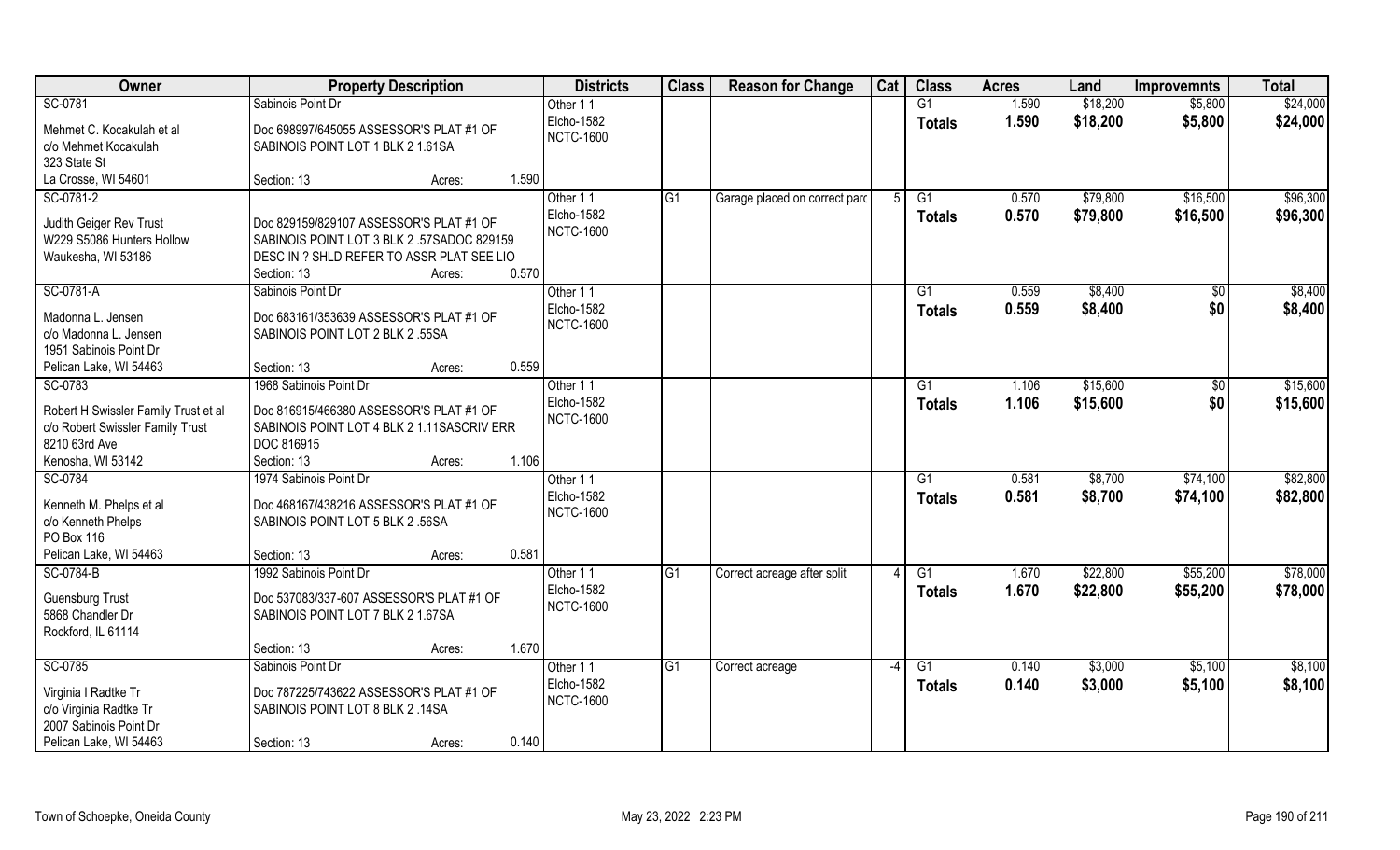| Owner                                | <b>Property Description</b>                                                 | <b>Districts</b>               | <b>Class</b> | <b>Reason for Change</b> | Cat | <b>Class</b>    | <b>Acres</b> | Land      | <b>Improvemnts</b> | <b>Total</b> |
|--------------------------------------|-----------------------------------------------------------------------------|--------------------------------|--------------|--------------------------|-----|-----------------|--------------|-----------|--------------------|--------------|
| SC-0785-1                            | Sabinois Point Dr                                                           | Other 11                       |              |                          |     | G1              | 0.620        | \$9,300   | $\overline{30}$    | \$9,300      |
| Paul J. Braeger et al                | Doc 685362/602813 ASSESSOR'S PLAT #1 OF                                     | Elcho-1582<br><b>NCTC-1600</b> |              |                          |     | <b>Totals</b>   | 0.620        | \$9,300   | \$0                | \$9,300      |
| c/o Paul J. Braeger                  | SABINOIS POINT LOT 9 BLK 2 .59SA                                            |                                |              |                          |     |                 |              |           |                    |              |
| 14220 W Hyland Dr                    |                                                                             |                                |              |                          |     |                 |              |           |                    |              |
| Brookfield, WI 53005                 | 0.620<br>Section: 13<br>Acres:                                              |                                |              |                          |     |                 |              |           |                    |              |
| SC-0786                              | Sabinois Point Dr                                                           | Other 11                       |              |                          |     | $\overline{G1}$ | 1.130        | \$15,700  | \$18,400           | \$34,100     |
| Robert A. Mott et al                 | Doc 361576/550-8 ASSESSOR'S PLAT #1 OF                                      | Elcho-1582                     |              |                          |     | <b>Totals</b>   | 1.130        | \$15,700  | \$18,400           | \$34,100     |
| c/o Robert A. Mott                   | SABINOIS POINT LOT 10 BLK 2 1.14SA                                          | <b>NCTC-1600</b>               |              |                          |     |                 |              |           |                    |              |
| 2019 Sabinois Point Dr               |                                                                             |                                |              |                          |     |                 |              |           |                    |              |
| Pelican Lake, WI 54463               | 1.130<br>Section: 13<br>Acres:                                              |                                |              |                          |     |                 |              |           |                    |              |
| SC-0787                              | Sabinois Point Dr                                                           | Other 11                       |              |                          |     | G1              | 0.586        | \$8,800   | $\sqrt[6]{30}$     | \$8,800      |
|                                      |                                                                             | Elcho-1582                     |              |                          |     | <b>Totals</b>   | 0.586        | \$8,800   | \$0                | \$8,800      |
| Gary A. Ossman et al                 | Doc 749281/367808 ASSESSOR'S PLAT #1 OF                                     | <b>NCTC-1600</b>               |              |                          |     |                 |              |           |                    |              |
| c/o Gary A. Ossman<br>28974 Trevi Pl | SABINOIS POINT LOT 11 BLK 2 .89SASEE V581-321 8<br>DOC 749281 FOR OWNERSHIP |                                |              |                          |     |                 |              |           |                    |              |
|                                      | 0.586<br>Section: 13                                                        |                                |              |                          |     |                 |              |           |                    |              |
| Wesley Chapel, FL 33543<br>SC-0788   | Acres:<br>Sabinois Point Dr                                                 |                                |              |                          |     |                 | 0.592        | \$8,900   |                    | \$26,600     |
|                                      |                                                                             | Other 11<br>Elcho-1582         |              |                          |     | G1              |              |           | \$17,700           |              |
| Kenneth J. Tedford et al             | Doc 742044/347775 ASSESSOR'S PLAT #1 OF                                     | <b>NCTC-1600</b>               |              |                          |     | <b>Totals</b>   | 0.592        | \$8,900   | \$17,700           | \$26,600     |
| c/o Kenneth J. Tedford               | SABINOIS POINT LOT 12 BLK 2 .59SA                                           |                                |              |                          |     |                 |              |           |                    |              |
| 5044 Redbud Ct                       |                                                                             |                                |              |                          |     |                 |              |           |                    |              |
| Green Bay, WI 54311                  | 0.592<br>Section: 13<br>Acres:                                              |                                |              |                          |     |                 |              |           |                    |              |
| SC-0789                              | Sabinois Point Dr                                                           | Other 11                       |              |                          |     | $\overline{G6}$ | 44.150       | \$106,000 | \$0                | \$106,000    |
| James R. Brust                       | Doc 505636/366201 SABINOIS POINT PT OUTLOT 2                                | Elcho-1582                     |              |                          |     | <b>Totals</b>   | 44.150       | \$106,000 | \$0                | \$106,000    |
| Daniel A. Miller                     | 44.15A SM C1584                                                             | <b>NCTC-1600</b>               |              |                          |     |                 |              |           |                    |              |
| 2055 Sabinois Point Dr               |                                                                             |                                |              |                          |     |                 |              |           |                    |              |
| Pelican Lake, WI 54463               | 44.150<br>Section: 13<br>Acres:                                             |                                |              |                          |     |                 |              |           |                    |              |
| SC-0790                              | Sabinois Point Dr                                                           | Other 11                       |              |                          |     | G1              | 1.770        | \$19,200  | \$0                | \$19,200     |
|                                      |                                                                             | Elcho-1582                     |              |                          |     | <b>Totals</b>   | 1.770        | \$19,200  | \$0                | \$19,200     |
| James Peter Versino                  | Doc 803183/706712 SABINOIS POINT PT OUTLOT 2                                | <b>NCTC-1600</b>               |              |                          |     |                 |              |           |                    |              |
| Susan Uilani Versino                 | 316' E OF LOTS 57 & 58                                                      |                                |              |                          |     |                 |              |           |                    |              |
| 1400 Warrington Rd                   |                                                                             |                                |              |                          |     |                 |              |           |                    |              |
| Deerfield, IL 60015                  | 1.770<br>Section: 13<br>Acres:                                              |                                |              |                          |     |                 |              |           |                    |              |
| SC-0790-1                            | Sabinois Point Dr                                                           | Other 11                       |              |                          |     | G1              | 1.204        | \$16,100  | $\sqrt{$0}$        | \$16,100     |
| David M. Fischer                     | Doc 507806/475515 SABINOIS POINT PT OUTLOT 2                                | Elcho-1582                     |              |                          |     | <b>Totals</b>   | 1.204        | \$16,100  | \$0                | \$16,100     |
| Susan L. Fischer                     | BACK OF LOTS 59 & 60                                                        | <b>NCTC-1600</b>               |              |                          |     |                 |              |           |                    |              |
| 217254 Esker Rd                      |                                                                             |                                |              |                          |     |                 |              |           |                    |              |
| Hatley, WI 54440                     | 1.204<br>Section: 13<br>Acres:                                              |                                |              |                          |     |                 |              |           |                    |              |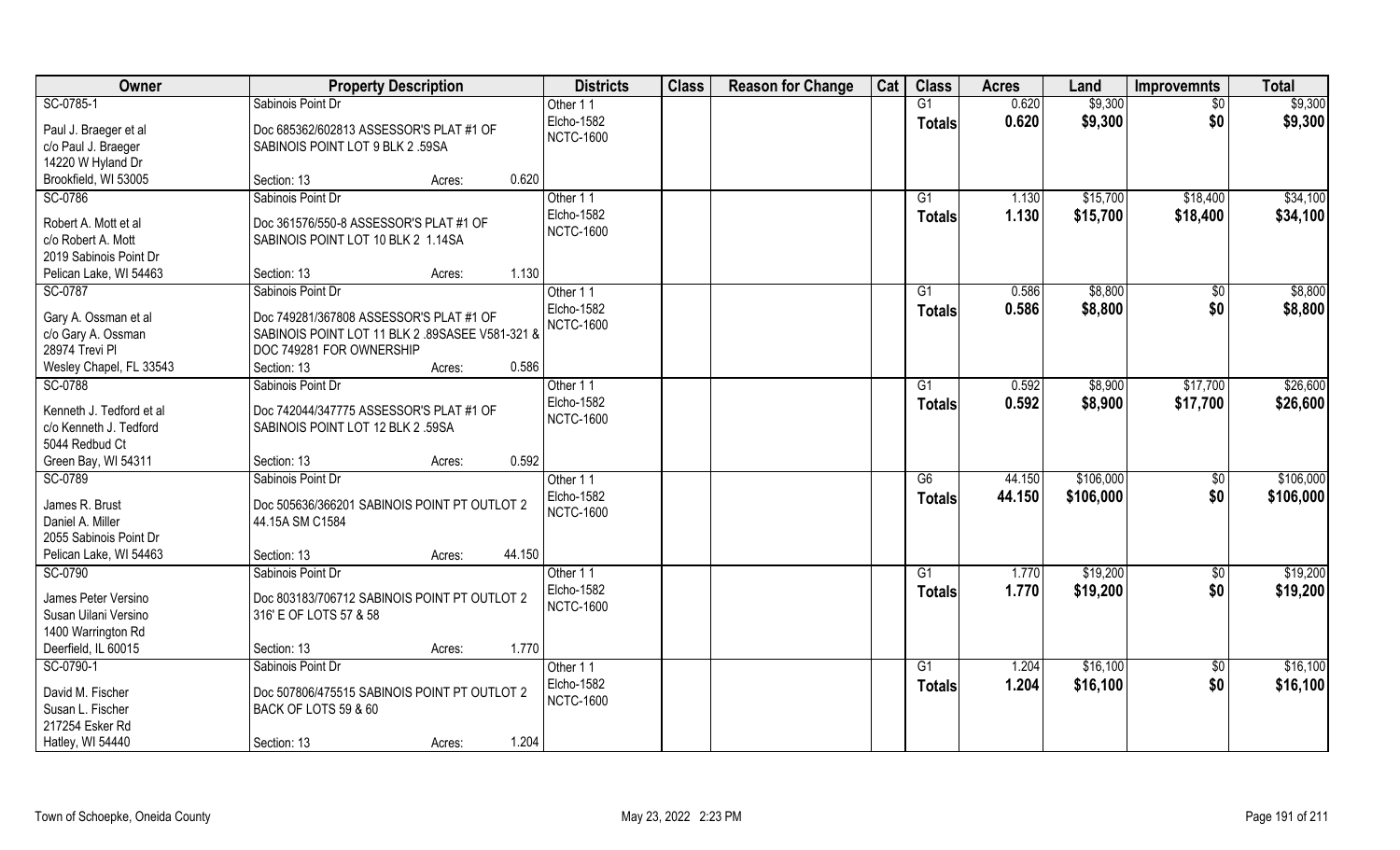| Owner                                                                     | <b>Property Description</b>                                                  | <b>Districts</b>                           | <b>Class</b> | <b>Reason for Change</b> | Cat | <b>Class</b>                     | <b>Acres</b>   | Land               | <b>Improvemnts</b> | <b>Total</b>       |
|---------------------------------------------------------------------------|------------------------------------------------------------------------------|--------------------------------------------|--------------|--------------------------|-----|----------------------------------|----------------|--------------------|--------------------|--------------------|
| SC-0791                                                                   | Sabinois Point Dr                                                            | Other 11                                   |              |                          |     | G1                               | 0.756          | \$6,000            | $\overline{50}$    | \$6,000            |
| Sokaogon Chippewa, Inc<br>c/o Sokaogon Chippewa, Inc<br>3051 Sand Lake Rd | Doc 770501/764723 SABINOIS POINT PT OUTLOT 2<br>.76CA/-SA                    | Elcho-1582<br><b>NCTC-1600</b>             |              |                          |     | <b>Totals</b>                    | 0.756          | \$6,000            | \$0                | \$6,000            |
| Crandon, WI 54520                                                         | 0.756<br>Section: 13<br>Acres:                                               |                                            |              |                          |     |                                  |                |                    |                    |                    |
| SC-0791-A                                                                 |                                                                              | Other 11                                   |              |                          |     | G1                               | 0.445          | \$6,700            | \$0                | \$6,700            |
| Peter O. Weiss<br>Brenda M. Weiss<br>5525 Lake Church Rd                  | Doc 655497/537083 SABINOIS POINT 2.26A PT<br>OUTLOT 2 378 X 250 SEE SM B6978 | <b>Elcho-1582</b><br><b>NCTC-1600</b>      |              |                          |     | G <sub>5</sub><br><b>Totals</b>  | 1.700<br>2.145 | \$600<br>\$7,300   | \$0<br>\$0         | \$600<br>\$7,300   |
| Belgium, WI 53004                                                         | 2.145<br>Section: 13<br>Acres:                                               |                                            |              |                          |     |                                  |                |                    |                    |                    |
| SC-0791-B                                                                 | County Q                                                                     | Other 11                                   |              |                          |     | G6                               | 3.863          | \$8,100            | $\sqrt[6]{30}$     | \$8,100            |
| <b>Guensburg Trust</b><br>5868 Chandler Dr<br>Rockford, IL 61114          | Doc 537083/337-607 SABINOIS POINT PT OUTLOT 2 N<br>OF V158-224               | <b>Elcho-1582</b><br><b>NCTC-1600</b>      |              |                          |     | <b>Totals</b>                    | 3.863          | \$8,100            | \$0                | \$8,100            |
|                                                                           | 3.863<br>Section: 13<br>Acres:                                               |                                            |              |                          |     |                                  |                |                    |                    |                    |
| SC-0793                                                                   | 2208 Sabinois Point Dr                                                       | Other 11                                   |              |                          |     | G1                               | 0.614          | \$9,200            | \$16,500           | \$25,700           |
| Vincent A Schmit Trust<br>Cheryl M Schmit Trust<br>8013 W Freistadt Rd    | Doc 792871/694009 SABINOIS POINT PT OUTLOT 2<br>.61CA BACK OF LOT 56         | Elcho-1582<br><b>NCTC-1600</b>             |              |                          |     | <b>Totals</b>                    | 0.614          | \$9,200            | \$16,500           | \$25,700           |
| Mequon, WI 53097                                                          | 0.614<br>Section: 13<br>Acres:                                               |                                            |              |                          |     |                                  |                |                    |                    |                    |
| SC-0793-A<br>Stephen D Artus Rev Tr<br>1883 Artus Rd                      | County Q<br>Doc 686394/520992 SABINOIS POINT PT OUTLOT 2<br>4.58CA SE CORNER | Other 11<br>Elcho-1582<br><b>NCTC-1600</b> |              |                          |     | $\overline{G6}$<br><b>Totals</b> | 4.580<br>4.580 | \$9,600<br>\$9,600 | \$0<br>\$0         | \$9,600<br>\$9,600 |
| Pelican Lake, WI 54463                                                    |                                                                              |                                            |              |                          |     |                                  |                |                    |                    |                    |
|                                                                           | 4.580<br>Section: 13<br>Acres:                                               |                                            |              |                          |     |                                  |                |                    |                    |                    |
| SC-0793-B                                                                 | 1986 Sabinois Point Dr                                                       | Other 11                                   |              |                          |     | G1                               | 0.580          | \$8,700            | \$4,500            | \$13,200           |
| Swanson Living Trust<br>7143 Thornapple Dr<br>Janesville, WI 53548        | Doc 799787/735955 ASSESSOR'S PLAT #1 OF<br>SABINOIS POINT LOT 6 BLK 2 .58SA  | Elcho-1582<br><b>NCTC-1600</b>             |              |                          |     | <b>Totals</b>                    | 0.580          | \$8,700            | \$4,500            | \$13,200           |
|                                                                           | 0.580<br>Section: 13<br>Acres:                                               |                                            |              |                          |     |                                  |                |                    |                    |                    |
| SC-0794                                                                   | 2080 Kabel Rd                                                                | Other 11                                   |              |                          |     | G1                               | 1.760          | \$19,200           | \$101,900          | \$121,100          |
| Gordon Bell Liv Trust<br>Rhonda Bell Liv Trust<br>4884 Sunset View Dr     | Doc 790912/486127 SABINOIS POINT 1.76A OUTLOT<br>1 SM B4899                  | <b>Elcho-1582</b><br><b>NCTC-1600</b>      |              |                          |     | <b>Totals</b>                    | 1.760          | \$19,200           | \$101,900          | \$121,100          |
| West Bend, WI 53095                                                       | 1.760<br>Section: 13<br>Acres:                                               |                                            |              |                          |     |                                  |                |                    |                    |                    |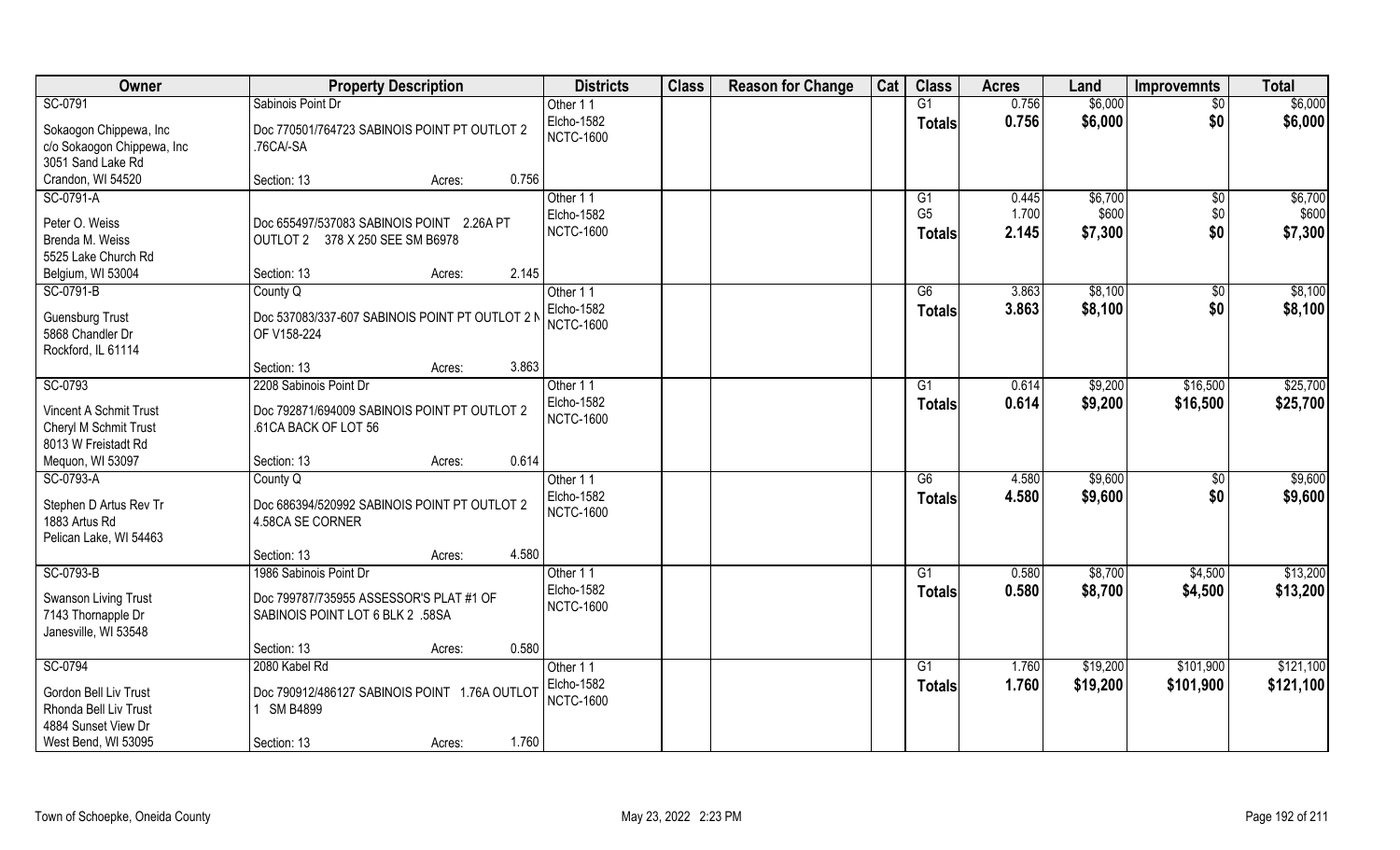| Owner                     | <b>Property Description</b>                         | <b>Districts</b>  | <b>Class</b>    | <b>Reason for Change</b> | Cat | <b>Class</b>  | <b>Acres</b> | Land       | <b>Improvemnts</b> | <b>Total</b> |
|---------------------------|-----------------------------------------------------|-------------------|-----------------|--------------------------|-----|---------------|--------------|------------|--------------------|--------------|
| SC-0795                   | 1050 Chicago Point Rd                               | Other 11          |                 |                          |     | G1            | 1.446        | \$204,800  | \$91,500           | \$296,300    |
| Kathleen A Reese Surv Tr  | Doc 780581/493270 PT G.L. 1 & PT G.L. 1 S23 LOT 1 & | Elcho-1582        |                 |                          |     | <b>Totals</b> | 1.446        | \$204,800  | \$91,500           | \$296,300    |
| 1108 E Overland Rd        | 2 CSM V1 P297 INCL BOTH DESC DOC 780581             | <b>NCTC-1600</b>  |                 |                          |     |               |              |            |                    |              |
| Appleton, WI 54911        | 1.45CA/-SA                                          |                   |                 |                          |     |               |              |            |                    |              |
|                           | 1.446<br>Section: 14<br>Acres:                      |                   |                 |                          |     |               |              |            |                    |              |
| SC-0795-1                 |                                                     | Other 11          |                 |                          |     | F8            | 17.000       | (\$40,800) | \$0                | \$0          |
|                           |                                                     | <b>Elcho-1582</b> |                 |                          |     | Totals        | 17.000       | \$0        | \$0                | \$0          |
| Gerald T. Leonard         | Doc 565165/360692 VACATED PT LOT 2 OF OAK           | <b>NCTC-1600</b>  |                 |                          |     |               |              |            |                    |              |
| Phylis M. Leonard         | PARK PLAT OF CHICAGO POINT IN GL 1 S14 & GL 1       |                   |                 |                          |     |               |              |            |                    |              |
| 1000 Leonard Rd           | S23 SEE VACATION ORDER #555042 MFL CLOSED           |                   |                 |                          |     |               |              |            |                    |              |
| Pelican Lake, WI 54463    | 17.000<br>Section: 14<br>Acres:                     |                   |                 |                          |     |               |              |            |                    |              |
| SC-0799                   | 1040 Chicago Point Rd                               | Other 11          |                 |                          |     | G1            | 1.638        | \$235,000  | \$112,500          | \$347,500    |
| Rebecca Thorson           | Doc 376259/369234 PT G.L. 1 LOT 3 CSM V1 P297 &     | <b>Elcho-1582</b> |                 |                          |     | <b>Totals</b> | 1.638        | \$235,000  | \$112,500          | \$347,500    |
| 601 Harmone Hill Rd       | SM L198 INCL BOTH DESC V599-301                     | <b>NCTC-1600</b>  |                 |                          |     |               |              |            |                    |              |
| Madison, WI 53714         |                                                     |                   |                 |                          |     |               |              |            |                    |              |
|                           | 1.638<br>Section: 23<br>Acres:                      |                   |                 |                          |     |               |              |            |                    |              |
| SC-0803                   | 1020 Chicago Point Rd                               | Other 11          |                 |                          |     | G1            | 2.630        | \$331,000  | \$189,100          | \$520,100    |
|                           |                                                     | Elcho-1582        |                 |                          |     | <b>Totals</b> | 2.630        | \$331,000  | \$189,100          | \$520,100    |
| Norbert A. Huebsch Jr     | Doc 793426/429676 PT G.L. 1 2.63CA (4 OWNERS)       | <b>NCTC-1600</b>  |                 |                          |     |               |              |            |                    |              |
| c/o Norbert A. Huebsch Jr | INCL ALL DESC DOC 793426 SEE V283 P296, V308        |                   |                 |                          |     |               |              |            |                    |              |
| 8851 Pickwick Rd          | P531, V313 P584, V518 P69 & DOC 793426 FOR          |                   |                 |                          |     |               |              |            |                    |              |
| North Port, FL 34287      | 2.630<br>Section: 23<br>Acres:                      |                   |                 |                          |     |               |              |            |                    |              |
| SC-0810-1                 | 1089 Weaver Rd                                      | Other 11          |                 |                          |     | G1            | 0.680        | \$145,000  | \$104,400          | \$249,400    |
| Nicolas G. Habeck         | Doc 812481/432316 OAK PARK PLAT PT LOT 1 BNG        | Elcho-1582        |                 |                          |     | <b>Totals</b> | 0.680        | \$145,000  | \$104,400          | \$249,400    |
| Katie M. Habeck           | PTGL1                                               | <b>NCTC-1600</b>  |                 |                          |     |               |              |            |                    |              |
| 4398 Memorial Cir         |                                                     |                   |                 |                          |     |               |              |            |                    |              |
| Windsor, WI 53598         | 0.680<br>Section: 14<br>Acres:                      |                   |                 |                          |     |               |              |            |                    |              |
| SC-0810-2                 | 1081 Weaver Rd                                      | Other 11          | G1              | Remodel, deck            | 2   | G1            | 0.942        | \$152,300  | \$126,800          | \$279,100    |
|                           |                                                     | Elcho-1582        |                 |                          |     | <b>Totals</b> | 0.942        | \$152,300  | \$126,800          | \$279,100    |
| Derek R. Hawley           | Doc 774284/639560 OAK PARK PLAT .94CA/-SA PT        | <b>NCTC-1600</b>  |                 |                          |     |               |              |            |                    |              |
| Ashley L. Hawley          | LOT 1 PT G.L. 1                                     |                   |                 |                          |     |               |              |            |                    |              |
| 225458 Maplewood Dr       |                                                     |                   |                 |                          |     |               |              |            |                    |              |
| Weston, WI 54476          | 0.942<br>Section: 14<br>Acres:                      |                   |                 |                          |     |               |              |            |                    |              |
| SC-0810-3                 | 1071 Weaver Rd                                      | Other 11          | $\overline{G1}$ | Boathouse                |     | G1            | 0.785        | \$152,300  | \$231,700          | \$384,000    |
| James M Frymark Tr        | Doc 775458/474210 OAK PARK PLAT OF CHICAGO          | Elcho-1582        |                 |                          |     | <b>Totals</b> | 0.785        | \$152,300  | \$231,700          | \$384,000    |
| Mary J Bina-Frymark Tr    | POINT PT LOT 1<br>.78CA/-SA                         | <b>NCTC-1600</b>  |                 |                          |     |               |              |            |                    |              |
| 4876 N Indigo Ln          |                                                     |                   |                 |                          |     |               |              |            |                    |              |
| Appleton, WI 54913        | 0.785<br>Section: 14<br>Acres:                      |                   |                 |                          |     |               |              |            |                    |              |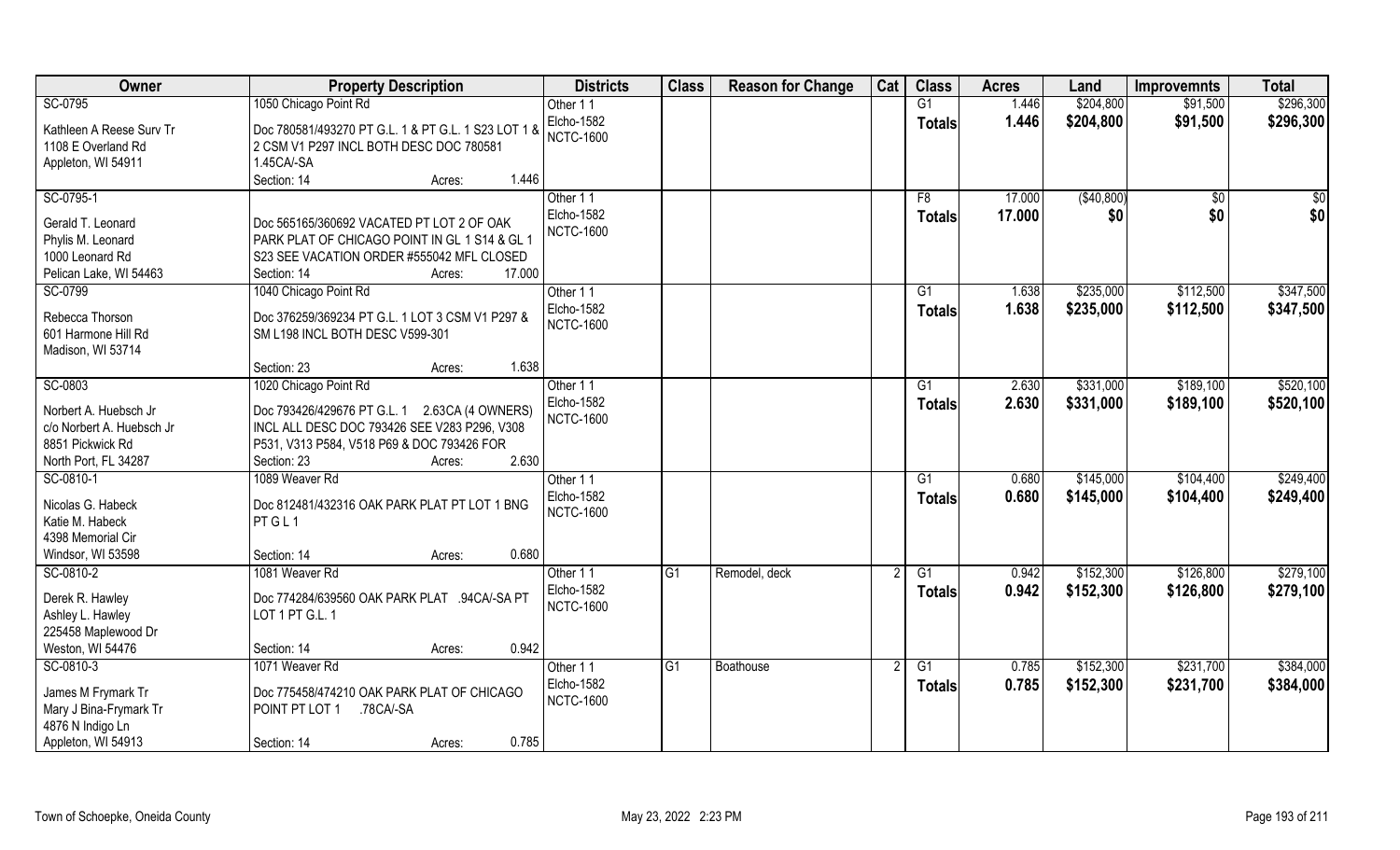| Owner                                      | <b>Property Description</b>                    | <b>Districts</b>       | <b>Class</b> | <b>Reason for Change</b> | Cat | <b>Class</b>    | <b>Acres</b> | Land      | <b>Improvemnts</b> | <b>Total</b> |
|--------------------------------------------|------------------------------------------------|------------------------|--------------|--------------------------|-----|-----------------|--------------|-----------|--------------------|--------------|
| SC-0810-4                                  | 1057 Weaver Rd                                 | Other 11               |              |                          |     | G1              | 1.332        | \$204,800 | \$26,300           | \$231,100    |
| Michael L. Banaszynski                     | Doc 502587/521-603 OAK PARK PLAT PT LOT 1 INCL | Elcho-1582             |              |                          |     | <b>Totals</b>   | 1.332        | \$204,800 | \$26,300           | \$231,100    |
| Jenny L. Banaszynski                       | BOTH DESC V932-469SM A3721 1.33CA/1.40SA       | <b>NCTC-1600</b>       |              |                          |     |                 |              |           |                    |              |
| 2216 Peters Rd                             |                                                |                        |              |                          |     |                 |              |           |                    |              |
| Kaukauna, WI 54103                         | 1.332<br>Section: 14<br>Acres:                 |                        |              |                          |     |                 |              |           |                    |              |
| SC-0810-6                                  | 1043 Weaver Rd                                 | Other 11               |              |                          |     | G1              | 0.617        | \$145,000 | \$40,900           | \$185,900    |
| Wayne T. Hatton                            | Doc 731884/731883 OAK PARK PLAT PT LOT 1       | Elcho-1582             |              |                          |     | <b>Totals</b>   | 0.617        | \$145,000 | \$40,900           | \$185,900    |
| Linda Jo Hatton                            | .62CA/-SASEE TOD/DOC 817386                    | <b>NCTC-1600</b>       |              |                          |     |                 |              |           |                    |              |
| 1609 Franklin St                           |                                                |                        |              |                          |     |                 |              |           |                    |              |
| Little Chute, WI 54140                     | 0.617<br>Section: 14<br>Acres:                 |                        |              |                          |     |                 |              |           |                    |              |
| SC-0810-7                                  | 1095 Weaver Rd                                 | Other 11               |              |                          |     | G1              | 1.080        | \$152,300 | \$8,000            | \$160,300    |
|                                            |                                                | Elcho-1582             |              |                          |     | <b>Totals</b>   | 1.080        | \$152,300 | \$8,000            | \$160,300    |
| George W W Skipper III Rev Tr              | Doc 826813/812967 OAK PARK PLAT PT LOT 1 SEE   | <b>NCTC-1600</b>       |              |                          |     |                 |              |           |                    |              |
| c/o George W Skipper III Rev Tr            | DOC 812967 & 826813 FOR OWNERSHIP              |                        |              |                          |     |                 |              |           |                    |              |
| PO Box 1098                                | 1.080                                          |                        |              |                          |     |                 |              |           |                    |              |
| Jackson, AL 36545                          | Section: 14<br>Acres:<br>1033 Weaver Rd        |                        |              |                          |     | $\overline{G1}$ |              | \$127,000 |                    |              |
| SC-0810-7A                                 |                                                | Other 11<br>Elcho-1582 |              |                          |     |                 | 0.572        |           | \$61,500           | \$188,500    |
| John J. Parry                              | Doc 773551/634416 OAK PARK PLAT LOT 1 BNG PT   | <b>NCTC-1600</b>       |              |                          |     | Totals          | 0.572        | \$127,000 | \$61,500           | \$188,500    |
| Susan J. Parry                             | GL <sub>1</sub>                                |                        |              |                          |     |                 |              |           |                    |              |
| 506 Taylor St                              |                                                |                        |              |                          |     |                 |              |           |                    |              |
| <b>Box 156</b>                             | 0.572<br>Section: 14<br>Acres:                 |                        |              |                          |     |                 |              |           |                    |              |
| Pecatonia, IL 61063                        |                                                |                        |              |                          |     |                 |              |           |                    |              |
| SC-0810-8                                  | 1023 Weaver Rd                                 | Other 11               | G1           | NSf@ 100%                |     | G1              | 0.261        | \$85,000  | \$167,900          | \$252,900    |
| Robert J. White                            | Doc 775094/634417 OAK PARK PLAT PT LOT 1 N50'  | Elcho-1582             |              |                          |     | <b>Totals</b>   | 0.261        | \$85,000  | \$167,900          | \$252,900    |
| W5101 Hillside Dr                          | (4 OWNERS) SM A3549                            | <b>NCTC-1600</b>       |              |                          |     |                 |              |           |                    |              |
| Merrill, WI 54452                          |                                                |                        |              |                          |     |                 |              |           |                    |              |
|                                            | 0.261<br>Section: 14<br>Acres:                 |                        |              |                          |     |                 |              |           |                    |              |
| SC-0810-8A                                 | 1013 Weaver Rd                                 | Other 11               |              |                          |     | G1              | 0.554        | \$150,000 | \$155,800          | \$305,800    |
| Patrick A. Batten                          | Doc 608751/349747 VACATED OAK PARK PLAT PT     | Elcho-1582             |              |                          |     | <b>Totals</b>   | 0.554        | \$150,000 | \$155,800          | \$305,800    |
| Katherine M. Batten                        | LOT 1 & LOT 30 BLK 2                           | <b>NCTC-1600</b>       |              |                          |     |                 |              |           |                    |              |
| E9185 Lyons Rd                             |                                                |                        |              |                          |     |                 |              |           |                    |              |
| New London, WI 54961                       | 0.554<br>Section: 14<br>Acres:                 |                        |              |                          |     |                 |              |           |                    |              |
| SC-0811-17                                 | 1001 Weaver Rd                                 | Other 11               |              |                          |     | G2              | 6.508        | \$551,100 | \$284,300          | \$835,400    |
|                                            |                                                | Elcho-1582             |              |                          |     | <b>Totals</b>   | 6.508        | \$551,100 | \$284,300          | \$835,400    |
| Weavers Resort, Inc.                       | Doc 276577/61-569 PT GL 1 AND PT GL 1 S14 OAK  | <b>NCTC-1600</b>       |              |                          |     |                 |              |           |                    |              |
| c/o Weavers Resort, Inc.<br>1001 Weaver Rd | PARK PLAT OF CHICAGO PT PT LOT 1 SM B4097      |                        |              |                          |     |                 |              |           |                    |              |
| Pelican Lake, WI 54463                     | 6.508<br>Section: 23<br>Acres:                 |                        |              |                          |     |                 |              |           |                    |              |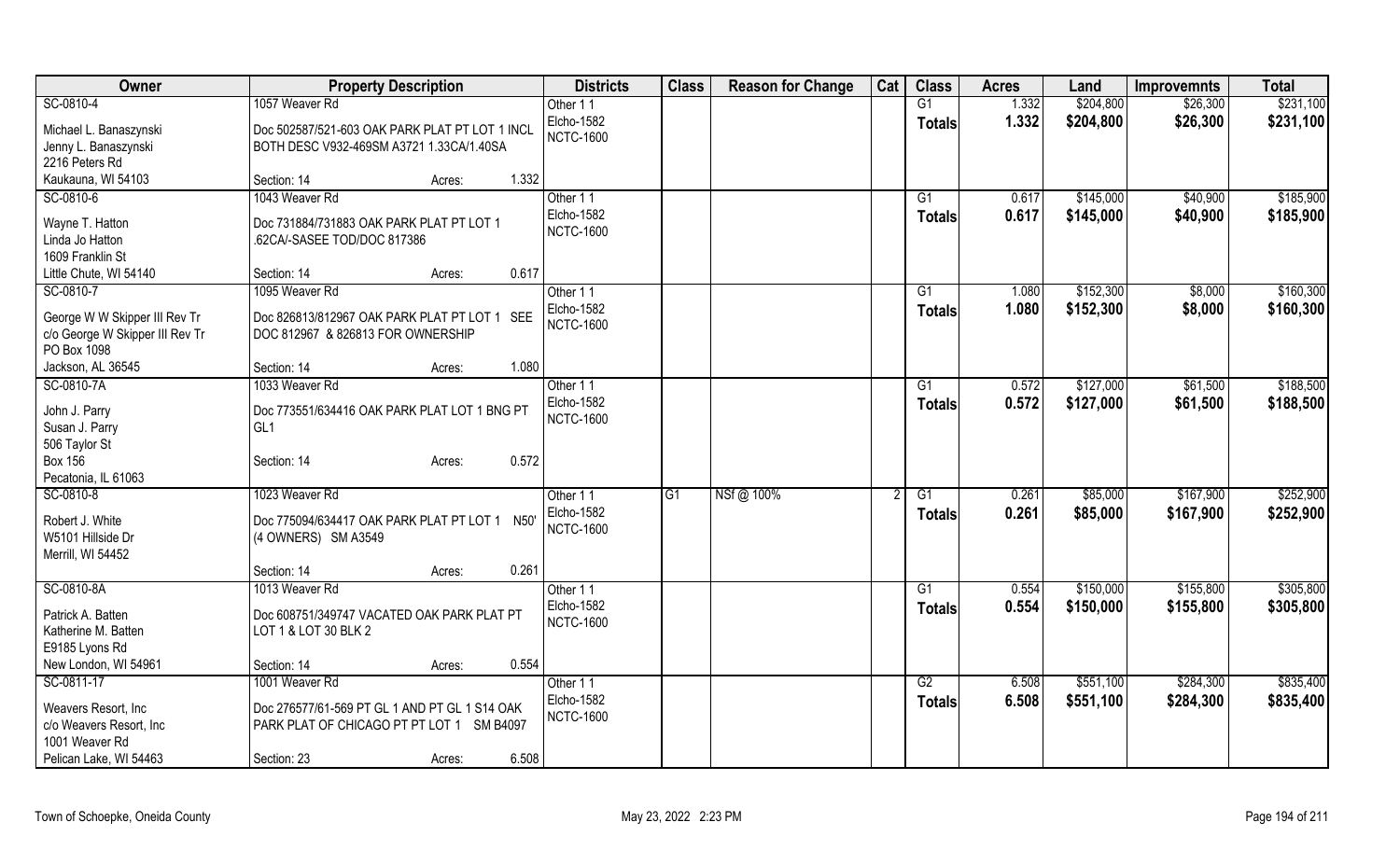| Owner                        | <b>Property Description</b>                  | <b>Districts</b>  | <b>Class</b> | <b>Reason for Change</b> | Cat | <b>Class</b>    | <b>Acres</b> | Land        | <b>Improvemnts</b> | <b>Total</b> |
|------------------------------|----------------------------------------------|-------------------|--------------|--------------------------|-----|-----------------|--------------|-------------|--------------------|--------------|
| SC-0811-2                    | Leonard Rd                                   | Other 11          |              |                          |     | F8              | 2.000        | (\$204,500) | $\sqrt{6}$         | \$0          |
| Phylis M. Leonard            | Doc 728199/565165 PT LOT 2 OAK PARK PLAT OF  | Elcho-1582        |              |                          |     | <b>Totals</b>   | 2.000        | \$0         | \$0                | \$0          |
| 1000 Leonard Rd              | CHICAGO POINT, PT GL 1 EXC PT NOT IN MFL (SC | <b>NCTC-1600</b>  |              |                          |     |                 |              |             |                    |              |
| Pelican Lake, WI 54463       | 811-9) & V343-29 MFL CLOSED #44-008-2003 SEE |                   |              |                          |     |                 |              |             |                    |              |
|                              | 2.000<br>Section: 23<br>Acres:               |                   |              |                          |     |                 |              |             |                    |              |
| SC-0811-26                   | 1005 Weaver Rd                               | Other 11          |              |                          |     | $\overline{G1}$ | 0.499        | \$130,500   | \$135,800          | \$266,300    |
|                              |                                              | Elcho-1582        |              |                          |     | Totals          | 0.499        | \$130,500   | \$135,800          | \$266,300    |
| Barbara A. Weaver-Krause     | Doc 764690/744219 OAK PARK PLAT PT LOT 1     | <b>NCTC-1600</b>  |              |                          |     |                 |              |             |                    |              |
| c/o Barbara A. Weaver-Krause | .50CA/-SA SEE SM B4097, C2948, C2961 & C2984 |                   |              |                          |     |                 |              |             |                    |              |
| 1005 Weaver Rd               |                                              |                   |              |                          |     |                 |              |             |                    |              |
| Pelican Lake, WI 54463       | 0.499<br>Section: 14<br>Acres:               |                   |              |                          |     |                 |              |             |                    |              |
| SC-0811-28                   | 1009 Weaver Rd                               | Other 11          |              |                          |     | G1              | 0.496        | \$130,500   | \$90,500           | \$221,000    |
| Wendy England-Lowe           | Doc 791003/709195 OAK PARK PLAT PT LOT 1     | Elcho-1582        |              |                          |     | <b>Totals</b>   | 0.496        | \$130,500   | \$90,500           | \$221,000    |
| 1115 Chicago Point Rd        | .50CA/-SA SEE SM B4097 & C2984 LIFE EST JEAN | <b>NCTC-1600</b>  |              |                          |     |                 |              |             |                    |              |
| Pelican Lake, WI 54463       | <b>SHARON</b>                                |                   |              |                          |     |                 |              |             |                    |              |
|                              | 0.496<br>Section: 14<br>Acres:               |                   |              |                          |     |                 |              |             |                    |              |
| SC-0811-6                    | 1006 Leonard Rd                              | Other 11          |              |                          |     | G1              | 1.194        | \$196,500   | \$101,300          | \$297,800    |
|                              |                                              | Elcho-1582        |              |                          |     | <b>Totals</b>   | 1.194        | \$196,500   | \$101,300          | \$297,800    |
| Jeffrey S. Aulik             | Doc 761629/578773 PT LT 2 OAK PARK PLAT OF   | <b>NCTC-1600</b>  |              |                          |     |                 |              |             |                    |              |
| Sherry L. Aulik              | CHICAGO POINT PT GL 1 1.06A SM B5036         |                   |              |                          |     |                 |              |             |                    |              |
| N5511 County Rd E            |                                              |                   |              |                          |     |                 |              |             |                    |              |
| Deerbrook, WI 54424          | 1.194<br>Section: 23<br>Acres:               |                   |              |                          |     |                 |              |             |                    |              |
| SC-0811-9                    | 1000 Leonard Rd                              | Other 11          |              |                          |     | $\overline{G1}$ | 1.033        | \$195,000   | \$128,200          | \$323,200    |
| Phylis M. Leonard            | Doc 728199/359403 PT LOT 2 OAK PARK PLAT OF  | Elcho-1582        |              |                          |     | <b>Totals</b>   | 1.033        | \$195,000   | \$128,200          | \$323,200    |
| 1000 Leonard Rd              | CHICAGO POINT & PT GL 1 EXC MFL & V343 SEE   | <b>NCTC-1600</b>  |              |                          |     |                 |              |             |                    |              |
| Pelican Lake, WI 54463       | VACATION DOC# 555042                         |                   |              |                          |     |                 |              |             |                    |              |
|                              | 1.033<br>Section: 23<br>Acres:               |                   |              |                          |     |                 |              |             |                    |              |
| SC-0812                      | 1095 Chicago Point Dr                        | Other 11          |              |                          |     | G1              | 0.574        | \$147,000   | \$119,800          | \$266,800    |
|                              |                                              | <b>Elcho-1582</b> |              |                          |     | <b>Totals</b>   | 0.574        | \$147,000   | \$119,800          | \$266,800    |
| Pelican Lake Trust           | Doc 783753/444884 GOLDEN SAND BEACH PLAT LOT | <b>NCTC-1600</b>  |              |                          |     |                 |              |             |                    |              |
| 2495 Norway Point Rd         | .574CA/-SA PT G L 2                          |                   |              |                          |     |                 |              |             |                    |              |
| Pelican Lake, WI 54463       |                                              |                   |              |                          |     |                 |              |             |                    |              |
|                              | 0.574<br>Section: 14<br>Acres:               |                   |              |                          |     |                 |              |             |                    |              |
| SC-0813                      | 1103 Chicago Point Dr                        | Other 11          |              |                          |     | G2              | 0.480        | \$147,000   | \$53,900           | \$200,900    |
| Golden Sands Prop, LLC       | Doc 802852/760373 GOLDEN SAND BEACH PLAT LOT | Elcho-1582        |              |                          |     | Totals          | 0.480        | \$147,000   | \$53,900           | \$200,900    |
| 1502 Grant St                | 2 SEASONAL COTTAGES                          | <b>NCTC-1600</b>  |              |                          |     |                 |              |             |                    |              |
| Little Chute, WI 54140       |                                              |                   |              |                          |     |                 |              |             |                    |              |
|                              | 0.480<br>Section: 14<br>Acres:               |                   |              |                          |     |                 |              |             |                    |              |
|                              |                                              |                   |              |                          |     |                 |              |             |                    |              |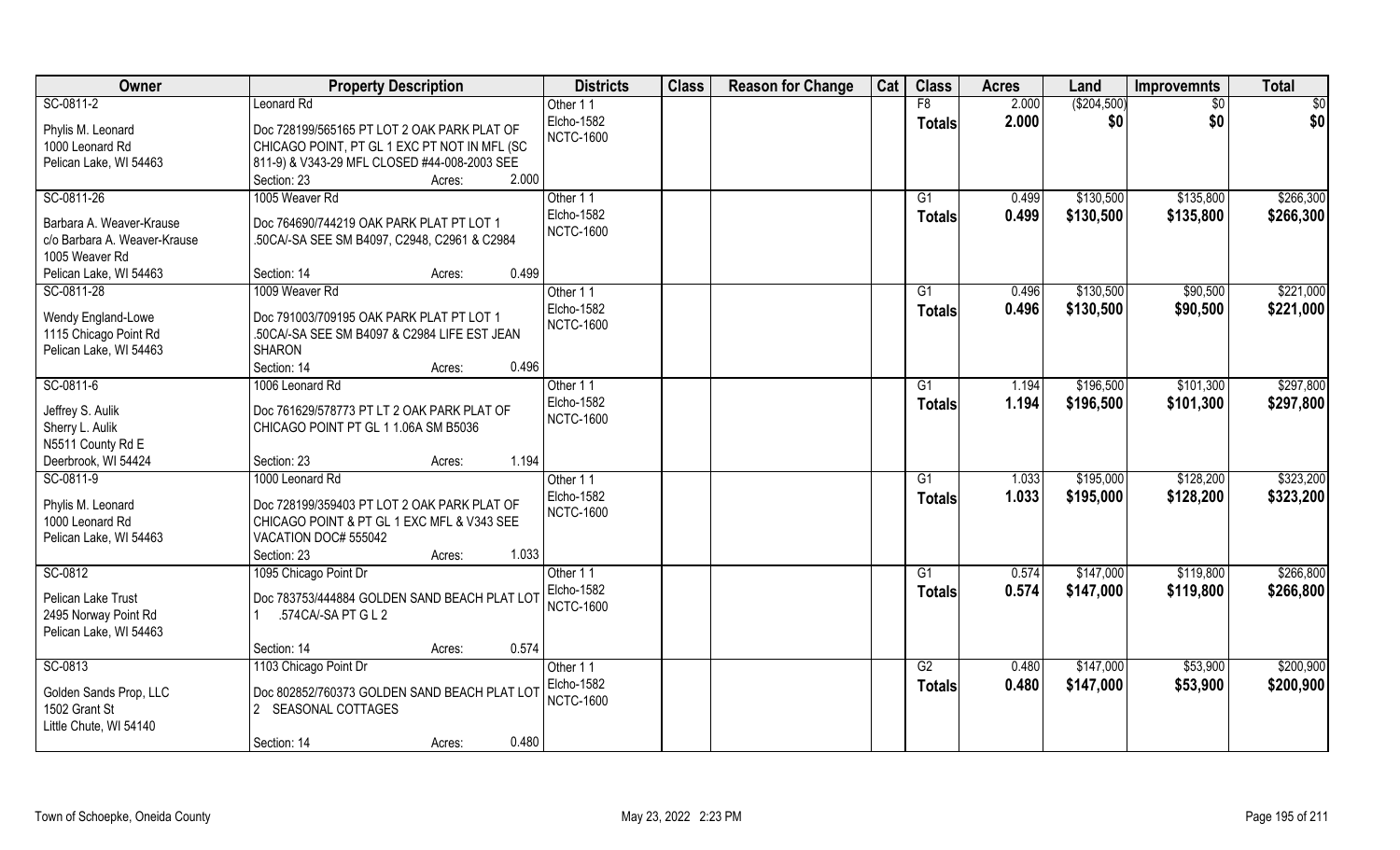| Owner                    | <b>Property Description</b>                    | <b>Districts</b>       | <b>Class</b> | <b>Reason for Change</b> | Cat | <b>Class</b>    | <b>Acres</b> | Land      | <b>Improvemnts</b> | <b>Total</b> |
|--------------------------|------------------------------------------------|------------------------|--------------|--------------------------|-----|-----------------|--------------|-----------|--------------------|--------------|
| SC-0814                  | 1103 Chicago Point Dr                          | Other 11               |              |                          |     | G2              | 0.413        | \$143,600 | \$72,600           | \$216,200    |
| Golden Sands Prop, LLC   | Doc 802852/760373 GOLDEN SAND BEACH PLAT LOT   | Elcho-1582             |              |                          |     | <b>Totals</b>   | 0.413        | \$143,600 | \$72,600           | \$216,200    |
| 1502 Grant St            | 3 SEASONAL COTTAGES IF CONV SEE LIO RD FILE    | <b>NCTC-1600</b>       |              |                          |     |                 |              |           |                    |              |
| Little Chute, WI 54140   | <b>REGARDING THE ADDRESS</b>                   |                        |              |                          |     |                 |              |           |                    |              |
|                          | 0.413<br>Section: 14<br>Acres:                 |                        |              |                          |     |                 |              |           |                    |              |
| SC-0815                  | 1121 Chicago Point Dr                          | Other 11               |              |                          |     | $\overline{G1}$ | 0.200        | \$79,100  | \$43,900           | \$123,000    |
|                          |                                                | Elcho-1582             |              |                          |     |                 |              |           |                    |              |
| Robert Woytasik          | Doc 366645/340-190 GOLDEN SAND BEACH PLAT      |                        |              |                          |     | Totals          | 0.200        | \$79,100  | \$43,900           | \$123,000    |
| 1121 Chicago Point Dr    | .2CA N 1/2 SEE TOD/DOC 754091<br>LOT 4         | <b>NCTC-1600</b>       |              |                          |     |                 |              |           |                    |              |
| Pelican Lake, WI 54463   |                                                |                        |              |                          |     |                 |              |           |                    |              |
|                          | 0.200<br>Section: 14<br>Acres:                 |                        |              |                          |     |                 |              |           |                    |              |
| SC-0815-1                | 1117 Chicago Point Dr                          | Other 11               |              |                          |     | G1              | 0.190        | \$76,600  | \$63,400           | \$140,000    |
|                          |                                                | Elcho-1582             |              |                          |     | <b>Totals</b>   | 0.190        | \$76,600  | \$63,400           | \$140,000    |
| James A. Schumacher      | Doc 529837/378017 GOLDEN SAND BEACH PLAT LOT   | <b>NCTC-1600</b>       |              |                          |     |                 |              |           |                    |              |
| Kay L. Schumacher        | 4 S 1/2 .2CA                                   |                        |              |                          |     |                 |              |           |                    |              |
| 320 Bentwood Dr          |                                                |                        |              |                          |     |                 |              |           |                    |              |
| Brillion, WI 54110       | 0.190<br>Section: 14<br>Acres:                 |                        |              |                          |     |                 |              |           |                    |              |
| SC-0816                  | 1125 Chicago Point Dr                          | Other 11               |              |                          |     | G1              | 2.440        | \$179,600 | \$163,800          | \$343,400    |
| Ricky E. Leach Sr        | Doc 746495/698172 GOLDEN SAND BEACH PLAT LOT   | Elcho-1582             |              |                          |     | <b>Totals</b>   | 2.440        | \$179,600 | \$163,800          | \$343,400    |
| N1088 Hwy 45             | 5 & PT G.L. 2 (LOT 1 CSM V17 P3885) 2.44CA/-SA | <b>NCTC-1600</b>       |              |                          |     |                 |              |           |                    |              |
| Freemont, WI 54940       | SEE RSTR ON CSM/DOC#698172 SEE AFFID DOC       |                        |              |                          |     |                 |              |           |                    |              |
|                          | Section: 14<br>2.440<br>Acres:                 |                        |              |                          |     |                 |              |           |                    |              |
| SC-0817                  | 1129 Chicago Point Dr                          | Other 11               |              |                          |     | $\overline{G1}$ | 0.437        | \$142,600 | \$70,000           | \$212,600    |
|                          |                                                | Elcho-1582             |              |                          |     | Totals          | 0.437        | \$142,600 | \$70,000           | \$212,600    |
| Robert W. Cupp Jr        | Doc 529053/336-499 GOLDEN SAND BEACH PLAT      | <b>NCTC-1600</b>       |              |                          |     |                 |              |           |                    |              |
| 1828 Dexter St           | LOT 6 (4 OWNERS) LIFE EST ROBERT W & ELAINE    |                        |              |                          |     |                 |              |           |                    |              |
| New London, WI 54961     | J CUPP                                         |                        |              |                          |     |                 |              |           |                    |              |
|                          | 0.437<br>Section: 14<br>Acres:                 |                        |              |                          |     |                 |              |           |                    |              |
| SC-0818                  | 1133 Chicago Point Dr                          | Other 11               |              |                          |     | G1              | 0.433        | \$146,500 | \$63,400           | \$209,900    |
| William G. Lancaster III | Doc 401154/401153 GOLDEN SAND BEACH PLAT LOT   | Elcho-1582             |              |                          |     | <b>Totals</b>   | 0.433        | \$146,500 | \$63,400           | \$209,900    |
| c/o William Lancaster IV |                                                | <b>NCTC-1600</b>       |              |                          |     |                 |              |           |                    |              |
| 4219 Raymond Ave         |                                                |                        |              |                          |     |                 |              |           |                    |              |
| Brookfield, IL 60513     | 0.433<br>Section: 14                           |                        |              |                          |     |                 |              |           |                    |              |
|                          | Acres:                                         |                        |              |                          |     |                 |              |           |                    | \$161,300    |
| SC-0819                  | 1139 Chicago Point Dr                          | Other 11<br>Elcho-1582 |              |                          |     | G1              | 0.270        | \$115,000 | \$46,300           |              |
| Kim S. Stumpf            | Doc 699639/228063 GOLDEN SAND BEACH PLAT PT    |                        |              |                          |     | <b>Totals</b>   | 0.270        | \$115,000 | \$46,300           | \$161,300    |
| Brian T. Stumpf          | LOT 8 .27CA/-SA                                | <b>NCTC-1600</b>       |              |                          |     |                 |              |           |                    |              |
| N9260 Harwood Rd         |                                                |                        |              |                          |     |                 |              |           |                    |              |
| Kaukauna, WI 54130       | 0.270<br>Section: 14<br>Acres:                 |                        |              |                          |     |                 |              |           |                    |              |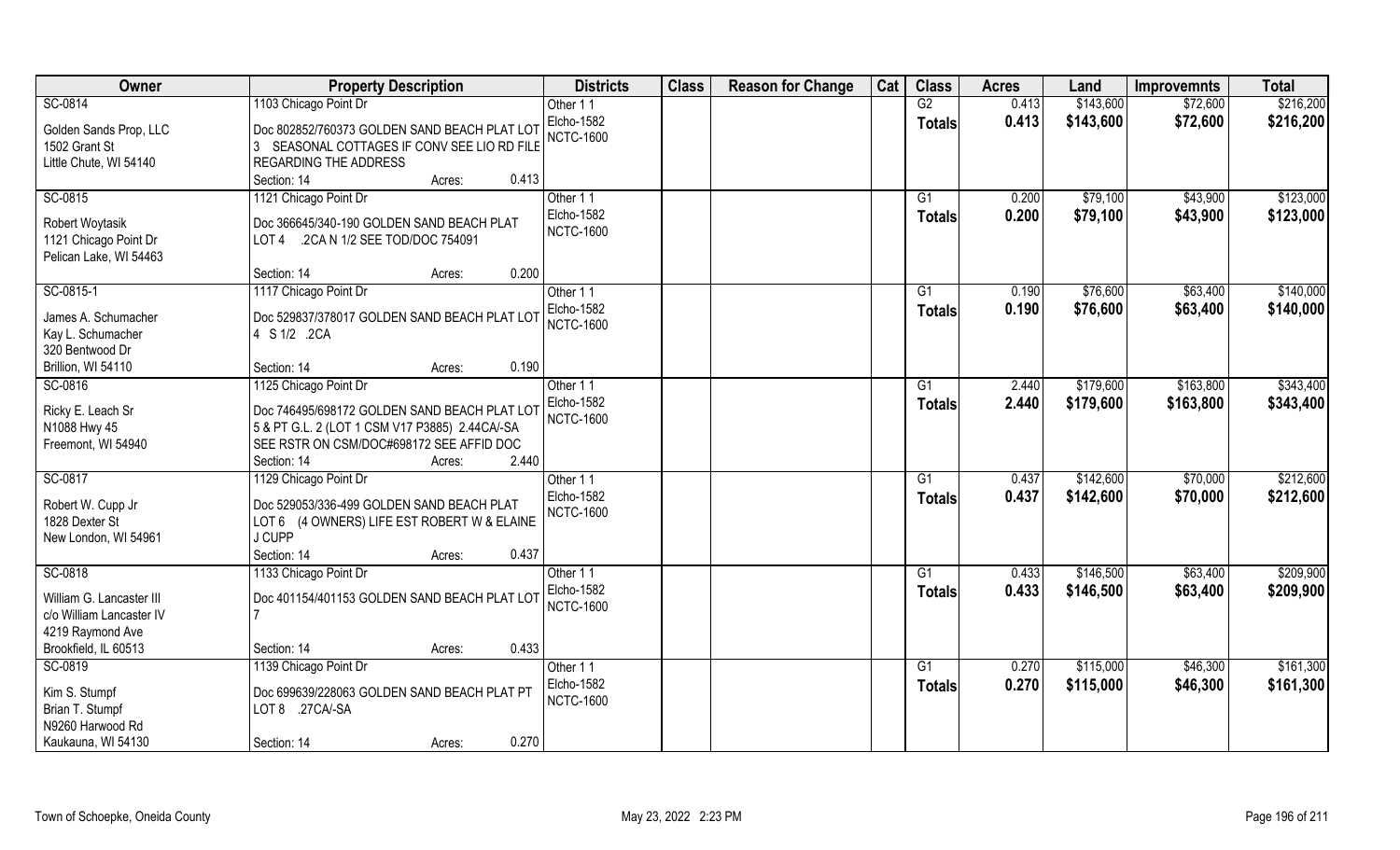| <b>Class</b><br><b>Class</b><br>Owner<br><b>Districts</b><br><b>Reason for Change</b><br>Cat<br><b>Acres</b><br><b>Property Description</b><br>Land                                                                                               | <b>Total</b><br><b>Improvemnts</b>             |
|---------------------------------------------------------------------------------------------------------------------------------------------------------------------------------------------------------------------------------------------------|------------------------------------------------|
| \$66,600<br>SC-0819-1<br>1145 Chicago Point Dr<br>G1<br>0.219<br>Other 11                                                                                                                                                                         | \$99,300<br>\$32,700                           |
| Elcho-1582<br>0.219<br>\$66,600<br><b>Totals</b><br>Doc 525331/452382 GOLDEN SAND BEACH PLAT PT<br>Joan M. Fenn<br><b>NCTC-1600</b><br>401 E 19th St<br>LOTS 8 & 9 (5 OWNERS) LIFE EST ROBERT J &<br><b>JANICE C HAMMEN</b><br>Kaukauna, WI 54130 | \$32,700<br>\$99,300                           |
| 0.219<br>Section: 14<br>Acres:                                                                                                                                                                                                                    |                                                |
| SC-0820<br>\$133,000<br>1151 Chicago Point Dr<br>Other 11<br>$\overline{G1}$<br>0.381<br><b>Elcho-1582</b><br>0.381<br>\$133,000<br><b>Totals</b><br>Kohn Irr Asset Trust<br>Doc 812757/643513 GOLDEN SAND BEACH PLAT PT                          | \$64,600<br>\$197,600<br>\$64,600<br>\$197,600 |
| <b>NCTC-1600</b><br>1700 S Teut Rd Apt 1212<br>LOT 9 LIFE EST BOYD KOHN<br>Burlington, WI 53105<br>0.381<br>Section: 14                                                                                                                           |                                                |
| Acres:<br>\$136,600<br>SC-0821<br>1159 Chicago Point Dr<br>0.514<br>G1<br>Other 11                                                                                                                                                                | \$243,800<br>\$107,200                         |
| Elcho-1582<br>0.514<br>\$136,600<br><b>Totals</b><br>Doc 476451/468965 GOLDEN SAND BEACH PLAT LOT<br>Steven J. Sharon<br><b>NCTC-1600</b><br>Jane M. Sharon<br>10 DEEDS OF OWNERSHIP V832 P324 & V854 P42<br>1159 Chicago Point Dr                | \$107,200<br>\$243,800                         |
| 0.514<br>Pelican Lake, WI 54463<br>Section: 14<br>Acres:                                                                                                                                                                                          |                                                |
| \$142,600<br>SC-0822<br>1163 Chicago Point Dr<br>Other 11<br>G1<br>0.588                                                                                                                                                                          | \$192,400<br>\$49,800                          |
| Elcho-1582<br>0.588<br>\$142,600<br><b>Totals</b><br>Scott T. Gierhahn<br>Doc 603669/350186 GOLDEN SAND BEACH PLAT LOT<br><b>NCTC-1600</b><br>Debra J. Gierhahn<br>11<br>1935 Arrowhead Ct                                                        | \$49,800<br>\$192,400                          |
| 0.588<br>Elm Grove, WI 53122<br>Section: 14<br>Acres:                                                                                                                                                                                             |                                                |
| SC-0823<br>\$146,500<br>1167 Chicago Point Dr<br>$\overline{G1}$<br>0.610<br>Other 11<br>Elcho-1582<br>0.610<br>\$146,500<br><b>Totals</b>                                                                                                        | \$157,700<br>\$11,200<br>\$11,200<br>\$157,700 |
| David J Cole Fam Trust<br>Doc 785327/421009 GOLDEN SAND BEACH PLAT LOT<br><b>NCTC-1600</b><br>Harold F E. Cole<br>12 SEE V706-451 & DOC 785327 FOR OWNERSHIP<br>219 Wolff St                                                                      |                                                |
| 0.610<br>Racine, WI 53402<br>Section: 14<br>Acres:                                                                                                                                                                                                |                                                |
| SC-0824<br>1177 Chicago Point Dr<br>\$134,800<br>G1<br>4.810<br>Other 11                                                                                                                                                                          | \$334,400<br>\$199,600                         |
| Elcho-1582<br>4.810<br>\$134,800<br><b>Totals</b><br>Daniel J. Motl<br>Doc 777306/751083 GOLDEN SAND BEACH PLAT LOT<br><b>NCTC-1600</b><br>Christine L. Motl<br>13 & UNPLATTED PT GL 2 4.8CA/-SA<br>291 Maple Heights Rd                          | \$199,600<br>\$334,400                         |
| Marshall, WI 53559<br>4.810<br>Section: 14<br>Acres:                                                                                                                                                                                              |                                                |
| SC-0825<br>1183 Chicago Point Dr<br>\$145,000<br>G1<br>0.612<br>Other 11                                                                                                                                                                          | \$254,500<br>\$109,500                         |
| Elcho-1582<br>0.612<br>\$145,000<br><b>Totals</b><br>Doc 484499/474749 GOLDEN SAND BEACH PLAT LOT<br>Steven John Suick<br><b>NCTC-1600</b><br>Karen Ann Suick<br>14 SEE SM B3851                                                                  | \$109,500<br>\$254,500                         |
| W8197 Hwy 64<br>Antigo, WI 54409<br>0.612<br>Section: 14<br>Acres:                                                                                                                                                                                |                                                |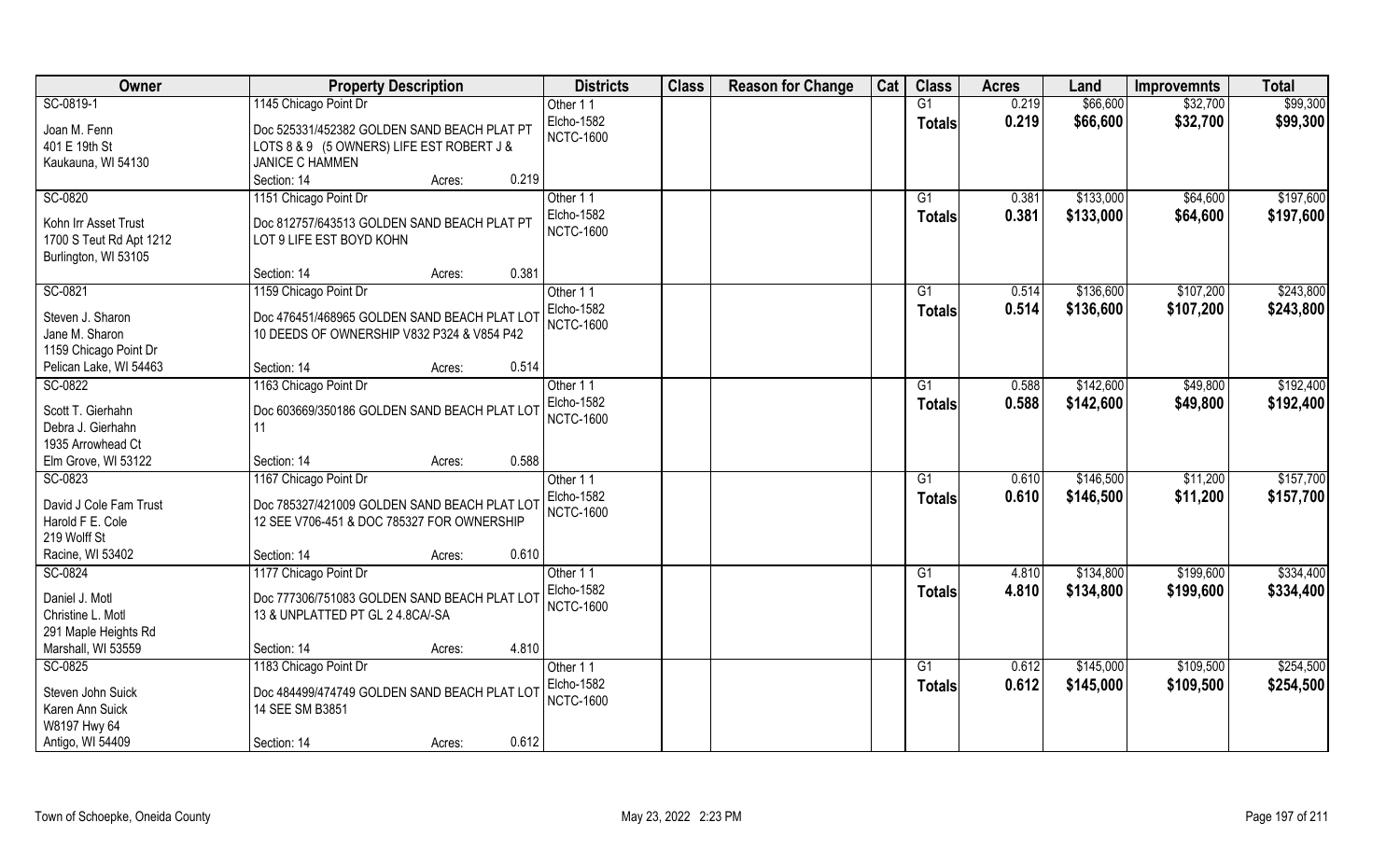| Owner                   | <b>Property Description</b>                       | <b>Districts</b>  | <b>Class</b> | <b>Reason for Change</b> | Cat | <b>Class</b>    | <b>Acres</b> | Land      | <b>Improvemnts</b> | <b>Total</b> |
|-------------------------|---------------------------------------------------|-------------------|--------------|--------------------------|-----|-----------------|--------------|-----------|--------------------|--------------|
| SC-0826                 | 1189 Chicago Point Dr                             | Other 11          |              |                          |     | G1              | 0.548        | \$128,000 | \$87,000           | \$215,000    |
| Louis A Kulekowskis Tr  | Doc 796936/678909 GOLDEN SAND BEACH LOT 15        | Elcho-1582        |              |                          |     | <b>Totals</b>   | 0.548        | \$128,000 | \$87,000           | \$215,000    |
| Kimberly Kulekowskis Tr | .54CA/.50SA SM B3851                              | <b>NCTC-1600</b>  |              |                          |     |                 |              |           |                    |              |
| 10936 Arbor Ridge Dr    |                                                   |                   |              |                          |     |                 |              |           |                    |              |
| Orland Park, IL 60467   | 0.548<br>Section: 14<br>Acres:                    |                   |              |                          |     |                 |              |           |                    |              |
| SC-0827                 | 1033 Highway 45                                   | Other 11          |              |                          |     | $\overline{G1}$ | 1.080        | \$156,600 | \$211,500          | \$368,100    |
|                         |                                                   | <b>Elcho-1582</b> |              |                          |     | Totals          | 1.080        | \$156,600 | \$211,500          | \$368,100    |
| William J. Millard Jr   | Doc 777427/736192 JILLSON'S BAY PLAT 1.08SA       | <b>NCTC-1600</b>  |              |                          |     |                 |              |           |                    |              |
| c/o Barbara A. Millard  | LOTS 1 & 2 BLK 1 & N100' BLK 3 EXC HWY INCL       |                   |              |                          |     |                 |              |           |                    |              |
| E8649 Gruetzmacher Rd   | ABN'D RD ROW NKA LOT 1 CSM V22 P4614 SCRIV        |                   |              |                          |     |                 |              |           |                    |              |
| New London, WI 54961    | 1.080<br>Section: 18<br>Acres:                    |                   |              |                          |     |                 |              |           |                    |              |
| SC-0830                 | 1025 Highway 45                                   | Other 11          |              |                          |     | G1              | 0.968        | \$152,300 | \$58,200           | \$210,500    |
| Peeters Family Irr Tr   | Doc 781871/690384 JILLSON'S BAY PLAT LOTS 3 & 4   | Elcho-1582        |              |                          |     | <b>Totals</b>   | 0.968        | \$152,300 | \$58,200           | \$210,500    |
| W7589 Sommers St        | BLK 1 INC ABN'D RD ROW (653-271) & S116' OF N216' | <b>NCTC-1600</b>  |              |                          |     |                 |              |           |                    |              |
| Shiocton, WI 54170      | BLK 3 (3 OWNERS) LIFE EST ROBERT L PEETERS        |                   |              |                          |     |                 |              |           |                    |              |
|                         | Section: 18<br>0.968<br>Acres:                    |                   |              |                          |     |                 |              |           |                    |              |
| SC-0831                 | 1015 Highway 45                                   | Other 11          |              |                          |     | G1              | 0.165        | \$74,700  | \$52,200           | \$126,900    |
|                         |                                                   | Elcho-1582        |              |                          |     | <b>Totals</b>   | 0.165        | \$74,700  | \$52,200           | \$126,900    |
| Ron Euhardy             | Doc 756570/748112 JILLSON'S BAY PLAT LOT 5 BLK 1  | <b>NCTC-1600</b>  |              |                          |     |                 |              |           |                    |              |
| N8157 All Terrain Ln    | & PT ABND RD ROW (653-271) LOT 2 SM C1281         |                   |              |                          |     |                 |              |           |                    |              |
| Bear Creek, WI 54922    | .16CA/.16SA PCL 2 DOC 756570                      |                   |              |                          |     |                 |              |           |                    |              |
|                         | 0.165<br>Section: 18<br>Acres:                    |                   |              |                          |     |                 |              |           |                    |              |
| SC-0832                 | 1015 Highway 45                                   | Other 11          |              |                          |     | $\overline{G1}$ | 0.143        | \$53,700  | \$55,100           | \$108,800    |
| Ron Euhardy             | Doc 756570/748112 JILLSON'S BAY PLAT N 40' LOT 6  | Elcho-1582        |              |                          |     | Totals          | 0.143        | \$53,700  | \$55,100           | \$108,800    |
| N8157 All Terrain Ln    | BLK 1 & PT ABND RD ROW<br>.14CA/.14SA LOT 3 SM    | <b>NCTC-1600</b>  |              |                          |     |                 |              |           |                    |              |
| Bear Creek, WI 54922    | C1281 PCL 3 DOC 756570                            |                   |              |                          |     |                 |              |           |                    |              |
|                         | 0.143<br>Section: 18<br>Acres:                    |                   |              |                          |     |                 |              |           |                    |              |
| SC-0837                 | 995 Highway 45                                    | Other 11          |              |                          |     | G1              | 1.353        | \$210,000 | $\overline{60}$    | \$210,000    |
|                         |                                                   | Elcho-1582        |              |                          |     | <b>Totals</b>   | 1.353        | \$210,000 | \$0                | \$210,000    |
| Todd A. Flannery        | Doc 430210/569-19 JILLSONS BAY PLAT LOT 10 BLK    | <b>NCTC-1600</b>  |              |                          |     |                 |              |           |                    |              |
| N4002 Hwy 45 N          | 1, BLK 2, LOTS 1 & 2 BLK 4 & N50' BLK 5 INC ADN'D |                   |              |                          |     |                 |              |           |                    |              |
| Antigo, WI 54409        | RD ROW V653 P271                                  |                   |              |                          |     |                 |              |           |                    |              |
|                         | 1.353<br>Section: 18<br>Acres:                    |                   |              |                          |     |                 |              |           |                    |              |
| SC-0838-2               | 1015 Highway 45                                   | Other 11          |              |                          |     | G1              | 0.521        | \$7,800   | \$157,200          | \$165,000    |
| Ron Euhardy             | Doc 756570/748111 JILLSON'S BAY PLAT PT BLK 3     | Elcho-1582        |              |                          |     | Totals          | 0.521        | \$7,800   | \$157,200          | \$165,000    |
| N8157 All Terrain Ln    | .53CA/.57SA LOT 1 SM C1281 PCL 1 DOC 756570       | <b>NCTC-1600</b>  |              |                          |     |                 |              |           |                    |              |
| Bear Creek, WI 54922    |                                                   |                   |              |                          |     |                 |              |           |                    |              |
|                         | 0.521<br>Section: 18<br>Acres:                    |                   |              |                          |     |                 |              |           |                    |              |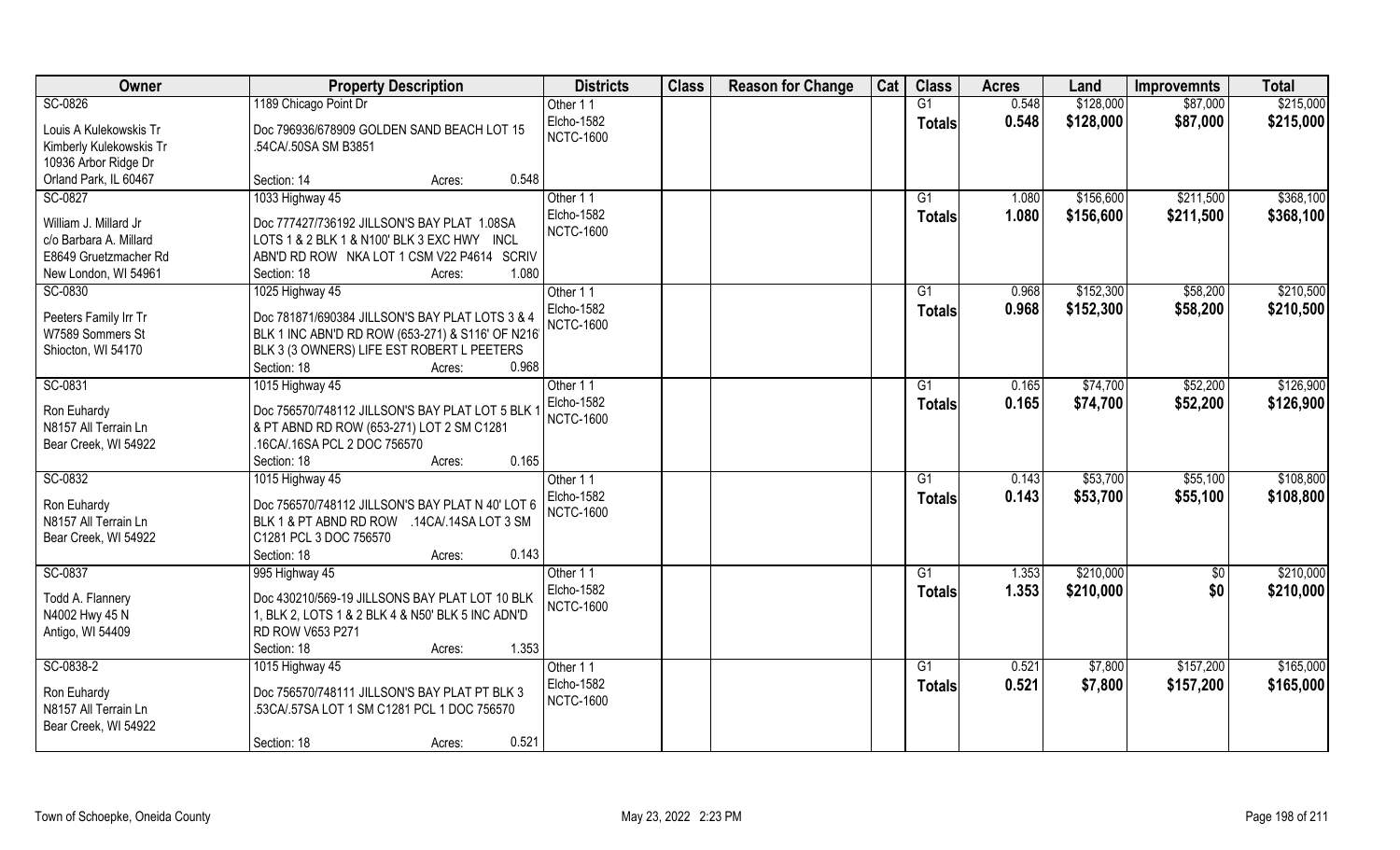| Owner                  | <b>Property Description</b>                      | <b>Districts</b>  | <b>Class</b> | <b>Reason for Change</b> | Cat | <b>Class</b>    | <b>Acres</b> | Land      | <b>Improvemnts</b> | <b>Total</b> |
|------------------------|--------------------------------------------------|-------------------|--------------|--------------------------|-----|-----------------|--------------|-----------|--------------------|--------------|
| SC-0838-3              | 1003 Highway 45                                  | Other 11          |              |                          |     | G1              | 1.250        | \$183,800 | \$130,100          | \$313,900    |
| Ricky F. Heinemann     | Doc 692475/686191 JILLISON'S BAY PLAT LOTS 7-9 & | Elcho-1582        |              |                          |     | <b>Totals</b>   | 1.250        | \$183,800 | \$130,100          | \$313,900    |
| N8327 Berg Rd          | S10' LOT 6 BLK 1 & S181' BLK 3 INCL VAC ROW      | <b>NCTC-1600</b>  |              |                          |     |                 |              |           |                    |              |
| Porterfield, WI 54159  | (653-271) (14 OWNERS) SEE                        |                   |              |                          |     |                 |              |           |                    |              |
|                        | 1.250<br>Section: 18<br>Acres:                   |                   |              |                          |     |                 |              |           |                    |              |
| SC-0842                | 989 Highway 45                                   | Other 11          |              |                          |     | $\overline{G1}$ | 0.352        | \$115,000 | \$300              | \$115,300    |
|                        |                                                  | Elcho-1582        |              |                          |     | Totals          | 0.352        | \$115,000 | \$300              | \$115,300    |
| James E. Grams         | Doc 583634/395705 JILLSON'S BAY PLAT LOTS 3-5    | <b>NCTC-1600</b>  |              |                          |     |                 |              |           |                    |              |
| 6939 Lake Mildred Rd   | BLK 4 & SE75' OF NW125' BLK 5 (3 OWNERS) LIFE    |                   |              |                          |     |                 |              |           |                    |              |
| Rhinelander, WI 54501  | EST EUGENE & CECELIA GRAMS                       |                   |              |                          |     |                 |              |           |                    |              |
|                        | 0.352<br>Section: 18<br>Acres:                   |                   |              |                          |     |                 |              |           |                    |              |
| SC-0844                | 979 Highway 45                                   | Other 11          |              |                          |     | G1              | 0.573        | \$146,500 | \$177,300          | \$323,800    |
| John S. Jensen Sr      | Doc 450968/408806 JILLSON S BAY PLAT LOTS 6,7,8  | Elcho-1582        |              |                          |     | <b>Totals</b>   | 0.573        | \$146,500 | \$177,300          | \$323,800    |
| Mary Robin Jensen      | BLK4                                             | <b>NCTC-1600</b>  |              |                          |     |                 |              |           |                    |              |
| 979 Highway 45         |                                                  |                   |              |                          |     |                 |              |           |                    |              |
| Pelican Lake, WI 54463 | 0.573<br>Section: 18<br>Acres:                   |                   |              |                          |     |                 |              |           |                    |              |
| SC-0848                | 761 Highway 45                                   | Other 11          |              |                          |     | G1              | 0.140        | \$48,200  | \$29,100           | \$77,300     |
|                        |                                                  | Elcho-1582        |              |                          |     | <b>Totals</b>   | 0.140        | \$48,200  | \$29,100           | \$77,300     |
| Nueske Holdings, LLC   | Doc 811946/705504 VILLAGE OF PELICAN LAKE LOT    | <b>NCTC-1600</b>  |              |                          |     |                 |              |           |                    |              |
| 605 S Grandview St     | BLK 1 SM B6635 BNG PT G L 5 .15CA/.12SA          |                   |              |                          |     |                 |              |           |                    |              |
| Wittenberg, WI 54499   |                                                  |                   |              |                          |     |                 |              |           |                    |              |
|                        | 0.140<br>Section: 19<br>Acres:                   |                   |              |                          |     |                 |              |           |                    |              |
| SC-0849                | Hwy 45                                           | Other 11          |              |                          |     | $\overline{G2}$ | 0.173        | \$64,800  | $\sqrt[6]{30}$     | \$64,800     |
| Nueske Holdings, LLC   | Doc 811946/705504 VILLAGE OF PELICAN LAKE LOT    | <b>Elcho-1582</b> |              |                          |     | <b>Totals</b>   | 0.173        | \$64,800  | \$0                | \$64,800     |
| 605 S Grandview St     | BLK 1 SM B6635 .19CA/.16SA                       | <b>NCTC-1600</b>  |              |                          |     |                 |              |           |                    |              |
| Wittenberg, WI 54499   |                                                  |                   |              |                          |     |                 |              |           |                    |              |
|                        | 0.173<br>Section: 19<br>Acres:                   |                   |              |                          |     |                 |              |           |                    |              |
| SC-0850                | 751 Highway 45                                   | Other 11          |              |                          |     | G2              | 0.585        | \$95,700  | \$22,200           | \$117,900    |
|                        |                                                  | Elcho-1582        |              |                          |     | <b>Totals</b>   | 0.585        | \$95,700  | \$22,200           | \$117,900    |
| Nueske Holdings, LLC   | Doc 811946/705504 VILLAGE OF PELICAN LAKE LOTS   | <b>NCTC-1600</b>  |              |                          |     |                 |              |           |                    |              |
| 605 S Grandview St     | 3 & 4 BLK 1.64CA/.56SA                           |                   |              |                          |     |                 |              |           |                    |              |
| Wittenberg, WI 54499   |                                                  |                   |              |                          |     |                 |              |           |                    |              |
|                        | 0.585<br>Section: 19<br>Acres:                   |                   |              |                          |     |                 |              |           |                    |              |
| SC-0852                | 745 Highway 45                                   | Other 11          |              |                          |     | G2              | 0.981        | \$173,700 | \$191,100          | \$364,800    |
| Stephen D Artus Trust  | Doc 695600/680314 VILLAGE OF PELICAN LAKE LOT    | <b>Elcho-1582</b> |              |                          |     | <b>Totals</b>   | 0.981        | \$173,700 | \$191,100          | \$364,800    |
| 1883 Artus Rd          | BLK 1, SEE SM B2039 1.0CA/-SA                    | <b>NCTC-1600</b>  |              |                          |     |                 |              |           |                    |              |
| Pelican Lake, WI 54463 |                                                  |                   |              |                          |     |                 |              |           |                    |              |
|                        | 0.981<br>Section: 19<br>Acres:                   |                   |              |                          |     |                 |              |           |                    |              |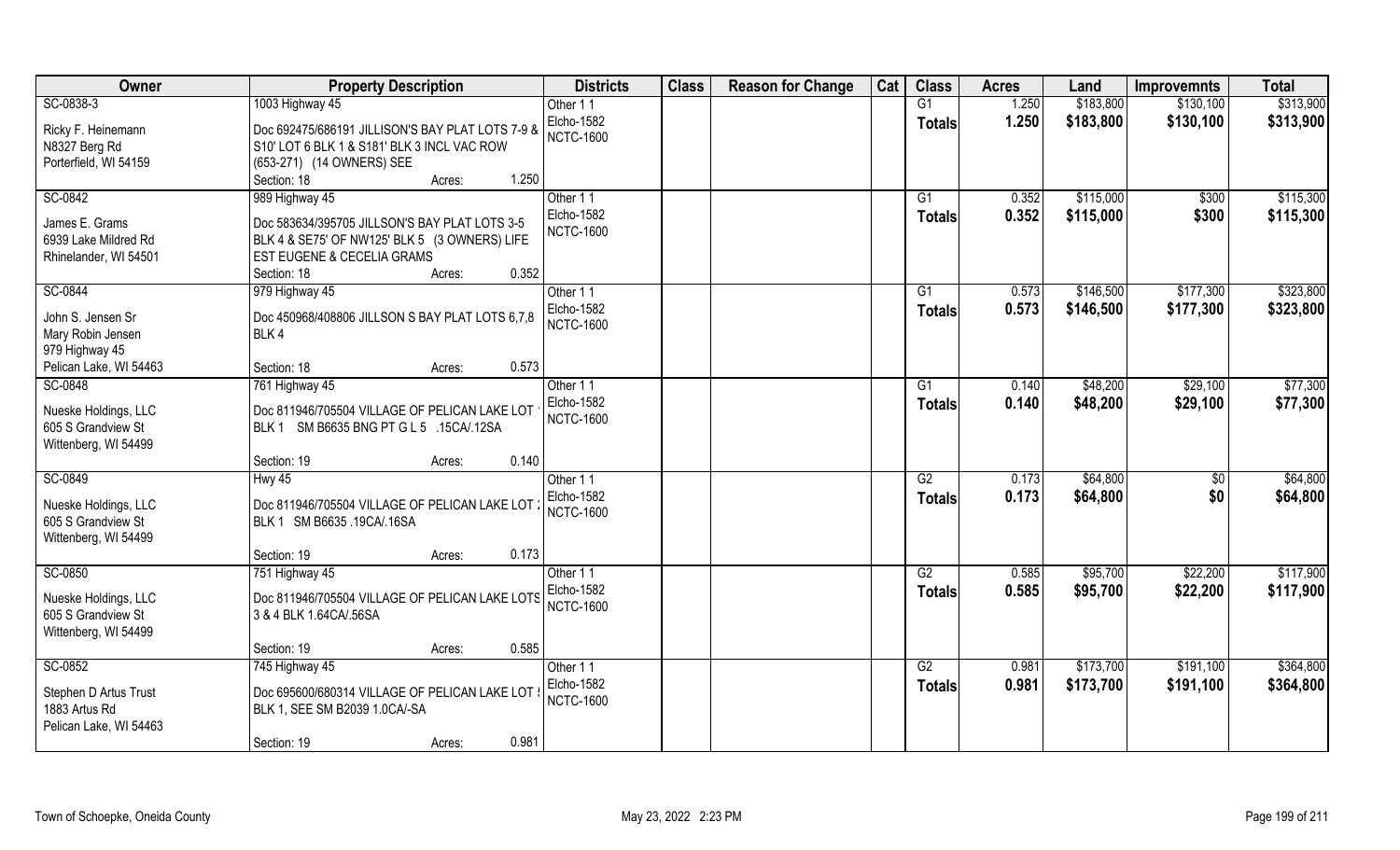| Owner                         | <b>Property Description</b>                                                                  | <b>Districts</b> | <b>Class</b> | <b>Reason for Change</b> | Cat | <b>Class</b>           | <b>Acres</b> | Land            | <b>Improvemnts</b> | <b>Total</b>    |
|-------------------------------|----------------------------------------------------------------------------------------------|------------------|--------------|--------------------------|-----|------------------------|--------------|-----------------|--------------------|-----------------|
| SC-0853                       | 741 Highway 45                                                                               | Other 11         |              |                          |     | G1                     | 0.571        | \$113,800       | \$8,400            | \$122,200       |
| Artus Pelican Lake Hotel, LLC | Doc 729522/729521 VILLAGE OF PELICAN LAKE LOT                                                | Elcho-1582       |              |                          |     | <b>Totals</b>          | 0.571        | \$113,800       | \$8,400            | \$122,200       |
| 3542 N Prairie Wood Dr        | BLK 1 SM A2813 .57CA/.56SA                                                                   | <b>NCTC-1600</b> |              |                          |     |                        |              |                 |                    |                 |
| Appleton, WI 54913            |                                                                                              |                  |              |                          |     |                        |              |                 |                    |                 |
|                               | 0.571<br>Section: 19<br>Acres:                                                               |                  |              |                          |     |                        |              |                 |                    |                 |
| SC-0854                       | 1882 Manitowoc St                                                                            | Other 11         |              |                          |     | $\overline{G1}$        | 0.327        | \$75,100        | \$30,800           | \$105,900       |
| Patrick H. Porten             |                                                                                              | Elcho-1582       |              |                          |     | Totals                 | 0.327        | \$75,100        | \$30,800           | \$105,900       |
| W5418 Prospect Rd             | Doc 411475/343-583 VILLAGE OF PELICAN LAKE LOT<br>7 BLK 1 8 OWNERS LIFE EST JAMES & PATRICIA | <b>NCTC-1600</b> |              |                          |     |                        |              |                 |                    |                 |
| Horicon, WI 53032             | <b>PORTEN</b>                                                                                |                  |              |                          |     |                        |              |                 |                    |                 |
|                               | 0.327<br>Section: 19<br>Acres:                                                               |                  |              |                          |     |                        |              |                 |                    |                 |
| SC-0855                       | 733 Highway 45                                                                               | Other 11         |              |                          |     | G2                     | 0.294        | \$8,600         | \$32,200           | \$40,800        |
|                               |                                                                                              | Elcho-1582       |              |                          |     | <b>Totals</b>          | 0.294        | \$8,600         | \$32,200           | \$40,800        |
| Portens Wildwood, LLC         | Doc 764547/763677 VILLAGE OF PELICAN LAKE LOT                                                | <b>NCTC-1600</b> |              |                          |     |                        |              |                 |                    |                 |
| c/o Portens Wildwood, LLC     | BLK <sub>1</sub>                                                                             |                  |              |                          |     |                        |              |                 |                    |                 |
| 1006 S Main St                |                                                                                              |                  |              |                          |     |                        |              |                 |                    |                 |
| Horicon, WI 53032             | 0.294<br>Section: 19<br>Acres:                                                               |                  |              |                          |     |                        |              |                 |                    |                 |
| SC-0855-1                     | Hwy 45                                                                                       | Other 11         |              |                          |     | X4                     | 0.493        | \$0             | \$0                | $\sqrt{50}$     |
| Schoepke Town                 | Doc 000000/000000 VILLAGE OF PELICAN LAKE                                                    | Elcho-1582       |              |                          |     | <b>Totals</b>          | 0.493        | \$0             | \$0                | \$0             |
| 769 Highway 45                | PUBLIC ACCESS PELICAN LAKE                                                                   | <b>NCTC-1600</b> |              |                          |     |                        |              |                 |                    |                 |
| Pelican Lake, WI 54463        |                                                                                              |                  |              |                          |     |                        |              |                 |                    |                 |
|                               | 0.493<br>Section: 19<br>Acres:                                                               |                  |              |                          |     |                        |              |                 |                    |                 |
| SC-0856                       |                                                                                              | Other 11         |              |                          |     | $\overline{\text{X2}}$ | 0.000        | $\overline{50}$ | $\overline{50}$    | $\overline{50}$ |
| State                         | Doc 74085/000000 VILLAGE OF PELICAN LAKE BLK 3                                               | Elcho-1582       |              |                          |     | Totals                 | 0.000        | \$0             | \$0                | \$0             |
|                               |                                                                                              | <b>NCTC-1600</b> |              |                          |     |                        |              |                 |                    |                 |
|                               |                                                                                              |                  |              |                          |     |                        |              |                 |                    |                 |
|                               | 0.000<br>Section: 19<br>Acres:                                                               |                  |              |                          |     |                        |              |                 |                    |                 |
| SC-0857                       | 1830 Norrie St                                                                               | Other 11         |              |                          |     | G1                     | 0.680        | \$6,800         | \$62,600           | \$69,400        |
|                               |                                                                                              | Elcho-1582       |              |                          |     | <b>Totals</b>          | 0.680        | \$6,800         | \$62,600           | \$69,400        |
| Patrick J. Peeters            | Doc 609384/604887 VILLAGE OF PELICAN LAKE LOTS                                               | <b>NCTC-1600</b> |              |                          |     |                        |              |                 |                    |                 |
| Wendy L. Peeters              | 1-4 BLK 4 NKA LOT 1 CSM V24 P4956 .68CA/.68SA                                                |                  |              |                          |     |                        |              |                 |                    |                 |
| PO Box 114                    |                                                                                              |                  |              |                          |     |                        |              |                 |                    |                 |
| Pelican Lake, WI 54463        | 0.680<br>Section: 19<br>Acres:                                                               |                  |              |                          |     |                        |              |                 |                    |                 |
| SC-0861                       | 1802 Norrie St                                                                               | Other 11         |              |                          |     | G6                     | 1.192        | \$1,800         | $\sqrt{$0}$        | \$1,800         |
| Shawn Patrick Taylor          | Doc 711819/495270 VILLAGE OF PELICAN LAKE LOTS                                               | Elcho-1582       |              |                          |     | <b>Totals</b>          | 1.192        | \$1,800         | \$0                | \$1,800         |
| 1073 SW Ivory Loop            | 1-6 BLK 5 LIFE EST LUCIUS A & MARIANNE TAYLOR                                                | <b>NCTC-1600</b> |              |                          |     |                        |              |                 |                    |                 |
| Gresham, OR 97080             |                                                                                              |                  |              |                          |     |                        |              |                 |                    |                 |
|                               | 1.192<br>Section: 19<br>Acres:                                                               |                  |              |                          |     |                        |              |                 |                    |                 |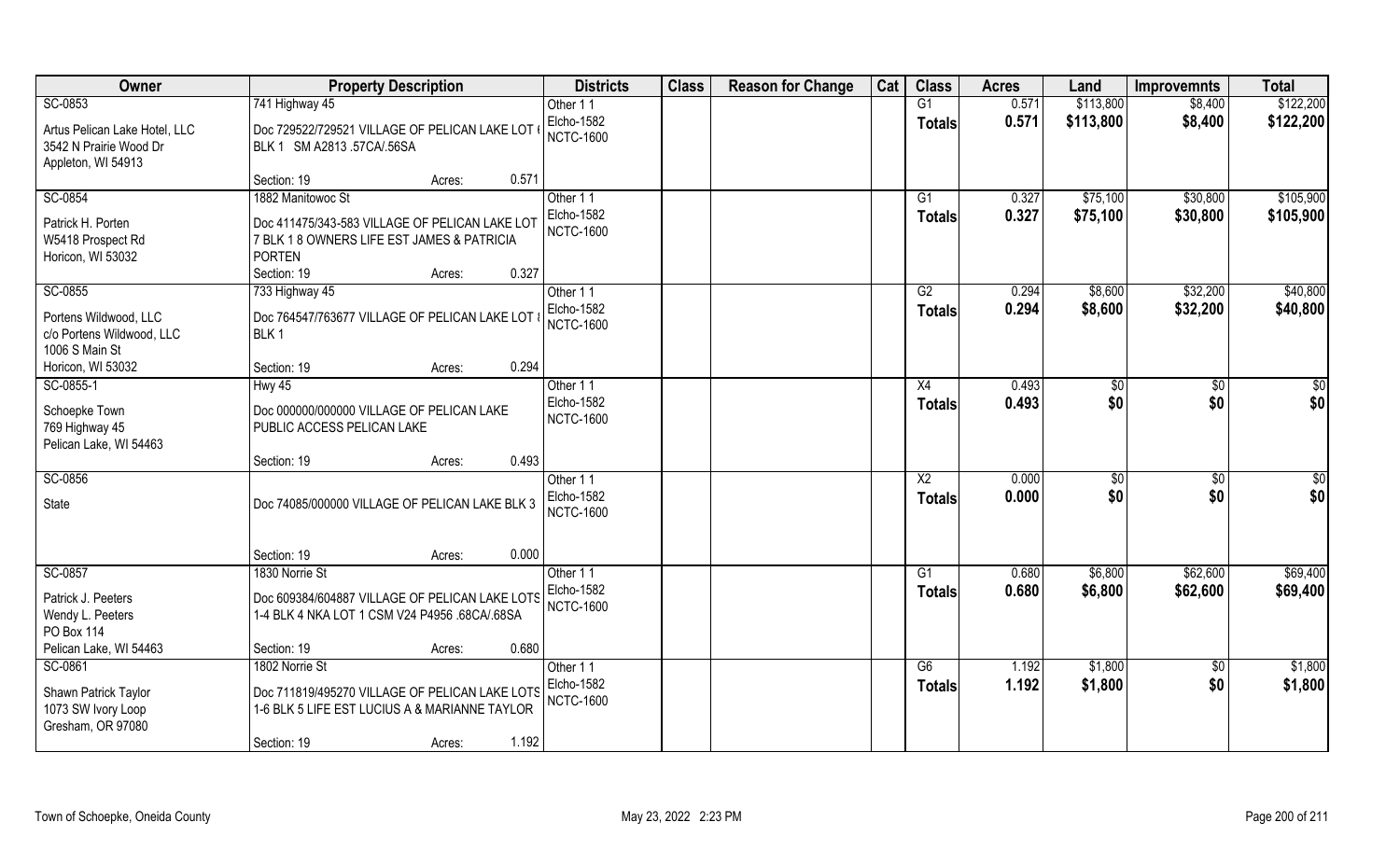| Owner                  | <b>Property Description</b>                      | <b>Districts</b> | <b>Class</b> | <b>Reason for Change</b> | Cat | <b>Class</b>    | <b>Acres</b> | Land            | <b>Improvemnts</b> | <b>Total</b>    |
|------------------------|--------------------------------------------------|------------------|--------------|--------------------------|-----|-----------------|--------------|-----------------|--------------------|-----------------|
| SC-0867                |                                                  | Other 11         |              |                          |     | G6              | 0.747        | \$1,100         | $\sqrt{$0}$        | \$1,100         |
| Shawn Patrick Taylor   | Doc 711819/495270 VILLAGE OF PELICAN LAKE LOTS   | Elcho-1582       |              |                          |     | <b>Totals</b>   | 0.747        | \$1,100         | \$0                | \$1,100         |
| 1073 SW Ivory Loop     | 1-3 BLK 6 LIFE EST LUCIUS A & MARIANNE B         | <b>NCTC-1600</b> |              |                          |     |                 |              |                 |                    |                 |
| Gresham, OR 97080      | <b>TAYLOR</b>                                    |                  |              |                          |     |                 |              |                 |                    |                 |
|                        | 0.747<br>Section: 19<br>Acres:                   |                  |              |                          |     |                 |              |                 |                    |                 |
| SC-0870                |                                                  | Other 11         |              |                          |     | G6              | 1.373        | \$2,900         | \$0                | \$2,900         |
| Shawn Patrick Taylor   | Doc 711819/495270 VILLAGE OF PELICAN LAKE LOTS   | Elcho-1582       |              |                          |     | Totals          | 1.373        | \$2,900         | \$0                | \$2,900         |
| 1073 SW Ivory Loop     | 1-6 BLK 7 EXC HWY ROW V260-185 LIFE EST LUCIUS   | <b>NCTC-1600</b> |              |                          |     |                 |              |                 |                    |                 |
| Gresham, OR 97080      | A & MARIANNE TAYLOR                              |                  |              |                          |     |                 |              |                 |                    |                 |
|                        | 1.373<br>Section: 19<br>Acres:                   |                  |              |                          |     |                 |              |                 |                    |                 |
| SC-0876                | 770 Appleton St                                  | Other 11         |              |                          |     | G1              | 1.136        | \$15,700        | \$40,800           | \$56,500        |
| Troy D. Wilcox         | Doc 735481/504258 VILLAGE OF PELICAN LAKE LOT    | Elcho-1582       |              |                          |     | <b>Totals</b>   | 1.136        | \$15,700        | \$40,800           | \$56,500        |
| W2354 Redwood Dr       | 1,4,5,8,9 & 12 BLK 8 EXC V259-553 V937-162 & DOC | <b>NCTC-1600</b> |              |                          |     |                 |              |                 |                    |                 |
| Pulaski, WI 54162      | 735481 SHLD EXC V259-553                         |                  |              |                          |     |                 |              |                 |                    |                 |
|                        | 1.136<br>Section: 19<br>Acres:                   |                  |              |                          |     |                 |              |                 |                    |                 |
| SC-0877                |                                                  | Other 11         |              |                          |     | X4              | 0.000        | \$0             | \$0                | $\sqrt{50}$     |
| Schoepke Town          | Doc 464167/444364 VILLAGE OF PELICAN LAKE LOTS   | Elcho-1582       |              |                          |     | <b>Totals</b>   | 0.000        | \$0             | \$0                | \$0             |
| 769 Highway 45         | 2,3,6,7,10 & 11 EXC S30' LOT 11                  | <b>NCTC-1600</b> |              |                          |     |                 |              |                 |                    |                 |
| Pelican Lake, WI 54463 |                                                  |                  |              |                          |     |                 |              |                 |                    |                 |
|                        | 0.000<br>Section: 19<br>Acres:                   |                  |              |                          |     |                 |              |                 |                    |                 |
| SC-0888                | 1834 Milwaukee St                                | Other 11         |              |                          |     | $\overline{X4}$ | 0.000        | $\overline{50}$ | $\overline{50}$    | $\overline{50}$ |
| Schoepke Town          | Doc 216385/000000 VILLAGE OF PELICAN LAKE LOTS   | Elcho-1582       |              |                          |     | Totals          | 0.000        | \$0             | \$0                | \$0             |
| 769 Highway 45         | 1,4,5,8,9,12 BLK 9 EXC V371 P260 FIRE STATION    | <b>NCTC-1600</b> |              |                          |     |                 |              |                 |                    |                 |
| Pelican Lake, WI 54463 |                                                  |                  |              |                          |     |                 |              |                 |                    |                 |
|                        | 0.000<br>Section: 19<br>Acres:                   |                  |              |                          |     |                 |              |                 |                    |                 |
| SC-0888-1              | 1808 Milwaukee St                                | Other 11         |              |                          |     | G1              | 1.240        | \$16,300        | \$4,000            | \$20,300        |
| Better Image LLP       | Doc 783903/735481 VILLAGE OF PELICAN LAKE LOTS   | Elcho-1582       |              |                          |     | <b>Totals</b>   | 1.240        | \$16,300        | \$4,000            | \$20,300        |
| c/o Better Image, LLP  | 2,3,6,7,10,11 BLK 9 EXC V259-P612                | <b>NCTC-1600</b> |              |                          |     |                 |              |                 |                    |                 |
| PO Box 117             |                                                  |                  |              |                          |     |                 |              |                 |                    |                 |
| Pelican Lake, WI 54463 | 1.240<br>Section: 19<br>Acres:                   |                  |              |                          |     |                 |              |                 |                    |                 |
| SC-0889                | 772 Cato St                                      | Other 11         |              |                          |     | G1              | 0.216        | \$3,200         | \$43,000           | \$46,200        |
| Charles M. Black       | Doc 304788/339-590 VILLAGE OF PELICAN LAKE       | Elcho-1582       |              |                          |     | <b>Totals</b>   | 0.216        | \$3,200         | \$43,000           | \$46,200        |
| PO Box 21              | LOTS 1 & 2 BLK 10                                | <b>NCTC-1600</b> |              |                          |     |                 |              |                 |                    |                 |
| Pelican Lake, WI 54463 |                                                  |                  |              |                          |     |                 |              |                 |                    |                 |
|                        | 0.216<br>Section: 19<br>Acres:                   |                  |              |                          |     |                 |              |                 |                    |                 |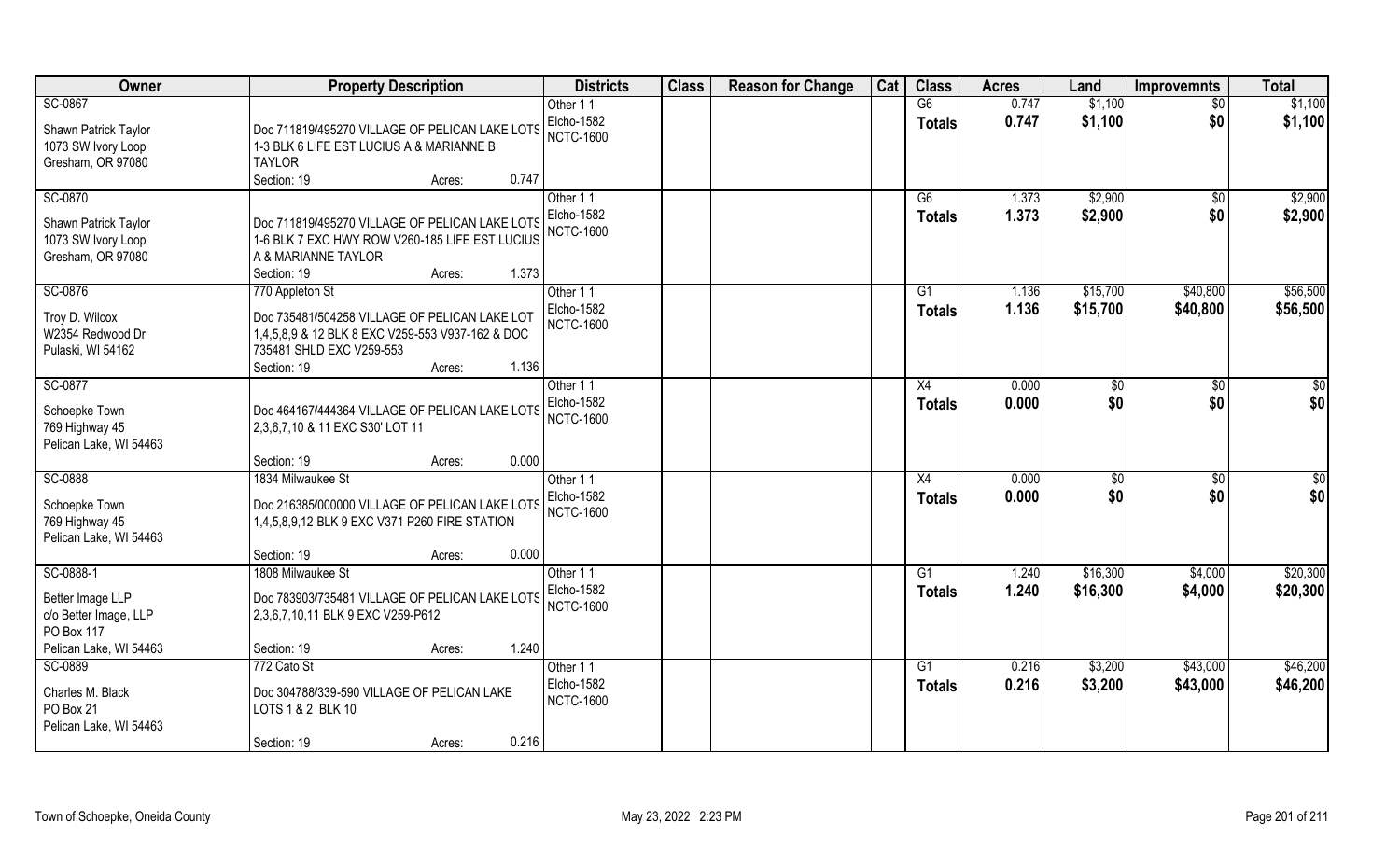| Owner                                   | <b>Property Description</b>                     |        | <b>Districts</b>               | <b>Class</b> | <b>Reason for Change</b> | Cat | <b>Class</b>  | <b>Acres</b> | Land     | <b>Improvemnts</b> | <b>Total</b> |
|-----------------------------------------|-------------------------------------------------|--------|--------------------------------|--------------|--------------------------|-----|---------------|--------------|----------|--------------------|--------------|
| SC-0891                                 | 764 Cato St                                     |        | Other 11                       |              |                          |     | G1            | 0.208        | \$3,100  | \$43,600           | \$46,700     |
| Garlon G. Braun                         | Doc 504520/476140 VILLAGE OF PELICAN LAKE LOT   |        | Elcho-1582                     |              |                          |     | <b>Totals</b> | 0.208        | \$3,100  | \$43,600           | \$46,700     |
| Sharon L. Braun                         | <b>BLK 10</b>                                   |        | <b>NCTC-1600</b>               |              |                          |     |               |              |          |                    |              |
| 764 Cato St                             |                                                 |        |                                |              |                          |     |               |              |          |                    |              |
| Pelican Lake, WI 54463                  | Section: 19                                     | Acres: | 0.208                          |              |                          |     |               |              |          |                    |              |
| SC-0892                                 | 1851 Milwaukee St                               |        | Other 11                       |              |                          |     | G2            | 0.947        | \$21,400 | \$76,700           | \$98,100     |
|                                         |                                                 |        | Elcho-1582                     |              |                          |     | <b>Totals</b> | 0.947        | \$21,400 | \$76,700           | \$98,100     |
| B Baits, Inc.                           | Doc 460713/397000 VILLAGE OF PELICAN LAKE LOTS  |        | <b>NCTC-1600</b>               |              |                          |     |               |              |          |                    |              |
| c/o B Baits, Inc                        | 1,5,7 & PT LOTS 4 & 6 BLK 11                    |        |                                |              |                          |     |               |              |          |                    |              |
| W10782 Forest Rd                        |                                                 |        |                                |              |                          |     |               |              |          |                    |              |
| Summit Lake, WI 54485                   | Section: 19                                     | Acres: | 0.947                          |              |                          |     |               |              |          |                    |              |
| SC-0893                                 | 1841 Milwaukee St                               |        | Other 11                       |              |                          |     | G1            | 0.451        | \$6,800  | \$67,900           | \$74,700     |
| James F. Jeffords                       | Doc 809396/801926 VILLAGE OF PELICAN LAKE LOT   |        | Elcho-1582                     |              |                          |     | <b>Totals</b> | 0.451        | \$6,800  | \$67,900           | \$74,700     |
| Carrie L. Jeffords                      | & 3, N10' OF E10' LOT 4 & N10' LOT 6 BLK 11     |        | <b>NCTC-1600</b>               |              |                          |     |               |              |          |                    |              |
| 4824 Anna Rd                            |                                                 |        |                                |              |                          |     |               |              |          |                    |              |
| West Bend, WI 53095                     | Section: 19                                     | Acres: | 0.451                          |              |                          |     |               |              |          |                    |              |
| SC-0899                                 | 1860 Manitowoc St                               |        | Other 11                       |              |                          |     | G2            | 0.692        | \$19,200 | \$74,800           | \$94,000     |
|                                         |                                                 |        | Elcho-1582                     |              |                          |     | <b>Totals</b> | 0.692        | \$19,200 | \$74,800           | \$94,000     |
| Gerald F. Leonard<br>c/o Gerald Leonard | Doc 825674/730084 VILLAGE OF PELICAN LAKE LOTS  |        | <b>NCTC-1600</b>               |              |                          |     |               |              |          |                    |              |
| 809 County G                            | 8, 9, 12 BLK 11 LOT 1 CSM V5 P1373 .69CA/.703SA |        |                                |              |                          |     |               |              |          |                    |              |
| Pelican Lake, WI 54463                  | Section: 19                                     |        | 0.692                          |              |                          |     |               |              |          |                    |              |
| SC-0901                                 | 1850 Manitowoc St                               | Acres: |                                |              |                          |     | G1            | 0.211        | \$3,200  | \$69,200           | \$72,400     |
|                                         |                                                 |        | Other 11                       |              |                          |     |               |              |          |                    |              |
| Kyle M. Flannery                        | Doc 735489/735488 VILLAGE OF PELICAN LAKE LOT   |        | Elcho-1582<br><b>NCTC-1600</b> |              |                          |     | <b>Totals</b> | 0.211        | \$3,200  | \$69,200           | \$72,400     |
| PO Box 86                               | 10 BLK 11                                       |        |                                |              |                          |     |               |              |          |                    |              |
| Pelican Lake, WI 54463                  |                                                 |        |                                |              |                          |     |               |              |          |                    |              |
|                                         | Section: 19                                     | Acres: | 0.211                          |              |                          |     |               |              |          |                    |              |
| SC-0902                                 |                                                 |        | Other 11                       |              |                          |     | G1            | 0.233        | \$3,500  | $\overline{50}$    | \$3,500      |
| Kyle M. Flannery                        | Doc 735489/735488 VILLAGE OF PELICAN LAKE LOT   |        | Elcho-1582                     |              |                          |     | <b>Totals</b> | 0.233        | \$3,500  | \$0                | \$3,500      |
| PO Box 86                               | 11 BLK 11                                       |        | <b>NCTC-1600</b>               |              |                          |     |               |              |          |                    |              |
| Pelican Lake, WI 54463                  |                                                 |        |                                |              |                          |     |               |              |          |                    |              |
|                                         | Section: 19                                     | Acres: | 0.233                          |              |                          |     |               |              |          |                    |              |
| SC-0904                                 | 1856 Manitowoc St                               |        | Other 11                       |              |                          |     | G1            | 0.249        | \$3,700  | \$35,200           | \$38,900     |
|                                         |                                                 |        | Elcho-1582                     |              |                          |     | <b>Totals</b> | 0.249        | \$3,700  | \$35,200           | \$38,900     |
| Larry Kreilkamp                         | Doc 457918/569-383 VILLAGE OF PELICAN LAKE LOT  |        | <b>NCTC-1600</b>               |              |                          |     |               |              |          |                    |              |
| Monica Kreilkamp                        | 13 BLK 11                                       |        |                                |              |                          |     |               |              |          |                    |              |
| W846 Hwy N                              |                                                 |        |                                |              |                          |     |               |              |          |                    |              |
| Rubicon, WI 53078                       | Section: 19                                     | Acres: | 0.249                          |              |                          |     |               |              |          |                    |              |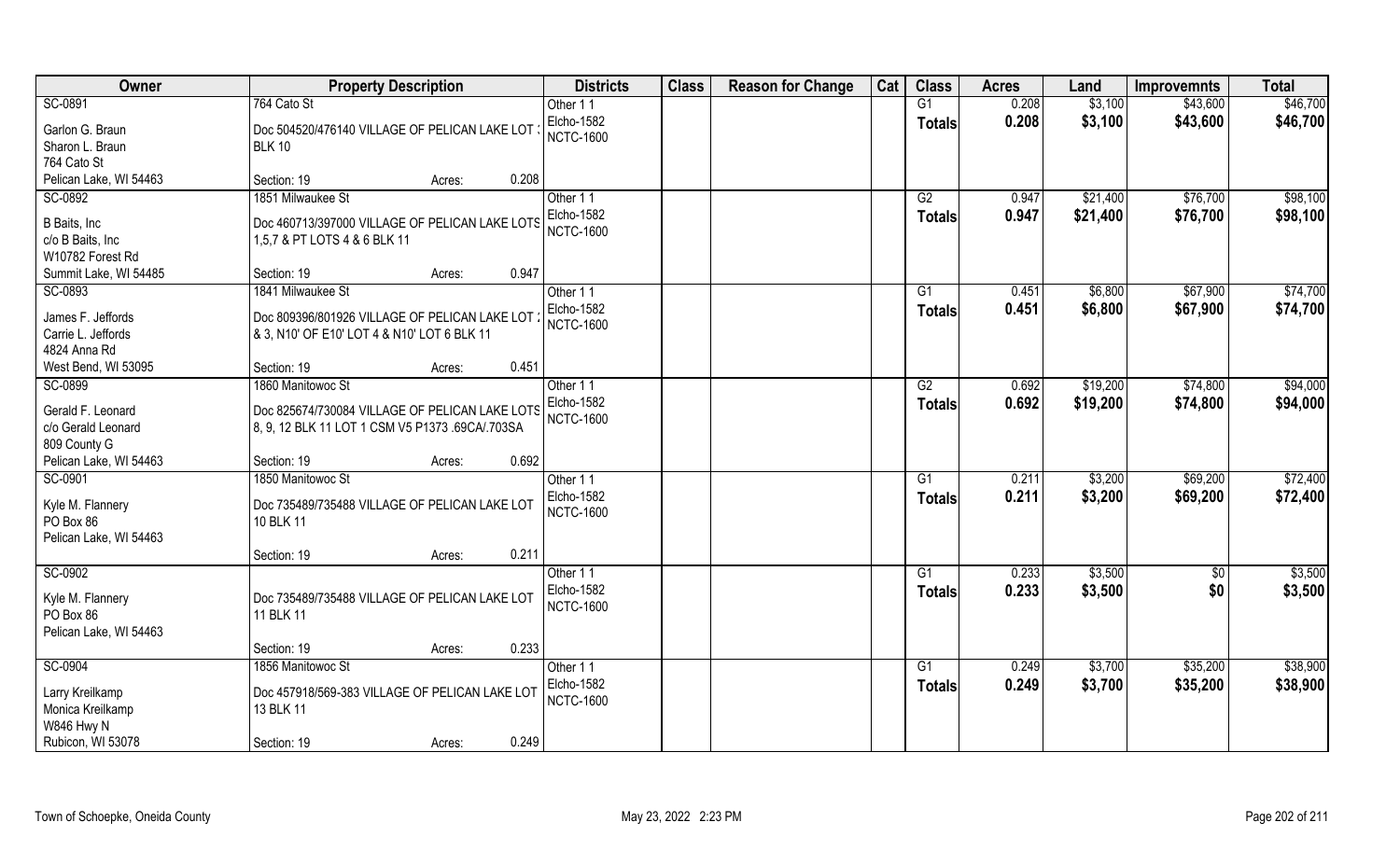| Owner                                                            | <b>Property Description</b>                                                             | <b>Districts</b>                      | <b>Class</b>    | <b>Reason for Change</b> | Cat           | <b>Class</b>    | <b>Acres</b> | Land    | <b>Improvemnts</b> | <b>Total</b> |
|------------------------------------------------------------------|-----------------------------------------------------------------------------------------|---------------------------------------|-----------------|--------------------------|---------------|-----------------|--------------|---------|--------------------|--------------|
| SC-0905                                                          | 750 Milwaukee St                                                                        | Other 11                              |                 |                          |               | G1              | 0.209        | \$3,100 | \$0                | \$3,100      |
| Martin L. Theilman<br>746 Sheboygan St<br>Pelican Lake, WI 54463 | Doc 684447/683997 VILLAGE OF PELICAN LAKE LOT<br><b>BLK 12</b>                          | Elcho-1582<br><b>NCTC-1600</b>        |                 |                          |               | <b>Totals</b>   | 0.209        | \$3,100 | \$0                | \$3,100      |
|                                                                  | 0.209<br>Section: 19<br>Acres:                                                          |                                       |                 |                          |               |                 |              |         |                    |              |
| SC-0906                                                          |                                                                                         | Other 11                              |                 |                          |               | G1              | 0.107        | \$1,600 | $\sqrt{$0}$        | \$1,600      |
| Karen L. Schmidt<br>N1408 Maple Rd<br>Seymour, WI 54165          | Doc 415497/415015 VILLAGE OF PELICAN LAKE LOT<br>BLK 12, EXC N30' (CTY ROW) SEE SM R200 | Elcho-1582<br><b>NCTC-1600</b>        |                 |                          |               | <b>Totals</b>   | 0.107        | \$1,600 | \$0                | \$1,600      |
|                                                                  | Section: 19<br>0.107<br>Acres:                                                          |                                       |                 |                          |               |                 |              |         |                    |              |
| SC-0907                                                          |                                                                                         | Other 11                              |                 |                          |               | G1              | 0.211        | \$3,200 | $\sqrt[6]{3}$      | \$3,200      |
| Karen L. Schmidt<br>N1408 Maple Rd<br>Seymour, WI 54165          | Doc 415497/415015 VILLAGE OF PELICAN LAKE LOT<br><b>BLK 12</b>                          | <b>Elcho-1582</b><br><b>NCTC-1600</b> |                 |                          |               | <b>Totals</b>   | 0.211        | \$3,200 | \$0                | \$3,200      |
|                                                                  | 0.211<br>Section: 19<br>Acres:                                                          |                                       |                 |                          |               |                 |              |         |                    |              |
| SC-0908                                                          | 746 Sheboygan St                                                                        | Other 11                              |                 |                          |               | G1              | 0.209        | \$3,100 | \$44,600           | \$47,700     |
| Martin L. Theilman<br>746 Sheboygan St<br>Pelican Lake, WI 54463 | Doc 684447/683997 VILLAGE OF PELICAN LAKE LOT<br><b>BLK 12</b>                          | <b>Elcho-1582</b><br><b>NCTC-1600</b> |                 |                          |               | <b>Totals</b>   | 0.209        | \$3,100 | \$44,600           | \$47,700     |
|                                                                  | 0.209<br>Section: 19<br>Acres:                                                          |                                       |                 |                          |               |                 |              |         |                    |              |
| SC-0909                                                          | 742 Sheboygan St                                                                        | Other 11                              |                 |                          |               | G1              | 0.209        | \$3,100 | \$48,000           | \$51,100     |
| William C. Stanley II<br>Nikki J. Stanley<br>742 Sheboygan St    | Doc 819366/735223 VILLAGE OF PELICAN LAKE LOT<br><b>BLK 12</b>                          | Elcho-1582<br><b>NCTC-1600</b>        |                 |                          |               | <b>Totals</b>   | 0.209        | \$3,100 | \$48,000           | \$51,100     |
| Pelican Lake, WI 54463                                           | 0.209<br>Section: 19<br>Acres:                                                          |                                       |                 |                          |               |                 |              |         |                    |              |
| SC-0910                                                          | 745 Appleton St                                                                         | Other 11                              |                 |                          |               | $\overline{G1}$ | 0.211        | \$3,200 | \$52,800           | \$56,000     |
| Wayne J. Sparks<br>PO Box 29<br>Pelican Lake, WI 54463           | Doc 408007/551-659 VILLAGE OF PELICAN LAKE LOT<br>6 BLK 12 SEE TOD/DOC 799508           | Elcho-1582<br><b>NCTC-1600</b>        |                 |                          |               | <b>Totals</b>   | 0.211        | \$3,200 | \$52,800           | \$56,000     |
|                                                                  | 0.211<br>Section: 19<br>Acres:                                                          |                                       |                 |                          |               |                 |              |         |                    |              |
| SC-0911                                                          | Appleton St                                                                             | Other 11                              | $\overline{G1}$ | Garage complete          | $\mathcal{P}$ | G1              | 0.213        | \$3,200 | \$13,400           | \$16,600     |
| Wayne J. Sparks<br>PO Box 29<br>Pelican Lake, WI 54463           | Doc 408007/551-659 VILLAGE OF PELICAN LAKE LOT<br>7 BLK 12 SEE TOD/DOC 799508           | <b>Elcho-1582</b><br><b>NCTC-1600</b> |                 |                          |               | <b>Totals</b>   | 0.213        | \$3,200 | \$13,400           | \$16,600     |
|                                                                  | 0.213<br>Section: 19<br>Acres:                                                          |                                       |                 |                          |               |                 |              |         |                    |              |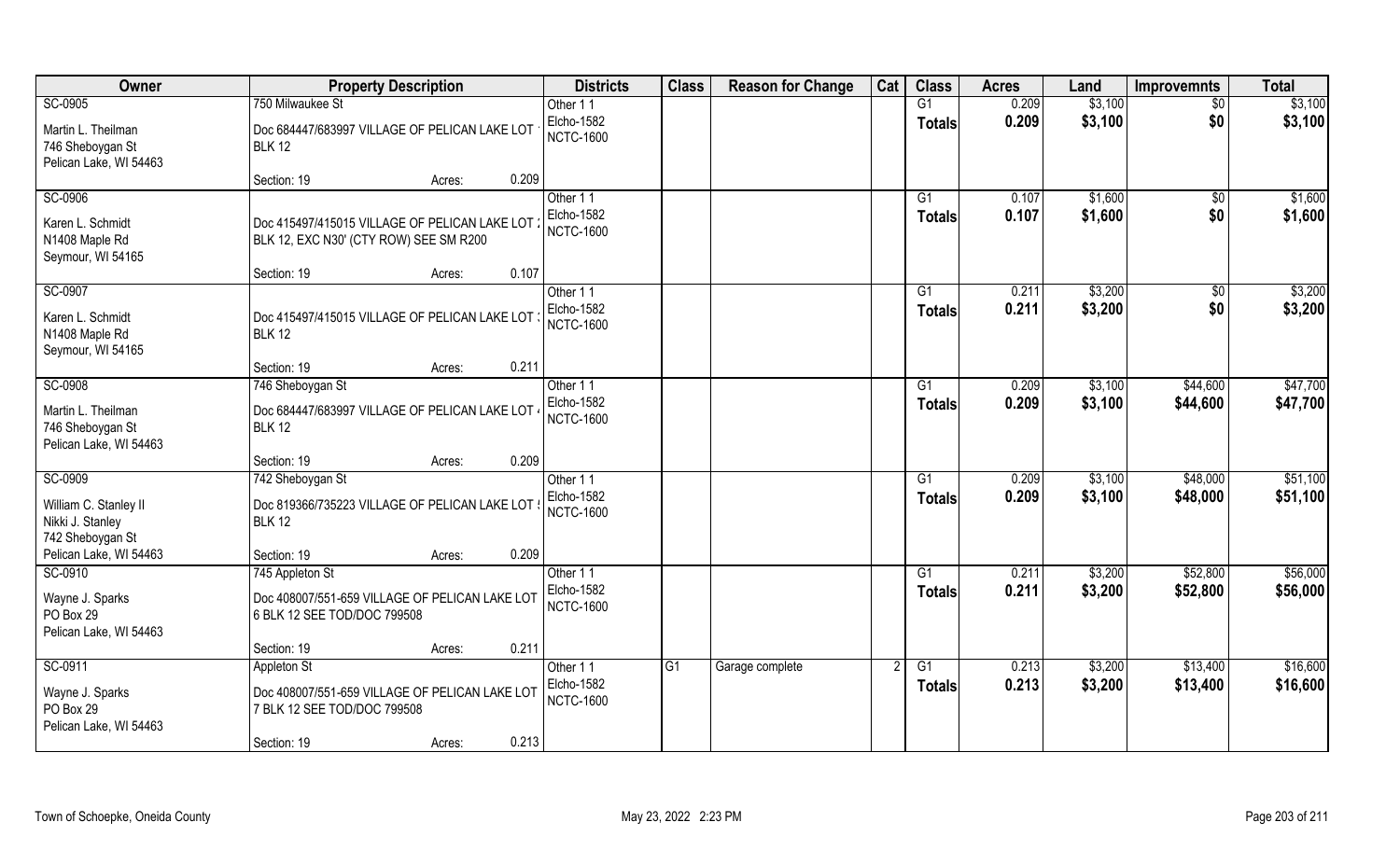| Owner                                                                        | <b>Property Description</b>                                                                         | <b>Districts</b>                                  | <b>Class</b> | <b>Reason for Change</b> | Cat | <b>Class</b>                     | <b>Acres</b>   | Land               | <b>Improvemnts</b>     | <b>Total</b>       |
|------------------------------------------------------------------------------|-----------------------------------------------------------------------------------------------------|---------------------------------------------------|--------------|--------------------------|-----|----------------------------------|----------------|--------------------|------------------------|--------------------|
| SC-0912                                                                      | 738 Sheboygan St                                                                                    | Other 11                                          |              |                          |     | G1                               | 0.212          | \$3,200            | \$18,300               | \$21,500           |
| Daniel C. O'Connor<br>PO Box 118<br>Pelican Lake, WI 54463                   | Doc 443342/400243 VILLAGE OF PELICAN LAKE LOT 8<br><b>BLK 12</b>                                    | Elcho-1582<br><b>NCTC-1600</b>                    |              |                          |     | <b>Totals</b>                    | 0.212          | \$3,200            | \$18,300               | \$21,500           |
|                                                                              | 0.212<br>Section: 19<br>Acres:                                                                      |                                                   |              |                          |     |                                  |                |                    |                        |                    |
| SC-0913                                                                      | 734 Sheboygan St                                                                                    | Other 11                                          |              |                          |     | $\overline{G1}$                  | 0.212          | \$3,200            | \$45,000               | \$48,200           |
| Happy Homes, LLC<br>c/o Happy Homes, LLC<br>2389 County Q                    | Doc 592261/569933 VILLAGE OF PELICAN LAKE LOT<br><b>BLK 12</b>                                      | Elcho-1582<br><b>NCTC-1600</b>                    |              |                          |     | Totals                           | 0.212          | \$3,200            | \$45,000               | \$48,200           |
| Pelican Lake, WI 54463                                                       | 0.212<br>Section: 19<br>Acres:                                                                      |                                                   |              |                          |     |                                  |                |                    |                        |                    |
| SC-0914                                                                      |                                                                                                     | Other 11                                          |              |                          |     | X4                               | 0.000          | $\sqrt{50}$        | \$0                    | $\sqrt{50}$        |
| Schoepke Town<br>769 Highway 45<br>Pelican Lake, WI 54463                    | Doc 593860/580436 VILLAGE OF PELICAN LAKE LOT<br>10 BLK 12                                          | Elcho-1582<br><b>NCTC-1600</b>                    |              |                          |     | Totals                           | 0.000          | \$0                | \$0                    | \$0                |
|                                                                              | 0.000<br>Section: 19<br>Acres:                                                                      |                                                   |              |                          |     |                                  |                |                    |                        |                    |
| SC-0915                                                                      |                                                                                                     | Other 11                                          |              |                          |     | X4                               | 0.000          | \$0                | $\overline{50}$        | $\sqrt{50}$        |
| Pelican Lake Athletic Booster Club<br>c/o Linda L. Herrmann<br>785 Lass Rd   | Doc 690255/464167 VILLAGE OF PELICAN LAKE LOT<br>11 BLK 12                                          | Elcho-1582<br><b>NCTC-1600</b>                    |              |                          |     | <b>Totals</b>                    | 0.000          | \$0                | \$0                    | \$0                |
| Pelican Lake, WI 54463                                                       | 0.000<br>Section: 19<br>Acres:                                                                      |                                                   |              |                          |     |                                  |                |                    |                        |                    |
| SC-0916<br>Happy Homes, LLC<br>c/o Happy Homes, LLC<br>2389 County Q         | Doc 592259/529615 VILLAGE OF PELICAN LAKE LOT<br>12 BLK 12                                          | Other 11<br><b>Elcho-1582</b><br><b>NCTC-1600</b> |              |                          |     | $\overline{G1}$<br><b>Totals</b> | 0.212<br>0.212 | \$3,200<br>\$3,200 | $\overline{50}$<br>\$0 | \$3,200<br>\$3,200 |
| Pelican Lake, WI 54463                                                       | 0.212<br>Section: 19<br>Acres:                                                                      |                                                   |              |                          |     |                                  |                |                    |                        |                    |
| SC-0917                                                                      | 750 Appleton St                                                                                     | Other 11                                          |              |                          |     | X4                               | 0.000          | \$0                | $\overline{30}$        | \$0                |
| St Johns Cath Church<br>750 Appleton St<br>Pelican Lake, WI 54463            | Doc 176060/000000 VILLAGE OF PELICAN LAKE LOTS<br>1 & 4 BLK 13 N/K/A LOT 1 CSM V9 P2402             | Elcho-1582<br><b>NCTC-1600</b>                    |              |                          |     | <b>Totals</b>                    | 0.000          | \$0                | \$0                    | \$0                |
|                                                                              | 0.000<br>Section: 19<br>Acres:                                                                      |                                                   |              |                          |     |                                  |                |                    |                        |                    |
| SC-0918<br>St Johns Cath Church<br>750 Appleton St<br>Pelican Lake, WI 54463 | Doc 179094/000000 VILLAGE OF PELICAN LAKE LOT<br>& PT LOT 2 BLK 13 EXC HWY ROW SEE SM R200<br>0.000 | Other 11<br>Elcho-1582<br><b>NCTC-1600</b>        |              |                          |     | X4<br><b>Totals</b>              | 0.000<br>0.000 | \$0<br>\$0         | $\sqrt{$0}$<br>\$0     | \$0<br>\$0         |
|                                                                              | Section: 19<br>Acres:                                                                               |                                                   |              |                          |     |                                  |                |                    |                        |                    |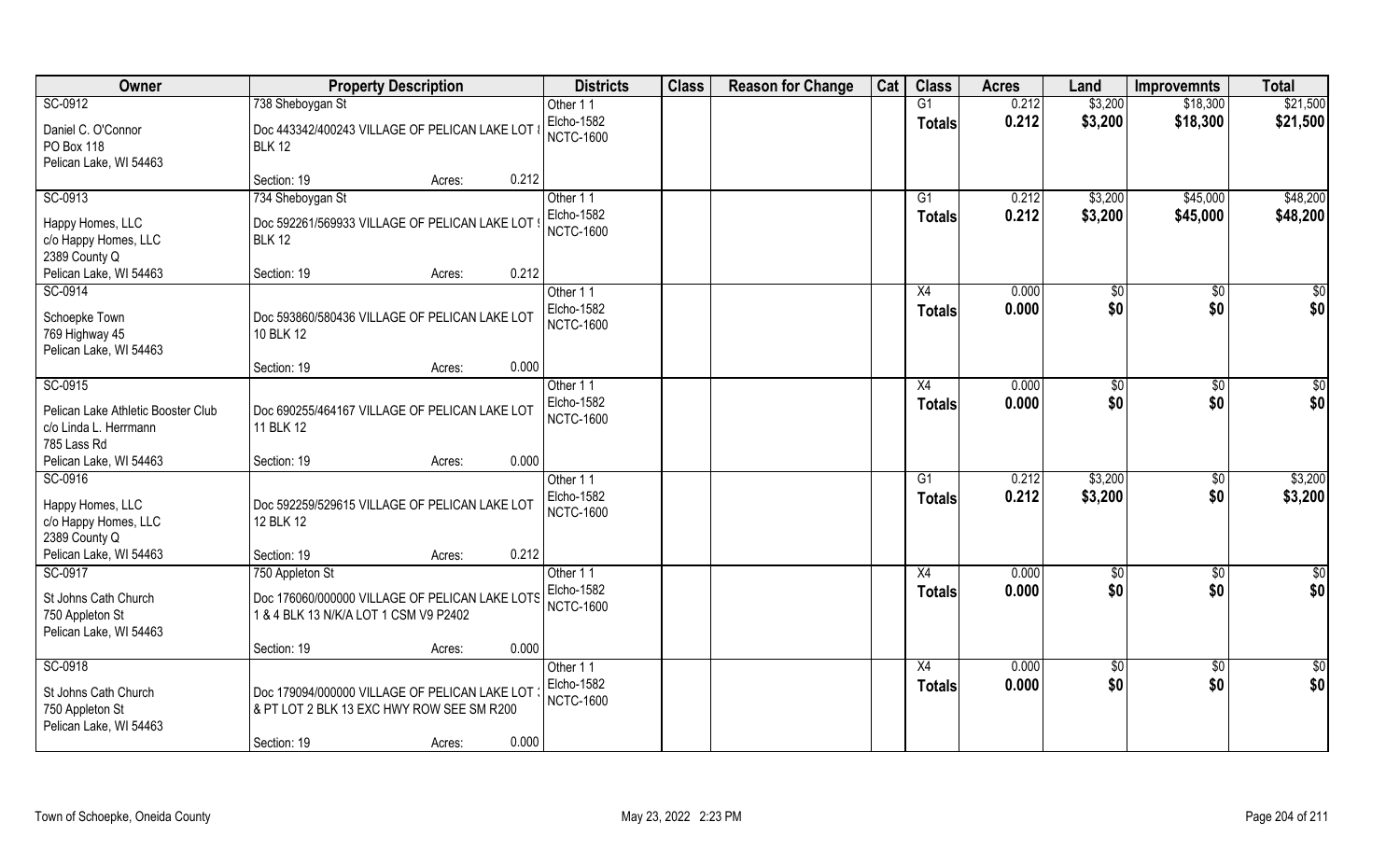| Owner                                                                                               | <b>Property Description</b>                                                                                                                                                                       | <b>Districts</b>                                  | <b>Class</b> | <b>Reason for Change</b> | Cat | <b>Class</b>        | <b>Acres</b>   | Land                   | <b>Improvemnts</b> | <b>Total</b>       |
|-----------------------------------------------------------------------------------------------------|---------------------------------------------------------------------------------------------------------------------------------------------------------------------------------------------------|---------------------------------------------------|--------------|--------------------------|-----|---------------------|----------------|------------------------|--------------------|--------------------|
| SC-0921                                                                                             |                                                                                                                                                                                                   | Other 11                                          |              |                          |     | X4                  | 0.000          | \$0                    | $\overline{50}$    | $\overline{50}$    |
| St Johns Cath Church<br>750 Appleton St<br>Pelican Lake, WI 54463                                   | Doc 215229/198167 VILLAGE OF PELICAN LAKE LOT<br>BLK 13 2 DESC V289-451 & V260-529                                                                                                                | Elcho-1582<br><b>NCTC-1600</b>                    |              |                          |     | <b>Totals</b>       | 0.000          | \$0                    | \$0                | \$0                |
|                                                                                                     | 0.000<br>Section: 19<br>Acres:                                                                                                                                                                    |                                                   |              |                          |     |                     |                |                        |                    |                    |
| SC-0922<br>St Johns Cath Church<br>750 Appleton St<br>Pelican Lake, WI 54463                        | Doc 183339/000000 VILLAGE OF PELICAN LAKE LOT<br><b>BLK 13</b>                                                                                                                                    | Other 11<br>Elcho-1582<br><b>NCTC-1600</b>        |              |                          |     | X4<br>Totals        | 0.000<br>0.000 | \$0<br>\$0             | \$0<br>\$0         | $\sqrt{50}$<br>\$0 |
|                                                                                                     | 0.000<br>Section: 19<br>Acres:                                                                                                                                                                    |                                                   |              |                          |     |                     |                |                        |                    |                    |
| SC-0925<br>Pelican Lake Fire Dist<br>1834 Milwaukee St<br>Pelican Lake, WI 54463                    | 737 Wausau St<br>Doc 698476/698475 VILLAGE OF PELICAN LAKE LOTS<br>7-12 BLK 13 SEE SM A2595 1.3SA NKA LOT 1 CSM<br>V18 P3981 INCL SC-923, 924, 926 & 927 (2012)<br>1.298<br>Section: 19<br>Acres: | Other 11<br>Elcho-1582<br><b>NCTC-1600</b>        |              |                          |     | X4<br><b>Totals</b> | 1.298<br>1.298 | $\sqrt[6]{3}$<br>\$0   | $\sqrt{6}$<br>\$0  | \$0<br>\$0         |
| SC-0929<br>Schoepke Town<br>769 Highway 45<br>Pelican Lake, WI 54463                                | Doc 464167/263-133 VILLAGE OF PELICAN LAKE<br>LOTS 1-6 BLK 14 EXC N30' LOT 1 (V260-114)<br>0.000<br>Section: 19<br>Acres:                                                                         | Other 11<br>Elcho-1582<br><b>NCTC-1600</b>        |              |                          |     | X4<br><b>Totals</b> | 0.000<br>0.000 | $\frac{1}{20}$<br>\$0  | \$0<br>\$0         | \$0<br>\$0         |
| SC-0935                                                                                             | Manitowoc St                                                                                                                                                                                      | Other 11                                          |              |                          |     | G1                  | 1.701          | \$14,200               | $\sqrt[6]{30}$     | \$14,200           |
| Gerald F. Leonard<br>c/o Gerald Leonard<br>809 County G                                             | Doc 825674/730084 VILLAGE OF PELICAN LAKE LOTS<br>1-4 BLK 15                                                                                                                                      | <b>Elcho-1582</b><br><b>NCTC-1600</b>             |              |                          |     | <b>Totals</b>       | 1.701          | \$14,200               | \$0                | \$14,200           |
| Pelican Lake, WI 54463                                                                              | 1.701<br>Section: 19<br>Acres:                                                                                                                                                                    |                                                   |              |                          |     |                     |                |                        |                    |                    |
| SC-0939<br>Baseball Booster et al<br>c/o Linda L. Herrmann<br>785 Lass Rd                           | Doc 274810/000000 VILLAGE OF PELICAN LAKE LOT<br><b>BLK 15</b>                                                                                                                                    | Other 11<br>Elcho-1582<br><b>NCTC-1600</b>        |              |                          |     | X4<br><b>Totals</b> | 0.000<br>0.000 | $\sqrt{$0}$<br>\$0     | $\sqrt{$0}$<br>\$0 | \$0<br>\$0         |
| Pelican Lake, WI 54463                                                                              | 0.000<br>Section: 19<br>Acres:                                                                                                                                                                    |                                                   |              |                          |     |                     |                |                        |                    |                    |
| SC-0940<br>Baseball Booster et al<br>c/o Linda L. Herrmann<br>785 Lass Rd<br>Pelican Lake, WI 54463 | 1829 Manitowoc St<br>Doc 274810/000000 VILLAGE OF PELICAN LAKE LOTS<br>1-5 BLK 16<br>0.000<br>Section: 19<br>Acres:                                                                               | Other 11<br><b>Elcho-1582</b><br><b>NCTC-1600</b> |              |                          |     | X4<br><b>Totals</b> | 0.000<br>0.000 | $\overline{50}$<br>\$0 | \$0<br>\$0         | $rac{1}{6}$<br>\$0 |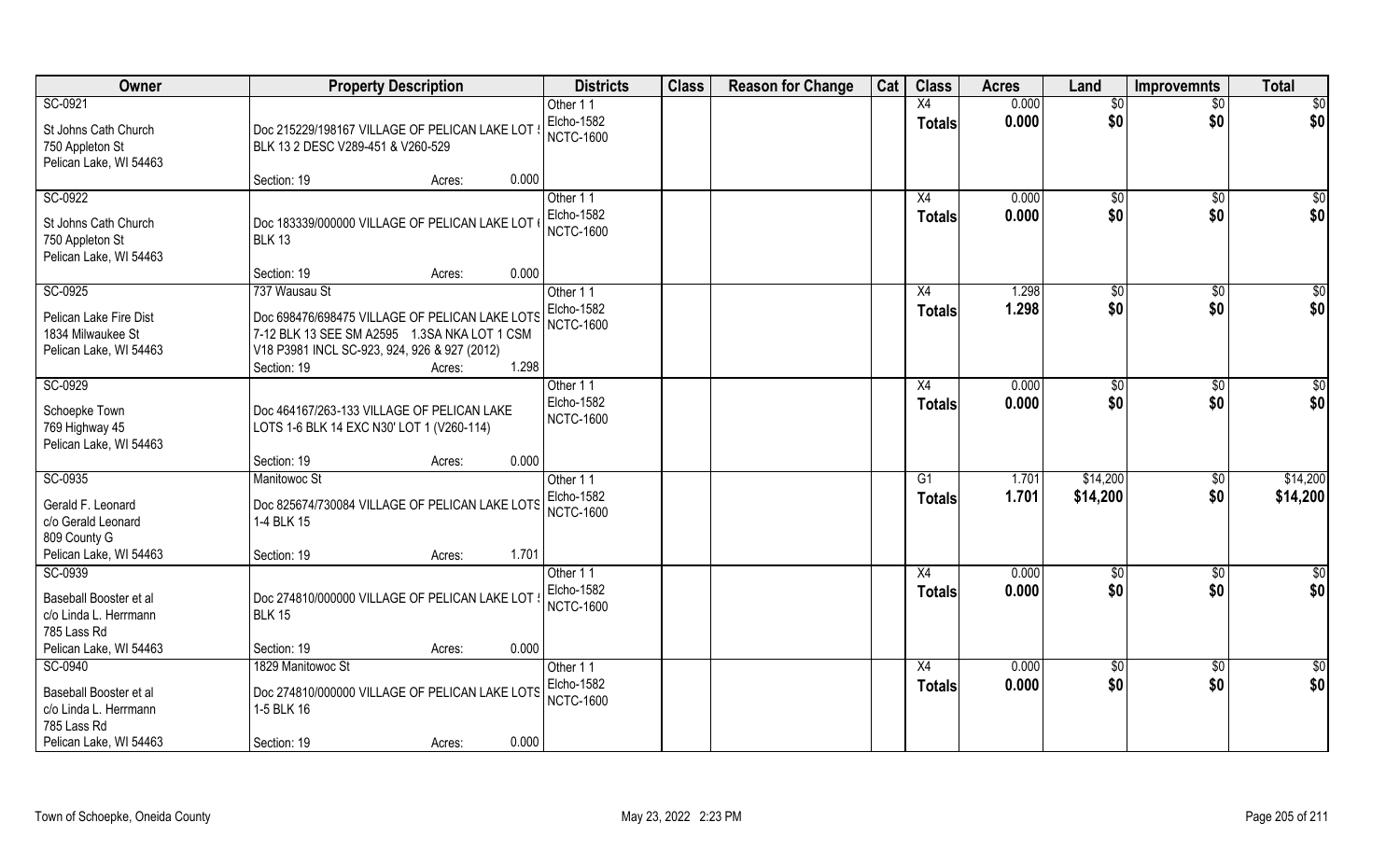| Owner                              | <b>Property Description</b>                    | <b>Districts</b>  | <b>Class</b> | <b>Reason for Change</b> | Cat | <b>Class</b>    | <b>Acres</b>                 | Land            | <b>Improvemnts</b> | <b>Total</b>  |
|------------------------------------|------------------------------------------------|-------------------|--------------|--------------------------|-----|-----------------|------------------------------|-----------------|--------------------|---------------|
| SC-0945                            |                                                | Other 11          |              |                          |     | X4              | 0.000                        | $\overline{50}$ | $\sqrt{6}$         | \$0           |
| Pelican Lake Athletic Booster Club | Doc 792938/464167 VILLAGE OF PELICAN LAKE LOTS | Elcho-1582        |              |                          |     | <b>Totals</b>   | 0.000                        | \$0             | \$0                | \$0           |
| 1829 Manitowoc St                  | 1-5 BLK 17                                     | <b>NCTC-1600</b>  |              |                          |     |                 |                              |                 |                    |               |
| Pelican Lake, WI 54463             |                                                |                   |              |                          |     |                 |                              |                 |                    |               |
|                                    | 0.000<br>Section: 19<br>Acres:                 |                   |              |                          |     |                 |                              |                 |                    |               |
| SC-0950                            |                                                | Other 11          |              |                          |     | $\overline{G1}$ | 1.010                        | \$1,000         | \$0                | \$1,000       |
| Shawn Patrick Taylor               | Doc 711819/495270 VILLAGE OF PELICAN LAKE LOTS | Elcho-1582        |              |                          |     | <b>Totals</b>   | 1.010                        | \$1,000         | \$0                | \$1,000       |
| 1073 SW Ivory Loop                 | 1-4 BLK 18 LIFE EST LUCIUS A & MARIANNE TAYLOR | <b>NCTC-1600</b>  |              |                          |     |                 |                              |                 |                    |               |
| Gresham, OR 97080                  |                                                |                   |              |                          |     |                 |                              |                 |                    |               |
|                                    | 1.010<br>Section: 19<br>Acres:                 |                   |              |                          |     |                 |                              |                 |                    |               |
| SC-0954                            | 723 Highway 45                                 | Other 11          |              |                          |     | G2              | 0.828                        | \$58,000        | \$269,000          | \$327,000     |
| Pelican Lake Properties, LLC       | Doc 567259/491861 SCHNEIDERS SUB DIV OF BLK 2  | <b>Elcho-1582</b> |              |                          |     | <b>Totals</b>   | 0.828                        | \$58,000        | \$269,000          | \$327,000     |
| PO Box 68                          | VILLAGE OF PELICAN LAKE LOTS 1-4 BLK 2 SM      | <b>NCTC-1600</b>  |              |                          |     |                 |                              |                 |                    |               |
| Pelican Lake, WI 54463             | B4076 SEE ZONING RSTR DOC #578739              |                   |              |                          |     |                 |                              |                 |                    |               |
|                                    | 0.828<br>Section: 19<br>Acres:                 |                   |              |                          |     |                 |                              |                 |                    |               |
| SC-0958                            | 1887 Manitowoc St                              | Other 11          |              |                          |     | G1              | 0.922                        | \$82,200        | \$163,600          | \$245,800     |
| Marlene E Held Trust               | Doc 829088/829087 SCHNEIDERS SUB DIV LOTS 5 &  | <b>Elcho-1582</b> |              |                          |     | <b>Totals</b>   | 0.922                        | \$82,200        | \$163,600          | \$245,800     |
| c/o Marlene Held Trust             | 6 BLK 2 LOT 1 CSM V23 P4789 .56CA/.55SA SEE    | <b>NCTC-1600</b>  |              |                          |     |                 |                              |                 |                    |               |
| PO Box 9                           | SURV AFFID DOC 788411                          |                   |              |                          |     |                 |                              |                 |                    |               |
| Pelican Lake, WI 54463             | 0.922<br>Section: 19<br>Acres:                 |                   |              |                          |     |                 |                              |                 |                    |               |
| SC-0959                            | 1889 Manitowoc St                              | <b>Elcho-1582</b> |              |                          |     |                 | <b>Assessed with SC-0958</b> |                 |                    |               |
| Reference Plate                    | Doc 801196/788410 SCHNEIDERS SUB DIV LOT 6 BLK | <b>NCTC-1600</b>  |              |                          |     |                 |                              |                 |                    |               |
|                                    | 2 PT LOT 1 CSM V23 P4789 ASS'D W/SC-958 (2019) |                   |              |                          |     |                 |                              |                 |                    |               |
|                                    |                                                |                   |              |                          |     |                 |                              |                 |                    |               |
|                                    | 0.000<br>Section: 19<br>Acres:                 |                   |              |                          |     |                 |                              |                 |                    |               |
| SC-0960                            | 1086 Chicago Point Rd                          | Other 11          |              |                          |     | G1              | 0.997                        | \$180,900       | \$79,100           | \$260,000     |
| Alvin E. Hatton                    | Doc 435421/435420 MAC CABEE PLAT LOT 1 BNG PT  | Elcho-1582        |              |                          |     | <b>Totals</b>   | 0.997                        | \$180,900       | \$79,100           | \$260,000     |
| Jennifer A. Hatton                 | G.L. 5 S13, G.L. 1 S14 & G.L. 1 S23            | <b>NCTC-1600</b>  |              |                          |     |                 |                              |                 |                    |               |
| 923 Lawe St                        |                                                |                   |              |                          |     |                 |                              |                 |                    |               |
| Kaukauna, WI 54130                 | 0.997<br>Section: 13<br>Acres:                 |                   |              |                          |     |                 |                              |                 |                    |               |
| SC-0960-1                          | Chicago Point Rd                               | Other 11          |              |                          |     | X4              | 0.547                        | $\sqrt{6}$      | $\sqrt[6]{30}$     | $\frac{1}{2}$ |
| Schoepke Town                      | Doc 000000/000000 MAC CABEE PLAT PUBLIC        | Elcho-1582        |              |                          |     | <b>Totals</b>   | 0.547                        | \$0             | \$0                | \$0           |
| 769 Highway 45                     | <b>ACCESS PELICAN LAKE</b>                     | <b>NCTC-1600</b>  |              |                          |     |                 |                              |                 |                    |               |
| Pelican Lake, WI 54463             |                                                |                   |              |                          |     |                 |                              |                 |                    |               |
|                                    | 0.547<br>Section: 13<br>Acres:                 |                   |              |                          |     |                 |                              |                 |                    |               |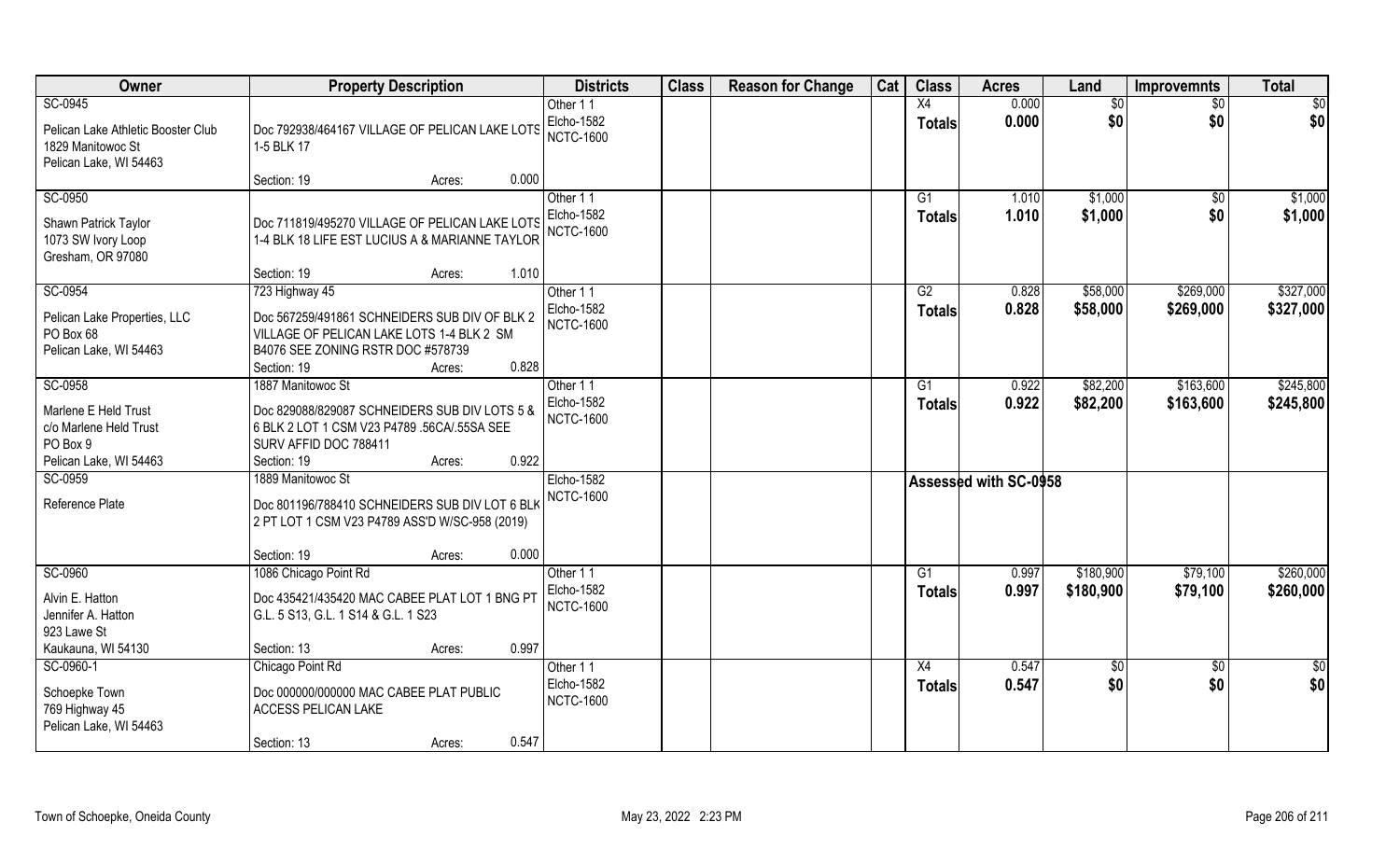| Owner                  | <b>Property Description</b>                  | <b>Districts</b>  | <b>Class</b> | <b>Reason for Change</b> | Cat | <b>Class</b>    | <b>Acres</b> | Land      | <b>Improvemnts</b> | <b>Total</b> |
|------------------------|----------------------------------------------|-------------------|--------------|--------------------------|-----|-----------------|--------------|-----------|--------------------|--------------|
| SC-0961                | 1082 Chicago Point Rd                        | Other 11          |              |                          |     | $\overline{G1}$ | 0.749        | \$167,400 | \$71,700           | \$239,100    |
| Barbara J. Schmid      | Doc 732909/703213 MAC CABEE PLAT LOT 2 SCRIV | <b>Elcho-1582</b> |              |                          |     | <b>Totals</b>   | 0.749        | \$167,400 | \$71,700           | \$239,100    |
| 3683 S Pine Ave        | ERR DOC 732909 SEE LIO LTR                   | <b>NCTC-1600</b>  |              |                          |     |                 |              |           |                    |              |
| Milwaukee, WI 53207    |                                              |                   |              |                          |     |                 |              |           |                    |              |
|                        | 0.749<br>Section: 13<br>Acres:               |                   |              |                          |     |                 |              |           |                    |              |
| SC-0962                | 1080 Chicago Point Rd                        | Other 11          |              |                          |     | G1              | 0.750        | \$154,900 | \$127,200          | \$282,100    |
| Amy L. Hammen          | Doc 805059/625998 MAC CABEE PLAT LOT 3       | Elcho-1582        |              |                          |     | <b>Totals</b>   | 0.750        | \$154,900 | \$127,200          | \$282,100    |
| Randall S. Hammen      |                                              | <b>NCTC-1600</b>  |              |                          |     |                 |              |           |                    |              |
| N2454 Chapel Hill Dr   |                                              |                   |              |                          |     |                 |              |           |                    |              |
| Greenville, WI 54942   | 0.750<br>Section: 13<br>Acres:               |                   |              |                          |     |                 |              |           |                    |              |
| SC-0963                | 1078 Chicago Point Rd                        | Other 11          |              |                          |     | G1              | 0.745        | \$152,300 | \$274,000          | \$426,300    |
| Kurt J. Kloehn         | Doc 491666/420685 MAC CABEE PLAT LOT 4       | Elcho-1582        |              |                          |     | <b>Totals</b>   | 0.745        | \$152,300 | \$274,000          | \$426,300    |
| Tina A. Kloehn         |                                              | <b>NCTC-1600</b>  |              |                          |     |                 |              |           |                    |              |
| 1231 Garfield Ct       |                                              |                   |              |                          |     |                 |              |           |                    |              |
| Little Chute, WI 54140 | 0.745<br>Section: 13<br>Acres:               |                   |              |                          |     |                 |              |           |                    |              |
| SC-0964                | 1074 Chicago Point Rd                        | Other 11          |              |                          |     | G1              | 0.879        | \$152,300 | \$103,600          | \$255,900    |
| David J. Lewis         | Doc 781857/707183 MAC CABEE PLAT LOT 5 (4    | Elcho-1582        |              |                          |     | <b>Totals</b>   | 0.879        | \$152,300 | \$103,600          | \$255,900    |
| 411 N Pine Grove Ln    | OWNERS)                                      | <b>NCTC-1600</b>  |              |                          |     |                 |              |           |                    |              |
| Hortonville, WI 54944  |                                              |                   |              |                          |     |                 |              |           |                    |              |
|                        | 0.879<br>Section: 13<br>Acres:               |                   |              |                          |     |                 |              |           |                    |              |
| SC-0965                | 1070 Chicago Point Rd                        | Other 11          |              |                          |     | G1              | 0.822        | \$152,300 | \$223,900          | \$376,200    |
| Brian W Mcdonald Tr    | Doc 751585/471222 MAC CABEE PLAT LOT 6       | Elcho-1582        |              |                          |     | Totals          | 0.822        | \$152,300 | \$223,900          | \$376,200    |
| Patricia L Mcdonald Tr |                                              | <b>NCTC-1600</b>  |              |                          |     |                 |              |           |                    |              |
| 5120 S 18th St         |                                              |                   |              |                          |     |                 |              |           |                    |              |
| West Bend, WI 53095    | 0.822<br>Section: 14<br>Acres:               |                   |              |                          |     |                 |              |           |                    |              |
| SC-0966                | 1066 Chicago Point Rd                        | Other 11          |              |                          |     | G1              | 0.887        | \$152,300 | \$64,800           | \$217,100    |
| Phillip Domask         | Doc 817299/777293 MAC CABEE PLAT LOT 7 SM    | <b>Elcho-1582</b> |              |                          |     | <b>Totals</b>   | 0.887        | \$152,300 | \$64,800           | \$217,100    |
| Susan Domask           | L2282 SEE DOCS 777293 & 817299 FOR OWNERSHIP | <b>NCTC-1600</b>  |              |                          |     |                 |              |           |                    |              |
| 640 Logan Cir          | (AKA SEE DEEDS)                              |                   |              |                          |     |                 |              |           |                    |              |
| Marshall, WI 53559     | 0.887<br>Section: 14<br>Acres:               |                   |              |                          |     |                 |              |           |                    |              |
| SC-0967                | 1058 Chicago Point Rd                        | Other 11          |              |                          |     | $\overline{G1}$ | 0.991        | \$159,300 | \$95,900           | \$255,200    |
| Matthew T. Hussin      | Doc 708910/585783 MAC CABEE PLAT LOT 8       | Elcho-1582        |              |                          |     | <b>Totals</b>   | 0.991        | \$159,300 | \$95,900           | \$255,200    |
| Ginelle Gilson         |                                              | <b>NCTC-1600</b>  |              |                          |     |                 |              |           |                    |              |
| W3357 Sievert Rd       |                                              |                   |              |                          |     |                 |              |           |                    |              |
| Seymour, WI 54165      | 0.991<br>Section: 14<br>Acres:               |                   |              |                          |     |                 |              |           |                    |              |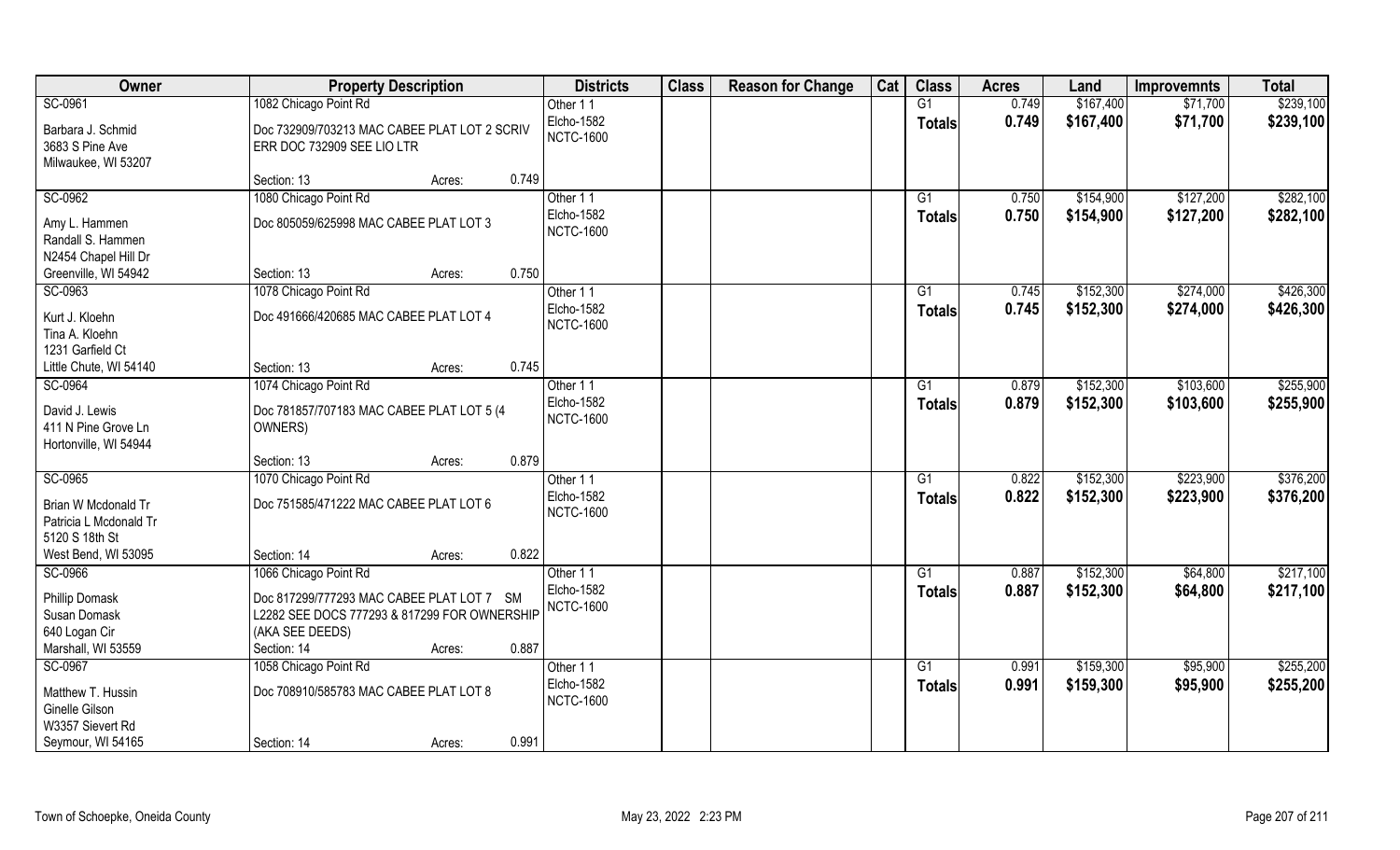| Owner                                                                                          | <b>Property Description</b>                                                                                                                                                       | <b>Districts</b>                           | <b>Class</b> | <b>Reason for Change</b> | Cat | <b>Class</b>                     | <b>Acres</b>   | Land                   | <b>Improvemnts</b>     | <b>Total</b>           |
|------------------------------------------------------------------------------------------------|-----------------------------------------------------------------------------------------------------------------------------------------------------------------------------------|--------------------------------------------|--------------|--------------------------|-----|----------------------------------|----------------|------------------------|------------------------|------------------------|
| SC-0968                                                                                        | 1018 Chicago Point Rd                                                                                                                                                             | Other 11                                   |              |                          |     | G1                               | 0.626          | \$145,000              | \$129,700              | \$274,700              |
| Jonathan P. Krull et al<br>PO Box 103<br>Marshall, WI 53559                                    | Doc 823401/823400 MAC CABEE PLAT LOT 9 & POSS<br>INT PT LOT 10 DESC IN ? SEE DOCS 810897 &<br>823401 FOR OWNERSHIP ? CHAIN OF TITLE FOR                                           | Elcho-1582<br><b>NCTC-1600</b>             |              |                          |     | <b>Totals</b>                    | 0.626          | \$145,000              | \$129,700              | \$274,700              |
|                                                                                                | 0.626<br>Section: 23<br>Acres:                                                                                                                                                    |                                            |              |                          |     |                                  |                |                        |                        |                        |
| SC-0969<br>Friesner Cottage Trust<br>W159 N4894 Graysland Dr                                   | 1016 Chicago Point Rd<br>Doc 759421/759246 MAC CABEE PLAT PT LOTS 10 &<br>11 LOT 2 CSM V18-P4110 SEE TOD/DOC 724863                                                               | Other 11<br>Elcho-1582<br><b>NCTC-1600</b> |              |                          |     | G1<br>Totals                     | 1.038<br>1.038 | \$178,500<br>\$178,500 | \$121,100<br>\$121,100 | \$299,600<br>\$299,600 |
| Menomonee Falls, WI 53051                                                                      | Section: 23<br>1.038<br>Acres:                                                                                                                                                    |                                            |              |                          |     |                                  |                |                        |                        |                        |
| SC-0971                                                                                        | 1010 Chicago Point Rd                                                                                                                                                             | Other 11                                   |              |                          |     | G1                               | 1.230          | \$178,500              | \$144,800              | \$323,300              |
| Matthew L. Wild<br>Jennifer L. Wild<br>3584 Dekalb Ln<br>Neenah, WI 54956                      | Doc 824811/796526 MAC CABEE PLAT 1.23CA/-SA<br>LOT 12 & PT LOTS 11 & 13 INCL LOT 1 CSM V6 P1572<br>SEE DOC #556479 FOR BNDRY AGREEMENT SEE<br>1.230<br>Section: 23<br>Acres:      | Elcho-1582<br><b>NCTC-1600</b>             |              |                          |     | <b>Totals</b>                    | 1.230          | \$178,500              | \$144,800              | \$323,300              |
| SC-0972                                                                                        | 1008 Chicago Point Rd                                                                                                                                                             | Other 11                                   |              |                          |     | G1                               | 0.897          | \$159,500              | \$161,600              | \$321,100              |
| Dennis E Fink Trust<br>Barbara A Fink Trust<br>1008 Chicago Point Rd                           | Doc 704938/556479 MAC CABEE PLAT PT LOTS 13 &<br>14 SM C1364 .89CA/.89SA LOT 13 CSM V11 P2726                                                                                     | Elcho-1582<br><b>NCTC-1600</b>             |              |                          |     | <b>Totals</b>                    | 0.897          | \$159,500              | \$161,600              | \$321,100              |
| Pelican Lake, WI 54463                                                                         | 0.897<br>Section: 23<br>Acres:                                                                                                                                                    |                                            |              |                          |     |                                  |                |                        |                        |                        |
| SC-0973<br>Peter W. Chard<br>Patricia Chard<br>1006 Chicago Point Rd<br>Pelican Lake, WI 54463 | 1006 Chicago Point Rd<br>Doc 556479/382181 MAC CABEE PLAT PT LOT 14 SEE<br>V612-308 & DOC #556479 FOR DESC & BNDRY<br>AGREEMENT SM C1311 & 1364<br>1.084<br>Section: 23<br>Acres: | Other 11<br>Elcho-1582<br><b>NCTC-1600</b> |              |                          |     | $\overline{G1}$<br><b>Totals</b> | 1.084<br>1.084 | \$190,100<br>\$190,100 | \$239,300<br>\$239,300 | \$429,400<br>\$429,400 |
| SC-0974                                                                                        | 1004 Chicago Point Rd                                                                                                                                                             | Other 11                                   |              |                          |     | G1                               | 0.857          | \$156,600              | \$241,100              | \$397,700              |
| Greg S. Below<br>Catherine S. Below<br>1004 Chicago Point Rd                                   | Doc 802052/784146 MAC CABEE PLAT LOT 15 SM<br>L1240                                                                                                                               | Elcho-1582<br><b>NCTC-1600</b>             |              |                          |     | <b>Totals</b>                    | 0.857          | \$156,600              | \$241,100              | \$397,700              |
| Pelican Lake, WI 54463                                                                         | 0.857<br>Section: 23<br>Acres:                                                                                                                                                    |                                            |              |                          |     |                                  |                |                        |                        |                        |
| SC-0975<br>Ronald P Mirenda Tr<br>Karrol L Mirenda Tr<br>1001 Woodland Hills Dr                | 1002 Chicago Point Rd<br>Doc 687343/475249 MAC CABEE PLAT LOT 16                                                                                                                  | Other 11<br>Elcho-1582<br><b>NCTC-1600</b> |              |                          |     | $\overline{G1}$<br><b>Totals</b> | 0.755<br>0.755 | \$152,300<br>\$152,300 | \$297,500<br>\$297,500 | \$449,800<br>\$449,800 |
| Waukesha, WI 53188                                                                             | 0.755<br>Section: 23<br>Acres:                                                                                                                                                    |                                            |              |                          |     |                                  |                |                        |                        |                        |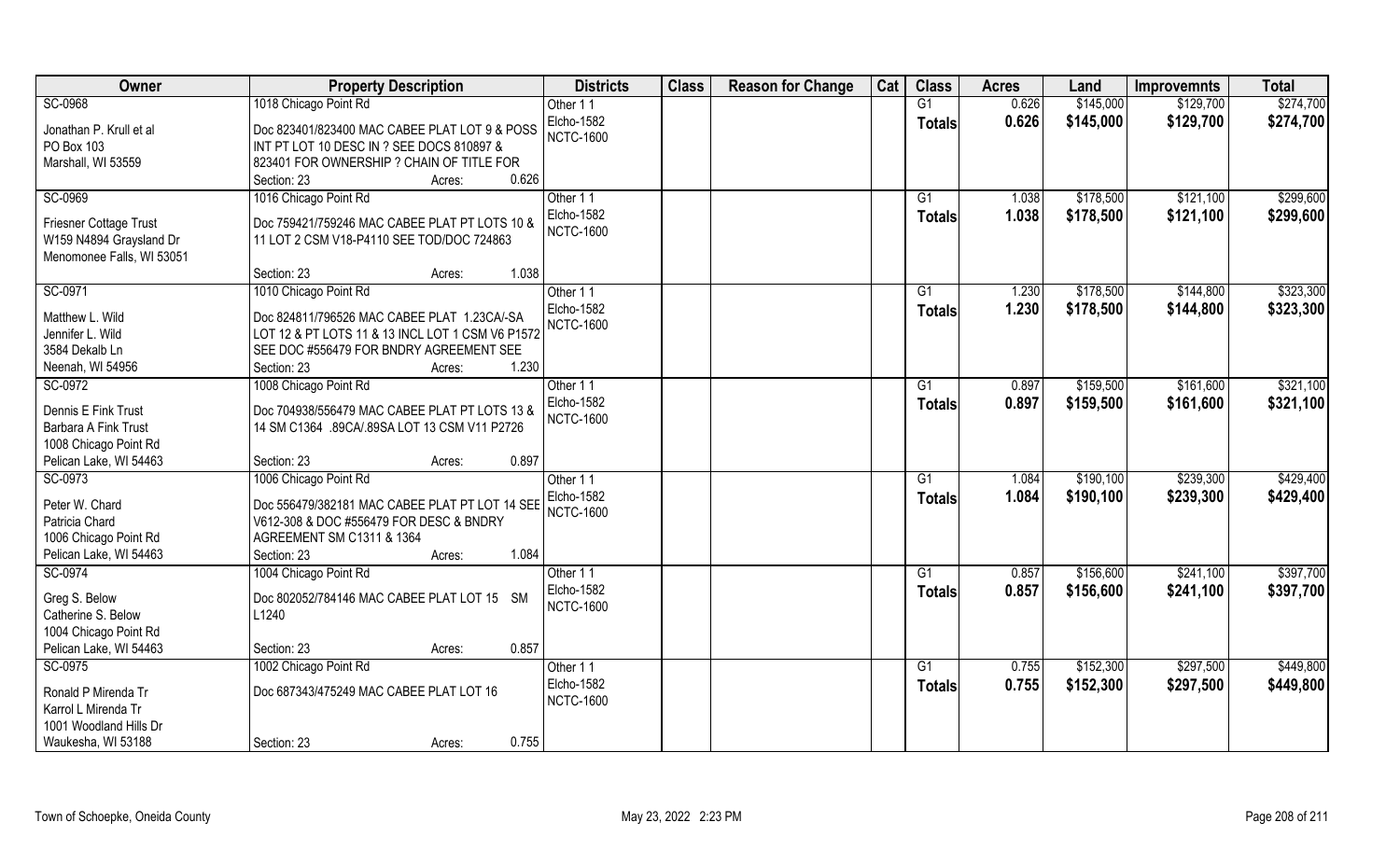| Owner                                                                           | <b>Property Description</b>                                       | <b>Districts</b>                           | <b>Class</b> | <b>Reason for Change</b> | Cat | <b>Class</b>        | <b>Acres</b>     | Land                 | <b>Improvemnts</b> | <b>Total</b>         |
|---------------------------------------------------------------------------------|-------------------------------------------------------------------|--------------------------------------------|--------------|--------------------------|-----|---------------------|------------------|----------------------|--------------------|----------------------|
| SC-0976                                                                         | 1000 Chicago Point Rd                                             | Other 11                                   |              |                          |     | G1                  | 0.712            | \$152,300            | \$113,400          | \$265,700            |
| Timothy J. Schuler<br>Michelle M. Schuler                                       | Doc 811823/582530 MAC CABEE PLAT LOT 17 SM<br>A838                | Elcho-1582<br><b>NCTC-1600</b>             |              |                          |     | <b>Totals</b>       | 0.712            | \$152,300            | \$113,400          | \$265,700            |
| N1128 Breyer Ct                                                                 |                                                                   |                                            |              |                          |     |                     |                  |                      |                    |                      |
| Hortonville, WI 54944                                                           | 0.712<br>Section: 23<br>Acres:                                    |                                            |              |                          |     |                     |                  |                      |                    |                      |
| SC-0977<br>Kathleen A Reese Surv Tr<br>1108 E Overland Rd<br>Appleton, WI 54911 | Doc 780581/515564 OAK PARK 21.35CA/21.5SA PT<br>LOT 3 SM C346     | Other 11<br>Elcho-1582<br><b>NCTC-1600</b> |              |                          |     | G6<br><b>Totals</b> | 21.500<br>21.500 | \$51,600<br>\$51,600 | \$0<br>\$0         | \$51,600<br>\$51,600 |
|                                                                                 | 21.500<br>Section: 23<br>Acres:                                   |                                            |              |                          |     |                     |                  |                      |                    |                      |
| SC-0978                                                                         | 2245 County Q                                                     | Other 11                                   |              |                          |     | G <sub>1</sub>      | 0.000            | \$92,000             | \$178,700          | \$270,700            |
| James E. Mattek<br>Debra J. Mattek<br>N5521 Star Neva Rd                        | Doc 742828/694636 PELICAN SHORES CONDO UNIT<br>1 BNG PT G.L. 4    | Elcho-1582<br><b>NCTC-1600</b>             |              |                          |     | <b>Totals</b>       | 0.000            | \$92,000             | \$178,700          | \$270,700            |
| Deerbrook, WI 54424                                                             | Section: 14<br>0.000<br>Acres:                                    |                                            |              |                          |     |                     |                  |                      |                    |                      |
| SC-0979                                                                         | 2241 County Q                                                     | Other 11                                   | G1           | Garage                   | 2   | G1                  | 0.000            | \$92,000             | \$80,900           | \$172,900            |
| Joshua K. Wiesman<br>Heidi R. Wiesman<br>109 Aspen Grove Ln                     | Doc 780971/558049 PELICAN SHORES CONDO UNIT<br>$\overline{2}$     | <b>Elcho-1582</b><br><b>NCTC-1600</b>      |              |                          |     | <b>Totals</b>       | 0.000            | \$92,000             | \$80,900           | \$172,900            |
| Wausau, WI 54403                                                                | 0.000<br>Section: 14<br>Acres:                                    |                                            |              |                          |     |                     |                  |                      |                    |                      |
| SC-0980                                                                         | 2239 County Q                                                     | Other 11                                   |              |                          |     | G1                  | 0.000            | \$92,000             | \$62,800           | \$154,800            |
| Paul F. Reuteman<br>Callie J. Reuteman<br>2239 County Q                         | Doc 828062/816439 PELICAN SHORES CONDO UNIT<br>Ι3                 | <b>Elcho-1582</b><br><b>NCTC-1600</b>      |              |                          |     | <b>Totals</b>       | 0.000            | \$92,000             | \$62,800           | \$154,800            |
| Pelican Lake, WI 54463                                                          | 0.000<br>Section: 14<br>Acres:                                    |                                            |              |                          |     |                     |                  |                      |                    |                      |
| SC-0981                                                                         | 1741 Loon Crest Rd                                                | Other 11                                   |              |                          |     | G1                  | 0.000            | \$76,500             | \$79,700           | \$156,200            |
| Ww Land, LLC<br>c/o Susan West                                                  | Doc 649446/632150 LOON CREST RESORT CONDO<br>UNIT 1 BNG PT G.L. 2 | <b>Elcho-1582</b><br><b>NCTC-1600</b>      |              |                          |     | <b>Totals</b>       | 0.000            | \$76,500             | \$79,700           | \$156,200            |
| 5220 Hoover Ave<br>PO Box 671<br>Plover, WI 54467                               | 0.000<br>Section: 19<br>Acres:                                    |                                            |              |                          |     |                     |                  |                      |                    |                      |
| SC-0982                                                                         | 1745 Loon Crest Rd                                                | Other 11                                   |              |                          |     | G1                  | 0.000            | \$76,500             | \$53,700           | \$130,200            |
| Michael J. Goebel<br>Julie A. Goebel<br>10430 S Mockingbird Ln                  | Doc 812245/589550 LOON CREST RESORT CONDO<br>UNIT <sub>2</sub>    | Elcho-1582<br><b>NCTC-1600</b>             |              |                          |     | <b>Totals</b>       | 0.000            | \$76,500             | \$53,700           | \$130,200            |
| Oak Creek, WI 53154                                                             | 0.000<br>Section: 19<br>Acres:                                    |                                            |              |                          |     |                     |                  |                      |                    |                      |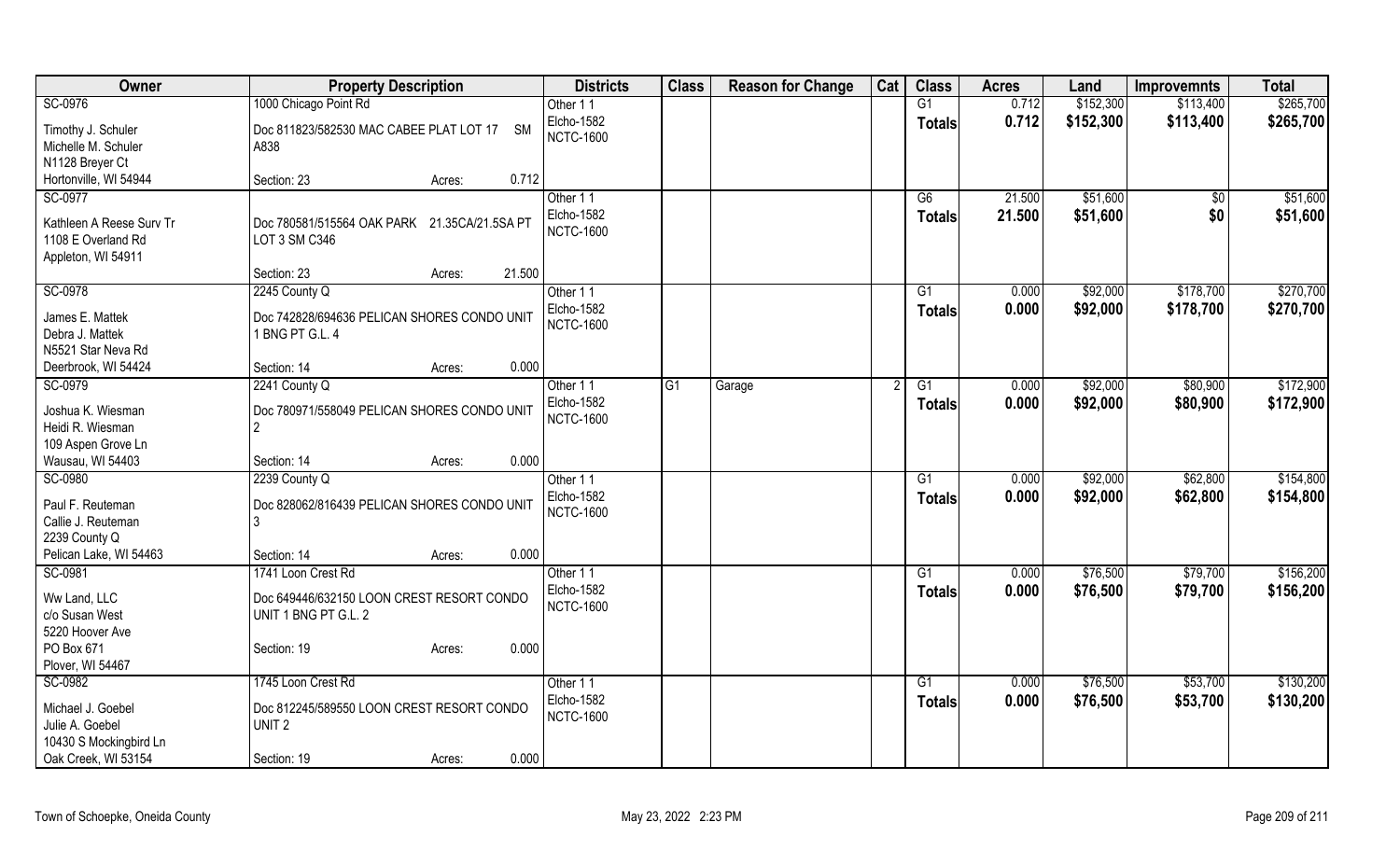| Owner                                 | <b>Property Description</b>                                    | <b>Districts</b>              | <b>Class</b> | <b>Reason for Change</b> | Cat | <b>Class</b>    | <b>Acres</b> | Land     | <b>Improvemnts</b> | <b>Total</b> |
|---------------------------------------|----------------------------------------------------------------|-------------------------------|--------------|--------------------------|-----|-----------------|--------------|----------|--------------------|--------------|
| SC-0983                               | 1749 Loon Crest Rd                                             | Other 11                      |              |                          |     | G1              | 0.000        | \$76,500 | \$200,000          | \$276,500    |
| Larry G. Leffler                      | Doc 785437/452925 LOON CREST RESORT CONDO                      | Elcho-1582                    |              |                          |     | <b>Totals</b>   | 0.000        | \$76,500 | \$200,000          | \$276,500    |
| Susan C. Leffler                      | UNIT 3SEE TOD/DOC 811686                                       | <b>NCTC-1600</b>              |              |                          |     |                 |              |          |                    |              |
| 1749 Loon Crest Rd                    |                                                                |                               |              |                          |     |                 |              |          |                    |              |
| Pelican Lake, WI 54463                | 0.000<br>Section: 19<br>Acres:                                 |                               |              |                          |     |                 |              |          |                    |              |
| SC-0984                               | 1753 Loon Crest Rd                                             | Other 11                      |              |                          |     | G1              | 0.000        | \$76,500 | \$36,900           | \$113,400    |
|                                       |                                                                | Elcho-1582                    |              |                          |     | <b>Totals</b>   | 0.000        | \$76,500 | \$36,900           | \$113,400    |
| Michael J. Taggart<br>Mary L. Taggart | Doc 808280/614534 LOON CREST RESORT CONDO<br>UNIT <sub>4</sub> | <b>NCTC-1600</b>              |              |                          |     |                 |              |          |                    |              |
| 4234 Grandview Ct                     |                                                                |                               |              |                          |     |                 |              |          |                    |              |
| Colgate, WI 53017                     | 0.000<br>Section: 19<br>Acres:                                 |                               |              |                          |     |                 |              |          |                    |              |
| SC-0985                               | 1757 Loon Crest Rd                                             | Other 11                      |              |                          |     | G1              | 0.000        | \$76,500 | \$111,000          | \$187,500    |
|                                       |                                                                | <b>Elcho-1582</b>             |              |                          |     | <b>Totals</b>   | 0.000        | \$76,500 | \$111,000          | \$187,500    |
| Donald A Jochman Rev Tr               | Doc 765059/599692 LOON CREST RESORT CONDO                      | <b>NCTC-1600</b>              |              |                          |     |                 |              |          |                    |              |
| Cheryl A Jochman Rev Tr               | UNIT 5 SCRIV ERR DOC 765059                                    |                               |              |                          |     |                 |              |          |                    |              |
| 438 Hwy 54 W                          |                                                                |                               |              |                          |     |                 |              |          |                    |              |
| Plover, WI 54467                      | 0.000<br>Section: 19<br>Acres:                                 |                               |              |                          |     |                 |              |          |                    |              |
| SC-0986                               | Loon Crest Rd                                                  | Other 11<br><b>Elcho-1582</b> |              |                          |     | G1              | 0.000        | \$1,000  | \$12,000           | \$13,000     |
| Larry G. Leffler                      | Doc 785437/452925 LOON CREST RESORT CONDO                      | <b>NCTC-1600</b>              |              |                          |     | <b>Totals</b>   | 0.000        | \$1,000  | \$12,000           | \$13,000     |
| Susan C. Leffler                      | STORAGE UNIT 6SEE TOD/DOC 811686                               |                               |              |                          |     |                 |              |          |                    |              |
| 1749 Loon Crest Rd                    |                                                                |                               |              |                          |     |                 |              |          |                    |              |
| Pelican Lake, WI 54463                | 0.000<br>Section: 19<br>Acres:                                 |                               |              |                          |     |                 |              |          |                    |              |
| SC-0987                               | Loon Crest Rd                                                  | Other 11                      |              |                          |     | G1              | 0.000        | \$1,000  | \$7,600            | \$8,600      |
| Larry G. Leffler                      | Doc 785437/452925 LOON CREST RESORT CONDO                      | Elcho-1582                    |              |                          |     | <b>Totals</b>   | 0.000        | \$1,000  | \$7,600            | \$8,600      |
| Susan C. Leffler                      | STORAGE UNIT 7SEE TOD/DOC 811686                               | <b>NCTC-1600</b>              |              |                          |     |                 |              |          |                    |              |
| 1749 Loon Crest Rd                    |                                                                |                               |              |                          |     |                 |              |          |                    |              |
| Pelican Lake, WI 54463                | 0.000<br>Section: 19<br>Acres:                                 |                               |              |                          |     |                 |              |          |                    |              |
| SC-0988                               | Loon Crest Rd                                                  | Other 11                      |              |                          |     | $\overline{G1}$ | 0.000        | \$500    | \$4,000            | \$4,500      |
| Michael J. Goebel                     | Doc 812245/589550 LOON CREST RESORT CONDO                      | Elcho-1582                    |              |                          |     | <b>Totals</b>   | 0.000        | \$500    | \$4,000            | \$4,500      |
| Julie A. Goebel                       | STORAGE UNIT 8                                                 | <b>NCTC-1600</b>              |              |                          |     |                 |              |          |                    |              |
| 104305 Mockingbird Ln                 |                                                                |                               |              |                          |     |                 |              |          |                    |              |
| Oak Creek, WI 53154                   | 0.000<br>Section: 19<br>Acres:                                 |                               |              |                          |     |                 |              |          |                    |              |
| SC-0989                               | Loon Crest Rd                                                  | Other 11                      |              |                          |     | G1              | 0.000        | \$500    | \$4,000            | \$4,500      |
|                                       |                                                                | <b>Elcho-1582</b>             |              |                          |     | <b>Totals</b>   | 0.000        | \$500    | \$4,000            | \$4,500      |
| Michael J. Taggart                    | Doc 808280/679308 LOON CREST RESORT CONDO                      | <b>NCTC-1600</b>              |              |                          |     |                 |              |          |                    |              |
| Mary L. Taggart                       | STORAGE UNIT 9                                                 |                               |              |                          |     |                 |              |          |                    |              |
| 4234 Grandview Ct                     | 0.000                                                          |                               |              |                          |     |                 |              |          |                    |              |
| Colgate, WI 53017                     | Section: 19<br>Acres:                                          |                               |              |                          |     |                 |              |          |                    |              |